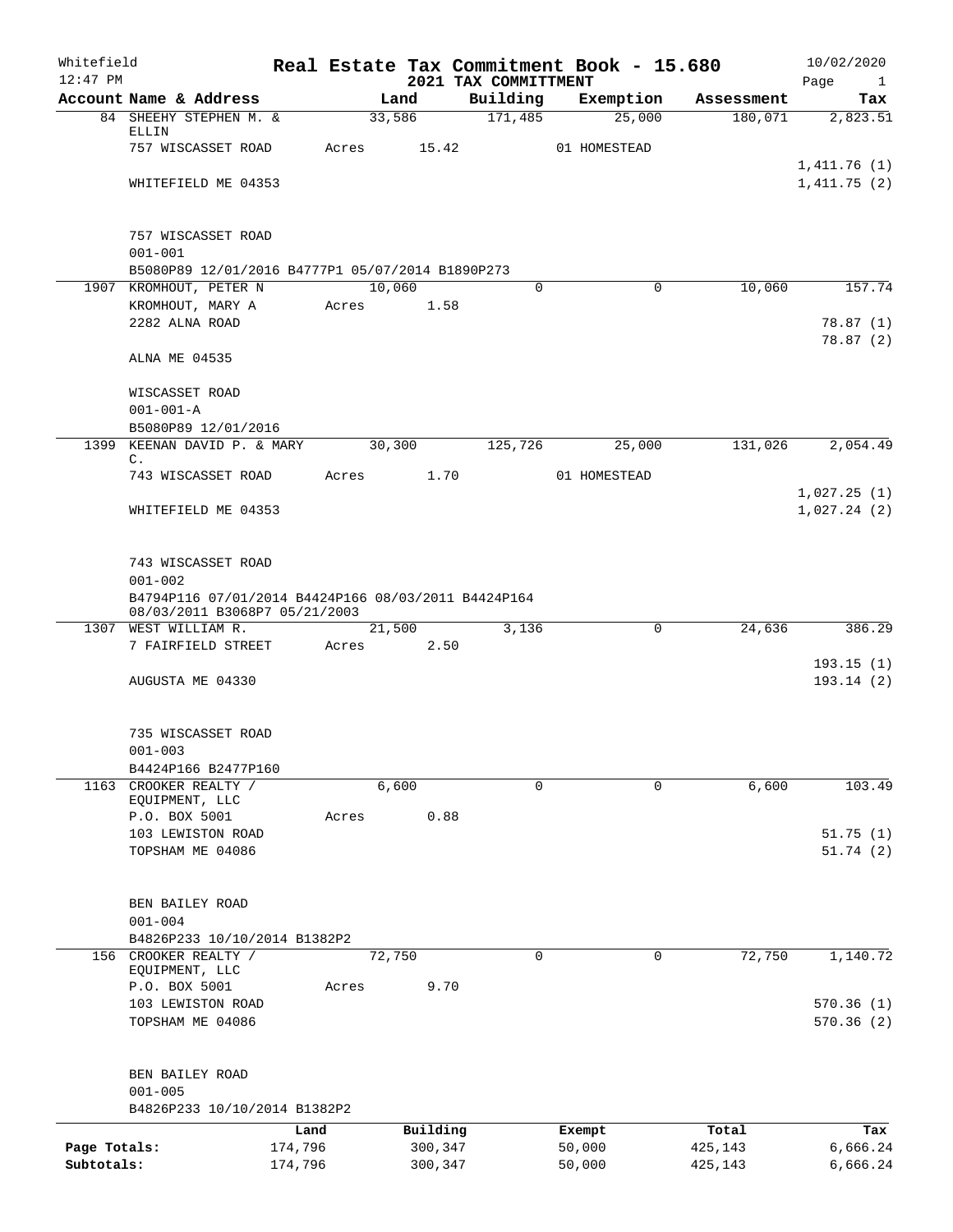| Whitefield<br>$12:47$ PM |                                                                                        |         |       |          |      | 2021 TAX COMMITTMENT | Real Estate Tax Commitment Book - 15.680 |            | 10/02/2020<br>Page<br>2 |
|--------------------------|----------------------------------------------------------------------------------------|---------|-------|----------|------|----------------------|------------------------------------------|------------|-------------------------|
|                          | Account Name & Address                                                                 |         |       | Land     |      | Building             | Exemption                                | Assessment | Tax                     |
|                          | 1014 CROOKER REALTY /                                                                  |         |       | 61,500   |      | $\mathsf{O}$         | $\Omega$                                 | 61,500     | 964.32                  |
|                          | EQUIPMENT, LLC                                                                         |         |       |          |      |                      |                                          |            |                         |
|                          | P.O. BOX 5001                                                                          |         | Acres | 8.20     |      |                      |                                          |            |                         |
|                          | 103 LEWISTON ROAD                                                                      |         |       |          |      |                      |                                          |            | 482.16 (1)              |
|                          | TOPSHAM ME 04086                                                                       |         |       |          |      |                      |                                          |            | 482.16(2)               |
|                          |                                                                                        |         |       |          |      |                      |                                          |            |                         |
|                          | BEN BAILEY ROAD<br>$001 - 006$                                                         |         |       |          |      |                      |                                          |            |                         |
|                          | B4826P233 10/10/2014 B1382P2                                                           |         |       |          |      |                      |                                          |            |                         |
|                          | 807 STODDER ERIN J.                                                                    |         |       | 35,250   |      | 186,212              | 0                                        | 221,462    | 3,472.52                |
|                          | 489 WISCASSET ROAD                                                                     |         | Acres | 5.00     |      |                      |                                          |            |                         |
|                          |                                                                                        |         |       |          |      |                      |                                          |            | 1,736.26(1)             |
|                          | WHITEFIELD ME 04353                                                                    |         |       |          |      |                      |                                          |            | 1,736.26(2)             |
|                          |                                                                                        |         |       |          |      |                      |                                          |            |                         |
|                          | 489 WISCASSET ROAD                                                                     |         |       |          |      |                      |                                          |            |                         |
|                          | $001 - 006 - A$                                                                        |         |       |          |      |                      |                                          |            |                         |
|                          | B4826P7 10/08/2014 B3255P229 03/19/2004<br>917 CROOKER REALTY /                        |         |       | 405,000  |      | $\Omega$             | 0                                        | 405,000    | 6, 350.40               |
|                          | EQUIPMENT, LLC                                                                         |         |       |          |      |                      |                                          |            |                         |
|                          | P.O. BOX 5001                                                                          |         | Acres | 54.00    |      |                      |                                          |            |                         |
|                          | 103 LEWISTON ROAD                                                                      |         |       |          |      |                      |                                          |            | 3, 175.20(1)            |
|                          | TOPSHAM ME 04086                                                                       |         |       |          |      |                      |                                          |            | 3, 175.20(2)            |
|                          |                                                                                        |         |       |          |      |                      |                                          |            |                         |
|                          | PALMER ROAD                                                                            |         |       |          |      |                      |                                          |            |                         |
|                          | $001 - 007$                                                                            |         |       |          |      |                      |                                          |            |                         |
|                          | B4826P233 10/10/2014 B1382P2                                                           |         |       |          |      |                      |                                          |            |                         |
|                          | 684 HANLEY MARK S. (75%)                                                               |         |       | 92,250   |      | $\Omega$             | $\mathbf 0$                              | 92,250     | 1,446.48                |
|                          | HANLEY JEWEL R. (25%)                                                                  |         | Acres | 12.30    |      |                      |                                          |            |                         |
|                          | C/O JEWEL HANLEY                                                                       |         |       |          |      |                      |                                          |            | 723.24(1)               |
|                          | 477 FOGLER ROAD<br>BREMEN ME 04353                                                     |         |       |          |      |                      |                                          |            | 723.24(2)               |
|                          |                                                                                        |         |       |          |      |                      |                                          |            |                         |
|                          | PALMER ROAD                                                                            |         |       |          |      |                      |                                          |            |                         |
|                          | $001 - 008$                                                                            |         |       |          |      |                      |                                          |            |                         |
|                          | B4616P149 01/11/2013 B1615P215                                                         |         |       |          |      |                      |                                          |            |                         |
|                          | 265 JORDAN, CLAYTON S &                                                                |         |       | 5,850    |      | $\Omega$             | $\Omega$                                 | 5,850      | 91.73                   |
|                          | MARY E<br>8 BLUEBERRY LANE                                                             |         | Acres |          | 3.90 |                      |                                          |            |                         |
|                          |                                                                                        |         |       |          |      |                      |                                          |            | 45.87(1)                |
|                          | WHITEFIELD ME 04353                                                                    |         |       |          |      |                      |                                          |            | 45.86(2)                |
|                          |                                                                                        |         |       |          |      |                      |                                          |            |                         |
|                          |                                                                                        |         |       |          |      |                      |                                          |            |                         |
|                          | BLUEBERRY LANE                                                                         |         |       |          |      |                      |                                          |            |                         |
|                          | $001 - 009$                                                                            |         |       |          |      |                      |                                          |            |                         |
|                          | B4953P302 12/01/2015 B4953P299 12/01/2015 B4326P267<br>09/21/2010 B1524P153 12/28/1998 |         |       |          |      |                      |                                          |            |                         |
|                          | 734 SHEEPSCOT HOLLOW, LLC                                                              |         |       | 7,708    |      | $\Omega$             | $\mathbf 0$                              | 7,708      | 120.86                  |
|                          | 28 NILSEN LANE                                                                         |         | Acres |          | 5.26 |                      |                                          |            |                         |
|                          |                                                                                        |         |       |          |      |                      |                                          |            | 60.43(1)                |
|                          | WHITEFIELD ME 04353                                                                    |         |       |          |      |                      |                                          |            | 60.43(2)                |
|                          |                                                                                        |         |       |          |      |                      |                                          |            |                         |
|                          | NILSEN LANE<br>$001 - 009 - RR$                                                        |         |       |          |      |                      |                                          |            |                         |
|                          | B4743P302 12/19/2013 B4701P240 08/20/2013 B4411P141                                    |         |       |          |      |                      |                                          |            |                         |
|                          | 06/22/2011 B4121P94 09/25/2008 B3358P213 09/03/2004                                    |         |       |          |      |                      |                                          |            |                         |
|                          |                                                                                        | Land    |       | Building |      |                      | Exempt                                   | Total      | Tax                     |
| Page Totals:             |                                                                                        | 607,558 |       | 186,212  |      |                      | 0                                        | 793,770    | 12,446.31               |
| Subtotals:               |                                                                                        | 782,354 |       | 486,559  |      |                      | 50,000                                   | 1,218,913  | 19, 112.55              |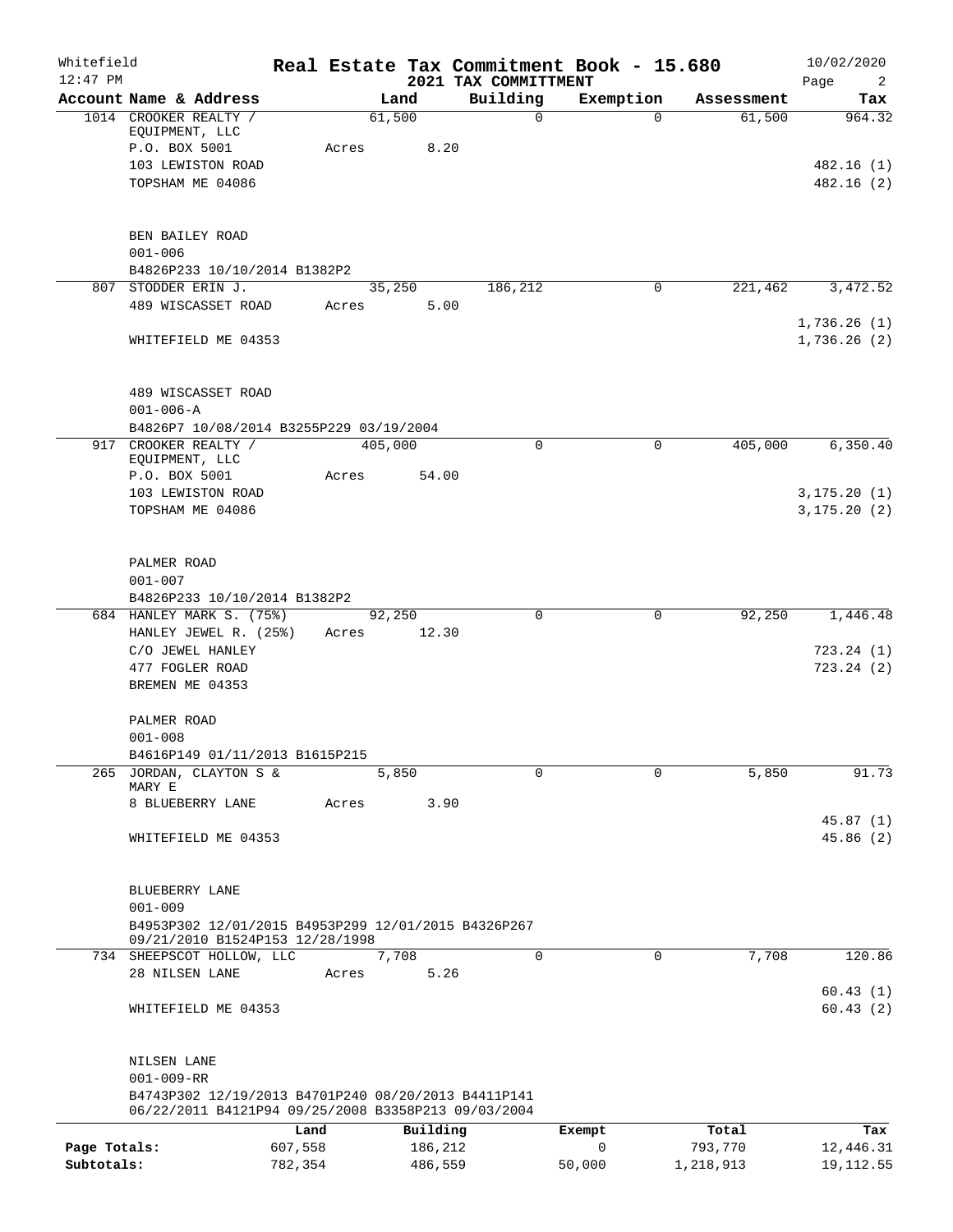| Whitefield |                                                                             |       |        |                      | Real Estate Tax Commitment Book - 15.680 |            | 10/02/2020                      |
|------------|-----------------------------------------------------------------------------|-------|--------|----------------------|------------------------------------------|------------|---------------------------------|
| $12:47$ PM |                                                                             |       |        | 2021 TAX COMMITTMENT |                                          |            | Page<br>$\overline{\mathbf{3}}$ |
|            | Account Name & Address                                                      |       | Land   | Building             | Exemption                                | Assessment | Tax                             |
|            | 414 JORDAN, CLAYTON S &<br>MARY E                                           |       | 2,250  | $\Omega$             | $\Omega$                                 | 2,250      | 35.28                           |
|            | 8 BLUEBERRY LANE                                                            | Acres | 1.50   |                      |                                          |            |                                 |
|            |                                                                             |       |        |                      |                                          |            | 17.64(1)                        |
|            | WHITEFIELD ME 04353                                                         |       |        |                      |                                          |            | 17.64(2)                        |
|            | BLUEBERRY LANE                                                              |       |        |                      |                                          |            |                                 |
|            | $001 - 010$                                                                 |       |        |                      |                                          |            |                                 |
|            | B4953P302 12/01/2015 B4953P299 12/01/2015 B4326P267<br>10/08/2010 B1524P153 |       |        |                      |                                          |            |                                 |
|            | 777 JORDAN, CLAYTON & MARY<br>ELIZABETH                                     |       | 79,194 | 72,200               | $\mathbf 0$                              | 151,394    | 2,373.86                        |
|            | 8 BLUEBERRY LANE                                                            | Acres | 24.49  |                      |                                          |            |                                 |
|            |                                                                             |       |        |                      |                                          |            | 1,186.93(1)                     |
|            | WHITEFIELD ME 04353                                                         |       |        |                      |                                          |            | 1, 186.93(2)                    |
|            | 3 BLUEBERRY LANE                                                            |       |        |                      |                                          |            |                                 |
|            | $001 - 011$                                                                 |       |        |                      |                                          |            |                                 |
|            | B4345P126 11/24/2010 B1323P230                                              |       |        |                      |                                          |            |                                 |
|            | 589 JORDAN, CLAYTON & MARY                                                  |       | 0      | 21,844               | 21,844                                   | 0          | 0.00                            |
|            | Е<br>8 BLUEBERRY LANE                                                       |       |        |                      | 01 HOMESTEAD                             |            |                                 |
|            | WHITEFIELD ME 04353                                                         |       |        |                      |                                          |            |                                 |
|            |                                                                             |       |        |                      |                                          |            |                                 |
|            | 8 BLUEBERRY LANE                                                            |       |        |                      |                                          |            |                                 |
|            | $001 - 011 - ON$                                                            |       |        |                      |                                          |            |                                 |
|            | 478 SPROUL ARNOLD &<br>ERNESTINE                                            |       | 49,243 | 0                    | $\mathbf 0$                              | 49,243     | 772.13                          |
|            | * FAMILY TRUST                                                              | Acres | 38.45  |                      |                                          |            |                                 |
|            | 60 BALSAM DRIVE                                                             |       |        |                      |                                          |            | 386.07(1)                       |
|            | HALLOWELL ME 04347                                                          |       |        |                      |                                          |            | 386.06(2)                       |
|            | PALMER ROAD                                                                 |       |        |                      |                                          |            |                                 |
|            | $001 - 012$                                                                 |       |        |                      |                                          |            |                                 |
|            | B2304P89                                                                    |       |        |                      |                                          |            |                                 |
|            | 364 SHERWOOD, ROBERT L.                                                     |       | 29,250 | 0                    | 0                                        | 29,250     | 458.64                          |
|            | 319 BOLTON HILL                                                             | Acres | 10.00  |                      |                                          |            |                                 |
|            |                                                                             |       |        |                      |                                          |            | 229.32(1)                       |
|            | AUGUSTA ME 04330                                                            |       |        |                      |                                          |            | 229.32(2)                       |
|            | THAYER ROAD                                                                 |       |        |                      |                                          |            |                                 |
|            | $001 - 013$                                                                 |       |        |                      |                                          |            |                                 |
|            | B5174P21 08/08/2017 B5174P19 08/22/2017 B4871P220                           |       |        |                      |                                          |            |                                 |

03/27/2015 B2239P268

|              | Land    | Building | Exempt | Total     | Tax       |
|--------------|---------|----------|--------|-----------|-----------|
| Page Totals: | 159,937 | 94,044   | 21,844 | 232,137   | 3,639.91  |
| Subtotals:   | 942,291 | 580,603  | 71,844 | 1,451,050 | 22,752.46 |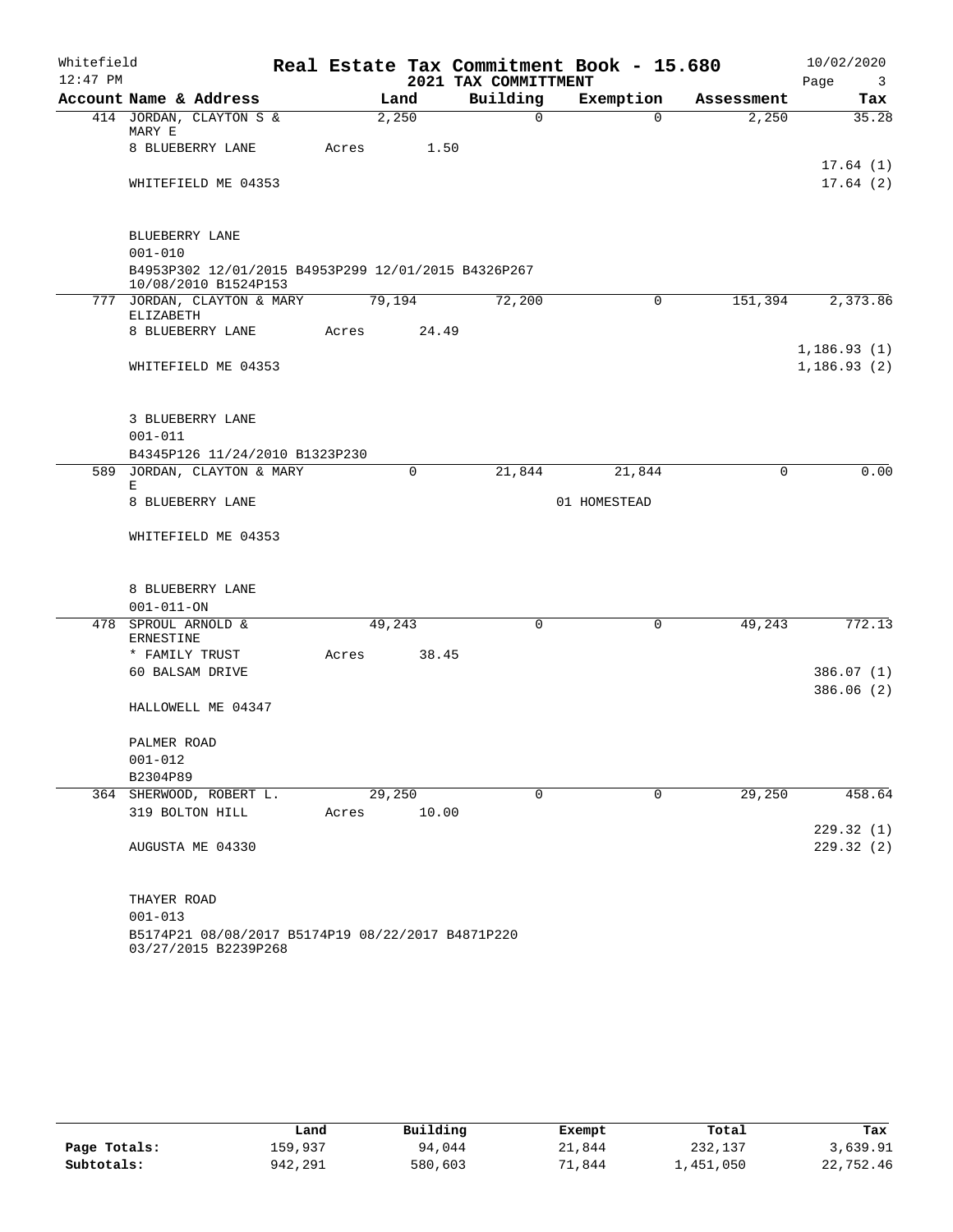| Whitefield<br>$12:47$ PM   |                                                                                |                      |       |         |                    | Real Estate Tax Commitment Book - 15.680<br>2021 TAX COMMITTMENT |                   |                  |                      | 10/02/2020<br>Page<br>$\overline{4}$ |
|----------------------------|--------------------------------------------------------------------------------|----------------------|-------|---------|--------------------|------------------------------------------------------------------|-------------------|------------------|----------------------|--------------------------------------|
|                            | Account Name & Address                                                         |                      |       | Land    |                    | Building                                                         |                   | Exemption        | Assessment           | Tax                                  |
|                            | 1290 SPROUL, ARNOLD &<br>ERNESTINE FAMILY TRUST<br>60 BALSAM DRIVE, APT<br>126 |                      | Acres | 38,745  | 22.30              | $\mathbf 0$                                                      |                   | $\Omega$         | 38,745               | 607.52                               |
|                            | HALLOWELL ME 04347-3059                                                        |                      |       |         |                    |                                                                  |                   |                  |                      | 303.76(1)<br>303.76 (2)              |
|                            | PALMER ROAD<br>$001 - 014$                                                     |                      |       |         |                    |                                                                  |                   |                  |                      |                                      |
|                            | B2304P89                                                                       |                      |       |         |                    |                                                                  |                   |                  |                      |                                      |
|                            | 871 MERRILL DENNIS L. &<br>NANCY                                               |                      |       | 34,200  |                    | 132,151                                                          |                   | 31,000           | 135,351              | 2,122.30                             |
|                            | 125 PALMER ROAD                                                                |                      | Acres |         | 4.30               |                                                                  | 01 HOMESTEAD      | 05 VET EXEMPTION |                      | 1,061.15(1)                          |
|                            | WHITEFIELD ME 04353                                                            |                      |       |         |                    |                                                                  |                   |                  |                      | 1,061.15(2)                          |
|                            | 125 PALMER ROAD<br>$001 - 015$<br>B1442P116                                    |                      |       |         |                    |                                                                  |                   |                  |                      |                                      |
|                            | 1123 SPRAGUE'S HALLOW, LLC                                                     |                      |       | 37,900  |                    | $\Omega$                                                         |                   | 0                | 37,900               | 594.27                               |
|                            | 241 LESSNER ROAD                                                               |                      | Acres |         | 21.00              |                                                                  |                   |                  |                      |                                      |
|                            | DAMARISCOTTA ME 04543                                                          |                      |       |         |                    |                                                                  |                   |                  |                      | 297.14 (1)<br>297.13(2)              |
|                            | PALMER ROAD<br>$001 - 016$                                                     |                      |       |         |                    |                                                                  |                   |                  |                      |                                      |
|                            | B5180P33 09/14/2017                                                            |                      |       |         |                    |                                                                  |                   |                  |                      |                                      |
|                            | 21 MERRILL DENNIS L. &<br>NANCY A.                                             |                      |       | 23,300  |                    | 0                                                                |                   | 0                | 23,300               | 365.34                               |
|                            | 125 PALMER ROAD                                                                |                      | Acres |         | 3.70               |                                                                  |                   |                  |                      |                                      |
|                            | WHITEFIELD ME 04353                                                            |                      |       |         |                    |                                                                  |                   |                  |                      | 182.67(1)<br>182.67(2)               |
|                            | 107 PALMER ROAD<br>$001 - 017$                                                 |                      |       |         |                    |                                                                  |                   |                  |                      |                                      |
|                            | B4031P7 07/23/2008                                                             |                      |       |         |                    |                                                                  |                   |                  |                      |                                      |
|                            | 1393 SPRAGUE'S HALLOW LLC<br>241 LESSNER ROAD                                  |                      |       | 74,325  | 9.91               | $\mathsf{O}$                                                     |                   | $\mathbf 0$      | 74,325               | 1,165.42                             |
|                            |                                                                                |                      | Acres |         |                    |                                                                  |                   |                  |                      | 582.71 (1)                           |
|                            | DAMARISCOTTA ME 04543                                                          |                      |       |         |                    |                                                                  |                   |                  |                      | 582.71 (2)                           |
|                            | PALMER ROAD<br>$001 - 018$                                                     |                      |       |         |                    |                                                                  |                   |                  |                      |                                      |
|                            | B5180P33 09/14/2017                                                            |                      |       |         |                    |                                                                  |                   |                  |                      |                                      |
| 359                        | CROOKER REALTY /<br>EQUIPMENT, LLC                                             |                      |       | 264,675 |                    | 0                                                                |                   | 0                | 264,675              | 4,150.10                             |
|                            | P.O. BOX 5001                                                                  |                      | Acres |         | 35.29              |                                                                  |                   |                  |                      |                                      |
|                            | 103 LEWISTON ROAD<br>TOPSHAM ME 04086                                          |                      |       |         |                    |                                                                  |                   |                  |                      | 2,075.05(1)<br>2,075.05(2)           |
|                            | PALMER ROAD<br>$001 - 019$                                                     |                      |       |         |                    |                                                                  |                   |                  |                      |                                      |
|                            | B4826P233 10/10/2014 B2552P330                                                 |                      |       |         |                    |                                                                  |                   |                  |                      |                                      |
|                            |                                                                                | Land                 |       |         | Building           |                                                                  | Exempt            |                  | Total                | Tax                                  |
| Page Totals:<br>Subtotals: |                                                                                | 473,145<br>1,415,436 |       |         | 132,151<br>712,754 |                                                                  | 31,000<br>102,844 |                  | 574,296<br>2,025,346 | 9,004.95<br>31,757.41                |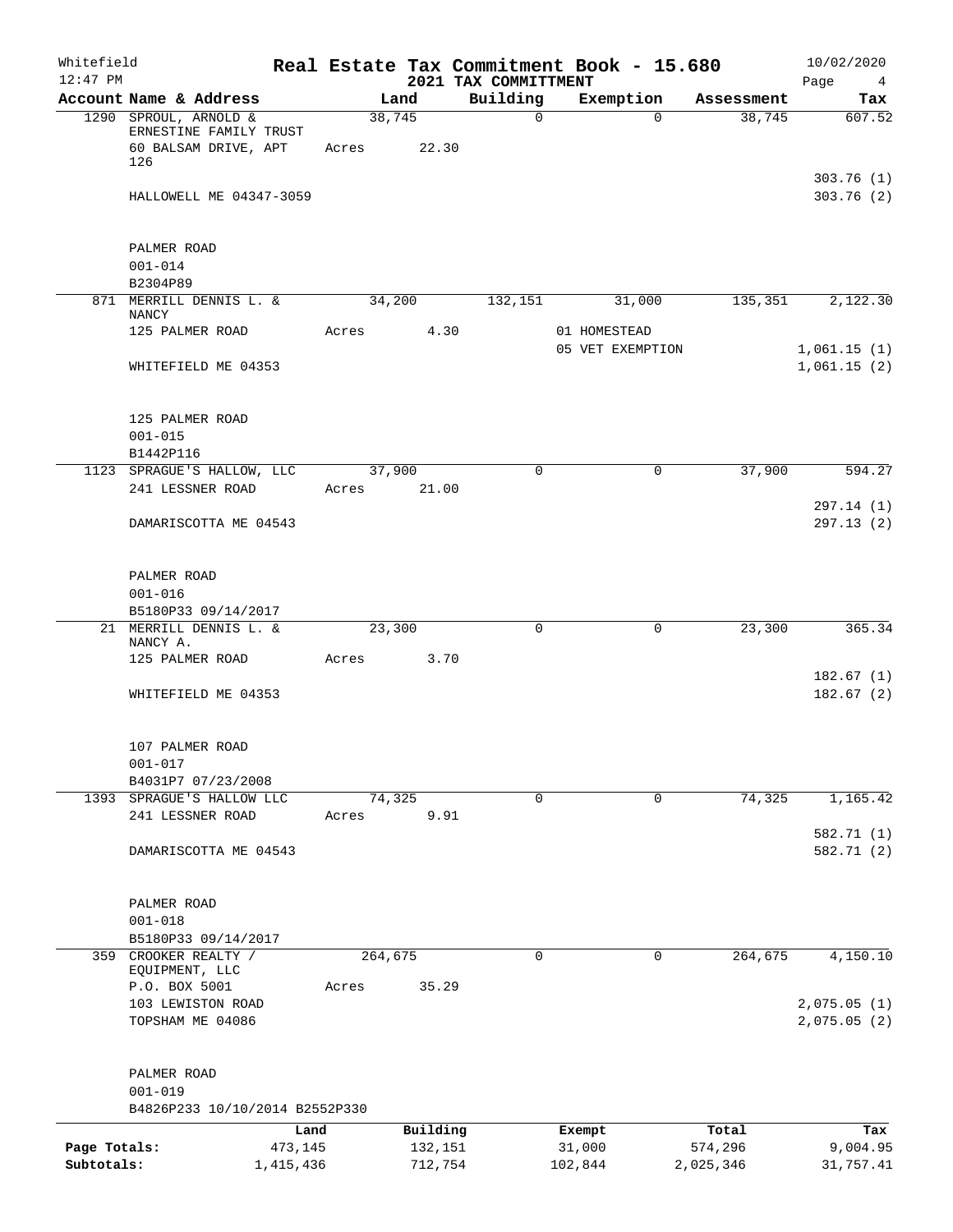| Whitefield<br>$12:47$ PM |                                           |         |       |        |             | 2021 TAX COMMITTMENT | Real Estate Tax Commitment Book - 15.680 |            | 10/02/2020<br>Page<br>5 |
|--------------------------|-------------------------------------------|---------|-------|--------|-------------|----------------------|------------------------------------------|------------|-------------------------|
|                          | Account Name & Address                    |         |       | Land   |             | Building             | Exemption                                | Assessment | Tax                     |
|                          | 1159 MAHEUX SHERRY LEE                    |         |       | 40,850 |             | 162,478              | 25,000                                   | 178,328    | 2,796.18                |
|                          | 126 THAYER ROAD                           |         |       |        | Acres 12.00 |                      | 01 HOMESTEAD                             |            |                         |
|                          |                                           |         |       |        |             |                      |                                          |            | 1,398.09(1)             |
|                          | WHITEFIELD ME 04353                       |         |       |        |             |                      |                                          |            | 1,398.09(2)             |
|                          | 126 THAYER ROAD                           |         |       |        |             |                      |                                          |            |                         |
|                          | $001 - 019 - A$                           |         |       |        |             |                      |                                          |            |                         |
|                          | B5496P142 02/24/2020 B1874P202            |         |       |        |             |                      |                                          |            |                         |
|                          | 53 MAYHEUX, SHERRY LEE                    |         |       | 41,800 |             | $\Omega$             | 0                                        | 41,800     | 655.42                  |
|                          | 126 THAYER ROAD                           |         | Acres |        | 27.00       |                      |                                          |            |                         |
|                          | WHITEFIELD ME 04353                       |         |       |        |             |                      |                                          |            | 327.71(1)<br>327.71(2)  |
|                          | THAYER ROAD                               |         |       |        |             |                      |                                          |            |                         |
|                          | $001 - 020$                               |         |       |        |             |                      |                                          |            |                         |
|                          | B5496P142 02/24/2020 B5175P117 08/31/2017 |         |       |        |             |                      |                                          |            |                         |
|                          | 843 JEWETT MICHAEL D. &                   |         |       | 32,250 |             | 0                    | $\mathbf 0$                              | 32,250     | 505.68                  |
|                          | REGINA L.                                 |         |       |        |             |                      |                                          |            |                         |
|                          | 571 WISCASSET ROAD                        |         | Acres |        | 3.00        |                      |                                          |            |                         |
|                          |                                           |         |       |        |             |                      |                                          |            | 252.84(1)               |
|                          | WHITEFIELD ME 04353                       |         |       |        |             |                      |                                          |            | 252.84(2)               |
|                          | 158 THAYER ROAD                           |         |       |        |             |                      |                                          |            |                         |
|                          | $001 - 020 - A$                           |         |       |        |             |                      |                                          |            |                         |
|                          | B4511P106 04/09/2012 B2311P73             |         |       |        |             |                      |                                          |            |                         |
|                          | 480 KILEY MICHAEL P.<br>33 WATER STREET   |         | Acres | 30,114 | 11.08       | $\Omega$             | 0                                        | 30,114     | 472.19                  |
|                          |                                           |         |       |        |             |                      |                                          |            | 236.10(1)               |
|                          | DAMARISCOTTA ME 04543                     |         |       |        |             |                      |                                          |            | 236.09(2)               |
|                          | THAYER ROAD                               |         |       |        |             |                      |                                          |            |                         |
|                          | $001 - 021$                               |         |       |        |             |                      |                                          |            |                         |
|                          | B4770P277 04/15/2014 B2209P91             |         |       |        |             |                      |                                          |            |                         |
|                          | 1245 BLAGDEN, ROBERT L                    |         |       | 42,125 |             | 0                    | $\mathbf{0}$                             | 42,125     | 660.52                  |
|                          | 842 GARDINER ROAD                         |         | Acres |        | 27.50       |                      |                                          |            |                         |
|                          |                                           |         |       |        |             |                      |                                          |            | 330.26(1)               |
|                          | WISCASSET ME 04578                        |         |       |        |             |                      |                                          |            | 330.26 (2)              |
|                          | THAYER ROAD                               |         |       |        |             |                      |                                          |            |                         |
|                          | $001 - 021 - A$                           |         |       |        |             |                      |                                          |            |                         |
|                          | B3891P59 08/07/2007                       |         |       |        |             |                      |                                          |            |                         |
|                          | 833 KANAVICH BONNIE PROE &<br>PAUL A.     |         |       | 30,630 |             | 145,852              | 25,000                                   | 151,482    | 2,375.24                |
|                          | PO BOX 271                                |         | Acres |        | 1.92        |                      | 01 HOMESTEAD                             |            |                         |
|                          |                                           |         |       |        |             |                      |                                          |            | 1,187.62(1)             |
|                          | ALNA ME 04535                             |         |       |        |             |                      |                                          |            | 1,187.62(2)             |
|                          | 170 THAYER ROAD                           |         |       |        |             |                      |                                          |            |                         |
|                          | $001 - 021 - B$                           |         |       |        |             |                      |                                          |            |                         |
|                          | B2410P7                                   |         |       |        |             |                      |                                          |            |                         |
|                          |                                           |         |       |        |             |                      |                                          |            |                         |
|                          |                                           | Land    |       |        | Building    |                      | Exempt                                   | Total      | Tax                     |
| Page Totals:             |                                           | 217,769 |       |        | 308,330     |                      | 50,000                                   | 476,099    | 7,465.23                |

**Subtotals:** 1,633,205 1,021,084 152,844 2,501,445 39,222.64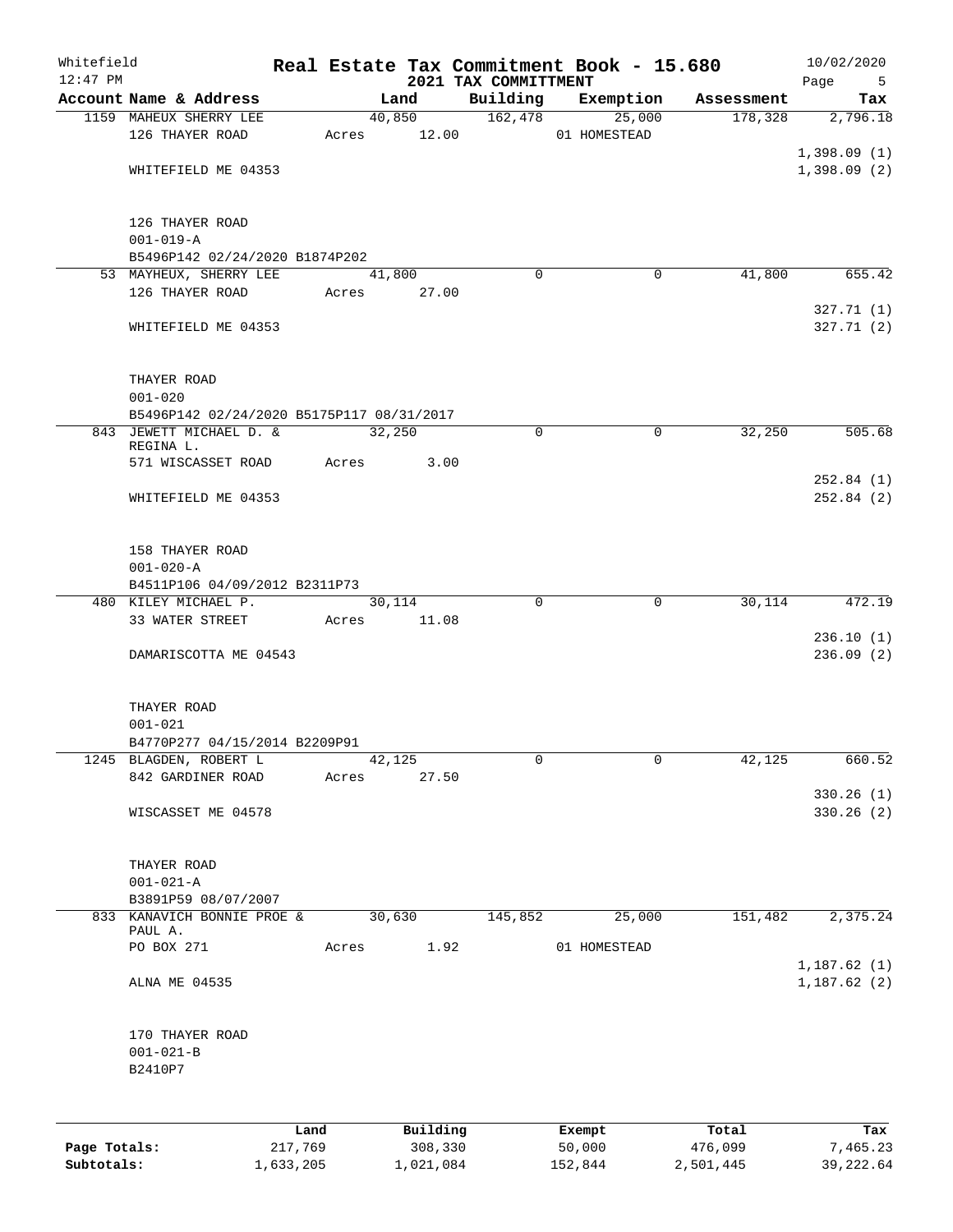| Whitefield<br>$12:47$ PM |                                                  |         |       |        |             | Real Estate Tax Commitment Book - 15.680<br>2021 TAX COMMITTMENT |              |              |            | 10/02/2020<br>Page<br>$6\overline{6}$ |
|--------------------------|--------------------------------------------------|---------|-------|--------|-------------|------------------------------------------------------------------|--------------|--------------|------------|---------------------------------------|
|                          | Account Name & Address                           |         |       | Land   |             | Building                                                         |              | Exemption    | Assessment | Tax                                   |
|                          | 155 KNOWLES DANIEL F. &                          |         |       | 50,500 |             | 62,695                                                           |              | 25,000       | 88,195     | 1,382.90                              |
|                          | SHEILA A.                                        |         |       |        |             |                                                                  |              |              |            |                                       |
|                          | 228 THAYER ROAD                                  |         | Acres |        | 25.00       |                                                                  | 01 HOMESTEAD |              |            | 691.45(1)                             |
|                          | WHITEFIELD ME 04353                              |         |       |        |             |                                                                  |              |              |            | 691.45(2)                             |
|                          |                                                  |         |       |        |             |                                                                  |              |              |            |                                       |
|                          |                                                  |         |       |        |             |                                                                  |              |              |            |                                       |
|                          | 228 THAYER ROAD                                  |         |       |        |             |                                                                  |              |              |            |                                       |
|                          | $001 - 022$                                      |         |       |        |             |                                                                  |              |              |            |                                       |
|                          | B2170P59 07/31/1996<br>87 COLLADO ANTONIO & ANNA |         |       | 32,722 |             | 125,494                                                          |              | 0            | 158,216    | 2,480.83                              |
|                          | 300 THAYER RD                                    |         |       |        | Acres 14.34 |                                                                  |              |              |            |                                       |
|                          |                                                  |         |       |        |             |                                                                  |              |              |            | 1, 240.42(1)                          |
|                          | WHITEFIELD ME 04353                              |         |       |        |             |                                                                  |              |              |            | 1, 240.41(2)                          |
|                          |                                                  |         |       |        |             |                                                                  |              |              |            |                                       |
|                          |                                                  |         |       |        |             |                                                                  |              |              |            |                                       |
|                          | <b>300 THAYER ROAD</b><br>$001 - 023$            |         |       |        |             |                                                                  |              |              |            |                                       |
|                          | B4270P270 04/15/2010 B2538P51 02/01/2000         |         |       |        |             |                                                                  |              |              |            |                                       |
|                          | 951 HUBERT WILLIAM E. &                          |         |       |        | 840         | $\mathbf 0$                                                      |              | $\mathbf 0$  | 840        | 13.17                                 |
|                          | <b>JANE</b>                                      |         |       |        |             |                                                                  |              |              |            |                                       |
|                          | 364 NASH ROAD                                    |         | Acres |        | 0.56        |                                                                  |              |              |            |                                       |
|                          | PITTSTON ME 04345                                |         |       |        |             |                                                                  |              |              |            | 6.59(1)<br>6.58(2)                    |
|                          |                                                  |         |       |        |             |                                                                  |              |              |            |                                       |
|                          |                                                  |         |       |        |             |                                                                  |              |              |            |                                       |
|                          | THAYER ROAD                                      |         |       |        |             |                                                                  |              |              |            |                                       |
|                          | $001 - 024$                                      |         |       |        |             |                                                                  |              |              |            |                                       |
|                          | 561 HUBERT WILLIAM E. &<br>JANE H.               |         |       | 13,900 |             | $\mathbf 0$                                                      |              | 0            | 13,900     | 217.95                                |
|                          | 364 NASH ROAD                                    |         | Acres |        | 13.00       |                                                                  |              |              |            |                                       |
|                          |                                                  |         |       |        |             |                                                                  |              |              |            | 108.98(1)                             |
|                          | PITTSTON ME 04345                                |         |       |        |             |                                                                  |              |              |            | 108.97(2)                             |
|                          |                                                  |         |       |        |             |                                                                  |              |              |            |                                       |
|                          | THAYER ROAD<br>$001 - 025$                       |         |       |        |             |                                                                  |              |              |            |                                       |
|                          | B3052P117                                        |         |       |        |             |                                                                  |              |              |            |                                       |
| 810                      | MACLAINE, JOHN                                   |         |       | 60,900 |             | 95,979                                                           |              | $\mathsf{O}$ | 156,879    | 2,459.86                              |
|                          | MACLAINE, KATIE A                                |         | Acres |        | 41.00       |                                                                  |              |              |            |                                       |
|                          | 78 NORTHERN AVE                                  |         |       |        |             |                                                                  |              |              |            | 1,229.93(1)                           |
|                          | GARDINER ME 04345                                |         |       |        |             |                                                                  |              |              |            | 1, 229.93(2)                          |
|                          |                                                  |         |       |        |             |                                                                  |              |              |            |                                       |
|                          | 249 THAYER ROAD<br>$001 - 026$                   |         |       |        |             |                                                                  |              |              |            |                                       |
|                          | B5485P229 01/29/2020                             |         |       |        |             |                                                                  |              |              |            |                                       |
|                          | 1744 WOOD ERIC M.                                |         |       | 30,050 |             | 0                                                                |              | 0            | 30,050     | 471.18                                |
|                          | P.O. BOX 394                                     |         | Acres |        | 11.00       |                                                                  |              |              |            |                                       |
|                          |                                                  |         |       |        |             |                                                                  |              |              |            | 235.59(1)                             |
|                          | BOOTHBAY ME 04537                                |         |       |        |             |                                                                  |              |              |            | 235.59(2)                             |
|                          | THAYER ROAD                                      |         |       |        |             |                                                                  |              |              |            |                                       |
|                          | $001 - 026 - A$                                  |         |       |        |             |                                                                  |              |              |            |                                       |
|                          | B3451P313 03/07/2005                             |         |       |        |             |                                                                  |              |              |            |                                       |
|                          |                                                  |         |       |        |             |                                                                  |              |              |            |                                       |
|                          |                                                  |         |       |        |             |                                                                  |              |              |            |                                       |
|                          |                                                  | Land    |       |        | Building    |                                                                  | Exempt       |              | Total      | Tax                                   |
| Page Totals:             |                                                  | 188,912 |       |        | 284,168     |                                                                  | 25,000       |              | 448,080    | 7,025.89                              |

**Subtotals:** 1,822,117 1,305,252 177,844 2,949,525 46,248.53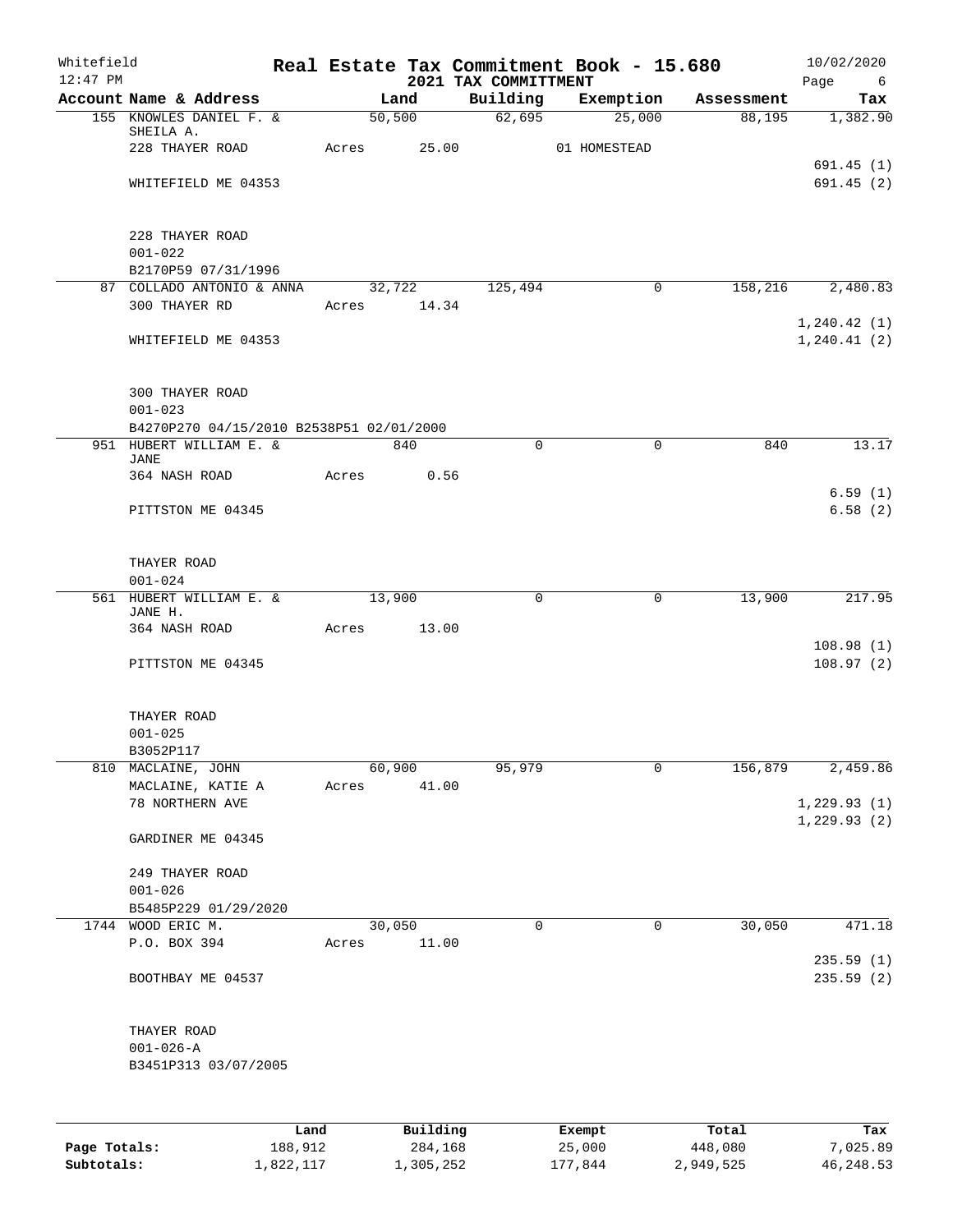| Whitefield<br>$12:47$ PM |                                                                                      |         |       |        |          | 2021 TAX COMMITTMENT | Real Estate Tax Commitment Book - 15.680 |              |            | 10/02/2020<br>Page<br>$\overline{7}$ |
|--------------------------|--------------------------------------------------------------------------------------|---------|-------|--------|----------|----------------------|------------------------------------------|--------------|------------|--------------------------------------|
|                          | Account Name & Address                                                               |         |       | Land   |          | Building             | Exemption                                |              | Assessment | Tax                                  |
|                          | 1359 ALLENS BLUEBERRY<br>FREEZER INC                                                 |         |       | 91,205 |          | $\mathbf 0$          |                                          | $\Omega$     | 91,205     | 1,430.09                             |
|                          | PO BOX 536                                                                           |         | Acres |        | 118.91   |                      |                                          |              |            | 715.05(1)                            |
|                          | ELLSWORTH ME 04605                                                                   |         |       |        |          |                      |                                          |              |            | 715.04(2)                            |
|                          | CROCKER AVENUE SOUTH                                                                 |         |       |        |          |                      |                                          |              |            |                                      |
|                          | $001 - 027$                                                                          |         |       |        |          |                      |                                          |              |            |                                      |
|                          | B2454P181<br>1101 KILEY MICHAEL                                                      |         |       | 38,850 |          | 79,607               |                                          | $\mathbf{0}$ | 118,457    | 1,857.41                             |
|                          | 189 THAYER ROAD                                                                      |         | Acres |        | 9.50     |                      |                                          |              |            |                                      |
|                          | WHITEFIELD ME 04353                                                                  |         |       |        |          |                      |                                          |              |            | 928.71(1)<br>928.70(2)               |
|                          | 189 THAYER ROAD                                                                      |         |       |        |          |                      |                                          |              |            |                                      |
|                          | $001 - 028$<br>B2209P91                                                              |         |       |        |          |                      |                                          |              |            |                                      |
|                          | 86 ERICKSON BRUCE E. &                                                               |         |       | 30,000 |          | 26,202               | 25,000                                   |              | 31,202     | 489.25                               |
|                          | BARRETT CASSANDRA JANE<br>169 THAYER ROAD                                            |         | Acres |        | 0.67     |                      | 01 HOMESTEAD                             |              |            |                                      |
|                          | WHITEFIELD ME 04353                                                                  |         |       |        |          |                      |                                          |              |            | 244.63(1)<br>244.62(2)               |
|                          | 169 THAYER ROAD                                                                      |         |       |        |          |                      |                                          |              |            |                                      |
|                          | $001 - 029$<br>B2600P211 09/05/2000                                                  |         |       |        |          |                      |                                          |              |            |                                      |
|                          | 1576 GURNEY, JEFFREY T                                                               |         |       | 42,370 |          | 92,120               |                                          | 0            | 134,490    | 2,108.80                             |
|                          | GURNEY, LAURA M                                                                      |         | Acres | 13.90  |          |                      |                                          |              |            |                                      |
|                          | 159 THAYER ROAD                                                                      |         |       |        |          |                      |                                          |              |            | 1,054.40(1)<br>1,054.40(2)           |
|                          | WHITEFIELD ME 04353                                                                  |         |       |        |          |                      |                                          |              |            |                                      |
|                          | 159 THAYER ROAD                                                                      |         |       |        |          |                      |                                          |              |            |                                      |
|                          | $001 - 030$                                                                          |         |       |        |          |                      |                                          |              |            |                                      |
|                          | B5201P83 11/09/2017<br>323 SMITH NORMAN A.                                           |         |       | 33,750 |          | 52,528               | 25,000                                   |              | 61,278     | 960.84                               |
|                          | 129 THAYER ROAD                                                                      |         | Acres |        | 4.00     |                      | 01 HOMESTEAD                             |              |            |                                      |
|                          | WHITEFIELD ME 04353                                                                  |         |       |        |          |                      |                                          |              |            | 480.42 (1)<br>480.42 (2)             |
|                          | 129 THAYER ROAD                                                                      |         |       |        |          |                      |                                          |              |            |                                      |
|                          | $001 - 031$                                                                          |         |       |        |          |                      |                                          |              |            |                                      |
|                          | B2012P321                                                                            |         |       |        |          |                      |                                          |              |            |                                      |
|                          | 24 STAFFORD CORY<br>109 THAYER ROAD                                                  |         | Acres | 54,400 | 31.00    | 62,298               |                                          | $\mathbf 0$  | 116,698    | 1,829.82                             |
|                          | WHITEFIELD ME 04353                                                                  |         |       |        |          |                      |                                          |              |            | 914.91 (1)<br>914.91 (2)             |
|                          |                                                                                      |         |       |        |          |                      |                                          |              |            |                                      |
|                          | 109 THAYER ROAD<br>$001 - 032$<br>B4445P299 05/03/2011 B4392P129 04/15/2011 B2615P53 |         |       |        |          |                      |                                          |              |            |                                      |
|                          | 11/08/2000                                                                           |         |       |        |          |                      |                                          |              |            |                                      |
|                          |                                                                                      | Land    |       |        | Building |                      | Exempt                                   |              | Total      | Tax                                  |
| Page Totals:             |                                                                                      | 290,575 |       |        | 312,755  |                      | 50,000                                   |              | 553,330    | 8,676.21                             |

**Subtotals:** 2,112,692 1,618,007 227,844 3,502,855 54,924.74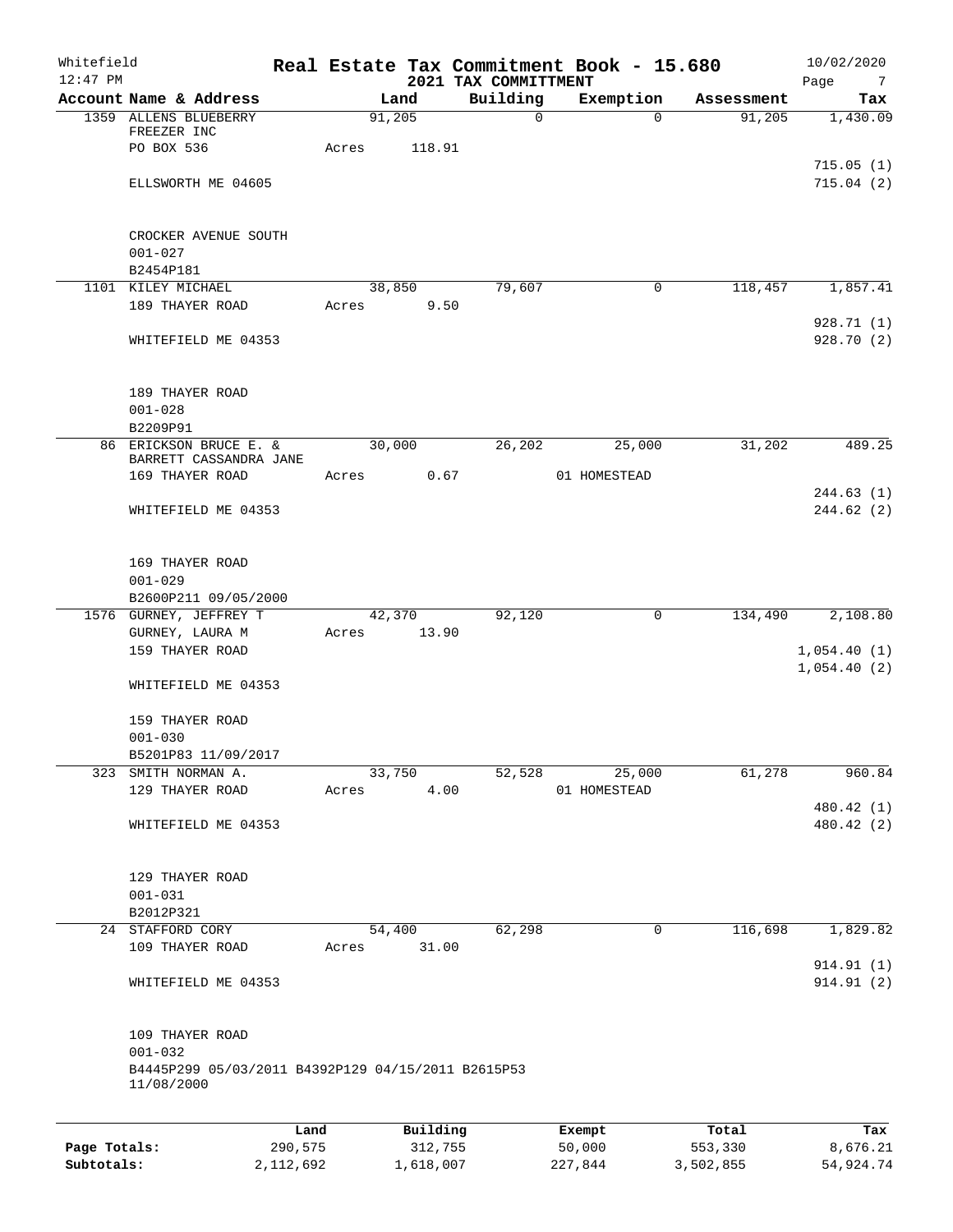| Whitefield<br>$12:47$ PM |                                           |           |       |         |           | Real Estate Tax Commitment Book - 15.680 |              |             |            | 10/02/2020             |
|--------------------------|-------------------------------------------|-----------|-------|---------|-----------|------------------------------------------|--------------|-------------|------------|------------------------|
|                          | Account Name & Address                    |           |       | Land    |           | 2021 TAX COMMITTMENT<br>Building         | Exemption    |             | Assessment | Page<br>8<br>Tax       |
|                          | 1526 POTTER STEVEN C. SR. &               |           |       | 30,750  |           | 38,995                                   |              | 25,000      | 44,745     | 701.60                 |
|                          | KIM M.                                    |           |       |         |           |                                          |              |             |            |                        |
|                          | 101 THAYER ROAD                           |           | Acres |         | 2.00      |                                          | 01 HOMESTEAD |             |            |                        |
|                          | WHITEFIELD ME 04353                       |           |       |         |           |                                          |              |             |            | 350.80(1)<br>350.80(2) |
|                          |                                           |           |       |         |           |                                          |              |             |            |                        |
|                          | 101 THAYER ROAD                           |           |       |         |           |                                          |              |             |            |                        |
|                          | $001 - 033$                               |           |       |         |           |                                          |              |             |            |                        |
|                          | B4722P205 10/15/2013 B3471P206 04/27/2005 |           |       |         |           |                                          |              |             |            |                        |
|                          | 1436 CROOKER REALTY /<br>EQUIPMENT, LLC   |           |       | 87,750  |           | 0                                        |              | $\Omega$    | 87,750     | 1,375.92               |
|                          | P.O. BOX 5001                             |           | Acres |         | 11.70     |                                          |              |             |            |                        |
|                          | 103 LEWISTON ROAD                         |           |       |         |           |                                          |              |             |            | 687.96 (1)             |
|                          | TOPSHAM ME 04086                          |           |       |         |           |                                          |              |             |            | 687.96 (2)             |
|                          | THAYER ROAD                               |           |       |         |           |                                          |              |             |            |                        |
|                          | $001 - 034$                               |           |       |         |           |                                          |              |             |            |                        |
|                          | B4826P233 10/10/2014 B1382P2              |           |       |         |           |                                          |              |             |            |                        |
|                          | 1020 CROOKER REALTY /                     |           |       | 532,500 |           | $\Omega$                                 |              | 0           | 532,500    | 8,349.60               |
|                          | EQUIPMENT, LLC                            |           |       |         |           |                                          |              |             |            |                        |
|                          | P.O. BOX 5001                             |           | Acres |         | 71.00     |                                          |              |             |            |                        |
|                          | 103 LEWISTON ROAD                         |           |       |         |           |                                          |              |             |            | 4, 174.80(1)           |
|                          | TOPSHAM ME 04086                          |           |       |         |           |                                          |              |             |            | 4, 174.80(2)           |
|                          | THAYER ROAD                               |           |       |         |           |                                          |              |             |            |                        |
|                          | $001 - 035$                               |           |       |         |           |                                          |              |             |            |                        |
|                          | B4826P233 10/10/2014 B1382P2              |           |       |         |           |                                          |              |             |            |                        |
|                          | 177 CROOKER REALTY /                      |           |       | 171,000 |           | $\Omega$                                 |              | 0           | 171,000    | 2,681.28               |
|                          | EQUIPMENT, LLC<br>P.O. BOX 5001           |           | Acres |         | 22.80     |                                          |              |             |            |                        |
|                          | 103 LEWISTON ROAD                         |           |       |         |           |                                          |              |             |            | 1,340.64(1)            |
|                          | TOPSHAM ME 04086                          |           |       |         |           |                                          |              |             |            | 1,340.64(2)            |
|                          | 715 WISCASSET ROAD                        |           |       |         |           |                                          |              |             |            |                        |
|                          | $001 - 035 - A$                           |           |       |         |           |                                          |              |             |            |                        |
|                          | B4826P233 10/10/2014 B1382P2              |           |       |         |           |                                          |              |             |            |                        |
|                          | 1310 HODGKINS GREGORY D.                  |           |       | 30,450  |           | $\mathbf 0$                              |              | $\mathbf 0$ | 30,450     | 477.46                 |
|                          | 645 WISCASSET ROAD                        |           | Acres |         | 1.80      |                                          |              |             |            |                        |
|                          | WHITEFIELD ME 04353                       |           |       |         |           |                                          |              |             |            | 238.73(1)<br>238.73(2) |
|                          |                                           |           |       |         |           |                                          |              |             |            |                        |
|                          | 645 WISCASSET ROAD                        |           |       |         |           |                                          |              |             |            |                        |
|                          | $001 - 036$                               |           |       |         |           |                                          |              |             |            |                        |
|                          | B4769P78 04/04/2014 B613P290              |           |       |         |           |                                          |              |             |            |                        |
| 1113                     | HODGKINS DOREEN                           |           |       |         | 0         | 8,799                                    |              | 0           | 8,799      | 137.97                 |
|                          | C/O GREGORY HODGKINS                      |           |       |         |           |                                          |              |             |            |                        |
|                          | 645 WISCASSET ROAD                        |           |       |         |           |                                          |              |             |            | 68.99(1)<br>68.98 (2)  |
|                          | WHITEFIELD ME 04353                       |           |       |         |           |                                          |              |             |            |                        |
|                          | 645 WISCASSET ROAD<br>$001 - 036 - ON$    |           |       |         |           |                                          |              |             |            |                        |
|                          |                                           | Land      |       |         | Building  |                                          | Exempt       |             | Total      | Tax                    |
| Page Totals:             |                                           | 852,450   |       |         | 47,794    |                                          | 25,000       |             | 875,244    | 13,723.83              |
| Subtotals:               |                                           | 2,965,142 |       |         | 1,665,801 |                                          | 252,844      |             | 4,378,099  | 68,648.57              |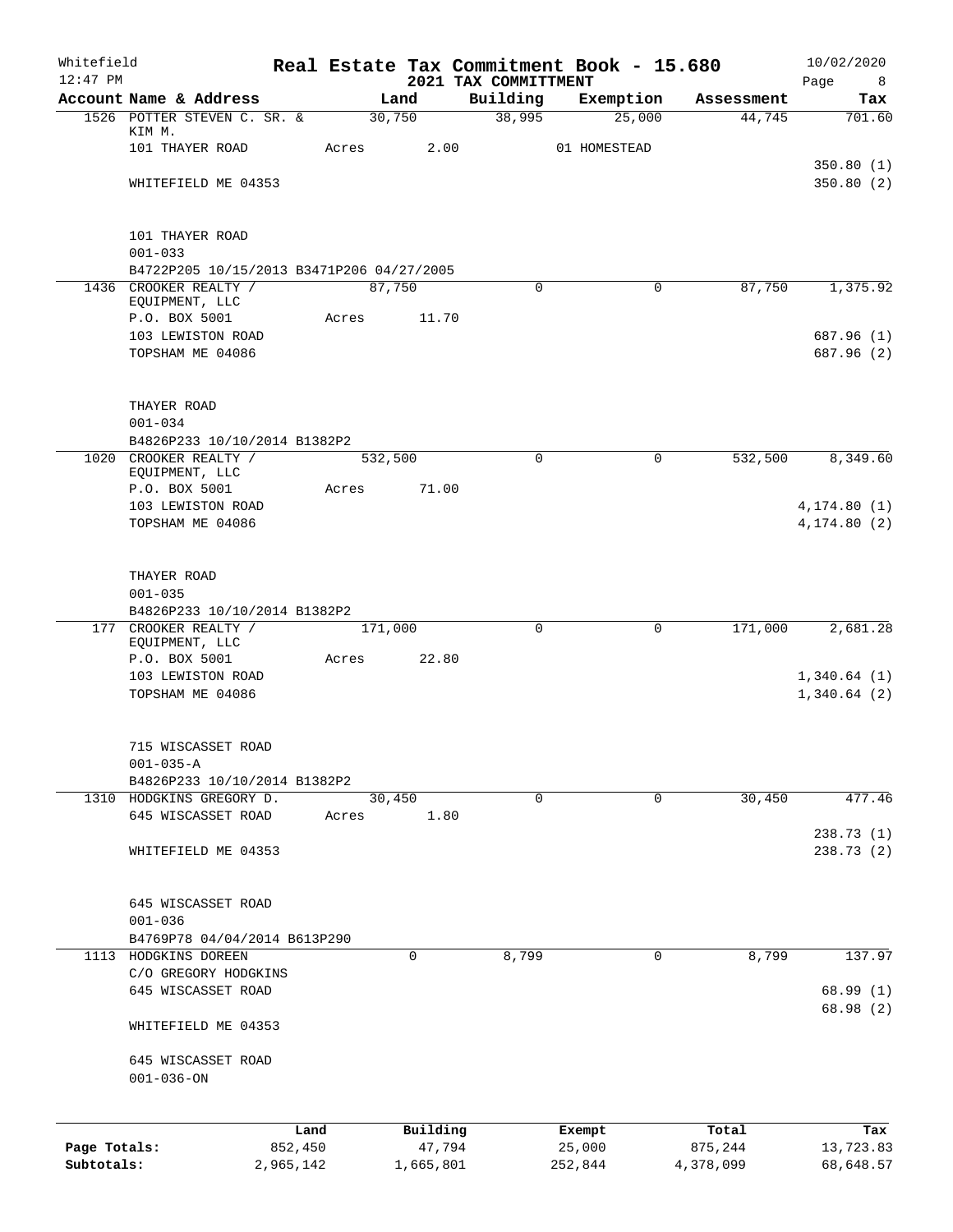| Whitefield<br>$12:47$ PM |                                                    |             |         | 2021 TAX COMMITTMENT | Real Estate Tax Commitment Book - 15.680 |            | 10/02/2020<br>Page<br>9 |
|--------------------------|----------------------------------------------------|-------------|---------|----------------------|------------------------------------------|------------|-------------------------|
|                          | Account Name & Address                             |             | Land    | Building             | Exemption                                | Assessment | Tax                     |
|                          | 1227 LINCOLN LEROY & ROXANNE                       |             | 30,000  | $\overline{59,365}$  | 25,000                                   | 64,365     | 1,009.24                |
|                          | 635 WISCASSET ROAD                                 | Acres       | 0.91    |                      | 01 HOMESTEAD                             |            |                         |
|                          |                                                    |             |         |                      |                                          |            | 504.62(1)               |
|                          | WHITEFIELD ME 04353                                |             |         |                      |                                          |            | 504.62(2)               |
|                          | 635 WISCASSET ROAD                                 |             |         |                      |                                          |            |                         |
|                          | $001 - 037$                                        |             |         |                      |                                          |            |                         |
|                          | B1336P347                                          |             |         |                      |                                          |            |                         |
|                          | 914 MCDONALD STEVEN P.                             |             | 64,995  | 83,040               | 0                                        | 148,035    | 2,321.19                |
|                          | 581 WISCASSET ROAD                                 | Acres 47.30 |         |                      |                                          |            |                         |
|                          |                                                    |             |         |                      |                                          |            | 1,160.60(1)             |
|                          | WHITEFIELD ME 04353                                |             |         |                      |                                          |            | 1,160.59(2)             |
|                          | 581 WISCASSET ROAD                                 |             |         |                      |                                          |            |                         |
|                          | $001 - 038$                                        |             |         |                      |                                          |            |                         |
|                          | B2617P266                                          |             |         |                      |                                          |            |                         |
|                          | 117 LANE, BONNIE E                                 |             | 32,850  | 70,072               | 0                                        | 102,922    | 1,613.82                |
|                          | 625 WISCASSET ROAD                                 | Acres       | 3.40    |                      |                                          |            |                         |
|                          |                                                    |             |         |                      |                                          |            | 806.91(1)               |
|                          | WHITEFIELD ME 04353                                |             |         |                      |                                          |            | 806.91(2)               |
|                          | 625 WISCASSET ROAD                                 |             |         |                      |                                          |            |                         |
|                          | $001 - 038 - A$                                    |             |         |                      |                                          |            |                         |
|                          | B4980P60 02/22/2016 B4512P236 04/13/2012 B2574P160 |             |         |                      |                                          |            |                         |
|                          | 272 U.S.BANK NATIONAL ASSN.                        |             | 39,250  | 70,088               | $\mathbf 0$                              | 109,338    | 1,714.42                |
|                          | 2100 E. ELLIOT RD.,<br>BLDG. 94                    | Acres       | 10.00   |                      |                                          |            |                         |
|                          |                                                    |             |         |                      |                                          |            | 857.21 (1)              |
|                          | TEMPE AZ 85284                                     |             |         |                      |                                          |            | 857.21 (2)              |
|                          | 615 WISCASSET ROAD                                 |             |         |                      |                                          |            |                         |
|                          | $001 - 038 - B$                                    |             |         |                      |                                          |            |                         |
|                          | B5478P1 01/07/2020                                 |             |         |                      |                                          |            |                         |
|                          | 207 HARRISON, CASEY M                              |             | 35, 810 | 71,110               | 25,000                                   | 81,920     | 1,284.51                |
|                          | 605 WISCASSET ROAD                                 | Acres       | 5.70    |                      | 01 HOMESTEAD                             |            |                         |
|                          |                                                    |             |         |                      |                                          |            | 642.26(1)               |
|                          | WHITEFIELD ME 04353                                |             |         |                      |                                          |            | 642.25(2)               |
|                          | 605 WISCASSET ROAD                                 |             |         |                      |                                          |            |                         |
|                          | $001 - 038 - C$                                    |             |         |                      |                                          |            |                         |
|                          | B5143P299 06/09/2017                               |             |         |                      |                                          |            |                         |
|                          | 1138 MILLER, KURT E JR                             |             | 24,950  | $\Omega$             | $\Omega$                                 | 24,950     | 391.22                  |
|                          | 6 CLARK LANE                                       | Acres       | 4.80    |                      |                                          |            |                         |
|                          |                                                    |             |         |                      |                                          |            | 195.61(1)               |
|                          | WHITEFIELD ME 04353                                |             |         |                      |                                          |            | 195.61 (2)              |
|                          | 563 WISCASSET ROAD                                 |             |         |                      |                                          |            |                         |
|                          | $001 - 038 - D$                                    |             |         |                      |                                          |            |                         |
|                          | B4202P315 09/22/2009 B3983P272 03/31/2008          |             |         |                      |                                          |            |                         |
|                          |                                                    |             |         |                      |                                          |            |                         |
|                          |                                                    |             |         |                      |                                          |            |                         |
|                          |                                                    |             |         |                      |                                          |            |                         |

|              | Land      | Building  | Exempt  | Total     | Tax       |
|--------------|-----------|-----------|---------|-----------|-----------|
| Page Totals: | 227,855   | 353,675   | 50,000  | 531,530   | 8,334.40  |
| Subtotals:   | 3,192,997 | 2,019,476 | 302,844 | 4,909,629 | 76,982.97 |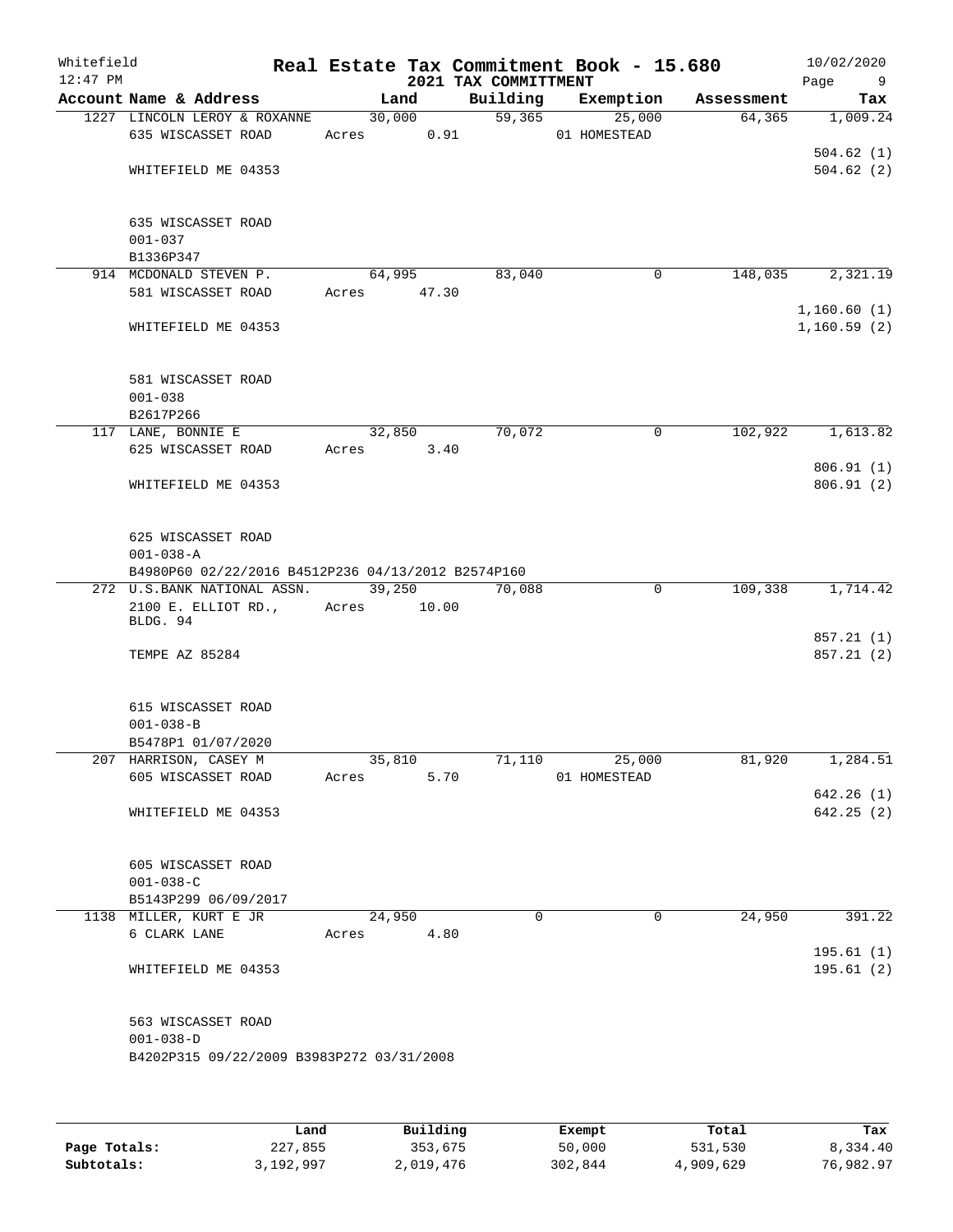| Whitefield<br>$12:47$ PM |                                                 |       |        |       | Real Estate Tax Commitment Book - 15.680<br>2021 TAX COMMITTMENT |              |        |            | 10/02/2020<br>Page<br>10 |
|--------------------------|-------------------------------------------------|-------|--------|-------|------------------------------------------------------------------|--------------|--------|------------|--------------------------|
|                          | Account Name & Address                          |       | Land   |       | Building                                                         | Exemption    |        | Assessment | Tax                      |
|                          | 523 JEWETT MICHAEL                              |       | 30,750 |       | 258,679                                                          |              | 25,000 | 264, 429   | 4,146.25                 |
|                          | 571 WISCASSET ROAD                              | Acres |        | 2.00  |                                                                  | 01 HOMESTEAD |        |            |                          |
|                          |                                                 |       |        |       |                                                                  |              |        |            | 2,073.13(1)              |
|                          | WHITEFIELD ME 04353                             |       |        |       |                                                                  |              |        |            | 2,073.12(2)              |
|                          |                                                 |       |        |       |                                                                  |              |        |            |                          |
|                          |                                                 |       |        |       |                                                                  |              |        |            |                          |
|                          | 571 WISCASSET ROAD                              |       |        |       |                                                                  |              |        |            |                          |
|                          | $001 - 039$                                     |       |        |       |                                                                  |              |        |            |                          |
|                          | 1657 KYPRAGORAS ANDROS D.<br>541 WISCASSET ROAD |       | 34,260 | 4.34  | 91,304                                                           | 01 HOMESTEAD | 25,000 | 100, 564   | 1,576.84                 |
|                          |                                                 | Acres |        |       |                                                                  |              |        |            | 788.42 (1)               |
|                          | WHITEFIELD ME 04353                             |       |        |       |                                                                  |              |        |            | 788.42 (2)               |
|                          |                                                 |       |        |       |                                                                  |              |        |            |                          |
|                          |                                                 |       |        |       |                                                                  |              |        |            |                          |
|                          | 541 WISCASSET ROAD                              |       |        |       |                                                                  |              |        |            |                          |
|                          | $001 - 040$                                     |       |        |       |                                                                  |              |        |            |                          |
|                          | B3728P8 08/23/2006                              |       |        |       |                                                                  |              |        |            |                          |
|                          | 766 JEWETT BENJAMIN M.                          |       | 32,250 |       | 254,059                                                          |              | 25,000 | 261,309    | 4,097.33                 |
|                          | 573 WISCASSET ROAD                              | Acres |        | 3.00  |                                                                  | 01 HOMESTEAD |        |            |                          |
|                          |                                                 |       |        |       |                                                                  |              |        |            | 2,048.67(1)              |
|                          | WHITEFIELD ME 04353                             |       |        |       |                                                                  |              |        |            | 2,048.66 (2)             |
|                          |                                                 |       |        |       |                                                                  |              |        |            |                          |
|                          |                                                 |       |        |       |                                                                  |              |        |            |                          |
|                          | 573 WISCASSET ROAD                              |       |        |       |                                                                  |              |        |            |                          |
|                          | $001 - 040 - A$                                 |       |        |       |                                                                  |              |        |            |                          |
|                          | B3446P273 02/28/2005 B3442P41                   |       |        |       |                                                                  |              |        |            |                          |
|                          | 1154 GOULD LUCAS D.<br>575 WISCASSET ROAD       | Acres | 30,150 | 1.60  | 110,386                                                          |              | 0      | 140,536    | 2,203.60                 |
|                          |                                                 |       |        |       |                                                                  |              |        |            | 1, 101.80(1)             |
|                          | WHITEFIELD ME 04353                             |       |        |       |                                                                  |              |        |            | 1, 101.80(2)             |
|                          |                                                 |       |        |       |                                                                  |              |        |            |                          |
|                          |                                                 |       |        |       |                                                                  |              |        |            |                          |
|                          | 575 WISCASSET ROAD                              |       |        |       |                                                                  |              |        |            |                          |
|                          | $001 - 040 - B$                                 |       |        |       |                                                                  |              |        |            |                          |
|                          | B5383P83 05/16/2019 B3236P69                    |       |        |       |                                                                  |              |        |            |                          |
|                          | 1719 JEWETT BENJAMIN M.                         |       | 26,130 |       | 0                                                                |              | 0      | 26,130     | 409.72                   |
|                          | 573 WISCASSET ROAD                              | Acres |        | 6.10  |                                                                  |              |        |            |                          |
|                          |                                                 |       |        |       |                                                                  |              |        |            | 204.86(1)                |
|                          | WHITEFIELD ME 04353                             |       |        |       |                                                                  |              |        |            | 204.86(2)                |
|                          |                                                 |       |        |       |                                                                  |              |        |            |                          |
|                          | WISCASSET ROAD                                  |       |        |       |                                                                  |              |        |            |                          |
|                          | $001 - 040 - C$                                 |       |        |       |                                                                  |              |        |            |                          |
|                          | B5236P190 02/27/2018 B3442P41                   |       |        |       |                                                                  |              |        |            |                          |
|                          | 1757 GALVIN, EDWARD D                           |       | 65,240 |       | $\mathbf 0$                                                      |              | 0      | 65,240     | 1,022.96                 |
|                          | REVOCABLE TRUST                                 |       |        |       |                                                                  |              |        |            |                          |
|                          | EDWARD D GALVIN,                                | Acres |        | 66.98 |                                                                  |              |        |            |                          |
|                          | TRUSTEE                                         |       |        |       |                                                                  |              |        |            |                          |
|                          | 52 OCEAN DRIVE                                  |       |        |       |                                                                  |              |        |            | 511.48(1)                |
|                          | BRUNSWICK ME 04011                              |       |        |       |                                                                  |              |        |            | 511.48(2)                |
|                          |                                                 |       |        |       |                                                                  |              |        |            |                          |
|                          | WISCASSET ROAD                                  |       |        |       |                                                                  |              |        |            |                          |
|                          | $001 - 040 - D$                                 |       |        |       |                                                                  |              |        |            |                          |
|                          | B3968P79 07/23/2008 B3507P110 06/28/2005        |       |        |       |                                                                  |              |        |            |                          |
|                          |                                                 |       |        |       |                                                                  |              |        |            |                          |
|                          |                                                 |       |        |       |                                                                  |              |        |            |                          |

|              | Land      | Building  | Exempt  | Total     | Tax       |
|--------------|-----------|-----------|---------|-----------|-----------|
| Page Totals: | 218,780   | 714,428   | 75,000  | 858,208   | 13,456.70 |
| Subtotals:   | 3,411,777 | 2,733,904 | 377,844 | 5,767,837 | 90,439.67 |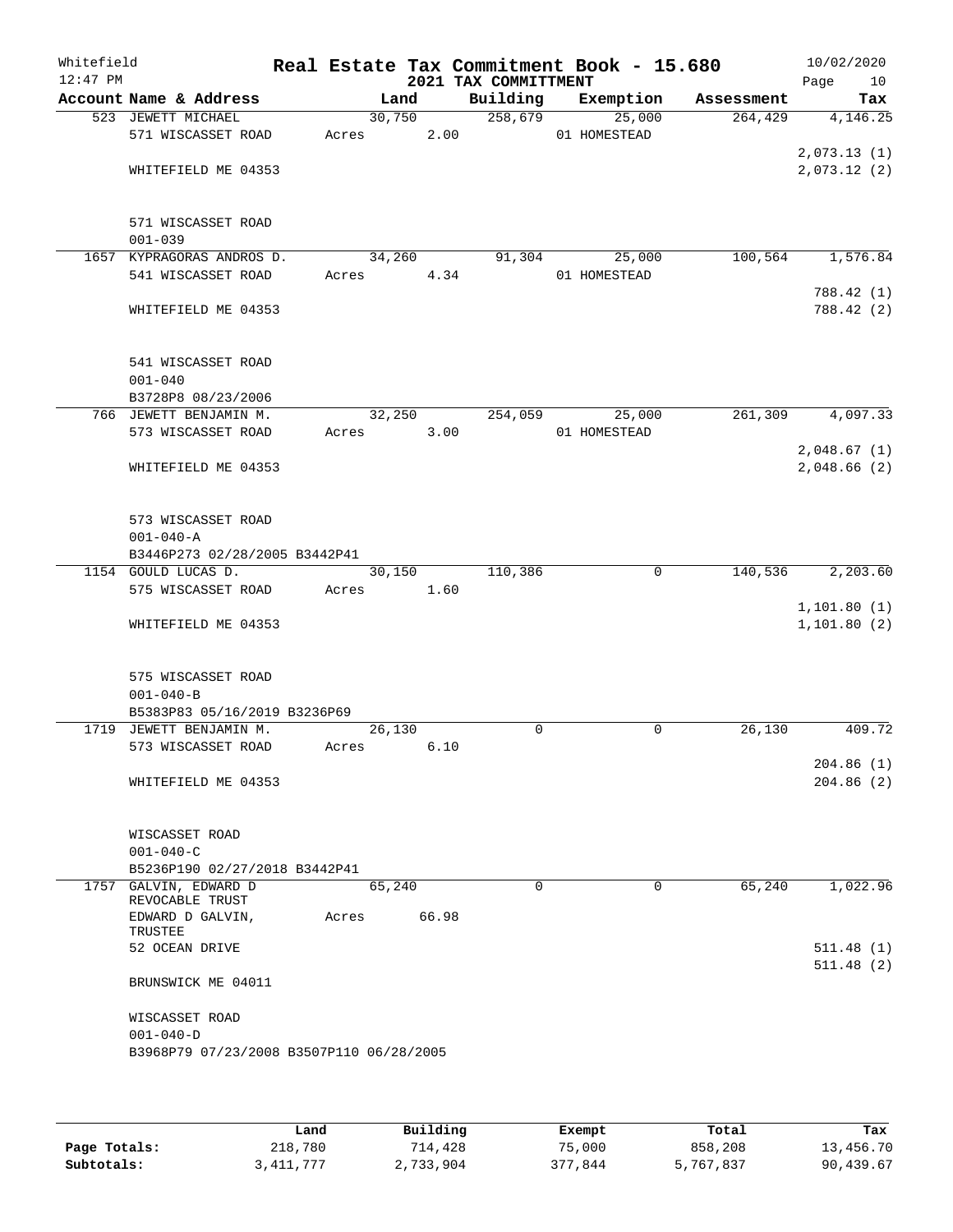| Whitefield                 |                                                                               |                      |       |        |                      | Real Estate Tax Commitment Book - 15.680 |                   |                  |                      | 10/02/2020              |
|----------------------------|-------------------------------------------------------------------------------|----------------------|-------|--------|----------------------|------------------------------------------|-------------------|------------------|----------------------|-------------------------|
| $12:47$ PM                 | Account Name & Address                                                        |                      |       | Land   |                      | 2021 TAX COMMITTMENT<br>Building         |                   | Exemption        | Assessment           | Page<br>11<br>Tax       |
|                            | 362 SHEEPSCOT HOLLOW, LLC                                                     |                      |       | 62,000 |                      | 368,104                                  |                   | $\Omega$         | 430,104              | 6,744.03                |
|                            | 28 NILSEN LANE                                                                |                      | Acres |        | 35.00                |                                          |                   |                  |                      |                         |
|                            |                                                                               |                      |       |        |                      |                                          |                   |                  |                      | 3,372.02(1)             |
|                            | WHITEFIELD ME 04353                                                           |                      |       |        |                      |                                          |                   |                  |                      | 3,372.01(2)             |
|                            |                                                                               |                      |       |        |                      |                                          |                   |                  |                      |                         |
|                            | 28 NILSEN LANE                                                                |                      |       |        |                      |                                          |                   |                  |                      |                         |
|                            | $001 - 041$                                                                   |                      |       |        |                      |                                          |                   |                  |                      |                         |
|                            | B4743P302 12/19/2013 B4701P240 08/20/2013 B4411P141                           |                      |       |        |                      |                                          |                   |                  |                      |                         |
|                            | 06/22/2011 B4121P94 09/25/2008 B3358P213 09/03/2004<br>1600 OAKES DWIGHT A. & |                      |       | 9,820  |                      |                                          | $\Omega$          | $\Omega$         | 9,820                | 153.98                  |
|                            | CYNTHIA                                                                       |                      |       |        |                      |                                          |                   |                  |                      |                         |
|                            | 488 WISCASSET ROAD                                                            |                      | Acres |        | 7.90                 |                                          |                   |                  |                      |                         |
|                            |                                                                               |                      |       |        |                      |                                          |                   |                  |                      | 76.99(1)<br>76.99(2)    |
|                            | WHITEFIELD ME 04353                                                           |                      |       |        |                      |                                          |                   |                  |                      |                         |
|                            |                                                                               |                      |       |        |                      |                                          |                   |                  |                      |                         |
|                            | WISCASSET ROAD                                                                |                      |       |        |                      |                                          |                   |                  |                      |                         |
|                            | $001 - 043$                                                                   |                      |       |        |                      |                                          |                   |                  |                      |                         |
|                            | B1186P29<br>839 OAKES DWIGHT A. &                                             |                      |       | 62,000 |                      | 7,426                                    |                   | 31,000           | 38,426               | 602.52                  |
|                            | CYNTHIA                                                                       |                      |       |        |                      |                                          |                   |                  |                      |                         |
|                            | 488 WISCASSET ROAD                                                            |                      | Acres |        | 35.00                |                                          | 01 HOMESTEAD      |                  |                      |                         |
|                            | WHITEFIELD ME 04353                                                           |                      |       |        |                      |                                          |                   | 05 VET EXEMPTION |                      | 301.26(1)<br>301.26(2)  |
|                            |                                                                               |                      |       |        |                      |                                          |                   |                  |                      |                         |
|                            |                                                                               |                      |       |        |                      |                                          |                   |                  |                      |                         |
|                            | 488 WISCASSET ROAD                                                            |                      |       |        |                      |                                          |                   |                  |                      |                         |
|                            | $001 - 044$                                                                   |                      |       |        |                      |                                          |                   |                  |                      |                         |
|                            | B1186P29<br>481 ZEEB, NOEL C                                                  |                      |       | 16,620 |                      |                                          | $\Omega$          | 0                | 16,620               | 260.60                  |
|                            | ZEEB, PETER J                                                                 |                      | Acres |        | 16.40                |                                          |                   |                  |                      |                         |
|                            | <b>36 LONGFELLOW AVENUE</b>                                                   |                      |       |        |                      |                                          |                   |                  |                      | 130.30(1)               |
|                            |                                                                               |                      |       |        |                      |                                          |                   |                  |                      | 130.30(2)               |
|                            | BRUNSWICK ME 04011                                                            |                      |       |        |                      |                                          |                   |                  |                      |                         |
|                            | WISCASSET ROAD                                                                |                      |       |        |                      |                                          |                   |                  |                      |                         |
|                            | $001 - 045$                                                                   |                      |       |        |                      |                                          |                   |                  |                      |                         |
|                            | B5023P64 06/28/2016 B5023P58 06/28/2016 B2593P17                              |                      |       |        |                      |                                          |                   |                  |                      |                         |
|                            | 1316 CYRUS CATHERINE & ZEEB                                                   |                      |       | 56,800 |                      | 78,813                                   |                   | 0                | 135,613              | 2,126.41                |
|                            | * HOLLY C, TRUSTEE * & Acres<br>ROBERT C (TENANTS/COMM                        |                      |       |        | 27.00                |                                          |                   |                  |                      |                         |
|                            | 36 LONGFELLOW AVENUE                                                          |                      |       |        |                      |                                          |                   |                  |                      | 1,063.21(1)             |
|                            |                                                                               |                      |       |        |                      |                                          |                   |                  |                      | 1,063.20(2)             |
|                            | BRUNSWICK ME 04011                                                            |                      |       |        |                      |                                          |                   |                  |                      |                         |
|                            | 96 SWEET FERN LANE                                                            |                      |       |        |                      |                                          |                   |                  |                      |                         |
|                            | $001 - 046$                                                                   |                      |       |        |                      |                                          |                   |                  |                      |                         |
|                            | B2593P17                                                                      |                      |       |        |                      |                                          |                   |                  |                      |                         |
| 962                        | ZEEB, NOEL C                                                                  |                      |       | 61,750 | 60.00                |                                          | 0                 | 0                | 61,750               | 968.24                  |
|                            | ZEEB, PETER J<br>32 SODEN STREET                                              |                      | Acres |        |                      |                                          |                   |                  |                      | 484.12 (1)              |
|                            |                                                                               |                      |       |        |                      |                                          |                   |                  |                      | 484.12 (2)              |
|                            | CAMBRIDGE MA 02139                                                            |                      |       |        |                      |                                          |                   |                  |                      |                         |
|                            |                                                                               |                      |       |        |                      |                                          |                   |                  |                      |                         |
|                            | WISCASSET ROAD<br>$001 - 048$                                                 |                      |       |        |                      |                                          |                   |                  |                      |                         |
|                            | B5023P60 06/28/2016 B5023P56 06/28/2016 B4435P133                             |                      |       |        |                      |                                          |                   |                  |                      |                         |
|                            | 09/01/2011 B4295P307 07/15/2010 B2593P20                                      |                      |       |        |                      |                                          |                   |                  |                      |                         |
|                            |                                                                               | Land                 |       |        | Building             |                                          | Exempt            |                  | Total                | Tax                     |
| Page Totals:<br>Subtotals: |                                                                               | 268,990<br>3,680,767 |       |        | 454,343<br>3,188,247 |                                          | 31,000<br>408,844 |                  | 692,333<br>6,460,170 | 10,855.78<br>101,295.45 |
|                            |                                                                               |                      |       |        |                      |                                          |                   |                  |                      |                         |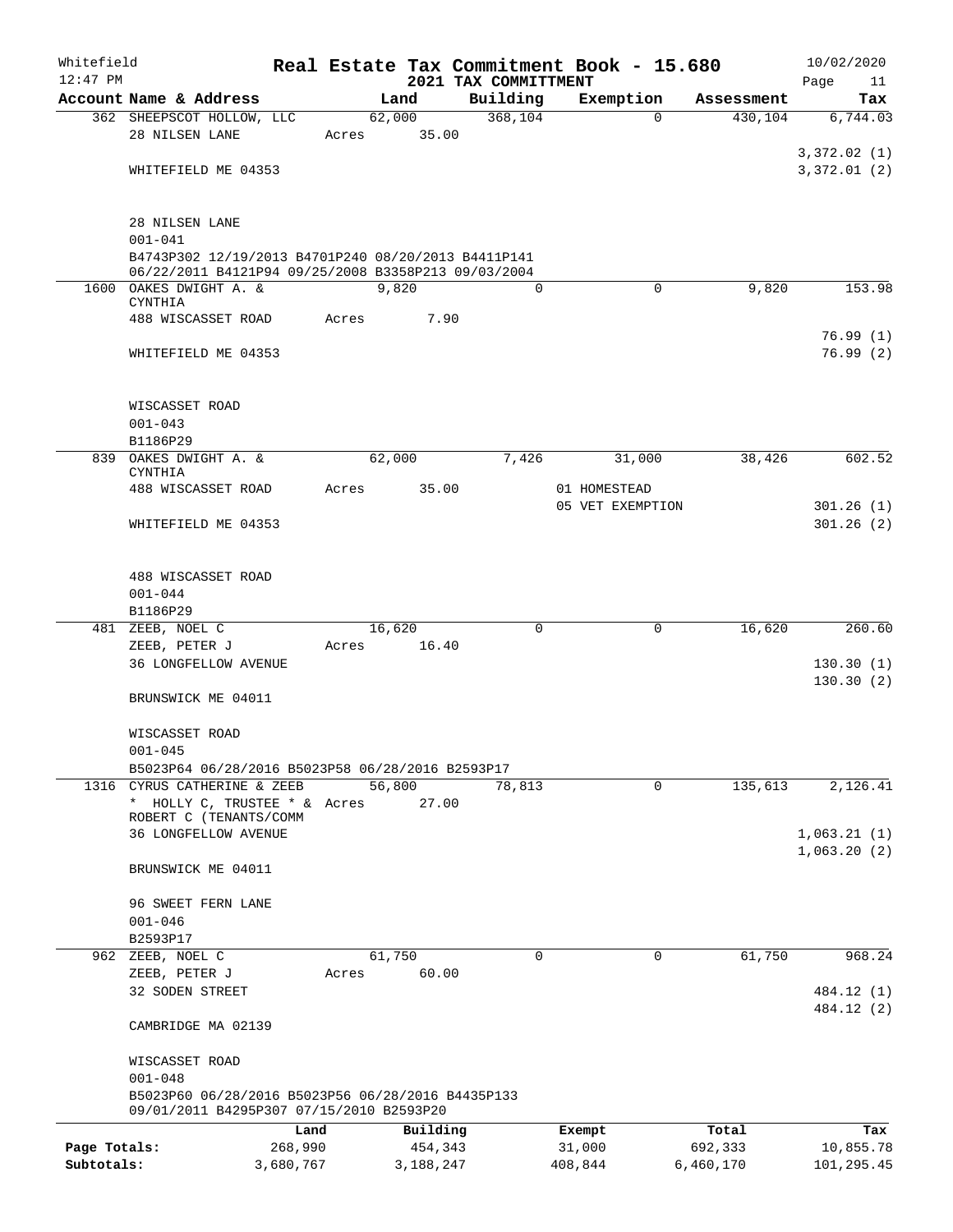| Whitefield |                                                                                               |       |        |       |                      | Real Estate Tax Commitment Book - 15.680 |            |      | 10/02/2020   |
|------------|-----------------------------------------------------------------------------------------------|-------|--------|-------|----------------------|------------------------------------------|------------|------|--------------|
| $12:47$ PM |                                                                                               |       |        |       | 2021 TAX COMMITTMENT |                                          |            | Page | 12           |
|            | Account Name & Address                                                                        |       | Land   |       | Building             | Exemption                                | Assessment |      | Tax          |
|            | 1597 ZEEB, NOEL C                                                                             |       | 28,400 |       | $\Omega$             | $\Omega$                                 | 28,400     |      | 445.31       |
|            | ZEEB, PETER J                                                                                 | Acres |        | 26.00 |                      |                                          |            |      |              |
|            | 32 SODEN STREET                                                                               |       |        |       |                      |                                          |            |      | 222.66(1)    |
|            | CAMBRIDGE MA 02139                                                                            |       |        |       |                      |                                          |            |      | 222.65(2)    |
|            | ON SHEEPSCOT RIVER                                                                            |       |        |       |                      |                                          |            |      |              |
|            | $001 - 049$                                                                                   |       |        |       |                      |                                          |            |      |              |
|            | B5023P60 06/28/2016 B5023P56 06/28/2016 B4435P133<br>09/01/2011 B4295P307 07/15/2010 B2593P20 |       |        |       |                      |                                          |            |      |              |
|            | 1631 NEWTON, DAVID R,                                                                         |       | 16,540 |       | 0                    | 0                                        | 16,540     |      | 259.35       |
|            | TRUSTEE                                                                                       |       |        |       |                      |                                          |            |      |              |
|            | NEWTON FAMILY REAL EST<br>TRUST                                                               | Acres |        | 16.30 |                      |                                          |            |      |              |
|            | 932 BALLTOWN ROAD                                                                             |       |        |       |                      |                                          |            |      | 129.68(1)    |
|            | NISKAYUNA NY 12309                                                                            |       |        |       |                      |                                          |            |      | 129.67(2)    |
|            | WISCASSET ROAD                                                                                |       |        |       |                      |                                          |            |      |              |
|            | $001 - 050$                                                                                   |       |        |       |                      |                                          |            |      |              |
|            | B5136P104 05/17/2017 B4663P73 05/16/2013 B2610P245                                            |       |        |       |                      |                                          |            |      |              |
|            | 411 NEWTON, DAVID R,<br>TRUSTEE                                                               |       | 54,850 |       | 150,853              | $\mathbf 0$                              | 205,703    |      | 3,225.42     |
|            | NEWTON FAMILY REAL<br>ESTATE TRUST                                                            | Acres |        | 24.00 |                      |                                          |            |      |              |
|            | 932 BALLTOWN ROAD                                                                             |       |        |       |                      |                                          |            |      | 1,612.71(1)  |
|            | NISKAYUNA NY 12309                                                                            |       |        |       |                      |                                          |            |      | 1,612.71(2)  |
|            | 158 SWEET FERN LANE                                                                           |       |        |       |                      |                                          |            |      |              |
|            | $001 - 051$                                                                                   |       |        |       |                      |                                          |            |      |              |
|            | B5136P103 05/17/2017 B4521P87 05/10/2012 B2610P245                                            |       |        |       |                      |                                          |            |      |              |
|            | 99 HODGKINS, GREGORY D.,                                                                      |       | 33,450 |       | 132,099              | 25,000                                   | 140,549    |      | 2,203.81     |
|            | DARYL L., DOREEN L.                                                                           |       |        |       |                      |                                          |            |      |              |
|            | SAWYER, CHERYL H                                                                              | Acres |        | 3.80  |                      | 01 HOMESTEAD                             |            |      |              |
|            | 645 WISCASSET ROAD                                                                            |       |        |       |                      |                                          |            |      | 1, 101.91(1) |
|            | WHITEFIELD ME 04353                                                                           |       |        |       |                      |                                          |            |      | 1,101.90(2)  |
|            | 652 WISCASSET ROAD                                                                            |       |        |       |                      |                                          |            |      |              |
|            | $001 - 052$<br>B5005P114 05/17/2016 B4856P109 01/22/2015 B4810P50                             |       |        |       |                      |                                          |            |      |              |
|            | 08/19/2014 B1434P199                                                                          |       |        |       |                      |                                          |            |      |              |
|            | 1656 HODGKINS, GREGORY D.,<br>DARYL L., DOREEN L.                                             |       | 15,020 |       | $\Omega$             | $\Omega$                                 | 15,020     |      | 235.51       |
|            | SAWYER, CHERYL H                                                                              | Acres |        | 14.40 |                      |                                          |            |      |              |
|            | 645 WISCASSET ROAD                                                                            |       |        |       |                      |                                          |            |      | 117.76(1)    |
|            | WHITEFIELD ME 04353                                                                           |       |        |       |                      |                                          |            |      | 117.75(2)    |
|            | WISCASSET ROAD                                                                                |       |        |       |                      |                                          |            |      |              |
|            | $001 - 053$                                                                                   |       |        |       |                      |                                          |            |      |              |
|            | B5005P114 05/17/2016 B4856P109 01/22/2015 B4810P50                                            |       |        |       |                      |                                          |            |      |              |
|            | 08/19/2014 B2169P162                                                                          |       |        |       |                      |                                          |            |      |              |

|              | Land      | Building  | Exempt  | Total     | Tax        |
|--------------|-----------|-----------|---------|-----------|------------|
| Page Totals: | 148,260   | 282,952   | 25,000  | 406,212   | 6, 369.40  |
| Subtotals:   | 3,829,027 | 3,471,199 | 433,844 | 6,866,382 | 107,664.85 |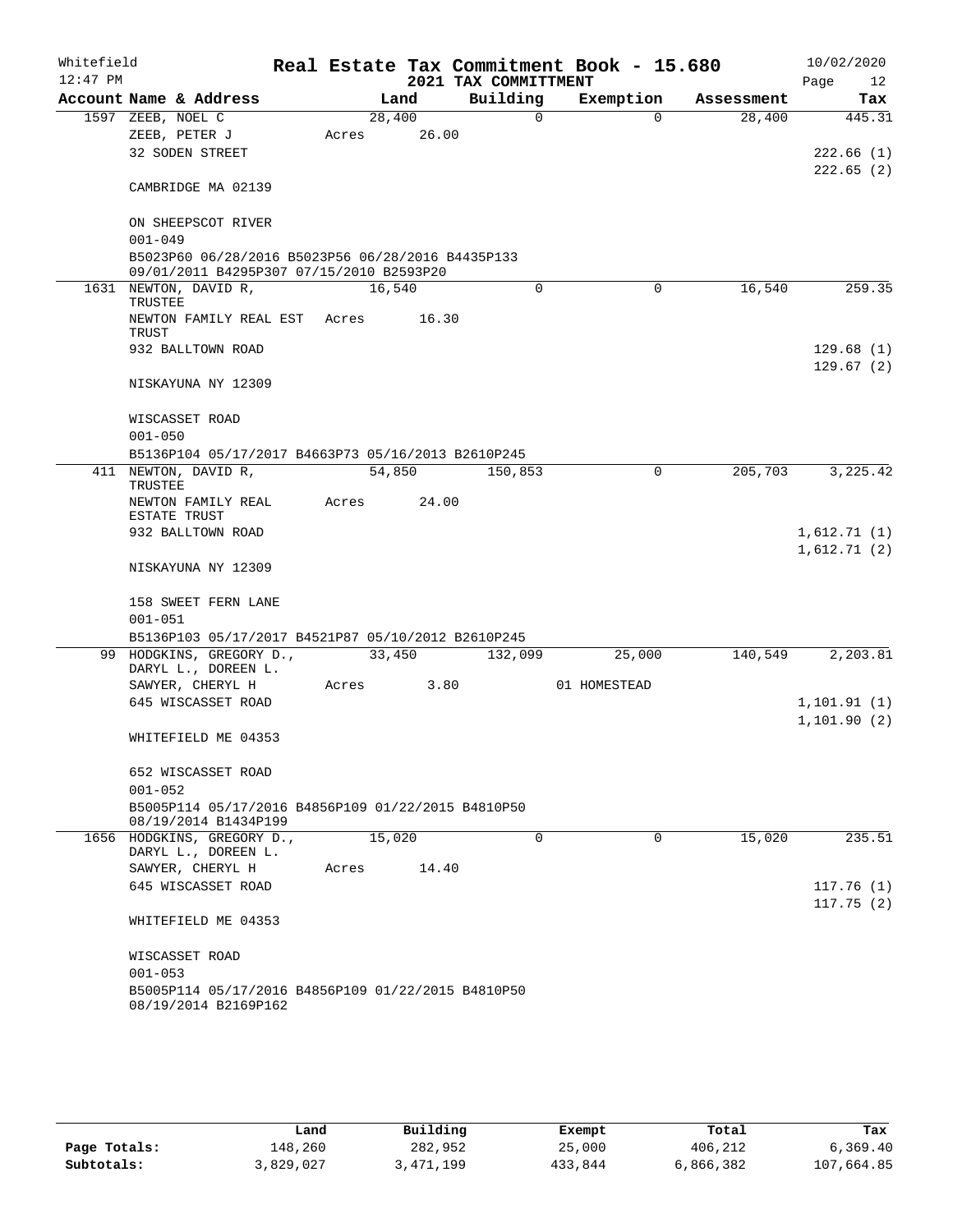| Whitefield<br>$12:47$ PM |                                                                            |           |       |        |           |                                  |          | Real Estate Tax Commitment Book - 15.680 |            | 10/02/2020        |
|--------------------------|----------------------------------------------------------------------------|-----------|-------|--------|-----------|----------------------------------|----------|------------------------------------------|------------|-------------------|
|                          | Account Name & Address                                                     |           |       | Land   |           | 2021 TAX COMMITTMENT<br>Building |          | Exemption                                | Assessment | Page<br>13<br>Tax |
|                          | 870 HODGKINS, GREGORY D.,                                                  |           |       | 14,468 |           |                                  | $\Omega$ | 0                                        | 14,468     | 226.86            |
|                          | DARYL L., DOREEN L.                                                        |           |       |        |           |                                  |          |                                          |            |                   |
|                          | SAWYER, CHERYL H                                                           |           | Acres |        | 7.46      |                                  |          |                                          |            |                   |
|                          | 645 WISCASSET ROAD                                                         |           |       |        |           |                                  |          |                                          |            | 113.43(1)         |
|                          |                                                                            |           |       |        |           |                                  |          |                                          |            | 113.43(2)         |
|                          | WHITEFIELD ME 04353                                                        |           |       |        |           |                                  |          |                                          |            |                   |
|                          | WISCASSET ROAD                                                             |           |       |        |           |                                  |          |                                          |            |                   |
|                          | $001 - 054$                                                                |           |       |        |           |                                  |          |                                          |            |                   |
|                          | B5005P114 05/17/2016 B4856P109 01/22/2015 B4810P50<br>08/19/2014 B2169P162 |           |       |        |           |                                  |          |                                          |            |                   |
|                          | 497 HODGKINS, GREGORY D.,                                                  |           |       | 22,550 |           |                                  | 0        | 0                                        | 22,550     | 353.58            |
|                          | DARYL L., DOREEN L.                                                        |           |       |        |           |                                  |          |                                          |            |                   |
|                          | SAWYER, CHERYL H                                                           |           | Acres |        | 3.20      |                                  |          |                                          |            |                   |
|                          | 645 WISCASSET ROAD                                                         |           |       |        |           |                                  |          |                                          |            | 176.79(1)         |
|                          | WHITEFIELD ME 04353                                                        |           |       |        |           |                                  |          |                                          |            | 176.79(2)         |
|                          | WISCASSET ROAD                                                             |           |       |        |           |                                  |          |                                          |            |                   |
|                          | $001 - 055$                                                                |           |       |        |           |                                  |          |                                          |            |                   |
|                          | B5005P114 05/17/2016 B4856P109 01/22/2015 B4810P50                         |           |       |        |           |                                  |          |                                          |            |                   |
|                          | 08/19/2014 B2169P162                                                       |           |       |        |           |                                  |          |                                          |            |                   |
|                          | 750 LINCOLN ERNESTINE B.                                                   |           |       | 30,000 |           | 79,220                           |          | 31,000                                   | 78,220     | 1,226.49          |
|                          | 692 WISCASSET ROAD                                                         |           | Acres |        | 1.00      |                                  |          | 01 HOMESTEAD                             |            |                   |
|                          |                                                                            |           |       |        |           |                                  |          | 05 VET EXEMPTION                         |            | 613.25(1)         |
|                          | WHITEFIELD ME 04353                                                        |           |       |        |           |                                  |          |                                          |            | 613.24(2)         |
|                          |                                                                            |           |       |        |           |                                  |          |                                          |            |                   |
|                          | 692 WISCASSET ROAD                                                         |           |       |        |           |                                  |          |                                          |            |                   |
|                          | $001 - 056$                                                                |           |       |        |           |                                  |          |                                          |            |                   |
|                          | 1180 WHITMORE JOSEPH D.                                                    |           |       | 36,034 |           |                                  | $\Omega$ | 0                                        | 36,034     | 565.01            |
|                          | 516 RIVER ROAD                                                             |           | Acres |        | 18.48     |                                  |          |                                          |            |                   |
|                          |                                                                            |           |       |        |           |                                  |          |                                          |            | 282.51(1)         |
|                          | LEBANON ME 04027                                                           |           |       |        |           |                                  |          |                                          |            | 282.50(2)         |
|                          |                                                                            |           |       |        |           |                                  |          |                                          |            |                   |
|                          | WISCASSET ROAD                                                             |           |       |        |           |                                  |          |                                          |            |                   |
|                          | $001 - 057 - 001$                                                          |           |       |        |           |                                  |          |                                          |            |                   |
|                          | B4951P159 11/20/2015 B4951P157 11/20/2015 B1244P211                        |           |       |        |           |                                  |          |                                          |            |                   |
|                          | 231 GALLUP C.WESTCOTT, III                                                 |           |       | 42,370 |           | 206,733                          |          | $\Omega$                                 | 249,103    | 3,905.94          |
|                          | GALLUP C.WESTCOTT,                                                         |           | Acres |        | 13.90     |                                  |          |                                          |            |                   |
|                          | SUSAN M<br>714 WISCASSET ROAD                                              |           |       |        |           |                                  |          |                                          |            | 1,952.97(1)       |
|                          |                                                                            |           |       |        |           |                                  |          |                                          |            | 1,952.97(2)       |
|                          | WHITEFIELD ME 04353                                                        |           |       |        |           |                                  |          |                                          |            |                   |
|                          | 714 WISCASSET ROAD                                                         |           |       |        |           |                                  |          |                                          |            |                   |
|                          | $001 - 057 - 004$                                                          |           |       |        |           |                                  |          |                                          |            |                   |
|                          | B3754P267 10/12/2006                                                       |           |       |        |           |                                  |          |                                          |            |                   |
|                          | 1018 GALLUP C. WESTCOTT, III                                               |           |       | 37,370 |           |                                  | 0        | 0                                        | 37,370     | 585.96            |
|                          | GALLUP C. WESTCOTT,<br>SUSAN M                                             |           | Acres |        | 13.90     |                                  |          |                                          |            |                   |
|                          | 714 WISCASSET ROAD                                                         |           |       |        |           |                                  |          |                                          |            | 292.98 (1)        |
|                          |                                                                            |           |       |        |           |                                  |          |                                          |            | 292.98 (2)        |
|                          | WHITEFIELD ME 04353                                                        |           |       |        |           |                                  |          |                                          |            |                   |
|                          | WISCASSET ROAD                                                             |           |       |        |           |                                  |          |                                          |            |                   |
|                          | $001 - 058$                                                                |           |       |        |           |                                  |          |                                          |            |                   |
|                          | B3754P267 10/12/2006                                                       |           |       |        |           |                                  |          |                                          |            |                   |
|                          |                                                                            | Land      |       |        | Building  |                                  |          | Exempt                                   | Total      | Tax               |
| Page Totals:             |                                                                            | 182,792   |       |        | 285,953   |                                  |          | 31,000                                   | 437,745    | 6,863.84          |
| Subtotals:               |                                                                            | 4,011,819 |       |        | 3,757,152 |                                  |          | 464,844                                  | 7,304,127  | 114,528.69        |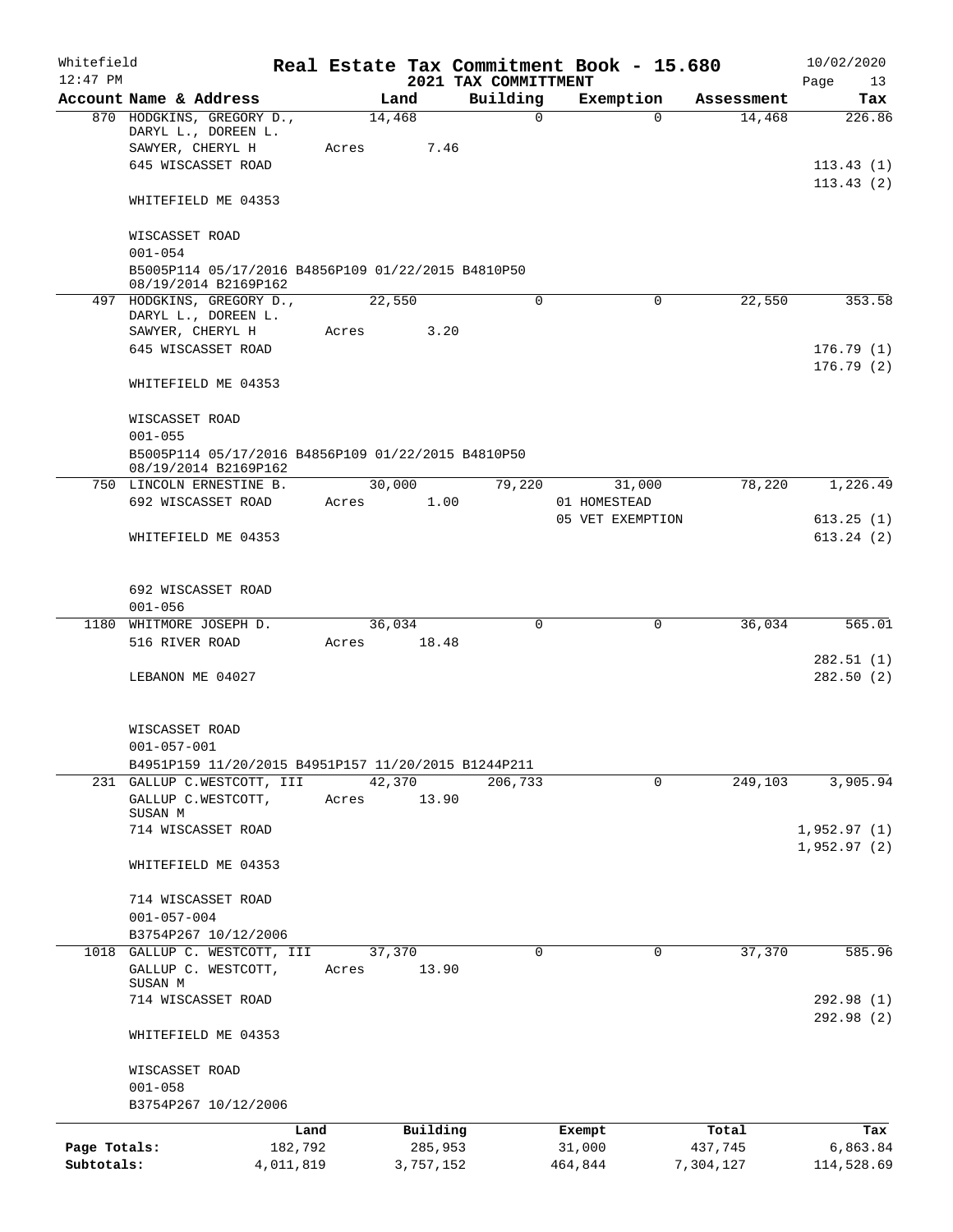| Whitefield<br>$12:47$ PM   |                                                                                              |                      |            |        |                      | 2021 TAX COMMITTMENT | Real Estate Tax Commitment Book - 15.680 |                      | 10/02/2020<br>Page 14          |
|----------------------------|----------------------------------------------------------------------------------------------|----------------------|------------|--------|----------------------|----------------------|------------------------------------------|----------------------|--------------------------------|
|                            | Account Name & Address                                                                       |                      |            | Land   |                      | Building             | Exemption                                | Assessment           | Tax                            |
|                            | 175 WALLACE DONNA J.<br>WALLACE, DAVID N<br>2271 ALNA ROAD                                   |                      | Acres 2.00 | 8,000  |                      | $\Omega$             | $\Omega$                                 | 8,000                | 125.44<br>62.72(1)<br>62.72(2) |
|                            | ALNA ME 04535                                                                                |                      |            |        |                      |                      |                                          |                      |                                |
|                            | PETTICOAT ACRES LANE<br>$001 - 058 - A$                                                      |                      |            |        |                      |                      |                                          |                      |                                |
|                            | B5497P83 02/25/2020                                                                          |                      |            |        |                      | $\Omega$             |                                          | 9,500                | 148.96                         |
|                            | 1428 PIPKIN RICHARD & IDA<br>HEIRS<br>THAYER, PATRICK A                                      |                      | Acres 3.00 | 9,500  |                      |                      | 0                                        |                      |                                |
|                            | 12 PETTICOAT ACRES LANE                                                                      |                      |            |        |                      |                      |                                          |                      | 74.48(1)<br>74.48(2)           |
|                            | WHITEFIELD ME 04353                                                                          |                      |            |        |                      |                      |                                          |                      |                                |
|                            | PETTICOAT ACRES LANE<br>$001 - 058 - B$                                                      |                      |            |        |                      |                      |                                          |                      |                                |
|                            | B4922P108 08/26/2015 B4560P115 08/16/2012 B589P301                                           |                      |            |        |                      |                      |                                          |                      |                                |
|                            | 285 THAYER PATRICK A. &<br>SARAMAE E. EDGERLY<br>12 PETTICOAT ACRES LANE Acres 9.60          |                      |            | 38,930 |                      | 55,093               | 25,000<br>01 HOMESTEAD                   | 69,023               | 1,082.28                       |
|                            | WHITEFIELD ME 04353                                                                          |                      |            |        |                      |                      |                                          |                      | 541.14(1)<br>541.14(2)         |
|                            | 12 PETTICOAT ACRES LANE<br>$001 - 058 - C$<br>B4011P263 05/31/2008                           |                      |            |        |                      |                      |                                          |                      |                                |
|                            | 1215 BENT, SUSAN Y                                                                           |                      |            |        | 30,300               | 74,581               | $\mathbf 0$                              |                      | 104,881 1,644.53               |
|                            | PO BOX 63                                                                                    |                      |            |        | Acres 1.70           |                      |                                          |                      |                                |
|                            | NOBLEBORO ME 04555                                                                           |                      |            |        |                      |                      |                                          |                      | 822.27(1)<br>822.26(2)         |
|                            | 754 WISCASSET ROAD<br>$001 - 058 - D$<br>B4867P223 03/13/2015 B4657P160 05/03/2013 B4539P115 |                      |            |        |                      |                      |                                          |                      |                                |
|                            | 06/25/2012 B2516P286                                                                         |                      |            |        |                      |                      |                                          |                      |                                |
| 1816                       | THAYER II HALLIS A.                                                                          |                      |            | 31,590 |                      | 88,440               | 31,000                                   | 89,030               | 1,395.99                       |
|                            | 7 PETTICOAT ACRES LANE                                                                       |                      | Acres      |        | 2.56                 |                      | 01 HOMESTEAD<br>05 VET EXEMPTION         |                      | 698.00(1)                      |
|                            | WHITEFIELD ME 04353                                                                          |                      |            |        |                      |                      |                                          |                      | 697.99 (2)                     |
|                            | 7 PETTICOAT ACRES LANE<br>$001 - 058 - E$                                                    |                      |            |        |                      |                      |                                          |                      |                                |
|                            | B4786P70 06/05/2014 B4011P259 05/31/2008                                                     |                      |            |        |                      |                      |                                          |                      |                                |
|                            | 1646 THAYER HALLIS A. (1st)<br>& GAIL C.                                                     |                      |            | 30,450 |                      | 51,257               | 25,000                                   | 56,707               | 889.17                         |
|                            | 778 WISCASSET ROAD                                                                           |                      | Acres      |        | 1.80                 |                      | 01 HOMESTEAD                             |                      | 444.59 (1)                     |
|                            | WHITEFIELD ME 04353                                                                          |                      |            |        |                      |                      |                                          |                      | 444.58 (2)                     |
|                            | 778 WISCASSET ROAD<br>$001 - 059$<br>B4782P276 05/28/2014                                    |                      |            |        |                      |                      |                                          |                      |                                |
|                            |                                                                                              |                      |            |        |                      |                      |                                          |                      |                                |
|                            |                                                                                              | Land                 |            |        | Building             |                      | Exempt                                   | Total                | Tax                            |
| Page Totals:<br>Subtotals: |                                                                                              | 148,770<br>4,160,589 |            |        | 269,371<br>4,026,523 |                      | 81,000<br>545,844                        | 337,141<br>7,641,268 | 5,286.37<br>119,815.06         |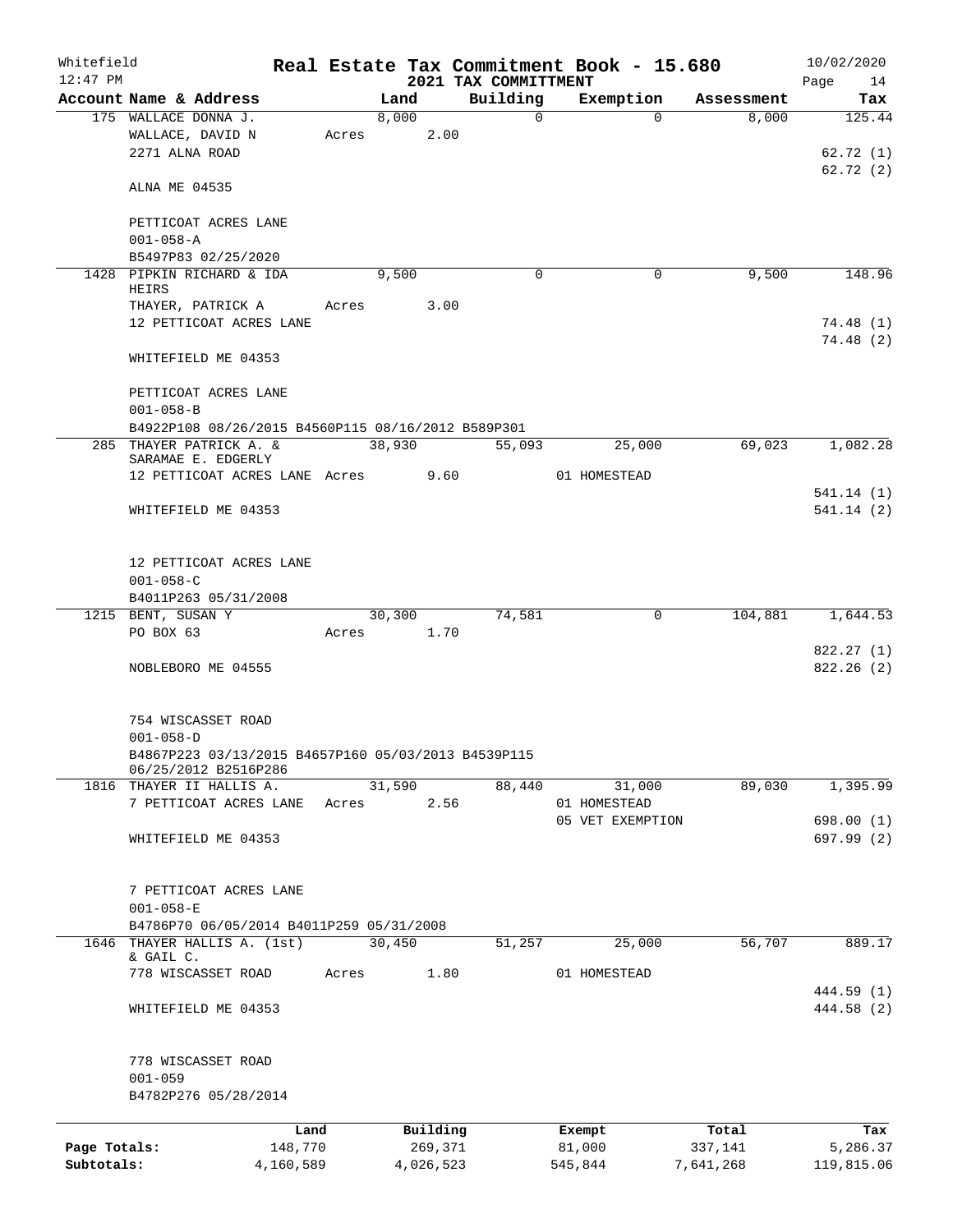| Whitefield<br>$12:47$ PM |                                                       |            |            |          | 2021 TAX COMMITTMENT | Real Estate Tax Commitment Book - 15.680 |              | 10/02/2020<br>Page<br>15 |
|--------------------------|-------------------------------------------------------|------------|------------|----------|----------------------|------------------------------------------|--------------|--------------------------|
|                          | Account Name & Address                                |            |            | Land     | Building             | Exemption                                | Assessment   | Tax                      |
|                          | 670 LANK LINDA                                        |            | 20,000     |          | $\mathbf 0$          | $\Omega$                                 | 20,000       | 313.60                   |
|                          | 41 FOURTH STREET                                      |            | Acres      | 1.50     |                      |                                          |              |                          |
|                          |                                                       |            |            |          |                      |                                          |              | 156.80(1)                |
|                          | BRISTOL CT 06010                                      |            |            |          |                      |                                          |              | 156.80(2)                |
|                          | WISCASSET ROAD<br>$001 - 060$                         |            |            |          |                      |                                          |              |                          |
| 1112                     | CENTRAL MAINE POWER                                   |            | 153,000    |          | $\mathbf 0$          | 0                                        | 153,000      | 2,399.04                 |
|                          | C/O AVANGRID MANAGEMENT Acres<br>CO.- LOCAL TAX       |            |            | 51.00    |                      |                                          |              |                          |
|                          | ONE CITY CENTER,<br><b>FLOOR</b>                      | 5TH        |            |          |                      |                                          |              | 1, 199.52(1)             |
|                          | PORTLAND ME 04101                                     |            |            |          |                      |                                          |              | 1, 199.52(2)             |
|                          | WISCASSET ROAD<br>$001 - 061$                         |            |            |          |                      |                                          |              |                          |
|                          | 1517 CENTRAL MAINE POWER                              |            | 12,361,011 |          | 0                    | 0                                        | 12, 361, 011 | 193,820.65               |
|                          | C/O AVANGRID MANAGEMENT                               |            |            |          |                      |                                          |              |                          |
|                          | CO.- LOCAL TAX<br>ONE CITY CENTER,                    | 5TH        |            |          |                      |                                          |              | 96,910.33                |
|                          | <b>FLOOR</b>                                          |            |            |          |                      |                                          |              |                          |
|                          | PORTLAND ME 04101                                     |            |            |          |                      |                                          |              | 96,910.32                |
|                          | WISCASSET ROAD<br>$001 - 061 - ON$                    |            |            |          |                      |                                          |              |                          |
|                          | 781 FLANAGAN, LEWIS                                   |            | 25,250     |          | $\mathbf 0$          | $\mathbf 0$                              | 25,250       | 395.92                   |
|                          | 46 HEAD TIDE ROAD                                     |            | Acres      | 5.00     |                      |                                          |              |                          |
|                          | ALNA ME 04535                                         |            |            |          |                      |                                          |              | 197.96(1)<br>197.96(2)   |
|                          | WISCASSET ROAD<br>$001 - 062$<br>B5477P232 01/03/2020 |            |            |          |                      |                                          |              |                          |
|                          | 494 WISCASSET AND QUEBEC                              |            | 29,081     |          | 0                    | $\mathbf 0$                              | 29,081       | 455.99                   |
|                          | RAILROAD<br>C/O LES FOSSEL,                           |            |            | 34.74    |                      |                                          |              |                          |
|                          | TREASURER                                             |            | Acres      |          |                      |                                          |              |                          |
|                          | P.O. BOX 525<br>ALNA ME 04535                         |            |            |          |                      |                                          |              | 228.00(1)<br>227.99(2)   |
|                          |                                                       |            |            |          |                      |                                          |              |                          |
|                          | NARROW GAGE RAILROAD<br>$001 - 099 - RR$<br>B2787P91  |            |            |          |                      |                                          |              |                          |
|                          | 764 LIPP REV. FREDRICK                                |            | 30,000     |          | 67,048               | 0                                        | 97,048       | 1,521.71                 |
|                          | 643 HEAD TIDE ROAD                                    |            | Acres      | 0.69     |                      |                                          |              |                          |
|                          | WHITEFIELD ME 04353                                   |            |            |          |                      |                                          |              | 760.86 (1)<br>760.85(2)  |
|                          | 643 HEAD TIDE ROAD<br>$002 - 001$<br>B1554P269        |            |            |          |                      |                                          |              |                          |
|                          |                                                       |            |            |          |                      |                                          |              |                          |
|                          |                                                       | Land       |            | Building |                      | Exempt                                   | Total        | Tax                      |
| Page Totals:             |                                                       | 12,618,342 |            | 67,048   |                      | 0                                        | 12,685,390   | 198,906.91               |

**Subtotals:** 16,778,931 4,093,571 545,844 20,326,658 318,721.97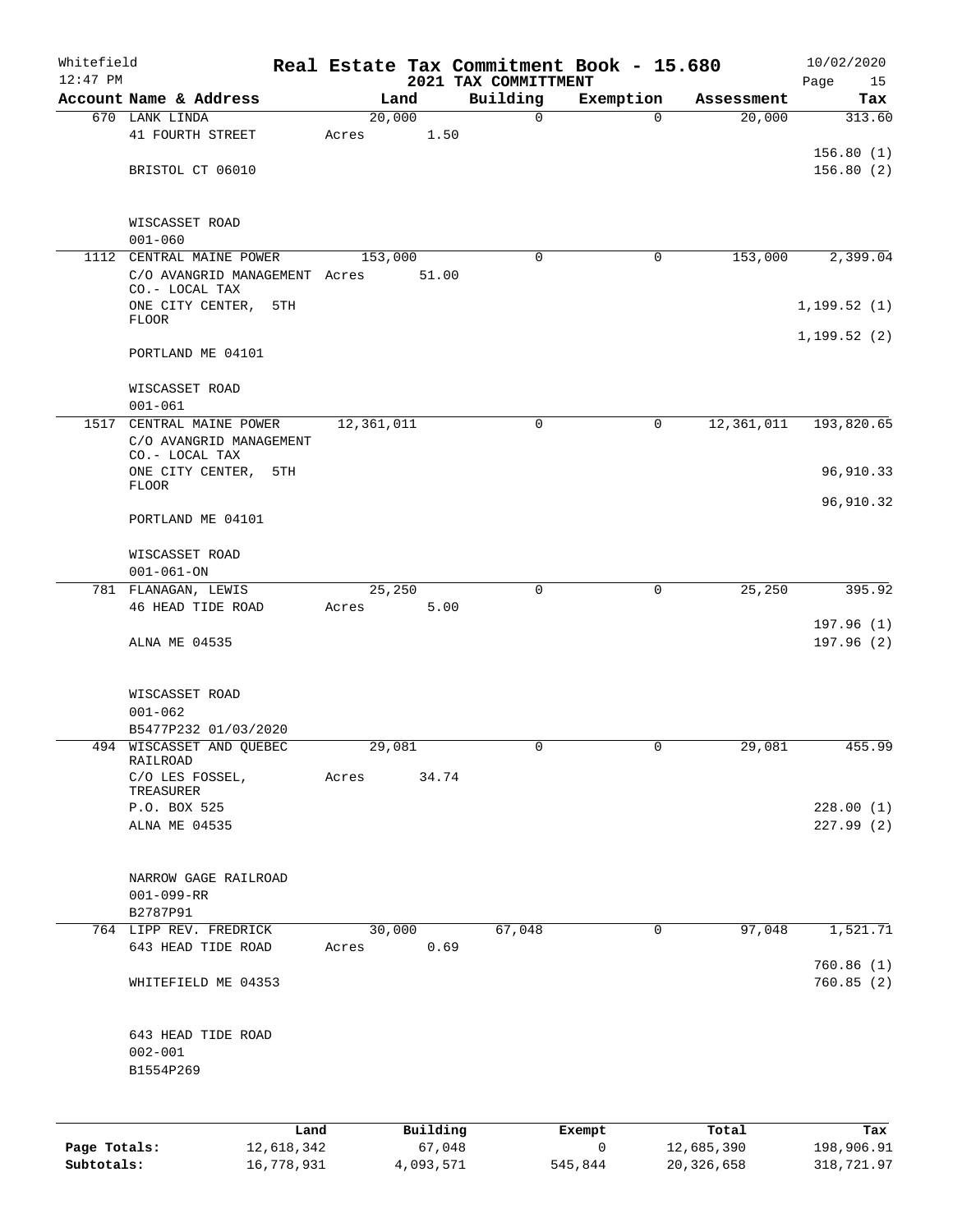| Whitefield<br>$12:47$ PM |                                                                              |       |        |       | 2021 TAX COMMITTMENT | Real Estate Tax Commitment Book - 15.680 |            | 10/02/2020<br>Page<br>16 |
|--------------------------|------------------------------------------------------------------------------|-------|--------|-------|----------------------|------------------------------------------|------------|--------------------------|
|                          | Account Name & Address                                                       |       | Land   |       | Building             | Exemption                                | Assessment | Tax                      |
|                          | 438 LIPP REV. FREDRICK                                                       |       | 11,420 |       | $\mathbf 0$          | $\Omega$                                 | 11,420     | 179.07                   |
|                          | 643 HEAD TIDE ROAD                                                           | Acres |        | 9.90  |                      |                                          |            |                          |
|                          | WHITEFIELD ME 04353                                                          |       |        |       |                      |                                          |            | 89.54 (1)<br>89.53(2)    |
|                          |                                                                              |       |        |       |                      |                                          |            |                          |
|                          | HEAD TIDE ROAD                                                               |       |        |       |                      |                                          |            |                          |
|                          | $002 - 002$                                                                  |       |        |       |                      |                                          |            |                          |
|                          | B1554P269                                                                    |       |        |       |                      |                                          |            |                          |
|                          | 309 LIPP REV. FREDRICK                                                       |       | 3,150  |       | $\mathbf 0$          | 0                                        | 3,150      | 49.39                    |
|                          | 643 HEAD TIDE ROAD                                                           | Acres |        | 2.10  |                      |                                          |            | 24.70(1)                 |
|                          | WHITEFIELD ME 04353                                                          |       |        |       |                      |                                          |            | 24.69(2)                 |
|                          | HEAD TIDE ROAD                                                               |       |        |       |                      |                                          |            |                          |
|                          | $002 - 003$                                                                  |       |        |       |                      |                                          |            |                          |
|                          | B1554P267                                                                    |       |        |       |                      |                                          |            |                          |
|                          | 1087 LIPP REV. FREDRICK                                                      |       | 8,300  |       | 0                    | 0                                        | 8,300      | 130.14                   |
|                          | 643 HEAD TIDE ROAD                                                           | Acres |        | 2.20  |                      |                                          |            |                          |
|                          | WHITEFIELD ME 04353                                                          |       |        |       |                      |                                          |            | 65.07(1)<br>65.07(2)     |
|                          | HEAD TIDE ROAD                                                               |       |        |       |                      |                                          |            |                          |
|                          | $002 - 003 - A$<br>B1554P267                                                 |       |        |       |                      |                                          |            |                          |
|                          | 1442 WRIGHT VIRGINIA B.                                                      |       | 45,050 |       | 55,812               | 25,000                                   | 75,862     | 1,189.52                 |
|                          | 593 HEAD TIDE ROAD                                                           | Acres |        | 11.00 |                      | 01 HOMESTEAD                             |            |                          |
|                          |                                                                              |       |        |       |                      |                                          |            | 594.76 (1)               |
|                          | WHITEFIELD ME 04353                                                          |       |        |       |                      |                                          |            | 594.76 (2)               |
|                          | 593 HEAD TIDE ROAD                                                           |       |        |       |                      |                                          |            |                          |
|                          | $002 - 005$                                                                  |       |        |       |                      |                                          |            |                          |
|                          | B4114P166 03/18/2009 B3635P280 02/16/2006 B774P69<br>571 HILLMAN CHERYL A. & |       | 30,750 |       | 117,545              | 25,000                                   | 123,295    | 1,933.27                 |
|                          | JEFFREY A.                                                                   |       |        |       |                      |                                          |            |                          |
|                          | 591 HEAD TIDE ROAD                                                           | Acres |        | 2.00  |                      | 01 HOMESTEAD                             |            |                          |
|                          |                                                                              |       |        |       |                      |                                          |            | 966.64(1)                |
|                          | WHITEFIELD ME 04353                                                          |       |        |       |                      |                                          |            | 966.63(2)                |
|                          | 591 HEAD TIDE ROAD                                                           |       |        |       |                      |                                          |            |                          |
|                          | $002 - 005 - A$                                                              |       |        |       |                      |                                          |            |                          |
|                          | B2124P196                                                                    |       |        |       |                      |                                          |            |                          |
|                          | 1691 LACKEY REBECCA WRIGHT                                                   |       | 32,250 |       | 78,885               | 25,000                                   | 86,135     | 1,350.60                 |
|                          | * & FRANK W.                                                                 | Acres |        | 3.00  |                      | 01 HOMESTEAD                             |            |                          |
|                          | 603 HEAD TIDE ROAD                                                           |       |        |       |                      |                                          |            | 675.30(1)                |
|                          | WHITEFIELD ME 04353                                                          |       |        |       |                      |                                          |            | 675.30(2)                |
|                          | 603 HEAD TIDE ROAD                                                           |       |        |       |                      |                                          |            |                          |
|                          | $002 - 005 - B$                                                              |       |        |       |                      |                                          |            |                          |
|                          | B3023P250                                                                    |       |        |       |                      |                                          |            |                          |
|                          |                                                                              |       |        |       |                      |                                          |            |                          |
|                          |                                                                              |       |        |       |                      |                                          |            |                          |
|                          |                                                                              |       |        |       |                      |                                          |            |                          |

|              | Land       | Building  | Exempt  | Total      | Tax        |
|--------------|------------|-----------|---------|------------|------------|
| Page Totals: | 130,920    | 252,242   | 75,000  | 308,162    | 4,831.99   |
| Subtotals:   | 16,909,851 | 4,345,813 | 620,844 | 20,634,820 | 323,553.96 |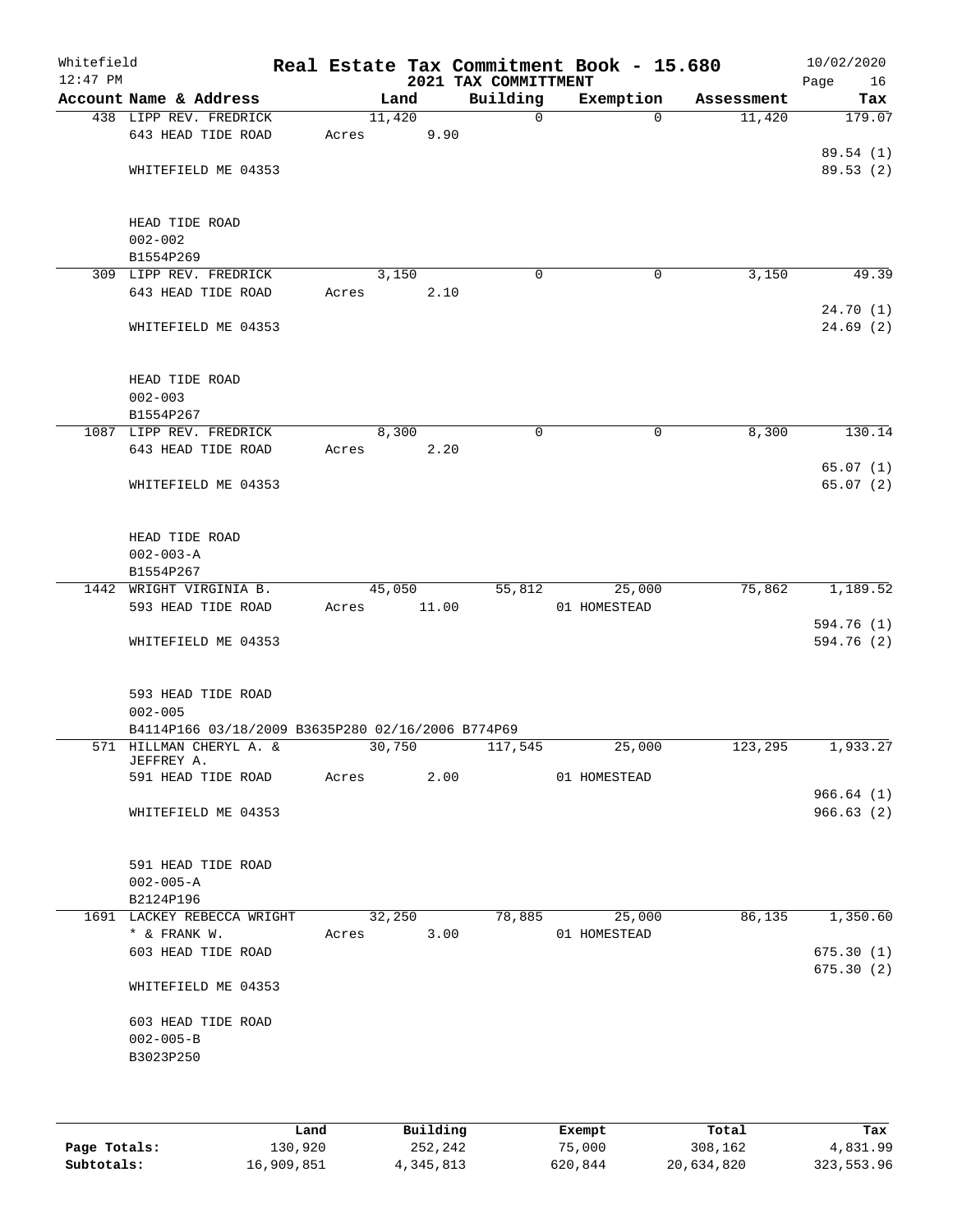| Whitefield<br>$12:47$ PM |                                                          |                 |       |        |                     | Real Estate Tax Commitment Book - 15.680<br>2021 TAX COMMITTMENT |                  |          |                  | 10/02/2020        |
|--------------------------|----------------------------------------------------------|-----------------|-------|--------|---------------------|------------------------------------------------------------------|------------------|----------|------------------|-------------------|
|                          | Account Name & Address                                   |                 |       | Land   |                     | Building                                                         | Exemption        |          | Assessment       | Page<br>17<br>Tax |
|                          | 78 DERECKTOR ELIZABETH &                                 |                 |       | 47,687 |                     | 76,222                                                           |                  | $\Omega$ | 123,909          | 1,942.89          |
|                          | PETER BROWN                                              |                 |       |        |                     |                                                                  |                  |          |                  |                   |
|                          | 557 HEAD TIDE ROAD                                       |                 | Acres |        | 25.70               |                                                                  |                  |          |                  | 971.45(1)         |
|                          | WHITEFIELD ME 04353                                      |                 |       |        |                     |                                                                  |                  |          |                  | 971.44(2)         |
|                          |                                                          |                 |       |        |                     |                                                                  |                  |          |                  |                   |
|                          |                                                          |                 |       |        |                     |                                                                  |                  |          |                  |                   |
|                          | 557 HEAD TIDE ROAD                                       |                 |       |        |                     |                                                                  |                  |          |                  |                   |
|                          | $002 - 006$<br>B4024P194 07/02/2008 B1554P273            |                 |       |        |                     |                                                                  |                  |          |                  |                   |
|                          | 1798 LIPP KIMBERLY A &                                   |                 |       | 35,210 |                     | $\Omega$                                                         |                  | 0        | 35,210           | 552.09            |
|                          | FREDERICK L.                                             |                 |       |        |                     |                                                                  |                  |          |                  |                   |
|                          | 643 HEAD TIDE ROAD                                       |                 | Acres |        | 11.20               |                                                                  |                  |          |                  | 276.05(1)         |
|                          | WHITEFIELD ME 04353                                      |                 |       |        |                     |                                                                  |                  |          |                  | 276.04(2)         |
|                          |                                                          |                 |       |        |                     |                                                                  |                  |          |                  |                   |
|                          |                                                          |                 |       |        |                     |                                                                  |                  |          |                  |                   |
|                          | HEAD TIDE ROAD                                           |                 |       |        |                     |                                                                  |                  |          |                  |                   |
|                          | $002 - 006 - A$<br>B3887P124 07/31/2007                  |                 |       |        |                     |                                                                  |                  |          |                  |                   |
|                          | 1635 LIGHTFOOT, ROBERT B &                               |                 |       | 54,200 |                     | 120,995                                                          |                  | 25,000   | 150, 195         | 2,355.06          |
|                          | SUSAN WALKER                                             |                 |       |        |                     |                                                                  |                  |          |                  |                   |
|                          | 547 HEAD TIDE ROAD                                       |                 | Acres |        | 23.00               |                                                                  | 01 HOMESTEAD     |          |                  | 1, 177.53(1)      |
|                          | WHITEFIELD ME 04353                                      |                 |       |        |                     |                                                                  |                  |          |                  | 1, 177.53(2)      |
|                          |                                                          |                 |       |        |                     |                                                                  |                  |          |                  |                   |
|                          |                                                          |                 |       |        |                     |                                                                  |                  |          |                  |                   |
|                          | 547 HEAD TIDE ROAD                                       |                 |       |        |                     |                                                                  |                  |          |                  |                   |
|                          | $002 - 007$<br>B4346P273 11/30/2010 B2078P336 08/03/1995 |                 |       |        |                     |                                                                  |                  |          |                  |                   |
|                          | 335 TRASK AUSTIN & COLEEN                                |                 |       | 51,323 |                     | $\Omega$                                                         |                  | 0        | 51,323           | 804.74            |
|                          | 1647 ALNA ROAD                                           |                 | Acres |        | 41.65               |                                                                  |                  |          |                  |                   |
|                          |                                                          |                 |       |        |                     |                                                                  |                  |          |                  | 402.37(1)         |
|                          | ALNA ME 04535                                            |                 |       |        |                     |                                                                  |                  |          |                  | 402.37 (2)        |
|                          |                                                          |                 |       |        |                     |                                                                  |                  |          |                  |                   |
|                          | HOLLYWOOD BOULEVARD                                      |                 |       |        |                     |                                                                  |                  |          |                  |                   |
|                          | $002 - 008$                                              |                 |       |        |                     |                                                                  |                  |          |                  |                   |
| 487                      | MCGRATH THOMAS E. &<br>PATRICIA J.                       |                 |       | 30,750 |                     | 182,161                                                          |                  | 0        | 212,911          | 3,338.44          |
|                          | 15 HOLLYWOOD BOULEVARD                                   |                 | Acres |        | 2.00                |                                                                  |                  |          |                  |                   |
|                          |                                                          |                 |       |        |                     |                                                                  |                  |          |                  | 1,669.22(1)       |
|                          | WHITEFIELD ME 04353                                      |                 |       |        |                     |                                                                  |                  |          |                  | 1,669.22(2)       |
|                          |                                                          |                 |       |        |                     |                                                                  |                  |          |                  |                   |
|                          | 15 HOLLYWOOD BOULEVARD                                   |                 |       |        |                     |                                                                  |                  |          |                  |                   |
|                          | $002 - 008 - A$                                          |                 |       |        |                     |                                                                  |                  |          |                  |                   |
|                          | B3010P201                                                |                 |       |        |                     |                                                                  |                  |          |                  |                   |
|                          | 946 HOUGHTON GEOFFREY                                    |                 |       | 37,926 |                     | $\mathbf 0$                                                      |                  | 0        | 37,926           | 594.68            |
|                          | 522 HEAD TIDE ROAD                                       |                 | Acres |        | 30.92               |                                                                  |                  |          |                  | 297.34 (1)        |
|                          | WHITEFIELD ME 04353                                      |                 |       |        |                     |                                                                  |                  |          |                  | 297.34 (2)        |
|                          |                                                          |                 |       |        |                     |                                                                  |                  |          |                  |                   |
|                          |                                                          |                 |       |        |                     |                                                                  |                  |          |                  |                   |
|                          | HEAD TIDE ROAD                                           |                 |       |        |                     |                                                                  |                  |          |                  |                   |
|                          | $002 - 009$<br>B3837P173 04/13/2007 B2626P251            |                 |       |        |                     |                                                                  |                  |          |                  |                   |
|                          |                                                          |                 |       |        |                     |                                                                  |                  |          |                  |                   |
|                          |                                                          |                 |       |        |                     |                                                                  |                  |          |                  |                   |
| Page Totals:             |                                                          | Land<br>257,096 |       |        | Building<br>379,378 |                                                                  | Exempt<br>25,000 |          | Total<br>611,474 | Tax<br>9,587.90   |
|                          |                                                          |                 |       |        |                     |                                                                  |                  |          |                  |                   |

**Subtotals:** 17,166,947 4,725,191 645,844 21,246,294 333,141.86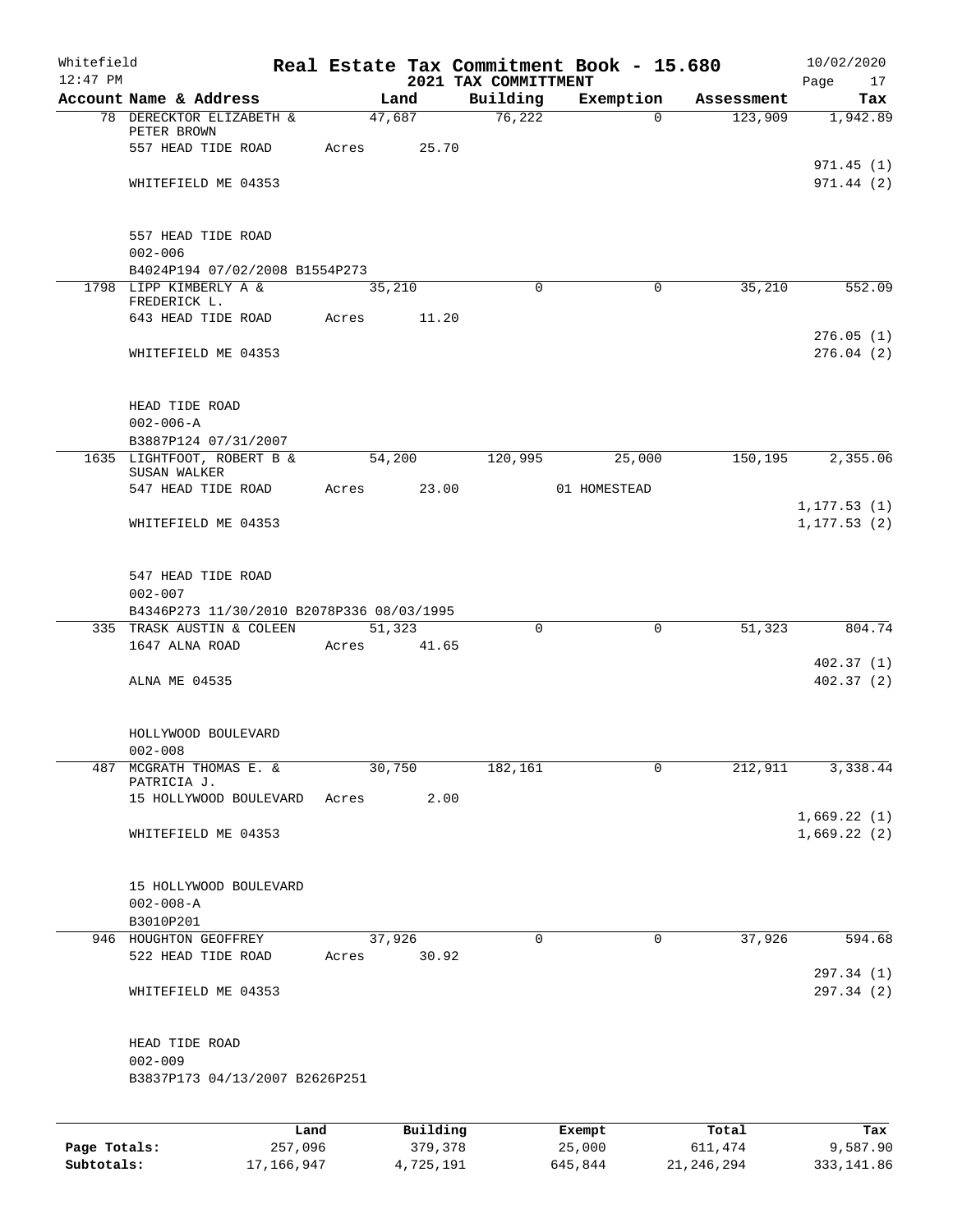| Whitefield<br>$12:47$ PM |                                                             |            |       |             |      | 2021 TAX COMMITTMENT | Real Estate Tax Commitment Book - 15.680 |            | 10/02/2020<br>18<br>Page |
|--------------------------|-------------------------------------------------------------|------------|-------|-------------|------|----------------------|------------------------------------------|------------|--------------------------|
|                          | Account Name & Address                                      |            |       | Land        |      |                      | Building Exemption                       | Assessment | Tax                      |
|                          | 92 HOUGHTON GEOFFREY P                                      |            |       | 53,600      |      | 95, 245              | 25,000                                   | 123,845    | 1,941.89                 |
|                          | HOUGHTON, JAMIE                                             |            | Acres |             | 5.40 |                      | 01 HOMESTEAD                             |            |                          |
|                          | 522 HEAD TIDE ROAD                                          |            |       |             |      |                      |                                          |            | 970.95(1)                |
|                          |                                                             |            |       |             |      |                      |                                          |            | 970.94(2)                |
|                          | WHITEFIELD ME 04353                                         |            |       |             |      |                      |                                          |            |                          |
|                          |                                                             |            |       |             |      |                      |                                          |            |                          |
|                          | 522 HEAD TIDE ROAD                                          |            |       |             |      |                      |                                          |            |                          |
|                          | $002 - 009 - A$                                             |            |       |             |      |                      |                                          |            |                          |
|                          | B5189P177 10/12/2017                                        |            |       |             |      |                      |                                          |            |                          |
|                          | 1077 KING EILEEN E.                                         |            |       | 2,100       |      | 0                    | 0                                        | 2,100      | 32.93                    |
|                          | P.O. BOX 26                                                 |            | Acres |             | 1.40 |                      |                                          |            |                          |
|                          |                                                             |            |       |             |      |                      |                                          |            | 16.47(1)                 |
|                          | WEST BOOTHBAY HARBOR ME                                     |            |       |             |      |                      |                                          |            | 16.46(2)                 |
|                          | 04575                                                       |            |       |             |      |                      |                                          |            |                          |
|                          |                                                             |            |       |             |      |                      |                                          |            |                          |
|                          |                                                             |            |       |             |      |                      |                                          |            |                          |
|                          | HEAD TIDE ROAD                                              |            |       |             |      |                      |                                          |            |                          |
|                          | $002 - 010$                                                 |            |       |             |      |                      |                                          |            |                          |
|                          | B4140P70 05/12/2009 B2078P336<br>1475 DERECKTOR ELIZABETH & |            |       |             |      | $\Omega$             | 0                                        | 14,511     |                          |
|                          | PETER BROWN                                                 |            |       | 14,511      |      |                      |                                          |            | 227.53                   |
|                          | 557 HEAD TIDE ROAD                                          |            | Acres | 42.80       |      |                      |                                          |            |                          |
|                          |                                                             |            |       |             |      |                      |                                          |            | 113.77(1)                |
|                          | WHITEFIELD ME 04353                                         |            |       |             |      |                      |                                          |            | 113.76(2)                |
|                          |                                                             |            |       |             |      |                      |                                          |            |                          |
|                          |                                                             |            |       |             |      |                      |                                          |            |                          |
|                          | HEAD TIDE ROAD                                              |            |       |             |      |                      |                                          |            |                          |
|                          | $002 - 011$                                                 |            |       |             |      |                      |                                          |            |                          |
|                          | B4024P194 07/02/2008                                        |            |       |             |      |                      |                                          |            |                          |
|                          | 1800 LIPP KIMBERLY A. &                                     |            |       | 41,280      |      | 0                    | 0                                        | 41,280     | 647.27                   |
|                          | FREDERICK L.                                                |            |       |             |      |                      |                                          |            |                          |
|                          | 643 HEAD TIDE ROAD                                          |            |       | Acres 26.20 |      |                      |                                          |            |                          |
|                          |                                                             |            |       |             |      |                      |                                          |            | 323.64(1)                |
|                          | WHITEFIELD ME 04353                                         |            |       |             |      |                      |                                          |            | 323.63(2)                |
|                          |                                                             |            |       |             |      |                      |                                          |            |                          |
|                          |                                                             |            |       |             |      |                      |                                          |            |                          |
|                          | HEAD TIDE ROAD                                              |            |       |             |      |                      |                                          |            |                          |
|                          | $002 - 011 - A$                                             |            |       |             |      |                      |                                          |            |                          |
|                          | B3887P124 07/31/2007<br>1811 DALKE WILLIAM F. III &         |            |       | 20,150      |      | $\Omega$             | $\Omega$                                 | 20,150     | 315.95                   |
|                          | SYLVIA S.                                                   |            |       |             |      |                      |                                          |            |                          |
|                          | 238 HOLLYWOOD BOULEVARD Acres                               |            |       | 21.00       |      |                      |                                          |            |                          |
|                          |                                                             |            |       |             |      |                      |                                          |            | 157.98 (1)               |
|                          | WHITEFIELD ME 04353                                         |            |       |             |      |                      |                                          |            | 157.97(2)                |
|                          |                                                             |            |       |             |      |                      |                                          |            |                          |
|                          |                                                             |            |       |             |      |                      |                                          |            |                          |
|                          | HEAD TIDE ROAD                                              |            |       |             |      |                      |                                          |            |                          |
|                          | $002 - 011 - B$                                             |            |       |             |      |                      |                                          |            |                          |
|                          | B3898P274 08/10/2007                                        |            |       |             |      |                      |                                          |            |                          |
|                          | 1175 THOMAS LORANCE & GARY                                  |            |       | 37,900      |      | $\mathbf 0$          | 0                                        | 37,900     | 594.27                   |
|                          | WALTZ                                                       |            |       |             |      |                      |                                          |            |                          |
|                          | P.O. BOX 523                                                |            | Acres | 21.00       |      |                      |                                          |            |                          |
|                          |                                                             |            |       |             |      |                      |                                          |            | 297.14 (1)               |
|                          | BOOTHBAY ME 04537                                           |            |       |             |      |                      |                                          |            | 297.13(2)                |
|                          |                                                             |            |       |             |      |                      |                                          |            |                          |
|                          |                                                             |            |       |             |      |                      |                                          |            |                          |
|                          | HOLLYWOOD BOULEVARD<br>$002 - 012$                          |            |       |             |      |                      |                                          |            |                          |
|                          | B3984P28 03/31/2008                                         |            |       |             |      |                      |                                          |            |                          |
|                          |                                                             |            |       |             |      |                      |                                          |            |                          |
|                          |                                                             | Land       |       | Building    |      |                      | Exempt                                   | Total      | Tax                      |
| Page Totals:             |                                                             | 169,541    |       | 95,245      |      |                      | 25,000                                   | 239,786    | 3,759.84                 |
| Subtotals:               |                                                             | 17,336,488 |       | 4,820,436   |      |                      | 670,844                                  | 21,486,080 | 336,901.70               |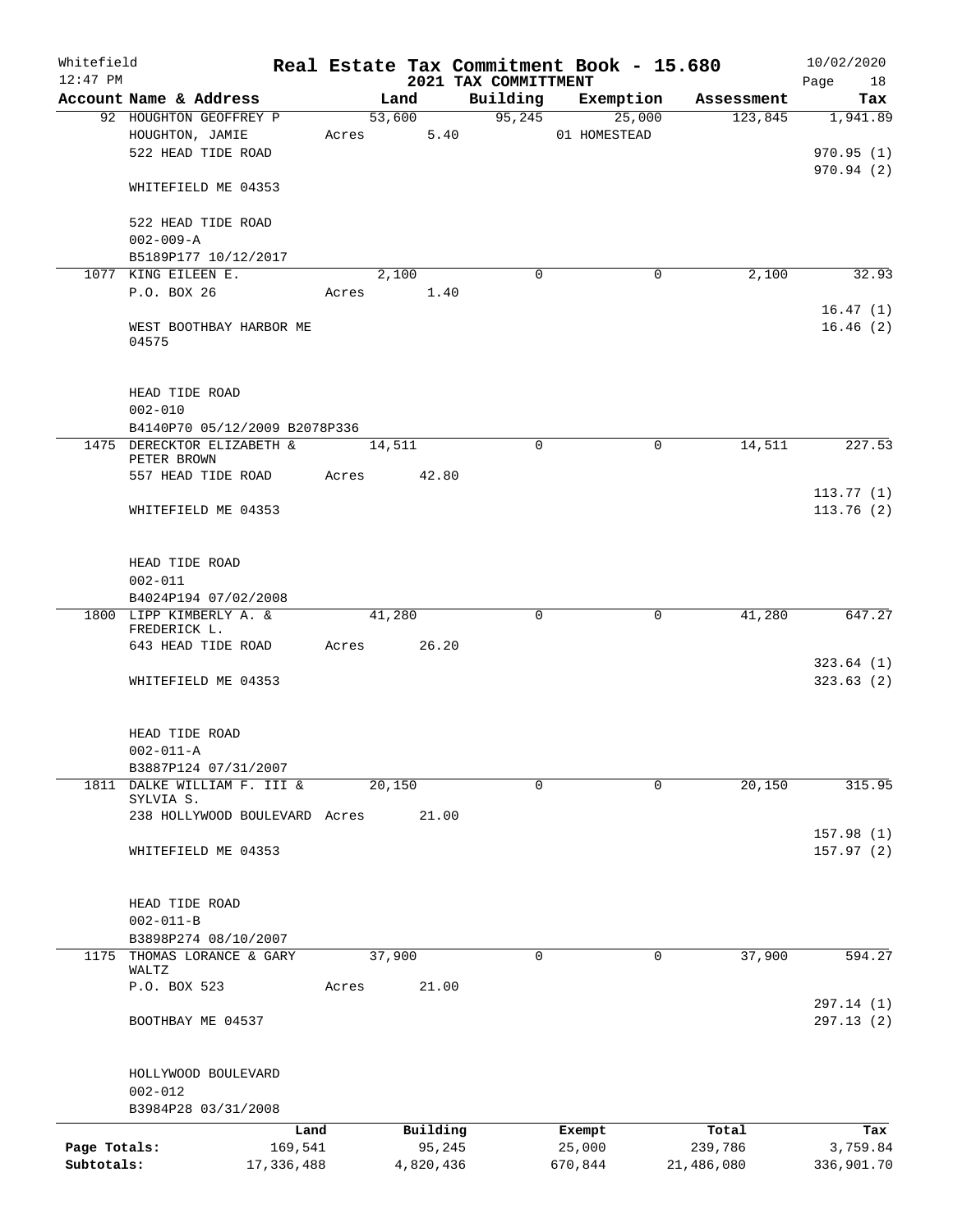| Whitefield<br>$12:47$ PM |                                                    |            |             |        |            | Real Estate Tax Commitment Book - 15.680<br>2021 TAX COMMITTMENT |                    |              |            | 10/02/2020<br>Page<br>19 |
|--------------------------|----------------------------------------------------|------------|-------------|--------|------------|------------------------------------------------------------------|--------------------|--------------|------------|--------------------------|
|                          | Account Name & Address                             |            |             | Land   |            | Building                                                         | Exemption          |              | Assessment | Tax                      |
|                          | 279 WALTZ GARY A.                                  |            |             |        | 30,735     | 88,833                                                           | 25,000             |              | 94,568     | 1,482.83                 |
|                          | WALTZ GWENDOLYN E.                                 |            |             |        | Acres 1.99 |                                                                  | 01 HOMESTEAD       |              |            |                          |
|                          | 297 HOLLYWOOD BOULEVARD                            |            |             |        |            |                                                                  |                    |              |            | 741.42 (1)               |
|                          |                                                    |            |             |        |            |                                                                  |                    |              |            | 741.41(2)                |
|                          | WHITEFIELD ME 04353                                |            |             |        |            |                                                                  |                    |              |            |                          |
|                          | 297 HOLLYWOOD BOULEVARD                            |            |             |        |            |                                                                  |                    |              |            |                          |
|                          | $002 - 012 - A$                                    |            |             |        |            |                                                                  |                    |              |            |                          |
|                          | B4511P240 04/10/2012 B1944P94                      |            |             |        |            |                                                                  |                    |              |            |                          |
|                          | 1533 WALTZ GARY A. &                               |            |             | 30,735 |            | 29,850                                                           | $\mathbf 0$        |              | 60,585     | 949.97                   |
|                          | GWENDOLYN E.                                       |            |             |        |            |                                                                  |                    |              |            |                          |
|                          | 297 HOLLYWOOD BOULEVARD Acres 1.99                 |            |             |        |            |                                                                  |                    |              |            |                          |
|                          |                                                    |            |             |        |            |                                                                  |                    |              |            | 474.99 (1)               |
|                          | WHITEFIELD ME 04353                                |            |             |        |            |                                                                  |                    |              |            | 474.98 (2)               |
|                          |                                                    |            |             |        |            |                                                                  |                    |              |            |                          |
|                          | 291 HOLLYWOOD BOULEVARD<br>$002 - 012 - B$         |            |             |        |            |                                                                  |                    |              |            |                          |
|                          | B5325P248 11/06/2018 B4511P238 04/10/2012 B1944P93 |            |             |        |            |                                                                  |                    |              |            |                          |
|                          | 451 SANBORN KEITH D. &                             |            |             |        |            | 47,900 173,267                                                   | 31,000             |              | 190,167    | 2,981.82                 |
|                          | ROSEMARY L.                                        |            |             |        |            |                                                                  |                    |              |            |                          |
|                          | 620 HEAD TIDE ROAD                                 |            | Acres 21.00 |        |            |                                                                  | 01 HOMESTEAD       |              |            |                          |
|                          |                                                    |            |             |        |            |                                                                  | 07 NMR VET & WIDOW |              |            | 1,490.91(1)              |
|                          | WHITEFIELD ME 04353                                |            |             |        |            |                                                                  |                    |              |            | 1,490.91(2)              |
|                          |                                                    |            |             |        |            |                                                                  |                    |              |            |                          |
|                          | 620 HEAD TIDE ROAD                                 |            |             |        |            |                                                                  |                    |              |            |                          |
|                          | $002 - 012 - C$                                    |            |             |        |            |                                                                  |                    |              |            |                          |
|                          | B3839P246 04/17/2007 B2801P12                      |            |             |        |            |                                                                  |                    |              |            |                          |
|                          | 1319 WRIGHT BARBARA L. HEIRS                       |            |             |        | 32,250     | 35,896                                                           | $\mathbf 0$        |              | 68,146     | 1,068.53                 |
|                          | TINA M. GOLDEN - PERS                              |            | Acres 3.00  |        |            |                                                                  |                    |              |            |                          |
|                          | <b>REP</b>                                         |            |             |        |            |                                                                  |                    |              |            |                          |
|                          | 41 GOLDEN APPLE DRIVE<br>#10                       |            |             |        |            |                                                                  |                    |              |            | 534.27(1)                |
|                          |                                                    |            |             |        |            |                                                                  |                    |              |            | 534.26(2)                |
|                          | WISCASSET ME 04578                                 |            |             |        |            |                                                                  |                    |              |            |                          |
|                          |                                                    |            |             |        |            |                                                                  |                    |              |            |                          |
|                          | 307 HOLLYWOOD BOULEVARD                            |            |             |        |            |                                                                  |                    |              |            |                          |
|                          | $002 - 012 - D$                                    |            |             |        |            |                                                                  |                    |              |            |                          |
|                          | B4644P77 B1395P30                                  |            |             |        |            |                                                                  | 0                  |              | 77,753     |                          |
|                          | 1055 LIPP REV. FREDRICK<br>643 HEAD TIDE ROAD      |            | Acres       | 36,690 | 6.80       | 41,063                                                           |                    |              |            | 1,219.17                 |
|                          |                                                    |            |             |        |            |                                                                  |                    |              |            | 609.59(1)                |
|                          | WHITEFIELD ME 04353                                |            |             |        |            |                                                                  |                    |              |            | 609.58(2)                |
|                          |                                                    |            |             |        |            |                                                                  |                    |              |            |                          |
|                          |                                                    |            |             |        |            |                                                                  |                    |              |            |                          |
|                          | 640 HEAD TIDE ROAD                                 |            |             |        |            |                                                                  |                    |              |            |                          |
|                          | $002 - 013$                                        |            |             |        |            |                                                                  |                    |              |            |                          |
|                          | B1554P271                                          |            |             |        |            |                                                                  |                    |              |            |                          |
|                          | 431 NIELSEN LIANNA C.                              |            |             | 49,275 |            | 144,559                                                          | $\mathbf 0$        |              | 193,834    | 3,039.32                 |
|                          | NIELSEN, KAREN & PAUL<br>193 HOLLYWOOD BLVD.       |            | Acres       |        | 38.45      |                                                                  |                    |              |            | 1,519.66(1)              |
|                          |                                                    |            |             |        |            |                                                                  |                    |              |            | 1,519.66(2)              |
|                          | WHITEFIELD ME 04353                                |            |             |        |            |                                                                  |                    |              |            |                          |
|                          | 193 HOLLYWOOD BOULEVARD                            |            |             |        |            |                                                                  |                    |              |            |                          |
|                          | $002 - 018$                                        |            |             |        |            |                                                                  |                    |              |            |                          |
|                          | B5423P16 08/22/2019 B3920P3 10/10/2007             |            |             |        |            |                                                                  |                    |              |            |                          |
|                          |                                                    | Land       |             |        | Building   |                                                                  | Exempt             |              | Total      | Tax                      |
| Page Totals:             |                                                    | 227,585    |             |        | 513,468    |                                                                  | 56,000             | 685,053      |            | 10,741.64                |
| Subtotals:               |                                                    | 17,564,073 |             |        | 5,333,904  |                                                                  | 726,844            | 22, 171, 133 |            | 347,643.34               |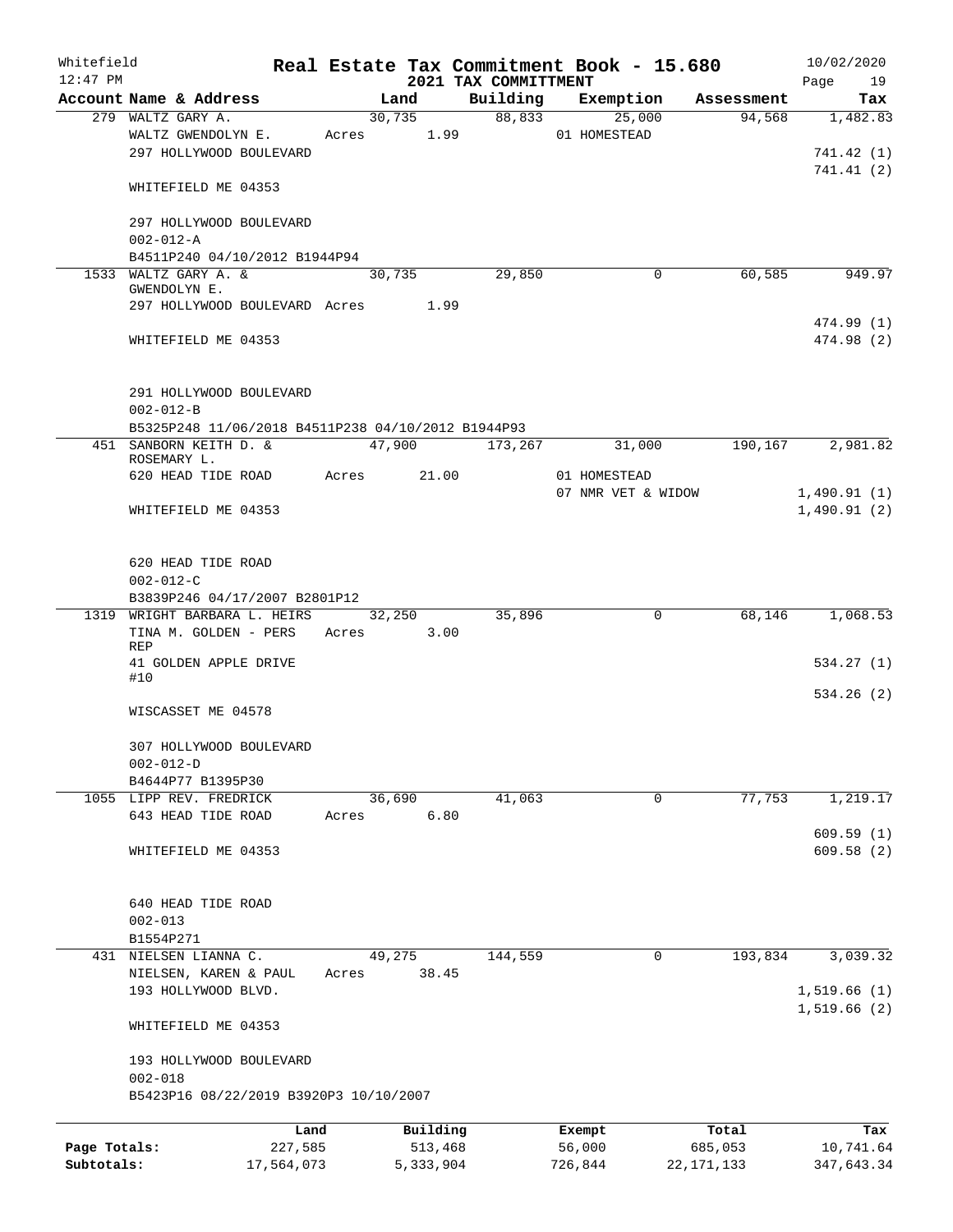| Whitefield<br>$12:47$ PM |                                |       |             | 2021 TAX COMMITTMENT |          | Real Estate Tax Commitment Book - 15.680 |            | 10/02/2020<br>20<br>Page |
|--------------------------|--------------------------------|-------|-------------|----------------------|----------|------------------------------------------|------------|--------------------------|
|                          | Account Name & Address         |       | Land        | Building             |          | Exemption                                | Assessment | Tax                      |
|                          | 1142 MOSKOVITZ, DAVID          |       | 330,562     | 257,755              |          | 25,000                                   | 563, 317   | 8,832.81                 |
|                          | JONES, BARBARA A               | Acres | 771.00      |                      |          | 01 HOMESTEAD                             |            |                          |
|                          | 204 HOLLYWOOD BOULEVARD        |       |             |                      |          |                                          |            | 4,416.41(1)              |
|                          |                                |       |             |                      |          |                                          |            | 4,416.40(2)              |
|                          | WHITEFIELD ME 04353            |       |             |                      |          |                                          |            |                          |
|                          |                                |       |             |                      |          |                                          |            |                          |
|                          | 204 HOLLYWOOD BOULEVARD        |       |             |                      |          |                                          |            |                          |
|                          | $002 - 021$                    |       |             |                      |          |                                          |            |                          |
|                          | B1680P19                       |       |             |                      |          |                                          |            |                          |
|                          | 283 DALKE WILLIAM & SYLVIA     |       | 35,330      | 104,204              |          | 25,000                                   | 114,534    | 1,795.89                 |
|                          | 238 HOLLYWOOD BOULEVARD Acres  |       | 5.10        |                      |          | 01 HOMESTEAD                             |            |                          |
|                          |                                |       |             |                      |          |                                          |            | 897.95 (1)               |
|                          | WHITEFIELD ME 04353            |       |             |                      |          |                                          |            | 897.94 (2)               |
|                          |                                |       |             |                      |          |                                          |            |                          |
|                          |                                |       |             |                      |          |                                          |            |                          |
|                          | 238 HOLLYWOOD BOULEVARD        |       |             |                      |          |                                          |            |                          |
|                          | $002 - 021 - A$                |       |             |                      |          |                                          |            |                          |
|                          | B1951P232                      |       |             |                      |          |                                          |            |                          |
|                          | 1783 FOREST EDGE FARM TRUST    |       | 40,850      | 120,179              |          | 0                                        | 161,029    | 2,524.93                 |
|                          | EMMA & AMORY CIFRINO           |       | Acres 12.00 |                      |          |                                          |            |                          |
|                          | (TRUSTEES)                     |       |             |                      |          |                                          |            |                          |
|                          | 256 HOLLYWOOD BOULEVARD        |       |             |                      |          |                                          |            | 1, 262.47(1)             |
|                          | WHITEFIELD ME 04353            |       |             |                      |          |                                          |            | 1,262.46(2)              |
|                          |                                |       |             |                      |          |                                          |            |                          |
|                          |                                |       |             |                      |          |                                          |            |                          |
|                          | 256 HOLLYWOOD BOULEVARD        |       |             |                      |          |                                          |            |                          |
|                          | $002 - 022$                    |       |             |                      |          |                                          |            |                          |
|                          | B5474P1 11/27/2019             |       |             |                      |          |                                          |            |                          |
|                          | 1649 MIETE JR., PAUL H         |       | 14,700      |                      | $\Omega$ | $\mathbf 0$                              | 14,700     | 230.50                   |
|                          | MIETE JR., SHIRLEY E           | Acres | 14.00       |                      |          |                                          |            |                          |
|                          | 328 W. ALNA ROAD               |       |             |                      |          |                                          |            | 115.25(1)                |
|                          |                                |       |             |                      |          |                                          |            | 115.25(2)                |
|                          | WISCASSET ME 04578             |       |             |                      |          |                                          |            |                          |
|                          |                                |       |             |                      |          |                                          |            |                          |
|                          | HOLLYWOOD BOULEVARD            |       |             |                      |          |                                          |            |                          |
|                          | $002 - 022 - A$                |       |             |                      |          |                                          |            |                          |
|                          | B2032P252                      |       |             |                      |          |                                          |            |                          |
|                          | 978 BROWN FAMILY               |       | 7,580       |                      | 0        | 0                                        | 7,580      | 118.85                   |
|                          | IRREVOCABLE TRUST              |       | 5.10        |                      |          |                                          |            |                          |
|                          | BROWN, DAVID G &<br>PRUDENCE J | Acres |             |                      |          |                                          |            |                          |
|                          | 450 NASH ROAD                  |       |             |                      |          |                                          |            | 59.43 (1)                |
|                          |                                |       |             |                      |          |                                          |            | 59.42(2)                 |
|                          | PITTSTON ME 04345              |       |             |                      |          |                                          |            |                          |
|                          |                                |       |             |                      |          |                                          |            |                          |
|                          | PITTSTON TOWN LINE             |       |             |                      |          |                                          |            |                          |
|                          | $003 - 001$                    |       |             |                      |          |                                          |            |                          |
|                          | 657 EASTMAN JR. GEORGE M.      |       | 13,100      |                      | 0        | 0                                        | 13,100     | 205.41                   |
|                          | 468 NASH ROAD                  | Acres | 12.00       |                      |          |                                          |            |                          |
|                          |                                |       |             |                      |          |                                          |            | 102.71(1)                |
|                          | PITTSTON ME 04345              |       |             |                      |          |                                          |            | 102.70(2)                |
|                          |                                |       |             |                      |          |                                          |            |                          |
|                          |                                |       |             |                      |          |                                          |            |                          |
|                          | PITTSTON TOWN LINE             |       |             |                      |          |                                          |            |                          |
|                          | $003 - 002$                    |       |             |                      |          |                                          |            |                          |
|                          |                                |       |             |                      |          |                                          |            |                          |
|                          |                                |       |             |                      |          |                                          |            |                          |
|                          |                                |       |             |                      |          |                                          |            |                          |

|              | Land       | Building  | Exempt  | Total      | Tax         |
|--------------|------------|-----------|---------|------------|-------------|
| Page Totals: | 442,122    | 482,138   | 50,000  | 874,260    | 13,708.39   |
| Subtotals:   | 18,006,195 | 5,816,042 | 776,844 | 23,045,393 | 361, 351.73 |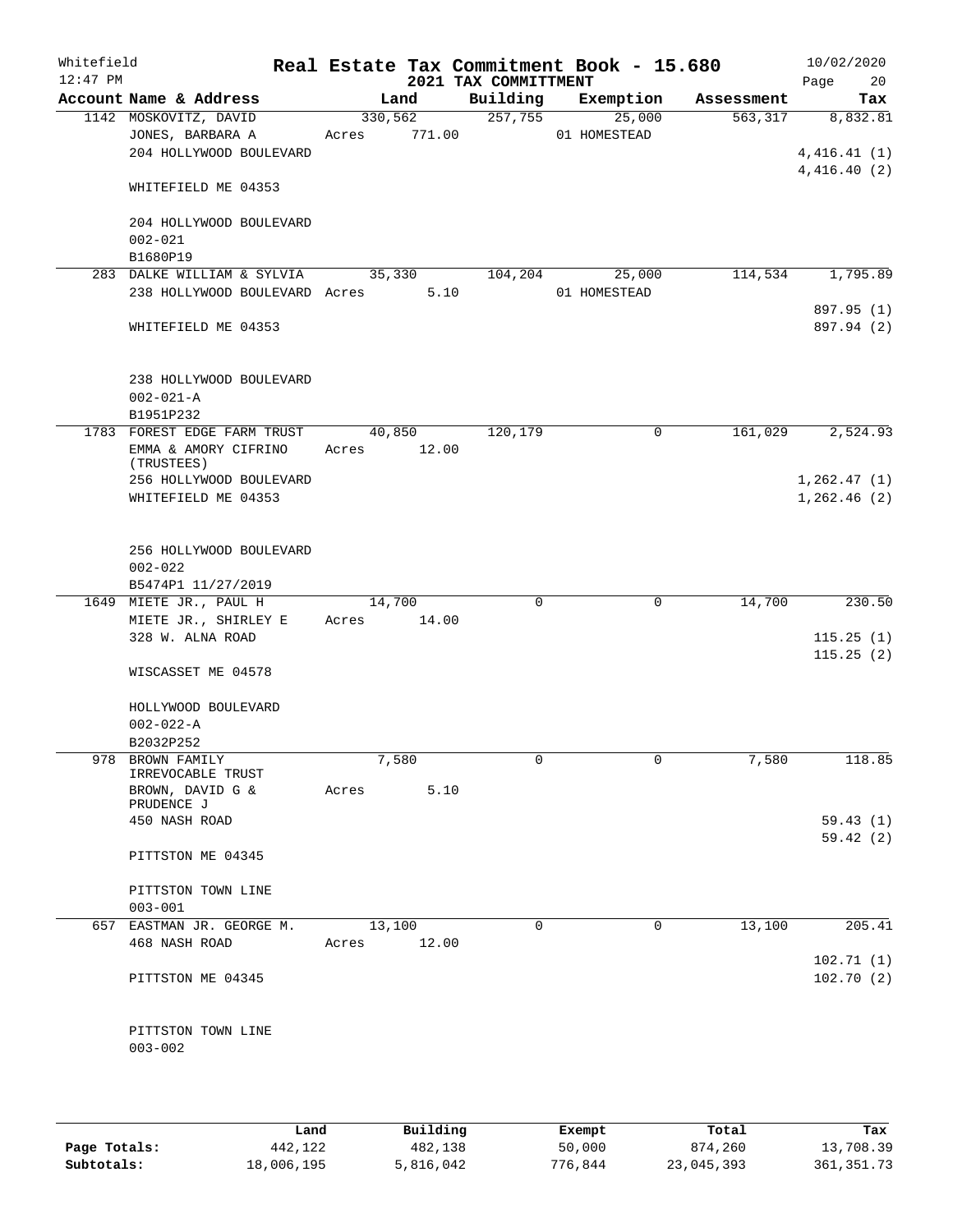| Whitefield |                                                     |      |       |        |          |                                  | Real Estate Tax Commitment Book - 15.680 |            | 10/02/2020               |
|------------|-----------------------------------------------------|------|-------|--------|----------|----------------------------------|------------------------------------------|------------|--------------------------|
| $12:47$ PM | Account Name & Address                              |      |       | Land   |          | 2021 TAX COMMITTMENT<br>Building | Exemption                                | Assessment | 21<br>Page               |
|            | 1790 CHADWICK LYNN                                  |      |       | 26,450 |          | $\mathbf 0$                      | $\Omega$                                 | 26,450     | Tax<br>414.74            |
|            | 491 NASH ROAD                                       |      | Acres |        | 6.50     |                                  |                                          |            |                          |
|            |                                                     |      |       |        |          |                                  |                                          |            | 207.37(1)                |
|            | PITTSTON ME 04345                                   |      |       |        |          |                                  |                                          |            | 207.37(2)                |
|            |                                                     |      |       |        |          |                                  |                                          |            |                          |
|            | PITTSTON TOWN LINE                                  |      |       |        |          |                                  |                                          |            |                          |
|            | $003 - 003$                                         |      |       |        |          |                                  |                                          |            |                          |
|            | B3766P306 10/04/2006                                |      |       |        |          |                                  |                                          |            |                          |
|            | 1612 FOYE THERESA                                   |      |       | 8,860  |          | 0                                | 0                                        | 8,860      | 138.92                   |
|            | 126 OLD COUNTY ROAD                                 |      | Acres |        | 6.70     |                                  |                                          |            |                          |
|            |                                                     |      |       |        |          |                                  |                                          |            | 69.46(1)                 |
|            | PITTSTON ME 04345                                   |      |       |        |          |                                  |                                          |            | 69.46(2)                 |
|            | PITTSTON TOWN LINE                                  |      |       |        |          |                                  |                                          |            |                          |
|            | $003 - 003 - A$                                     |      |       |        |          |                                  |                                          |            |                          |
|            | B3766P106 10/20/2006 B3748P164 09/28/2006 B1709P296 |      |       |        |          |                                  |                                          |            |                          |
|            | 1479 HANNA LAURA VERONICA                           |      |       | 41,150 |          | 0                                | $\mathbf 0$                              | 41,150     | 645.23                   |
|            | C/O BEVERLY J CHARLES                               |      | Acres |        | 26.00    |                                  |                                          |            |                          |
|            | 135 COUNTY LINE ROAD                                |      |       |        |          |                                  |                                          |            | 322.62(1)                |
|            |                                                     |      |       |        |          |                                  |                                          |            | 322.61(2)                |
|            | REIGELSVILLE PA 18077                               |      |       |        |          |                                  |                                          |            |                          |
|            | PITTSTON TOWN LINE                                  |      |       |        |          |                                  |                                          |            |                          |
|            | $003 - 004$                                         |      |       |        |          |                                  |                                          |            |                          |
|            | B4976P222 02/08/2016 B4976P219 02/08/2016           |      |       |        |          |                                  |                                          |            |                          |
|            | 1084 ORTIZ EDUARDO E. &                             |      |       | 63,250 |          | $\Omega$                         | $\mathbf 0$                              | 63,250     | 991.76                   |
|            | CHERYL J.                                           |      |       |        |          |                                  |                                          |            |                          |
|            | 575 NASH ROAD                                       |      | Acres |        | 63.00    |                                  |                                          |            |                          |
|            | PITTSTON ME 04345                                   |      |       |        |          |                                  |                                          |            | 495.88 (1)<br>495.88 (2) |
|            |                                                     |      |       |        |          |                                  |                                          |            |                          |
|            | PITTSTON TOWN LINE,                                 |      |       |        |          |                                  |                                          |            |                          |
|            | $003 - 005$                                         |      |       |        |          |                                  |                                          |            |                          |
|            | B4090P260 01/23/2009 B2447P106                      |      |       |        |          |                                  |                                          |            |                          |
|            | 1334 SYMES DAVID & REBECCA                          |      |       | 24,008 |          | 0                                | 0                                        | 24,008     | 376.45                   |
|            | 605 NASH ROAD                                       |      | Acres |        | 59.30    |                                  |                                          |            |                          |
|            |                                                     |      |       |        |          |                                  |                                          |            | 188.23(1)                |
|            | PITTSTON ME 04345                                   |      |       |        |          |                                  |                                          |            | 188.22(2)                |
|            | RADDEN LANE                                         |      |       |        |          |                                  |                                          |            |                          |
|            | $003 - 006$                                         |      |       |        |          |                                  |                                          |            |                          |
|            | B2566P95                                            |      |       |        |          |                                  |                                          |            |                          |
|            | 241 CHADWICK JR. LAWRENCE                           |      |       | 25,650 |          | $\Omega$                         | $\mathbf 0$                              | 25,650     | 402.19                   |
|            | J., ROBERT<br>* THERESA A. FOYE                     |      | Acres |        | 5.50     |                                  |                                          |            |                          |
|            | 34 CHADWICK LANE                                    |      |       |        |          |                                  |                                          |            | 201.10(1)                |
|            | PITTSTON ME 04345                                   |      |       |        |          |                                  |                                          |            | 201.09(2)                |
|            |                                                     |      |       |        |          |                                  |                                          |            |                          |
|            | RADDEN LANE                                         |      |       |        |          |                                  |                                          |            |                          |
|            | $003 - 007$                                         |      |       |        |          |                                  |                                          |            |                          |
|            | B1709P294                                           |      |       |        |          |                                  |                                          |            |                          |
|            |                                                     |      |       |        |          |                                  |                                          |            |                          |
|            |                                                     | Land |       |        | Building |                                  | Exempt                                   | Total      | Tax                      |

|              | ⊥and         | Building  | Exempt  | Total        | тах         |
|--------------|--------------|-----------|---------|--------------|-------------|
| Page Totals: | 189,368      |           |         | 189,368      | 2,969.29    |
| Subtotals:   | 18, 195, 563 | 5,816,042 | 776,844 | 23, 234, 761 | 364, 321.02 |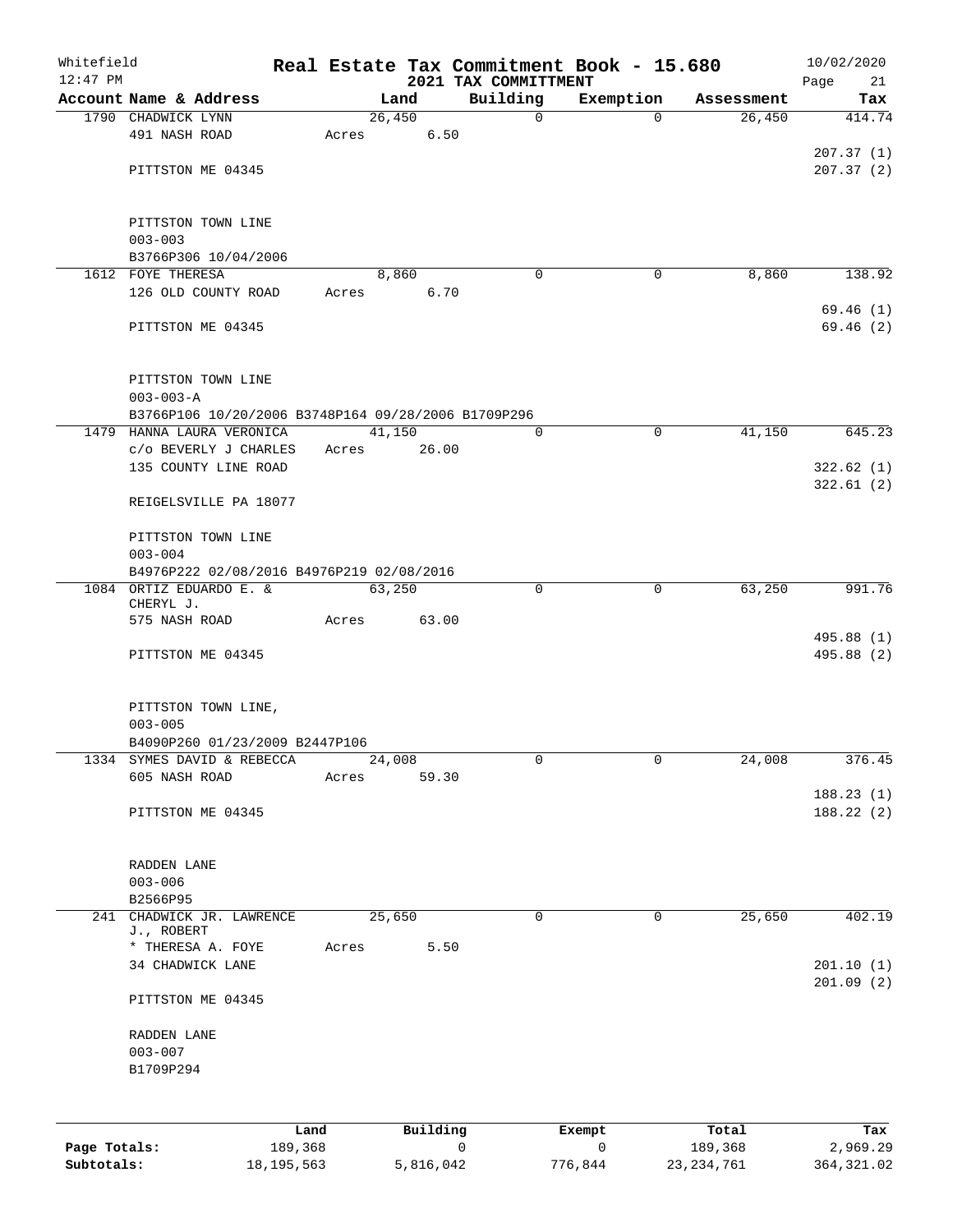| Whitefield<br>$12:47$ PM |                                          |            |        |      | 2021 TAX COMMITTMENT | Real Estate Tax Commitment Book - 15.680 |                      | 10/02/2020<br>22<br>Page |
|--------------------------|------------------------------------------|------------|--------|------|----------------------|------------------------------------------|----------------------|--------------------------|
|                          | Account Name & Address                   |            | Land   |      | Building             | Exemption                                | Assessment           | Tax                      |
|                          | 1601 STADE HILDA M. & HAROLD             |            | 360    |      | $\Omega$             | $\Omega$                                 | 360                  | 5.64                     |
|                          | 1309 EAST PITTSTON ROAD Acres 0.24       |            |        |      |                      |                                          |                      |                          |
|                          |                                          |            |        |      |                      |                                          |                      | 2.82(1)                  |
|                          | PITTSTON ME 04345                        |            |        |      |                      |                                          |                      | 2.82(2)                  |
|                          | PITTSTON ROAD                            |            |        |      |                      |                                          |                      |                          |
|                          | $003 - 008$                              |            |        |      |                      |                                          |                      |                          |
|                          | B2458P96                                 |            |        |      |                      |                                          |                      |                          |
|                          | 752 STADE, HILDA M & HAROLD              |            | 1,500  |      | 0                    | $\mathbf 0$                              | 1,500                | 23.52                    |
|                          | 1309 EAST PITTSTON ROAD Acres            |            |        | 1.00 |                      |                                          |                      |                          |
|                          | PITTSTON ME 04345                        |            |        |      |                      |                                          |                      | 11.76(1)<br>11.76(2)     |
|                          | BRIGID LANE                              |            |        |      |                      |                                          |                      |                          |
|                          | $003 - 008 - A$                          |            |        |      |                      |                                          |                      |                          |
|                          | B2458P96                                 |            |        |      |                      |                                          |                      |                          |
|                          | 343 BARON JR, ERNEST F                   |            | 15,000 |      | 41,645               | 0                                        | 56,645               | 888.19                   |
|                          | BARON, JENNIFER E                        | Acres      |        | 0.38 |                      |                                          |                      |                          |
|                          | 1307 EAST PITTSTON ROAD                  |            |        |      |                      |                                          |                      | 444.10 (1)               |
|                          | PITTSTON ME 04345                        |            |        |      |                      |                                          |                      | 444.09 (2)               |
|                          | 420 PITTSTON ROAD                        |            |        |      |                      |                                          |                      |                          |
|                          | $003 - 008 - B$                          |            |        |      |                      |                                          |                      |                          |
|                          | B2096P131                                |            |        |      |                      |                                          |                      |                          |
|                          | 569 KALCENKO ALEXANDER                   |            | 36,450 |      | 2,871                | 0                                        | 39,321               | 616.55                   |
|                          | 380 PITTSTON ROAD                        | Acres 6.50 |        |      |                      |                                          |                      |                          |
|                          |                                          |            |        |      |                      |                                          |                      | 308.28(1)                |
|                          | WHITEFIELD ME 04353                      |            |        |      |                      |                                          |                      | 308.27(2)                |
|                          | PITTSTON ROAD                            |            |        |      |                      |                                          |                      |                          |
|                          | $003 - 009$                              |            |        |      |                      |                                          |                      |                          |
|                          | B2942P221<br>1382 KALCENKO ALEX & GLADYS |            | 33,900 |      | 87,727               | 0                                        | $1\overline{21,627}$ | 1,907.11                 |
|                          | 380 PITTSTON ROAD                        | Acres      |        | 4.10 |                      |                                          |                      |                          |
|                          |                                          |            |        |      |                      |                                          |                      | 953.56(1)                |
|                          | WHITEFIELD ME 04353                      |            |        |      |                      |                                          |                      | 953.55(2)                |
|                          | 380 PITTSTON ROAD                        |            |        |      |                      |                                          |                      |                          |
|                          | $003 - 009 - A$                          |            |        |      |                      |                                          |                      |                          |
|                          | 954 SOULE GEOFFREY B.                    |            | 36,690 |      | 95,733               | 0                                        | 132,423              | 2,076.39                 |
|                          | SAUNDERS MORGAN D.<br>390 PITTSTON ROAD  | Acres      |        | 6.80 |                      |                                          |                      | 1,038.20(1)              |
|                          |                                          |            |        |      |                      |                                          |                      | 1,038.19(2)              |
|                          | WHITEFIELD ME 04353                      |            |        |      |                      |                                          |                      |                          |
|                          | 390 PITTSTON ROAD                        |            |        |      |                      |                                          |                      |                          |
|                          | $003 - 009 - B$                          |            |        |      |                      |                                          |                      |                          |
|                          | B5248P80 04/19/2018                      |            |        |      |                      |                                          |                      |                          |
|                          |                                          |            |        |      |                      |                                          |                      |                          |

|              | Land         | Building  | Exempt  | Total      | Tax        |
|--------------|--------------|-----------|---------|------------|------------|
| Page Totals: | 123,900      | 227,976   |         | 351,876    | 5,517.40   |
| Subtotals:   | 18, 319, 463 | 5,044,018 | 776,844 | 23,586,637 | 369,838.42 |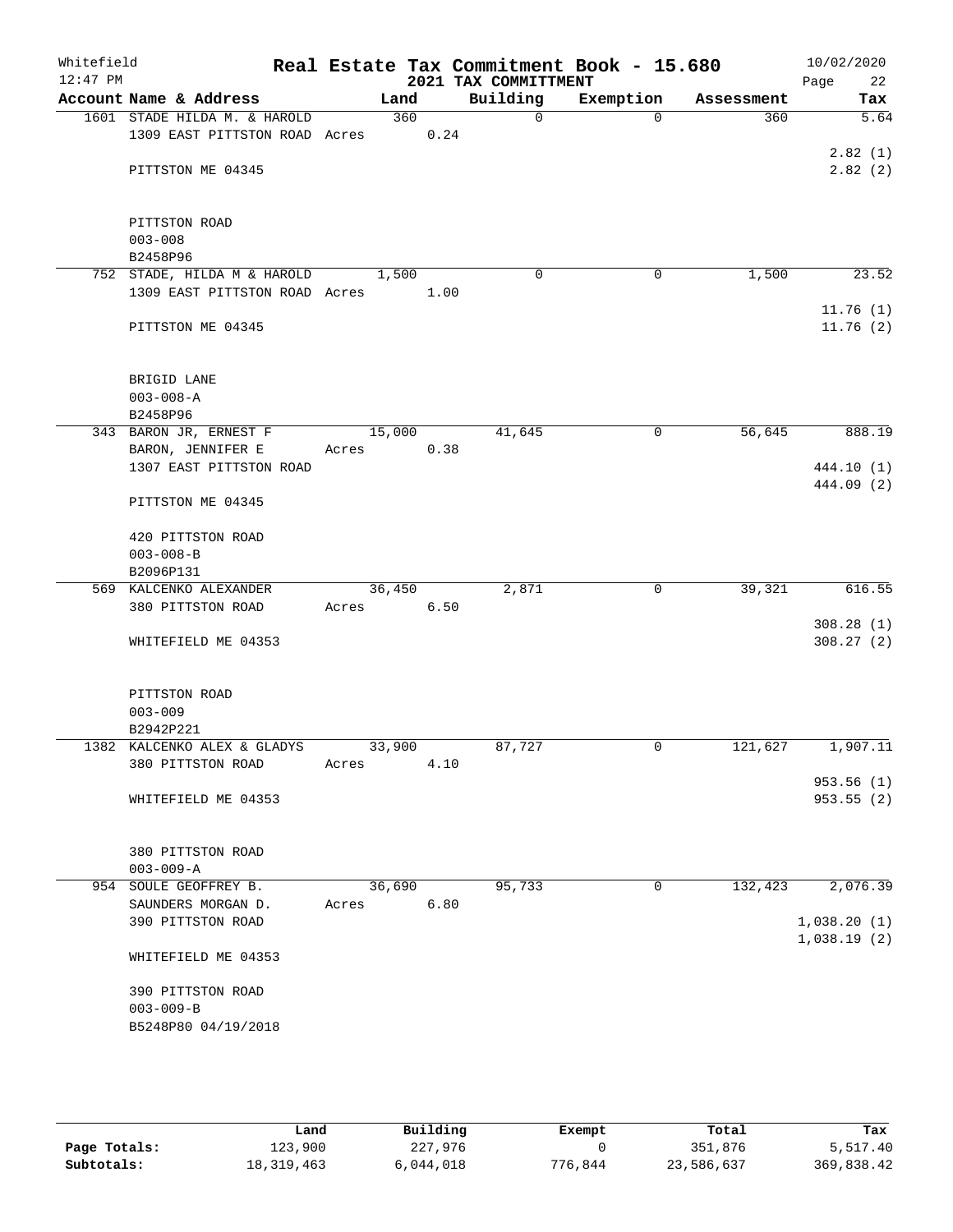| Whitefield<br>$12:47$ PM |                                                                                                                                                           |            |       |           | 2021 TAX COMMITTMENT | Real Estate Tax Commitment Book - 15.680 |              | 10/02/2020<br>Page<br>23   |
|--------------------------|-----------------------------------------------------------------------------------------------------------------------------------------------------------|------------|-------|-----------|----------------------|------------------------------------------|--------------|----------------------------|
|                          | Account Name & Address                                                                                                                                    |            |       | Land      | Building             | Exemption                                | Assessment   | Tax                        |
|                          | 719 KAKASENKO LYDIA                                                                                                                                       |            |       | 40,500    | $\mathbf 0$          | $\Omega$                                 | 40,500       | 635.04                     |
|                          | 189 CAMDEN HILL ROAD #2 Acres 25.00                                                                                                                       |            |       |           |                      |                                          |              |                            |
|                          |                                                                                                                                                           |            |       |           |                      |                                          |              | 317.52(1)                  |
|                          | NEW MILFORD CT 06776                                                                                                                                      |            |       |           |                      |                                          |              | 317.52(2)                  |
|                          | PITTSTON ROAD<br>$003 - 010$                                                                                                                              |            |       |           |                      |                                          |              |                            |
|                          | B4927P50 09/10/2015 B2311P335                                                                                                                             |            |       |           |                      |                                          |              |                            |
|                          | 1124 DYER III ISAAC W.,<br>ISAAC C                                                                                                                        |            |       | 72,850    | 178,062              | 0                                        | 250,912      | 3,934.30                   |
|                          | DYER III ISAAC W., ERIC Acres 62.20<br>W<br>20 UPPER NARROWS LANE                                                                                         |            |       |           |                      |                                          |              | 1,967.15(1)                |
|                          | WINTHROP ME 04364                                                                                                                                         |            |       |           |                      |                                          |              | 1,967.15(2)                |
|                          |                                                                                                                                                           |            |       |           |                      |                                          |              |                            |
|                          | 338 PITTSTON ROAD<br>$003 - 011$                                                                                                                          |            |       |           |                      |                                          |              |                            |
|                          | B2972P13                                                                                                                                                  |            |       |           |                      |                                          |              |                            |
|                          | 812 BERRY, JONATHAN &<br><b>JESSICA</b>                                                                                                                   |            |       | 42,266    | 87,177               | 0                                        |              | 129,443 2,029.67           |
|                          | 335 PITTSTON ROAD                                                                                                                                         |            | Acres | 13.77     |                      |                                          |              |                            |
|                          | WHITEFIELD ME 04353                                                                                                                                       |            |       |           |                      |                                          |              | 1,014.84(1)<br>1,014.83(2) |
|                          | 335 PITTSTON ROAD<br>$003 - 012$<br>B4285P252 06/14/2010 B1083P269 10/19/1981<br>665 DYER III ISAAC W.,<br>ISAAC C<br>DYER III ISAAC W., ERIC Acres 71.95 |            |       | 67,725    | $\Omega$             | 0                                        | 67,725       | 1,061.93                   |
|                          | W<br>20 UPPER NARROWS LANE                                                                                                                                |            |       |           |                      |                                          |              | 530.97(1)                  |
|                          |                                                                                                                                                           |            |       |           |                      |                                          |              | 530.96(2)                  |
|                          | WINTHROP ME 04364                                                                                                                                         |            |       |           |                      |                                          |              |                            |
|                          | HEMLOCK LANE<br>$003 - 013$                                                                                                                               |            |       |           |                      |                                          |              |                            |
|                          | B2972P13                                                                                                                                                  |            |       |           |                      |                                          |              |                            |
|                          | 557 JONES EMILY                                                                                                                                           |            |       | 40,750    | 21,526               | 31,000                                   | 31,276       | 490.41                     |
|                          | 295 PITTSTON ROAD                                                                                                                                         |            | Acres | 2.00      |                      | 05 VET EXEMPTION                         |              |                            |
|                          |                                                                                                                                                           |            |       |           |                      | 01 HOMESTEAD                             |              | 245.21(1)                  |
|                          | WHITEFIELD ME 04353                                                                                                                                       |            |       |           |                      |                                          |              | 245.20 (2)                 |
|                          | 295 PITTSTON ROAD                                                                                                                                         |            |       |           |                      |                                          |              |                            |
|                          | $003 - 014$                                                                                                                                               |            |       |           |                      |                                          |              |                            |
|                          | 1314 BROWN LLOYD                                                                                                                                          |            |       | 0         | 9,600                | $\mathbf 0$                              | 9,600        | 150.53                     |
|                          | PO BOX 72                                                                                                                                                 |            |       |           |                      |                                          |              | 75.27(1)                   |
|                          | WHITEFIELD ME 04353                                                                                                                                       |            |       |           |                      |                                          |              | 75.26(2)                   |
|                          | 295 PITTSTON ROAD<br>$003 - 014 - AON$                                                                                                                    |            |       |           |                      |                                          |              |                            |
|                          |                                                                                                                                                           | Land       |       | Building  |                      | Exempt                                   | Total        | Tax                        |
| Page Totals:             |                                                                                                                                                           | 264,091    |       | 296,365   |                      | 31,000                                   | 529,456      | 8,301.88                   |
| Subtotals:               |                                                                                                                                                           | 18,583,554 |       | 6,340,383 |                      | 807,844                                  | 24, 116, 093 | 378,140.30                 |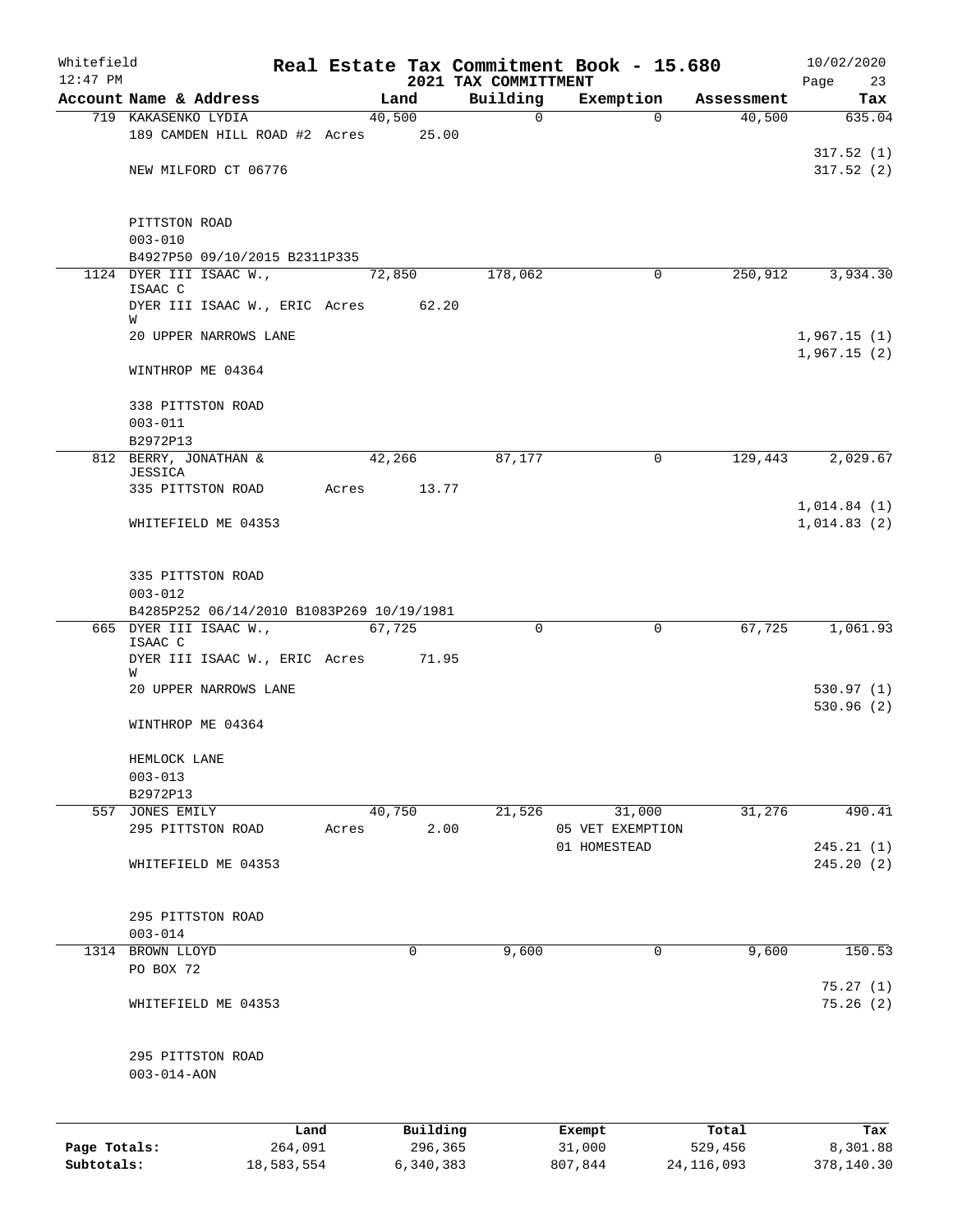| Whitefield<br>$12:47$ PM |                                                                    |                     |          | 2021 TAX COMMITTMENT | Real Estate Tax Commitment Book - 15.680 |            | 10/02/2020<br>Page<br>24 |
|--------------------------|--------------------------------------------------------------------|---------------------|----------|----------------------|------------------------------------------|------------|--------------------------|
|                          | Account Name & Address                                             | Land                |          | Building             | Exemption                                | Assessment | Tax                      |
|                          | 357 PEASLEE DONALD C. &                                            |                     | $\Omega$ | 50,102               | 25,000                                   | 25,102     | 393.60                   |
|                          | GEORGIA                                                            |                     |          |                      |                                          |            |                          |
|                          | P.O. BOX 72                                                        |                     |          |                      | 01 HOMESTEAD                             |            | 196.80(1)                |
|                          | WHITEFIELD ME 04353                                                |                     |          |                      |                                          |            | 196.80(2)                |
|                          |                                                                    |                     |          |                      |                                          |            |                          |
|                          |                                                                    |                     |          |                      |                                          |            |                          |
|                          | 291 PITTSTON ROAD                                                  |                     |          |                      |                                          |            |                          |
|                          | $003 - 014 - ON$                                                   |                     |          |                      |                                          |            |                          |
|                          | 168 STEVENS, WILLIAM R<br>439 EAGLE LANE                           | 30,000<br>Acres     | 1.18     | 92,708               | $\mathbf 0$                              | 122,708    | 1,924.06                 |
|                          |                                                                    |                     |          |                      |                                          |            | 962.03(1)                |
|                          | VACAVILLE CA 95687                                                 |                     |          |                      |                                          |            | 962.03(2)                |
|                          |                                                                    |                     |          |                      |                                          |            |                          |
|                          |                                                                    |                     |          |                      |                                          |            |                          |
|                          | 285 PITTSTON ROAD                                                  |                     |          |                      |                                          |            |                          |
|                          | $003 - 015$<br>B4869P111 03/19/2015 B4718P134 10/02/2013 B2167P294 |                     |          |                      |                                          |            |                          |
|                          | 455 ACKERMAN, JULIA H                                              |                     | 30,450   | 102,561              | 25,000                                   | 108,011    | 1,693.61                 |
|                          | 263 PITTSTON ROAD                                                  | Acres               | 1.80     |                      | 01 HOMESTEAD                             |            |                          |
|                          |                                                                    |                     |          |                      |                                          |            | 846.81 (1)               |
|                          | WHITEFIELD ME 04353                                                |                     |          |                      |                                          |            | 846.80 (2)               |
|                          |                                                                    |                     |          |                      |                                          |            |                          |
|                          |                                                                    |                     |          |                      |                                          |            |                          |
|                          | 263 PITTSTON ROAD<br>$003 - 016$                                   |                     |          |                      |                                          |            |                          |
|                          | 373 DANCER LOUISE P.                                               | $\overline{42,210}$ |          | 19,104               | 31,000                                   | 30,314     | 475.32                   |
|                          | 9 TROTTER LANE                                                     | Acres               | 13.70    |                      | 05 VET EXEMPTION                         |            |                          |
|                          |                                                                    |                     |          |                      | 01 HOMESTEAD                             |            | 237.66(1)                |
|                          | WHITEFIELD ME 04353                                                |                     |          |                      |                                          |            | 237.66(2)                |
|                          |                                                                    |                     |          |                      |                                          |            |                          |
|                          | 9 TROTTER LANE                                                     |                     |          |                      |                                          |            |                          |
|                          | $003 - 017$                                                        |                     |          |                      |                                          |            |                          |
|                          | B1718P149 05/21/1970                                               |                     |          |                      |                                          |            |                          |
|                          | 1164 WILLARD BILLIE G.                                             | 30,750              |          | 61,214               | 25,000                                   | 66,964     | 1,050.00                 |
|                          | 261 PITTSTON ROAD                                                  | Acres               | 2.00     |                      | 01 HOMESTEAD                             |            |                          |
|                          |                                                                    |                     |          |                      |                                          |            | 525.00(1)                |
|                          | WHITEFIELD ME 04353                                                |                     |          |                      |                                          |            | 525.00(2)                |
|                          |                                                                    |                     |          |                      |                                          |            |                          |
|                          | 261 PITTSTON ROAD                                                  |                     |          |                      |                                          |            |                          |
|                          | $003 - 017 - A$                                                    |                     |          |                      |                                          |            |                          |
|                          | B4978P138 02/16/2016 B4510P197 04/06/2012 B4264P282                |                     |          |                      |                                          |            |                          |
|                          | 04/02/2010 B4254P134 03/02/2010 B4058P295 10/07/2008<br>B2873P37   |                     |          |                      |                                          |            |                          |
|                          | 726 DANCER, BETHANY A                                              | 30,000              |          | 22,731               | 25,000                                   | 27,731     | 434.82                   |
|                          | 3 TROTTER LANE                                                     | Acres               | 1.20     |                      | 01 HOMESTEAD                             |            |                          |
|                          |                                                                    |                     |          |                      |                                          |            | 217.41(1)                |
|                          | WHITEFIELD ME 04353                                                |                     |          |                      |                                          |            | 217.41(2)                |
|                          |                                                                    |                     |          |                      |                                          |            |                          |
|                          | 3 TROTTER LANE                                                     |                     |          |                      |                                          |            |                          |
|                          | $003 - 018$                                                        |                     |          |                      |                                          |            |                          |
|                          | B5320P76 10/26/2018 B3418P99 12/20/2004                            |                     |          |                      |                                          |            |                          |
|                          |                                                                    |                     |          |                      |                                          |            |                          |
|                          |                                                                    |                     |          |                      |                                          |            |                          |

|              | Land       | Building  | Exempt  | Total      | Tax         |
|--------------|------------|-----------|---------|------------|-------------|
| Page Totals: | 163,410    | 348,420   | 131,000 | 380,830    | 5,971.41    |
| Subtotals:   | 18,746,964 | 6,688,803 | 938,844 | 24,496,923 | 384, 111.71 |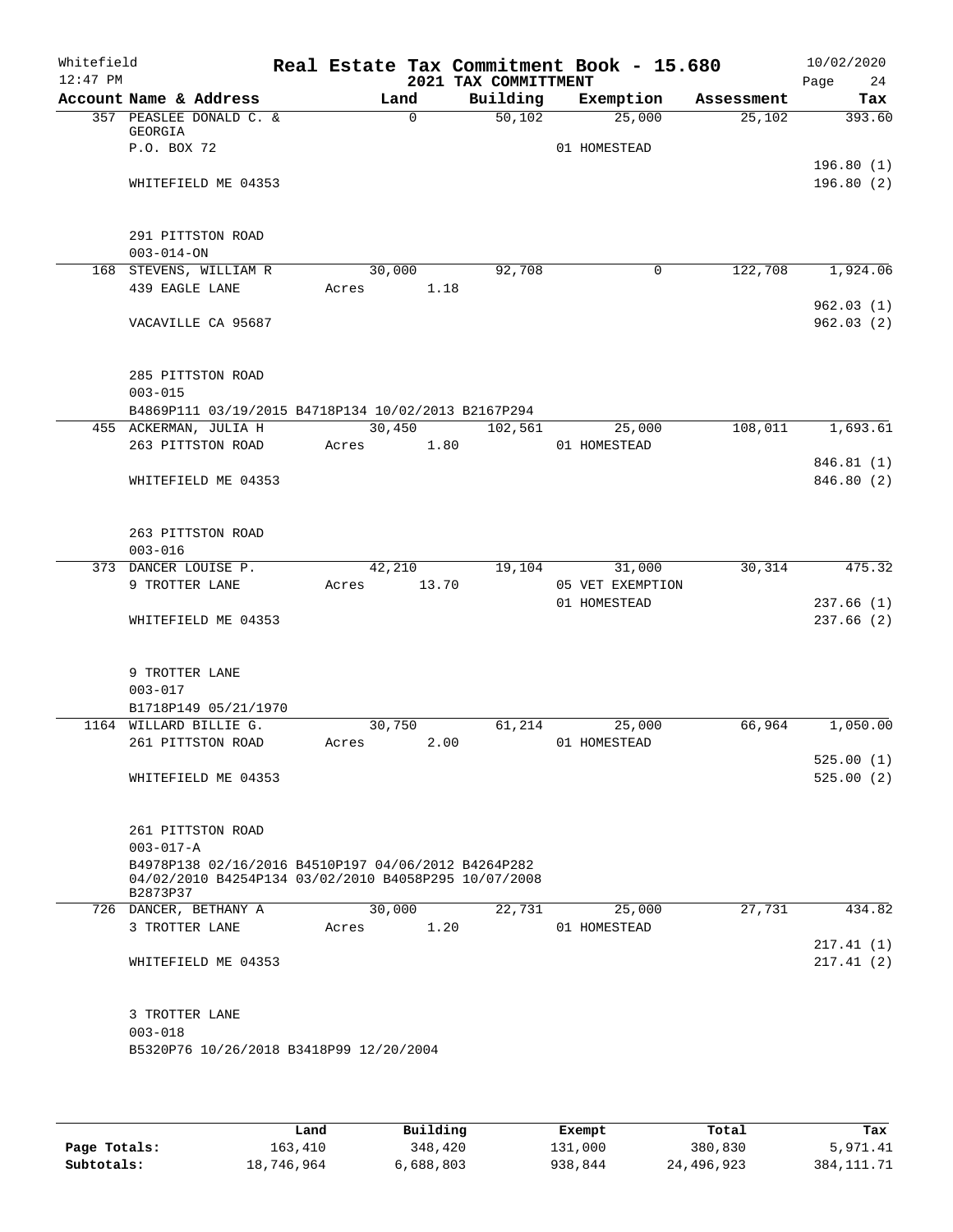| Whitefield<br>$12:47$ PM |                                                                                        |                 |                     | 2021 TAX COMMITTMENT | Real Estate Tax Commitment Book - 15.680 |                  | 10/02/2020<br>Page<br>25   |
|--------------------------|----------------------------------------------------------------------------------------|-----------------|---------------------|----------------------|------------------------------------------|------------------|----------------------------|
|                          | Account Name & Address                                                                 |                 | Land                | Building             | Exemption                                | Assessment       | Tax                        |
|                          | 1321 FAIRSERVICE, MICHAEL O                                                            |                 | 30,840              | 167, 160             | $\Omega$                                 | 198,000          | 3,104.64                   |
|                          | JR<br>25 HEMLOCK LANE                                                                  | Acres           | 2.06                |                      |                                          |                  |                            |
|                          |                                                                                        |                 |                     |                      |                                          |                  | 1,552.32(1)                |
|                          | WHITEFIELD ME 04353                                                                    |                 |                     |                      |                                          |                  | 1,552.32(2)                |
|                          | 25 HEMLOCK LANE                                                                        |                 |                     |                      |                                          |                  |                            |
|                          | $003 - 019$                                                                            |                 |                     |                      |                                          |                  |                            |
|                          | B4790P120 06/17/2014 B2410P136<br>22 SHEEPSCOT HOLLOW, LLC                             |                 |                     | $\Omega$             | $\Omega$                                 | 48,100           | 754.21                     |
|                          | 28 NILSEN LANE                                                                         | Acres           | 48,100<br>29.00     |                      |                                          |                  |                            |
|                          |                                                                                        |                 |                     |                      |                                          |                  | 377.11(1)                  |
|                          | WHITEFIELD ME 04353                                                                    |                 |                     |                      |                                          |                  | 377.10(2)                  |
|                          | NILSEN LANE                                                                            |                 |                     |                      |                                          |                  |                            |
|                          | $004 - 001$<br>B4743P302 12/19/2013 B4411P141 06/22/2011 B4121P94                      |                 |                     |                      |                                          |                  |                            |
|                          | 09/25/2008 B3358P213 09/03/2004                                                        |                 |                     |                      |                                          |                  |                            |
|                          | 818 HARDMAN DAVID<br>10 NILSEN LANE                                                    |                 | 30,195              | 143,588              | 25,000                                   | 148,783          | 2,332.92                   |
|                          |                                                                                        | Acres           | 1.63                |                      | 01 HOMESTEAD                             |                  | 1, 166.46(1)               |
|                          | WHITEFIELD ME 04353                                                                    |                 |                     |                      |                                          |                  | 1,166.46(2)                |
|                          | 10 NILSEN LANE                                                                         |                 |                     |                      |                                          |                  |                            |
|                          | $004 - 001 - A$                                                                        |                 |                     |                      |                                          |                  |                            |
|                          | B4781P203 05/22/2014 B2008P249                                                         |                 |                     |                      |                                          |                  |                            |
|                          | 1356 BENNETT, RACHEL E<br>432 WISCASSET ROAD                                           | Acres           | 30,480<br>1.82      | 102,651              | $\mathbf 0$                              | 133,131          | 2,087.49                   |
|                          | WHITEFIELD ME 04353                                                                    |                 |                     |                      |                                          |                  | 1,043.75(1)<br>1,043.74(2) |
|                          |                                                                                        |                 |                     |                      |                                          |                  |                            |
|                          | 432 WISCASSET ROAD                                                                     |                 |                     |                      |                                          |                  |                            |
|                          | $004 - 002$<br>B5402P207 06/28/2019 B4729P257 11/05/2013 B4642P306                     |                 |                     |                      |                                          |                  |                            |
|                          | 03/22/2013 B2592P256 07/21/2000                                                        |                 |                     |                      |                                          |                  |                            |
|                          | 502 HARDMAN DAVID                                                                      |                 | 20,000              | 29,622               | $\mathbf 0$                              | 49,622           | 778.07                     |
|                          | 10 NILSEN LANE                                                                         | Acres           | 1.10                |                      |                                          |                  | 389.04 (1)                 |
|                          | WHITEFIELD ME 04353                                                                    |                 |                     |                      |                                          |                  | 389.03 (2)                 |
|                          | 444 WISCASSET ROAD                                                                     |                 |                     |                      |                                          |                  |                            |
|                          | $004 - 002 - A$                                                                        |                 |                     |                      |                                          |                  |                            |
|                          | B4512P237 04/13/2012 B2008P249                                                         |                 |                     |                      |                                          |                  |                            |
|                          | 1263 LEWIS BRYANT & CANDACE<br>420 WISCASSET ROAD                                      | Acres           | 30,000<br>1.10      | 65,437               | 25,000<br>01 HOMESTEAD                   | 70,437           | 1,104.45                   |
|                          |                                                                                        |                 |                     |                      |                                          |                  | 552.23(1)                  |
|                          | WHITEFIELD ME 04353                                                                    |                 |                     |                      |                                          |                  | 552.22(2)                  |
|                          | 420 WISCASSET ROAD<br>$004 - 003$                                                      |                 |                     |                      |                                          |                  |                            |
|                          | B4827P181 10/14/2014 B4819P306 09/19/2014 B4740P162<br>12/10/2013 B4091P101 01/26/2009 |                 |                     |                      |                                          |                  |                            |
|                          |                                                                                        |                 |                     |                      |                                          |                  |                            |
| Page Totals:             |                                                                                        | Land<br>189,615 | Building<br>508,458 |                      | Exempt<br>50,000                         | Total<br>648,073 | Tax<br>10,161.78           |

**Subtotals:** 18,936,579 7,197,261 988,844 25,144,996 394,273.49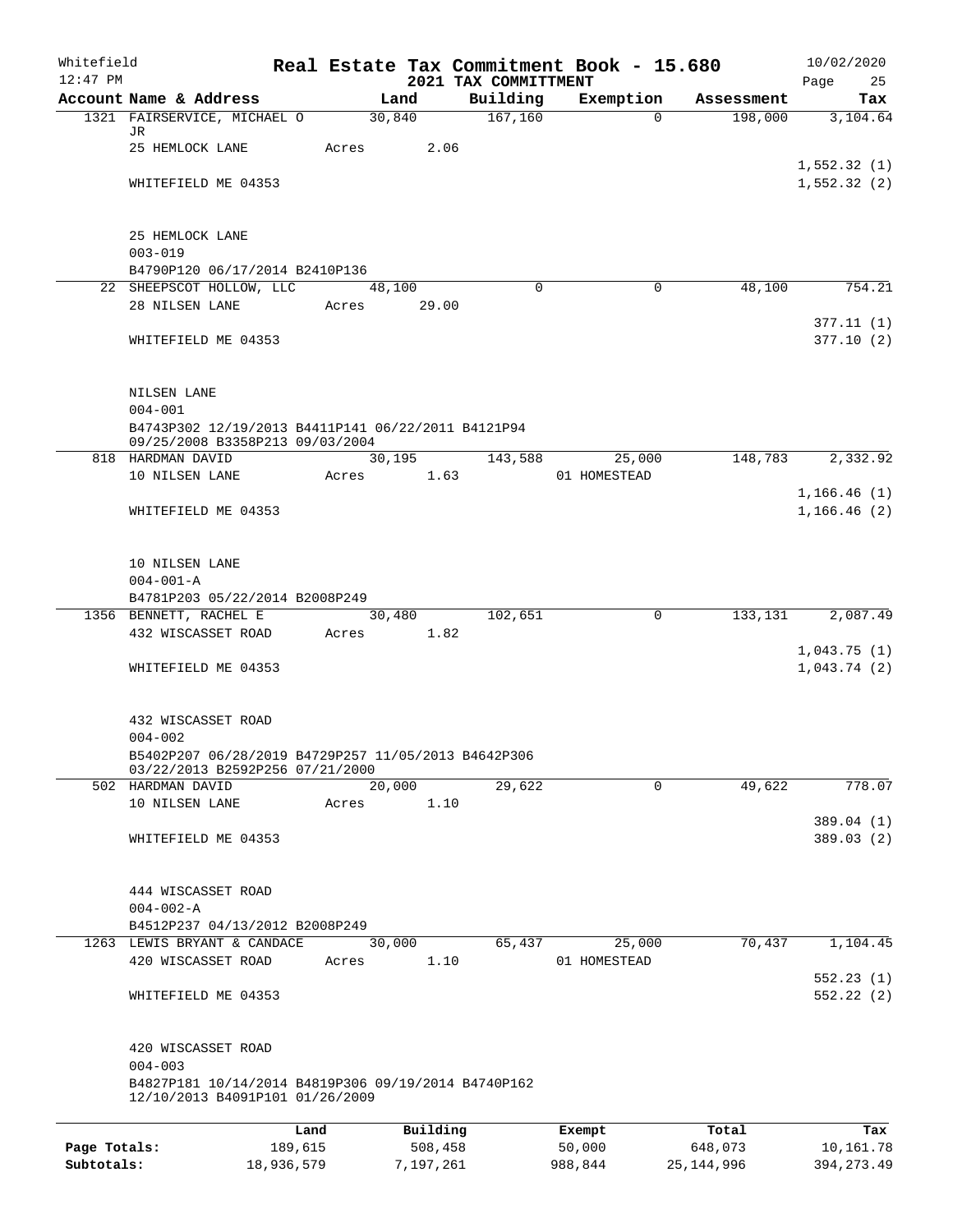| Whitefield   |                                                          |            |       |         |             | Real Estate Tax Commitment Book - 15.680 |           |                        |            |      | 10/02/2020                   |
|--------------|----------------------------------------------------------|------------|-------|---------|-------------|------------------------------------------|-----------|------------------------|------------|------|------------------------------|
| $12:47$ PM   | Account Name & Address                                   |            |       | Land    |             | 2021 TAX COMMITTMENT<br>Building         |           | Exemption              | Assessment | Page | 26                           |
|              | 1432 JOSLYN WENDY                                        |            |       | 30,000  |             | 15,111                                   |           | 25,000                 | 20,111     |      | Tax<br>315.34                |
|              | 416 WISCASSET ROAD                                       |            | Acres |         | 1.30        |                                          |           | 01 HOMESTEAD           |            |      |                              |
|              | WHITEFIELD ME 04353                                      |            |       |         |             |                                          |           |                        |            |      | 157.67(1)<br>157.67(2)       |
|              | 416 WISCASSET ROAD<br>$004 - 003 - A$                    |            |       |         |             |                                          |           |                        |            |      |                              |
|              | B1808P199 09/01/1992                                     |            |       |         |             |                                          |           |                        |            |      |                              |
|              | 512 WEISS ANN E. AS TRUSTEE<br>ΟF                        |            |       | 7,740   |             | $\Omega$                                 |           | 0                      | 7,740      |      | 121.36                       |
|              | * ANN E. WEISS LIVING<br>TRUST                           |            | Acres |         | 5.30        |                                          |           |                        |            |      |                              |
|              | 403 WISCASSET ROAD                                       |            |       |         |             |                                          |           |                        |            |      | 60.68(1)<br>60.68(2)         |
|              | WHITEFIELD ME 04353                                      |            |       |         |             |                                          |           |                        |            |      |                              |
|              | WISCASSET ROAD<br>$004 - 004$                            |            |       |         |             |                                          |           |                        |            |      |                              |
|              | B2604P275                                                |            |       |         |             |                                          |           |                        |            |      |                              |
|              | 126 CENTRAL MAINE POWER                                  |            |       | 147,000 |             | $\Omega$                                 |           | 0                      | 147,000    |      | 2,304.96                     |
|              | C/O AVANGRID MANAGEMENT Acres<br>CO.- LOCAL TAX          |            |       |         | 49.00       |                                          |           |                        |            |      |                              |
|              | ONE CITY CENTER, 5TH<br><b>FLOOR</b>                     |            |       |         |             |                                          |           |                        |            |      | 1, 152.48(1)                 |
|              | PORTLAND ME 04101                                        |            |       |         |             |                                          |           |                        |            |      | 1, 152.48(2)                 |
|              | WISCASSET ROAD                                           |            |       |         |             |                                          |           |                        |            |      |                              |
|              | $004 - 005$                                              |            |       |         |             |                                          |           |                        |            |      |                              |
|              | 372 CHIAPPINI, WALTER R &<br>STANLEY, VIRGINIA L         |            |       | 157,736 |             | 104,019                                  |           | $\mathbf 0$            | 261,755    |      | 4,104.32                     |
|              | 491 WISCASSET ROAD                                       |            | Acres |         | 229.50      |                                          |           |                        |            |      |                              |
|              |                                                          |            |       |         |             |                                          |           |                        |            |      | 2,052.16(1)                  |
|              | WHITEFIELD ME 04353                                      |            |       |         |             |                                          |           |                        |            |      | 2,052.16(2)                  |
|              | 495 WISCASSET ROAD                                       |            |       |         |             |                                          |           |                        |            |      |                              |
|              | $004 - 006$<br>B4721P124 10/09/2013 B3287P193 05/14/2004 |            |       |         |             |                                          |           |                        |            |      |                              |
|              | 1722 MINER ANDREW C.                                     |            |       | 30,000  |             | 98,449                                   |           | 25,000                 | 103,449    |      | 1,622.08                     |
|              | 503 WISCASSET ROAD                                       |            | Acres |         | 1.50        |                                          |           | 01 HOMESTEAD           |            |      |                              |
|              |                                                          |            |       |         |             |                                          |           |                        |            |      | 811.04 (1)                   |
|              | WHITEFIELD ME 04353                                      |            |       |         |             |                                          |           |                        |            |      | 811.04 (2)                   |
|              | 503 WISCASSET ROAD                                       |            |       |         |             |                                          |           |                        |            |      |                              |
|              | $004 - 006 - A$                                          |            |       |         |             |                                          |           |                        |            |      |                              |
|              | B4712P144 09/18/2013                                     |            |       |         | $\mathbf 0$ |                                          |           |                        |            |      | 2,266.70                     |
|              | 1723 CHIAPPINI, WALTER R<br>491 WISCASSET ROAD           |            |       |         |             | 169,560                                  |           | 25,000<br>01 HOMESTEAD | 144,560    |      |                              |
|              | WHITEFIELD ME 04353                                      |            |       |         |             |                                          |           |                        |            |      | 1, 133.35(1)<br>1, 133.35(2) |
|              | 491 WISCASSET ROAD<br>$004 - 006 - ON - 2$               |            |       |         |             |                                          |           |                        |            |      |                              |
|              |                                                          | Land       |       |         | Building    |                                          | Exempt    |                        | Total      |      | Tax                          |
| Page Totals: |                                                          | 372,476    |       |         | 387,139     |                                          | 75,000    |                        | 684,615    |      | 10,734.76                    |
| Subtotals:   |                                                          | 19,309,055 |       |         | 7,584,400   |                                          | 1,063,844 |                        | 25,829,611 |      | 405,008.25                   |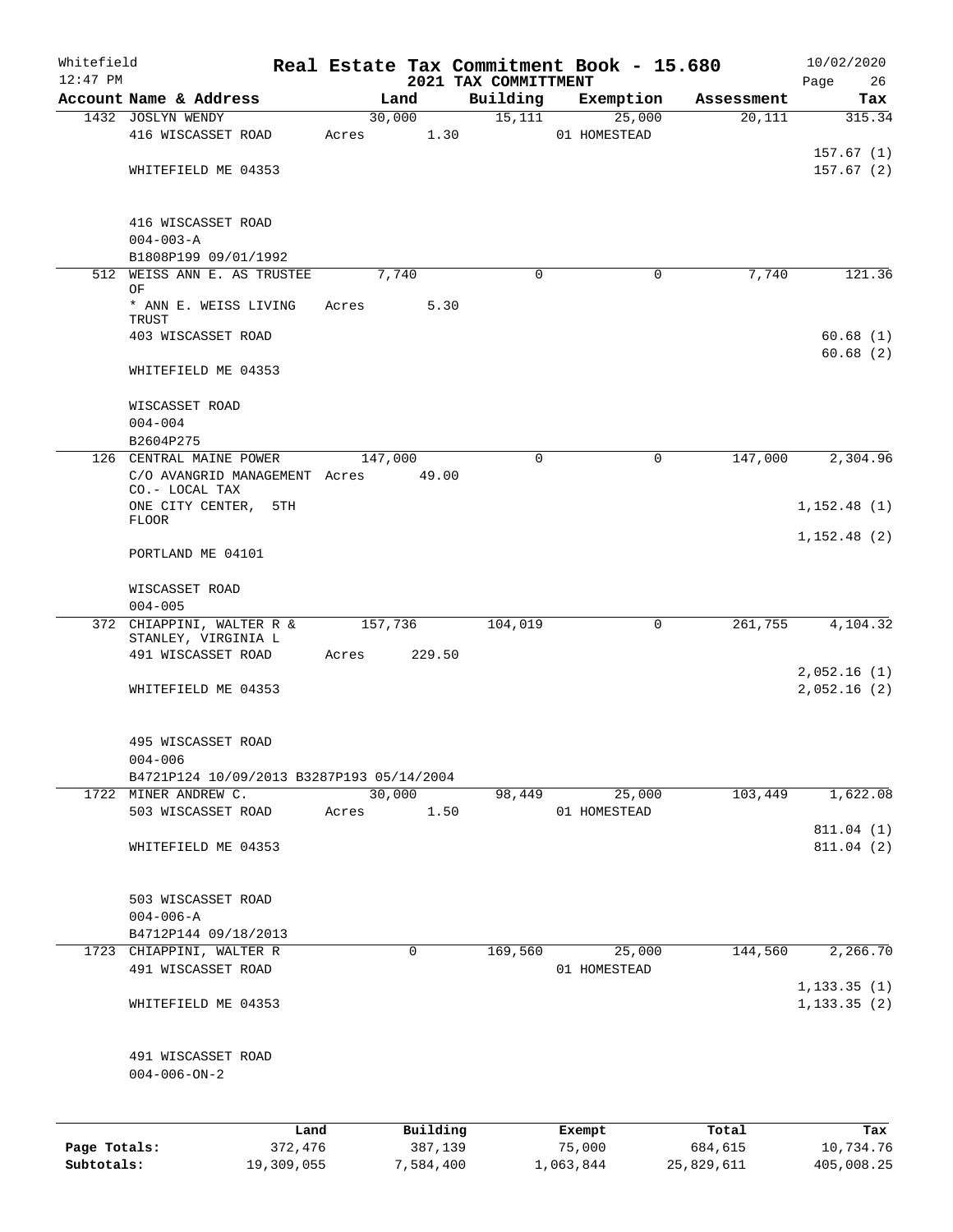| Whitefield<br>$12:47$ PM |                                                                |       |                        | 2021 TAX COMMITTMENT | Real Estate Tax Commitment Book - 15.680 |            | 10/02/2020<br>Page<br>27               |
|--------------------------|----------------------------------------------------------------|-------|------------------------|----------------------|------------------------------------------|------------|----------------------------------------|
|                          | Account Name & Address                                         |       | Land                   | Building             | Exemption                                | Assessment | Tax                                    |
|                          | 879 MOUROVIC, JOHN L<br>PEPPER, JUDITH A<br>402 WISCASSET ROAD |       | 50,330<br>Acres 17.60  |                      | 188,758<br>25,000<br>01 HOMESTEAD        | 214,088    | 3,356.90<br>1,678.45(1)<br>1,678.45(2) |
|                          | WHITEFIELD ME 04353                                            |       |                        |                      |                                          |            |                                        |
|                          | 402 WISCASSET ROAD<br>$004 - 007$                              |       |                        |                      |                                          |            |                                        |
|                          | B3746P62 09/14/2006 B3746P60 08/08/2006                        |       |                        |                      |                                          |            |                                        |
|                          | 629 WEISS LIVING TRUST ANN                                     |       | 37,330                 | 143,141              | 25,000                                   | 155,471    | 2,437.79                               |
|                          | Ε.<br>ANN WEISS, TRUSTEE                                       |       | Acres                  | 7.60                 | 01 HOMESTEAD                             |            |                                        |
|                          | 403 WISCASSET ROAD                                             |       |                        |                      |                                          |            | 1,218.90(1)<br>1,218.89(2)             |
|                          | WHITEFIELD ME 04353                                            |       |                        |                      |                                          |            |                                        |
|                          | 403 WISCASSET ROAD<br>$004 - 008$                              |       |                        |                      |                                          |            |                                        |
|                          | B1574P122                                                      |       |                        |                      |                                          |            |                                        |
| 1260                     | WEISS LIVING TRUST ANN<br>Ε.<br>* ANN WEISS, TRUSTEE           |       | 9,100<br>Acres<br>7.00 | $\mathbf 0$          | $\mathbf 0$                              | 9,100      | 142.69                                 |
|                          | 403 WISCASSET ROAD                                             |       |                        |                      |                                          |            | 71.35(1)<br>71.34(2)                   |
|                          | WHITEFIELD ME 04353                                            |       |                        |                      |                                          |            |                                        |
|                          | WISCASSET ROAD                                                 |       |                        |                      |                                          |            |                                        |
|                          | $004 - 009$                                                    |       |                        |                      |                                          |            |                                        |
|                          | B1574P122                                                      |       |                        |                      |                                          |            |                                        |
|                          | 1421 STENECK ROBERT S. &<br>JOANNE                             |       | 44,570                 | 163,949              | 25,000                                   | 183,519    | 2,877.58                               |
|                          | 390 WISCASSET ROAD                                             |       | Acres 10.40            |                      | 01 HOMESTEAD                             |            | 1,438.79(1)                            |
|                          | WHITEFIELD ME 04353                                            |       |                        |                      |                                          |            | 1,438.79(2)                            |
|                          | 390 WISCASSET ROAD<br>$004 - 010$                              |       |                        |                      |                                          |            |                                        |
|                          | 771 DAVEY, REGINA A                                            |       | 38,871                 | 136,301              | 0                                        | 175,172    | 2,746.70                               |
|                          | 89 SHAMROCK AVENUE                                             | Acres | 14.00                  |                      |                                          |            |                                        |
|                          |                                                                |       |                        |                      |                                          |            | 1,373.35(1)                            |
|                          | DAMARISCOTTA ME 04543                                          |       |                        |                      |                                          |            | 1,373.35(2)                            |
|                          | 381 WISCASSET ROAD<br>$004 - 011$                              |       |                        |                      |                                          |            |                                        |
|                          | B4306P89 08/17/2010 B2206P300                                  |       |                        |                      |                                          |            |                                        |
|                          | 1514 DAVEY, REGINA A                                           |       | 17,636                 | 0                    | $\mathbf{0}$                             | 17,636     | 276.53                                 |
|                          | 89 SHAMROCK LANE                                               | Acres | 48.00                  |                      |                                          |            | 138.27(1)                              |
|                          | DAMARISCOTTA ME 04543                                          |       |                        |                      |                                          |            | 138.26(2)                              |
|                          | CROCKER AVENUE<br>$004 - 012$                                  |       |                        |                      |                                          |            |                                        |
|                          | B2206P300                                                      |       |                        |                      |                                          |            |                                        |
|                          |                                                                | Land  | Building               |                      | Exempt                                   | Total      | Tax                                    |

|              | Land       | Building  | Exempt    | Total      | Tax        |
|--------------|------------|-----------|-----------|------------|------------|
| Page Totals: | 197,837    | 632,149   | 75,000    | 754,986    | 11,838.19  |
| Subtotals:   | 19,506,892 | 8,216,549 | 1,138,844 | 26,584,597 | 416,846.44 |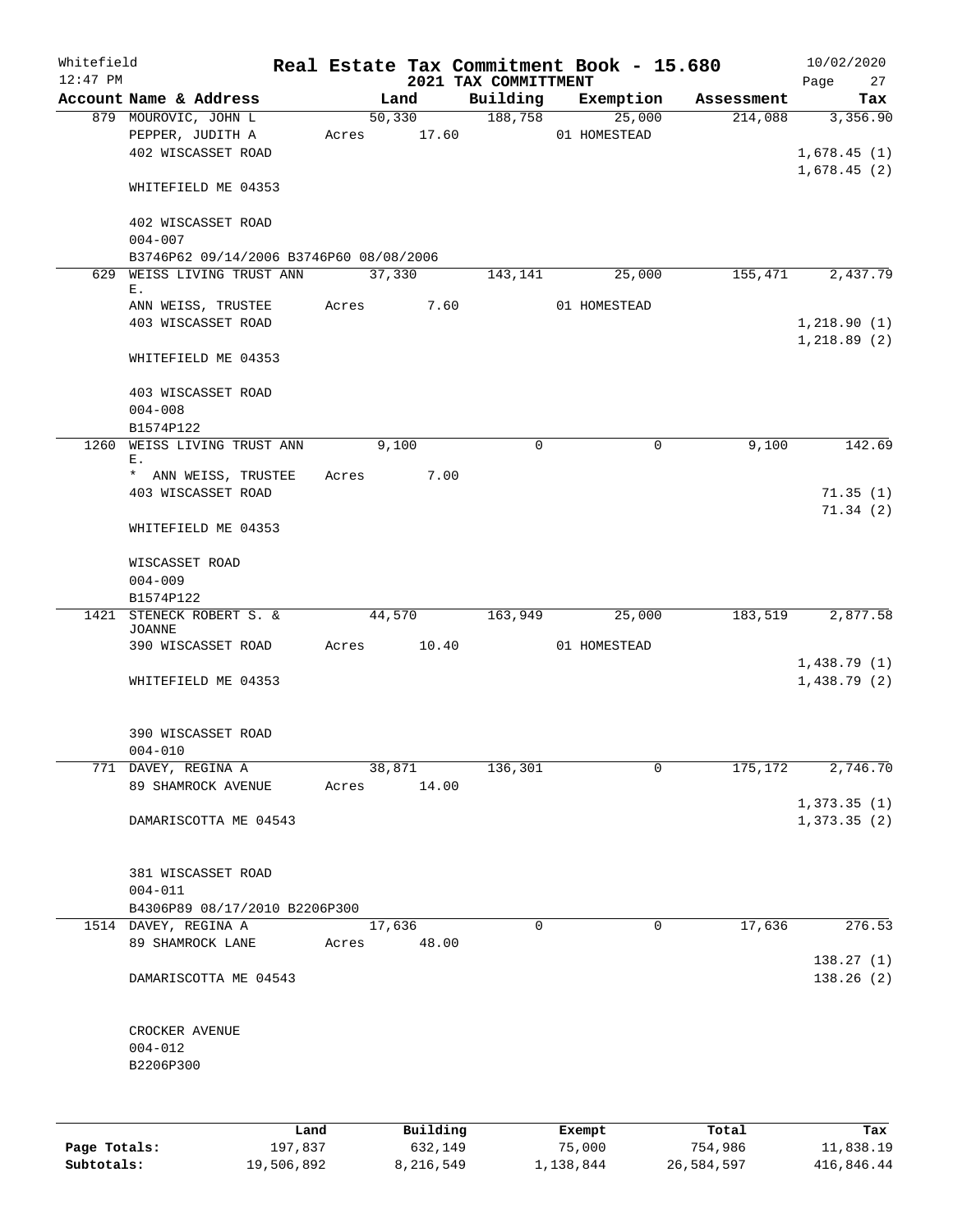| Whitefield<br>$12:47$ PM |                                           |       |        |       | 2021 TAX COMMITTMENT | Real Estate Tax Commitment Book - 15.680 |            | 10/02/2020<br>Page<br>28 |
|--------------------------|-------------------------------------------|-------|--------|-------|----------------------|------------------------------------------|------------|--------------------------|
|                          | Account Name & Address                    |       | Land   |       | Building             | Exemption                                | Assessment | Tax                      |
|                          | 1401 STENECK ROBERT S. &<br><b>JOANNE</b> |       | 44,410 |       | 16,898               | $\Omega$                                 | 61,308     | 961.31                   |
|                          | 390 WISCASSET ROAD                        | Acres |        | 10.20 |                      |                                          |            |                          |
|                          |                                           |       |        |       |                      |                                          |            | 480.66 (1)               |
|                          | WHITEFIELD ME 04353                       |       |        |       |                      |                                          |            | 480.65(2)                |
|                          | 370 WISCASSET ROAD                        |       |        |       |                      |                                          |            |                          |
|                          | $004 - 013$                               |       |        |       |                      |                                          |            |                          |
| 1250                     | MATTUCCI RICHARD &                        |       | 60,250 |       | 93,409               | 25,000                                   | 128,659    | 2,017.37                 |
|                          | SANDRA BROWN<br>373 WISCASSET ROAD        | Acres |        | 40.00 |                      | 01 HOMESTEAD                             |            |                          |
|                          |                                           |       |        |       |                      |                                          |            | 1,008.69(1)              |
|                          | WHITEFIELD ME 04353                       |       |        |       |                      |                                          |            | 1,008.68(2)              |
|                          | 373 WISCASSET ROAD                        |       |        |       |                      |                                          |            |                          |
|                          | $004 - 014$                               |       |        |       |                      |                                          |            |                          |
|                          | 867 MATTUCCI RICHARD &                    |       | 24,700 |       | $\mathbf 0$          | $\mathbf 0$                              | 24,700     | 387.30                   |
|                          | SANDRA BROWN                              |       |        |       |                      |                                          |            |                          |
|                          | 373 WISCASSET ROAD                        | Acres |        | 28.00 |                      |                                          |            | 193.65(1)                |
|                          | WHITEFIELD ME 04353                       |       |        |       |                      |                                          |            | 193.65(2)                |
|                          |                                           |       |        |       |                      |                                          |            |                          |
|                          | WISCASSET ROAD                            |       |        |       |                      |                                          |            |                          |
|                          | $004 - 015$                               |       |        |       |                      |                                          |            |                          |
| 1413                     | STENECK, ROBERT S &<br><b>JOANNE</b>      |       | 6,600  |       | $\mathbf 0$          | $\mathbf 0$                              | 6,600      | 103.49                   |
|                          | 390 WISCASSET ROAD                        | Acres |        | 4.40  |                      |                                          |            |                          |
|                          |                                           |       |        |       |                      |                                          |            | 51.75(1)                 |
|                          | WHITEFIELD ME 04353                       |       |        |       |                      |                                          |            | 51.74(2)                 |
|                          | CROCKER AVENUE                            |       |        |       |                      |                                          |            |                          |
| 1119                     | $004 - 015 - 001$<br>DELVECCHIO JOHN R. & |       | 52,900 |       | 152,301              | 25,000                                   | 180,201    | 2,825.55                 |
|                          | * BARBARA W.                              | Acres |        | 21.00 |                      | 01 HOMESTEAD                             |            |                          |
|                          | 358 WISCASSET ROAD                        |       |        |       |                      |                                          |            | 1,412.78(1)              |
|                          |                                           |       |        |       |                      |                                          |            | 1,412.77(2)              |
|                          | WHITEFIELD ME 04353                       |       |        |       |                      |                                          |            |                          |
|                          | 358 WISCASSET ROAD                        |       |        |       |                      |                                          |            |                          |
|                          | $004 - 016$                               |       |        |       |                      |                                          |            |                          |
|                          | B1450P171                                 |       |        |       |                      |                                          |            |                          |
|                          | 1060 FOSTER ROBERT F &<br>ALBERTA         |       | 31,450 |       | 0                    | 0                                        | 31,450     | 493.14                   |
|                          | P O BOX 31                                | Acres |        | 6.50  |                      |                                          |            |                          |
|                          |                                           |       |        |       |                      |                                          |            | 246.57(1)                |
|                          | SOUTHPORT ME 04576                        |       |        |       |                      |                                          |            | 246.57(2)                |
|                          | WISCASSET ROAD                            |       |        |       |                      |                                          |            |                          |
|                          | $004 - 017$                               |       |        |       |                      |                                          |            |                          |
|                          |                                           |       |        |       |                      |                                          |            |                          |

|              | Land       | Building  | Exempt    | Total      | Tax        |
|--------------|------------|-----------|-----------|------------|------------|
| Page Totals: | 220,310    | 262,608   | 50,000    | 432,918    | 6,788.16   |
| Subtotals:   | 19,727,202 | 8,479,157 | 1,188,844 | 27,017,515 | 423,634.60 |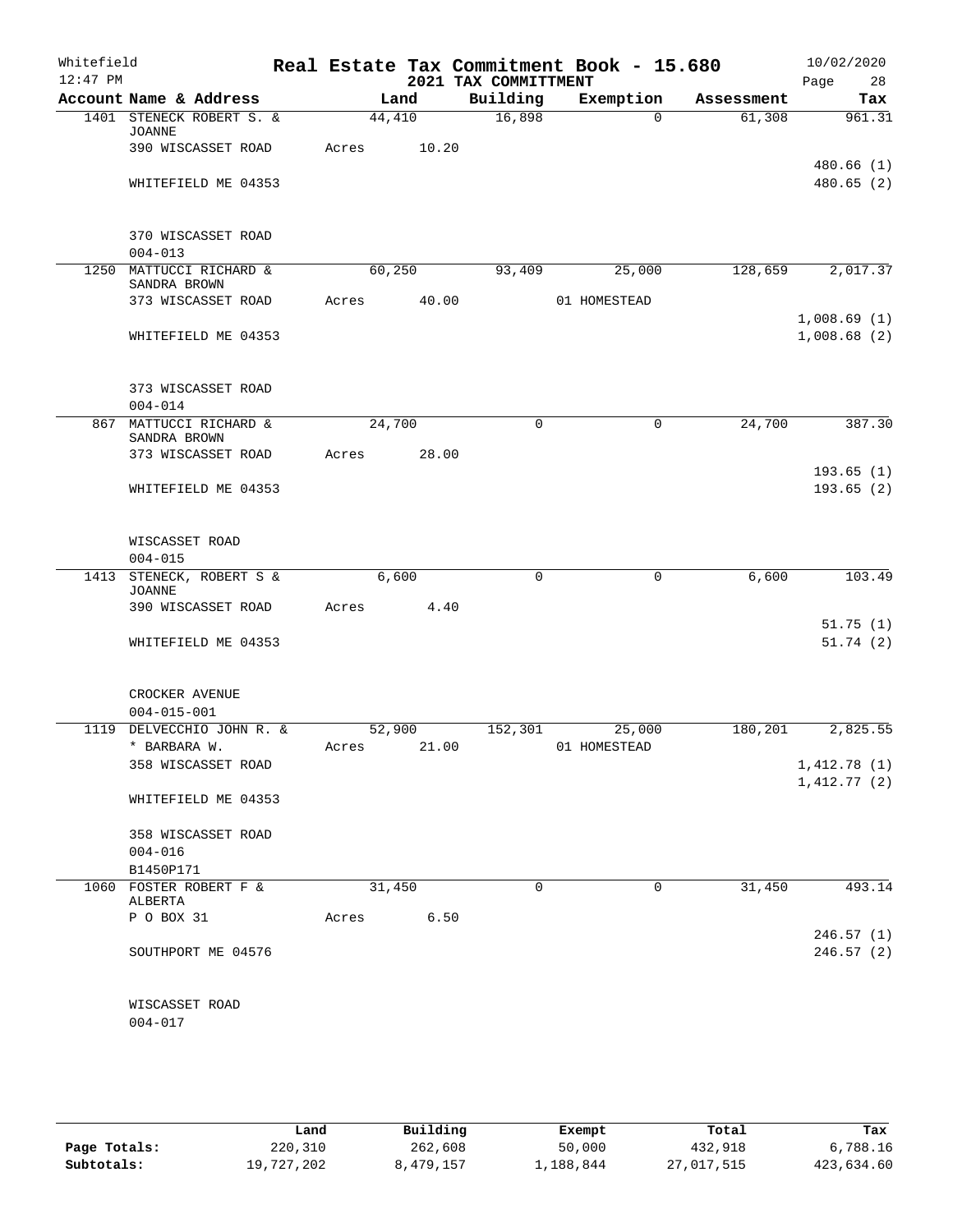| Whitefield<br>$12:47$ PM |                                                                                                            |            |       |        |           | Real Estate Tax Commitment Book - 15.680 |              |           |            | 10/02/2020        |
|--------------------------|------------------------------------------------------------------------------------------------------------|------------|-------|--------|-----------|------------------------------------------|--------------|-----------|------------|-------------------|
|                          | Account Name & Address                                                                                     |            |       | Land   |           | 2021 TAX COMMITTMENT<br>Building         |              | Exemption | Assessment | Page<br>29<br>Tax |
|                          | 1391 DENHAM ROY                                                                                            |            |       | 54,842 |           | 116,888                                  |              | 25,000    | 146,730    | 2,300.73          |
|                          | 309 WISCASSET ROAD                                                                                         |            | Acres |        | 31.68     |                                          | 01 HOMESTEAD |           |            |                   |
|                          |                                                                                                            |            |       |        |           |                                          |              |           |            | 1, 150.37(1)      |
|                          | WHITEFIELD ME 04353                                                                                        |            |       |        |           |                                          |              |           |            | 1, 150.36(2)      |
|                          |                                                                                                            |            |       |        |           |                                          |              |           |            |                   |
|                          | 309 WISCASSET ROAD                                                                                         |            |       |        |           |                                          |              |           |            |                   |
|                          | $004 - 018$                                                                                                |            |       |        |           |                                          |              |           |            |                   |
|                          | B3150P60                                                                                                   |            |       |        |           |                                          |              |           |            |                   |
|                          | 530 THOMAS, JOSH P                                                                                         |            |       | 41,690 |           | 231,290                                  |              | 0         | 272,980    | 4,280.33          |
|                          | THOMAS, ZOE B                                                                                              |            | Acres |        | 13.05     |                                          |              |           |            |                   |
|                          | 10 MISTY MOUNTAIN LANE                                                                                     |            |       |        |           |                                          |              |           |            | 2,140.17 (1)      |
|                          |                                                                                                            |            |       |        |           |                                          |              |           |            | 2,140.16(2)       |
|                          | WHITEFIELD ME 04353                                                                                        |            |       |        |           |                                          |              |           |            |                   |
|                          | 10 MISTY MOUNTAIN LANE                                                                                     |            |       |        |           |                                          |              |           |            |                   |
|                          | $004 - 018 - A$                                                                                            |            |       |        |           |                                          |              |           |            |                   |
|                          | B5310P113 10/01/2018 B4727P190 10/29/2013 B4505P135<br>03/19/2012 B4412P35 06/24/2011 B3583P134 11/03/2005 |            |       |        |           |                                          |              |           |            |                   |
|                          | 1761 PRUITT, COREY                                                                                         |            |       | 32,310 |           | 142,813                                  |              | 0         | 175, 123   | 2,745.93          |
|                          | PRUITT, AMBER                                                                                              |            | Acres |        | 3.04      |                                          |              |           |            |                   |
|                          | 55 MISTY MOUNTAIN LANE                                                                                     |            |       |        |           |                                          |              |           |            | 1,372.97(1)       |
|                          |                                                                                                            |            |       |        |           |                                          |              |           |            | 1,372.96(2)       |
|                          | WHITEFIELD ME 04353                                                                                        |            |       |        |           |                                          |              |           |            |                   |
|                          | 55 MISTY MOUNTAIN LANE                                                                                     |            |       |        |           |                                          |              |           |            |                   |
|                          | $004 - 018 - B$                                                                                            |            |       |        |           |                                          |              |           |            |                   |
|                          | B5419P194 08/13/2019                                                                                       |            |       |        |           |                                          |              |           |            |                   |
|                          | 1824 FOURNIER ROBERT &                                                                                     |            |       | 27,826 |           | 37,449                                   |              | 0         | 65,275     | 1,023.51          |
|                          | <b>SHARON</b>                                                                                              |            |       |        |           |                                          |              |           |            |                   |
|                          | 143 HAYDEN ROWE STREET                                                                                     |            | Acres |        | 8.22      |                                          |              |           |            |                   |
|                          |                                                                                                            |            |       |        |           |                                          |              |           |            | 511.76(1)         |
|                          | HOPKINGON MA 01748                                                                                         |            |       |        |           |                                          |              |           |            | 511.75(2)         |
|                          | 47 MISTY MOUNTAIN LANE                                                                                     |            |       |        |           |                                          |              |           |            |                   |
|                          | $004 - 018 - C$                                                                                            |            |       |        |           |                                          |              |           |            |                   |
|                          | B4076P177 11/21/2008                                                                                       |            |       |        |           |                                          |              |           |            |                   |
|                          | 354 THOMAS, JOSH P                                                                                         |            |       | 10,828 |           | $\mathbf 0$                              |              | $\Omega$  | 10,828     | 169.78            |
|                          | THOMAS, ZOE B                                                                                              |            | Acres |        | 9.16      |                                          |              |           |            |                   |
|                          | 10 MISTY MOUNTAIN LANE                                                                                     |            |       |        |           |                                          |              |           |            | 84.89 (1)         |
|                          |                                                                                                            |            |       |        |           |                                          |              |           |            | 84.89 (2)         |
|                          | WHITEFIELD ME 04353                                                                                        |            |       |        |           |                                          |              |           |            |                   |
|                          | WISCASSET ROAD                                                                                             |            |       |        |           |                                          |              |           |            |                   |
|                          | $004 - 019$                                                                                                |            |       |        |           |                                          |              |           |            |                   |
|                          | B4505P135 03/23/2012 B4412P35 06/23/2011 B3583P134                                                         |            |       |        |           |                                          |              |           |            |                   |
|                          | 11/03/2005<br>46 PENNOCK CHRISTOPHER &                                                                     |            |       | 41,450 |           | 67,913                                   |              | 25,000    | 84,363     | 1,322.81          |
|                          | KRISTIN                                                                                                    |            |       |        |           |                                          |              |           |            |                   |
|                          | 292 WISCASSET ROAD                                                                                         |            | Acres |        | 6.50      |                                          | 01 HOMESTEAD |           |            |                   |
|                          |                                                                                                            |            |       |        |           |                                          |              |           |            | 661.41(1)         |
|                          | WHITEFIELD ME 04353                                                                                        |            |       |        |           |                                          |              |           |            | 661.40 (2)        |
|                          |                                                                                                            |            |       |        |           |                                          |              |           |            |                   |
|                          | 292 WISCASSET ROAD<br>$004 - 020$                                                                          |            |       |        |           |                                          |              |           |            |                   |
|                          | B3040P160                                                                                                  |            |       |        |           |                                          |              |           |            |                   |
|                          |                                                                                                            | Land       |       |        | Building  |                                          | Exempt       |           | Total      | Tax               |
| Page Totals:             |                                                                                                            | 208,946    |       |        | 596,353   |                                          | 50,000       |           | 755,299    | 11,843.09         |
| Subtotals:               |                                                                                                            | 19,936,148 |       |        | 9,075,510 |                                          | 1,238,844    |           | 27,772,814 | 435, 477.69       |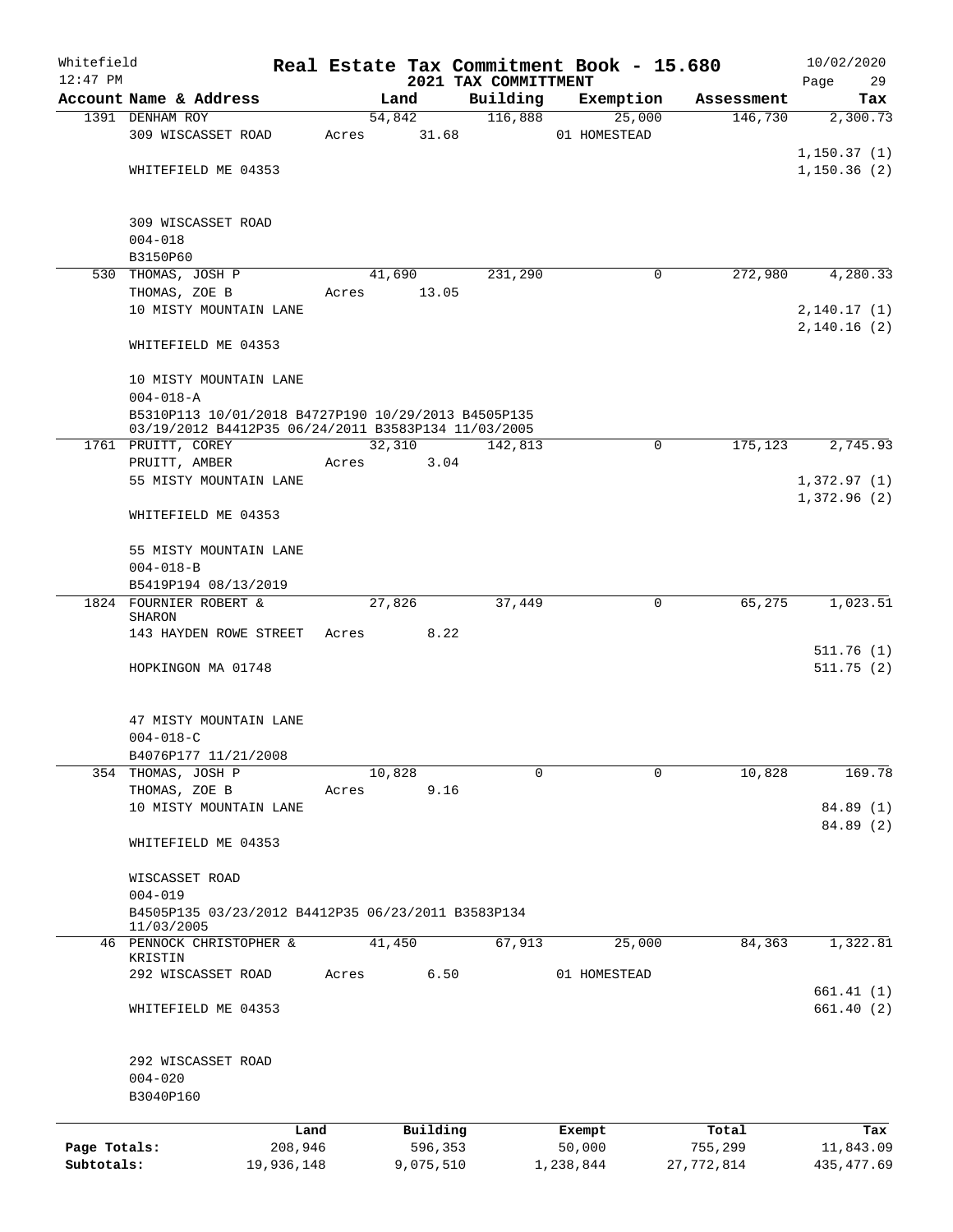| Whitefield<br>$12:47$ PM |                                                       |             |        |        | 2021 TAX COMMITTMENT | Real Estate Tax Commitment Book - 15.680 |            | Page        | 10/02/2020<br>30       |
|--------------------------|-------------------------------------------------------|-------------|--------|--------|----------------------|------------------------------------------|------------|-------------|------------------------|
|                          | Account Name & Address                                |             | Land   |        | Building             | Exemption                                | Assessment |             | Tax                    |
|                          | 447 PENNOCK KRISTIN L. &<br>CHRISTOPHER R.            |             | 31,690 |        | $\Omega$             | $\Omega$                                 | 31,690     |             | 496.90                 |
|                          | WILLIAMSON NATALIE<br>292 WISCASSET ROAD              | Acres       |        | 6.80   |                      |                                          |            |             | 248.45(1)              |
|                          | WHITEFIELD ME 04353                                   |             |        |        |                      |                                          |            |             | 248.45(2)              |
|                          | WISCASSET ROAD<br>$004 - 021$                         |             |        |        |                      |                                          |            |             |                        |
|                          | B4841P288 11/26/2014 B2335P290                        |             |        |        |                      |                                          |            |             |                        |
|                          | 124 CAMPBELL JR. NEILAND N.                           |             |        | 41,210 | 180,419              | 25,000                                   | 196,629    |             | 3,083.14               |
|                          | 286 WISCASSET ROAD                                    | Acres       |        | 6.20   |                      | 01 HOMESTEAD                             |            | 1,541.57(1) |                        |
|                          | WHITEFIELD ME 04353                                   |             |        |        |                      |                                          |            | 1,541.57(2) |                        |
|                          | 286 WISCASSET ROAD                                    |             |        |        |                      |                                          |            |             |                        |
|                          | $004 - 022$                                           |             |        |        |                      |                                          |            |             |                        |
|                          | B4689P317 07/23/2013 B2772P134<br>1071 MORGAN MARY A. |             | 53,750 |        | 63,250               | 25,000                                   | 92,000     |             | 1,442.56               |
|                          | 266 WISCASSET ROAD                                    | Acres       |        | 30.00  |                      | 01 HOMESTEAD                             |            |             |                        |
|                          | WHITEFIELD ME 04353                                   |             |        |        |                      |                                          |            |             | 721.28(1)<br>721.28(2) |
|                          | 266 WISCASSET ROAD<br>$004 - 023$<br>B2437P47         |             |        |        |                      |                                          |            |             |                        |
|                          | 181 MORGAN MARY A.                                    |             | 30,750 |        | 72,608               | 0                                        | 103,358    |             | 1,620.65               |
|                          | 266 WISCASSET ROAD                                    | Acres       |        | 2.00   |                      |                                          |            |             |                        |
|                          |                                                       |             |        |        |                      |                                          |            |             | 810.33(1)              |
|                          | WHITEFIELD ME 04353                                   |             |        |        |                      |                                          |            |             | 810.32(2)              |
|                          | 268 WISCASSET ROAD<br>$004 - 023 - A$                 |             |        |        |                      |                                          |            |             |                        |
|                          | B1388P134                                             |             |        |        |                      |                                          |            |             |                        |
|                          | 942 MANCHESTER MARTHA J.<br>77 MILL ROAD              | Acres 42.00 | 51,550 |        | 0                    | 0                                        | 51,550     |             | 808.30                 |
|                          |                                                       |             |        |        |                      |                                          |            |             | 404.15(1)              |
|                          | EDGECOMB ME 04556                                     |             |        |        |                      |                                          |            |             | 404.15(2)              |
|                          | WISCASSET ROAD<br>$004 - 024$                         |             |        |        |                      |                                          |            |             |                        |
|                          | B2063P211                                             |             |        |        |                      |                                          |            |             |                        |
|                          | 118 XAVIER MYRIAM M.                                  |             | 31,500 |        | 73,912               | 25,000                                   | 80,412     |             | 1,260.86               |
|                          | 253 WISCASSET ROAD                                    | Acres       |        | 2.50   |                      | 01 HOMESTEAD                             |            |             | 630.43(1)              |
|                          | WHITEFIELD ME 04353                                   |             |        |        |                      |                                          |            |             | 630.43 (2)             |
|                          | 253 WISCASSET ROAD                                    |             |        |        |                      |                                          |            |             |                        |
|                          | $004 - 024 - A$<br>B4007P121 05/20/2008               |             |        |        |                      |                                          |            |             |                        |
|                          |                                                       |             |        |        |                      |                                          |            |             |                        |

|              | Land       | Building  | Exempt    | Total        | Tax        |
|--------------|------------|-----------|-----------|--------------|------------|
| Page Totals: | 240,450    | 390,189   | 75,000    | 555,639      | 8,712.41   |
| Subtotals:   | 20,176,598 | 9,465,699 | 1,313,844 | 28, 328, 453 | 444,190.10 |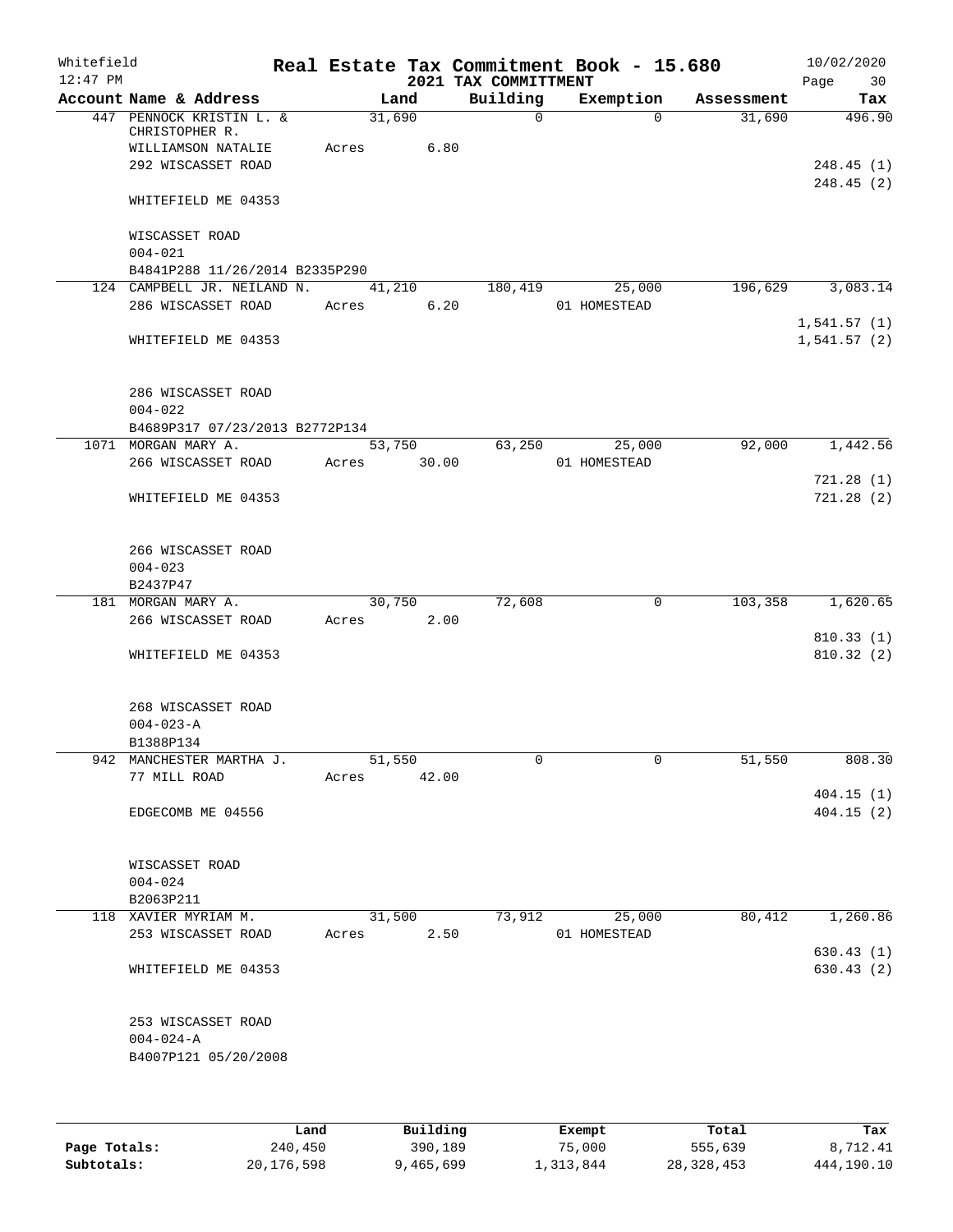| Whitefield                 |                                                    |                       |             |        |                       |                                  |                     | Real Estate Tax Commitment Book - 15.680 |                         | 10/02/2020              |
|----------------------------|----------------------------------------------------|-----------------------|-------------|--------|-----------------------|----------------------------------|---------------------|------------------------------------------|-------------------------|-------------------------|
| $12:47$ PM                 | Account Name & Address                             |                       |             | Land   |                       | 2021 TAX COMMITTMENT<br>Building |                     |                                          |                         | Page<br>31              |
|                            | 529 MANCHESTER MARTHA J.                           |                       |             | 5,700  |                       |                                  | $\mathsf{O}$        | Exemption<br>$\Omega$                    | Assessment<br>5,700     | Tax<br>89.38            |
|                            | 77 MILL ROAD                                       |                       | Acres       |        | 3.80                  |                                  |                     |                                          |                         |                         |
|                            |                                                    |                       |             |        |                       |                                  |                     |                                          |                         | 44.69(1)                |
|                            | EDGECOMB ME 04556                                  |                       |             |        |                       |                                  |                     |                                          |                         | 44.69(2)                |
|                            |                                                    |                       |             |        |                       |                                  |                     |                                          |                         |                         |
|                            | WISCASSET ROAD                                     |                       |             |        |                       |                                  |                     |                                          |                         |                         |
|                            | $004 - 025$                                        |                       |             |        |                       |                                  |                     |                                          |                         |                         |
|                            | B2063P211                                          |                       |             |        |                       |                                  |                     |                                          |                         |                         |
|                            | 785 VILLENEUVE WILLIAM J. & 82,525<br>JUDITH M.    |                       |             |        |                       | 138,110                          |                     | 25,000                                   | 195,635                 | 3,067.56                |
|                            | 10 FAWN LANE                                       |                       | Acres 45.00 |        |                       |                                  |                     | 01 HOMESTEAD                             |                         |                         |
|                            |                                                    |                       |             |        |                       |                                  |                     |                                          |                         | 1,533.78(1)             |
|                            | WHITEFIELD ME 04353                                |                       |             |        |                       |                                  |                     |                                          |                         | 1,533.78(2)             |
|                            |                                                    |                       |             |        |                       |                                  |                     |                                          |                         |                         |
|                            | 10 FAWN LANE                                       |                       |             |        |                       |                                  |                     |                                          |                         |                         |
|                            | $004 - 026$                                        |                       |             |        |                       |                                  |                     |                                          |                         |                         |
|                            | B4213P46 10/19/2009 B1064P234 05/01/1981           |                       |             |        |                       |                                  |                     |                                          |                         |                         |
|                            | 1318 KITTREDGE, JOEL &                             |                       |             | 37,650 |                       | 131,268                          |                     | 25,000                                   | 143,918                 | 2,256.63                |
|                            | NICOLETTE<br>P O BOX 123                           |                       | Acres       |        | 8.00                  |                                  |                     | 01 HOMESTEAD                             |                         |                         |
|                            |                                                    |                       |             |        |                       |                                  |                     |                                          |                         | 1,128.32(1)             |
|                            | WHITEFIELD ME 04353                                |                       |             |        |                       |                                  |                     |                                          |                         | 1, 128.31(2)            |
|                            |                                                    |                       |             |        |                       |                                  |                     |                                          |                         |                         |
|                            | 7 SPRUCE LANE                                      |                       |             |        |                       |                                  |                     |                                          |                         |                         |
|                            | $004 - 027$                                        |                       |             |        |                       |                                  |                     |                                          |                         |                         |
|                            | B4759P305 02/27/2014 B2208P84                      |                       |             |        |                       |                                  |                     |                                          |                         |                         |
|                            | 62 KITTREDGE, JOEL C & 35,900<br>NICOLETTE ANNE    |                       |             |        |                       | 110,861                          |                     | 0                                        | 146,761                 | 2,301.21                |
|                            | P.O. BOX 123                                       |                       | Acres 2.10  |        |                       |                                  |                     |                                          |                         |                         |
|                            |                                                    |                       |             |        |                       |                                  |                     |                                          |                         | 1, 150.61(1)            |
|                            | WHITEFIELD ME 04353                                |                       |             |        |                       |                                  |                     |                                          |                         | 1,150.60(2)             |
|                            |                                                    |                       |             |        |                       |                                  |                     |                                          |                         |                         |
|                            | 9 SPRUCE LANE                                      |                       |             |        |                       |                                  |                     |                                          |                         |                         |
|                            | $004 - 027 - B$                                    |                       |             |        |                       |                                  |                     |                                          |                         |                         |
|                            | B4898P290 06/22/2015 B2480P97 06/29/1999           |                       |             |        |                       |                                  |                     |                                          |                         |                         |
|                            | 1052 TIMKO MARK                                    |                       |             | 66,750 |                       | 111,581                          |                     | $\Omega$                                 | 178,331                 | 2,796.23                |
|                            | 451 ERICO AVENUE                                   |                       | Acres       |        | 70.00                 |                                  |                     |                                          |                         | 1,398.12(1)             |
|                            | ELIZABETH NJ 07202                                 |                       |             |        |                       |                                  |                     |                                          |                         | 1,398.11(2)             |
|                            |                                                    |                       |             |        |                       |                                  |                     |                                          |                         |                         |
|                            |                                                    |                       |             |        |                       |                                  |                     |                                          |                         |                         |
|                            | 5 FAWN LANE<br>$004 - 028$                         |                       |             |        |                       |                                  |                     |                                          |                         |                         |
|                            | B4915P251 08/07/2015 B4319P249 09/22/2010 B2503P78 |                       |             |        |                       |                                  |                     |                                          |                         |                         |
|                            | 25 U.S. BANK TRUST, N.A.                           |                       |             | 35,000 |                       | 88,517                           |                     | 0                                        | 123,517                 | 1,936.75                |
|                            | TRUSTEES FOR LSF10<br>MASTER PARTICIPATION         |                       | Acres       |        | 1.50                  |                                  |                     |                                          |                         |                         |
|                            | TRUST                                              |                       |             |        |                       |                                  |                     |                                          |                         |                         |
|                            | 13801 WIRELESS WAY                                 |                       |             |        |                       |                                  |                     |                                          |                         | 968.38(1)               |
|                            | OKLAHOMA CITY OK 73134                             |                       |             |        |                       |                                  |                     |                                          |                         | 968.37(2)               |
|                            |                                                    |                       |             |        |                       |                                  |                     |                                          |                         |                         |
|                            | 214 WISCASSET ROAD                                 |                       |             |        |                       |                                  |                     |                                          |                         |                         |
|                            | $004 - 029$                                        |                       |             |        |                       |                                  |                     |                                          |                         |                         |
|                            | B5491P282 01/21/2020                               |                       |             |        |                       |                                  |                     |                                          |                         |                         |
|                            |                                                    | Land                  |             |        | Building              |                                  | Exempt              |                                          | Total                   | Tax                     |
| Page Totals:<br>Subtotals: |                                                    | 263,525<br>20,440,123 |             |        | 580,337<br>10,046,036 |                                  | 50,000<br>1,363,844 |                                          | 793,862<br>29, 122, 315 | 12,447.76<br>456,637.86 |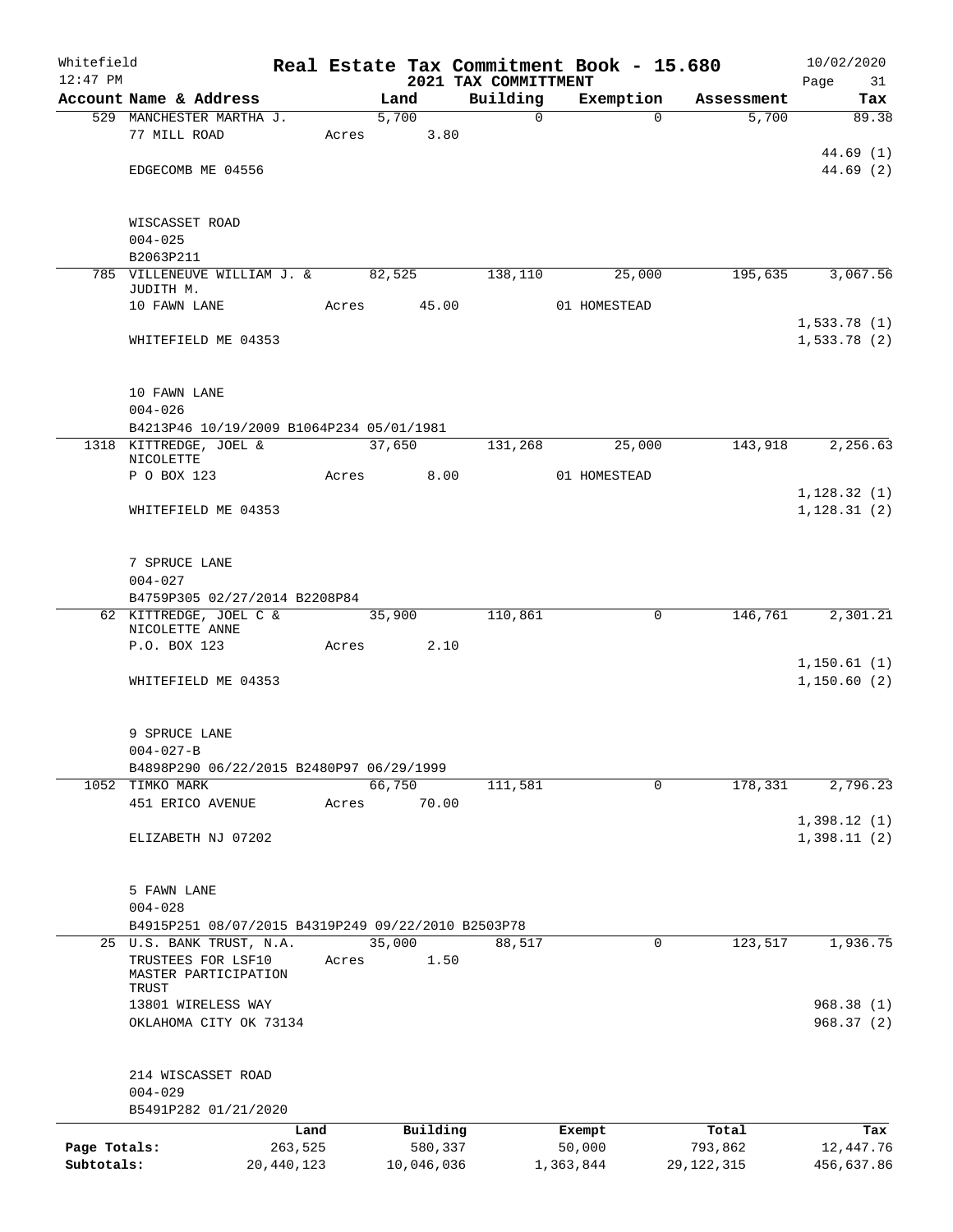| Whitefield<br>$12:47$ PM |                                                                 |       |        |       | 2021 TAX COMMITTMENT | Real Estate Tax Commitment Book - 15.680 |            | Page | 10/02/2020<br>32 |
|--------------------------|-----------------------------------------------------------------|-------|--------|-------|----------------------|------------------------------------------|------------|------|------------------|
|                          | Account Name & Address                                          |       |        | Land  | Building             | Exemption                                | Assessment |      | Tax              |
|                          | 1537 CHASE, RICHARD R                                           |       | 42,650 |       | 1,933                | $\mathbf 0$                              | 44,583     |      | 699.06           |
|                          | 175 WISCASSET ROAD                                              | Acres |        | 8.00  |                      |                                          |            |      |                  |
|                          |                                                                 |       |        |       |                      |                                          |            |      | 349.53(1)        |
|                          | WHITEFIELD ME 04353                                             |       |        |       |                      |                                          |            |      | 349.53(2)        |
|                          |                                                                 |       |        |       |                      |                                          |            |      |                  |
|                          | 164 WISCASSET ROAD                                              |       |        |       |                      |                                          |            |      |                  |
|                          | $004 - 030$                                                     |       |        |       |                      |                                          |            |      |                  |
|                          | B4296P1 07/15/2010 B1433P280                                    |       |        |       |                      |                                          |            |      |                  |
|                          | 274 CHASE, RICHARD R<br>175 WISCASSET ROAD                      |       | 86,250 |       | 83,774               | 31,000                                   | 139,024    |      | 2,179.90         |
|                          |                                                                 | Acres |        | 89.00 |                      | 01 HOMESTEAD<br>05 VET EXEMPTION         |            |      | 1,089.95(1)      |
|                          | WHITEFIELD ME 04353                                             |       |        |       |                      |                                          |            |      | 1,089.95(2)      |
|                          |                                                                 |       |        |       |                      |                                          |            |      |                  |
|                          |                                                                 |       |        |       |                      |                                          |            |      |                  |
|                          | 175 WISCASSET ROAD                                              |       |        |       |                      |                                          |            |      |                  |
|                          | $004 - 031$                                                     |       |        |       |                      |                                          |            |      |                  |
|                          | B1433P280                                                       |       | 33,170 |       | 0                    |                                          |            |      |                  |
|                          | 1641 GRADY, STEVEN J<br>8 JEWETT LANE                           | Acres |        | 14.90 |                      | $\mathsf{O}$                             | 33,170     |      | 520.11           |
|                          |                                                                 |       |        |       |                      |                                          |            |      | 260.06(1)        |
|                          | WHITEFIELD ME 04353                                             |       |        |       |                      |                                          |            |      | 260.05(2)        |
|                          |                                                                 |       |        |       |                      |                                          |            |      |                  |
|                          |                                                                 |       |        |       |                      |                                          |            |      |                  |
|                          | CROCKER AVENUE                                                  |       |        |       |                      |                                          |            |      |                  |
|                          | $004 - 032$                                                     |       |        |       |                      |                                          |            |      |                  |
|                          | B4826P78 10/08/2014 B4620P10 01/22/2013 B3465P137<br>04/14/2005 |       |        |       |                      |                                          |            |      |                  |
|                          | 1522 CHASE, ROBERTA                                             |       |        | 4,800 | $\mathbf 0$          | $\mathbf 0$                              | 4,800      |      | 75.26            |
|                          | 79 WISCASSET ROAD                                               | Acres |        | 3.20  |                      |                                          |            |      |                  |
|                          |                                                                 |       |        |       |                      |                                          |            |      | 37.63(1)         |
|                          | WHITEFIELD ME 04353                                             |       |        |       |                      |                                          |            |      | 37.63(2)         |
|                          |                                                                 |       |        |       |                      |                                          |            |      |                  |
|                          | CROCKER AVENUE                                                  |       |        |       |                      |                                          |            |      |                  |
|                          | $004 - 033$                                                     |       |        |       |                      |                                          |            |      |                  |
|                          | B2837P130                                                       |       |        |       |                      |                                          |            |      |                  |
|                          | 1390 CHASE, ROBERTA                                             |       | 4,800  |       | 0                    | 0                                        | 4,800      |      | 75.26            |
|                          | 79 WISCASSET ROAD                                               | Acres |        | 3.20  |                      |                                          |            |      |                  |
|                          |                                                                 |       |        |       |                      |                                          |            |      | 37.63(1)         |
|                          | WHITEFIELD ME 04353                                             |       |        |       |                      |                                          |            |      | 37.63(2)         |
|                          |                                                                 |       |        |       |                      |                                          |            |      |                  |
|                          | CROCKER AVENUE                                                  |       |        |       |                      |                                          |            |      |                  |
|                          | $004 - 034$                                                     |       |        |       |                      |                                          |            |      |                  |
|                          | B1517P149                                                       |       |        |       |                      |                                          |            |      |                  |
|                          | 407 CHASE, ROBERTA                                              |       | 13,020 |       | 0                    | 0                                        | 13,020     |      | 204.15           |
|                          | 79 WISCASSET ROAD                                               | Acres |        | 11.90 |                      |                                          |            |      |                  |
|                          |                                                                 |       |        |       |                      |                                          |            |      | 102.08(1)        |
|                          | WHITEFIELD ME 04353                                             |       |        |       |                      |                                          |            |      | 102.07(2)        |
|                          |                                                                 |       |        |       |                      |                                          |            |      |                  |
|                          | CROCKER AVENUE                                                  |       |        |       |                      |                                          |            |      |                  |
|                          | $004 - 035$                                                     |       |        |       |                      |                                          |            |      |                  |
|                          | B1517P149                                                       |       |        |       |                      |                                          |            |      |                  |
|                          |                                                                 |       |        |       |                      |                                          |            |      |                  |
|                          |                                                                 |       |        |       |                      |                                          |            |      |                  |
|                          |                                                                 |       |        |       |                      |                                          |            |      |                  |

|              | Land       | Building   | Exempt    | Total      | Tax        |
|--------------|------------|------------|-----------|------------|------------|
| Page Totals: | 184,690    | 85,707     | 31,000    | 239,397    | 3,753.74   |
| Subtotals:   | 20,624,813 | 10,131,743 | 1,394,844 | 29,361,712 | 460,391.60 |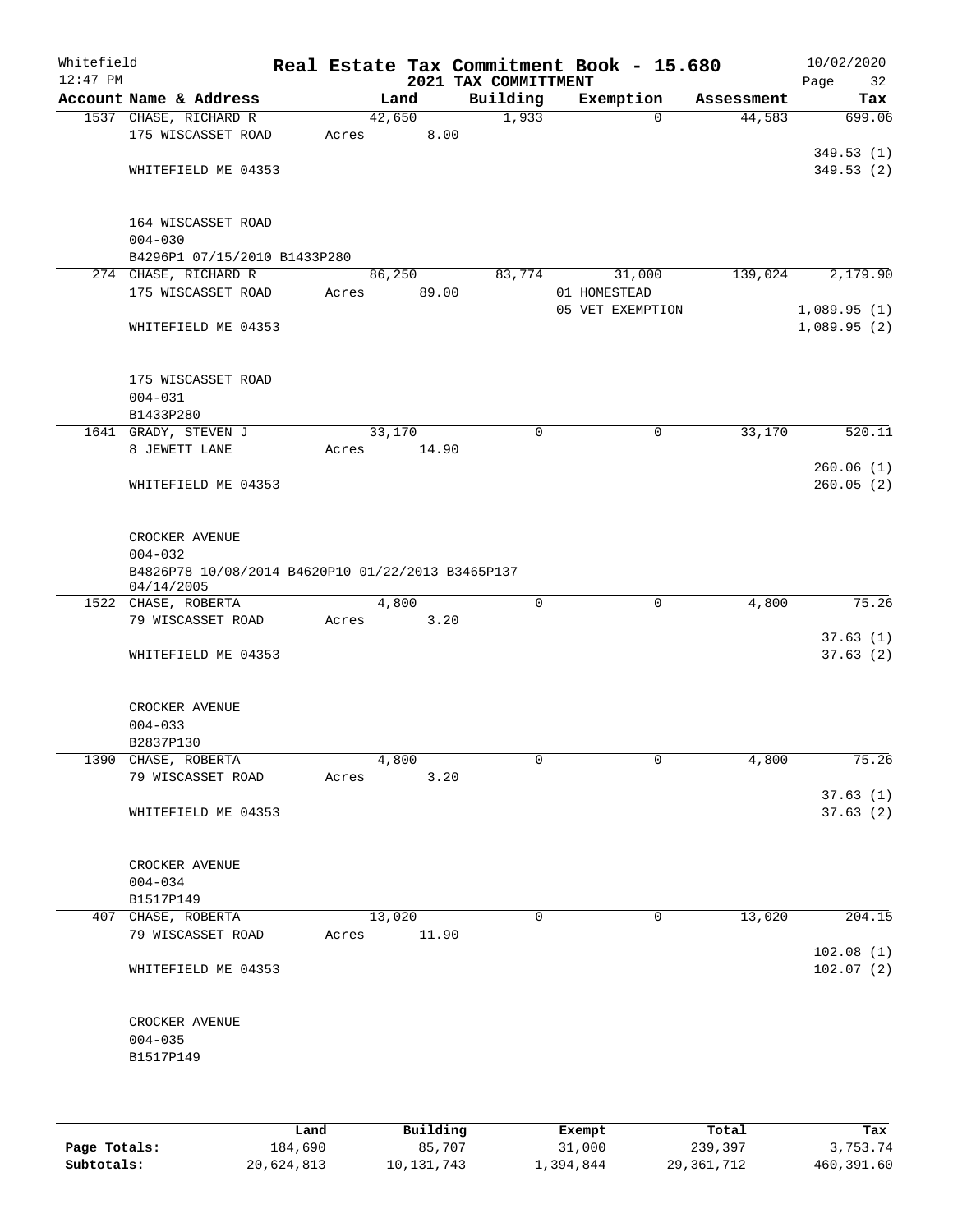| Whitefield<br>$12:47$ PM |                      |                                                   |        |       | 2021 TAX COMMITTMENT | Real Estate Tax Commitment Book - 15.680 |            | 10/02/2020<br>Page<br>33 |
|--------------------------|----------------------|---------------------------------------------------|--------|-------|----------------------|------------------------------------------|------------|--------------------------|
|                          |                      | Account Name & Address                            | Land   |       | Building             | Exemption                                | Assessment | Tax                      |
|                          | 1270 ROGERS, WILLIAM |                                                   | 28,450 |       | 3,500                | $\Omega$                                 | 31,950     | 500.98                   |
|                          | P.O. BOX 57          |                                                   | Acres  | 9.00  |                      |                                          |            |                          |
|                          |                      |                                                   |        |       |                      |                                          |            | 250.49(1)                |
|                          |                      | NEW VINEYARD ME 04956                             |        |       |                      |                                          |            | 250.49(2)                |
|                          | CROCKER AVENUE       |                                                   |        |       |                      |                                          |            |                          |
|                          | $004 - 036$          |                                                   |        |       |                      |                                          |            |                          |
|                          |                      | B5202P6 11/10/2017                                |        |       |                      |                                          |            |                          |
|                          |                      | 1905 HUBER, WILBUR ROSS II                        | 28,450 |       | 0                    | 0                                        | 28,450     | 446.10                   |
|                          |                      | 34 CHEWONKI NECK ROAD                             | Acres  | 9.00  |                      |                                          |            |                          |
|                          |                      |                                                   |        |       |                      |                                          |            | 223.05(1)                |
|                          |                      | WISCASSET ME 04578                                |        |       |                      |                                          |            | 223.05(2)                |
|                          | CROCKER AVENUE       |                                                   |        |       |                      |                                          |            |                          |
|                          | $004 - 036 - 001$    |                                                   |        |       |                      |                                          |            |                          |
|                          |                      | B5001P40 05/05/2016                               |        |       |                      |                                          |            |                          |
|                          | 1190 GRADY, STEVEN J |                                                   | 16,250 |       | 0                    | 0                                        | 16,250     | 254.80                   |
|                          | 8 JEWETT LANE        |                                                   | Acres  | 15.00 |                      |                                          |            |                          |
|                          |                      |                                                   |        |       |                      |                                          |            | 127.40(1)                |
|                          |                      | WHITEFIELD ME 04353                               |        |       |                      |                                          |            | 127.40(2)                |
|                          | CROCKER AVENUE       |                                                   |        |       |                      |                                          |            |                          |
|                          | $004 - 037$          |                                                   |        |       |                      |                                          |            |                          |
|                          |                      | B4882P226 05/04/2015 B2540P325 02/14/2000         |        |       |                      |                                          |            |                          |
|                          | 910 CEDERLUND, GREG  |                                                   | 31,650 |       | $\Omega$             | $\mathbf 0$                              | 31,650     | 496.27                   |
|                          | 28 TRAILS END        |                                                   | Acres  | 13.00 |                      |                                          |            |                          |
|                          |                      |                                                   |        |       |                      |                                          |            | 248.14 (1)               |
|                          |                      | FREEPORT ME 04032                                 |        |       |                      |                                          |            | 248.13(2)                |
|                          | CROCKER AVENUE       |                                                   |        |       |                      |                                          |            |                          |
|                          | $004 - 038$          |                                                   |        |       |                      |                                          |            |                          |
|                          | B1630P331            |                                                   |        |       |                      |                                          |            |                          |
|                          |                      | 518 CHASE, RICHARD R                              | 37,562 |       | 0                    | $\mathbf 0$                              | 37,562     | 588.97                   |
|                          |                      | 175 WISCASSET ROAD                                | Acres  | 20.48 |                      |                                          |            |                          |
|                          |                      |                                                   |        |       |                      |                                          |            | 294.49(1)                |
|                          |                      | WHITEFIELD ME 04353                               |        |       |                      |                                          |            | 294.48(2)                |
|                          | CROCKER AVENUE       |                                                   |        |       |                      |                                          |            |                          |
|                          | $004 - 039$          |                                                   |        |       |                      |                                          |            |                          |
|                          |                      | B5097P268 12/27/2016 B4296P2 07/15/2010 B1433P280 |        |       |                      |                                          |            |                          |
|                          | MARTHA               | 666 CHASE, KEITH F JR &                           | 33,250 |       | $\Omega$             | $\Omega$                                 | 33,250     | 521.36                   |
|                          |                      | 21 ARBOR HILLS DRIVE                              | Acres  | 15.00 |                      |                                          |            |                          |
|                          |                      | KINGSTON MA 02364                                 |        |       |                      |                                          |            | 260.68(1)<br>260.68(2)   |
|                          |                      |                                                   |        |       |                      |                                          |            |                          |
|                          | CROCKER AVENUE       |                                                   |        |       |                      |                                          |            |                          |
|                          | $004 - 039 - A$      |                                                   |        |       |                      |                                          |            |                          |
|                          |                      |                                                   |        |       |                      |                                          |            |                          |

|              | Land       | Building     | Exempt    | Total      | Tax        |
|--------------|------------|--------------|-----------|------------|------------|
| Page Totals: | 175,612    | 3,500        |           | 179.112    | 2,808.48   |
| Subtotals:   | 20,800,425 | 10, 135, 243 | 1,394,844 | 29,540,824 | 463,200.08 |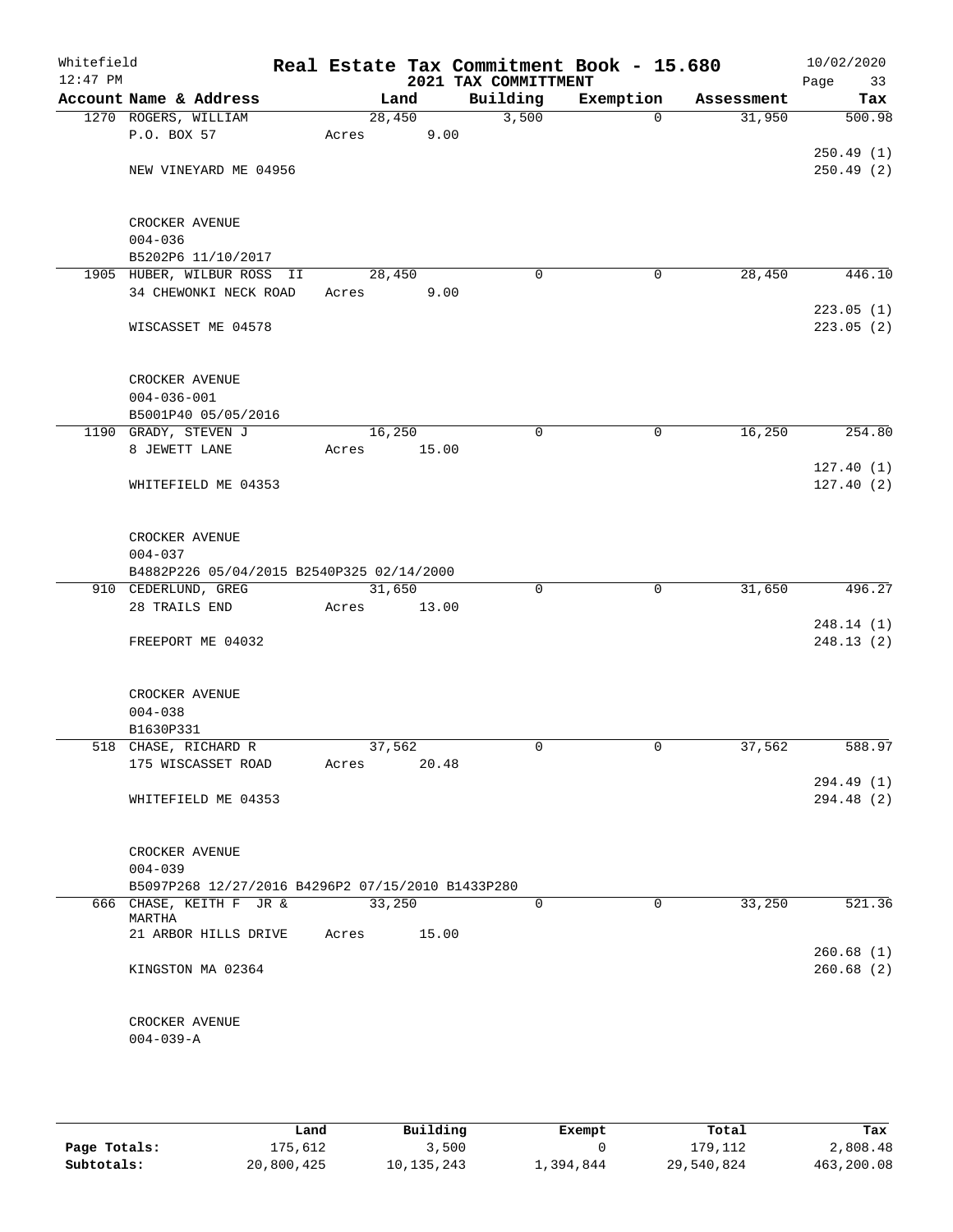| Whitefield |                    |                                                     |         |        |                      | Real Estate Tax Commitment Book - 15.680 |            | 10/02/2020 |
|------------|--------------------|-----------------------------------------------------|---------|--------|----------------------|------------------------------------------|------------|------------|
| $12:47$ PM |                    |                                                     |         |        | 2021 TAX COMMITTMENT |                                          |            | Page<br>34 |
|            |                    | Account Name & Address                              |         | Land   | Building             | Exemption                                | Assessment | Tax        |
|            | JAMES W            | 358 KELLEY, EUGENE W &                              | 56,935  |        | $\mathsf{O}$         | $\Omega$                                 | 56,935     | 892.74     |
|            |                    | 226 ATLANTIC AVENUE                                 | Acres   | 50.37  |                      |                                          |            |            |
|            |                    |                                                     |         |        |                      |                                          |            | 446.37(1)  |
|            |                    | BOOTHBAY HARBOR ME                                  |         |        |                      |                                          |            | 446.37 (2) |
|            | 04538              |                                                     |         |        |                      |                                          |            |            |
|            |                    | CROCKER AVENUE NORTH                                |         |        |                      |                                          |            |            |
|            | $004 - 041$        |                                                     |         |        |                      |                                          |            |            |
|            |                    | B4295P316 07/15/2010 B4278P252 05/21/2010 B2229P13  |         |        |                      |                                          |            |            |
|            | JAMES W            | 77 KELLEY, EUGENE W &                               | 97,250  |        | 0                    | $\mathbf 0$                              | 97,250     | 1,524.88   |
|            |                    | 226 ATLANTIC AVENUE                                 | Acres   | 131.00 |                      |                                          |            |            |
|            |                    |                                                     |         |        |                      |                                          |            | 762.44(1)  |
|            | 04538              | BOOTHBAY HARBOR ME                                  |         |        |                      |                                          |            | 762.44(2)  |
|            |                    |                                                     |         |        |                      |                                          |            |            |
|            | CROCKER AVENUE     |                                                     |         |        |                      |                                          |            |            |
|            | $004 - 042$        |                                                     |         |        |                      |                                          |            |            |
|            |                    | B4884P290 05/12/2015                                |         |        |                      |                                          |            |            |
|            |                    | 928 CHASE, RICHARD R                                | 12,300  |        | $\mathbf 0$          | 0                                        | 12,300     | 192.86     |
|            |                    | 175 WISCASSET ROAD                                  | Acres   | 11.00  |                      |                                          |            |            |
|            |                    |                                                     |         |        |                      |                                          |            | 96.43(1)   |
|            |                    | WHITEFIELD ME 04353                                 |         |        |                      |                                          |            | 96.43(2)   |
|            | CROCKER AVENUE     |                                                     |         |        |                      |                                          |            |            |
|            | $004 - 043$        |                                                     |         |        |                      |                                          |            |            |
|            |                    | B5097P267 12/27/2016 B4295P320 07/15/2010 B1433P280 |         |        |                      |                                          |            |            |
|            | 832 CHASE, ROBERTA |                                                     | 104,250 |        | $\Omega$             | $\mathbf 0$                              | 104,250    | 1,634.64   |
|            |                    | 79 WISCASSET ROAD                                   | Acres   | 145.00 |                      |                                          |            |            |
|            |                    |                                                     |         |        |                      |                                          |            | 817.32 (1) |
|            |                    | WHITEFIELD ME 04353                                 |         |        |                      |                                          |            | 817.32 (2) |
|            | CROCKER AVENUE     |                                                     |         |        |                      |                                          |            |            |
|            | $004 - 044$        |                                                     |         |        |                      |                                          |            |            |
|            | B1517P146          |                                                     |         |        |                      |                                          |            |            |
| 1638       | CONSTANCE L        | KEEP, WESLEY R &                                    | 36,050  |        | 98,496               | 25,000                                   | 109,546    | 1,717.68   |
|            |                    | 276 PITTSTON ROAD                                   | Acres   | 6.00   |                      | 01 HOMESTEAD                             |            |            |
|            |                    |                                                     |         |        |                      |                                          |            | 858.84 (1) |
|            |                    | WHITEFIELD ME 04353                                 |         |        |                      |                                          |            | 858.84 (2) |
|            |                    | 276 PITTSTON ROAD                                   |         |        |                      |                                          |            |            |
|            | $004 - 044 - A$    |                                                     |         |        |                      |                                          |            |            |
|            |                    | B3313P238 06/22/2004                                |         |        |                      |                                          |            |            |

|              | Land       | Building   | Exempt    | Total      | Tax         |
|--------------|------------|------------|-----------|------------|-------------|
| Page Totals: | 306,785    | 98,496     | 25,000    | 380,281    | 5,962.80    |
| Subtotals:   | 21,107,210 | 10,233,739 | 1,419,844 | 29,921,105 | 469, 162.88 |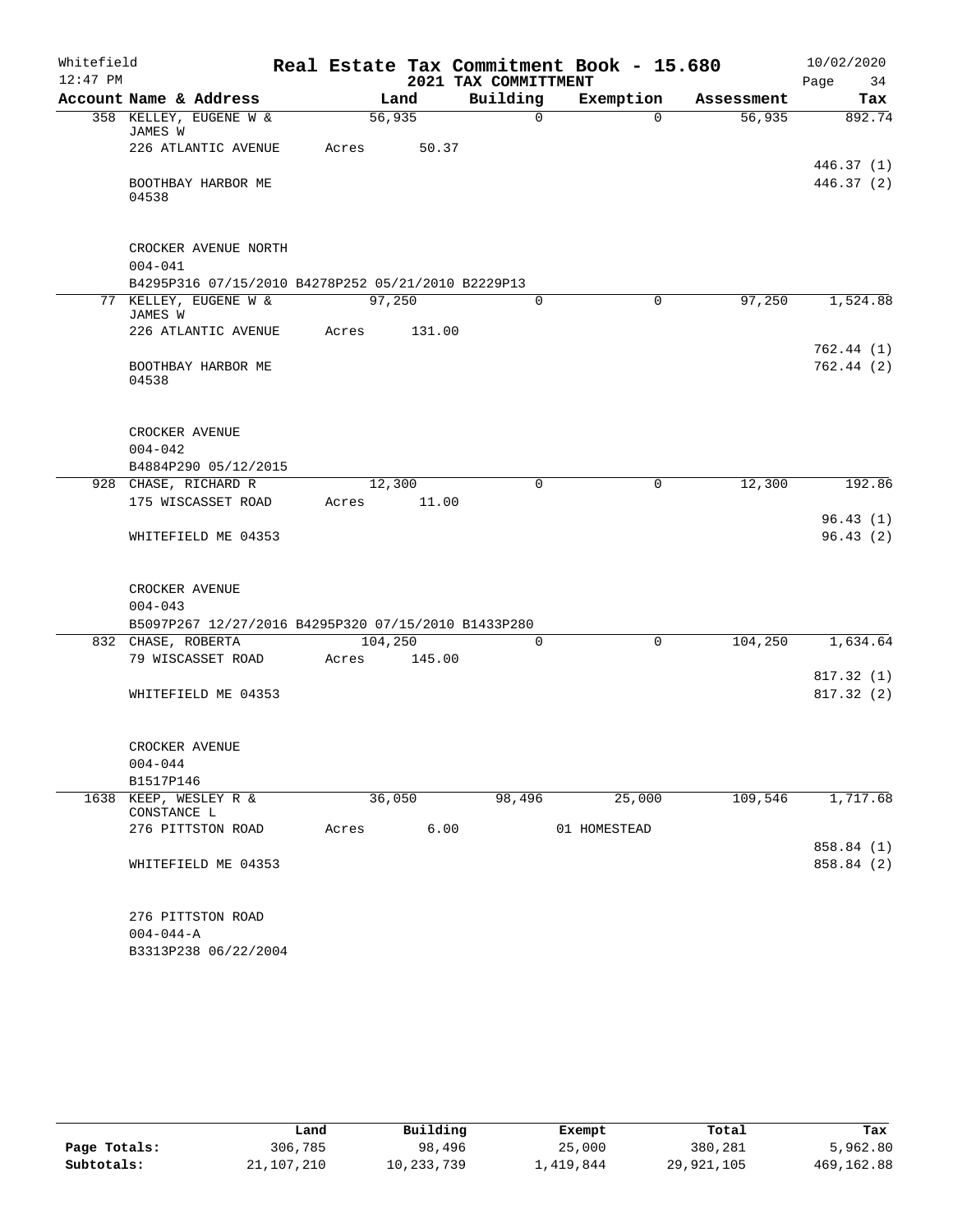| Whitefield<br>$12:47$ PM |                                                                                |      |       |          |       | 2021 TAX COMMITTMENT | Real Estate Tax Commitment Book - 15.680 |            | 10/02/2020<br>Page<br>35 |
|--------------------------|--------------------------------------------------------------------------------|------|-------|----------|-------|----------------------|------------------------------------------|------------|--------------------------|
|                          | Account Name & Address                                                         |      |       | Land     |       | Building             | Exemption                                | Assessment | Tax                      |
|                          | 1232 DYER III ISAAC W.,<br>ISAAC C<br>DYER III ISAAC W., ERIC Acres 90.00<br>W |      |       | 76,750   |       | $\mathbf 0$          | $\Omega$                                 | 76,750     | 1,203.44                 |
|                          | 20 UPPER NARROWS LANE                                                          |      |       |          |       |                      |                                          |            | 601.72(1)<br>601.72(2)   |
|                          | WINTHROP ME 04364                                                              |      |       |          |       |                      |                                          |            |                          |
|                          | HEMLOCK LANE<br>$004 - 044 - B$                                                |      |       |          |       |                      |                                          |            |                          |
|                          | B2972P13                                                                       |      |       |          |       |                      |                                          |            |                          |
|                          | 658 RAFTERY, RYAN P                                                            |      |       | 20,150   |       | $\mathbf 0$          | $\mathbf 0$                              | 20,150     | 315.95                   |
|                          | RAFFERTY, GRACE T<br>130 MORTON ROAD                                           |      | Acres |          | 1.60  |                      |                                          |            | 157.98(1)                |
|                          | YARMOUTH ME 04096                                                              |      |       |          |       |                      |                                          |            | 157.97(2)                |
|                          | PITTSTON ROAD<br>$004 - 044 - B - 1$                                           |      |       |          |       |                      |                                          |            |                          |
|                          | B4370P251 02/01/2011 B2823P205                                                 |      |       |          |       |                      |                                          |            |                          |
|                          | 1455 RAFTERY RYAN P. & GRACE<br>Т.                                             |      |       | 38,150   |       | $\Omega$             | $\Omega$                                 | 38,150     | 598.19                   |
|                          | 130 MORTON ROAD                                                                |      | Acres |          | 13.60 |                      |                                          |            | 299.10(1)                |
|                          | YARMOUTH ME 04096                                                              |      |       |          |       |                      |                                          |            | 299.09(2)                |
|                          | PITTSTON ROAD                                                                  |      |       |          |       |                      |                                          |            |                          |
|                          | $004 - 044 - B - 2$                                                            |      |       |          |       |                      |                                          |            |                          |
|                          | B4370P251 02/01/2011 B2823P205                                                 |      |       |          |       |                      |                                          |            |                          |
|                          | 120 CHASE, RICHARD R                                                           |      |       | 35,750   |       | $\Omega$             | $\mathbf 0$                              | 35,750     | 560.56                   |
|                          | 175 WISCASSET ROAD                                                             |      | Acres |          | 45.00 |                      |                                          |            |                          |
|                          | WHITEFIELD ME 04353                                                            |      |       |          |       |                      |                                          |            | 280.28(1)<br>280.28(2)   |
|                          | CROCKER AVENUE<br>$004 - 044 - C$                                              |      |       |          |       |                      |                                          |            |                          |
|                          | B5097P266 12/27/2016 B4295P319 07/15/2010                                      |      |       |          |       |                      |                                          |            |                          |
|                          | 1010 GREGORY ALAN                                                              |      |       | 36,690   |       | 78,293               | $\mathbf 0$                              | 114,983    | 1,802.93                 |
|                          | GREGORY WENDY L<br>238 PITTSTON ROAD                                           |      | Acres |          | 6.80  |                      |                                          |            | 901.47(1)                |
|                          | WHITEFIELD ME 04353                                                            |      |       |          |       |                      |                                          |            | 901.46(2)                |
|                          | 238 PITTSTON ROAD<br>$004 - 044 - D$                                           |      |       |          |       |                      |                                          |            |                          |
|                          | B4894P25 06/09/2015 B2941P179                                                  |      |       |          |       |                      |                                          |            |                          |
|                          | 776 BUCKINGHAM, TERRI ANN                                                      |      |       | 6,150    |       | $\Omega$             | 0                                        | 6,150      | 96.43                    |
|                          | P. O. BOX 592                                                                  |      | Acres |          | 4.10  |                      |                                          |            | 48.22 (1)                |
|                          | MANCHESTER ME 04351                                                            |      |       |          |       |                      |                                          |            | 48.21(2)                 |
|                          | PITTSTON ROAD<br>$004 - 044 - E$                                               |      |       |          |       |                      |                                          |            |                          |
|                          | B5058P210 08/23/2016 B5009P31 05/10/2016 B1932P6                               |      |       |          |       |                      |                                          |            |                          |
|                          |                                                                                | Land |       | Building |       |                      | <b>Exempt</b>                            | Total      | Tax                      |

|              | Land       | Building   | Exempt    | Total        | Tax        |
|--------------|------------|------------|-----------|--------------|------------|
| Page Totals: | 213,640    | 78,293     |           | 291,933      | 4,577.50   |
| Subtotals:   | 21,320,850 | 10,312,032 | 1,419,844 | 30, 213, 038 | 473,740.38 |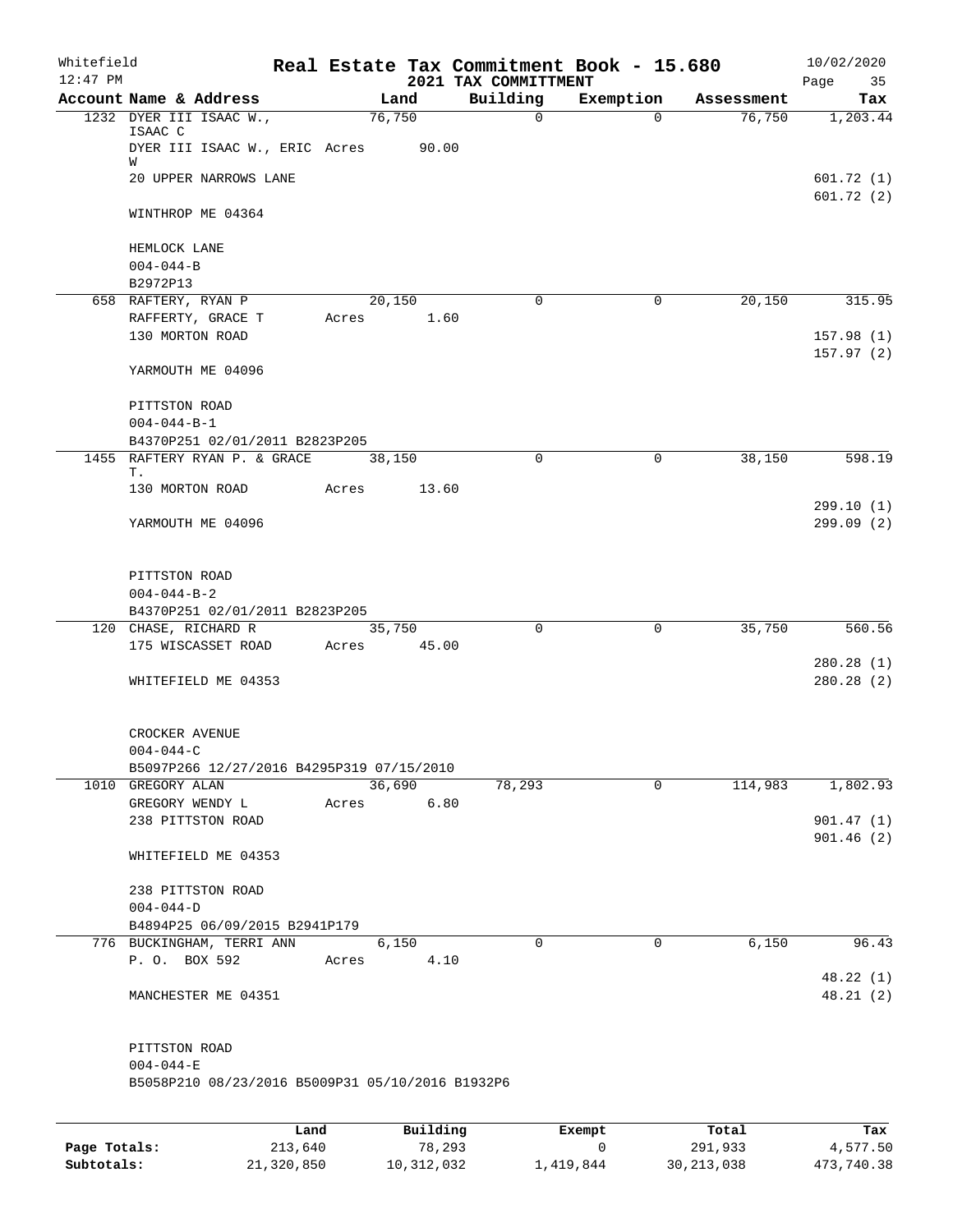| Whitefield<br>$12:47$ PM |                                                                    |       |             | 2021 TAX COMMITTMENT | Real Estate Tax Commitment Book - 15.680 |             | 10/02/2020<br>Page<br>36 |
|--------------------------|--------------------------------------------------------------------|-------|-------------|----------------------|------------------------------------------|-------------|--------------------------|
|                          | Account Name & Address                                             |       | Land        | Building             | Exemption                                | Assessment  | Tax                      |
|                          | 1904 GRADY, STEVEN J                                               |       | 33,250      | $\mathsf{O}$         | $\Omega$                                 | 33,250      | 521.36                   |
|                          | 8 JEWITT LANE                                                      | Acres | 15.00       |                      |                                          |             |                          |
|                          |                                                                    |       |             |                      |                                          |             | 260.68(1)                |
|                          | WHITEFIELD ME 04353                                                |       |             |                      |                                          |             | 260.68(2)                |
|                          |                                                                    |       |             |                      |                                          |             |                          |
|                          |                                                                    |       |             |                      |                                          |             |                          |
|                          | CROCKER AVENUE                                                     |       |             |                      |                                          |             |                          |
|                          | $004 - 044 - F$<br>B5086P284 12/10/2016 B296P337 03/25/1895        |       |             |                      |                                          |             |                          |
|                          | 448 HELM, GREG A                                                   |       | 37,226      | 117,585              | 25,000                                   | 129,811     | 2,035.44                 |
|                          | 29 FREEMONT STREET, APT Acres                                      |       | 7.47        |                      | 01 HOMESTEAD                             |             |                          |
|                          | $\overline{2}$                                                     |       |             |                      |                                          |             |                          |
|                          |                                                                    |       |             |                      |                                          |             | 1,017.72(1)              |
|                          | GARDINER ME 04345                                                  |       |             |                      |                                          |             | 1,017.72(2)              |
|                          |                                                                    |       |             |                      |                                          |             |                          |
|                          |                                                                    |       |             |                      |                                          |             |                          |
|                          | 184 PITTSTON ROAD                                                  |       |             |                      |                                          |             |                          |
|                          | $004 - 045$                                                        |       |             |                      |                                          |             |                          |
|                          | B5078P267 11/22/2016 B5005P316 05/20/2016<br>699 DANIELS, GRACE L. |       | 51,500      | 32,595               | 25,000                                   | 59,095      | 926.61                   |
|                          | DANIELS, JOHN M.                                                   | Acres | 4.00        |                      | 01 HOMESTEAD                             |             |                          |
|                          | 204 PITTSTON ROAD                                                  |       |             |                      |                                          |             | 463.31(1)                |
|                          |                                                                    |       |             |                      |                                          |             | 463.30(2)                |
|                          | WHITEFIELD ME 04353                                                |       |             |                      |                                          |             |                          |
|                          |                                                                    |       |             |                      |                                          |             |                          |
|                          | 204 PITTSTON ROAD                                                  |       |             |                      |                                          |             |                          |
|                          | $004 - 046$                                                        |       |             |                      |                                          |             |                          |
|                          | B5443P273 10/11/2019                                               |       |             |                      |                                          |             |                          |
|                          | 1140 DANIELS DALE                                                  |       | $\mathbf 0$ | 8,722                | 8,722                                    | $\mathbf 0$ | 0.00                     |
|                          | 210 PITTSTON ROAD                                                  |       |             |                      | 01 HOMESTEAD                             |             |                          |
|                          |                                                                    |       |             |                      |                                          |             |                          |
|                          | WHITEFIELD ME 04353                                                |       |             |                      |                                          |             |                          |
|                          |                                                                    |       |             |                      |                                          |             |                          |
|                          | 210 PITTSTON ROAD                                                  |       |             |                      |                                          |             |                          |
|                          | $004 - 046 - ON$                                                   |       |             |                      |                                          |             |                          |
|                          | 1258 SULLIVAN, JR MICHAEL G                                        |       | 40,150      | 29,593               | 0                                        | 69,743      | 1,093.57                 |
|                          | & MARLENE                                                          |       |             |                      |                                          |             |                          |
|                          | 222 PITTSTON ROAD                                                  | Acres | 1.60        |                      |                                          |             |                          |
|                          |                                                                    |       |             |                      |                                          |             | 546.79 (1)               |
|                          | WHITEFIELD ME 04353                                                |       |             |                      |                                          |             | 546.78(2)                |
|                          |                                                                    |       |             |                      |                                          |             |                          |
|                          | 218 PITTSTON ROAD                                                  |       |             |                      |                                          |             |                          |
|                          | $004 - 047$                                                        |       |             |                      |                                          |             |                          |
|                          | B1915P12                                                           |       |             |                      |                                          |             |                          |
|                          | 1058 SULLIVAN, JR MICHAEL G                                        |       | 0           | 22,632               | 22,632                                   | $\mathbf 0$ | 0.00                     |
|                          | & MARLENE                                                          |       |             |                      |                                          |             |                          |
|                          | 222 PITTSTON ROAD                                                  |       |             |                      | 01 HOMESTEAD                             |             |                          |
|                          |                                                                    |       |             |                      | 05 VET EXEMPTION                         |             |                          |
|                          | WHITEFIELD ME 04353                                                |       |             |                      |                                          |             |                          |
|                          |                                                                    |       |             |                      |                                          |             |                          |
|                          | 222 PITTSTON ROAD                                                  |       |             |                      |                                          |             |                          |
|                          | $004 - 047 - ON$                                                   |       |             |                      |                                          |             |                          |
|                          |                                                                    |       |             |                      |                                          |             |                          |
|                          |                                                                    |       |             |                      |                                          |             |                          |
|                          |                                                                    |       |             |                      |                                          |             |                          |

|              | Land       | Building   | Exempt    | Total      | Tax        |
|--------------|------------|------------|-----------|------------|------------|
| Page Totals: | 162,126    | 211,127    | 81,354    | 291,899    | 4,576.98   |
| Subtotals:   | 21,482,976 | 10,523,159 | 1,501,198 | 30,504,937 | 478,317.36 |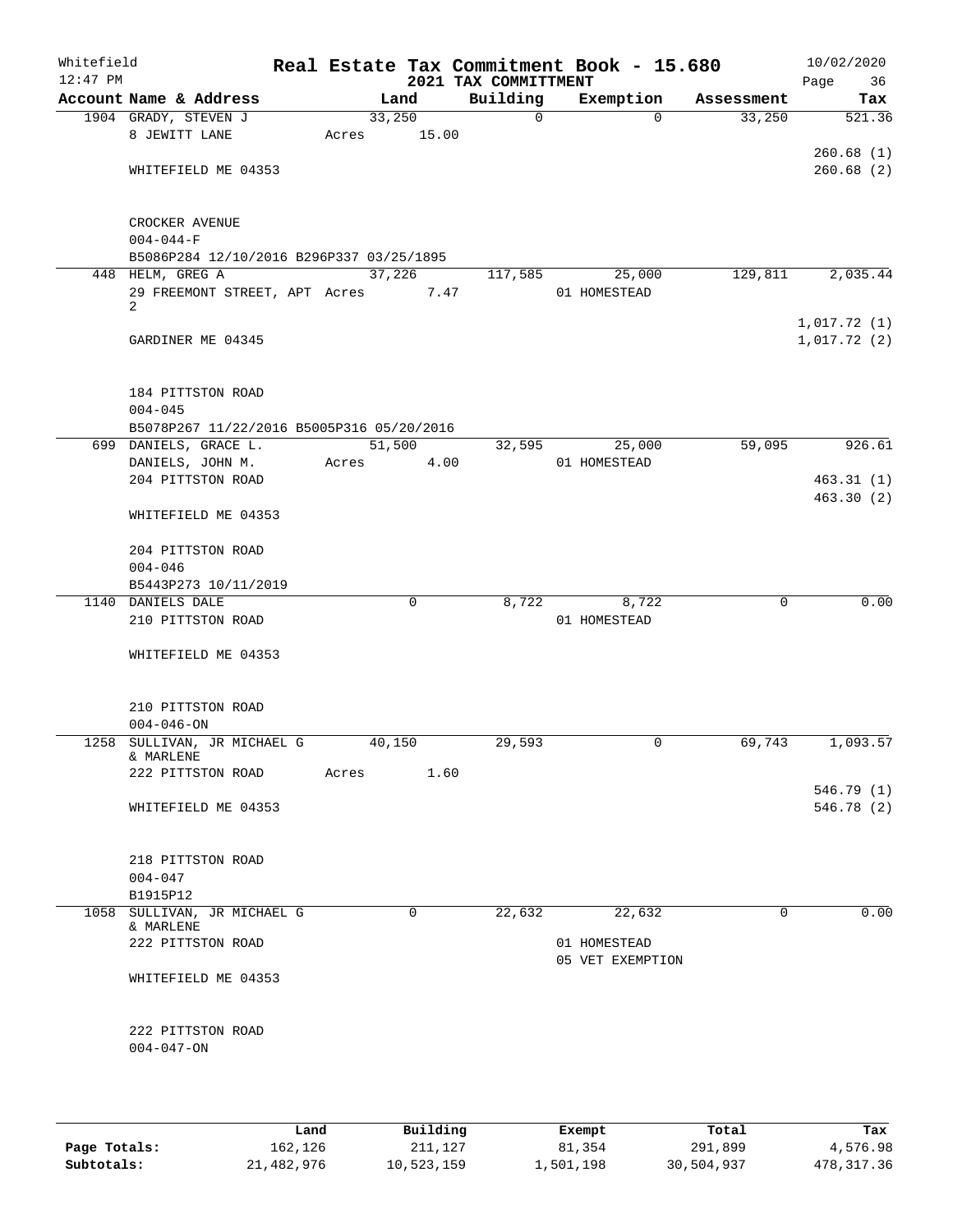| Whitefield |                                                   |       |        |                      | Real Estate Tax Commitment Book - 15.680 |            | 10/02/2020   |
|------------|---------------------------------------------------|-------|--------|----------------------|------------------------------------------|------------|--------------|
| $12:47$ PM |                                                   |       |        | 2021 TAX COMMITTMENT |                                          |            | 37<br>Page   |
|            | Account Name & Address                            |       | Land   | Building             | Exemption                                | Assessment | Tax          |
|            | 958 DENHAM ARTHUR & ELAINE                        |       | 32,550 | 58,336               | 31,000                                   | 59,886     | 939.01       |
|            | 230 PITTSTON ROAD                                 | Acres | 3.20   |                      | 05 VET EXEMPTION                         |            |              |
|            |                                                   |       |        |                      | 01 HOMESTEAD                             |            | 469.51(1)    |
|            | WHITEFIELD ME 04353                               |       |        |                      |                                          |            | 469.50(2)    |
|            |                                                   |       |        |                      |                                          |            |              |
|            |                                                   |       |        |                      |                                          |            |              |
|            | 230 PITTSTON ROAD                                 |       |        |                      |                                          |            |              |
|            | $004 - 048$                                       |       |        |                      |                                          |            |              |
|            | 1618 DAXLAND-DRIFT ROAD<br>REALTY TRUST           |       | 59,565 | 224,988              | 0                                        | 284,553    | 4,461.79     |
|            | KARL & MARY LOU DAXLAND Acres<br>TRUSTEES         |       | 25.10  |                      |                                          |            |              |
|            | 15 A ATLANTIC AVENUE                              |       |        |                      |                                          |            | 2,230.90(1)  |
|            |                                                   |       |        |                      |                                          |            | 2, 230.89(2) |
|            | BOOTHBAY HARBOR ME                                |       |        |                      |                                          |            |              |
|            | 04538                                             |       |        |                      |                                          |            |              |
|            | 527 HEAD TIDE ROAD                                |       |        |                      |                                          |            |              |
|            | $005 - 001$                                       |       |        |                      |                                          |            |              |
|            | B5102P209 11/03/2016 B4586P40 10/29/2012 B1296P52 |       |        |                      |                                          |            |              |
|            | 1882 BERGERON, MARK D &                           |       | 22,250 |                      | $\Omega$<br>$\Omega$                     | 22,250     | 348.88       |
|            | MARIE A                                           |       |        |                      |                                          |            |              |
|            | 109 APPLE RIDGE ROAD                              | Acres | 2.50   |                      |                                          |            |              |
|            |                                                   |       |        |                      |                                          |            | 174.44(1)    |
|            | WEST SPRINGFIELD MA                               |       |        |                      |                                          |            | 174.44(2)    |
|            | 01089                                             |       |        |                      |                                          |            |              |
|            |                                                   |       |        |                      |                                          |            |              |
|            |                                                   |       |        |                      |                                          |            |              |
|            | HEAD TIDE ROAD                                    |       |        |                      |                                          |            |              |
|            | $005 - 001 - A$                                   |       |        |                      |                                          |            |              |
|            | B5102P214 11/10/2016 B4971P100 01/22/2016         |       |        |                      |                                          |            |              |
|            | 1292 SLAYMAN CLIFFORD L.<br>REVOCABLE TRUST       |       | 40,500 |                      | 0<br>0                                   | 40,500     | 635.04       |
|            | C/O- CLIFFORD L.                                  | Acres | 25.00  |                      |                                          |            |              |
|            | SLAYMAN                                           |       |        |                      |                                          |            |              |
|            | 5 BRIAR LANE                                      |       |        |                      |                                          |            | 317.52(1)    |
|            |                                                   |       |        |                      |                                          |            | 317.52(2)    |
|            | HAMDEN CT 06511                                   |       |        |                      |                                          |            |              |
|            |                                                   |       |        |                      |                                          |            |              |
|            | HEAD TIDE ROAD                                    |       |        |                      |                                          |            |              |
|            | $005 - 002$                                       |       |        |                      |                                          |            |              |
|            | B5255P117 05/04/2018                              |       |        |                      |                                          |            |              |
|            | 1211 HUNNIBELL SHERRILL                           |       | 49,050 | 79,318               | $\mathbf 0$                              | 128,368    | 2,012.81     |
|            | 95 CHESTNUT STREET                                | Acres | 16.00  |                      |                                          |            |              |
|            |                                                   |       |        |                      |                                          |            | 1,006.41(1)  |
|            | REHOBOTH MA 02769                                 |       |        |                      |                                          |            | 1,006.40(2)  |
|            |                                                   |       |        |                      |                                          |            |              |
|            |                                                   |       |        |                      |                                          |            |              |
|            | 461 HEAD TIDE ROAD                                |       |        |                      |                                          |            |              |
|            | $005 - 003$                                       |       |        |                      |                                          |            |              |

| c<br>D.       |  |
|---------------|--|
| $0.4P$ .<br>× |  |

|              | Land       | Building   | Exempt    | Total      | Tax        |
|--------------|------------|------------|-----------|------------|------------|
| Page Totals: | 203,915    | 362,642    | 31,000    | 535,557    | 8,397.53   |
| Subtotals:   | 21,686,891 | 10,885,801 | 1,532,198 | 31,040,494 | 486,714.89 |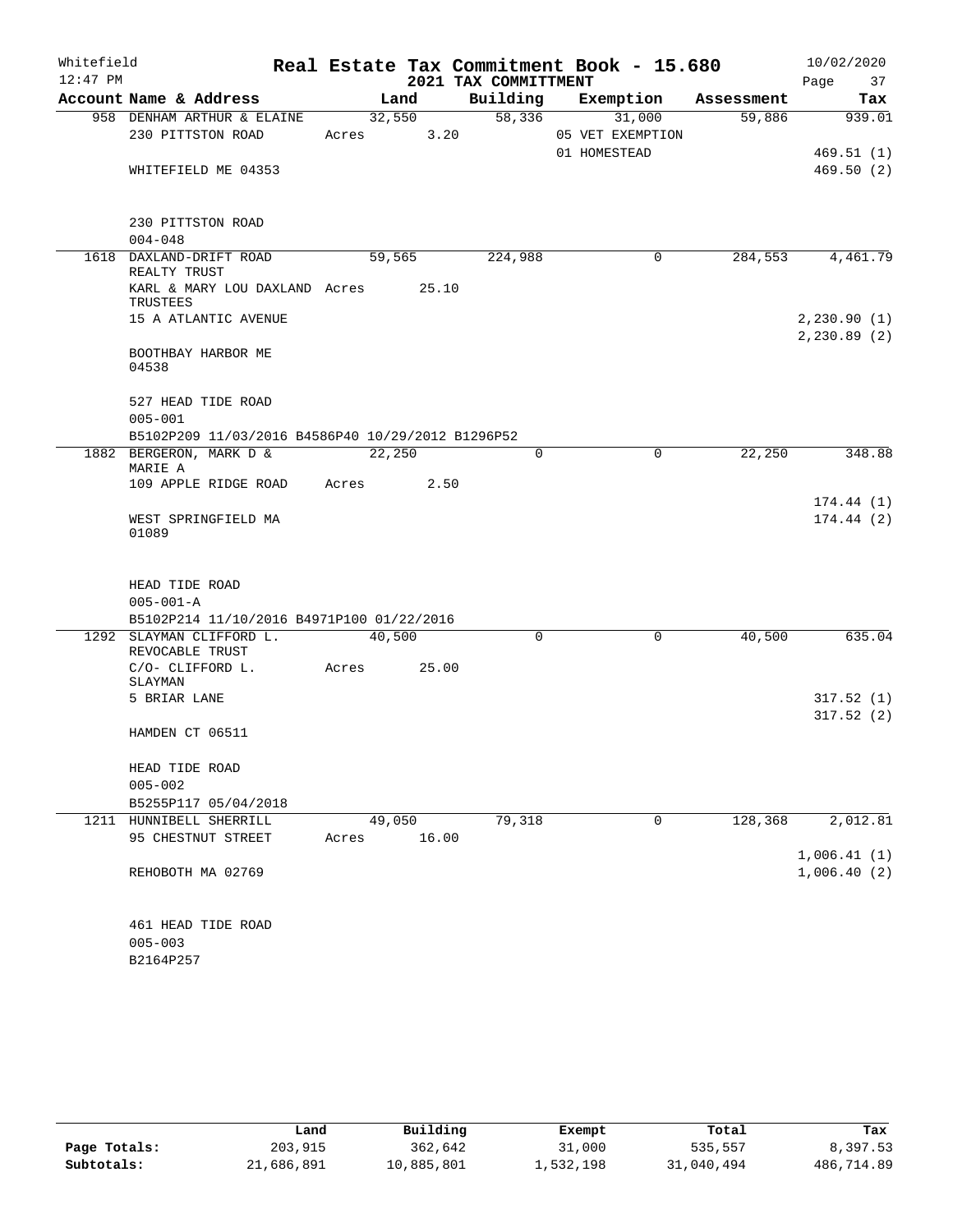| Whitefield<br>$12:47$ PM |                                            |         |       |          | 2021 TAX COMMITTMENT | Real Estate Tax Commitment Book - 15.680 |             |            | 10/02/2020<br>Page<br>38 |
|--------------------------|--------------------------------------------|---------|-------|----------|----------------------|------------------------------------------|-------------|------------|--------------------------|
|                          | Account Name & Address                     |         |       | Land     | Building             | Exemption                                |             | Assessment | Tax                      |
|                          | 486 TALACKO LYNN J. &                      |         |       | 47,802   | 171,811              | 25,000                                   |             | 194,613    | 3,051.53                 |
|                          | DEBORAH H.                                 |         |       |          |                      |                                          |             |            |                          |
|                          | 425 HEAD TIDE ROAD                         |         | Acres | 14.44    |                      | 01 HOMESTEAD                             |             |            | 1,525.77(1)              |
|                          | WHITEFIELD ME 04353                        |         |       |          |                      |                                          |             |            | 1,525.76(2)              |
|                          |                                            |         |       |          |                      |                                          |             |            |                          |
|                          |                                            |         |       |          |                      |                                          |             |            |                          |
|                          | 425 HEAD TIDE ROAD<br>$005 - 004$          |         |       |          |                      |                                          |             |            |                          |
|                          | B4024P111 06/26/2008 B1605P175             |         |       |          |                      |                                          |             |            |                          |
|                          | 1247 HITZ KYLEE L.                         |         |       | 38,298   | $\Omega$             |                                          | 0           | 38,298     | 600.51                   |
|                          | VANESSA H MORONEY                          |         | Acres | 15.06    |                      |                                          |             |            |                          |
|                          | REVOCABLE TRUST<br>95 CHESTNUT STREET      |         |       |          |                      |                                          |             |            | 300.26(1)                |
|                          |                                            |         |       |          |                      |                                          |             |            | 300.25(2)                |
|                          | REHOBOTH MA 02769                          |         |       |          |                      |                                          |             |            |                          |
|                          | HEAD TIDE ROAD                             |         |       |          |                      |                                          |             |            |                          |
|                          | $005 - 004 - A$                            |         |       |          |                      |                                          |             |            |                          |
|                          | B5453P74 10/25/2019 B3179P2                |         |       |          |                      |                                          |             |            |                          |
|                          | 57 TOWNSEND DANIEL S. &<br>KARYN V.        |         |       | 56,826   | 110,744              |                                          | 0           | 167,570    | 2,627.50                 |
|                          | 411 HEAD TIDE ROAD                         |         | Acres | 27.04    |                      |                                          |             |            |                          |
|                          |                                            |         |       |          |                      |                                          |             |            | 1,313.75(1)              |
|                          | WHITEFIELD ME 04353                        |         |       |          |                      |                                          |             |            | 1,313.75(2)              |
|                          | 411 HEAD TIDE ROAD                         |         |       |          |                      |                                          |             |            |                          |
|                          | $005 - 005$                                |         |       |          |                      |                                          |             |            |                          |
|                          | B2364P281                                  |         |       |          |                      |                                          |             |            |                          |
|                          | 834 HAVEN GREGORY W.                       |         |       | 30,000   | 122,636              |                                          | $\mathbf 0$ | 152,636    | 2,393.33                 |
|                          | 373 HEAD TIDE ROAD                         |         | Acres | 0.55     |                      |                                          |             |            | 1, 196.67(1)             |
|                          | WHITEFIELD ME 04353                        |         |       |          |                      |                                          |             |            | 1, 196.66(2)             |
|                          |                                            |         |       |          |                      |                                          |             |            |                          |
|                          | 373 HEAD TIDE ROAD                         |         |       |          |                      |                                          |             |            |                          |
|                          | $005 - 007$                                |         |       |          |                      |                                          |             |            |                          |
|                          | B3760P153 10/19/2006<br>1395 KITTREDGE RIE |         |       | 40,250   | 130,689              | 25,000                                   |             |            |                          |
|                          | 367 HEAD TIDE ROAD                         |         | Acres | 5.00     |                      | 01 HOMESTEAD                             |             | 145,939    | 2,288.32                 |
|                          |                                            |         |       |          |                      |                                          |             |            | 1,144.16(1)              |
|                          | WHITEFIELD ME 04353                        |         |       |          |                      |                                          |             |            | 1,144.16(2)              |
|                          |                                            |         |       |          |                      |                                          |             |            |                          |
|                          | 367 HEAD TIDE ROAD                         |         |       |          |                      |                                          |             |            |                          |
|                          | $005 - 007 - 001$                          |         |       |          |                      |                                          |             |            |                          |
|                          | 574 DELISLE ROBERT, TRUSTEE                |         |       | 45,850   | 113,502              | 25,000                                   |             | 134,352    | 2,106.64                 |
|                          | 337 HEAD TIDE ROAD                         |         | Acres | 12.00    |                      | 01 HOMESTEAD                             |             |            | 1,053.32(1)              |
|                          | WHITEFIELD ME 04353<br>3701                |         |       |          |                      |                                          |             |            | 1,053.32(2)              |
|                          | 337 HEAD TIDE ROAD                         |         |       |          |                      |                                          |             |            |                          |
|                          | $005 - 008$                                |         |       |          |                      |                                          |             |            |                          |
|                          | B4941P121 10/21/2015 B2306P329             |         |       |          |                      |                                          |             |            |                          |
|                          |                                            | Land    |       | Building |                      | Exempt                                   |             | Total      | Tax                      |
| Page Totals:             |                                            | 259,026 |       | 649,382  |                      | 75,000                                   |             | 833,408    | 13,067.83                |

**Subtotals:** 21,945,917 11,535,183 1,607,198 31,873,902 499,782.72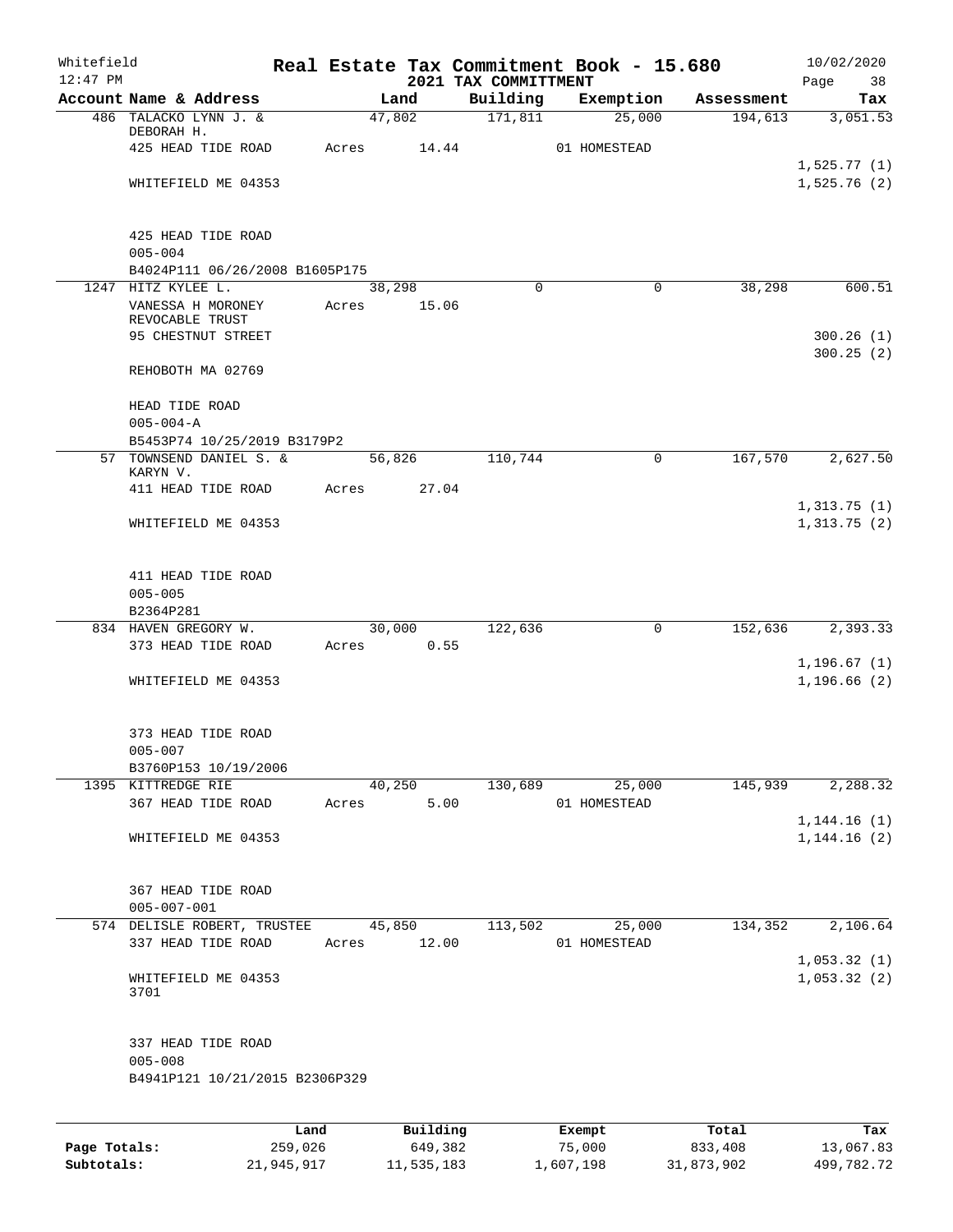| Whitefield<br>$12:47$ PM |                               |                                               |       |        |       |  | 2021 TAX COMMITTMENT | Real Estate Tax Commitment Book - 15.680 |            | 10/02/2020<br>39<br>Page   |
|--------------------------|-------------------------------|-----------------------------------------------|-------|--------|-------|--|----------------------|------------------------------------------|------------|----------------------------|
|                          |                               | Account Name & Address                        |       | Land   |       |  | Building             | Exemption                                | Assessment | Tax                        |
|                          |                               | 1208 RUSSELL PHILIP &                         |       | 56,150 |       |  | 95,879               | 31,000                                   | 121,029    | 1,897.73                   |
|                          | <b>BARBARA</b>                | 271 HEAD TIDE ROAD                            | Acres |        | 26.00 |  |                      | 01 HOMESTEAD<br>05 VET EXEMPTION         |            | 948.87 (1)                 |
|                          |                               | WHITEFIELD ME 04353                           |       |        |       |  |                      |                                          |            | 948.86(2)                  |
|                          | $005 - 009$                   | 271 HEAD TIDE ROAD                            |       |        |       |  |                      |                                          |            |                            |
|                          |                               | 307 SIMPSON CHRISTOPHER P.                    |       | 46,890 |       |  | 209,376              | 25,000                                   | 231,266    | 3,626.25                   |
|                          | & LAURIE                      | 251 HEAD TIDE ROAD                            | Acres |        | 13.30 |  |                      | 01 HOMESTEAD                             |            |                            |
|                          |                               | WHITEFIELD ME 04353                           |       |        |       |  |                      |                                          |            | 1,813.13(1)<br>1,813.12(2) |
|                          | $005 - 010$<br>B1456P56       | 251 HEAD TIDE ROAD                            |       |        |       |  |                      |                                          |            |                            |
|                          | <b>BEVERLY</b>                | 713 MASON CEDRIC L. &                         |       | 63,300 |       |  | 95,323               | 25,000                                   | 133,623    | 2,095.21                   |
|                          |                               | 241 HEAD TIDE ROAD                            | Acres |        | 37.00 |  |                      | 01 HOMESTEAD                             |            |                            |
|                          |                               | WHITEFIELD ME 04353                           |       |        |       |  |                      |                                          |            | 1,047.61(1)<br>1,047.60(2) |
|                          | $005 - 011$                   | 241 HEAD TIDE ROAD                            |       |        |       |  |                      |                                          |            |                            |
|                          |                               | 1434 BUSHNELL MICHAEL<br>16 SHERBROOKE DRIVE  | Acres | 20,600 | 1.90  |  | 0                    | $\mathbf 0$                              | 20,600     | 323.01                     |
|                          |                               | PRINCETON JCT. NJ 08550                       |       |        |       |  |                      |                                          |            | 161.51(1)<br>161.50(2)     |
|                          | HEAD TIDE ROAD<br>$005 - 012$ |                                               |       |        |       |  |                      |                                          |            |                            |
|                          | KATHLEEN                      | 1339 LINCOLN CARROLL &                        |       | 30,000 |       |  | 65,173               | 25,000                                   | 70,173     | 1,100.31                   |
|                          |                               | 230 HEAD TIDE ROAD                            | Acres |        | 1.20  |  |                      | 01 HOMESTEAD                             |            |                            |
|                          |                               | WHITEFIELD ME 04353                           |       |        |       |  |                      |                                          |            | 550.16(1)<br>550.15(2)     |
|                          | $005 - 013$                   | 230 HEAD TIDE ROAD                            |       |        |       |  |                      |                                          |            |                            |
|                          | 1192 MORESCO, ANNEKE          |                                               |       | 76,750 |       |  | 0                    | 0                                        | 76,750     | 1,203.44                   |
|                          |                               | LARSEN, RICHARD SCOTT<br>9459 S. TURKEY CREEK | Acres |        | 70.00 |  |                      |                                          |            | 601.72(1)                  |
|                          | ROAD                          |                                               |       |        |       |  |                      |                                          |            | 601.72 (2)                 |
|                          |                               | MORRISON CO 80465                             |       |        |       |  |                      |                                          |            |                            |
|                          | HEAD TIDE ROAD<br>$005 - 014$ | B5451P123 10/30/2019                          |       |        |       |  |                      |                                          |            |                            |
|                          |                               |                                               |       |        |       |  |                      |                                          |            |                            |

|              | Land         | Building   | Exempt    | Total      | Tax        |
|--------------|--------------|------------|-----------|------------|------------|
| Page Totals: | 293,690      | 465,751    | 106,000   | 653,441    | 10,245.95  |
| Subtotals:   | 22, 239, 607 | 12,000,934 | 1,713,198 | 32,527,343 | 510,028.67 |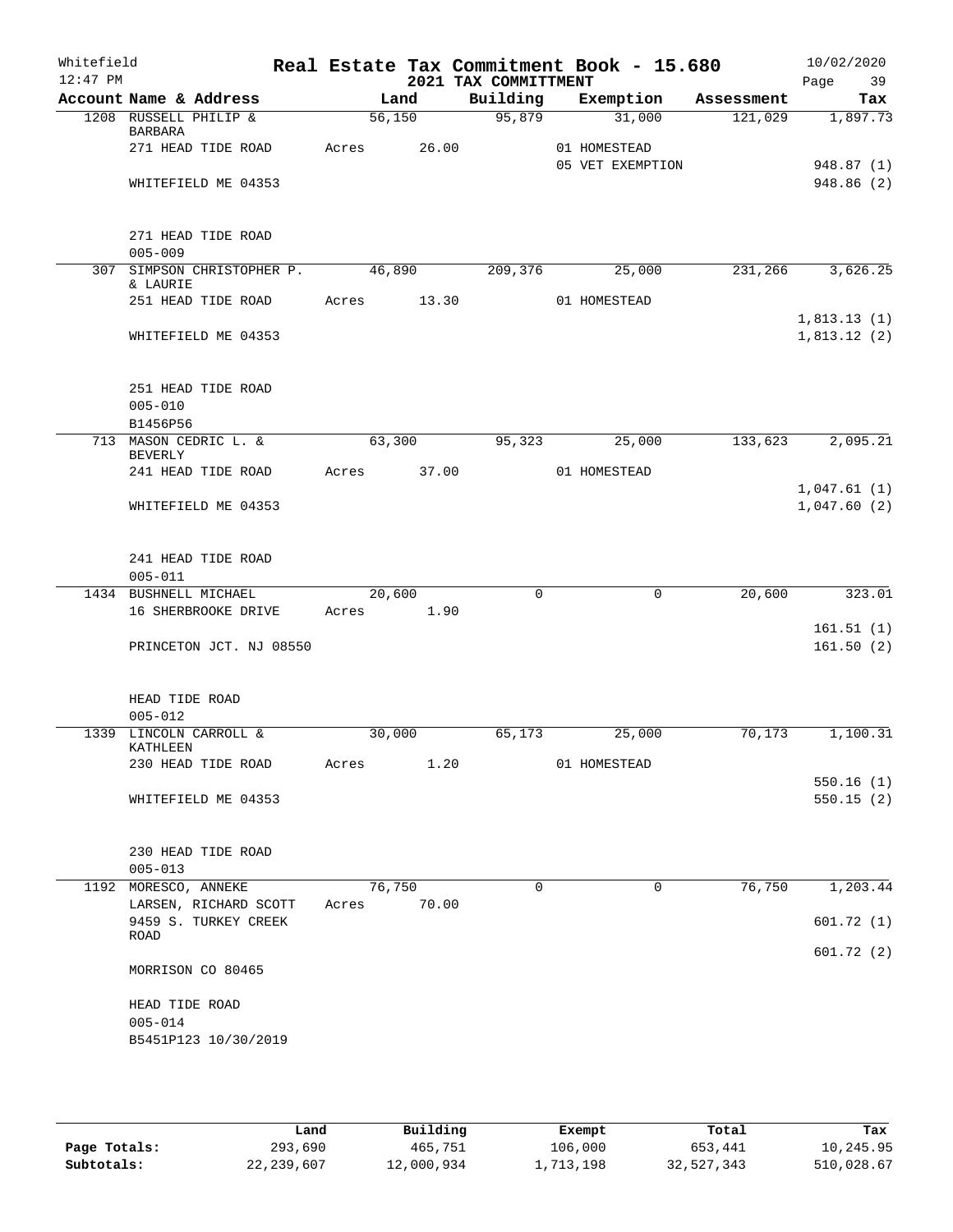| Whitefield<br>$12:47$ PM |                                                    |             |                     |                      | Real Estate Tax Commitment Book - 15.680 |                  | 10/02/2020      |
|--------------------------|----------------------------------------------------|-------------|---------------------|----------------------|------------------------------------------|------------------|-----------------|
|                          | Account Name & Address                             |             | Land                | 2021 TAX COMMITTMENT | Building Exemption Assessment            |                  | Page 40<br>Tax  |
|                          | 819 PIMENTAL, M. ANTOINETTE                        |             | 30,000              |                      | 57,337<br>25,000                         | 62,337           | 977.44          |
|                          | 246 HEAD TIDE ROAD                                 | Acres 0.99  |                     |                      | 01 HOMESTEAD                             |                  |                 |
|                          |                                                    |             |                     |                      |                                          |                  | 488.72 (1)      |
|                          | WHITEFIELD ME 04353                                |             |                     |                      |                                          |                  | 488.72 (2)      |
|                          |                                                    |             |                     |                      |                                          |                  |                 |
|                          | 246 HEAD TIDE ROAD                                 |             |                     |                      |                                          |                  |                 |
|                          | $005 - 015$                                        |             |                     |                      |                                          |                  |                 |
|                          | B2495P191                                          |             |                     |                      |                                          |                  |                 |
|                          | 1043 JOSLYN EVELYN & RODNEY 53,100 75,078          |             |                     |                      | 25,000                                   | 103, 178         | 1,617.83        |
|                          | 266 HEAD TIDE ROAD                                 | Acres 29.00 |                     |                      | 01 HOMESTEAD                             |                  |                 |
|                          |                                                    |             |                     |                      |                                          |                  | 808.92 (1)      |
|                          | WHITEFIELD ME 04353                                |             |                     |                      |                                          |                  | 808.91(2)       |
|                          | 266 HEAD TIDE ROAD                                 |             |                     |                      |                                          |                  |                 |
|                          | $005 - 016$                                        |             |                     |                      |                                          |                  |                 |
|                          | B2185P334                                          |             |                     |                      |                                          |                  |                 |
|                          | 993 JOSLYN DANIEL & CHERYLE 33,750                 |             |                     |                      | 133,597 25,000                           | 142,347          | 2,232.00        |
|                          | 280 HEAD TIDE ROAD                                 | Acres 4.00  |                     |                      | 01 HOMESTEAD                             |                  |                 |
|                          |                                                    |             |                     |                      |                                          |                  | 1,116.00(1)     |
|                          | WHITEFIELD ME 04353                                |             |                     |                      |                                          |                  | 1, 116.00(2)    |
|                          |                                                    |             |                     |                      |                                          |                  |                 |
|                          | 280 HEAD TIDE ROAD                                 |             |                     |                      |                                          |                  |                 |
|                          | $005 - 017$                                        |             |                     |                      |                                          |                  |                 |
|                          | 472 DELISLE ROBERT,                                |             | 20, 300             | $\Omega$             | $\mathbf 0$                              | 20, 300          | 318.30          |
|                          | TRUSTEES                                           |             |                     |                      |                                          |                  |                 |
|                          | 337 HEAD TIDE ROAD                                 | Acres 1.70  |                     |                      |                                          |                  |                 |
|                          |                                                    |             |                     |                      |                                          |                  | 159.15(1)       |
|                          | WHITEFIELD ME 04353                                |             |                     |                      |                                          |                  | 159.15(2)       |
|                          | 3701                                               |             |                     |                      |                                          |                  |                 |
|                          | HEAD TIDE ROAD                                     |             |                     |                      |                                          |                  |                 |
|                          | $005 - 018 - A$                                    |             |                     |                      |                                          |                  |                 |
|                          | B4941P121 10/21/2015 B4028P94 05/22/2008 B2306P329 |             |                     |                      |                                          |                  |                 |
|                          | 290 GERARDI CHRISTOPHER R.                         |             | 79,750              | 66,234               | 25,000                                   | 120,984          | 1,897.03        |
|                          | & VICKIE                                           |             |                     |                      |                                          |                  |                 |
|                          | 358 HEADTIDE ROAD                                  | Acres       | 76.00               |                      | 01 HOMESTEAD                             |                  |                 |
|                          |                                                    |             |                     |                      |                                          |                  | 948.52 (1)      |
|                          | WHITEFIELD ME 04353                                |             |                     |                      |                                          |                  | 948.51 (2)      |
|                          |                                                    |             |                     |                      |                                          |                  |                 |
|                          | 358 HEAD TIDE ROAD                                 |             |                     |                      |                                          |                  |                 |
|                          | $005 - 019$<br>B1705P75                            |             |                     |                      |                                          |                  |                 |
|                          | 1637 GERARDI, CHRISTOPHER R                        |             | 34,050              | 47,657               | 0                                        | 81,707           | 1,281.17        |
|                          | GERARDI, VICKIE A                                  | Acres       | 4.20                |                      |                                          |                  |                 |
|                          | 358 HEAD TIDE ROAD                                 |             |                     |                      |                                          |                  | 640.59(1)       |
|                          |                                                    |             |                     |                      |                                          |                  | 640.58(2)       |
|                          | WHITEFIELD ME 04353                                |             |                     |                      |                                          |                  |                 |
|                          | 378 HEAD TIDE ROAD                                 |             |                     |                      |                                          |                  |                 |
|                          | $005 - 020$                                        |             |                     |                      |                                          |                  |                 |
|                          | B5130P268 05/08/2017                               |             |                     |                      |                                          |                  |                 |
|                          |                                                    |             |                     |                      |                                          |                  |                 |
|                          |                                                    |             |                     |                      |                                          |                  |                 |
| Page Totals:             | Land<br>250,950                                    |             | Building<br>379,903 |                      | Exempt<br>100,000                        | Total<br>530,853 | Tax<br>8,323.77 |
|                          |                                                    |             |                     |                      |                                          |                  |                 |

**Subtotals:** 22,490,557 12,380,837 1,813,198 33,058,196 518,352.44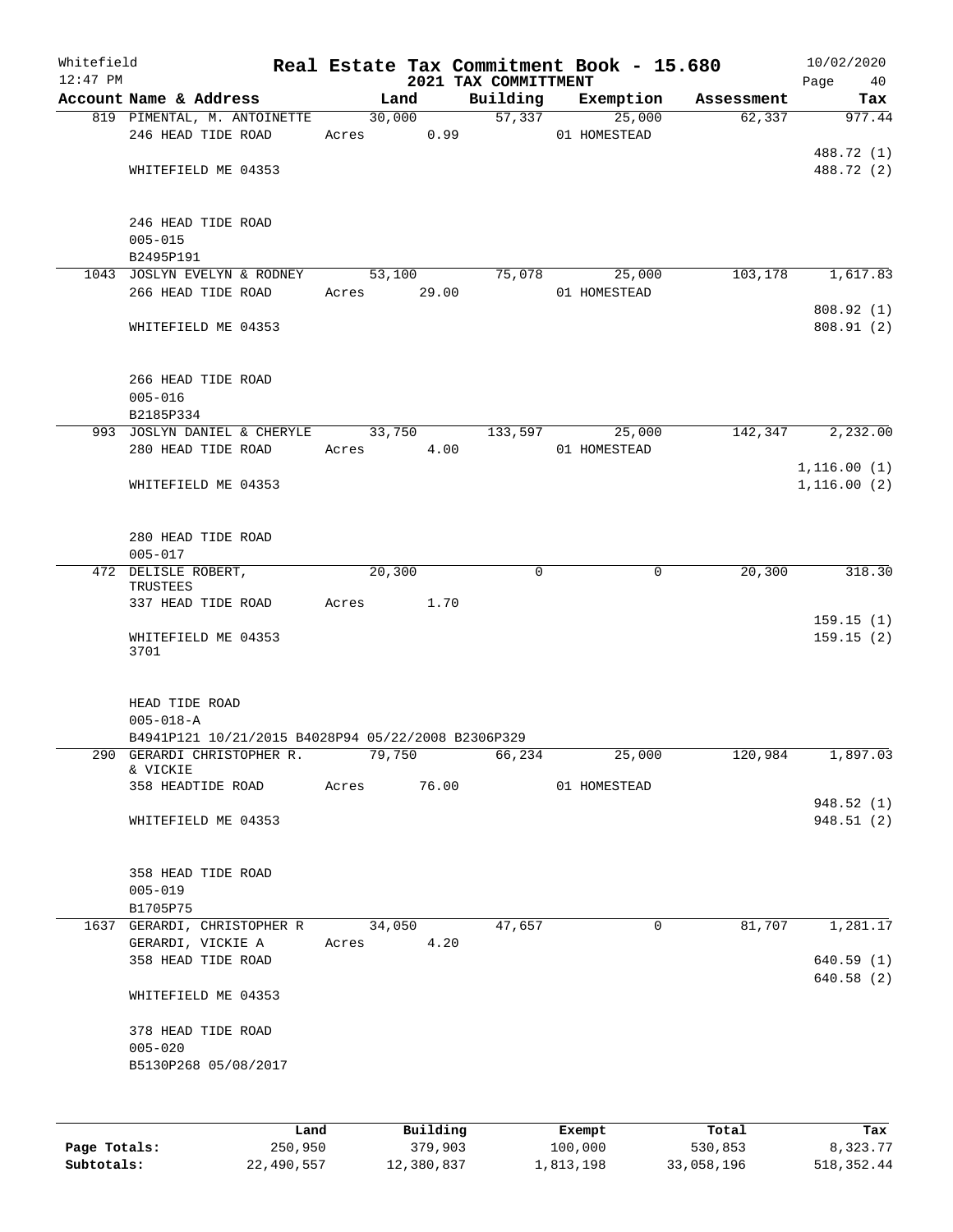| Whitefield<br>$12:47$ PM |                                                                          |                 |       |        |            | 2021 TAX COMMITTMENT | Real Estate Tax Commitment Book - 15.680 |                  | 10/02/2020<br>Page<br>41   |
|--------------------------|--------------------------------------------------------------------------|-----------------|-------|--------|------------|----------------------|------------------------------------------|------------------|----------------------------|
|                          | Account Name & Address                                                   |                 |       | Land   |            | Building             | Exemption                                | Assessment       | Tax                        |
|                          | 422 SPROUL, KATHY HOWARD                                                 |                 |       | 46,370 |            | 145,464              | 25,000                                   | 166,834          | 2,615.96                   |
|                          | GST TRUST<br>SPROUL, KATHY H.                                            |                 | Acres |        | 18.90      |                      | 01 HOMESTEAD                             |                  |                            |
|                          | TRUSTEE<br>398 HEAD TIDE ROAD                                            |                 |       |        |            |                      |                                          |                  | 1,307.98(1)                |
|                          |                                                                          |                 |       |        |            |                      |                                          |                  | 1,307.98(2)                |
|                          | WHITEFIELD ME 04353                                                      |                 |       |        |            |                      |                                          |                  |                            |
|                          | 398 HEAD TIDE ROAD<br>$005 - 021$                                        |                 |       |        |            |                      |                                          |                  |                            |
|                          | B4593P255 11/15/2012 B4431P232 08/23/2011 B1686P284                      |                 |       |        |            |                      |                                          |                  |                            |
|                          | 1184 BEEDY, STACIE A                                                     |                 |       |        | 35,322     | 135,479              | 25,000                                   | 145,801          | 2,286.16                   |
|                          | P.O. BOX 113                                                             |                 | Acres |        | 5.09       |                      | 01 HOMESTEAD                             |                  |                            |
|                          |                                                                          |                 |       |        |            |                      |                                          |                  | 1, 143.08(1)               |
|                          | ALNA ME 04535                                                            |                 |       |        |            |                      |                                          |                  | 1,143.08(2)                |
|                          | 414 HEAD TIDE ROAD                                                       |                 |       |        |            |                      |                                          |                  |                            |
|                          | $005 - 021 - A$                                                          |                 |       |        |            |                      |                                          |                  |                            |
|                          | B4093P21 01/29/2009 B2593P1                                              |                 |       |        |            |                      |                                          |                  |                            |
|                          | 106 MITMAN WILLIAM & KAREN                                               |                 |       | 49,200 |            | 96,175               | 25,000                                   | 120,375          | 1,887.48                   |
|                          | P.O. BOX 243                                                             |                 | Acres |        | 23.00      |                      | 01 HOMESTEAD                             |                  |                            |
|                          |                                                                          |                 |       |        |            |                      |                                          |                  | 943.74 (1)                 |
|                          | ALNA ME 04535                                                            |                 |       |        |            |                      |                                          |                  | 943.74 (2)                 |
|                          | 442 HEAD TIDE ROAD                                                       |                 |       |        |            |                      |                                          |                  |                            |
|                          | $005 - 022$                                                              |                 |       |        |            |                      |                                          |                  |                            |
|                          | B2067P124                                                                |                 |       |        |            |                      |                                          |                  |                            |
|                          | 1593 MITMAN, KAREN                                                       |                 |       | 26,770 |            | $\Omega$             | $\mathbf 0$                              | 26,770           | 419.75                     |
|                          | PO BOX 243                                                               |                 | Acres |        | 6.90       |                      |                                          |                  |                            |
|                          |                                                                          |                 |       |        |            |                      |                                          |                  | 209.88(1)                  |
|                          | ALNA ME 04535                                                            |                 |       |        |            |                      |                                          |                  | 209.87(2)                  |
|                          | 22 HOLLYWOOD BOULEVARD                                                   |                 |       |        |            |                      |                                          |                  |                            |
|                          | $005 - 023$                                                              |                 |       |        |            |                      |                                          |                  |                            |
|                          | B5066P236 10/19/2016 B4766P74 03/25/2014 B4697P152                       |                 |       |        |            |                      |                                          |                  |                            |
|                          | 07/30/2013 B4295P315 07/15/2010 B1319P251<br>858 HAMILTON CHRISTOPHER C. |                 |       | 24,650 |            | 3,595                | 0                                        | 28,245           | 442.88                     |
|                          | & PATRICIA M.                                                            |                 |       |        |            |                      |                                          |                  |                            |
|                          | 6 SOUTH FOWLES LANE                                                      |                 | Acres |        | 4.60       |                      |                                          |                  |                            |
|                          |                                                                          |                 |       |        |            |                      |                                          |                  | 221.44 (1)                 |
|                          | WHITEFIELD ME 04353                                                      |                 |       |        |            |                      |                                          |                  | 221.44 (2)                 |
|                          | HOLLYWOOD BOULEVARD                                                      |                 |       |        |            |                      |                                          |                  |                            |
|                          | $005 - 024$                                                              |                 |       |        |            |                      |                                          |                  |                            |
|                          | B2576P328                                                                |                 |       |        |            |                      |                                          |                  |                            |
|                          | 8 LEAR ROBERT A. &                                                       |                 |       | 31,650 |            | 129,634              | 25,000                                   | 136,284          | 2,136.93                   |
|                          | CHRISTINE M.                                                             |                 |       |        |            |                      |                                          |                  |                            |
|                          | 40 HOLLYWOOD BOULEVARD                                                   |                 | Acres |        | 2.60       |                      | 01 HOMESTEAD                             |                  |                            |
|                          | WHITEFIELD ME 04353                                                      |                 |       |        |            |                      |                                          |                  | 1,068.47(1)<br>1,068.46(2) |
|                          |                                                                          |                 |       |        |            |                      |                                          |                  |                            |
|                          | 40 HOLLYWOOD BOULEVARD                                                   |                 |       |        |            |                      |                                          |                  |                            |
|                          | $005 - 024 - A$<br>B1519P108                                             |                 |       |        |            |                      |                                          |                  |                            |
|                          |                                                                          |                 |       |        | Building   |                      |                                          |                  |                            |
| Page Totals:             |                                                                          | Land<br>213,962 |       |        | 510,347    |                      | Exempt<br>100,000                        | Total<br>624,309 | Tax<br>9,789.16            |
| Subtotals:               |                                                                          | 22,704,519      |       |        | 12,891,184 |                      | 1,913,198                                | 33,682,505       | 528,141.60                 |
|                          |                                                                          |                 |       |        |            |                      |                                          |                  |                            |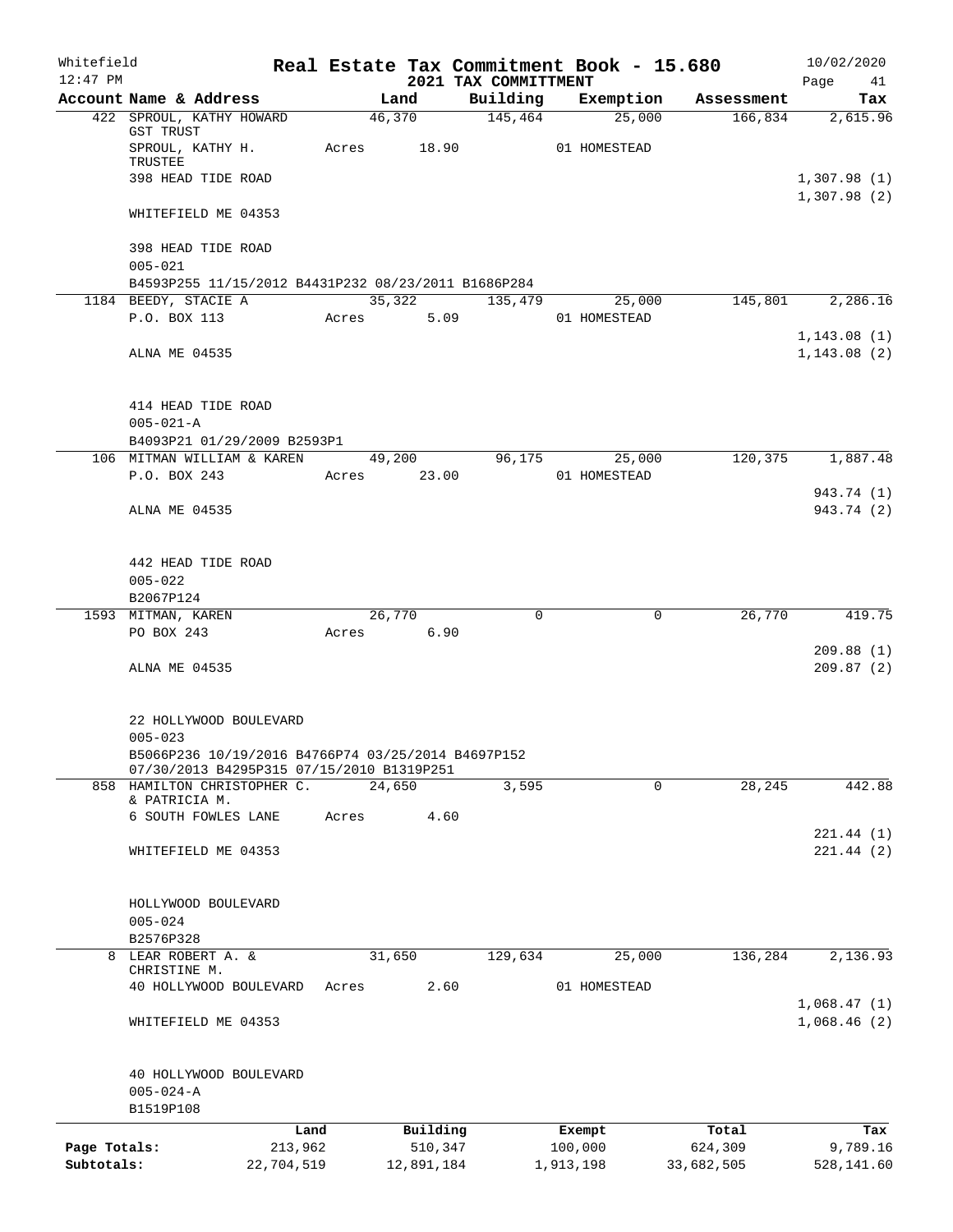| Whitefield<br>$12:47$ PM |                                        |         |       |        |          | 2021 TAX COMMITTMENT | Real Estate Tax Commitment Book - 15.680 |            | 10/02/2020             |
|--------------------------|----------------------------------------|---------|-------|--------|----------|----------------------|------------------------------------------|------------|------------------------|
|                          | Account Name & Address                 |         |       | Land   |          | Building             | Exemption                                | Assessment | Page<br>42<br>Tax      |
|                          | 473 HAMILTON CHRISTOPHER C.            |         |       | 52,125 |          | 87,929               | 25,000                                   | 115,054    | 1,804.05               |
|                          | & PATRICIA M.                          |         |       |        |          |                      |                                          |            |                        |
|                          | 6 SOUTH FOWLES LANE                    |         | Acres |        | 27.50    |                      | 01 HOMESTEAD                             |            |                        |
|                          | WHITEFIELD ME 04353                    |         |       |        |          |                      |                                          |            | 902.03(1)<br>902.02(2) |
|                          |                                        |         |       |        |          |                      |                                          |            |                        |
|                          |                                        |         |       |        |          |                      |                                          |            |                        |
|                          | 6 SOUTH FOWLES LANE                    |         |       |        |          |                      |                                          |            |                        |
|                          | $005 - 025$<br>B2576P328               |         |       |        |          |                      |                                          |            |                        |
|                          | 1264 BOLDUC, SETH                      |         |       | 23,000 |          | $\Omega$             | 0                                        | 23,000     | 360.64                 |
|                          | ATKINS, LUCY                           |         | Acres |        | 3.50     |                      |                                          |            |                        |
|                          | 36 SOUTH FOWLES LANE                   |         |       |        |          |                      |                                          |            | 180.32(1)              |
|                          |                                        |         |       |        |          |                      |                                          |            | 180.32(2)              |
|                          | WHITEFIELD ME 04353                    |         |       |        |          |                      |                                          |            |                        |
|                          | HOLLYWOOD BOULEVARD                    |         |       |        |          |                      |                                          |            |                        |
|                          | $005 - 025 - A$                        |         |       |        |          |                      |                                          |            |                        |
|                          | B5263P132 06/01/2019                   |         |       |        |          |                      |                                          |            |                        |
|                          | 758 BOLDUC, SETH                       |         |       | 34,050 |          | 64,274               | 25,000                                   | 73,324     | 1,149.72               |
|                          | ATKINS, LUCY                           |         | Acres |        | 4.20     |                      | 01 HOMESTEAD                             |            |                        |
|                          | 36 SOUTH FOWLES LANE                   |         |       |        |          |                      |                                          |            | 574.86(1)<br>574.86(2) |
|                          | WHITEFIELD ME 04353                    |         |       |        |          |                      |                                          |            |                        |
|                          | 36 SOUTH FOWLES LANE                   |         |       |        |          |                      |                                          |            |                        |
|                          | $005 - 026$                            |         |       |        |          |                      |                                          |            |                        |
|                          | B5263P132 06/01/2019                   |         |       |        |          |                      |                                          |            |                        |
|                          | 1291 MITCHELL GERALD E. &<br>DONNA LEE |         |       | 30,000 |          | 24,027               | 0                                        | 54,027     | 847.14                 |
|                          | P. O. BOX 61                           |         | Acres |        | 1.20     |                      |                                          |            |                        |
|                          |                                        |         |       |        |          |                      |                                          |            | 423.57(1)              |
|                          | <b>BATH ME 04530</b>                   |         |       |        |          |                      |                                          |            | 423.57 (2)             |
|                          | SOUTH FOWLES LANE                      |         |       |        |          |                      |                                          |            |                        |
|                          | $005 - 027$                            |         |       |        |          |                      |                                          |            |                        |
|                          | B922P2                                 |         |       |        |          |                      |                                          |            |                        |
| 986                      | RUSSELL PHILIP J. &                    |         |       | 8,460  |          | 0                    | $\mathbf 0$                              | 8,460      | 132.65                 |
|                          | <b>BARBARA</b><br>271 HEAD TIDE ROAD   |         | Acres |        | 6.20     |                      |                                          |            |                        |
|                          |                                        |         |       |        |          |                      |                                          |            | 66.33(1)               |
|                          | WHITEFIELD ME 04353                    |         |       |        |          |                      |                                          |            | 66.32(2)               |
|                          |                                        |         |       |        |          |                      |                                          |            |                        |
|                          | SOUTH FOWLES LANE                      |         |       |        |          |                      |                                          |            |                        |
| 1019                     | $005 - 028$<br>BOLDUC, SETH            |         |       | 7,500  |          | 0                    | 0                                        | 7,500      | 117.60                 |
|                          | ATKINS, LUCY                           |         | Acres |        | 5.00     |                      |                                          |            |                        |
|                          | 36 SOUTH FOWLES LANE                   |         |       |        |          |                      |                                          |            | 58.80(1)               |
|                          |                                        |         |       |        |          |                      |                                          |            | 58.80(2)               |
|                          | WHITEFIELD ME 04353                    |         |       |        |          |                      |                                          |            |                        |
|                          | SOUTH FOWLES LANE                      |         |       |        |          |                      |                                          |            |                        |
|                          | $005 - 031 - A$                        |         |       |        |          |                      |                                          |            |                        |
|                          | B5263P132 06/01/2019                   |         |       |        |          |                      |                                          |            |                        |
|                          |                                        |         |       |        |          |                      |                                          |            |                        |
|                          |                                        |         |       |        |          |                      |                                          |            |                        |
|                          |                                        | Land    |       |        | Building |                      | Exempt                                   | Total      | Tax                    |
| Page Totals:             |                                        | 155,135 |       |        | 176,230  |                      | 50,000                                   | 281,365    | 4, 411.80              |

**Subtotals:** 22,859,654 13,067,414 1,963,198 33,963,870 532,553.40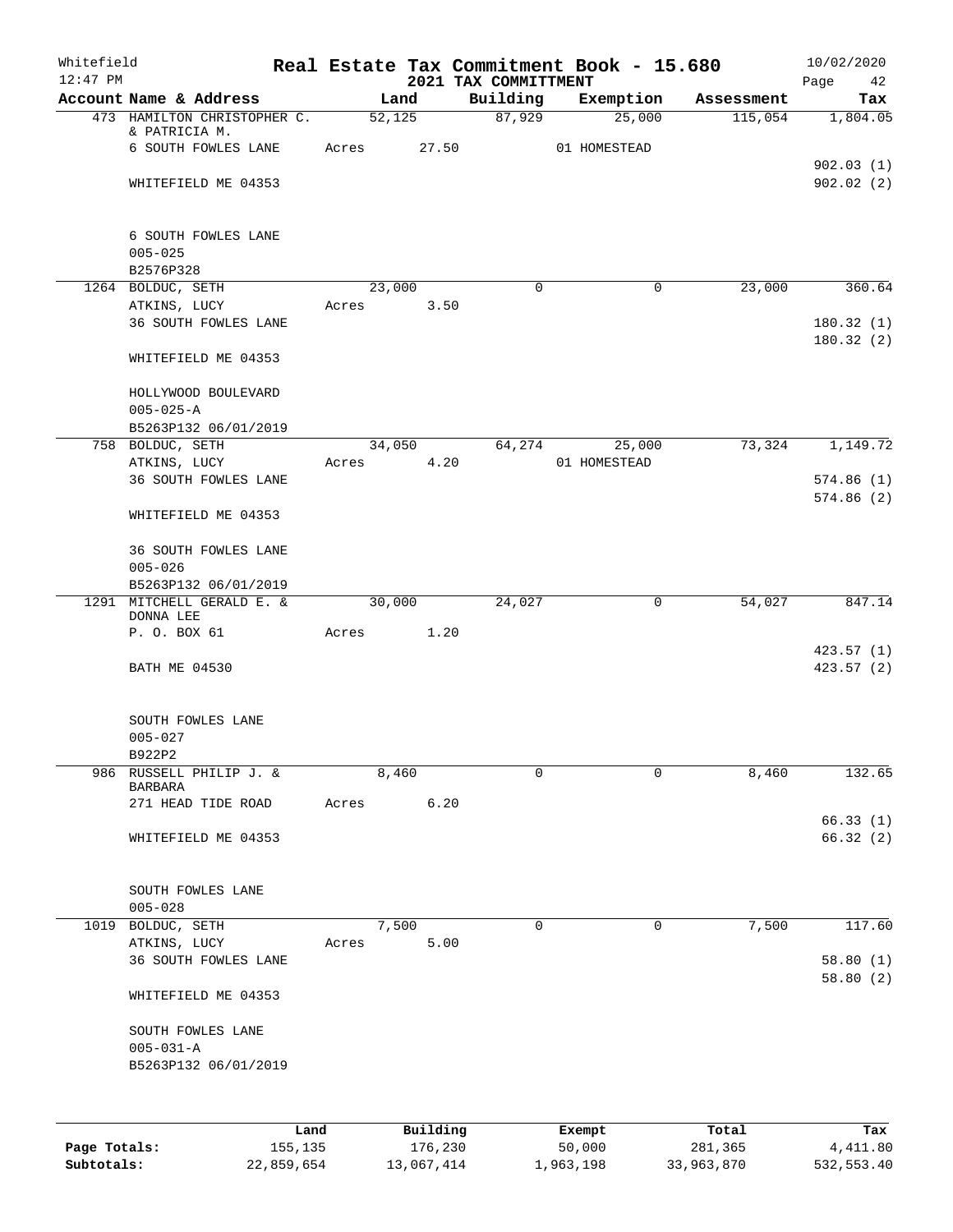| Whitefield<br>$12:47$ PM |                                                   |       |        |            | 2021 TAX COMMITTMENT | Real Estate Tax Commitment Book - 15.680 |            | 10/02/2020<br>Page<br>43 |
|--------------------------|---------------------------------------------------|-------|--------|------------|----------------------|------------------------------------------|------------|--------------------------|
|                          | Account Name & Address                            |       | Land   |            | Building             | Exemption                                | Assessment | Tax                      |
|                          | 1586 OMAHONEY BRIAN J. &                          |       | 45,490 |            | 146,745              | 25,000                                   | 167, 235   | 2,622.24                 |
|                          | * KRISTIN M. STONE                                | Acres |        | 17.80      |                      | 01 HOMESTEAD                             |            |                          |
|                          | 90 HOLLYWOOD BOULEVARD                            |       |        |            |                      |                                          |            | 1,311.12(1)              |
|                          |                                                   |       |        |            |                      |                                          |            | 1,311.12(2)              |
|                          | WHITEFIELD ME 04353                               |       |        |            |                      |                                          |            |                          |
|                          |                                                   |       |        |            |                      |                                          |            |                          |
|                          | 90 HOLLYWOOD BOULEVARD                            |       |        |            |                      |                                          |            |                          |
|                          | $005 - 032$                                       |       |        |            |                      |                                          |            |                          |
|                          | B3128P144                                         |       |        |            |                      |                                          |            |                          |
|                          | 701 YOUNGS WILLIAM M. &<br>CAROL N.               |       | 31,800 |            | 142,727              | 0                                        | 174,527    | 2,736.58                 |
|                          | PO BOX 67                                         | Acres |        | 2.70       |                      |                                          |            |                          |
|                          |                                                   |       |        |            |                      |                                          |            | 1,368.29(1)              |
|                          | STUEBEN ME 04680                                  |       |        |            |                      |                                          |            | 1,368.29(2)              |
|                          |                                                   |       |        |            |                      |                                          |            |                          |
|                          |                                                   |       |        |            |                      |                                          |            |                          |
|                          | 118 HOLLYWOOD BOULEVARD                           |       |        |            |                      |                                          |            |                          |
|                          | $005 - 032 - A$                                   |       |        |            |                      |                                          |            |                          |
|                          | B4969P221 01/15/2016 B4203P93 09/22/2009 B4203P91 |       |        |            |                      |                                          |            |                          |
|                          | 09/22/2009 B2978P277                              |       |        |            |                      |                                          |            |                          |
|                          | 1913 NIELSEN, JUDITH A                            |       | 31,050 |            | 134,961              | $\mathbf 0$                              | 166,011    | 2,603.05                 |
|                          | (TRUST)                                           |       |        |            |                      |                                          |            |                          |
|                          | NEILSEN, PAUL (TRUSTEE) Acres                     |       |        | 2.20       |                      |                                          |            |                          |
|                          | 193 HOLLYWOOD BOULEVARD                           |       |        |            |                      |                                          |            | 1,301.53(1)              |
|                          |                                                   |       |        |            |                      |                                          |            | 1,301.52(2)              |
|                          | WHITEFIELD ME 04353                               |       |        |            |                      |                                          |            |                          |
|                          |                                                   |       |        |            |                      |                                          |            |                          |
|                          | 21 SOUTH FOWLES LANE                              |       |        |            |                      |                                          |            |                          |
|                          | $005 - 032 - C$<br>B5266P102 05/17/2018           |       |        |            |                      |                                          |            |                          |
| 1690                     | GORRILL, STEPHEN W &                              |       | 36,850 |            | 123,268              | 25,000                                   | 135,118    | 2,118.65                 |
|                          | LOUISA R                                          |       |        |            |                      |                                          |            |                          |
|                          | 74 HOLLYWOOD BOULEVARD                            | Acres |        | 7.00       |                      | 01 HOMESTEAD                             |            |                          |
|                          |                                                   |       |        |            |                      |                                          |            | 1,059.33(1)              |
|                          | WHITEFIELD ME 04353                               |       |        |            |                      |                                          |            | 1,059.32(2)              |
|                          |                                                   |       |        |            |                      |                                          |            |                          |
|                          |                                                   |       |        |            |                      |                                          |            |                          |
|                          | 74 HOLLYWOOD BOULEVARD                            |       |        |            |                      |                                          |            |                          |
|                          | $005 - 032 - D$                                   |       |        |            |                      |                                          |            |                          |
|                          | B2911P1                                           |       |        |            |                      |                                          |            |                          |
| 1469                     | SEIDMAN NANCY                                     |       |        | 210        | $\mathbf 0$          | $\mathbf 0$                              | 210        | 3.29                     |
|                          | 9 CLEVELAND STREET                                | Acres |        | 0.14       |                      |                                          |            |                          |
|                          |                                                   |       |        |            |                      |                                          |            | 1.65(1)                  |
|                          | CAMBRIDGE MA 02138                                |       |        |            |                      |                                          |            | 1.64(2)                  |
|                          |                                                   |       |        |            |                      |                                          |            |                          |
|                          |                                                   |       |        |            |                      |                                          |            |                          |
|                          | HOLLYWOOD BOULEVARD                               |       |        |            |                      |                                          |            |                          |
|                          | $005 - 033$                                       |       |        |            |                      |                                          |            |                          |
|                          | B2910P304                                         |       |        |            |                      |                                          |            |                          |
| 1331                     | SEIDMAN NANCY                                     |       | 27,090 |            | $\mathbf 0$          | 0                                        | 27,090     | 424.77                   |
|                          | 9 CLEVELAND STREET                                | Acres |        | 7.30       |                      |                                          |            | 212.39(1)                |
|                          | CAMBRIDGE MA 02138                                |       |        |            |                      |                                          |            | 212.38(2)                |
|                          |                                                   |       |        |            |                      |                                          |            |                          |
|                          |                                                   |       |        |            |                      |                                          |            |                          |
|                          | HOLLYWOOD BOULEVARD                               |       |        |            |                      |                                          |            |                          |
|                          | $005 - 034$                                       |       |        |            |                      |                                          |            |                          |
|                          | B2910P304                                         |       |        |            |                      |                                          |            |                          |
|                          |                                                   |       |        |            |                      |                                          |            |                          |
|                          | Land                                              |       |        | Building   |                      | Exempt                                   | Total      | Tax                      |
| Page Totals:             | 172,490                                           |       |        | 547,701    |                      | 50,000                                   | 670,191    | 10,508.58                |
| Subtotals:               | 23,032,144                                        |       |        | 13,615,115 |                      | 2,013,198                                | 34,634,061 | 543,061.98               |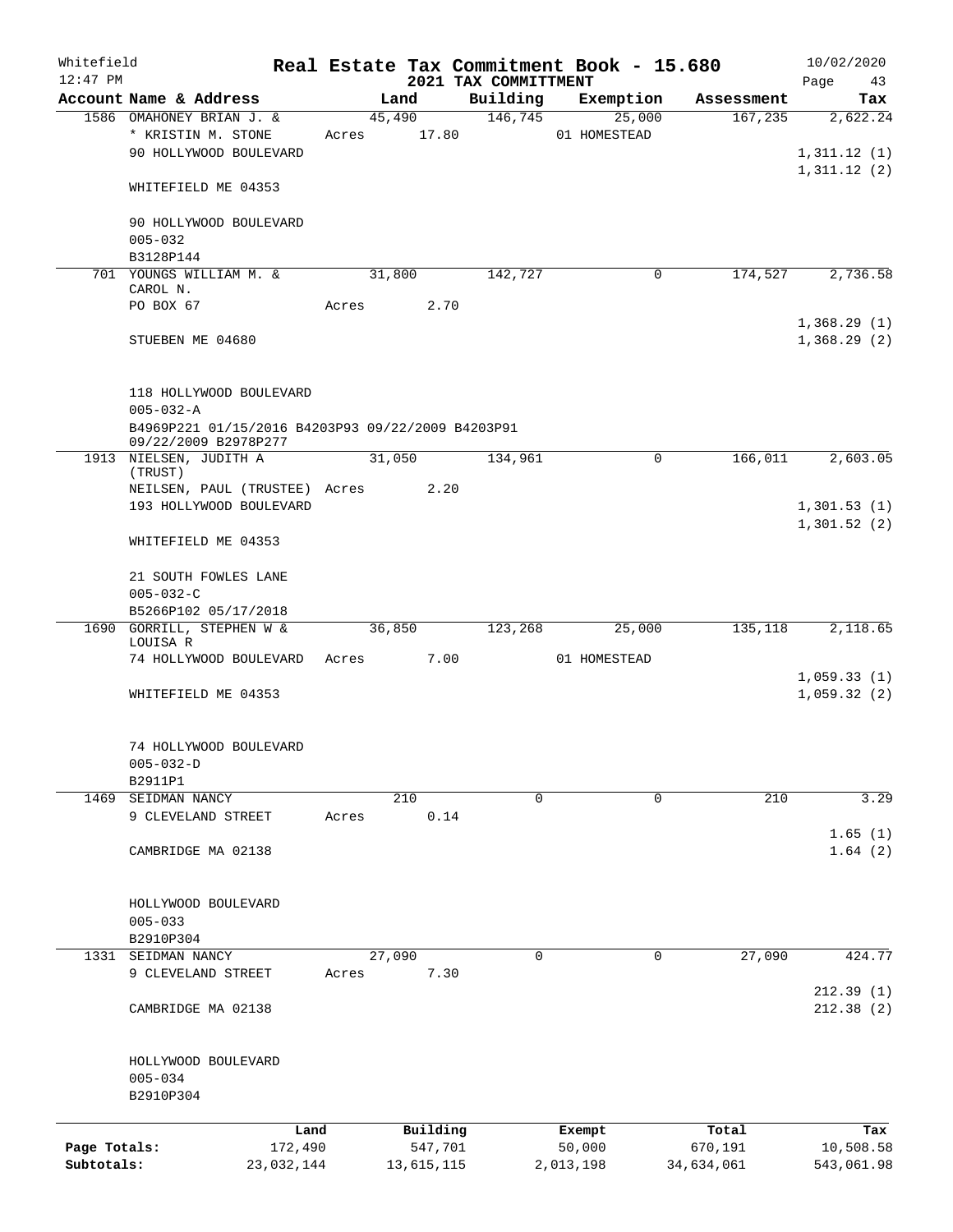| Whitefield<br>$12:47$ PM |                                     |       |          |                                  | Real Estate Tax Commitment Book - 15.680 |            | 10/02/2020                   |
|--------------------------|-------------------------------------|-------|----------|----------------------------------|------------------------------------------|------------|------------------------------|
|                          | Account Name & Address              |       | Land     | 2021 TAX COMMITTMENT<br>Building | Exemption                                | Assessment | Page<br>44<br>Tax            |
|                          | 1512 YUND, PHILIP O                 |       | 42,746   | 104,383                          | 25,000                                   | 122,129    | 1,914.98                     |
|                          | 179 HOLLYWOOD BOULEVARD Acres 14.37 |       |          |                                  | 01 HOMESTEAD                             |            |                              |
|                          |                                     |       |          |                                  |                                          |            | 957.49 (1)                   |
|                          | WHITEFIELD ME 04353                 |       |          |                                  |                                          |            | 957.49(2)                    |
|                          |                                     |       |          |                                  |                                          |            |                              |
|                          | 179 HOLLYWOOD BOULEVARD             |       |          |                                  |                                          |            |                              |
|                          | $005 - 034 - A$                     |       |          |                                  |                                          |            |                              |
|                          | B2270P44                            |       |          |                                  |                                          |            |                              |
|                          | 75 YUND PHILIP & SUSANNE            |       | 22,250   | $\Omega$                         | $\mathbf 0$                              | 22,250     | 348.88                       |
|                          | MEIDEL                              |       |          |                                  |                                          |            |                              |
|                          | 179 HOLLYWOOD BOULEVARD Acres       |       | 3.00     |                                  |                                          |            |                              |
|                          | WHITEFIELD ME 04353                 |       |          |                                  |                                          |            | 174.44(1)<br>174.44(2)       |
|                          |                                     |       |          |                                  |                                          |            |                              |
|                          |                                     |       |          |                                  |                                          |            |                              |
|                          | HOLLYWOOD BOULEVARD                 |       |          |                                  |                                          |            |                              |
|                          | $005 - 034 - B$                     |       |          |                                  |                                          |            |                              |
|                          | B3910P100 09/09/2007 B2599P276      |       |          |                                  |                                          |            |                              |
|                          | 1626 POULIN ALICE L.                |       | 31,350   | 135,297                          | 25,000                                   | 141,647    | 2,221.02                     |
|                          | 35 HOLLYWOOD BOULEVARD Acres        |       | 2.40     |                                  | 01 HOMESTEAD                             |            |                              |
|                          |                                     |       |          |                                  |                                          |            | 1, 110.51(1)<br>1, 110.51(2) |
|                          | WHITEFIELD ME 04353                 |       |          |                                  |                                          |            |                              |
|                          |                                     |       |          |                                  |                                          |            |                              |
|                          | 35 HOLLYWOOD BOULEVARD              |       |          |                                  |                                          |            |                              |
|                          | $005 - 034 - C$                     |       |          |                                  |                                          |            |                              |
|                          | B5169P91 08/09/2017 B2109P115       |       |          |                                  |                                          |            |                              |
|                          | 1552 SEIDMAN NANCY L.               |       | 27,250   | $\Omega$                         | $\mathbf 0$                              | 27,250     | 427.28                       |
|                          | 9 CLEVELAND STREET                  | Acres | 7.50     |                                  |                                          |            |                              |
|                          | CAMBRIDGE MA 02138                  |       |          |                                  |                                          |            | 213.64(1)<br>213.64(2)       |
|                          |                                     |       |          |                                  |                                          |            |                              |
|                          |                                     |       |          |                                  |                                          |            |                              |
|                          | HOLLYWOOD BOULEVARD                 |       |          |                                  |                                          |            |                              |
|                          | $005 - 034 - D$                     |       |          |                                  |                                          |            |                              |
|                          | B3210P220                           |       |          |                                  |                                          |            |                              |
|                          | 927 FAIRSERVICE, MICHAEL O<br>&     |       | 70,250   | 7,076                            | 0                                        | 77,326     | 1,212.47                     |
|                          | * CAROLYN                           | Acres | 57.00    |                                  |                                          |            |                              |
|                          | 17 HEMLOCK LANE                     |       |          |                                  |                                          |            | 606.24(1)                    |
|                          |                                     |       |          |                                  |                                          |            | 606.23(2)                    |
|                          | WHITEFIELD ME 04353                 |       |          |                                  |                                          |            |                              |
|                          |                                     |       |          |                                  |                                          |            |                              |
|                          | 17 HEMLOCK LANE<br>$006 - 001$      |       |          |                                  |                                          |            |                              |
|                          | B4538P159 06/22/2012 B1767P352      |       |          |                                  |                                          |            |                              |
|                          | 36 MCEVOY, PAUL                     |       | 77,645   | $\mathbf 0$                      | $\mathbf 0$                              | 77,645     | 1,217.47                     |
|                          | 12 E CRISMAN ROAD                   | Acres | 91.79    |                                  |                                          |            |                              |
|                          |                                     |       |          |                                  |                                          |            | 608.74 (1)                   |
|                          | HARDWICK NJ 07825 9696              |       |          |                                  |                                          |            | 608.73(2)                    |
|                          |                                     |       |          |                                  |                                          |            |                              |
|                          |                                     |       |          |                                  |                                          |            |                              |
|                          | BRIGID LANE<br>$006 - 002$          |       |          |                                  |                                          |            |                              |
|                          | B2616P40                            |       |          |                                  |                                          |            |                              |
|                          |                                     |       |          |                                  |                                          |            |                              |
|                          |                                     |       |          |                                  |                                          |            |                              |
|                          | Land                                |       | Building |                                  | Exempt                                   | Total      | Tax                          |
| Page Totals:             | 271,491                             |       | 246,756  |                                  | 50,000                                   | 468,247    | 7,342.10                     |

**Subtotals:** 23,303,635 13,861,871 2,063,198 35,102,308 550,404.08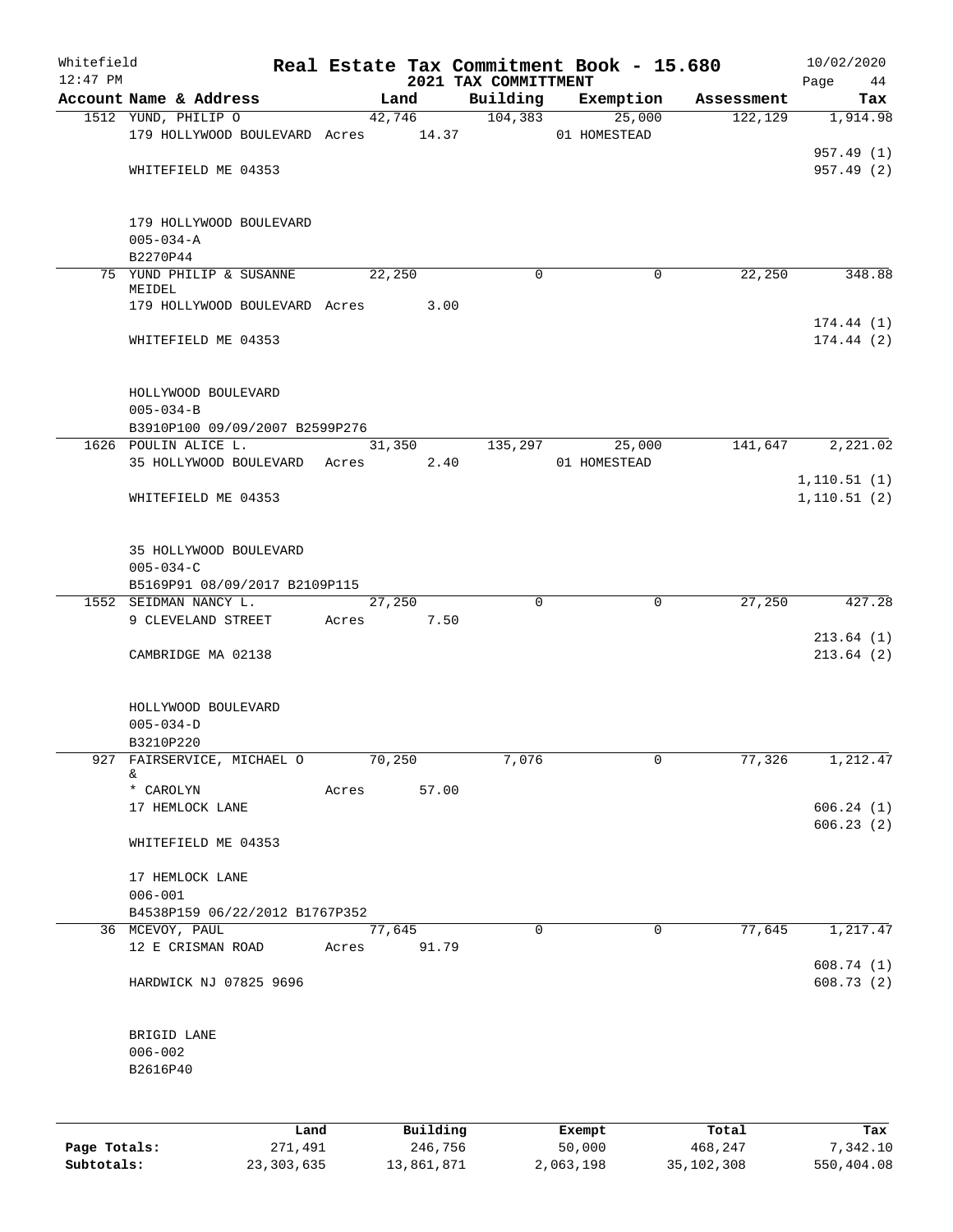| Whitefield                 |                                                                                  |                         |       |                         |                                  | Real Estate Tax Commitment Book - 15.680 |                       | 10/02/2020             |
|----------------------------|----------------------------------------------------------------------------------|-------------------------|-------|-------------------------|----------------------------------|------------------------------------------|-----------------------|------------------------|
| $12:47$ PM                 | Account Name & Address                                                           |                         |       | Land                    | 2021 TAX COMMITTMENT<br>Building | Exemption                                | Assessment            | Page<br>45<br>Tax      |
|                            | 801 ELWELL, MICHAEL H                                                            |                         |       | 30,900                  | 146,502                          | 25,000                                   | 152,402               | 2,389.66               |
|                            | P.O. BOX 681                                                                     |                         | Acres | 2.10                    |                                  | 01 HOMESTEAD                             |                       |                        |
|                            |                                                                                  |                         |       |                         |                                  |                                          |                       | 1, 194.83(1)           |
|                            | NEWCASTLE ME 04553                                                               |                         |       |                         |                                  |                                          |                       | 1, 194.83(2)           |
|                            | 44 BRIGID LANE                                                                   |                         |       |                         |                                  |                                          |                       |                        |
|                            | $006 - 002 - A$                                                                  |                         |       |                         |                                  |                                          |                       |                        |
|                            | B4772P154 04/22/2014 B3128P164                                                   |                         |       |                         |                                  |                                          |                       |                        |
|                            | 1006 MCEVOY, PAUL                                                                |                         |       | 20,750                  | $\Omega$                         | 0                                        | 20,750                | 325.36                 |
|                            | 12 E CRISMAN ROAD                                                                |                         | Acres | 2.00                    |                                  |                                          |                       | 162.68(1)              |
|                            | HARDWICK NJ 07825 9696                                                           |                         |       |                         |                                  |                                          |                       | 162.68(2)              |
|                            | BRIGID LANE                                                                      |                         |       |                         |                                  |                                          |                       |                        |
|                            | $006 - 002 - B$                                                                  |                         |       |                         |                                  |                                          |                       |                        |
|                            | B2616P40                                                                         |                         |       |                         |                                  |                                          |                       |                        |
|                            | 1873 WHEELER, DAVID A                                                            |                         |       | 23,120                  | $\mathbf 0$                      | $\mathbf 0$                              | 23,120                | 362.52                 |
|                            | PO BOX 307                                                                       |                         | Acres | 3.58                    |                                  |                                          |                       | 181.26 (1)             |
|                            | DRESDEN ME 04342                                                                 |                         |       |                         |                                  |                                          |                       | 181.26(2)              |
|                            | BRIGID LANE                                                                      |                         |       |                         |                                  |                                          |                       |                        |
|                            | $006 - 002 - C$                                                                  |                         |       |                         |                                  |                                          |                       |                        |
|                            | B5324P276 11/06/2018 B4722P9 10/11/2013                                          |                         |       |                         |                                  |                                          |                       |                        |
|                            | 1718 ELWELL, MICHAEL H                                                           |                         |       | 23,915                  | $\Omega$                         | 0                                        | 23,915                | 374.99                 |
|                            | P.O. BOX 681                                                                     |                         | Acres | 4.11                    |                                  |                                          |                       | 187.50(1)              |
|                            | NEWCASTLE ME 04553                                                               |                         |       |                         |                                  |                                          |                       | 187.49(2)              |
|                            | BRIGID LANE                                                                      |                         |       |                         |                                  |                                          |                       |                        |
|                            | $006 - 002 - D$                                                                  |                         |       |                         |                                  |                                          |                       |                        |
|                            | B4772P154 04/22/2014                                                             |                         |       |                         |                                  |                                          |                       |                        |
|                            | 1570 WILLARD WILLIAM J. &<br>PAULINE A. & WILLIAM H.                             |                         |       | 30,610                  | 0                                | 0                                        | 30,610                | 479.96                 |
|                            | 115 HANLEY ROAD                                                                  |                         | Acres | 11.70                   |                                  |                                          |                       |                        |
|                            |                                                                                  |                         |       |                         |                                  |                                          |                       | 239.98 (1)             |
|                            | PITTSTON ME 04345                                                                |                         |       |                         |                                  |                                          |                       | 239.98(2)              |
|                            | PHILBRICK LANE                                                                   |                         |       |                         |                                  |                                          |                       |                        |
|                            | $006 - 003$<br>B4971P185 01/25/2016 B4343P206 09/29/2010 B2588P194<br>06/29/1983 |                         |       |                         |                                  |                                          |                       |                        |
|                            | 1472 VALLIERES MELISSA P. &                                                      |                         |       | 40,050                  | 175,862                          | 25,000                                   | 190,912               | 2,993.50               |
|                            | GARY C.                                                                          |                         |       |                         |                                  |                                          |                       |                        |
|                            | 131 HANLEY ROAD                                                                  |                         | Acres | 11.00                   |                                  | 01 HOMESTEAD                             |                       | 1,496.75(1)            |
|                            | PITTSTON ME 04345                                                                |                         |       |                         |                                  |                                          |                       | 1,496.75(2)            |
|                            | 131 HANLEY ROAD,                                                                 |                         |       |                         |                                  |                                          |                       |                        |
|                            | $006 - 004$                                                                      |                         |       |                         |                                  |                                          |                       |                        |
|                            | B3650P314 03/23/2006                                                             |                         |       |                         |                                  |                                          |                       |                        |
|                            |                                                                                  | Land                    |       | Building                |                                  | Exempt                                   | Total                 | Tax                    |
| Page Totals:<br>Subtotals: |                                                                                  | 169,345<br>23, 472, 980 |       | 322,364<br>14, 184, 235 |                                  | 50,000<br>2, 113, 198                    | 441,709<br>35,544,017 | 6,925.99<br>557,330.07 |
|                            |                                                                                  |                         |       |                         |                                  |                                          |                       |                        |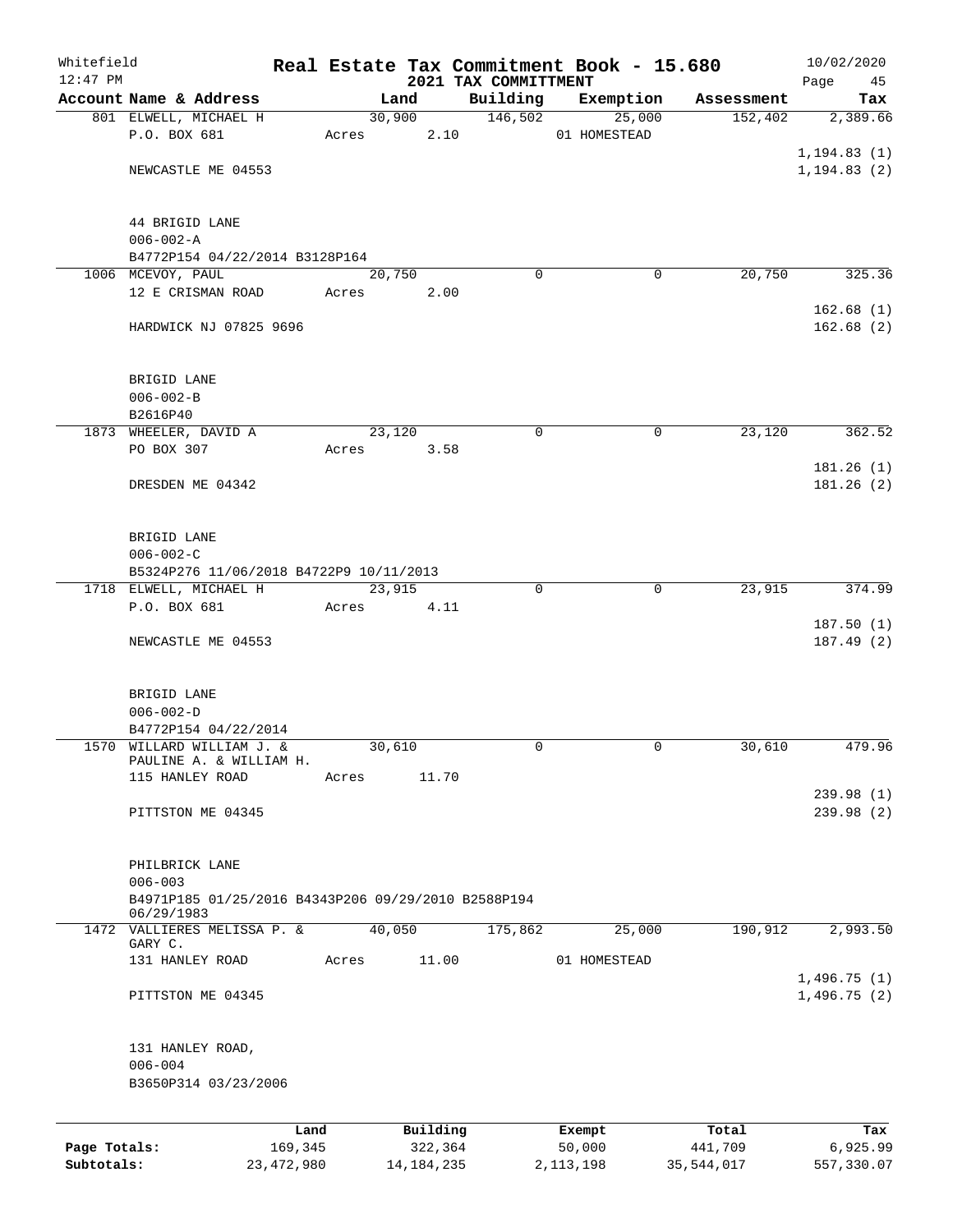| Whitefield<br>$12:47$ PM |                                                     |       |          | 2021 TAX COMMITTMENT | Real Estate Tax Commitment Book - 15.680 |            | 10/02/2020<br>Page<br>46 |
|--------------------------|-----------------------------------------------------|-------|----------|----------------------|------------------------------------------|------------|--------------------------|
|                          | Account Name & Address                              |       | Land     | Building             | Exemption                                | Assessment | Tax                      |
|                          | 1069 FROEHLICH PETER E.                             |       | 59,600   | 158,525              | 25,000                                   | 193, 125   | 3,028.20                 |
|                          | 230 PHILBRICK LANE                                  | Acres | 39.00    |                      | 01 HOMESTEAD                             |            |                          |
|                          |                                                     |       |          |                      |                                          |            | 1, 514.10(1)             |
|                          | WHITEFIELD ME 04353                                 |       |          |                      |                                          |            | 1, 514.10(2)             |
|                          |                                                     |       |          |                      |                                          |            |                          |
|                          |                                                     |       |          |                      |                                          |            |                          |
|                          | 230 PHILBRICK LANE                                  |       |          |                      |                                          |            |                          |
|                          | $006 - 005$                                         |       |          |                      |                                          |            |                          |
|                          | B4389P293 04/06/2011 B1935P117 11/26/1993           |       |          |                      |                                          |            |                          |
|                          | 1280 KIMBALL, CHRISTINE                             |       | 38,450   | 52,915               | 25,000                                   | 66,365     | 1,040.60                 |
|                          | 172 PHILBRICK LANE                                  | Acres |          | 9.00                 | 01 HOMESTEAD                             |            |                          |
|                          |                                                     |       |          |                      |                                          |            | 520.30(1)                |
|                          | WHITEFIELD ME 04353                                 |       |          |                      |                                          |            | 520.30(2)                |
|                          |                                                     |       |          |                      |                                          |            |                          |
|                          | 172 PHILBRICK LANE                                  |       |          |                      |                                          |            |                          |
|                          | $006 - 006$                                         |       |          |                      |                                          |            |                          |
|                          | B1293P169                                           |       |          |                      |                                          |            |                          |
|                          | 194 HOLM KENNETH D. &                               |       | 90,185   | 216,708              | 25,000                                   | 281,893    | 4,420.08                 |
|                          | HILARY                                              |       |          |                      |                                          |            |                          |
|                          | 118 PHILBRICK LANE                                  | Acres | 96.87    |                      | 01 HOMESTEAD                             |            |                          |
|                          |                                                     |       |          |                      |                                          |            | 2, 210.04(1)             |
|                          | WHITEFIELD ME 04353                                 |       |          |                      |                                          |            | 2, 210.04(2)             |
|                          |                                                     |       |          |                      |                                          |            |                          |
|                          |                                                     |       |          |                      |                                          |            |                          |
|                          | 118 PHILBRICK LANE                                  |       |          |                      |                                          |            |                          |
|                          | $006 - 007$<br>B1766P85 04/09/1992                  |       |          |                      |                                          |            |                          |
|                          | 1734 THE MIVILLE FAMILY                             |       | 31,185   | 61,159               | 25,000                                   | 67,344     | 1,055.95                 |
|                          | LIVING TRUST                                        |       |          |                      |                                          |            |                          |
|                          | 148 PHILBRICK LANE                                  | Acres |          | 2.29                 | 01 HOMESTEAD                             |            |                          |
|                          |                                                     |       |          |                      |                                          |            | 527.98(1)                |
|                          | WHITEFIELD ME 04353                                 |       |          |                      |                                          |            | 527.97(2)                |
|                          |                                                     |       |          |                      |                                          |            |                          |
|                          |                                                     |       |          |                      |                                          |            |                          |
|                          | 148 PHILBRICK LANE                                  |       |          |                      |                                          |            |                          |
|                          | $006 - 007 - A$                                     |       |          |                      |                                          |            |                          |
|                          | B5406P80 07/11/2019<br>1562 HALL JR. GEORGE W. &    |       | 35,394   |                      | 0<br>0                                   | 35,394     | 554.98                   |
|                          | GEORGE W.                                           |       |          |                      |                                          |            |                          |
|                          | 822 TOWNHOUSE ROAD                                  | Acres | 17.68    |                      |                                          |            |                          |
|                          |                                                     |       |          |                      |                                          |            | 277.49 (1)               |
|                          | WHITEFIELD ME 04353                                 |       |          |                      |                                          |            | 277.49(2)                |
|                          |                                                     |       |          |                      |                                          |            |                          |
|                          |                                                     |       |          |                      |                                          |            |                          |
|                          | PHILBRICK LANE                                      |       |          |                      |                                          |            |                          |
|                          | $006 - 008$                                         |       |          |                      |                                          |            |                          |
|                          | 708 BARTLETT, KENNETH A                             |       | 35,250   | 134,267              | 25,000                                   | 144,517    | 2,266.03                 |
|                          | BARTLETT, KIMBERLY S                                | Acres |          | 5.00                 | 01 HOMESTEAD                             |            |                          |
|                          | 104 PHILBRICK LANE                                  |       |          |                      |                                          |            | 1, 133.02(1)             |
|                          |                                                     |       |          |                      |                                          |            | 1, 133.01(2)             |
|                          | WHITEFIELD ME 04353                                 |       |          |                      |                                          |            |                          |
|                          | 104 PHILBRICK LANE                                  |       |          |                      |                                          |            |                          |
|                          | $006 - 008 - A$                                     |       |          |                      |                                          |            |                          |
|                          | B4904P174 06/23/2015 B4941P140 10/21/2015 B4761P299 |       |          |                      |                                          |            |                          |
|                          | 03/07/2014 B4757P144 02/18/2014 B3796P64 01/04/2007 |       |          |                      |                                          |            |                          |
|                          |                                                     |       |          |                      |                                          |            |                          |
|                          |                                                     |       |          |                      |                                          |            |                          |
|                          |                                                     | Land  | Building |                      | Exempt                                   | Total      | Tax                      |

|              | uanu       | <b>DULLULLY</b> | <b>BACILD</b> | 10 <sub>14</sub> | <b>IGA</b> |
|--------------|------------|-----------------|---------------|------------------|------------|
| Page Totals: | 290,064    | 623,574         | 125,000       | 788,638          | 12,365.84  |
| Subtotals:   | 23,763,044 | 14,807,809      | 2,238,198     | 36,332,655       | 569,695.91 |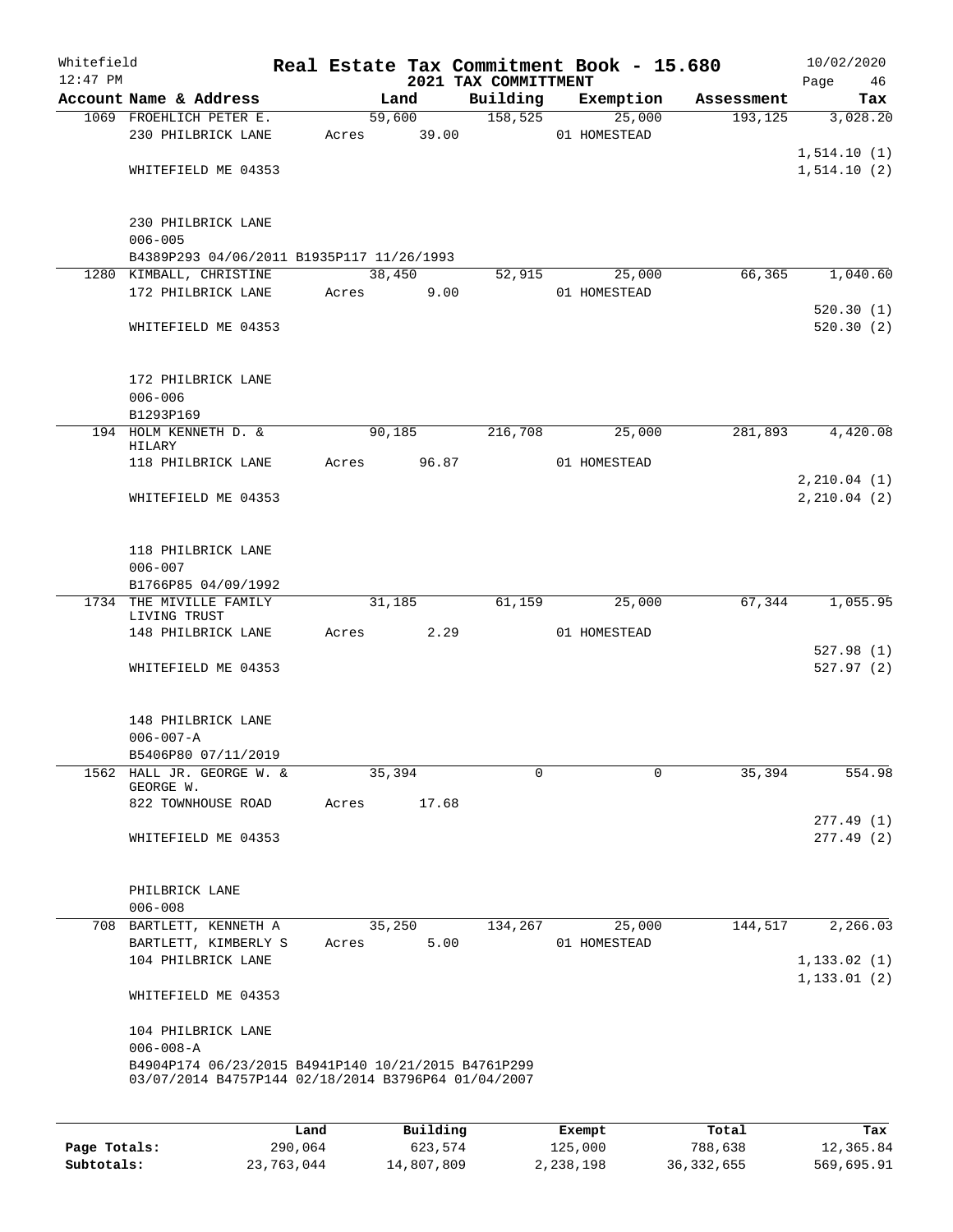| Whitefield<br>$12:47$ PM |                                            |       |        |       | Real Estate Tax Commitment Book - 15.680<br>2021 TAX COMMITTMENT |           |             |            | 10/02/2020<br>Page<br>47 |
|--------------------------|--------------------------------------------|-------|--------|-------|------------------------------------------------------------------|-----------|-------------|------------|--------------------------|
|                          | Account Name & Address                     |       | Land   |       | Building                                                         | Exemption |             | Assessment | Tax                      |
|                          | 531 HOLM, KENNETH D                        |       | 12,236 |       | $\mathbf 0$                                                      |           | $\Omega$    | 12,236     | 191.86                   |
|                          | 118 PHILBRICK LANE                         | Acres |        | 10.92 |                                                                  |           |             |            |                          |
|                          |                                            |       |        |       |                                                                  |           |             |            | 95.93(1)<br>95.93 (2)    |
|                          | WHITEFIELD ME 04353                        |       |        |       |                                                                  |           |             |            |                          |
|                          | PHILBRICK LANE                             |       |        |       |                                                                  |           |             |            |                          |
|                          | $006 - 009$                                |       |        |       |                                                                  |           |             |            |                          |
|                          | B5392P51 06/04/2019                        |       |        |       |                                                                  |           |             |            |                          |
|                          | 678 MOREY DONALD D. & LOIS<br>G., TRUSTEES |       | 69,800 |       | 0                                                                |           | $\mathbf 0$ | 69,800     | 1,094.46                 |
|                          | * LIVING TRUST                             | Acres |        | 96.50 |                                                                  |           |             |            |                          |
|                          | 5 PHILBRICK LANE                           |       |        |       |                                                                  |           |             |            | 547.23(1)                |
|                          |                                            |       |        |       |                                                                  |           |             |            | 547.23(2)                |
|                          | WHITEFIELD ME 04353                        |       |        |       |                                                                  |           |             |            |                          |
|                          | PHILBRICK LANE                             |       |        |       |                                                                  |           |             |            |                          |
|                          | $006 - 010$                                |       |        |       |                                                                  |           |             |            |                          |
|                          | B4268P10 04/12/2010                        |       |        |       |                                                                  |           |             |            |                          |
|                          | 1481 WELLS FARGO BANK                      |       | 32,250 |       | 79,406                                                           |           | $\mathbf 0$ | 111,656    | 1,750.77                 |
|                          | 59 PHILBRICK LANE                          | Acres |        | 3.00  |                                                                  |           |             |            |                          |
|                          |                                            |       |        |       |                                                                  |           |             |            | 875.39 (1)               |
|                          | WHITEFIELD .E 04353                        |       |        |       |                                                                  |           |             |            | 875.38 (2)               |
|                          | 59 PHILBRICK LANE                          |       |        |       |                                                                  |           |             |            |                          |
|                          | $006 - 010 - A$                            |       |        |       |                                                                  |           |             |            |                          |
|                          | B4755P239 02/07/2014 B2576P8               |       |        |       |                                                                  |           |             |            |                          |
|                          | 1114 GRADY STEVEN J.                       |       | 74,500 |       | $\Omega$                                                         |           | $\mathbf 0$ | 74,500     | 1,168.16                 |
|                          | 8 JEWETT LANE                              | Acres |        | 85.50 |                                                                  |           |             |            |                          |
|                          |                                            |       |        |       |                                                                  |           |             |            | 584.08 (1)               |
|                          | WHITEFIELD ME 04353                        |       |        |       |                                                                  |           |             |            | 584.08 (2)               |
|                          | PHILBRICK LANE                             |       |        |       |                                                                  |           |             |            |                          |
|                          | $006 - 011$                                |       |        |       |                                                                  |           |             |            |                          |
|                          | B4951P237 11/20/2015 B2009P78              |       |        |       |                                                                  |           |             |            |                          |
|                          | 213 DURRELL GENE                           |       | 13,100 |       | 0                                                                |           | 0           | 13,100     | 205.41                   |
|                          | DURRELL TRACY                              | Acres |        | 12.00 |                                                                  |           |             |            |                          |
|                          | 213 HUNTS MEADOW ROAD                      |       |        |       |                                                                  |           |             |            | 102.71(1)<br>102.70(2)   |
|                          | PITTSTON ME 04345                          |       |        |       |                                                                  |           |             |            |                          |
|                          | PHILBRICK LANE                             |       |        |       |                                                                  |           |             |            |                          |
|                          | $006 - 011 - A$                            |       |        |       |                                                                  |           |             |            |                          |
|                          | B5248P146 04/06/2018                       |       |        |       |                                                                  |           |             |            |                          |
|                          | 432 HALL JR. GEORGE                        |       | 35,650 |       | $\Omega$                                                         |           | 0           | 35,650     | 558.99                   |
|                          | 822 TOWNHOUSE ROAD                         | Acres |        | 18.00 |                                                                  |           |             |            |                          |
|                          |                                            |       |        |       |                                                                  |           |             |            | 279.50(1)                |
|                          | WHITEFIELD ME 04353                        |       |        |       |                                                                  |           |             |            | 279.49(2)                |
|                          | PHILBRICK LANE                             |       |        |       |                                                                  |           |             |            |                          |
|                          | $006 - 011 - B$                            |       |        |       |                                                                  |           |             |            |                          |
|                          | B1417P148                                  |       |        |       |                                                                  |           |             |            |                          |
|                          |                                            |       |        |       |                                                                  |           |             |            |                          |
|                          |                                            |       |        |       |                                                                  |           |             |            |                          |
|                          |                                            |       |        |       |                                                                  |           |             |            |                          |

|              | Land       | Building   | Exempt    | Total      | Tax        |
|--------------|------------|------------|-----------|------------|------------|
| Page Totals: | 237,536    | 79,406     |           | 316,942    | 4,969.65   |
| Subtotals:   | 24,000,580 | 14,887,215 | 2,238,198 | 36,649,597 | 574,665.56 |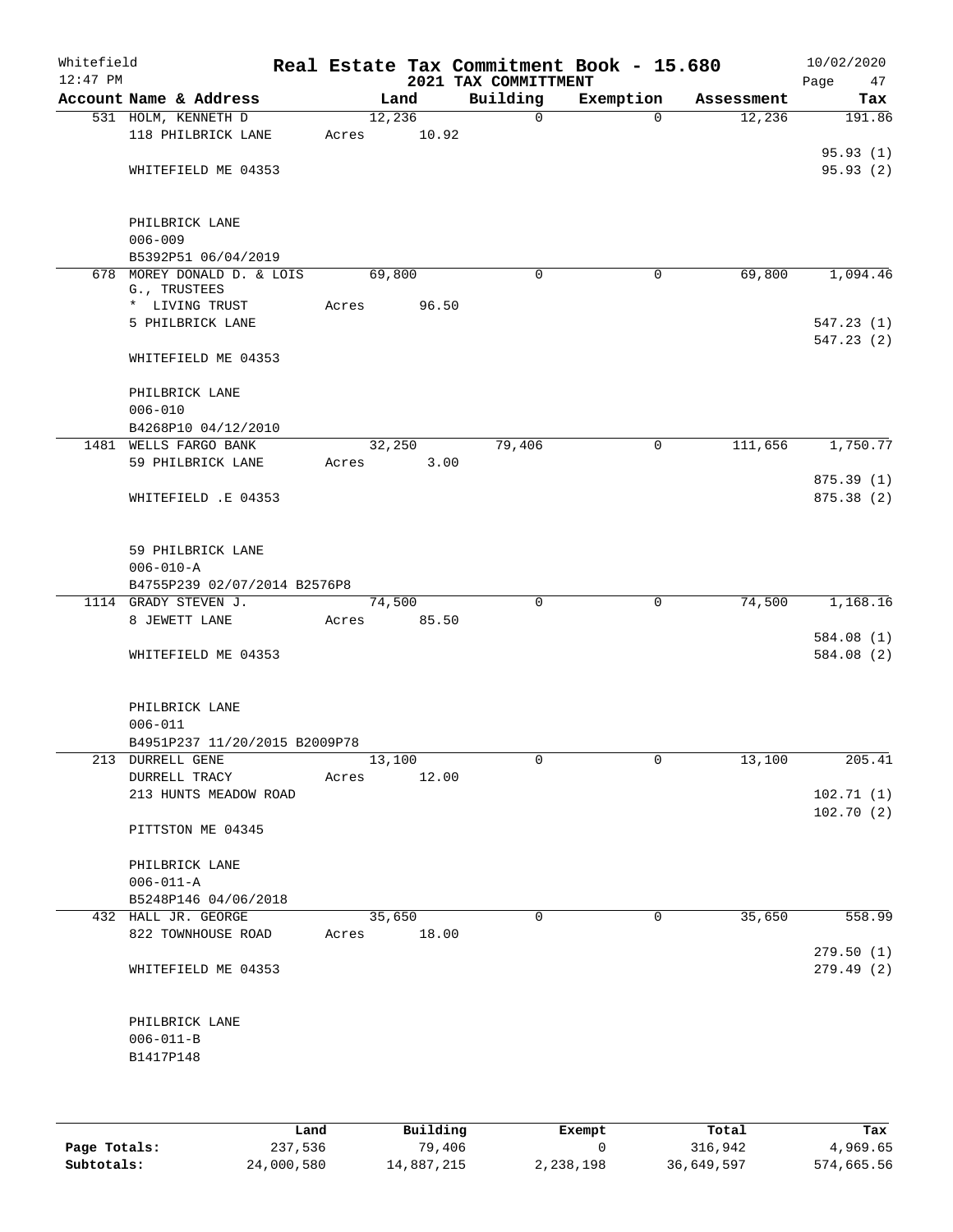| Account Name & Address<br>783 MONDINO MITCHELL & TARA<br>LARRABEE, JOHN<br>P O BOX 483<br>EAST FALMOUTH MA 02536 | 50,790<br>Acres                                                                                                                                                                            | Land<br>40.83  | Building<br>$\mathsf{O}$             | Exemption<br>$\Omega$                                       | Assessment<br>50,790  | Tax                         |
|------------------------------------------------------------------------------------------------------------------|--------------------------------------------------------------------------------------------------------------------------------------------------------------------------------------------|----------------|--------------------------------------|-------------------------------------------------------------|-----------------------|-----------------------------|
|                                                                                                                  |                                                                                                                                                                                            |                |                                      |                                                             |                       | 796.39                      |
|                                                                                                                  |                                                                                                                                                                                            |                |                                      |                                                             |                       | 398.20(1)                   |
|                                                                                                                  |                                                                                                                                                                                            |                |                                      |                                                             |                       | 398.19(2)                   |
| PHILBRICK LANE<br>$006 - 012$                                                                                    |                                                                                                                                                                                            |                |                                      |                                                             |                       |                             |
| B5141P157 05/30/2017 B1489P184                                                                                   |                                                                                                                                                                                            |                |                                      |                                                             |                       |                             |
| 1577 HOLM HILARY H. TRUSTEE                                                                                      | 23,750                                                                                                                                                                                     |                | $\Omega$                             | $\mathbf 0$                                                 | 23,750                | 372.40                      |
| * HILARY HOLM TRUST<br>118 PHILBRICK LANE                                                                        | Acres                                                                                                                                                                                      |                |                                      |                                                             |                       | 186.20(1)<br>186.20(2)      |
| WHITEFIELD ME 04353                                                                                              |                                                                                                                                                                                            |                |                                      |                                                             |                       |                             |
| PHILBRICK LANE<br>$006 - 012 - A$                                                                                |                                                                                                                                                                                            |                |                                      |                                                             |                       |                             |
|                                                                                                                  |                                                                                                                                                                                            |                |                                      |                                                             |                       | 1,486.45                    |
| 95 SALMON FALLS ROAD                                                                                             | Acres                                                                                                                                                                                      |                |                                      |                                                             |                       |                             |
| ROCHESTER NH 03868                                                                                               |                                                                                                                                                                                            |                |                                      |                                                             |                       | 743.23(1)<br>743.22(2)      |
| 111 PHILBRICK LANE<br>$006 - 012 - B$                                                                            |                                                                                                                                                                                            |                |                                      |                                                             |                       |                             |
|                                                                                                                  |                                                                                                                                                                                            |                |                                      |                                                             |                       | 1,625.26                    |
| 123 PHILBRICK LANE                                                                                               | Acres                                                                                                                                                                                      |                |                                      | 01 HOMESTEAD                                                |                       |                             |
| WHITEFIELD ME 04353                                                                                              |                                                                                                                                                                                            |                |                                      |                                                             |                       | 812.63(1)<br>812.63(2)      |
| 123 PHILBRICK LANE<br>$006 - 012 - C$<br>B1799P57                                                                |                                                                                                                                                                                            |                |                                      |                                                             |                       |                             |
|                                                                                                                  |                                                                                                                                                                                            |                |                                      | 0                                                           |                       | 1,221.02                    |
| 13230 SE 256 STREET                                                                                              |                                                                                                                                                                                            |                |                                      |                                                             |                       | 610.51(1)<br>610.51(2)      |
| KENT WA 98042                                                                                                    |                                                                                                                                                                                            |                |                                      |                                                             |                       |                             |
| 189 PHILBRICK LANE<br>$006 - 013$                                                                                |                                                                                                                                                                                            |                |                                      |                                                             |                       |                             |
| 544 JONES DONNA HAINES &                                                                                         |                                                                                                                                                                                            |                | 3,771                                | 0                                                           | 72,521                | 1,137.13                    |
|                                                                                                                  |                                                                                                                                                                                            |                |                                      |                                                             |                       |                             |
| BREWSTER MA 02631                                                                                                |                                                                                                                                                                                            |                |                                      |                                                             |                       | 568.57(1)<br>568.56(2)      |
| PHILBRICK LANE<br>$006 - 014$                                                                                    |                                                                                                                                                                                            |                |                                      |                                                             |                       |                             |
|                                                                                                                  | B3383P297 10/19/2004<br>1170 TOWLE WILLIAM A.<br>B1581P106<br>47 OBER, JANET M<br>650 GLOVER, DENISE<br>AVANTAGGIO, FRANK G.<br>B5385P164 05/10/2019<br>PHILIP<br>P O BOX 481<br>B1759P125 | Acres<br>Acres | 60,796<br>34,515<br>40,850<br>68,750 | 4.00<br>34,003<br>40.84<br>4.51<br>37,021<br>12.00<br>54.00 | 0<br>94,137<br>25,000 | 94,799<br>103,652<br>77,871 |

|              | Land       | Building   | Exempt    | Total      | Tax        |
|--------------|------------|------------|-----------|------------|------------|
| Page Totals: | 279,451    | 168,932    | 25,000    | 423,383    | 6,638.65   |
| Subtotals:   | 24,280,031 | 15,056,147 | 2,263,198 | 37,072,980 | 581,304.21 |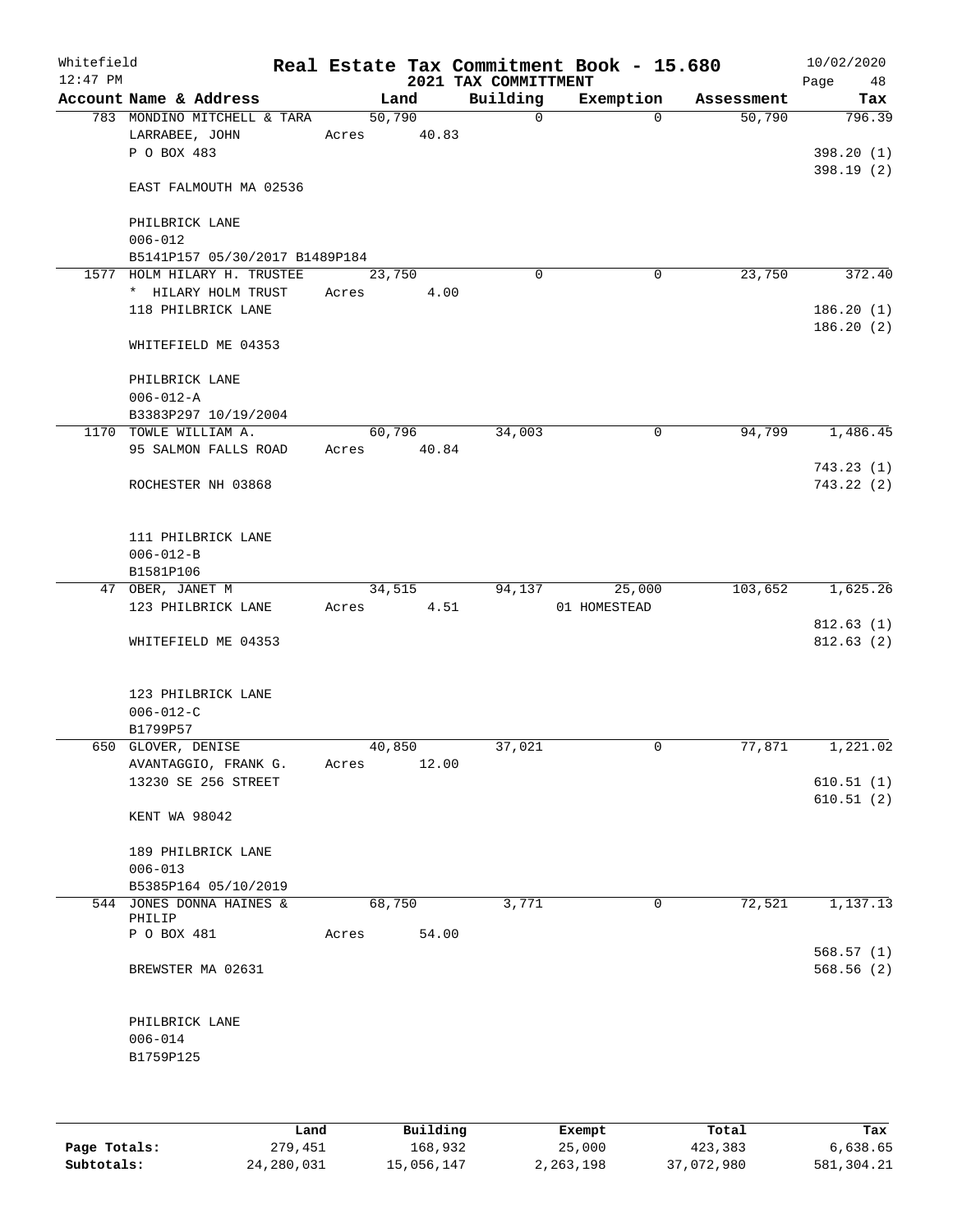| Whitefield<br>$12:47$ PM |                                     |       |        | 2021 TAX COMMITTMENT | Real Estate Tax Commitment Book - 15.680 |            | 10/02/2020<br>Page<br>49 |
|--------------------------|-------------------------------------|-------|--------|----------------------|------------------------------------------|------------|--------------------------|
|                          | Account Name & Address              |       | Land   | Building             | Exemption                                | Assessment | Tax                      |
|                          | 160 HALL IV GEORGE W.               |       | 30,290 | $\mathbf 0$          | $\Omega$                                 | 30,290     | 474.95                   |
|                          | 822 TOWNHOUSE ROAD                  | Acres | 11.30  |                      |                                          |            |                          |
|                          |                                     |       |        |                      |                                          |            | 237.48 (1)               |
|                          | WHITEFIELD ME 04353                 |       |        |                      |                                          |            | 237.47 (2)               |
|                          | PHILBRICK LANE                      |       |        |                      |                                          |            |                          |
|                          | $006 - 015$                         |       |        |                      |                                          |            |                          |
|                          | B1635P29                            |       |        |                      |                                          |            |                          |
|                          | 410 MCKEE-JENEC JACALYN A.          |       | 21,500 | $\mathbf 0$          | 0                                        | 21,500     | 337.12                   |
|                          | 42 HANLEY ROAD                      | Acres | 2.50   |                      |                                          |            |                          |
|                          |                                     |       |        |                      |                                          |            | 168.56(1)                |
|                          | PITTSTON ME 04345                   |       |        |                      |                                          |            | 168.56(2)                |
|                          | PHILBRICK LANE                      |       |        |                      |                                          |            |                          |
|                          | $006 - 016$                         |       |        |                      |                                          |            |                          |
|                          | B2390P103 10/15/1998                |       |        |                      |                                          |            |                          |
|                          | 327 SHEA ARLENE                     |       | 20,800 | 0                    | 0                                        | 20,800     | 326.14                   |
|                          | 73 HUNTS MEADOW ROAD                | Acres | 22.00  |                      |                                          |            |                          |
|                          |                                     |       |        |                      |                                          |            | 163.07(1)                |
|                          | PITTSTON ME 04345                   |       |        |                      |                                          |            | 163.07(2)                |
|                          | PHILBRICK LANE                      |       |        |                      |                                          |            |                          |
|                          | $006 - 017$                         |       |        |                      |                                          |            |                          |
|                          | 690 DAVIS ARTHUR K. &<br>SHIRLEY M. |       | 8,380  | 0                    | 0                                        | 8,380      | 131.40                   |
|                          | 87 HUNTS MEADOW ROAD                | Acres | 6.10   |                      |                                          |            |                          |
|                          |                                     |       |        |                      |                                          |            | 65.70(1)                 |
|                          | PITTSTON ME 04345                   |       |        |                      |                                          |            | 65.70 (2)                |
|                          | HUNTS MEADOW ROAD                   |       |        |                      |                                          |            |                          |
|                          | $006 - 018$                         |       |        |                      |                                          |            |                          |
|                          | B4729P244 11/05/2013 B1595P90       |       |        |                      |                                          |            |                          |
|                          | 1308 TRUDEAU, DEAN M                |       | 49,850 | 117,191              | 0                                        | 167,041    | 2,619.20                 |
|                          | TRUDEAU, ELIZABETH C                | Acres | 24.00  |                      |                                          |            |                          |
|                          | 17 HEIDI LANE                       |       |        |                      |                                          |            | 1,309.60(1)              |
|                          | WHITEFIELD ME 04353                 |       |        |                      |                                          |            | 1,309.60(2)              |
|                          | 19 HEIDI LANE                       |       |        |                      |                                          |            |                          |
|                          | $006 - 019$                         |       |        |                      |                                          |            |                          |
|                          | B5149P227 06/23/2017 B881P271       |       |        |                      |                                          |            |                          |
|                          | 386 SHEA DIANE                      |       | 35,100 | $\Omega$             | $\Omega$                                 | 35,100     | 550.37                   |
|                          | 153 HUNTS MEADOW ROAD               | Acres | 44.00  |                      |                                          |            |                          |
|                          | PITTSTON ME 04345                   |       |        |                      |                                          |            | 275.19(1)<br>275.18(2)   |
|                          |                                     |       |        |                      |                                          |            |                          |
|                          |                                     |       |        |                      |                                          |            |                          |
|                          | SOUTH HUNTS MEADOW ROAD             |       |        |                      |                                          |            |                          |
|                          | $006 - 020$                         |       |        |                      |                                          |            |                          |

|              | Land         | Building   | Exempt    | Total        | Tax        |
|--------------|--------------|------------|-----------|--------------|------------|
| Page Totals: | 165,920      | 117,191    |           | 283,111      | 4,439.18   |
| Subtotals:   | 24, 445, 951 | 15,173,338 | 2,263,198 | 37, 356, 091 | 585,743.39 |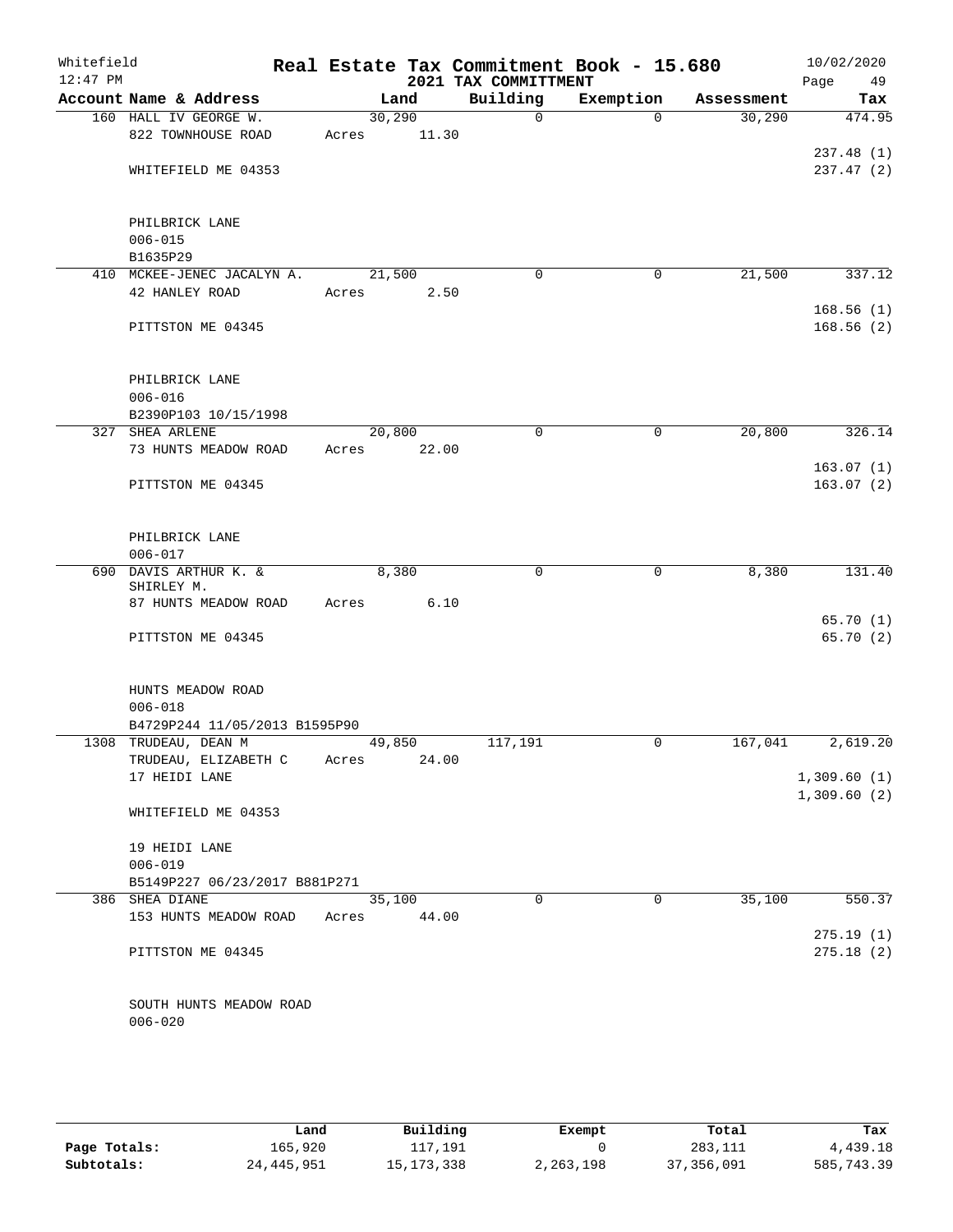| Whitefield   |                                                                             |        |       |        |          |                      | Real Estate Tax Commitment Book - 15.680 |             |            | 10/02/2020  |
|--------------|-----------------------------------------------------------------------------|--------|-------|--------|----------|----------------------|------------------------------------------|-------------|------------|-------------|
| $12:47$ PM   |                                                                             |        |       |        |          | 2021 TAX COMMITTMENT |                                          |             |            | Page<br>50  |
|              | Account Name & Address                                                      |        |       | Land   |          | Building             | Exemption                                |             | Assessment | Tax         |
|              | 1683 FRASCONE, TERRI A                                                      |        |       | 35,650 |          | 72,276               |                                          | 25,000      | 82,926     | 1,300.28    |
|              | 221 HUNTS MEADOW ROAD                                                       |        | Acres |        | 5.50     |                      | 01 HOMESTEAD                             |             |            |             |
|              |                                                                             |        |       |        |          |                      |                                          |             |            | 650.14(1)   |
|              | PITTSTON ME 04345                                                           |        |       |        |          |                      |                                          |             |            | 650.14(2)   |
|              | 221 SOUTH HUNTS MEADOW                                                      |        |       |        |          |                      |                                          |             |            |             |
|              | $006 - 021 - 1$                                                             |        |       |        |          |                      |                                          |             |            |             |
|              | B5074P101 11/10/2016 B4696P23 08/05/2013 B2869P184                          |        |       |        |          |                      |                                          |             |            |             |
|              | 1684 DURRELL GENE A. & TRACY                                                |        |       | 35,490 |          | 198,906              |                                          | 0           | 234,396    | 3,675.33    |
|              | 213 HUNTS MEADOW ROAD                                                       |        | Acres |        | 5.30     |                      |                                          |             |            |             |
|              |                                                                             |        |       |        |          |                      |                                          |             |            | 1,837.67(1) |
|              | PITTSTON ME 04345                                                           |        |       |        |          |                      |                                          |             |            | 1,837.66(2) |
|              |                                                                             |        |       |        |          |                      |                                          |             |            |             |
|              | 213 SOUTH HUNTS MEADOW<br>$006 - 021 - 2$                                   |        |       |        |          |                      |                                          |             |            |             |
|              | B4704P209 08/28/2013 B4704P207 08/28/2013 B4298P304<br>07/26/2010 B2869P184 |        |       |        |          |                      |                                          |             |            |             |
|              | 1685 RIDEOUT RICHARD G.                                                     |        |       | 7,580  |          | 10,226               |                                          | $\mathbf 0$ | 17,806     | 279.20      |
|              | 211 HUNTS MEADOW ROAD                                                       |        | Acres |        | 5.10     |                      |                                          |             |            |             |
|              |                                                                             |        |       |        |          |                      |                                          |             |            | 139.60(1)   |
|              | PITTSTON ME 04345                                                           |        |       |        |          |                      |                                          |             |            | 139.60(2)   |
|              | 211 SOUTH HUNTS MEADOW                                                      |        |       |        |          |                      |                                          |             |            |             |
|              | $006 - 021 - 3$                                                             |        |       |        |          |                      |                                          |             |            |             |
|              | B2813P1                                                                     |        |       |        |          |                      |                                          |             |            |             |
|              | 1686 VOGEL, EMILY ANN                                                       |        |       | 7,200  |          | 0                    |                                          | 0           | 7,200      | 112.90      |
|              | VOGEL, MATTHEW PHILLIP                                                      |        | Acres |        | 4.80     |                      |                                          |             |            |             |
|              | 205 HUNTS MEADOW ROAD                                                       |        |       |        |          |                      |                                          |             |            | 56.45(1)    |
|              |                                                                             |        |       |        |          |                      |                                          |             |            | 56.45(2)    |
|              | PITTSTON ME 04345                                                           |        |       |        |          |                      |                                          |             |            |             |
|              | SOUTH HUNTS MEADOW ROAD                                                     |        |       |        |          |                      |                                          |             |            |             |
|              | $006 - 021 - 4$                                                             |        |       |        |          |                      |                                          |             |            |             |
|              | B5315P100 10/15/2018 B4704P79 08/27/2013 B3530P120                          |        |       |        |          |                      |                                          |             |            |             |
|              | 08/08/2005 B2906P283<br>1687 MARSTON, KALEB                                 |        |       | 6,900  |          | 0                    |                                          | 0           | 6,900      | 108.19      |
|              | 190 HUNTS MEADOW ROAD                                                       |        | Acres |        | 4.60     |                      |                                          |             |            |             |
|              |                                                                             |        |       |        |          |                      |                                          |             |            | 54.10(1)    |
|              | PITTSTON ME 04345                                                           |        |       |        |          |                      |                                          |             |            | 54.09(2)    |
|              |                                                                             |        |       |        |          |                      |                                          |             |            |             |
|              | SOUTH HUNTS MEADOW ROAD                                                     |        |       |        |          |                      |                                          |             |            |             |
|              | $006 - 021 - 5$                                                             |        |       |        |          |                      |                                          |             |            |             |
|              | B5143P27 05/30/2017 B4786P8 06/04/2014 B3917P267                            |        |       |        |          |                      |                                          |             |            |             |
|              | 08/27/2007                                                                  |        |       |        |          |                      |                                          |             |            |             |
|              | 1688 MARSTON ROBERT & MARY                                                  |        |       | 6,450  |          | 0                    |                                          | 0           | 6,450      | 101.14      |
|              | 183 HUNTS MEADOW ROAD                                                       |        | Acres |        | 4.30     |                      |                                          |             |            |             |
|              |                                                                             |        |       |        |          |                      |                                          |             |            | 50.57(1)    |
|              | PITTSTON ME 04345                                                           |        |       |        |          |                      |                                          |             |            | 50.57(2)    |
|              | SOUTH HUNTS MEADOW ROAD                                                     |        |       |        |          |                      |                                          |             |            |             |
|              | $006 - 021 - 6$                                                             |        |       |        |          |                      |                                          |             |            |             |
|              | B5312P100 09/25/2018 B2869P179                                              |        |       |        |          |                      |                                          |             |            |             |
|              |                                                                             |        |       |        |          |                      |                                          |             |            |             |
|              |                                                                             | Land   |       |        | Building |                      | Exempt<br>25,000                         |             | Total      | Tax         |
| Page Totals: |                                                                             | 99,270 |       |        | 281,408  |                      |                                          |             | 355,678    | 5,577.04    |

**Subtotals:** 24,545,221 15,454,746 2,288,198 37,711,769 591,320.43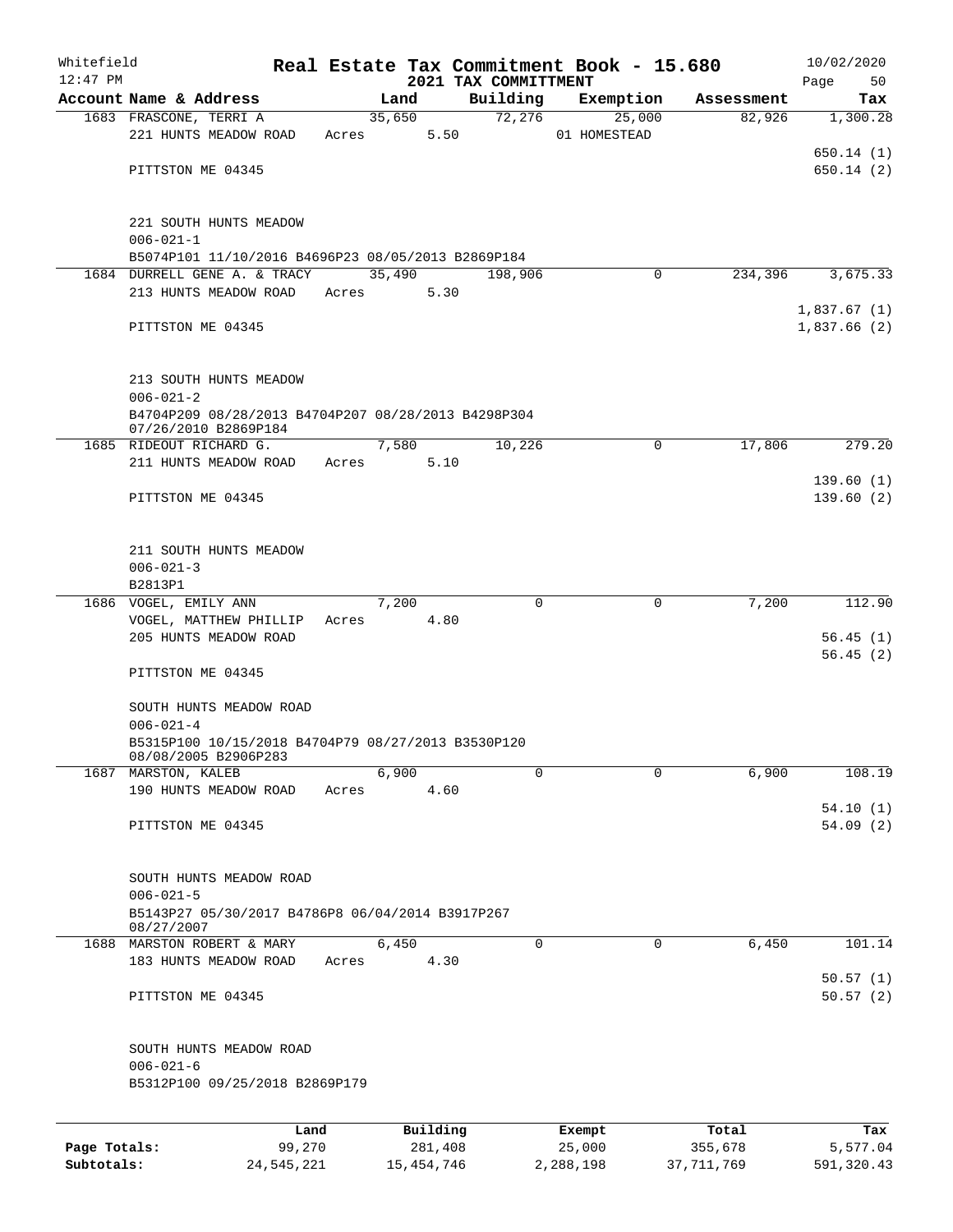| Whitefield |                                                                                                  |        |        |                      | Real Estate Tax Commitment Book - 15.680 |            | 10/02/2020               |          |
|------------|--------------------------------------------------------------------------------------------------|--------|--------|----------------------|------------------------------------------|------------|--------------------------|----------|
| $12:47$ PM |                                                                                                  |        |        | 2021 TAX COMMITTMENT |                                          |            | Page                     | 51       |
|            | Account Name & Address                                                                           |        | Land   | Building             | Exemption                                | Assessment |                          | Tax      |
|            | 1404 CROMWELL, RYAN<br>CHRISTOPER                                                                | 37,712 |        | 153,849              | $\Omega$                                 | 191,561    |                          | 3,003.68 |
|            | BUMA, JAMIE MICHELA<br>400 SOUTH HUNTS MEADOW                                                    | Acres  | 20.78  |                      |                                          |            | 1,501.84(1)              |          |
|            | <b>ROAD</b>                                                                                      |        |        |                      |                                          |            | 1,501.84(2)              |          |
|            | WHITEFIELD ME 04353                                                                              |        |        |                      |                                          |            |                          |          |
|            | 400 SOUTH HUNTS MEADOW                                                                           |        |        |                      |                                          |            |                          |          |
|            | $006 - 021 - A$                                                                                  |        |        |                      |                                          |            |                          |          |
|            | B5023P83 06/30/2016 B4915P42 08/06/2015 B3207P120                                                |        |        |                      |                                          |            |                          |          |
|            | 1848 WAKEFIELD, ALEXANDER S                                                                      | 45,362 |        | 129,113              | 0                                        | 174,475    |                          | 2,735.77 |
|            | 20 IRISH LANE                                                                                    | Acres  | 17.64  |                      |                                          |            |                          |          |
|            |                                                                                                  |        |        |                      |                                          |            | 1,367.89(1)              |          |
|            | WHITEFIELD ME 04353                                                                              |        |        |                      |                                          |            | 1,367.88(2)              |          |
|            |                                                                                                  |        |        |                      |                                          |            |                          |          |
|            | 20 IRISH LANE                                                                                    |        |        |                      |                                          |            |                          |          |
|            | $006 - 021 - B$                                                                                  |        |        |                      |                                          |            |                          |          |
|            | B5165P163 08/02/2017                                                                             |        |        |                      |                                          |            |                          |          |
|            | 1881 BRILLANT, JEAN L                                                                            |        | 25,072 | 61,034               | 25,000                                   | 61,106     |                          | 958.14   |
|            | 7 IRISH LANE                                                                                     | Acres  | 1.59   |                      | 01 HOMESTEAD                             |            |                          |          |
|            | WHITEFIELD ME 04353                                                                              |        |        |                      |                                          |            | 479.07 (1)<br>479.07 (2) |          |
|            | 7 IRISH LANE                                                                                     |        |        |                      |                                          |            |                          |          |
|            | $006 - 021 - C$                                                                                  |        |        |                      |                                          |            |                          |          |
|            | B5053P196 09/16/2016 B4843P77 12/02/2014 B4565P122                                               |        |        |                      |                                          |            |                          |          |
|            | 08/31/2012                                                                                       |        |        |                      |                                          |            |                          |          |
|            | 454 FULTON, CAROL A<br>(IRREVOCABLE TRUST)                                                       | 42,269 |        | 186,894              | $\mathbf 0$                              | 229,163    |                          | 3,593.28 |
|            | TOTMAN, LYNN M<br>(TRUSTEE)                                                                      | Acres  | 30.00  |                      |                                          |            |                          |          |
|            | 1685 MAIN ROAD                                                                                   |        |        |                      |                                          |            | 1,796.64(1)              |          |
|            |                                                                                                  |        |        |                      |                                          |            | 1,796.64(2)              |          |
|            | PHIPPSBURG ME 04562                                                                              |        |        |                      |                                          |            |                          |          |
|            | 390 SOUTH HUNTS MEADOW                                                                           |        |        |                      |                                          |            |                          |          |
|            | $006 - 022$                                                                                      |        |        |                      |                                          |            |                          |          |
|            | B4754P111 02/03/2014 B4754P108 02/03/2014 B4754P105<br>02/03/2014 B4626P210 02/06/2013 B2219P211 |        |        |                      |                                          |            |                          |          |
|            | 698 CORUM MICHAEL J., JR                                                                         | 37,650 |        | 67,786               | 25,000                                   | 80,436     |                          | 1,261.24 |
|            | 221 PITTSTON ROAD                                                                                | Acres  | 8.00   |                      | 01 HOMESTEAD                             |            |                          |          |
|            |                                                                                                  |        |        |                      |                                          |            | 630.62(1)                |          |
|            | WHITEFIELD ME 04353                                                                              |        |        |                      |                                          |            | 630.62(2)                |          |
|            |                                                                                                  |        |        |                      |                                          |            |                          |          |
|            | 221 PITTSTON ROAD                                                                                |        |        |                      |                                          |            |                          |          |
|            | $007 - 001$                                                                                      |        |        |                      |                                          |            |                          |          |
|            | B5242P15 03/23/2018                                                                              |        |        |                      |                                          |            |                          |          |

|              | Land       | Building   | Exempt    | Total      | Tax        |
|--------------|------------|------------|-----------|------------|------------|
| Page Totals: | 188,065    | 598,676    | 50,000    | 736,741    | 11,552.11  |
| Subtotals:   | 24,733,286 | 16,053,422 | 2,338,198 | 38,448,510 | 602,872.54 |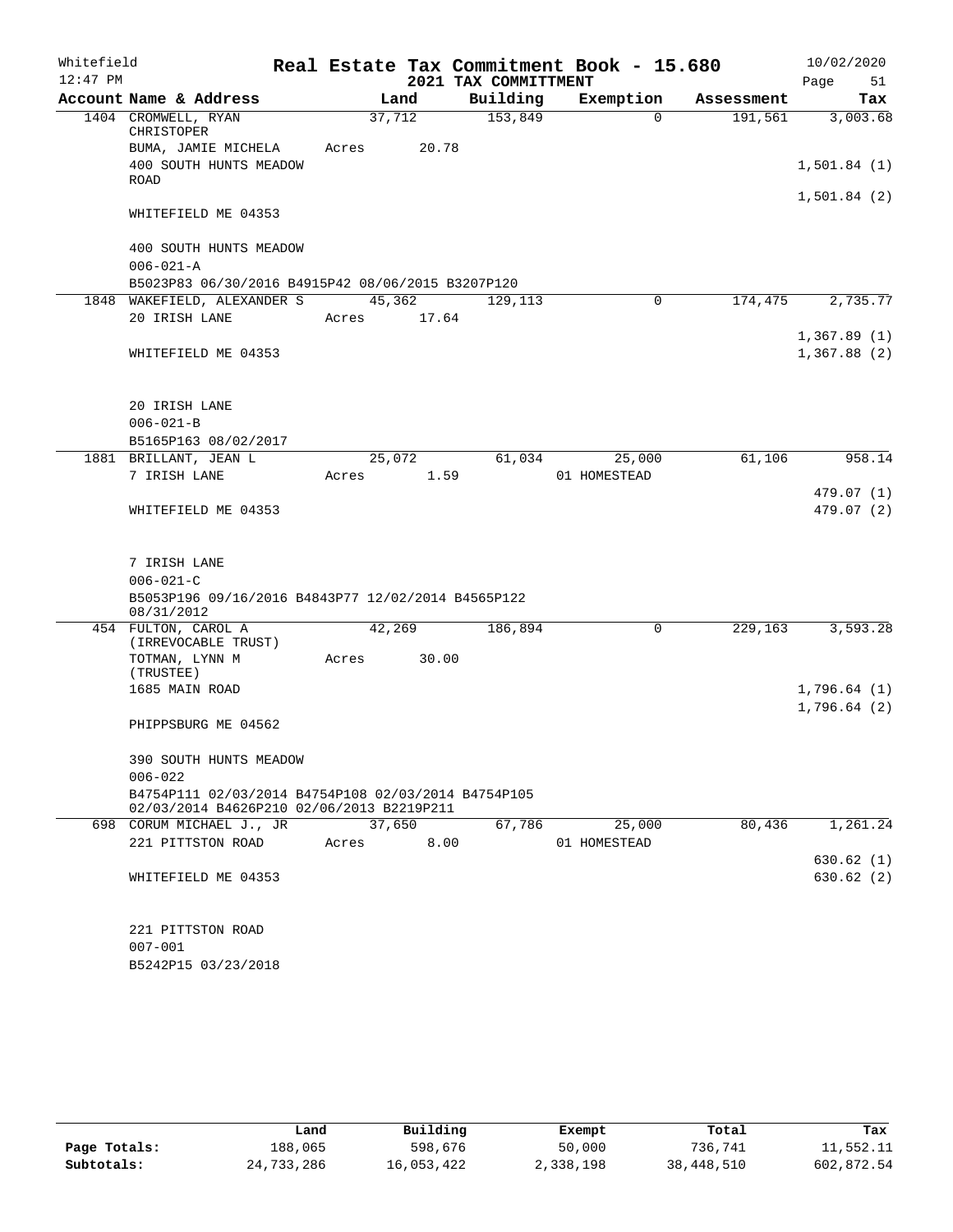| Whitefield<br>$12:47$ PM |                                                                                                                                                                                   |            |       |            |                                  | Real Estate Tax Commitment Book - 15.680 |             |              | 10/02/2020                 |
|--------------------------|-----------------------------------------------------------------------------------------------------------------------------------------------------------------------------------|------------|-------|------------|----------------------------------|------------------------------------------|-------------|--------------|----------------------------|
|                          | Account Name & Address                                                                                                                                                            |            |       | Land       | 2021 TAX COMMITTMENT<br>Building | Exemption                                |             | Assessment   | Page<br>52<br>Tax          |
|                          | 1501 CURRAN JOSEPH F. &                                                                                                                                                           |            |       | 30,750     | 154,202                          |                                          | 25,000      | 159,952      | 2,508.05                   |
|                          | STACIE M.                                                                                                                                                                         |            |       |            |                                  |                                          |             |              |                            |
|                          | 215 PITTSTON ROAD                                                                                                                                                                 |            | Acres | 2.00       |                                  | 01 HOMESTEAD                             |             |              |                            |
|                          |                                                                                                                                                                                   |            |       |            |                                  |                                          |             |              | 1, 254.03(1)               |
|                          | WHITEFIELD ME 04353                                                                                                                                                               |            |       |            |                                  |                                          |             |              | 1, 254.02(2)               |
|                          | 215 PITTSTON ROAD                                                                                                                                                                 |            |       |            |                                  |                                          |             |              |                            |
|                          | $007 - 001 - A$                                                                                                                                                                   |            |       |            |                                  |                                          |             |              |                            |
|                          | B2857P128                                                                                                                                                                         |            |       |            |                                  |                                          |             |              |                            |
|                          | 403 MARCUS PAUL                                                                                                                                                                   |            |       | 41,250     | 166,339                          |                                          | 25,000      | 182,589      | 2,863.00                   |
|                          | 185 PITTSTON ROAD                                                                                                                                                                 |            | Acres | 12.50      |                                  | 01 HOMESTEAD                             |             |              |                            |
|                          | WHITEFIELD ME 04353                                                                                                                                                               |            |       |            |                                  |                                          |             |              | 1,431.50(1)<br>1,431.50(2) |
|                          | 185 PITTSTON ROAD                                                                                                                                                                 |            |       |            |                                  |                                          |             |              |                            |
|                          | $007 - 002$                                                                                                                                                                       |            |       |            |                                  |                                          |             |              |                            |
|                          | B3781P167 12/05/2006 B3698P93 06/29/2006                                                                                                                                          |            |       |            |                                  |                                          |             |              |                            |
|                          | 275 GILMAN, DONNA M                                                                                                                                                               |            |       | 32,250     | 26,283                           |                                          | 31,000      | 27,533       | 431.72                     |
|                          | YBARRA, PAULA J                                                                                                                                                                   |            | Acres | 3.00       |                                  | 01 HOMESTEAD                             |             |              |                            |
|                          | 10918 MIDLAND BRIDGE                                                                                                                                                              |            |       |            |                                  | 05 VET EXEMPTION                         |             |              | 215.86(1)                  |
|                          | <b>ROAD</b>                                                                                                                                                                       |            |       |            |                                  |                                          |             |              |                            |
|                          | HUDSON FL 34677                                                                                                                                                                   |            |       |            |                                  |                                          |             |              | 215.86(2)                  |
|                          | 171 PITTSTON ROAD                                                                                                                                                                 |            |       |            |                                  |                                          |             |              |                            |
|                          | $007 - 003$                                                                                                                                                                       |            |       |            |                                  |                                          |             |              |                            |
|                          | B5478P89 01/08/2020                                                                                                                                                               |            |       |            |                                  |                                          |             |              |                            |
|                          | 1179 WEYMOUTH KITTYANNE F.                                                                                                                                                        |            |       | 32,850     | 156,814                          |                                          | 0           | 189,664      | 2,973.93                   |
|                          | 161 PITTSTON ROAD                                                                                                                                                                 |            | Acres | 3.40       |                                  |                                          |             |              |                            |
|                          |                                                                                                                                                                                   |            |       |            |                                  |                                          |             |              | 1,486.97(1)                |
|                          | WHITEFIELD ME 04353                                                                                                                                                               |            |       |            |                                  |                                          |             |              | 1,486.96(2)                |
|                          | 161 PITTSTON ROAD                                                                                                                                                                 |            |       |            |                                  |                                          |             |              |                            |
|                          | $007 - 004$                                                                                                                                                                       |            |       |            |                                  |                                          |             |              |                            |
|                          | B4762P61 03/10/2014 B4762P59 03/10/2014 B4730P275<br>11/08/2013 B4642P275 03/22/2013 B4619P3 01/17/2013<br>B4619P1 01/17/2013 B3726P32 08/16/2006 B3679P70<br>05/16/2006 B1218P71 |            |       |            |                                  |                                          |             |              |                            |
|                          | 1614 HOLM KENNETH & HILARY                                                                                                                                                        |            |       | 65,000     | 0                                |                                          | 0           | 65,000       | 1,019.20                   |
|                          | 118 PHILBRICK LANE                                                                                                                                                                |            | Acres | 102.00     |                                  |                                          |             |              |                            |
|                          |                                                                                                                                                                                   |            |       |            |                                  |                                          |             |              | 509.60(1)                  |
|                          | WHITEFIELD ME 04353                                                                                                                                                               |            |       |            |                                  |                                          |             |              | 509.60(2)                  |
|                          | PITTSTON ROAD                                                                                                                                                                     |            |       |            |                                  |                                          |             |              |                            |
|                          | $007 - 005$                                                                                                                                                                       |            |       |            |                                  |                                          |             |              |                            |
|                          | B1958P248                                                                                                                                                                         |            |       |            |                                  |                                          |             |              |                            |
|                          | 1072 MECK WATSON L & EDITH M                                                                                                                                                      |            |       | 105,750    | 137,010                          |                                          | $\mathbf 0$ | 242,760      | 3,806.48                   |
|                          | 980 MANOR LANE                                                                                                                                                                    |            | Acres | 128.00     |                                  |                                          |             |              |                            |
|                          | SOUTHHAMPTON PA 18966                                                                                                                                                             |            |       |            |                                  |                                          |             |              | 1,903.24(1)<br>1,903.24(2) |
|                          | 136 PITTSTON ROAD                                                                                                                                                                 |            |       |            |                                  |                                          |             |              |                            |
|                          | $007 - 006$                                                                                                                                                                       |            |       |            |                                  |                                          |             |              |                            |
|                          | B1893P284                                                                                                                                                                         |            |       |            |                                  |                                          |             |              |                            |
|                          |                                                                                                                                                                                   | Land       |       | Building   |                                  | Exempt                                   |             | Total        | Tax                        |
| Page Totals:             |                                                                                                                                                                                   | 307,850    |       | 640,648    |                                  | 81,000                                   |             | 867,498      | 13,602.38                  |
| Subtotals:               |                                                                                                                                                                                   | 25,041,136 |       | 16,694,070 |                                  | 2,419,198                                |             | 39, 316, 008 | 616, 474.92                |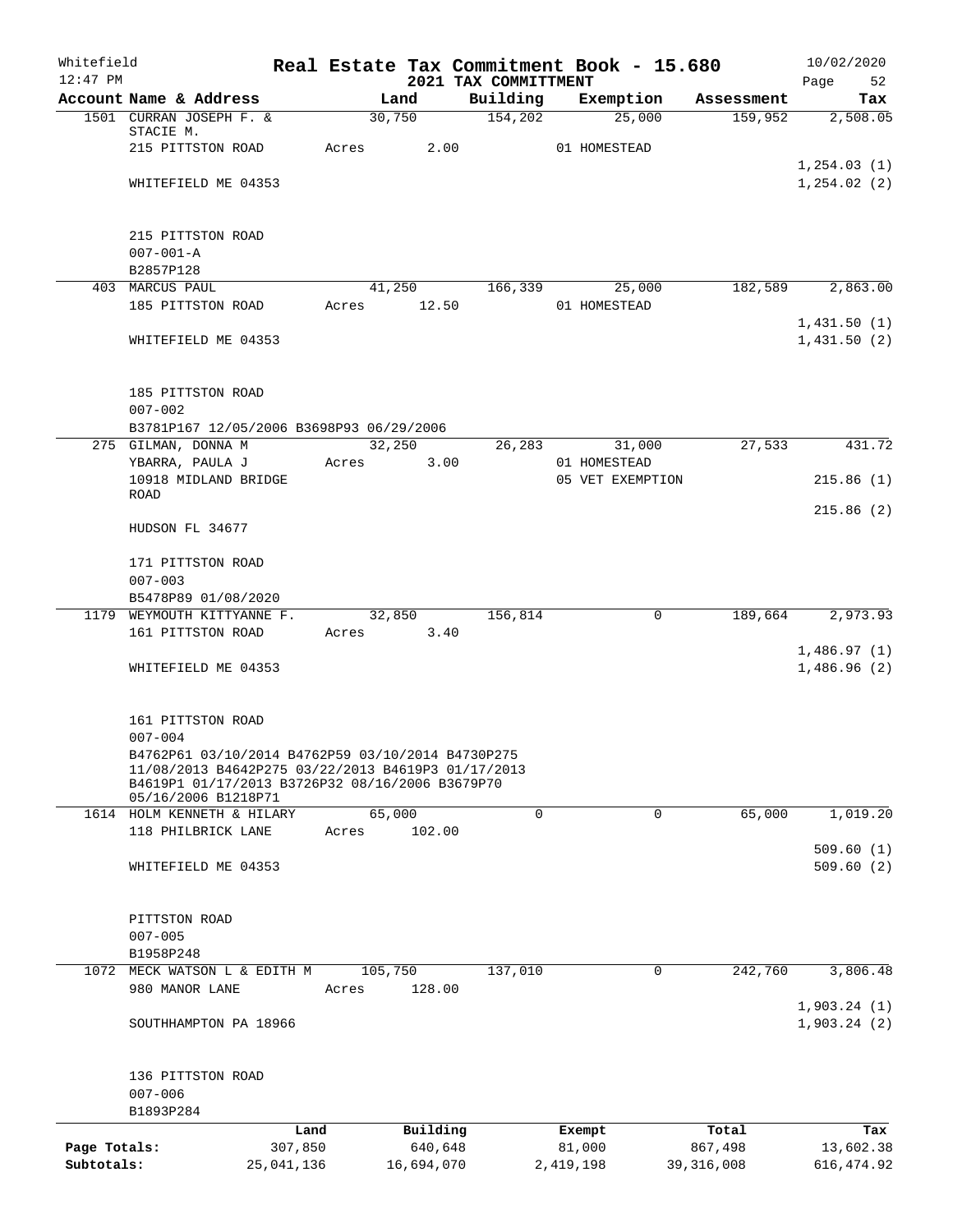| Whitefield<br>$12:47$ PM |                                                                                                     |       |                     |      | 2021 TAX COMMITTMENT | Real Estate Tax Commitment Book - 15.680 |                  | 10/02/2020<br>Page<br>53 |
|--------------------------|-----------------------------------------------------------------------------------------------------|-------|---------------------|------|----------------------|------------------------------------------|------------------|--------------------------|
|                          | Account Name & Address                                                                              |       | Land                |      | Building             | Exemption                                | Assessment       | Tax                      |
|                          | 1602 CENTRAL MAINE POWER<br>C/O AVANGRID MANAGEMENT Acres<br>CO.- LOCAL TAX<br>ONE CITY CENTER, 5TH |       | 63,000<br>21.00     |      | $\mathsf{O}$         | $\Omega$                                 | 63,000           | 987.84<br>493.92 (1)     |
|                          | <b>FLOOR</b>                                                                                        |       |                     |      |                      |                                          |                  | 493.92 (2)               |
|                          | PORTLAND ME 04101                                                                                   |       |                     |      |                      |                                          |                  |                          |
|                          | WEST PITTSTON ROAD<br>$007 - 007$                                                                   |       |                     |      |                      |                                          |                  |                          |
| 1347                     | CENTRAL MAINE POWER<br>C/O ADVANCED MANAGEMENT Acres<br>CO-LOCAL TAX                                |       | 123,000<br>41.00    |      | 0                    | $\mathbf 0$                              | 123,000          | 1,928.64                 |
|                          | ONE CITY CENTER, 5TH<br><b>FLOOR</b>                                                                |       |                     |      |                      |                                          |                  | 964.32(1)                |
|                          | PORTLAND ME 04101                                                                                   |       |                     |      |                      |                                          |                  | 964.32(2)                |
|                          | WEST PITTSTON ROAD<br>$007 - 008$                                                                   |       |                     |      |                      |                                          |                  |                          |
|                          | 310 HART, GREGORY M & LISA<br>J                                                                     |       | 37,962              |      | 268,305              | 31,000                                   | 275,267          | 4,316.19                 |
|                          | 11 CROCKER AVENUE NORTH Acres                                                                       |       |                     | 8.39 |                      | 01 HOMESTEAD<br>05 VET EXEMPTION         |                  | 2,158.10(1)              |
|                          | WHITEFIELD ME 04353                                                                                 |       |                     |      |                      |                                          |                  | 2,158.09(2)              |
|                          | 11 CROCKER AVENUE NORTH<br>$007 - 009$<br>B2857P269                                                 |       |                     |      |                      |                                          |                  |                          |
|                          | 428 BENNETT, NANCY M                                                                                |       | 30,850              |      | 0                    | $\mathbf 0$                              | 30,850           | 483.73                   |
|                          | 24 PLEASANT DRIVE                                                                                   | Acres | 12.00               |      |                      |                                          |                  | 241.87(1)                |
|                          | BENTON STATION ME 04901                                                                             |       |                     |      |                      |                                          |                  | 241.86(2)                |
|                          | CROCKER AVENUE NORTH<br>$007 - 010$                                                                 |       |                     |      |                      |                                          |                  |                          |
|                          | B566P343                                                                                            |       |                     |      |                      |                                          |                  |                          |
|                          | 1224 BENNETT, NANCY M<br>24 PLEASANT DRIVE                                                          | Acres | 22,250              | 3.00 | $\mathbf 0$          | $\mathbf 0$                              | 22,250           | 348.88                   |
|                          | BENTON STATION ME 04901                                                                             |       |                     |      |                      |                                          |                  | 174.44(1)<br>174.44(2)   |
|                          | CROCKER AVENUE NORTH<br>$007 - 010 - A$<br>B566P343                                                 |       |                     |      |                      |                                          |                  |                          |
|                          | 1477 FRANDSEN DOROTHY M.                                                                            |       | 44,850              |      | 82,819               | $\mathbf 0$                              | 127,669          | 2,001.85                 |
|                          | 14 PITTSTON ROAD                                                                                    | Acres | 17.00               |      |                      |                                          |                  | 1,000.93(1)              |
|                          | WHITEFIELD ME 04353                                                                                 |       |                     |      |                      |                                          |                  | 1,000.92(2)              |
|                          | 14 PITTSTON ROAD<br>$007 - 011$<br>B4178P55 07/22/2009 B2556P143                                    |       |                     |      |                      |                                          |                  |                          |
|                          |                                                                                                     |       |                     |      |                      |                                          |                  |                          |
| Page Totals:             | Land<br>321,912                                                                                     |       | Building<br>351,124 |      |                      | Exempt<br>31,000                         | Total<br>642,036 | Tax<br>10,067.13         |

**Subtotals:** 25,363,048 17,045,194 2,450,198 39,958,044 626,542.05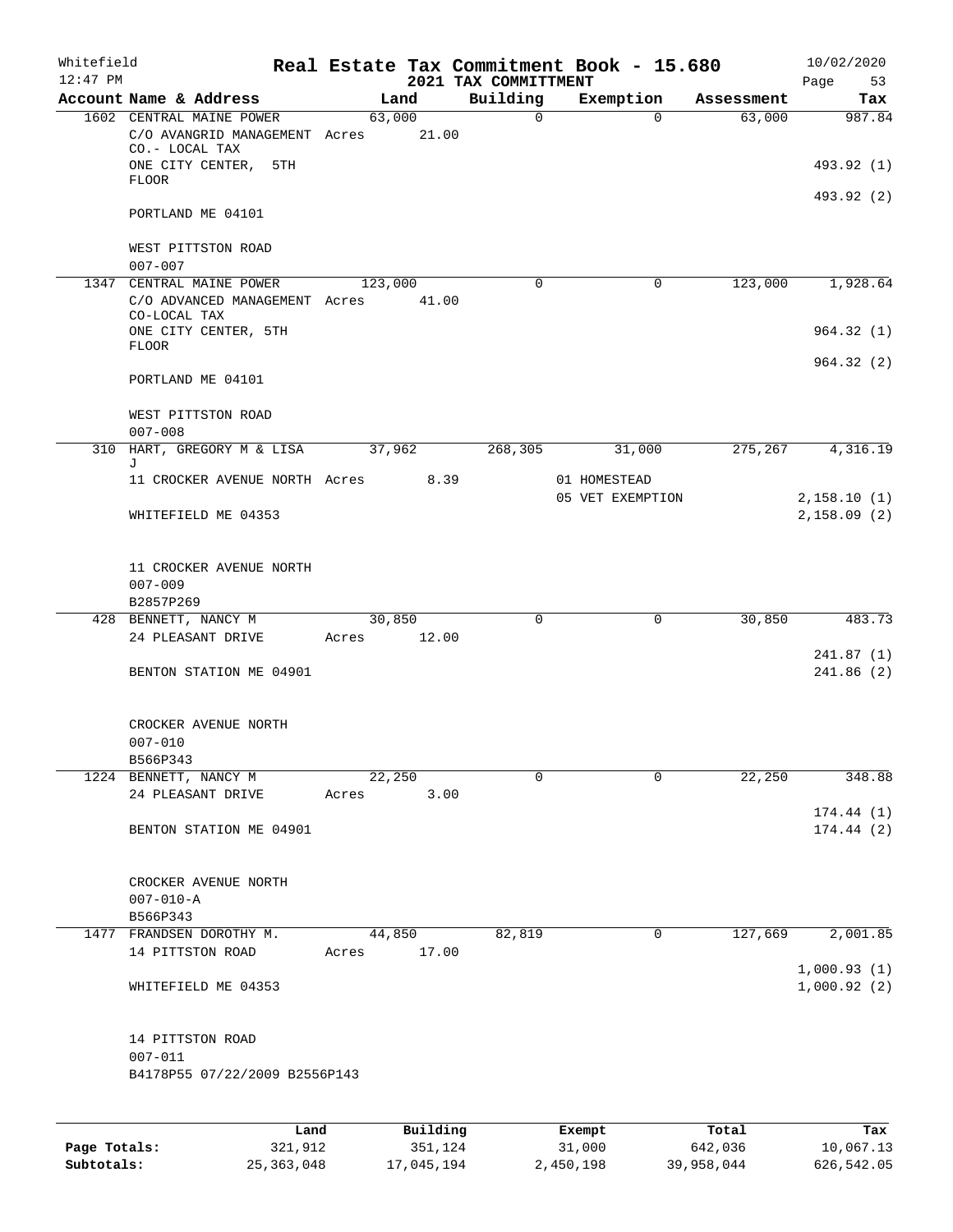| Whitefield<br>$12:47$ PM |                                                                       |         |        |          | 2021 TAX COMMITTMENT | Real Estate Tax Commitment Book - 15.680 |            | 10/02/2020<br>Page<br>54           |
|--------------------------|-----------------------------------------------------------------------|---------|--------|----------|----------------------|------------------------------------------|------------|------------------------------------|
|                          | Account Name & Address                                                |         |        | Land     | Building             | Exemption                                | Assessment | Tax                                |
|                          | 525 HALL JR. GEORGE W. &<br>* PIACOPOLOS HAROLD<br>822 TOWNHOUSE ROAD | Acres   | 64,750 | 66.00    | $\Omega$             | $\Omega$                                 | 64,750     | 1,015.28<br>507.64(1)<br>507.64(2) |
|                          | WHITEFIELD ME 04353                                                   |         |        |          |                      |                                          |            |                                    |
|                          | 48 PINE CREST LANE<br>$007 - 012$<br>B1572P147                        |         |        |          |                      |                                          |            |                                    |
| 446                      | SHEAFFER JOHNNA E. H.                                                 |         |        | 4,500    | $\mathbf 0$          | $\mathbf 0$                              | 4,500      | 70.56                              |
|                          | 71 PINE CREST LANE                                                    | Acres   |        | 3.00     |                      |                                          |            | 35.28(1)                           |
|                          | WHITEFIELD ME 04353                                                   |         |        |          |                      |                                          |            | 35.28(2)                           |
|                          | 78 PINE CREST LANE<br>$007 - 013$                                     |         |        |          |                      |                                          |            |                                    |
|                          | B4222P209 11/16/2009 B2030P280<br>298 DANCER HELLEN                   |         |        | 56,090   | 117,901              | 31,000                                   | 142,991    | 2,242.10                           |
|                          | P.O. BOX 234                                                          | Acres   |        | 33.60    |                      | 05 VET EXEMPTION                         |            |                                    |
|                          |                                                                       |         |        |          |                      | 01 HOMESTEAD                             |            | 1, 121.05(1)                       |
|                          | WHITEFIELD ME 04353                                                   |         |        |          |                      |                                          |            | 1, 121.05(2)                       |
|                          | 21 VILLAGE VIEW LANE<br>$007 - 014$                                   |         |        |          |                      |                                          |            |                                    |
|                          | B465P579 05/02/1946                                                   |         |        |          |                      |                                          |            |                                    |
|                          | 1845 HEATH JOSEPH R. &<br>ELIZABETH B.                                |         | 22,190 |          | 0                    | 0                                        | 22,190     | 347.94                             |
|                          | 17 VILLAGE VIEW LANE                                                  | Acres   |        | 2.96     |                      |                                          |            |                                    |
|                          | WHITEFIELD ME 04353                                                   |         |        |          |                      |                                          |            | 173.97(1)<br>173.97(2)             |
|                          | VILLAGE VIEW LANE<br>$007 - 014 - A$                                  |         |        |          |                      |                                          |            |                                    |
|                          | B4134P50 05/01/2009                                                   |         |        |          |                      |                                          |            |                                    |
|                          | 1846 HEATH JOSEPH R. &<br>ELIZABETH B.                                |         | 35,410 |          | 67,996               | 0                                        | 103,406    | 1,621.41                           |
|                          | 17 VILLAGE VIEW LANE                                                  | Acres   |        | 5.20     |                      |                                          |            | 810.71 (1)                         |
|                          | WHITEFIELD ME 04353                                                   |         |        |          |                      |                                          |            | 810.70 (2)                         |
|                          | 17 VILLAGE VIEW LANE<br>$007 - 014 - B$                               |         |        |          |                      |                                          |            |                                    |
|                          | B4185P149 08/05/2009                                                  |         |        |          |                      |                                          |            |                                    |
| 1560                     | SHEAFFER, LESTER EDWIN,<br>JR.                                        |         | 58,875 |          | 197,160              | 25,000                                   | 231,035    | 3,622.63                           |
|                          | SHEAFFER, JOHNNA EDITH<br>HARRIGAN                                    | Acres   |        | 22.50    |                      | 01 HOMESTEAD                             |            |                                    |
|                          | 71 PINE CREST LANE                                                    |         |        |          |                      |                                          |            | 1,811.32(1)<br>1,811.31(2)         |
|                          | WHITEFIELD ME 04353                                                   |         |        |          |                      |                                          |            |                                    |
|                          | 71 PINE CREST LANE<br>$007 - 015$                                     |         |        |          |                      |                                          |            |                                    |
|                          | B5122P226 03/22/2017 B4822P91 09/26/2014 B2669P96                     |         |        |          |                      |                                          |            |                                    |
|                          |                                                                       | Land    |        | Building |                      | Exempt                                   | Total      | Tax                                |
| Page Totals:             |                                                                       | 241,815 |        | 383,057  |                      | 56,000                                   | 568,872    | 8,919.92                           |

**Subtotals:** 25,604,863 17,428,251 2,506,198 40,526,916 635,461.97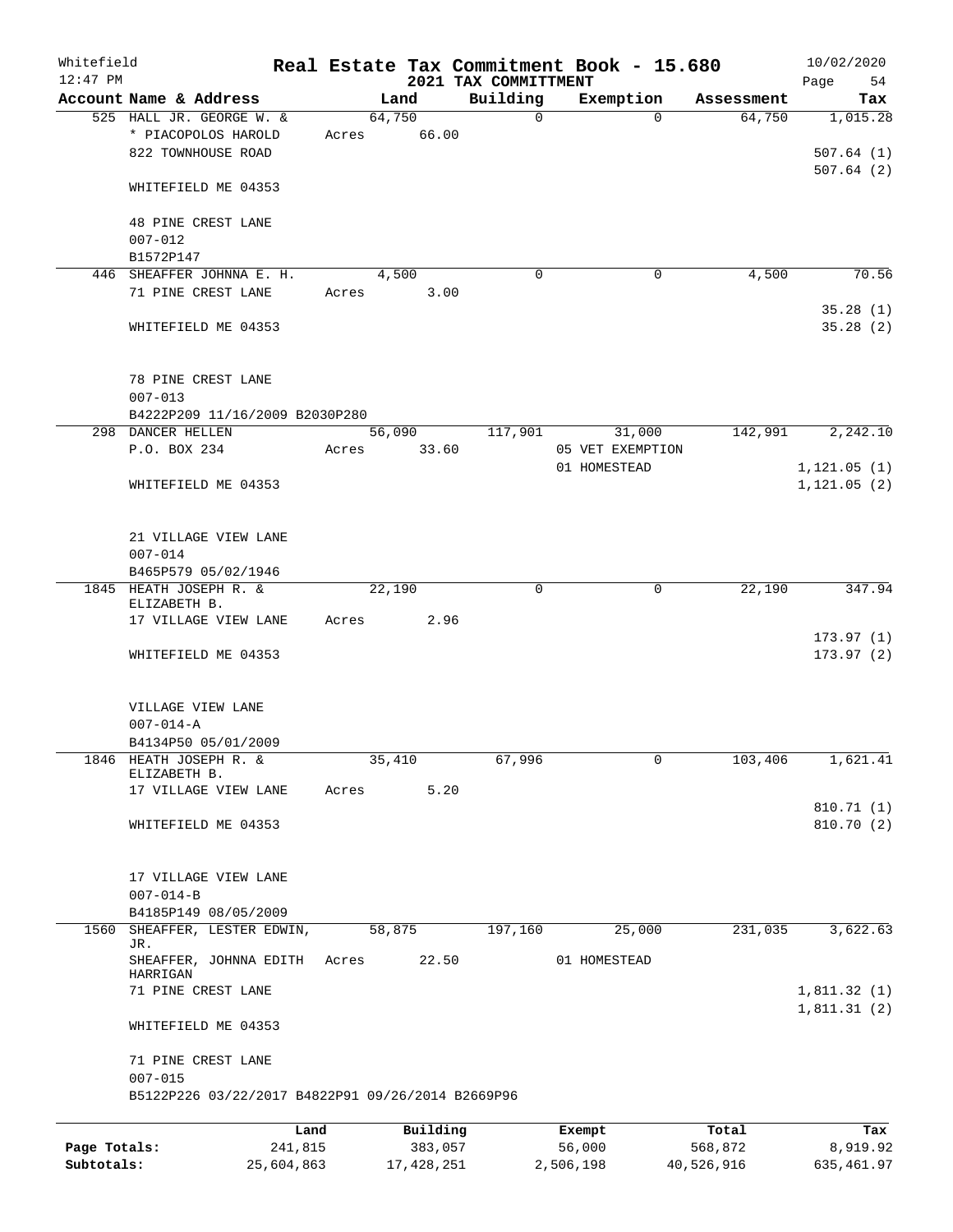| Whitefield<br>$12:47$ PM |                                                               |         |        | 2021 TAX COMMITTMENT | Real Estate Tax Commitment Book - 15.680 |            | 10/02/2020<br>Page<br>55 |
|--------------------------|---------------------------------------------------------------|---------|--------|----------------------|------------------------------------------|------------|--------------------------|
|                          | Account Name & Address                                        |         | Land   | Building             | Exemption                                | Assessment | Tax                      |
|                          | 158 SHEEPSCOT LINKS                                           | 36,370  |        | 86,870               | $\Omega$                                 | 123,240    | 1,932.40                 |
|                          | 822 TOWNHOUSE ROAD                                            | Acres   | 6.40   |                      |                                          |            |                          |
|                          |                                                               |         |        |                      |                                          |            | 966.20(1)                |
|                          | WHITEFIELD ME 04353                                           |         |        |                      |                                          |            | 966.20(2)                |
|                          |                                                               |         |        |                      |                                          |            |                          |
|                          | TOWNHOUSE ROAD                                                |         |        |                      |                                          |            |                          |
|                          | $007 - 016$                                                   |         |        |                      |                                          |            |                          |
|                          | B5345P121 01/14/2019 B2548P106                                |         |        |                      |                                          |            |                          |
|                          | 91 SHEEPSCOT LINKS                                            | 30,000  |        | 63,336               | 0                                        | 93,336     | 1,463.51                 |
|                          | 822 TOWNHOUSE ROAD                                            | Acres   | 1.10   |                      |                                          |            |                          |
|                          |                                                               |         |        |                      |                                          |            | 731.76(1)                |
|                          | WHITEFIELD ME 04353                                           |         |        |                      |                                          |            | 731.75 (2)               |
|                          |                                                               |         |        |                      |                                          |            |                          |
|                          |                                                               |         |        |                      |                                          |            |                          |
|                          | 821 TOWNHOUSE ROAD<br>$007 - 017$                             |         |        |                      |                                          |            |                          |
|                          | B2548P108                                                     |         |        |                      |                                          |            |                          |
|                          | 862 VOIGT PAUL D. & DEBORAH                                   |         | 30,000 | 104,819              | 25,000                                   | 109,819    | 1,721.96                 |
|                          | 795 TOWNHOUSE ROAD                                            | Acres   | 1.10   |                      | 01 HOMESTEAD                             |            |                          |
|                          |                                                               |         |        |                      |                                          |            | 860.98 (1)               |
|                          | WHITEFIELD ME 04353                                           |         |        |                      |                                          |            | 860.98 (2)               |
|                          |                                                               |         |        |                      |                                          |            |                          |
|                          |                                                               |         |        |                      |                                          |            |                          |
|                          | 795 TOWNHOUSE ROAD                                            |         |        |                      |                                          |            |                          |
|                          | $007 - 017 - A$                                               |         |        |                      |                                          |            |                          |
|                          | B1317P75                                                      | 114,395 |        | 0                    | $\mathbf 0$                              | 114,395    | 1,793.71                 |
|                          | 436 SHEEPSCOT LINKS<br>822 TOWNHOUSE ROAD                     | Acres   | 5.00   |                      |                                          |            |                          |
|                          |                                                               |         |        |                      |                                          |            | 896.86 (1)               |
|                          | WHITEFIELD ME 04353                                           |         |        |                      |                                          |            | 896.85(2)                |
|                          |                                                               |         |        |                      |                                          |            |                          |
|                          |                                                               |         |        |                      |                                          |            |                          |
|                          | TOWNHOUSE ROAD                                                |         |        |                      |                                          |            |                          |
|                          | $007 - 018$                                                   |         |        |                      |                                          |            |                          |
|                          | B5345P121 01/14/2019 B2548P96                                 |         |        |                      |                                          |            |                          |
|                          | 1228 TOWLE, WILLIAM C<br>BALBO, SUZANNE E                     | 39,978  | 10.91  | 252,256              | 25,000<br>01 HOMESTEAD                   | 267,234    | 4,190.23                 |
|                          | 737 TOWNHOUSE ROAD                                            | Acres   |        |                      |                                          |            | 2,095.12(1)              |
|                          |                                                               |         |        |                      |                                          |            | 2,095.11(2)              |
|                          | WHITEFIELD ME 04353                                           |         |        |                      |                                          |            |                          |
|                          |                                                               |         |        |                      |                                          |            |                          |
|                          | 737 TOWNHOUSE ROAD                                            |         |        |                      |                                          |            |                          |
|                          | $007 - 018 - A$                                               |         |        |                      |                                          |            |                          |
|                          | B5275P299 01/14/2019 B5332P309 10/27/2018 B5240P132           |         |        |                      |                                          |            |                          |
|                          | 03/11/2018 B5043P32 08/11/2016<br>1357 BUMPS SHELDON & DIANNE |         | 35,842 | 89,822               | $\mathbf 0$                              | 125,664    | 1,970.41                 |
|                          | 1346 LAKEVIEW DRIVE Acres                                     |         | 5.74   |                      |                                          |            |                          |
|                          |                                                               |         |        |                      |                                          |            | 985.21(1)                |
|                          | CHINA ME 04358                                                |         |        |                      |                                          |            | 985.20 (2)               |
|                          |                                                               |         |        |                      |                                          |            |                          |
|                          |                                                               |         |        |                      |                                          |            |                          |
|                          | 769 TOWNHOUSE ROAD                                            |         |        |                      |                                          |            |                          |
|                          | $007 - 018 - C$                                               |         |        |                      |                                          |            |                          |
|                          | B5345P114 01/14/2019 B2439P160                                |         |        |                      |                                          |            |                          |
|                          |                                                               |         |        |                      |                                          |            |                          |
|                          |                                                               |         |        |                      |                                          |            |                          |

|              | Land       | Building   | Exempt    | Total      | Tax        |
|--------------|------------|------------|-----------|------------|------------|
| Page Totals: | 286,585    | 597,103    | 50,000    | 833,688    | 13,072.22  |
| Subtotals:   | 25,891,448 | 18,025,354 | 2,556,198 | 41,360,604 | 648,534.19 |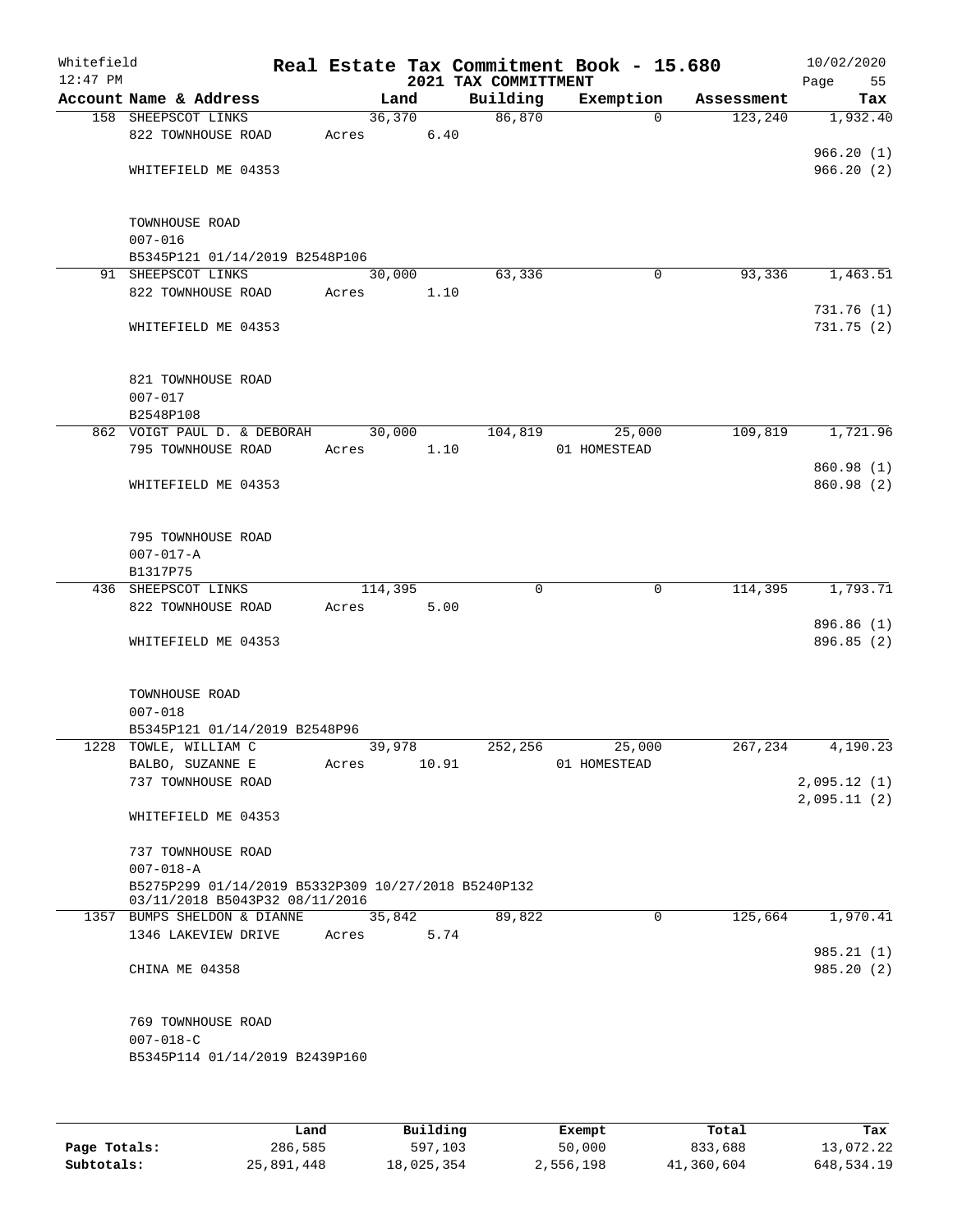| Whitefield<br>$12:47$ PM |                                           |       |       |        |                 | Real Estate Tax Commitment Book - 15.680<br>2021 TAX COMMITTMENT |               |             |            | 10/02/2020<br>Page<br>56 |
|--------------------------|-------------------------------------------|-------|-------|--------|-----------------|------------------------------------------------------------------|---------------|-------------|------------|--------------------------|
|                          | Account Name & Address                    |       |       | Land   |                 | Building                                                         | Exemption     |             | Assessment | Tax                      |
|                          | 1430 SHEEPSCOT LINKS                      |       |       | 20,900 |                 | $\mathbf 0$                                                      |               | $\Omega$    | 20,900     | 327.71                   |
|                          | 822 TOWNHOUSE ROAD                        |       | Acres |        | 2.10            |                                                                  |               |             |            |                          |
|                          |                                           |       |       |        |                 |                                                                  |               |             |            | 163.86(1)                |
|                          | WHITEFIELD ME 04353                       |       |       |        |                 |                                                                  |               |             |            | 163.85(2)                |
|                          | TOWNHOUSE ROAD                            |       |       |        |                 |                                                                  |               |             |            |                          |
|                          | $007 - 018 - E$                           |       |       |        |                 |                                                                  |               |             |            |                          |
|                          | B2548P102                                 |       |       |        |                 |                                                                  |               |             |            |                          |
|                          | 1921 HALL, GEORGE W IV                    |       |       | 34,106 |                 | 0                                                                |               | 0           | 34,106     | 534.78                   |
|                          | HALL, MARY ANN                            |       | Acres |        | 16.07           |                                                                  |               |             |            |                          |
|                          | 822 TOWNHOUSE ROAD                        |       |       |        |                 |                                                                  |               |             |            | 267.39(1)<br>267.39(2)   |
|                          | WHITEFIELD ME 04353                       |       |       |        |                 |                                                                  |               |             |            |                          |
|                          | TOWNHOUSE ROAD                            |       |       |        |                 |                                                                  |               |             |            |                          |
|                          | $007 - 018 - F$                           |       |       |        |                 |                                                                  |               |             |            |                          |
|                          | B5345P129 01/14/2019                      |       |       |        |                 |                                                                  |               |             |            |                          |
|                          | 1924 HALL, GEORGE W IV                    |       |       | 27,762 |                 | 0                                                                |               | 0           | 27,762     | 435.31                   |
|                          | BUMPS, DIANNE &<br>HALL-KARASS, SUSAN     |       | Acres |        | 8.14            |                                                                  |               |             |            |                          |
|                          | 822 TOWNHOUSE ROAD                        |       |       |        |                 |                                                                  |               |             |            | 217.66(1)                |
|                          |                                           |       |       |        |                 |                                                                  |               |             |            | 217.65(2)                |
|                          | WHITEFIELD ME 04353                       |       |       |        |                 |                                                                  |               |             |            |                          |
|                          | TOWNHOUSE ROAD                            |       |       |        |                 |                                                                  |               |             |            |                          |
|                          | $007 - 018 - G$                           |       |       |        |                 |                                                                  |               |             |            |                          |
|                          | B5345P118 01/14/2019 B2439P156 03/11/1999 |       |       |        |                 |                                                                  |               |             |            |                          |
|                          | 1053 HOLM, KENNETH D                      |       |       | 1,950  |                 | 0                                                                |               | $\mathbf 0$ | 1,950      | 30.58                    |
|                          | 118 PHILBRICK LANE                        |       | Acres |        | 1.30            |                                                                  |               |             |            |                          |
|                          | WHITEFIELD ME 04353                       |       |       |        |                 |                                                                  |               |             |            | 15.29(1)<br>15.29(2)     |
|                          |                                           |       |       |        |                 |                                                                  |               |             |            |                          |
|                          | TOWNHOUSE ROAD                            |       |       |        |                 |                                                                  |               |             |            |                          |
|                          | $007 - 019$                               |       |       |        |                 |                                                                  |               |             |            |                          |
|                          | B5392P51 06/04/2019                       |       |       |        |                 |                                                                  |               |             |            |                          |
| 1122                     | SCHOFIELD MATTHEW J.                      |       |       | 34,200 |                 | 131,432                                                          |               | 0           | 165,632    | 2,597.11                 |
|                          | RABBIN JESSICA R.                         |       | Acres |        | 4.30            |                                                                  |               |             |            |                          |
|                          | 35 NORRIS STREET                          |       |       |        |                 |                                                                  |               |             |            | 1,298.56(1)              |
|                          |                                           |       |       |        |                 |                                                                  |               |             |            | 1,298.55(2)              |
|                          | CAMBRIDGE MA 02140                        |       |       |        |                 |                                                                  |               |             |            |                          |
|                          | 721 TOWNHOUSE ROAD                        |       |       |        |                 |                                                                  |               |             |            |                          |
|                          | $007 - 021$                               |       |       |        |                 |                                                                  |               |             |            |                          |
|                          | B5279P28 07/11/2018                       |       |       |        |                 |                                                                  |               |             |            |                          |
|                          | 191 PEASLEE BARBARA H                     |       |       | 30,900 |                 | 34,082                                                           |               | 0           | 64,982     | 1,018.92                 |
|                          | (ESTATE)                                  |       |       |        |                 |                                                                  |               |             |            |                          |
|                          | C/O- PHILLIP S PEASLEE                    |       | Acres |        | 2.10            |                                                                  |               |             |            |                          |
|                          | 699 TOWNHOUSE ROAD                        |       |       |        |                 |                                                                  |               |             |            | 509.46(1)                |
|                          | WHITEFIELD ME 04353                       |       |       |        |                 |                                                                  |               |             |            | 509.46(2)                |
|                          | 699 TOWNHOUSE ROAD                        |       |       |        |                 |                                                                  |               |             |            |                          |
|                          | $007 - 022$                               |       |       |        |                 |                                                                  |               |             |            |                          |
|                          | B5113P58 03/13/2017 B977P97               |       |       |        |                 |                                                                  |               |             |            |                          |
|                          |                                           |       |       |        |                 |                                                                  |               |             |            |                          |
|                          |                                           |       |       |        |                 |                                                                  |               |             |            |                          |
|                          |                                           | Land. |       |        | <b>Building</b> |                                                                  | <b>Fromnt</b> |             | $T$ ctal   | To:                      |

|              | Land       | Building   | Exempt    | Total      | Tax        |
|--------------|------------|------------|-----------|------------|------------|
| Page Totals: | 149,818    | 165,514    |           | 315,332    | 4,944.41   |
| Subtotals:   | 26,041,266 | 18,190,868 | 2,556,198 | 41,675,936 | 653,478.60 |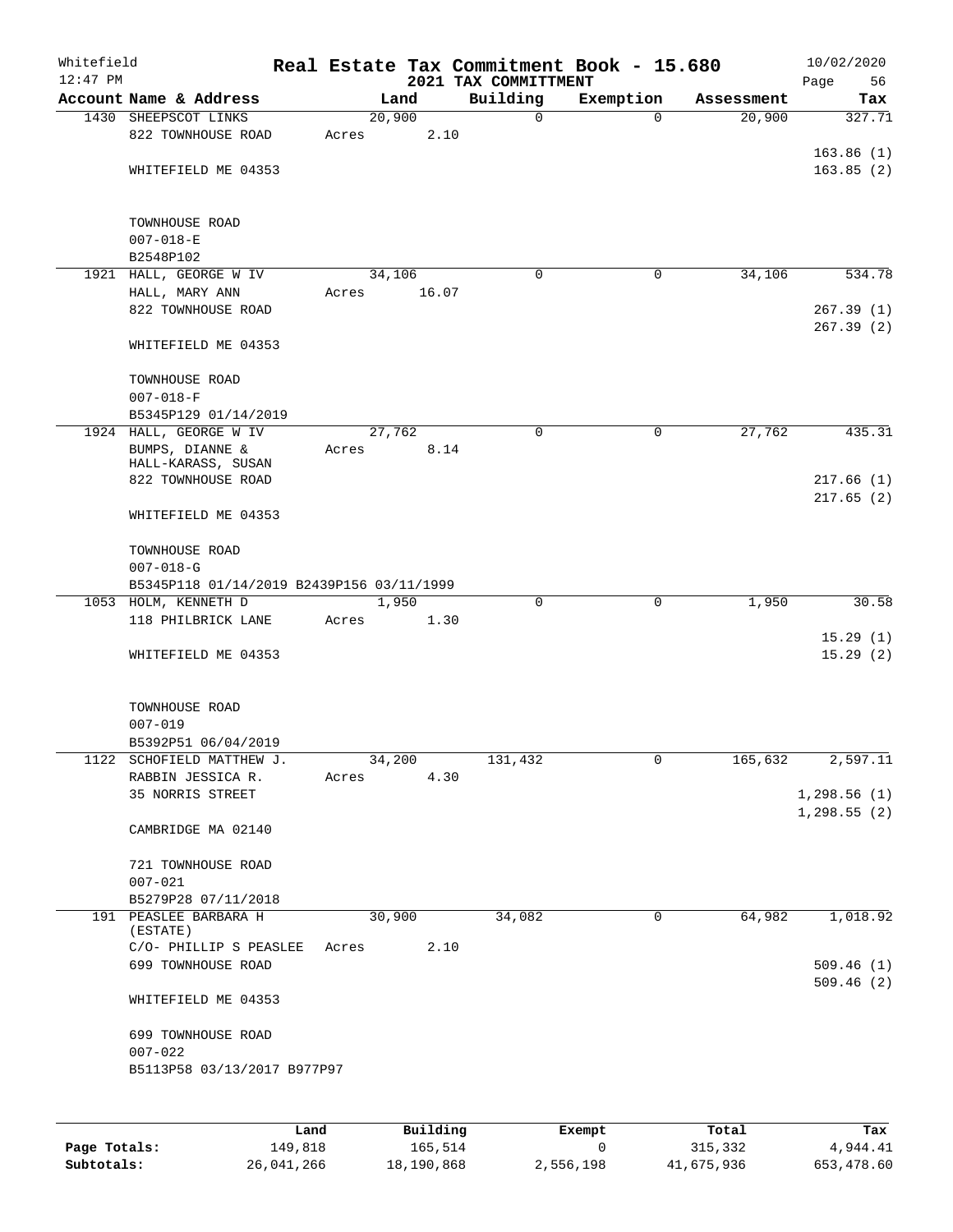| Whitefield   |                                                                 |              |       |            |      |                                  | Real Estate Tax Commitment Book - 15.680 |          |              | 10/02/2020                 |
|--------------|-----------------------------------------------------------------|--------------|-------|------------|------|----------------------------------|------------------------------------------|----------|--------------|----------------------------|
| $12:47$ PM   | Account Name & Address                                          |              |       | Land       |      | 2021 TAX COMMITTMENT<br>Building | Exemption                                |          | Assessment   | 57<br>Page<br>Tax          |
|              | 98 MOREY, TIMOTHY J                                             |              |       | 35,410     |      | 159,240                          |                                          | $\Omega$ | 194,650      | 3,052.11                   |
|              | MOREY, VICKY J                                                  |              | Acres |            | 5.20 |                                  |                                          |          |              |                            |
|              | 695 TOWNHOUSE ROAD                                              |              |       |            |      |                                  |                                          |          |              | 1,526.06(1)                |
|              |                                                                 |              |       |            |      |                                  |                                          |          |              | 1,526.05(2)                |
|              | WHITEFIELD ME 04353                                             |              |       |            |      |                                  |                                          |          |              |                            |
|              | 695 TOWNHOUSE ROAD                                              |              |       |            |      |                                  |                                          |          |              |                            |
|              | $007 - 023$<br>B5060P94 09/30/2016 B5028P86 07/13/2016 B4268P10 |              |       |            |      |                                  |                                          |          |              |                            |
|              | 04/12/2010                                                      |              |       |            |      |                                  |                                          |          |              |                            |
|              | 1628 GIBSON-GRIFFIN BRIGID                                      |              |       | 30,000     |      | 146,452                          |                                          | 25,000   | 151,452      | 2,374.77                   |
|              | 34 PHILBRICK LANE                                               |              | Acres |            | 1.30 |                                  | 01 HOMESTEAD                             |          |              |                            |
|              |                                                                 |              |       |            |      |                                  |                                          |          |              | 1,187.39(1)                |
|              | WHITEFIELD ME 04353                                             |              |       |            |      |                                  |                                          |          |              | 1, 187.38(2)               |
|              |                                                                 |              |       |            |      |                                  |                                          |          |              |                            |
|              | 34 PHILBRICK LANE                                               |              |       |            |      |                                  |                                          |          |              |                            |
|              | $007 - 024$                                                     |              |       |            |      |                                  |                                          |          |              |                            |
|              | B4017P260 06/19/2008                                            |              |       |            |      |                                  |                                          |          |              |                            |
|              | 1229 MOREY DONALD D. & LOIS                                     |              |       | 34,800     |      | 166,728                          |                                          | 31,000   | 170,528      | 2,673.88                   |
|              | G., TRUSTEES<br>* LIVING TRUST                                  |              | Acres |            | 4.70 |                                  | 01 HOMESTEAD                             |          |              |                            |
|              | 5 PHILBRICK LANE                                                |              |       |            |      |                                  | 09 REV TRUST VET.                        |          |              | 1,336.94(1)                |
|              |                                                                 |              |       |            |      |                                  |                                          |          |              | 1,336.94(2)                |
|              | WHITEFIELD ME 04353                                             |              |       |            |      |                                  |                                          |          |              |                            |
|              | 5 PHILBRICK LANE                                                |              |       |            |      |                                  |                                          |          |              |                            |
|              | $007 - 025$                                                     |              |       |            |      |                                  |                                          |          |              |                            |
|              | B4268P10 04/12/2010                                             |              |       |            |      |                                  |                                          |          |              |                            |
|              | 382 BURGESS JASON D. &                                          |              |       | 35,250     |      | 146,622                          |                                          | 0        | 181,872      | 2,851.75                   |
|              | MICHELE A.                                                      |              |       |            |      |                                  |                                          |          |              |                            |
|              | 29 PHILBRICK LANE                                               |              | Acres |            | 5.00 |                                  |                                          |          |              |                            |
|              |                                                                 |              |       |            |      |                                  |                                          |          |              | 1,425.88(1)<br>1,425.87(2) |
|              | WHITEFIELD ME 04353                                             |              |       |            |      |                                  |                                          |          |              |                            |
|              | 29 PHILBRICK LANE                                               |              |       |            |      |                                  |                                          |          |              |                            |
|              | $007 - 025 - A$                                                 |              |       |            |      |                                  |                                          |          |              |                            |
|              | B3029P162 04/02/2003                                            |              |       |            |      |                                  |                                          |          |              |                            |
|              | 369 KING, GEORGE L                                              |              |       | 27,500     |      | 10,199                           |                                          | 0        | 37,699       | 591.12                     |
|              | 657 TOWNHOUSE ROAD                                              |              | Acres |            | 0.53 |                                  |                                          |          |              |                            |
|              |                                                                 |              |       |            |      |                                  |                                          |          |              | 295.56(1)                  |
|              | WHITEFIELD ME 04353                                             |              |       |            |      |                                  |                                          |          |              | 295.56(2)                  |
|              | 657 TOWNHOUSE ROAD                                              |              |       |            |      |                                  |                                          |          |              |                            |
|              | $007 - 027$                                                     |              |       |            |      |                                  |                                          |          |              |                            |
|              | B5206P135 03/21/2017                                            |              |       |            |      |                                  |                                          |          |              |                            |
| 113          | TORSEY STEPHEN V. &                                             |              |       | 43,786     |      | 62,654                           |                                          | 31,000   | 75,440       | 1,182.90                   |
|              | HOLLY R.                                                        |              |       |            |      |                                  |                                          |          |              |                            |
|              | 651 TOWNHOUSE ROAD                                              |              | Acres | 15.67      |      |                                  | 01 HOMESTEAD                             |          |              |                            |
|              |                                                                 |              |       |            |      |                                  | 07 NMR VET & WIDOW                       |          |              | 591.45 (1)                 |
|              | WHITEFIELD ME 04353                                             |              |       |            |      |                                  |                                          |          |              | 591.45(2)                  |
|              | 651 TOWNHOUSE ROAD                                              |              |       |            |      |                                  |                                          |          |              |                            |
|              | $007 - 028$                                                     |              |       |            |      |                                  |                                          |          |              |                            |
|              | B2513P117                                                       |              |       |            |      |                                  |                                          |          |              |                            |
|              |                                                                 | Land         |       | Building   |      |                                  | Exempt                                   |          | Total        | Tax                        |
| Page Totals: |                                                                 | 206,746      |       | 691,895    |      |                                  | 87,000                                   |          | 811,641      | 12,726.53                  |
| Subtotals:   |                                                                 | 26, 248, 012 |       | 18,882,763 |      |                                  | 2,643,198                                |          | 42, 487, 577 | 666, 205.13                |
|              |                                                                 |              |       |            |      |                                  |                                          |          |              |                            |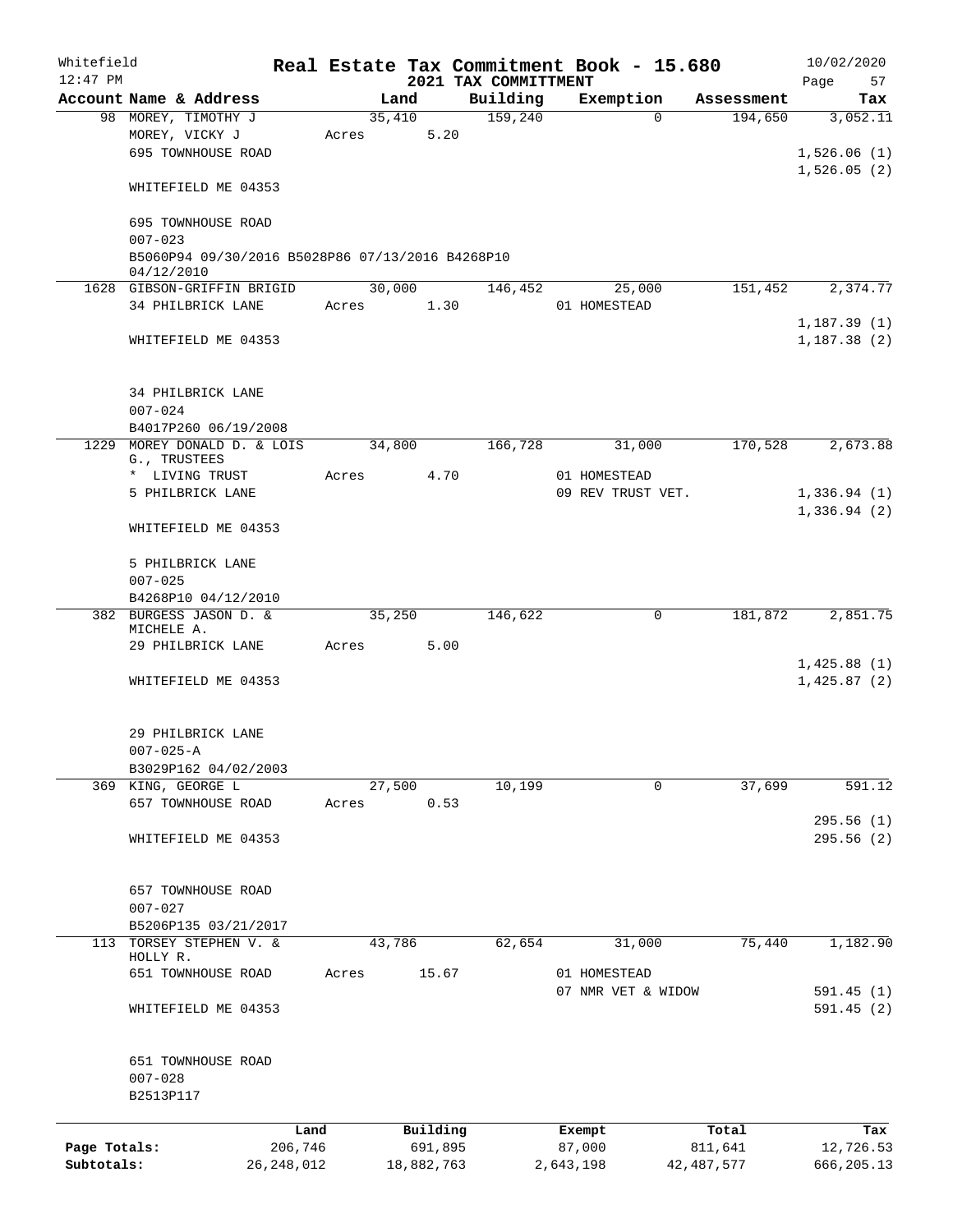| Whitefield<br>$12:47$ PM |                                                   |                 |            | 2021 TAX COMMITTMENT | Real Estate Tax Commitment Book - 15.680 |            | 10/02/2020<br>Page     |
|--------------------------|---------------------------------------------------|-----------------|------------|----------------------|------------------------------------------|------------|------------------------|
|                          | Account Name & Address                            | Land            |            | Building             | Exemption                                | Assessment | 58<br>Tax              |
|                          | 700 TIBBETTS, BARRY J &                           | 29,570          |            | $\mathbf 0$          | $\Omega$                                 | 29,570     | 463.66                 |
|                          | ELAINE                                            |                 |            |                      |                                          |            |                        |
|                          | 61 TOWNHOUSE ROAD                                 | Acres           | 10.40      |                      |                                          |            | 231.83(1)              |
|                          | WHITEFIELD ME 04353                               |                 |            |                      |                                          |            | 231.83(2)              |
|                          |                                                   |                 |            |                      |                                          |            |                        |
|                          |                                                   |                 |            |                      |                                          |            |                        |
|                          | TOWNHOUSE ROAD<br>$007 - 029$                     |                 |            |                      |                                          |            |                        |
|                          | B1421P295                                         |                 |            |                      |                                          |            |                        |
|                          | 577 BOYNTON, MARY M HEIRS                         | 30,000          |            | 600                  | $\mathbf 0$                              | 30,600     | 479.81                 |
|                          | * ROGER BOYNTON JR, PER Acres                     |                 | 0.82       |                      |                                          |            |                        |
|                          | REP<br>347 BOTTOM HILL ROAD                       |                 |            |                      |                                          |            | 239.91(1)              |
|                          |                                                   |                 |            |                      |                                          |            | 239.90(2)              |
|                          | AUGUSTA ME 04330                                  |                 |            |                      |                                          |            |                        |
|                          | <b>638 TOWNHOUSE ROAD</b>                         |                 |            |                      |                                          |            |                        |
|                          | $007 - 030$                                       |                 |            |                      |                                          |            |                        |
|                          | B3932P234 11/13/2007                              |                 |            |                      |                                          |            |                        |
|                          | 971 MERRILL, OWEN B                               | 35,890          |            | 29,355               | 0                                        | 65,245     | 1,023.04               |
|                          | MERRILL, MONA                                     | Acres           | 5.80       |                      |                                          |            |                        |
|                          | 648 TOWNHOUSE ROAD                                |                 |            |                      |                                          |            | 511.52(1)<br>511.52(2) |
|                          | WHITEFIELD ME 04353                               |                 |            |                      |                                          |            |                        |
|                          |                                                   |                 |            |                      |                                          |            |                        |
|                          | <b>648 TOWNHOUSE ROAD</b>                         |                 |            |                      |                                          |            |                        |
|                          | $007 - 031$                                       |                 |            |                      |                                          |            |                        |
|                          | B1535P74<br>693 HALL IV GEORGE W.                 | 41,370          |            | 26,126               | 0                                        | 67,496     | 1,058.34               |
|                          | 822 TOWNHOUSE ROAD                                | Acres           | 6.40       |                      |                                          |            |                        |
|                          |                                                   |                 |            |                      |                                          |            | 529.17(1)              |
|                          | WHITEFIELD ME 04353                               |                 |            |                      |                                          |            | 529.17(2)              |
|                          |                                                   |                 |            |                      |                                          |            |                        |
|                          | 678 TOWNHOUSE ROAD                                |                 |            |                      |                                          |            |                        |
|                          | $007 - 032$                                       |                 |            |                      |                                          |            |                        |
|                          | B4814P220 09/03/2014 B3395P125 11/17/2004         |                 |            |                      |                                          |            |                        |
|                          | 1694 CHASE DAVID & BETTY<br>23 MERRYMEETING DRIVE | 52,005<br>Acres | 34.00      | 129,077              | $\mathbf 0$                              | 181,082    | 2,839.37               |
|                          |                                                   |                 |            |                      |                                          |            | 1,419.69(1)            |
|                          | PORTLAND                                          |                 |            |                      |                                          |            | 1,419.68(2)            |
|                          | ME 04103                                          |                 |            |                      |                                          |            |                        |
|                          |                                                   |                 |            |                      |                                          |            |                        |
|                          | 26 SALMON POOL LANE                               |                 |            |                      |                                          |            |                        |
|                          | $007 - 033$                                       |                 |            |                      |                                          |            |                        |
|                          | B2934P231                                         |                 |            |                      |                                          |            |                        |
|                          | 566 SCHOFIELD, MATTHEW J<br>RABBAN, JESSICA R     | 63,820<br>Acres | 37.80      | 11,303               | 0                                        | 75,123     | 1,177.93               |
|                          | 35 NORRIS STREET                                  |                 |            |                      |                                          |            | 588.97 (1)             |
|                          |                                                   |                 |            |                      |                                          |            | 588.96 (2)             |
|                          | CAMBRIDGE MA 02140                                |                 |            |                      |                                          |            |                        |
|                          |                                                   |                 |            |                      |                                          |            |                        |
|                          | TOWNHOUSE ROAD<br>$007 - 033 - A$                 |                 |            |                      |                                          |            |                        |
|                          | B5279P28 07/11/2018                               |                 |            |                      |                                          |            |                        |
|                          |                                                   |                 |            |                      |                                          |            |                        |
|                          | Land                                              |                 | Building   |                      | Exempt                                   | Total      | Tax                    |
| Page Totals:             | 252,655                                           |                 | 196,461    |                      | $\mathsf{O}$                             | 449,116    | 7,042.15               |
| Subtotals:               | 26,500,667                                        |                 | 19,079,224 |                      | 2,643,198                                | 42,936,693 | 673, 247.28            |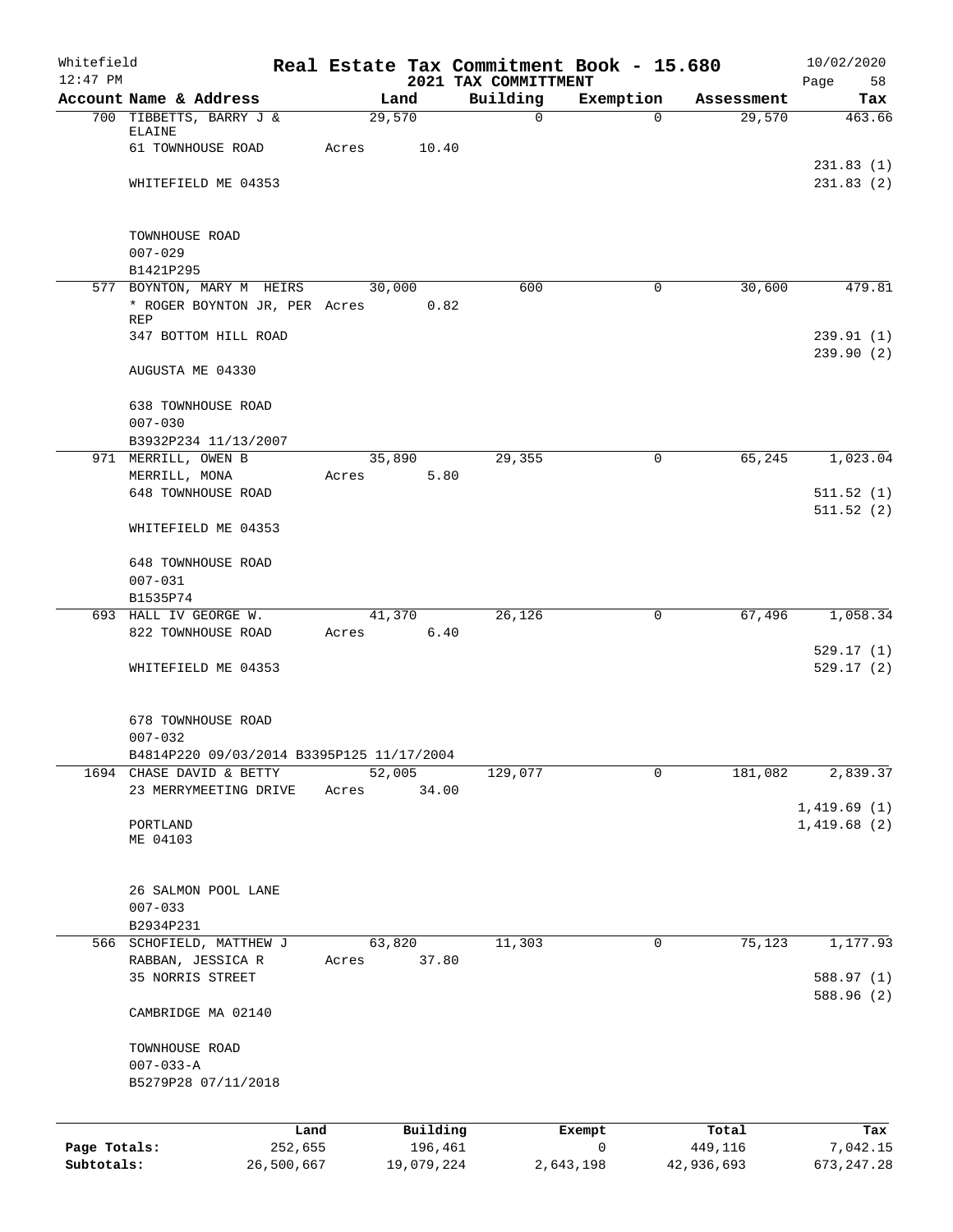| Whitefield<br>$12:47$ PM |                                                                                                |       |                 | 2021 TAX COMMITTMENT | Real Estate Tax Commitment Book - 15.680 |            | 10/02/2020<br>59<br>Page |
|--------------------------|------------------------------------------------------------------------------------------------|-------|-----------------|----------------------|------------------------------------------|------------|--------------------------|
|                          | Account Name & Address                                                                         |       | Land            | Building             | Exemption                                | Assessment | Tax                      |
|                          | 435 GARCIA SUZANNE H.<br>754 TOWNHOUSE ROAD                                                    | Acres | 39,506<br>10.32 | 91,278               | 25,000                                   | 105,784    | 1,658.69                 |
|                          |                                                                                                |       |                 |                      | 01 HOMESTEAD                             |            | 829.35 (1)               |
|                          | WHITEFIELD ME 04353                                                                            |       |                 |                      |                                          |            | 829.34 (2)               |
|                          | 754 TOWNHOUSE ROAD                                                                             |       |                 |                      |                                          |            |                          |
|                          | $007 - 034$                                                                                    |       |                 |                      |                                          |            |                          |
|                          | B1387P226<br>1679 CREAMER, MARK A                                                              |       | 30,720          | 92,375               | 25,000                                   | 98,095     | 1,538.13                 |
|                          | CREAMER, KIMBERLY L                                                                            | Acres | 1.98            |                      | 01 HOMESTEAD                             |            |                          |
|                          | 768 TOWNHOUSE ROAD                                                                             |       |                 |                      |                                          |            | 769.07(1)                |
|                          |                                                                                                |       |                 |                      |                                          |            | 769.06(2)                |
|                          | WHITEFIELD ME 04353                                                                            |       |                 |                      |                                          |            |                          |
|                          | 768 TOWNHOUSE ROAD<br>$007 - 034 - A$                                                          |       |                 |                      |                                          |            |                          |
|                          | B5012P24 06/03/2016 B5004P166 05/05/2016 B5004P164<br>05/05/2016 B4767P96 03/28/2014 B2880P204 |       |                 |                      |                                          |            |                          |
|                          | 1117 PAUL, GORDON A                                                                            |       | 30,000          | 67,490               | 25,000                                   | 72,490     | 1,136.64                 |
|                          | 63 SOUTH MOUNTAIN ROAD                                                                         | Acres | 0.82            |                      | 01 HOMESTEAD                             |            |                          |
|                          |                                                                                                |       |                 |                      |                                          |            | 568.32(1)                |
|                          | <b>JEFFERSON ME 04348-4025</b>                                                                 |       |                 |                      |                                          |            | 568.32(2)                |
|                          | 790 TOWNHOUSE ROAD<br>$007 - 035$                                                              |       |                 |                      |                                          |            |                          |
|                          | B3909P148 09/14/2007 B1845P129                                                                 |       |                 |                      |                                          |            |                          |
|                          | 278 SHEEPSCOT LINKS                                                                            |       | 20,660          | $\mathbf 0$          | $\mathbf 0$                              | 20,660     | 323.95                   |
|                          | 822 TOWNHOUSE ROAD                                                                             | Acres | 1.94            |                      |                                          |            |                          |
|                          |                                                                                                |       |                 |                      |                                          |            | 161.98(1)                |
|                          | WHITEFIELD ME 04353                                                                            |       |                 |                      |                                          |            | 161.97(2)                |
|                          | TOWNHOUSE ROAD                                                                                 |       |                 |                      |                                          |            |                          |
|                          | $007 - 036$<br>B5345P125 01/14/2019 B3921P156 09/13/2007                                       |       |                 |                      |                                          |            |                          |
|                          | 1923 HALL, GEORGE W IV                                                                         |       | 34,250          | 0                    | 0                                        | 34,250     | 537.04                   |
|                          | HALL, MARY ANN                                                                                 | Acres | 10.00           |                      |                                          |            |                          |
|                          | 822 TOWNHOUSE ROAD                                                                             |       |                 |                      |                                          |            | 268.52(1)                |
|                          |                                                                                                |       |                 |                      |                                          |            | 268.52(2)                |
|                          | WHITEFIELD ME 04353                                                                            |       |                 |                      |                                          |            |                          |
|                          | TOWNHOUSE ROAD                                                                                 |       |                 |                      |                                          |            |                          |
|                          | $007 - 036 - 1$                                                                                |       |                 |                      |                                          |            |                          |
|                          | B5345P125 01/14/2019                                                                           |       |                 |                      |                                          |            |                          |
|                          | 237 SHEEPSCOT LINKS<br>822 TOWNHOUSE ROAD                                                      | Acres | 73,637<br>3.00  | $\Omega$             | 0                                        | 73,637     | 1,154.63                 |
|                          |                                                                                                |       |                 |                      |                                          |            | 577.32(1)                |
|                          | WHITEFIELD ME 04353                                                                            |       |                 |                      |                                          |            | 577.31(2)                |
|                          | TOWNHOUSE ROAD                                                                                 |       |                 |                      |                                          |            |                          |
|                          | $007 - 037$                                                                                    |       |                 |                      |                                          |            |                          |
|                          | B5345P111 01/14/2019 B2548P100                                                                 |       |                 |                      |                                          |            |                          |
|                          |                                                                                                |       |                 |                      |                                          |            |                          |
|                          |                                                                                                |       |                 |                      |                                          |            |                          |

|              | Land       | Building   | Exempt    | Total      | Tax        |
|--------------|------------|------------|-----------|------------|------------|
| Page Totals: | 228,773    | 251,143    | 75,000    | 404,916    | 6,349.08   |
| Subtotals:   | 26,729,440 | 19,330,367 | 2,718,198 | 43,341,609 | 679,596.36 |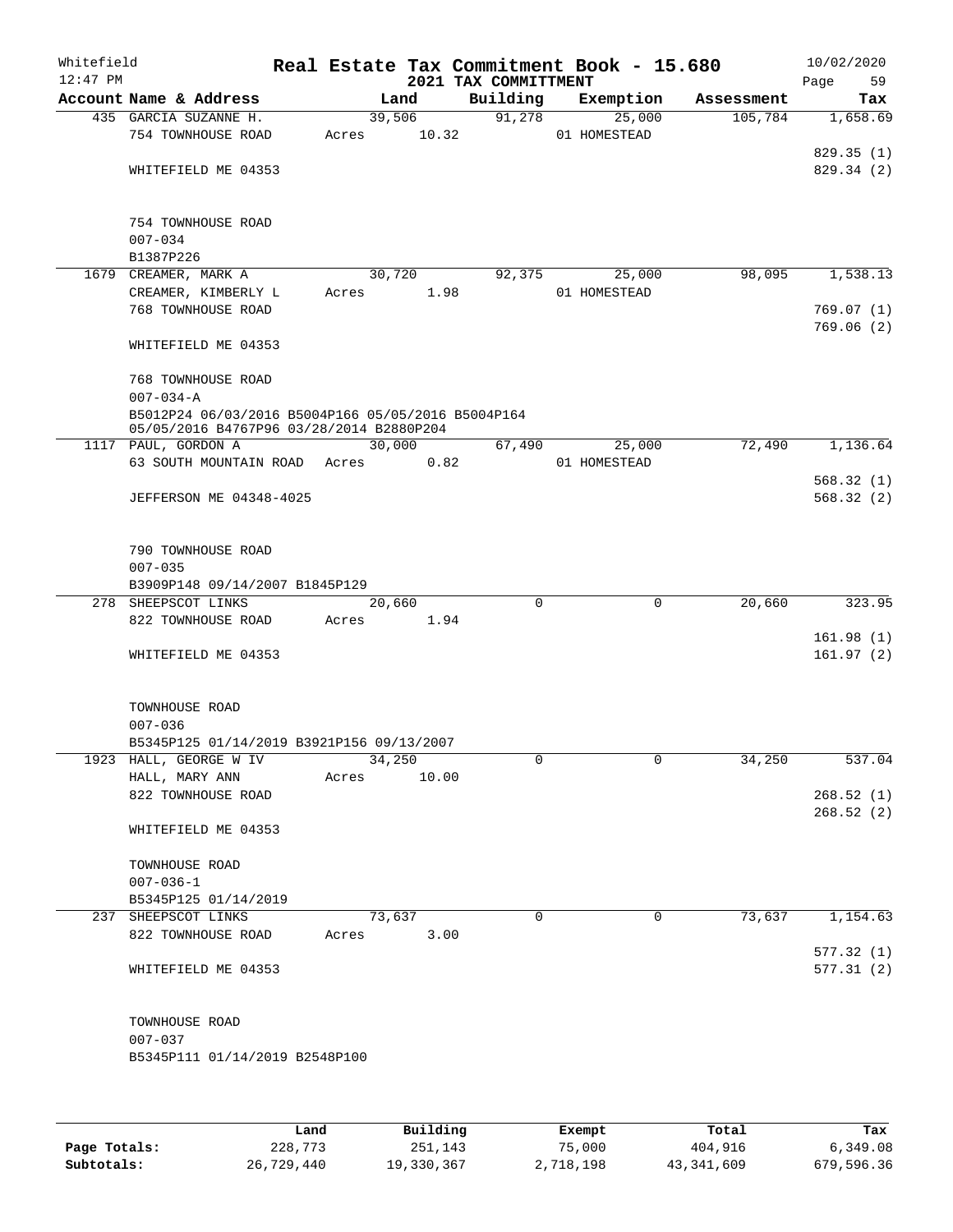| Whitefield<br>$12:47$ PM |                                            |       |        |       | 2021 TAX COMMITTMENT | Real Estate Tax Commitment Book - 15.680 |            | 10/02/2020<br>Page<br>60 |
|--------------------------|--------------------------------------------|-------|--------|-------|----------------------|------------------------------------------|------------|--------------------------|
|                          | Account Name & Address                     |       | Land   |       | Building             | Exemption                                | Assessment | Tax                      |
|                          | 999 HALL JR. GEORGE W. &                   |       | 39,335 |       | 169,478              | 25,000                                   | 183, 813   | 2,882.19                 |
|                          | MARYANN<br>822 TOWNHOUSE ROAD              |       | Acres  | 4.39  |                      | 01 HOMESTEAD                             |            |                          |
|                          |                                            |       |        |       |                      |                                          |            | 1,441.10(1)              |
|                          | WHITEFIELD ME 04353                        |       |        |       |                      |                                          |            | 1,441.09(2)              |
|                          | 822 TOWNHOUSE ROAD                         |       |        |       |                      |                                          |            |                          |
|                          | $007 - 037 - A$                            |       |        |       |                      |                                          |            |                          |
|                          | B5345P111 01/14/2019 B5345P106 01/14/2019  |       |        |       |                      |                                          |            |                          |
|                          | 1922 SHEEPSCOT LINKS                       |       | 22,879 |       | $\Omega$             | $\Omega$                                 | 22,879     | 358.74                   |
|                          | 822 TOWNHOUSE ROAD                         |       | Acres  | 1.00  |                      |                                          |            |                          |
|                          |                                            |       |        |       |                      |                                          |            | 179.37(1)                |
|                          | WHITEFIELD ME 04353                        |       |        |       |                      |                                          |            | 179.37(2)                |
|                          | TOWNHOUSE ROAD                             |       |        |       |                      |                                          |            |                          |
|                          | $007 - 037 - A - 1$                        |       |        |       |                      |                                          |            |                          |
|                          | B5345P106 01/14/2019                       |       |        |       |                      |                                          |            |                          |
|                          | 1598 PAICOPOLOS JR. HAROLD<br>G. & DEBORAH |       | 35,900 |       | 85,645               | 0                                        | 121,545    | 1,905.83                 |
|                          | 21 CRYSTAL DRIVE                           | Acres |        | 2.10  |                      |                                          |            |                          |
|                          |                                            |       |        |       |                      |                                          |            | 952.92 (1)               |
|                          | STONEHAM MA 02180                          |       |        |       |                      |                                          |            | 952.91(2)                |
|                          |                                            |       |        |       |                      |                                          |            |                          |
|                          | 866 TOWNHOUSE ROAD<br>$007 - 038$          |       |        |       |                      |                                          |            |                          |
|                          | 1186 HARTMAN HERBERT & LUCY                |       | 35,600 |       | 92,081               | 25,000                                   | 102,681    | 1,610.04                 |
|                          | 872 TOWNHOUSE ROAD                         | Acres |        | 1.90  |                      | 01 HOMESTEAD                             |            |                          |
|                          |                                            |       |        |       |                      |                                          |            | 805.02(1)                |
|                          | WHITEFIELD ME 04353                        |       |        |       |                      |                                          |            | 805.02(2)                |
|                          | 872 TOWNHOUSE ROAD                         |       |        |       |                      |                                          |            |                          |
|                          | $007 - 039$                                |       |        |       |                      |                                          |            |                          |
|                          | 618 WISCASSET, WATERVILLE &                |       | 14,380 |       | 0                    | 0                                        | 14,380     | 225.48                   |
|                          | FARMINGTON RAILWAY<br>MUSEUM               | Acres |        | 13.60 |                      |                                          |            |                          |
|                          | P O BOX 242                                |       |        |       |                      |                                          |            | 112.74(1)                |
|                          |                                            |       |        |       |                      |                                          |            | 112.74(2)                |
|                          | ALNA ME 04535                              |       |        |       |                      |                                          |            |                          |
|                          | CORNER EAST RIVER ROAD                     |       |        |       |                      |                                          |            |                          |
|                          | $007 - 040$                                |       |        |       |                      |                                          |            |                          |
|                          | B2524P215                                  |       |        |       |                      |                                          |            |                          |
|                          | 1056 FENDERSON, MARK                       |       | 34,730 |       | $\mathbf 0$          | 0                                        | 34,730     | 544.57                   |
|                          | P O BOX 39                                 | Acres |        | 10.60 |                      |                                          |            |                          |
|                          |                                            |       |        |       |                      |                                          |            | 272.29(1)                |
|                          | WHITEFIELD ME 04353                        |       |        |       |                      |                                          |            | 272.28(2)                |
|                          | EAST RIVER ROAD                            |       |        |       |                      |                                          |            |                          |
|                          | $007 - 041$                                |       |        |       |                      |                                          |            |                          |
|                          | B1110P94                                   |       |        |       |                      |                                          |            |                          |
|                          |                                            |       |        |       |                      |                                          |            |                          |
|                          |                                            |       |        |       |                      |                                          |            |                          |

|              | Land       | Building   | Exempt    | Total      | Tax          |
|--------------|------------|------------|-----------|------------|--------------|
| Page Totals: | 182,824    | 347,204    | 50,000    | 480,028    | 7,526.85     |
| Subtotals:   | 26,912,264 | 19,677,571 | 2,768,198 | 43,821,637 | 687, 123, 21 |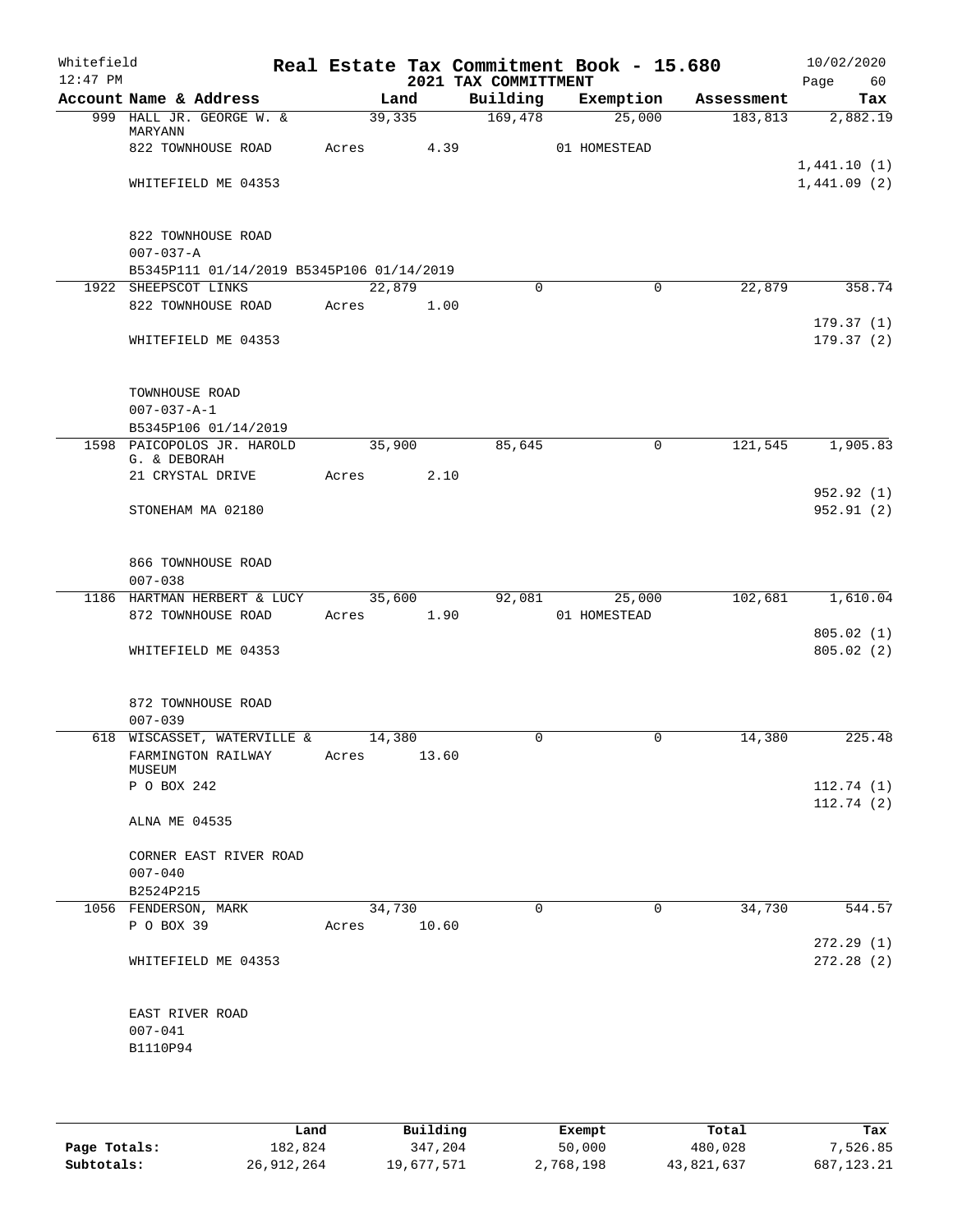| Whitefield<br>$12:47$ PM |                                           |         |       |          |      | 2021 TAX COMMITTMENT | Real Estate Tax Commitment Book - 15.680 |            | 10/02/2020<br>Page<br>61     |
|--------------------------|-------------------------------------------|---------|-------|----------|------|----------------------|------------------------------------------|------------|------------------------------|
|                          | Account Name & Address                    |         |       | Land     |      | Building             | Exemption                                | Assessment | Tax                          |
|                          | 733 FENDERSON, MARK                       |         |       | 45,201   |      | 20,220               | $\Omega$                                 | 65,421     | 1,025.80                     |
|                          | P.O BOX 39                                |         | Acres | 24.54    |      |                      |                                          |            |                              |
|                          |                                           |         |       |          |      |                      |                                          |            | 512.90(1)                    |
|                          | WHITEFIELD ME 04353                       |         |       |          |      |                      |                                          |            | 512.90(2)                    |
|                          |                                           |         |       |          |      |                      |                                          |            |                              |
|                          |                                           |         |       |          |      |                      |                                          |            |                              |
|                          | EAST RIVER ROAD<br>$007 - 042$            |         |       |          |      |                      |                                          |            |                              |
|                          | B4538P161 06/22/2012 B1110P94             |         |       |          |      |                      |                                          |            |                              |
|                          | 1121 CHASE FAYE P.                        |         |       | 34,200   |      | 100,501              | 31,000                                   | 103,701    | 1,626.03                     |
|                          | 845 EAST RIVER ROAD                       |         | Acres |          | 4.30 |                      | 05 VET EXEMPTION                         |            |                              |
|                          |                                           |         |       |          |      |                      | 01 HOMESTEAD                             |            | 813.02 (1)                   |
|                          | WHITEFIELD ME 04353                       |         |       |          |      |                      |                                          |            | 813.01(2)                    |
|                          |                                           |         |       |          |      |                      |                                          |            |                              |
|                          | 845 EAST RIVER ROAD                       |         |       |          |      |                      |                                          |            |                              |
|                          | $007 - 045$                               |         |       |          |      |                      |                                          |            |                              |
|                          | B2522P144                                 |         |       |          |      |                      |                                          |            |                              |
|                          | 1402 CHASE FAYE P.                        |         |       | 10,250   |      | 0                    | 0                                        | 10,250     | 160.72                       |
|                          | 845 EAST RIVER ROAD                       |         | Acres |          | 3.50 |                      |                                          |            |                              |
|                          |                                           |         |       |          |      |                      |                                          |            | 80.36(1)                     |
|                          | WHITEFIELD ME 04353                       |         |       |          |      |                      |                                          |            | 80.36(2)                     |
|                          |                                           |         |       |          |      |                      |                                          |            |                              |
|                          | EAST RIVER ROAD                           |         |       |          |      |                      |                                          |            |                              |
|                          | $007 - 046$                               |         |       |          |      |                      |                                          |            |                              |
|                          | B2522P144                                 |         |       |          |      |                      |                                          |            |                              |
|                          | 306 FORD, JOSEPH K                        |         |       | 22,100   |      | $\mathbf 0$          | 0                                        | 22,100     | 346.53                       |
|                          | 795 BUNKER HILL ROAD                      |         | Acres |          | 2.90 |                      |                                          |            |                              |
|                          |                                           |         |       |          |      |                      |                                          |            | 173.27(1)                    |
|                          | JEFFERSON ME 04348                        |         |       |          |      |                      |                                          |            | 173.26(2)                    |
|                          | EAST RIVER ROAD                           |         |       |          |      |                      |                                          |            |                              |
|                          | $007 - 047$                               |         |       |          |      |                      |                                          |            |                              |
|                          | B5280P293 06/23/2018 B4966P273 01/07/2016 |         |       |          |      |                      |                                          |            |                              |
|                          | 14 SACKS MARIE L. LIVING                  |         |       | 64,100   |      | 169,113              | 25,000                                   | 208,213    | 3,264.78                     |
|                          | TRUST                                     |         |       |          |      |                      |                                          |            |                              |
|                          | 749 EAST RIVER ROAD                       |         | Acres | 56.00    |      |                      | 01 HOMESTEAD                             |            |                              |
|                          |                                           |         |       |          |      |                      |                                          |            | 1,632.39(1)                  |
|                          | WHITEFIELD ME 04353                       |         |       |          |      |                      |                                          |            | 1,632.39(2)                  |
|                          | 749 EAST RIVER ROAD                       |         |       |          |      |                      |                                          |            |                              |
|                          | $007 - 048$                               |         |       |          |      |                      |                                          |            |                              |
|                          | B1955P117                                 |         |       |          |      |                      |                                          |            |                              |
| 630                      | SMITH STEPHEN C. & MARY                   |         |       | 30,000   |      | 121,949              | $\mathbf 0$                              | 151,949    | 2,382.56                     |
|                          | LOU                                       |         |       |          |      |                      |                                          |            |                              |
|                          | 279 E. RIVER ROAD                         |         | Acres |          | 0.87 |                      |                                          |            |                              |
|                          | WHITEFIELD ME 04353                       |         |       |          |      |                      |                                          |            | 1, 191.28(1)<br>1, 191.28(2) |
|                          |                                           |         |       |          |      |                      |                                          |            |                              |
|                          | 755 EAST RIVER ROAD                       |         |       |          |      |                      |                                          |            |                              |
|                          | $007 - 049$                               |         |       |          |      |                      |                                          |            |                              |
|                          | B5501P308 02/22/2020                      |         |       |          |      |                      |                                          |            |                              |
|                          |                                           |         |       |          |      |                      |                                          |            |                              |
|                          |                                           | Land    |       | Building |      |                      | Exempt                                   | Total      | Tax                          |
| Page Totals:             |                                           | 205,851 |       | 411,783  |      |                      | 56,000                                   | 561,634    | 8,806.42                     |

**Subtotals:** 27,118,115 20,089,354 2,824,198 44,383,271 695,929.63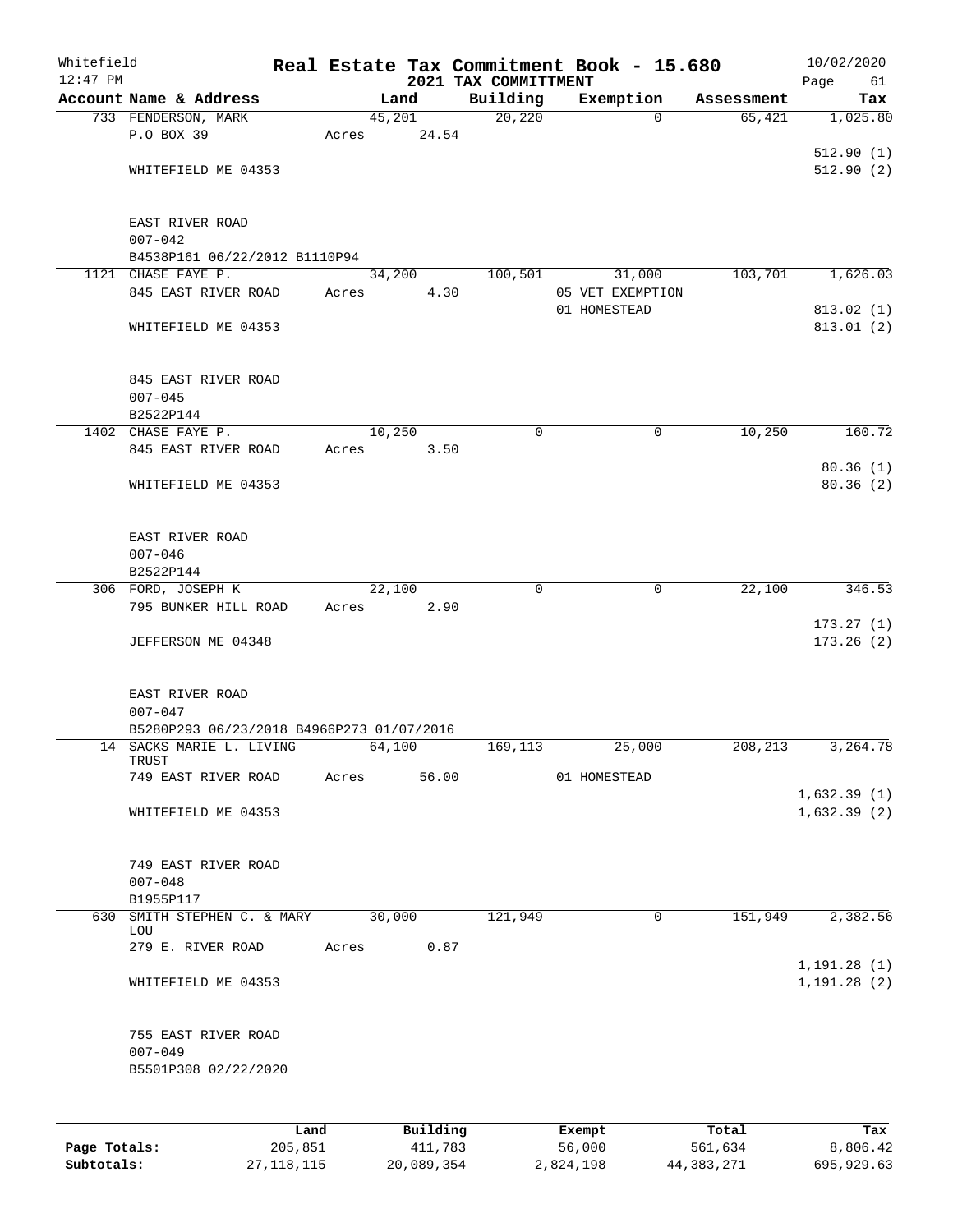| Whitefield   |                                                                   |            |       |        |                         | Real Estate Tax Commitment Book - 15.680 |                     |             |            | 10/02/2020                 |
|--------------|-------------------------------------------------------------------|------------|-------|--------|-------------------------|------------------------------------------|---------------------|-------------|------------|----------------------------|
| $12:47$ PM   | Account Name & Address                                            |            |       | Land   |                         | 2021 TAX COMMITTMENT<br>Building         | Exemption           |             | Assessment | Page<br>62<br>Tax          |
|              | 66 GIOIA, JAMES                                                   |            |       | 27,385 |                         | $\mathbf 0$                              |                     | $\Omega$    | 27,385     | 429.40                     |
|              | 278 MAINE AVE.                                                    |            | Acres |        | 3.09                    |                                          |                     |             |            |                            |
|              | FARMINGDALE ME 04344                                              |            |       |        |                         |                                          |                     |             |            | 214.70(1)<br>214.70(2)     |
|              |                                                                   |            |       |        |                         |                                          |                     |             |            |                            |
|              | EAST RIVER ROAD                                                   |            |       |        |                         |                                          |                     |             |            |                            |
|              | $007 - 050$                                                       |            |       |        |                         |                                          |                     |             |            |                            |
|              | B5128P177 04/26/2017<br>856 SACKS MARIE L. LIVING                 |            |       | 1,290  |                         | $\Omega$                                 |                     | 0           | 1,290      | 20.23                      |
|              | TRUST                                                             |            |       |        |                         |                                          |                     |             |            |                            |
|              | JULIAN & MARIE SACKS,<br>TRUSTEES                                 |            | Acres |        | 0.86                    |                                          |                     |             |            |                            |
|              | 749 EAST RIVER ROAD                                               |            |       |        |                         |                                          |                     |             |            | 10.12(1)                   |
|              | WHITEFIELD ME 04353                                               |            |       |        |                         |                                          |                     |             |            | 10.11(2)                   |
|              | EAST RIVER ROAD                                                   |            |       |        |                         |                                          |                     |             |            |                            |
|              | $007 - 050 - A$                                                   |            |       |        |                         |                                          |                     |             |            |                            |
|              | B2575P156                                                         |            |       |        |                         |                                          |                     |             |            |                            |
|              | 822 GALLAGHER, SHAWN R                                            |            |       | 37,625 |                         | 131,002                                  |                     | 0           | 168,627    | 2,644.07                   |
|              | BANCROFT, ELIZABETH<br>729 EAST RIVER ROAD                        |            | Acres |        | 3.25                    |                                          |                     |             |            | 1,322.04(1)                |
|              | WHITEFIELD ME 04353                                               |            |       |        |                         |                                          |                     |             |            | 1,322.03(2)                |
|              | 729 EAST RIVER ROAD                                               |            |       |        |                         |                                          |                     |             |            |                            |
|              | $007 - 050 - B$                                                   |            |       |        |                         |                                          |                     |             |            |                            |
|              | B4887P167 05/19/2015 B4523P270 05/16/2012 B3383P239<br>10/26/2004 |            |       |        |                         |                                          |                     |             |            |                            |
|              | 1036 HENDRIX, HENRY J II                                          |            |       | 33,530 |                         | 0                                        |                     | 0           | 33,530     | 525.75                     |
|              | HENDRIX, PENNY K                                                  |            | Acres |        | 9.10                    |                                          |                     |             |            |                            |
|              | 7417 WILLOBROOK ROAD                                              |            |       |        |                         |                                          |                     |             |            | 262.88 (1)<br>262.87(2)    |
|              | FAIRFAX STATION VA<br>22039                                       |            |       |        |                         |                                          |                     |             |            |                            |
|              | EAST RIVER ROAD<br>$007 - 051$                                    |            |       |        |                         |                                          |                     |             |            |                            |
|              | B5395P22 06/17/2019                                               |            |       |        |                         |                                          |                     |             |            |                            |
|              | 136 YODER, MOSE J                                                 |            |       | 62,750 |                         | 61,895                                   |                     | $\mathbf 0$ | 124,645    | 1,954.43                   |
|              | YODER, ANNE M                                                     |            | Acres |        | 62.00                   |                                          |                     |             |            |                            |
|              | 712 EAST RIVER ROAD                                               |            |       |        |                         |                                          |                     |             |            | 977.22(1)<br>977.21(2)     |
|              | WHITEFIELD ME 04353                                               |            |       |        |                         |                                          |                     |             |            |                            |
|              | 712 EAST RIVER ROAD<br>$007 - 052$                                |            |       |        |                         |                                          |                     |             |            |                            |
|              | B5023P106 06/29/2016 B4839P139 10/20/2014 B2429P264               |            |       |        |                         |                                          |                     |             |            |                            |
|              | 3 MORSE, LARRY J                                                  |            |       | 30,000 |                         | 128,261                                  |                     | 25,000      | 133,261    | 2,089.53                   |
|              | 845 EAST RIVER ROAD                                               |            | Acres |        | 1.50                    |                                          | 01 HOMESTEAD        |             |            |                            |
|              | WHITEFIELD ME 04353                                               |            |       |        |                         |                                          |                     |             |            | 1,044.77(1)<br>1,044.76(2) |
|              | 736 EAST RIVER ROAD<br>$007 - 053$                                |            |       |        |                         |                                          |                     |             |            |                            |
|              | B5115P90 08/25/2016 B2311P83                                      |            |       |        |                         |                                          |                     |             |            |                            |
|              |                                                                   | Land       |       |        | Building                |                                          | Exempt              |             | Total      | Tax                        |
| Page Totals: |                                                                   | 192,580    |       |        | 321,158<br>20, 410, 512 |                                          | 25,000<br>2,849,198 |             | 488,738    | 7,663.41                   |
| Subtotals:   |                                                                   | 27,310,695 |       |        |                         |                                          |                     |             | 44,872,009 | 703,593.04                 |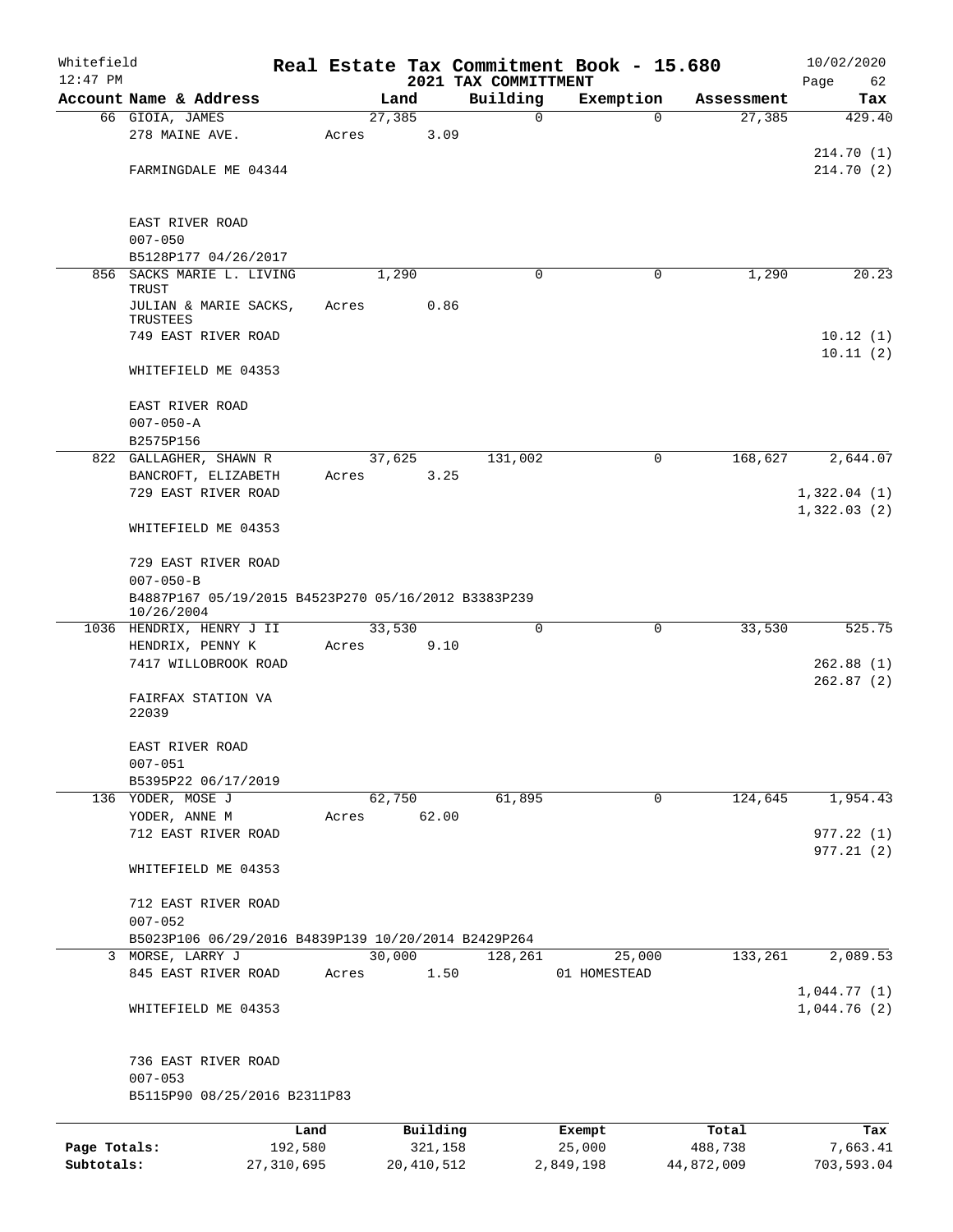| Whitefield<br>$12:47$ PM |                                                                                               |                 |            |                 |                     | 2021 TAX COMMITTMENT | Real Estate Tax Commitment Book - 15.680 |                  | 10/02/2020<br>Page<br>63   |
|--------------------------|-----------------------------------------------------------------------------------------------|-----------------|------------|-----------------|---------------------|----------------------|------------------------------------------|------------------|----------------------------|
|                          | Account Name & Address                                                                        |                 |            | Land            |                     | Building             | Exemption                                | Assessment       | Tax                        |
|                          | 821 BROWN, LUCILLE D<br>BROWN, SCOTT W<br>509 HEATH ROAD                                      |                 |            | 36,210<br>Acres | 6.20                | 73,558               | 25,000<br>01 HOMESTEAD                   | 84,768           | 1,329.16<br>664.58(1)      |
|                          | WHITEFIELD ME 04353                                                                           |                 |            |                 |                     |                      |                                          |                  | 664.58 (2)                 |
|                          | 509 HEATH ROAD<br>$007 - 053 - A$                                                             |                 |            |                 |                     |                      |                                          |                  |                            |
|                          | B5073P44 11/08/2016 B3642P131 03/03/2006 B2513P37                                             |                 |            |                 |                     |                      |                                          |                  |                            |
|                          | 1034 WILSON, CHARLES R                                                                        |                 |            | 36,386          |                     | 112,669              | 0                                        | 149,055          | 2,337.18                   |
|                          | P.O. BOX 202                                                                                  |                 | Acres 6.42 |                 |                     |                      |                                          |                  |                            |
|                          | WHITEFIELD ME 04353                                                                           |                 |            |                 |                     |                      |                                          |                  | 1,168.59(1)<br>1,168.59(2) |
|                          | 33 TOWNSEND BROOK LANE<br>$007 - 053 - B$                                                     |                 |            |                 |                     |                      |                                          |                  |                            |
|                          | B5405P265 07/12/2019 B5156P82 06/30/2017                                                      |                 |            |                 |                     |                      |                                          |                  |                            |
|                          | 1771 BUGGIA, LAWRENCE B.<br>(LIVING TRUST)                                                    |                 |            | 22,385          |                     | 0                    | 0                                        | 22,385           | 351.00                     |
|                          | P.O. BOX 123                                                                                  |                 | Acres      |                 | 3.09                |                      |                                          |                  |                            |
|                          | MONMOUTH ME 04259                                                                             |                 |            |                 |                     |                      |                                          |                  | 175.50(1)<br>175.50(2)     |
|                          | EAST RIVER ROAD<br>$007 - 053 - C$                                                            |                 |            |                 |                     |                      |                                          |                  |                            |
|                          | B5303P284 09/11/2018                                                                          |                 |            |                 |                     |                      |                                          |                  |                            |
| 1748                     | SEIDERS, RAYMOND P SR &<br>JUDITH A                                                           |                 |            | 30,450          |                     | 69,537               | 25,000                                   | 74,987           | 1,175.80                   |
|                          | 8 TOWNSEND BROOK LANE                                                                         |                 | Acres 1.80 |                 |                     |                      | 01 HOMESTEAD                             |                  |                            |
|                          | WHITEFIELD ME 04353                                                                           |                 |            |                 |                     |                      |                                          |                  | 587.90 (1)<br>587.90 (2)   |
|                          | 8 TOWNSEND BROOK LANE<br>$007 - 053 - D$                                                      |                 |            |                 |                     |                      |                                          |                  |                            |
|                          | B3576P278 10/21/2005                                                                          |                 |            |                 |                     |                      |                                          |                  |                            |
|                          | 1827 MORSE LARRY J.                                                                           |                 |            | 28,314          |                     | 33,044               | 0                                        | 61,358           | 962.09                     |
|                          | 845 EAST RIVER ROAD                                                                           |                 | Acres      |                 | 8.83                |                      |                                          |                  | 481.05 (1)                 |
|                          | WHITEFIELD ME 04353                                                                           |                 |            |                 |                     |                      |                                          |                  | 481.04 (2)                 |
|                          | 748 EAST RIVER ROAD<br>$007 - 053 - E$<br>B5303P279 09/13/2018 B5166P209 07/24/2017 B5116P234 |                 |            |                 |                     |                      |                                          |                  |                            |
|                          | 02/16/2017 B4071P253 11/18/2008                                                               |                 |            |                 |                     |                      |                                          |                  |                            |
|                          | 1558 SABAN, JAMES W                                                                           |                 |            | 31,650          |                     | 62,359               | 25,000                                   | 69,009           | 1,082.06                   |
|                          | SABAN, AMY L<br>758 EAST RIVER ROAD                                                           |                 | Acres      |                 | 2.60                |                      | 01 HOMESTEAD                             |                  | 541.03(1)                  |
|                          | WHITEFIELD ME 04353                                                                           |                 |            |                 |                     |                      |                                          |                  | 541.03(2)                  |
|                          | 758 EAST RIVER ROAD<br>$007 - 054$                                                            |                 |            |                 |                     |                      |                                          |                  |                            |
|                          | B5241P223 03/28/2018 B2069P240                                                                |                 |            |                 |                     |                      |                                          |                  |                            |
|                          |                                                                                               |                 |            |                 |                     |                      |                                          |                  |                            |
|                          |                                                                                               |                 |            |                 |                     |                      |                                          |                  |                            |
| Page Totals:             |                                                                                               | Land<br>185,395 |            |                 | Building<br>351,167 |                      | Exempt<br>75,000                         | Total<br>461,562 | Tax<br>7,237.29            |

**Subtotals:** 27,496,090 20,761,679 2,924,198 45,333,571 710,830.33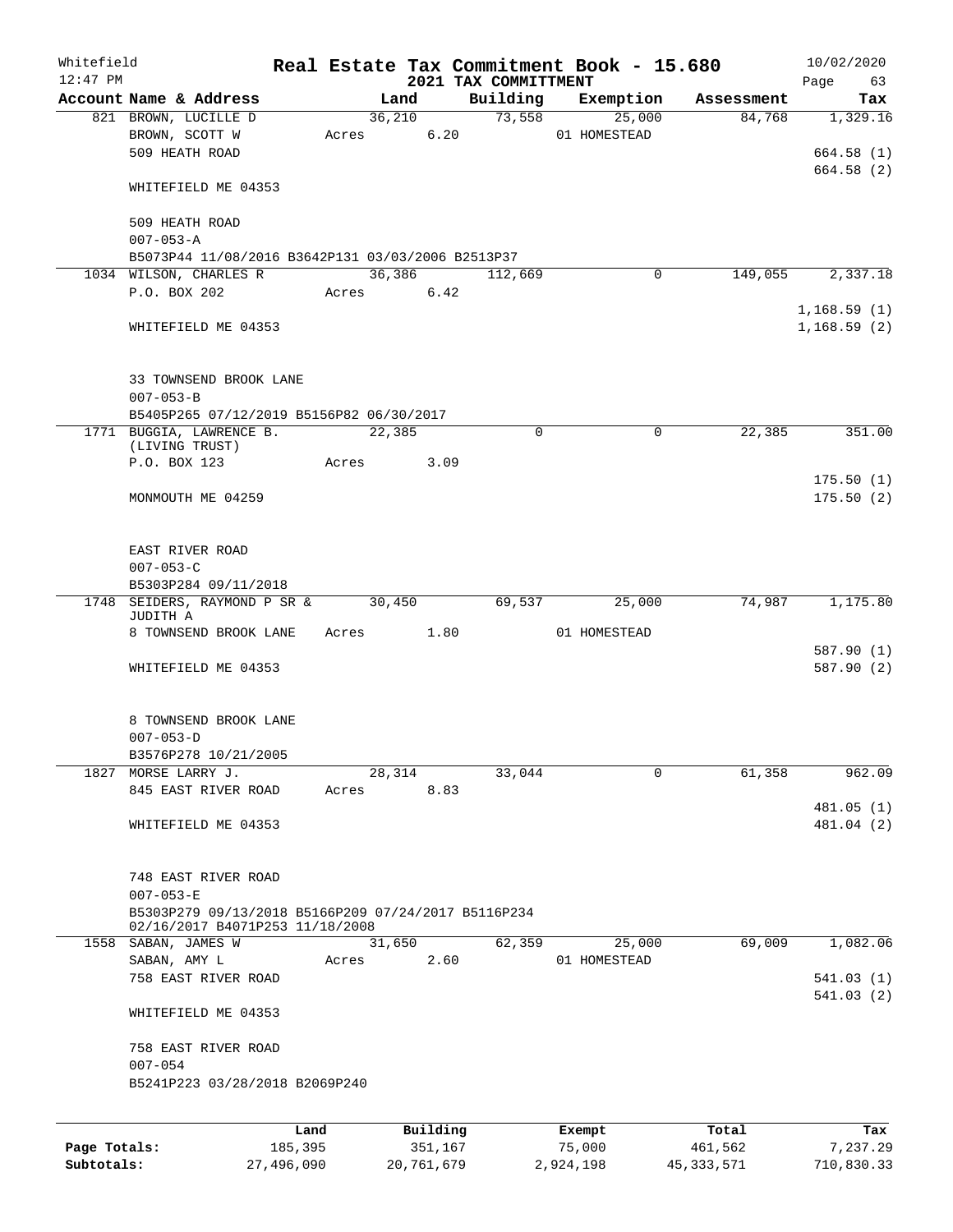| Whitefield |                                                                 |      |       |        |            |                      |             | Real Estate Tax Commitment Book - 15.680                                    |        | 10/02/2020       |
|------------|-----------------------------------------------------------------|------|-------|--------|------------|----------------------|-------------|-----------------------------------------------------------------------------|--------|------------------|
| $12:47$ PM | Account Name & Address                                          |      |       | Land   |            | 2021 TAX COMMITTMENT |             | Building Exemption Assessment                                               |        | Page 64<br>Tax   |
|            | 1161 HUTCHINS DONALD E. II & 32,280 115,589                     |      |       |        |            |                      |             | $\overline{25,000}$                                                         |        | 122,869 1,926.59 |
|            | LEONETTE                                                        |      |       |        |            |                      |             |                                                                             |        |                  |
|            | 770 EAST RIVER ROAD Acres 3.02 01 HOMESTEAD                     |      |       |        |            |                      |             |                                                                             |        |                  |
|            |                                                                 |      |       |        |            |                      |             |                                                                             |        | 963.30(1)        |
|            | WHITEFIELD ME 04353                                             |      |       |        |            |                      |             |                                                                             |        | 963.29(2)        |
|            |                                                                 |      |       |        |            |                      |             |                                                                             |        |                  |
|            | 770 EAST RIVER ROAD                                             |      |       |        |            |                      |             |                                                                             |        |                  |
|            | $007 - 055$                                                     |      |       |        |            |                      |             |                                                                             |        |                  |
|            | B1592P74                                                        |      |       |        |            |                      |             |                                                                             |        |                  |
|            | 304 SUMABAT PRISCILLA M.<br>776 EAST RIVER ROAD                 |      |       |        | Acres 1.26 |                      |             | $\overline{30,000}$ $\overline{58,557}$ $\overline{25,000}$<br>01 HOMESTEAD | 63,557 | 996.57           |
|            |                                                                 |      |       |        |            |                      |             |                                                                             |        | 498.29 (1)       |
|            | WHITEFIELD ME 04353                                             |      |       |        |            |                      |             |                                                                             |        | 498.28 (2)       |
|            |                                                                 |      |       |        |            |                      |             |                                                                             |        |                  |
|            |                                                                 |      |       |        |            |                      |             |                                                                             |        |                  |
|            | 776 EAST RIVER ROAD<br>$007 - 055 - A$                          |      |       |        |            |                      |             |                                                                             |        |                  |
|            | B1633P170                                                       |      |       |        |            |                      |             |                                                                             |        |                  |
|            | 1422 PIERPAN, THOMAS E & 42,578 186,683 31,000 198,261 3,108.73 |      |       |        |            |                      |             |                                                                             |        |                  |
|            | JENNIFER A                                                      |      |       |        |            |                      |             |                                                                             |        |                  |
|            | 563 HEATH ROAD MCres 14.16                                      |      |       |        |            |                      |             | 01 HOMESTEAD<br>07 NMR VET & WIDOW                                          |        | 1,554.37(1)      |
|            | WHITEFIELD ME 04353                                             |      |       |        |            |                      |             |                                                                             |        | 1,554.36(2)      |
|            |                                                                 |      |       |        |            |                      |             |                                                                             |        |                  |
|            |                                                                 |      |       |        |            |                      |             |                                                                             |        |                  |
|            | 563 HEATH ROAD                                                  |      |       |        |            |                      |             |                                                                             |        |                  |
|            | $007 - 056$<br>B4662P95 05/14/2013 B3351P93 08/19/2004          |      |       |        |            |                      |             |                                                                             |        |                  |
|            | 1732 CUSHING, GEORGE D 34,560 202,033 25,000                    |      |       |        |            |                      |             |                                                                             |        | 211,593 3,317.78 |
|            | 545 HEATH ROAD                                                  |      |       |        | Acres 4.54 |                      |             | 01 HOMESTEAD                                                                |        |                  |
|            |                                                                 |      |       |        |            |                      |             |                                                                             |        | 1,658.89(1)      |
|            | WHITEFIELD ME 04353                                             |      |       |        |            |                      |             |                                                                             |        | 1,658.89(2)      |
|            |                                                                 |      |       |        |            |                      |             |                                                                             |        |                  |
|            | 545 HEATH ROAD                                                  |      |       |        |            |                      |             |                                                                             |        |                  |
|            | $007 - 056 - A$                                                 |      |       |        |            |                      |             |                                                                             |        |                  |
|            | B2471P231 06/24/1999 B3345P205 08/19/2004                       |      |       |        |            |                      |             |                                                                             |        |                  |
|            | 1335 LINCOLN, GARY J                                            |      |       | 30,150 |            | 44,584               |             | 25,000                                                                      | 49,734 | 779.83           |
|            | 525 HEATH ROAD                                                  |      | Acres |        | 1.60       |                      |             | 01 HOMESTEAD                                                                |        | 389.92 (1)       |
|            | WHITEFIELD ME 04353                                             |      |       |        |            |                      |             |                                                                             |        | 389.91 (2)       |
|            |                                                                 |      |       |        |            |                      |             |                                                                             |        |                  |
|            |                                                                 |      |       |        |            |                      |             |                                                                             |        |                  |
|            | 525 HEATH ROAD                                                  |      |       |        |            |                      |             |                                                                             |        |                  |
|            | $007 - 057$<br>B1141P168                                        |      |       |        |            |                      |             |                                                                             |        |                  |
|            | 31 WESTBYE ELEANOR                                              |      |       | 22,100 |            |                      | $\mathbf 0$ | $\mathbf 0$                                                                 | 22,100 | 346.53           |
|            | 486 HEATH ROAD                                                  |      | Acres |        | 2.90       |                      |             |                                                                             |        |                  |
|            |                                                                 |      |       |        |            |                      |             |                                                                             |        | 173.27(1)        |
|            | WHITEFIELD ME 04353                                             |      |       |        |            |                      |             |                                                                             |        | 173.26(2)        |
|            |                                                                 |      |       |        |            |                      |             |                                                                             |        |                  |
|            | HEATH ROAD                                                      |      |       |        |            |                      |             |                                                                             |        |                  |
|            | $007 - 058$                                                     |      |       |        |            |                      |             |                                                                             |        |                  |
|            | B1947P211                                                       |      |       |        |            |                      |             |                                                                             |        |                  |
|            |                                                                 |      |       |        |            |                      |             |                                                                             |        |                  |
|            |                                                                 |      |       |        |            |                      |             |                                                                             |        |                  |
|            |                                                                 | Land |       |        | Building   |                      |             | Exempt                                                                      | Total  | Tax              |

**Page Totals:** 191,668 607,446 131,000 668,114 10,476.03 **Subtotals:** 27,687,758 21,369,125 3,055,198 46,001,685 721,306.36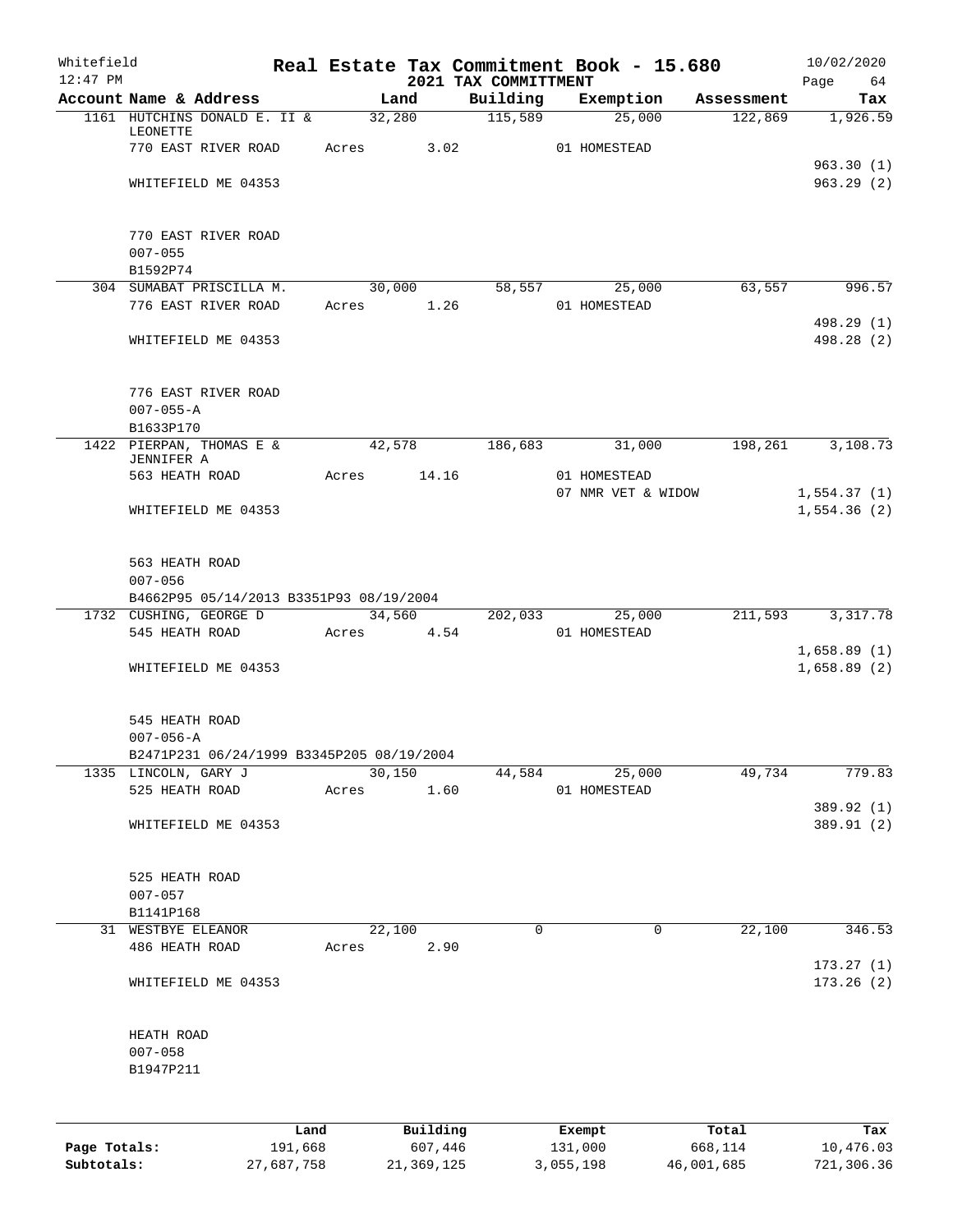| Whitefield<br>$12:47$ PM |                                                   |       |             | 2021 TAX COMMITTMENT | Real Estate Tax Commitment Book - 15.680 |            | 10/02/2020<br>Page<br>65 |
|--------------------------|---------------------------------------------------|-------|-------------|----------------------|------------------------------------------|------------|--------------------------|
|                          | Account Name & Address                            |       | Land        | Building             | Exemption                                | Assessment | Tax                      |
|                          | 645 GOULD, DENNIS                                 |       | 30, 300     | 170,380              | 25,000                                   | 175,680    | 2,754.66                 |
|                          | 471 HEATH ROAD                                    |       | Acres 1.70  |                      | 01 HOMESTEAD                             |            |                          |
|                          |                                                   |       |             |                      |                                          |            | 1,377.33(1)              |
|                          | WHITEFIELD ME 04353                               |       |             |                      |                                          |            | 1,377.33(2)              |
|                          | 471 HEATH ROAD                                    |       |             |                      |                                          |            |                          |
|                          | $007 - 059$                                       |       |             |                      |                                          |            |                          |
|                          | 1377 DETRAGLIA, KATEY FORD                        |       | 58,615      | $\Omega$             | 0                                        | 58,615     | 919.08                   |
|                          | FAMILY TRUST                                      |       |             |                      |                                          |            |                          |
|                          | DETRAGLIA, FRANK A                                | Acres | 84.00       |                      |                                          |            |                          |
|                          | 17 PINE HILL LANE                                 |       |             |                      |                                          |            | 459.54(1)                |
|                          | SUDBURY MA 01776                                  |       |             |                      |                                          |            | 459.54 (2)               |
|                          | HEATH ROAD                                        |       |             |                      |                                          |            |                          |
|                          | $007 - 060$                                       |       |             |                      |                                          |            |                          |
|                          | B4739P38 12/04/2013 B4739P37 12/04/2013 B1346P330 |       |             |                      |                                          |            |                          |
|                          | 1328 HALL, MICHAEL S                              |       | 37,978      | 37,023               | $\mathbf 0$                              | 75,001     | 1,176.02                 |
|                          | HALL, TINA M                                      | Acres | 8.41        |                      |                                          |            |                          |
|                          | 65 W. WASHINGTON ROAD                             |       |             |                      |                                          |            | 588.01(1)                |
|                          | WASHINGTON ME 04574                               |       |             |                      |                                          |            | 588.01(2)                |
|                          |                                                   |       |             |                      |                                          |            |                          |
|                          | 848 EAST RIVER ROAD<br>$007 - 063$                |       |             |                      |                                          |            |                          |
|                          | B5322P110 10/23/2018 B5300P268 09/04/2018         |       |             |                      |                                          |            |                          |
|                          | 1219 BARNES, ROBERT S II                          |       | 34,810      | 2,000                | 0                                        | 36,810     | 577.18                   |
|                          | 868 EAST RIVER ROAD                               |       | Acres 16.95 |                      |                                          |            |                          |
|                          |                                                   |       |             |                      |                                          |            | 288.59(1)                |
|                          | WHITEFIELD ME 04353                               |       |             |                      |                                          |            | 288.59(2)                |
|                          |                                                   |       |             |                      |                                          |            |                          |
|                          | 868 EAST RIVER ROAD                               |       |             |                      |                                          |            |                          |
|                          | $007 - 064$                                       |       |             |                      |                                          |            |                          |
|                          | B4773P34 04/24/2014 B3983P271 03/31/2008          |       |             |                      |                                          |            |                          |
|                          | 193 HARMON, ELIZABETH CHASE                       |       | 43,490      | 114,181              | 25,000                                   | 132,671    | 2,080.28                 |
|                          | 892 EAST RIVER ROAD                               | Acres | 15.30       |                      | 01 HOMESTEAD                             |            | 1,040.14(1)              |
|                          | WHITEFIELD ME 04353                               |       |             |                      |                                          |            | 1,040.14(2)              |
|                          |                                                   |       |             |                      |                                          |            |                          |
|                          | 892 EAST RIVER ROAD                               |       |             |                      |                                          |            |                          |
|                          | $007 - 065$                                       |       |             |                      |                                          |            |                          |
|                          | B1637P32                                          |       |             |                      |                                          |            |                          |
|                          | 1111 CAPEN GLENN A.                               |       | 30,000      | 69,044               | 25,000                                   | 74,044     | 1,161.01                 |
|                          | 910 EAST RIVER ROAD                               | Acres | 1.00        |                      | 01 HOMESTEAD                             |            |                          |
|                          |                                                   |       |             |                      |                                          |            | 580.51(1)                |
|                          | WHITEFIELD ME 04353                               |       |             |                      |                                          |            | 580.50(2)                |
|                          | 910 EAST RIVER ROAD                               |       |             |                      |                                          |            |                          |
|                          | $007 - 066$                                       |       |             |                      |                                          |            |                          |
|                          | B2707P193                                         |       |             |                      |                                          |            |                          |
|                          |                                                   |       |             |                      |                                          |            |                          |
|                          |                                                   |       |             |                      |                                          |            |                          |

|              | Land       | Building   | Exempt    | Total      | Tax        |
|--------------|------------|------------|-----------|------------|------------|
| Page Totals: | 235,193    | 392,628    | 75,000    | 552,821    | 8,668.23   |
| Subtotals:   | 27,922,951 | 21,761,753 | 3,130,198 | 46,554,506 | 729,974.59 |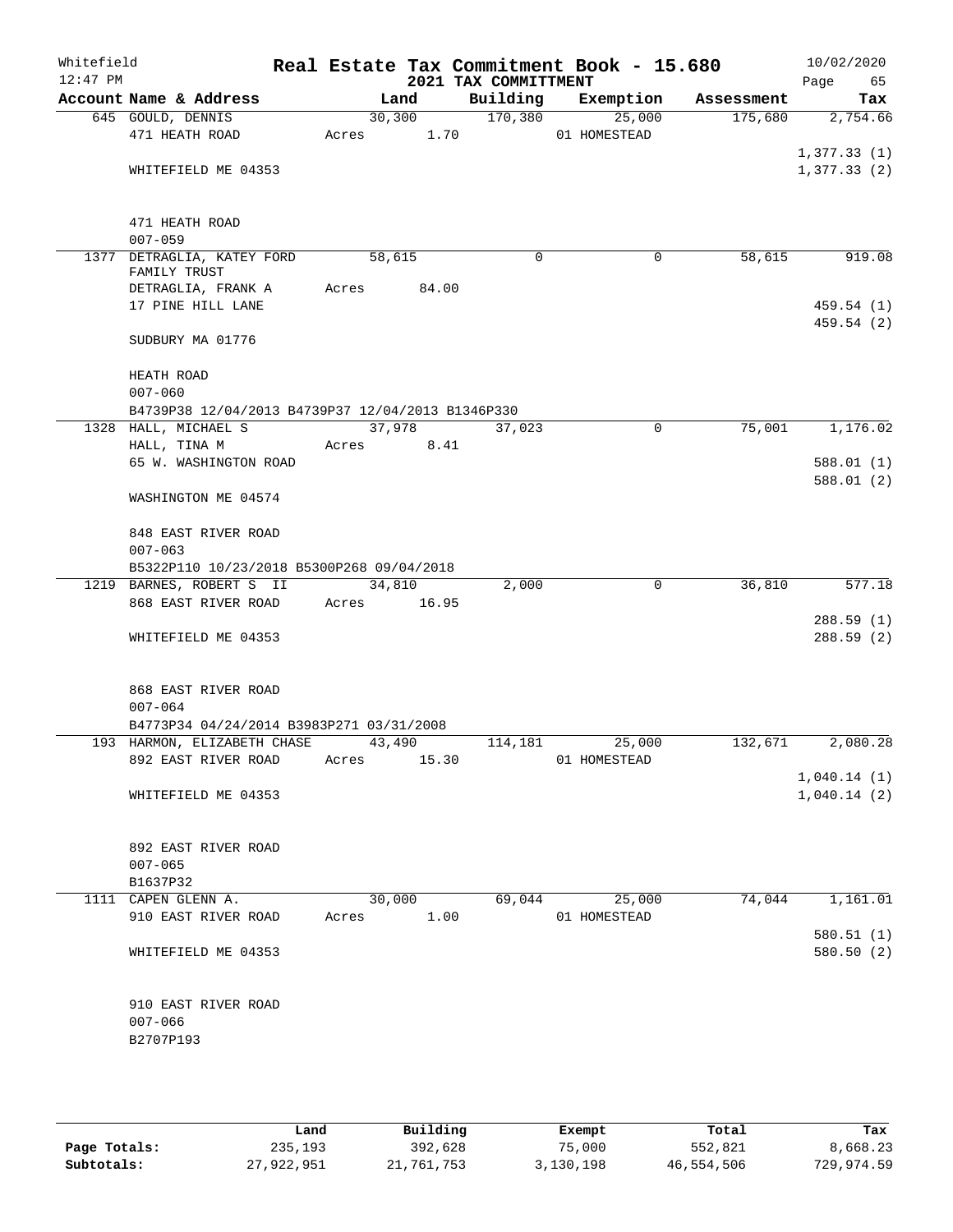| Whitefield   |                                                     |              |       |        |              | Real Estate Tax Commitment Book - 15.680 |           |             |            | 10/02/2020                 |
|--------------|-----------------------------------------------------|--------------|-------|--------|--------------|------------------------------------------|-----------|-------------|------------|----------------------------|
| $12:47$ PM   | Account Name & Address                              |              |       | Land   |              | 2021 TAX COMMITTMENT<br>Building         | Exemption |             | Assessment | Page<br>66                 |
|              | 974 MCGEE PROPERTIES, LLC                           |              |       | 45,000 |              | $\mathbf 0$                              |           | $\Omega$    | 45,000     | Tax<br>705.60              |
|              | 537 HIGH STREET                                     |              | Acres |        | 6.00         |                                          |           |             |            |                            |
|              |                                                     |              |       |        |              |                                          |           |             |            | 352.80(1)                  |
|              | WEST GARDINER ME 04345                              |              |       |        |              |                                          |           |             |            | 352.80(2)                  |
|              |                                                     |              |       |        |              |                                          |           |             |            |                            |
|              | 36 HEAD TIDE ROAD                                   |              |       |        |              |                                          |           |             |            |                            |
|              | $007 - 067$                                         |              |       |        |              |                                          |           |             |            |                            |
|              | B5237P115 03/09/2018                                |              |       |        |              |                                          |           |             |            |                            |
|              | 729 CONRAD, ELIZABETH &                             |              |       | 66,750 |              | 97,350                                   |           | 0           | 164,100    | 2,573.09                   |
|              | RICHARD                                             |              |       |        |              |                                          |           |             |            |                            |
|              | 3 WASHINGTON COURT                                  |              | Acres |        | 50.00        |                                          |           |             |            | 1,286.55(1)                |
|              | KENNEBUNKPORT ME 04046                              |              |       |        |              |                                          |           |             |            | 1,286.54(2)                |
|              |                                                     |              |       |        |              |                                          |           |             |            |                            |
|              |                                                     |              |       |        |              |                                          |           |             |            |                            |
|              | 26 BOYNTON LANE                                     |              |       |        |              |                                          |           |             |            |                            |
|              | $007 - 068$                                         |              |       |        |              |                                          |           |             |            |                            |
|              | B3865P259 06/15/2007<br>273 CONRAD, RICHARD &       |              |       | 30,150 |              | $\mathbf 0$                              |           | 0           | 30,150     | 472.75                     |
|              | ELIZABETH                                           |              |       |        |              |                                          |           |             |            |                            |
|              | 3 WASHINGTON COURT                                  |              | Acres |        | 1.60         |                                          |           |             |            |                            |
|              |                                                     |              |       |        |              |                                          |           |             |            | 236.38(1)                  |
|              | KENNEBUNKPORT ME 04046                              |              |       |        |              |                                          |           |             |            | 236.37(2)                  |
|              |                                                     |              |       |        |              |                                          |           |             |            |                            |
|              | 2 BOYNTON LANE                                      |              |       |        |              |                                          |           |             |            |                            |
|              | $007 - 069$                                         |              |       |        |              |                                          |           |             |            |                            |
|              | B3914P43 09/26/2007                                 |              |       |        |              |                                          |           |             |            |                            |
|              | 778 GOTTLIEB NOAH D. &<br>ELIZABETH R.              |              |       | 20,750 |              | 1,552                                    |           | 0           | 22,302     | 349.70                     |
|              | 94 HEAD TIDE ROAD                                   |              | Acres |        | 2.00         |                                          |           |             |            |                            |
|              |                                                     |              |       |        |              |                                          |           |             |            | 174.85(1)                  |
|              | WHITEFIELD ME 04353                                 |              |       |        |              |                                          |           |             |            | 174.85(2)                  |
|              |                                                     |              |       |        |              |                                          |           |             |            |                            |
|              | 94 HEAD TIDE ROAD                                   |              |       |        |              |                                          |           |             |            |                            |
|              | $007 - 070$                                         |              |       |        |              |                                          |           |             |            |                            |
|              | B3476P23 05/05/2005                                 |              |       |        |              |                                          |           |             |            |                            |
|              | 1167 TESSIER, PHILLIPPE L                           |              |       | 60,900 |              | 190,845                                  |           | $\mathbf 0$ | 251,745    | 3,947.36                   |
|              | GOETZMAN, KATHLEEN A<br>306 FALLEN LEAF DRIVE       |              | Acres |        | 41.00        |                                          |           |             |            |                            |
|              |                                                     |              |       |        |              |                                          |           |             |            | 1,973.68(1)<br>1,973.68(2) |
|              | COLUMBIA SC 29229-9435                              |              |       |        |              |                                          |           |             |            |                            |
|              |                                                     |              |       |        |              |                                          |           |             |            |                            |
|              | 116 HEAD TIDE ROAD                                  |              |       |        |              |                                          |           |             |            |                            |
|              | $007 - 071$                                         |              |       |        |              |                                          |           |             |            |                            |
|              | B5503P154 03/25/2020<br>837 CREAMER MARY E. (ESTATE |              |       | 36,050 |              | 88,005                                   |           | 0           | 124,055    | 1,945.18                   |
|              | OF)                                                 |              |       |        |              |                                          |           |             |            |                            |
|              | C/O- BETTY A. GRADY                                 |              | Acres |        | 6.00         |                                          |           |             |            |                            |
|              | 130 HEAD TIDE ROAD                                  |              |       |        |              |                                          |           |             |            | 972.59(1)                  |
|              | WHITEFIELD ME 04353                                 |              |       |        |              |                                          |           |             |            | 972.59(2)                  |
|              |                                                     |              |       |        |              |                                          |           |             |            |                            |
|              | 130 HEAD TIDE ROAD                                  |              |       |        |              |                                          |           |             |            |                            |
|              | $007 - 072$                                         |              |       |        |              |                                          |           |             |            |                            |
|              | B5244P168 04/04/2018                                |              |       |        |              |                                          |           |             |            |                            |
|              |                                                     | Land         |       |        | Building     |                                          | Exempt    |             | Total      | Tax                        |
| Page Totals: |                                                     | 259,600      |       |        | 377,752      |                                          | 0         |             | 637,352    | 9,993.68                   |
| Subtotals:   |                                                     | 28, 182, 551 |       |        | 22, 139, 505 |                                          | 3,130,198 |             | 47,191,858 | 739,968.27                 |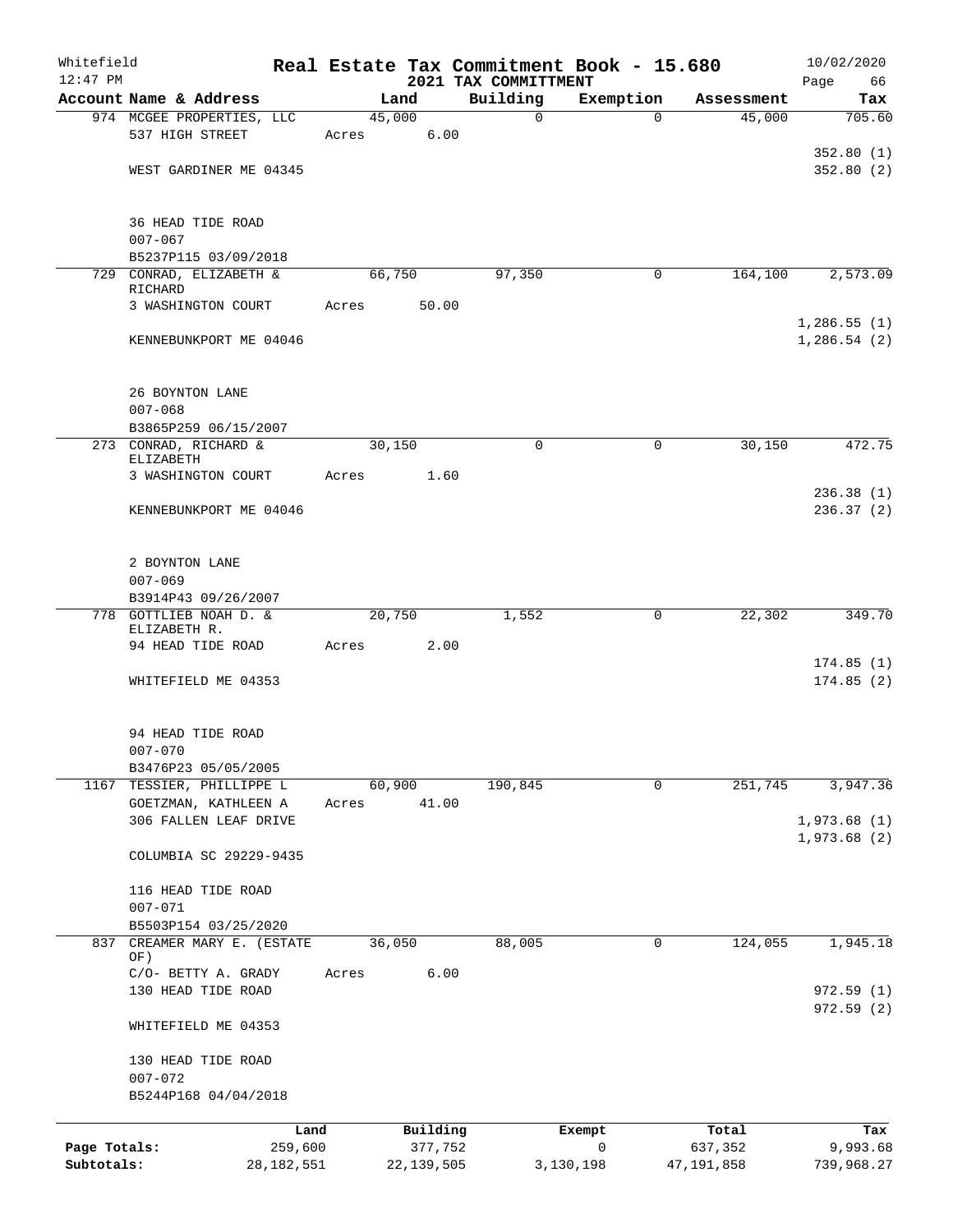| Whitefield<br>$12:47$ PM |                                                    |                 |       |        |                     | Real Estate Tax Commitment Book - 15.680<br>2021 TAX COMMITTMENT |                  |        |                  | 10/02/2020<br>Page<br>67   |
|--------------------------|----------------------------------------------------|-----------------|-------|--------|---------------------|------------------------------------------------------------------|------------------|--------|------------------|----------------------------|
|                          | Account Name & Address                             |                 |       | Land   |                     | Building                                                         | Exemption        |        | Assessment       | Tax                        |
|                          | 1640 GRADY, STEVEN &<br>JENNIFER                   |                 |       | 64,729 |                     | 185,081                                                          |                  | 25,000 | 224,810          | 3,525.02                   |
|                          | 8 JEWETT LANE                                      |                 | Acres |        | 46.89               |                                                                  | 01 HOMESTEAD     |        |                  |                            |
|                          | WHITEFIELD ME 04353                                |                 |       |        |                     |                                                                  |                  |        |                  | 1,762.51(1)<br>1,762.51(2) |
|                          |                                                    |                 |       |        |                     |                                                                  |                  |        |                  |                            |
|                          | 8 JEWETT LANE                                      |                 |       |        |                     |                                                                  |                  |        |                  |                            |
|                          | $007 - 072 - A$<br>B1220P152 12/05/1984            |                 |       |        |                     |                                                                  |                  |        |                  |                            |
|                          | 762 NILES FAMILY                                   |                 |       | 60,700 |                     | 108,190                                                          |                  | 0      | 168,890          | 2,648.20                   |
|                          | IRREVOCABLE TRUST<br>TRUSTEE: STEPHEN M.           |                 | Acres |        | 33.00               |                                                                  |                  |        |                  |                            |
|                          | NILES<br>1831 WASHINGTON AVE.                      |                 |       |        |                     |                                                                  |                  |        |                  | 1,324.10(1)                |
|                          | PORTLAND ME 04103                                  |                 |       |        |                     |                                                                  |                  |        |                  | 1,324.10(2)                |
|                          | 177 HEAD TIDE ROAD                                 |                 |       |        |                     |                                                                  |                  |        |                  |                            |
|                          | $007 - 073$                                        |                 |       |        |                     |                                                                  |                  |        |                  |                            |
|                          | B5417P91 07/26/2019<br>641 CRISSMAN JAMES & LOUISA |                 |       | 48,250 |                     | 149,105                                                          |                  | 0      | 197,355          | 3,094.53                   |
|                          | 3 BRIGHAM STREET                                   |                 | Acres |        | 15.00               |                                                                  |                  |        |                  |                            |
|                          | WATERTOWN MA 02472                                 |                 |       |        |                     |                                                                  |                  |        |                  | 1,547.27(1)<br>1,547.26(2) |
|                          | 149 HEAD TIDE ROAD<br>$007 - 074$                  |                 |       |        |                     |                                                                  |                  |        |                  |                            |
| 221                      | CREAMER MARY (ESTATE<br>OF)                        |                 |       | 26,850 |                     | 0                                                                |                  | 0      | 26,850           | 421.01                     |
|                          | C/O- BETTY A. GRADY                                |                 | Acres |        | 7.00                |                                                                  |                  |        |                  |                            |
|                          | 130 HEAD TIDE ROAD                                 |                 |       |        |                     |                                                                  |                  |        |                  | 210.51(1)<br>210.50(2)     |
|                          | WHITEFIELD ME 04353                                |                 |       |        |                     |                                                                  |                  |        |                  |                            |
|                          | HEAD TIDE ROAD<br>$007 - 075$                      |                 |       |        |                     |                                                                  |                  |        |                  |                            |
|                          | B5244P168 04/04/2018 B5235P098 03/06/2018          |                 |       |        |                     |                                                                  |                  |        |                  |                            |
|                          | 507 GOTTLIEB MARTHA J.<br>93 HEAD TIDE ROAD        |                 | Acres | 41,370 | $6.40$              | 73,318                                                           | 01 HOMESTEAD     | 25,000 | 89,688           | 1,406.31                   |
|                          |                                                    |                 |       |        |                     |                                                                  |                  |        |                  | 703.16(1)                  |
|                          | WHITEFIELD ME 04353                                |                 |       |        |                     |                                                                  |                  |        |                  | 703.15(2)                  |
|                          | 93 HEAD TIDE ROAD                                  |                 |       |        |                     |                                                                  |                  |        |                  |                            |
|                          | $007 - 076$<br>B1915P47                            |                 |       |        |                     |                                                                  |                  |        |                  |                            |
|                          | 393 CHASE ROBERTA                                  |                 |       | 77,750 |                     | 172,455                                                          |                  | 25,000 | 225,205          | 3,531.21                   |
|                          | 79 WISCASSET ROAD                                  |                 | Acres |        | 72.00               |                                                                  | 01 HOMESTEAD     |        |                  | 1,765.61(1)                |
|                          | WHITEFIELD ME 04353                                |                 |       |        |                     |                                                                  |                  |        |                  | 1,765.60(2)                |
|                          | 79 WISCASSET ROAD<br>$007 - 077$                   |                 |       |        |                     |                                                                  |                  |        |                  |                            |
|                          | B1517P144                                          |                 |       |        |                     |                                                                  |                  |        |                  |                            |
|                          |                                                    |                 |       |        |                     |                                                                  |                  |        |                  |                            |
| Page Totals:             |                                                    | Land<br>319,649 |       |        | Building<br>688,149 |                                                                  | Exempt<br>75,000 |        | Total<br>932,798 | Tax<br>14,626.28           |

**Subtotals:** 28,502,200 22,827,654 3,205,198 48,124,656 754,594.55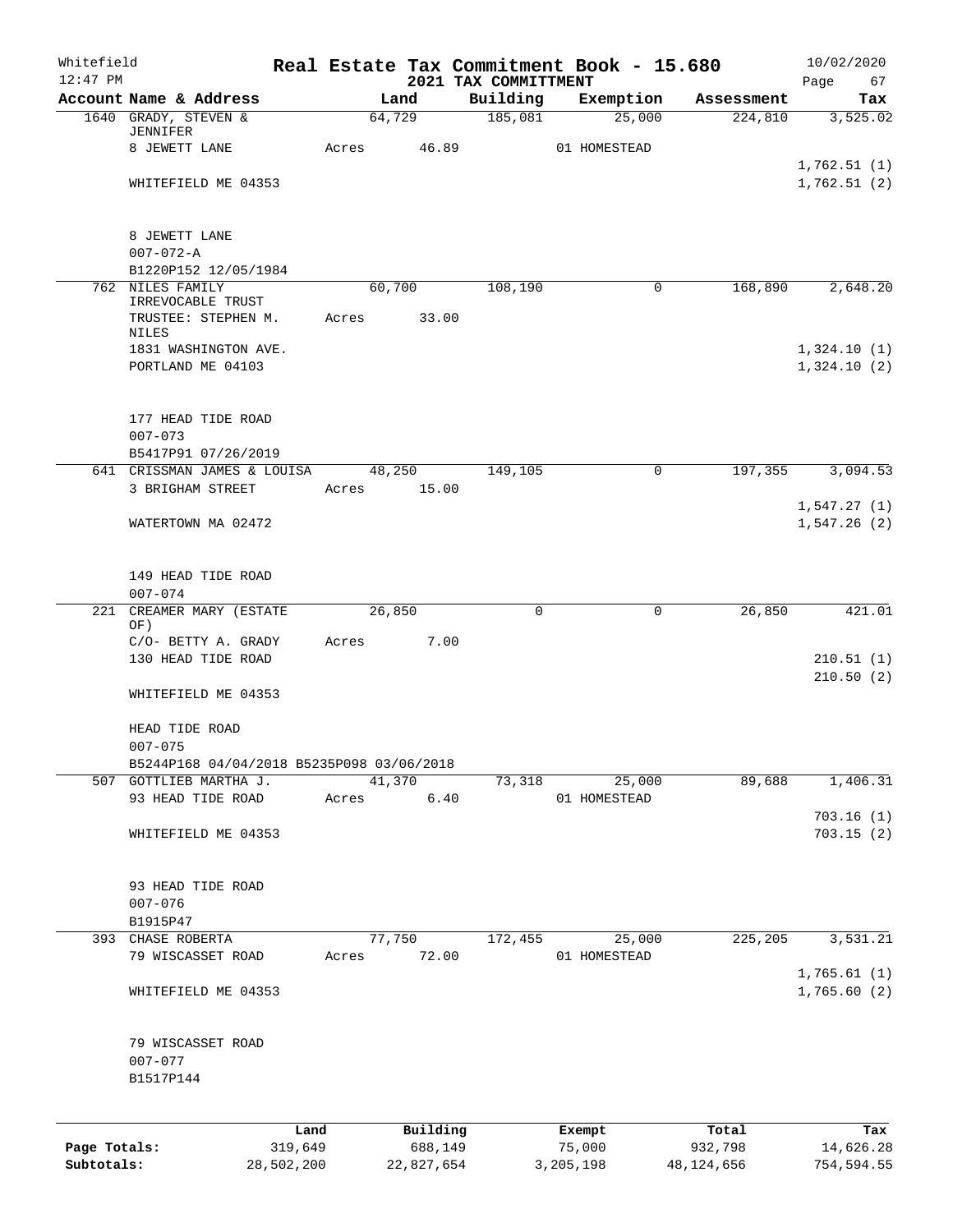| Whitefield<br>$12:47$ PM |                                                  |                 |              |                     | 2021 TAX COMMITTMENT | Real Estate Tax Commitment Book - 15.680 |                    | 10/02/2020<br>Page 68 |
|--------------------------|--------------------------------------------------|-----------------|--------------|---------------------|----------------------|------------------------------------------|--------------------|-----------------------|
|                          | Account Name & Address                           |                 |              | Land                |                      | Building Exemption Assessment            |                    | Tax                   |
|                          | 408 SHAW, MICHAEL C &                            |                 |              | 63,338              | $\frac{209,004}{ }$  | 31,000                                   |                    | 241,342 3,784.24      |
|                          | JEANNE D<br>430 HEATH ROAD                       |                 | Acres 44.75  |                     |                      | 07 NMR VET & WIDOW                       |                    |                       |
|                          |                                                  |                 |              |                     |                      | 01 HOMESTEAD                             |                    | 1,892.12(1)           |
|                          | WHITEFIELD ME 04353                              |                 |              |                     |                      |                                          |                    | 1,892.12(2)           |
|                          |                                                  |                 |              |                     |                      |                                          |                    |                       |
|                          |                                                  |                 |              |                     |                      |                                          |                    |                       |
|                          | 430 HEATH ROAD                                   |                 |              |                     |                      |                                          |                    |                       |
|                          | $008 - 001$                                      |                 |              |                     |                      |                                          |                    |                       |
|                          | B1298P194<br>1207 ANDERSON, ANTHONY J            |                 | 37,650       |                     | 208,249              | 0                                        |                    | 245,899 3,855.70      |
|                          | ANDERSON, KENDRA E                               |                 | Acres 8.00   |                     |                      |                                          |                    |                       |
|                          | 442 HEATH ROAD                                   |                 |              |                     |                      |                                          |                    | 1,927.85(1)           |
|                          |                                                  |                 |              |                     |                      |                                          |                    | 1,927.85(2)           |
|                          | WHITEFIELD ME 04353                              |                 |              |                     |                      |                                          |                    |                       |
|                          |                                                  |                 |              |                     |                      |                                          |                    |                       |
|                          | 442 HEATH ROAD                                   |                 |              |                     |                      |                                          |                    |                       |
|                          | $008 - 001 - A$                                  |                 |              |                     |                      |                                          |                    |                       |
|                          | B5343P194 01/02/2019<br>94 WESTBYE, ERIC F &     |                 | 107,890      |                     | 132,392              | 25,000                                   | 215,282            | 3,375.62              |
|                          | ELEANOR                                          |                 |              |                     |                      |                                          |                    |                       |
|                          | 486 HEATH ROAD                                   |                 | Acres 132.28 |                     |                      | 01 HOMESTEAD                             |                    |                       |
|                          |                                                  |                 |              |                     |                      |                                          |                    | 1,687.81(1)           |
|                          | WHITEFIELD ME 04353                              |                 |              |                     |                      |                                          |                    | 1,687.81(2)           |
|                          |                                                  |                 |              |                     |                      |                                          |                    |                       |
|                          | 486 HEATH ROAD                                   |                 |              |                     |                      |                                          |                    |                       |
|                          | $008 - 002$                                      |                 |              |                     |                      |                                          |                    |                       |
|                          | B1947P213                                        |                 |              |                     |                      |                                          |                    |                       |
|                          | 1708 GILHOOLEY, EDWARD G 51,618 164,666          |                 |              |                     |                      | 0                                        |                    | 216,284 3,391.33      |
|                          | 444 HEATH ROAD                                   |                 | Acres 26.72  |                     |                      |                                          |                    |                       |
|                          |                                                  |                 |              |                     |                      |                                          |                    | 1,695.67(1)           |
|                          | WHITEFIELD ME 04353                              |                 |              |                     |                      |                                          |                    | 1,695.66(2)           |
|                          |                                                  |                 |              |                     |                      |                                          |                    |                       |
|                          | 444 HEATH ROAD                                   |                 |              |                     |                      |                                          |                    |                       |
|                          | $008 - 002 - A$                                  |                 |              |                     |                      |                                          |                    |                       |
|                          | B4288P41 06/18/2010 B3819P59 03/01/2007 B3156P48 |                 |              |                     |                      |                                          |                    |                       |
|                          | 08/22/2003                                       |                 |              |                     |                      |                                          |                    |                       |
| 1644                     | SMALL, FRANK E &<br>MABELINE                     |                 |              | 36,050              | 85,956               | 31,000                                   | 91,006             | 1,426.97              |
|                          | 506 HEATH ROAD                                   |                 | Acres        | 6.00                |                      | 01 HOMESTEAD                             |                    |                       |
|                          |                                                  |                 |              |                     |                      | 05 VET EXEMPTION                         |                    | 713.49(1)             |
|                          | WHITEFIELD ME 04353                              |                 |              |                     |                      |                                          |                    | 713.48(2)             |
|                          |                                                  |                 |              |                     |                      |                                          |                    |                       |
|                          |                                                  |                 |              |                     |                      |                                          |                    |                       |
|                          | 506 HEATH ROAD                                   |                 |              |                     |                      |                                          |                    |                       |
|                          | $008 - 003$                                      |                 |              | 30,000              |                      |                                          |                    |                       |
| 1540                     | MILLER, JONI H<br>MILLER, KATIE S                |                 | Acres        | 1.30                | 93,148               | 0                                        | 123,148            | 1,930.96              |
|                          | 520 HEATH ROAD                                   |                 |              |                     |                      |                                          |                    | 965.48(1)             |
|                          |                                                  |                 |              |                     |                      |                                          |                    | 965.48(2)             |
|                          | WHITEFIELD ME 04353                              |                 |              |                     |                      |                                          |                    |                       |
|                          | 520 HEATH ROAD                                   |                 |              |                     |                      |                                          |                    |                       |
|                          | $008 - 004$                                      |                 |              |                     |                      |                                          |                    |                       |
|                          | B5177P14 09/06/2017                              |                 |              |                     |                      |                                          |                    |                       |
|                          |                                                  |                 |              |                     |                      |                                          |                    |                       |
|                          |                                                  |                 |              |                     |                      |                                          |                    |                       |
| Page Totals:             |                                                  | Land<br>326,546 |              | Building<br>893,415 |                      | Exempt<br>87,000                         | Total<br>1,132,961 | Tax<br>17,764.82      |
|                          |                                                  |                 |              |                     |                      |                                          |                    |                       |

**Subtotals:** 28,828,746 23,721,069 3,292,198 49,257,617 772,359.37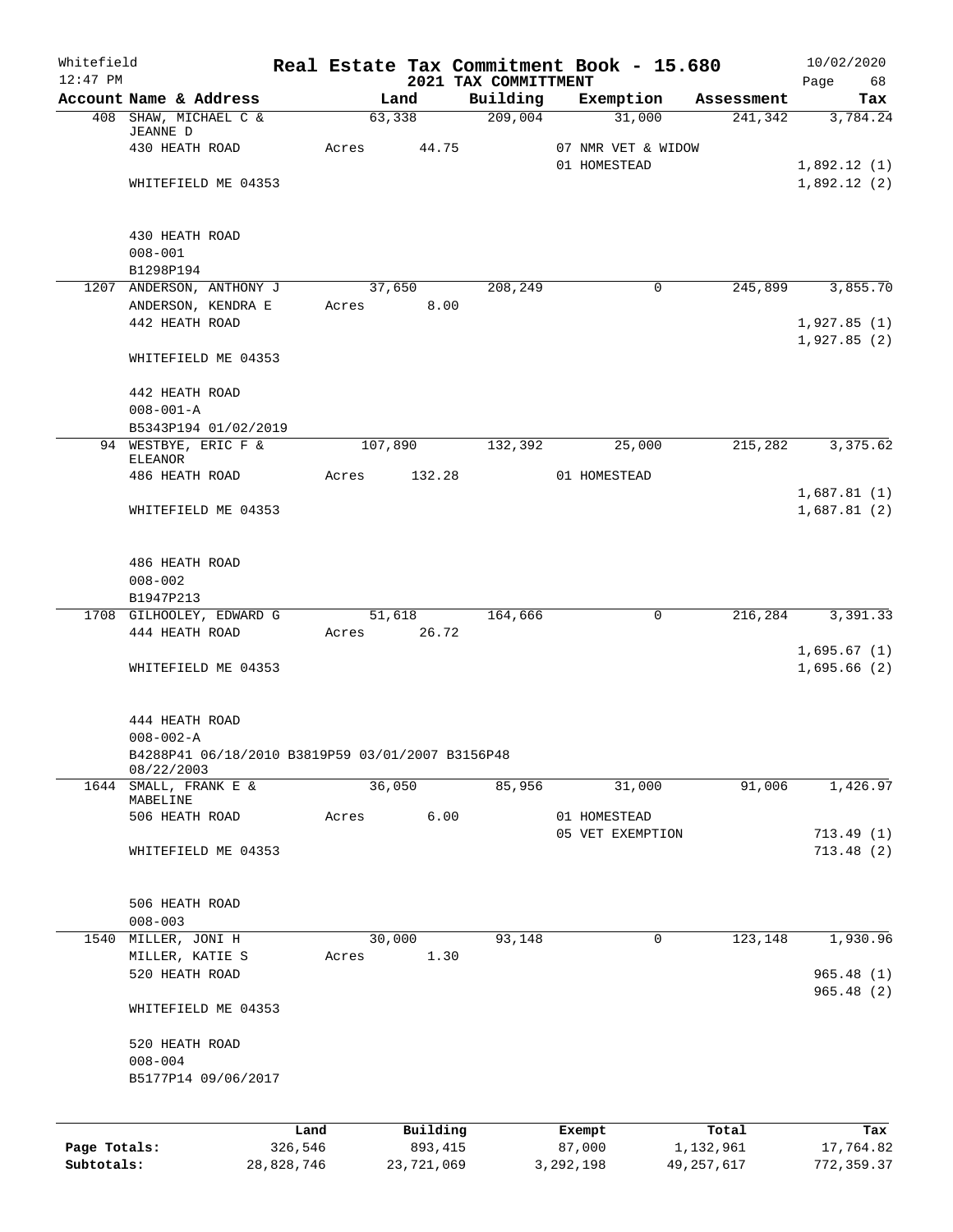| Whitefield<br>$12:47$ PM |                                                                  |            |       |        |              |                                  | Real Estate Tax Commitment Book - 15.680 |             |            | 10/02/2020                 |
|--------------------------|------------------------------------------------------------------|------------|-------|--------|--------------|----------------------------------|------------------------------------------|-------------|------------|----------------------------|
|                          | Account Name & Address                                           |            |       |        | Land         | 2021 TAX COMMITTMENT<br>Building |                                          | Exemption   | Assessment | Page<br>69<br>Tax          |
|                          | 492 GRADY, JAMISON A                                             |            |       | 37,250 |              | 131, 173                         |                                          | 25,000      | 143,423    | 2,248.87                   |
|                          | 8 JEWETT LANE                                                    |            | Acres |        | 20.00        |                                  | 01 HOMESTEAD                             |             |            |                            |
|                          |                                                                  |            |       |        |              |                                  |                                          |             |            | 1, 124.44(1)               |
|                          | WHITEFIELD ME 04353                                              |            |       |        |              |                                  |                                          |             |            | 1, 124.43(2)               |
|                          | 64 JEWETT LANE                                                   |            |       |        |              |                                  |                                          |             |            |                            |
|                          | $008 - 005 - A$                                                  |            |       |        |              |                                  |                                          |             |            |                            |
|                          | B4402P285 05/27/2011 B1531P268 02/09/1989                        |            |       |        |              |                                  |                                          |             |            |                            |
|                          | 1313 NENONEN, DAVID A<br>11 PEARL BROOK ROAD                     |            | Acres | 45,700 | 33.00        | $\Omega$                         |                                          | $\mathbf 0$ | 45,700     | 716.58                     |
|                          |                                                                  |            |       |        |              |                                  |                                          |             |            | 358.29(1)                  |
|                          | W. TOWNSEND MA 01474                                             |            |       |        |              |                                  |                                          |             |            | 358.29(2)                  |
|                          | JEWETT LANE                                                      |            |       |        |              |                                  |                                          |             |            |                            |
|                          | $008 - 007$                                                      |            |       |        |              |                                  |                                          |             |            |                            |
|                          | B2161P314                                                        |            |       |        |              |                                  |                                          |             |            |                            |
|                          | 1012 DAUPHIN, DONALD E<br>TRUSTEE                                |            |       | 49,200 |              | 15,065                           |                                          | 0           | 64,265     | 1,007.68                   |
|                          | * OF DAUPHIN FAMILY<br>TRUST                                     |            | Acres |        | 23.00        |                                  |                                          |             |            |                            |
|                          | 14 SPRUCE STREET                                                 |            |       |        |              |                                  |                                          |             |            | 503.84(1)                  |
|                          | <b>BATH ME 04530</b>                                             |            |       |        |              |                                  |                                          |             |            | 503.84(2)                  |
|                          | 39 JEWETT LANE                                                   |            |       |        |              |                                  |                                          |             |            |                            |
|                          | $008 - 008$                                                      |            |       |        |              |                                  |                                          |             |            |                            |
|                          | B2453P151<br>169 GRADY, JENNIFER H                               |            |       | 31,500 |              | 45,290                           |                                          | 0           | 76,790     | 1,204.07                   |
|                          | GRADY, STEVEN J                                                  |            | Acres |        | 2.50         |                                  |                                          |             |            |                            |
|                          | 8 JEWETT LANE                                                    |            |       |        |              |                                  |                                          |             |            | 602.04(1)<br>602.03(2)     |
|                          | WHITEFIELD ME 04353                                              |            |       |        |              |                                  |                                          |             |            |                            |
|                          | 39 JEWETT LANE                                                   |            |       |        |              |                                  |                                          |             |            |                            |
|                          | $008 - 008 - A$                                                  |            |       |        |              |                                  |                                          |             |            |                            |
|                          | B5157P24 06/21/2017                                              |            |       |        |              |                                  |                                          |             |            |                            |
| 594                      | GRADY, DARRYL C &<br>JEANNE L                                    |            |       | 39,850 |              | 53,447                           |                                          | 0           | 93,297     | 1,462.90                   |
|                          | 7 CEDAR LANE                                                     |            | Acres |        | 24.00        |                                  |                                          |             |            |                            |
|                          | WHITEFIELD ME 04353                                              |            |       |        |              |                                  |                                          |             |            | 731.45(1)<br>731.45(2)     |
|                          | JEWETT LANE                                                      |            |       |        |              |                                  |                                          |             |            |                            |
|                          | $008 - 009$                                                      |            |       |        |              |                                  |                                          |             |            |                            |
|                          | B2524P7                                                          |            |       |        |              |                                  |                                          |             |            |                            |
|                          | 751 GRADY, JORDAN                                                |            |       | 32,250 |              | 138,939                          |                                          | 0           | 171,189    | 2,684.24                   |
|                          | GRADY, MERYL A                                                   |            | Acres |        | 3.00         |                                  |                                          |             |            |                            |
|                          | 9 JEWETT LANE                                                    |            |       |        |              |                                  |                                          |             |            | 1,342.12(1)<br>1,342.12(2) |
|                          | WHITEFIELD ME 04353                                              |            |       |        |              |                                  |                                          |             |            |                            |
|                          | 9 JEWETT LANE                                                    |            |       |        |              |                                  |                                          |             |            |                            |
|                          | $008 - 010$                                                      |            |       |        |              |                                  |                                          |             |            |                            |
|                          | B5360P173 03/01/2019 B4770P51 04/11/2014 B3884P238<br>07/26/2007 |            |       |        |              |                                  |                                          |             |            |                            |
|                          |                                                                  | Land       |       |        | Building     |                                  | Exempt                                   |             | Total      | Tax                        |
| Page Totals:             |                                                                  | 235,750    |       |        | 383,914      |                                  | 25,000                                   |             | 594,664    | 9,324.34                   |
| Subtotals:               |                                                                  | 29,064,496 |       |        | 24, 104, 983 |                                  | 3, 317, 198                              |             | 49,852,281 | 781,683.71                 |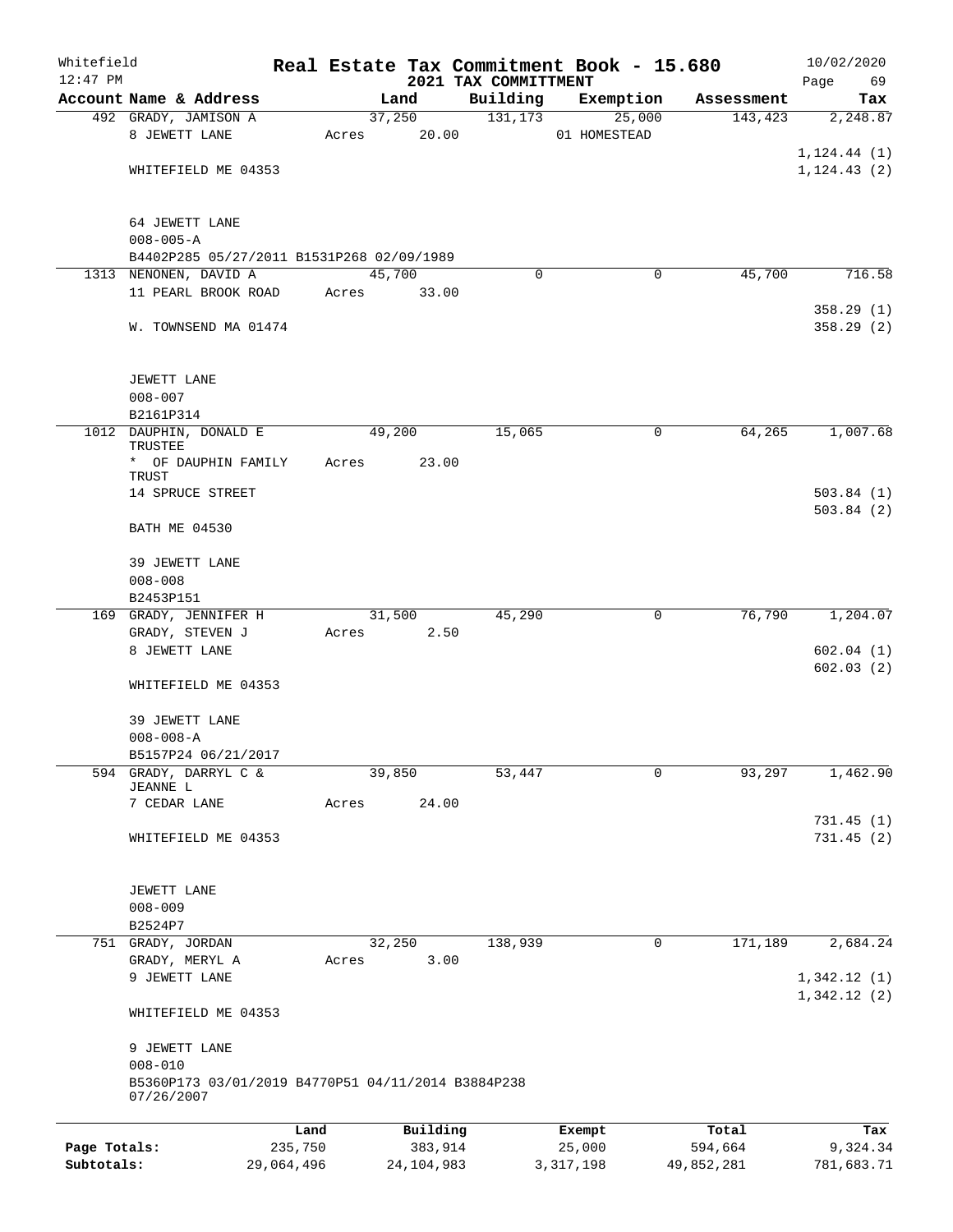| $12:47$ PM | Whitefield                                        |      |       |        |          | Real Estate Tax Commitment Book - 15.680<br>2021 TAX COMMITTMENT |              |           |            | 10/02/2020<br>Page<br>70 |
|------------|---------------------------------------------------|------|-------|--------|----------|------------------------------------------------------------------|--------------|-----------|------------|--------------------------|
|            | Account Name & Address                            |      |       | Land   |          | Building                                                         |              | Exemption | Assessment | Tax                      |
|            | 1146 BRONN CLIFTON                                |      |       | 41,570 |          | $\mathbf 0$                                                      |              | $\Omega$  | 41,570     | 651.82                   |
|            | 176 HEAD TIDE ROAD                                |      | Acres |        | 12.90    |                                                                  |              |           |            |                          |
|            |                                                   |      |       |        |          |                                                                  |              |           |            | 325.91(1)                |
|            | WHITEFIELD ME 04353                               |      |       |        |          |                                                                  |              |           |            | 325.91(2)                |
|            |                                                   |      |       |        |          |                                                                  |              |           |            |                          |
|            | HEAD TIDE ROAD                                    |      |       |        |          |                                                                  |              |           |            |                          |
|            | $008 - 011$                                       |      |       |        |          |                                                                  |              |           |            |                          |
|            | B5117P227 03/01/2017 B5076P84 11/09/2016 B2197P74 |      |       |        |          |                                                                  |              |           |            |                          |
|            | 287 MCLEAN JAMES A.                               |      |       | 35,570 |          | 125,803                                                          |              | 25,000    | 136,373    | 2,138.33                 |
|            | 168 HEAD TIDE ROAD                                |      | Acres |        | 5.40     |                                                                  | 01 HOMESTEAD |           |            |                          |
|            |                                                   |      |       |        |          |                                                                  |              |           |            | 1,069.17(1)              |
|            | WHITEFIELD ME<br>04353-3717                       |      |       |        |          |                                                                  |              |           |            | 1,069.16(2)              |
|            | 168 HEAD TIDE ROAD                                |      |       |        |          |                                                                  |              |           |            |                          |
|            | $008 - 011 - A$                                   |      |       |        |          |                                                                  |              |           |            |                          |
|            | B5245P223 04/09/2018                              |      |       |        |          |                                                                  |              |           |            |                          |
| 1541       | BOND, AARON J & STACEY                            |      |       | 30,150 |          | 90,891                                                           |              | 25,000    | 96,041     | 1,505.92                 |
|            | М                                                 |      |       |        |          |                                                                  |              |           |            |                          |
|            | 158 HEAD TIDE ROAD                                |      | Acres |        | 1.60     |                                                                  | 01 HOMESTEAD |           |            |                          |
|            |                                                   |      |       |        |          |                                                                  |              |           |            | 752.96(1)                |
|            | WHITEFIELD ME 04353                               |      |       |        |          |                                                                  |              |           |            | 752.96(2)                |
|            | 158 HEAD TIDE ROAD<br>$008 - 011 - B$             |      |       |        |          |                                                                  |              |           |            |                          |
|            | B2707P116 07/13/2000 B2559P119 04/27/2000         |      |       |        |          |                                                                  |              |           |            |                          |
|            | 1673 BRONN, DONNA                                 |      |       |        | 0        | 13,111                                                           |              | 0         | 13,111     | 205.58                   |
|            | 43 ANGEL LINE LANE                                |      |       |        |          |                                                                  |              |           |            |                          |
|            |                                                   |      |       |        |          |                                                                  |              |           |            | 102.79(1)                |
|            | WHITEFIELD ME 04353                               |      |       |        |          |                                                                  |              |           |            | 102.79(2)                |
|            | 43 ANGEL LINE LANE                                |      |       |        |          |                                                                  |              |           |            |                          |
|            | $008 - 011 - C$                                   |      |       |        |          |                                                                  |              |           |            |                          |
|            | B2410P136                                         |      |       |        |          |                                                                  |              |           |            |                          |
| 847        | BRONN, CLIFTON G                                  |      |       | 33,300 |          | 131,075                                                          |              | 25,000    | 139,375    | 2,185.40                 |
|            | 176 HEAD TIDE ROAD                                |      | Acres |        | 3.70     |                                                                  | 01 HOMESTEAD |           |            |                          |
|            |                                                   |      |       |        |          |                                                                  |              |           |            | 1,092.70(1)              |
|            | WHITEFIELD ME 04353                               |      |       |        |          |                                                                  |              |           |            | 1,092.70(2)              |
|            | 176 HEAD TIDE ROAD                                |      |       |        |          |                                                                  |              |           |            |                          |
|            | $008 - 012$                                       |      |       |        |          |                                                                  |              |           |            |                          |
|            | B957P80                                           |      |       |        |          |                                                                  |              |           |            |                          |
| 739        | JONES SCOTT V.                                    |      |       | 76,000 |          | 60,734                                                           |              | 25,000    | 111,734    | 1,751.99                 |
|            | JONES, SHARON                                     |      | Acres |        | 68.50    |                                                                  | 01 HOMESTEAD |           |            |                          |
|            | 194 HEAD TIDE ROAD                                |      |       |        |          |                                                                  |              |           |            | 876.00(1)                |
|            |                                                   |      |       |        |          |                                                                  |              |           |            | 875.99 (2)               |
|            | WHITEFIELD ME 04353                               |      |       |        |          |                                                                  |              |           |            |                          |
|            | 194 HEAD TIDE ROAD                                |      |       |        |          |                                                                  |              |           |            |                          |
|            | $008 - 013$                                       |      |       |        |          |                                                                  |              |           |            |                          |
|            | B5380P180 05/07/2019                              |      |       |        |          |                                                                  |              |           |            |                          |
|            |                                                   |      |       |        |          |                                                                  |              |           |            |                          |
|            |                                                   |      |       |        |          |                                                                  |              |           |            |                          |
|            |                                                   | Land |       |        | Building |                                                                  | Exempt       |           | Total      | Tax                      |

**Subtotals:** 29,281,086 24,526,597 3,417,198 50,390,485 790,122.75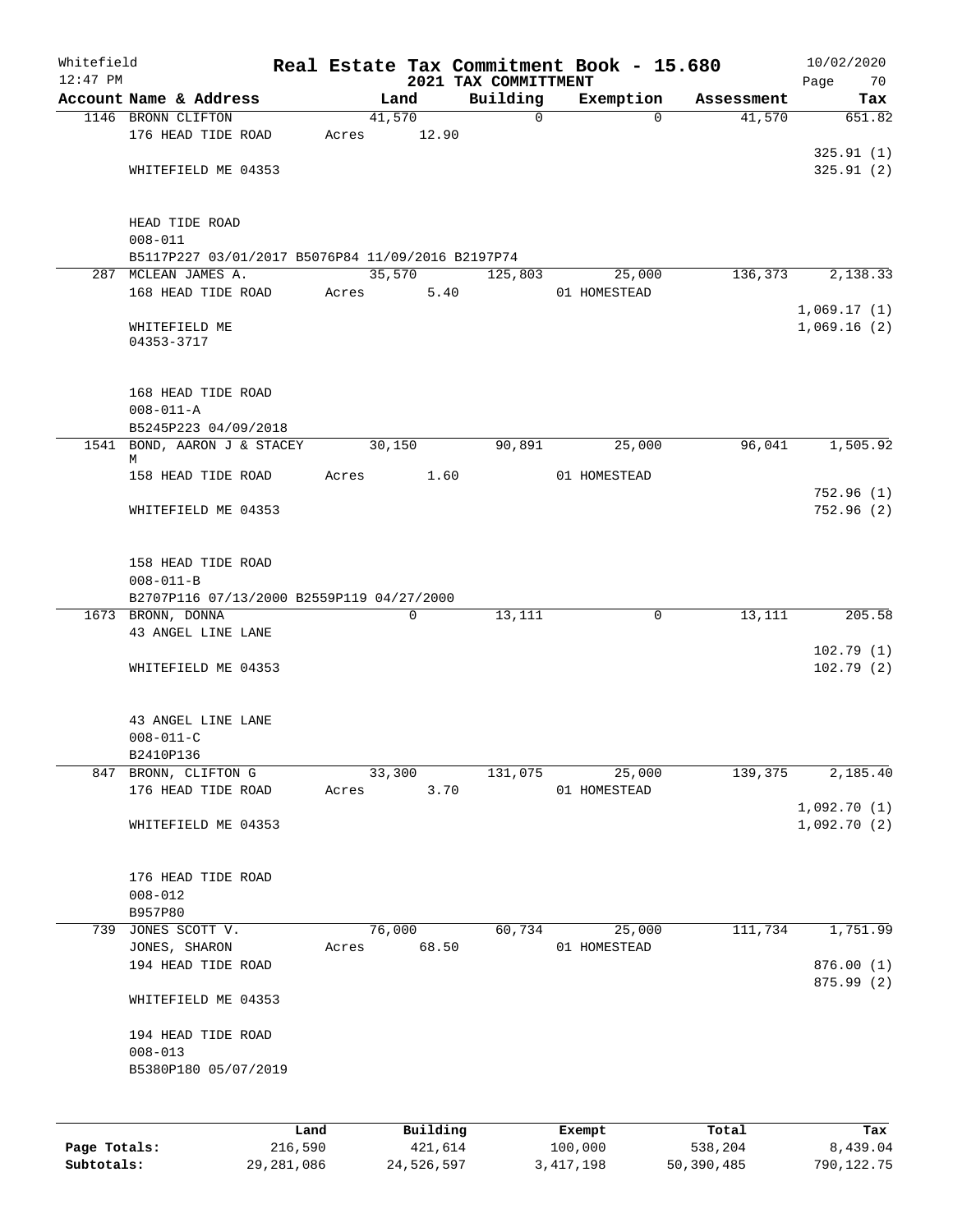| Whitefield<br>$12:47$ PM |                                     |       |         | 2021 TAX COMMITTMENT | Real Estate Tax Commitment Book - 15.680 |            | 10/02/2020<br>Page<br>71   |
|--------------------------|-------------------------------------|-------|---------|----------------------|------------------------------------------|------------|----------------------------|
|                          | Account Name & Address              |       | Land    | Building             | Exemption                                | Assessment | Tax                        |
|                          | 1630 JONES SCOTT V                  |       | 22,385  | $\mathbf 0$          | $\Omega$                                 | 22,385     | 351.00                     |
|                          | JONES, SHARON                       | Acres | 3.09    |                      |                                          |            |                            |
|                          | 194 HEAD TIDE ROAD                  |       |         |                      |                                          |            | 175.50(1)                  |
|                          | WHITEFIELD ME 04353                 |       |         |                      |                                          |            | 175.50(2)                  |
|                          | HEAD TIDE ROAD                      |       |         |                      |                                          |            |                            |
|                          | $008 - 014$                         |       |         |                      |                                          |            |                            |
|                          | B5380P180 05/07/2019                |       |         |                      |                                          |            |                            |
|                          | 1261 DIGIACOMO, GABRIEL             |       | 62,330  | 110,679              | 0                                        | 173,009    | 2,712.78                   |
|                          | 91 DOCK ROAD                        | Acres | 43.20   |                      |                                          |            |                            |
|                          | ALNA ME 04535                       |       |         |                      |                                          |            | 1,356.39(1)<br>1,356.39(2) |
|                          |                                     |       |         |                      |                                          |            |                            |
|                          | 69 NORTH FOWLES LANE<br>$008 - 015$ |       |         |                      |                                          |            |                            |
|                          | B5411P43 07/26/2019                 |       |         |                      |                                          |            |                            |
|                          | 1953 RHEA, WILLIAM BRIAN            |       | 37,250  | 0                    | 0                                        | 37,250     | 584.08                     |
|                          | 285 PORTLAND ROAD                   | Acres | 20.00   |                      |                                          |            |                            |
|                          |                                     |       |         |                      |                                          |            | 292.04 (1)                 |
|                          | YARMOUTH ME 04096                   |       |         |                      |                                          |            | 292.04(2)                  |
|                          |                                     |       |         |                      |                                          |            |                            |
|                          | NORTH FOWLES LANE                   |       |         |                      |                                          |            |                            |
|                          | $008 - 015 - 001$                   |       |         |                      |                                          |            |                            |
|                          | B5411P43 07/26/2019                 |       |         |                      |                                          |            |                            |
|                          | 1520 GRADY, STEVEN                  |       | 110,600 | 0                    | 0                                        | 110,600    | 1,734.21                   |
|                          | 8 JEWETT LANE                       | Acres | 157.70  |                      |                                          |            |                            |
|                          |                                     |       |         |                      |                                          |            | 867.11(1)                  |
|                          | WHITEFIELD ME 04353                 |       |         |                      |                                          |            | 867.10(2)                  |
|                          | WEARY POND ROAD SOUTH               |       |         |                      |                                          |            |                            |
|                          | $008 - 016$                         |       |         |                      |                                          |            |                            |
|                          | B5213P10 12/14/2017                 |       |         |                      |                                          |            |                            |
|                          | 735 GETCHELL DANA                   |       | 48,300  | 0                    | $\mathbf 0$                              | 48,300     | 757.34                     |
|                          | PO BOX 185                          | Acres | 37.00   |                      |                                          |            |                            |
|                          |                                     |       |         |                      |                                          |            | 378.67(1)                  |
|                          | WHITEFIELD ME 04353                 |       |         |                      |                                          |            | 378.67(2)                  |
|                          |                                     |       |         |                      |                                          |            |                            |
|                          | WEARY POND ROAD SOUTH               |       |         |                      |                                          |            |                            |
|                          | $008 - 019$                         |       |         |                      |                                          |            |                            |
|                          | B2351P184                           |       |         |                      |                                          |            |                            |
|                          | 811 DAUPHIN, HAROLD E               |       | 62,980  | 31,989               | 0                                        | 94,969     | 1,489.11                   |
|                          | DAUPHIN, KATHY E                    | Acres | 52.46   |                      |                                          |            |                            |
|                          | 183 EAST RIVER ROAD                 |       |         |                      |                                          |            | 744.56(1)<br>744.55(2)     |
|                          | WHITEFIELD ME 04353                 |       |         |                      |                                          |            |                            |
|                          | WEARY POND ROAD SOUTH               |       |         |                      |                                          |            |                            |
|                          | $008 - 020$                         |       |         |                      |                                          |            |                            |
|                          | B3914P199 09/26/2007                |       |         |                      |                                          |            |                            |
|                          |                                     |       |         |                      |                                          |            |                            |

|              | Land       | Building   | Exempt    | Total      | Tax        |
|--------------|------------|------------|-----------|------------|------------|
| Page Totals: | 343,845    | 142,668    |           | 486,513    | 7,628.52   |
| Subtotals:   | 29,624,931 | 24,669,265 | 3,417,198 | 50,876,998 | 797,751.27 |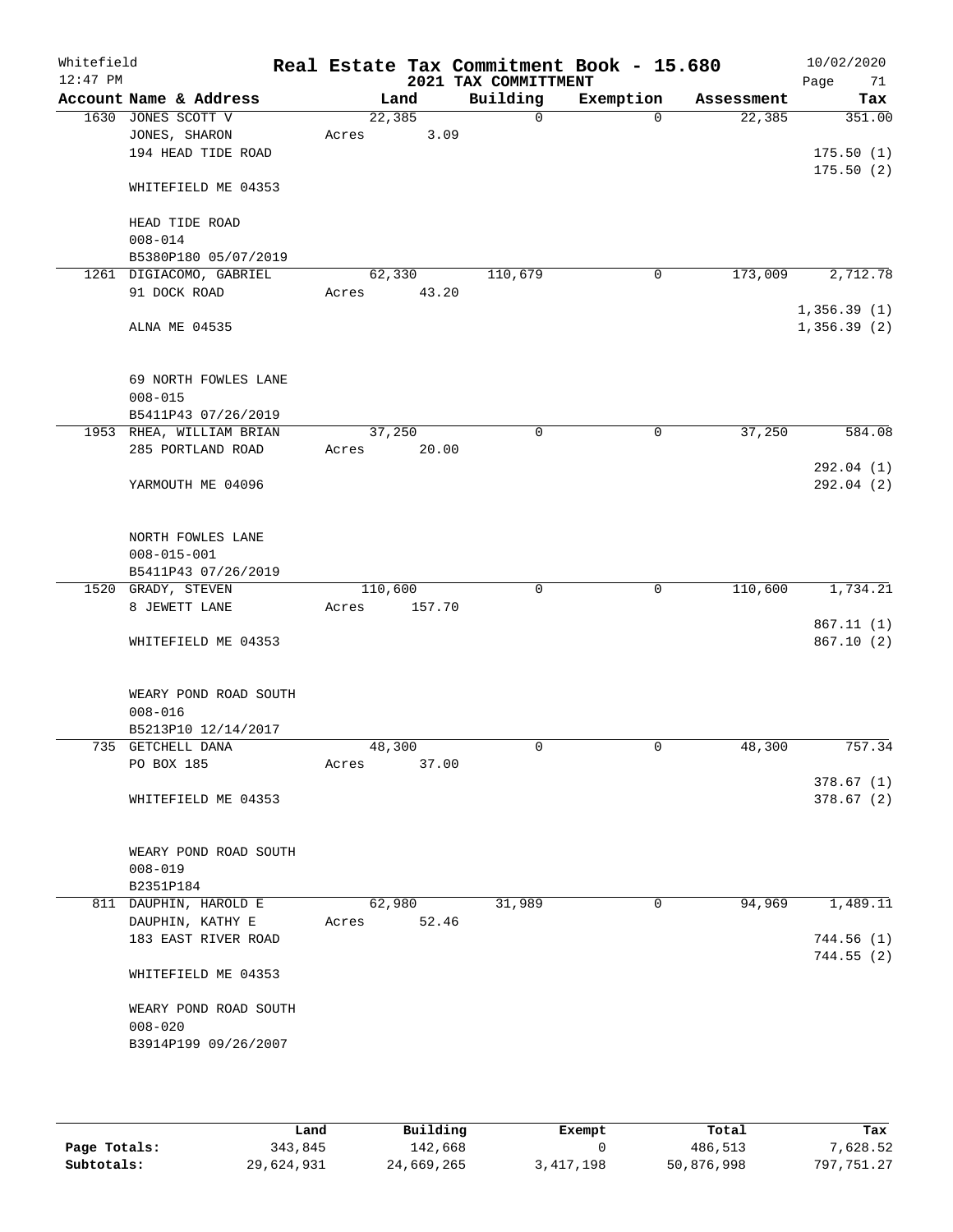| Whitefield<br>$12:47$ PM |                                                   |             |        | 2021 TAX COMMITTMENT | Real Estate Tax Commitment Book - 15.680 |          |            | 10/02/2020<br>Page<br>72 |
|--------------------------|---------------------------------------------------|-------------|--------|----------------------|------------------------------------------|----------|------------|--------------------------|
|                          | Account Name & Address                            |             | Land   | Building             | Exemption                                |          | Assessment | Tax                      |
|                          | 493 MULLINS ANGELA M. &<br><b>BRIAN</b>           |             | 49,600 | $\Omega$             |                                          | $\Omega$ | 49,600     | 777.73                   |
|                          | 115 MESSERVY DRIVE                                | Acres       | 39.00  |                      |                                          |          |            | 388.87 (1)               |
|                          | EASLEY SC 29642                                   |             |        |                      |                                          |          |            | 388.86 (2)               |
|                          | WEARY POND ROAD SOUTH<br>$008 - 022$<br>B1346P331 |             |        |                      |                                          |          |            |                          |
|                          | 409 GETCHELL DANA                                 |             | 46,350 | 0                    |                                          | 0        | 46,350     | 726.77                   |
|                          | P O BOX 185                                       | Acres 34.00 |        |                      |                                          |          |            |                          |
|                          | WHITEFIELD ME 04353                               |             |        |                      |                                          |          |            | 363.39(1)<br>363.38(2)   |
|                          | WEARY POND ROAD SOUTH<br>$008 - 023$              |             |        |                      |                                          |          |            |                          |
|                          | 1342 GETCHELL, DANA                               |             | 23,400 | $\mathbf 0$          |                                          | 0        | 23,400     | 366.91                   |
|                          | P O BOX 185                                       | Acres       | 26.00  |                      |                                          |          |            | 183.46(1)                |
|                          | WHITEFIELD ME 04353                               |             |        |                      |                                          |          |            | 183.45(2)                |
|                          | WEARY POND ROAD SOUTH<br>$008 - 024$              |             |        |                      |                                          |          |            |                          |
|                          | 885 GETCHELL DANA                                 |             | 55,500 | 27,226               | 31,000                                   |          | 51,726     | 811.06                   |
|                          | P O BOX 185                                       | Acres       | 25.00  |                      | 07 NMR VET & WIDOW                       |          |            |                          |
|                          | WHITEFIELD ME 04353                               |             |        |                      | 01 HOMESTEAD                             |          |            | 405.53(1)<br>405.53(2)   |
|                          | 173 WEARY POND ROAD<br>$008 - 025$                |             |        |                      |                                          |          |            |                          |
|                          | 159 HENDRIX PENNY & HENRY                         |             | 22,750 | 0                    |                                          | 0        | 22,750     | 356.72                   |
|                          | 7417 WILLOWBROOK ROAD                             | Acres       | 25.00  |                      |                                          |          |            |                          |
|                          | FAIRFAX STATION VA<br>22039                       |             |        |                      |                                          |          |            | 178.36(1)<br>178.36(2)   |
|                          | STEARNS BROOK LANE<br>$008 - 026$<br>B2344P29     |             |        |                      |                                          |          |            |                          |
|                          | 40 HENDRIX PENNY K. &                             |             | 29,250 | $\Omega$             |                                          | 0        | 29,250     | 458.64                   |
|                          | HENRY J. II<br>7417 WILLOWBROOK ROAD              | Acres       | 10.00  |                      |                                          |          |            |                          |
|                          | FAIRFAX STATION VA<br>22039                       |             |        |                      |                                          |          |            | 229.32(1)<br>229.32(2)   |
|                          | STEARNS BROOK LANE<br>$008 - 027$<br>B2332P62     |             |        |                      |                                          |          |            |                          |
|                          |                                                   |             |        |                      |                                          |          |            |                          |

|              | Land       | Building   | Exempt    | Total      | Tax        |
|--------------|------------|------------|-----------|------------|------------|
| Page Totals: | 226,850    | 27,226     | 31,000    | 223,076    | 3,497.83   |
| Subtotals:   | 29,851,781 | 24,696,491 | 3,448,198 | 51,100,074 | 801,249.10 |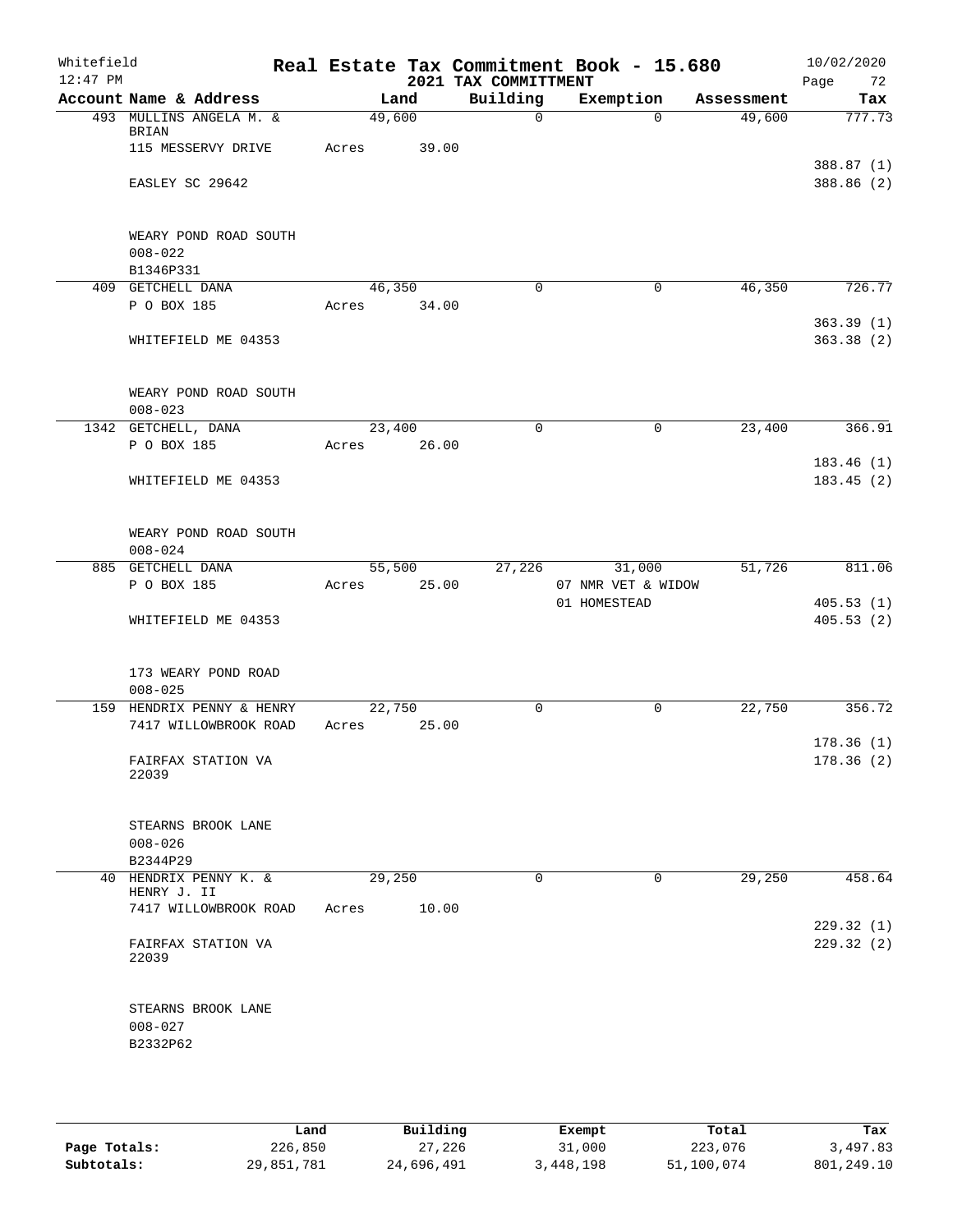| Whitefield |                                                                   |       |        |                      | Real Estate Tax Commitment Book - 15.680 |            | 10/02/2020 |
|------------|-------------------------------------------------------------------|-------|--------|----------------------|------------------------------------------|------------|------------|
| $12:47$ PM |                                                                   |       |        | 2021 TAX COMMITTMENT |                                          |            | 73<br>Page |
|            | Account Name & Address                                            |       | Land   | Building             | Exemption                                | Assessment | Tax        |
|            | 1444 HENDRIX HENRY J. II &<br>PENNY K.                            |       | 43,336 | $\Omega$             | $\Omega$                                 | 43,336     | 679.51     |
|            | 7417 WILLOWBROOK ROAD                                             | Acres | 21.67  |                      |                                          |            |            |
|            |                                                                   |       |        |                      |                                          |            | 339.76(1)  |
|            | FAIRFAX STATION VA                                                |       |        |                      |                                          |            | 339.75(2)  |
|            | 22039                                                             |       |        |                      |                                          |            |            |
|            |                                                                   |       |        |                      |                                          |            |            |
|            | STEARNS BROOK LANE                                                |       |        |                      |                                          |            |            |
|            | $008 - 028$                                                       |       |        |                      |                                          |            |            |
|            | B3867P84 06/19/2007                                               |       |        |                      |                                          |            |            |
| 1015       | HENDRIX II HENRY J. &<br>PENNY                                    |       | 37,250 | 18,224               | 0                                        | 55,474     | 869.83     |
|            | 7417 WILLOWBROOK ROAD                                             | Acres | 20.00  |                      |                                          |            |            |
|            |                                                                   |       |        |                      |                                          |            | 434.92 (1) |
|            | FAIRFAX STATION VA<br>22039                                       |       |        |                      |                                          |            | 434.91 (2) |
|            |                                                                   |       |        |                      |                                          |            |            |
|            |                                                                   |       |        |                      |                                          |            |            |
|            | STEARNS BROOK LANE                                                |       |        |                      |                                          |            |            |
|            | $008 - 029$                                                       |       |        |                      |                                          |            |            |
|            | B2554P111 04/13/2000<br>258 BURGE ROBERT                          |       | 4,679  | 0                    | 0                                        | 4,679      | 73.37      |
|            | 33 WYMAN ROAD                                                     | Acres | 26.00  |                      |                                          |            |            |
|            |                                                                   |       |        |                      |                                          |            | 36.69(1)   |
|            | LEXINGTON MA 02420                                                |       |        |                      |                                          |            | 36.68(2)   |
|            |                                                                   |       |        |                      |                                          |            |            |
|            | STEARNS BROOK LANE                                                |       |        |                      |                                          |            |            |
|            | $008 - 030$                                                       |       |        |                      |                                          |            |            |
|            | B4723P302 10/18/2013 B4719P158 10/04/2013 B4613P51                |       |        |                      |                                          |            |            |
|            | 12/31/2012 B2573P267<br>653 BURGE ROBERT                          |       | 4,873  | 0                    | 0                                        | 4,873      | 76.41      |
|            | 33 WYMAN ROAD                                                     | Acres | 22.00  |                      |                                          |            |            |
|            |                                                                   |       |        |                      |                                          |            | 38.21(1)   |
|            | LEXINGTON MA 02420                                                |       |        |                      |                                          |            | 38.20(2)   |
|            |                                                                   |       |        |                      |                                          |            |            |
|            |                                                                   |       |        |                      |                                          |            |            |
|            | STEARNS BROOK LANE<br>$008 - 031$                                 |       |        |                      |                                          |            |            |
|            | B4723P302 10/18/2013 B4719P158 10/04/2013 B4613P51                |       |        |                      |                                          |            |            |
|            | 12/31/2012 B2573P267                                              |       |        |                      |                                          |            |            |
|            | 371 BURGE ROBERT                                                  |       | 94,319 | $\Omega$             | 0                                        | 94,319     | 1,478.92   |
|            | 33 WYMAN ROAD                                                     | Acres | 269.00 |                      |                                          |            | 739.46(1)  |
|            | LEXINGTON MA 02420                                                |       |        |                      |                                          |            | 739.46(2)  |
|            |                                                                   |       |        |                      |                                          |            |            |
|            |                                                                   |       |        |                      |                                          |            |            |
|            | STEARNS BROOK LANE                                                |       |        |                      |                                          |            |            |
|            | $008 - 032$<br>B4723P302 10/18/2013 B4719P158 10/04/2013 B4613P51 |       |        |                      |                                          |            |            |
|            | 12/31/2012 B2215P307                                              |       |        |                      |                                          |            |            |

|              | Land       | Building   | Exempt    | Total      | Tax          |
|--------------|------------|------------|-----------|------------|--------------|
| Page Totals: | 184,457    | 18,224     |           | 202,681    | 3,178.04     |
| Subtotals:   | 30,036,238 | 24,714,715 | 3,448,198 | 51,302,755 | 804, 427. 14 |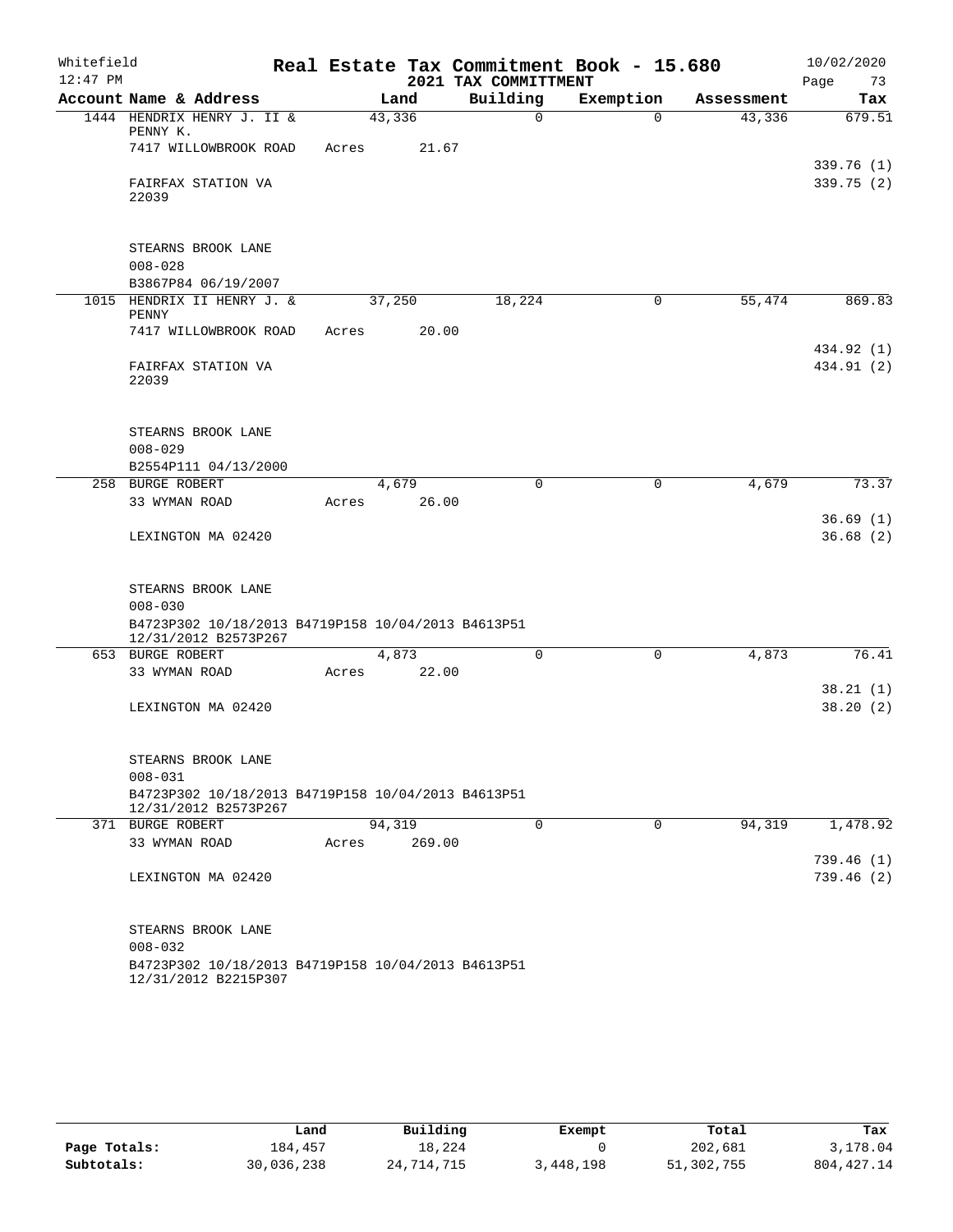| Whitefield<br>$12:47$ PM |                                                                   |                 |       |         |                    |                                  | Real Estate Tax Commitment Book - 15.680 |   |                  | 10/02/2020        |
|--------------------------|-------------------------------------------------------------------|-----------------|-------|---------|--------------------|----------------------------------|------------------------------------------|---|------------------|-------------------|
|                          | Account Name & Address                                            |                 |       | Land    |                    | 2021 TAX COMMITTMENT<br>Building | Exemption                                |   | Assessment       | Page<br>74<br>Tax |
|                          | 248 GETCHELL DANA                                                 |                 |       | 25, 250 |                    | $\mathbf 0$                      |                                          | 0 | 25,250           | 395.92            |
|                          | P O BOX 185                                                       |                 | Acres |         | 5.00               |                                  |                                          |   |                  |                   |
|                          |                                                                   |                 |       |         |                    |                                  |                                          |   |                  | 197.96(1)         |
|                          | WHITEFIELD ME 04353                                               |                 |       |         |                    |                                  |                                          |   |                  | 197.96(2)         |
|                          |                                                                   |                 |       |         |                    |                                  |                                          |   |                  |                   |
|                          | STEARNS BROOK LANE<br>$008 - 033$                                 |                 |       |         |                    |                                  |                                          |   |                  |                   |
|                          | 144 BURGE ROBERT                                                  |                 |       | 4,667   |                    | 0                                |                                          | 0 | 4,667            | 73.18             |
|                          | 33 WYMAN ROAD                                                     |                 | Acres |         | 14.00              |                                  |                                          |   |                  |                   |
|                          |                                                                   |                 |       |         |                    |                                  |                                          |   |                  | 36.59(1)          |
|                          | LEXINGTON MA 02420                                                |                 |       |         |                    |                                  |                                          |   |                  | 36.59(2)          |
|                          | STEARNS BROOK LANE                                                |                 |       |         |                    |                                  |                                          |   |                  |                   |
|                          | $008 - 034$<br>B4723P302 10/18/2013 B4719P158 10/04/2013 B4613P51 |                 |       |         |                    |                                  |                                          |   |                  |                   |
|                          | 12/31/2012 B2214P334<br>1405 BURGE ROBERT                         |                 |       |         |                    |                                  |                                          |   |                  |                   |
|                          | 33 WYMAN ROAD                                                     |                 | Acres | 62,748  | 73.00              | 83,789                           |                                          | 0 | 146,537          | 2,297.70          |
|                          |                                                                   |                 |       |         |                    |                                  |                                          |   |                  | 1,148.85(1)       |
|                          | LEXINGTON MA 02420                                                |                 |       |         |                    |                                  |                                          |   |                  | 1, 148.85(2)      |
|                          |                                                                   |                 |       |         |                    |                                  |                                          |   |                  |                   |
|                          |                                                                   |                 |       |         |                    |                                  |                                          |   |                  |                   |
|                          | JEFFERSON TOWN LINE                                               |                 |       |         |                    |                                  |                                          |   |                  |                   |
|                          | $008 - 035$<br>B4723P302 10/18/2013 B4719P158 10/04/2013 B4613P51 |                 |       |         |                    |                                  |                                          |   |                  |                   |
|                          | 12/31/2012 B2332P63                                               |                 |       |         |                    |                                  |                                          |   |                  |                   |
|                          | 1652 RAUCH, MILLICENT FORD                                        |                 |       | 36,890  |                    | $\mathbf 0$                      |                                          | 0 | 36,890           | 578.44            |
|                          | FORD, WILLIAM S. &                                                |                 | Acres |         | 77.00              |                                  |                                          |   |                  |                   |
|                          | FORD, PETER L.<br>3 GETCHELL LANE                                 |                 |       |         |                    |                                  |                                          |   |                  | 289.22 (1)        |
|                          |                                                                   |                 |       |         |                    |                                  |                                          |   |                  | 289.22 (2)        |
|                          | HALLOWELL ME 04347                                                |                 |       |         |                    |                                  |                                          |   |                  |                   |
|                          |                                                                   |                 |       |         |                    |                                  |                                          |   |                  |                   |
|                          | JEFFERSON TOWN LINE                                               |                 |       |         |                    |                                  |                                          |   |                  |                   |
|                          | $008 - 036$<br>B5048P48 08/19/2016                                |                 |       |         |                    |                                  |                                          |   |                  |                   |
|                          | 1568 BURGE ROBERT                                                 |                 |       | 9,131   |                    | $\mathbf 0$                      |                                          | 0 | 9,131            | 143.17            |
|                          | 33 WYMAN ROAD                                                     |                 | Acres |         | 23.00              |                                  |                                          |   |                  |                   |
|                          |                                                                   |                 |       |         |                    |                                  |                                          |   |                  | 71.59(1)          |
|                          | LEXINGTON MA 02420                                                |                 |       |         |                    |                                  |                                          |   |                  | 71.58(2)          |
|                          |                                                                   |                 |       |         |                    |                                  |                                          |   |                  |                   |
|                          | WEARY POND ROAD SOUTH                                             |                 |       |         |                    |                                  |                                          |   |                  |                   |
|                          | $008 - 037$                                                       |                 |       |         |                    |                                  |                                          |   |                  |                   |
|                          | B4723P302 10/18/2013 B4719P158 10/04/2013 B4613P51                |                 |       |         |                    |                                  |                                          |   |                  |                   |
|                          | 12/31/2012 B2418P234                                              |                 |       |         |                    |                                  |                                          |   |                  |                   |
| 266                      | TUTTLE ROBERT &                                                   |                 |       | 39,200  |                    | $\mathbf 0$                      |                                          | 0 | 39,200           | 614.66            |
|                          | ANGELINE<br>31 SO. BAY ROAD                                       |                 | Acres |         | 23.00              |                                  |                                          |   |                  |                   |
|                          |                                                                   |                 |       |         |                    |                                  |                                          |   |                  | 307.33(1)         |
|                          | FRANKLIN ME 04634                                                 |                 |       |         |                    |                                  |                                          |   |                  | 307.33 (2)        |
|                          |                                                                   |                 |       |         |                    |                                  |                                          |   |                  |                   |
|                          | WEARY POND ROAD SOUTH<br>$008 - 038$                              |                 |       |         |                    |                                  |                                          |   |                  |                   |
|                          | B2647P227                                                         |                 |       |         |                    |                                  |                                          |   |                  |                   |
|                          |                                                                   |                 |       |         |                    |                                  |                                          |   |                  |                   |
| Page Totals:             |                                                                   | Land<br>177,886 |       |         | Building<br>83,789 |                                  | Exempt<br>$\mathbf 0$                    |   | Total<br>261,675 | Tax<br>4,103.07   |
| Subtotals:               |                                                                   | 30, 214, 124    |       |         | 24,798,504         |                                  | 3,448,198                                |   | 51,564,430       | 808,530.21        |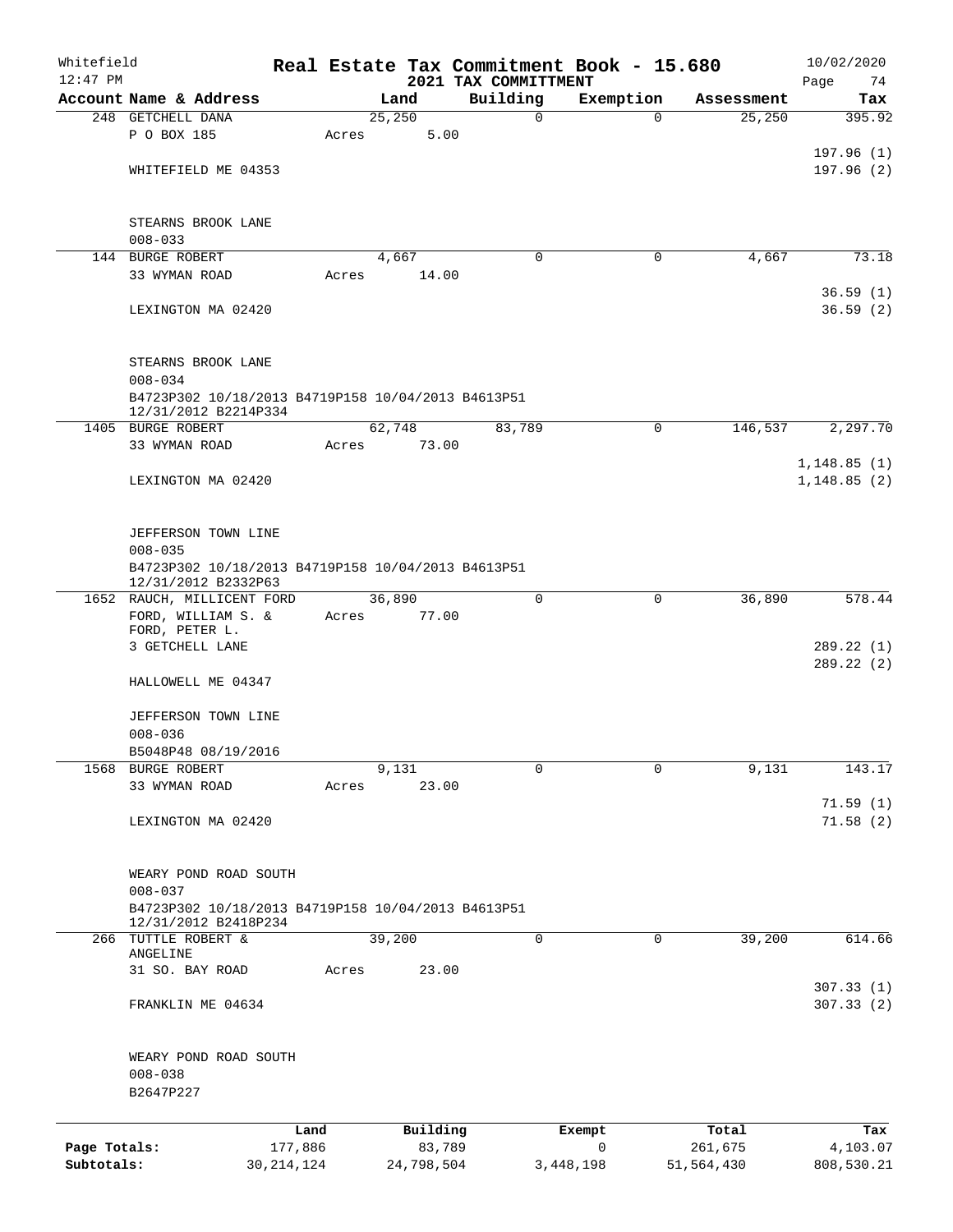| Whitefield<br>$12:47$ PM |                                                               |            |             |                |                                  | Real Estate Tax Commitment Book - 15.680 |            | 10/02/2020                 |
|--------------------------|---------------------------------------------------------------|------------|-------------|----------------|----------------------------------|------------------------------------------|------------|----------------------------|
|                          | Account Name & Address                                        |            |             | Land           | 2021 TAX COMMITTMENT<br>Building | Exemption                                | Assessment | Page<br>75<br>Tax          |
|                          | 872 TUTTLE, LISA                                              |            |             | 58,950         | 120,081                          | 25,000                                   | 154,031    | 2,415.21                   |
|                          | 2 SO. WEARY POND LANE                                         |            | Acres 38.00 |                |                                  | 01 HOMESTEAD                             |            | 1,207.61(1)                |
|                          | WHITEFIELD ME 04353                                           |            |             |                |                                  |                                          |            | 1,207.60(2)                |
|                          | 2 WEARY POND ROAD SOUTH<br>$008 - 039$                        |            |             |                |                                  |                                          |            |                            |
|                          | B2977P21 12/23/2002 B2977P19 12/23/2002                       |            |             |                |                                  |                                          |            |                            |
|                          | 334 MORTON LUMBER, INC.<br>14 ELM STREET                      |            | 166,319     | 537.00         | $\Omega$                         | 0                                        | 166,319    | 2,607.88                   |
|                          | BIDDEFORD ME 04005                                            |            | Acres       |                |                                  |                                          |            | 1,303.94(1)<br>1,303.94(2) |
|                          | SOUTH FOWLES LANE<br>$008 - 040$                              |            |             |                |                                  |                                          |            |                            |
| 737                      | MAINE WOODS AND WATERS,                                       |            | 22,250      |                | 0                                | 0                                        | 22,250     | 348.88                     |
|                          | LLC<br>99 BOW STREET                                          |            | Acres       | 3.00           |                                  |                                          |            |                            |
|                          | FREEPORT ME 04032                                             |            |             |                |                                  |                                          |            | 174.44(1)<br>174.44(2)     |
|                          | SOUTH FOWLES LANE<br>$008 - 041$                              |            |             |                |                                  |                                          |            |                            |
|                          | B5393P227 06/13/2019<br>1949 CROMWELL, JACKSON                |            |             | 25,250         | 0                                | 0                                        | 25,250     | 395.92                     |
|                          | HARTILL, ELISE C.                                             |            | Acres       | 5.00           |                                  |                                          |            |                            |
|                          | 1226 MAIN ROAD                                                |            |             |                |                                  |                                          |            | 197.96(1)                  |
|                          | WEST PORT ISLAND ME<br>04578                                  |            |             |                |                                  |                                          |            | 197.96(2)                  |
|                          | NORTH FOWLES LANE                                             |            |             |                |                                  |                                          |            |                            |
|                          | $008 - 041 - A$                                               |            |             |                |                                  |                                          |            |                            |
|                          | B5483P216 01/24/2020                                          |            |             |                |                                  |                                          |            |                            |
|                          | 5 CHAMBERLAND, WAYNE<br>(TRUSTEE)<br>CHAMBERLAND, LAURA       |            | Acres       | 20,300<br>1.70 | 0                                | 0                                        | 20,300     | 318.30                     |
|                          | (TRUSTEE)<br>246 HUNTS MEADOW ROAD                            |            |             |                |                                  |                                          |            | 159.15(1)                  |
|                          | WHITEFIELD ME 04353                                           |            |             |                |                                  |                                          |            | 159.15(2)                  |
|                          | SOUTH HUNTS MEADOW ROAD<br>$009 - 001$                        |            |             |                |                                  |                                          |            |                            |
|                          | 985 PHILLIPS CAREY R. &                                       |            |             | 21,650         | $\mathbf 0$                      | 0                                        | 21,650     | 339.47                     |
|                          | * KATHERINE A. YATES<br>132 JAMES DAVISON                     |            | Acres       | 2.60           |                                  |                                          |            |                            |
|                          | HARRIET ROAD                                                  |            |             |                |                                  |                                          |            | 169.74(1)<br>169.73(2)     |
|                          | DALZELL SC 29040                                              |            |             |                |                                  |                                          |            |                            |
|                          | PITTSTON TOWN LINE<br>$009 - 001 - A$<br>B3329P305 07/09/2004 |            |             |                |                                  |                                          |            |                            |
|                          |                                                               | Land       |             | Building       |                                  | Exempt                                   | Total      | Tax                        |
| Page Totals:             |                                                               | 314,719    |             | 120,081        |                                  | 25,000                                   | 409,800    | 6,425.66                   |
| Subtotals:               |                                                               | 30,528,843 |             | 24,918,585     |                                  | 3, 473, 198                              | 51,974,230 | 814,955.87                 |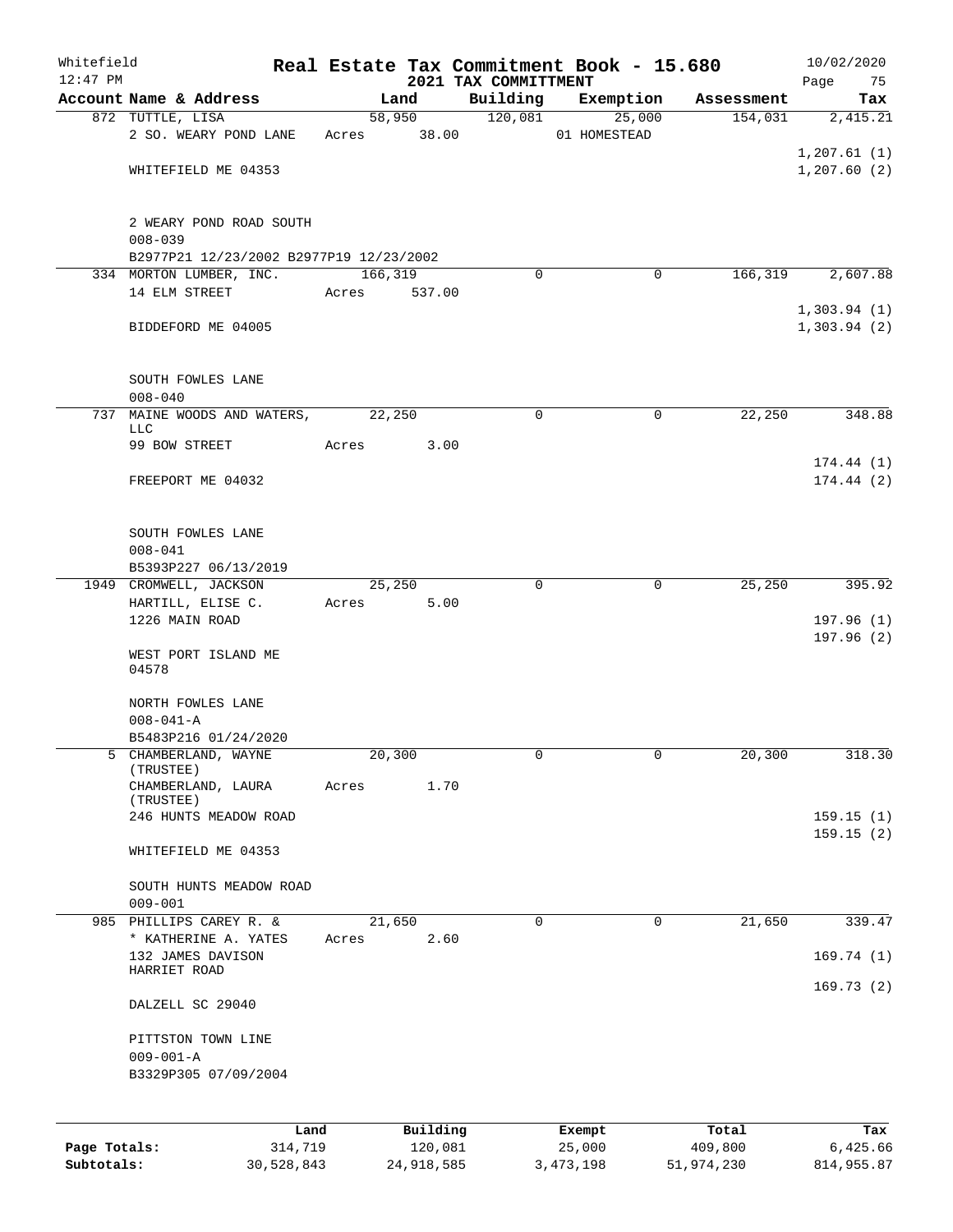| Whitefield |                                                       |       |        |                      | Real Estate Tax Commitment Book - 15.680 |            | 10/02/2020  |
|------------|-------------------------------------------------------|-------|--------|----------------------|------------------------------------------|------------|-------------|
| $12:47$ PM |                                                       |       |        | 2021 TAX COMMITTMENT |                                          |            | 76<br>Page  |
|            | Account Name & Address                                |       | Land   | Building             | Exemption                                | Assessment | Tax         |
|            | 1374 LEMIEUX, EARL R                                  |       | 31,500 | 102,260              | 25,000                                   | 108,760    | 1,705.36    |
|            | LEMIEUX, ROBERT E JR<br>377 SOUTH HUNTS MEADOW        | Acres | 2.50   |                      | 01 HOMESTEAD                             |            | 852.68(1)   |
|            | ROAD                                                  |       |        |                      |                                          |            |             |
|            | WHITEFIELD ME 04353                                   |       |        |                      |                                          |            | 852.68 (2)  |
|            | 377 SOUTH HUNTS MEADOW                                |       |        |                      |                                          |            |             |
|            | $009 - 002$                                           |       |        |                      |                                          |            |             |
|            | B5335P142 12/22/2018 B2371P137                        |       |        |                      |                                          |            |             |
|            | 1249 VAN LUNEN, MARK                                  |       | 38,850 | 141,091              | 0                                        | 179,941    | 2,821.47    |
|            | VAN LUNEN, DEBORAH J<br>359 SOUTH HUNTS MEADOW        | Acres | 9.50   |                      |                                          |            | 1,410.74(1) |
|            | ROAD                                                  |       |        |                      |                                          |            |             |
|            | WHITEFIELD ME 04353<br>3428                           |       |        |                      |                                          |            | 1,410.73(2) |
|            | 359 SOUTH HUNTS MEADOW                                |       |        |                      |                                          |            |             |
|            | $009 - 003$                                           |       |        |                      |                                          |            |             |
|            | B5145P210 07/10/2017                                  |       |        |                      |                                          |            |             |
|            | 528 CAPUTO CORY                                       | Acres | 33,650 | $\Omega$             | 0                                        | 33,650     | 527.63      |
|            | 576 COOPERS MILLS ROAD                                |       | 15.50  |                      |                                          |            | 263.82(1)   |
|            | WINDSOR ME 04363                                      |       |        |                      |                                          |            | 263.81(2)   |
|            | SOUTH HUNTS MEADOW ROAD<br>$009 - 004$                |       |        |                      |                                          |            |             |
|            | B4490P20 02/08/2012 B2570P9<br>1322 WITHEE DAVID C. & |       | 44,450 | 212,124              | 25,000                                   | 231,574    | 3,631.08    |
|            | CAROLEE F.                                            |       |        |                      |                                          |            |             |
|            | 325 SOUTH HUNTS MEADOW Acres<br>ROAD                  |       | 16.50  |                      | 01 HOMESTEAD                             |            |             |
|            |                                                       |       |        |                      |                                          |            | 1,815.54(1) |
|            | WHITEFIELD ME 04353                                   |       |        |                      |                                          |            | 1,815.54(2) |
|            | 325 SOUTH HUNTS MEADOW                                |       |        |                      |                                          |            |             |
|            | $009 - 004 - A$                                       |       |        |                      |                                          |            |             |
|            | B2588P65                                              |       |        |                      |                                          |            |             |
|            | 1553 CAPUTO, CURRY T                                  |       | 44,050 | 163,619              | 25,000                                   | 182,669    | 2,864.25    |
|            | LANI, ANDREA E<br>317 SOUTH HUNTS MEADOW              | Acres | 16.00  |                      | 01 HOMESTEAD                             |            |             |
|            | ROAD                                                  |       |        |                      |                                          |            | 1,432.13(1) |
|            | WHITEFIELD ME 04353                                   |       |        |                      |                                          |            | 1,432.12(2) |
|            | 317 SOUTH HUNTS MEADOW                                |       |        |                      |                                          |            |             |
|            | $009 - 004 - B$                                       |       |        |                      |                                          |            |             |
|            | B4492P252 02/16/2012 B2677P197                        |       |        |                      |                                          |            |             |

|              | Land       | Building   | Exempt    | Total      | Tax        |
|--------------|------------|------------|-----------|------------|------------|
| Page Totals: | 192,500    | 619,094    | 75,000    | 736,594    | 11,549.79  |
| Subtotals:   | 30,721,343 | 25,537,679 | 3,548,198 | 52,710,824 | 826,505.66 |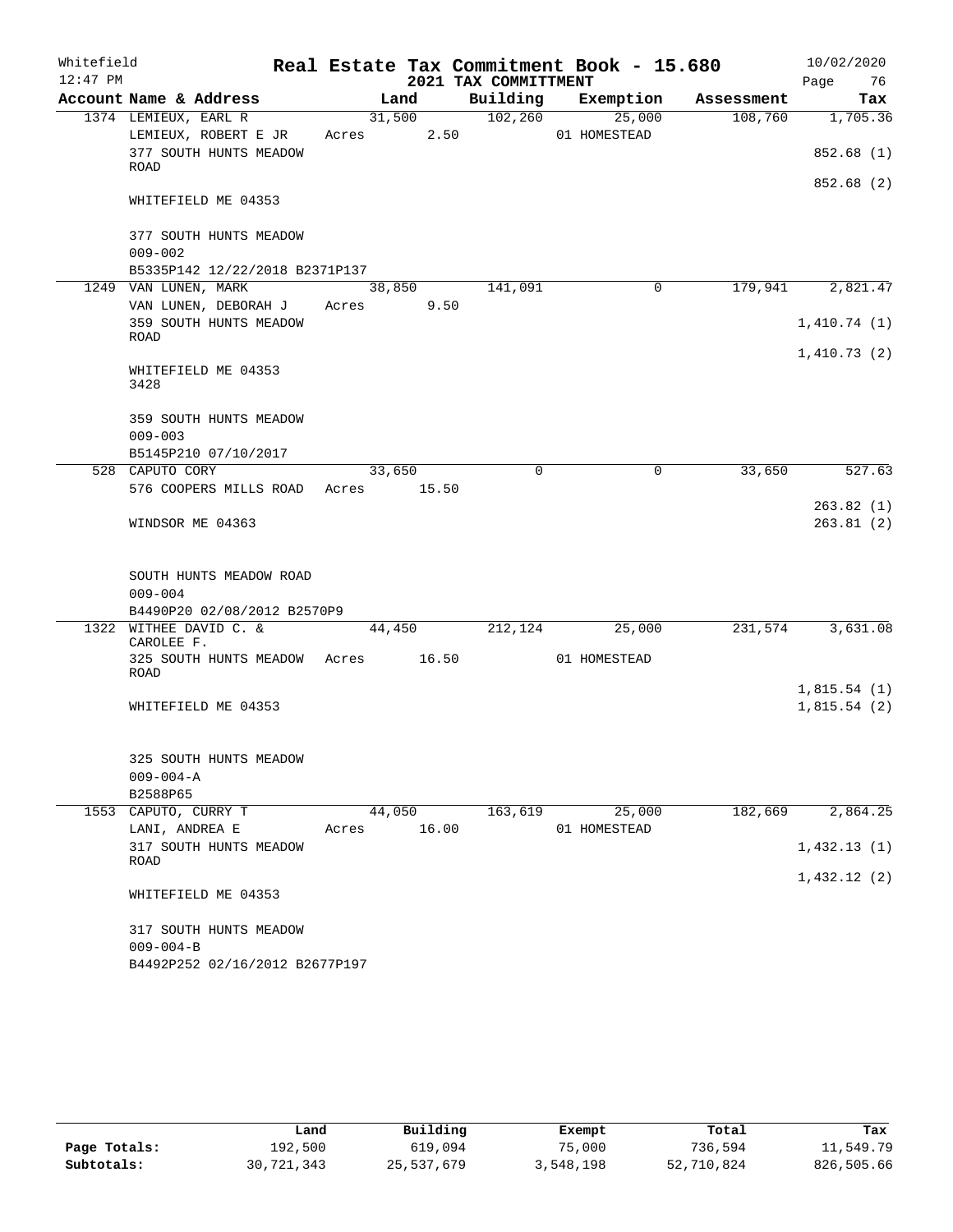| Whitefield |                                                                                                                        |        |        |                      | Real Estate Tax Commitment Book - 15.680 |            | 10/02/2020                 |
|------------|------------------------------------------------------------------------------------------------------------------------|--------|--------|----------------------|------------------------------------------|------------|----------------------------|
| $12:47$ PM |                                                                                                                        |        |        | 2021 TAX COMMITTMENT |                                          |            | Page<br>77                 |
|            | Account Name & Address                                                                                                 |        | Land   | Building             | Exemption                                | Assessment | Tax                        |
|            | 909 BUMFORD, JASPER W<br>251 SOUTH HUNTS MEADOW Acres 4.70<br>ROAD                                                     |        | 34,800 | 5,382                | 25,000<br>01 HOMESTEAD                   | 15,182     | 238.05                     |
|            | WHITEFIELD ME 04353                                                                                                    |        |        |                      |                                          |            | 119.03(1)<br>119.02(2)     |
|            |                                                                                                                        |        |        |                      |                                          |            |                            |
|            | 251 SOUTH HUNTS MEADOW<br>$009 - 005 - A$                                                                              |        |        |                      |                                          |            |                            |
|            | B4162P262 05/18/2009 B3976P58 03/06/2008 B1400P313                                                                     |        |        |                      |                                          |            |                            |
|            | 1696 TRUMAN, DEBRA E &<br>ROBERT A                                                                                     | 33,900 |        | 76,244               | 25,000                                   | 85,144     | 1,335.06                   |
|            | 269 SOUTH HUNTS MEADOW Acres<br>RD                                                                                     |        |        | 4.10                 | 01 HOMESTEAD                             |            |                            |
|            | WHITEFIELD ME 04353                                                                                                    |        |        |                      |                                          |            | 667.53(1)<br>667.53(2)     |
|            |                                                                                                                        |        |        |                      |                                          |            |                            |
|            | 269 SOUTH HUNTS MEADOW<br>$009 - 005 - B$<br>B4760P19 02/28/2014 B4760P18 02/28/2014 B2839P49                          |        |        |                      |                                          |            |                            |
|            | 1030 ST PETER, CHARLES E JR, 32,250<br>ESTATE OF                                                                       |        |        | 50,773               | $\Omega$                                 | 83,023     | 1,301.80                   |
|            | C/O CYNTHIA STROUT, Acres<br>PER. REP.                                                                                 |        | 3.00   |                      |                                          |            |                            |
|            | 244 SOUTH HUNTS MEADOW<br>ROAD                                                                                         |        |        |                      |                                          |            | 650.90(1)                  |
|            | WHITEFIELD ME 04353                                                                                                    |        |        |                      |                                          |            | 650.90(2)                  |
|            | 227 SOUTH HUNTS MEADOW<br>$009 - 006$                                                                                  |        |        |                      |                                          |            |                            |
|            | B2726P222 08/30/2001                                                                                                   |        |        |                      |                                          |            |                            |
|            | 1148 DEATON, HERBERT                                                                                                   |        | 32,250 | 160,084              | 25,000                                   | 167,334    | 2,623.80                   |
|            | 199 SOUTH HUNTS MEADOW Acres 3.00<br>ROAD                                                                              |        |        |                      | 01 HOMESTEAD                             |            |                            |
|            | WHITEFIELD ME 04353                                                                                                    |        |        |                      |                                          |            | 1,311.90(1)<br>1,311.90(2) |
|            | 199 SOUTH HUNTS MEADOW                                                                                                 |        |        |                      |                                          |            |                            |
|            | $009 - 006 - A$                                                                                                        |        |        |                      |                                          |            |                            |
|            | B4613P19 12/31/2012 B4465P273 12/01/2011 B4426P141<br>08/08/2011 B4426P140 08/08/2011 B4159P88 06/17/2009<br>B1567P121 |        |        |                      |                                          |            |                            |
|            | 1389 ST. PETER RICHARD L.                                                                                              | 40,000 |        | $\Omega$             | 0                                        | 40,000     | 627.20                     |
|            | ST. PETER KRISTEN R.                                                                                                   | Acres  | 52.00  |                      |                                          |            |                            |
|            | 44 ISLAND LANE                                                                                                         |        |        |                      |                                          |            | 313.60(1)<br>313.60(2)     |
|            | LITCHFIELD ME 04350                                                                                                    |        |        |                      |                                          |            |                            |
|            | 207 SOUTH HUNTS MEADOW                                                                                                 |        |        |                      |                                          |            |                            |
|            | $009 - 006 - B$                                                                                                        |        |        |                      |                                          |            |                            |
|            | B5258P100 05/18/2018                                                                                                   |        |        |                      |                                          |            |                            |

|              | Land       | Building   | Exempt    | Total      | Tax        |
|--------------|------------|------------|-----------|------------|------------|
| Page Totals: | 173,200    | 292,483    | 75,000    | 390,683    | 6.125.91   |
| Subtotals:   | 30,894,543 | 25,830,162 | 3,623,198 | 53,101,507 | 832,631.57 |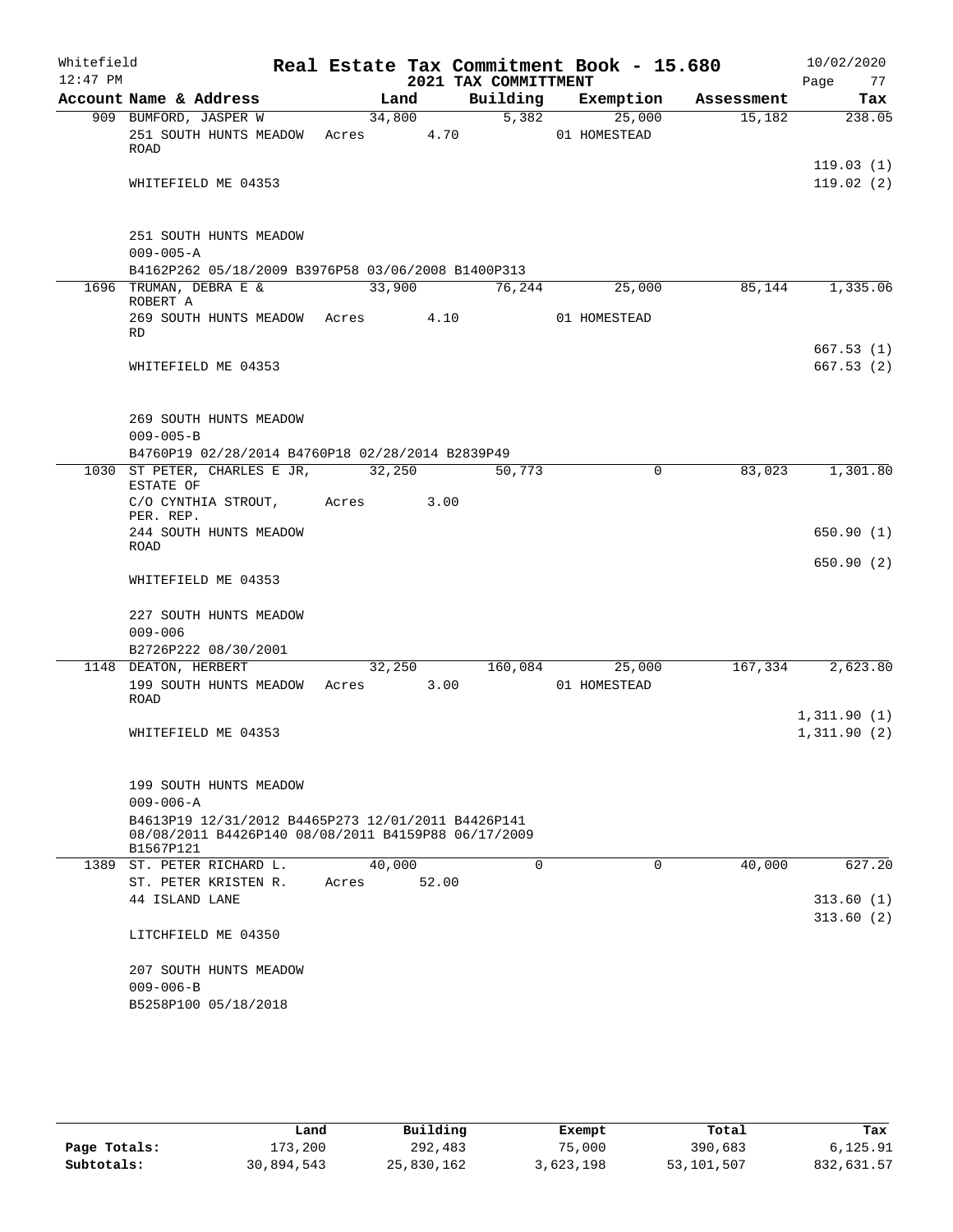| Building<br>Account Name & Address<br>Exemption<br>Land<br>Assessment<br>895 MEYER ERIC L.<br>4,562<br>4,562<br>$\mathbf 0$<br>$\Omega$<br>21.66<br>154 SOUTH HUNTS MEADOW<br>Acres<br>ROAD<br>WHITEFIELD ME 04353<br>SOUTH HUNTS MEADOW ROAD<br>$009 - 007$<br>B4906P83 07/10/2015 B1682P35<br>82 COLPITT CHRISTINE M.<br>37,250<br>37,250<br>$\Omega$<br>0<br>20.00<br>104 S HUNTS MEADOW ROAD Acres<br>WHITEFIELD ME 04353<br>SOUTH HUNTS MEADOW ROAD<br>$009 - 007 - A$<br>B1682P39<br>153,345<br>646 COLPITT JR, THOMAS &<br>38,130<br>140,215<br>25,000<br>CHRISTINE<br>8.60<br>104 SOUTH HUNTS MEADOW<br>01 HOMESTEAD<br>Acres<br>ROAD<br>WHITEFIELD ME 04353<br>104 SOUTH HUNTS MEADOW<br>$009 - 008$<br>1246 MEYER, ERIC & PATRICIA<br>37,000<br>144,483<br>25,000<br>156,483<br>MCKENZIE<br>19.00<br>154 SOUTH HUNTS MEADOW<br>01 HOMESTEAD<br>Acres<br>ROAD<br>WHITEFIELD ME 04353<br>154 SOUTH HUNTS MEADOW<br>$009 - 009$<br>B4602P288 12/07/2012 B4529P179 05/31/2012 B211P419<br>47,900<br>0<br>198,360<br>395 MEYER, ERIC<br>150,460<br>154 SOUTH HUNTS MEADOW<br>21.00<br>Acres<br>ROAD<br>WHITEFIELD ME 04353<br>SOUTH HUNTS MEADOW ROAD<br>$009 - 009 - A$<br>B5284P286 07/25/2018<br>592 COLPITT CHRISTINE M.<br>7,500<br>7,500<br>0<br>0<br>104 S HUNTS MEADOW ROAD Acres<br>5.00<br>WHITEFIELD ME 04353<br>SOUTH HUNTS MEADOW ROAD<br>$009 - 009 - B$<br>B1682P39<br>Building<br>Land<br>Total<br>Exempt<br>Page Totals:<br>435,158 | Whitefield<br>$12:47$ PM |         |  | 2021 TAX COMMITTMENT | Real Estate Tax Commitment Book - 15.680 |         | 10/02/2020<br>Page<br>78     |
|-----------------------------------------------------------------------------------------------------------------------------------------------------------------------------------------------------------------------------------------------------------------------------------------------------------------------------------------------------------------------------------------------------------------------------------------------------------------------------------------------------------------------------------------------------------------------------------------------------------------------------------------------------------------------------------------------------------------------------------------------------------------------------------------------------------------------------------------------------------------------------------------------------------------------------------------------------------------------------------------------------------------------------------------------------------------------------------------------------------------------------------------------------------------------------------------------------------------------------------------------------------------------------------------------------------------------------------------------------------------------------------------------------------------------------------------------------------|--------------------------|---------|--|----------------------|------------------------------------------|---------|------------------------------|
|                                                                                                                                                                                                                                                                                                                                                                                                                                                                                                                                                                                                                                                                                                                                                                                                                                                                                                                                                                                                                                                                                                                                                                                                                                                                                                                                                                                                                                                           |                          |         |  |                      |                                          |         | Tax                          |
|                                                                                                                                                                                                                                                                                                                                                                                                                                                                                                                                                                                                                                                                                                                                                                                                                                                                                                                                                                                                                                                                                                                                                                                                                                                                                                                                                                                                                                                           |                          |         |  |                      |                                          |         | 71.53                        |
|                                                                                                                                                                                                                                                                                                                                                                                                                                                                                                                                                                                                                                                                                                                                                                                                                                                                                                                                                                                                                                                                                                                                                                                                                                                                                                                                                                                                                                                           |                          |         |  |                      |                                          |         |                              |
|                                                                                                                                                                                                                                                                                                                                                                                                                                                                                                                                                                                                                                                                                                                                                                                                                                                                                                                                                                                                                                                                                                                                                                                                                                                                                                                                                                                                                                                           |                          |         |  |                      |                                          |         | 35.77(1)<br>35.76(2)         |
|                                                                                                                                                                                                                                                                                                                                                                                                                                                                                                                                                                                                                                                                                                                                                                                                                                                                                                                                                                                                                                                                                                                                                                                                                                                                                                                                                                                                                                                           |                          |         |  |                      |                                          |         |                              |
|                                                                                                                                                                                                                                                                                                                                                                                                                                                                                                                                                                                                                                                                                                                                                                                                                                                                                                                                                                                                                                                                                                                                                                                                                                                                                                                                                                                                                                                           |                          |         |  |                      |                                          |         |                              |
|                                                                                                                                                                                                                                                                                                                                                                                                                                                                                                                                                                                                                                                                                                                                                                                                                                                                                                                                                                                                                                                                                                                                                                                                                                                                                                                                                                                                                                                           |                          |         |  |                      |                                          |         | 584.08                       |
|                                                                                                                                                                                                                                                                                                                                                                                                                                                                                                                                                                                                                                                                                                                                                                                                                                                                                                                                                                                                                                                                                                                                                                                                                                                                                                                                                                                                                                                           |                          |         |  |                      |                                          |         | 292.04(1)<br>292.04(2)       |
|                                                                                                                                                                                                                                                                                                                                                                                                                                                                                                                                                                                                                                                                                                                                                                                                                                                                                                                                                                                                                                                                                                                                                                                                                                                                                                                                                                                                                                                           |                          |         |  |                      |                                          |         |                              |
|                                                                                                                                                                                                                                                                                                                                                                                                                                                                                                                                                                                                                                                                                                                                                                                                                                                                                                                                                                                                                                                                                                                                                                                                                                                                                                                                                                                                                                                           |                          |         |  |                      |                                          |         |                              |
|                                                                                                                                                                                                                                                                                                                                                                                                                                                                                                                                                                                                                                                                                                                                                                                                                                                                                                                                                                                                                                                                                                                                                                                                                                                                                                                                                                                                                                                           |                          |         |  |                      |                                          |         | 2,404.45                     |
|                                                                                                                                                                                                                                                                                                                                                                                                                                                                                                                                                                                                                                                                                                                                                                                                                                                                                                                                                                                                                                                                                                                                                                                                                                                                                                                                                                                                                                                           |                          |         |  |                      |                                          |         |                              |
|                                                                                                                                                                                                                                                                                                                                                                                                                                                                                                                                                                                                                                                                                                                                                                                                                                                                                                                                                                                                                                                                                                                                                                                                                                                                                                                                                                                                                                                           |                          |         |  |                      |                                          |         | 1, 202.23(1)<br>1, 202.22(2) |
|                                                                                                                                                                                                                                                                                                                                                                                                                                                                                                                                                                                                                                                                                                                                                                                                                                                                                                                                                                                                                                                                                                                                                                                                                                                                                                                                                                                                                                                           |                          |         |  |                      |                                          |         |                              |
|                                                                                                                                                                                                                                                                                                                                                                                                                                                                                                                                                                                                                                                                                                                                                                                                                                                                                                                                                                                                                                                                                                                                                                                                                                                                                                                                                                                                                                                           |                          |         |  |                      |                                          |         | 2,453.65                     |
|                                                                                                                                                                                                                                                                                                                                                                                                                                                                                                                                                                                                                                                                                                                                                                                                                                                                                                                                                                                                                                                                                                                                                                                                                                                                                                                                                                                                                                                           |                          |         |  |                      |                                          |         |                              |
|                                                                                                                                                                                                                                                                                                                                                                                                                                                                                                                                                                                                                                                                                                                                                                                                                                                                                                                                                                                                                                                                                                                                                                                                                                                                                                                                                                                                                                                           |                          |         |  |                      |                                          |         | 1,226.83(1)<br>1,226.82(2)   |
|                                                                                                                                                                                                                                                                                                                                                                                                                                                                                                                                                                                                                                                                                                                                                                                                                                                                                                                                                                                                                                                                                                                                                                                                                                                                                                                                                                                                                                                           |                          |         |  |                      |                                          |         |                              |
|                                                                                                                                                                                                                                                                                                                                                                                                                                                                                                                                                                                                                                                                                                                                                                                                                                                                                                                                                                                                                                                                                                                                                                                                                                                                                                                                                                                                                                                           |                          |         |  |                      |                                          |         |                              |
|                                                                                                                                                                                                                                                                                                                                                                                                                                                                                                                                                                                                                                                                                                                                                                                                                                                                                                                                                                                                                                                                                                                                                                                                                                                                                                                                                                                                                                                           |                          |         |  |                      |                                          |         | 3,110.28                     |
|                                                                                                                                                                                                                                                                                                                                                                                                                                                                                                                                                                                                                                                                                                                                                                                                                                                                                                                                                                                                                                                                                                                                                                                                                                                                                                                                                                                                                                                           |                          |         |  |                      |                                          |         | 1,555.14(1)                  |
|                                                                                                                                                                                                                                                                                                                                                                                                                                                                                                                                                                                                                                                                                                                                                                                                                                                                                                                                                                                                                                                                                                                                                                                                                                                                                                                                                                                                                                                           |                          |         |  |                      |                                          |         | 1,555.14(2)                  |
|                                                                                                                                                                                                                                                                                                                                                                                                                                                                                                                                                                                                                                                                                                                                                                                                                                                                                                                                                                                                                                                                                                                                                                                                                                                                                                                                                                                                                                                           |                          |         |  |                      |                                          |         |                              |
|                                                                                                                                                                                                                                                                                                                                                                                                                                                                                                                                                                                                                                                                                                                                                                                                                                                                                                                                                                                                                                                                                                                                                                                                                                                                                                                                                                                                                                                           |                          |         |  |                      |                                          |         |                              |
|                                                                                                                                                                                                                                                                                                                                                                                                                                                                                                                                                                                                                                                                                                                                                                                                                                                                                                                                                                                                                                                                                                                                                                                                                                                                                                                                                                                                                                                           |                          |         |  |                      |                                          |         | 117.60                       |
|                                                                                                                                                                                                                                                                                                                                                                                                                                                                                                                                                                                                                                                                                                                                                                                                                                                                                                                                                                                                                                                                                                                                                                                                                                                                                                                                                                                                                                                           |                          |         |  |                      |                                          |         | 58.80(1)                     |
|                                                                                                                                                                                                                                                                                                                                                                                                                                                                                                                                                                                                                                                                                                                                                                                                                                                                                                                                                                                                                                                                                                                                                                                                                                                                                                                                                                                                                                                           |                          |         |  |                      |                                          |         | 58.80(2)                     |
|                                                                                                                                                                                                                                                                                                                                                                                                                                                                                                                                                                                                                                                                                                                                                                                                                                                                                                                                                                                                                                                                                                                                                                                                                                                                                                                                                                                                                                                           |                          |         |  |                      |                                          |         |                              |
|                                                                                                                                                                                                                                                                                                                                                                                                                                                                                                                                                                                                                                                                                                                                                                                                                                                                                                                                                                                                                                                                                                                                                                                                                                                                                                                                                                                                                                                           |                          |         |  |                      |                                          |         |                              |
|                                                                                                                                                                                                                                                                                                                                                                                                                                                                                                                                                                                                                                                                                                                                                                                                                                                                                                                                                                                                                                                                                                                                                                                                                                                                                                                                                                                                                                                           |                          |         |  |                      |                                          |         | Tax                          |
| Subtotals:<br>31,066,885<br>26, 265, 320<br>3,673,198<br>53,659,007                                                                                                                                                                                                                                                                                                                                                                                                                                                                                                                                                                                                                                                                                                                                                                                                                                                                                                                                                                                                                                                                                                                                                                                                                                                                                                                                                                                       |                          | 172,342 |  |                      | 50,000                                   | 557,500 | 8,741.59<br>841, 373. 16     |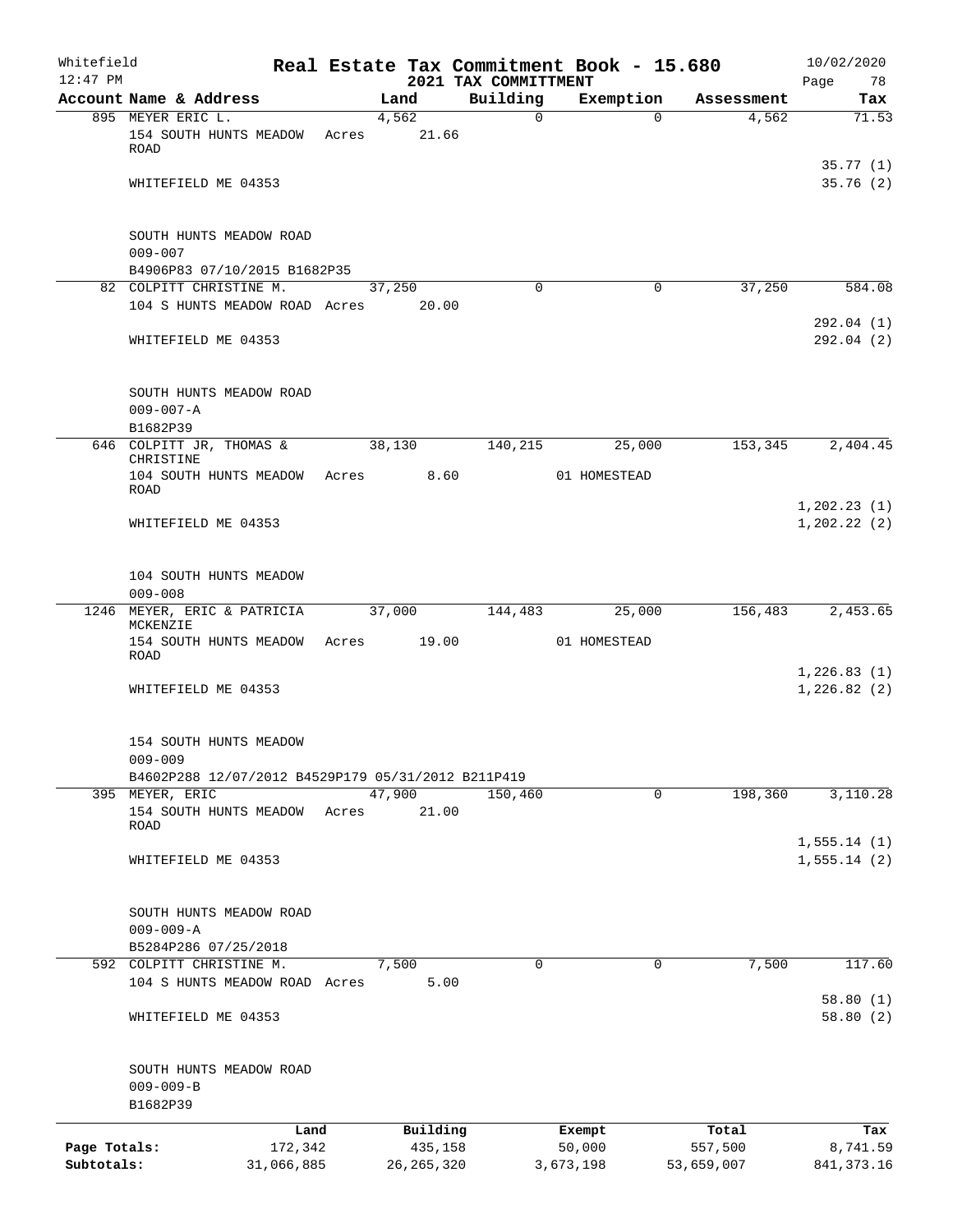| Whitefield   |                                                                  |       |             |          | Real Estate Tax Commitment Book - 15.680 |                     |          |            | 10/02/2020       |
|--------------|------------------------------------------------------------------|-------|-------------|----------|------------------------------------------|---------------------|----------|------------|------------------|
| $12:47$ PM   | Account Name & Address                                           |       | Land        |          | 2021 TAX COMMITTMENT                     | Building Exemption  |          | Assessment | Page 79<br>Tax   |
|              | 355 LEVER, LEO                                                   |       | 37,650      |          |                                          | 53, 573             | 31,000   | 60,223     | 944.30           |
|              | 200 SOUTH HUNTS MEADOW Acres 8.00                                |       |             |          |                                          | 08 NON WD VET & WID |          |            |                  |
|              | <b>ROAD</b>                                                      |       |             |          |                                          |                     |          |            |                  |
|              |                                                                  |       |             |          |                                          | 01 HOMESTEAD        |          |            | 472.15(1)        |
|              | WHITEFIELD ME 04353                                              |       |             |          |                                          |                     |          |            | 472.15(2)        |
|              |                                                                  |       |             |          |                                          |                     |          |            |                  |
|              |                                                                  |       |             |          |                                          |                     |          |            |                  |
|              | 200 SOUTH HUNTS MEADOW                                           |       |             |          |                                          |                     |          |            |                  |
|              | $009 - 010$                                                      |       |             |          |                                          |                     |          |            |                  |
|              | 792 SMITH, EMERY P                                               |       |             |          | 47,250 203,832 25,000                    |                     |          |            | 226,082 3,544.97 |
|              | ST PETER, CYNTHIA P<br>244 SOUTH HUNTS MEADOW                    |       | Acres 20.00 |          |                                          | 01 HOMESTEAD        |          |            | 1,772.49(1)      |
|              | ROAD                                                             |       |             |          |                                          |                     |          |            |                  |
|              |                                                                  |       |             |          |                                          |                     |          |            | 1,772.48(2)      |
|              | WHITEFIELD ME 04353                                              |       |             |          |                                          |                     |          |            |                  |
|              |                                                                  |       |             |          |                                          |                     |          |            |                  |
|              | 244 SOUTH HUNTS MEADOW                                           |       |             |          |                                          |                     |          |            |                  |
|              | $009 - 011$                                                      |       |             |          |                                          |                     |          |            |                  |
|              | B4545P116 07/16/2012 B4396P126 05/05/2011 B1422P311              |       |             |          |                                          |                     |          |            |                  |
|              | 1498 STEWART GREGORY F. &                                        |       | 51,800      |          | 217,872                                  |                     | 25,000   |            | 244,672 3,836.46 |
|              | KATHY L.<br>173 ROONEY LANE                                      |       | Acres 27.00 |          |                                          | 01 HOMESTEAD        |          |            |                  |
|              |                                                                  |       |             |          |                                          |                     |          |            | 1,918.23(1)      |
|              | WHITEFIELD ME 04353                                              |       |             |          |                                          |                     |          |            | 1,918.23(2)      |
|              |                                                                  |       |             |          |                                          |                     |          |            |                  |
|              |                                                                  |       |             |          |                                          |                     |          |            |                  |
|              | 173 ROONEY LANE                                                  |       |             |          |                                          |                     |          |            |                  |
|              | $009 - 012$                                                      |       |             |          |                                          |                     |          |            |                  |
|              | B4779P255 05/15/2014 B4105P11 02/25/2009 B2262P295               |       |             |          |                                          |                     |          |            |                  |
|              | 1423 PATTON STEPHEN B                                            |       |             |          | 45,330 117,397                           |                     | 25,000   | 137,727    | 2,159.56         |
|              | HANNERS LISE                                                     |       | Acres 17.60 |          |                                          | 01 HOMESTEAD        |          |            |                  |
|              | 121 ROONEY LANE                                                  |       |             |          |                                          |                     |          |            | 1,079.78(1)      |
|              |                                                                  |       |             |          |                                          |                     |          |            | 1,079.78(2)      |
|              | WHITEFIELD ME 04353                                              |       |             |          |                                          |                     |          |            |                  |
|              |                                                                  |       |             |          |                                          |                     |          |            |                  |
|              | 121 ROONEY LANE                                                  |       |             |          |                                          |                     |          |            |                  |
|              | $009 - 013$<br>B4675P11 06/14/2013 B4674P23 06/12/2013 B4558P149 |       |             |          |                                          |                     |          |            |                  |
|              | 08/13/2012 B1333P116                                             |       |             |          |                                          |                     |          |            |                  |
|              | 1852 COLPITT THOMAS JR                                           |       | 22,100      |          | 0                                        |                     | $\Omega$ | 22,100     | 346.53           |
|              | COLPITT CHRISTINE M.                                             | Acres |             | 24.00    |                                          |                     |          |            |                  |
|              | 104 SOUTH HUNTS MEADOW                                           |       |             |          |                                          |                     |          |            | 173.27(1)        |
|              | ROAD                                                             |       |             |          |                                          |                     |          |            |                  |
|              |                                                                  |       |             |          |                                          |                     |          |            | 173.26(2)        |
|              | WHITEFIELD ME 04353                                              |       |             |          |                                          |                     |          |            |                  |
|              |                                                                  |       |             |          |                                          |                     |          |            |                  |
|              | SOUTH HUNTS MEADOW ROAD<br>$009 - 013 - A$                       |       |             |          |                                          |                     |          |            |                  |
|              | B4563P137 08/27/2012                                             |       |             |          |                                          |                     |          |            |                  |
|              | 1859 MCMORROW MICHAEL                                            |       | 51,800      |          | 137,507                                  |                     | 31,000   | 158,307    | 2,482.25         |
|              | MCMORROW DORIS JANE                                              | Acres |             | 27.00    |                                          | 05 VET EXEMPTION    |          |            |                  |
|              | 139 ROONEY LANE                                                  |       |             |          |                                          | 01 HOMESTEAD        |          |            | 1, 241.13(1)     |
|              |                                                                  |       |             |          |                                          |                     |          |            | 1, 241.12(2)     |
|              | WHITEFIELD ME 04353                                              |       |             |          |                                          |                     |          |            |                  |
|              |                                                                  |       |             |          |                                          |                     |          |            |                  |
|              | 139 ROONEY LANE                                                  |       |             |          |                                          |                     |          |            |                  |
|              | $009 - 013 - B$                                                  |       |             |          |                                          |                     |          |            |                  |
|              | B4582P86 10/18/2012                                              |       |             |          |                                          |                     |          |            |                  |
|              |                                                                  |       |             |          |                                          |                     |          |            |                  |
|              |                                                                  | Land  |             | Building |                                          | Exempt              |          | Total      | Tax              |
| Page Totals: | 255,930                                                          |       |             | 730,181  |                                          | 137,000             |          | 849,111    | 13,314.07        |
| Subtotals:   | 31, 322, 815                                                     |       | 26,995,501  |          |                                          | 3,810,198           |          | 54,508,118 | 854,687.23       |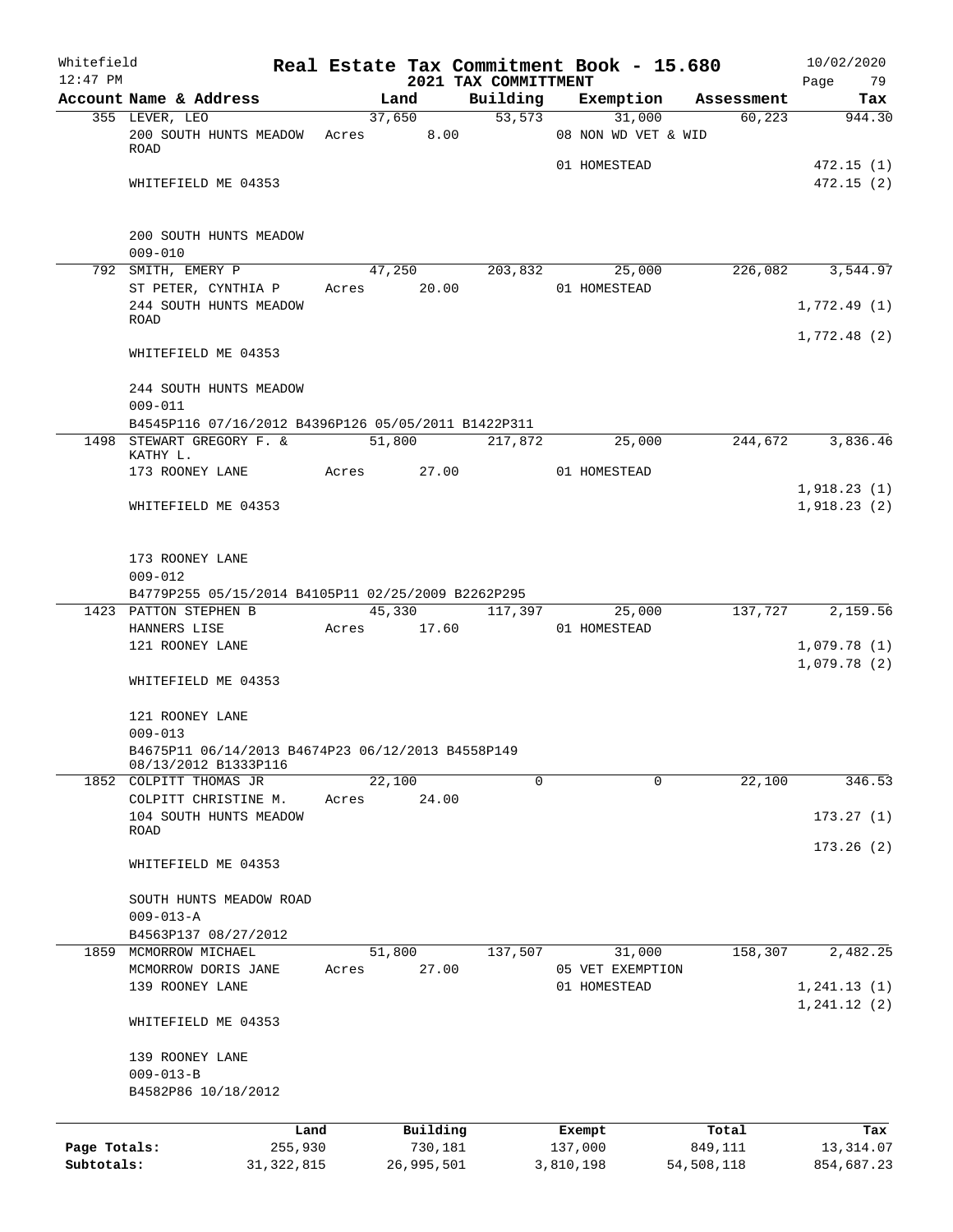| Whitefield<br>$12:47$ PM |                                                     |       |        |       | 2021 TAX COMMITTMENT | Real Estate Tax Commitment Book - 15.680 |            | 10/02/2020<br>Page<br>80 |
|--------------------------|-----------------------------------------------------|-------|--------|-------|----------------------|------------------------------------------|------------|--------------------------|
|                          | Account Name & Address                              |       | Land   |       | Building             | Exemption                                | Assessment | Tax                      |
|                          | 860 THORNTON, ALAN T JR                             |       | 31,665 |       | 15,264               | $\Omega$                                 | 46,929     | 735.85                   |
|                          | THORNTON, MELISSA A                                 | Acres |        | 2.61  |                      |                                          |            |                          |
|                          | 16 HENRY LANE                                       |       |        |       |                      |                                          |            | 367.93(1)                |
|                          | WHITEFIELD ME 04353                                 |       |        |       |                      |                                          |            | 367.92(2)                |
|                          | 26 BRANCH LANE<br>$009 - 015$                       |       |        |       |                      |                                          |            |                          |
|                          | B5307P110 09/19/2018 B2545P188                      |       |        |       |                      |                                          |            |                          |
|                          | 15 MORIN, PETER A &<br>THERESA                      |       | 37,706 |       | 93,750               | 25,000                                   | 106,456    | 1,669.23                 |
|                          | 42 BRANCH LANE                                      | Acres |        | 8.07  |                      | 01 HOMESTEAD                             |            |                          |
|                          |                                                     |       |        |       |                      |                                          |            | 834.62 (1)               |
|                          | WHITEFIELD ME 04353                                 |       |        |       |                      |                                          |            | 834.61 (2)               |
|                          | 42 BRANCH LANE                                      |       |        |       |                      |                                          |            |                          |
|                          | $009 - 015 - A$                                     |       |        |       |                      |                                          |            |                          |
|                          | B3422P263 12/21/2004 B1238P17                       |       |        |       |                      |                                          |            |                          |
|                          | 1126 MORIN, PETER A                                 |       | 14,500 |       | $\mathbf 0$          | $\mathbf 0$                              | 14,500     | 227.36                   |
|                          | 42 BRANCH LANE                                      | Acres |        | 13.75 |                      |                                          |            | 113.68(1)                |
|                          | WHITEFIELD ME 04353                                 |       |        |       |                      |                                          |            | 113.68(2)                |
|                          | BRANCH LANE                                         |       |        |       |                      |                                          |            |                          |
|                          | $009 - 016$                                         |       |        |       |                      |                                          |            |                          |
|                          | B1799P344                                           |       |        |       |                      |                                          |            |                          |
|                          | 1 PATTON STEPHEN B.                                 |       | 26,930 |       | 6,637                | 0                                        | 33,567     | 526.33                   |
|                          | HANNERS LISE                                        | Acres |        | 7.10  |                      |                                          |            |                          |
|                          | 121 ROONEY LANE                                     |       |        |       |                      |                                          |            | 263.17(1)                |
|                          | WHITEFIELD ME 04353                                 |       |        |       |                      |                                          |            | 263.16(2)                |
|                          | ROONEY LANE                                         |       |        |       |                      |                                          |            |                          |
|                          | $009 - 017$                                         |       |        |       |                      |                                          |            |                          |
|                          | B4558P149 08/13/2012 B1333P116<br>1853 MORIN, PETER |       | 16,060 |       | 0                    | 0                                        | 16,060     | 251.82                   |
|                          | 42 BRANCH LANE                                      | Acres |        | 15.70 |                      |                                          |            |                          |
|                          |                                                     |       |        |       |                      |                                          |            | 125.91(1)                |
|                          | WHITEFIELD ME 04353                                 |       |        |       |                      |                                          |            | 125.91(2)                |
|                          | BRANCH LANE                                         |       |        |       |                      |                                          |            |                          |
|                          | $009 - 017 - A$                                     |       |        |       |                      |                                          |            |                          |
|                          | B4615P311 01/10/2013                                |       |        |       |                      |                                          |            |                          |
|                          | 1745 HATCH JAMES                                    |       | 27,010 | 7.20  | $\Omega$             | 0                                        | 27,010     | 423.52                   |
|                          | JENNINGS PATRICIA<br>248 LOWER ROUND POND           | Acres |        |       |                      |                                          |            | 211.76(1)                |
|                          | <b>ROAD</b>                                         |       |        |       |                      |                                          |            | 211.76(2)                |
|                          | BRISTOL ME 04539                                    |       |        |       |                      |                                          |            |                          |
|                          | ROONEY LANE                                         |       |        |       |                      |                                          |            |                          |
|                          | $009 - 017 - B$                                     |       |        |       |                      |                                          |            |                          |
|                          |                                                     |       |        |       |                      |                                          |            |                          |
|                          |                                                     |       |        |       |                      |                                          |            |                          |

|              | Land       | Building   | Exempt    | Total      | Tax        |
|--------------|------------|------------|-----------|------------|------------|
| Page Totals: | 153,871    | 115,651    | 25,000    | 244,522    | 3,834.11   |
| Subtotals:   | 31,476,686 | 27,111,152 | 3,835,198 | 54,752,640 | 858,521.34 |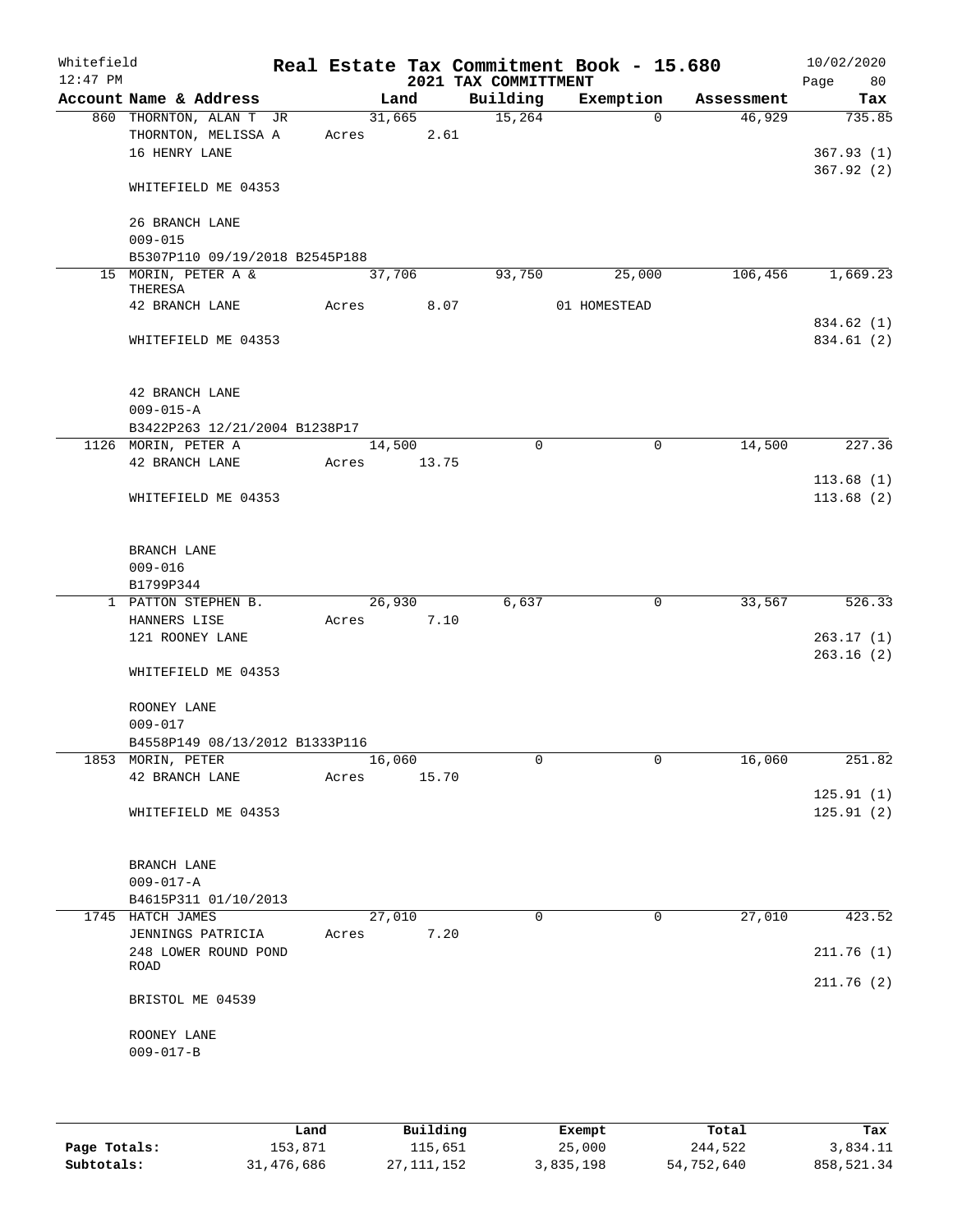| Whitefield |                                                                             |       |        |        |                      | Real Estate Tax Commitment Book - 15.680 |            |      | 10/02/2020   |
|------------|-----------------------------------------------------------------------------|-------|--------|--------|----------------------|------------------------------------------|------------|------|--------------|
| $12:47$ PM |                                                                             |       |        |        | 2021 TAX COMMITTMENT |                                          |            | Page | 81           |
|            | Account Name & Address                                                      |       | Land   |        | Building             | Exemption                                | Assessment |      | Tax          |
|            | 1412 CUSHING, RUTH                                                          |       | 19,500 |        | 0                    | $\Omega$                                 | 19,500     |      | 305.76       |
|            | 465 TOWNHOUSE ROAD                                                          | Acres |        | 20.00  |                      |                                          |            |      | 152.88(1)    |
|            | WHITEFIELD ME 04353                                                         |       |        |        |                      |                                          |            |      | 152.88(2)    |
|            |                                                                             |       |        |        |                      |                                          |            |      |              |
|            | BEHIND ROONEY LANE<br>$009 - 018$                                           |       |        |        |                      |                                          |            |      |              |
|            | B5320P110 09/28/2018 B5236P192 03/06/2018 B4538P158<br>06/22/2012 B2288P162 |       |        |        |                      |                                          |            |      |              |
|            | 377 OBER, FRANKLIN A                                                        |       |        | 59,600 | 96,720               | $\mathbf 0$                              | 156,320    |      | 2,451.10     |
|            | 172 ROONEY LANE                                                             | Acres |        | 39.00  |                      |                                          |            |      |              |
|            |                                                                             |       |        |        |                      |                                          |            |      | 1,225.55(1)  |
|            | WHITEFIELD ME 04353                                                         |       |        |        |                      |                                          |            |      | 1, 225.55(2) |
|            | 172 ROONEY LANE                                                             |       |        |        |                      |                                          |            |      |              |
|            | $009 - 019$                                                                 |       |        |        |                      |                                          |            |      |              |
|            | B1796P141                                                                   |       |        |        |                      |                                          |            |      |              |
|            | 76 SMITH EMERY P.                                                           |       | 47,500 |        | $\mathbf 0$          | $\mathbf 0$                              | 47,500     |      | 744.80       |
|            | ST. PETER CYNTHIA P.                                                        | Acres |        | 67.00  |                      |                                          |            |      |              |
|            | 244 SOUTH HUNTS MEADOW                                                      |       |        |        |                      |                                          |            |      | 372.40(1)    |
|            | <b>ROAD</b>                                                                 |       |        |        |                      |                                          |            |      |              |
|            | WHITEFIELD ME 04353                                                         |       |        |        |                      |                                          |            |      | 372.40(2)    |
|            | SOUTH HUNTS MEADOW ROAD                                                     |       |        |        |                      |                                          |            |      |              |
|            | $009 - 020$                                                                 |       |        |        |                      |                                          |            |      |              |
|            | B4545P116 07/16/2012 B4396P126 05/05/2011 B2085P61                          |       |        |        |                      |                                          |            |      |              |
|            | 463 POMERLEAU CONRAD &                                                      |       | 26,000 |        | $\mathbf 0$          | $\mathbf 0$                              | 26,000     |      | 407.68       |
|            | STEPHANIE<br>282 SOUTH HUNTS MEADOW                                         | Acres |        | 30.00  |                      |                                          |            |      |              |
|            | <b>ROAD</b>                                                                 |       |        |        |                      |                                          |            |      |              |
|            |                                                                             |       |        |        |                      |                                          |            |      | 203.84(1)    |
|            | WHITEFIELD ME 04353                                                         |       |        |        |                      |                                          |            |      | 203.84(2)    |
|            |                                                                             |       |        |        |                      |                                          |            |      |              |
|            | ROONEY LANE                                                                 |       |        |        |                      |                                          |            |      |              |
|            | $009 - 021$                                                                 |       |        |        |                      |                                          |            |      |              |
|            | B4669P89 05/30/2013 B2665P303                                               |       |        |        |                      |                                          |            |      |              |
|            | 172 WHITE, ROBIN                                                            |       |        | 44,050 | 50,012               | 25,000                                   | 69,062     |      | 1,082.89     |
|            | 264 SOUTH HUNTS MEADOW                                                      | Acres |        | 16.00  |                      | 01 HOMESTEAD                             |            |      |              |
|            | ROAD                                                                        |       |        |        |                      |                                          |            |      | 541.45 (1)   |
|            | WHITEFIELD ME 04353                                                         |       |        |        |                      |                                          |            |      | 541.44 (2)   |
|            |                                                                             |       |        |        |                      |                                          |            |      |              |
|            | 264 SOUTH HUNTS MEADOW                                                      |       |        |        |                      |                                          |            |      |              |
|            | $009 - 022$                                                                 |       |        |        |                      |                                          |            |      |              |
|            | B4669P89 05/30/2013 B2817P147                                               |       |        |        |                      |                                          |            |      |              |

|              | Land       | Building   | Exempt    | Total      | Tax         |
|--------------|------------|------------|-----------|------------|-------------|
| Page Totals: | 196,650    | 146.732    | 25,000    | 318,382    | 4,992.23    |
| Subtotals:   | 31,673,336 | 27,257,884 | 3,860,198 | 55,071,022 | 863, 513.57 |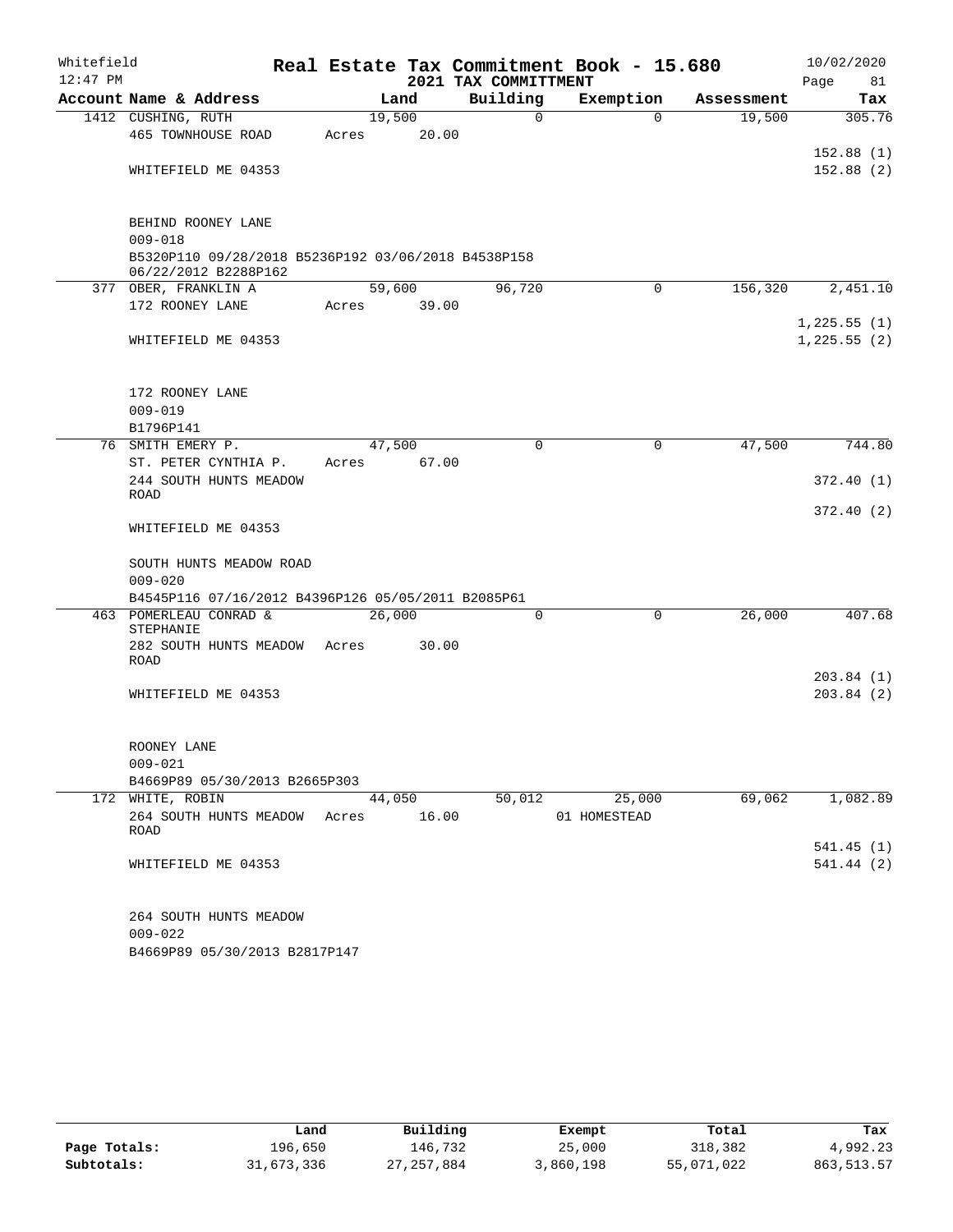| Whitefield<br>$12:47$ PM |                                                                              |                 |        | 2021 TAX COMMITTMENT | Real Estate Tax Commitment Book - 15.680 |            | 10/02/2020<br>Page<br>82   |
|--------------------------|------------------------------------------------------------------------------|-----------------|--------|----------------------|------------------------------------------|------------|----------------------------|
|                          | Account Name & Address                                                       |                 | Land   | Building             | Exemption                                | Assessment | Tax                        |
|                          | 1825 SMITH JORDAN N                                                          |                 | 30,000 | 240, 211             | 25,000                                   | 245,211    | 3,844.91                   |
|                          | 258 SOUTH HUNTS MEADOW<br>ROAD                                               | Acres           | 1.50   |                      | 01 HOMESTEAD                             |            |                            |
|                          | WHITEFIELD ME 04353                                                          |                 |        |                      |                                          |            | 1,922.46(1)<br>1,922.45(2) |
|                          |                                                                              |                 |        |                      |                                          |            |                            |
|                          | 258 SOUTH HUNTS MEADOW<br>$009 - 022 - A$                                    |                 |        |                      |                                          |            |                            |
|                          | B4872P172 04/01/2015 B4030P16 07/17/2008                                     |                 |        |                      |                                          |            |                            |
|                          | 312 ST. PETER CYNTHIA P. &<br>SMITH EMERY P.<br>244 SOUTH HUNTS MEADOW Acres | 25,786          | 5.67   | 0                    | $\mathbf 0$                              | 25,786     | 404.32                     |
|                          | ROAD                                                                         |                 |        |                      |                                          |            | 202.16(1)                  |
|                          | WHITEFIELD ME 04353                                                          |                 |        |                      |                                          |            | 202.16(2)                  |
|                          | SOUTH HUNTS MEADOW ROAD<br>$009 - 022 - B$                                   |                 |        |                      |                                          |            |                            |
|                          | B4682P73 07/01/2013 B3667P57 04/21/2006                                      |                 |        |                      |                                          |            |                            |
|                          | 7 POMERLEAU CONRAD A.                                                        | 60,445          |        | $\mathbf 0$          | 0                                        | 60,445     | 947.78                     |
|                          | STEPHANIE R.<br>282 SOUTH HUNTS MEADOW                                       | Acres           | 57.39  |                      |                                          |            | 473.89 (1)                 |
|                          | RD                                                                           |                 |        |                      |                                          |            | 473.89 (2)                 |
|                          | WHITEFIELD ME 04353                                                          |                 |        |                      |                                          |            |                            |
|                          | SOUTH HUNTS MEADOW ROAD<br>$009 - 023$                                       |                 |        |                      |                                          |            |                            |
|                          | B2533P27                                                                     |                 |        |                      |                                          |            |                            |
|                          | 189 POMERLEAU CONRAD &<br>STEPHANIE                                          | 87,555          |        | 203,408              | 25,000                                   | 265,963    | 4,170.30                   |
|                          | 282 SOUTH HUNTS MEADOW Acres<br>ROAD                                         |                 | 91.61  |                      | 01 HOMESTEAD                             |            |                            |
|                          | WHITEFIELD ME 04353                                                          |                 |        |                      |                                          |            | 2,085.15(1)<br>2,085.15(2) |
|                          | 282 SOUTH HUNTS MEADOW                                                       |                 |        |                      |                                          |            |                            |
|                          | $009 - 023 - A$                                                              |                 |        |                      |                                          |            |                            |
|                          | B1527P350                                                                    |                 |        |                      |                                          |            |                            |
|                          | 921 DALEY, PHYLLIS A<br>342 SOUTH HUNTS MEADOW<br>ROAD                       | 87,250<br>Acres | 91.00  | 92,488               | 25,000<br>01 HOMESTEAD                   | 154,738    | 2,426.29                   |
|                          |                                                                              |                 |        |                      |                                          |            | 1, 213.15(1)               |
|                          | WHITEFIELD ME 04353                                                          |                 |        |                      |                                          |            | 1, 213.14(2)               |
|                          | 342 SOUTH HUNTS MEADOW<br>$009 - 024$<br>B1405P305                           |                 |        |                      |                                          |            |                            |

|              | Land       | Building   | Exempt    | Total      | Tax         |
|--------------|------------|------------|-----------|------------|-------------|
| Page Totals: | 291,036    | 536,107    | 75,000    | 752,143    | 11,793.60   |
| Subtotals:   | 31,964,372 | 27,793,991 | 3,935,198 | 55,823,165 | 875, 307.17 |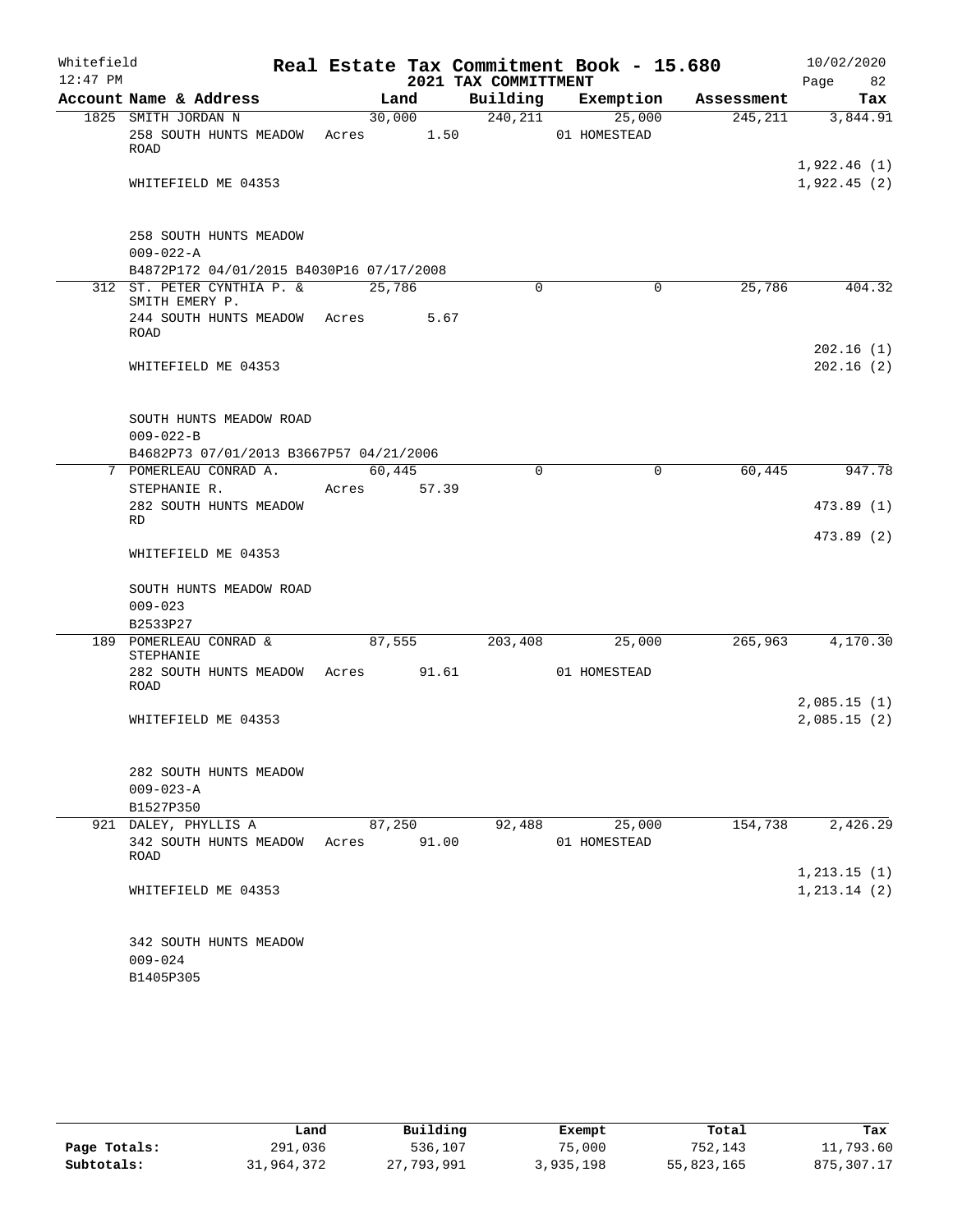| Whitefield   |                                                                   |                 |       |        |                     |                                  | Real Estate Tax Commitment Book - 15.680 |             |                  | 10/02/2020                 |
|--------------|-------------------------------------------------------------------|-----------------|-------|--------|---------------------|----------------------------------|------------------------------------------|-------------|------------------|----------------------------|
| $12:47$ PM   | Account Name & Address                                            |                 |       | Land   |                     | 2021 TAX COMMITTMENT<br>Building | Exemption                                |             | Assessment       | 83<br>Page<br>Tax          |
|              | 541 BRYANT, RANDALL B                                             |                 |       | 32,250 |                     | 122,560                          |                                          | 25,000      | 129,810          | 2,035.42                   |
|              | 354 SOUTH HUNTS MEADOW<br><b>ROAD</b>                             |                 | Acres |        | 3.00                |                                  | 01 HOMESTEAD                             |             |                  |                            |
|              | WHITEFIELD ME 04353                                               |                 |       |        |                     |                                  |                                          |             |                  | 1,017.71(1)<br>1,017.71(2) |
|              | 354 SOUTH HUNTS MEADOW<br>$009 - 025$                             |                 |       |        |                     |                                  |                                          |             |                  |                            |
|              | B5068P185 10/19/2016 B4729P176 11/04/2013 B4068P241<br>10/30/2008 |                 |       |        |                     |                                  |                                          |             |                  |                            |
|              | 798 TORSEY, STEPHEN V &<br>HOLLY R                                |                 |       | 25,903 |                     | 0                                |                                          | 0           | 25,903           | 406.16                     |
|              | 651 TOWNHOUSE ROAD                                                |                 | Acres |        | 29.85               |                                  |                                          |             |                  | 203.08(1)                  |
|              | WHITEFIELD ME 04353                                               |                 |       |        |                     |                                  |                                          |             |                  | 203.08(2)                  |
|              | BACK OF TOWNHOUSE ROAD<br>$009 - 026$                             |                 |       |        |                     |                                  |                                          |             |                  |                            |
|              | B4277P134 05/14/2010 B746P83                                      |                 |       |        |                     |                                  |                                          |             |                  |                            |
|              | 1372 TIBBETTS BARRY J. &<br>ELAINE                                |                 |       | 1,500  |                     | $\Omega$                         |                                          | $\mathbf 0$ | 1,500            | 23.52                      |
|              | 61 TOWNHOUSE ROAD                                                 |                 | Acres |        | 1.00                |                                  |                                          |             |                  | 11.76(1)                   |
|              | WHITEFIELD ME 04353                                               |                 |       |        |                     |                                  |                                          |             |                  | 11.76(2)                   |
|              | WEST OF CMP CORR<br>$009 - 027$                                   |                 |       |        |                     |                                  |                                          |             |                  |                            |
|              | B4658P268 05/07/2013 B1421P295 09/11/1987                         |                 |       |        |                     |                                  |                                          |             |                  |                            |
|              | 1037 TORSEY, STEPHEN V &<br>HOLLY R                               |                 |       | 29,237 |                     | 0                                |                                          | $\Omega$    | 29,237           | 458.44                     |
|              | 651 TOWNHOUSE ROAD                                                |                 | Acres |        | 34.98               |                                  |                                          |             |                  | 229.22(1)                  |
|              | WHITEFIELD ME 04353                                               |                 |       |        |                     |                                  |                                          |             |                  | 229.22(2)                  |
|              | BACK OF TOWNHOUSE ROAD<br>$009 - 028$                             |                 |       |        |                     |                                  |                                          |             |                  |                            |
|              | B2513P117                                                         |                 |       |        |                     |                                  |                                          |             |                  |                            |
|              | 6 KELCH BYRON & KATHLEEN<br>493 WEST RIVER ROAD                   |                 | Acres | 26,000 | 30.00               | $\mathbf 0$                      |                                          | 0           | 26,000           | 407.68                     |
|              | PALATKA FL 32177                                                  |                 |       |        |                     |                                  |                                          |             |                  | 203.84(1)<br>203.84(2)     |
|              | SOUTH HUNTS MEADOW ROAD<br>$009 - 029$                            |                 |       |        |                     |                                  |                                          |             |                  |                            |
|              | B1729P195                                                         |                 |       | 24,700 |                     | 0                                |                                          | 0           | 24,700           | 387.30                     |
|              | 1521 BENNE, THOMAS & PAULA<br>587 TOWNHOUSE ROAD                  |                 | Acres |        | 28.00               |                                  |                                          |             |                  |                            |
|              | WHITEFIELD ME 04353                                               |                 |       |        |                     |                                  |                                          |             |                  | 193.65(1)<br>193.65(2)     |
|              | TOWNHOUSE ROAD<br>$009 - 030$                                     |                 |       |        |                     |                                  |                                          |             |                  |                            |
|              | B4347P146 12/01/2010                                              |                 |       |        |                     |                                  |                                          |             |                  |                            |
| Page Totals: |                                                                   | Land<br>139,590 |       |        | Building<br>122,560 |                                  | Exempt<br>25,000                         |             | Total<br>237,150 | Tax<br>3,718.52            |
| Subtotals:   |                                                                   | 32, 103, 962    |       |        | 27,916,551          |                                  | 3,960,198                                |             | 56,060,315       | 879,025.69                 |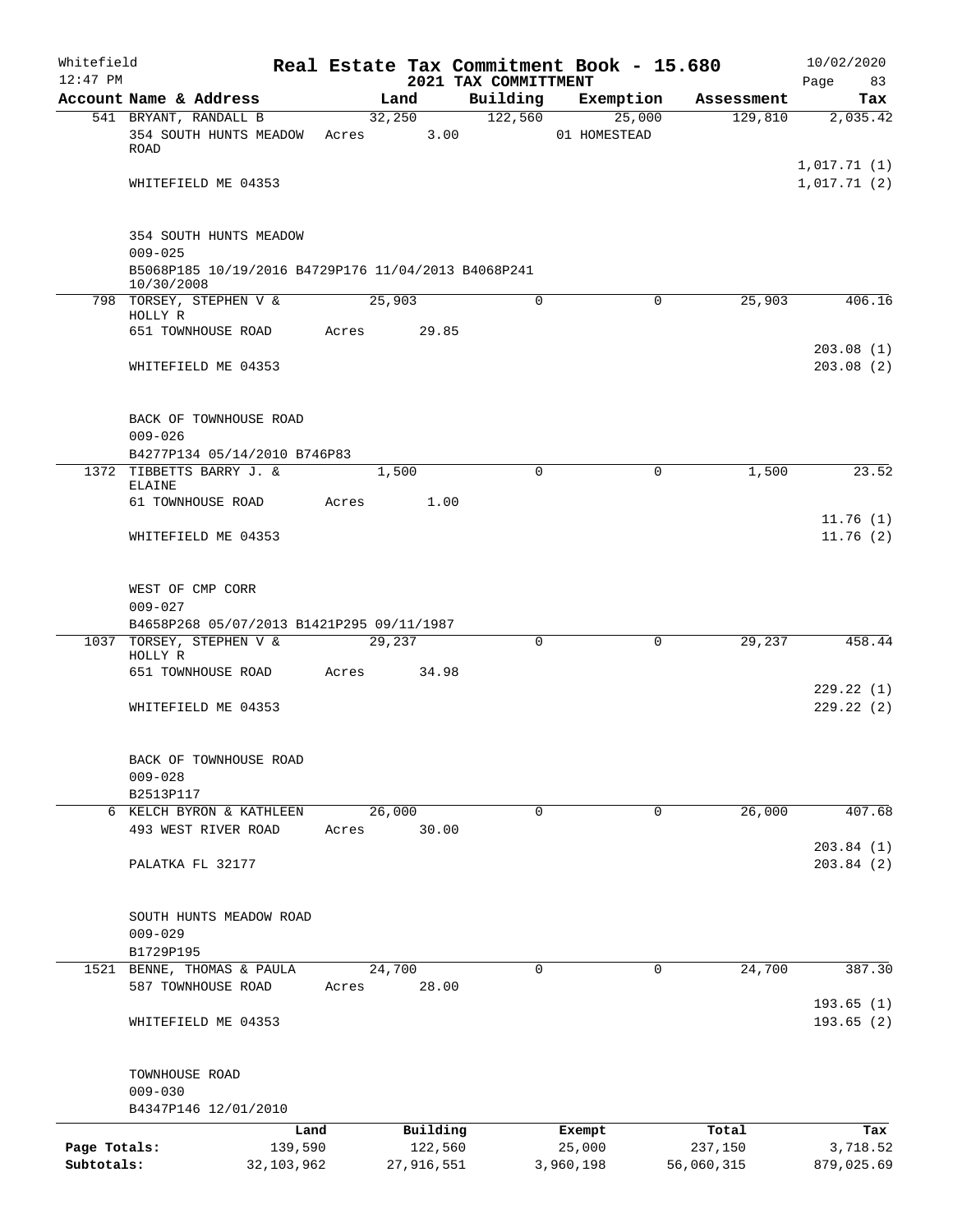| Whitefield<br>$12:47$ PM |                                                                  |       |          |       | 2021 TAX COMMITTMENT | Real Estate Tax Commitment Book - 15.680 |            | 10/02/2020<br>Page<br>84 |
|--------------------------|------------------------------------------------------------------|-------|----------|-------|----------------------|------------------------------------------|------------|--------------------------|
|                          | Account Name & Address                                           |       | Land     |       | Building             | Exemption                                | Assessment | Tax                      |
|                          | 295 PAGURKO, JOHN J III                                          |       | 23,400   |       | $\mathbf 0$          | 0                                        | 23,400     | 366.91                   |
|                          | 571 TOWNHOUSE ROAD                                               | Acres |          | 26.00 |                      |                                          |            |                          |
|                          |                                                                  |       |          |       |                      |                                          |            | 183.46(1)                |
|                          | WHITEFIELD ME 04353                                              |       |          |       |                      |                                          |            | 183.45(2)                |
|                          |                                                                  |       |          |       |                      |                                          |            |                          |
|                          |                                                                  |       |          |       |                      |                                          |            |                          |
|                          | TOWNHOUSE ROAD                                                   |       |          |       |                      |                                          |            |                          |
|                          | $009 - 031$                                                      |       |          |       |                      |                                          |            |                          |
|                          | B3113P268                                                        |       |          |       |                      |                                          | 13,740     |                          |
|                          | 1623 BINNS, DENNIS R & JANET<br>509 TOWNHOUSE ROAD               | Acres | 13,740   | 12.80 | $\Omega$             | 0                                        |            | 215.44                   |
|                          |                                                                  |       |          |       |                      |                                          |            | 107.72(1)                |
|                          | WHITEFIELD ME 04353                                              |       |          |       |                      |                                          |            | 107.72(2)                |
|                          |                                                                  |       |          |       |                      |                                          |            |                          |
|                          |                                                                  |       |          |       |                      |                                          |            |                          |
|                          | TOWNHOUSE ROAD, BACK                                             |       |          |       |                      |                                          |            |                          |
|                          | $009 - 032$                                                      |       |          |       |                      |                                          |            |                          |
|                          | B2484P233                                                        |       |          |       |                      |                                          |            |                          |
|                          | 1551 PATTON STEPHEN B.                                           |       | 25,890   |       | $\mathbf 0$          | $\mathbf 0$                              | 25,890     | 405.96                   |
|                          | HANNERS LISE A.                                                  | Acres |          | 5.80  |                      |                                          |            |                          |
|                          | 121 ROONEY ROAD                                                  |       |          |       |                      |                                          |            | 202.98(1)                |
|                          |                                                                  |       |          |       |                      |                                          |            | 202.98(2)                |
|                          | WHITEFIELD ME 04353                                              |       |          |       |                      |                                          |            |                          |
|                          | ROONEY LANE                                                      |       |          |       |                      |                                          |            |                          |
|                          | $009 - 033$                                                      |       |          |       |                      |                                          |            |                          |
|                          | B4843P298 12/04/2014 B2497P302                                   |       |          |       |                      |                                          |            |                          |
|                          | 1429 HATCH JAMES B.                                              |       | 1,575    |       | $\Omega$             | $\Omega$                                 | 1,575      | 24.70                    |
|                          | * JENNINGS PATRICIA B.                                           | Acres |          | 1.05  |                      |                                          |            |                          |
|                          | 248 LOWER ROUND POND                                             |       |          |       |                      |                                          |            | 12.35(1)                 |
|                          | ROAD                                                             |       |          |       |                      |                                          |            |                          |
|                          |                                                                  |       |          |       |                      |                                          |            | 12.35(2)                 |
|                          | BRISTOL ME 04539 3214                                            |       |          |       |                      |                                          |            |                          |
|                          |                                                                  |       |          |       |                      |                                          |            |                          |
|                          | ROONEY LANE<br>$009 - 034$                                       |       |          |       |                      |                                          |            |                          |
|                          | B2497P302                                                        |       |          |       |                      |                                          |            |                          |
|                          | 1777 SULLIVAN JEFFREY M. &                                       |       | 31,200   |       | 190,555              | 0                                        | 221,755    | 3,477.12                 |
|                          | ANGELA L.                                                        |       |          |       |                      |                                          |            |                          |
|                          | 126 WINDSOR STREET                                               | Acres |          | 2.30  |                      |                                          |            |                          |
|                          |                                                                  |       |          |       |                      |                                          |            | 1,738.56(1)              |
|                          | RANDOLPH ME 04346                                                |       |          |       |                      |                                          |            | 1,738.56(2)              |
|                          |                                                                  |       |          |       |                      |                                          |            |                          |
|                          | 91 ROONEY LANE                                                   |       |          |       |                      |                                          |            |                          |
|                          | $009 - 035 - A$                                                  |       |          |       |                      |                                          |            |                          |
|                          | B4634P1 02/27/2013 B3790P72 12/21/2006                           |       |          |       |                      |                                          |            |                          |
|                          | 1779 SULLIVAN JEFFREY M.                                         |       | 21,050   |       | $\mathbf 0$          | $\mathbf 0$                              | 21,050     | 330.06                   |
|                          | 126 WINDSOR STREET                                               | Acres |          | 2.20  |                      |                                          |            |                          |
|                          |                                                                  |       |          |       |                      |                                          |            | 165.03(1)                |
|                          | RANDOLPH ME 04346                                                |       |          |       |                      |                                          |            | 165.03(2)                |
|                          |                                                                  |       |          |       |                      |                                          |            |                          |
|                          |                                                                  |       |          |       |                      |                                          |            |                          |
|                          | ROONEY LANE                                                      |       |          |       |                      |                                          |            |                          |
|                          | $009 - 035 - B$                                                  |       |          |       |                      |                                          |            |                          |
|                          | B4792P269 06/25/2014 B4490P197 02/09/2012 B3895P37<br>05/31/2007 |       |          |       |                      |                                          |            |                          |
|                          |                                                                  |       |          |       |                      |                                          |            |                          |
|                          |                                                                  |       |          |       |                      |                                          |            |                          |
|                          | Land                                                             |       | Building |       |                      | Exempt                                   | Total      | Tax                      |
| Page Totals:             | 116,855                                                          |       | 190,555  |       |                      | 0                                        | 307,410    | 4,820.19                 |

**Subtotals:** 32,220,817 28,107,106 3,960,198 56,367,725 883,845.88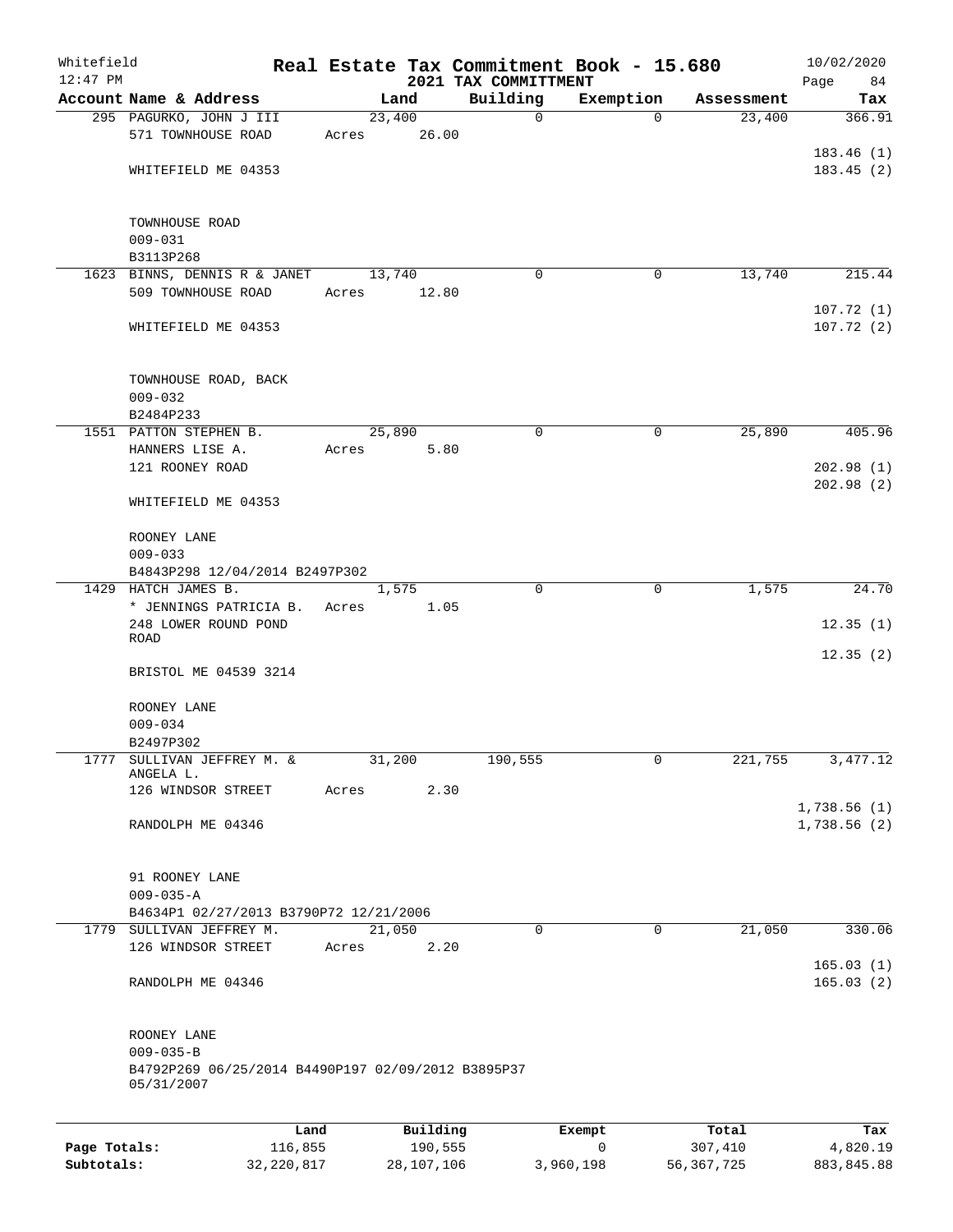| Whitefield<br>$12:47$ PM |                             |       |        | 2021 TAX COMMITTMENT | Real Estate Tax Commitment Book - 15.680 |            | 10/02/2020<br>Page<br>85   |
|--------------------------|-----------------------------|-------|--------|----------------------|------------------------------------------|------------|----------------------------|
|                          | Account Name & Address      |       | Land   | Building             | Exemption                                | Assessment | Tax                        |
|                          | 284 KELCH, BYRON & KATHLEEN |       | 43,090 | 25,029               | $\Omega$                                 | 68,119     | 1,068.11                   |
|                          | 493 WEST RIVER ROAD         | Acres | 14.80  |                      |                                          |            |                            |
|                          |                             |       |        |                      |                                          |            | 534.06(1)                  |
|                          | PALATKA FL 32177            |       |        |                      |                                          |            | 534.05(2)                  |
|                          | 611 TOWNHOUSE ROAD          |       |        |                      |                                          |            |                            |
|                          | $010 - 001$                 |       |        |                      |                                          |            |                            |
|                          | B1729P195                   |       |        |                      |                                          |            |                            |
|                          | 1648 BENNE, THOMAS & PAULA  |       | 45,330 | 59,059               | 25,000                                   | 79,389     | 1,244.82                   |
|                          | 587 TOWNHOUSE ROAD          | Acres | 17.60  |                      | 01 HOMESTEAD                             |            |                            |
|                          |                             |       |        |                      |                                          |            | 622.41(1)                  |
|                          | WHITEFIELD ME 04353         |       |        |                      |                                          |            | 622.41(2)                  |
|                          | 587 TOWNHOUSE ROAD          |       |        |                      |                                          |            |                            |
|                          | $010 - 002$                 |       |        |                      |                                          |            |                            |
|                          | B4347P146 12/01/2010        |       |        |                      |                                          |            |                            |
|                          | 1529 PAGURKO, JOHN J III    |       | 52,450 | 10,170               | 0                                        | 62,620     | 981.88                     |
|                          | 571 TOWNHOUSE ROAD          | Acres | 28.00  |                      |                                          |            |                            |
|                          |                             |       |        |                      |                                          |            | 490.94 (1)                 |
|                          | WHITEFIELD ME 04353         |       |        |                      |                                          |            | 490.94 (2)                 |
|                          | 571 TOWNHOUSE ROAD          |       |        |                      |                                          |            |                            |
|                          | $010 - 003$                 |       |        |                      |                                          |            |                            |
|                          | B3113P268                   |       |        |                      |                                          |            |                            |
|                          | 68 BURTON, ANDREW           |       | 30,840 | 91,469               | 25,000                                   | 97,309     | 1,525.81                   |
|                          | BURTON, KIERSTEN            | Acres | 2.06   |                      | 01 HOMESTEAD                             |            |                            |
|                          | 553 TOWNHOUSE ROAD          |       |        |                      |                                          |            | 762.91(1)                  |
|                          | WHITEFIELD ME 04353         |       |        |                      |                                          |            | 762.90(2)                  |
|                          | 553 TOWNHOUSE ROAD          |       |        |                      |                                          |            |                            |
|                          | $010 - 003 - A$             |       |        |                      |                                          |            |                            |
|                          | B5181P229 09/15/2017        |       |        |                      |                                          |            |                            |
|                          | 774 CHASE, RICHARD R        |       | 30,000 | 5,644                | $\mathbf 0$                              | 35,644     | 558.90                     |
|                          | CHASE, MAUREEN              | Acres | 1.30   |                      |                                          |            |                            |
|                          | 175 WISCASSET ROAD          |       |        |                      |                                          |            | 279.45(1)                  |
|                          | WHITEFIELD ME 04353         |       |        |                      |                                          |            | 279.45 (2)                 |
|                          | 543 TOWNHOUSE ROAD          |       |        |                      |                                          |            |                            |
|                          | $010 - 004$                 |       |        |                      |                                          |            |                            |
|                          | B4295P318 07/15/2010        |       |        |                      |                                          |            |                            |
|                          | 413 BINNS, DENNIS & JANET   |       | 79,750 | 184,914              | 25,000                                   | 239,664    | 3,757.93                   |
|                          | 509 TOWNHOUSE ROAD          | Acres | 70.00  |                      | 01 HOMESTEAD                             |            |                            |
|                          | WHITEFIELD ME 04353         |       |        |                      |                                          |            | 1,878.97(1)<br>1,878.96(2) |
|                          |                             |       |        |                      |                                          |            |                            |
|                          | 509 TOWNHOUSE ROAD          |       |        |                      |                                          |            |                            |
|                          | $010 - 005$                 |       |        |                      |                                          |            |                            |
|                          | B748P103                    |       |        |                      |                                          |            |                            |
|                          |                             |       |        |                      |                                          |            |                            |
|                          |                             |       |        |                      |                                          |            |                            |

|              | Land       | Building     | Exempt    | Total      | Tax        |
|--------------|------------|--------------|-----------|------------|------------|
| Page Totals: | 281,460    | 376,285      | 75,000    | 582,745    | 9,137.45   |
| Subtotals:   | 32,502,277 | 28, 483, 391 | 4,035,198 | 56,950,470 | 892,983.33 |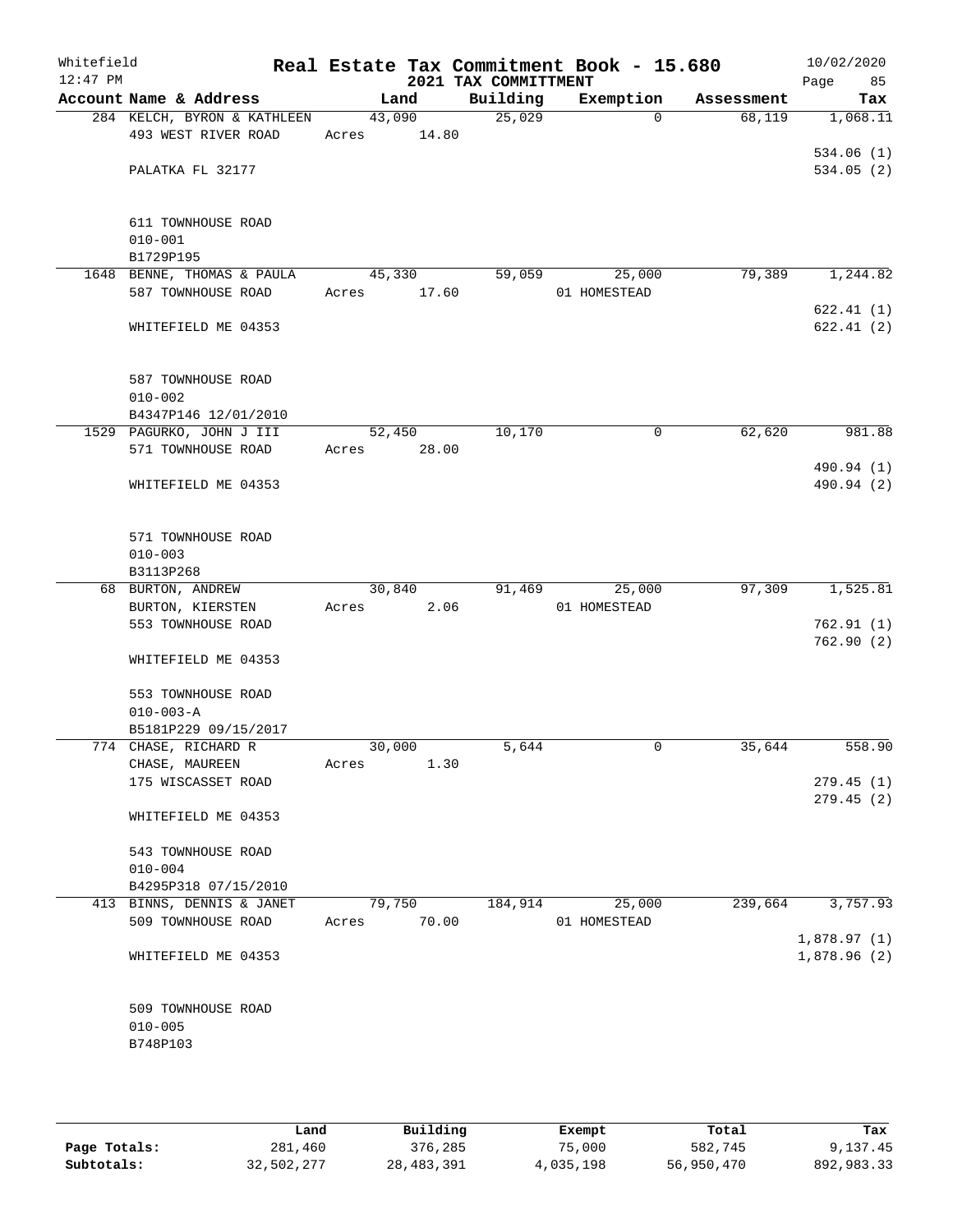| Whitefield<br>$12:47$ PM |                                   |                                                    |             |         |        | Real Estate Tax Commitment Book - 15.680<br>2021 TAX COMMITTMENT |               |             |            | 10/02/2020<br>Page<br>86 |
|--------------------------|-----------------------------------|----------------------------------------------------|-------------|---------|--------|------------------------------------------------------------------|---------------|-------------|------------|--------------------------|
|                          | Account Name & Address            |                                                    |             | Land    |        | Building                                                         | Exemption     |             | Assessment | Tax                      |
|                          | 619 WILSON, KENNETH &             |                                                    |             | 30, 105 |        | 157,507                                                          |               | 25,000      | 162,612    | 2,549.76                 |
|                          | ROXANNE<br>499 TOWNHOUSE ROAD     |                                                    | Acres 1.57  |         |        |                                                                  | 01 HOMESTEAD  |             |            |                          |
|                          |                                   |                                                    |             |         |        |                                                                  |               |             |            | 1, 274.88(1)             |
|                          |                                   | WHITEFIELD ME 04353                                |             |         |        |                                                                  |               |             |            | 1, 274.88 (2)            |
|                          |                                   |                                                    |             |         |        |                                                                  |               |             |            |                          |
|                          | 499 TOWNHOUSE ROAD<br>$010 - 006$ |                                                    |             |         |        |                                                                  |               |             |            |                          |
|                          | B925P27                           |                                                    |             |         |        |                                                                  |               |             |            |                          |
|                          |                                   | 1199 COCO, ANTHONY & SABRINA<br>487 TOWNHOUSE ROAD | Acres 1.00  | 30,000  |        | 4,768                                                            |               | $\mathbf 0$ | 34,768     | 545.16                   |
|                          |                                   |                                                    |             |         |        |                                                                  |               |             |            | 272.58(1)                |
|                          |                                   | WHITEFIELD ME 04353                                |             |         |        |                                                                  |               |             |            | 272.58(2)                |
|                          |                                   |                                                    |             |         |        |                                                                  |               |             |            |                          |
|                          | 493 TOWNHOUSE ROAD<br>$010 - 007$ |                                                    |             |         |        |                                                                  |               |             |            |                          |
|                          |                                   | B3768P161 11/08/2006                               |             |         |        |                                                                  |               |             |            |                          |
|                          | 878 WILSON, ROXANNE R &           |                                                    | 52,870      |         |        | $\Omega$                                                         |               | $\mathbf 0$ | 52,870     | 829.00                   |
|                          | KENNETH R<br>499 TOWNHOUSE ROAD   |                                                    | Acres 44.03 |         |        |                                                                  |               |             |            |                          |
|                          |                                   |                                                    |             |         |        |                                                                  |               |             |            | 414.50(1)                |
|                          |                                   | WHITEFIELD ME 04353                                |             |         |        |                                                                  |               |             |            | 414.50(2)                |
|                          |                                   |                                                    |             |         |        |                                                                  |               |             |            |                          |
|                          | TOWNHOUSE ROAD                    |                                                    |             |         |        |                                                                  |               |             |            |                          |
|                          | $010 - 008$                       |                                                    |             |         |        |                                                                  |               |             |            |                          |
|                          | B3966P39 02/15/2008               |                                                    |             |         |        |                                                                  |               |             |            |                          |
|                          |                                   | 51 CUSHING, RUTH ELLEN                             |             |         | 33,315 |                                                                  | 43,017 25,000 |             | 51,332     | 804.89                   |
|                          | 465 TOWNHOUSE ROAD                |                                                    | Acres 3.71  |         |        |                                                                  | 01 HOMESTEAD  |             |            |                          |
|                          |                                   |                                                    |             |         |        |                                                                  |               |             |            | 402.45(1)                |
|                          |                                   | WHITEFIELD ME 04353                                |             |         |        |                                                                  |               |             |            | 402.44(2)                |
|                          |                                   |                                                    |             |         |        |                                                                  |               |             |            |                          |
|                          | 465 TOWNHOUSE ROAD                |                                                    |             |         |        |                                                                  |               |             |            |                          |
|                          | $010 - 008 - A$                   |                                                    |             |         |        |                                                                  |               |             |            |                          |
|                          |                                   | B5236P193 03/06/2018 B1548P22 04/22/1989           |             |         |        |                                                                  |               |             |            |                          |
|                          | 1659 ARW PROPERTIES               |                                                    |             |         | 0      | 19,812                                                           |               | 0           | 19,812     | 310.65                   |
|                          | 485 TOWNHOUSE ROAD                |                                                    |             |         |        |                                                                  |               |             |            |                          |
|                          |                                   |                                                    |             |         |        |                                                                  |               |             |            | 155.33(1)                |
|                          |                                   | WHITEFIELD ME 04353                                |             |         |        |                                                                  |               |             |            | 155.32(2)                |
|                          |                                   |                                                    |             |         |        |                                                                  |               |             |            |                          |
|                          | 477 TOWNHOUSE ROAD                |                                                    |             |         |        |                                                                  |               |             |            |                          |
|                          | $010 - 008 - A - ON$              |                                                    |             |         |        |                                                                  |               |             |            |                          |
|                          |                                   | 1294 COCO, ANTHONY & SABRINA                       |             | 30,750  |        | 157,456                                                          |               | $\mathbf 0$ | 188,206    | 2,951.07                 |
|                          | 487 TOWNHOUSE ROAD                |                                                    | Acres       |         | 2.00   |                                                                  |               |             |            |                          |
|                          |                                   |                                                    |             |         |        |                                                                  |               |             |            | 1,475.54(1)              |
|                          |                                   | WHITEFIELD ME 04353                                |             |         |        |                                                                  |               |             |            | 1,475.53(2)              |
|                          |                                   |                                                    |             |         |        |                                                                  |               |             |            |                          |
|                          | 487 TOWNHOUSE ROAD                |                                                    |             |         |        |                                                                  |               |             |            |                          |
|                          | $010 - 008 - B$                   |                                                    |             |         |        |                                                                  |               |             |            |                          |
|                          | B1844P89                          |                                                    |             |         |        |                                                                  |               |             |            |                          |
|                          |                                   |                                                    |             |         |        |                                                                  |               |             |            |                          |
|                          |                                   |                                                    |             |         |        |                                                                  |               |             |            |                          |

|              | Land       | Building   | Exempt    | Total      | Tax        |
|--------------|------------|------------|-----------|------------|------------|
| Page Totals: | 177,040    | 382,560    | 50,000    | 509,600    | 7,990.53   |
| Subtotals:   | 32,679,317 | 28,865,951 | 4,085,198 | 57,460,070 | 900,973.86 |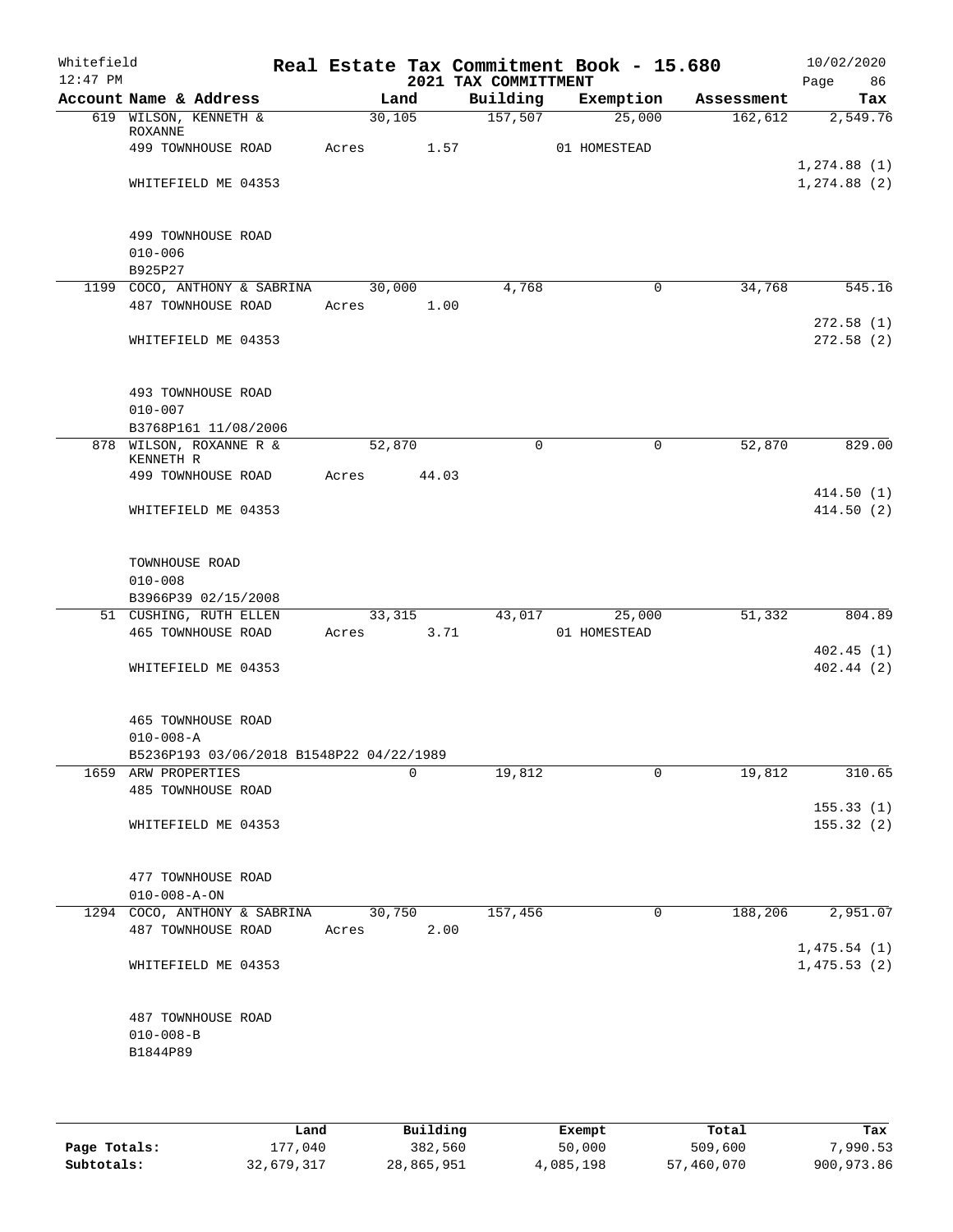| Whitefield   |                                                   |            |       |        |              |                      | Real Estate Tax Commitment Book - 15.680 |                      | 10/02/2020  |
|--------------|---------------------------------------------------|------------|-------|--------|--------------|----------------------|------------------------------------------|----------------------|-------------|
| $12:47$ PM   |                                                   |            |       |        |              | 2021 TAX COMMITTMENT |                                          |                      | Page<br>87  |
|              | Account Name & Address                            |            |       | Land   |              | Building<br>997      | Exemption<br>$\Omega$                    | Assessment<br>21,447 | Tax         |
|              | 206 BINNS, DENNIS R & JANET<br>509 TOWNHOUSE ROAD |            | Acres | 20,450 | 1.80         |                      |                                          |                      | 336.29      |
|              |                                                   |            |       |        |              |                      |                                          |                      | 168.15(1)   |
|              | WHITEFIELD ME 04353                               |            |       |        |              |                      |                                          |                      | 168.14(2)   |
|              |                                                   |            |       |        |              |                      |                                          |                      |             |
|              | TOWNHOUSE ROAD                                    |            |       |        |              |                      |                                          |                      |             |
|              | $010 - 008 - C$                                   |            |       |        |              |                      |                                          |                      |             |
|              | B2484P233                                         |            |       |        |              |                      |                                          |                      |             |
|              | 1803 WILSON, ANDREW R                             |            |       | 37,706 |              | 195,166              | 0                                        | 232,872              | 3,651.43    |
|              | WILSON, JULIE A                                   |            | Acres |        | 8.07         |                      |                                          |                      |             |
|              | 485 TOWN HOUSE ROAD                               |            |       |        |              |                      |                                          |                      | 1,825.72(1) |
|              |                                                   |            |       |        |              |                      |                                          |                      | 1,825.71(2) |
|              | WHITEFIELD ME 04353                               |            |       |        |              |                      |                                          |                      |             |
|              | 485 TOWNHOUSE ROAD                                |            |       |        |              |                      |                                          |                      |             |
|              | $010 - 008 - D$                                   |            |       |        |              |                      |                                          |                      |             |
|              | B3955P83 01/11/2008                               |            |       |        |              |                      |                                          |                      |             |
|              | 1804 THOMPSON, SILAS J &<br>JENNIFER R            |            |       | 35,410 |              | 73,655               | 25,000                                   | 84,065               | 1,318.14    |
|              | 481 TOWNHOUSE ROAD                                |            | Acres |        | 5.20         |                      | 01 HOMESTEAD                             |                      |             |
|              |                                                   |            |       |        |              |                      |                                          |                      | 659.07 (1)  |
|              | WHITEFIELD ME 04353                               |            |       |        |              |                      |                                          |                      | 659.07 (2)  |
|              | 481 TOWNHOUSE ROAD                                |            |       |        |              |                      |                                          |                      |             |
|              | $010 - 008 - E$                                   |            |       |        |              |                      |                                          |                      |             |
|              | B4312P206 09/03/2010 B3955P85 01/11/2008          |            |       |        |              |                      |                                          |                      |             |
|              | 1303 CUSHING, RUTH                                |            |       | 44,500 |              | $\mathbf 0$          | $\mathbf 0$                              | 44,500               | 697.76      |
|              | 465 TOWNHOUSE ROAD                                |            | Acres |        | 30.00        |                      |                                          |                      |             |
|              |                                                   |            |       |        |              |                      |                                          |                      | 348.88(1)   |
|              | WHITEFIELD ME 04353                               |            |       |        |              |                      |                                          |                      | 348.88(2)   |
|              |                                                   |            |       |        |              |                      |                                          |                      |             |
|              | 535 TOWNHOUSE ROAD                                |            |       |        |              |                      |                                          |                      |             |
|              | $010 - 008 - G$                                   |            |       |        |              |                      |                                          |                      |             |
|              | B5320P110 09/28/2018 B2288P162 11/14/1997         |            |       |        |              |                      |                                          |                      |             |
| 1525         | SZELOG, THOMAS M & LEE<br>ANN                     |            |       | 75,235 |              | 115,844              | 0                                        | 191,079              | 2,996.12    |
|              | P.O. BOX 36                                       |            | Acres |        | 66.97        |                      |                                          |                      |             |
|              |                                                   |            |       |        |              |                      |                                          |                      | 1,498.06(1) |
|              | WHITEFIELD ME 04353                               |            |       |        |              |                      |                                          |                      | 1,498.06(2) |
|              |                                                   |            |       |        |              |                      |                                          |                      |             |
|              | 453 TOWNHOUSE ROAD                                |            |       |        |              |                      |                                          |                      |             |
|              | $010 - 009$                                       |            |       |        |              |                      |                                          |                      |             |
|              | B2156P135                                         |            |       |        |              |                      | 0                                        |                      | 1,800.46    |
|              | 671 GLEASON, TUCKER J<br>GLEASON, KELLY J         |            | Acres | 31,875 | 2.75         | 82,950               |                                          | 114,825              |             |
|              | 431 TOWNHOUSE ROAD                                |            |       |        |              |                      |                                          |                      | 900.23(1)   |
|              |                                                   |            |       |        |              |                      |                                          |                      | 900.23(2)   |
|              | WHITEFIELD ME 04353                               |            |       |        |              |                      |                                          |                      |             |
|              | 3409                                              |            |       |        |              |                      |                                          |                      |             |
|              | 431 TOWNHOUSE ROAD                                |            |       |        |              |                      |                                          |                      |             |
|              | $010 - 009 - A$                                   |            |       |        |              |                      |                                          |                      |             |
|              | B5169P071 08/15/2017                              |            |       |        |              |                      |                                          |                      |             |
|              |                                                   |            |       |        |              |                      |                                          |                      |             |
|              |                                                   | Land       |       |        | Building     |                      | Exempt                                   | Total                | Tax         |
| Page Totals: |                                                   | 245,176    |       |        | 468,612      |                      | 25,000                                   | 688,788              | 10,800.20   |
| Subtotals:   |                                                   | 32,924,493 |       |        | 29, 334, 563 |                      | 4,110,198                                | 58, 148, 858         | 911,774.06  |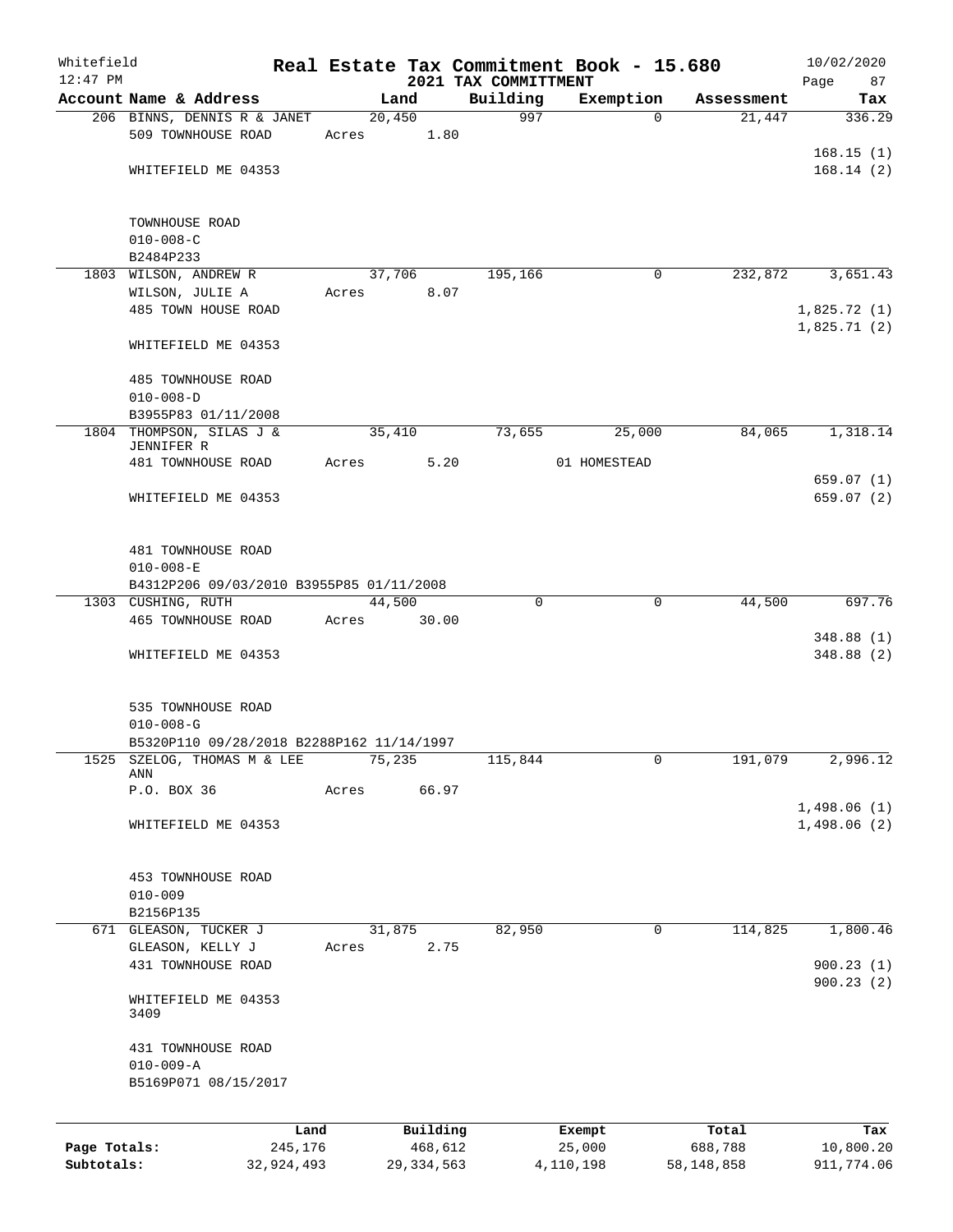| Whitefield   |                                                                   |              |       |                 |                                  | Real Estate Tax Commitment Book - 15.680 |            | 10/02/2020        |
|--------------|-------------------------------------------------------------------|--------------|-------|-----------------|----------------------------------|------------------------------------------|------------|-------------------|
| $12:47$ PM   | Account Name & Address                                            |              |       | Land            | 2021 TAX COMMITTMENT<br>Building | Exemption                                | Assessment | Page<br>88<br>Tax |
|              | 12 HALL, EDWARD J                                                 |              |       | 53,100          | 9,846                            | $\Omega$                                 | 62,946     | 986.99            |
|              | 301 BRIARWOOD LANE                                                |              | Acres | 29.00           |                                  |                                          |            |                   |
|              |                                                                   |              |       |                 |                                  |                                          |            | 493.50 (1)        |
|              | NEW BERN NC 28560                                                 |              |       |                 |                                  |                                          |            | 493.49 (2)        |
|              |                                                                   |              |       |                 |                                  |                                          |            |                   |
|              |                                                                   |              |       |                 |                                  |                                          |            |                   |
|              | 411 TOWNHOUSE ROAD                                                |              |       |                 |                                  |                                          |            |                   |
|              | $010 - 010$                                                       |              |       |                 |                                  |                                          |            |                   |
|              | B5462P7 11/25/2019                                                |              |       |                 |                                  |                                          |            |                   |
|              | 1064 RIPLEY, NANCY HEIRS<br>C/O IVA M RIPLEY - PERS Acres         |              |       | 85,100<br>86.70 | $\Omega$                         | 0                                        | 85,100     | 1,334.37          |
|              | <b>REP</b>                                                        |              |       |                 |                                  |                                          |            |                   |
|              | 371 TOWNHOUSE ROAD                                                |              |       |                 |                                  |                                          |            | 667.19(1)         |
|              |                                                                   |              |       |                 |                                  |                                          |            | 667.18(2)         |
|              | WHITEFIELD ME 04353                                               |              |       |                 |                                  |                                          |            |                   |
|              |                                                                   |              |       |                 |                                  |                                          |            |                   |
|              | 5 BLUE GOOSE LANE                                                 |              |       |                 |                                  |                                          |            |                   |
|              | $010 - 011$                                                       |              |       |                 |                                  |                                          |            |                   |
|              | B4828P232 10/16/2014 B4773P33 04/24/2014 B956P231                 |              |       |                 |                                  |                                          |            |                   |
|              | 1218 GOVE, SHEILA I                                               |              |       | 30,000          | 26,989                           | $\mathbf 0$                              | 56,989     | 893.59            |
|              | GOVE, ROBERT L                                                    |              | Acres | 1.50            |                                  |                                          |            |                   |
|              | 27 BAKER ROAD                                                     |              |       |                 |                                  |                                          |            | 446.80 (1)        |
|              | WINDSOR ME 04363                                                  |              |       |                 |                                  |                                          |            | 446.79 (2)        |
|              |                                                                   |              |       |                 |                                  |                                          |            |                   |
|              | 353 TOWNHOUSE ROAD                                                |              |       |                 |                                  |                                          |            |                   |
|              | $010 - 011 - A$                                                   |              |       |                 |                                  |                                          |            |                   |
|              | B5134P86 05/10/2017 B4305P287 08/10/2010 B4038P77<br>08/07/2008   |              |       |                 |                                  |                                          |            |                   |
|              | 1437 MANSFIELD, BURTON H &                                        |              |       | 30,885          | 34,974                           | 25,000                                   | 40,859     | 640.67            |
|              | KATHY                                                             |              |       |                 |                                  |                                          |            |                   |
|              | 373 TOWNHOUSE ROAD                                                |              | Acres | 2.09            |                                  | 01 HOMESTEAD                             |            |                   |
|              |                                                                   |              |       |                 |                                  |                                          |            | 320.34(1)         |
|              | WHITEFIELD ME 04353                                               |              |       |                 |                                  |                                          |            | 320.33(2)         |
|              |                                                                   |              |       |                 |                                  |                                          |            |                   |
|              | 373 TOWNHOUSE ROAD                                                |              |       |                 |                                  |                                          |            |                   |
|              | $010 - 011 - B$                                                   |              |       |                 |                                  |                                          |            |                   |
|              | B1803P112<br>1373 JOHNSON, ROBERT                                 |              |       | 20,450          | $\Omega$                         | 0                                        | 20,450     | 320.66            |
|              | PO BOX 145                                                        |              | Acres | 1.80            |                                  |                                          |            |                   |
|              |                                                                   |              |       |                 |                                  |                                          |            | 160.33(1)         |
|              | ESSEX MA 01929                                                    |              |       |                 |                                  |                                          |            | 160.33(2)         |
|              |                                                                   |              |       |                 |                                  |                                          |            |                   |
|              | TOWNHOUSE ROAD                                                    |              |       |                 |                                  |                                          |            |                   |
|              | $010 - 011 - C$                                                   |              |       |                 |                                  |                                          |            |                   |
|              | B4823P277 10/02/2014 B4542P124 07/03/2012 B3346P200<br>08/20/2004 |              |       |                 |                                  |                                          |            |                   |
|              | 614 LIBBY, DWAYNE P &                                             |              |       | 31,665          | 8,772                            | 25,000                                   | 15,437     | 242.05            |
|              | SHERRY L                                                          |              |       |                 |                                  |                                          |            |                   |
|              | 29 BLUE GOOSE LANE                                                |              | Acres | 2.61            |                                  | 01 HOMESTEAD                             |            |                   |
|              |                                                                   |              |       |                 |                                  |                                          |            | 121.03(1)         |
|              | WHITEFIELD ME 04353                                               |              |       |                 |                                  |                                          |            | 121.02(2)         |
|              |                                                                   |              |       |                 |                                  |                                          |            |                   |
|              | 29 BLUE GOOSE LANE                                                |              |       |                 |                                  |                                          |            |                   |
|              | $010 - 011 - D$                                                   |              |       |                 |                                  |                                          |            |                   |
|              | B3288P4 05/13/2004                                                |              |       |                 |                                  |                                          |            |                   |
|              |                                                                   | Land         |       | Building        |                                  | Exempt                                   | Total      | Tax               |
| Page Totals: |                                                                   | 251,200      |       | 80,581          |                                  | 50,000                                   | 281,781    | 4, 418.33         |
| Subtotals:   |                                                                   | 33, 175, 693 |       | 29, 415, 144    |                                  | 4,160,198                                | 58,430,639 | 916, 192.39       |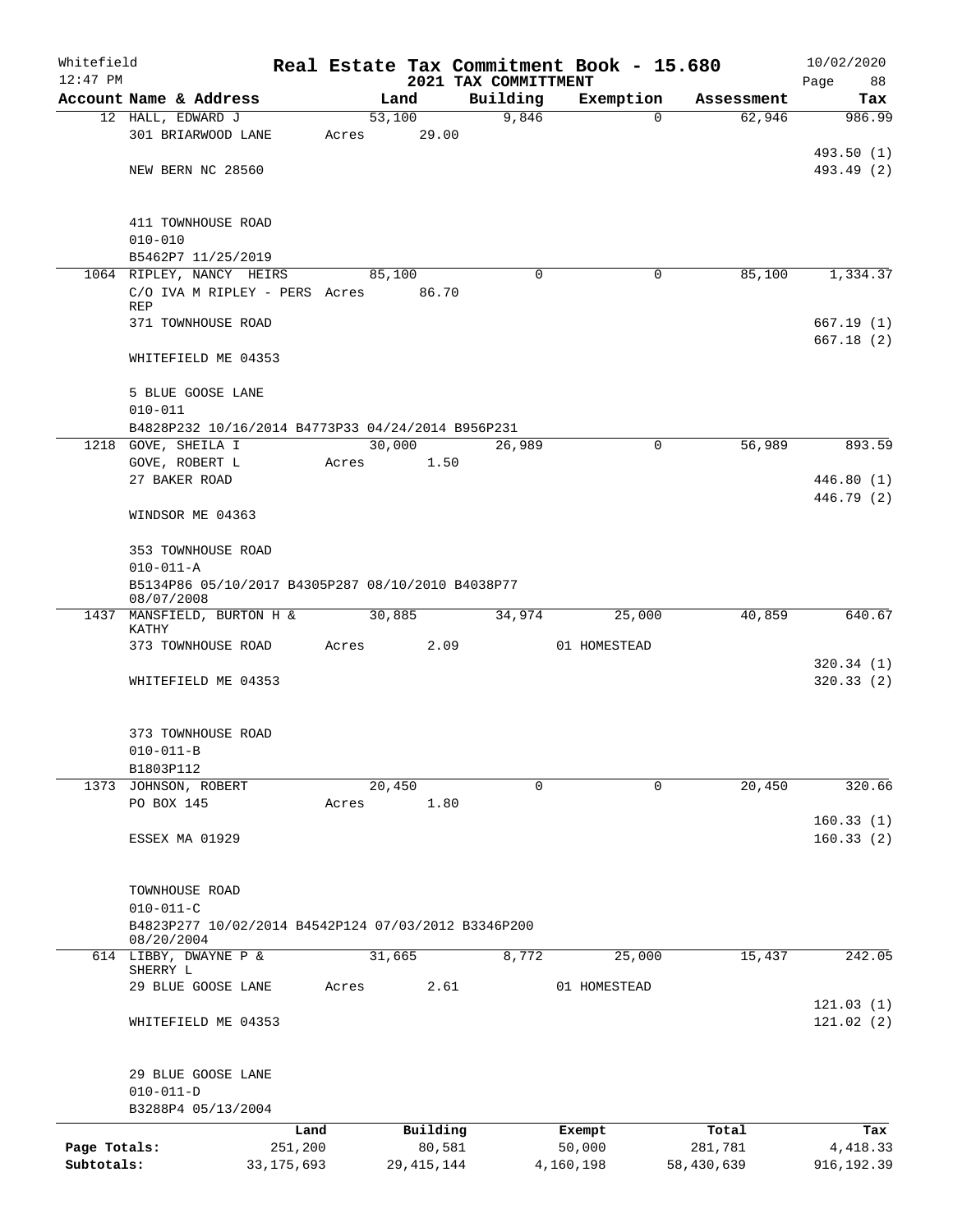| Whitefield   |                                                    |              |       |              |                                  | Real Estate Tax Commitment Book - 15.680 |                       | 10/02/2020             |
|--------------|----------------------------------------------------|--------------|-------|--------------|----------------------------------|------------------------------------------|-----------------------|------------------------|
| $12:47$ PM   | Account Name & Address                             |              |       | Land         | 2021 TAX COMMITTMENT<br>Building | Exemption                                | Assessment            | Page<br>89<br>Tax      |
|              | 385 MICHAUD, SHANE B &                             |              |       | 36,290       | 86,004                           | 25,000                                   | 97,294                | 1,525.57               |
|              | RIPLEY, IVA                                        |              |       |              |                                  |                                          |                       |                        |
|              | 371 TOWNHOUSE ROAD                                 |              | Acres | 6.30         |                                  | 01 HOMESTEAD                             |                       |                        |
|              |                                                    |              |       |              |                                  |                                          |                       | 762.79(1)              |
|              | WHITEFIELD ME 04353                                |              |       |              |                                  |                                          |                       | 762.78(2)              |
|              | 371 TOWNHOUSE ROAD                                 |              |       |              |                                  |                                          |                       |                        |
|              | $010 - 011 - E$                                    |              |       |              |                                  |                                          |                       |                        |
|              | B2259P62                                           |              |       |              |                                  |                                          |                       |                        |
|              | 349 ALLEN, GERALD L                                |              |       | 30,150       | 15,626                           |                                          | $\mathbf 0$<br>45,776 | 717.77                 |
|              | GILLEY, BRETT E                                    |              | Acres | 1.60         |                                  |                                          |                       |                        |
|              | 56 BLUE GOOSE LANE                                 |              |       |              |                                  |                                          |                       | 358.89(1)<br>358.88(2) |
|              | WHITEFIELD ME 04353                                |              |       |              |                                  |                                          |                       |                        |
|              | 56 BLUE GOOSE LANE<br>$010 - 011 - F$              |              |       |              |                                  |                                          |                       |                        |
|              | B5382P15 05/08/2019 B5136P105 05/17/2017 B4444P268 |              |       |              |                                  |                                          |                       |                        |
|              | 10/03/2011 B2696P145<br>1955 RIDEOUT, ARDELL M &   |              |       | 20,600       | $\Omega$                         |                                          | $\Omega$<br>20,600    | 323.01                 |
|              | EMIL C JR                                          |              |       |              |                                  |                                          |                       |                        |
|              | 380 TOWNHOUSE ROAD                                 |              | Acres | 1.90         |                                  |                                          |                       |                        |
|              |                                                    |              |       |              |                                  |                                          |                       | 161.51(1)              |
|              | WHITEFIELD ME 04353                                |              |       |              |                                  |                                          |                       | 161.50(2)              |
|              | 56 BLUE GOOSE LANE                                 |              |       |              |                                  |                                          |                       |                        |
|              | $010 - 011 - F - 1$                                |              |       |              |                                  |                                          |                       |                        |
|              | B5382P18 05/08/2019 B5382P15 05/08/2019            |              |       |              |                                  |                                          |                       |                        |
|              | 1826 MOULTON, MARY L                               |              |       | 35,250       | 14,302                           | 25,000                                   | 24,552                | 384.98                 |
|              | 365 TOWNHOUSE ROAD                                 |              | Acres | 5.00         |                                  | 01 HOMESTEAD                             |                       |                        |
|              |                                                    |              |       |              |                                  |                                          |                       | 192.49(1)              |
|              | WHITEFIELD ME 04353                                |              |       |              |                                  |                                          |                       | 192.49(2)              |
|              | 365 TOWNHOUSE ROAD                                 |              |       |              |                                  |                                          |                       |                        |
|              | $010 - 011 - G$                                    |              |       |              |                                  |                                          |                       |                        |
|              | B4224P292 11/20/2009                               |              |       |              |                                  |                                          |                       |                        |
|              | 130 RIDEOUT, NICHOLAS A &                          |              |       | 36,210       | 45,064                           |                                          | 0<br>81,274           | 1,274.38               |
|              | MARY A                                             |              |       |              |                                  |                                          |                       |                        |
|              | 33 BLUE GOOS LANE                                  |              | Acres | 6.20         |                                  |                                          |                       |                        |
|              | WHITEFIELD ME 04353                                |              |       |              |                                  |                                          |                       | 637.19(1)<br>637.19(2) |
|              |                                                    |              |       |              |                                  |                                          |                       |                        |
|              | 33 BLUE GOOSE LANE                                 |              |       |              |                                  |                                          |                       |                        |
|              | $010 - 012$                                        |              |       |              |                                  |                                          |                       |                        |
|              | B4126P228 04/10/2009 B3791P288 12/22/2006          |              |       |              |                                  |                                          |                       |                        |
|              | 1546 CHASE, C PATRICK &                            |              |       | 55,870       | 138,733                          | 25,000                                   | 169,603               | 2,659.38               |
|              | ROBIN<br>PO BOX 142                                |              | Acres | 66.50        |                                  | 01 HOMESTEAD                             |                       |                        |
|              |                                                    |              |       |              |                                  |                                          |                       | 1,329.69(1)            |
|              | WHITEFIELD<br>ME 04353                             |              |       |              |                                  |                                          |                       | 1,329.69(2)            |
|              | 333 TOWNHOUSE ROAD<br>$010 - 014$                  |              |       |              |                                  |                                          |                       |                        |
|              |                                                    | Land         |       | Building     |                                  | Exempt                                   | Total                 | Tax                    |
| Page Totals: |                                                    | 214,370      |       | 299,729      |                                  | 75,000                                   | 439,099               | 6,885.09               |
| Subtotals:   |                                                    | 33, 390, 063 |       | 29, 714, 873 |                                  | 4, 235, 198                              | 58,869,738            | 923,077.48             |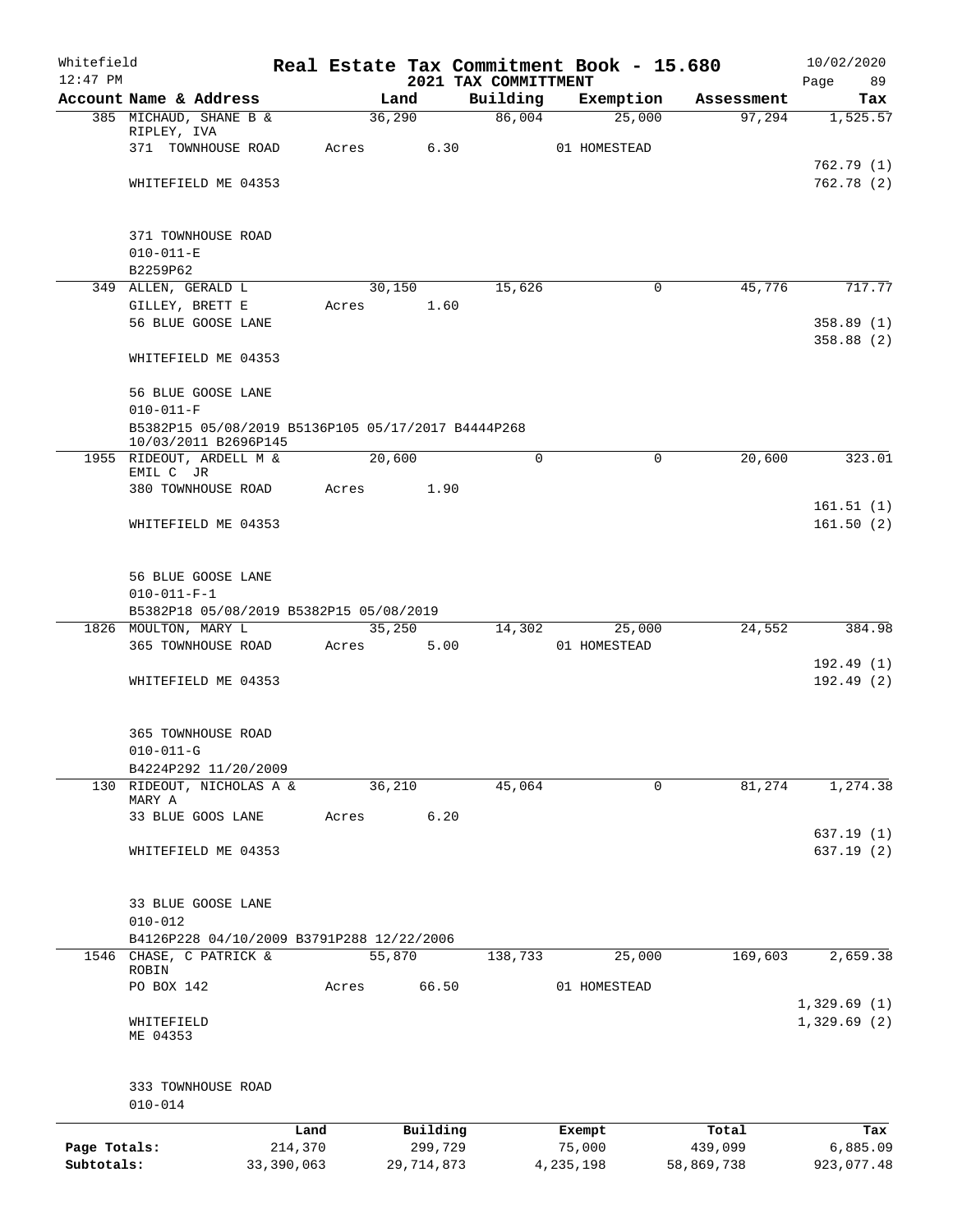| Whitefield<br>$12:47$ PM |                                                                              |             |        | 2021 TAX COMMITTMENT | Real Estate Tax Commitment Book - 15.680 |          | 10/02/2020<br>Page<br>90 |
|--------------------------|------------------------------------------------------------------------------|-------------|--------|----------------------|------------------------------------------|----------|--------------------------|
|                          | Account Name & Address                                                       |             | Land   |                      | Building Exemption Assessment            |          | Tax                      |
|                          | 1151 PRESCOTT CALVIN & WILMA                                                 |             |        | $37,450$ $112,250$   | 31,000                                   | 118,700  | 1,861.22                 |
|                          | 21 EAST DEXTER LANE                                                          | Acres 14.00 |        |                      | 01 HOMESTEAD                             |          |                          |
|                          |                                                                              |             |        |                      | 05 VET EXEMPTION                         |          | 930.61(1)                |
|                          | WHITEFIELD ME 04353                                                          |             |        |                      |                                          |          | 930.61(2)                |
|                          | 21 EAST DEXTER LANE                                                          |             |        |                      |                                          |          |                          |
|                          | $010 - 015$                                                                  |             |        |                      |                                          |          |                          |
|                          | B3734P192 09/06/2006                                                         |             |        |                      |                                          |          |                          |
|                          | 1414 RUSSO, ALAN & LINDA                                                     |             | 44,570 | 164,545              | 25,000                                   | 184, 115 | 2,886.92                 |
|                          | 332 TOWNHOUSE ROAD                                                           | Acres 10.40 |        |                      | 01 HOMESTEAD                             |          | 1,443.46(1)              |
|                          | WHITEFIELD ME 04353                                                          |             |        |                      |                                          |          | 1,443.46(2)              |
|                          | 332 TOWNHOUSE ROAD                                                           |             |        |                      |                                          |          |                          |
|                          | $010 - 016$                                                                  |             |        |                      |                                          |          |                          |
|                          | B2350P197                                                                    |             |        |                      |                                          |          |                          |
|                          | 542 JACQUES, JOHN P JR                                                       |             | 34,800 |                      | 18,342<br>31,000                         | 22,142   | 347.19                   |
|                          | 322 TOWNHOUSE ROAD                                                           | Acres       | 4.70   |                      | 05 VET EXEMPTION                         |          |                          |
|                          | WHITEFIELD ME 04353                                                          |             |        |                      | 01 HOMESTEAD                             |          | 173.60(1)<br>173.59(2)   |
|                          |                                                                              |             |        |                      |                                          |          |                          |
|                          | 322 TOWNHOUSE ROAD<br>$010 - 016 - A$                                        |             |        |                      |                                          |          |                          |
|                          | B4313P151 09/08/2010 B1877P83                                                |             |        |                      |                                          |          |                          |
|                          | 121 MACFARLAND, BRIAN                                                        |             | 38,750 | 17,048               | 0                                        | 55,798   | 874.91                   |
|                          | MACFARLAND, CHRISTINA Acres                                                  |             | 4.00   |                      |                                          |          |                          |
|                          | 32 PENSION RIDGE ROAD                                                        |             |        |                      |                                          |          | 437.46 (1)               |
|                          | BOOTHBAY ME 04537                                                            |             |        |                      |                                          |          | 437.45 (2)               |
|                          | 330 TOWNHOUSE ROAD                                                           |             |        |                      |                                          |          |                          |
|                          | $010 - 016 - B$                                                              |             |        |                      |                                          |          |                          |
|                          | B5186P168 09/29/2017<br>1326 LOMBARDI, CELINE                                |             | 47,194 | 403                  | $\mathbf 0$                              | 47,597   | 746.32                   |
|                          | AMBRIZ, JOSE                                                                 | Acres       | 13.68  |                      |                                          |          |                          |
|                          | 275 CLASSON AVENUE #103                                                      |             |        |                      |                                          |          | 373.16(1)                |
|                          |                                                                              |             |        |                      |                                          |          | 373.16(2)                |
|                          | BROOKLYN NY 11238                                                            |             |        |                      |                                          |          |                          |
|                          | 396 TOWNHOUSE ROAD                                                           |             |        |                      |                                          |          |                          |
|                          | $010 - 017$                                                                  |             |        |                      |                                          |          |                          |
|                          | B5069P159 10/31/2016 B4828P232 10/16/2014 B1103P131<br>469 RIDEOUT, ARDELL M |             | 30,000 | 81,038               | 25,000                                   | 86,038   | 1,349.08                 |
|                          | 380 TOWNHOUSE ROAD                                                           | Acres       | 1.50   |                      | 01 HOMESTEAD                             |          |                          |
|                          |                                                                              |             |        |                      |                                          |          | 674.54 (1)               |
|                          | WHITEFIELD ME 04353                                                          |             |        |                      |                                          |          | 674.54(2)                |
|                          | 380 TOWNHOUSE ROAD                                                           |             |        |                      |                                          |          |                          |
|                          | $010 - 017 - A$                                                              |             |        |                      |                                          |          |                          |
|                          | B2636P165                                                                    |             |        |                      |                                          |          |                          |
|                          |                                                                              |             |        |                      |                                          |          |                          |
|                          |                                                                              |             |        |                      |                                          |          |                          |

|              | Land       | Building   | Exempt      | Total      | Tax          |
|--------------|------------|------------|-------------|------------|--------------|
| Page Totals: | 232,764    | 393,626    | 112,000     | 514,390    | 8,065.64     |
| Subtotals:   | 33,622,827 | 30,108,499 | 4, 347, 198 | 59,384,128 | 931, 143. 12 |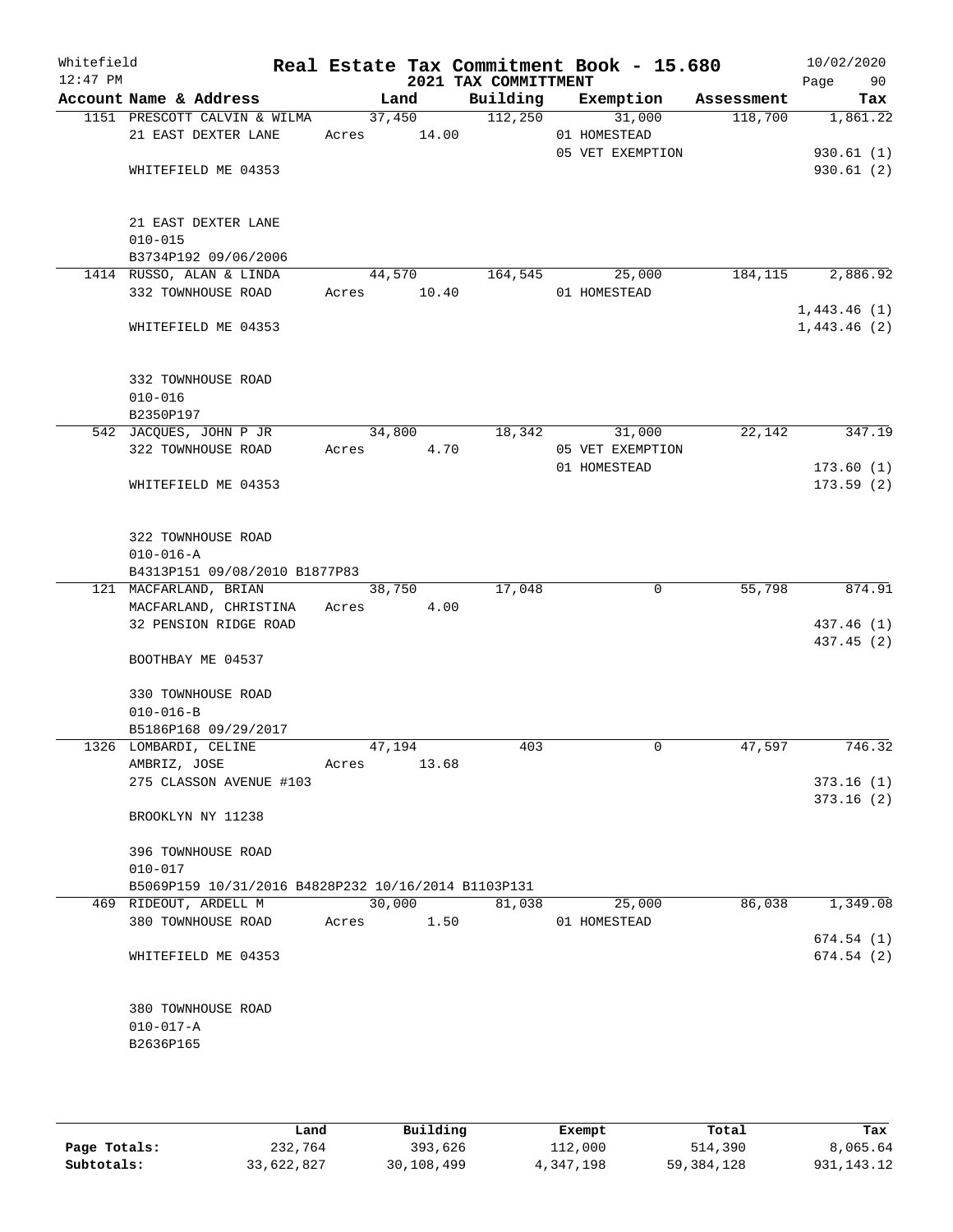| Whitefield<br>$12:47$ PM |                                                                                         |             |                        | 2021 TAX COMMITTMENT | Real Estate Tax Commitment Book - 15.680 |          | 10/02/2020<br>Page 91      |
|--------------------------|-----------------------------------------------------------------------------------------|-------------|------------------------|----------------------|------------------------------------------|----------|----------------------------|
|                          | Account Name & Address                                                                  |             | Land                   |                      | Building Exemption Assessment            |          | Tax                        |
|                          | 683 HADDAD, THOMAS & LEILA<br>354 TOWNHOUSE ROAD                                        | Acres 6.50  | 41,450                 |                      | 20,507<br>31,000<br>01 HOMESTEAD         | 30,957   | 485.41                     |
|                          | WHITEFIELD ME 04353                                                                     |             |                        |                      | 07 NMR VET & WIDOW                       |          | 242.71(1)<br>242.70 (2)    |
|                          | 354 TOWNHOUSE ROAD<br>$010 - 017 - B$<br>B2151P75                                       |             |                        |                      |                                          |          |                            |
|                          | 1240 DIKET, LINWOOD T<br>372 TOWNHOUSE ROAD                                             | Acres 10.64 | 44,762                 | 81,216               | 25,000<br>01 HOMESTEAD                   | 100,978  | 1,583.34                   |
|                          | WHITEFIELD ME 04353                                                                     |             |                        |                      |                                          |          | 791.67(1)<br>791.67(2)     |
|                          | 372 TOWNHOUSE ROAD<br>$010 - 017 - F$                                                   |             |                        |                      |                                          |          |                            |
|                          | B4096P73 02/05/2009 B2384P228<br>20 BRANN, REGINALD                                     |             | 38,750                 | 11,827               | 0                                        | 50,577   | 793.05                     |
|                          | 1294 EAST PITTSTON ROAD Acres 4.00                                                      |             |                        |                      |                                          |          |                            |
|                          | PITTSTON ME 04345-5725                                                                  |             |                        |                      |                                          |          | 396.53(1)<br>396.52(2)     |
|                          | 410 TOWNHOUSE ROAD<br>$010 - 018$                                                       |             |                        |                      |                                          |          |                            |
|                          | B5126P127 04/20/2017<br>637 DAVIS, MATTHEW A                                            |             | 30,630                 | 15,314               | 0                                        | 45,944   | 720.40                     |
|                          | 428 TOWNHOUSE ROAD                                                                      | Acres 1.92  |                        |                      |                                          |          |                            |
|                          | WHITEFIELD ME 04353                                                                     |             |                        |                      |                                          |          | 360.20(1)<br>360.20(2)     |
|                          | 428 TOWNHOUSE ROAD<br>$010 - 019$                                                       |             |                        |                      |                                          |          |                            |
|                          | B4769P89 04/04/2014 B4726P192 10/25/2013 B2240P318<br>338 STONE, FREDRICK C &           | 71,770      |                        | 182,572              | 31,000                                   | 223, 342 | 3,502.00                   |
|                          | LAURIE D<br>P O BOX 8                                                                   | Acres       | 20.90                  |                      | 01 HOMESTEAD                             |          |                            |
|                          | WHITEFIELD ME 04353                                                                     |             |                        |                      | 07 NMR VET & WIDOW                       |          | 1,751.00(1)<br>1,751.00(2) |
|                          | 450 TOWNHOUSE ROAD<br>$010 - 020$<br>B4707P131 09/05/2013 B1443P220                     |             |                        |                      |                                          |          |                            |
|                          | 1451 CUSHING, JONATHAN J                                                                | 46,474      |                        | 139,143              | 25,000                                   | 160,617  | 2,518.47                   |
|                          | 470 TOWNHOUSE ROAD                                                                      | Acres       | 12.78                  |                      | 01 HOMESTEAD                             |          | 1, 259.24(1)               |
|                          | WHITEFIELD ME 04353                                                                     |             |                        |                      |                                          |          | 1, 259.23(2)               |
|                          | 470 TOWNHOUSE ROAD<br>$010 - 022$<br>B4890P249 06/01/2015 B4743P187 12/19/2014 B4230P19 |             |                        |                      |                                          |          |                            |
|                          | 12/01/2009 B2095P157 10/16/1995                                                         |             |                        |                      |                                          |          |                            |
|                          | <b>TAMA</b>                                                                             |             | $D_{11}$ in $A$ in $A$ |                      | P1222                                    | $T - 1$  | т.,                        |

|              | Land       | Building   | Exempt    | Total      | Tax        |
|--------------|------------|------------|-----------|------------|------------|
| Page Totals: | 273,836    | 450,579    | 112,000   | 612,415    | 9,602.67   |
| Subtotals:   | 33,896,663 | 30,559,078 | 4,459,198 | 59,996,543 | 940,745.79 |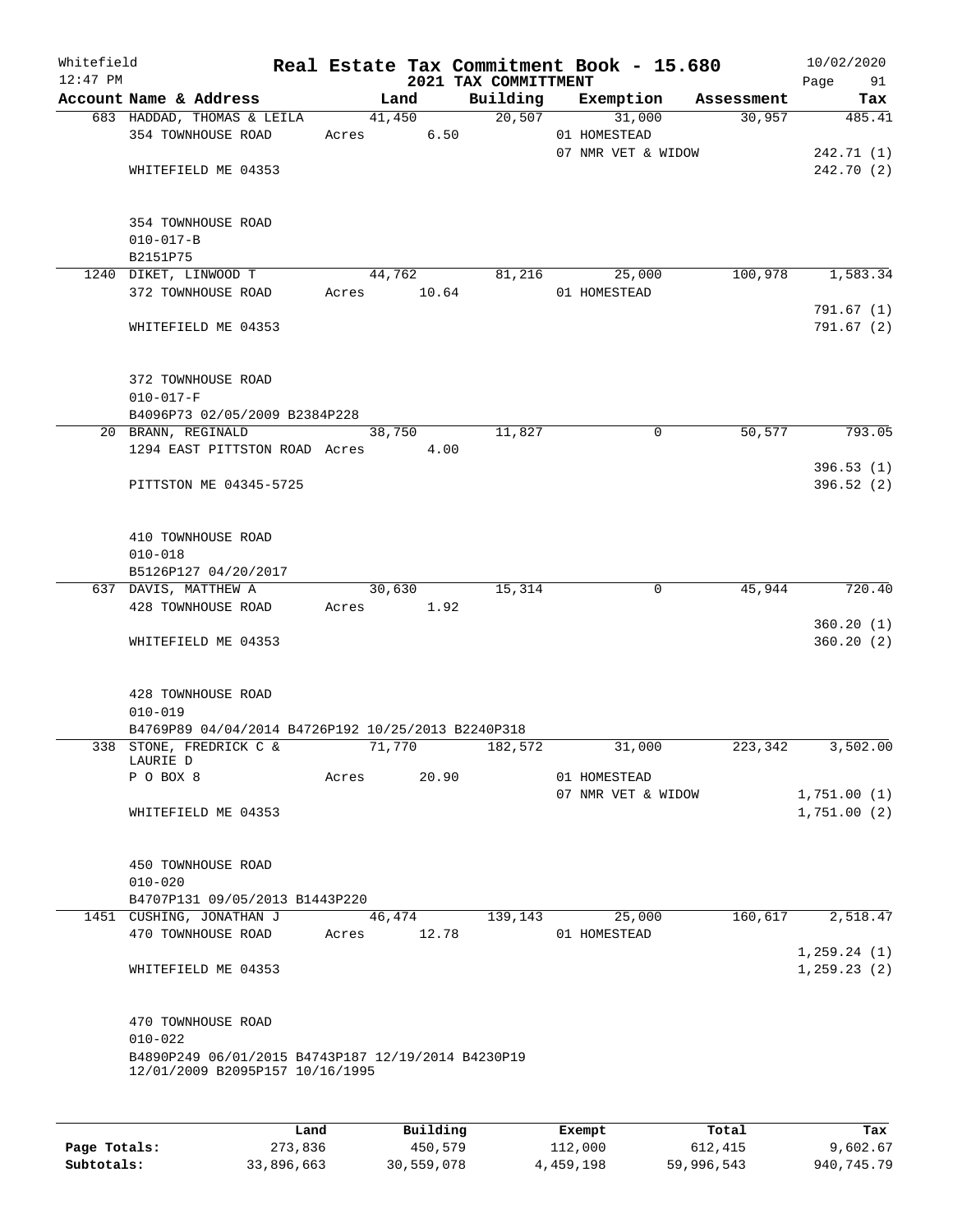| Whitefield   |                                                                 |              |       |        |            |                                  | Real Estate Tax Commitment Book - 15.680 |            | 10/02/2020               |
|--------------|-----------------------------------------------------------------|--------------|-------|--------|------------|----------------------------------|------------------------------------------|------------|--------------------------|
| $12:47$ PM   | Account Name & Address                                          |              |       | Land   |            | 2021 TAX COMMITTMENT<br>Building | Exemption                                | Assessment | Page<br>92<br>Tax        |
|              | 553 THOMPSON, DARLENE                                           |              |       | 40,810 |            | 10, 104                          | 31,000                                   | 19,914     | 312.25                   |
|              | 478 TOWNHOUSE ROAD                                              |              | Acres |        | 5.70       |                                  | 01 HOMESTEAD                             |            |                          |
|              |                                                                 |              |       |        |            |                                  | 07 NMR VET & WIDOW                       |            | 156.13(1)                |
|              | WHITEFIELD ME 04353                                             |              |       |        |            |                                  |                                          |            | 156.12(2)                |
|              |                                                                 |              |       |        |            |                                  |                                          |            |                          |
|              | 478 TOWNHOUSE ROAD                                              |              |       |        |            |                                  |                                          |            |                          |
|              | $010 - 022 - A$                                                 |              |       |        |            |                                  |                                          |            |                          |
|              | B1892P134                                                       |              |       |        |            |                                  | 0                                        | 143,683    |                          |
|              | 769 COCO, ANTHONY F<br>COCO, SABRINA D                          |              | Acres | 40,666 | 5.52       | 103,017                          |                                          |            | 2,252.95                 |
|              | 487 TOWNHOUSE ROAD                                              |              |       |        |            |                                  |                                          |            | 1, 126.48(1)             |
|              |                                                                 |              |       |        |            |                                  |                                          |            | 1, 126.47(2)             |
|              | WHITEFIELD ME 04353                                             |              |       |        |            |                                  |                                          |            |                          |
|              | 486 TOWNHOUSE ROAD                                              |              |       |        |            |                                  |                                          |            |                          |
|              | $010 - 022 - B$                                                 |              |       |        |            |                                  |                                          |            |                          |
|              | B5344P77 01/10/2019                                             |              |       |        |            |                                  |                                          |            |                          |
|              | 1333 COCO, ANTHONY F &<br>SABRINA D                             |              |       | 40,250 |            | 59,608                           | 0                                        | 99,858     | 1,565.77                 |
|              | 487 TOWNHOUSE ROAD                                              |              | Acres |        | 5.00       |                                  |                                          |            |                          |
|              |                                                                 |              |       |        |            |                                  |                                          |            | 782.89 (1)               |
|              | WHITEFIELD ME 04353                                             |              |       |        |            |                                  |                                          |            | 782.88 (2)               |
|              |                                                                 |              |       |        |            |                                  |                                          |            |                          |
|              | 492 TOWNHOUSE ROAD<br>$010 - 023$                               |              |       |        |            |                                  |                                          |            |                          |
|              | B4933P200 09/28/2016 B4212P85 10/15/2009 B2477P62<br>07/09/1999 |              |       |        |            |                                  |                                          |            |                          |
|              | 1222 BEST, GARY R II                                            |              |       | 48,250 |            | 141,331                          | 25,000                                   | 164,581    | 2,580.63                 |
|              | GARDNER-BEST, CHRISTINE Acres 15.00                             |              |       |        |            |                                  | 01 HOMESTEAD                             |            |                          |
|              | Е<br>508 TOWNHOUSE ROAD                                         |              |       |        |            |                                  |                                          |            | 1,290.32(1)              |
|              |                                                                 |              |       |        |            |                                  |                                          |            | 1, 290.31(2)             |
|              | WHITEFIELD ME 04353                                             |              |       |        |            |                                  |                                          |            |                          |
|              | 508 TOWNHOUSE ROAD                                              |              |       |        |            |                                  |                                          |            |                          |
|              | $010 - 024$                                                     |              |       |        |            |                                  |                                          |            |                          |
|              | B3386P166 10/29/2004                                            |              |       |        |            |                                  |                                          |            |                          |
|              | 1038 MAYERS, NATASHA                                            |              |       | 87,900 |            | 46,753                           | 25,000                                   | 109,653    | 1,719.36                 |
|              | 538 TOWNHOUSE ROAD                                              |              | Acres |        | 22.50      |                                  | 01 HOMESTEAD                             |            |                          |
|              | WHITEFIELD ME 04353                                             |              |       |        |            |                                  |                                          |            | 859.68 (1)<br>859.68 (2) |
|              |                                                                 |              |       |        |            |                                  |                                          |            |                          |
|              | 538 TOWNHOUSE ROAD                                              |              |       |        |            |                                  |                                          |            |                          |
|              | $010 - 026$                                                     |              |       |        |            |                                  |                                          |            |                          |
|              | B2541P119                                                       |              |       |        |            |                                  |                                          |            |                          |
|              | 983 LORD, LINDSEY                                               |              |       | 31,850 |            | 0                                | 0                                        | 31,850     | 499.41                   |
|              | POWERS, JACOB                                                   |              | Acres |        | 7.00       |                                  |                                          |            |                          |
|              | 12 HARDWICK ROAD                                                |              |       |        |            |                                  |                                          |            | 249.71 (1)               |
|              | BOOTHBAY ME 04537                                               |              |       |        |            |                                  |                                          |            | 249.70 (2)               |
|              |                                                                 |              |       |        |            |                                  |                                          |            |                          |
|              | TOWNHOUSE ROAD                                                  |              |       |        |            |                                  |                                          |            |                          |
|              | $010 - 027$                                                     |              |       |        |            |                                  |                                          |            |                          |
|              | B5409P182 07/22/2019                                            |              |       |        |            |                                  |                                          |            |                          |
|              |                                                                 | Land         |       |        | Building   |                                  | Exempt                                   | Total      | Tax                      |
| Page Totals: |                                                                 | 289,726      |       |        | 360,813    |                                  | 81,000                                   | 569,539    | 8,930.37                 |
| Subtotals:   |                                                                 | 34, 186, 389 |       |        | 30,919,891 |                                  | 4,540,198                                | 60,566,082 | 949,676.16               |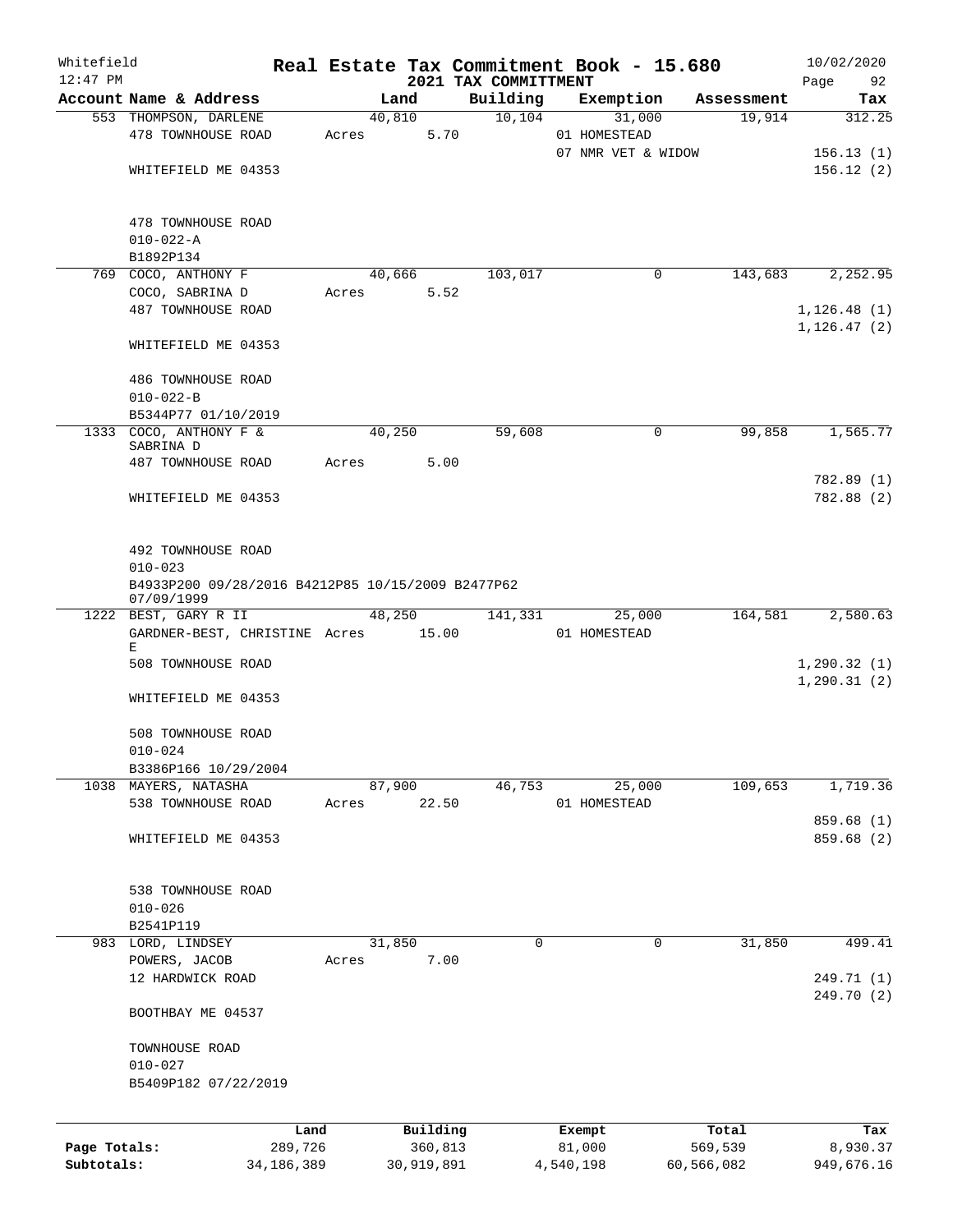| Whitefield<br>$12:47$ PM |                                   |                | 2021 TAX COMMITTMENT | Real Estate Tax Commitment Book - 15.680 |            | 10/02/2020<br>Page<br>93   |
|--------------------------|-----------------------------------|----------------|----------------------|------------------------------------------|------------|----------------------------|
|                          | Account Name & Address            | Land           | Building             | Exemption                                | Assessment | Tax                        |
|                          | 1320 BALL, THOMAS P & VIOLET      | 40,730         | 134,729              | 6,000                                    | 169,459    | 2,657.12                   |
|                          | R<br>560 TOWNHOUSE ROAD           | Acres          | 5.60                 | 05 VET EXEMPTION                         |            |                            |
|                          |                                   |                |                      |                                          |            | 1,328.56(1)                |
|                          | WHITEFIELD ME 04353               |                |                      |                                          |            | 1,328.56(2)                |
|                          |                                   |                |                      |                                          |            |                            |
|                          | 560 TOWNHOUSE ROAD                |                |                      |                                          |            |                            |
|                          | $010 - 028$                       |                |                      |                                          |            |                            |
|                          | B2595P61                          |                |                      |                                          |            |                            |
|                          | 464 HOPPE, DIANE B                | 44,250         | 109,955              | 25,000                                   | 129,205    | 2,025.93                   |
|                          | PO BOX 104                        | 10.00<br>Acres |                      | 01 HOMESTEAD                             |            |                            |
|                          | WHITEFIELD ME 04353               |                |                      |                                          |            | 1,012.97(1)<br>1,012.96(2) |
|                          |                                   |                |                      |                                          |            |                            |
|                          | 572 TOWNHOUSE ROAD                |                |                      |                                          |            |                            |
|                          | $010 - 028 - A$                   |                |                      |                                          |            |                            |
|                          | B2469P127                         |                |                      |                                          |            |                            |
|                          | 282 EKHOLM ERIK & JUDITH          | 48,130         | 140,763              | 25,000                                   | 163,893    | 2,569.84                   |
|                          | 44 MERIGOLD FARM LANE             | 14.85<br>Acres |                      | 01 HOMESTEAD                             |            |                            |
|                          |                                   |                |                      |                                          |            | 1,284.92(1)                |
|                          | WHITEFIELD ME 04353               |                |                      |                                          |            | 1,284.92(2)                |
|                          |                                   |                |                      |                                          |            |                            |
|                          | 44 MERIGOLD FARM LANE             |                |                      |                                          |            |                            |
|                          | $010 - 029$                       |                |                      |                                          |            |                            |
|                          | 1096 EKHOLM SUSANNA M.            | 41,450         | 1,412                | $\mathbf 0$                              | 42,862     | 672.08                     |
|                          | C/O ERIK EKHOLM                   | 6.50<br>Acres  |                      |                                          |            |                            |
|                          | 44 MERIGOLD FARM LANE             |                |                      |                                          |            | 336.04(1)                  |
|                          |                                   |                |                      |                                          |            | 336.04(2)                  |
|                          | WHITEFIELD ME 04353               |                |                      |                                          |            |                            |
|                          | 30 MERIGOLD FARM LANE             |                |                      |                                          |            |                            |
|                          | $010 - 029 - A$                   |                |                      |                                          |            |                            |
|                          | B1828P108                         |                |                      |                                          |            |                            |
|                          | 149 POSSEMATO, MARIO              | 41,282         | 158,948              | 0                                        | 200, 230   | 3,139.61                   |
|                          | 1 STARVIEW DRIVE                  | 6.29<br>Acres  |                      |                                          |            |                            |
|                          |                                   |                |                      |                                          |            | 1,569.81(1)                |
|                          | HILLSBOROUGH NJ 08844             |                |                      |                                          |            | 1,569.80(2)                |
|                          |                                   |                |                      |                                          |            |                            |
|                          | 632 TOWNHOUSE ROAD<br>$010 - 030$ |                |                      |                                          |            |                            |
|                          | B5395P169 04/26/2019              |                |                      |                                          |            |                            |
|                          | 926 BUMPS, GLENN                  | 25,000         | 453                  | 0                                        | 25,453     | 399.10                     |
|                          | 21 FERRY ROAD                     | 1.50<br>Acres  |                      |                                          |            |                            |
|                          |                                   |                |                      |                                          |            | 199.55(1)                  |
|                          | SIDNEY ME 04330                   |                |                      |                                          |            | 199.55(2)                  |
|                          |                                   |                |                      |                                          |            |                            |
|                          | TOWNHOUSE ROAD                    |                |                      |                                          |            |                            |
|                          | $010 - 030 - A$                   |                |                      |                                          |            |                            |
|                          | B4389P4 04/05/2011                |                |                      |                                          |            |                            |
|                          |                                   |                |                      |                                          |            |                            |

|              | Land         | Building   | Exempt    | Total      | Tax         |
|--------------|--------------|------------|-----------|------------|-------------|
| Page Totals: | 240,842      | 546,260    | 56,000    | 731,102    | 11,463.68   |
| Subtotals:   | 34, 427, 231 | 31,466,151 | 4,596,198 | 61,297,184 | 961, 139.84 |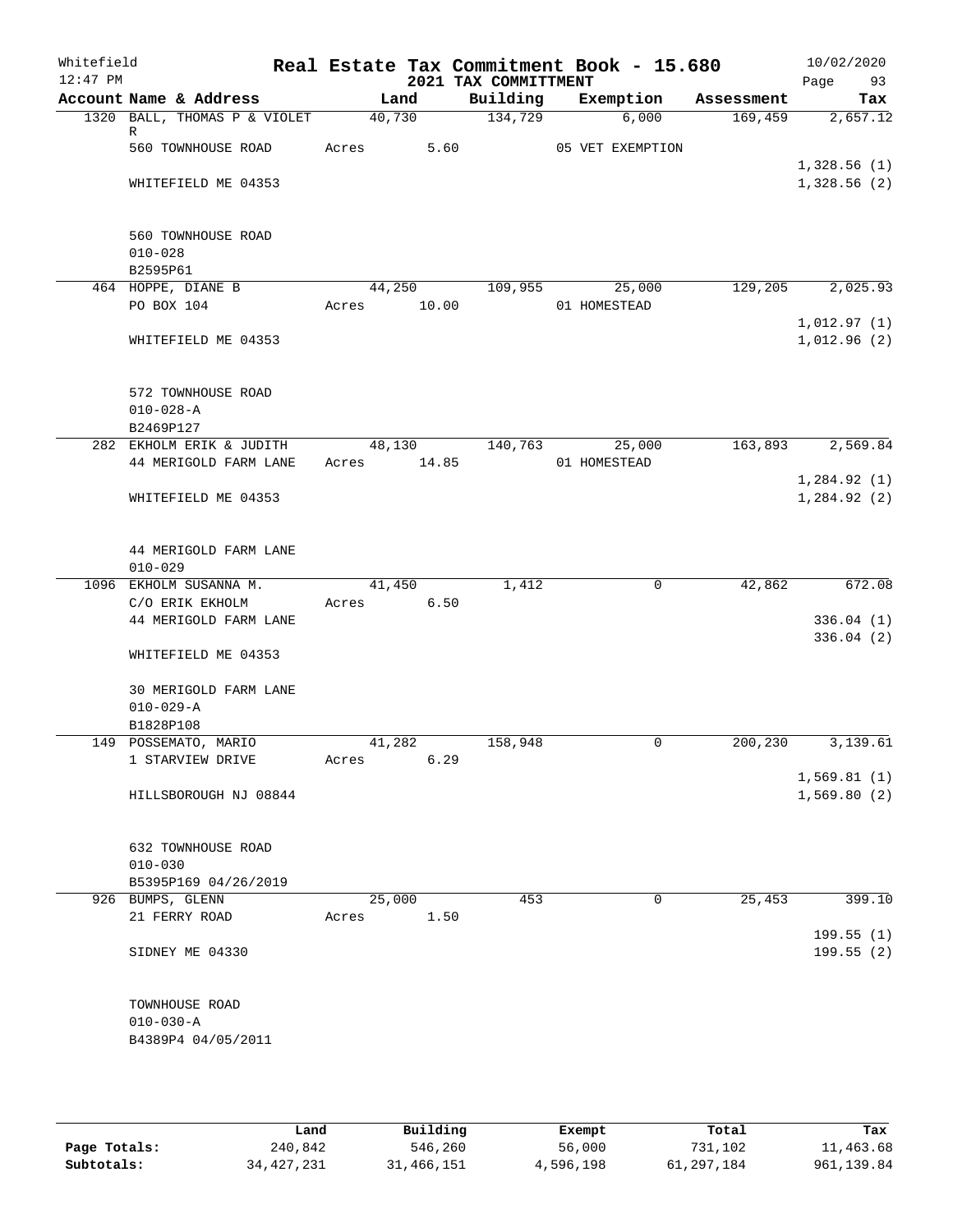| Whitefield |                   |                                                                                        |       |                |        |                      | Real Estate Tax Commitment Book - 15.680 |                       |      | 10/02/2020      |
|------------|-------------------|----------------------------------------------------------------------------------------|-------|----------------|--------|----------------------|------------------------------------------|-----------------------|------|-----------------|
| $12:47$ PM |                   |                                                                                        |       |                |        | 2021 TAX COMMITTMENT |                                          |                       | Page | 94              |
|            |                   | Account Name & Address<br>1713 RIDEOUT JERRY T. &                                      |       | Land<br>31,065 |        | Building<br>272,502  | Exemption<br>$\Omega$                    | Assessment<br>303,567 |      | Tax<br>4,759.93 |
|            | GEORGENE M.       |                                                                                        |       |                |        |                      |                                          |                       |      |                 |
|            |                   | 624 TOWNHOUSE ROAD                                                                     | Acres |                | 2.21   |                      |                                          |                       |      |                 |
|            |                   |                                                                                        |       |                |        |                      |                                          |                       |      | 2,379.97(1)     |
|            |                   | WHITEFIELD ME 04353                                                                    |       |                |        |                      |                                          |                       |      | 2,379.96(2)     |
|            |                   |                                                                                        |       |                |        |                      |                                          |                       |      |                 |
|            |                   |                                                                                        |       |                |        |                      |                                          |                       |      |                 |
|            | $010 - 030 - B$   | 624 TOWNHOUSE ROAD                                                                     |       |                |        |                      |                                          |                       |      |                 |
|            |                   | B4704P234 08/28/2013 B3220P63 01/08/2004                                               |       |                |        |                      |                                          |                       |      |                 |
|            |                   | 573 SABATINE ONOFRIO &                                                                 |       | 83,250         |        | 95,026               | 25,000                                   | 153,276               |      | 2,403.37        |
|            | MILDRED           |                                                                                        |       |                |        |                      |                                          |                       |      |                 |
|            |                   | 661 EAST RIVER ROAD                                                                    | Acres |                | 73.00  |                      | 01 HOMESTEAD                             |                       |      |                 |
|            |                   |                                                                                        |       |                |        |                      |                                          |                       |      | 1,201.69(1)     |
|            |                   | WHITEFIELD ME 04353                                                                    |       |                |        |                      |                                          |                       |      | 1,201.68(2)     |
|            |                   |                                                                                        |       |                |        |                      |                                          |                       |      |                 |
|            |                   |                                                                                        |       |                |        |                      |                                          |                       |      |                 |
|            | $010 - 031$       | 661 EAST RIVER ROAD                                                                    |       |                |        |                      |                                          |                       |      |                 |
|            |                   | 1936 SABATINE, ONOFRIO B                                                               |       | 34,250         |        | $\mathbf 0$          | $\mathbf 0$                              | 34,250                |      | 537.04          |
|            |                   | 661 EAST RIVER ROAD                                                                    | Acres |                | 10.00  |                      |                                          |                       |      |                 |
|            |                   |                                                                                        |       |                |        |                      |                                          |                       |      | 268.52(1)       |
|            |                   | WHITEFIELD ME 04353                                                                    |       |                |        |                      |                                          |                       |      | 268.52(2)       |
|            |                   |                                                                                        |       |                |        |                      |                                          |                       |      |                 |
|            |                   |                                                                                        |       |                |        |                      |                                          |                       |      |                 |
|            |                   |                                                                                        |       |                |        |                      |                                          |                       |      |                 |
|            | $010 - 031 - 1$   |                                                                                        |       |                |        |                      |                                          |                       |      |                 |
|            |                   | B5481P156 01/17/2020                                                                   |       |                |        |                      |                                          |                       |      |                 |
|            |                   | 250 HOSTETLER, DENNIS N                                                                |       | 70,450         |        | 112,337              | 25,000                                   | 157,787               |      | 2,474.10        |
|            |                   | HOSTETLER, AMELIA L                                                                    | Acres |                | 48.00  |                      | 01 HOMESTEAD                             |                       |      |                 |
|            |                   | 599 EAST RIVER ROAD                                                                    |       |                |        |                      |                                          |                       |      | 1, 237.05(1)    |
|            |                   | WHITEFIELD ME 04353                                                                    |       |                |        |                      |                                          |                       |      | 1,237.05(2)     |
|            |                   |                                                                                        |       |                |        |                      |                                          |                       |      |                 |
|            |                   | 599 EAST RIVER ROAD                                                                    |       |                |        |                      |                                          |                       |      |                 |
|            | $010 - 032$       |                                                                                        |       |                |        |                      |                                          |                       |      |                 |
|            |                   | B5088P30 12/16/2016 B2374P201                                                          |       |                |        |                      |                                          |                       |      |                 |
|            |                   | 171 SELL LOUIS & CATHERINE                                                             |       | 55,601         |        | 131,888              | 25,000                                   | 162,489               |      | 2,547.83        |
|            |                   | 571 EAST RIVER ROAD                                                                    | Acres |                | 46.00  |                      | 01 HOMESTEAD                             |                       |      |                 |
|            |                   |                                                                                        |       |                |        |                      |                                          |                       |      | 1, 273.92(1)    |
|            |                   | WHITEFIELD ME 04353                                                                    |       |                |        |                      |                                          |                       |      | 1, 273.91(2)    |
|            |                   |                                                                                        |       |                |        |                      |                                          |                       |      |                 |
|            |                   | 571 EAST RIVER ROAD                                                                    |       |                |        |                      |                                          |                       |      |                 |
|            | $010 - 033$       |                                                                                        |       |                |        |                      |                                          |                       |      |                 |
|            | B2292P302         |                                                                                        |       |                |        |                      |                                          |                       |      |                 |
|            | 1062 MATHIEU, AMY |                                                                                        |       |                | 30,000 | 58,000               | $\overline{0}$                           | 88,000                |      | 1,379.84        |
|            |                   | 549 EAST RIVER ROAD                                                                    | Acres |                | 0.70   |                      |                                          |                       |      |                 |
|            |                   |                                                                                        |       |                |        |                      |                                          |                       |      | 689.92 (1)      |
|            |                   | WHITEFIELD ME 04353                                                                    |       |                |        |                      |                                          |                       |      | 689.92 (2)      |
|            |                   |                                                                                        |       |                |        |                      |                                          |                       |      |                 |
|            |                   |                                                                                        |       |                |        |                      |                                          |                       |      |                 |
|            |                   | 549 EAST RIVER ROAD                                                                    |       |                |        |                      |                                          |                       |      |                 |
|            | $010 - 034$       |                                                                                        |       |                |        |                      |                                          |                       |      |                 |
|            |                   | B5422P246 08/22/2019 B4649P274 04/09/2013 B4649P273<br>04/09/2013 B4649P272 04/09/2013 |       |                |        |                      |                                          |                       |      |                 |
|            |                   |                                                                                        |       |                |        |                      |                                          |                       |      |                 |
|            |                   |                                                                                        |       |                |        |                      |                                          |                       |      |                 |
|            |                   |                                                                                        |       |                |        |                      |                                          |                       |      |                 |

|              | Land       | Building   | Exempt    | Total      | Tax          |
|--------------|------------|------------|-----------|------------|--------------|
| Page Totals: | 304,616    | 669,753    | 75,000    | 899,369    | 14,102.11    |
| Subtotals:   | 34,731,847 | 32,135,904 | 4,671,198 | 62,196,553 | 975, 241, 95 |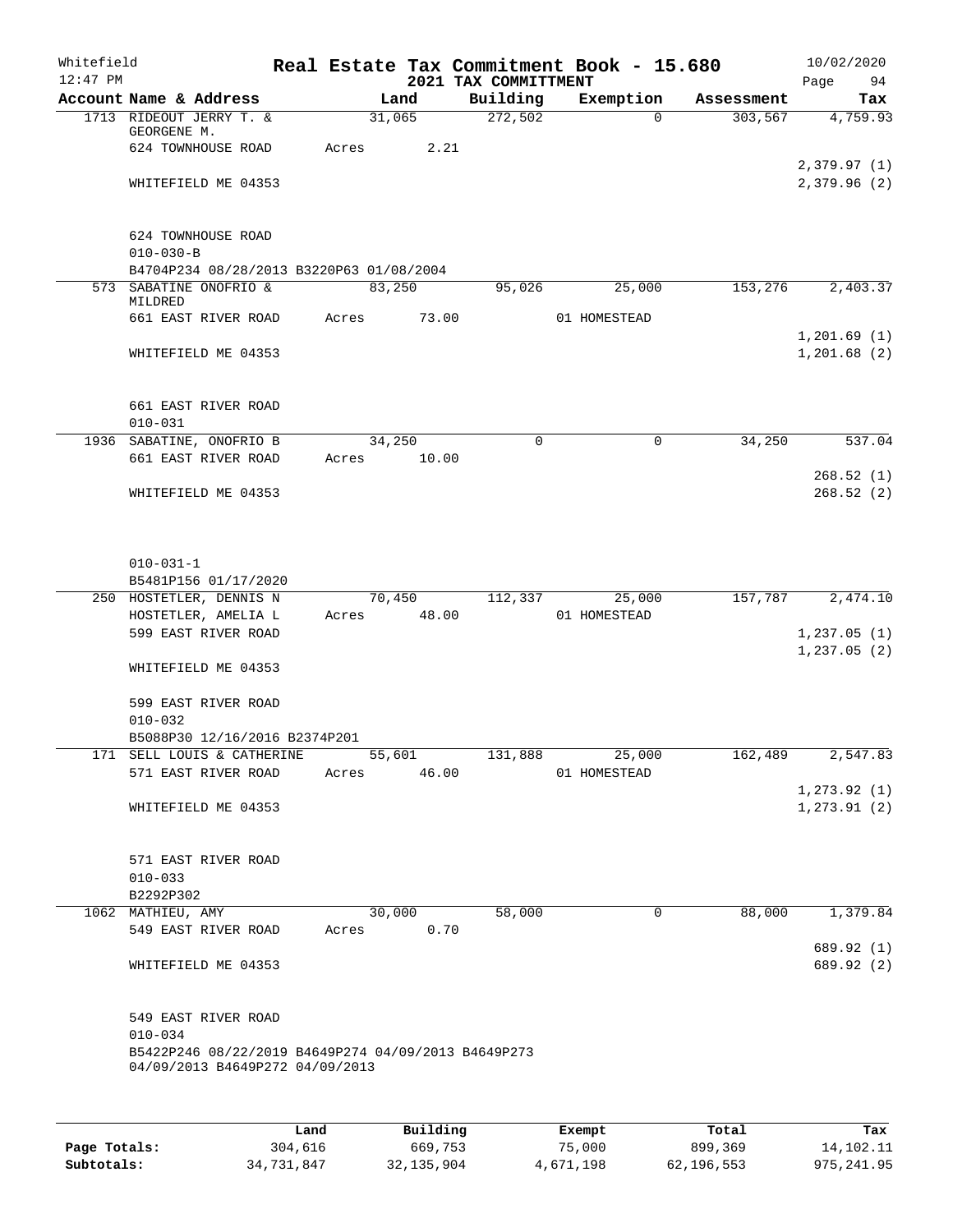| Whitefield<br>$12:47$ PM |                                               |       |       |        |          | 2021 TAX COMMITTMENT | Real Estate Tax Commitment Book - 15.680 |            | 10/02/2020<br>Page<br>95   |
|--------------------------|-----------------------------------------------|-------|-------|--------|----------|----------------------|------------------------------------------|------------|----------------------------|
|                          | Account Name & Address                        |       |       | Land   |          | Building             | Exemption                                | Assessment | Tax                        |
|                          | 201 WHEELER MICHAEL F.                        |       |       | 20,000 |          | $\mathbf 0$          | $\Omega$                                 | 20,000     | 313.60                     |
|                          | 537 EAST RIVER ROAD                           |       | Acres |        | 1.00     |                      |                                          |            |                            |
|                          |                                               |       |       |        |          |                      |                                          |            | 156.80(1)                  |
|                          | WHITEFIELD ME 04353                           |       |       |        |          |                      |                                          |            | 156.80(2)                  |
|                          |                                               |       |       |        |          |                      |                                          |            |                            |
|                          | EAST RIVER ROAD<br>$010 - 034 - A$            |       |       |        |          |                      |                                          |            |                            |
|                          | B1657P57                                      |       |       |        |          |                      |                                          |            |                            |
|                          | 664 WHEELER MICHAEL F.                        |       |       | 47,900 |          | 49,735               | 31,000                                   | 66,635     | 1,044.84                   |
|                          | 537 EAST RIVER ROAD                           |       | Acres |        | 21.00    |                      | 01 HOMESTEAD                             |            |                            |
|                          |                                               |       |       |        |          |                      | 05 VET EXEMPTION                         |            | 522.42(1)                  |
|                          | WHITEFIELD ME 04353                           |       |       |        |          |                      |                                          |            | 522.42(2)                  |
|                          | 537 EAST RIVER ROAD                           |       |       |        |          |                      |                                          |            |                            |
|                          | $010 - 035$                                   |       |       |        |          |                      |                                          |            |                            |
|                          | B4649P274 04/09/2013                          |       |       |        |          |                      |                                          |            |                            |
|                          | 1531 TORBERT, JAMES R                         |       |       | 30,000 |          | 63,600               | 25,000                                   | 68,600     | 1,075.65                   |
|                          | 527 EAST RIVER ROAD                           |       | Acres |        | 0.90     |                      | 01 HOMESTEAD                             |            |                            |
|                          |                                               |       |       |        |          |                      |                                          |            | 537.83(1)                  |
|                          | WHITEFIELD ME 04353                           |       |       |        |          |                      |                                          |            | 537.82 (2)                 |
|                          | 527 EAST RIVER ROAD                           |       |       |        |          |                      |                                          |            |                            |
|                          | $010 - 036$                                   |       |       |        |          |                      |                                          |            |                            |
|                          | B5399P26 06/24/2019                           |       |       |        |          |                      |                                          |            |                            |
|                          | 1456 TORBERT, JAMES R                         |       |       | 48,100 |          | 31,933               | $\mathbf 0$                              | 80,033     | 1,254.92                   |
|                          | 527 EAST RIVER ROAD                           |       | Acres |        | 29.00    |                      |                                          |            |                            |
|                          |                                               |       |       |        |          |                      |                                          |            | 627.46(1)<br>627.46(2)     |
|                          | WHITEFIELD ME 04353                           |       |       |        |          |                      |                                          |            |                            |
|                          | 511 EAST RIVER ROAD                           |       |       |        |          |                      |                                          |            |                            |
|                          | $010 - 037$                                   |       |       |        |          |                      |                                          |            |                            |
|                          | B5399P26 06/24/2019                           |       |       |        |          |                      |                                          |            |                            |
|                          | 1191 WATERS, III HENRY C                      |       |       | 55,500 | 25.00    | 80,748               | 0                                        | 136,248    | 2,136.37                   |
|                          | WATERS, BEATRIZ<br>2373 LAZY RIVER DRIVE      |       | Acres |        |          |                      |                                          |            | 1,068.19(1)                |
|                          |                                               |       |       |        |          |                      |                                          |            | 1,068.18(2)                |
|                          | RALEIGH NC 27630                              |       |       |        |          |                      |                                          |            |                            |
|                          | 485 EAST RIVER ROAD                           |       |       |        |          |                      |                                          |            |                            |
|                          | $010 - 038$<br>B4830P209 10/23/2014 B2163P355 |       |       |        |          |                      |                                          |            |                            |
|                          | 784 MORSE KATHERINE E. LIFE                   |       |       | 58,750 |          | 139,649              | 25,000                                   | 173,399    | 2,718.90                   |
|                          | <b>ESTATE</b>                                 |       |       |        |          |                      |                                          |            |                            |
|                          | CONDON PETER A. &<br>JERRETT C.               |       | Acres |        | 30.00    |                      | 01 HOMESTEAD                             |            |                            |
|                          | 461 EAST RIVER ROAD                           |       |       |        |          |                      |                                          |            | 1,359.45(1)<br>1,359.45(2) |
|                          | WHITEFIELD ME 04353                           |       |       |        |          |                      |                                          |            |                            |
|                          | 461 EAST RIVER ROAD                           |       |       |        |          |                      |                                          |            |                            |
|                          | $010 - 039$                                   |       |       |        |          |                      |                                          |            |                            |
|                          | B4288P295 06/21/2010                          |       |       |        |          |                      |                                          |            |                            |
|                          |                                               |       |       |        |          |                      |                                          |            |                            |
|                          |                                               | Land, |       |        | Building |                      | <b>Exempt</b>                            | Total      | Tax                        |

|              | Land       | Building   | Exempt    | Total      | Tax        |
|--------------|------------|------------|-----------|------------|------------|
| Page Totals: | 260,250    | 365,665    | 81,000    | 544,915    | 8,544.28   |
| Subtotals:   | 34,992,097 | 32,501,569 | 4,752,198 | 62,741,468 | 983,786.23 |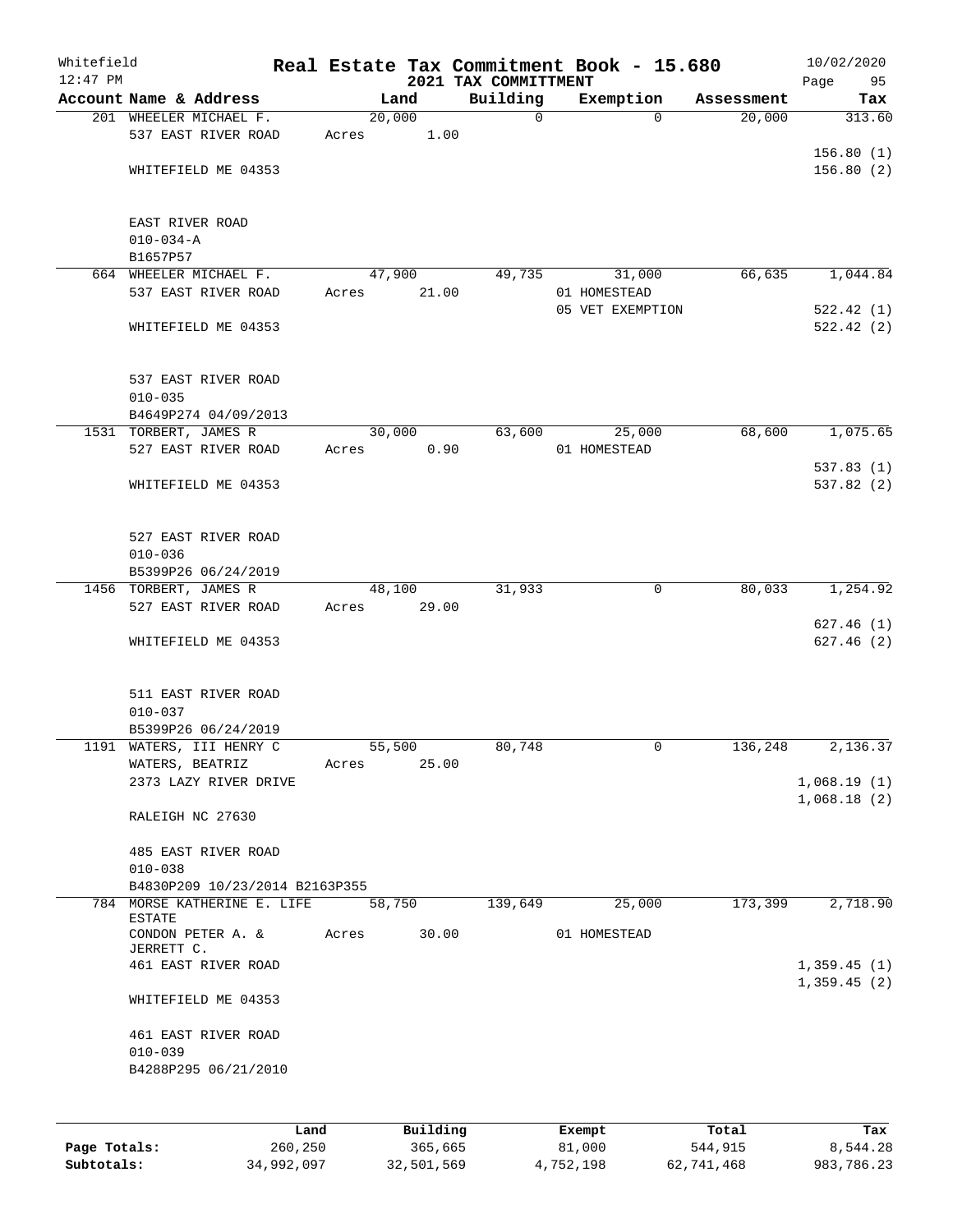| Whitefield<br>$12:47$ PM |                                                                  |              |       |        |            | 2021 TAX COMMITTMENT | Real Estate Tax Commitment Book - 15.680 |            | 10/02/2020<br>96<br>Page |
|--------------------------|------------------------------------------------------------------|--------------|-------|--------|------------|----------------------|------------------------------------------|------------|--------------------------|
|                          | Account Name & Address                                           |              |       | Land   |            | Building             | Exemption                                | Assessment | Tax                      |
|                          | 218 CONLEY GAIL P.                                               |              |       | 54,370 |            | 133,965              | 25,000                                   | 163, 335   | 2,561.09                 |
|                          | CONLEY STEPHEN                                                   |              | Acres |        | 36.00      |                      | 01 HOMESTEAD                             |            |                          |
|                          | PO BOX 22                                                        |              |       |        |            |                      |                                          |            | 1,280.55(1)              |
|                          |                                                                  |              |       |        |            |                      |                                          |            | 1,280.54(2)              |
|                          | WHITEFIELD ME 04353                                              |              |       |        |            |                      |                                          |            |                          |
|                          |                                                                  |              |       |        |            |                      |                                          |            |                          |
|                          | 433 EAST RIVER ROAD<br>$010 - 040$                               |              |       |        |            |                      |                                          |            |                          |
|                          | B4734P253 11/21/2013 B4628P193 02/12/2013 B3589P82               |              |       |        |            |                      |                                          |            |                          |
|                          | 11/01/2005                                                       |              |       |        |            |                      |                                          |            |                          |
|                          | 638 BERRY, ANDREW                                                |              |       | 55,825 |            | 165,028              | 25,000                                   | 195,853    | 3,070.98                 |
|                          | PO BOX 120                                                       |              | Acres |        | 25.50      |                      | 01 HOMESTEAD                             |            |                          |
|                          |                                                                  |              |       |        |            |                      |                                          |            | 1,535.49(1)              |
|                          | WHITEFIELD ME 04353                                              |              |       |        |            |                      |                                          |            | 1,535.49(2)              |
|                          |                                                                  |              |       |        |            |                      |                                          |            |                          |
|                          |                                                                  |              |       |        |            |                      |                                          |            |                          |
|                          | 399 EAST RIVER ROAD                                              |              |       |        |            |                      |                                          |            |                          |
|                          | $010 - 041$<br>B1298P71                                          |              |       |        |            |                      |                                          |            |                          |
|                          | 1367 SMITH, STEPHEN                                              |              |       | 67,500 |            | 107,582              | 0                                        | 175,082    | 2,745.29                 |
|                          | SMITH, MILVA                                                     |              | Acres |        | 51.50      |                      |                                          |            |                          |
|                          | P.O. BOX 38                                                      |              |       |        |            |                      |                                          |            | 1,372.65(1)              |
|                          |                                                                  |              |       |        |            |                      |                                          |            | 1,372.64(2)              |
|                          | WHITEFIELD ME 04353                                              |              |       |        |            |                      |                                          |            |                          |
|                          |                                                                  |              |       |        |            |                      |                                          |            |                          |
|                          | 357 EAST RIVER ROAD                                              |              |       |        |            |                      |                                          |            |                          |
|                          | $010 - 042$                                                      |              |       |        |            |                      |                                          |            |                          |
|                          | B5213P130 11/28/2017                                             |              |       |        |            |                      |                                          |            |                          |
|                          | 1238 SMITH STEPHEN & MILVA                                       |              |       | 26,153 |            | $\mathbf 0$          | $\mathbf 0$                              | 26,153     | 410.08                   |
|                          | PO BOX 38                                                        |              | Acres |        | 74.00      |                      |                                          |            |                          |
|                          |                                                                  |              |       |        |            |                      |                                          |            | 205.04(1)                |
|                          | WHITEFIELD ME 04353                                              |              |       |        |            |                      |                                          |            | 205.04(2)                |
|                          |                                                                  |              |       |        |            |                      |                                          |            |                          |
|                          | TOWN FARM LANE                                                   |              |       |        |            |                      |                                          |            |                          |
|                          | $010 - 043$                                                      |              |       |        |            |                      |                                          |            |                          |
|                          | B4340P234 11/10/2010 B3589P84 B319P55                            |              |       |        |            |                      |                                          |            |                          |
|                          | 1135 SMITH STEPHEN C.                                            |              |       | 85,861 |            | 0                    | 0                                        | 85,861     | 1,346.30                 |
|                          | PO BOX 38                                                        |              | Acres |        | 134.00     |                      |                                          |            |                          |
|                          |                                                                  |              |       |        |            |                      |                                          |            | 673.15(1)                |
|                          | WHITEFIELD ME 04353                                              |              |       |        |            |                      |                                          |            | 673.15(2)                |
|                          |                                                                  |              |       |        |            |                      |                                          |            |                          |
|                          |                                                                  |              |       |        |            |                      |                                          |            |                          |
|                          | TOWN FARM LANE                                                   |              |       |        |            |                      |                                          |            |                          |
|                          | $010 - 044$                                                      |              |       |        |            |                      |                                          |            |                          |
|                          | B4656P226 05/01/2013 B4656P224 05/01/2013 B1560P98<br>07/07/1989 |              |       |        |            |                      |                                          |            |                          |
|                          | 707 SMITH, STEPHEN & MILVA                                       |              |       | 2,810  |            | 0                    | $\mathbf 0$                              | 2,810      | 44.06                    |
|                          | PO BOX 38                                                        |              | Acres |        | 8.62       |                      |                                          |            |                          |
|                          |                                                                  |              |       |        |            |                      |                                          |            | 22.03(1)                 |
|                          | WHITEFIELD ME 04353                                              |              |       |        |            |                      |                                          |            | 22.03(2)                 |
|                          |                                                                  |              |       |        |            |                      |                                          |            |                          |
|                          |                                                                  |              |       |        |            |                      |                                          |            |                          |
|                          | CORNER EAST RIVER &                                              |              |       |        |            |                      |                                          |            |                          |
|                          | $010 - 045$                                                      |              |       |        |            |                      |                                          |            |                          |
|                          | B4340P234 11/10/2010                                             |              |       |        |            |                      |                                          |            |                          |
|                          |                                                                  |              |       |        |            |                      |                                          |            |                          |
|                          |                                                                  |              |       |        |            |                      |                                          |            |                          |
|                          |                                                                  | Land         |       |        | Building   |                      | Exempt                                   | Total      | Tax                      |
| Page Totals:             |                                                                  | 292,519      |       |        | 406,575    |                      | 50,000                                   | 649,094    | 10,177.80                |
| Subtotals:               |                                                                  | 35, 284, 616 |       |        | 32,908,144 |                      | 4,802,198                                | 63,390,562 | 993,964.03               |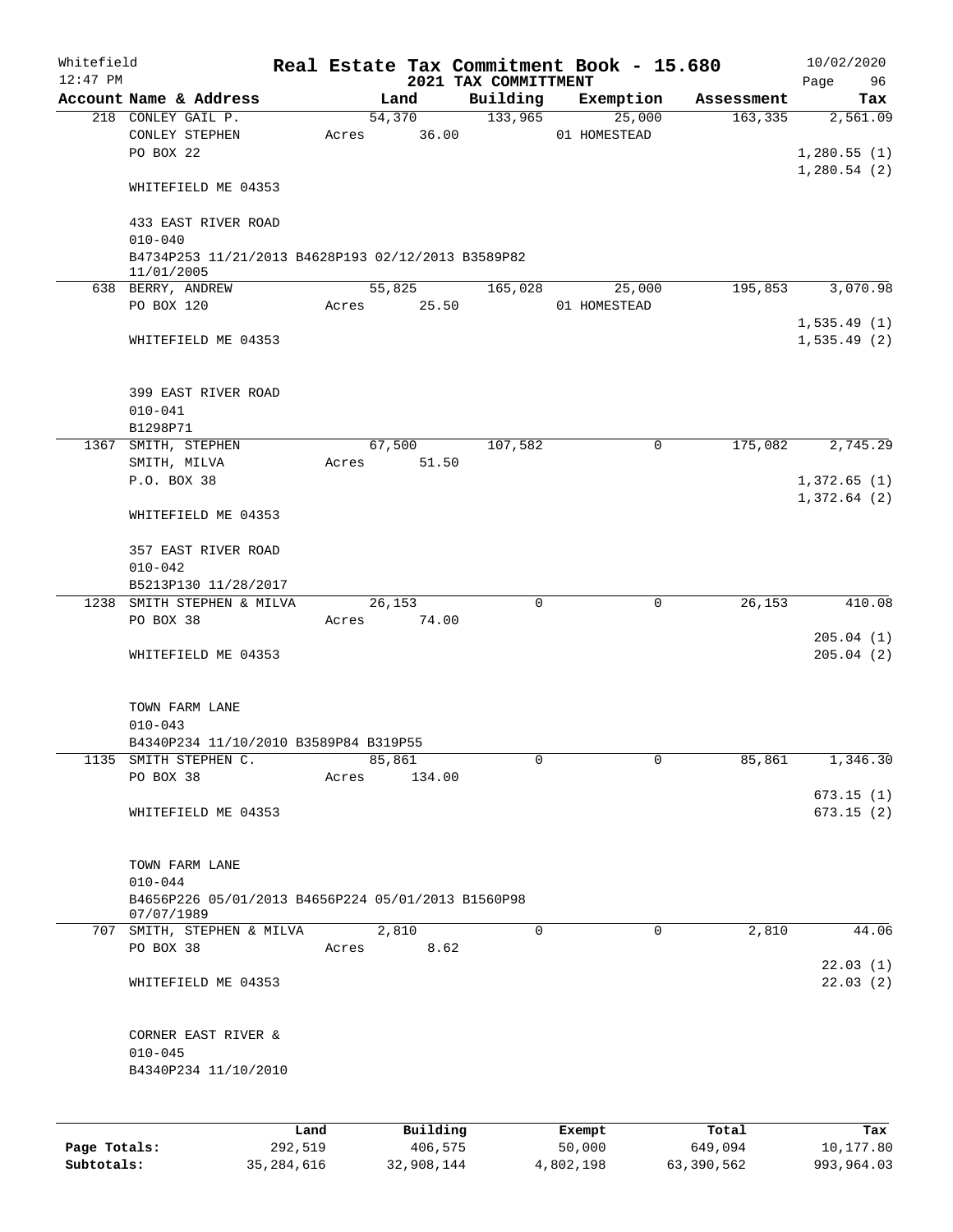| Whitefield<br>$12:47$ PM |                                                        |             |        |       | Real Estate Tax Commitment Book - 15.680<br>2021 TAX COMMITTMENT |              |                  |            | 10/02/2020<br>Page<br>97 |
|--------------------------|--------------------------------------------------------|-------------|--------|-------|------------------------------------------------------------------|--------------|------------------|------------|--------------------------|
|                          | Account Name & Address                                 |             | Land   |       | Building                                                         |              | Exemption        | Assessment | Tax                      |
|                          | 1731 VITALIS NED A.                                    |             | 23,780 |       | $\mathbf 0$                                                      |              | $\Omega$         | 23,780     | 372.87                   |
|                          | P.O. BOX 2065                                          | Acres       |        | 4.02  |                                                                  |              |                  |            |                          |
|                          |                                                        |             |        |       |                                                                  |              |                  |            | 186.44(1)                |
|                          | AUGUSTA ME 04338                                       |             |        |       |                                                                  |              |                  |            | 186.43(2)                |
|                          |                                                        |             |        |       |                                                                  |              |                  |            |                          |
|                          | EAST RIVER ROAD                                        |             |        |       |                                                                  |              |                  |            |                          |
|                          | $010 - 045 - A$                                        |             |        |       |                                                                  |              |                  |            |                          |
|                          | B3325P277 06/28/2004                                   |             |        |       |                                                                  |              |                  |            |                          |
| 1742                     | SMITH STEPHEN & MILVA                                  |             | 413    |       | $\mathbf 0$                                                      |              | 0                | 413        | 6.48                     |
|                          | PO BOX 38                                              | Acres       |        | 1.87  |                                                                  |              |                  |            |                          |
|                          |                                                        |             |        |       |                                                                  |              |                  |            | 3.24(1)                  |
|                          | WHITEFIELD ME 04353                                    |             |        |       |                                                                  |              |                  |            | 3.24(2)                  |
|                          |                                                        |             |        |       |                                                                  |              |                  |            |                          |
|                          |                                                        |             |        |       |                                                                  |              |                  |            |                          |
|                          | TOWN FARM LANE                                         |             |        |       |                                                                  |              |                  |            |                          |
|                          | $010 - 045 - B$                                        |             |        |       |                                                                  |              |                  |            |                          |
|                          | B4340P234 11/01/2010 B3325P277 B867P86                 |             |        |       |                                                                  |              |                  |            |                          |
|                          | 979 LINCOLN JR. MAHLON                                 |             | 30,300 |       | 76,454                                                           |              | 31,000           | 75,754     | 1,187.82                 |
|                          | 394 EAST RIVER ROAD                                    | Acres       |        | 1.70  |                                                                  | 01 HOMESTEAD |                  |            | 593.91(1)                |
|                          | WHITEFIELD ME 04353                                    |             |        |       |                                                                  |              | 05 VET EXEMPTION |            | 593.91(2)                |
|                          |                                                        |             |        |       |                                                                  |              |                  |            |                          |
|                          |                                                        |             |        |       |                                                                  |              |                  |            |                          |
|                          | 394 EAST RIVER ROAD                                    |             |        |       |                                                                  |              |                  |            |                          |
|                          | $010 - 046$                                            |             |        |       |                                                                  |              |                  |            |                          |
|                          | B1169P291                                              |             |        |       |                                                                  |              |                  |            |                          |
|                          | 1523 BERRY, ANDREW B                                   |             | 74,250 |       | 144,968                                                          |              | 0                | 219,218    | 3,437.34                 |
|                          | PO BOX 120                                             | Acres       |        | 65.00 |                                                                  |              |                  |            |                          |
|                          |                                                        |             |        |       |                                                                  |              |                  |            | 1,718.67(1)              |
|                          | WHITEFIELD ME 04353                                    |             |        |       |                                                                  |              |                  |            | 1,718.67(2)              |
|                          |                                                        |             |        |       |                                                                  |              |                  |            |                          |
|                          |                                                        |             |        |       |                                                                  |              |                  |            |                          |
|                          | 55 TOWN FARM LANE                                      |             |        |       |                                                                  |              |                  |            |                          |
|                          | $010 - 047$<br>B1298P71 04/17/1986 B1298P70 04/17/1986 |             |        |       |                                                                  |              |                  |            |                          |
|                          | 1259 CONLEY GAIL P.                                    |             | 22,550 |       | 0                                                                |              | $\mathbf 0$      | 22,550     | 353.58                   |
|                          | CONLEY STEPHEN                                         | Acres       |        | 54.00 |                                                                  |              |                  |            |                          |
|                          | PO BOX 22                                              |             |        |       |                                                                  |              |                  |            | 176.79(1)                |
|                          |                                                        |             |        |       |                                                                  |              |                  |            | 176.79(2)                |
|                          | WHITEFIELD ME 04353                                    |             |        |       |                                                                  |              |                  |            |                          |
|                          |                                                        |             |        |       |                                                                  |              |                  |            |                          |
|                          | EAST RIVER ROAD                                        |             |        |       |                                                                  |              |                  |            |                          |
|                          | $010 - 048$                                            |             |        |       |                                                                  |              |                  |            |                          |
|                          | B4628P193 02/12/2013 B3589P82                          |             |        |       |                                                                  |              |                  |            |                          |
|                          | 235 SMITH STEPHEN & MILVA                              |             | 9,925  |       | $\Omega$                                                         |              | $\Omega$         | 9,925      | 155.62                   |
|                          | PO BOX 38                                              | Acres 25.00 |        |       |                                                                  |              |                  |            |                          |
|                          |                                                        |             |        |       |                                                                  |              |                  |            | 77.81(1)                 |
|                          | WHITEFIELD ME 04353                                    |             |        |       |                                                                  |              |                  |            | 77.81(2)                 |
|                          |                                                        |             |        |       |                                                                  |              |                  |            |                          |
|                          | EAST RIVER ROAD                                        |             |        |       |                                                                  |              |                  |            |                          |
|                          | $010 - 049$                                            |             |        |       |                                                                  |              |                  |            |                          |
|                          | B4340P234 11/10/2010 B423P496                          |             |        |       |                                                                  |              |                  |            |                          |
|                          |                                                        |             |        |       |                                                                  |              |                  |            |                          |
|                          |                                                        |             |        |       |                                                                  |              |                  |            |                          |

|              | Land       | Building   | Exempt    | Total      | Tax          |
|--------------|------------|------------|-----------|------------|--------------|
| Page Totals: | 161,218    | 221,422    | 31,000    | 351,640    | 5,513.71     |
| Subtotals:   | 35,445,834 | 33,129,566 | 4,833,198 | 63,742,202 | 999, 477, 74 |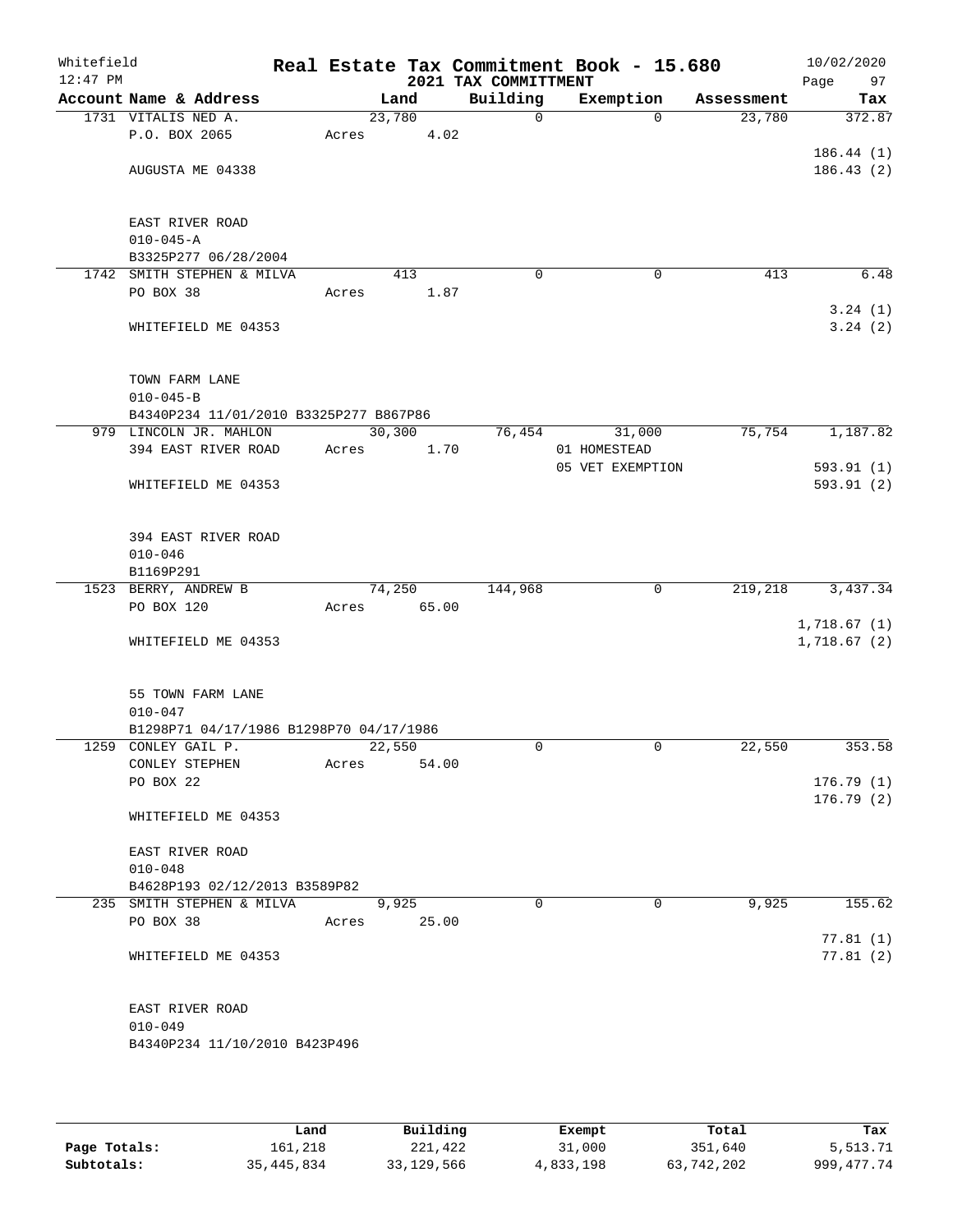| Whitefield   |                                                                       |            |        |              |                                  | Real Estate Tax Commitment Book - 15.680 |             |            | 10/02/2020             |
|--------------|-----------------------------------------------------------------------|------------|--------|--------------|----------------------------------|------------------------------------------|-------------|------------|------------------------|
| $12:47$ PM   | Account Name & Address                                                |            |        | Land         | 2021 TAX COMMITTMENT<br>Building | Exemption                                |             | Assessment | Page<br>98<br>Tax      |
|              | 1032 CUNNINGHAM CLIFTON JR.                                           |            | 11,500 |              | $\mathbf{0}$                     |                                          | $\Omega$    | 11,500     | 180.32                 |
|              | HEIRS                                                                 |            |        |              |                                  |                                          |             |            |                        |
|              | C/O JOANNE N.                                                         | Acres      |        | 10.00        |                                  |                                          |             |            |                        |
|              | CUNNINGHAM<br>169A SOUTH STREET                                       |            |        |              |                                  |                                          |             |            | 90.16(1)               |
|              |                                                                       |            |        |              |                                  |                                          |             |            | 90.16(2)               |
|              | MARLBOROUGH MA 01742                                                  |            |        |              |                                  |                                          |             |            |                        |
|              |                                                                       |            |        |              |                                  |                                          |             |            |                        |
|              | EAST RIVER ROAD                                                       |            |        |              |                                  |                                          |             |            |                        |
|              | $010 - 049 - A$                                                       |            |        |              |                                  |                                          |             |            |                        |
|              | B4419P224 07/19/2011<br>1304 MORSE KATHERINE E. LIFE                  |            | 57,750 |              | 0                                |                                          | $\mathbf 0$ | 57,750     | 905.52                 |
|              | <b>ESTATE</b>                                                         |            |        |              |                                  |                                          |             |            |                        |
|              | CONDON PETER A. &                                                     | Acres      |        | 52.00        |                                  |                                          |             |            |                        |
|              | JERRETT C.                                                            |            |        |              |                                  |                                          |             |            |                        |
|              | 461 EAST RIVER ROAD                                                   |            |        |              |                                  |                                          |             |            | 452.76 (1)             |
|              | WHITEFIELD ME 04353                                                   |            |        |              |                                  |                                          |             |            | 452.76 (2)             |
|              |                                                                       |            |        |              |                                  |                                          |             |            |                        |
|              | EAST RIVER ROAD                                                       |            |        |              |                                  |                                          |             |            |                        |
|              | $010 - 050$                                                           |            |        |              |                                  |                                          |             |            |                        |
|              | B4288P295 06/21/2010                                                  |            |        |              |                                  |                                          |             |            |                        |
|              | 423 CONDON JON M.                                                     |            | 30,000 |              | 181,870                          | 25,000                                   |             | 186,870    | 2,930.12               |
|              | 466 EAST RIVER ROAD                                                   | Acres      |        | 1.50         |                                  | 01 HOMESTEAD                             |             |            |                        |
|              |                                                                       |            |        |              |                                  |                                          |             |            | 1,465.06(1)            |
|              | WHITEFIELD ME 04353                                                   |            |        |              |                                  |                                          |             |            | 1,465.06(2)            |
|              |                                                                       |            |        |              |                                  |                                          |             |            |                        |
|              |                                                                       |            |        |              |                                  |                                          |             |            |                        |
|              | 466 EAST RIVER ROAD                                                   |            |        |              |                                  |                                          |             |            |                        |
|              | $010 - 050 - A$<br>B4390P161 04/11/2011 B4383P169 03/15/2011 B2107P34 |            |        |              |                                  |                                          |             |            |                        |
|              | 622 WATERS, III HENRY C                                               |            |        | 7,500        | 0                                |                                          | $\mathbf 0$ | 7,500      | 117.60                 |
|              | WATERS, BEATRIZ                                                       | Acres      |        | 5.00         |                                  |                                          |             |            |                        |
|              | 2373 LAZY RIVER DRIVE                                                 |            |        |              |                                  |                                          |             |            | 58.80(1)               |
|              |                                                                       |            |        |              |                                  |                                          |             |            | 58.80(2)               |
|              | RALEIGH NC 27630                                                      |            |        |              |                                  |                                          |             |            |                        |
|              |                                                                       |            |        |              |                                  |                                          |             |            |                        |
|              | EAST RIVER ROAD                                                       |            |        |              |                                  |                                          |             |            |                        |
|              | $010 - 051$                                                           |            |        |              |                                  |                                          |             |            |                        |
|              | B4830P209 10/23/2014 B2163P355                                        |            |        |              |                                  |                                          |             |            |                        |
|              | 1381 WATERS, III HENRY C                                              |            | 56,100 |              | 9,058                            |                                          | 0           | 65,158     | 1,021.68               |
|              | WATERS, BEATRIZ<br>2373 LAZY RIVER DRIVE                              | Acres      |        | 49.00        |                                  |                                          |             |            |                        |
|              |                                                                       |            |        |              |                                  |                                          |             |            | 510.84(1)<br>510.84(2) |
|              | RALEIGH NC 27630                                                      |            |        |              |                                  |                                          |             |            |                        |
|              |                                                                       |            |        |              |                                  |                                          |             |            |                        |
|              | EAST RIVER ROAD                                                       |            |        |              |                                  |                                          |             |            |                        |
|              | $010 - 052$                                                           |            |        |              |                                  |                                          |             |            |                        |
|              | B4830P209 10/23/2014 B2163P355                                        |            |        |              |                                  |                                          |             |            |                        |
|              | 1255 RICCARDI-PERCY, RUFUS V                                          |            | 57,250 |              | 0                                |                                          | 0           | 57,250     | 897.68                 |
|              | RICCARDI-PERCY, ALICE T Acres                                         |            |        | 51.00        |                                  |                                          |             |            |                        |
|              | 528 EAST RIVER ROAD                                                   |            |        |              |                                  |                                          |             |            | 448.84 (1)             |
|              |                                                                       |            |        |              |                                  |                                          |             |            | 448.84 (2)             |
|              | WHITEFIELD ME 04353                                                   |            |        |              |                                  |                                          |             |            |                        |
|              | EAST RIVER ROAD                                                       |            |        |              |                                  |                                          |             |            |                        |
|              | $010 - 053$                                                           |            |        |              |                                  |                                          |             |            |                        |
|              | B5177P179 09/07/2017                                                  |            |        |              |                                  |                                          |             |            |                        |
|              |                                                                       |            |        |              |                                  |                                          |             |            |                        |
|              |                                                                       | Land       |        | Building     |                                  | Exempt                                   |             | Total      | Tax                    |
| Page Totals: |                                                                       | 220,100    |        | 190,928      |                                  | 25,000                                   |             | 386,028    | 6,052.92               |
| Subtotals:   |                                                                       | 35,665,934 |        | 33, 320, 494 |                                  | 4,858,198                                |             | 64,128,230 | 1,005,530.66           |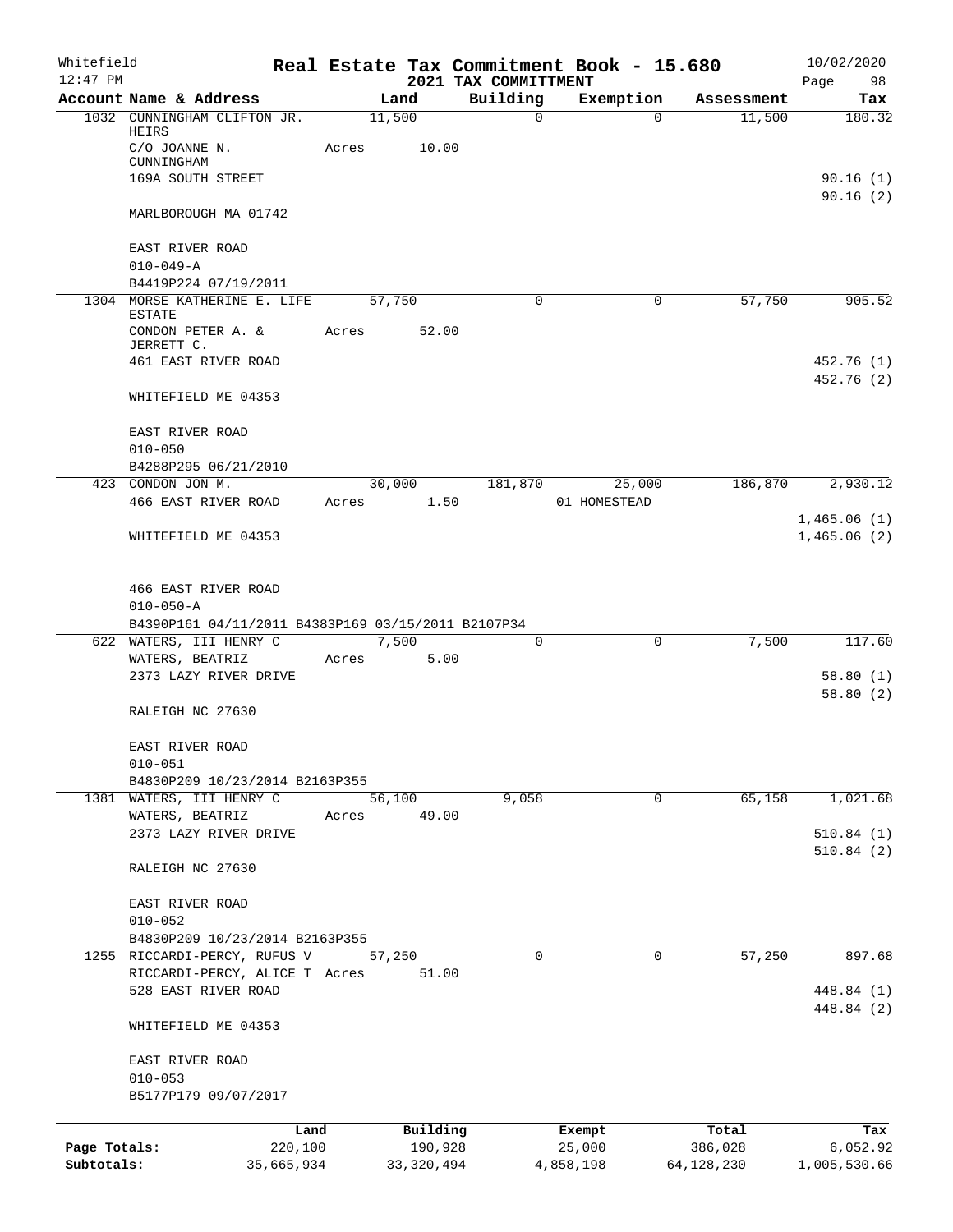| Whitefield<br>$12:47$ PM |                               |        |       | 2021 TAX COMMITTMENT | Real Estate Tax Commitment Book - 15.680 |            | 10/02/2020<br>Page<br>99 |
|--------------------------|-------------------------------|--------|-------|----------------------|------------------------------------------|------------|--------------------------|
|                          | Account Name & Address        |        | Land  | Building             | Exemption                                | Assessment | Tax                      |
|                          | 756 TORBERT, JAMES R          | 34,950 |       | 154,614              | $\Omega$                                 | 189,564    | 2,972.36                 |
|                          | 527 EAST RIVER ROAD           | Acres  | 4.80  |                      |                                          |            |                          |
|                          |                               |        |       |                      |                                          |            | 1,486.18(1)              |
|                          | WHITEFIELD ME 04353           |        |       |                      |                                          |            | 1,486.18(2)              |
|                          |                               |        |       |                      |                                          |            |                          |
|                          |                               |        |       |                      |                                          |            |                          |
|                          | 528 EAST RIVER ROAD           |        |       |                      |                                          |            |                          |
|                          | $010 - 055$                   |        |       |                      |                                          |            |                          |
|                          | B5399P26 06/24/2019           |        |       |                      |                                          |            |                          |
|                          | 957 BERINSKY, HELENE J        | 51,165 |       | 0                    | 0                                        | 51,165     | 802.27                   |
|                          | 48 HILLCREST ROAD             | Acres  | 82.00 |                      |                                          |            |                          |
|                          |                               |        |       |                      |                                          |            | 401.14 (1)               |
|                          | WAKEFIELD RI 02879            |        |       |                      |                                          |            | 401.13(2)                |
|                          |                               |        |       |                      |                                          |            |                          |
|                          | EAST RIVER ROAD               |        |       |                      |                                          |            |                          |
|                          | $010 - 056$                   |        |       |                      |                                          |            |                          |
|                          | 146 MITCHELL CHRISTI A.       | 35,810 |       | 103,923              | 25,000                                   | 114,733    | 1,799.01                 |
|                          | 556 EAST RIVER ROAD           | Acres  | 5.70  |                      | 01 HOMESTEAD                             |            |                          |
|                          |                               |        |       |                      |                                          |            | 899.51 (1)               |
|                          | WHITEFIELD ME 04353           |        |       |                      |                                          |            | 899.50 (2)               |
|                          |                               |        |       |                      |                                          |            |                          |
|                          |                               |        |       |                      |                                          |            |                          |
|                          | 556 EAST RIVER ROAD           |        |       |                      |                                          |            |                          |
|                          | $010 - 056 - A$               |        |       |                      |                                          |            |                          |
|                          | B5381P298 05/13/2019          |        |       |                      |                                          |            |                          |
|                          | 901 YODER, NOAH D             | 68,750 |       | 120,705              | 25,000                                   | 164,455    | 2,578.65                 |
|                          | YODER, MATTIE M               | Acres  | 54.00 |                      | 01 HOMESTEAD                             |            |                          |
|                          | 586 EAST RIVER ROAD           |        |       |                      |                                          |            | 1, 289.33(1)             |
|                          |                               |        |       |                      |                                          |            | 1, 289.32(2)             |
|                          | WHITEFIELD ME                 |        |       |                      |                                          |            |                          |
|                          | 04353-3511                    |        |       |                      |                                          |            |                          |
|                          | 586 EAST RIVER ROAD           |        |       |                      |                                          |            |                          |
|                          | $010 - 057$                   |        |       |                      |                                          |            |                          |
|                          | B5170P113 08/16/2017          |        |       |                      |                                          |            |                          |
|                          | 1244 HOSTETLER, DENNIS N      | 28,600 |       | 0                    | 0                                        | 28,600     | 448.45                   |
|                          | HOSTETLER, AMELIA L           | Acres  | 34.00 |                      |                                          |            |                          |
|                          | 599 EAST RIVER ROAD           |        |       |                      |                                          |            | 224.23(1)                |
|                          |                               |        |       |                      |                                          |            | 224.22(2)                |
|                          | WHITEFIELD ME 04353           |        |       |                      |                                          |            |                          |
|                          |                               |        |       |                      |                                          |            |                          |
|                          | EAST RIVER ROAD               |        |       |                      |                                          |            |                          |
|                          | $010 - 058$                   |        |       |                      |                                          |            |                          |
|                          | B5088P30 12/16/2016 B2374P201 |        |       |                      |                                          |            |                          |
|                          | 212 HOSTETLER, DENNIS N       | 48,690 |       | 0                    | $\mathbf 0$                              | 48,690     | 763.46                   |
|                          | HOSTETLER, AMELIA L           | Acres  | 37.60 |                      |                                          |            |                          |
|                          | 599 EAST RIVER ROAD           |        |       |                      |                                          |            | 381.73 (1)               |
|                          |                               |        |       |                      |                                          |            | 381.73 (2)               |
|                          | WHITEFIELD ME 04353           |        |       |                      |                                          |            |                          |
|                          |                               |        |       |                      |                                          |            |                          |
|                          | EAST RIVER ROAD               |        |       |                      |                                          |            |                          |
|                          | $010 - 059$                   |        |       |                      |                                          |            |                          |
|                          | B5088P30 12/16/2016 B2374P201 |        |       |                      |                                          |            |                          |
|                          |                               |        |       |                      |                                          |            |                          |

|              | Land       | Building   | Exempt    | Total      | Tax          |
|--------------|------------|------------|-----------|------------|--------------|
| Page Totals: | 267,965    | 379,242    | 50,000    | 597,207    | 9,364.20     |
| Subtotals:   | 35,933,899 | 33,699,736 | 4,908,198 | 64,725,437 | l,014,894.86 |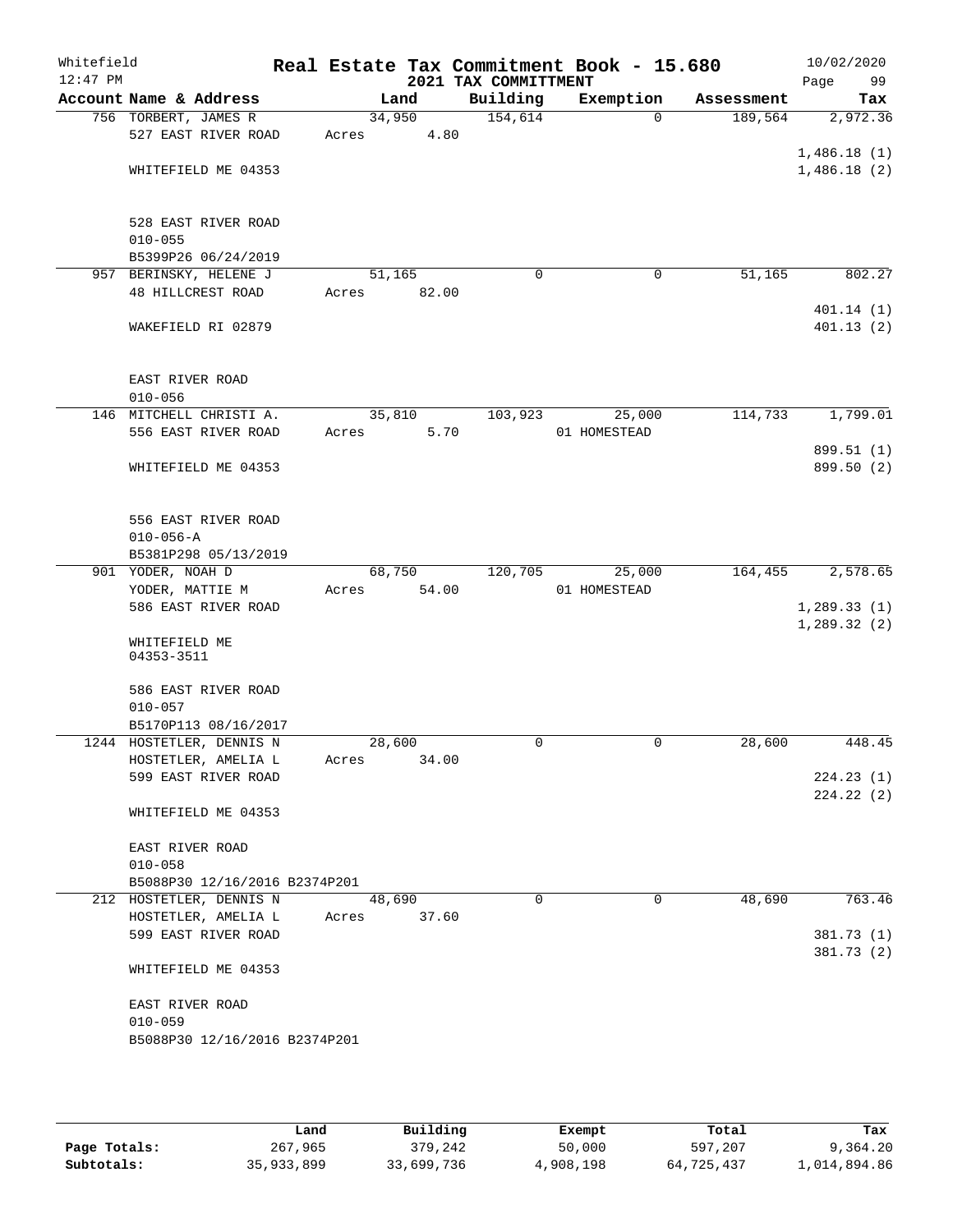| Whitefield<br>$12:47$ PM |                                           |             |        | 2021 TAX COMMITTMENT | Real Estate Tax Commitment Book - 15.680 |                     | 10/02/2020<br>Page<br>100 |
|--------------------------|-------------------------------------------|-------------|--------|----------------------|------------------------------------------|---------------------|---------------------------|
|                          | Account Name & Address                    |             | Land   | Building             | Exemption                                | Assessment          | Tax                       |
|                          | 950 JACKSON, GLENDON                      |             | 36,290 | 13,845               | $\Omega$                                 | $\overline{50,135}$ | 786.12                    |
|                          | 9 HAIG PLACE, APT. #406 Acres 6.30        |             |        |                      |                                          |                     |                           |
|                          |                                           |             |        |                      |                                          |                     | 393.06(1)                 |
|                          | DUNEDIN FL 34698                          |             |        |                      |                                          |                     | 393.06(2)                 |
|                          |                                           |             |        |                      |                                          |                     |                           |
|                          |                                           |             |        |                      |                                          |                     |                           |
|                          | 652 EAST RIVER ROAD<br>$010 - 060$        |             |        |                      |                                          |                     |                           |
|                          | B4146P58 05/26/2009 B4083P60 12/31/2008   |             |        |                      |                                          |                     |                           |
|                          | 1332 JACKSON, DAVID & ROSE                |             | 78,250 | 127,000              | $\mathbf 0$                              | 205, 250            | 3, 218.32                 |
|                          | 670 EAST RIVER ROAD                       | Acres       | 73.00  |                      |                                          |                     |                           |
|                          |                                           |             |        |                      |                                          |                     | 1,609.16(1)               |
|                          | WHITEFIELD ME 04353                       |             |        |                      |                                          |                     | 1,609.16(2)               |
|                          |                                           |             |        |                      |                                          |                     |                           |
|                          |                                           |             |        |                      |                                          |                     |                           |
|                          | 670 EAST RIVER ROAD                       |             |        |                      |                                          |                     |                           |
|                          | $010 - 061$                               |             |        |                      |                                          |                     |                           |
|                          | 1027 JACKSON, GLENDON                     | 32,930      |        | $\mathbf 0$          | 0                                        | 32,930              | 516.34                    |
|                          | 9 HAIG PLACE, APT. #406 Acres             |             | 14.60  |                      |                                          |                     |                           |
|                          |                                           |             |        |                      |                                          |                     | 258.17(1)                 |
|                          | DUNEDIN FL 34698                          |             |        |                      |                                          |                     | 258.17(2)                 |
|                          |                                           |             |        |                      |                                          |                     |                           |
|                          | EAST RIVER ROAD                           |             |        |                      |                                          |                     |                           |
|                          | $010 - 062$                               |             |        |                      |                                          |                     |                           |
|                          | B4146P58 05/26/2009 B4083P60 12/31/2008   |             |        |                      |                                          |                     |                           |
|                          | 892 JACKSON, DAVID W                      |             | 9,900  | $\Omega$             | $\mathbf 0$                              | 9,900               | 155.23                    |
|                          | 670 EAST RIVER ROAD                       | Acres       | 8.00   |                      |                                          |                     |                           |
|                          |                                           |             |        |                      |                                          |                     | 77.62(1)                  |
|                          | WHITEFIELD ME 04353                       |             |        |                      |                                          |                     | 77.61(2)                  |
|                          |                                           |             |        |                      |                                          |                     |                           |
|                          | EAST RIVER ROAD                           |             |        |                      |                                          |                     |                           |
|                          | $010 - 063$                               |             |        |                      |                                          |                     |                           |
|                          | B2445P19                                  |             |        |                      |                                          |                     |                           |
|                          | 805 JACKSON, DAVID W                      |             | 44,411 | 13,855               | 0                                        | 58,266              | 913.61                    |
|                          | 670 EAST RIVER ROAD                       | Acres 42.94 |        |                      |                                          |                     |                           |
|                          |                                           |             |        |                      |                                          |                     | 456.81(1)                 |
|                          | WHITEFIELD ME 04353                       |             |        |                      |                                          |                     | 456.80(2)                 |
|                          |                                           |             |        |                      |                                          |                     |                           |
|                          |                                           |             |        |                      |                                          |                     |                           |
|                          | HEATH ROAD                                |             |        |                      |                                          |                     |                           |
|                          | $010 - 064$<br>997 JACKSON, DANIEL R      |             | 30,840 | 151,684              | 25,000                                   | 157,524             | 2,469.98                  |
|                          | 419 HEATH ROAD                            | Acres       | 2.06   |                      | 01 HOMESTEAD                             |                     |                           |
|                          |                                           |             |        |                      |                                          |                     | 1, 234.99(1)              |
|                          | WHITEFIELD ME 04353                       |             |        |                      |                                          |                     | 1, 234.99(2)              |
|                          | 3527                                      |             |        |                      |                                          |                     |                           |
|                          |                                           |             |        |                      |                                          |                     |                           |
|                          |                                           |             |        |                      |                                          |                     |                           |
|                          | 400 HEATH ROAD                            |             |        |                      |                                          |                     |                           |
|                          | $010 - 064 - A$                           |             |        |                      |                                          |                     |                           |
|                          | B4417P132 07/13/2011 B2568P245 06/15/2005 |             |        |                      |                                          |                     |                           |
|                          |                                           |             |        |                      |                                          |                     |                           |
|                          |                                           |             |        |                      |                                          |                     |                           |
|                          |                                           |             |        |                      |                                          |                     |                           |
|                          |                                           |             |        |                      |                                          |                     |                           |

|              | Land       | Building   | Exempt    | Total        | Tax          |
|--------------|------------|------------|-----------|--------------|--------------|
| Page Totals: | 232,621    | 306,384    | 25,000    | 514,005      | 8,059.60     |
| Subtotals:   | 36,166,520 | 34,006,120 | 4,933,198 | 65, 239, 442 | 1,022,954.46 |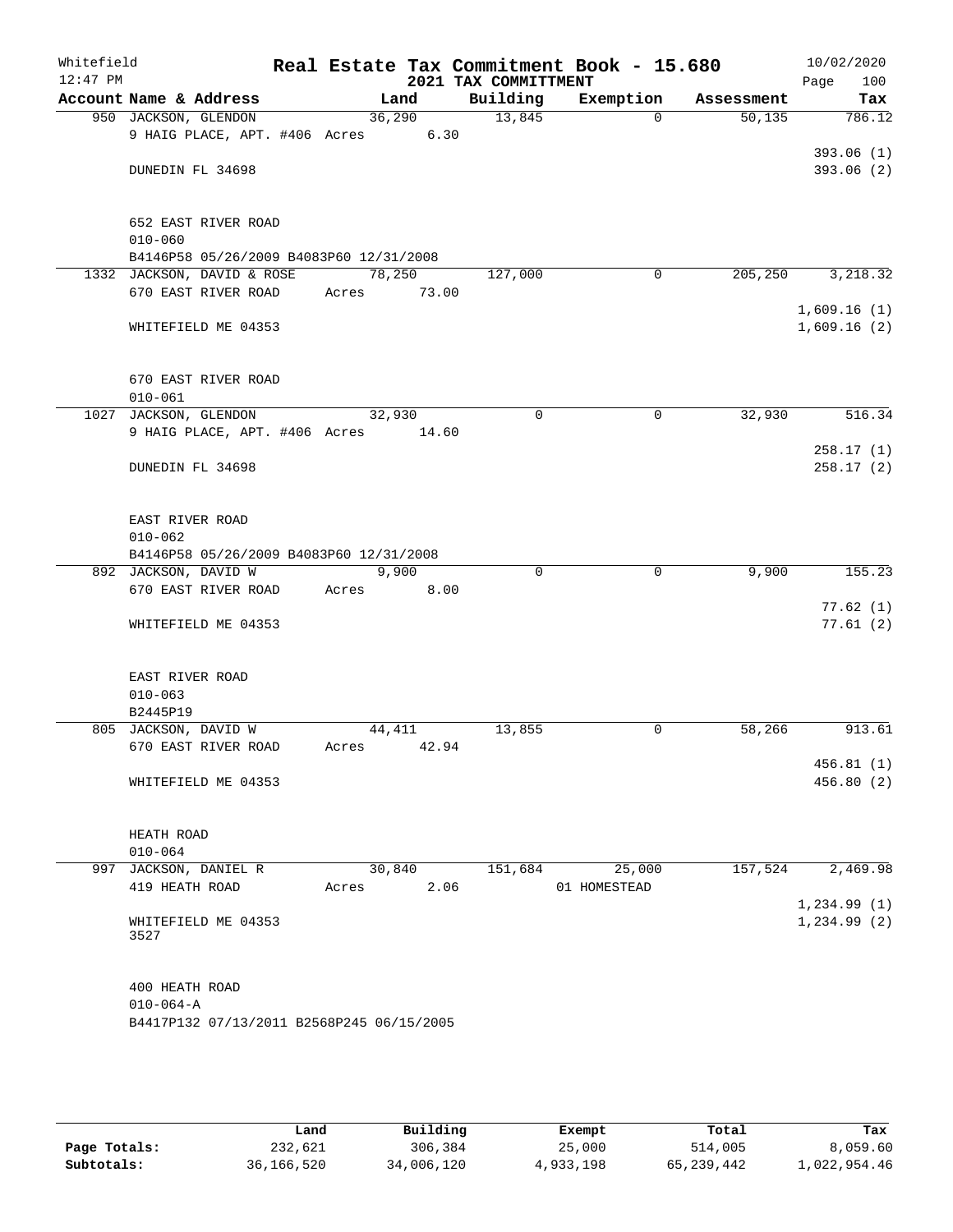| Whitefield<br>$12:47$ PM |                                              |                                          |             |                  | 2021 TAX COMMITTMENT | Real Estate Tax Commitment Book - 15.680 |            | 10/02/2020<br>Page<br>101  |
|--------------------------|----------------------------------------------|------------------------------------------|-------------|------------------|----------------------|------------------------------------------|------------|----------------------------|
|                          | Account Name & Address                       |                                          |             | Land             | Building             | Exemption                                | Assessment | Tax                        |
|                          | 1452 JACKSON, DAVID W<br>670 EAST RIVER ROAD |                                          | Acres       | 56, 263<br>49.25 | $\mathsf{O}$         | $\Omega$                                 | 56, 263    | 882.20                     |
|                          | WHITEFIELD ME 04353                          |                                          |             |                  |                      |                                          |            | 441.10 (1)<br>441.10 (2)   |
|                          | HEATH ROAD                                   |                                          |             |                  |                      |                                          |            |                            |
|                          | $010 - 065$                                  | 556 DELISLE, CHRISTOPHER M               |             | 31,875           | 185,670              | 25,000                                   | 192,545    | 3,019.11                   |
|                          | & TARA R<br>377 HEATH ROAD                   |                                          | Acres       | 2.75             |                      | 01 HOMESTEAD                             |            |                            |
|                          | WHITEFIELD ME 04353                          |                                          |             |                  |                      |                                          |            | 1,509.56(1)<br>1,509.55(2) |
|                          | 377 HEATH ROAD<br>$010 - 065 - A$            |                                          |             |                  |                      |                                          |            |                            |
|                          | B3355P23 08/25/2004                          |                                          |             |                  |                      |                                          |            |                            |
|                          | 649 DELISLE, CHRISTOPHER                     |                                          |             | 43,750           | $\Omega$             | $\mathbf 0$                              | 43,750     | 686.00                     |
|                          | DELISLE, TARA<br>377 HEATH ROAD              |                                          | Acres 30.00 |                  |                      |                                          |            | 343.00(1)                  |
|                          | WHITEFIELD ME 04353                          |                                          |             |                  |                      |                                          |            | 343.00(2)                  |
|                          | HEATH ROAD                                   |                                          |             |                  |                      |                                          |            |                            |
|                          | $011 - 001$<br>B5179P58 09/05/2017           |                                          |             |                  |                      |                                          |            |                            |
|                          |                                              | 370 RADONIS, KEITH & VALORI              |             | 66,100           | 302,978              | 25,000                                   | 344,078    | 5,395.14                   |
|                          | J<br>295 HEATH ROAD                          |                                          | Acres       | 49.00            |                      | 01 HOMESTEAD                             |            |                            |
|                          |                                              |                                          |             |                  |                      |                                          |            | 2,697.57(1)                |
|                          | WHITEFIELD ME 04353                          |                                          |             |                  |                      |                                          |            | 2,697.57(2)                |
|                          | 295 HEATH ROAD<br>$011 - 002$                |                                          |             |                  |                      |                                          |            |                            |
|                          |                                              | B4989P42 03/24/2016 B2479P100 07/16/1999 |             |                  |                      |                                          |            |                            |
|                          |                                              | 246 HEATH, JOSEPH R HEIRS 43,100         |             |                  |                      |                                          | 43,100     | 675.81                     |
|                          | C/O CHERYL HEATH                             |                                          | Acres       | 29.00            |                      |                                          |            |                            |
|                          | 27 HEATH ROAD                                |                                          |             |                  |                      |                                          |            | 337.91(1)<br>337.90 (2)    |
|                          | PITTSTON ME 04345                            |                                          |             |                  |                      |                                          |            |                            |
|                          | HEATH ROAD                                   |                                          |             |                  |                      |                                          |            |                            |
|                          | $011 - 003$                                  |                                          |             |                  |                      |                                          |            |                            |
|                          | 145 MAGUIRE, ANN TRUST<br>DATED FEB. 16,2018 |                                          |             | 58,690           | 81,467               | $\mathbf 0$                              | 140,157    | 2,197.66                   |
|                          | TRUSTEE                                      | C/O- ANN MARIE MAGUIRE, Acres 37.60      |             |                  |                      |                                          |            |                            |
|                          | P.O. BOX 364                                 |                                          |             |                  |                      |                                          |            | 1,098.83(1)                |
|                          |                                              | SWANS ISLAND ME 04685                    |             |                  |                      |                                          |            | 1,098.83(2)                |
|                          | 235 HEATH ROAD                               |                                          |             |                  |                      |                                          |            |                            |
|                          | $011 - 004$                                  |                                          |             |                  |                      |                                          |            |                            |
|                          | B5252P047 04/24/2018                         |                                          |             |                  |                      |                                          |            |                            |
|                          |                                              |                                          |             |                  |                      |                                          |            |                            |

|              | Land       | Building   | Exempt    | Total      | Tax          |
|--------------|------------|------------|-----------|------------|--------------|
| Page Totals: | 299,778    | 570,115    | 50,000    | 819,893    | 12,855.92    |
| Subtotals:   | 36,466,298 | 34,576,235 | 4,983,198 | 66,059,335 | 1,035,810.38 |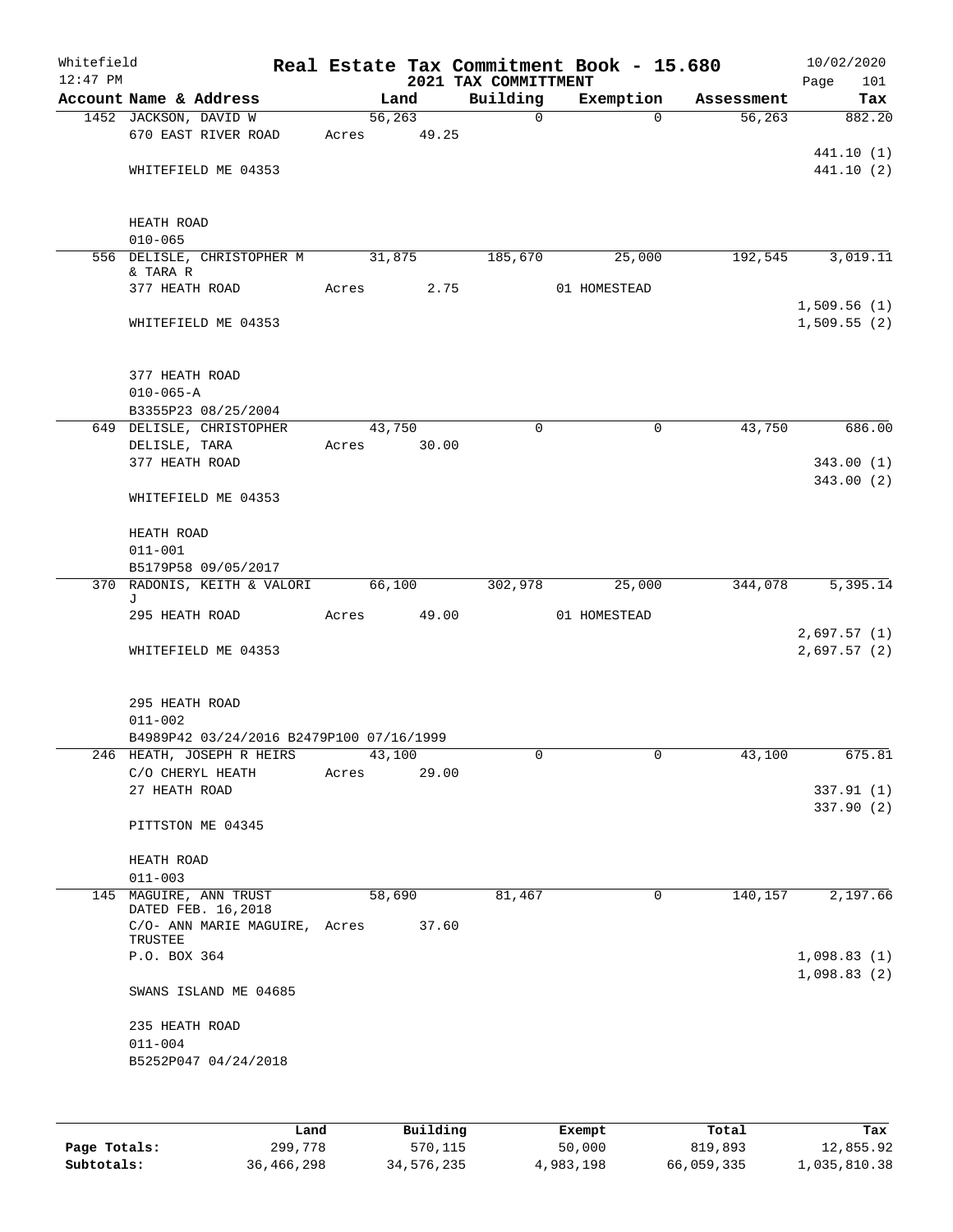| Whitefield<br>$12:47$ PM |                                                  |       |          | 2021 TAX COMMITTMENT | Real Estate Tax Commitment Book - 15.680 |            | 10/02/2020<br>102<br>Page |
|--------------------------|--------------------------------------------------|-------|----------|----------------------|------------------------------------------|------------|---------------------------|
|                          | Account Name & Address                           |       | Land     | Building             | Exemption                                | Assessment | Tax                       |
|                          | 1407 CONLEY GAIL P.                              |       | 9,185    | $\mathbf 0$          | $\Omega$                                 | 9,185      | 144.02                    |
|                          | CONLEY STEPHEN                                   | Acres | 16.50    |                      |                                          |            |                           |
|                          | PO BOX 22                                        |       |          |                      |                                          |            | 72.01(1)                  |
|                          |                                                  |       |          |                      |                                          |            | 72.01(2)                  |
|                          | WHITEFIELD ME 04353                              |       |          |                      |                                          |            |                           |
|                          |                                                  |       |          |                      |                                          |            |                           |
|                          | OFF HEATH ROAD                                   |       |          |                      |                                          |            |                           |
|                          | $011 - 005$                                      |       |          |                      |                                          |            |                           |
|                          | B4628P193 02/12/2013 B3589P86 11/01/2005         |       |          |                      |                                          |            |                           |
|                          | 1653 UHL, RONALD A                               |       | 15,820   | 0                    | $\mathbf 0$                              | 15,820     | 248.06                    |
|                          | 39019 GOLDEN BEACH ROAD Acres                    |       | 15.40    |                      |                                          |            |                           |
|                          |                                                  |       |          |                      |                                          |            | 124.03(1)                 |
|                          | MECHANICSVILLE MD 20659                          |       |          |                      |                                          |            | 124.03(2)                 |
|                          |                                                  |       |          |                      |                                          |            |                           |
|                          |                                                  |       |          |                      |                                          |            |                           |
|                          | HILTON ROAD                                      |       |          |                      |                                          |            |                           |
|                          | $011 - 006$                                      |       |          |                      |                                          |            |                           |
|                          | B5174P31 08/22/2017 B5174P30 08/22/2017 B5174P29 |       |          |                      |                                          |            |                           |
|                          | 08/22/2017 B805P226                              |       |          |                      |                                          |            |                           |
|                          | 1569 BERTRAND, RAYMOND D                         |       | 79,750   | $\mathbf 0$          | 0                                        | 79,750     | 1,250.48                  |
|                          | 679 PLYMOUTH ST                                  | Acres | 96.00    |                      |                                          |            |                           |
|                          |                                                  |       |          |                      |                                          |            | 625.24(1)                 |
|                          | MIDDLEBORO MA 02346                              |       |          |                      |                                          |            | 625.24(2)                 |
|                          |                                                  |       |          |                      |                                          |            |                           |
|                          |                                                  |       |          |                      |                                          |            |                           |
|                          | HEATH ROAD                                       |       |          |                      |                                          |            |                           |
|                          | $011 - 007$                                      |       |          |                      |                                          |            |                           |
|                          | B5495P152 02/28/2020                             |       |          |                      |                                          |            |                           |
|                          | 998 DUBE, DYLAN M                                |       | 37,442   | 92,880               | $\mathbf 0$                              | 130,322    | 2,043.45                  |
|                          | 53 HEATH ROAD                                    | Acres | 7.74     |                      |                                          |            |                           |
|                          |                                                  |       |          |                      |                                          |            | 1,021.73(1)               |
|                          | WHITEFIELD ME 04353                              |       |          |                      |                                          |            | 1,021.72(2)               |
|                          |                                                  |       |          |                      |                                          |            |                           |
|                          |                                                  |       |          |                      |                                          |            |                           |
|                          | 53 HEATH ROAD                                    |       |          |                      |                                          |            |                           |
|                          | $011 - 010$                                      |       |          |                      |                                          |            |                           |
|                          | B5483P72 01/23/2020                              |       |          |                      |                                          |            |                           |
|                          | 154 PAULSON, NANCY J                             |       | 34,500   | 141,645              | 25,000                                   | 151,145    | 2,369.95                  |
|                          | 137 HEATH ROAD                                   | Acres | 4.50     |                      | 01 HOMESTEAD                             |            |                           |
|                          |                                                  |       |          |                      |                                          |            | 1,184.98(1)               |
|                          | WHITEFIELD ME 04353                              |       |          |                      |                                          |            | 1,184.97(2)               |
|                          |                                                  |       |          |                      |                                          |            |                           |
|                          |                                                  |       |          |                      |                                          |            |                           |
|                          | 137 HEATH ROAD                                   |       |          |                      |                                          |            |                           |
|                          | $011 - 010 - A$                                  |       |          |                      |                                          |            |                           |
|                          | B3541P1 08/22/2005                               |       |          |                      |                                          |            |                           |
|                          | 1406 SANBORN, STEPHEN &                          |       | 24,875   | 0                    | 0                                        | 24,875     | 390.04                    |
|                          | CAROL                                            |       |          |                      |                                          |            |                           |
|                          | P.O. BOX 229                                     | Acres | 4.75     |                      |                                          |            |                           |
|                          |                                                  |       |          |                      |                                          |            | 195.02(1)                 |
|                          | DRESDEN ME 04342                                 |       |          |                      |                                          |            | 195.02(2)                 |
|                          |                                                  |       |          |                      |                                          |            |                           |
|                          |                                                  |       |          |                      |                                          |            |                           |
|                          | HEATH ROAD                                       |       |          |                      |                                          |            |                           |
|                          | $011 - 010 - B$                                  |       |          |                      |                                          |            |                           |
|                          | B2688P50                                         |       |          |                      |                                          |            |                           |
|                          |                                                  |       |          |                      |                                          |            |                           |
|                          |                                                  |       |          |                      |                                          |            |                           |
|                          |                                                  | Land  | Building |                      | Exempt                                   | Total      | Tax                       |
| Page Totals:             | 201,572                                          |       | 234,525  |                      | 25,000                                   | 411,097    | 6,446.00                  |

**Subtotals:** 36,667,870 34,810,760 5,008,198 66,470,432 1,042,256.38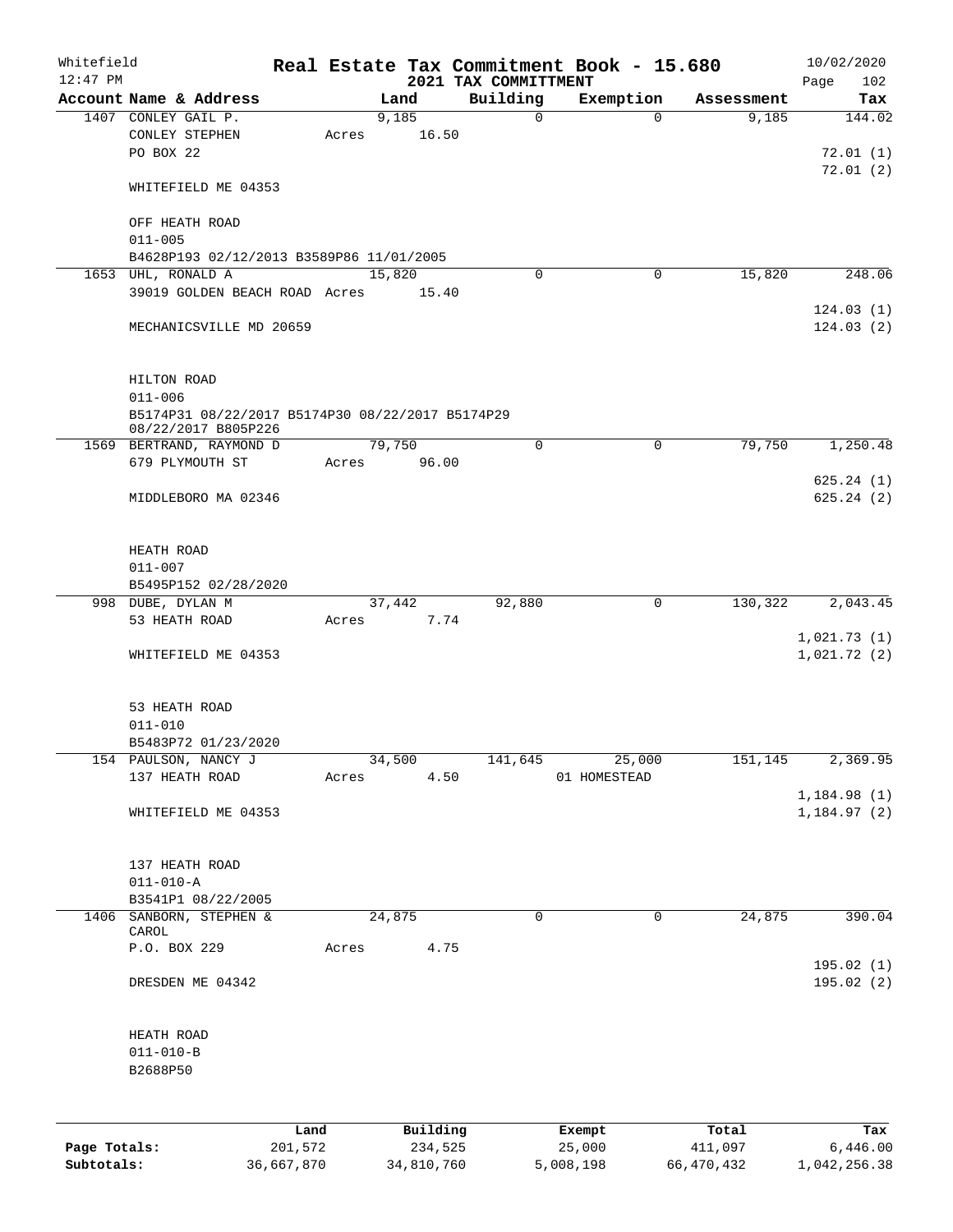| Whitefield<br>$12:47$ PM |                                                  |            |       |                 |      |                                  | Real Estate Tax Commitment Book - 15.680 |            | 10/02/2020             |
|--------------------------|--------------------------------------------------|------------|-------|-----------------|------|----------------------------------|------------------------------------------|------------|------------------------|
|                          | Account Name & Address                           |            |       | Land            |      | 2021 TAX COMMITTMENT<br>Building | Exemption                                | Assessment | Page<br>103<br>Tax     |
|                          | 313 CHAPMAN, KENNETH S &                         |            |       | 30,540          |      | 101,819                          | 31,000                                   | 101,359    | 1,589.31               |
|                          | PATRICIA M                                       |            |       |                 |      |                                  |                                          |            |                        |
|                          | 93 HEATH ROAD                                    |            | Acres |                 | 1.86 |                                  | 01 HOMESTEAD                             |            |                        |
|                          |                                                  |            |       |                 |      |                                  | 05 VET EXEMPTION                         |            | 794.66(1)<br>794.65(2) |
|                          | WHITEFIELD ME 04353                              |            |       |                 |      |                                  |                                          |            |                        |
|                          | 93 HEATH ROAD                                    |            |       |                 |      |                                  |                                          |            |                        |
|                          | $011 - 010 - C$                                  |            |       |                 |      |                                  |                                          |            |                        |
|                          | B2896P193                                        |            |       |                 |      |                                  |                                          |            |                        |
|                          | 1860 RICHARDS, JONATHAN L &<br>MARLENE M         |            |       | 25,562          |      | $\mathbf 0$                      | $\mathbf 0$                              | 25,562     | 400.81                 |
|                          | 39 HEATH ROAD                                    |            | Acres | 5.39            |      |                                  |                                          |            |                        |
|                          |                                                  |            |       |                 |      |                                  |                                          |            | 200.41(1)              |
|                          | WHITEFIELD ME 04353                              |            |       |                 |      |                                  |                                          |            | 200.40(2)              |
|                          | 39 HEATH ROAD                                    |            |       |                 |      |                                  |                                          |            |                        |
|                          | $011 - 010 - D$                                  |            |       |                 |      |                                  |                                          |            |                        |
|                          | B4291P4 06/28/2010                               |            |       |                 |      |                                  |                                          |            |                        |
|                          | 1876 RAFTERY, RYAN P & GRACE<br>т                |            |       | 73,185          |      | $\Omega$                         | $\Omega$                                 | 73,185     | 1,147.54               |
|                          | 130 MORTON ROAD                                  |            | Acres | 82.87           |      |                                  |                                          |            |                        |
|                          | YARMOUTH ME 04096                                |            |       |                 |      |                                  |                                          |            | 573.77(1)<br>573.77(2) |
|                          |                                                  |            |       |                 |      |                                  |                                          |            |                        |
|                          | 75 HEATH ROAD                                    |            |       |                 |      |                                  |                                          |            |                        |
|                          | $011 - 010 - E$                                  |            |       |                 |      |                                  |                                          |            |                        |
|                          | B4905P86 07/08/2015                              |            |       |                 |      |                                  |                                          |            |                        |
|                          | 1118 NYE, CAROLINE P &<br>FRANCIS, CHRISTOPHER J |            |       | 59,924          |      | 101,018                          | 25,000                                   | 135,942    | 2,131.57               |
|                          | 156 HEATH ROAD                                   |            |       | Acres 96.00     |      |                                  | 01 HOMESTEAD                             |            |                        |
|                          |                                                  |            |       |                 |      |                                  |                                          |            | 1,065.79(1)            |
|                          | WHITEFIELD ME 04353                              |            |       |                 |      |                                  |                                          |            | 1,065.78(2)            |
|                          | 156 HEATH ROAD                                   |            |       |                 |      |                                  |                                          |            |                        |
|                          | $011 - 012$                                      |            |       |                 |      |                                  |                                          |            |                        |
|                          | B4676P251 06/19/2013 B4091P160 01/26/2009        |            |       |                 |      |                                  |                                          |            |                        |
|                          | 1022 MAGUIRE, ANN MARIE<br>P. O. BOX 364         |            | Acres | 62,795<br>62.09 |      | 0                                | $\mathbf 0$                              | 62,795     | 984.63                 |
|                          |                                                  |            |       |                 |      |                                  |                                          |            | 492.32 (1)             |
|                          | SWANS ISLAND ME 04685                            |            |       |                 |      |                                  |                                          |            | 492.31 (2)             |
|                          |                                                  |            |       |                 |      |                                  |                                          |            |                        |
|                          | HEATH ROAD                                       |            |       |                 |      |                                  |                                          |            |                        |
|                          | $011 - 013$<br>ROBINS, CHRISTOPHER A             |            |       |                 |      | 169,388                          | 0                                        | 217,756    |                        |
| 1869                     | ROBINS, CAROL P                                  |            | Acres | 48,368<br>21.72 |      |                                  |                                          |            | 3, 414.41              |
|                          | 228 HEATH ROAD                                   |            |       |                 |      |                                  |                                          |            | 1,707.21(1)            |
|                          | WHITEFIELD ME 04353                              |            |       |                 |      |                                  |                                          |            | 1,707.20(2)            |
|                          |                                                  |            |       |                 |      |                                  |                                          |            |                        |
|                          | 228 HEATH ROAD                                   |            |       |                 |      |                                  |                                          |            |                        |
|                          | $011 - 013 - A$<br>B4546P48 07/17/2012           |            |       |                 |      |                                  |                                          |            |                        |
|                          |                                                  |            |       |                 |      |                                  |                                          |            |                        |
|                          |                                                  | Land       |       | Building        |      |                                  | Exempt                                   | Total      | Tax                    |
| Page Totals:             |                                                  | 300,374    |       | 372,225         |      |                                  | 56,000                                   | 616,599    | 9,668.27               |
| Subtotals:               |                                                  | 36,968,244 |       | 35, 182, 985    |      |                                  | 5,064,198                                | 67,087,031 | 1,051,924.65           |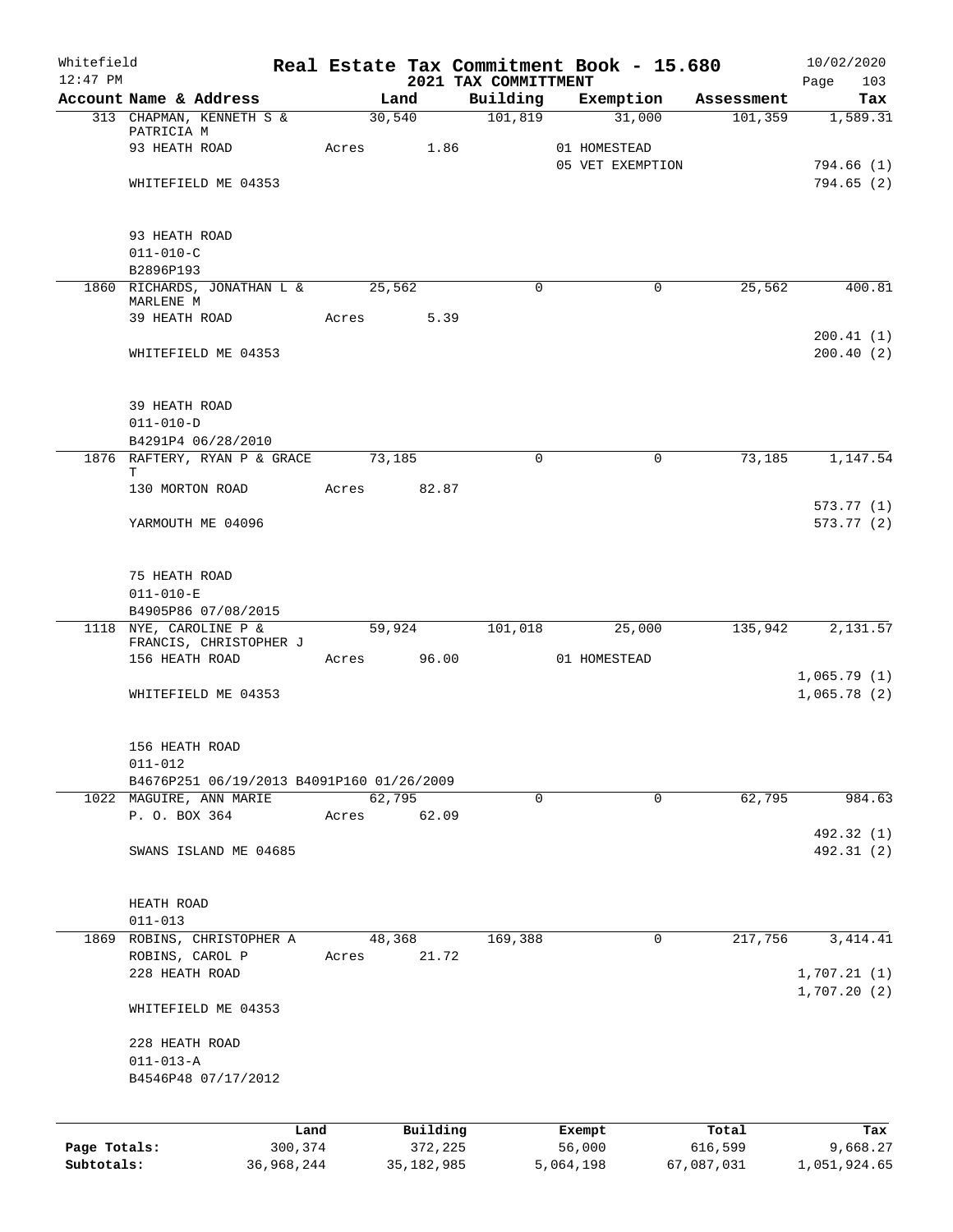| Whitefield<br>$12:47$ PM |                                                                   |         |                 |          | 2021 TAX COMMITTMENT | Real Estate Tax Commitment Book - 15.680 |            | 10/02/2020<br>Page<br>104 |
|--------------------------|-------------------------------------------------------------------|---------|-----------------|----------|----------------------|------------------------------------------|------------|---------------------------|
|                          | Account Name & Address                                            |         |                 | Land     | Building             | Exemption                                | Assessment | Tax                       |
|                          | 262 AASE, H TODD &<br>RICHARDS, DANIEL W<br>4840 W MONTARA CIRCLE |         | 30,922<br>Acres | 12.09    | 0                    | $\Omega$                                 | 30,922     | 484.86                    |
|                          | LAS VEGAS NV 89121                                                |         |                 |          |                      |                                          |            | 242.43 (1)<br>242.43 (2)  |
|                          | HEATH ROAD<br>$011 - 014$                                         |         |                 |          |                      |                                          |            |                           |
|                          | B1647P20                                                          |         |                 |          |                      |                                          |            |                           |
|                          | 1067 SIMMONS, CHARLES A                                           |         | 20,945          |          | 0                    | $\mathbf 0$                              | 20,945     | 328.42                    |
|                          | P.O. BOX 261                                                      |         | Acres           | 2.13     |                      |                                          |            | 164.21(1)                 |
|                          | NOBLEBORO ME 04555                                                |         |                 |          |                      |                                          |            | 164.21(2)                 |
|                          | HEATH ROAD<br>$011 - 014 - A$                                     |         |                 |          |                      |                                          |            |                           |
|                          | B5490P8 11/18/2019                                                |         |                 |          |                      |                                          |            |                           |
|                          | 1273 BLAKE, EARL C & GALE M                                       |         | 30,780          |          | 104,870              | $\mathsf{O}$                             | 135,650    | 2,126.99                  |
|                          | 256 HEATH ROAD                                                    |         | Acres           | 2.02     |                      |                                          |            | 1,063.50(1)               |
|                          | WHITEFIELD ME 04353                                               |         |                 |          |                      |                                          |            | 1,063.49(2)               |
|                          | 256 HEATH ROAD<br>$011 - 014 - B$                                 |         |                 |          |                      |                                          |            |                           |
|                          | B4560P116 08/16/2012 B1985P242                                    |         |                 |          |                      |                                          |            |                           |
|                          | 1759 SIMMONS, CHARLES A<br>P.O. BOX 261                           |         | 30,855          |          | 5,606                | $\mathsf{O}$                             | 36,461     | 571.71                    |
|                          |                                                                   |         | Acres           | 2.07     |                      |                                          |            | 285.86(1)                 |
|                          | NOBLEBORO ME 04555                                                |         |                 |          |                      |                                          |            | 285.85(2)                 |
|                          | 274 HEATH ROAD                                                    |         |                 |          |                      |                                          |            |                           |
|                          | $011 - 014 - C$<br>B5490P8 11/18/2019                             |         |                 |          |                      |                                          |            |                           |
|                          | 1495 RADONIS, KEITH & VALORI                                      |         | 103,250         |          | 0                    | 0                                        | 103,250    | 1,618.96                  |
|                          | J<br>295 HEATH ROAD                                               |         | Acres           | 143.00   |                      |                                          |            |                           |
|                          | WHITEFIELD ME 04353                                               |         |                 |          |                      |                                          |            | 809.48 (1)<br>809.48 (2)  |
|                          |                                                                   |         |                 |          |                      |                                          |            |                           |
|                          | HEATH ROAD                                                        |         |                 |          |                      |                                          |            |                           |
|                          | $011 - 015$<br>B4989P42 03/24/2016 B2479P100                      |         |                 |          |                      |                                          |            |                           |
|                          | 744 DELISLE, CHRISTOPHER                                          |         | 15,500          |          | 0                    | $\mathbf 0$                              | 15,500     | 243.04                    |
|                          | DELISLE, TARA<br>377 HEATH ROAD                                   |         | Acres           | 15.00    |                      |                                          |            | 121.52(1)                 |
|                          | WHITEFIELD ME 04353                                               |         |                 |          |                      |                                          |            | 121.52(2)                 |
|                          | HEATH ROAD                                                        |         |                 |          |                      |                                          |            |                           |
|                          | $011 - 016$                                                       |         |                 |          |                      |                                          |            |                           |
|                          | B5179P60 09/05/2017                                               |         |                 |          |                      |                                          |            |                           |
|                          |                                                                   |         |                 |          |                      |                                          |            |                           |
|                          |                                                                   | Land    |                 | Building |                      | Exempt                                   | Total      | Tax                       |
| Page Totals:             |                                                                   | 232,252 |                 | 110,476  |                      | $\mathsf{O}$                             | 342,728    | 5,373.98                  |

**Subtotals:** 37,200,496 35,293,461 5,064,198 67,429,759 1,057,298.63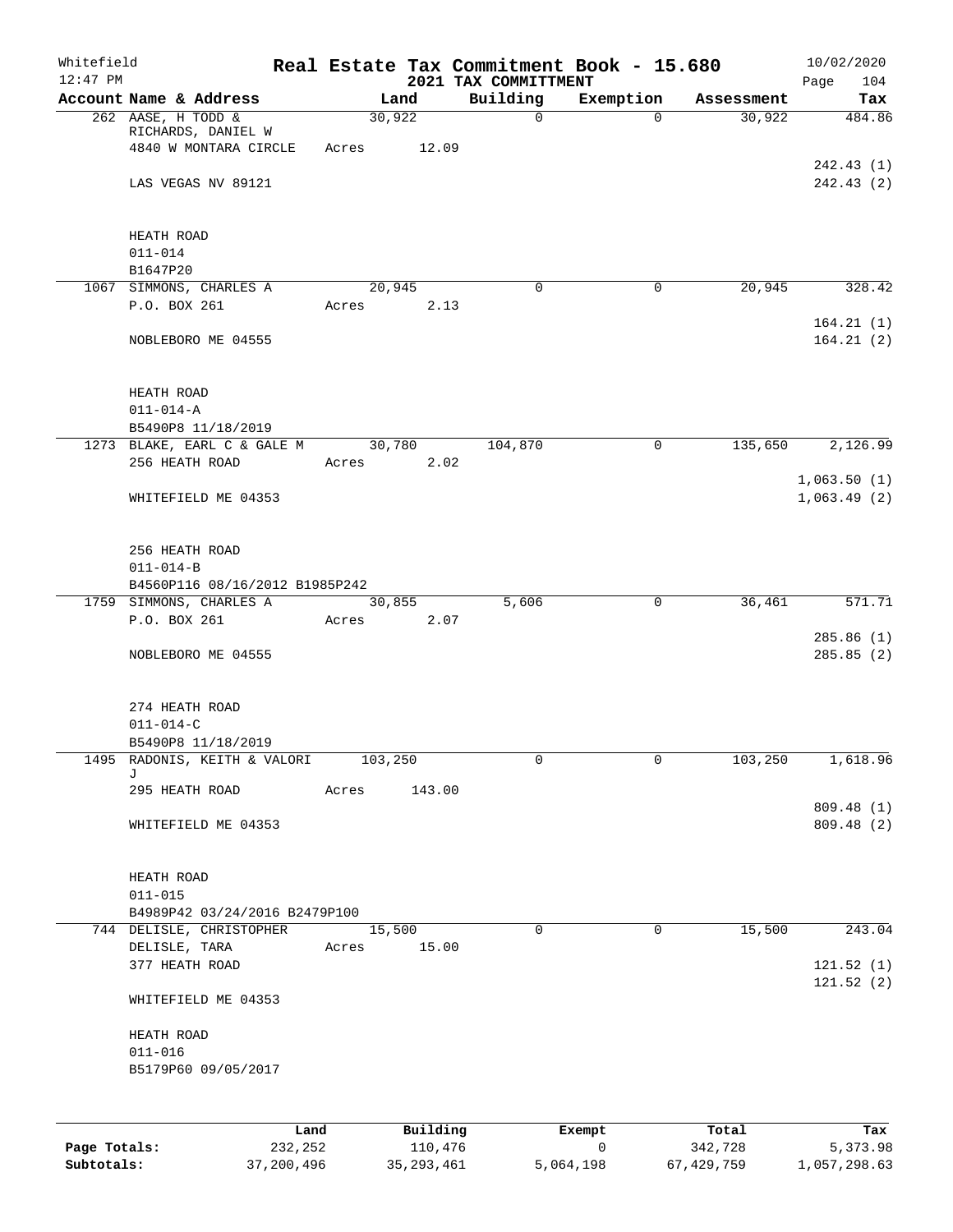| Whitefield |                                                                           |             |        |      | Real Estate Tax Commitment Book - 15.680 |              |             |            |      | 10/02/2020  |
|------------|---------------------------------------------------------------------------|-------------|--------|------|------------------------------------------|--------------|-------------|------------|------|-------------|
| $12:47$ PM |                                                                           |             |        |      | 2021 TAX COMMITTMENT                     |              |             |            | Page | 105         |
|            | Account Name & Address                                                    |             | Land   |      | Building                                 |              | Exemption   | Assessment |      | Tax         |
|            | 696 HAYDEN, SCOTT D                                                       |             | 34,800 |      | 265, 657                                 |              | 25,000      | 275,457    |      | 4,319.17    |
|            | 388 HEATH ROAD                                                            | Acres       |        | 4.70 |                                          | 01 HOMESTEAD |             |            |      |             |
|            |                                                                           |             |        |      |                                          |              |             |            |      | 2,159.59(1) |
|            | WHITEFIELD ME                                                             |             |        |      |                                          |              |             |            |      | 2,159.58(2) |
|            | 04353-3528                                                                |             |        |      |                                          |              |             |            |      |             |
|            |                                                                           |             |        |      |                                          |              |             |            |      |             |
|            | 388 HEATH ROAD                                                            |             |        |      |                                          |              |             |            |      |             |
|            | $011 - 017$                                                               |             |        |      |                                          |              |             |            |      |             |
|            | B5338P27 12/14/2018                                                       |             |        |      |                                          |              |             |            |      |             |
|            | 1459 HAYDEN, SCOTT D                                                      |             | 52,629 |      | $\Omega$                                 |              | $\mathbf 0$ | 52,629     |      | 825.22      |
|            | 388 HEATH ROAD                                                            | Acres 43.66 |        |      |                                          |              |             |            |      |             |
|            |                                                                           |             |        |      |                                          |              |             |            |      | 412.61(1)   |
|            | WHITEFIELD ME                                                             |             |        |      |                                          |              |             |            |      | 412.61(2)   |
|            | 04353-3528                                                                |             |        |      |                                          |              |             |            |      |             |
|            |                                                                           |             |        |      |                                          |              |             |            |      |             |
|            |                                                                           |             |        |      |                                          |              |             |            |      |             |
|            | HEATH ROAD                                                                |             |        |      |                                          |              |             |            |      |             |
|            | $011 - 017 - A$                                                           |             |        |      |                                          |              |             |            |      |             |
|            | B5338P27 12/14/2018                                                       |             |        |      |                                          |              |             |            |      |             |
|            | 397 DAUPHIN HAROLD E. &<br>KATHY                                          |             | 31,570 |      | 0                                        |              | 0           | 31,570     |      | 495.02      |
|            | 183 EAST RIVER ROAD                                                       | Acres       | 12.90  |      |                                          |              |             |            |      |             |
|            |                                                                           |             |        |      |                                          |              |             |            |      | 247.51(1)   |
|            | WHITEFIELD ME 04353                                                       |             |        |      |                                          |              |             |            |      | 247.51 (2)  |
|            | 3537                                                                      |             |        |      |                                          |              |             |            |      |             |
|            |                                                                           |             |        |      |                                          |              |             |            |      |             |
|            |                                                                           |             |        |      |                                          |              |             |            |      |             |
|            | WEARY POND ROAD NORTH                                                     |             |        |      |                                          |              |             |            |      |             |
|            | $011 - 018$                                                               |             |        |      |                                          |              |             |            |      |             |
|            | B4680P52 06/27/2013 B4680P51 06/27/2013 B4664P208<br>05/21/2013 B3201P285 |             |        |      |                                          |              |             |            |      |             |
|            | 1016 RADONIS, KEITH & VALORI                                              |             | 15,500 |      | 0                                        |              | 0           | 15,500     |      | 243.04      |
|            | J                                                                         |             |        |      |                                          |              |             |            |      |             |
|            | 295 HEATH ROAD                                                            | Acres       | 15.00  |      |                                          |              |             |            |      |             |
|            |                                                                           |             |        |      |                                          |              |             |            |      | 121.52(1)   |
|            | WHITEFIELD ME 04353                                                       |             |        |      |                                          |              |             |            |      | 121.52(2)   |
|            |                                                                           |             |        |      |                                          |              |             |            |      |             |
|            |                                                                           |             |        |      |                                          |              |             |            |      |             |
|            | WEARY POND ROAD NORTH                                                     |             |        |      |                                          |              |             |            |      |             |
|            | $011 - 019$                                                               |             |        |      |                                          |              |             |            |      |             |
|            | B4989P68 03/24/2016 B2610P167 10/26/2000                                  |             |        |      |                                          |              |             |            |      |             |
|            | 716 MARPLE ANTHONY F. &<br>MARIANNE                                       |             | 6,849  |      | $\Omega$                                 |              | $\Omega$    | 6,849      |      | 107.39      |
|            | 340 HILTON ROAD                                                           | Acres       | 18.00  |      |                                          |              |             |            |      |             |
|            |                                                                           |             |        |      |                                          |              |             |            |      | 53.70(1)    |
|            | WHITEFIELD ME 04353                                                       |             |        |      |                                          |              |             |            |      | 53.69(2)    |
|            |                                                                           |             |        |      |                                          |              |             |            |      |             |
|            |                                                                           |             |        |      |                                          |              |             |            |      |             |
|            | HILTON ROAD                                                               |             |        |      |                                          |              |             |            |      |             |
|            | $011 - 020$                                                               |             |        |      |                                          |              |             |            |      |             |
|            | B1254P209                                                                 |             |        |      |                                          |              |             |            |      |             |

|              | Land       | Building   | Exempt    | Total      | Tax          |
|--------------|------------|------------|-----------|------------|--------------|
| Page Totals: | 141,348    | 265,657    | 25,000    | 382,005    | 5,989.84     |
| Subtotals:   | 37,341,844 | 35,559,118 | 5,089,198 | 67,811,764 | 1,063,288.47 |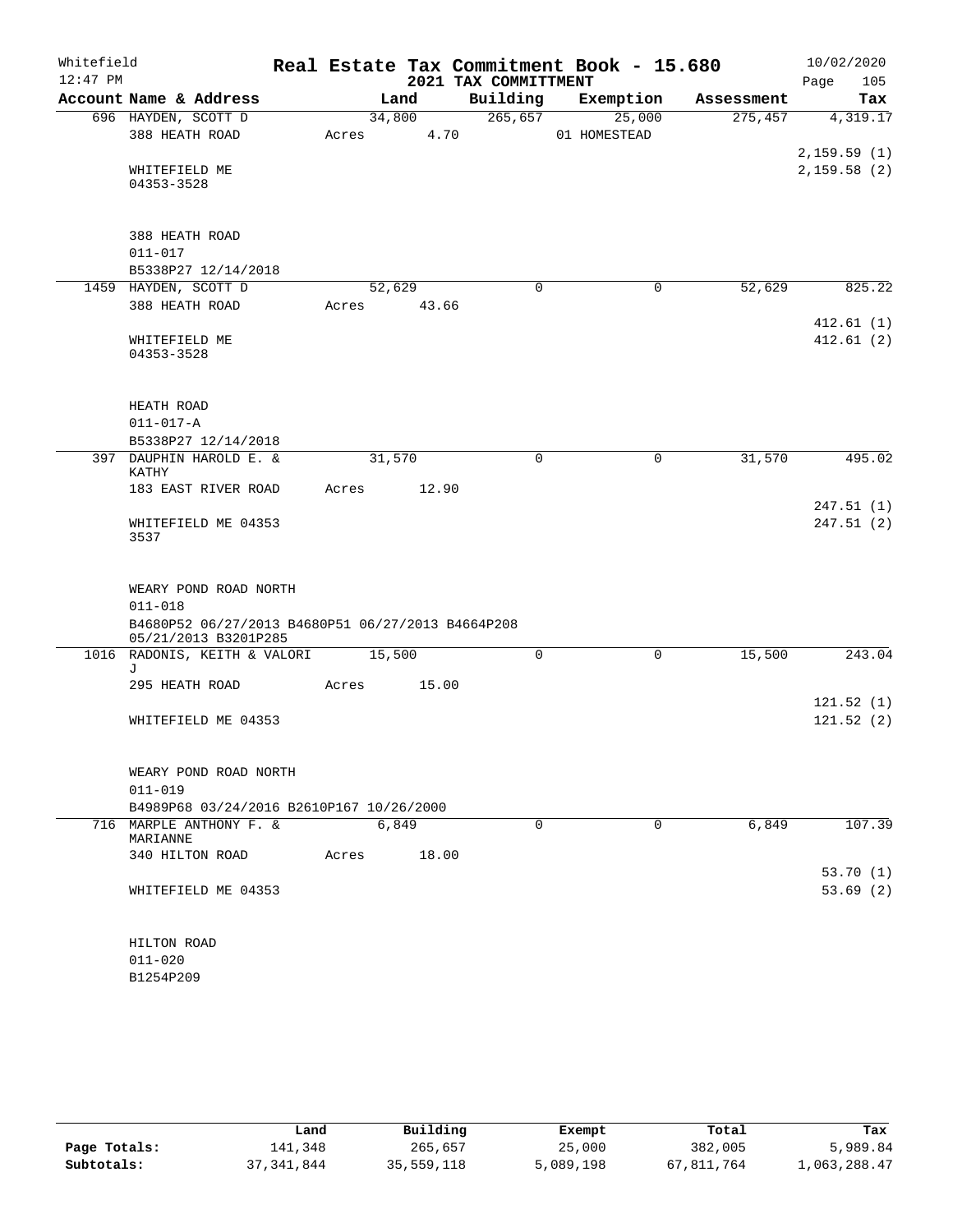| Whitefield |                                                                                                                                  |       |        | Real Estate Tax Commitment Book - 15.680 |              |                    |            | 10/02/2020                 |
|------------|----------------------------------------------------------------------------------------------------------------------------------|-------|--------|------------------------------------------|--------------|--------------------|------------|----------------------------|
| $12:47$ PM |                                                                                                                                  |       |        | 2021 TAX COMMITTMENT                     |              |                    |            | 106<br>Page                |
|            | Account Name & Address                                                                                                           |       | Land   | Building                                 | Exemption    |                    | Assessment | Tax                        |
|            | 1515 ELVIN CHARLES W. &<br>CHARLENE M.                                                                                           |       | 37,042 | 0                                        |              | $\Omega$           | 37,042     | 580.82                     |
|            | 371 HILTON ROAD                                                                                                                  | Acres | 19.74  |                                          |              |                    |            |                            |
|            | WHITEFIELD ME 04353                                                                                                              |       |        |                                          |              |                    |            | 290.41 (1)<br>290.41(2)    |
|            |                                                                                                                                  |       |        |                                          |              |                    |            |                            |
|            | HILTON ROAD                                                                                                                      |       |        |                                          |              |                    |            |                            |
|            | $011 - 020 - A$                                                                                                                  |       |        |                                          |              |                    |            |                            |
|            | B1254P213                                                                                                                        |       |        |                                          |              |                    |            |                            |
|            | 1076 CHELLIS, JONATHAN W                                                                                                         |       | 39,818 | 178,910                                  |              | 25,000             | 193,728    | 3,037.66                   |
|            | CHELLIS, ELIZABETH F                                                                                                             | Acres | 10.71  |                                          | 01 HOMESTEAD |                    |            |                            |
|            | 62 HEATH ROAD                                                                                                                    |       |        |                                          |              |                    |            | 1,518.83(1)                |
|            | WHITEFIELD ME 04353                                                                                                              |       |        |                                          |              |                    |            | 1,518.83(2)                |
|            |                                                                                                                                  |       |        |                                          |              |                    |            |                            |
|            | 62 HEATH ROAD                                                                                                                    |       |        |                                          |              |                    |            |                            |
|            | $011 - 020 - B$                                                                                                                  |       |        |                                          |              |                    |            |                            |
|            | B5197P214 10/20/2017                                                                                                             |       |        |                                          |              |                    |            |                            |
|            | 1081 MANCHESTER ROBERT S. &<br>LINDA K.                                                                                          |       | 50,175 | 131,689                                  |              | 31,000             | 150,864    | 2,365.55                   |
|            | PO BOX 4                                                                                                                         | Acres | 24.50  |                                          |              | 07 NMR VET & WIDOW |            |                            |
|            | WHITEFIELD ME 04353                                                                                                              |       |        |                                          | 01 HOMESTEAD |                    |            | 1,182.78(1)<br>1,182.77(2) |
|            |                                                                                                                                  |       |        |                                          |              |                    |            |                            |
|            | 100 WEARY POND ROAD                                                                                                              |       |        |                                          |              |                    |            |                            |
|            | $011 - 021$                                                                                                                      |       |        |                                          |              |                    |            |                            |
|            | B4906P320 07/13/2015 B4871P42 03/25/2015 B4763P290<br>03/13/2014 B4656P69 04/30/2013 B4290P143 06/25/2010<br>B4279P61 05/24/2010 |       |        |                                          |              |                    |            |                            |
|            | 786 GETCHELL DANA H.                                                                                                             |       | 45,050 | $\Omega$                                 |              | $\Omega$           | 45,050     | 706.38                     |
|            | P.O. BOX 185                                                                                                                     | Acres | 32.00  |                                          |              |                    |            |                            |
|            |                                                                                                                                  |       |        |                                          |              |                    |            | 353.19(1)                  |
|            | WHITEFIELD ME 04353                                                                                                              |       |        |                                          |              |                    |            | 353.19(2)                  |
|            |                                                                                                                                  |       |        |                                          |              |                    |            |                            |
|            | WEARY POND ROAD SOUTH                                                                                                            |       |        |                                          |              |                    |            |                            |
|            | $011 - 022$                                                                                                                      |       |        |                                          |              |                    |            |                            |
|            | B2701P64                                                                                                                         |       |        |                                          |              |                    |            |                            |
|            | 662 DAVEY REGINA ANN                                                                                                             |       | 41,150 | $\Omega$                                 |              | $\Omega$           | 41,150     | 645.23                     |
|            | * NELSON ADAM RUSSELL                                                                                                            | Acres | 26.00  |                                          |              |                    |            |                            |
|            | 159 QUAIL ROAD                                                                                                                   |       |        |                                          |              |                    |            | 322.62(1)                  |
|            |                                                                                                                                  |       |        |                                          |              |                    |            | 322.61(2)                  |
|            | BRISTOL ME 04539                                                                                                                 |       |        |                                          |              |                    |            |                            |
|            | WEARY POND ROAD NORTH                                                                                                            |       |        |                                          |              |                    |            |                            |
|            | $011 - 023$                                                                                                                      |       |        |                                          |              |                    |            |                            |
|            | B5141P158 05/30/2017 B1332P108                                                                                                   |       |        |                                          |              |                    |            |                            |

|              | Land       | Building   | Exempt    | Total      | Tax          |
|--------------|------------|------------|-----------|------------|--------------|
| Page Totals: | 213,235    | 310,599    | 56,000    | 467,834    | 7.335.64     |
| Subtotals:   | 37,555,079 | 35,869,717 | 5,145,198 | 68,279,598 | 1,070,624.11 |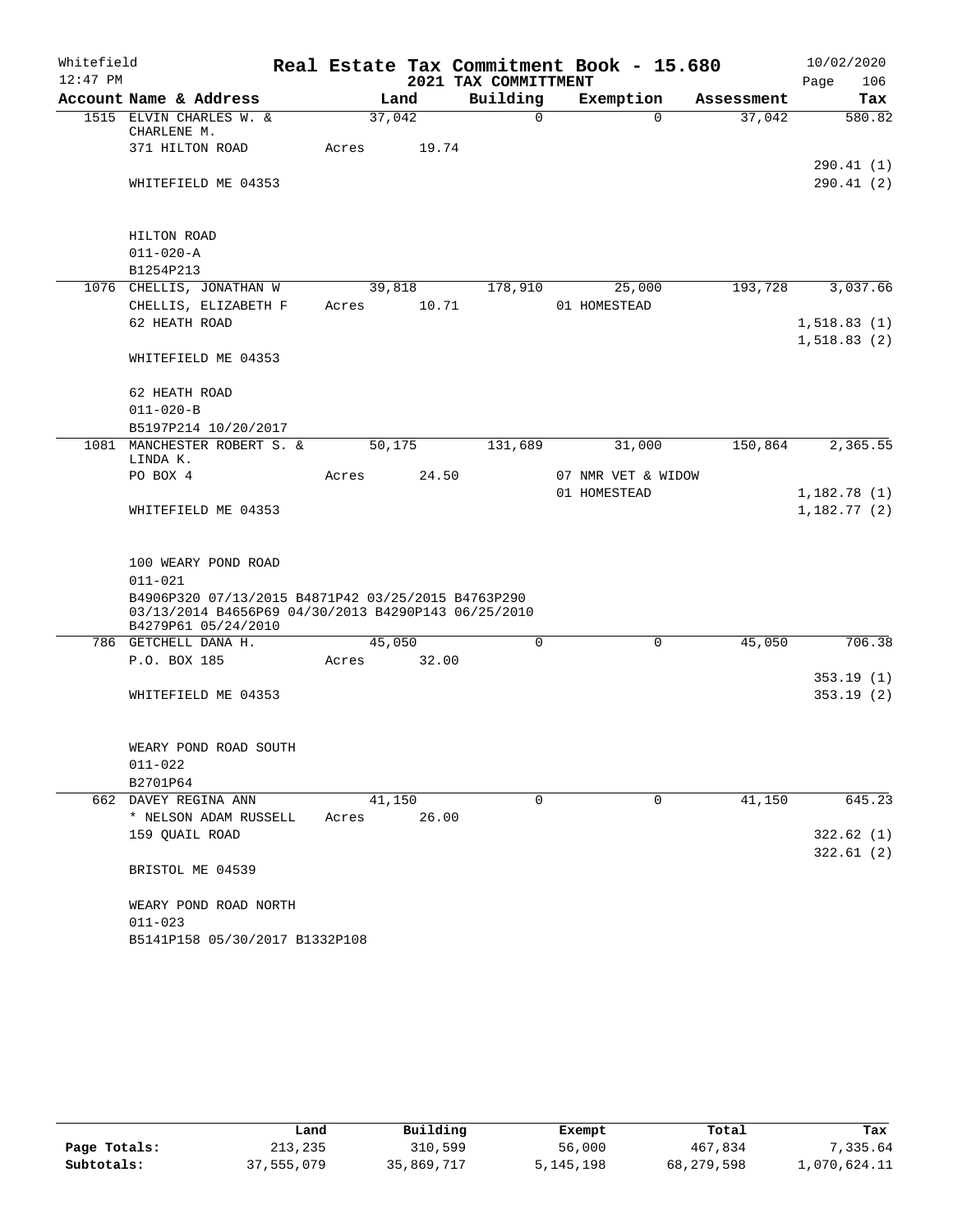| Whitefield<br>$12:47$ PM |                                                                                                                   |         |       | 2021 TAX COMMITTMENT | Real Estate Tax Commitment Book - 15.680 |            | 10/02/2020<br>107<br>Page |
|--------------------------|-------------------------------------------------------------------------------------------------------------------|---------|-------|----------------------|------------------------------------------|------------|---------------------------|
|                          | Account Name & Address                                                                                            |         | Land  | Building             | Exemption                                | Assessment | Tax                       |
|                          | 1198 RADONIS, KEITH & VALORI                                                                                      | 26,850  |       | $\Omega$             | $\Omega$                                 | 26,850     | 421.01                    |
|                          | J<br>295 HEATH ROAD                                                                                               | Acres   | 7.00  |                      |                                          |            |                           |
|                          |                                                                                                                   |         |       |                      |                                          |            | 210.51(1)                 |
|                          | WHITEFIELD ME 04353                                                                                               |         |       |                      |                                          |            | 210.50(2)                 |
|                          | WEARY POND ROAD NORTH<br>$011 - 025$                                                                              |         |       |                      |                                          |            |                           |
|                          | B4989P68 03/24/2016 B4400P137 03/20/2011 B2610P167<br>10/26/2000                                                  |         |       |                      |                                          |            |                           |
|                          | 415 DAUPHIN HAROLD E. &<br>KATHY                                                                                  | 26, 130 |       | $\mathbf 0$          | $\mathbf 0$                              | 26,130     | 409.72                    |
|                          | 183 EAST RIVER ROAD                                                                                               | Acres   | 6.10  |                      |                                          |            |                           |
|                          | WHITEFIELD ME 04353<br>3537                                                                                       |         |       |                      |                                          |            | 204.86(1)<br>204.86(2)    |
|                          | WEARY POND ROAD NORTH<br>$011 - 026$<br>B4680P52 06/27/2013 B4680P51 06/27/2013 B4664P208<br>05/21/2013 B3201P285 |         |       |                      |                                          |            |                           |
|                          | 331 BRINZOW ALEXANDER                                                                                             |         | 600   | $\Omega$             | $\mathbf 0$                              | 600        | 9.41                      |
|                          | 136 SMITH ROAD                                                                                                    | Acres   | 0.40  |                      |                                          |            |                           |
|                          | FARMINGDALE ME 04344                                                                                              |         |       |                      |                                          |            | 4.71(1)<br>4.70(2)        |
|                          | WEARY POND ROAD SOUTH<br>$011 - 027$<br>B934P145                                                                  |         |       |                      |                                          |            |                           |
|                          | 88 GRADY, STEVEN J                                                                                                | 45,050  |       | 5,868                | 0                                        | 50,918     | 798.39                    |
|                          | 8 JEWETT LANE                                                                                                     | Acres   | 32.00 |                      |                                          |            |                           |
|                          | WHITEFIELD ME 04353                                                                                               |         |       |                      |                                          |            | 399.20 (1)<br>399.19(2)   |
|                          | WEARY POND ROAD SOUTH<br>$011 - 028$                                                                              |         |       |                      |                                          |            |                           |
|                          | B5073P226 11/08/2016 B3361P65 09/14/2004<br>1311 CLARK DAVID S. & SHARON                                          | 59,750  |       | 0                    | $\mathbf 0$                              | 59,750     | 936.88                    |
|                          | L.                                                                                                                |         |       |                      |                                          |            |                           |
|                          | 151 MAIN STREET                                                                                                   | Acres   | 56.00 |                      |                                          |            |                           |
|                          | WHITEFIELD ME 04353                                                                                               |         |       |                      |                                          |            | 468.44(1)<br>468.44 (2)   |
|                          | STEARNS BROOK LANE<br>$011 - 029$<br>B3260P211                                                                    |         |       |                      |                                          |            |                           |

|              | Land       | Building   | Exempt    | Total        | Tax          |
|--------------|------------|------------|-----------|--------------|--------------|
| Page Totals: | 158,380    | 5,868      |           | 164,248      | 2,575.41     |
| Subtotals:   | 37,713,459 | 35,875,585 | 5,145,198 | 68, 443, 846 | 1,073,199.52 |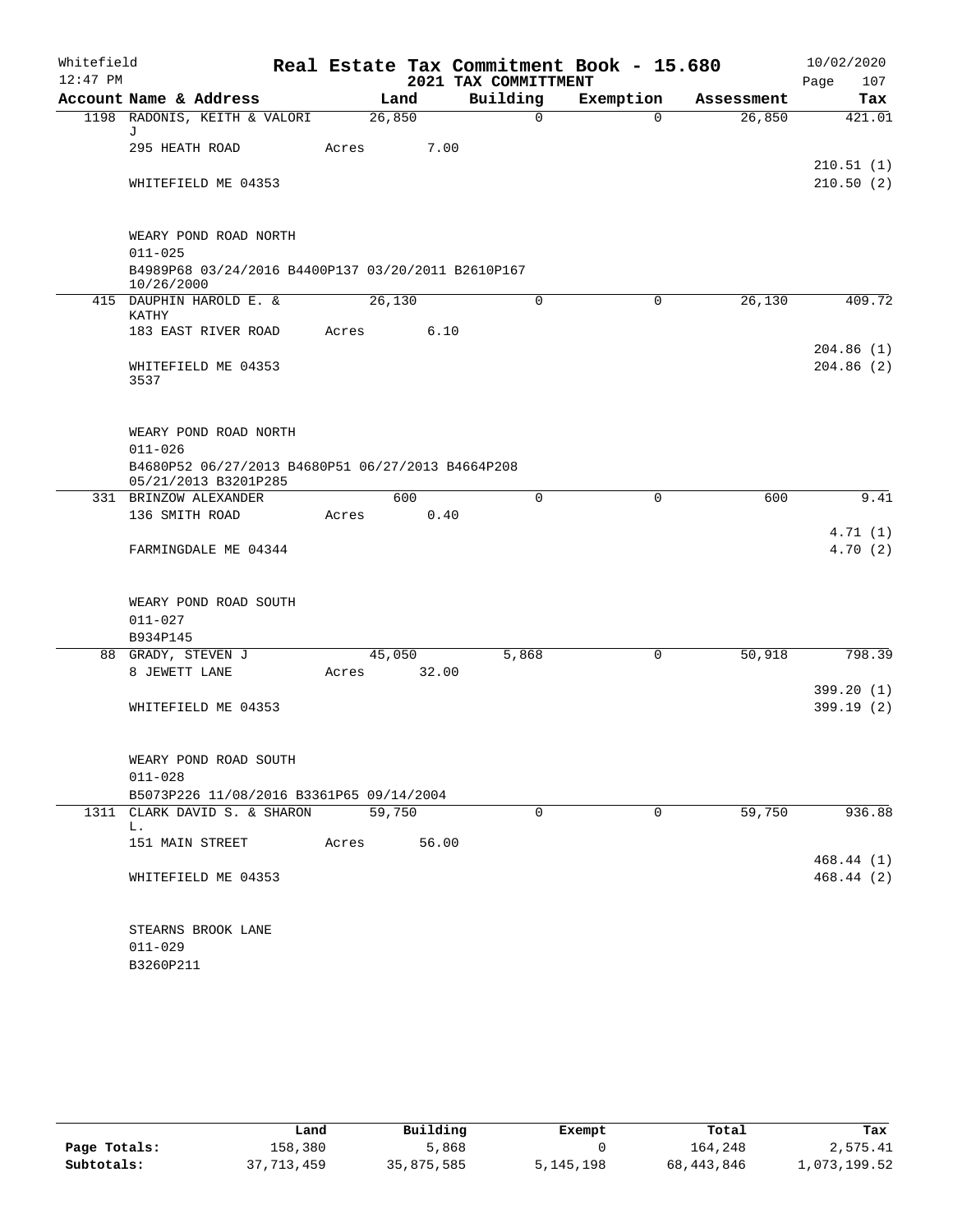| Building<br>Account Name & Address<br>Exemption<br>Land<br>Assessment<br>47,675<br>545 BEACH, JAMES A<br>47,675<br>0<br>$\Omega$<br>116 PURINGTON AVE.<br>83.00<br>Acres<br>AUGUSTA ME 04330<br>STEARNS BROOK LANE<br>$011 - 030$<br>B4490P52 02/08/2012 B2101P225<br>WOODBURY BRIAN<br>49,600<br>1567<br>49,600<br>$\Omega$<br>0<br>1007 ALEXANDER REED<br>Acres<br>39.00<br>ROAD<br>RICHMOND ME 04357<br>STEARNS BROOK LANE<br>$011 - 031$<br>B2152P336 06/07/1996 B1249P16 07/02/1985<br>195,001<br>3,057.62<br>1755 CAMPBELL DENNIST<br>37,250<br>157,751<br>$\mathbf 0$<br>372 ATKINS ROAD<br>7.50<br>Acres<br>1,528.81(1)<br>1,528.81(2)<br>JEFFERSON ME 04348<br>372 STEARNS BROOK LANE<br>$011 - 032 - 1$<br>B3504P35 06/23/2005<br>642 ROLLINS, KARA C &<br>26,850<br>166,534<br>168,384<br>25,000<br>RONALD E<br>7.00<br>356 ATKINS ROAD<br>01 HOMESTEAD<br>Acres<br>1,320.13(1)<br>JEFFERSON ME 04348<br>356 STEARNS BROOK LN -<br>$011 - 032 - 2$<br>B4752P259 01/27/2014 B4752P253 01/27/2014 B4752P251<br>01/27/2014 B4237P155 12/29/2009 B4237P155 12/29/2009<br>B3630P48 02/01/2006 B3488P269 05/26/2005<br>26,370<br>26,370<br>$\mathbf 0$<br>$\mathbf 0$<br>1756 ENGSTROM KRAIG JR.<br>39 COOKSON LANE<br>6.40<br>Acres<br>WHITEFIELD ME 04353<br>STEARNS BROOK LANE<br>$011 - 032 - 3$<br>B3534P295 08/16/2005<br>1754 BASSETT JAMIE C & TERRI<br>36,050<br>36,050<br>$\Omega$<br>0<br>J<br>18.50<br>P.O. BOX 13<br>Acres<br>JEFFERSON ME 04348<br>STEARNS BROOK LANE<br>$011 - 032 - 4$<br>B3483P69 05/16/2005<br>Building<br>Land<br>Exempt<br>Total<br>Page Totals:<br>223,795<br>324,285<br>25,000<br>523,080<br>Subtotals:<br>37,937,254<br>36,199,870<br>5,170,198 | Whitefield<br>$12:47$ PM |  |  |  |  | 2021 TAX COMMITTMENT |  | Real Estate Tax Commitment Book - 15.680 |            | 10/02/2020<br>Page<br>108 |  |  |  |
|---------------------------------------------------------------------------------------------------------------------------------------------------------------------------------------------------------------------------------------------------------------------------------------------------------------------------------------------------------------------------------------------------------------------------------------------------------------------------------------------------------------------------------------------------------------------------------------------------------------------------------------------------------------------------------------------------------------------------------------------------------------------------------------------------------------------------------------------------------------------------------------------------------------------------------------------------------------------------------------------------------------------------------------------------------------------------------------------------------------------------------------------------------------------------------------------------------------------------------------------------------------------------------------------------------------------------------------------------------------------------------------------------------------------------------------------------------------------------------------------------------------------------------------------------------------------------------------------------------------------------------------------------------------------------------------------|--------------------------|--|--|--|--|----------------------|--|------------------------------------------|------------|---------------------------|--|--|--|
|                                                                                                                                                                                                                                                                                                                                                                                                                                                                                                                                                                                                                                                                                                                                                                                                                                                                                                                                                                                                                                                                                                                                                                                                                                                                                                                                                                                                                                                                                                                                                                                                                                                                                             |                          |  |  |  |  |                      |  |                                          |            | Tax                       |  |  |  |
|                                                                                                                                                                                                                                                                                                                                                                                                                                                                                                                                                                                                                                                                                                                                                                                                                                                                                                                                                                                                                                                                                                                                                                                                                                                                                                                                                                                                                                                                                                                                                                                                                                                                                             |                          |  |  |  |  |                      |  |                                          |            | 747.54                    |  |  |  |
|                                                                                                                                                                                                                                                                                                                                                                                                                                                                                                                                                                                                                                                                                                                                                                                                                                                                                                                                                                                                                                                                                                                                                                                                                                                                                                                                                                                                                                                                                                                                                                                                                                                                                             |                          |  |  |  |  |                      |  |                                          |            |                           |  |  |  |
|                                                                                                                                                                                                                                                                                                                                                                                                                                                                                                                                                                                                                                                                                                                                                                                                                                                                                                                                                                                                                                                                                                                                                                                                                                                                                                                                                                                                                                                                                                                                                                                                                                                                                             |                          |  |  |  |  |                      |  |                                          |            | 373.77(1)                 |  |  |  |
|                                                                                                                                                                                                                                                                                                                                                                                                                                                                                                                                                                                                                                                                                                                                                                                                                                                                                                                                                                                                                                                                                                                                                                                                                                                                                                                                                                                                                                                                                                                                                                                                                                                                                             |                          |  |  |  |  |                      |  |                                          |            | 373.77(2)                 |  |  |  |
|                                                                                                                                                                                                                                                                                                                                                                                                                                                                                                                                                                                                                                                                                                                                                                                                                                                                                                                                                                                                                                                                                                                                                                                                                                                                                                                                                                                                                                                                                                                                                                                                                                                                                             |                          |  |  |  |  |                      |  |                                          |            |                           |  |  |  |
|                                                                                                                                                                                                                                                                                                                                                                                                                                                                                                                                                                                                                                                                                                                                                                                                                                                                                                                                                                                                                                                                                                                                                                                                                                                                                                                                                                                                                                                                                                                                                                                                                                                                                             |                          |  |  |  |  |                      |  |                                          |            |                           |  |  |  |
|                                                                                                                                                                                                                                                                                                                                                                                                                                                                                                                                                                                                                                                                                                                                                                                                                                                                                                                                                                                                                                                                                                                                                                                                                                                                                                                                                                                                                                                                                                                                                                                                                                                                                             |                          |  |  |  |  |                      |  |                                          |            |                           |  |  |  |
|                                                                                                                                                                                                                                                                                                                                                                                                                                                                                                                                                                                                                                                                                                                                                                                                                                                                                                                                                                                                                                                                                                                                                                                                                                                                                                                                                                                                                                                                                                                                                                                                                                                                                             |                          |  |  |  |  |                      |  |                                          |            |                           |  |  |  |
|                                                                                                                                                                                                                                                                                                                                                                                                                                                                                                                                                                                                                                                                                                                                                                                                                                                                                                                                                                                                                                                                                                                                                                                                                                                                                                                                                                                                                                                                                                                                                                                                                                                                                             |                          |  |  |  |  |                      |  |                                          |            | 777.73                    |  |  |  |
|                                                                                                                                                                                                                                                                                                                                                                                                                                                                                                                                                                                                                                                                                                                                                                                                                                                                                                                                                                                                                                                                                                                                                                                                                                                                                                                                                                                                                                                                                                                                                                                                                                                                                             |                          |  |  |  |  |                      |  |                                          |            |                           |  |  |  |
|                                                                                                                                                                                                                                                                                                                                                                                                                                                                                                                                                                                                                                                                                                                                                                                                                                                                                                                                                                                                                                                                                                                                                                                                                                                                                                                                                                                                                                                                                                                                                                                                                                                                                             |                          |  |  |  |  |                      |  |                                          |            |                           |  |  |  |
|                                                                                                                                                                                                                                                                                                                                                                                                                                                                                                                                                                                                                                                                                                                                                                                                                                                                                                                                                                                                                                                                                                                                                                                                                                                                                                                                                                                                                                                                                                                                                                                                                                                                                             |                          |  |  |  |  |                      |  |                                          |            | 388.87 (1)                |  |  |  |
|                                                                                                                                                                                                                                                                                                                                                                                                                                                                                                                                                                                                                                                                                                                                                                                                                                                                                                                                                                                                                                                                                                                                                                                                                                                                                                                                                                                                                                                                                                                                                                                                                                                                                             |                          |  |  |  |  |                      |  |                                          |            | 388.86 (2)                |  |  |  |
|                                                                                                                                                                                                                                                                                                                                                                                                                                                                                                                                                                                                                                                                                                                                                                                                                                                                                                                                                                                                                                                                                                                                                                                                                                                                                                                                                                                                                                                                                                                                                                                                                                                                                             |                          |  |  |  |  |                      |  |                                          |            |                           |  |  |  |
|                                                                                                                                                                                                                                                                                                                                                                                                                                                                                                                                                                                                                                                                                                                                                                                                                                                                                                                                                                                                                                                                                                                                                                                                                                                                                                                                                                                                                                                                                                                                                                                                                                                                                             |                          |  |  |  |  |                      |  |                                          |            |                           |  |  |  |
|                                                                                                                                                                                                                                                                                                                                                                                                                                                                                                                                                                                                                                                                                                                                                                                                                                                                                                                                                                                                                                                                                                                                                                                                                                                                                                                                                                                                                                                                                                                                                                                                                                                                                             |                          |  |  |  |  |                      |  |                                          |            |                           |  |  |  |
|                                                                                                                                                                                                                                                                                                                                                                                                                                                                                                                                                                                                                                                                                                                                                                                                                                                                                                                                                                                                                                                                                                                                                                                                                                                                                                                                                                                                                                                                                                                                                                                                                                                                                             |                          |  |  |  |  |                      |  |                                          |            |                           |  |  |  |
|                                                                                                                                                                                                                                                                                                                                                                                                                                                                                                                                                                                                                                                                                                                                                                                                                                                                                                                                                                                                                                                                                                                                                                                                                                                                                                                                                                                                                                                                                                                                                                                                                                                                                             |                          |  |  |  |  |                      |  |                                          |            |                           |  |  |  |
|                                                                                                                                                                                                                                                                                                                                                                                                                                                                                                                                                                                                                                                                                                                                                                                                                                                                                                                                                                                                                                                                                                                                                                                                                                                                                                                                                                                                                                                                                                                                                                                                                                                                                             |                          |  |  |  |  |                      |  |                                          |            |                           |  |  |  |
|                                                                                                                                                                                                                                                                                                                                                                                                                                                                                                                                                                                                                                                                                                                                                                                                                                                                                                                                                                                                                                                                                                                                                                                                                                                                                                                                                                                                                                                                                                                                                                                                                                                                                             |                          |  |  |  |  |                      |  |                                          |            |                           |  |  |  |
|                                                                                                                                                                                                                                                                                                                                                                                                                                                                                                                                                                                                                                                                                                                                                                                                                                                                                                                                                                                                                                                                                                                                                                                                                                                                                                                                                                                                                                                                                                                                                                                                                                                                                             |                          |  |  |  |  |                      |  |                                          |            |                           |  |  |  |
|                                                                                                                                                                                                                                                                                                                                                                                                                                                                                                                                                                                                                                                                                                                                                                                                                                                                                                                                                                                                                                                                                                                                                                                                                                                                                                                                                                                                                                                                                                                                                                                                                                                                                             |                          |  |  |  |  |                      |  |                                          |            |                           |  |  |  |
|                                                                                                                                                                                                                                                                                                                                                                                                                                                                                                                                                                                                                                                                                                                                                                                                                                                                                                                                                                                                                                                                                                                                                                                                                                                                                                                                                                                                                                                                                                                                                                                                                                                                                             |                          |  |  |  |  |                      |  |                                          |            |                           |  |  |  |
|                                                                                                                                                                                                                                                                                                                                                                                                                                                                                                                                                                                                                                                                                                                                                                                                                                                                                                                                                                                                                                                                                                                                                                                                                                                                                                                                                                                                                                                                                                                                                                                                                                                                                             |                          |  |  |  |  |                      |  |                                          |            |                           |  |  |  |
|                                                                                                                                                                                                                                                                                                                                                                                                                                                                                                                                                                                                                                                                                                                                                                                                                                                                                                                                                                                                                                                                                                                                                                                                                                                                                                                                                                                                                                                                                                                                                                                                                                                                                             |                          |  |  |  |  |                      |  |                                          |            |                           |  |  |  |
|                                                                                                                                                                                                                                                                                                                                                                                                                                                                                                                                                                                                                                                                                                                                                                                                                                                                                                                                                                                                                                                                                                                                                                                                                                                                                                                                                                                                                                                                                                                                                                                                                                                                                             |                          |  |  |  |  |                      |  |                                          |            |                           |  |  |  |
|                                                                                                                                                                                                                                                                                                                                                                                                                                                                                                                                                                                                                                                                                                                                                                                                                                                                                                                                                                                                                                                                                                                                                                                                                                                                                                                                                                                                                                                                                                                                                                                                                                                                                             |                          |  |  |  |  |                      |  |                                          |            | 2,640.26                  |  |  |  |
|                                                                                                                                                                                                                                                                                                                                                                                                                                                                                                                                                                                                                                                                                                                                                                                                                                                                                                                                                                                                                                                                                                                                                                                                                                                                                                                                                                                                                                                                                                                                                                                                                                                                                             |                          |  |  |  |  |                      |  |                                          |            |                           |  |  |  |
|                                                                                                                                                                                                                                                                                                                                                                                                                                                                                                                                                                                                                                                                                                                                                                                                                                                                                                                                                                                                                                                                                                                                                                                                                                                                                                                                                                                                                                                                                                                                                                                                                                                                                             |                          |  |  |  |  |                      |  |                                          |            |                           |  |  |  |
|                                                                                                                                                                                                                                                                                                                                                                                                                                                                                                                                                                                                                                                                                                                                                                                                                                                                                                                                                                                                                                                                                                                                                                                                                                                                                                                                                                                                                                                                                                                                                                                                                                                                                             |                          |  |  |  |  |                      |  |                                          |            | 1,320.13(2)               |  |  |  |
|                                                                                                                                                                                                                                                                                                                                                                                                                                                                                                                                                                                                                                                                                                                                                                                                                                                                                                                                                                                                                                                                                                                                                                                                                                                                                                                                                                                                                                                                                                                                                                                                                                                                                             |                          |  |  |  |  |                      |  |                                          |            |                           |  |  |  |
|                                                                                                                                                                                                                                                                                                                                                                                                                                                                                                                                                                                                                                                                                                                                                                                                                                                                                                                                                                                                                                                                                                                                                                                                                                                                                                                                                                                                                                                                                                                                                                                                                                                                                             |                          |  |  |  |  |                      |  |                                          |            |                           |  |  |  |
|                                                                                                                                                                                                                                                                                                                                                                                                                                                                                                                                                                                                                                                                                                                                                                                                                                                                                                                                                                                                                                                                                                                                                                                                                                                                                                                                                                                                                                                                                                                                                                                                                                                                                             |                          |  |  |  |  |                      |  |                                          |            |                           |  |  |  |
|                                                                                                                                                                                                                                                                                                                                                                                                                                                                                                                                                                                                                                                                                                                                                                                                                                                                                                                                                                                                                                                                                                                                                                                                                                                                                                                                                                                                                                                                                                                                                                                                                                                                                             |                          |  |  |  |  |                      |  |                                          |            |                           |  |  |  |
|                                                                                                                                                                                                                                                                                                                                                                                                                                                                                                                                                                                                                                                                                                                                                                                                                                                                                                                                                                                                                                                                                                                                                                                                                                                                                                                                                                                                                                                                                                                                                                                                                                                                                             |                          |  |  |  |  |                      |  |                                          |            |                           |  |  |  |
|                                                                                                                                                                                                                                                                                                                                                                                                                                                                                                                                                                                                                                                                                                                                                                                                                                                                                                                                                                                                                                                                                                                                                                                                                                                                                                                                                                                                                                                                                                                                                                                                                                                                                             |                          |  |  |  |  |                      |  |                                          |            |                           |  |  |  |
|                                                                                                                                                                                                                                                                                                                                                                                                                                                                                                                                                                                                                                                                                                                                                                                                                                                                                                                                                                                                                                                                                                                                                                                                                                                                                                                                                                                                                                                                                                                                                                                                                                                                                             |                          |  |  |  |  |                      |  |                                          |            | 413.48                    |  |  |  |
|                                                                                                                                                                                                                                                                                                                                                                                                                                                                                                                                                                                                                                                                                                                                                                                                                                                                                                                                                                                                                                                                                                                                                                                                                                                                                                                                                                                                                                                                                                                                                                                                                                                                                             |                          |  |  |  |  |                      |  |                                          |            |                           |  |  |  |
|                                                                                                                                                                                                                                                                                                                                                                                                                                                                                                                                                                                                                                                                                                                                                                                                                                                                                                                                                                                                                                                                                                                                                                                                                                                                                                                                                                                                                                                                                                                                                                                                                                                                                             |                          |  |  |  |  |                      |  |                                          |            | 206.74(1)                 |  |  |  |
|                                                                                                                                                                                                                                                                                                                                                                                                                                                                                                                                                                                                                                                                                                                                                                                                                                                                                                                                                                                                                                                                                                                                                                                                                                                                                                                                                                                                                                                                                                                                                                                                                                                                                             |                          |  |  |  |  |                      |  |                                          |            | 206.74(2)                 |  |  |  |
|                                                                                                                                                                                                                                                                                                                                                                                                                                                                                                                                                                                                                                                                                                                                                                                                                                                                                                                                                                                                                                                                                                                                                                                                                                                                                                                                                                                                                                                                                                                                                                                                                                                                                             |                          |  |  |  |  |                      |  |                                          |            |                           |  |  |  |
|                                                                                                                                                                                                                                                                                                                                                                                                                                                                                                                                                                                                                                                                                                                                                                                                                                                                                                                                                                                                                                                                                                                                                                                                                                                                                                                                                                                                                                                                                                                                                                                                                                                                                             |                          |  |  |  |  |                      |  |                                          |            |                           |  |  |  |
|                                                                                                                                                                                                                                                                                                                                                                                                                                                                                                                                                                                                                                                                                                                                                                                                                                                                                                                                                                                                                                                                                                                                                                                                                                                                                                                                                                                                                                                                                                                                                                                                                                                                                             |                          |  |  |  |  |                      |  |                                          |            |                           |  |  |  |
|                                                                                                                                                                                                                                                                                                                                                                                                                                                                                                                                                                                                                                                                                                                                                                                                                                                                                                                                                                                                                                                                                                                                                                                                                                                                                                                                                                                                                                                                                                                                                                                                                                                                                             |                          |  |  |  |  |                      |  |                                          |            |                           |  |  |  |
|                                                                                                                                                                                                                                                                                                                                                                                                                                                                                                                                                                                                                                                                                                                                                                                                                                                                                                                                                                                                                                                                                                                                                                                                                                                                                                                                                                                                                                                                                                                                                                                                                                                                                             |                          |  |  |  |  |                      |  |                                          |            | 565.26                    |  |  |  |
|                                                                                                                                                                                                                                                                                                                                                                                                                                                                                                                                                                                                                                                                                                                                                                                                                                                                                                                                                                                                                                                                                                                                                                                                                                                                                                                                                                                                                                                                                                                                                                                                                                                                                             |                          |  |  |  |  |                      |  |                                          |            |                           |  |  |  |
|                                                                                                                                                                                                                                                                                                                                                                                                                                                                                                                                                                                                                                                                                                                                                                                                                                                                                                                                                                                                                                                                                                                                                                                                                                                                                                                                                                                                                                                                                                                                                                                                                                                                                             |                          |  |  |  |  |                      |  |                                          |            |                           |  |  |  |
|                                                                                                                                                                                                                                                                                                                                                                                                                                                                                                                                                                                                                                                                                                                                                                                                                                                                                                                                                                                                                                                                                                                                                                                                                                                                                                                                                                                                                                                                                                                                                                                                                                                                                             |                          |  |  |  |  |                      |  |                                          |            | 282.63(1)                 |  |  |  |
|                                                                                                                                                                                                                                                                                                                                                                                                                                                                                                                                                                                                                                                                                                                                                                                                                                                                                                                                                                                                                                                                                                                                                                                                                                                                                                                                                                                                                                                                                                                                                                                                                                                                                             |                          |  |  |  |  |                      |  |                                          |            | 282.63(2)                 |  |  |  |
|                                                                                                                                                                                                                                                                                                                                                                                                                                                                                                                                                                                                                                                                                                                                                                                                                                                                                                                                                                                                                                                                                                                                                                                                                                                                                                                                                                                                                                                                                                                                                                                                                                                                                             |                          |  |  |  |  |                      |  |                                          |            |                           |  |  |  |
|                                                                                                                                                                                                                                                                                                                                                                                                                                                                                                                                                                                                                                                                                                                                                                                                                                                                                                                                                                                                                                                                                                                                                                                                                                                                                                                                                                                                                                                                                                                                                                                                                                                                                             |                          |  |  |  |  |                      |  |                                          |            |                           |  |  |  |
|                                                                                                                                                                                                                                                                                                                                                                                                                                                                                                                                                                                                                                                                                                                                                                                                                                                                                                                                                                                                                                                                                                                                                                                                                                                                                                                                                                                                                                                                                                                                                                                                                                                                                             |                          |  |  |  |  |                      |  |                                          |            |                           |  |  |  |
|                                                                                                                                                                                                                                                                                                                                                                                                                                                                                                                                                                                                                                                                                                                                                                                                                                                                                                                                                                                                                                                                                                                                                                                                                                                                                                                                                                                                                                                                                                                                                                                                                                                                                             |                          |  |  |  |  |                      |  |                                          |            |                           |  |  |  |
|                                                                                                                                                                                                                                                                                                                                                                                                                                                                                                                                                                                                                                                                                                                                                                                                                                                                                                                                                                                                                                                                                                                                                                                                                                                                                                                                                                                                                                                                                                                                                                                                                                                                                             |                          |  |  |  |  |                      |  |                                          |            |                           |  |  |  |
|                                                                                                                                                                                                                                                                                                                                                                                                                                                                                                                                                                                                                                                                                                                                                                                                                                                                                                                                                                                                                                                                                                                                                                                                                                                                                                                                                                                                                                                                                                                                                                                                                                                                                             |                          |  |  |  |  |                      |  |                                          |            | Tax<br>8,201.89           |  |  |  |
|                                                                                                                                                                                                                                                                                                                                                                                                                                                                                                                                                                                                                                                                                                                                                                                                                                                                                                                                                                                                                                                                                                                                                                                                                                                                                                                                                                                                                                                                                                                                                                                                                                                                                             |                          |  |  |  |  |                      |  |                                          | 68,966,926 | 1,081,401.41              |  |  |  |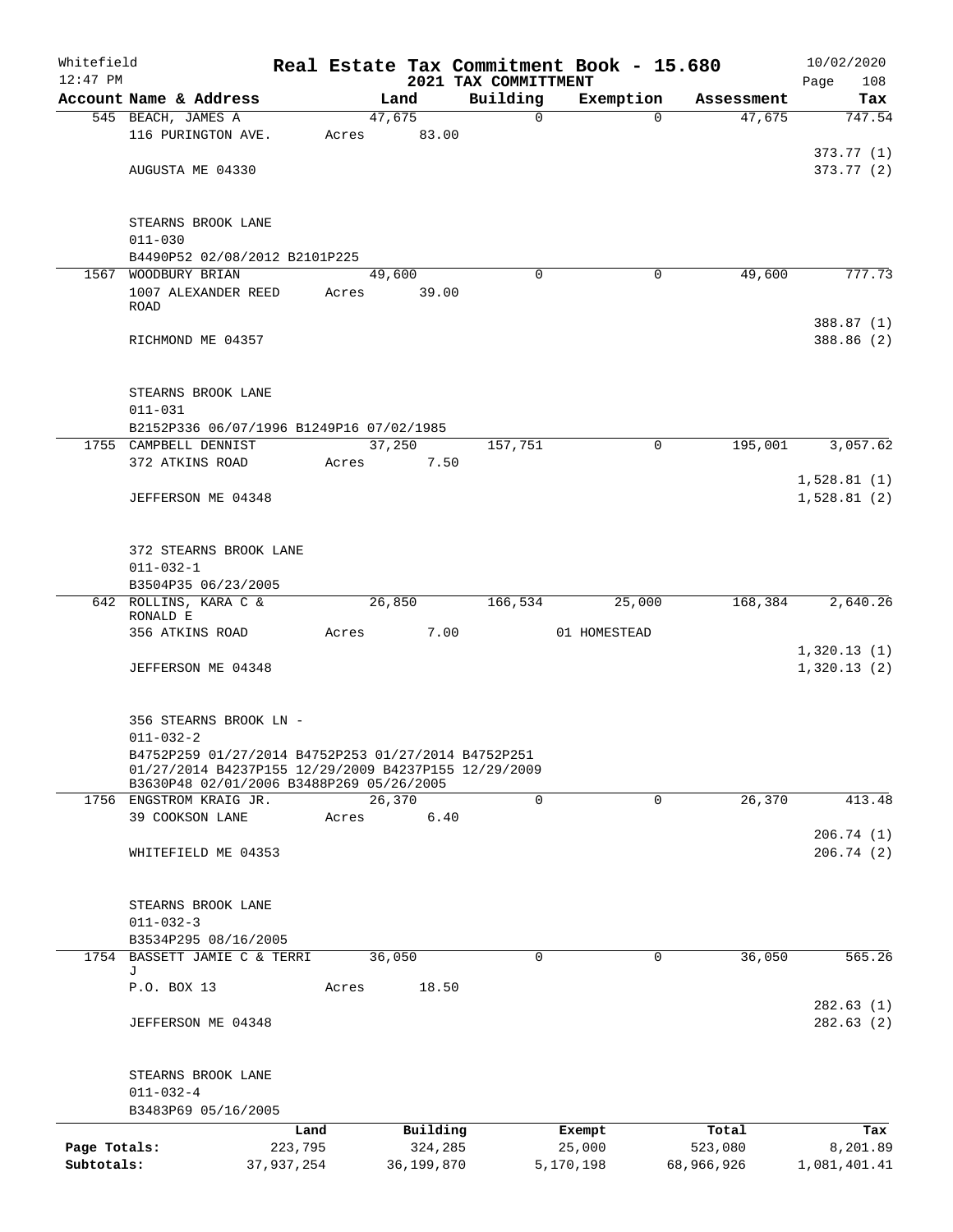| Whitefield<br>$12:47$ PM |                                            |        |       | 2021 TAX COMMITTMENT | Real Estate Tax Commitment Book - 15.680 |            | 10/02/2020<br>109<br>Page |
|--------------------------|--------------------------------------------|--------|-------|----------------------|------------------------------------------|------------|---------------------------|
|                          | Account Name & Address                     | Land   |       | Building             | Exemption                                | Assessment | Tax                       |
|                          | 535 WOODBURY FREDERICK                     | 47,780 |       | $\Omega$             | $\Omega$                                 | 47,780     | 749.19                    |
|                          | 348 POND ROAD                              | Acres  | 36.20 |                      |                                          |            |                           |
|                          |                                            |        |       |                      |                                          |            | 374.60(1)                 |
|                          | NEWCASTLE ME 04553                         |        |       |                      |                                          |            | 374.59(2)                 |
|                          |                                            |        |       |                      |                                          |            |                           |
|                          |                                            |        |       |                      |                                          |            |                           |
|                          | <b>JEFFERSON LINE</b>                      |        |       |                      |                                          |            |                           |
|                          | $011 - 033$                                |        |       |                      |                                          |            |                           |
|                          | 34 MCDONOUGH MARY LEE                      | 32,450 |       | $\mathbf 0$          | 0                                        | 32,450     | 508.82                    |
|                          | 4010 GRADY SMITH ROAD                      | Acres  | 14.00 |                      |                                          |            |                           |
|                          |                                            |        |       |                      |                                          |            | 254.41(1)                 |
|                          | LOGANVILLE GA 30052                        |        |       |                      |                                          |            | 254.41(2)                 |
|                          |                                            |        |       |                      |                                          |            |                           |
|                          |                                            |        |       |                      |                                          |            |                           |
|                          | HILTON ROAD                                |        |       |                      |                                          |            |                           |
|                          | $011 - 035$                                |        |       |                      |                                          |            |                           |
|                          | 251 BOYNTON, ALBERT                        | 70,150 |       | $\Omega$             | $\mathbf 0$                              | 70,150     | 1,099.95                  |
|                          | 98 MILLS ROAD                              | Acres  | 80.00 |                      |                                          |            |                           |
|                          |                                            |        |       |                      |                                          |            | 549.98 (1)                |
|                          | WHITEFIELD ME 04353                        |        |       |                      |                                          |            | 549.97(2)                 |
|                          |                                            |        |       |                      |                                          |            |                           |
|                          |                                            |        |       |                      |                                          |            |                           |
|                          | HILTON ROAD                                |        |       |                      |                                          |            |                           |
|                          | $011 - 036$                                |        |       |                      |                                          |            |                           |
|                          | B513P188 10/30/1953                        |        |       |                      |                                          |            |                           |
|                          | 197 NILES SHANE H. & JODIE                 | 31,500 |       | 78,039               | 25,000                                   | 84,539     | 1,325.57                  |
|                          | L.<br>513 HILTON ROAD                      | Acres  | 2.50  |                      | 01 HOMESTEAD                             |            |                           |
|                          |                                            |        |       |                      |                                          |            | 662.79 (1)                |
|                          | WHITEFIELD ME 04353                        |        |       |                      |                                          |            | 662.78 (2)                |
|                          |                                            |        |       |                      |                                          |            |                           |
|                          |                                            |        |       |                      |                                          |            |                           |
|                          | 513 HILTON ROAD                            |        |       |                      |                                          |            |                           |
|                          | $011 - 037$                                |        |       |                      |                                          |            |                           |
|                          | B2086P91                                   |        |       |                      |                                          |            |                           |
|                          | 526 PALMER MICHAEL L.                      | 21,500 |       | $\mathbf 0$          | 0                                        | 21,500     | 337.12                    |
|                          | PO BOX 333                                 | Acres  | 2.50  |                      |                                          |            |                           |
|                          |                                            |        |       |                      |                                          |            | 168.56(1)                 |
|                          | SO. CHINA ME 04358                         |        |       |                      |                                          |            | 168.56(2)                 |
|                          |                                            |        |       |                      |                                          |            |                           |
|                          |                                            |        |       |                      |                                          |            |                           |
|                          | HILTON ROAD                                |        |       |                      |                                          |            |                           |
|                          | $011 - 038$                                |        |       |                      |                                          |            |                           |
|                          | B4865P296 03/05/2015 B2139P192             |        |       |                      |                                          |            |                           |
|                          | 1152 SNYDER, CORINNA S. &                  | 39,278 |       | $\mathbf 0$          | $\Omega$                                 | 39,278     | 615.88                    |
|                          | ABIGAIL                                    |        |       |                      |                                          |            |                           |
|                          | CO-TRUSTEES OF N.<br>WHITEFIELD RLTY TRUST | Acres  | 23.12 |                      |                                          |            |                           |
|                          | 2122 ALBEMARLE TERRACE                     |        |       |                      |                                          |            | 307.94(1)                 |
|                          |                                            |        |       |                      |                                          |            | 307.94(2)                 |
|                          | BROOKLYN NY 11226 3906                     |        |       |                      |                                          |            |                           |
|                          |                                            |        |       |                      |                                          |            |                           |
|                          | HILTON ROAD                                |        |       |                      |                                          |            |                           |
|                          | $011 - 039$                                |        |       |                      |                                          |            |                           |
|                          | B4971P276 01/25/2016 B2396P28 11/04/1998   |        |       |                      |                                          |            |                           |
|                          |                                            |        |       |                      |                                          |            |                           |
|                          |                                            |        |       |                      |                                          |            |                           |

|              | Land       | Building     | Exempt    | Total        | Tax          |
|--------------|------------|--------------|-----------|--------------|--------------|
| Page Totals: | 242,658    | 78,039       | 25,000    | 295,697      | 4,636.53     |
| Subtotals:   | 38,179,912 | 36, 277, 909 | 5,195,198 | 69, 262, 623 | 1,086,037.94 |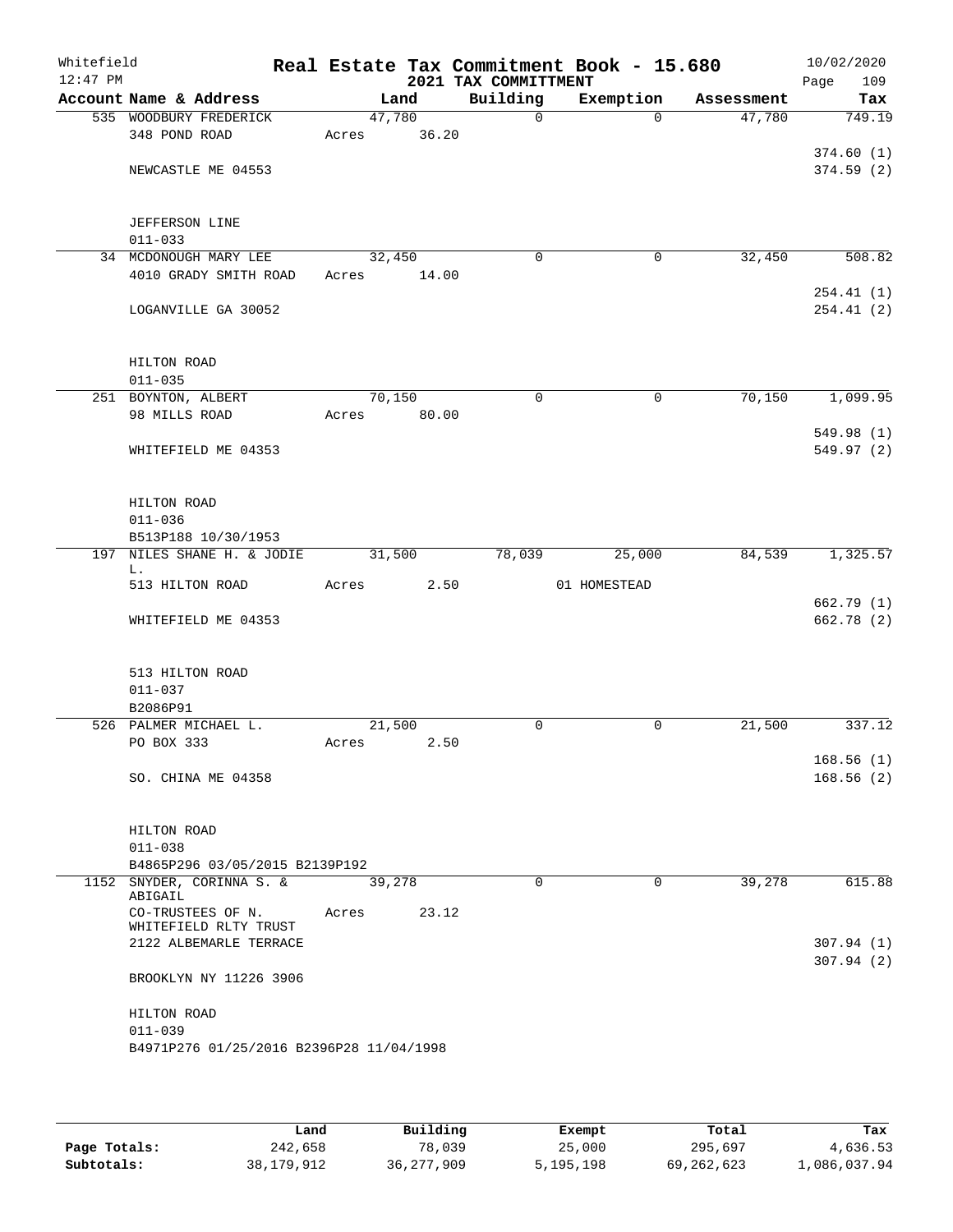| Whitefield                 |                                                      |              |       |         |              |                                  | Real Estate Tax Commitment Book - 15.680 |                       | 10/02/2020                 |
|----------------------------|------------------------------------------------------|--------------|-------|---------|--------------|----------------------------------|------------------------------------------|-----------------------|----------------------------|
| $12:47$ PM                 | Account Name & Address                               |              |       | Land    |              | 2021 TAX COMMITTMENT<br>Building |                                          | Assessment            | Page<br>110                |
|                            | 579 ZOGLIO, RICHARD C III                            |              |       | 45,170  |              | 126,628                          | Exemption                                | 171,798<br>$\Omega$   | Tax<br>2,693.79            |
|                            | 421 HILTON ROAD                                      |              | Acres |         | 17.40        |                                  |                                          |                       |                            |
|                            |                                                      |              |       |         |              |                                  |                                          |                       | 1,346.90(1)                |
|                            | WHITEFIELD ME 04353                                  |              |       |         |              |                                  |                                          |                       | 1,346.89(2)                |
|                            |                                                      |              |       |         |              |                                  |                                          |                       |                            |
|                            | 421 HILTON ROAD                                      |              |       |         |              |                                  |                                          |                       |                            |
|                            | $011 - 040$                                          |              |       |         |              |                                  |                                          |                       |                            |
|                            | B5398P145 06/21/2019                                 |              |       |         |              |                                  |                                          |                       |                            |
|                            | 1017 ELVIN CHARLES W. &                              |              |       | 46,450  |              | 125,057                          | 25,000                                   | 146,507               | 2, 297.23                  |
|                            | CHARLENE M.                                          |              |       |         |              |                                  |                                          |                       |                            |
|                            | 371 HILTON ROAD                                      |              | Acres |         | 19.00        |                                  | 01 HOMESTEAD                             |                       | 1, 148.62(1)               |
|                            | WHITEFIELD ME 04353                                  |              |       |         |              |                                  |                                          |                       | 1, 148.61(2)               |
|                            |                                                      |              |       |         |              |                                  |                                          |                       |                            |
|                            |                                                      |              |       |         |              |                                  |                                          |                       |                            |
|                            | 371 HILTON ROAD                                      |              |       |         |              |                                  |                                          |                       |                            |
|                            | $011 - 041$                                          |              |       |         |              |                                  |                                          |                       |                            |
|                            | B874P117                                             |              |       |         |              |                                  |                                          |                       |                            |
|                            | 1049 ELVIN CHARLES W. &<br>CHARLENE M.               |              |       | 31,626  |              | $\mathbf 0$                      |                                          | 31,626<br>0           | 495.90                     |
|                            | 371 HILTON ROAD                                      |              | Acres |         | 12.97        |                                  |                                          |                       |                            |
|                            |                                                      |              |       |         |              |                                  |                                          |                       | 247.95 (1)                 |
|                            | WHITEFIELD ME 04353                                  |              |       |         |              |                                  |                                          |                       | 247.95(2)                  |
|                            |                                                      |              |       |         |              |                                  |                                          |                       |                            |
|                            |                                                      |              |       |         |              |                                  |                                          |                       |                            |
|                            | HILTON ROAD<br>$011 - 042$                           |              |       |         |              |                                  |                                          |                       |                            |
|                            | B1254P213                                            |              |       |         |              |                                  |                                          |                       |                            |
|                            | 1499 MARPLE ANTHONY F. &                             |              |       | 109,521 |              | 166,958                          | 25,000                                   | 251,479               | 3,943.19                   |
|                            | MARIANNE                                             |              |       |         |              |                                  |                                          |                       |                            |
|                            | 340 HILTON ROAD                                      |              | Acres |         | 204.00       |                                  | 01 HOMESTEAD                             |                       |                            |
|                            | WHITEFIELD ME 04353                                  |              |       |         |              |                                  |                                          |                       | 1,971.60(1)<br>1,971.59(2) |
|                            |                                                      |              |       |         |              |                                  |                                          |                       |                            |
|                            |                                                      |              |       |         |              |                                  |                                          |                       |                            |
|                            | 340 HILTON ROAD                                      |              |       |         |              |                                  |                                          |                       |                            |
|                            | $011 - 042 - A$                                      |              |       |         |              |                                  |                                          |                       |                            |
|                            | B1221P226                                            |              |       |         |              |                                  |                                          |                       |                            |
|                            | 470 WHITEFIELD REALTY TRUST<br>c/o SNYDER, CORINNA S |              | Acres | 64,150  | 46.00        | 81,372                           |                                          | 145,522<br>0          | 2,281.78                   |
|                            | 2122 ALBEMARLE TERRACE                               |              |       |         |              |                                  |                                          |                       | 1, 140.89(1)               |
|                            |                                                      |              |       |         |              |                                  |                                          |                       | 1, 140.89(2)               |
|                            | BROOKLYN NY 11226 3906                               |              |       |         |              |                                  |                                          |                       |                            |
|                            |                                                      |              |       |         |              |                                  |                                          |                       |                            |
|                            | 484 HILTON ROAD                                      |              |       |         |              |                                  |                                          |                       |                            |
|                            | $011 - 044$                                          |              |       |         |              |                                  |                                          |                       |                            |
| 1080                       | B4803P103 07/28/2014<br>ALLEN GEORGE C.              |              |       | 37,900  |              | 0                                |                                          | 37,900<br>0           | 594.27                     |
|                            | PROPERTY                                             |              |       |         |              |                                  |                                          |                       |                            |
|                            | TRUST<br>$\star$                                     |              | Acres |         | 21.00        |                                  |                                          |                       |                            |
|                            | PO BOX 536                                           |              |       |         |              |                                  |                                          |                       | 297.14 (1)                 |
|                            |                                                      |              |       |         |              |                                  |                                          |                       | 297.13 (2)                 |
|                            | ELLSWORTH ME 04605                                   |              |       |         |              |                                  |                                          |                       |                            |
|                            | HILTON ROAD                                          |              |       |         |              |                                  |                                          |                       |                            |
|                            | $011 - 045$                                          |              |       |         |              |                                  |                                          |                       |                            |
|                            | B2620P87                                             |              |       |         |              |                                  |                                          |                       |                            |
|                            |                                                      |              |       |         |              |                                  |                                          |                       |                            |
|                            |                                                      | Land         |       |         | Building     |                                  | Exempt                                   | Total                 | Tax                        |
| Page Totals:<br>Subtotals: |                                                      | 334,817      |       |         | 500,015      |                                  | 50,000                                   | 784,832<br>70,047,455 | 12,306.16                  |
|                            |                                                      | 38, 514, 729 |       |         | 36, 777, 924 |                                  | 5,245,198                                |                       | 1,098,344.10               |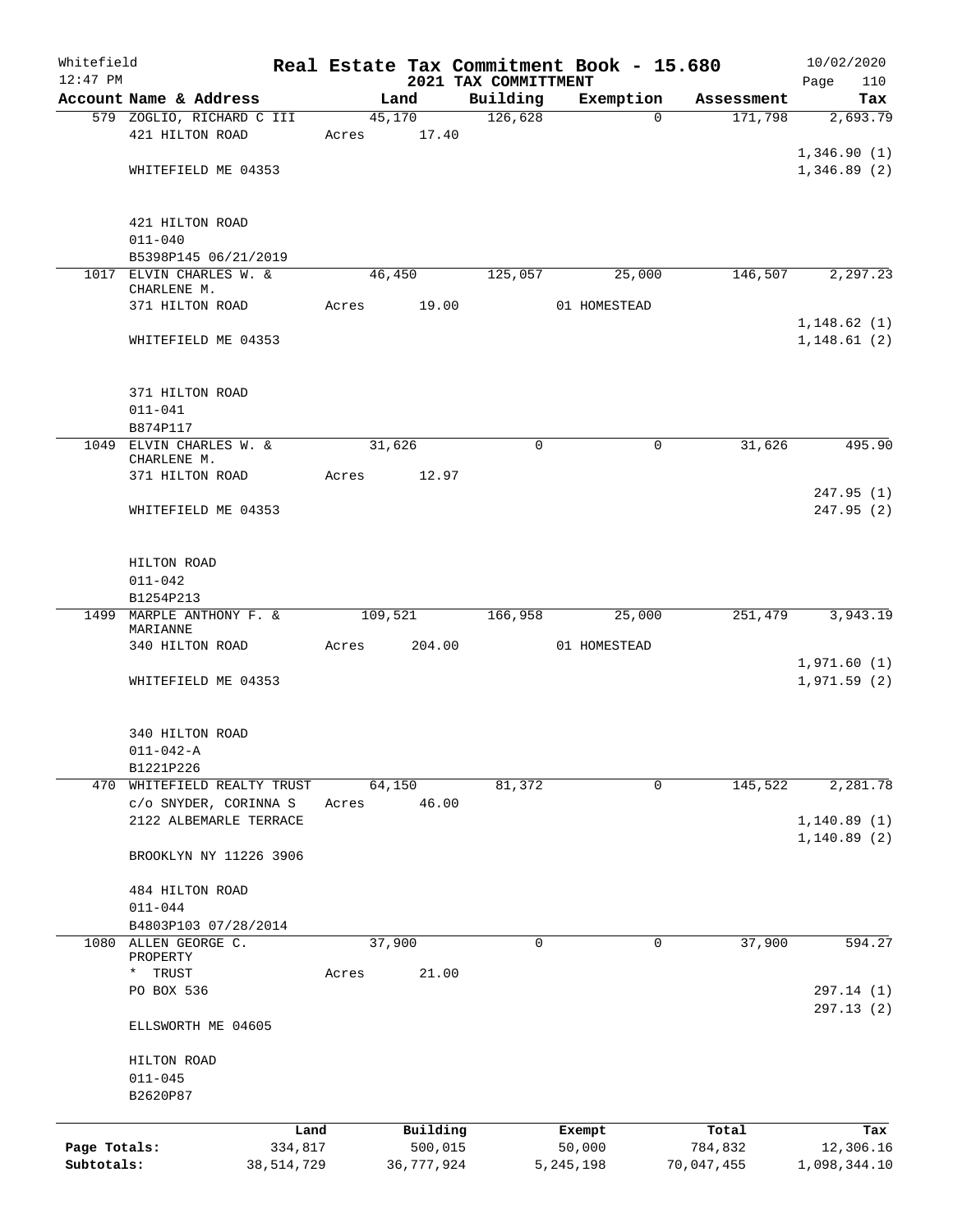| Whitefield<br>$12:47$ PM |                                                     |       |         |          | 2021 TAX COMMITTMENT | Real Estate Tax Commitment Book - 15.680 |            | 10/02/2020<br>Page<br>111 |
|--------------------------|-----------------------------------------------------|-------|---------|----------|----------------------|------------------------------------------|------------|---------------------------|
|                          | Account Name & Address                              |       | Land    |          | Building             | Exemption                                | Assessment | Tax                       |
|                          | 325 BOYNTON, ALBERT                                 |       | 34,746  |          | $\mathbf 0$          | $\Omega$                                 | 34,746     | 544.82                    |
|                          | 98 MILLS ROAD                                       | Acres |         | 16.87    |                      |                                          |            |                           |
|                          |                                                     |       |         |          |                      |                                          |            | 272.41(1)                 |
|                          | WHITEFIELD ME 04353                                 |       |         |          |                      |                                          |            | 272.41(2)                 |
|                          |                                                     |       |         |          |                      |                                          |            |                           |
|                          |                                                     |       |         |          |                      |                                          |            |                           |
|                          | HILTON ROAD<br>$011 - 046$                          |       |         |          |                      |                                          |            |                           |
|                          | 134 MURRAY SR. KENNETH                              |       |         | $\Omega$ | 747                  | 0                                        | 747        | 11.71                     |
|                          | C/O RICHARD MURRAY, SR.                             |       |         |          |                      |                                          |            |                           |
|                          | 19 DEANS LANE                                       |       |         |          |                      |                                          |            | 5.86(1)                   |
|                          |                                                     |       |         |          |                      |                                          |            | 5.85(2)                   |
|                          | BOWDOIN ME 04287                                    |       |         |          |                      |                                          |            |                           |
|                          | HILTON ROAD                                         |       |         |          |                      |                                          |            |                           |
|                          | $011 - 046 - ON$                                    |       |         |          |                      |                                          |            |                           |
|                          | 271 WALMER, JACOB                                   |       | 32,415  |          | 96,797               | 31,000                                   | 98,212     | 1,539.96                  |
|                          | 52 HEATH ROAD                                       | Acres |         | 3.11     |                      | 01 HOMESTEAD                             |            |                           |
|                          |                                                     |       |         |          |                      | 05 VET EXEMPTION                         |            | 769.98(1)                 |
|                          | WHITEFIELD ME 04353                                 |       |         |          |                      |                                          |            | 769.98(2)                 |
|                          |                                                     |       |         |          |                      |                                          |            |                           |
|                          | 52 HEATH ROAD                                       |       |         |          |                      |                                          |            |                           |
|                          | $011 - 047$                                         |       |         |          |                      |                                          |            |                           |
|                          | B4816P138 09/09/2014 B4816P137 09/09/2014 B1871P131 |       |         |          |                      |                                          |            |                           |
|                          | 1915 RIBEIRO, PAULA                                 |       | 26, 562 |          | $\Omega$             | $\mathbf 0$                              | 26,562     | 416.49                    |
|                          | RIBEIRO, JOHN                                       | Acres |         | 6.64     |                      |                                          |            |                           |
|                          | 204 DUNCASTER ROAD                                  |       |         |          |                      |                                          |            | 208.25(1)                 |
|                          |                                                     |       |         |          |                      |                                          |            | 208.24(2)                 |
|                          | BLOOMFIELD CT 06002                                 |       |         |          |                      |                                          |            |                           |
|                          | HEATH ROAD                                          |       |         |          |                      |                                          |            |                           |
|                          | $011 - 17A - 1$                                     |       |         |          |                      |                                          |            |                           |
|                          | B5205P166 11/22/2018                                |       |         |          |                      |                                          |            |                           |
|                          | 318 ANDERSON ERIN E &                               |       | 62,200  |          | 116,479              | 25,000                                   | 153,679    | 2,409.69                  |
|                          | JOHNSON MICHAEL S 1/2<br>INT                        |       |         |          |                      |                                          |            |                           |
|                          | ANDERSON PATRICIA S & H Acres 43.00                 |       |         |          |                      | 01 HOMESTEAD                             |            |                           |
|                          | BRADFORD 1/2 INT<br>67 SOUTH HUNTS MEADOW           |       |         |          |                      |                                          |            | 1, 204.85(1)              |
|                          | ROAD                                                |       |         |          |                      |                                          |            |                           |
|                          | WHITEFIELD ME 04353                                 |       |         |          |                      |                                          |            | 1, 204.84 (2)             |
|                          |                                                     |       |         |          |                      |                                          |            |                           |
|                          | 67 SOUTH HUNTS MEADOW                               |       |         |          |                      |                                          |            |                           |
|                          | $012 - 001$                                         |       |         |          |                      |                                          |            |                           |
|                          | B4497P255 03/02/2012 B2659P243                      |       |         |          |                      |                                          |            |                           |
|                          | 503 MOONEY EDWIN C. &<br>COLETTE                    |       | 150     |          | $\Omega$             | $\Omega$                                 | 150        | 2.35                      |
|                          | 49 JOYS POND LANE                                   | Acres |         | 1.50     |                      |                                          |            |                           |
|                          |                                                     |       |         |          |                      |                                          |            | 1.18(1)                   |
|                          | WHITEFIELD ME 04353                                 |       |         |          |                      |                                          |            | 1.17(2)                   |
|                          |                                                     |       |         |          |                      |                                          |            |                           |
|                          | GARDINER ROAD                                       |       |         |          |                      |                                          |            |                           |
|                          | $012 - 001 - A$                                     |       |         |          |                      |                                          |            |                           |
|                          |                                                     |       |         |          |                      |                                          |            |                           |
|                          |                                                     |       |         |          |                      |                                          |            |                           |

|              | Land       | Building   | Exempt    | Total      | Tax          |
|--------------|------------|------------|-----------|------------|--------------|
| Page Totals: | 156,073    | 214,023    | 56,000    | 314,096    | 4,925.02     |
| Subtotals:   | 38,670,802 | 36,991,947 | 5,301,198 | 70,361,551 | 1,103,269.12 |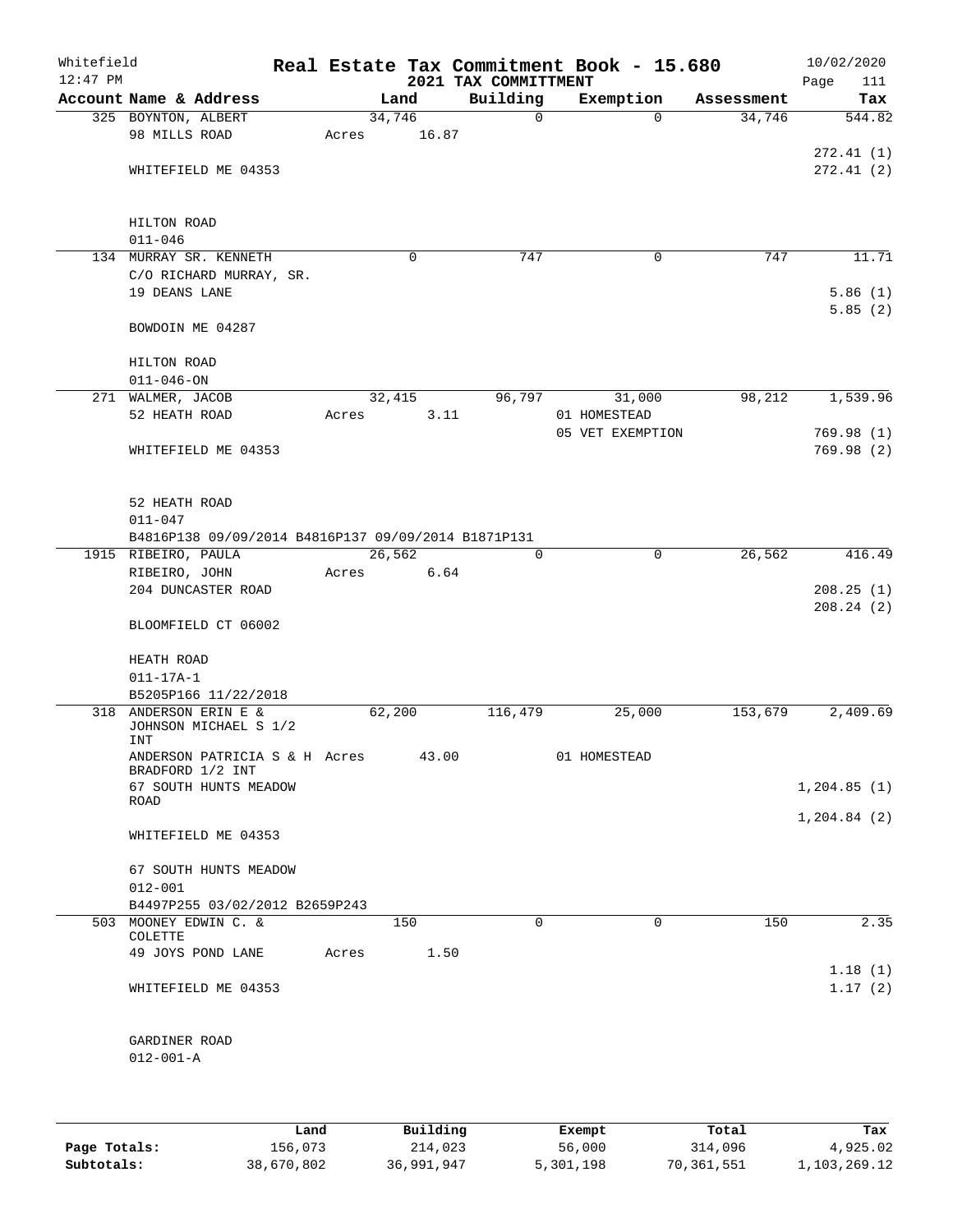| Whitefield |                                                       |            |        |      |                      | Real Estate Tax Commitment Book - 15.680 |            | 10/02/2020                   |
|------------|-------------------------------------------------------|------------|--------|------|----------------------|------------------------------------------|------------|------------------------------|
| $12:47$ PM |                                                       |            |        |      | 2021 TAX COMMITTMENT |                                          |            | 112<br>Page                  |
|            | Account Name & Address                                |            | Land   |      | Building             | Exemption                                | Assessment | Tax                          |
|            | 1661 MOONEY EDWIN C. &<br>COLETTE                     |            | 67,780 |      | 243,967              | 25,000                                   | 286,747    | 4,496.19                     |
|            | 49 JOYS POND LANE                                     | Acres      | 45.00  |      |                      | 01 HOMESTEAD                             |            |                              |
|            | WHITEFIELD ME 04353                                   |            |        |      |                      |                                          |            | 2, 248.10(1)<br>2, 248.09(2) |
|            | 49 JOYS POND LANE<br>$012 - 001 - B$                  |            |        |      |                      |                                          |            |                              |
|            | B1254P128                                             |            |        |      |                      |                                          |            |                              |
|            | 1061 BESSEY, BROCK A & ERIN<br>E                      |            | 42,690 |      | 229,015              | 25,000                                   | 246,705    | 3,868.33                     |
|            | 72 SOUTH HUNTS MEADOW<br><b>ROAD</b>                  | Acres      |        |      | 14.30                | 01 HOMESTEAD                             |            |                              |
|            | WHITEFIELD ME 04353                                   |            |        |      |                      |                                          |            | 1,934.17(1)<br>1,934.16(2)   |
|            |                                                       |            |        |      |                      |                                          |            |                              |
|            | 72 SOUTH HUNTS MEADOW                                 |            |        |      |                      |                                          |            |                              |
|            | $012 - 002$                                           |            |        |      |                      |                                          |            |                              |
|            | B4283P82 06/08/2010 B2595P247 09/01/2000              |            |        |      |                      |                                          |            |                              |
|            | 919 ORLANDO JO ANN                                    |            | 61,680 |      | 172,221              | 25,000                                   | 208,901    | 3,275.57                     |
|            | 11 RED FOX LANE                                       | Acres      | 42.20  |      |                      | 01 HOMESTEAD                             |            |                              |
|            |                                                       |            |        |      |                      |                                          |            | 1,637.79(1)                  |
|            | WHITEFIELD ME 04353                                   |            |        |      |                      |                                          |            | 1,637.78(2)                  |
|            | 11 RED FOX LANE<br>$012 - 003$                        |            |        |      |                      |                                          |            |                              |
|            | B4375P122 02/16/2011 B2024P33                         |            |        |      |                      |                                          |            |                              |
|            | 1780 SPRAGUE NICHOLAS T.                              |            | 30,450 |      | 149,417              | $\mathbf 0$                              | 179,867    | 2,820.31                     |
|            | SPRAGUE CHELSEA N.                                    | Acres 1.80 |        |      |                      |                                          |            |                              |
|            | 10 HILLSIDE WAY                                       |            |        |      |                      |                                          |            | 1,410.16(1)                  |
|            |                                                       |            |        |      |                      |                                          |            | 1,410.15(2)                  |
|            | DRESDEN ME 04342                                      |            |        |      |                      |                                          |            |                              |
|            | 26 RED FOX LANE                                       |            |        |      |                      |                                          |            |                              |
|            | $012 - 003 - A$                                       |            |        |      |                      |                                          |            |                              |
|            | B5138P235 05/25/2017                                  |            |        |      |                      |                                          |            |                              |
|            | 613 FORD, MARY LOUISE<br>18 SOUTH HUNTS MEADOW<br>RD. | Acres      | 31,050 | 1.95 | 66,414               | 25,000<br>01 HOMESTEAD                   | 72,464     | 1,136.24                     |
|            |                                                       |            |        |      |                      |                                          |            | 568.12(1)                    |
|            | WHITEFIELD ME 04353                                   |            |        |      |                      |                                          |            | 568.12(2)                    |
|            | 18 SOUTH HUNTS MEADOW                                 |            |        |      |                      |                                          |            |                              |
|            | $012 - 004$                                           |            |        |      |                      |                                          |            |                              |
|            | B4743P292 12/19/2013 B4728P82 10/31/2013 B4306P81     |            |        |      |                      |                                          |            |                              |

08/17/2010 B1365P282 01/08/1987

|              | Land       | Building   | Exempt    | Total      | Tax          |
|--------------|------------|------------|-----------|------------|--------------|
| Page Totals: | 233,650    | 861,034    | 100,000   | 994,684    | 15,596.64    |
| Subtotals:   | 38,904,452 | 37,852,981 | 5,401,198 | 71,356,235 | 1,118,865.76 |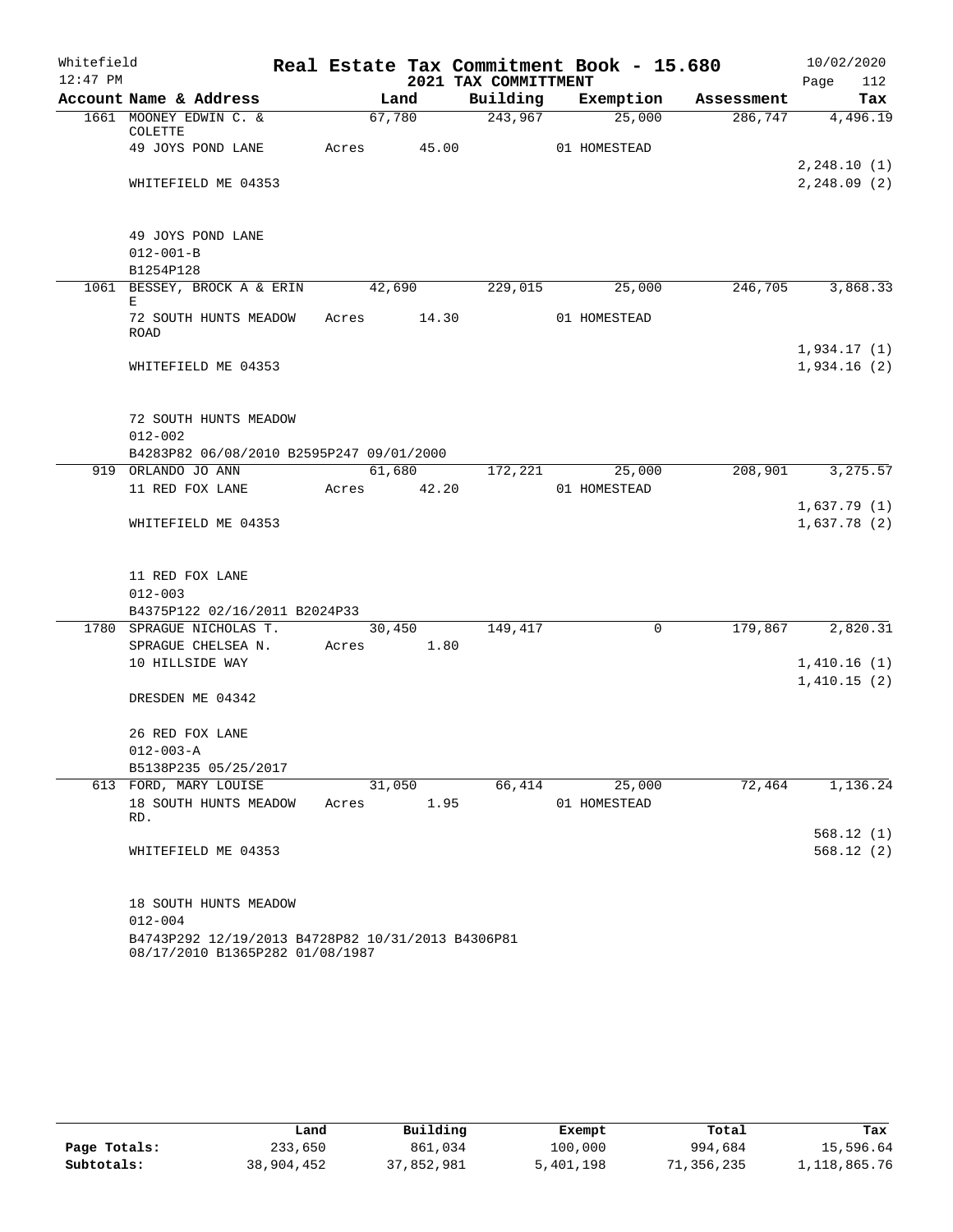| Whitefield<br>$12:47$ PM   |                                                                                     |       |                 |                         | 2021 TAX COMMITTMENT | Real Estate Tax Commitment Book - 15.680   |                       | 10/02/2020<br>Page<br>113  |
|----------------------------|-------------------------------------------------------------------------------------|-------|-----------------|-------------------------|----------------------|--------------------------------------------|-----------------------|----------------------------|
|                            | Account Name & Address                                                              |       | Land            |                         | Building             | Exemption                                  | Assessment            | Tax                        |
|                            | 443 NEAL-PAAKKONEN, ALICE A<br>PAAKKONEN, ZACHARY M<br>9 SOUTH HUNTS MEADOW<br>ROAD | Acres | 32,700          | 3.30                    | 116,666              | 25,000<br>01 HOMESTEAD                     | 124,366               | 1,950.06<br>975.03(1)      |
|                            | WHITEFIELD ME 04353                                                                 |       |                 |                         |                      |                                            |                       | 975.03(2)                  |
|                            | 9 SOUTH HUNTS MEADOW<br>$012 - 005$                                                 |       |                 |                         |                      |                                            |                       |                            |
|                            | B5367P277 03/29/2019                                                                |       |                 |                         |                      |                                            |                       |                            |
|                            | 695 CAMERON CHARLES E.<br>29 NORTH REYNOLDS ROAD                                    |       | 30,000<br>Acres | 0.86                    | 146,981              | 0                                          | 176,981               | 2,775.06                   |
|                            | WINSLOW ME 04901-4715                                                               |       |                 |                         |                      |                                            |                       | 1,387.53(1)<br>1,387.53(2) |
|                            | 6 SOUTH HUNTS MEADOW<br>$012 - 006$                                                 |       |                 |                         |                      |                                            |                       |                            |
|                            | B4756P144 02/11/2014 B4385P170 03/23/2011 B4243P114<br>01/21/2010 B2042P246         |       |                 |                         |                      |                                            |                       |                            |
|                            | 599 GROVER, NANCY A                                                                 |       | 1,035           |                         | $\Omega$             | 0                                          | 1,035                 | 16.23                      |
|                            | 16846 ONWARD DRIVE<br>WESTFIELD IN 46074                                            | Acres |                 | 0.69                    |                      |                                            |                       | 8.12(1)<br>8.11(2)         |
|                            | GARDINER ROAD<br>$012 - 007$                                                        |       |                 |                         |                      |                                            |                       |                            |
|                            | B578P366                                                                            |       |                 |                         |                      |                                            |                       |                            |
|                            | 953 GROVER, NANCY A<br>16846 ONWARD DRIVE                                           | Acres | 660             | 0.44                    | $\mathbf 0$          | $\mathbf 0$                                | 660                   | 10.35                      |
|                            | WESTFIELD IN 46074                                                                  |       |                 |                         |                      |                                            |                       | 5.18(1)<br>5.17(2)         |
|                            | GARDINER ROAD<br>$012 - 008$                                                        |       |                 |                         |                      |                                            |                       |                            |
|                            | B578P366                                                                            |       |                 |                         |                      |                                            |                       |                            |
|                            | 1559 FREEMAN, EDWARD & JOYCE<br>P O BOX 535                                         | Acres | 71,750          | 60.00                   | 116,796              | 31,000<br>05 VET EXEMPTION<br>01 HOMESTEAD | 157,546               | 2,470.32<br>1, 235.16(1)   |
|                            | GARDINER ME 04345                                                                   |       |                 |                         |                      |                                            |                       | 1,235.16(2)                |
|                            | 577 GARDINER ROAD<br>$012 - 009$                                                    |       |                 |                         |                      |                                            |                       |                            |
|                            | 1844 DOOLEY EDWARD A. &<br>VICTORIA A.<br>* TRUMAN-DOOLEY                           | Acres | 22,085          | 2.89                    | 0                    | 0                                          | 22,085                | 346.29                     |
|                            | 811 EIGHTH TERRACE                                                                  |       |                 |                         |                      |                                            |                       | 173.15(1)<br>173.14(2)     |
|                            | PALM BEACH GARDENS FL<br>33418                                                      |       |                 |                         |                      |                                            |                       |                            |
|                            | JOYS POND LANE<br>$012 - 009 - A$<br>B4157P2 06/12/2009                             |       |                 |                         |                      |                                            |                       |                            |
|                            | Land                                                                                |       |                 | Building                |                      | Exempt                                     | Total                 | Tax                        |
| Page Totals:<br>Subtotals: | 158,230<br>39,062,682                                                               |       |                 | 380,443<br>38, 233, 424 |                      | 56,000<br>5,457,198                        | 482,673<br>71,838,908 | 7,568.31<br>1,126,434.07   |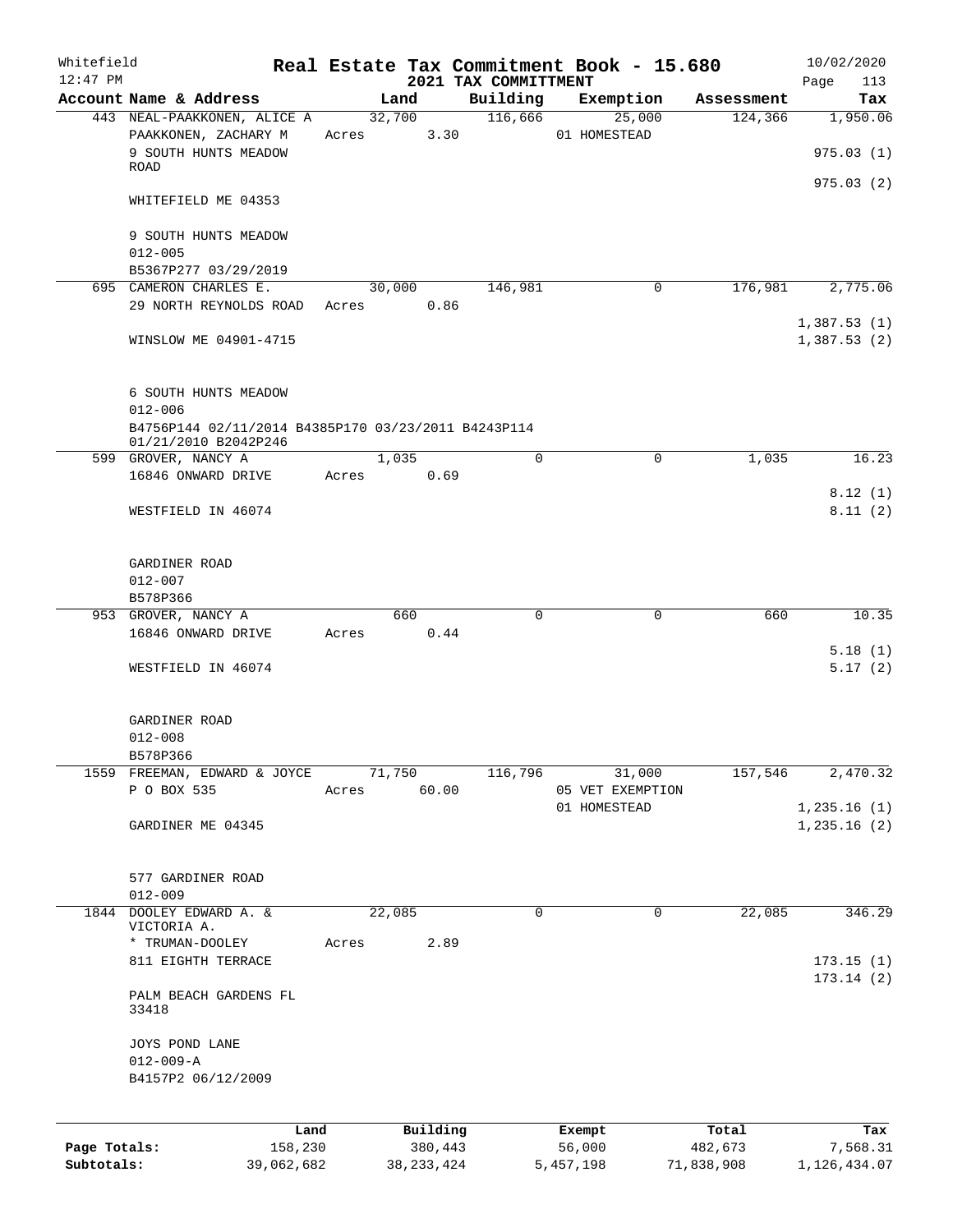| Whitefield<br>$12:47$ PM |                                          |                                                                                                                                                                               |       |        |                           | 2021 TAX COMMITTMENT | Real Estate Tax Commitment Book - 15.680      |            | 10/02/2020<br>Page<br>114  |
|--------------------------|------------------------------------------|-------------------------------------------------------------------------------------------------------------------------------------------------------------------------------|-------|--------|---------------------------|----------------------|-----------------------------------------------|------------|----------------------------|
|                          | Account Name & Address                   |                                                                                                                                                                               |       | Land   |                           | Building             | Exemption                                     | Assessment | Tax                        |
|                          | 1850 FREEMAN, STEVE A<br>10 HUNTS MEADOW |                                                                                                                                                                               | Acres | 30,765 | 2.01                      | 71,876               | 25,000<br>01 HOMESTEAD                        | 77,641     | 1, 217.41                  |
|                          |                                          | WHITEFIELD ME 04353                                                                                                                                                           |       |        |                           |                      |                                               |            | 608.71(1)<br>608.70(2)     |
|                          | $012 - 009 - B$                          | 10 HUNTS MEADOW ROAD                                                                                                                                                          |       |        |                           |                      |                                               |            |                            |
|                          |                                          | B4251P93 02/17/2010<br>48 FREEMAN, KENNETH &                                                                                                                                  |       | 31,260 |                           | 75,475               | 25,000                                        | 81,735     | 1,281.60                   |
|                          | <b>DOROTHY</b>                           |                                                                                                                                                                               |       |        |                           |                      |                                               |            |                            |
|                          |                                          | 18 HUNTS MEADOW ROAD                                                                                                                                                          | Acres |        | 2.34                      |                      | 01 HOMESTEAD                                  |            | 640.80(1)                  |
|                          |                                          | WHITEFIELD ME 04353                                                                                                                                                           |       |        |                           |                      |                                               |            | 640.80(2)                  |
|                          | $012 - 010$                              | 18 HUNTS MEADOW ROAD                                                                                                                                                          |       |        |                           |                      |                                               |            |                            |
|                          | 450 LYSOBEY JEANNE                       |                                                                                                                                                                               |       | 30,000 |                           | 92,338               | 25,000                                        | 97,338     | 1,526.26                   |
|                          |                                          | 30 HUNTS MEADOW ROAD                                                                                                                                                          | Acres |        | 1.37                      |                      | 01 HOMESTEAD                                  |            |                            |
|                          |                                          | WHITEFIELD ME 04353                                                                                                                                                           |       |        |                           |                      |                                               |            | 763.13(1)<br>763.13(2)     |
|                          | $012 - 011$                              | 30 HUNTS MEADOW ROAD                                                                                                                                                          |       |        |                           |                      |                                               |            |                            |
|                          |                                          | B3873P41 06/21/2007                                                                                                                                                           |       |        |                           |                      |                                               |            |                            |
|                          |                                          | 125 MINOTY ROBERT D. &                                                                                                                                                        |       | 30,000 |                           | 85,074               | 31,000                                        | 84,074     | 1,318.28                   |
|                          | <b>NANCY</b>                             | 40 HUNTS MEADOW ROAD                                                                                                                                                          | Acres |        | 0.89                      |                      | 01 HOMESTEAD<br>05 VET EXEMPTION              |            | 659.14(1)                  |
|                          |                                          | WHITEFIELD ME 04353                                                                                                                                                           |       |        |                           |                      |                                               |            | 659.14(2)                  |
|                          | $012 - 012$                              | 40 HUNTS MEADOW ROAD                                                                                                                                                          |       |        |                           |                      |                                               |            |                            |
|                          | CAROLYN M                                | 30 FITZPATRICK JAMES E. &                                                                                                                                                     |       | 38,460 |                           | 125,452              | 25,000                                        | 138,912    | 2,178.14                   |
|                          |                                          | 56 HUNTS MEADOW ROAD                                                                                                                                                          | Acres |        | 32.00                     |                      | 01 HOMESTEAD                                  |            |                            |
|                          |                                          | WHITEFIELD ME 04353                                                                                                                                                           |       |        |                           |                      |                                               |            | 1,089.07(1)<br>1,089.07(2) |
|                          | $012 - 013$                              | 56 HUNTS MEADOW ROAD                                                                                                                                                          |       |        |                           |                      |                                               |            |                            |
|                          |                                          | B4097P4 02/09/2009 B1596P245                                                                                                                                                  |       |        |                           | 112,244              | 0                                             | 142,514    | 2,234.62                   |
|                          | 220 BEEDLE RD.                           | 820 STINSON, JUSTINE N                                                                                                                                                        | Acres | 30,270 | 1.68                      |                      |                                               |            | 1, 117.31(1)               |
|                          | RICHMOND ME 04357                        |                                                                                                                                                                               |       |        |                           |                      |                                               |            | 1, 117.31(2)               |
|                          | $012 - 013 - A$                          | 48 HUNTS MEADOW ROAD<br>B5115P17 03/09/2017 B5088P35 04/25/2016 B4654P217<br>04/25/2013 B4488P237 02/02/2012 B4323P210 10/01/2010<br>B4279P38 05/24/2010 B3370P173 09/27/2004 |       |        |                           |                      |                                               |            |                            |
|                          |                                          |                                                                                                                                                                               |       |        |                           |                      |                                               |            |                            |
|                          |                                          |                                                                                                                                                                               |       |        | $P_{11}$ in $I$ in $\sim$ |                      | $P$ <sub>r</sub> $\sim$ m $\sim$ <sup>+</sup> |            |                            |

|              | Land         | Building   | Exempt    | Total      | Tax          |
|--------------|--------------|------------|-----------|------------|--------------|
| Page Totals: | 190,755      | 562,459    | 131,000   | 622,214    | 9,756.31     |
| Subtotals:   | 39, 253, 437 | 38,795,883 | 5,588,198 | 72,461,122 | 1,136,190.38 |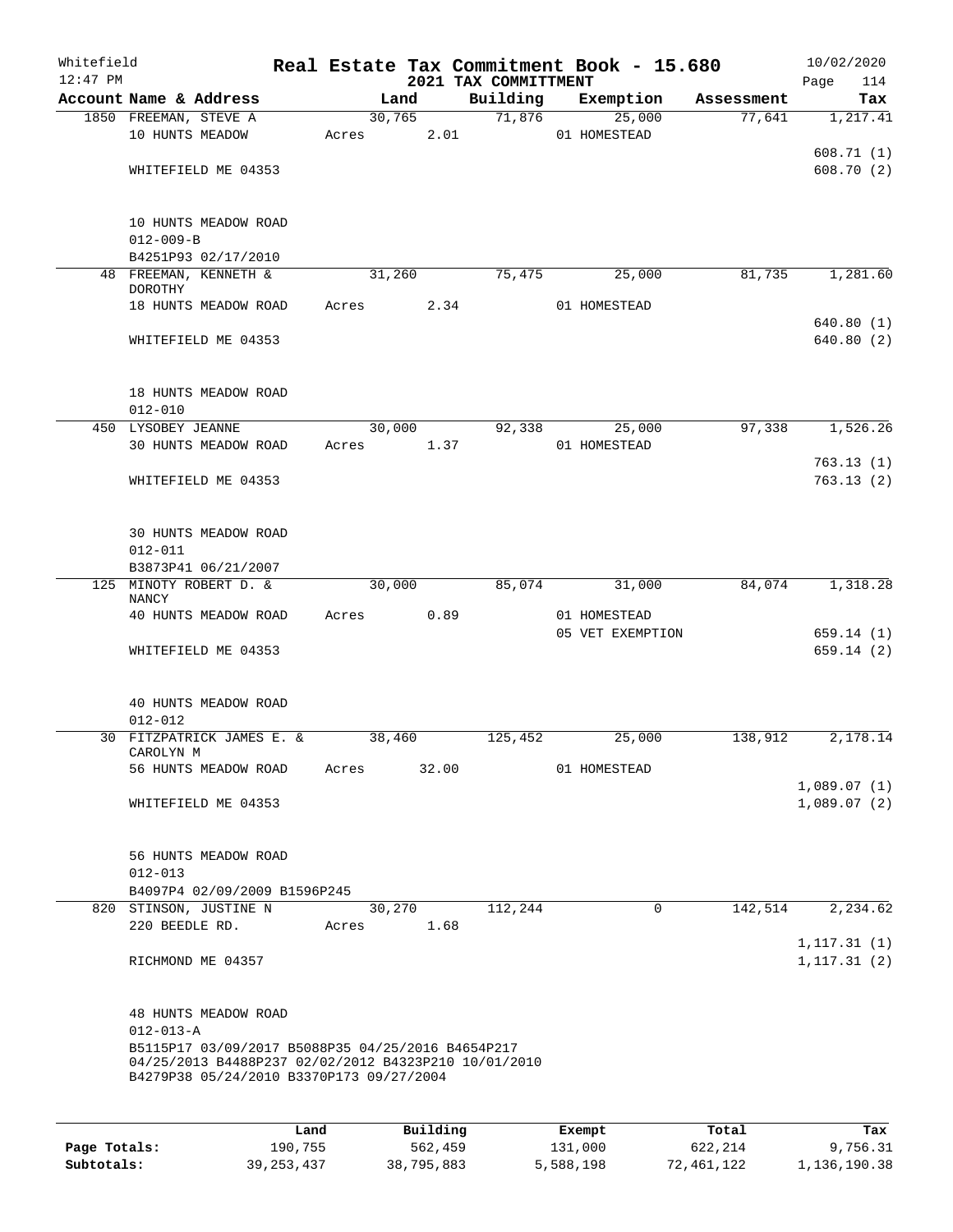| Whitefield<br>$12:47$ PM |                                                                                                 |             |        |      | 2021 TAX COMMITTMENT | Real Estate Tax Commitment Book - 15.680 |            | 10/02/2020<br>115<br>Page  |
|--------------------------|-------------------------------------------------------------------------------------------------|-------------|--------|------|----------------------|------------------------------------------|------------|----------------------------|
|                          | Account Name & Address                                                                          |             | Land   |      | Building             | Exemption                                | Assessment | Tax                        |
|                          | 1575 GILBERT-BRUNELLE DIANN<br>64 HUNTS MEADOW ROAD                                             | Acres 3.50  | 33,000 |      | 54,528               | 25,000<br>01 HOMESTEAD                   | 62,528     | 980.44                     |
|                          | WHITEFIELD ME 04353                                                                             |             |        |      |                      |                                          |            | 490.22 (1)<br>490.22 (2)   |
|                          | 64 HUNTS MEADOW ROAD<br>$012 - 014$                                                             |             |        |      |                      |                                          |            |                            |
|                          | B4315P248 09/13/2010 B2195P128                                                                  |             |        |      |                      |                                          |            |                            |
|                          | 724 MILLETT TIMOTHY A. &<br>MARCIA                                                              |             | 31,800 |      | 132,721              | 25,000                                   | 139,521    | 2,187.69                   |
|                          | 70 HUNTS MEADOW ROAD                                                                            | Acres       |        | 2.70 |                      | 01 HOMESTEAD                             |            |                            |
|                          | WHITEFIELD ME 04353                                                                             |             |        |      |                      |                                          |            | 1,093.85(1)<br>1,093.84(2) |
|                          | 70 HUNTS MEADOW ROAD<br>$012 - 014 - A$                                                         |             |        |      |                      |                                          |            |                            |
|                          | B1850P138                                                                                       |             |        |      |                      |                                          |            |                            |
|                          | 1336 SURETTE, PETER B                                                                           |             | 33,810 |      | 105,009              | $\mathbf 0$                              | 138,819    | 2,176.68                   |
|                          | SURETTE, KERRY E<br>78 HUNTS MEADOW ROAD                                                        | Acres       |        | 4.04 |                      |                                          |            | 1,088.34(1)                |
|                          |                                                                                                 |             |        |      |                      |                                          |            | 1,088.34(2)                |
|                          | WHITEFIELD ME 04353                                                                             |             |        |      |                      |                                          |            |                            |
|                          | 78 HUNTS MEADOW ROAD<br>$012 - 015 - A$                                                         |             |        |      |                      |                                          |            |                            |
|                          | B5002P197 04/26/2016 B4889P167 05/26/2015 B4866P282<br>03/10/2015 B3893P90 08/10/2007 B2551P258 |             |        |      |                      |                                          |            |                            |
|                          | 1538 RICHARDS MARK & LYNN                                                                       |             | 30,960 |      | 174,052              | 25,000                                   | 180,012    | 2,822.59                   |
|                          | 90 HUNTS MEADOW ROAD                                                                            | Acres 2.14  |        |      |                      | 01 HOMESTEAD                             |            |                            |
|                          | WHITEFIELD ME 04353                                                                             |             |        |      |                      |                                          |            | 1,411.30(1)<br>1,411.29(2) |
|                          | 90 HUNTS MEADOW ROAD<br>$012 - 015 - B$                                                         |             |        |      |                      |                                          |            |                            |
|                          | B1704P215                                                                                       |             |        |      |                      |                                          |            |                            |
|                          | 1457 CARRIGAN, CAROL L                                                                          |             | 30,750 |      | 162,202              | $\mathbf 0$                              | 192,952    | 3,025.49                   |
|                          | 96 HUNTS MEADOW ROAD                                                                            | Acres       |        | 2.00 |                      |                                          |            |                            |
|                          | WHITEFIELD ME 04353                                                                             |             |        |      |                      |                                          |            | 1,512.75(1)<br>1,512.74(2) |
|                          | 96 HUNTS MEADOW ROAD                                                                            |             |        |      |                      |                                          |            |                            |
|                          | $012 - 015 - C$                                                                                 |             |        |      |                      |                                          |            |                            |
|                          | B5412P64 07/29/2019                                                                             |             |        |      |                      |                                          |            |                            |
|                          | 1330 BEAUMIER, JAMES P<br>98 HUNTS MEADOW ROAD                                                  | Acres 12.66 | 41,378 |      | 148,469              | 25,000<br>01 HOMESTEAD                   | 164,847    | 2,584.80                   |
|                          |                                                                                                 |             |        |      |                      |                                          |            | 1, 292.40(1)               |
|                          | WHITEFIELD ME 04353                                                                             |             |        |      |                      |                                          |            | 1,292.40(2)                |
|                          | 98 HUNTS MEADOW ROAD                                                                            |             |        |      |                      |                                          |            |                            |
|                          | $012 - 015 - D$<br>B4158P104 06/12/2009 B3976P198 03/07/2008                                    |             |        |      |                      |                                          |            |                            |
|                          |                                                                                                 |             |        |      |                      |                                          |            |                            |
|                          |                                                                                                 |             |        |      |                      |                                          |            |                            |

|              | Land         | Building   | Exempt    | Total      | Tax          |
|--------------|--------------|------------|-----------|------------|--------------|
| Page Totals: | 201,698      | 776,981    | 100,000   | 878,679    | 13,777.69    |
| Subtotals:   | 39, 455, 135 | 39,572,864 | 5,688,198 | 73,339,801 | 1,149,968.07 |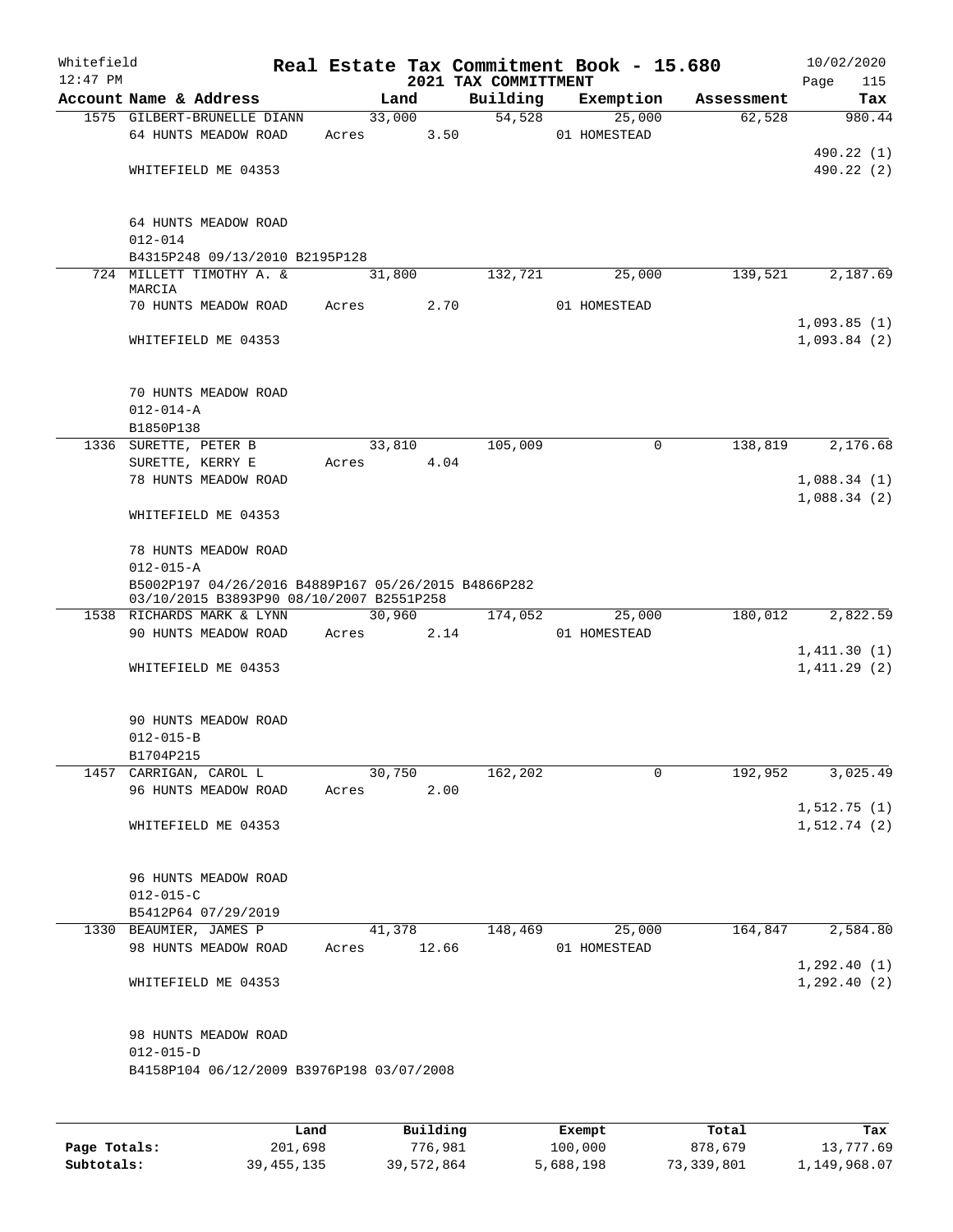| Whitefield<br>$12:47$ PM   |                                                                     |                       |       |        |                       | Real Estate Tax Commitment Book - 15.680<br>2021 TAX COMMITTMENT |                     |              |                       |        | 10/02/2020<br>Page<br>116   |
|----------------------------|---------------------------------------------------------------------|-----------------------|-------|--------|-----------------------|------------------------------------------------------------------|---------------------|--------------|-----------------------|--------|-----------------------------|
|                            | Account Name & Address                                              |                       |       | Land   |                       | Building                                                         |                     | Exemption    | Assessment            |        | Tax                         |
|                            | 1410 WEBB JONATHAN W. & JUDY                                        |                       |       | 47,315 |                       | $\overline{0}$                                                   |                     | $\Omega$     |                       | 47,315 | 741.90                      |
|                            | Α.                                                                  |                       |       |        |                       |                                                                  |                     |              |                       |        |                             |
|                            | 17A HEAVEN'S WAY LANE                                               |                       | Acres |        | 51.13                 |                                                                  |                     |              |                       |        |                             |
|                            |                                                                     |                       |       |        |                       |                                                                  |                     |              |                       |        | 370.95(1)                   |
|                            | WHITEFIELD ME 04353                                                 |                       |       |        |                       |                                                                  |                     |              |                       |        | 370.95(2)                   |
|                            |                                                                     |                       |       |        |                       |                                                                  |                     |              |                       |        |                             |
|                            | PITTSTON TOWN LINE<br>$012 - 016$                                   |                       |       |        |                       |                                                                  |                     |              |                       |        |                             |
|                            | B2543P233                                                           |                       |       |        |                       |                                                                  |                     |              |                       |        |                             |
|                            | 1317 WEBB JONATHAN W. & JUDY                                        |                       |       | 34,478 |                       | $\Omega$                                                         |                     | 0            |                       | 34,478 | 540.62                      |
|                            | Α.                                                                  |                       |       |        |                       |                                                                  |                     |              |                       |        |                             |
|                            | 17 HEAVEN'S WAY LANE                                                |                       | Acres |        | 31.12                 |                                                                  |                     |              |                       |        |                             |
|                            | WHITEFIELD ME 04353                                                 |                       |       |        |                       |                                                                  |                     |              |                       |        | 270.31(1)<br>270.31(2)      |
|                            | HUNTS MEADOW ROAD                                                   |                       |       |        |                       |                                                                  |                     |              |                       |        |                             |
|                            | $012 - 017$                                                         |                       |       |        |                       |                                                                  |                     |              |                       |        |                             |
|                            | B2802P87                                                            |                       |       |        |                       |                                                                  |                     |              |                       |        |                             |
|                            | 465 BOSSIE, MICHELLE &                                              |                       |       | 35,970 |                       | 20,111                                                           |                     | $\mathbf 0$  |                       | 56,081 | 879.35                      |
|                            | <b>KENNETH</b>                                                      |                       |       |        |                       |                                                                  |                     |              |                       |        |                             |
|                            | 120 HUNTS MEADOW ROAD                                               |                       | Acres |        | 5.90                  |                                                                  |                     |              |                       |        | 439.68 (1)                  |
|                            | WHITEFIELD ME 04353                                                 |                       |       |        |                       |                                                                  |                     |              |                       |        | 439.67 (2)                  |
|                            |                                                                     |                       |       |        |                       |                                                                  |                     |              |                       |        |                             |
|                            | 120 HUNTS MEADOW ROAD                                               |                       |       |        |                       |                                                                  |                     |              |                       |        |                             |
|                            | $012 - 017 - A$                                                     |                       |       |        |                       |                                                                  |                     |              |                       |        |                             |
|                            | B5136P107 05/17/2017 B4403P2 05/31/2011 B2386P115                   |                       |       |        |                       |                                                                  |                     |              |                       |        |                             |
|                            | 60 LEWIS MARY G.                                                    |                       |       | 34,350 |                       | 4,201                                                            |                     | 25,000       |                       | 13,551 | 212.48                      |
|                            | 130 HUNTS MEADOW ROAD                                               |                       | Acres |        | 4.40                  |                                                                  |                     | 01 HOMESTEAD |                       |        | 106.24(1)                   |
|                            | WHITEFIELD ME 04353                                                 |                       |       |        |                       |                                                                  |                     |              |                       |        | 106.24(2)                   |
|                            |                                                                     |                       |       |        |                       |                                                                  |                     |              |                       |        |                             |
|                            | 130 HUNTS MEADOW ROAD                                               |                       |       |        |                       |                                                                  |                     |              |                       |        |                             |
|                            | $012 - 017 - B$                                                     |                       |       |        |                       |                                                                  |                     |              |                       |        |                             |
|                            | B2046P272                                                           |                       |       |        |                       |                                                                  |                     |              |                       |        |                             |
|                            | 608 RACKLIFF BETHANY J.                                             |                       |       | 33,450 |                       | 91,006                                                           |                     | 25,000       |                       | 99,456 | 1,559.47                    |
|                            | 140 HUNTS MEADOW ROAD                                               |                       | Acres |        | 3.80                  |                                                                  |                     | 01 HOMESTEAD |                       |        |                             |
|                            | WHITEFIELD ME 04353                                                 |                       |       |        |                       |                                                                  |                     |              |                       |        | 779.74 (1)<br>779.73(2)     |
|                            |                                                                     |                       |       |        |                       |                                                                  |                     |              |                       |        |                             |
|                            | 140 HUNTS MEADOW ROAD                                               |                       |       |        |                       |                                                                  |                     |              |                       |        |                             |
|                            | $012 - 017 - C$                                                     |                       |       |        |                       |                                                                  |                     |              |                       |        |                             |
|                            | B4061P161 10/10/2008                                                |                       |       |        |                       |                                                                  |                     |              |                       |        |                             |
|                            | 1527 CARLTON STEVEN F. &<br>DIANNE M.                               |                       |       | 33,000 |                       | 71,647                                                           |                     | 25,000       |                       | 79,647 | 1,248.86                    |
|                            | 144 HUNTS MEADOW ROAD                                               |                       | Acres |        | 3.50                  |                                                                  |                     | 01 HOMESTEAD |                       |        |                             |
|                            |                                                                     |                       |       |        |                       |                                                                  |                     |              |                       |        | 624.43(1)                   |
|                            | WHITEFIELD ME 04353                                                 |                       |       |        |                       |                                                                  |                     |              |                       |        | 624.43(2)                   |
|                            | 144 HUNTS MEADOW ROAD                                               |                       |       |        |                       |                                                                  |                     |              |                       |        |                             |
|                            | $012 - 017 - D$<br>B4998P18 02/16/2016 B4403P1 05/31/2011 B2366P332 |                       |       |        |                       |                                                                  |                     |              |                       |        |                             |
|                            |                                                                     |                       |       |        |                       |                                                                  |                     |              |                       |        |                             |
|                            |                                                                     | Land                  |       |        | Building              |                                                                  | Exempt              |              | Total                 |        | Tax                         |
| Page Totals:<br>Subtotals: |                                                                     | 218,563<br>39,673,698 |       |        | 186,965<br>39,759,829 |                                                                  | 75,000<br>5,763,198 |              | 330,528<br>73,670,329 |        | 5,182.68<br>1, 155, 150. 75 |
|                            |                                                                     |                       |       |        |                       |                                                                  |                     |              |                       |        |                             |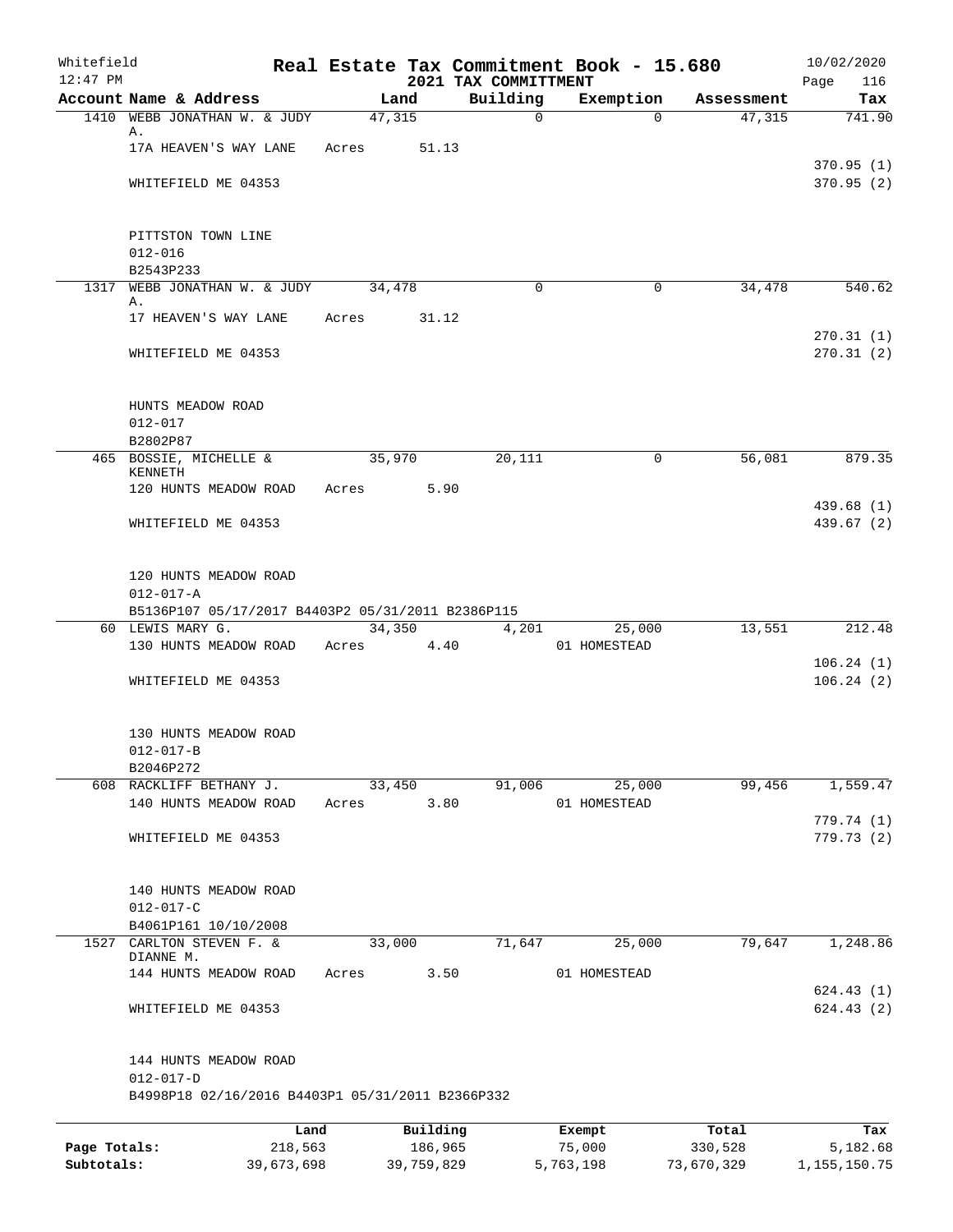| Whitefield<br>$12:47$ PM |                                                 |            |       |            | 2021 TAX COMMITTMENT |           | Real Estate Tax Commitment Book - 15.680 |              | 10/02/2020<br>Page<br>117 |
|--------------------------|-------------------------------------------------|------------|-------|------------|----------------------|-----------|------------------------------------------|--------------|---------------------------|
|                          | Account Name & Address                          |            |       | Land       | Building             |           | Exemption                                | Assessment   | Tax                       |
|                          | 1282 KALLOCH JEREMY S. &                        |            |       | 35,970     | 96,753               |           | 25,000                                   | 107,723      | 1,689.10                  |
|                          | LISA WEBB-KALLOCH                               |            |       |            |                      |           |                                          |              |                           |
|                          | 110 HUNTS MEADOW ROAD                           |            | Acres | 5.90       |                      |           | 01 HOMESTEAD                             |              |                           |
|                          | WHITEFIELD ME 04353                             |            |       |            |                      |           |                                          |              | 844.55 (1)<br>844.55 (2)  |
|                          |                                                 |            |       |            |                      |           |                                          |              |                           |
|                          |                                                 |            |       |            |                      |           |                                          |              |                           |
|                          | 110 HUNTS MEADOW ROAD<br>$012 - 017 - E$        |            |       |            |                      |           |                                          |              |                           |
|                          | B4498P252 03/06/2012 B2603P299 09/28/2000       |            |       |            |                      |           |                                          |              |                           |
|                          | 1054 WEBB, JONATHAN W                           |            |       | 24,850     |                      | $\Omega$  | $\Omega$                                 | 24,850       | 389.65                    |
|                          | WEBB, CAROLANN M. &                             |            | Acres | 17.00      |                      |           |                                          |              |                           |
|                          | JUDY A.<br>17 HEAVENS WAY LANE                  |            |       |            |                      |           |                                          |              | 194.83(1)                 |
|                          |                                                 |            |       |            |                      |           |                                          |              | 194.82(2)                 |
|                          | WHITEFIELD ME 04353                             |            |       |            |                      |           |                                          |              |                           |
|                          | HUNTS MEADOW ROAD                               |            |       |            |                      |           |                                          |              |                           |
|                          | $012 - 018$                                     |            |       |            |                      |           |                                          |              |                           |
|                          | B5292P110 08/10/2018                            |            |       |            |                      |           |                                          |              |                           |
|                          | 633 WEBB JONATHAN W. & JUDY<br>Α.               |            |       | 36,930     | 133,242              |           | 25,000                                   | 145,172      | 2,276.30                  |
|                          | 17 HEAVEN'S WAY LANE                            |            | Acres | 7.10       |                      |           | 01 HOMESTEAD                             |              |                           |
|                          |                                                 |            |       |            |                      |           |                                          |              | 1, 138.15(1)              |
|                          | WHITEFIELD ME 04353                             |            |       |            |                      |           |                                          |              | 1, 138.15(2)              |
|                          |                                                 |            |       |            |                      |           |                                          |              |                           |
|                          | 17 HEAVENS WAY LANE                             |            |       |            |                      |           |                                          |              |                           |
|                          | $012 - 019$<br>B2802P87 02/04/2002              |            |       |            |                      |           |                                          |              |                           |
|                          | 1449 PILLING, JAMES A                           |            |       | 50,175     | 57,898               |           | 25,000                                   | 83,073       | 1,302.58                  |
|                          | 57 ACORN LANE                                   |            | Acres | 24.50      |                      |           | 01 HOMESTEAD                             |              |                           |
|                          |                                                 |            |       |            |                      |           |                                          |              | 651.29(1)                 |
|                          | WHITEFIELD ME 04353                             |            |       |            |                      |           |                                          |              | 651.29 (2)                |
|                          |                                                 |            |       |            |                      |           |                                          |              |                           |
|                          | 57 ACORN LANE                                   |            |       |            |                      |           |                                          |              |                           |
|                          | $012 - 019 - A$                                 |            |       |            |                      |           |                                          |              |                           |
|                          | B2097P323                                       |            |       |            |                      |           |                                          |              |                           |
|                          | 1724 CHAREST, LAURIER F                         |            |       | 32,850     | 31,776               |           | 0                                        | 64,626       | 1,013.34                  |
|                          | 257 OAK HILL ROAD                               |            | Acres | 3.40       |                      |           |                                          |              |                           |
|                          | AUBURN ME 04210                                 |            |       |            |                      |           |                                          |              | 506.67(1)<br>506.67(2)    |
|                          |                                                 |            |       |            |                      |           |                                          |              |                           |
|                          |                                                 |            |       |            |                      |           |                                          |              |                           |
|                          | 21 ACORN LANE                                   |            |       |            |                      |           |                                          |              |                           |
|                          | $012 - 019 - B$                                 |            |       |            |                      |           |                                          |              |                           |
|                          | B3297P142 05/26/2004<br>1379 KELLEY JAMES HEIRS |            |       | 27,300     |                      | 0         | 0                                        | 27,300       | 428.06                    |
|                          | C/O ADAM KELLEY,                                |            | Acres | 32.00      |                      |           |                                          |              |                           |
|                          | PERSONAL REPRESENTATIVE                         |            |       |            |                      |           |                                          |              |                           |
|                          | 23 GOFF STREET                                  |            |       |            |                      |           |                                          |              | 214.03(1)                 |
|                          | LEWISTON ME 04240                               |            |       |            |                      |           |                                          |              | 214.03(2)                 |
|                          | HUNTS MEADOW ROAD                               |            |       |            |                      |           |                                          |              |                           |
|                          | $012 - 020$                                     |            |       |            |                      |           |                                          |              |                           |
|                          | B2304P128 01/26/1998                            |            |       |            |                      |           |                                          |              |                           |
|                          |                                                 |            |       |            |                      |           |                                          |              |                           |
|                          |                                                 | Land       |       | Building   |                      |           | Exempt                                   | Total        | Tax                       |
| Page Totals:             |                                                 | 208,075    |       | 319,669    |                      |           | 75,000                                   | 452,744      | 7,099.03                  |
| Subtotals:               |                                                 | 39,881,773 |       | 40,079,498 |                      | 5,838,198 |                                          | 74, 123, 073 | 1,162,249.78              |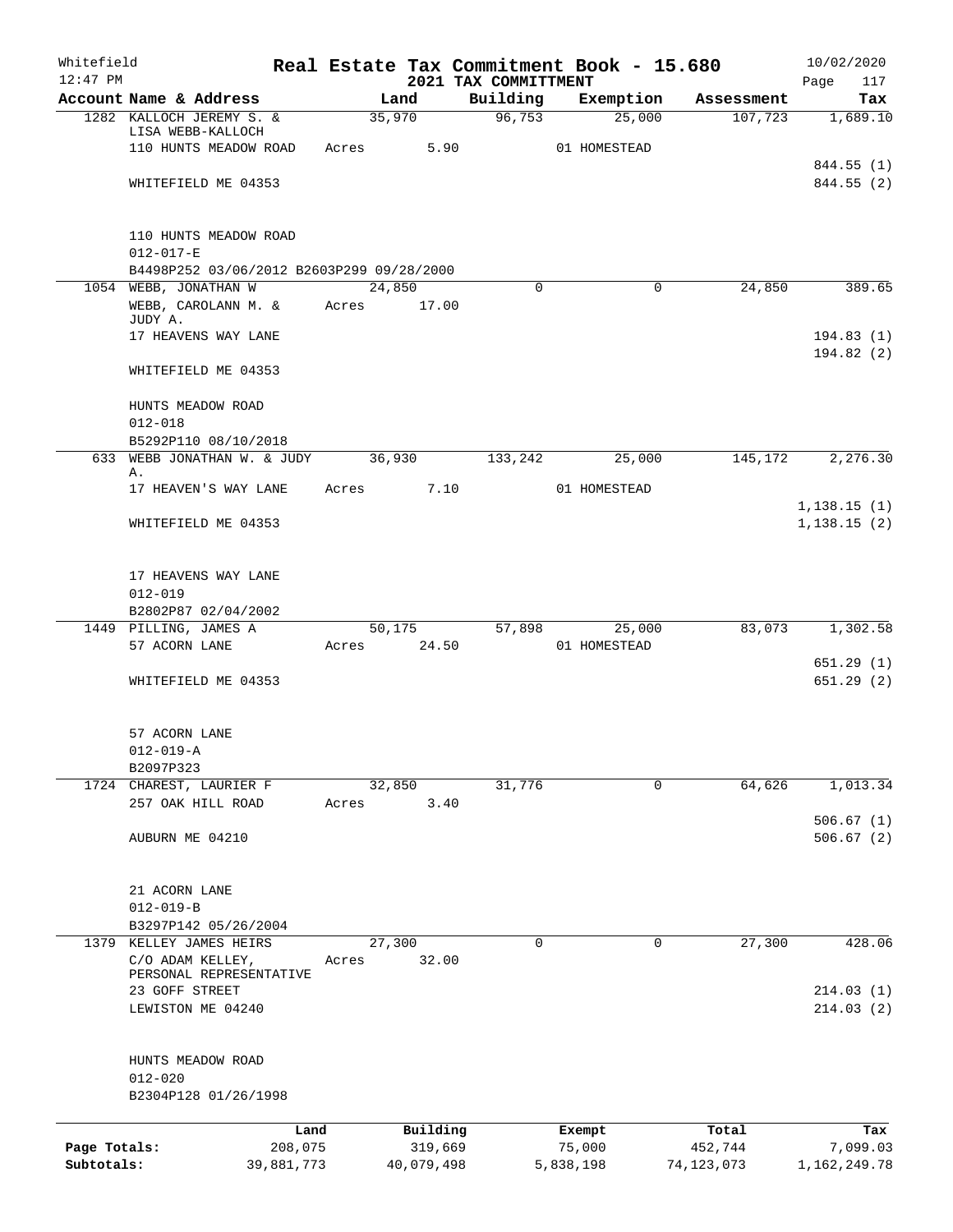| Whitefield   |                                                                                                           |            |       |             |          |                                  | Real Estate Tax Commitment Book - 15.680 |                        | 10/02/2020             |
|--------------|-----------------------------------------------------------------------------------------------------------|------------|-------|-------------|----------|----------------------------------|------------------------------------------|------------------------|------------------------|
| $12:47$ PM   | Account Name & Address                                                                                    |            |       | Land        |          | 2021 TAX COMMITTMENT<br>Building | Exemption                                | Assessment             | Page<br>118<br>Tax     |
|              | 127 KASELIS RICHARD M.                                                                                    |            |       | 44,090      |          | 121,323                          | 25,000                                   | 140, 413               | 2,201.68               |
|              | 208 HUNTS MEADOW ROAD                                                                                     |            |       | Acres 16.05 |          |                                  | 01 HOMESTEAD                             |                        |                        |
|              |                                                                                                           |            |       |             |          |                                  |                                          |                        | 1,100.84(1)            |
|              | WHITEFIELD ME 04353                                                                                       |            |       |             |          |                                  |                                          |                        | 1,100.84(2)            |
|              |                                                                                                           |            |       |             |          |                                  |                                          |                        |                        |
|              | 208 HUNTS MEADOW ROAD<br>$012 - 021$                                                                      |            |       |             |          |                                  |                                          |                        |                        |
|              | B2854P82                                                                                                  |            |       |             |          |                                  |                                          |                        |                        |
|              | 1483 MAYO MAE BELLE                                                                                       |            |       | 36,290      |          | 94,535                           | 25,000                                   | 105,825                | 1,659.34               |
|              | 222 HUNTS MEADOW ROAD                                                                                     |            |       | Acres       | 6.30     |                                  | 01 HOMESTEAD                             |                        |                        |
|              | WHITEFIELD ME 04353                                                                                       |            |       |             |          |                                  |                                          |                        | 829.67(1)<br>829.67(2) |
|              |                                                                                                           |            |       |             |          |                                  |                                          |                        |                        |
|              | 222 HUNTS MEADOW ROAD                                                                                     |            |       |             |          |                                  |                                          |                        |                        |
|              | $012 - 022$<br>B2861P4 05/24/2002                                                                         |            |       |             |          |                                  |                                          |                        |                        |
|              | 1363 WASHBURN JESSICA RAE                                                                                 |            |       | 36,130      |          | 0                                |                                          | 36,130<br>0            | 566.52                 |
|              | 8 WENTWORTH LANE                                                                                          |            | Acres |             | 18.60    |                                  |                                          |                        |                        |
|              |                                                                                                           |            |       |             |          |                                  |                                          |                        | 283.26(1)              |
|              | BAILEY ISLAND ME 04003                                                                                    |            |       |             |          |                                  |                                          |                        | 283.26(2)              |
|              |                                                                                                           |            |       |             |          |                                  |                                          |                        |                        |
|              | HUNTS MEADOW ROAD<br>$012 - 023$                                                                          |            |       |             |          |                                  |                                          |                        |                        |
|              | B3757P278 11/26/2004                                                                                      |            |       |             |          |                                  |                                          |                        |                        |
|              | 1710 ALBEE AMANDA L. & ERIC                                                                               |            |       | 39,730      |          | 142,442                          |                                          | 182,172<br>$\mathbf 0$ | 2,856.46               |
|              | M. II<br>230 HUNTS MEADOW ROAD                                                                            |            | Acres |             | 10.60    |                                  |                                          |                        |                        |
|              |                                                                                                           |            |       |             |          |                                  |                                          |                        | 1,428.23(1)            |
|              | WHITEFIELD ME 04353                                                                                       |            |       |             |          |                                  |                                          |                        | 1,428.23(2)            |
|              | 230 HUNTS MEADOW ROAD                                                                                     |            |       |             |          |                                  |                                          |                        |                        |
|              | $012 - 023 - C$                                                                                           |            |       |             |          |                                  |                                          |                        |                        |
|              | B4677P61 06/19/2013 B4677P59 06/19/2013 B4671P198<br>06/06/2013 B4664P229 05/21/2013 B4415P115 07/05/2011 |            |       |             |          |                                  |                                          |                        |                        |
|              | B3213P203 12/29/2003 B3129P40 08/20/2003                                                                  |            |       |             |          |                                  |                                          |                        |                        |
|              | 1605 NORTON JODY M.<br>299 HUNTS MEADOW ROAD                                                              |            |       | 66,800      |          | 153,866                          | 25,000                                   | 195,666                | 3,068.04               |
|              |                                                                                                           |            | Acres |             | 50.10    |                                  | 01 HOMESTEAD                             |                        | 1,534.02(1)            |
|              | WHITEFIELD ME 04353                                                                                       |            |       |             |          |                                  |                                          |                        | 1,534.02(2)            |
|              |                                                                                                           |            |       |             |          |                                  |                                          |                        |                        |
|              | 299 HUNTS MEADOW ROAD                                                                                     |            |       |             |          |                                  |                                          |                        |                        |
|              | $012 - 024$<br>B4543P47 07/05/2012 B2240P259                                                              |            |       |             |          |                                  |                                          |                        |                        |
| 367          | KOOTZ JOHN P. & HEDEVIG                                                                                   |            |       | 83,000      |          | 201,885                          |                                          | 284,885<br>0           | 4,467.00               |
|              | R.                                                                                                        |            |       |             |          |                                  |                                          |                        |                        |
|              | 233 HUNTS MEADOW ROAD                                                                                     |            | Acres |             | 40.00    |                                  |                                          |                        | 2, 233.50 (1)          |
|              | WHITEFIELD ME 04353                                                                                       |            |       |             |          |                                  |                                          |                        | 2, 233.50 (2)          |
|              | 233 HUNTS MEADOW ROAD                                                                                     |            |       |             |          |                                  |                                          |                        |                        |
|              | $012 - 024 - A$                                                                                           |            |       |             |          |                                  |                                          |                        |                        |
|              | B3856P265 05/25/2007                                                                                      |            |       |             |          |                                  |                                          |                        |                        |
|              |                                                                                                           | Land       |       |             | Building |                                  | Exempt                                   | Total                  | Tax                    |
| Page Totals: |                                                                                                           | 306,040    |       |             | 714,051  |                                  | 75,000                                   | 945,091                | 14,819.04              |
| Subtotals:   |                                                                                                           | 40,187,813 |       | 40,793,549  |          |                                  | 5,913,198                                | 75,068,164             | 1,177,068.82           |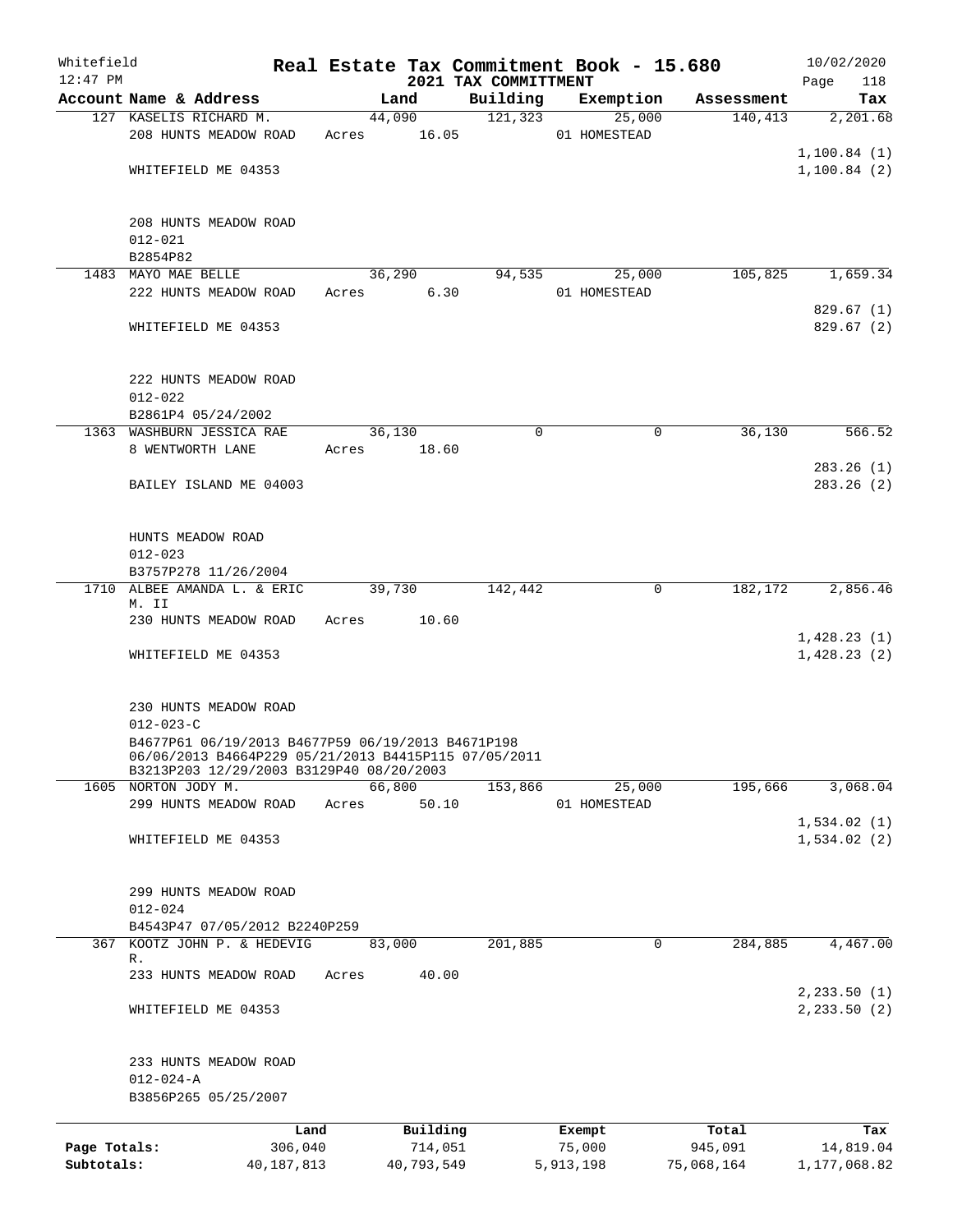| Whitefield<br>$12:47$ PM |                                                                                              |             |        | 2021 TAX COMMITTMENT | Real Estate Tax Commitment Book - 15.680 |            | 10/02/2020<br>119<br>Page |
|--------------------------|----------------------------------------------------------------------------------------------|-------------|--------|----------------------|------------------------------------------|------------|---------------------------|
|                          | Account Name & Address                                                                       |             | Land   | Building             | Exemption                                | Assessment | Tax                       |
|                          | 1220 PEDERSEN JOHN & BONNIE                                                                  |             | 62,629 | 197,950              | 25,000                                   | 235,579    | 3,693.88                  |
|                          | 271 HUNTS MEADOW ROAD                                                                        | Acres 43.66 |        |                      | 01 HOMESTEAD                             |            |                           |
|                          |                                                                                              |             |        |                      |                                          |            | 1,846.94(1)               |
|                          | WHITEFIELD ME 04353                                                                          |             |        |                      |                                          |            | 1,846.94(2)               |
|                          | 271 HUNTS MEADOW ROAD                                                                        |             |        |                      |                                          |            |                           |
|                          | $012 - 024 - B$                                                                              |             |        |                      |                                          |            |                           |
|                          | B4790P6 06/17/2014 B4786P169 06/05/2014 B4785P62<br>06/03/2014 B4785P45 06/03/2014 B2293P154 |             |        |                      |                                          |            |                           |
|                          | 519 LANDMANN, SELBY W                                                                        |             | 41,554 | 7,596                | $\Omega$                                 | 49,150     | 770.67                    |
|                          | 221 HUNTS MEADOW ROAD                                                                        | Acres       | 12.88  |                      |                                          |            |                           |
|                          | WHITEFIELD ME 04353                                                                          |             |        |                      |                                          |            | 385.34 (1)<br>385.33(2)   |
|                          | 221 HUNTS MEADOW ROAD<br>$012 - 024 - C$                                                     |             |        |                      |                                          |            |                           |
|                          | B5010P243 05/31/2016 B2926P240                                                               |             |        |                      |                                          |            |                           |
|                          | 1702 BARTON, JESSE                                                                           |             | 30,480 | 76,808               | 25,000                                   | 82,288     | 1,290.28                  |
|                          | 211 HUNTS MEADOW ROAD                                                                        | Acres       | 1.82   |                      | 01 HOMESTEAD                             |            |                           |
|                          | WHITEFIELD ME 04353                                                                          |             |        |                      |                                          |            | 645.14(1)<br>645.14(2)    |
|                          | 211 HUNTS MEADOW ROAD                                                                        |             |        |                      |                                          |            |                           |
|                          | $012 - 024 - D$                                                                              |             |        |                      |                                          |            |                           |
|                          | 1867 DOWNS ROGER C., SR.                                                                     |             | 21,500 | $\Omega$             | $\Omega$                                 | 21,500     | 337.12                    |
|                          | 327 HUNTS MEADOW ROAD                                                                        | Acres       | 2.50   |                      |                                          |            |                           |
|                          | WHITEFIELD ME 04341                                                                          |             |        |                      |                                          |            | 168.56(1)<br>168.56(2)    |
|                          | HUNTS MEADOW ROAD                                                                            |             |        |                      |                                          |            |                           |
|                          | $012 - 024 - E$<br>B5148P42 06/16/2017                                                       |             |        |                      |                                          |            |                           |
|                          | 1115 RIDEOUT, MARK R                                                                         |             | 62,135 | 191,314              | 25,000                                   | 228,449    | 3,582.08                  |
|                          | RIDEOUT, SHANNON                                                                             | Acres       | 42.90  |                      | 01 HOMESTEAD                             |            |                           |
|                          | 32 HICKORY LANE                                                                              |             |        |                      |                                          |            | 1,791.04(1)               |
|                          |                                                                                              |             |        |                      |                                          |            | 1,791.04(2)               |
|                          | WHITEFIELD ME 04353                                                                          |             |        |                      |                                          |            |                           |
|                          | 32 HICKORY LANE                                                                              |             |        |                      |                                          |            |                           |
|                          | $012 - 026$                                                                                  |             |        |                      |                                          |            |                           |
|                          | B5096P279 01/06/2017 B2478P326                                                               |             |        |                      |                                          |            |                           |
|                          | 214 JOHNSON, JOSHUA R                                                                        |             | 64,638 | 174,376              | $\mathbf 0$                              | 239,014    | 3,747.74                  |
|                          | JOHNSON, LAURA K                                                                             | Acres       | 46.75  |                      |                                          |            |                           |
|                          | 39 HICKORY LANE                                                                              |             |        |                      |                                          |            | 1,873.87(1)               |
|                          | WHITEFIELD ME 04353                                                                          |             |        |                      |                                          |            | 1,873.87(2)               |
|                          | 39 HICKORY LANE                                                                              |             |        |                      |                                          |            |                           |
|                          | $012 - 026 - A$                                                                              |             |        |                      |                                          |            |                           |
|                          | B5431P142 09/12/2019                                                                         |             |        |                      |                                          |            |                           |
|                          |                                                                                              |             |        |                      |                                          |            |                           |

|              | Land       | Building     | Exempt    | Total      | Tax          |
|--------------|------------|--------------|-----------|------------|--------------|
| Page Totals: | 282,936    | 648,044      | 75,000    | 855,980    | 13,421.77    |
| Subtotals:   | 40,470,749 | 41, 441, 593 | 5,988,198 | 75,924,144 | 1,190,490.59 |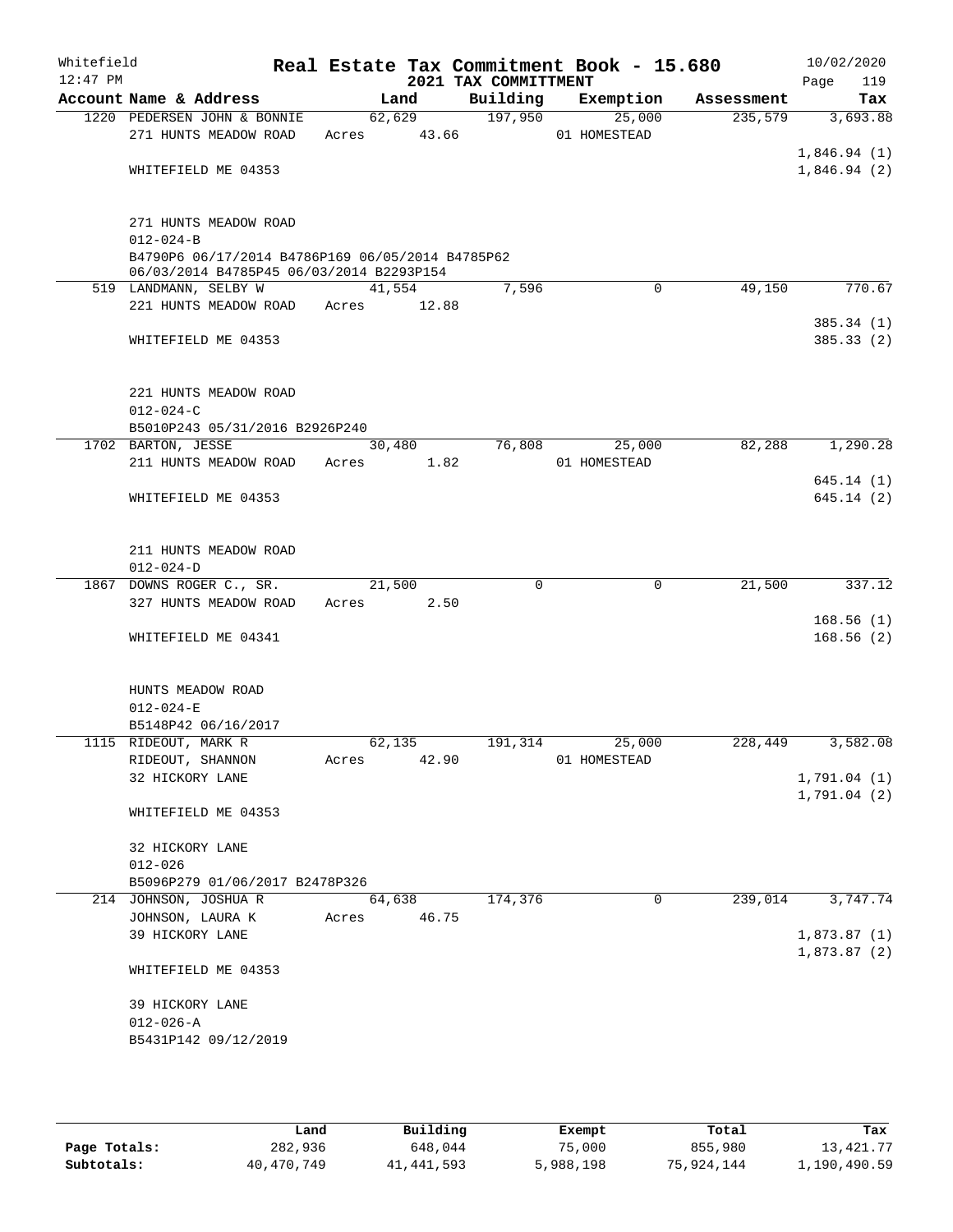| Whitefield                 |                                                    |                       |       |        |                       |                                  | Real Estate Tax Commitment Book - 15.680 |             |                       |      | 10/02/2020                 |
|----------------------------|----------------------------------------------------|-----------------------|-------|--------|-----------------------|----------------------------------|------------------------------------------|-------------|-----------------------|------|----------------------------|
| $12:47$ PM                 | Account Name & Address                             |                       |       | Land   |                       | 2021 TAX COMMITTMENT<br>Building |                                          |             |                       | Page | 120                        |
|                            | 1706 GARTHOFF JERRY & KELLEY                       |                       |       | 31,200 |                       | 171,458                          | Exemption<br>25,000                      |             | Assessment<br>177,658 |      | Tax<br>2,785.68            |
|                            | 8 HICKORY LANE                                     |                       | Acres |        | 2.30                  |                                  | 01 HOMESTEAD                             |             |                       |      |                            |
|                            |                                                    |                       |       |        |                       |                                  |                                          |             |                       |      | 1,392.84(1)                |
|                            | WHITEFIELD ME 04353                                |                       |       |        |                       |                                  |                                          |             |                       |      | 1,392.84(2)                |
|                            |                                                    |                       |       |        |                       |                                  |                                          |             |                       |      |                            |
|                            |                                                    |                       |       |        |                       |                                  |                                          |             |                       |      |                            |
|                            | 8 HICKORY LANE                                     |                       |       |        |                       |                                  |                                          |             |                       |      |                            |
|                            | $012 - 026 - B$                                    |                       |       |        |                       |                                  |                                          |             |                       |      |                            |
| 1793                       | B3069P31<br>THE NORTH AMERICAN                     |                       |       | 30,825 |                       | 169,886                          |                                          | 0           | 200,711               |      | 3, 147. 15                 |
|                            | MISSION BOARD                                      |                       |       |        |                       |                                  |                                          |             |                       |      |                            |
|                            | 4200 NORTH POINT                                   |                       | Acres |        | 2.05                  |                                  |                                          |             |                       |      |                            |
|                            | PARKWAY                                            |                       |       |        |                       |                                  |                                          |             |                       |      |                            |
|                            |                                                    |                       |       |        |                       |                                  |                                          |             |                       |      | 1,573.58(1)                |
|                            | ALPHARETTA GA 30022                                |                       |       |        |                       |                                  |                                          |             |                       |      | 1, 573.57(2)               |
|                            |                                                    |                       |       |        |                       |                                  |                                          |             |                       |      |                            |
|                            | 11 HICKORY LANE                                    |                       |       |        |                       |                                  |                                          |             |                       |      |                            |
|                            | $012 - 026 - C$                                    |                       |       |        |                       |                                  |                                          |             |                       |      |                            |
|                            | B5042P29 08/10/2016 B4619P304 01/22/2013 B4587P182 |                       |       |        |                       |                                  |                                          |             |                       |      |                            |
|                            | 10/31/2012 B3855P168 05/22/2007                    |                       |       |        |                       |                                  |                                          |             |                       |      |                            |
|                            | 1674 JOHNSON, JOSHUA R                             |                       |       | 39,018 |                       | $\Omega$                         |                                          | $\mathbf 0$ | 39,018                |      | 611.80                     |
|                            | JOHNSON, LAURA K<br>39 HICKORY LANE                |                       | Acres |        | 22.72                 |                                  |                                          |             |                       |      |                            |
|                            |                                                    |                       |       |        |                       |                                  |                                          |             |                       |      | 305.90(1)<br>305.90(2)     |
|                            | WHITEFIELD ME 04353                                |                       |       |        |                       |                                  |                                          |             |                       |      |                            |
|                            |                                                    |                       |       |        |                       |                                  |                                          |             |                       |      |                            |
|                            | HUNTS MEADOW ROAD                                  |                       |       |        |                       |                                  |                                          |             |                       |      |                            |
|                            | $012 - 027$                                        |                       |       |        |                       |                                  |                                          |             |                       |      |                            |
|                            | B5431P142 09/12/2019                               |                       |       |        |                       |                                  |                                          |             |                       |      |                            |
|                            | 178 PUFFER LINCOLN REALTY                          |                       |       | 39,970 |                       | 102,304                          | 25,000                                   |             | 117,274               |      | 1,838.86                   |
|                            | TRUST<br>LISA M HART, TRUSTEE                      |                       | Acres |        | 10.90                 |                                  | 01 HOMESTEAD                             |             |                       |      |                            |
|                            | 161 HUNTS MEADOW ROAD                              |                       |       |        |                       |                                  |                                          |             |                       |      | 919.43(1)                  |
|                            | WHITEFIELD ME 04353                                |                       |       |        |                       |                                  |                                          |             |                       |      | 919.43(2)                  |
|                            |                                                    |                       |       |        |                       |                                  |                                          |             |                       |      |                            |
|                            |                                                    |                       |       |        |                       |                                  |                                          |             |                       |      |                            |
|                            | 161 HUNTS MEADOW ROAD                              |                       |       |        |                       |                                  |                                          |             |                       |      |                            |
|                            | $012 - 027 - A$                                    |                       |       |        |                       |                                  |                                          |             |                       |      |                            |
|                            | B5323P202 11/01/2018 B4100P1 02/13/2009            |                       |       |        |                       |                                  |                                          |             |                       |      |                            |
|                            | 1021 DEBLOIS, MARIAH                               |                       |       | 31,620 |                       | 101,902                          |                                          | $\mathbf 0$ | 133,522               |      | 2,093.62                   |
|                            | MORIN, JOSHUA                                      |                       | Acres |        | 2.58                  |                                  |                                          |             |                       |      |                            |
|                            | 177 HUNTS MEADOW ROAD                              |                       |       |        |                       |                                  |                                          |             |                       |      | 1,046.81(1)<br>1,046.81(2) |
|                            | WHITEFIELD ME 04353                                |                       |       |        |                       |                                  |                                          |             |                       |      |                            |
|                            |                                                    |                       |       |        |                       |                                  |                                          |             |                       |      |                            |
|                            | 177 HUNTS MEADOW ROAD                              |                       |       |        |                       |                                  |                                          |             |                       |      |                            |
|                            | $012 - 027 - B$                                    |                       |       |        |                       |                                  |                                          |             |                       |      |                            |
|                            | B5180P318 09/14/2017                               |                       |       |        |                       |                                  |                                          |             |                       |      |                            |
| 1387                       | BROCHU, DONALD                                     |                       |       | 66,050 |                       | 0                                |                                          | 0           | 66,050                |      | 1,035.66                   |
|                            | 860 WHITEFIELD ROAD                                |                       | Acres |        | 68.60                 |                                  |                                          |             |                       |      |                            |
|                            |                                                    |                       |       |        |                       |                                  |                                          |             |                       |      | 517.83(1)                  |
|                            | PITTSTON ME 04345                                  |                       |       |        |                       |                                  |                                          |             |                       |      | 517.83(2)                  |
|                            |                                                    |                       |       |        |                       |                                  |                                          |             |                       |      |                            |
|                            | CLOVER LANE                                        |                       |       |        |                       |                                  |                                          |             |                       |      |                            |
|                            | $012 - 028$                                        |                       |       |        |                       |                                  |                                          |             |                       |      |                            |
|                            | B4473P292 12/23/2011 B1130P283                     |                       |       |        |                       |                                  |                                          |             |                       |      |                            |
|                            |                                                    |                       |       |        |                       |                                  |                                          |             |                       |      |                            |
|                            |                                                    | Land                  |       |        | Building              |                                  | Exempt                                   |             | Total                 |      | Tax                        |
| Page Totals:<br>Subtotals: |                                                    | 238,683<br>40,709,432 |       |        | 545,550<br>41,987,143 |                                  | 50,000<br>6,038,198                      |             | 734,233<br>76,658,377 |      | 11,512.77<br>1,202,003.36  |
|                            |                                                    |                       |       |        |                       |                                  |                                          |             |                       |      |                            |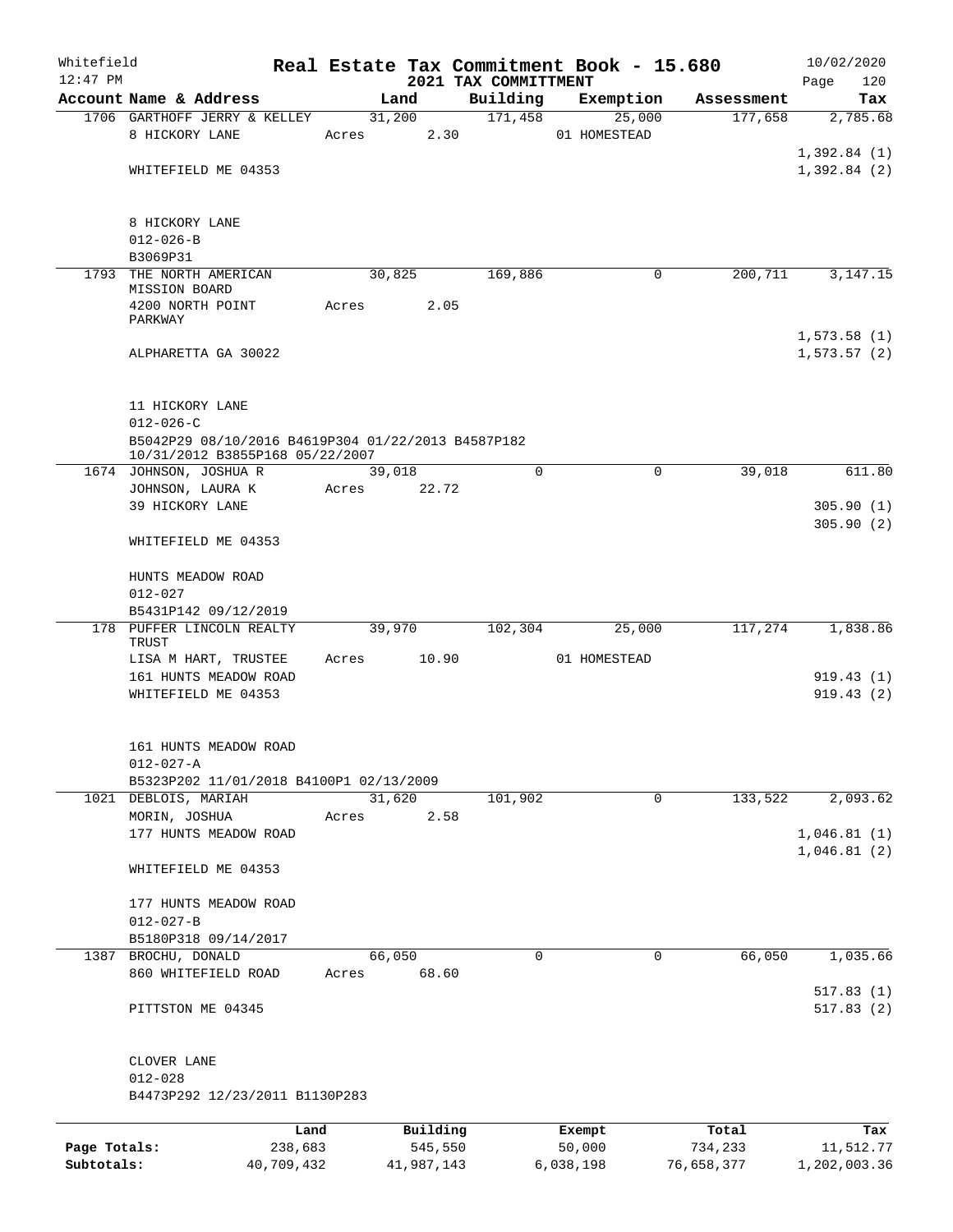| Whitefield<br>$12:47$ PM |                                          |            |       |         |            | 2021 TAX COMMITTMENT | Real Estate Tax Commitment Book - 15.680 |            | 10/02/2020<br>121<br>Page  |
|--------------------------|------------------------------------------|------------|-------|---------|------------|----------------------|------------------------------------------|------------|----------------------------|
|                          | Account Name & Address                   |            |       | Land    |            | Building             | Exemption                                | Assessment | Tax                        |
|                          | 1528 CLARK DAVID S. & SHARON             |            |       | 30, 240 |            | 21,021               | $\Omega$                                 | 51,261     | 803.77                     |
|                          | L.<br>151 MAIN STREET                    |            |       |         | 1.66       |                      |                                          |            |                            |
|                          |                                          |            | Acres |         |            |                      |                                          |            | 401.89(1)                  |
|                          | WHITEFIELD ME 04353                      |            |       |         |            |                      |                                          |            | 401.88(2)                  |
|                          |                                          |            |       |         |            |                      |                                          |            |                            |
|                          |                                          |            |       |         |            |                      |                                          |            |                            |
|                          | 139 HUNTS MEADOW ROAD<br>$012 - 028 - A$ |            |       |         |            |                      |                                          |            |                            |
|                          | B3019P2                                  |            |       |         |            |                      |                                          |            |                            |
|                          | 104 ELWELL STEVEN C. & JOY               |            |       | 37,354  |            | 183,642              | 25,000                                   | 195,996    | 3,073.22                   |
|                          | Η.                                       |            |       |         |            |                      |                                          |            |                            |
|                          | 119 HUNTS MEADOW ROAD                    |            | Acres |         | 7.63       |                      | 01 HOMESTEAD                             |            | 1,536.61(1)                |
|                          | WHITEFIELD ME 04353                      |            |       |         |            |                      |                                          |            | 1,536.61(2)                |
|                          |                                          |            |       |         |            |                      |                                          |            |                            |
|                          |                                          |            |       |         |            |                      |                                          |            |                            |
|                          | 119 HUNTS MEADOW ROAD                    |            |       |         |            |                      |                                          |            |                            |
|                          | $012 - 028 - B$                          |            |       |         |            |                      |                                          |            |                            |
|                          | B1306P130<br>32 TRUSSELL, DONNA K        |            |       | 37,674  |            | 144,672              | 25,000                                   | 157,346    | 2,467.19                   |
|                          | 16 CLOVER LANE                           |            | Acres |         | 8.03       |                      | 01 HOMESTEAD                             |            |                            |
|                          |                                          |            |       |         |            |                      |                                          |            | 1, 233.60(1)               |
|                          | WHITEFIELD ME 04353                      |            |       |         |            |                      |                                          |            | 1, 233.59(2)               |
|                          |                                          |            |       |         |            |                      |                                          |            |                            |
|                          |                                          |            |       |         |            |                      |                                          |            |                            |
|                          | 16 CLOVER LANE<br>$012 - 028 - C$        |            |       |         |            |                      |                                          |            |                            |
|                          | B2289P290                                |            |       |         |            |                      |                                          |            |                            |
|                          | 888 ROY, CONNIE M & DANIEL               |            |       | 30,720  |            | 145,150              | 25,000                                   | 150,870    | 2,365.64                   |
|                          | Е                                        |            |       |         |            |                      |                                          |            |                            |
|                          | 34 CLOVER LANE                           |            | Acres |         | 1.98       |                      | 01 HOMESTEAD                             |            |                            |
|                          | WHITEFIELD ME 04353                      |            |       |         |            |                      |                                          |            | 1,182.82(1)<br>1,182.82(2) |
|                          |                                          |            |       |         |            |                      |                                          |            |                            |
|                          |                                          |            |       |         |            |                      |                                          |            |                            |
|                          | 34 CLOVER LANE                           |            |       |         |            |                      |                                          |            |                            |
|                          | $012 - 028 - D$                          |            |       |         |            |                      |                                          |            |                            |
|                          | B2726P86<br>661 HAGEN, TINA E            |            |       | 30,000  |            | 82,646               | 25,000                                   | 87,646     | 1,374.29                   |
|                          | 513 5TH STREET SW, APT                   |            | Acres |         | 1.50       |                      | 01 HOMESTEAD                             |            |                            |
|                          | 4                                        |            |       |         |            |                      |                                          |            |                            |
|                          |                                          |            |       |         |            |                      |                                          |            | 687.15(1)                  |
|                          | MINOT ND 58701-4388                      |            |       |         |            |                      |                                          |            | 687.14 (2)                 |
|                          |                                          |            |       |         |            |                      |                                          |            |                            |
|                          | <b>36 CLOVER LANE</b>                    |            |       |         |            |                      |                                          |            |                            |
|                          | $012 - 028 - E$                          |            |       |         |            |                      |                                          |            |                            |
|                          | B5236P191 03/03/2018 B4062P65 10/15/2008 |            |       |         |            |                      |                                          |            |                            |
|                          | 647 RIDEOUT, ROSEMARY L                  |            |       | 30,000  |            | 19,288               | 0                                        | 49,288     | 772.84                     |
|                          | 28 CLOVER LANE                           |            | Acres |         | 1.35       |                      |                                          |            |                            |
|                          |                                          |            |       |         |            |                      |                                          |            | 386.42 (1)                 |
|                          | WHITEFIELD ME 04353                      |            |       |         |            |                      |                                          |            | 386.42 (2)                 |
|                          |                                          |            |       |         |            |                      |                                          |            |                            |
|                          | 28 CLOVER LANE                           |            |       |         |            |                      |                                          |            |                            |
|                          | $012 - 028 - F$                          |            |       |         |            |                      |                                          |            |                            |
|                          |                                          |            |       |         |            |                      |                                          |            |                            |
|                          |                                          | Land       |       |         | Building   |                      | Exempt                                   | Total      | Tax                        |
| Page Totals:             |                                          | 195,988    |       |         | 596,419    |                      | 100,000                                  | 692,407    | 10,856.95                  |
| Subtotals:               |                                          | 40,905,420 |       |         | 42,583,562 |                      | 6,138,198                                | 77,350,784 | 1,212,860.31               |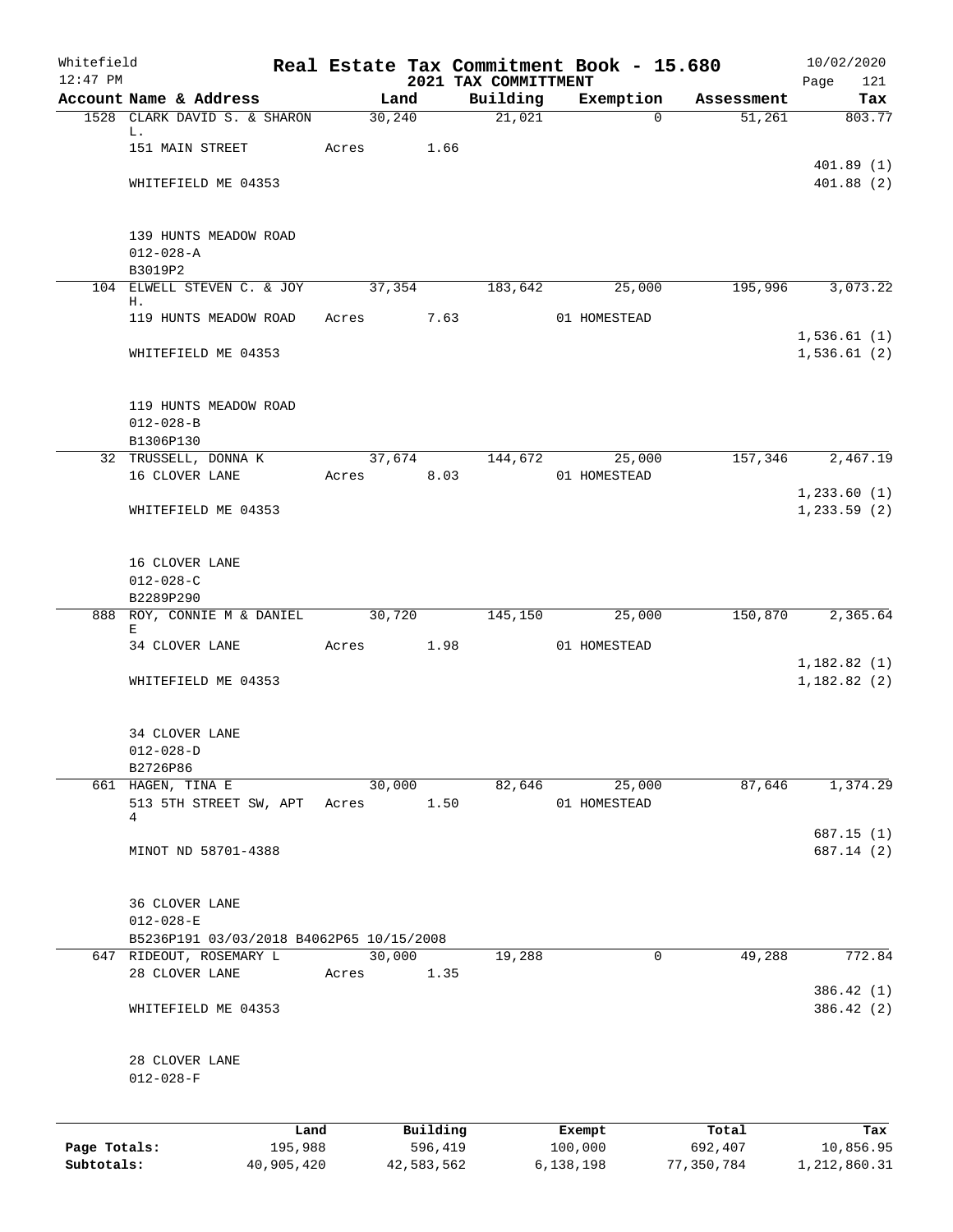| Whitefield<br>$12:47$ PM |                                                 |       |                | 2021 TAX COMMITTMENT | Real Estate Tax Commitment Book - 15.680 |            | 10/02/2020<br>Page<br>122  |
|--------------------------|-------------------------------------------------|-------|----------------|----------------------|------------------------------------------|------------|----------------------------|
|                          | Account Name & Address                          |       | Land           | Building             | Exemption                                | Assessment | Tax                        |
|                          | 1834 ROY, DANIEL E & CONNIE                     |       | 27,850         | $\mathbf 0$          | $\Omega$                                 | 27,850     | 436.69                     |
|                          | М<br>34 COVER LANE                              | Acres | 8.25           |                      |                                          |            |                            |
|                          | WHITEFIELD ME 04353                             |       |                |                      |                                          |            | 218.35(1)<br>218.34(2)     |
|                          | CLOVER LANE                                     |       |                |                      |                                          |            |                            |
|                          | $012 - 028 - G$                                 |       |                |                      |                                          |            |                            |
|                          | B2726P86 08/30/2001                             |       |                |                      |                                          |            |                            |
|                          | 1670 ASHLINE, KEVIN                             |       | 32,265         | 16,910               | $\mathbf 0$                              | 49,175     | 771.06                     |
|                          | 344 HOWE ROAD                                   | Acres | 3.01           |                      |                                          |            |                            |
|                          | WHITEFIELD ME 04353                             |       |                |                      |                                          |            | 385.53(1)<br>385.53(2)     |
|                          | 68 CLOVER LANE                                  |       |                |                      |                                          |            |                            |
|                          | $012 - 028 - H$                                 |       |                |                      |                                          |            |                            |
|                          | B3081P206<br>319 HOWARD MURRAY A. &             |       | 32,410         | $\mathbf 0$          | $\mathsf{O}$                             | 32,410     | 508.19                     |
|                          | CLARISSA R.                                     |       |                |                      |                                          |            |                            |
|                          | 41 MOOSEHEAD LANE                               | Acres | 13.95          |                      |                                          |            | 254.10(1)                  |
|                          | WHITEFIELD ME 04353                             |       |                |                      |                                          |            | 254.09(2)                  |
|                          | MOOSEHEAD LANE<br>$012 - 029$                   |       |                |                      |                                          |            |                            |
|                          | B2619P41                                        |       |                |                      |                                          |            |                            |
|                          | 1125 FEENEY THOMAS M.                           |       | 30,000         | 157,625              | 0                                        | 187,625    | 2,941.96                   |
|                          | 81 HUNTS MEADOW ROAD                            | Acres | 1.50           |                      |                                          |            | 1,470.98(1)                |
|                          | WHITEFIELD ME 04353                             |       |                |                      |                                          |            | 1,470.98(2)                |
|                          | 81 HUNTS MEADOW ROAD                            |       |                |                      |                                          |            |                            |
|                          | $012 - 029 - A$                                 |       |                |                      |                                          |            |                            |
|                          | B4073P294 11/21/2008<br>714 KEENEY TIMOTHY S. & |       | 30,000         | 168,735              | 25,000                                   | 173,735    | 2,724.16                   |
|                          | KATHY JACOBS                                    |       |                |                      |                                          |            |                            |
|                          | 91 HUNTS MEADOW ROAD                            | Acres | 1.50           |                      | 01 HOMESTEAD                             |            |                            |
|                          | WHITEFIELD ME 04353                             |       |                |                      |                                          |            | 1,362.08(1)<br>1,362.08(2) |
|                          | 91 HUNTS MEADOW ROAD                            |       |                |                      |                                          |            |                            |
|                          | $012 - 029 - B$                                 |       |                |                      |                                          |            |                            |
|                          | B2640P217 01/31/2001                            |       |                |                      |                                          |            |                            |
|                          | 1271 GREEN DAVID W.<br>97 HUNTS MEADOW ROAD     | Acres | 30,000<br>1.50 | 163, 172             | 25,000<br>01 HOMESTEAD                   | 168,172    | 2,636.94                   |
|                          |                                                 |       |                |                      |                                          |            | 1,318.47(1)                |
|                          | WHITEFIELD ME 04353                             |       |                |                      |                                          |            | 1,318.47(2)                |
|                          | 97 HUNTS MEADOW ROAD<br>$012 - 029 - C$         |       |                |                      |                                          |            |                            |
|                          | B4251P288 02/18/2010 B2714P230 08/21/2001       |       |                |                      |                                          |            |                            |
|                          |                                                 |       |                |                      |                                          |            |                            |
|                          |                                                 | Land  | Building       |                      | Exempt                                   | Total      | Tax                        |
| Page Totals:             | 182,525                                         |       | 506,442        |                      | 50,000                                   | 638,967    | 10,019.00                  |

**Subtotals:** 41,087,945 43,090,004 6,188,198 77,989,751 1,222,879.31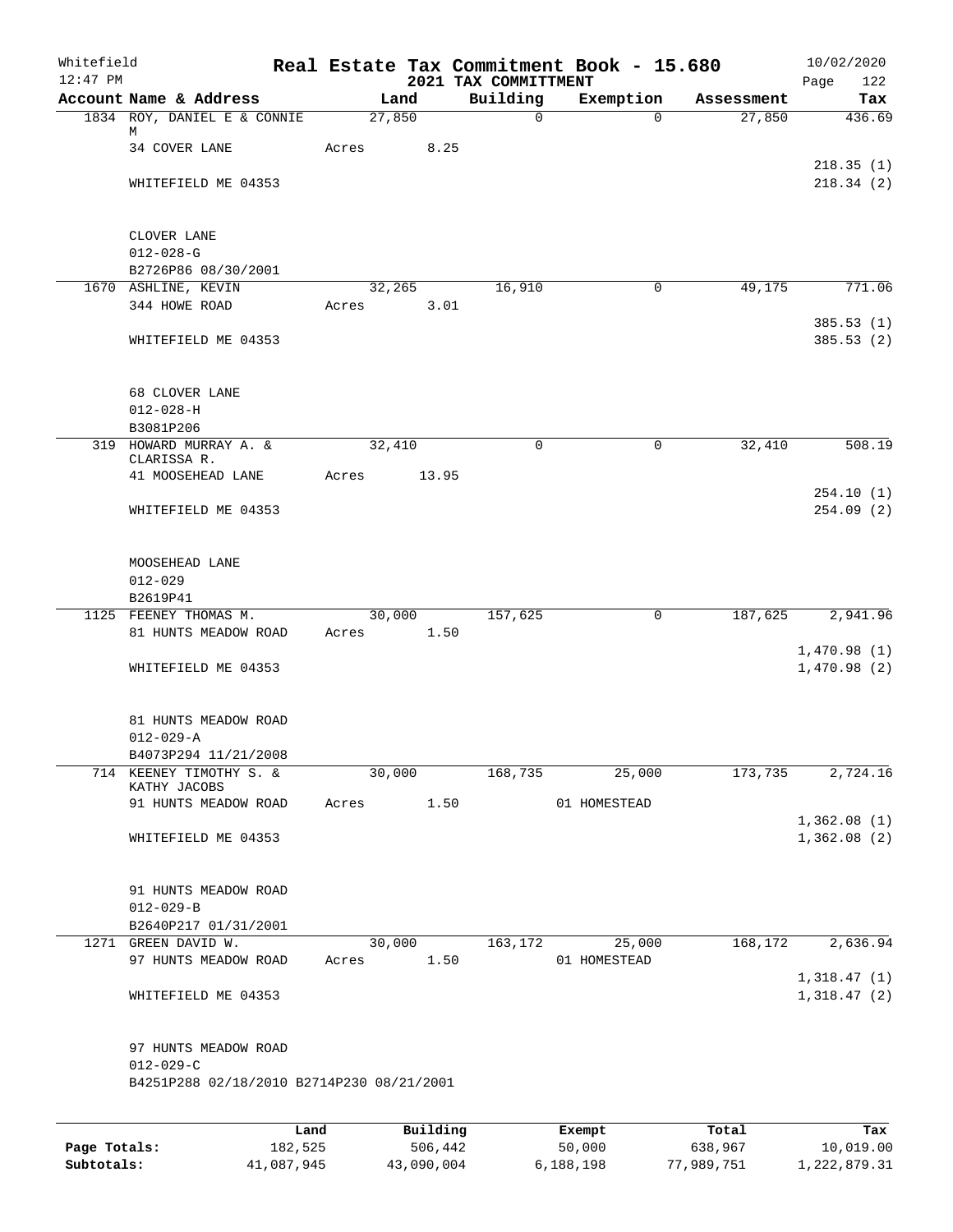| Whitefield                 |                                                                   |                       |       |        |                       |      |                                  | Real Estate Tax Commitment Book - 15.680 |                       |      | 10/02/2020                 |
|----------------------------|-------------------------------------------------------------------|-----------------------|-------|--------|-----------------------|------|----------------------------------|------------------------------------------|-----------------------|------|----------------------------|
| $12:47$ PM                 | Account Name & Address                                            |                       |       | Land   |                       |      | 2021 TAX COMMITTMENT<br>Building | Exemption                                | Assessment            | Page | 123<br>Tax                 |
|                            | 496 FEENEY THOMAS M.                                              |                       |       | 20,615 |                       |      | $\mathbf 0$                      | $\Omega$                                 | 20,615                |      | 323.24                     |
|                            | 81 HUNTS MEADOW ROAD                                              |                       | Acres |        | 1.91                  |      |                                  |                                          |                       |      |                            |
|                            |                                                                   |                       |       |        |                       |      |                                  |                                          |                       |      | 161.62(1)                  |
|                            | WHITEFIELD ME 04353                                               |                       |       |        |                       |      |                                  |                                          |                       |      | 161.62(2)                  |
|                            | HUNTS MEADOW ROAD                                                 |                       |       |        |                       |      |                                  |                                          |                       |      |                            |
|                            | $012 - 029 - D$                                                   |                       |       |        |                       |      |                                  |                                          |                       |      |                            |
|                            | B4073P294 11/21/2008                                              |                       |       |        |                       |      |                                  |                                          |                       |      |                            |
|                            | 1288 THOMPSON GREGORY J.                                          |                       |       | 30,000 |                       |      | 174,855                          | 25,000                                   | 179,855               |      | 2,820.13                   |
|                            | 23 MOOSEHEAD LANE                                                 |                       | Acres |        | 1.50                  |      |                                  | 01 HOMESTEAD                             |                       |      |                            |
|                            | WHITEFIELD ME 04353                                               |                       |       |        |                       |      |                                  |                                          |                       |      | 1,410.07(1)<br>1,410.06(2) |
|                            | 23 MOOSEHEAD LANE                                                 |                       |       |        |                       |      |                                  |                                          |                       |      |                            |
|                            | $012 - 029 - E$                                                   |                       |       |        |                       |      |                                  |                                          |                       |      |                            |
|                            | B4865P70 03/03/2015 B2722P29                                      |                       |       |        |                       |      |                                  |                                          |                       |      |                            |
|                            | 236 HOWARD MURRAY A. &<br>CLARISSA R.                             |                       |       | 20,045 |                       |      | $\mathbf 0$                      | $\mathbf 0$                              | 20,045                |      | 314.31                     |
|                            | 41 MOOSHEAD LANE                                                  |                       | Acres |        | 1.53                  |      |                                  |                                          |                       |      |                            |
|                            |                                                                   |                       |       |        |                       |      |                                  |                                          |                       |      | 157.16(1)                  |
|                            | WHITEFIELD ME 04353                                               |                       |       |        |                       |      |                                  |                                          |                       |      | 157.15(2)                  |
|                            | MOOSEHEAD LANE                                                    |                       |       |        |                       |      |                                  |                                          |                       |      |                            |
|                            | $012 - 029 - F$                                                   |                       |       |        |                       |      |                                  |                                          |                       |      |                            |
|                            | B2619P39<br>HOWARD MURRAY A. &                                    |                       |       | 30,330 |                       |      | 262,229                          | 25,000                                   | 267,559               |      | 4,195.33                   |
| 1398                       | CLARISSA R                                                        |                       |       |        |                       |      |                                  |                                          |                       |      |                            |
|                            | 41 MOOSEHEAD LANE                                                 |                       | Acres |        |                       | 1.72 |                                  | 01 HOMESTEAD                             |                       |      |                            |
|                            |                                                                   |                       |       |        |                       |      |                                  |                                          |                       |      | 2,097.67(1)                |
|                            | WHITEFIELD ME 04353                                               |                       |       |        |                       |      |                                  |                                          |                       |      | 2,097.66(2)                |
|                            | 41 MOOSEHEAD LANE                                                 |                       |       |        |                       |      |                                  |                                          |                       |      |                            |
|                            | $012 - 029 - G$                                                   |                       |       |        |                       |      |                                  |                                          |                       |      |                            |
|                            | B2619P39                                                          |                       |       |        |                       |      |                                  |                                          |                       |      |                            |
| 365                        | THOMPSON, GREGORY J                                               |                       |       | 20,285 |                       |      | $\mathbf 0$                      | $\mathbf 0$                              | 20, 285               |      | 318.07                     |
|                            | 23 MOOSEHEAD LANE                                                 |                       | Acres |        | 1.69                  |      |                                  |                                          |                       |      | 159.04(1)                  |
|                            | WHITEFIELD ME 04353                                               |                       |       |        |                       |      |                                  |                                          |                       |      | 159.03(2)                  |
|                            |                                                                   |                       |       |        |                       |      |                                  |                                          |                       |      |                            |
|                            |                                                                   |                       |       |        |                       |      |                                  |                                          |                       |      |                            |
|                            | MOOSEHEAD LANE<br>$012 - 029 - H$                                 |                       |       |        |                       |      |                                  |                                          |                       |      |                            |
|                            | B5175P289 09/01/2017                                              |                       |       |        |                       |      |                                  |                                          |                       |      |                            |
|                            | 1028 GREINER, JEFFREY S                                           |                       |       | 30,120 |                       |      | 146,578                          | 25,000                                   | 151,698               |      | 2,378.62                   |
|                            | GREINER, KRISTA LEA                                               |                       | Acres |        | 1.58                  |      |                                  | 01 HOMESTEAD                             |                       |      |                            |
|                            | 98 LOBSTER COVE ROAD                                              |                       |       |        |                       |      |                                  |                                          |                       |      | 1,189.31(1)                |
|                            | BOOTHBAY HARBOR ME<br>04838                                       |                       |       |        |                       |      |                                  |                                          |                       |      | 1,189.31(2)                |
|                            | 28 MOOSEHEAD LANE<br>$012 - 029 - I$                              |                       |       |        |                       |      |                                  |                                          |                       |      |                            |
|                            | B5145P237 06/16/2017 B4612P125 01/04/2013 B3966P279<br>01/02/2008 |                       |       |        |                       |      |                                  |                                          |                       |      |                            |
|                            |                                                                   | Land                  |       |        | Building              |      |                                  | Exempt                                   | Total                 |      | Tax                        |
| Page Totals:<br>Subtotals: |                                                                   | 151,395<br>41,239,340 |       |        | 583,662<br>43,673,666 |      |                                  | 75,000<br>6,263,198                      | 660,057<br>78,649,808 |      | 10,349.70<br>1,233,229.01  |
|                            |                                                                   |                       |       |        |                       |      |                                  |                                          |                       |      |                            |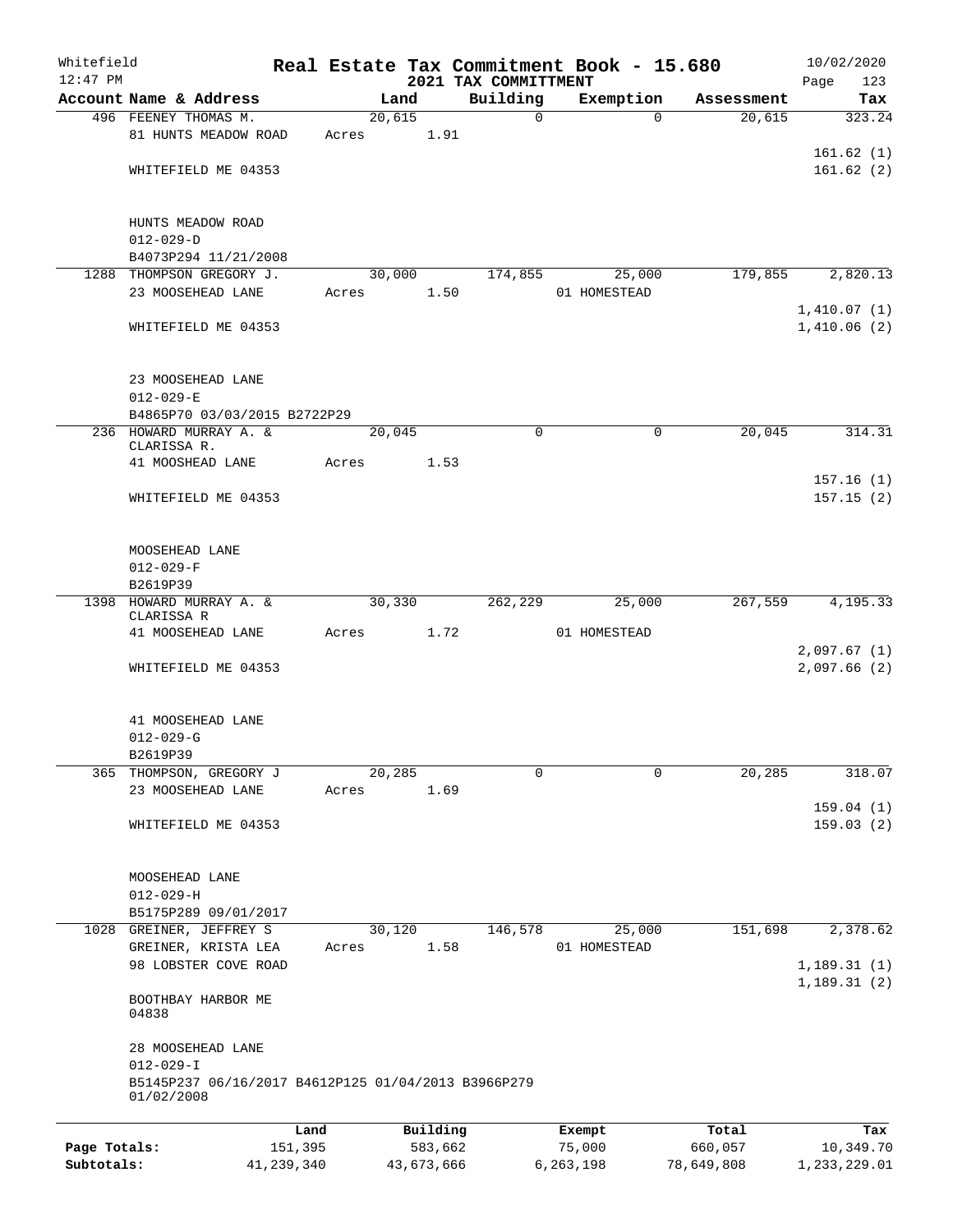| Whitefield<br>$12:47$ PM |                                                                                        |             |        | 2021 TAX COMMITTMENT |          | Real Estate Tax Commitment Book - 15.680 |            | 10/02/2020                 |
|--------------------------|----------------------------------------------------------------------------------------|-------------|--------|----------------------|----------|------------------------------------------|------------|----------------------------|
|                          | Account Name & Address                                                                 |             | Land   |                      |          | Building Exemption                       | Assessment | 124<br>Page<br>Tax         |
|                          | 253 BEAULIEU, BRIAN I                                                                  |             | 30,000 | 146,578              |          | 25,000                                   | 151,578    | 2,376.74                   |
|                          | MERRELL, ERICA M                                                                       | Acres 1.50  |        |                      |          | 01 HOMESTEAD                             |            |                            |
|                          | 38 MOOSEHEAD LANE                                                                      |             |        |                      |          |                                          |            | 1,188.37(1)<br>1,188.37(2) |
|                          | WHITEFIELD ME 04353                                                                    |             |        |                      |          |                                          |            |                            |
|                          | 38 MOOSEHEAD LANE                                                                      |             |        |                      |          |                                          |            |                            |
|                          | $012 - 029 - J$<br>B4547P88 07/19/2012 B4478P184 01/04/2012 B3966P279<br>01/02/2008    |             |        |                      |          |                                          |            |                            |
|                          | 652 SHOREY, DENA-LEE                                                                   |             | 30,000 | 160,006              |          | 0                                        | 190,006    | 2,979.29                   |
|                          | SHOREY, BRIAN R                                                                        | Acres 1.50  |        |                      |          |                                          |            |                            |
|                          | 42 MOOSEHEAD LANE                                                                      |             |        |                      |          |                                          |            | 1,489.65(1)                |
|                          |                                                                                        |             |        |                      |          |                                          |            | 1,489.64(2)                |
|                          | WHITEFIELD ME 04353                                                                    |             |        |                      |          |                                          |            |                            |
|                          | 42 MOOSEHEAD LANE<br>$012 - 029 - K$                                                   |             |        |                      |          |                                          |            |                            |
|                          | B5000P126 04/29/2016 B4634P245 03/01/2013 B4478P186<br>01/04/2012 B3966P279 01/02/2008 |             |        |                      |          |                                          |            |                            |
|                          | 205 WEBB, JONATHAN W                                                                   |             | 21,500 | 31,536               |          | $\mathbf 0$                              | 53,036     | 831.60                     |
|                          | WEBB, JUDY A                                                                           | Acres       | 2.50   |                      |          |                                          |            |                            |
|                          | 17A HEAVEN'S WAY LANE                                                                  |             |        |                      |          |                                          |            | 415.80(1)                  |
|                          |                                                                                        |             |        |                      |          |                                          |            | 415.80(2)                  |
|                          | WHITEFIELD ME 04353                                                                    |             |        |                      |          |                                          |            |                            |
|                          | 65 HUNTS MEADOW ROAD                                                                   |             |        |                      |          |                                          |            |                            |
|                          | $012 - 030$                                                                            |             |        |                      |          |                                          |            |                            |
|                          | B3222P129                                                                              |             |        |                      |          |                                          |            |                            |
|                          | 597 LINCOLN CHAD                                                                       |             | 30,900 | 79,359               |          | 0                                        | 110,259    | 1,728.86                   |
|                          | 57 HUNTS MEADOW ROAD                                                                   | Acres 2.10  |        |                      |          |                                          |            |                            |
|                          |                                                                                        |             |        |                      |          |                                          |            | 864.43 (1)                 |
|                          | WHITEFIELD ME 04353                                                                    |             |        |                      |          |                                          |            | 864.43 (2)                 |
|                          |                                                                                        |             |        |                      |          |                                          |            |                            |
|                          | 57 HUNTS MEADOW ROAD                                                                   |             |        |                      |          |                                          |            |                            |
|                          | $012 - 031$                                                                            |             |        |                      |          |                                          |            |                            |
|                          | B4258P122 03/15/2010 B3502P212 06/17/2005                                              |             |        |                      |          |                                          |            |                            |
|                          | 311 GOMEZ HOLLY E.                                                                     |             | 30,000 | 77,324               |          | 0                                        | 107,324    | 1,682.84                   |
|                          | 51 HUNTS MEADOW ROAD                                                                   | Acres       | 0.93   |                      |          |                                          |            |                            |
|                          |                                                                                        |             |        |                      |          |                                          |            | 841.42 (1)                 |
|                          | WHITEFIELD ME 04353                                                                    |             |        |                      |          |                                          |            | 841.42 (2)                 |
|                          |                                                                                        |             |        |                      |          |                                          |            |                            |
|                          | 51 HUNTS MEADOW ROAD<br>$012 - 032$                                                    |             |        |                      |          |                                          |            |                            |
|                          | 166 LANDRY MARK E. &                                                                   |             | 31,815 |                      | $\Omega$ | $\mathbf 0$                              | 31,815     | 498.86                     |
|                          | * WILLIAM E. ACKERSON                                                                  | Acres 15.10 |        |                      |          |                                          |            |                            |
|                          | 4 BOUCHER AVENUE                                                                       |             |        |                      |          |                                          |            | 249.43(1)                  |
|                          |                                                                                        |             |        |                      |          |                                          |            | 249.43(2)                  |
|                          | AUGUSTA ME 04330                                                                       |             |        |                      |          |                                          |            |                            |
|                          |                                                                                        |             |        |                      |          |                                          |            |                            |
|                          | HUNTS MEADOW ROAD                                                                      |             |        |                      |          |                                          |            |                            |
|                          | $012 - 033$                                                                            |             |        |                      |          |                                          |            |                            |
|                          | B2058P146                                                                              |             |        |                      |          |                                          |            |                            |
|                          |                                                                                        |             |        |                      |          |                                          |            |                            |
|                          |                                                                                        |             |        |                      |          |                                          |            |                            |

|              | Land         | Building   | Exempt    | Total      | Tax          |
|--------------|--------------|------------|-----------|------------|--------------|
| Page Totals: | 174,215      | 494,803    | 25,000    | 644,018    | 10,098.19    |
| Subtotals:   | 41, 413, 555 | 44,168,469 | 6,288,198 | 79,293,826 | 1,243,327.20 |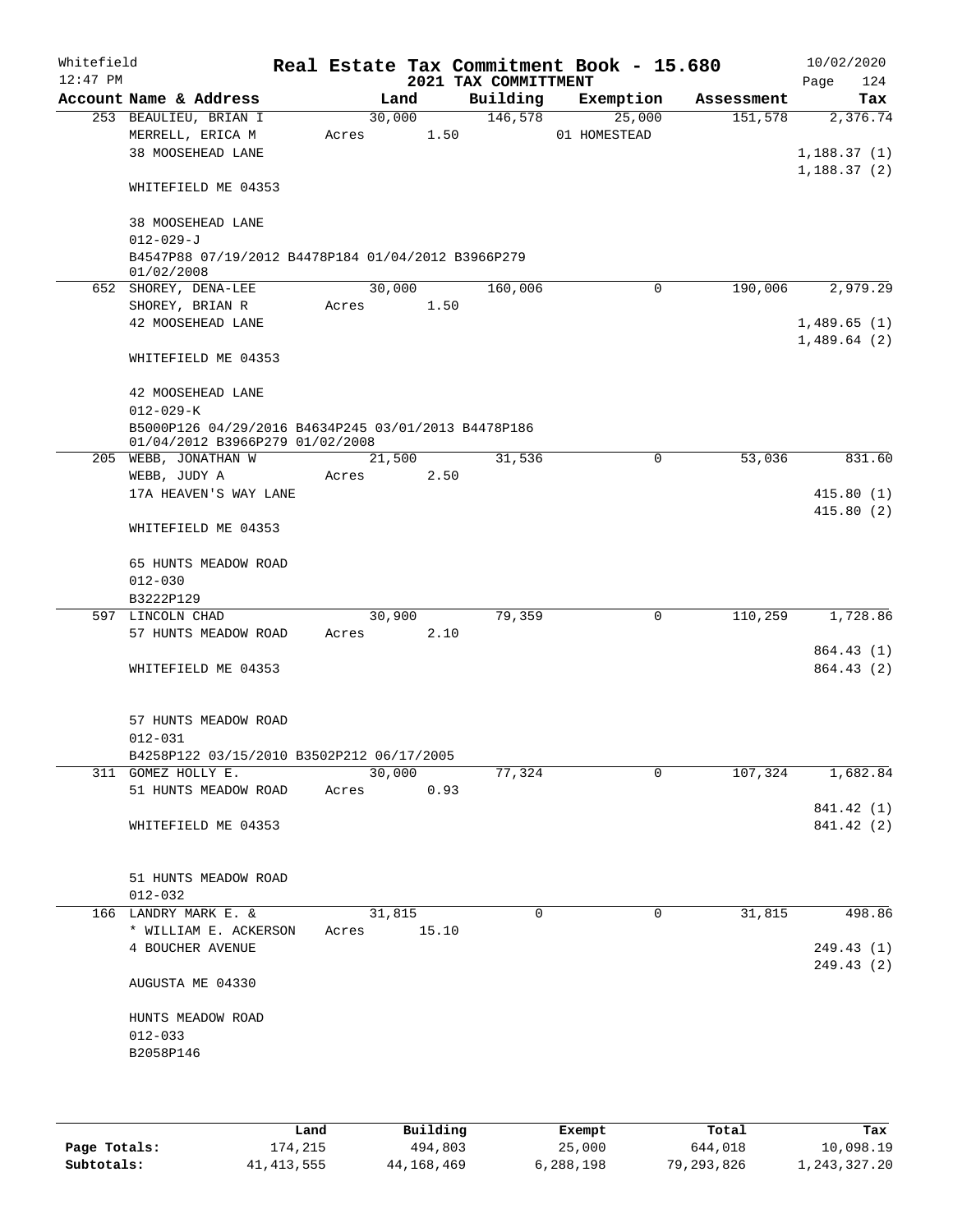| Whitefield                 |                                                                                      |         |                       |                                  | Real Estate Tax Commitment Book - 15.680 |                       | 10/02/2020                 |
|----------------------------|--------------------------------------------------------------------------------------|---------|-----------------------|----------------------------------|------------------------------------------|-----------------------|----------------------------|
| $12:47$ PM                 | Account Name & Address                                                               |         | Land                  | 2021 TAX COMMITTMENT<br>Building | Exemption                                | Assessment            | Page<br>125<br>Tax         |
|                            | 344 TOWER KENNETH & MARY                                                             |         | 30,120                | 92,653                           | 25,000                                   | 97,773                | 1,533.08                   |
|                            | LOU                                                                                  | Acres   |                       |                                  |                                          |                       |                            |
|                            | 33 HUNTS MEADOW ROAD                                                                 |         | 1.58                  |                                  | 01 HOMESTEAD                             |                       | 766.54(1)                  |
|                            | WHITEFIELD ME 04353                                                                  |         |                       |                                  |                                          |                       | 766.54(2)                  |
|                            | 33 HUNTS MEADOW ROAD                                                                 |         |                       |                                  |                                          |                       |                            |
|                            | $012 - 033 - A$                                                                      |         |                       |                                  |                                          |                       |                            |
|                            | B1543P94                                                                             |         |                       |                                  |                                          |                       |                            |
| 547                        | PEIL ROBERT C. & SARAH<br>L.                                                         |         | 31,260                | 143,055                          | $\mathbf 0$                              | 174,315               | 2,733.26                   |
|                            | 23 HUNTS MEADOW ROAD                                                                 | Acres   | 2.34                  |                                  |                                          |                       |                            |
|                            | WHITEFIELD ME 04353<br>3310                                                          |         |                       |                                  |                                          |                       | 1,366.63(1)<br>1,366.63(2) |
|                            | 23 HUNTS MEADOW ROAD                                                                 |         |                       |                                  |                                          |                       |                            |
|                            | $012 - 033 - B$<br>B4882P270 05/05/2015 B4188P288 08/11/2009 B3874P257<br>07/03/2007 |         |                       |                                  |                                          |                       |                            |
|                            | 468 BEAULIEU, DONNA B                                                                |         | 30, 375               | 126,659                          | 0                                        | 157,034               | 2,462.29                   |
|                            | C/O- BETHANY L. MARTIN<br>(P.R.)                                                     | Acres   | 1.75                  |                                  |                                          |                       |                            |
|                            | 548 ROTE 135                                                                         |         |                       |                                  |                                          |                       | 1,231.15(1)                |
|                            | MONMOUTH ME 04259                                                                    |         |                       |                                  |                                          |                       | 1, 231.14 (2)              |
|                            | 43 HUNTS MEADOW ROAD                                                                 |         |                       |                                  |                                          |                       |                            |
|                            | $012 - 033 - C$                                                                      |         |                       |                                  |                                          |                       |                            |
|                            | B1642P324                                                                            |         |                       |                                  |                                          |                       |                            |
|                            | 1099 HANSEN, CLAY W<br>SCHWARZ, SHEILA R                                             | Acres   | 32,085<br>2.89        | 167,780                          | 25,000<br>01 HOMESTEAD                   | 174,865               | 2,741.88                   |
|                            | 17 HUNTS MEADOW ROAD                                                                 |         |                       |                                  |                                          |                       | 1,370.94(1)                |
|                            |                                                                                      |         |                       |                                  |                                          |                       | 1,370.94(2)                |
|                            | WHITEFIELD ME 04353                                                                  |         |                       |                                  |                                          |                       |                            |
|                            | 17 HUNTS MEADOW ROAD<br>$012 - 034$                                                  |         |                       |                                  |                                          |                       |                            |
|                            | B5280P107 07/13/2018                                                                 |         |                       |                                  |                                          |                       |                            |
|                            | 651 KNOX, BOBBYJO L                                                                  |         | 25,000                | 13,165                           | 0                                        | 38,165                | 598.43                     |
|                            | 274 HEATH ROAD                                                                       | Acres   | 0.74                  |                                  |                                          |                       | 299.22 (1)                 |
|                            | WHITEFIELD ME 04353                                                                  |         |                       |                                  |                                          |                       | 299.21 (2)                 |
|                            | 527 GARDINER ROAD                                                                    |         |                       |                                  |                                          |                       |                            |
|                            | $012 - 035$                                                                          |         |                       |                                  |                                          |                       |                            |
|                            | B4615P246 01/09/2013 B4407P68 06/13/2011 B1533P164                                   |         |                       |                                  |                                          |                       |                            |
|                            | 923 TRUSSELL, STEPHEN L                                                              |         | 31,050                | 8,800                            | $\mathbf 0$                              | 39,850                | 624.85                     |
|                            | 515 GARDINER ROAD                                                                    | Acres   | 2.20                  |                                  |                                          |                       | 312.43(1)                  |
|                            | WHITEFIELD ME 04353                                                                  |         |                       |                                  |                                          |                       | 312.42(2)                  |
|                            | 515 GARDINER ROAD<br>$012 - 036$                                                     |         |                       |                                  |                                          |                       |                            |
|                            | B5283P182 07/24/2018                                                                 |         |                       |                                  |                                          |                       |                            |
|                            |                                                                                      | Land    | Building              |                                  | Exempt                                   | Total                 | Tax                        |
| Page Totals:<br>Subtotals: | 41,593,445                                                                           | 179,890 | 552,112<br>44,720,581 |                                  | 50,000<br>6,338,198                      | 682,002<br>79,975,828 | 10,693.79<br>1,254,020.99  |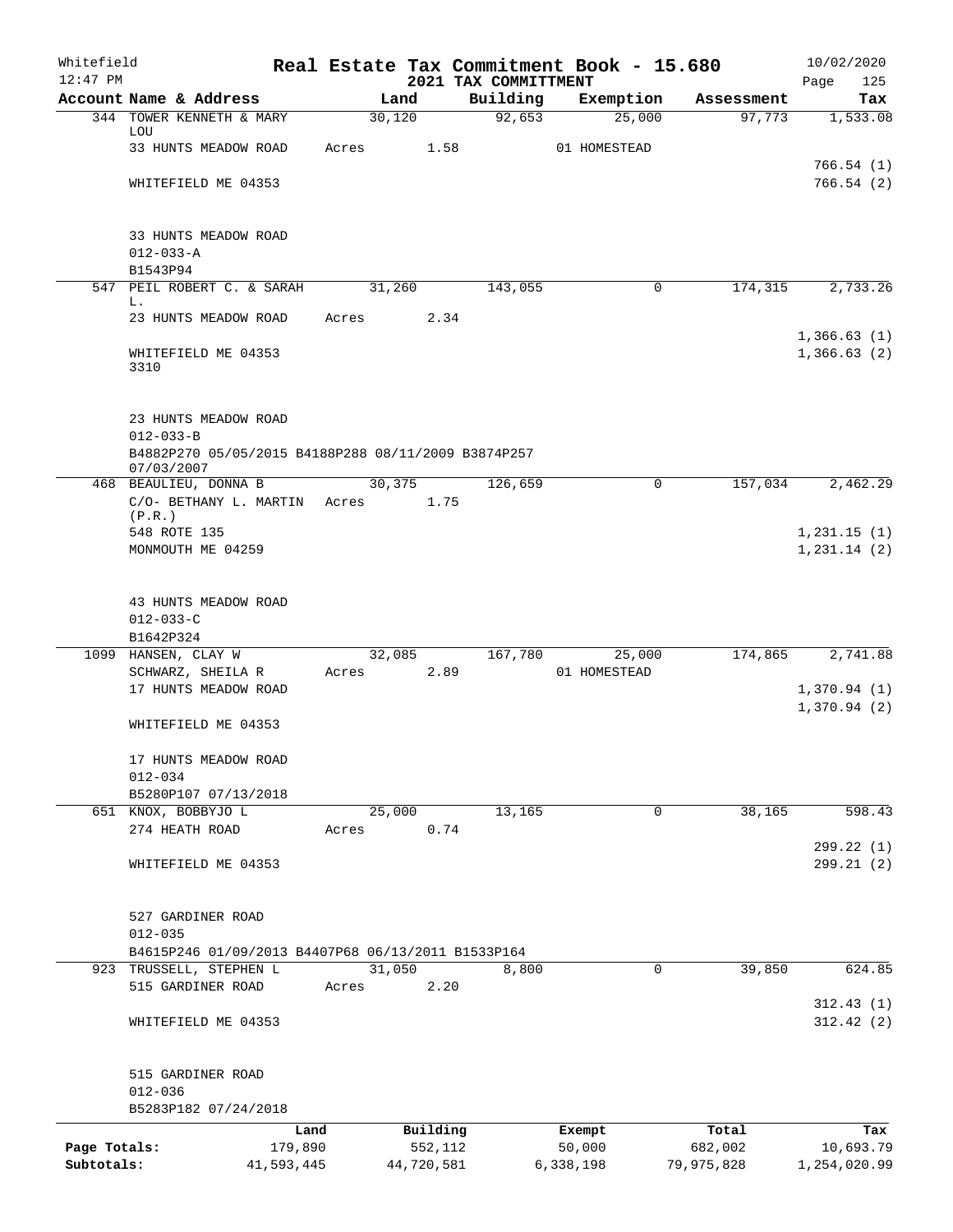| Whitefield   |                                                      |                 |       |                     |      | Real Estate Tax Commitment Book - 15.680 |                  |              |                  | 10/02/2020             |
|--------------|------------------------------------------------------|-----------------|-------|---------------------|------|------------------------------------------|------------------|--------------|------------------|------------------------|
| $12:47$ PM   | Account Name & Address                               |                 |       | Land                |      | 2021 TAX COMMITTMENT<br>Building         |                  | Exemption    | Assessment       | Page<br>126<br>Tax     |
|              | 1516 ACKERSON WILLIAM E. &                           |                 |       | 32,250              |      | 152,012                                  |                  | 25,000       | 159,262          | 2,497.23               |
|              | MARY K.                                              |                 |       |                     | 3.00 |                                          |                  |              |                  |                        |
|              | 503 GARDINER ROAD                                    |                 | Acres |                     |      |                                          |                  | 01 HOMESTEAD |                  | 1,248.62(1)            |
|              | WHITEFIELD ME 04353                                  |                 |       |                     |      |                                          |                  |              |                  | 1, 248.61(2)           |
|              |                                                      |                 |       |                     |      |                                          |                  |              |                  |                        |
|              | 503 GARDINER ROAD                                    |                 |       |                     |      |                                          |                  |              |                  |                        |
|              | $012 - 037$                                          |                 |       |                     |      |                                          |                  |              |                  |                        |
|              | B1876P343                                            |                 |       |                     |      |                                          |                  |              |                  |                        |
|              | 1187 SILVERIO MARK P.                                |                 |       | 36,082              |      | 79,649                                   |                  | 0            | 115,731          | 1,814.66               |
|              | 475 GARDINER ROAD                                    |                 |       | Acres 6.04          |      |                                          |                  |              |                  |                        |
|              | WHITEFIELD ME 04353                                  |                 |       |                     |      |                                          |                  |              |                  | 907.33(1)<br>907.33(2) |
|              |                                                      |                 |       |                     |      |                                          |                  |              |                  |                        |
|              |                                                      |                 |       |                     |      |                                          |                  |              |                  |                        |
|              | 475 GARDINER ROAD                                    |                 |       |                     |      |                                          |                  |              |                  |                        |
|              | $012 - 038$                                          |                 |       |                     |      |                                          |                  |              |                  |                        |
|              | B4785P43 06/03/2014 B2188P301<br>333 DEMERCHANT JEAN |                 |       | 34,800              |      | 104,874                                  |                  | 25,000       | 114,674          | 1,798.09               |
|              | 493 GARDINER ROAD                                    |                 | Acres |                     | 4.70 |                                          |                  | 01 HOMESTEAD |                  |                        |
|              |                                                      |                 |       |                     |      |                                          |                  |              |                  | 899.05 (1)             |
|              | WHITEFIELD ME 04353                                  |                 |       |                     |      |                                          |                  |              |                  | 899.04 (2)             |
|              |                                                      |                 |       |                     |      |                                          |                  |              |                  |                        |
|              | 493 GARDINER ROAD                                    |                 |       |                     |      |                                          |                  |              |                  |                        |
|              | $012 - 038 - A$                                      |                 |       |                     |      |                                          |                  |              |                  |                        |
|              | B940P30                                              |                 |       |                     |      |                                          |                  |              |                  |                        |
|              | 1582 BELL, JAMES N & DARLENE                         |                 |       | 32,445              |      | 171,933                                  |                  | 25,000       | 179,378          | 2,812.65               |
|              | D<br>467 GARDINER ROAD                               |                 | Acres |                     | 3.13 |                                          |                  | 01 HOMESTEAD |                  |                        |
|              |                                                      |                 |       |                     |      |                                          |                  |              |                  | 1,406.33(1)            |
|              | WHITEFIELD ME 04353                                  |                 |       |                     |      |                                          |                  |              |                  | 1,406.32(2)            |
|              |                                                      |                 |       |                     |      |                                          |                  |              |                  |                        |
|              | 467 GARDINER ROAD                                    |                 |       |                     |      |                                          |                  |              |                  |                        |
|              | $012 - 038 - B$                                      |                 |       |                     |      |                                          |                  |              |                  |                        |
|              | B3495P86 06/06/2005                                  |                 |       |                     |      |                                          |                  |              |                  |                        |
|              | 458 DEMERCHANT (GRANDSOULT)<br>KATHLEEN E.           |                 |       | 23,825              |      | 0                                        |                  | 0            | 23,825           | 373.58                 |
|              | 113 PINECREST ROAD                                   |                 | Acres |                     | 4.05 |                                          |                  |              |                  |                        |
|              |                                                      |                 |       |                     |      |                                          |                  |              |                  | 186.79 (1)             |
|              | PORTLAND ME 04102                                    |                 |       |                     |      |                                          |                  |              |                  | 186.79 (2)             |
|              |                                                      |                 |       |                     |      |                                          |                  |              |                  |                        |
|              | GARDINER ROAD                                        |                 |       |                     |      |                                          |                  |              |                  |                        |
|              | $012 - 038 - C$                                      |                 |       |                     |      |                                          |                  |              |                  |                        |
|              | B4129P2 04/16/2009 B2186P338                         |                 |       |                     |      |                                          |                  |              |                  |                        |
|              | 162 MAGNUSEN DAVID M. &<br>THERESA                   |                 |       | 32,450              |      | 0                                        |                  | 0            | 32,450           | 508.82                 |
|              | 23 ROONEY LANE                                       |                 | Acres | 14.00               |      |                                          |                  |              |                  |                        |
|              |                                                      |                 |       |                     |      |                                          |                  |              |                  | 254.41 (1)             |
|              | WHITEFIELD ME 04353                                  |                 |       |                     |      |                                          |                  |              |                  | 254.41 (2)             |
|              |                                                      |                 |       |                     |      |                                          |                  |              |                  |                        |
|              | GARDINER ROAD                                        |                 |       |                     |      |                                          |                  |              |                  |                        |
|              | $012 - 039$                                          |                 |       |                     |      |                                          |                  |              |                  |                        |
|              |                                                      |                 |       |                     |      |                                          |                  |              |                  |                        |
|              |                                                      |                 |       |                     |      |                                          |                  |              |                  |                        |
| Page Totals: |                                                      | Land<br>191,852 |       | Building<br>508,468 |      |                                          | Exempt<br>75,000 |              | Total<br>625,320 | Tax<br>9,805.03        |
| Subtotals:   |                                                      | 41,785,297      |       | 45, 229, 049        |      |                                          | 6, 413, 198      |              | 80,601,148       | 1,263,826.02           |
|              |                                                      |                 |       |                     |      |                                          |                  |              |                  |                        |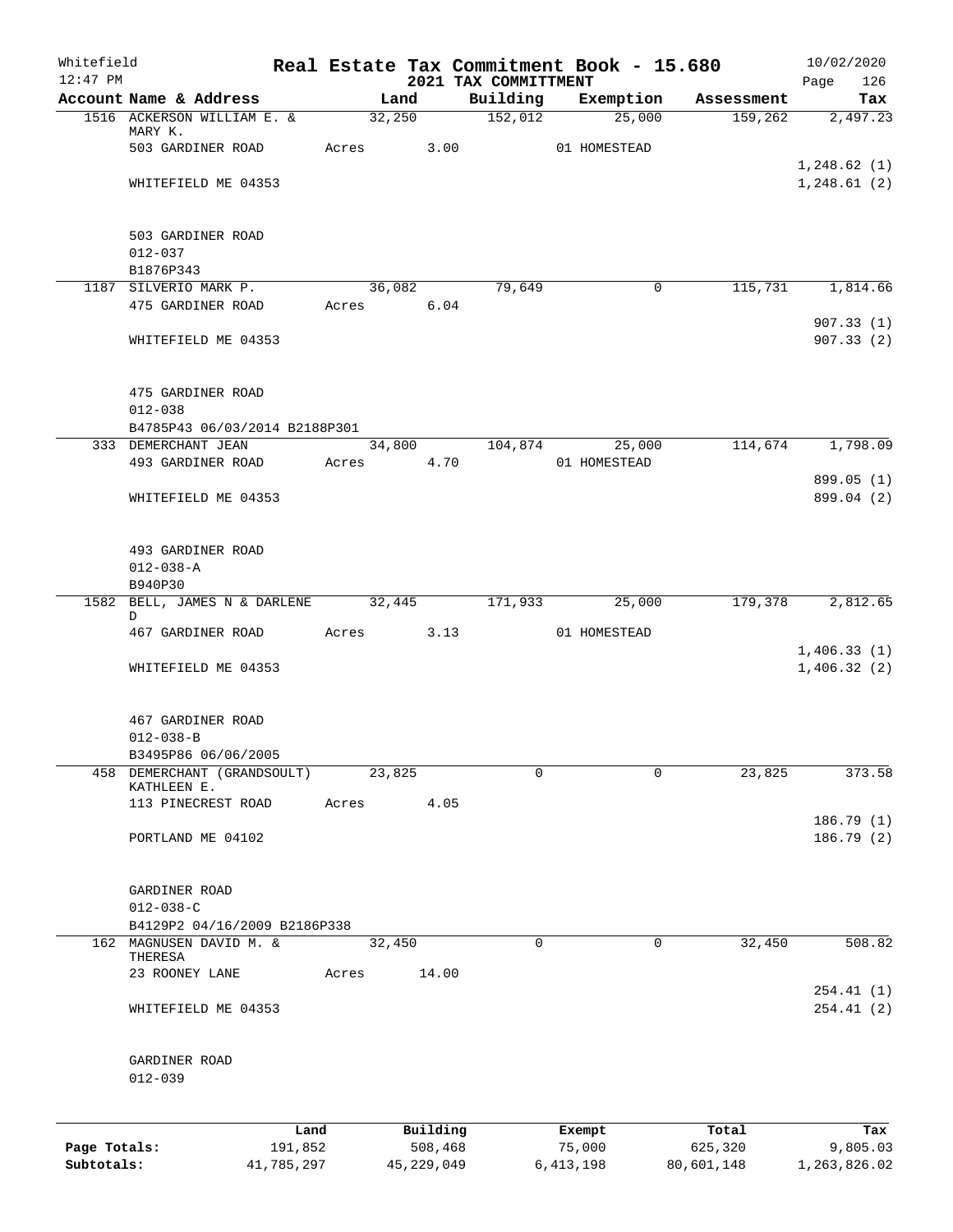| Whitefield<br>$12:47$ PM |                                                                       |             |        |        | Real Estate Tax Commitment Book - 15.680<br>2021 TAX COMMITTMENT |              |                |            | Page | 10/02/2020<br>127        |
|--------------------------|-----------------------------------------------------------------------|-------------|--------|--------|------------------------------------------------------------------|--------------|----------------|------------|------|--------------------------|
|                          | Account Name & Address                                                |             | Land   |        | Building                                                         |              | Exemption      | Assessment |      | Tax                      |
|                          | 938 FREEMAN, EDWARD & JOYCE                                           |             | 29,410 |        | $\mathbf 0$                                                      |              | $\Omega$       | 29,410     |      | 461.15                   |
|                          | P O BOX 535                                                           | Acres       |        | 10.20  |                                                                  |              |                |            |      |                          |
|                          |                                                                       |             |        |        |                                                                  |              |                |            |      | 230.58(1)                |
|                          | GARDINER ME 04345                                                     |             |        |        |                                                                  |              |                |            |      | 230.57(2)                |
|                          |                                                                       |             |        |        |                                                                  |              |                |            |      |                          |
|                          | GARDINER ROAD                                                         |             |        |        |                                                                  |              |                |            |      |                          |
|                          | $012 - 039 - A$                                                       |             |        |        |                                                                  |              |                |            |      |                          |
|                          | 1248 BUNTING WILLIAM H.                                               |             | 73,595 |        | 44,050                                                           |              | 25,000         | 92,645     |      | 1,452.67                 |
|                          | 305 GARDINER ROAD                                                     | Acres 63.69 |        |        |                                                                  | 01 HOMESTEAD |                |            |      |                          |
|                          |                                                                       |             |        |        |                                                                  |              |                |            |      | 726.34(1)                |
|                          | WHITEFIELD<br>ME 04353                                                |             |        |        |                                                                  |              |                |            |      | 726.33(2)                |
|                          |                                                                       |             |        |        |                                                                  |              |                |            |      |                          |
|                          |                                                                       |             |        |        |                                                                  |              |                |            |      |                          |
|                          | 305 GARDINER ROAD                                                     |             |        |        |                                                                  |              |                |            |      |                          |
|                          | $012 - 040$                                                           |             |        |        |                                                                  |              |                |            |      |                          |
|                          | B5463P301 12/02/2019 B5406P74 07/09/2019<br>27 KAMINSKY, CHRISTOPER J |             | 66,100 |        | 106,706                                                          |              | 25,000         | 147,806    |      | 2,317.60                 |
|                          | & MARY C                                                              |             |        |        |                                                                  |              |                |            |      |                          |
|                          | 18 LIBBY LANE                                                         | Acres       |        | 49.00  |                                                                  | 01 HOMESTEAD |                |            |      |                          |
|                          |                                                                       |             |        |        |                                                                  |              |                |            |      | 1,158.80(1)              |
|                          | WHITEFIELD ME 04353                                                   |             |        |        |                                                                  |              |                |            |      | 1,158.80(2)              |
|                          |                                                                       |             |        |        |                                                                  |              |                |            |      |                          |
|                          | 18 LIBBY LANE                                                         |             |        |        |                                                                  |              |                |            |      |                          |
|                          | $012 - 041$                                                           |             |        |        |                                                                  |              |                |            |      |                          |
|                          | B2536P275                                                             |             |        |        |                                                                  |              |                |            |      |                          |
|                          | 1358 THORNTON THOMAS E. JR.                                           |             |        | 78,100 | 73,455                                                           |              | 25,000         | 126,555    |      | 1,984.38                 |
|                          | 34 HENRY LANE                                                         | Acres       |        | 72.70  |                                                                  | 01 HOMESTEAD |                |            |      |                          |
|                          | WHITEFIELD ME 04353                                                   |             |        |        |                                                                  |              |                |            |      | 992.19 (1)<br>992.19 (2) |
|                          |                                                                       |             |        |        |                                                                  |              |                |            |      |                          |
|                          |                                                                       |             |        |        |                                                                  |              |                |            |      |                          |
|                          | 34 HENRY LANE                                                         |             |        |        |                                                                  |              |                |            |      |                          |
|                          | $012 - 042$                                                           |             |        |        |                                                                  |              |                |            |      |                          |
|                          | B5071P29 10/21/2016 B2657P57<br>504 THORNTON THOMAS E. III            | 30,375      |        |        | 119,687                                                          |              | $\overline{0}$ | 150,062    |      | 2,352.97                 |
|                          | & CHARLENE                                                            |             |        |        |                                                                  |              |                |            |      |                          |
|                          | C/O CHARLENE CURRIE Acres 1.75                                        |             |        |        |                                                                  |              |                |            |      |                          |
|                          | 85 MITCHELL HILL                                                      |             |        |        |                                                                  |              |                |            |      | 1, 176.49(1)             |
|                          |                                                                       |             |        |        |                                                                  |              |                |            |      | 1, 176.48(2)             |
|                          | SCARBOROUGH ME 04074                                                  |             |        |        |                                                                  |              |                |            |      |                          |
|                          | 72 HENRY LANE                                                         |             |        |        |                                                                  |              |                |            |      |                          |
|                          | $012 - 042 - A$                                                       |             |        |        |                                                                  |              |                |            |      |                          |
|                          | B1433P31                                                              |             |        |        |                                                                  |              |                |            |      |                          |
|                          | 1711 THORNTON ALAN JR. &                                              |             | 31,050 |        | 68,392                                                           |              | $\overline{0}$ | 99,442     |      | 1,559.25                 |
|                          | MELISSA ANN<br>16 HENRY LANE                                          | Acres 2.20  |        |        |                                                                  |              |                |            |      |                          |
|                          |                                                                       |             |        |        |                                                                  |              |                |            |      | 779.63(1)                |
|                          | WHITEFIELD ME 04353                                                   |             |        |        |                                                                  |              |                |            |      | 779.62(2)                |
|                          |                                                                       |             |        |        |                                                                  |              |                |            |      |                          |
|                          |                                                                       |             |        |        |                                                                  |              |                |            |      |                          |
|                          | 16 HENRY LANE                                                         |             |        |        |                                                                  |              |                |            |      |                          |
|                          | $012 - 042 - B$<br>B4196P308 09/03/2009 B4185P182 08/05/2009 B3125P14 |             |        |        |                                                                  |              |                |            |      |                          |
|                          |                                                                       |             |        |        |                                                                  |              |                |            |      |                          |
|                          |                                                                       |             |        |        |                                                                  |              |                |            |      |                          |
|                          |                                                                       |             |        |        |                                                                  |              |                |            |      |                          |

|              | Land       | Building   | Exempt    | Total      | Tax          |
|--------------|------------|------------|-----------|------------|--------------|
| Page Totals: | 308,630    | 412,290    | 75,000    | 645,920    | 10,128.02    |
| Subtotals:   | 42,093,927 | 45,641,339 | 6,488,198 | 81,247,068 | 1,273,954.04 |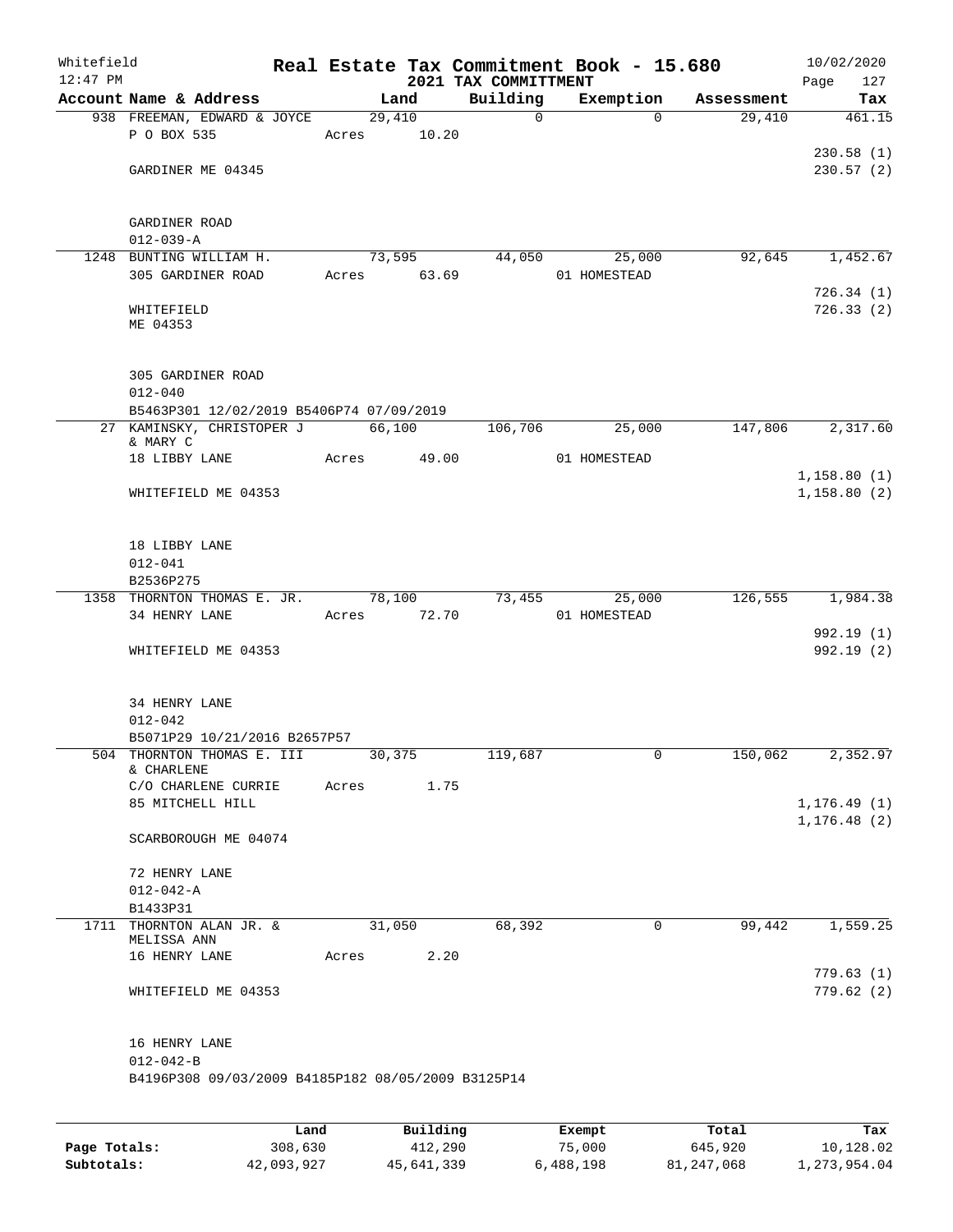| Whitefield<br>$12:47$ PM |                                                                                    |       |        |      | 2021 TAX COMMITTMENT | Real Estate Tax Commitment Book - 15.680 |            | 10/02/2020<br>128<br>Page |
|--------------------------|------------------------------------------------------------------------------------|-------|--------|------|----------------------|------------------------------------------|------------|---------------------------|
|                          | Account Name & Address                                                             |       | Land   |      | Building             | Exemption                                | Assessment | Tax                       |
|                          | 1906 THORNTON, GREGORY E<br>102 HENRY LANE                                         | Acres | 20,900 | 2.10 | 3,936                | $\Omega$                                 | 24,836     | 389.43                    |
|                          | WHITEFIELD ME 04353                                                                |       |        |      |                      |                                          |            | 194.72 (1)<br>194.71(2)   |
|                          | 102 HENRY LANE<br>$012 - 042 - C$                                                  |       |        |      |                      |                                          |            |                           |
|                          | B5071P29 10/21/2016                                                                |       |        |      |                      |                                          |            |                           |
|                          | 1268 MANSIR JR. PAUL A.<br>49 HENRY LANE                                           | Acres | 30,000 | 1.32 | 78,228               | 0                                        | 108,228    | 1,697.02                  |
|                          |                                                                                    |       |        |      |                      |                                          |            | 848.51 (1)                |
|                          | WHITEFIELD ME 04353                                                                |       |        |      |                      |                                          |            | 848.51 (2)                |
|                          | 13 HENRY LANE<br>$012 - 043$<br>B4559P198 08/14/2012 B4345P197 11/24/2010 B4300P78 |       |        |      |                      |                                          |            |                           |
|                          | 07/29/2010 B1992P85                                                                |       |        |      |                      |                                          |            |                           |
|                          | 1129 THORNTON ALAN T. &                                                            |       | 30,900 |      | 68,975               | 31,000                                   | 68,875     | 1,079.96                  |
|                          | JOYCE<br>13 HENRY LANE                                                             | Acres |        | 2.10 |                      | 01 HOMESTEAD                             |            |                           |
|                          |                                                                                    |       |        |      |                      | 05 VET EXEMPTION                         |            | 539.98(1)                 |
|                          | WHITEFIELD ME 04353                                                                |       |        |      |                      |                                          |            | 539.98 (2)                |
|                          | 13 HENRY LANE<br>$012 - 044$                                                       |       |        |      |                      |                                          |            |                           |
|                          | 969 MILLER SAM & CAROLINA                                                          |       | 45,170 |      | 77,528               | 0                                        | 122,698    | 1,923.90                  |
|                          | 205 GARDINER ROAD                                                                  | Acres | 17.40  |      |                      |                                          |            |                           |
|                          | WHITEFIELD ME 04353                                                                |       |        |      |                      |                                          |            | 961.95(1)<br>961.95(2)    |
|                          | 205 GARDINER ROAD<br>$012 - 046$                                                   |       |        |      |                      |                                          |            |                           |
|                          | B5220P039 01/05/2018                                                               |       |        |      |                      |                                          |            |                           |
|                          | 880 DAVIS, NICHOLAS R                                                              |       | 44,658 |      | 246,030              | $\overline{0}$                           | 290,688    | 4,557.99                  |
|                          | DAVIS, MEAGAN E                                                                    | Acres | 16.76  |      |                      |                                          |            |                           |
|                          | P.O. BOX 290461                                                                    |       |        |      |                      |                                          |            | 2, 279.00(1)              |
|                          | YIGO, GUAM 96929                                                                   |       |        |      |                      |                                          |            | 2, 278.99(2)              |
|                          | 167 GARDINER ROAD<br>$012 - 047$                                                   |       |        |      |                      |                                          |            |                           |
|                          | B5106P105 02/09/2017 B5106P103 02/01/2017 B4054P133<br>09/24/2008                  |       |        |      |                      |                                          |            |                           |
|                          | 54 BARNARD, JAMES R                                                                |       | 33,150 |      | 105,286              | 25,000                                   | 113,436    | 1,778.68                  |
|                          | P O BOX 18                                                                         | Acres |        | 3.60 |                      | 01 HOMESTEAD                             |            | 889.34 (1)                |
|                          | WHITEFIELD ME 04353                                                                |       |        |      |                      |                                          |            | 889.34 (2)                |
|                          | 109 GARDINER ROAD                                                                  |       |        |      |                      |                                          |            |                           |
|                          | $012 - 047 - A$                                                                    |       |        |      |                      |                                          |            |                           |
|                          | B4813P53 08/28/2014 B1170P105 12/05/1983                                           |       |        |      |                      |                                          |            |                           |
|                          |                                                                                    |       |        |      |                      |                                          |            |                           |
|                          |                                                                                    |       |        |      |                      |                                          |            |                           |

|              | Land       | Building   | Exempt    | Total      | Tax          |
|--------------|------------|------------|-----------|------------|--------------|
| Page Totals: | 204,778    | 579,983    | 56,000    | 728,761    | 11,426.98    |
| Subtotals:   | 42,298,705 | 46,221,322 | 6,544,198 | 81,975,829 | 1,285,381.02 |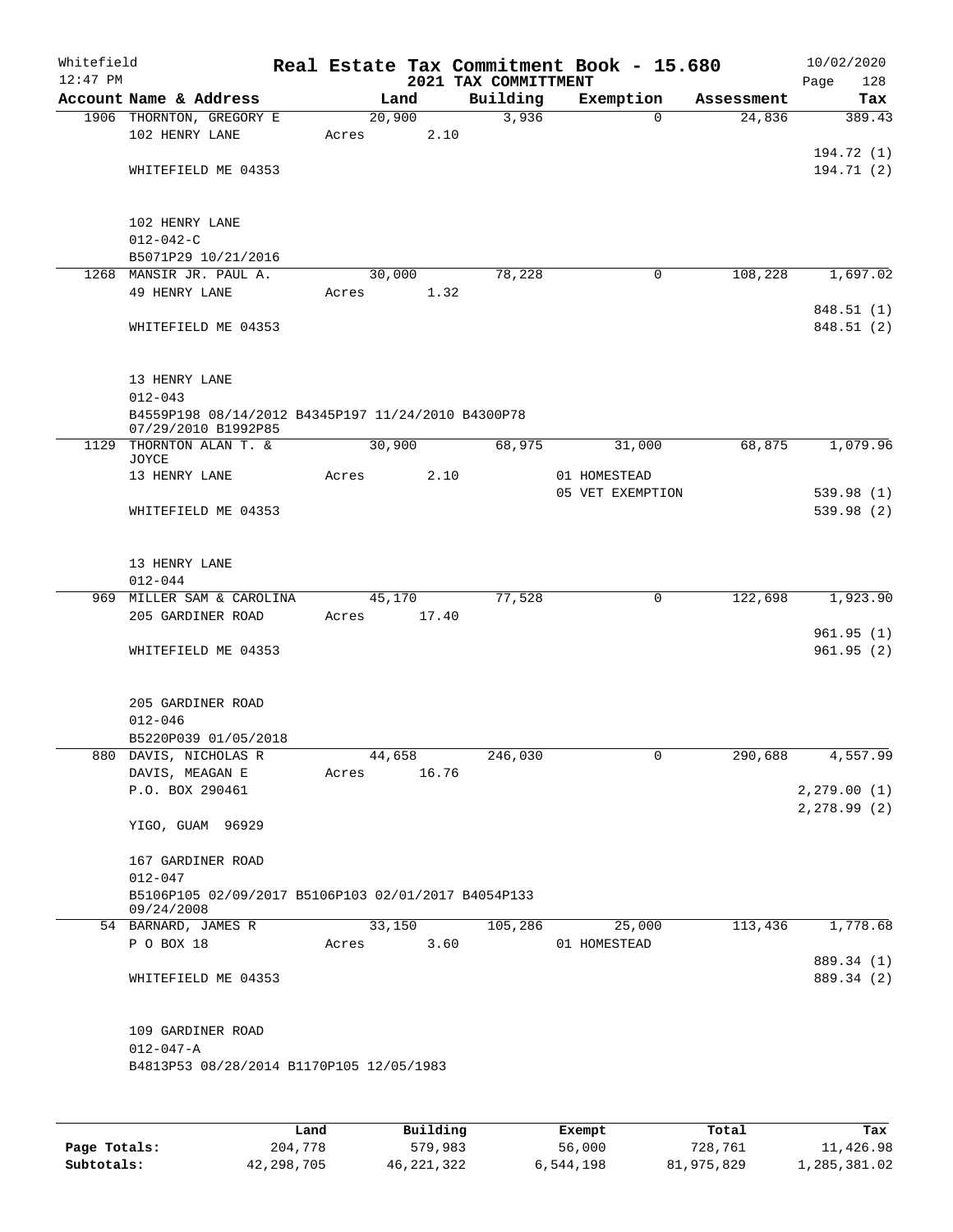| Whitefield |                                                        |         |                      | Real Estate Tax Commitment Book - 15.680 |            | 10/02/2020   |
|------------|--------------------------------------------------------|---------|----------------------|------------------------------------------|------------|--------------|
| $12:47$ PM |                                                        |         | 2021 TAX COMMITTMENT |                                          |            | 129<br>Page  |
|            | Account Name & Address                                 | Land    | Building             | Exemption                                | Assessment | Tax          |
|            | 1295 JAMISON ROBERTA C. &<br>THOMAS A.                 | 35,842  | $\frac{110,858}{ }$  | 31,000                                   | 115,700    | 1,814.18     |
|            | 143 GARDINER ROAD                                      | Acres   | 5.74                 | 01 HOMESTEAD                             |            |              |
|            |                                                        |         |                      | 05 VET EXEMPTION                         |            | 907.09(1)    |
|            | WHITEFIELD ME 04353                                    |         |                      |                                          |            | 907.09(2)    |
|            | 143 GARDINER ROAD                                      |         |                      |                                          |            |              |
|            | $012 - 047 - B$                                        |         |                      |                                          |            |              |
|            | B4601P247 12/04/2012 B3793P310 12/21/2006 B1451P85     |         |                      |                                          |            |              |
|            | 794 ROSS BRYAN W. & ANGELA<br>М.                       | 30,000  | 72, 233              | $\mathbf 0$                              | 102,233    | 1,603.01     |
|            | 145 GARDINER ROAD                                      | Acres   | 1.50                 |                                          |            | 801.51(1)    |
|            | WHITEFIELD ME 04353                                    |         |                      |                                          |            | 801.50(2)    |
|            | 145 GARDINER ROAD                                      |         |                      |                                          |            |              |
|            | $012 - 047 - B - 1$                                    |         |                      |                                          |            |              |
|            | B3173P229                                              |         |                      |                                          |            |              |
|            | 1256 CENTRAL MAINE POWER                               | 372,000 | $\Omega$             | 0                                        | 372,000    | 5,832.96     |
|            | C/O AVANGRID MANAGEMENT Acres 124.00<br>CO.- LOCAL TAX |         |                      |                                          |            |              |
|            | ONE CITY CENTER, 5TH<br><b>FLOOR</b>                   |         |                      |                                          |            | 2,916.48(1)  |
|            |                                                        |         |                      |                                          |            | 2,916.48(2)  |
|            | PORTLAND ME 04101                                      |         |                      |                                          |            |              |
|            | GARDINER ROAD                                          |         |                      |                                          |            |              |
|            | $012 - 048$                                            |         |                      |                                          |            |              |
|            | B467P454                                               |         |                      |                                          |            |              |
|            | 232 MONTAGNINO DOMENICK                                | 37,970  | 60,490               | 25,000                                   | 73,460     | 1,151.85     |
|            | 170 SCHOOL STREET, APT Acres 8.40<br>1B                |         |                      | 01 HOMESTEAD                             |            |              |
|            |                                                        |         |                      |                                          |            | 575.93(1)    |
|            | UNITY ME 04988-3934                                    |         |                      |                                          |            | 575.92(2)    |
|            |                                                        |         |                      |                                          |            |              |
|            | 168 GARDINER ROAD                                      |         |                      |                                          |            |              |
|            | $012 - 049$                                            |         |                      |                                          |            |              |
|            | B2641P280                                              |         |                      |                                          |            |              |
|            | 1026 KINNEY, DOUGLAS A                                 | 40,050  | 131,429              | 31,000                                   | 140,479    | 2,202.71     |
|            | KINNEY, EVELYN A                                       | Acres   | 11.00                | 01 HOMESTEAD                             |            |              |
|            | 116 GARDINER ROAD                                      |         |                      | 05 VET EXEMPTION                         |            | 1, 101.36(1) |
|            | WHITEFIELD ME 04353                                    |         |                      |                                          |            | 1, 101.35(2) |
|            | 116 GARDINER ROAD                                      |         |                      |                                          |            |              |
|            | $012 - 049 - A$                                        |         |                      |                                          |            |              |
|            | B2388P94                                               |         |                      |                                          |            |              |

|              | Land       | Building   | Exempt    | Total      | Tax          |
|--------------|------------|------------|-----------|------------|--------------|
| Page Totals: | 515,862    | 375,010    | 87,000    | 803,872    | 12,604.71    |
| Subtotals:   | 42,814,567 | 46,596,332 | 6,631,198 | 82,779,701 | 1,297,985.73 |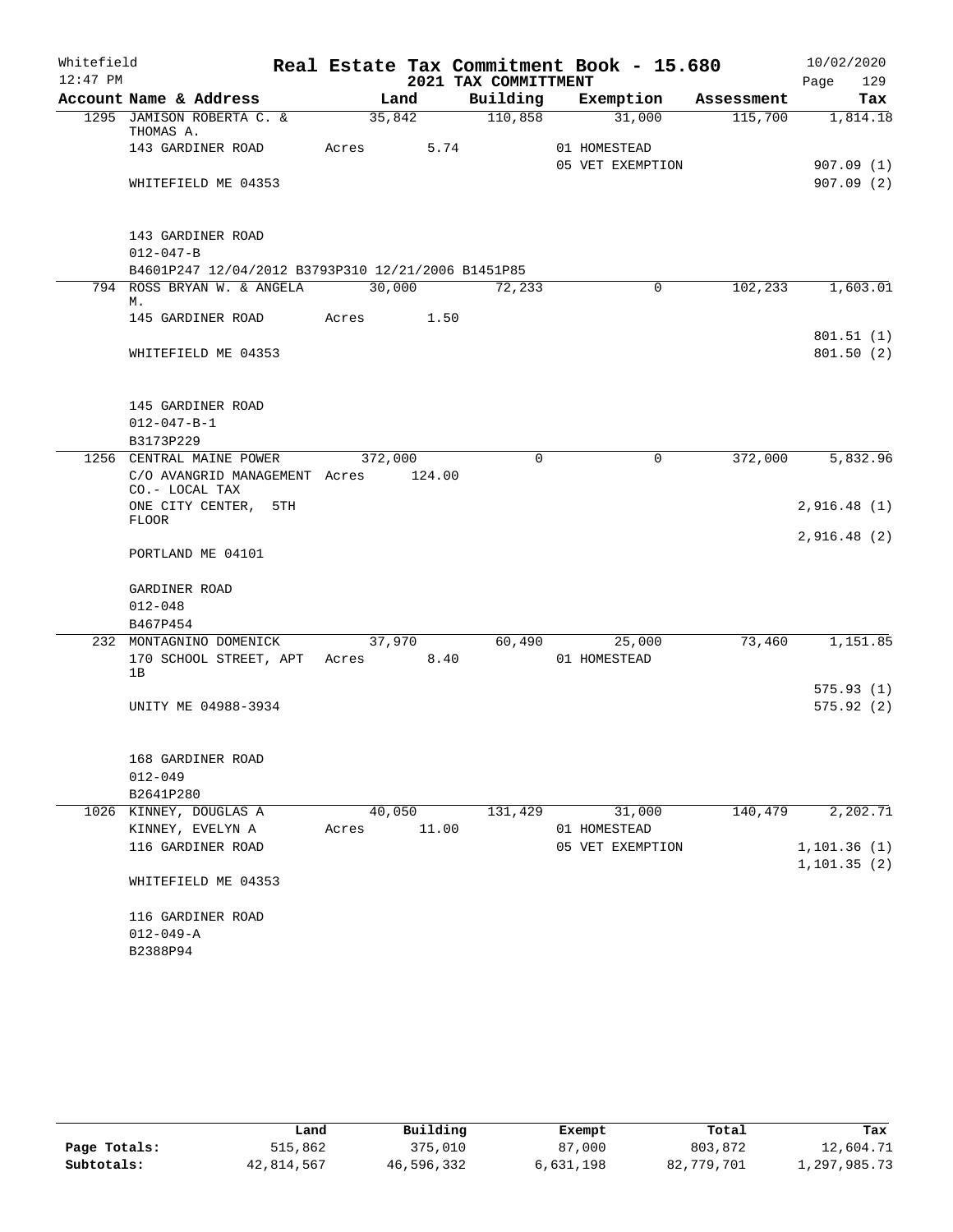| Whitefield<br>$12:47$ PM   |                              |        |                      | 2021 TAX COMMITTMENT | Real Estate Tax Commitment Book - 15.680 |                       | 10/02/2020               |
|----------------------------|------------------------------|--------|----------------------|----------------------|------------------------------------------|-----------------------|--------------------------|
|                            | Account Name & Address       |        | Land                 | Building             | Exemption                                | Assessment            | Page<br>130<br>Tax       |
|                            | 617 FRANKLIN ROGER M. &      | 33,000 |                      | 94,979               | 25,000                                   | 102,979               | 1,614.71                 |
|                            | CAROL A.                     |        |                      |                      |                                          |                       |                          |
|                            | 160 GARDINER ROAD            | Acres  | 3.50                 |                      | 01 HOMESTEAD                             |                       |                          |
|                            | WHITEFIELD ME 04353          |        |                      |                      |                                          |                       | 807.36(1)<br>807.35(2)   |
|                            |                              |        |                      |                      |                                          |                       |                          |
|                            | 160 GARDINER ROAD            |        |                      |                      |                                          |                       |                          |
|                            | $012 - 049 - B$              |        |                      |                      |                                          |                       |                          |
|                            | B2641P279                    |        |                      |                      |                                          |                       |                          |
|                            | 1299 MILLER SAM & CAROLINA   | 54,800 |                      | $\mathbf 0$          | 0                                        | 54,800                | 859.26                   |
|                            | 205 GARDINER ROAD            | Acres  | 47.00                |                      |                                          |                       |                          |
|                            |                              |        |                      |                      |                                          |                       | 429.63(1)                |
|                            | WHITEFIELD ME 04353          |        |                      |                      |                                          |                       | 429.63(2)                |
|                            |                              |        |                      |                      |                                          |                       |                          |
|                            | GARDINER ROAD<br>$012 - 050$ |        |                      |                      |                                          |                       |                          |
|                            | B5220P039 01/05/2018         |        |                      |                      |                                          |                       |                          |
|                            | 45 NIEWOLA GLEN WILLIAM      | 29,250 |                      | $\mathbf 0$          | 0                                        | 29,250                | 458.64                   |
|                            | 295 EAST DEERING ROAD        | Acres  | 10.00                |                      |                                          |                       |                          |
|                            |                              |        |                      |                      |                                          |                       | 229.32(1)                |
|                            | DEERING NH 03244             |        |                      |                      |                                          |                       | 229.32(2)                |
|                            | GARDINER ROAD                |        |                      |                      |                                          |                       |                          |
|                            | $012 - 051$                  |        |                      |                      |                                          |                       |                          |
|                            | B2222P243                    |        |                      |                      |                                          |                       |                          |
| 1417                       | BUNTING WILLIAM H.           | 16,400 |                      | 0                    | 0                                        | 16,400                | 257.15                   |
|                            | 305 GARDINER ROAD            | Acres  | 41.00                |                      |                                          |                       |                          |
|                            | WHITEFIELD<br>ME 04353       |        |                      |                      |                                          |                       | 128.58(1)<br>128.57(2)   |
|                            | GARDINER ROAD                |        |                      |                      |                                          |                       |                          |
|                            | $012 - 052$                  |        |                      |                      |                                          |                       |                          |
|                            | B2570P150 06/13/2000         |        |                      |                      |                                          |                       |                          |
|                            | 1284 BUNTING WILLIAM H.      | 19,008 |                      | $\mathbf 0$          | $\mathbf 0$                              | 19,008                | 298.05                   |
|                            | 305 GARDINER ROAD            | Acres  | 48.00                |                      |                                          |                       |                          |
|                            | WHITEFIELD                   |        |                      |                      |                                          |                       | 149.03(1)<br>149.02 (2)  |
|                            | ME 04353                     |        |                      |                      |                                          |                       |                          |
|                            |                              |        |                      |                      |                                          |                       |                          |
|                            | GARDINER ROAD                |        |                      |                      |                                          |                       |                          |
|                            | $012 - 053$<br>B704P217      |        |                      |                      |                                          |                       |                          |
|                            | 1145 TIBBETTS BARRY & ELAINE | 3,000  |                      | $\mathbf 0$          | 0                                        | 3,000                 | 47.04                    |
|                            | 61 TOWNHOUSE ROAD            | Acres  | 2.00                 |                      |                                          |                       |                          |
|                            | WHITEFIELD ME 04353          |        |                      |                      |                                          |                       | 23.52(1)<br>23.52(2)     |
|                            |                              |        |                      |                      |                                          |                       |                          |
|                            | GARDINER ROAD<br>$012 - 054$ |        |                      |                      |                                          |                       |                          |
|                            | B2198P17                     |        |                      |                      |                                          |                       |                          |
|                            |                              |        |                      |                      |                                          |                       |                          |
|                            |                              | Land   | Building             |                      | Exempt                                   | Total                 | Tax                      |
| Page Totals:<br>Subtotals: | 155,458<br>42,970,025        |        | 94,979<br>46,691,311 |                      | 25,000<br>6,656,198                      | 225,437<br>83,005,138 | 3,534.85<br>1,301,520.58 |
|                            |                              |        |                      |                      |                                          |                       |                          |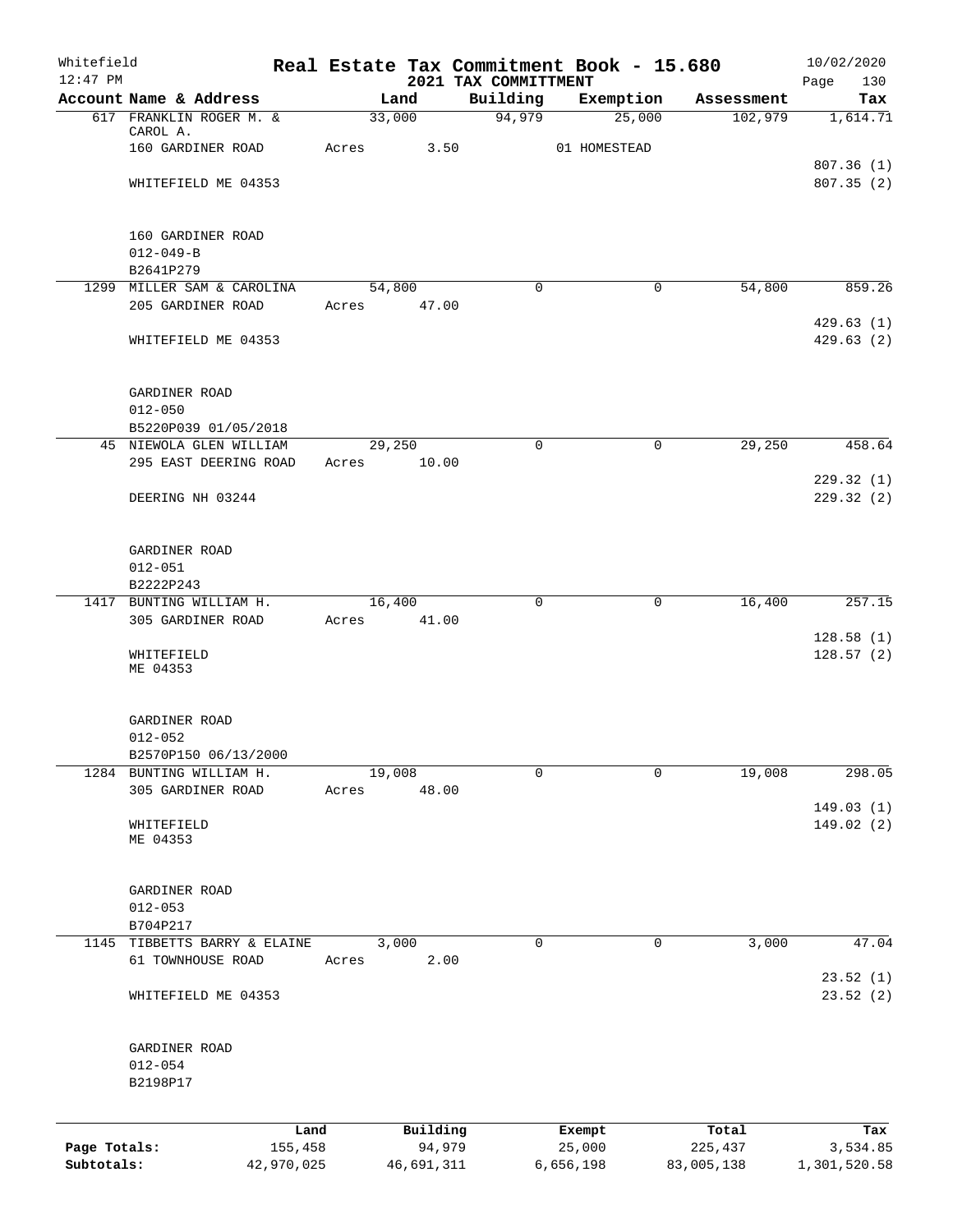| Whitefield<br>$12:47$ PM |                                                         |              |             |            |          | Real Estate Tax Commitment Book - 15.680 |             |              | 10/02/2020           |
|--------------------------|---------------------------------------------------------|--------------|-------------|------------|----------|------------------------------------------|-------------|--------------|----------------------|
|                          | Account Name & Address                                  |              |             | Land       |          | 2021 TAX COMMITTMENT<br>Building         | Exemption   | Assessment   | Page<br>131<br>Tax   |
|                          | 788 BUNTING WILLIAM H.                                  |              |             | 6,578      |          | $\Omega$                                 | $\Omega$    | 6,578        | 103.14               |
|                          | 305 GARDINER ROAD                                       |              | Acres 16.61 |            |          |                                          |             |              |                      |
|                          |                                                         |              |             |            |          |                                          |             |              | 51.57(1)             |
|                          | WHITEFIELD<br>ME 04353                                  |              |             |            |          |                                          |             |              | 51.57(2)             |
|                          |                                                         |              |             |            |          |                                          |             |              |                      |
|                          |                                                         |              |             |            |          |                                          |             |              |                      |
|                          | GARDINER ROAD                                           |              |             |            |          |                                          |             |              |                      |
|                          | $012 - 055$<br>B1390P343                                |              |             |            |          |                                          |             |              |                      |
|                          | 1877 THORNTON COREY J.                                  |              |             | 34,335     |          | 15,595                                   | 0           | 49,930       | 782.90               |
|                          | 356 GARDINER ROAD                                       |              | Acres 4.39  |            |          |                                          |             |              |                      |
|                          |                                                         |              |             |            |          |                                          |             |              | 391.45(1)            |
|                          | WHITEFIELD ME 04353                                     |              |             |            |          |                                          |             |              | 391.45(2)            |
|                          |                                                         |              |             |            |          |                                          |             |              |                      |
|                          | 356 GARDINER ROAD                                       |              |             |            |          |                                          |             |              |                      |
|                          | $012 - 055 - A$                                         |              |             |            |          |                                          |             |              |                      |
|                          | B4968P132 01/12/2016                                    |              |             |            |          |                                          |             |              |                      |
|                          | 932 TIBBETTS, BARRY &<br>ELAINE                         |              |             | 7,820      |          | $\Omega$                                 | $\mathbf 0$ | 7,820        | 122.62               |
|                          | 61 TOWNHOUSE ROAD                                       |              | Acres       |            | 5.40     |                                          |             |              |                      |
|                          |                                                         |              |             |            |          |                                          |             |              | 61.31(1)             |
|                          | WHITEFIELD ME 04353                                     |              |             |            |          |                                          |             |              | 61.31(2)             |
|                          |                                                         |              |             |            |          |                                          |             |              |                      |
|                          | WEST DEXTER LANE                                        |              |             |            |          |                                          |             |              |                      |
|                          | $012 - 057$                                             |              |             |            |          |                                          |             |              |                      |
|                          | B2239P90                                                |              |             |            |          |                                          |             |              |                      |
|                          | 727 CHASE, C PATRICK                                    |              |             | 1,940      |          | $\mathbf 0$                              | 0           | 1,940        | 30.42                |
|                          | P.O. BOX 142                                            |              | Acres       | 4.90       |          |                                          |             |              |                      |
|                          | WHITEFIELD ME 04353                                     |              |             |            |          |                                          |             |              | 15.21(1)<br>15.21(2) |
|                          |                                                         |              |             |            |          |                                          |             |              |                      |
|                          |                                                         |              |             |            |          |                                          |             |              |                      |
|                          | WEST DEXTER LANE                                        |              |             |            |          |                                          |             |              |                      |
|                          | $012 - 058$                                             |              |             |            |          |                                          |             |              |                      |
|                          | B3863P141 03/02/2007<br>245 HAY, LISA M & CARTER,       |              |             | 37,900     |          | 0                                        | 0           | 37,900       | 594.27               |
|                          | CHRISTINE K                                             |              |             |            |          |                                          |             |              |                      |
|                          | 906 RECREATION DRIVE                                    |              | Acres       |            | 21.00    |                                          |             |              |                      |
|                          |                                                         |              |             |            |          |                                          |             |              | 297.14 (1)           |
|                          | CORPUS CHRISTI TX 78418                                 |              |             |            |          |                                          |             |              | 297.13 (2)           |
|                          |                                                         |              |             |            |          |                                          |             |              |                      |
|                          | WEST DEXTER LANE                                        |              |             |            |          |                                          |             |              |                      |
|                          | $012 - 059$                                             |              |             |            |          |                                          |             |              |                      |
|                          | B4337P25 B3137P89 08/29/2003<br>939 MAGNUSEN DAVID M. & |              |             |            |          |                                          |             |              |                      |
|                          | THERESA                                                 |              |             | 93,525     |          | 0                                        | 0           | 93,525       | 1,466.47             |
|                          | 23 ROONEY LANE                                          |              | Acres       |            | 123.55   |                                          |             |              |                      |
|                          |                                                         |              |             |            |          |                                          |             |              | 733.24(1)            |
|                          | WHITEFIELD ME 04353                                     |              |             |            |          |                                          |             |              | 733.23(2)            |
|                          |                                                         |              |             |            |          |                                          |             |              |                      |
|                          | ROONEY LANE                                             |              |             |            |          |                                          |             |              |                      |
|                          | $012 - 060$                                             |              |             |            |          |                                          |             |              |                      |
|                          |                                                         |              |             |            |          |                                          |             |              |                      |
|                          |                                                         | Land         |             |            | Building |                                          | Exempt      | Total        | Tax                  |
| Page Totals:             |                                                         | 182,098      |             |            | 15,595   |                                          | 0           | 197,693      | 3,099.82             |
| Subtotals:               |                                                         | 43, 152, 123 |             | 46,706,906 |          |                                          | 6,656,198   | 83, 202, 831 | 1,304,620.40         |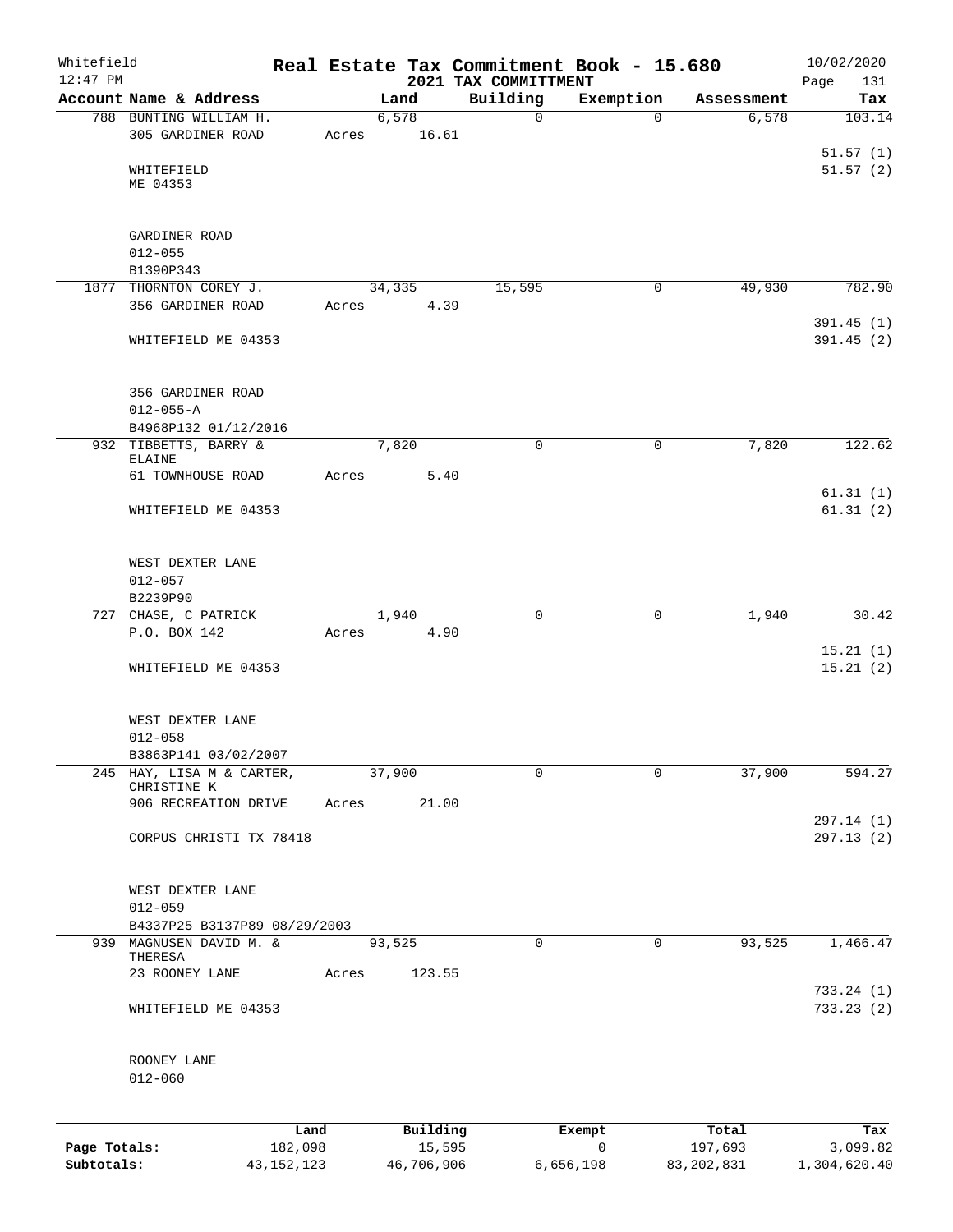| Whitefield<br>$12:47$ PM |                                                             |       |                       | 2021 TAX COMMITTMENT | Real Estate Tax Commitment Book - 15.680 |            | 10/02/2020<br>132<br>Page  |
|--------------------------|-------------------------------------------------------------|-------|-----------------------|----------------------|------------------------------------------|------------|----------------------------|
|                          | Account Name & Address                                      |       | Land                  | Building             | Exemption                                | Assessment | Tax                        |
|                          | 1360 RICHARDS DOUG & AMY D.<br>62 ROONEY LANE               |       | 42,618<br>Acres 14.21 |                      | 192,858<br>25,000<br>01 HOMESTEAD        | 210,476    | 3,300.26                   |
|                          | WHITEFIELD ME 04353                                         |       |                       |                      |                                          |            | 1,650.13(1)<br>1,650.13(2) |
|                          | 62 ROONEY LANE<br>$012 - 061$                               |       |                       |                      |                                          |            |                            |
|                          | B3371P185 09/24/2004                                        |       |                       |                      |                                          |            |                            |
|                          | 1823 RICHARDS DOUGLAS E. &<br>PAMELA A.                     |       | 32,265                | 93,745               | $\mathbf 0$                              | 126,010    | 1,975.84                   |
|                          | 42 ROONEY LANE                                              |       | 3.01<br>Acres         |                      |                                          |            |                            |
|                          | WHITEFIELD ME 04353                                         |       |                       |                      |                                          |            | 987.92 (1)<br>987.92 (2)   |
|                          | 42 ROONEY LANE<br>$012 - 061 - A$                           |       |                       |                      |                                          |            |                            |
|                          | B4021P12 06/26/2008                                         |       |                       |                      |                                          |            |                            |
|                          | 1063 KATLER MAX R. & THERESA                                |       | 61,680                | 143,369              | 25,000                                   | 180,049    | 2,823.17                   |
|                          | L.<br>45 ROONEY LANE                                        |       | Acres 42.20           |                      | 01 HOMESTEAD                             |            |                            |
|                          | WHITEFIELD ME 04353                                         |       |                       |                      |                                          |            | 1,411.59(1)<br>1,411.58(2) |
|                          | 45 ROONEY LANE<br>$012 - 062$                               |       |                       |                      |                                          |            |                            |
|                          | B4076P7 12/01/2008                                          |       |                       |                      |                                          |            |                            |
|                          | 922 MAGNUSEN DAVID M. &<br>THERESA                          |       | 38,050                | 97,649               | 25,000                                   | 110,699    | 1,735.76                   |
|                          | 23 ROONEY LANE                                              |       | Acres 8.50            |                      | 01 HOMESTEAD                             |            |                            |
|                          | WHITEFIELD ME 04353                                         |       |                       |                      |                                          |            | 867.88 (1)<br>867.88 (2)   |
|                          | 23 ROONEY LANE<br>$012 - 063$                               |       |                       |                      |                                          |            |                            |
|                          | 185 MAGNUSEN DAVID M. &                                     |       | 750                   | 0                    | 0                                        | 750        | 11.76                      |
|                          | THERESA<br>23 ROONEY LANE                                   | Acres | 0.50                  |                      |                                          |            |                            |
|                          |                                                             |       |                       |                      |                                          |            | 5.88(1)                    |
|                          | WHITEFIELD ME 04353                                         |       |                       |                      |                                          |            | 5.88(2)                    |
|                          | GARDINER ROAD<br>$012 - 064$                                |       |                       |                      |                                          |            |                            |
|                          | 973 FREEMAN, CATHY N                                        |       | 41,410                | 215,698              | 25,000                                   | 232,108    | 3,639.45                   |
|                          | P O BOX 781                                                 | Acres | 12.70                 |                      | 01 HOMESTEAD                             |            |                            |
|                          | GARDINER ME 04345                                           |       |                       |                      |                                          |            | 1,819.73(1)<br>1,819.72(2) |
|                          | 440 GARDINER ROAD<br>$012 - 064 - A$<br>B2244P58 06/04/1997 |       |                       |                      |                                          |            |                            |
|                          |                                                             |       | P114                  |                      |                                          |            |                            |

|              | Land       | Building   | Exempt    | Total      | Tax          |
|--------------|------------|------------|-----------|------------|--------------|
| Page Totals: | 216,773    | 743.319    | 100,000   | 860,092    | 13,486.24    |
| Subtotals:   | 43,368,896 | 47,450,225 | 6,756,198 | 84,062,923 | 1,318,106.64 |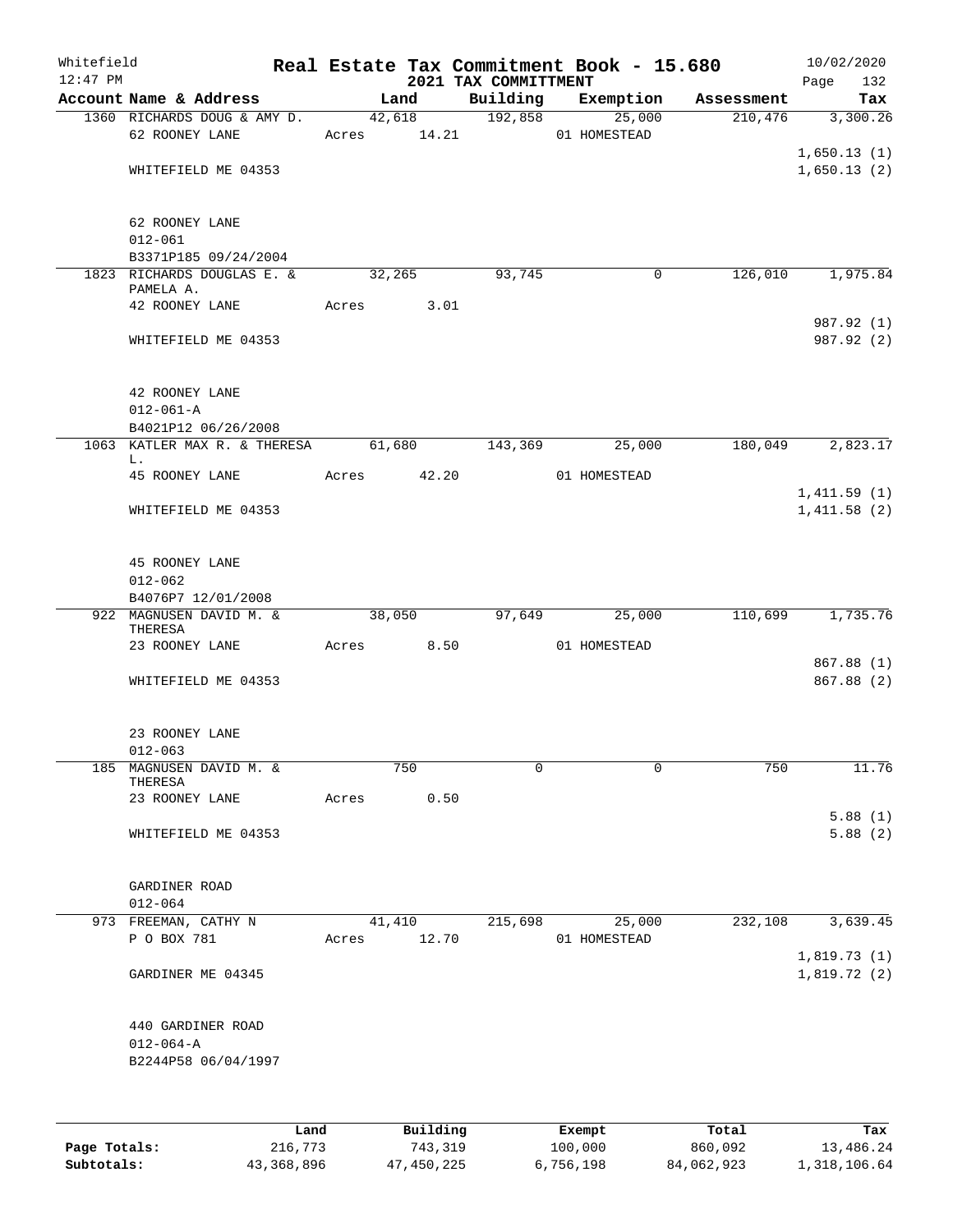| Whitefield<br>$12:47$ PM |                                                  |       |         |       | 2021 TAX COMMITTMENT | Real Estate Tax Commitment Book - 15.680 |            | 10/02/2020<br>Page | 133 |
|--------------------------|--------------------------------------------------|-------|---------|-------|----------------------|------------------------------------------|------------|--------------------|-----|
|                          | Account Name & Address                           |       | Land    |       | Building             | Exemption                                | Assessment |                    | Tax |
|                          | 1484 CHIARELL JULIE O.                           |       | 24,500  |       | $\mathbf 0$          | $\Omega$                                 | 24,500     | 384.16             |     |
|                          | 490 GARDINER ROAD                                | Acres |         | 4.50  |                      |                                          |            |                    |     |
|                          |                                                  |       |         |       |                      |                                          |            | 192.08(1)          |     |
|                          | WHITEFIELD ME 04353                              |       |         |       |                      |                                          |            | 192.08(2)          |     |
|                          |                                                  |       |         |       |                      |                                          |            |                    |     |
|                          |                                                  |       |         |       |                      |                                          |            |                    |     |
|                          | GARDINER ROAD                                    |       |         |       |                      |                                          |            |                    |     |
|                          | $012 - 065$                                      |       |         |       |                      |                                          |            |                    |     |
|                          | B4277P90 05/18/2010 B3780P1 12/01/2006 B1626P325 |       |         |       |                      |                                          |            |                    |     |
|                          | 1737 CHIARELL JERALD J. &                        |       | 36, 250 |       | 170,519              | 25,000                                   | 181,769    | 2,850.14           |     |
|                          | JULIE O.                                         |       |         |       |                      |                                          |            |                    |     |
|                          | 490 GARDINER ROAD                                | Acres |         | 6.25  |                      | 01 HOMESTEAD                             |            |                    |     |
|                          | WHITEFIELD ME 04353                              |       |         |       |                      |                                          |            | 1,425.07(1)        |     |
|                          |                                                  |       |         |       |                      |                                          |            | 1,425.07(2)        |     |
|                          |                                                  |       |         |       |                      |                                          |            |                    |     |
|                          | 490 GARDINER ROAD                                |       |         |       |                      |                                          |            |                    |     |
|                          | $012 - 065 - A$                                  |       |         |       |                      |                                          |            |                    |     |
|                          | B3394P107 11/12/2004                             |       |         |       |                      |                                          |            |                    |     |
|                          | 1738 CHIARELL JERALD J.                          |       | 26,354  |       | $\mathbf 0$          | 0                                        | 26,354     | 413.23             |     |
|                          | 490 GARDINER ROAD                                | Acres |         | 6.38  |                      |                                          |            |                    |     |
|                          |                                                  |       |         |       |                      |                                          |            | 206.62(1)          |     |
|                          | WHITEFIELD ME 04353                              |       |         |       |                      |                                          |            | 206.61(2)          |     |
|                          |                                                  |       |         |       |                      |                                          |            |                    |     |
|                          |                                                  |       |         |       |                      |                                          |            |                    |     |
|                          | GARDINER ROAD                                    |       |         |       |                      |                                          |            |                    |     |
|                          | $012 - 065 - B$                                  |       |         |       |                      |                                          |            |                    |     |
|                          | B3394P110 11/12/2004                             |       |         |       |                      |                                          |            |                    |     |
|                          | 42 NELSON, ZACHARY D                             |       | 31,500  |       | 113,077              | $\mathbf 0$                              | 144,577    | 2,266.97           |     |
|                          | NELSON, EMMA S                                   | Acres |         | 2.50  |                      |                                          |            |                    |     |
|                          | 530 GARDINER ROAD                                |       |         |       |                      |                                          |            | 1, 133.49(1)       |     |
|                          |                                                  |       |         |       |                      |                                          |            | 1, 133.48(2)       |     |
|                          | WHITEFIELD ME 04353                              |       |         |       |                      |                                          |            |                    |     |
|                          |                                                  |       |         |       |                      |                                          |            |                    |     |
|                          | 530 GARDINER ROAD                                |       |         |       |                      |                                          |            |                    |     |
|                          | $012 - 066$                                      |       |         |       |                      |                                          |            |                    |     |
|                          | B5375P156 04/19/2019                             |       |         |       |                      |                                          |            |                    |     |
|                          | 836 BABB, TYSON J                                |       | 24,500  |       | 0                    | 0                                        | 24,500     | 384.16             |     |
|                          | 524 GARDINER ROAD                                | Acres |         | 4.50  |                      |                                          |            |                    |     |
|                          |                                                  |       |         |       |                      |                                          |            | 192.08 (1)         |     |
|                          | WHITEFIELD ME 04353                              |       |         |       |                      |                                          |            | 192.08 (2)         |     |
|                          |                                                  |       |         |       |                      |                                          |            |                    |     |
|                          |                                                  |       |         |       |                      |                                          |            |                    |     |
|                          | GARDINER ROAD<br>$012 - 066 - A$                 |       |         |       |                      |                                          |            |                    |     |
|                          | B5396P96 06/19/2019                              |       |         |       |                      |                                          |            |                    |     |
|                          | 600 POPKIN MICHAEL                               |       | 43,250  |       | 141,396              | $\mathbf 0$                              | 184,646    | 2,895.25           |     |
|                          | P.O. BOX 21                                      | Acres |         | 15.00 |                      |                                          |            |                    |     |
|                          |                                                  |       |         |       |                      |                                          |            | 1,447.63(1)        |     |
|                          | WHITEFIELD ME 04353                              |       |         |       |                      |                                          |            | 1,447.62(2)        |     |
|                          |                                                  |       |         |       |                      |                                          |            |                    |     |
|                          |                                                  |       |         |       |                      |                                          |            |                    |     |
|                          | 44 HENRY LANE                                    |       |         |       |                      |                                          |            |                    |     |
|                          | $012 - 067$                                      |       |         |       |                      |                                          |            |                    |     |
|                          | B1493P163                                        |       |         |       |                      |                                          |            |                    |     |
|                          |                                                  |       |         |       |                      |                                          |            |                    |     |
|                          |                                                  |       |         |       |                      |                                          |            |                    |     |
|                          |                                                  |       |         |       |                      |                                          |            |                    |     |

|              | Land       | Building   | Exempt    | Total      | Tax          |
|--------------|------------|------------|-----------|------------|--------------|
| Page Totals: | 186,354    | 424,992    | 25,000    | 586,346    | 9,193.91     |
| Subtotals:   | 43,555,250 | 47,875,217 | 6,781,198 | 84,649,269 | 1,327,300.55 |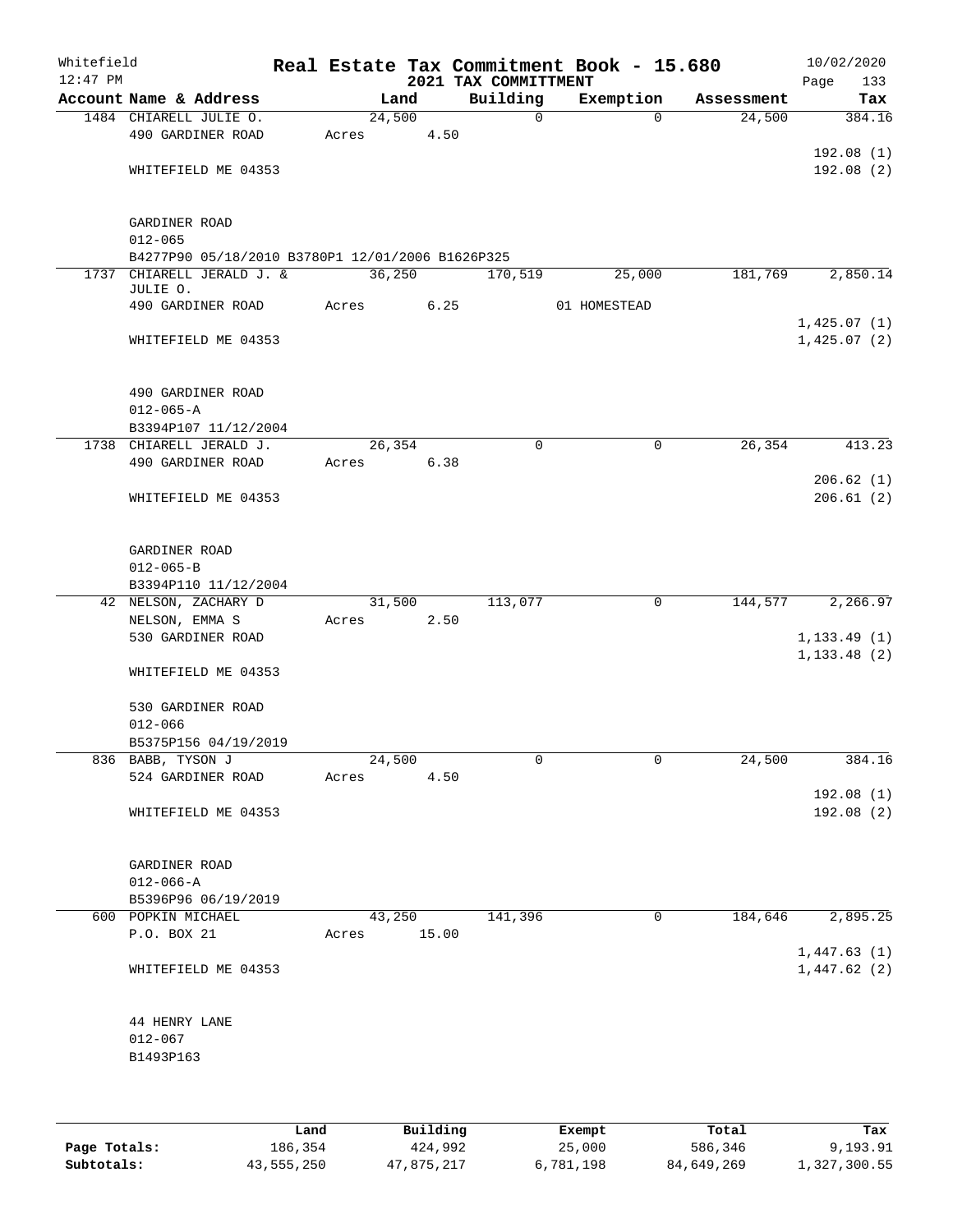| Whitefield<br>$12:47$ PM |                                                          |         |         |          | 2021 TAX COMMITTMENT | Real Estate Tax Commitment Book - 15.680 |            | 10/02/2020<br>134<br>Page |
|--------------------------|----------------------------------------------------------|---------|---------|----------|----------------------|------------------------------------------|------------|---------------------------|
|                          | Account Name & Address                                   |         | Land    |          | Building             | Exemption                                | Assessment | Tax                       |
|                          | 317 KOLLER, BERTIE<br>KOLLER, REBECCA<br>137 HENRY LANE  | Acres   | 35,378  | 5.16     | 108,725              | 25,000<br>01 HOMESTEAD                   | 119, 103   | 1,867.54<br>933.77 (1)    |
|                          | WHITEFIELD ME 04353                                      |         |         |          |                      |                                          |            | 933.77 (2)                |
|                          | 137 HENRY LANE<br>$012 - 068$                            |         |         |          |                      |                                          |            |                           |
|                          | B5192P204 10/21/2017                                     |         |         |          |                      |                                          |            |                           |
|                          | 1289 CHASE C. PATRICK                                    |         | 11,405  |          | 0                    | 0                                        | 11,405     | 178.83                    |
|                          | P.O. BOX 142                                             | Acres   | 28.80   |          |                      |                                          |            |                           |
|                          | WHITEFIELD ME 04353                                      |         |         |          |                      |                                          |            | 89.42 (1)<br>89.41 (2)    |
|                          | WEST DEXTER LANE<br>$013 - 002$                          |         |         |          |                      |                                          |            |                           |
|                          | B3836P141 03/02/2007                                     |         |         |          |                      |                                          |            |                           |
|                          | 1797 CHASE ROBIN L. &<br>PATRICK C.                      |         | 30,330  |          | 23,204               | 0                                        | 53,534     | 839.41                    |
|                          | P.O. BOX 142                                             | Acres   |         | 5.10     |                      |                                          |            |                           |
|                          | WHITEFIELD ME 04353                                      |         |         |          |                      |                                          |            | 419.71 (1)<br>419.70 (2)  |
|                          | 5 WEST DEXTER LANE<br>$013 - 002 - A$                    |         |         |          |                      |                                          |            |                           |
|                          | B4512P153 04/18/2012 B3863P164 03/02/2007                |         |         |          |                      |                                          |            |                           |
|                          | 1210 TIBBETTS, BARRY &                                   |         | 55,515  |          | 0                    | $\mathbf 0$                              | 55,515     | 870.48                    |
|                          | ELAINE<br>61 TOWNHOUSE ROAD                              | Acres   |         | 48.10    |                      |                                          |            |                           |
|                          | WHITEFIELD ME 04353                                      |         |         |          |                      |                                          |            | 435.24 (1)<br>435.24 (2)  |
|                          |                                                          |         |         |          |                      |                                          |            |                           |
|                          | TOWNHOUSE ROAD                                           |         |         |          |                      |                                          |            |                           |
|                          | $013 - 003$<br>B2239P90                                  |         |         |          |                      |                                          |            |                           |
| 483                      | TIBBETTS, BARRY &<br><b>ELAINE</b>                       |         | 15,740  |          | 0                    | 0                                        | 15,740     | 246.80                    |
|                          | 61 TOWNHOUSE ROAD                                        | Acres   |         | 15.30    |                      |                                          |            |                           |
|                          | WHITEFIELD ME 04353                                      |         |         |          |                      |                                          |            | 123.40(1)<br>123.40(2)    |
|                          |                                                          |         |         |          |                      |                                          |            |                           |
|                          | TOWNHOUSE ROAD                                           |         |         |          |                      |                                          |            |                           |
|                          | $013 - 004$                                              |         |         |          |                      |                                          |            |                           |
|                          | B2198P17<br>55 OAK HILL HOMESTEAD, LLC                   |         |         |          |                      |                                          |            | 6,929.40                  |
|                          | C/O- NORTHRUP, MATTHEW                                   | Acres   | 171,600 | 182.70   | 270,326              | 0                                        | 441,926    |                           |
|                          | 266 TOWNHOUSE ROAD                                       |         |         |          |                      |                                          |            | 3,464.70(1)               |
|                          | WHITEFIELD ME 04353                                      |         |         |          |                      |                                          |            | 3,464.70(2)               |
|                          | 225 TOWNHOUSE ROAD                                       |         |         |          |                      |                                          |            |                           |
|                          | $013 - 005$<br>B5259P023 04/20/2018 B5195P126 10/26/2017 |         |         |          |                      |                                          |            |                           |
|                          |                                                          | Land    |         | Building |                      | Exempt                                   | Total      | Tax                       |
| Page Totals:             |                                                          | 319,968 |         | 402,255  |                      | 25,000                                   | 697,223    | 10,932.46                 |

**Subtotals:** 43,875,218 48,277,472 6,806,198 85,346,492 1,338,233.01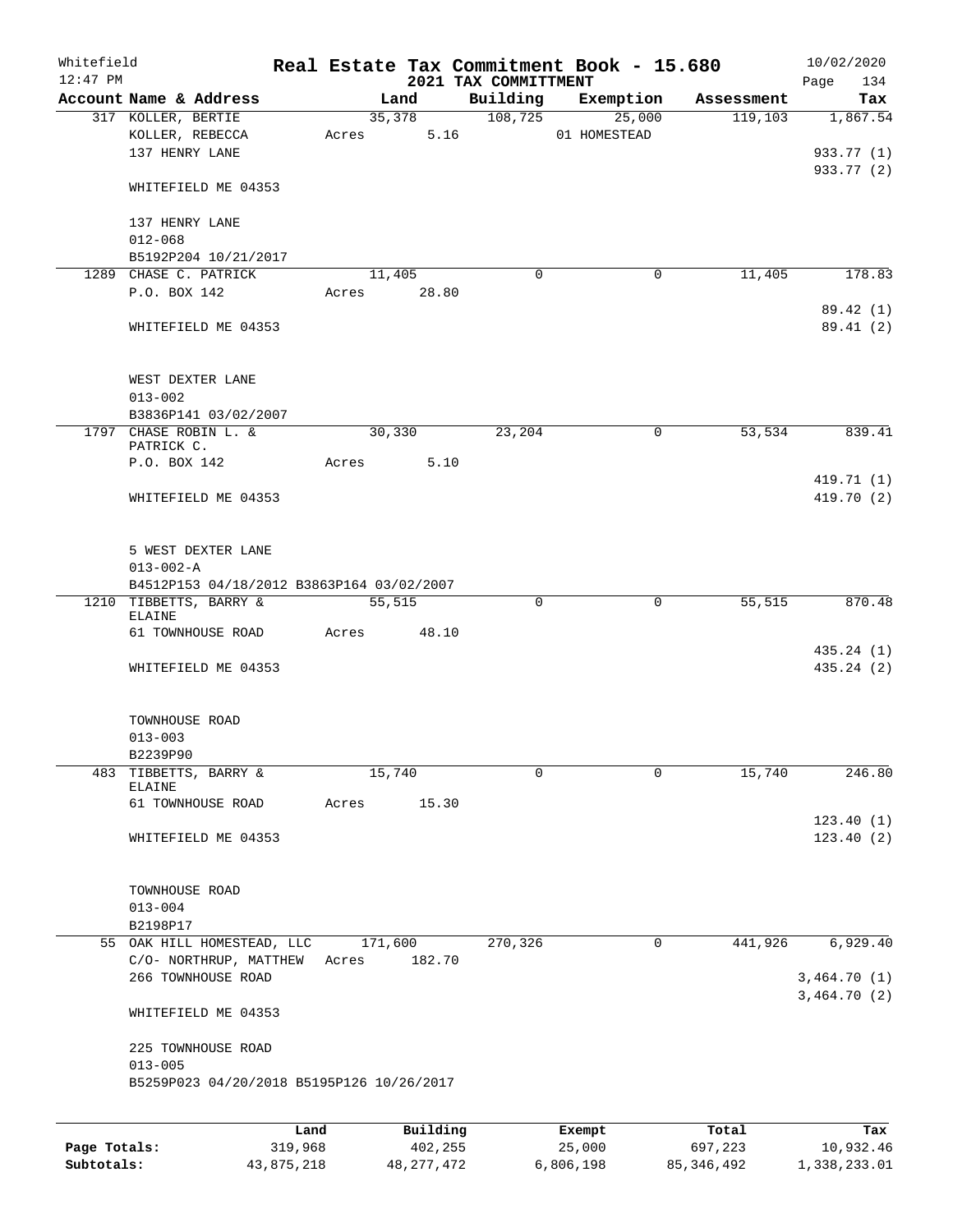| Whitefield<br>$12:47$ PM |                                                                             |       |                  | 2021 TAX COMMITTMENT | Real Estate Tax Commitment Book - 15.680 |              | 10/02/2020<br>Page<br>135   |
|--------------------------|-----------------------------------------------------------------------------|-------|------------------|----------------------|------------------------------------------|--------------|-----------------------------|
|                          | Account Name & Address                                                      |       | Land             | Building             | Exemption                                | Assessment   | Tax                         |
|                          | 499 OAK HILL HOMESTEAD, LLC<br>C/O- NORTHRUP, MATTHEW<br>266 TOWNHOUSE ROAD |       | 10,000           | 93,838               | $\Omega$                                 | 103,838      | 1,628.18<br>814.09 (1)      |
|                          | WHITEFIELD ME 04353                                                         |       |                  |                      |                                          |              | 814.09 (2)                  |
|                          | 185 TOWNHOUSE ROAD<br>$013 - 005 - ON$                                      |       |                  |                      |                                          |              |                             |
|                          | B5259P023 04/20/2018 B5195P126 10/26/2017                                   |       |                  |                      |                                          |              |                             |
|                          | 301 MILLER SAM & CAROLINA                                                   |       | 4,350            | 0                    | $\mathbf 0$                              | 4,350        | 68.21                       |
|                          | 205 GARDINER ROAD                                                           | Acres | 2.90             |                      |                                          |              |                             |
|                          | WHITEFIELD ME 04353                                                         |       |                  |                      |                                          |              | 34.11(1)<br>34.10(2)        |
|                          | GARDINER ROAD<br>$013 - 006$                                                |       |                  |                      |                                          |              |                             |
|                          | B5220P039 01/05/2018                                                        |       |                  |                      |                                          |              |                             |
|                          | 830 WATSON-MOODY<br>ENTERPRISES, LLC                                        |       | 73,250           | 359,488              | 0                                        | 432,738      | 6,785.33                    |
|                          | 163 TOWNHOUSE ROAD                                                          | Acres | 63.00            |                      |                                          |              |                             |
|                          | WHITEFIELD ME 04353                                                         |       |                  |                      |                                          |              | 3,392.67(1)<br>3,392.66 (2) |
|                          | 163 TOWNHOUSE ROAD<br>$013 - 007$                                           |       |                  |                      |                                          |              |                             |
|                          | B4658P260 05/07/2013 B1421P295                                              |       |                  |                      |                                          |              |                             |
|                          | 315 BANKS, LAUREL D<br>95 TOWNHOUSE ROAD                                    | Acres | 98,750<br>114.00 | 278,005              | 0                                        | 376,755      | 5,907.52                    |
|                          | WHITEFIELD ME 04353                                                         |       |                  |                      |                                          |              | 2,953.76(1)<br>2,953.76(2)  |
|                          | 95 TOWNHOUSE ROAD<br>$013 - 009 - A$                                        |       |                  |                      |                                          |              |                             |
|                          | B5373P165 04/17/2019 B4837P295 11/17/2014 B2216P310                         |       |                  |                      |                                          |              |                             |
|                          | 1350 TIBBETTS, BARRY &<br>ELAINE                                            |       | 30,000           | 150, 114             | 25,000                                   | 155,114      | 2,432.19                    |
|                          | 61 TOWNHOUSE ROAD                                                           | Acres | 1.50             |                      | 01 HOMESTEAD                             |              |                             |
|                          | WHITEFIELD ME 04353                                                         |       |                  |                      |                                          |              | 1,216.10(1)<br>1,216.09(2)  |
|                          | 61 TOWNHOUSE ROAD<br>$013 - 010$                                            |       |                  |                      |                                          |              |                             |
|                          | B2198P18                                                                    |       |                  |                      |                                          |              |                             |
| 709                      | TIBBETTS BARRY J. &<br>ELAINE                                               |       | 8,140            | $\mathbf 0$          | $\mathbf 0$                              | 8,140        | 127.64                      |
|                          | 61 TOWNHOUSE ROAD                                                           | Acres | 5.80             |                      |                                          |              |                             |
|                          | WHITEFIELD ME 04353                                                         |       |                  |                      |                                          |              | 63.82(1)<br>63.82(2)        |
|                          | OFF GARDINER ROAD<br>$013 - 011$<br>B1420P156                               |       |                  |                      |                                          |              |                             |
|                          | Land                                                                        |       | Building         |                      | Exempt                                   | Total        | Tax                         |
| Page Totals:             | 224,490                                                                     |       | 881,445          |                      | 25,000                                   | 1,080,935    | 16,949.07                   |
| Subtotals:               | 44,099,708                                                                  |       | 49,158,917       |                      | 6,831,198                                | 86, 427, 427 | 1,355,182.08                |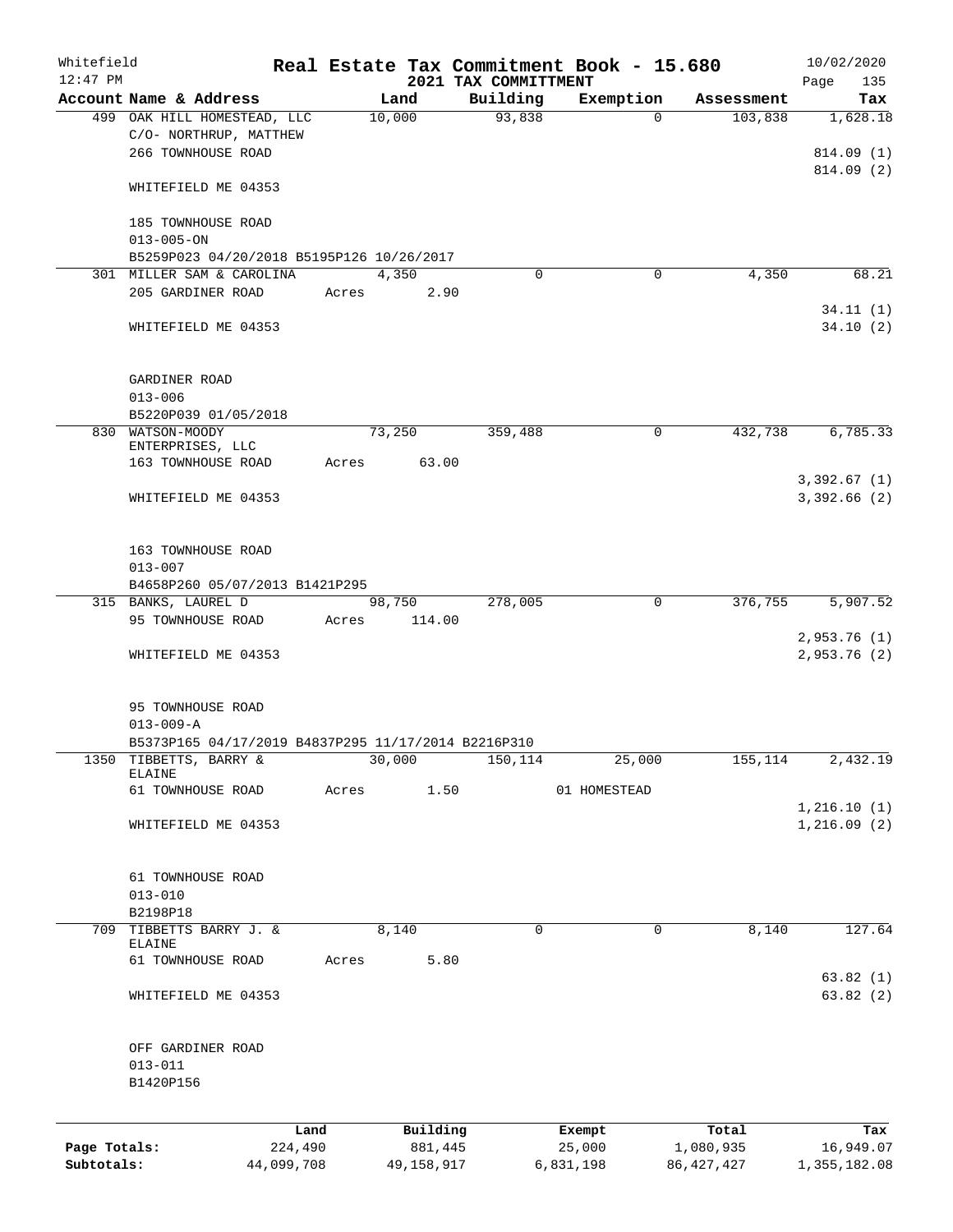| Whitefield<br>$12:47$ PM |                                                    |      |       |          | Real Estate Tax Commitment Book - 15.680<br>2021 TAX COMMITTMENT |             |              |            | 10/02/2020<br>Page<br>136 |
|--------------------------|----------------------------------------------------|------|-------|----------|------------------------------------------------------------------|-------------|--------------|------------|---------------------------|
|                          | Account Name & Address                             |      |       | Land     | Building                                                         |             | Exemption    | Assessment | Tax                       |
|                          | 1454 BOWDEN, GEORGE W JR                           |      |       | 41,770   |                                                                  | $\mathbf 0$ | $\Omega$     | 41,770     | 654.95                    |
|                          | 9 EAST RIVER ROAD                                  |      | Acres | 19.40    |                                                                  |             |              |            |                           |
|                          |                                                    |      |       |          |                                                                  |             |              |            | 327.48(1)                 |
|                          | WHITEFIELD ME 04353                                |      |       |          |                                                                  |             |              |            | 327.47(2)                 |
|                          | 3518                                               |      |       |          |                                                                  |             |              |            |                           |
|                          | 45 TOWNHOUSE ROAD                                  |      |       |          |                                                                  |             |              |            |                           |
|                          | $013 - 012 - A$                                    |      |       |          |                                                                  |             |              |            |                           |
|                          | B4084P35 12/12/2008 B3820P273 03/07/2007 B3748P198 |      |       |          |                                                                  |             |              |            |                           |
|                          | 10/04/2006                                         |      |       |          |                                                                  |             |              |            |                           |
|                          | 1838 BROWN, LOIS                                   |      |       | 27,330   |                                                                  | $\mathbf 0$ | 0            | 27,330     | 428.53                    |
|                          | P O BOX 28                                         |      | Acres | 7.60     |                                                                  |             |              |            |                           |
|                          |                                                    |      |       |          |                                                                  |             |              |            | 214.27(1)                 |
|                          | WHITEFIELD ME 04353                                |      |       |          |                                                                  |             |              |            | 214.26(2)                 |
|                          | TOWNHOUSE ROAD                                     |      |       |          |                                                                  |             |              |            |                           |
|                          | $013 - 012 - D$                                    |      |       |          |                                                                  |             |              |            |                           |
|                          | B4084P38 01/02/2009                                |      |       |          |                                                                  |             |              |            |                           |
|                          | 1338 DOWLING, JESSICA                              |      |       | 33,420   | 115,207                                                          |             | 0            | 148,627    | 2,330.47                  |
|                          | 35 TOWNHOUSE ROAD                                  |      | Acres | 3.78     |                                                                  |             |              |            |                           |
|                          |                                                    |      |       |          |                                                                  |             |              |            | 1,165.24(1)               |
|                          | WHITEFIELD ME 04353                                |      |       |          |                                                                  |             |              |            | 1, 165.23(2)              |
|                          | 35 TOWNHOUSE ROAD                                  |      |       |          |                                                                  |             |              |            |                           |
|                          | $013 - 013$                                        |      |       |          |                                                                  |             |              |            |                           |
|                          | B4768P233 04/02/2014 B4750P148 01/16/2014 B3407P81 |      |       |          |                                                                  |             |              |            |                           |
|                          | 12/09/2004<br>1189 VIGUE, GARY                     |      |       | 58,632   | 127,139                                                          |             | 25,000       | 160,771    | 2,520.89                  |
|                          | P O BOX 173                                        |      | Acres | 37.51    |                                                                  |             | 01 HOMESTEAD |            |                           |
|                          |                                                    |      |       |          |                                                                  |             |              |            | 1, 260.45(1)              |
|                          | WHITEFIELD ME 04353                                |      |       |          |                                                                  |             |              |            | 1, 260.44(2)              |
|                          |                                                    |      |       |          |                                                                  |             |              |            |                           |
|                          | 256 GRAND ARMY ROAD                                |      |       |          |                                                                  |             |              |            |                           |
|                          | $013 - 014$                                        |      |       |          |                                                                  |             |              |            |                           |
|                          | B1739P76<br>1760 VIGUE, GARY M                     |      |       | 30,495   | 95,531                                                           |             | 0            | 126,026    | 1,976.09                  |
|                          | WARREN, SHIRLEY J                                  |      | Acres | 1.83     |                                                                  |             |              |            |                           |
|                          | PO BOX 173                                         |      |       |          |                                                                  |             |              |            | 988.05(1)                 |
|                          |                                                    |      |       |          |                                                                  |             |              |            | 988.04 (2)                |
|                          | WHITEFIELD ME 04353                                |      |       |          |                                                                  |             |              |            |                           |
|                          | 29 TOWNHOUSE ROAD                                  |      |       |          |                                                                  |             |              |            |                           |
|                          | $013 - 014 - A$                                    |      |       |          |                                                                  |             |              |            |                           |
|                          | B3626P229 01/20/2006                               |      |       |          |                                                                  |             |              |            |                           |
|                          | 1740 CHASE, ABRAHAM D                              |      |       | 1,305    |                                                                  | $\mathbf 0$ | 0            | 1,305      | 20.46                     |
|                          | 67 AUGUSTA ROAD                                    |      | Acres | 0.87     |                                                                  |             |              |            |                           |
|                          | <b>JEFFERSON ME 04348 3896</b>                     |      |       |          |                                                                  |             |              |            | 10.23(1)<br>10.23(2)      |
|                          | GRAND ARMY ROAD                                    |      |       |          |                                                                  |             |              |            |                           |
|                          | $013 - 015$                                        |      |       |          |                                                                  |             |              |            |                           |
|                          | B5245P17 04/03/2018 B3391P203 02/01/2003           |      |       |          |                                                                  |             |              |            |                           |
|                          |                                                    |      |       |          |                                                                  |             |              |            |                           |
|                          |                                                    | Land |       | Building |                                                                  | Exempt      |              | Total      | Tax                       |

**Page Totals:** 192,952 337,877 25,000 505,829 7,931.39 **Subtotals:** 44,292,660 49,496,794 6,856,198 86,933,256 1,363,113.47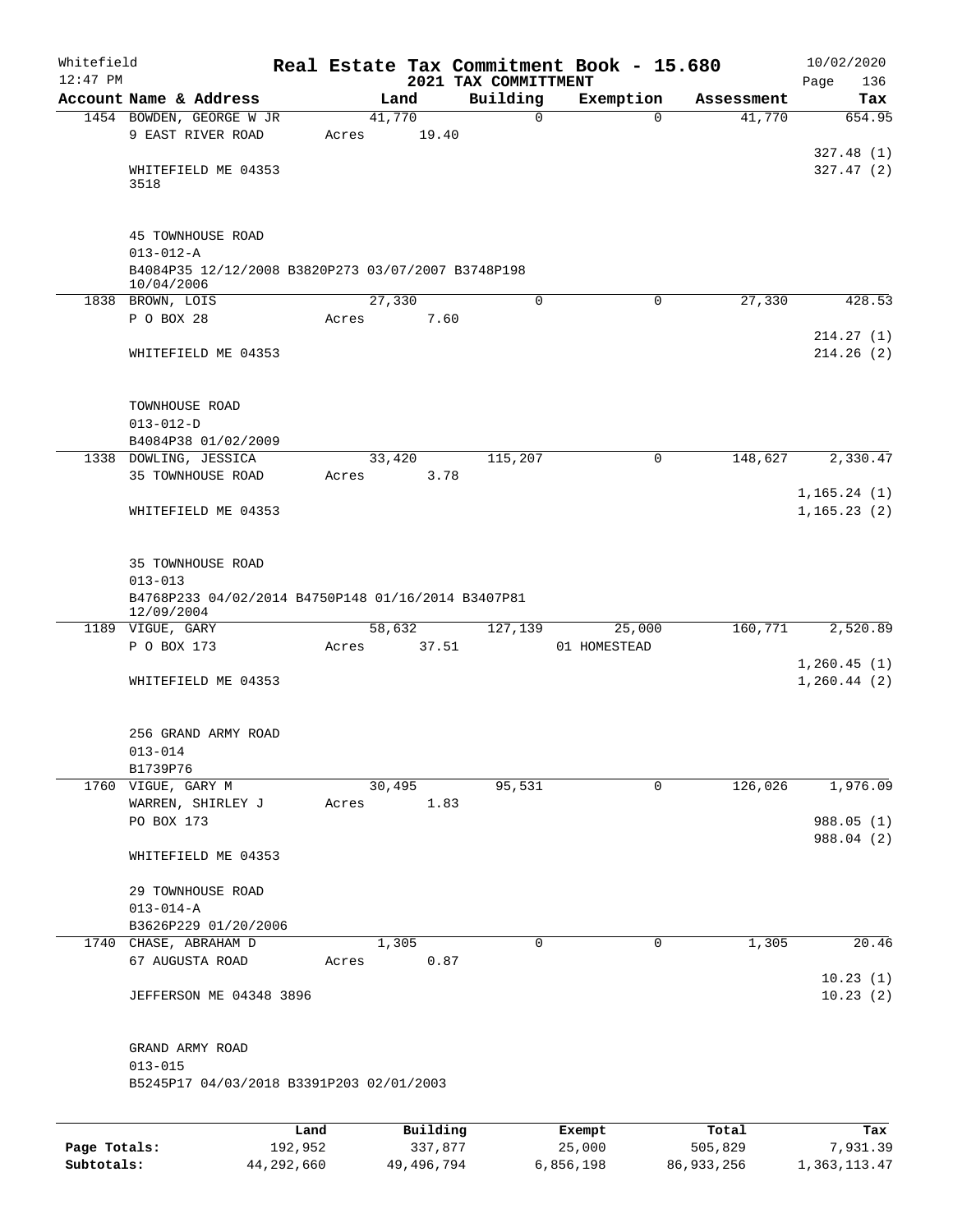| Whitefield<br>$12:47$ PM |                                                                |         |       |          | 2021 TAX COMMITTMENT |                | Real Estate Tax Commitment Book - 15.680 |            | 10/02/2020<br>Page<br>137  |
|--------------------------|----------------------------------------------------------------|---------|-------|----------|----------------------|----------------|------------------------------------------|------------|----------------------------|
|                          | Account Name & Address                                         |         |       | Land     |                      | Building       | Exemption                                | Assessment | Tax                        |
|                          | 988 GARDINER ROAD REALTY                                       |         |       | 30,000   |                      | 8,415          | $\mathbf 0$                              | 38,415     | 602.35                     |
|                          | TRUST (18)                                                     |         |       |          |                      |                |                                          |            |                            |
|                          | C/O DAN BRINKLER                                               |         | Acres | 1.10     |                      |                |                                          |            |                            |
|                          | P.O. BOX 394                                                   |         |       |          |                      |                |                                          |            | 301.18(1)                  |
|                          | NEWCASTLE ME 04553                                             |         |       |          |                      |                |                                          |            | 301.17(2)                  |
|                          | 18 GARDINER ROAD                                               |         |       |          |                      |                |                                          |            |                            |
|                          | $013 - 017$                                                    |         |       |          |                      |                |                                          |            |                            |
|                          | B3974P218 03/05/2008                                           |         |       |          |                      |                |                                          |            |                            |
|                          | 1323 PEPPER, DEAN                                              |         |       | 32,770   |                      | $\Omega$       | 0                                        | 32,770     | 513.83                     |
|                          | 269 YOUNG ROAD                                                 |         | Acres | 14.40    |                      |                |                                          |            | 256.92(1)                  |
|                          | FAYETTE ME 04349                                               |         |       |          |                      |                |                                          |            | 256.91(2)                  |
|                          | GARDINER ROAD                                                  |         |       |          |                      |                |                                          |            |                            |
|                          | $013 - 018$                                                    |         |       |          |                      |                |                                          |            |                            |
|                          | B5379P86 04/25/2019                                            |         |       |          |                      |                |                                          |            |                            |
|                          | 286 PARLIN, ROBERT S                                           |         |       | 30,000   |                      | 106,067        | $\mathsf{O}$                             | 136,067    | 2,133.53                   |
|                          | 90 GARDINER ROAD                                               |         | Acres | 1.00     |                      |                |                                          |            |                            |
|                          |                                                                |         |       |          |                      |                |                                          |            | 1,066.77(1)                |
|                          | WHITEFIELD ME 04353                                            |         |       |          |                      |                |                                          |            | 1,066.76(2)                |
|                          | 90 GARDINER ROAD<br>$013 - 019$                                |         |       |          |                      |                |                                          |            |                            |
|                          | B4789P37 06/16/2014 B4789P35 06/16/2014 B3427P27<br>02/04/2004 |         |       |          |                      |                |                                          |            |                            |
|                          | 1636 SILIN JAMES & ANN                                         |         |       | 84,275   |                      | 115,486        | 25,000                                   | 174,761    | 2,740.25                   |
|                          | 17 GORMAN LANE                                                 |         | Acres | 85.05    |                      |                | 01 HOMESTEAD                             |            |                            |
|                          | WHITEFIELD ME 04353                                            |         |       |          |                      |                |                                          |            | 1,370.13(1)<br>1,370.12(2) |
|                          | 17 GORMAN LANE                                                 |         |       |          |                      |                |                                          |            |                            |
|                          | $013 - 020$                                                    |         |       |          |                      |                |                                          |            |                            |
|                          | B1412P263                                                      |         |       |          |                      |                |                                          |            |                            |
|                          | 170 POPKIN MICHAEL                                             |         |       | 26,000   |                      | $\overline{0}$ | $\mathbf 0$                              | 26,000     | 407.68                     |
|                          | P.O. BOX 21                                                    |         | Acres | 30.00    |                      |                |                                          |            |                            |
|                          | WHITEFIELD ME 04353                                            |         |       |          |                      |                |                                          |            | 203.84(1)<br>203.84 (2)    |
|                          |                                                                |         |       |          |                      |                |                                          |            |                            |
|                          | <b>GORMAN LANE</b>                                             |         |       |          |                      |                |                                          |            |                            |
|                          | $013 - 020 - A$                                                |         |       |          |                      |                |                                          |            |                            |
|                          | B2028P278                                                      |         |       |          |                      |                |                                          |            |                            |
| 418                      | SILIN JAMES & ANN                                              |         |       | 32,910   |                      | 129,106        | 0                                        | 162,016    | 2,540.41                   |
|                          | 17 GORMAN LANE                                                 |         | Acres | 3.44     |                      |                |                                          |            | 1, 270.21(1)               |
|                          | WHITEFIELD ME 04353                                            |         |       |          |                      |                |                                          |            | 1, 270.20(2)               |
|                          | 51 GORMAN LANE                                                 |         |       |          |                      |                |                                          |            |                            |
|                          | $013 - 021$                                                    |         |       |          |                      |                |                                          |            |                            |
|                          | B1390P309                                                      |         |       |          |                      |                |                                          |            |                            |
|                          |                                                                |         |       |          |                      |                |                                          |            |                            |
|                          |                                                                | Land    |       | Building |                      |                | Exempt                                   | Total      | Tax                        |
| Page Totals:             |                                                                | 235,955 |       | 359,074  |                      |                | 25,000                                   | 570,029    | 8,938.05                   |

**Subtotals:** 44,528,615 49,855,868 6,881,198 87,503,285 1,372,051.52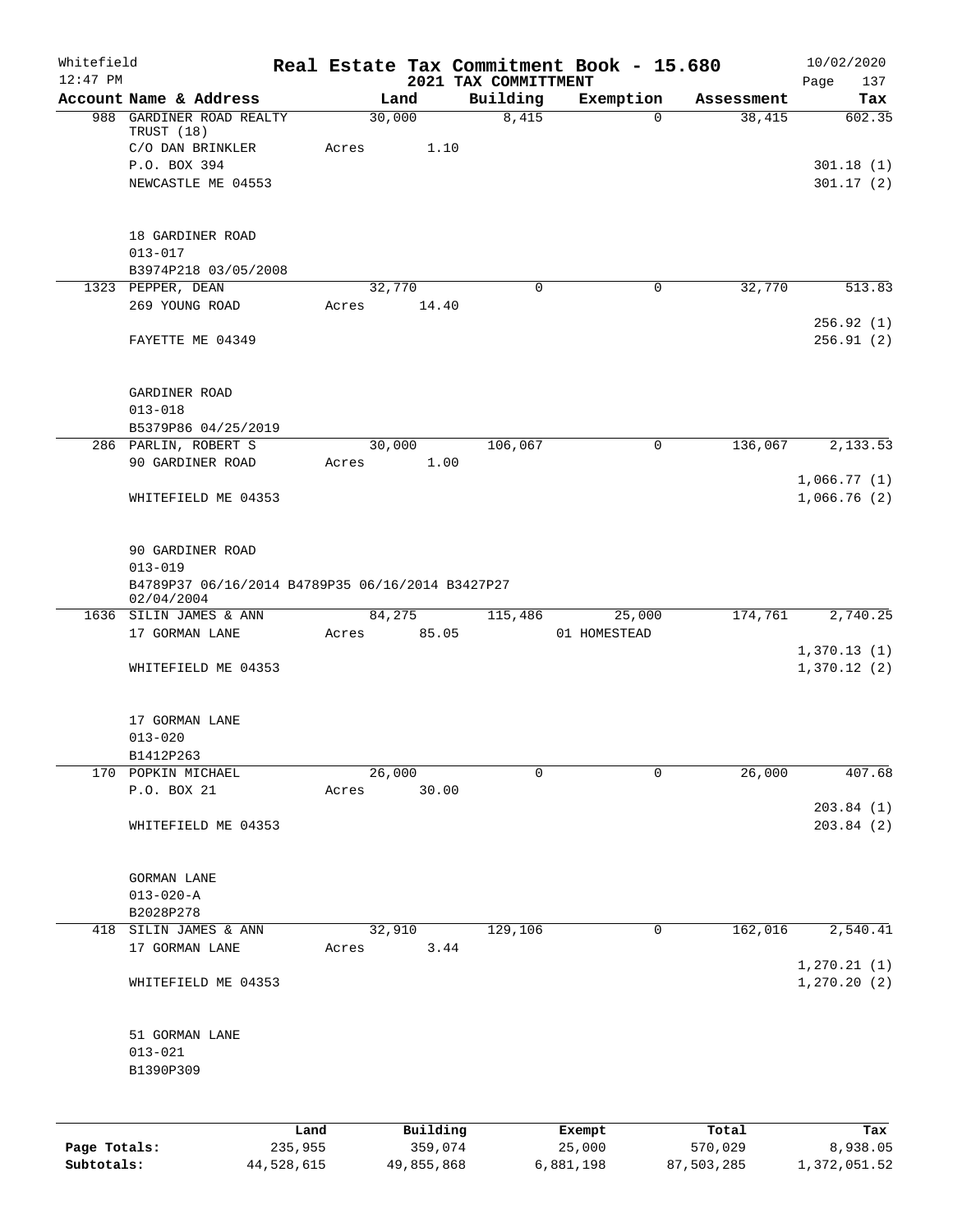| Whitefield<br>$12:47$ PM |                                                                                                                                                                                          |       |        |        | 2021 TAX COMMITTMENT   | Real Estate Tax Commitment Book - 15.680 |            | 10/02/2020<br>Page<br>138  |
|--------------------------|------------------------------------------------------------------------------------------------------------------------------------------------------------------------------------------|-------|--------|--------|------------------------|------------------------------------------|------------|----------------------------|
|                          | Account Name & Address                                                                                                                                                                   |       |        | Land   | Building               | Exemption                                | Assessment | Tax                        |
|                          | 103 CENTRAL MAINE POWER<br>C/O AVANGRID MANAGEMENT Acres<br>CO.- LOCAL TAX                                                                                                               |       | 46,800 | 15.60  | $\Omega$               | $\Omega$                                 | 46,800     | 733.82                     |
|                          | ONE CITY CENTER,<br><b>FLOOR</b>                                                                                                                                                         | 5TH   |        |        |                        |                                          |            | 366.91(1)                  |
|                          | PORTLAND ME 04101                                                                                                                                                                        |       |        |        |                        |                                          |            | 366.91(2)                  |
|                          | GARDINER ROAD<br>$013 - 022$                                                                                                                                                             |       |        |        |                        |                                          |            |                            |
|                          | 959 ACEDO, STEPHEN F &<br>CAROL P                                                                                                                                                        |       | 30,000 |        | 71,074                 | 25,000                                   | 76,074     | 1,192.84                   |
|                          | PO BOX 73                                                                                                                                                                                | Acres |        | 1.40   |                        | 01 HOMESTEAD                             |            |                            |
|                          | WHITEFIELD ME 04353                                                                                                                                                                      |       |        |        |                        |                                          |            | 596.42(1)<br>596.42(2)     |
|                          | 67 GARDINER ROAD<br>$013 - 023$                                                                                                                                                          |       |        |        |                        |                                          |            |                            |
|                          | B1633P191<br>874 STODDER JASON                                                                                                                                                           |       |        | 30,000 | 73,388                 | 0                                        | 103,388    | 1,621.12                   |
|                          | 3 HERITAGE LANE                                                                                                                                                                          | Acres |        | 1.02   |                        |                                          |            |                            |
|                          | WISCASSETT ME 04578                                                                                                                                                                      |       |        |        |                        |                                          |            | 810.56(1)<br>810.56(2)     |
|                          | 61 GARDINER ROAD<br>$013 - 024$<br>B5159P22 07/21/2017                                                                                                                                   |       |        |        |                        |                                          |            |                            |
|                          | 467 CROCKER DEANNE                                                                                                                                                                       |       | 38,114 |        | 123,733                | 25,000                                   | 136,847    | 2,145.76                   |
|                          | P O BOX 98                                                                                                                                                                               | Acres |        | 8.58   |                        | 01 HOMESTEAD                             |            |                            |
|                          | WHITEFIELD ME 04353                                                                                                                                                                      |       |        |        |                        |                                          |            | 1,072.88(1)<br>1,072.88(2) |
|                          | 49 GARDINER ROAD<br>$013 - 025$                                                                                                                                                          |       |        |        |                        |                                          |            |                            |
|                          | 755 BERUBE, JAY R                                                                                                                                                                        |       |        | 30,030 | 86,950                 | 25,000                                   | 91,980     | 1,442.25                   |
|                          | 43 GARDINER ROAD                                                                                                                                                                         | Acres |        | 1.52   |                        | 01 HOMESTEAD                             |            | 721.13(1)                  |
|                          | WHITEFIELD ME 04353                                                                                                                                                                      |       |        |        |                        |                                          |            | 721.12(2)                  |
|                          | 43 GARDINER ROAD<br>$013 - 026$<br>B4992P156 04/04/2016 B4864P123 02/26/2015 B4853P184<br>01/09/2015 B4718P176 10/02/2013 B4517P53 B4241P75<br>01/13/2010 B4030P116 04/10/2008 B1775P274 |       |        |        |                        |                                          |            |                            |
|                          | 1287 LOTHROP BERNAL &                                                                                                                                                                    |       | 31,050 |        | 60,456                 | 25,000                                   | 66,506     | 1,042.81                   |
|                          | DELORES<br>P.O. BOX 129                                                                                                                                                                  |       | Acres  | 2.20   |                        | 01 HOMESTEAD                             |            |                            |
|                          | WHITEFIELD ME 04353                                                                                                                                                                      |       |        |        |                        |                                          |            | 521.41(1)<br>521.40(2)     |
|                          | 17 GARDINER ROAD<br>$013 - 027$                                                                                                                                                          |       |        |        |                        |                                          |            |                            |
|                          |                                                                                                                                                                                          | Land  |        |        | Building <b>Exempt</b> |                                          | Total      | Tax                        |

|              | Land       | Building     | Exempt    | Total      | Tax          |
|--------------|------------|--------------|-----------|------------|--------------|
| Page Totals: | 205,994    | 415,601      | 100,000   | 521,595    | 8,178.60     |
| Subtotals:   | 44,734,609 | 50, 271, 469 | 6,981,198 | 88,024,880 | 1,380,230.12 |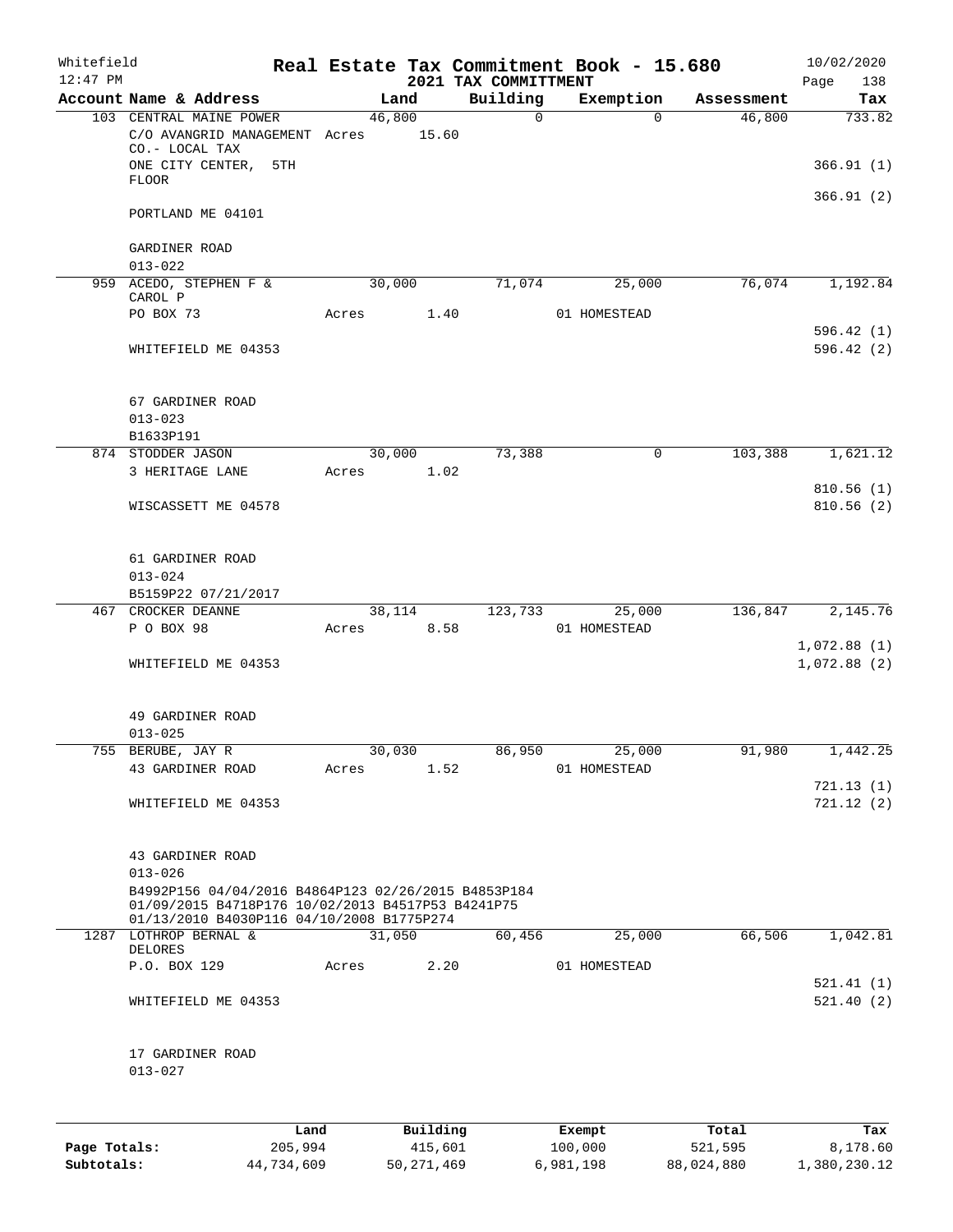| Whitefield |                                                                                                                                     |       |        |        | Real Estate Tax Commitment Book - 15.680 |              |            | 10/02/2020             |
|------------|-------------------------------------------------------------------------------------------------------------------------------------|-------|--------|--------|------------------------------------------|--------------|------------|------------------------|
| $12:47$ PM |                                                                                                                                     |       |        |        | 2021 TAX COMMITTMENT                     |              |            | 139<br>Page            |
|            | Account Name & Address                                                                                                              |       | Land   |        | Building                                 | Exemption    | Assessment | Tax                    |
|            | 1616 CLOUTIER, SHAWN S                                                                                                              |       | 30,000 |        | 70, 293                                  | $\Omega$     | 100, 293   | 1,572.59               |
|            | 255 GRAND ARMY ROAD                                                                                                                 | Acres |        | 0.86   |                                          |              |            |                        |
|            | WHITEFIELD ME 04353                                                                                                                 |       |        |        |                                          |              |            | 786.30(1)<br>786.29(2) |
|            |                                                                                                                                     |       |        |        |                                          |              |            |                        |
|            | 255 GRAND ARMY ROAD                                                                                                                 |       |        |        |                                          |              |            |                        |
|            | $013 - 029$                                                                                                                         |       |        |        |                                          |              |            |                        |
|            | B4779P159 05/14/2014 B4775P121 05/01/2014 B4775P118<br>05/01/2014 B4775P115 05/01/2014 B4772P153 04/22/2014<br>B4752P248 01/27/2014 |       |        |        |                                          |              |            |                        |
|            | 1482 CLOUTIER JR, ROSARIO G                                                                                                         |       | 30,000 |        | 97,996                                   | 25,000       | 102,996    | 1,614.98               |
|            | &.                                                                                                                                  |       |        |        |                                          |              |            |                        |
|            | * LINDA                                                                                                                             | Acres |        | 0.88   |                                          | 01 HOMESTEAD |            |                        |
|            | P O BOX 140                                                                                                                         |       |        |        |                                          |              |            | 807.49(1)              |
|            | WHITEFIELD ME 04353                                                                                                                 |       |        |        |                                          |              |            | 807.49 (2)             |
|            | 247 GRAND ARMY ROAD                                                                                                                 |       |        |        |                                          |              |            |                        |
|            | $013 - 030$                                                                                                                         |       |        |        |                                          |              |            |                        |
|            | 219 CROCKER, RICHARD A SR<br>& SHERRI                                                                                               |       | 25,650 |        | $\Omega$                                 | $\Omega$     | 25,650     | 402.19                 |
|            | 34 CENTRAL STREET                                                                                                                   | Acres |        | 5.50   |                                          |              |            |                        |
|            |                                                                                                                                     |       |        |        |                                          |              |            | 201.10(1)              |
|            | RANDOLPH ME 04346                                                                                                                   |       |        |        |                                          |              |            | 201.09(2)              |
|            | GRAND ARMY ROAD                                                                                                                     |       |        |        |                                          |              |            |                        |
|            | $013 - 031$                                                                                                                         |       |        |        |                                          |              |            |                        |
|            | B3213P101                                                                                                                           |       |        |        |                                          |              |            |                        |
|            | 1581 ELDER JEROD M. &<br>JULIANNA L.                                                                                                |       | 32,100 |        | 94,494                                   | 25,000       | 101,594    | 1,592.99               |
|            | 8 VIGUE ROAD                                                                                                                        | Acres |        | 2.90   |                                          | 01 HOMESTEAD |            |                        |
|            |                                                                                                                                     |       |        |        |                                          |              |            | 796.50(1)              |
|            | WHITEFIELD ME 04353                                                                                                                 |       |        |        |                                          |              |            | 796.49 (2)             |
|            | 8 VIGUE ROAD                                                                                                                        |       |        |        |                                          |              |            |                        |
|            | $013 - 032$                                                                                                                         |       |        |        |                                          |              |            |                        |
|            | B4874P189 04/08/2015 B4711P108 09/16/2013 B4711P88<br>09/16/2013 B4010P284 05/30/2008                                               |       |        |        |                                          |              |            |                        |
|            | 1463 VIGUE JEFFREY L. &                                                                                                             |       | 93,150 |        | 135,899                                  | 25,000       | 204,049    | 3,199.49               |
|            | BETHANY J.<br>P O BOX 70                                                                                                            |       |        | 102.80 |                                          | 01 HOMESTEAD |            |                        |
|            |                                                                                                                                     | Acres |        |        |                                          |              |            | 1,599.75(1)            |
|            | WHITEFIELD ME 04353                                                                                                                 |       |        |        |                                          |              |            | 1,599.74(2)            |
|            |                                                                                                                                     |       |        |        |                                          |              |            |                        |
|            | 37 VIGUE ROAD                                                                                                                       |       |        |        |                                          |              |            |                        |
|            | $013 - 033$                                                                                                                         |       |        |        |                                          |              |            |                        |
|            | B2129P65                                                                                                                            |       |        |        |                                          |              |            |                        |

|              | Land       | Building   | Exempt    | Total      | Tax          |
|--------------|------------|------------|-----------|------------|--------------|
| Page Totals: | 210,900    | 398,682    | 75,000    | 534,582    | 8,382.24     |
| Subtotals:   | 44,945,509 | 50,670,151 | 7,056,198 | 88,559,462 | 1,388,612.36 |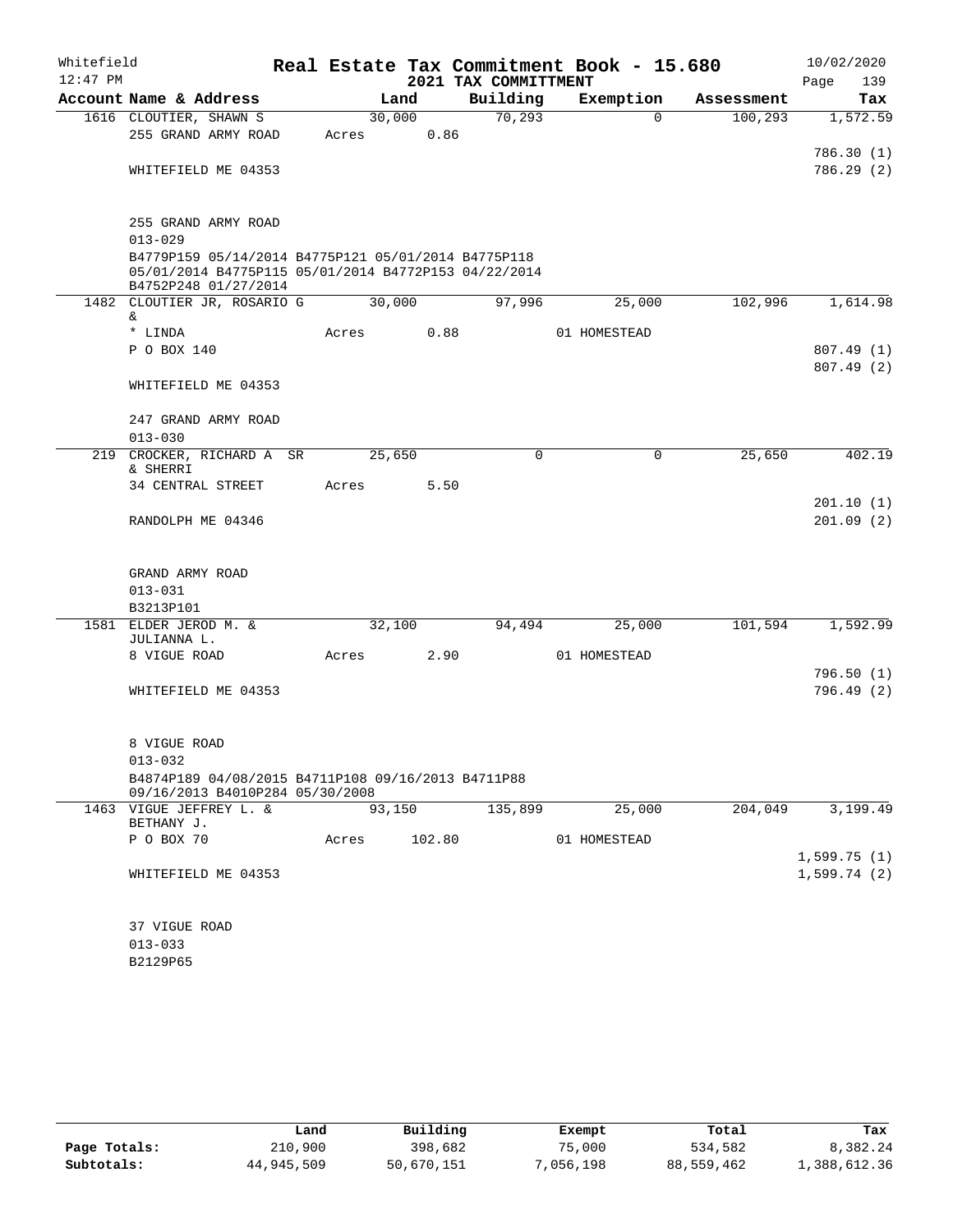| Whitefield<br>$12:47$ PM |                                                    |                       |       | 2021 TAX COMMITTMENT | Real Estate Tax Commitment Book - 15.680 |            | 10/02/2020<br>Page<br>140 |
|--------------------------|----------------------------------------------------|-----------------------|-------|----------------------|------------------------------------------|------------|---------------------------|
|                          | Account Name & Address                             |                       | Land  |                      | Building Exemption                       | Assessment | Tax                       |
|                          | 596 VIGUE, DEAN A & JEAN F                         |                       |       | 36,210 100,593       | 25,000                                   | 111,803    | 1,753.07                  |
|                          | P.O. BOX 147                                       |                       |       |                      | Acres 6.20 01 HOMESTEAD                  |            |                           |
|                          |                                                    |                       |       |                      |                                          |            | 876.54(1)                 |
|                          | WHITEFIELD ME 04353                                |                       |       |                      |                                          |            | 876.53(2)                 |
|                          | 127 GRAND ARMY ROAD                                |                       |       |                      |                                          |            |                           |
|                          | $013 - 033 - A$                                    |                       |       |                      |                                          |            |                           |
|                          | B1575P270                                          |                       |       |                      |                                          |            |                           |
|                          | 1324 FARRIS GREGORY                                |                       |       | 33,600 188,446       | 25,000                                   |            | 197,046 3,089.68          |
|                          | 15 VIGUE ROAD                                      | Acres 3.90            |       |                      | 01 HOMESTEAD                             |            |                           |
|                          |                                                    |                       |       |                      |                                          |            | 1,544.84(1)               |
|                          | WHITEFIELD ME 04353                                |                       |       |                      |                                          |            | 1,544.84(2)               |
|                          | 15 VIGUE ROAD                                      |                       |       |                      |                                          |            |                           |
|                          | $013 - 034$                                        |                       |       |                      |                                          |            |                           |
|                          | 337 CAPPER, APRIL MICHELLE                         | $\overline{30}$ , 000 |       | 95,616               | 0                                        | 125,616    | 1,969.66                  |
|                          | 221 GRAND ARMY ROAD                                | Acres 0.87            |       |                      |                                          |            |                           |
|                          |                                                    |                       |       |                      |                                          |            | 984.83 (1)                |
|                          | WHITEFIELD ME 04353                                |                       |       |                      |                                          |            | 984.83 (2)                |
|                          | 221 GRAND ARMY ROAD                                |                       |       |                      |                                          |            |                           |
|                          | $013 - 035$                                        |                       |       |                      |                                          |            |                           |
|                          | B4215P65 10/22/2009 B4209P314 10/08/2009 B2092P271 |                       |       |                      |                                          |            |                           |
|                          | 1214 WALDRON, LEONARD A &                          |                       |       | 30,750 117,282       | 31,000                                   |            | 117,032 1,835.06          |
|                          | HELEN                                              |                       |       |                      |                                          |            |                           |
|                          | 107 GRAND ARMY ROAD                                | Acres                 | 2.00  |                      | 01 HOMESTEAD                             |            |                           |
|                          | WHITEFIELD ME 04353                                |                       |       |                      | 05 VET EXEMPTION                         |            | 917.53(1)<br>917.53(2)    |
|                          |                                                    |                       |       |                      |                                          |            |                           |
|                          | 107 GRAND ARMY ROAD                                |                       |       |                      |                                          |            |                           |
|                          | $013 - 036$                                        |                       |       |                      |                                          |            |                           |
|                          | B4756P231 02/12/2014 B2765P180                     |                       |       |                      |                                          |            |                           |
|                          | 1128 MCCORMICK, KAREN E 30,750                     |                       |       | 83,538               | 0                                        | 114,288    | 1,792.04                  |
|                          | P O BOX 164                                        | Acres                 | 2.00  |                      |                                          |            |                           |
|                          | WHITEFIELD ME 04353                                |                       |       |                      |                                          |            | 896.02(1)<br>896.02 (2)   |
|                          |                                                    |                       |       |                      |                                          |            |                           |
|                          | 20 BENNER LANE                                     |                       |       |                      |                                          |            |                           |
|                          | $013 - 037$                                        |                       |       |                      |                                          |            |                           |
|                          | B4795P131 07/02/2014 B4771P73 04/16/2014 B2383P5   |                       |       |                      |                                          |            |                           |
|                          | 824 ELLIOTT, DAVID C                               | 60,525                |       | $\Omega$             | $\Omega$                                 | 60, 525    | 949.03                    |
|                          | 85 BENNER ROAD                                     | Acres                 | 57.55 |                      |                                          |            |                           |
|                          | WHITEFIELD ME 04353                                |                       |       |                      |                                          |            | 474.52 (1)<br>474.51(2)   |
|                          |                                                    |                       |       |                      |                                          |            |                           |
|                          | BENNER LANE                                        |                       |       |                      |                                          |            |                           |
|                          | $013 - 038$                                        |                       |       |                      |                                          |            |                           |
|                          | B4819P192 09/18/2014 B4510P113 04/05/2012 B1334P57 |                       |       |                      |                                          |            |                           |
|                          |                                                    |                       |       |                      |                                          |            |                           |

|              | Land       | Building     | Exempt   | Total      | Tax          |
|--------------|------------|--------------|----------|------------|--------------|
| Page Totals: | 221,835    | 585,475      | 81,000   | 726,310    | 11,388.54    |
| Subtotals:   | 45,167,344 | 51, 255, 626 | .137.198 | 89,285,772 | 1,400,000.90 |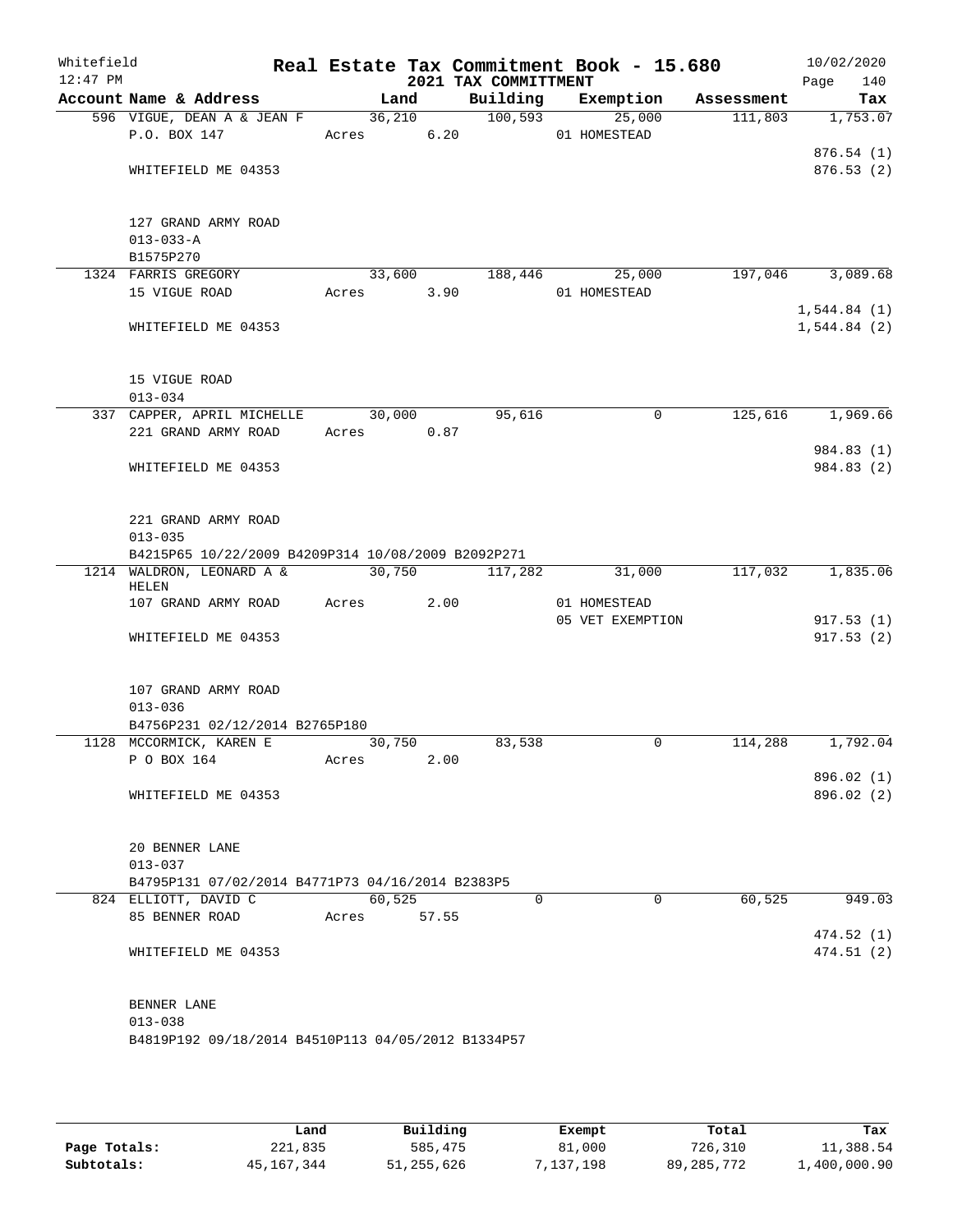| Account Name & Address<br>Building Exemption Assessment<br>Land<br>$30,675$ 189,672<br>195, 347 3, 063.04<br>$\frac{25,000}{ }$<br>1698 BRANN, JAMES L &<br>SHANNON F<br>P.O. BOX 75<br>Acres 1.95 01 HOMESTEAD<br>1,531.52(1)<br>WHITEFIELD ME 04353<br><b>30 BENNER LANE</b><br>$013 - 038 - A$<br>B2885P55<br>425 HUTCHINSON, SANFORD L & 56,800<br>88,883<br>25,000<br>120,683 1,892.31<br>ALICE<br>P O BOX 90<br>Acres 27.00 01 HOMESTEAD<br>946.16(1)<br>WHITEFIELD ME 04353<br>63 BENNER LANE<br>$013 - 039$<br>B4749P158 01/13/2014 B4749P149 01/13/2014 B1334P57<br>$31,500$ $144,124$ $25,000$<br>150,624 2,361.78<br>1547 POULIN, ADAM<br>Acres 2.50 01 HOMESTEAD<br>IBBITSON JENNA<br>19 BENNER LANE<br>1,180.89(2)<br>WHITEFIELD ME 04353<br>19 BENNER LANE<br>$013 - 040$<br>B4926P300 09/09/2015 B4585P104 10/25/2012 B2015P134<br>$\overline{0}$<br>289 CHASE, PETER E 1,500<br>$\Omega$<br>1,500<br>1204 W. GAMBRELL STREET Acres 1.00<br>11.76(1)<br>FORT WORTH TX 76115<br>GRAND ARMY ROAD<br>$013 - 041$<br>B5317P229 10/22/2018 B5302P020 09/05/2018<br>37,550<br>151,269<br>2,371.90<br>1660 BERRY, ANDREW B &<br>113,719<br>0<br>MCLEAN, ELIZABETH A<br>3.20<br>55 GRAND ARMY ROAD<br>Acres<br>1,185.95(1)<br>1, 185.95(2)<br>WHITEFIELD ME 04353<br>55 GRAND ARMY ROAD<br>$013 - 042$<br>60,517<br>98,671<br>896 SENIOR, ROBERT H<br>38,154<br>0<br>PO BOX 68<br>8.63<br>Acres<br>WHITEFIELD ME 04353 | Whitefield<br>$12:47$ PM |  |  | 2021 TAX COMMITTMENT |  | Real Estate Tax Commitment Book - 15.680 | 10/02/2020<br>Page<br>141 |
|-------------------------------------------------------------------------------------------------------------------------------------------------------------------------------------------------------------------------------------------------------------------------------------------------------------------------------------------------------------------------------------------------------------------------------------------------------------------------------------------------------------------------------------------------------------------------------------------------------------------------------------------------------------------------------------------------------------------------------------------------------------------------------------------------------------------------------------------------------------------------------------------------------------------------------------------------------------------------------------------------------------------------------------------------------------------------------------------------------------------------------------------------------------------------------------------------------------------------------------------------------------------------------------------------------------------------------------------------------------------------------------------------------------------------------|--------------------------|--|--|----------------------|--|------------------------------------------|---------------------------|
|                                                                                                                                                                                                                                                                                                                                                                                                                                                                                                                                                                                                                                                                                                                                                                                                                                                                                                                                                                                                                                                                                                                                                                                                                                                                                                                                                                                                                               |                          |  |  |                      |  |                                          | Tax                       |
|                                                                                                                                                                                                                                                                                                                                                                                                                                                                                                                                                                                                                                                                                                                                                                                                                                                                                                                                                                                                                                                                                                                                                                                                                                                                                                                                                                                                                               |                          |  |  |                      |  |                                          |                           |
|                                                                                                                                                                                                                                                                                                                                                                                                                                                                                                                                                                                                                                                                                                                                                                                                                                                                                                                                                                                                                                                                                                                                                                                                                                                                                                                                                                                                                               |                          |  |  |                      |  |                                          |                           |
|                                                                                                                                                                                                                                                                                                                                                                                                                                                                                                                                                                                                                                                                                                                                                                                                                                                                                                                                                                                                                                                                                                                                                                                                                                                                                                                                                                                                                               |                          |  |  |                      |  |                                          | 1,531.52(2)               |
|                                                                                                                                                                                                                                                                                                                                                                                                                                                                                                                                                                                                                                                                                                                                                                                                                                                                                                                                                                                                                                                                                                                                                                                                                                                                                                                                                                                                                               |                          |  |  |                      |  |                                          |                           |
|                                                                                                                                                                                                                                                                                                                                                                                                                                                                                                                                                                                                                                                                                                                                                                                                                                                                                                                                                                                                                                                                                                                                                                                                                                                                                                                                                                                                                               |                          |  |  |                      |  |                                          |                           |
|                                                                                                                                                                                                                                                                                                                                                                                                                                                                                                                                                                                                                                                                                                                                                                                                                                                                                                                                                                                                                                                                                                                                                                                                                                                                                                                                                                                                                               |                          |  |  |                      |  |                                          |                           |
|                                                                                                                                                                                                                                                                                                                                                                                                                                                                                                                                                                                                                                                                                                                                                                                                                                                                                                                                                                                                                                                                                                                                                                                                                                                                                                                                                                                                                               |                          |  |  |                      |  |                                          |                           |
|                                                                                                                                                                                                                                                                                                                                                                                                                                                                                                                                                                                                                                                                                                                                                                                                                                                                                                                                                                                                                                                                                                                                                                                                                                                                                                                                                                                                                               |                          |  |  |                      |  |                                          | 946.15(2)                 |
|                                                                                                                                                                                                                                                                                                                                                                                                                                                                                                                                                                                                                                                                                                                                                                                                                                                                                                                                                                                                                                                                                                                                                                                                                                                                                                                                                                                                                               |                          |  |  |                      |  |                                          |                           |
|                                                                                                                                                                                                                                                                                                                                                                                                                                                                                                                                                                                                                                                                                                                                                                                                                                                                                                                                                                                                                                                                                                                                                                                                                                                                                                                                                                                                                               |                          |  |  |                      |  |                                          |                           |
|                                                                                                                                                                                                                                                                                                                                                                                                                                                                                                                                                                                                                                                                                                                                                                                                                                                                                                                                                                                                                                                                                                                                                                                                                                                                                                                                                                                                                               |                          |  |  |                      |  |                                          |                           |
|                                                                                                                                                                                                                                                                                                                                                                                                                                                                                                                                                                                                                                                                                                                                                                                                                                                                                                                                                                                                                                                                                                                                                                                                                                                                                                                                                                                                                               |                          |  |  |                      |  |                                          |                           |
|                                                                                                                                                                                                                                                                                                                                                                                                                                                                                                                                                                                                                                                                                                                                                                                                                                                                                                                                                                                                                                                                                                                                                                                                                                                                                                                                                                                                                               |                          |  |  |                      |  |                                          | 1,180.89(1)               |
|                                                                                                                                                                                                                                                                                                                                                                                                                                                                                                                                                                                                                                                                                                                                                                                                                                                                                                                                                                                                                                                                                                                                                                                                                                                                                                                                                                                                                               |                          |  |  |                      |  |                                          |                           |
|                                                                                                                                                                                                                                                                                                                                                                                                                                                                                                                                                                                                                                                                                                                                                                                                                                                                                                                                                                                                                                                                                                                                                                                                                                                                                                                                                                                                                               |                          |  |  |                      |  |                                          |                           |
|                                                                                                                                                                                                                                                                                                                                                                                                                                                                                                                                                                                                                                                                                                                                                                                                                                                                                                                                                                                                                                                                                                                                                                                                                                                                                                                                                                                                                               |                          |  |  |                      |  |                                          |                           |
|                                                                                                                                                                                                                                                                                                                                                                                                                                                                                                                                                                                                                                                                                                                                                                                                                                                                                                                                                                                                                                                                                                                                                                                                                                                                                                                                                                                                                               |                          |  |  |                      |  |                                          | 23.52                     |
|                                                                                                                                                                                                                                                                                                                                                                                                                                                                                                                                                                                                                                                                                                                                                                                                                                                                                                                                                                                                                                                                                                                                                                                                                                                                                                                                                                                                                               |                          |  |  |                      |  |                                          |                           |
|                                                                                                                                                                                                                                                                                                                                                                                                                                                                                                                                                                                                                                                                                                                                                                                                                                                                                                                                                                                                                                                                                                                                                                                                                                                                                                                                                                                                                               |                          |  |  |                      |  |                                          | 11.76(2)                  |
|                                                                                                                                                                                                                                                                                                                                                                                                                                                                                                                                                                                                                                                                                                                                                                                                                                                                                                                                                                                                                                                                                                                                                                                                                                                                                                                                                                                                                               |                          |  |  |                      |  |                                          |                           |
|                                                                                                                                                                                                                                                                                                                                                                                                                                                                                                                                                                                                                                                                                                                                                                                                                                                                                                                                                                                                                                                                                                                                                                                                                                                                                                                                                                                                                               |                          |  |  |                      |  |                                          |                           |
|                                                                                                                                                                                                                                                                                                                                                                                                                                                                                                                                                                                                                                                                                                                                                                                                                                                                                                                                                                                                                                                                                                                                                                                                                                                                                                                                                                                                                               |                          |  |  |                      |  |                                          |                           |
|                                                                                                                                                                                                                                                                                                                                                                                                                                                                                                                                                                                                                                                                                                                                                                                                                                                                                                                                                                                                                                                                                                                                                                                                                                                                                                                                                                                                                               |                          |  |  |                      |  |                                          |                           |
|                                                                                                                                                                                                                                                                                                                                                                                                                                                                                                                                                                                                                                                                                                                                                                                                                                                                                                                                                                                                                                                                                                                                                                                                                                                                                                                                                                                                                               |                          |  |  |                      |  |                                          |                           |
|                                                                                                                                                                                                                                                                                                                                                                                                                                                                                                                                                                                                                                                                                                                                                                                                                                                                                                                                                                                                                                                                                                                                                                                                                                                                                                                                                                                                                               |                          |  |  |                      |  |                                          |                           |
|                                                                                                                                                                                                                                                                                                                                                                                                                                                                                                                                                                                                                                                                                                                                                                                                                                                                                                                                                                                                                                                                                                                                                                                                                                                                                                                                                                                                                               |                          |  |  |                      |  |                                          |                           |
|                                                                                                                                                                                                                                                                                                                                                                                                                                                                                                                                                                                                                                                                                                                                                                                                                                                                                                                                                                                                                                                                                                                                                                                                                                                                                                                                                                                                                               |                          |  |  |                      |  |                                          |                           |
|                                                                                                                                                                                                                                                                                                                                                                                                                                                                                                                                                                                                                                                                                                                                                                                                                                                                                                                                                                                                                                                                                                                                                                                                                                                                                                                                                                                                                               |                          |  |  |                      |  |                                          | 1,547.16                  |
|                                                                                                                                                                                                                                                                                                                                                                                                                                                                                                                                                                                                                                                                                                                                                                                                                                                                                                                                                                                                                                                                                                                                                                                                                                                                                                                                                                                                                               |                          |  |  |                      |  |                                          |                           |
|                                                                                                                                                                                                                                                                                                                                                                                                                                                                                                                                                                                                                                                                                                                                                                                                                                                                                                                                                                                                                                                                                                                                                                                                                                                                                                                                                                                                                               |                          |  |  |                      |  |                                          | 773.58(1)<br>773.58(2)    |
| 45 EAST RIVER ROAD                                                                                                                                                                                                                                                                                                                                                                                                                                                                                                                                                                                                                                                                                                                                                                                                                                                                                                                                                                                                                                                                                                                                                                                                                                                                                                                                                                                                            |                          |  |  |                      |  |                                          |                           |
| $013 - 043$                                                                                                                                                                                                                                                                                                                                                                                                                                                                                                                                                                                                                                                                                                                                                                                                                                                                                                                                                                                                                                                                                                                                                                                                                                                                                                                                                                                                                   |                          |  |  |                      |  |                                          |                           |
| B5021P25 06/24/2016 B4976P299 02/09/2016 B2200P56                                                                                                                                                                                                                                                                                                                                                                                                                                                                                                                                                                                                                                                                                                                                                                                                                                                                                                                                                                                                                                                                                                                                                                                                                                                                                                                                                                             |                          |  |  |                      |  |                                          |                           |
|                                                                                                                                                                                                                                                                                                                                                                                                                                                                                                                                                                                                                                                                                                                                                                                                                                                                                                                                                                                                                                                                                                                                                                                                                                                                                                                                                                                                                               |                          |  |  |                      |  |                                          |                           |

|              | Land         | Building   | Exempt    | Total      | Tax          |
|--------------|--------------|------------|-----------|------------|--------------|
| Page Totals: | 196,179      | 596,915    | 75,000    | 718,094    | 11,259.71    |
| Subtotals:   | 45, 363, 523 | 51,852,541 | 7,212,198 | 90,003,866 | 1,411,260.61 |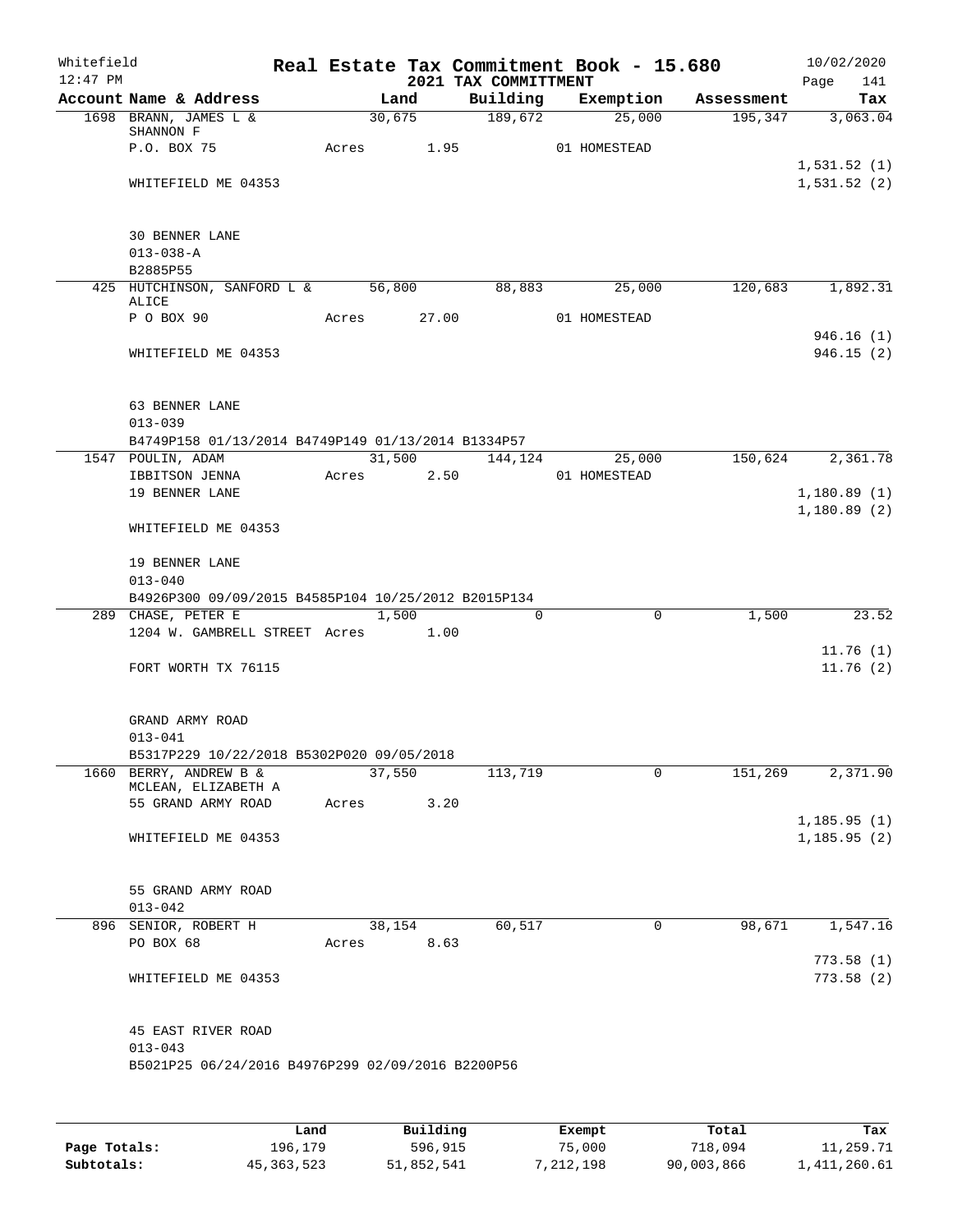| Whitefield   |                                        |              |       |              |      |                                  |           | Real Estate Tax Commitment Book - 15.680 |            | 10/02/2020                 |            |
|--------------|----------------------------------------|--------------|-------|--------------|------|----------------------------------|-----------|------------------------------------------|------------|----------------------------|------------|
| $12:47$ PM   | Account Name & Address                 |              |       | Land         |      | 2021 TAX COMMITTMENT<br>Building |           | Exemption                                | Assessment | Page                       | 142<br>Tax |
|              | 268 MCCORMICK STEVEN C. &              |              |       | 33,675       |      | 150,019                          |           | 25,000                                   | 158,694    |                            | 2,488.32   |
|              | LANA                                   |              |       |              |      |                                  |           |                                          |            |                            |            |
|              | 39 EAST RIVER ROAD                     |              | Acres |              | 3.95 |                                  |           | 01 HOMESTEAD                             |            | 1,244.16(1)                |            |
|              | WHITEFIELD ME 04353                    |              |       |              |      |                                  |           |                                          |            | 1, 244.16 (2)              |            |
|              |                                        |              |       |              |      |                                  |           |                                          |            |                            |            |
|              | 39 EAST RIVER ROAD                     |              |       |              |      |                                  |           |                                          |            |                            |            |
|              | $013 - 043 - B$                        |              |       |              |      |                                  |           |                                          |            |                            |            |
|              | B1686P302                              |              |       |              |      |                                  |           |                                          |            |                            |            |
|              | 1102 ROGERS, DEBRA                     |              |       | 43,550       |      | $\Omega$                         |           | $\Omega$                                 | 43,550     |                            | 682.86     |
|              | ROGERS, DANA                           |              |       | Acres 22.00  |      |                                  |           |                                          |            |                            |            |
|              | 17 ARLINGTON LANE                      |              |       |              |      |                                  |           |                                          |            | 341.43(1)<br>341.43(2)     |            |
|              | WHITEFIELD ME 04353                    |              |       |              |      |                                  |           |                                          |            |                            |            |
|              |                                        |              |       |              |      |                                  |           |                                          |            |                            |            |
|              | ARLINGTON LANE                         |              |       |              |      |                                  |           |                                          |            |                            |            |
|              | $013 - 043 - D$                        |              |       |              |      |                                  |           |                                          |            |                            |            |
|              | B5366P240 03/19/2019                   |              |       |              |      |                                  |           |                                          |            |                            |            |
|              | 803 MALDOVAN, GERALD R &<br>JUDITH A   |              |       | 37,650       |      | 105,431                          |           | 31,000                                   | 112,081    |                            | 1,757.43   |
|              | P.O. BOX 35                            |              | Acres |              | 8.00 |                                  |           | 01 HOMESTEAD                             |            |                            |            |
|              |                                        |              |       |              |      |                                  |           | 07 NMR VET & WIDOW                       |            | 878.72 (1)                 |            |
|              | WHITEFIELD ME 04353                    |              |       |              |      |                                  |           |                                          |            | 878.71 (2)                 |            |
|              |                                        |              |       |              |      |                                  |           |                                          |            |                            |            |
|              | 27 EAST RIVER ROAD                     |              |       |              |      |                                  |           |                                          |            |                            |            |
|              | $013 - 043 - F$                        |              |       |              |      |                                  |           |                                          |            |                            |            |
|              | B4746P95 12/27/2013 B3184P94           |              |       |              |      |                                  |           |                                          |            |                            |            |
|              | 933 ROGERS, DEBRA G & DANA 32,325<br>R |              |       |              |      | 173,350                          |           | 25,000                                   | 180,675    |                            | 2,832.98   |
|              | 17 ARLINGTON LANE                      |              |       | Acres 3.05   |      |                                  |           | 01 HOMESTEAD                             |            |                            |            |
|              |                                        |              |       |              |      |                                  |           |                                          |            | 1,416.49(1)                |            |
|              | WHITEFIELD ME 04353                    |              |       |              |      |                                  |           |                                          |            | 1,416.49(2)                |            |
|              | 17 ARLINGTON LANE                      |              |       |              |      |                                  |           |                                          |            |                            |            |
|              | $013 - 043 - G$                        |              |       |              |      |                                  |           |                                          |            |                            |            |
|              | B3924P312 10/18/2007 B2200P58          |              |       |              |      |                                  |           |                                          |            |                            |            |
|              | 1580 SENIOR LYNN & ROBERT              |              |       | 30,840       |      | 145,774                          |           | 25,000                                   | 151,614    |                            | 2,377.31   |
|              | P.O. BOX 68                            |              | Acres |              | 2.06 |                                  |           | 01 HOMESTEAD                             |            |                            |            |
|              | WHITEFIELD ME 04353                    |              |       |              |      |                                  |           |                                          |            | 1,188.66(1)<br>1,188.65(2) |            |
|              |                                        |              |       |              |      |                                  |           |                                          |            |                            |            |
|              |                                        |              |       |              |      |                                  |           |                                          |            |                            |            |
|              | 55 EAST RIVER ROAD<br>$013 - 043 - H$  |              |       |              |      |                                  |           |                                          |            |                            |            |
|              | B2846P56                               |              |       |              |      |                                  |           |                                          |            |                            |            |
|              | 81 SENIOR LYNN & ROBERT                |              |       | 20,750       |      | 0                                |           | 0                                        | 20,750     |                            | 325.36     |
|              | P.O. BOX 68                            |              | Acres |              | 2.00 |                                  |           |                                          |            |                            |            |
|              |                                        |              |       |              |      |                                  |           |                                          |            | 162.68(1)                  |            |
|              | WHITEFIELD ME 04353                    |              |       |              |      |                                  |           |                                          |            | 162.68(2)                  |            |
|              |                                        |              |       |              |      |                                  |           |                                          |            |                            |            |
|              | EAST RIVER ROAD                        |              |       |              |      |                                  |           |                                          |            |                            |            |
|              | $013 - 043 - K$<br>B2846P56            |              |       |              |      |                                  |           |                                          |            |                            |            |
|              |                                        |              |       |              |      |                                  |           |                                          |            |                            |            |
|              |                                        | Land         |       | Building     |      |                                  |           | Exempt                                   | Total      |                            | Tax        |
| Page Totals: |                                        | 198,790      |       | 574,574      |      |                                  | 106,000   |                                          | 667,364    | 10,464.26                  |            |
| Subtotals:   |                                        | 45, 562, 313 |       | 52, 427, 115 |      |                                  | 7,318,198 |                                          | 90,671,230 | 1, 421, 724.87             |            |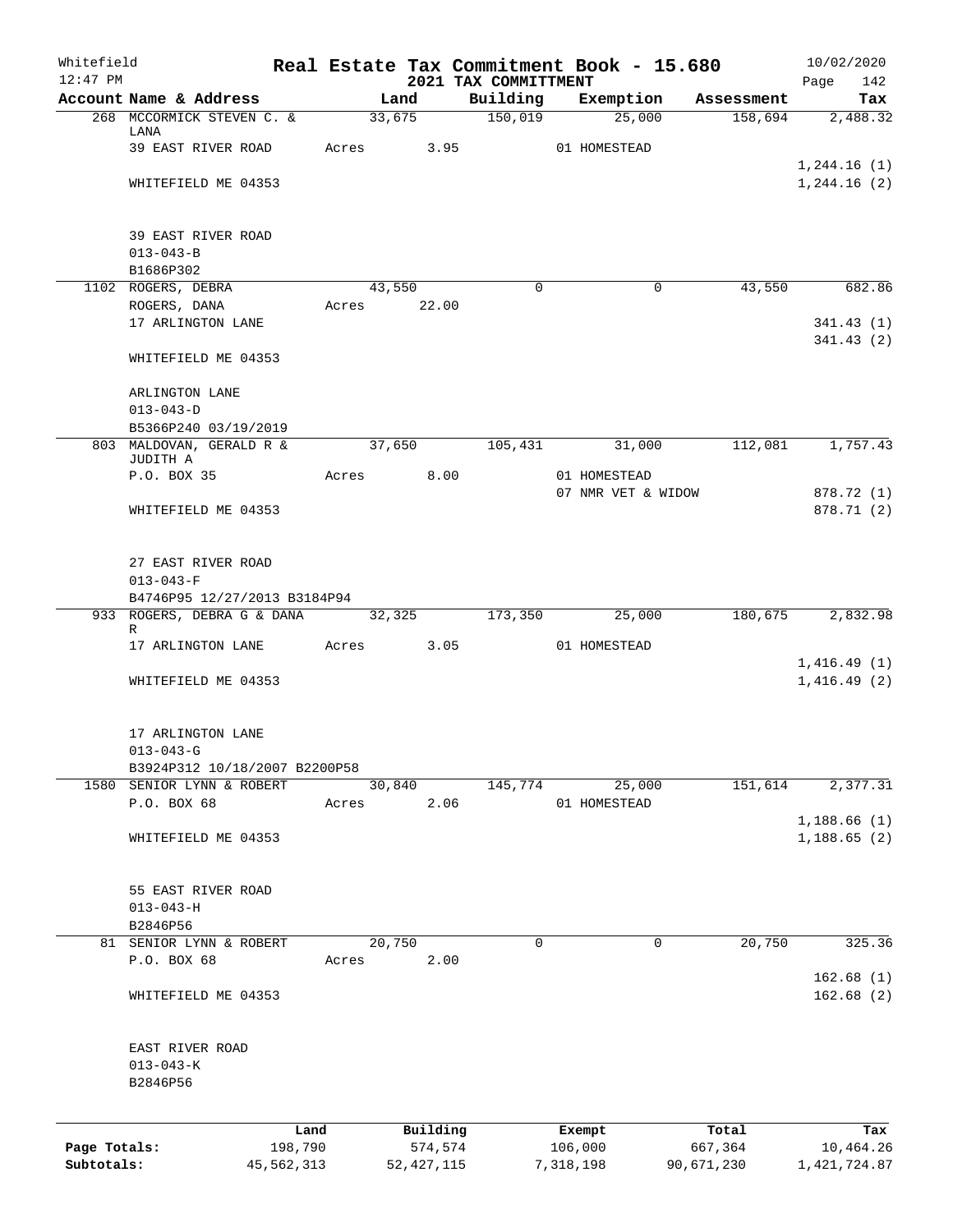| Whitefield   |                                                                           |            |       |            |          |                                  | Real Estate Tax Commitment Book - 15.680 |            | 10/02/2020         |
|--------------|---------------------------------------------------------------------------|------------|-------|------------|----------|----------------------------------|------------------------------------------|------------|--------------------|
| $12:47$ PM   | Account Name & Address                                                    |            |       | Land       |          | 2021 TAX COMMITTMENT<br>Building | Exemption                                | Assessment | Page<br>143<br>Tax |
|              | 779 MAZEIKA, AUDREY L                                                     |            |       | 6,500      |          | $\mathsf{O}$                     | $\Omega$                                 | 6,500      | 101.92             |
|              | MAZEIKA, DAVID M                                                          |            | Acres |            | 1.00     |                                  |                                          |            |                    |
|              | <b>30 SOUTH MAIN STREET</b>                                               |            |       |            |          |                                  |                                          |            | 50.96(1)           |
|              |                                                                           |            |       |            |          |                                  |                                          |            | 50.96(2)           |
|              | PETERSHAM MA 01366                                                        |            |       |            |          |                                  |                                          |            |                    |
|              | GRAND ARMY ROAD                                                           |            |       |            |          |                                  |                                          |            |                    |
|              | $013 - 044$                                                               |            |       |            |          |                                  |                                          |            |                    |
|              | B5270P45 04/20/2018                                                       |            |       |            |          |                                  |                                          |            |                    |
|              | 1573 CHASE, TIMOTHY & MARTHA                                              |            |       | 480        |          | $\Omega$                         | $\Omega$                                 | 480        | 7.53               |
|              | P O BOX 78                                                                |            | Acres |            | 0.32     |                                  |                                          |            |                    |
|              |                                                                           |            |       |            |          |                                  |                                          |            | 3.77(1)            |
|              | WHITEFIELD ME 04353                                                       |            |       |            |          |                                  |                                          |            | 3.76(2)            |
|              | GRAND ARMY ROAD                                                           |            |       |            |          |                                  |                                          |            |                    |
|              | $013 - 044 - A$                                                           |            |       |            |          |                                  |                                          |            |                    |
|              | 417 KELLER, GORDON R &                                                    |            |       | 40,330     |          | 119,043                          | 25,000                                   | 134,373    | 2,106.97           |
|              | GENEVIEVE M (TRUSTEES)                                                    |            |       |            |          |                                  |                                          |            |                    |
|              | KELLER FAMILY TRUST                                                       |            | Acres |            | 5.10     |                                  | 01 HOMESTEAD                             |            |                    |
|              | 76 GRAND ARMY ROAD                                                        |            |       |            |          |                                  |                                          |            | 1,053.49(1)        |
|              | WHITEFIELD ME 04353                                                       |            |       |            |          |                                  |                                          |            | 1,053.48(2)        |
|              |                                                                           |            |       |            |          |                                  |                                          |            |                    |
|              | 76 GRAND ARMY ROAD                                                        |            |       |            |          |                                  |                                          |            |                    |
|              | $013 - 045$                                                               |            |       |            |          |                                  |                                          |            |                    |
|              | B5163P101 07/20/2017 B5146P228 06/08/2017 B4757P5<br>02/13/2014 B1630P160 |            |       |            |          |                                  |                                          |            |                    |
|              | 1181 KELLER, GORDON R &<br>GENEVIEVE M                                    |            |       | 855        |          | 0                                | $\mathbf 0$                              | 855        | 13.41              |
|              | 76 GRAND ARMY ROAD                                                        |            | Acres |            | 0.57     |                                  |                                          |            |                    |
|              |                                                                           |            |       |            |          |                                  |                                          |            | 6.71(1)            |
|              | WHITEFIELD ME 04353                                                       |            |       |            |          |                                  |                                          |            | 6.70(2)            |
|              |                                                                           |            |       |            |          |                                  |                                          |            |                    |
|              | GRAND ARMY ROAD                                                           |            |       |            |          |                                  |                                          |            |                    |
|              | $013 - 045 - A$                                                           |            |       |            |          |                                  |                                          |            |                    |
|              | B1630P160                                                                 |            |       |            |          |                                  |                                          |            |                    |
| 623          | KELLER, GORDON R &<br>GENEVIEVE M (TRUSTEES)                              |            |       | 20,900     |          | 0                                | 0                                        | 20,900     | 327.71             |
|              | KELLER FAMILY TRUST                                                       |            | Acres |            | 2.10     |                                  |                                          |            |                    |
|              | 76 GRAND ARMY ROAD                                                        |            |       |            |          |                                  |                                          |            | 163.86(1)          |
|              |                                                                           |            |       |            |          |                                  |                                          |            | 163.85(2)          |
|              | WHITEFIELD ME 04353                                                       |            |       |            |          |                                  |                                          |            |                    |
|              | 78 GRAND ARMY ROAD                                                        |            |       |            |          |                                  |                                          |            |                    |
|              | $013 - 046$                                                               |            |       |            |          |                                  |                                          |            |                    |
| 1202         | B5146P226 06/08/2017 B4764P91 03/14/2014<br>TROYER, ELI A                 |            |       | 63,702     |          | 148,118                          | 0                                        | 211,820    | 3,321.34           |
|              | TROYER, ANNA D &                                                          |            | Acres |            | 73.50    |                                  |                                          |            |                    |
|              | CHRISTENA A                                                               |            |       |            |          |                                  |                                          |            |                    |
|              | 84 GRAND ARMY ROAD                                                        |            |       |            |          |                                  |                                          |            | 1,660.67(1)        |
|              |                                                                           |            |       |            |          |                                  |                                          |            | 1,660.67(2)        |
|              | WHITEFIELD ME 04353                                                       |            |       |            |          |                                  |                                          |            |                    |
|              | 84 GRAND ARMY ROAD                                                        |            |       |            |          |                                  |                                          |            |                    |
|              | $013 - 047$                                                               |            |       |            |          |                                  |                                          |            |                    |
|              | B5256P77 05/14/2018                                                       |            |       |            |          |                                  |                                          |            |                    |
|              |                                                                           | Land       |       |            | Building |                                  | Exempt                                   | Total      | Tax                |
| Page Totals: |                                                                           | 132,767    |       |            | 267,161  |                                  | 25,000                                   | 374,928    | 5,878.88           |
| Subtotals:   |                                                                           | 45,695,080 |       | 52,694,276 |          |                                  | 7,343,198                                | 91,046,158 | 1,427,603.75       |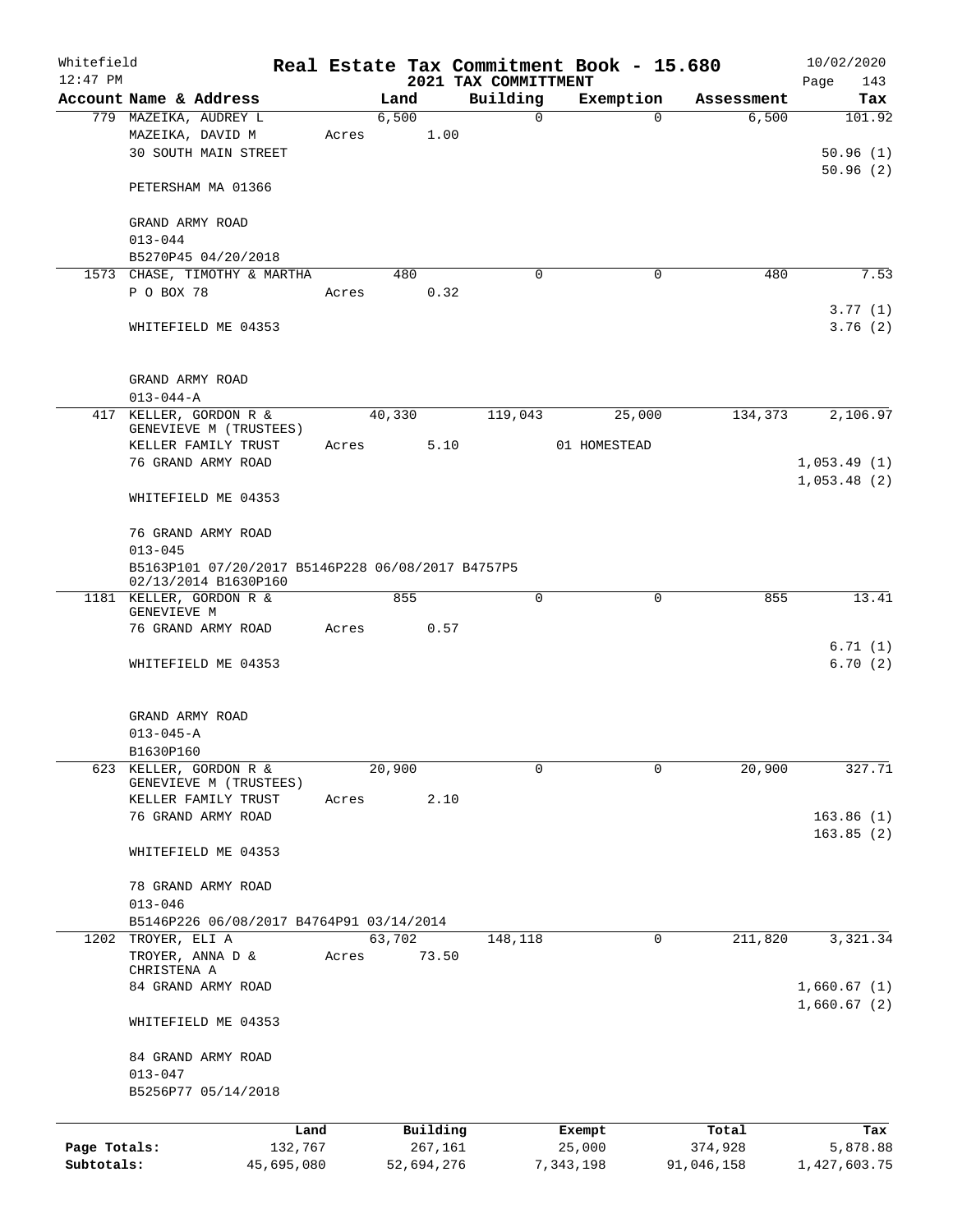| Whitefield<br>$12:47$ PM |                                                                  |       |          | 2021 TAX COMMITTMENT | Real Estate Tax Commitment Book - 15.680 |            | 10/02/2020<br>Page<br>144 |
|--------------------------|------------------------------------------------------------------|-------|----------|----------------------|------------------------------------------|------------|---------------------------|
|                          | Account Name & Address                                           |       | Land     | Building             | Exemption                                | Assessment | Tax                       |
|                          | 1354 ATWOOD, RONALD O &                                          |       | 33,750   | 143,347              | 31,000                                   | 146,097    | 2,290.80                  |
|                          | PRISCILLA E                                                      |       |          |                      |                                          |            |                           |
|                          | P.O. BOX 7                                                       | Acres |          | 4.00                 | 05 VET EXEMPTION                         |            |                           |
|                          |                                                                  |       |          |                      | 01 HOMESTEAD                             |            | 1, 145.40(1)              |
|                          | WHITEFIELD ME 04353                                              |       |          |                      |                                          |            | 1, 145.40(2)              |
|                          | 35 OXBOW LANE                                                    |       |          |                      |                                          |            |                           |
|                          | $013 - 047 - A$                                                  |       |          |                      |                                          |            |                           |
|                          | B2840P197                                                        |       |          |                      |                                          |            |                           |
|                          | 1510 SIPPLE, JUDY B                                              |       | 32,250   | 138,894              | 25,000                                   | 146,144    | 2,291.54                  |
|                          | 222 LOWER ROUND POND                                             | Acres |          | 3.00                 | 01 HOMESTEAD                             |            |                           |
|                          | ROAD                                                             |       |          |                      |                                          |            |                           |
|                          |                                                                  |       |          |                      |                                          |            | 1,145.77(1)               |
|                          | BRISTOL ME 04539                                                 |       |          |                      |                                          |            | 1, 145.77(2)              |
|                          | 25 OXBOW LANE                                                    |       |          |                      |                                          |            |                           |
|                          | $013 - 047 - C$                                                  |       |          |                      |                                          |            |                           |
|                          | B5309P119 09/07/2018 B2393P7                                     |       |          |                      |                                          |            |                           |
|                          | 1388 TIME WARNER CABLE                                           |       | 20,000   | 114,875              | $\mathbf 0$                              | 134,875    | 2,114.84                  |
|                          | C/O TAX DEPARTMENT                                               | Acres |          | 1.50                 |                                          |            |                           |
|                          | P.O. BOX 7467                                                    |       |          |                      |                                          |            | 1,057.42(1)               |
|                          | CHARLOTTE NC 28241                                               |       |          |                      |                                          |            | 1,057.42(2)               |
|                          | 122 GRAND ARMY ROAD                                              |       |          |                      |                                          |            |                           |
|                          | $013 - 047 - D$                                                  |       |          |                      |                                          |            |                           |
|                          | B3728P184 07/31/2006                                             |       |          |                      |                                          |            |                           |
|                          | 887 PLATAIS EDGAR A.                                             |       | 35,370   | 41,361               | 0                                        | 76,731     | 1,203.14                  |
|                          | 635 PLEASANT STREET                                              | Acres |          | 5.15                 |                                          |            |                           |
|                          |                                                                  |       |          |                      |                                          |            | 601.57(1)                 |
|                          | STOUGHTON MA 02072                                               |       |          |                      |                                          |            | 601.57(2)                 |
|                          | 84 OXBOW LANE                                                    |       |          |                      |                                          |            |                           |
|                          | $013 - 048$                                                      |       |          |                      |                                          |            |                           |
|                          | B3647P312 03/13/2006                                             |       |          |                      |                                          |            |                           |
|                          | 340 HAYDEN, DAVID & BARBARA                                      |       | 33,450   | 111,532              | 25,000                                   | 119,982    | 1,881.32                  |
|                          | 192 GRAND ARMY ROAD                                              | Acres |          | 3.80                 | 01 HOMESTEAD                             |            |                           |
|                          |                                                                  |       |          |                      |                                          |            | 940.66(1)                 |
|                          | WHITEFIELD ME 04353                                              |       |          |                      |                                          |            | 940.66(2)                 |
|                          | 192 GRAND ARMY ROAD                                              |       |          |                      |                                          |            |                           |
|                          | $013 - 051$                                                      |       |          |                      |                                          |            |                           |
|                          | B689P287                                                         |       |          |                      |                                          |            |                           |
|                          | 817 BOWDEN, BRADLEY L                                            |       | 42,314   | 0                    | $\mathbf 0$                              | 42,314     | 663.48                    |
|                          | PO BOX 91                                                        | Acres | 13.83    |                      |                                          |            |                           |
|                          | WHITEFIELD ME 04353                                              |       |          |                      |                                          |            | 331.74 (1)<br>331.74 (2)  |
|                          |                                                                  |       |          |                      |                                          |            |                           |
|                          | TOWNHOUSE ROAD                                                   |       |          |                      |                                          |            |                           |
|                          | $013 - 054 - A$                                                  |       |          |                      |                                          |            |                           |
|                          | B4646P309 04/01/2013 B4224P287 11/20/2009 B4084P30<br>01/02/2009 |       |          |                      |                                          |            |                           |
|                          |                                                                  |       |          |                      |                                          |            |                           |
|                          |                                                                  | Land  | Building |                      | Exempt                                   | Total      | Tax                       |
| Page Totals:             | 197,134                                                          |       | 550,009  |                      | 81,000                                   | 666,143    | 10,445.12                 |

**Subtotals:** 45,892,214 53,244,285 7,424,198 91,712,301 1,438,048.87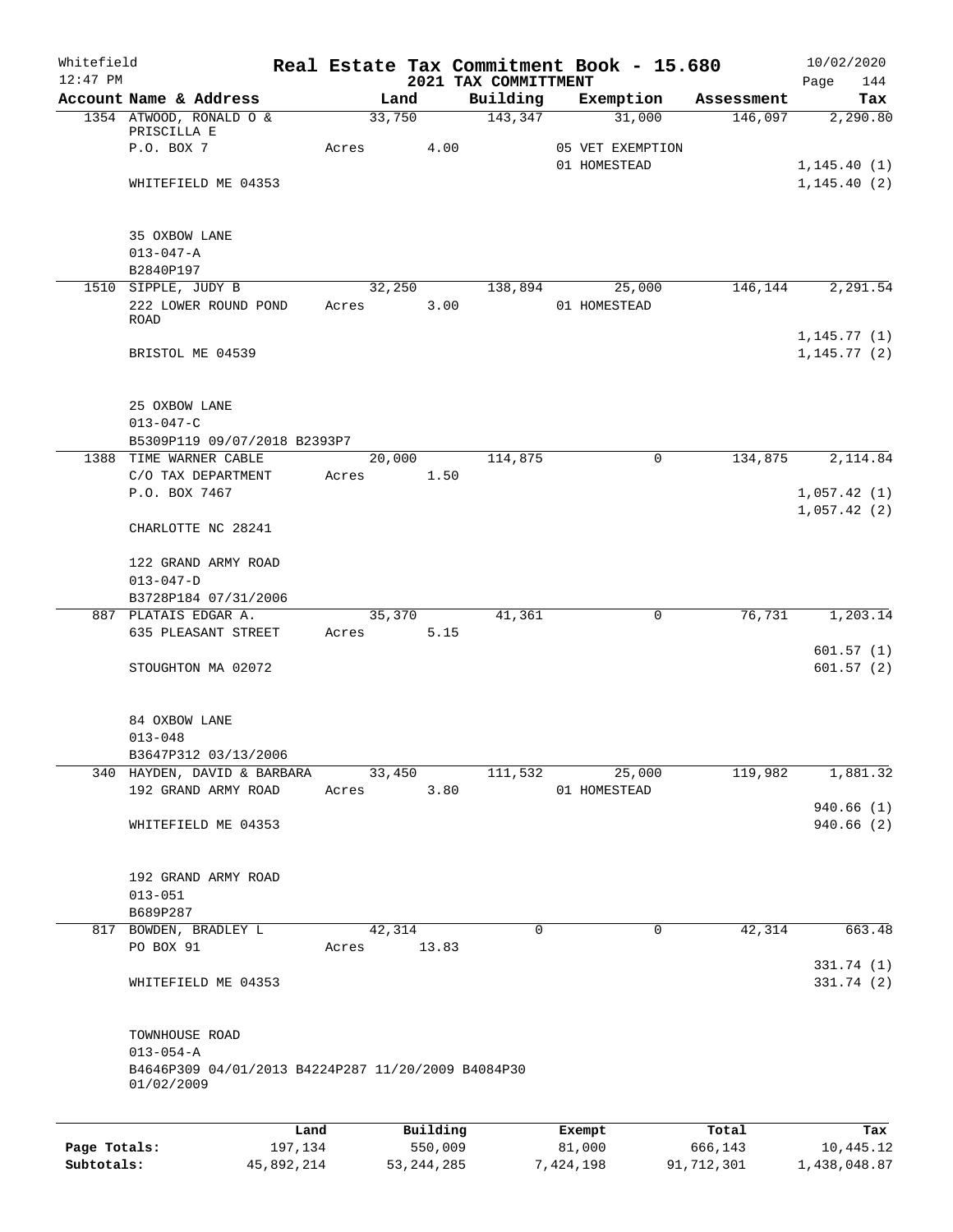| Whitefield<br>$12:47$ PM |                                              |       |                       |       | 2021 TAX COMMITTMENT | Real Estate Tax Commitment Book - 15.680 |            | 10/02/2020<br>Page<br>145     |
|--------------------------|----------------------------------------------|-------|-----------------------|-------|----------------------|------------------------------------------|------------|-------------------------------|
|                          | Account Name & Address                       |       | Land                  |       | Building             | Exemption                                | Assessment | Tax                           |
|                          | 394 MARCUS FAMILY FARMS,<br>LLC              |       | 74,865                |       | 332,640              | $\Omega$                                 | 407,505    | 6,389.68                      |
|                          | 98 TOWNHOUSE ROAD                            | Acres |                       | 56.23 |                      |                                          |            |                               |
|                          | WHITEFIELD ME 04353                          |       |                       |       |                      |                                          |            | 3, 194.84(1)<br>3, 194.84 (2) |
|                          | 98 TOWNHOUSE ROAD<br>$013 - 055$             |       |                       |       |                      |                                          |            |                               |
|                          | B5476P236 12/31/2019 B3375P281 10/08/2004    |       |                       |       |                      |                                          |            |                               |
|                          | 1196 MARCUS FAMILY FARMS,<br>LLC             |       | 25,855                |       | 164,510              | 0                                        | 190,365    | 2,984.92                      |
|                          | 98 TOWNHOUSE ROAD                            | Acres |                       | 2.07  |                      |                                          |            | 1,492.46(1)                   |
|                          | WHITEFIELD ME 04353                          |       |                       |       |                      |                                          |            | 1,492.46(2)                   |
|                          | 104 TOWNHOUSE ROAD                           |       |                       |       |                      |                                          |            |                               |
|                          | $013 - 055 - A$<br>B5476P236 12/31/2019      |       |                       |       |                      |                                          |            |                               |
|                          | 797 MOORE, AUSTIN J                          |       | 36,322                |       | 202,642              | 25,000                                   | 213,964    | 3,354.96                      |
|                          | 62 TOWNHOUSE ROAD                            | Acres |                       | 6.34  |                      | 01 HOMESTEAD                             |            | 1,677.48(1)                   |
|                          | WHITEFIELD ME 04353                          |       |                       |       |                      |                                          |            | 1,677.48(2)                   |
|                          | 62 TOWNHOUSE ROAD<br>$013 - 055 - B$         |       |                       |       |                      |                                          |            |                               |
|                          | B4064P5 10/23/2008 B2772P32 12/10/2001       |       |                       |       |                      |                                          |            |                               |
|                          | 685 HOWELL, RICHARD W<br>114 TOWN HOUSE ROAD |       | 96,100<br>Acres 60.20 |       | 123,917              | $\mathbf 0$                              | 220,017    | 3,449.87                      |
|                          |                                              |       |                       |       |                      |                                          |            | 1,724.94(1)                   |
|                          | WHITEFIELD ME 04353                          |       |                       |       |                      |                                          |            | 1,724.93(2)                   |
|                          | 110 TOWNHOUSE ROAD<br>$013 - 056$            |       |                       |       |                      |                                          |            |                               |
|                          | B5049P283 09/06/2016                         |       |                       |       |                      |                                          |            |                               |
|                          | 1488 HOWELL RICHARD & SHARI                  |       | 30,000                |       |                      | 102,001 25,000                           | 107,001    | 1,677.78                      |
|                          | 114 TOWNHOUSE ROAD                           |       | Acres 1.40            |       |                      | 01 HOMESTEAD                             |            |                               |
|                          | WHITEFIELD ME 04353                          |       |                       |       |                      |                                          |            | 838.89 (1)<br>838.89 (2)      |
|                          |                                              |       |                       |       |                      |                                          |            |                               |
|                          | 114 TOWNHOUSE ROAD                           |       |                       |       |                      |                                          |            |                               |
|                          | $013 - 056 - A$                              |       |                       |       |                      |                                          |            |                               |
|                          | B1874P300                                    |       |                       |       |                      |                                          |            |                               |
|                          | 1916 BURDICK, ASHLEY                         |       | $\mathbf 0$           |       | 79,502               | 25,000                                   | 54,502     | 854.59                        |
|                          | 121 TOWN HOUSE ROAD                          |       |                       |       |                      | 01 HOMESTEAD                             |            |                               |
|                          | WHITEFIELD ME 04353                          |       |                       |       |                      |                                          |            | 427.30(1)<br>427.29(2)        |
|                          |                                              |       |                       |       |                      |                                          |            |                               |
|                          | 121 TOWNHOUSE ROAD<br>$013 - 056 - ON$       |       |                       |       |                      |                                          |            |                               |
|                          |                                              |       |                       |       |                      |                                          |            |                               |
|                          |                                              |       |                       |       |                      |                                          |            |                               |

|              | Land         | Building     | Exempt    | Total      | Tax          |
|--------------|--------------|--------------|-----------|------------|--------------|
| Page Totals: | 263,142      | 1,005,212    | 75,000    | 1,193,354  | 18,711.80    |
| Subtotals:   | 46, 155, 356 | 54, 249, 497 | 7,499,198 | 92,905,655 | 1,456,760.67 |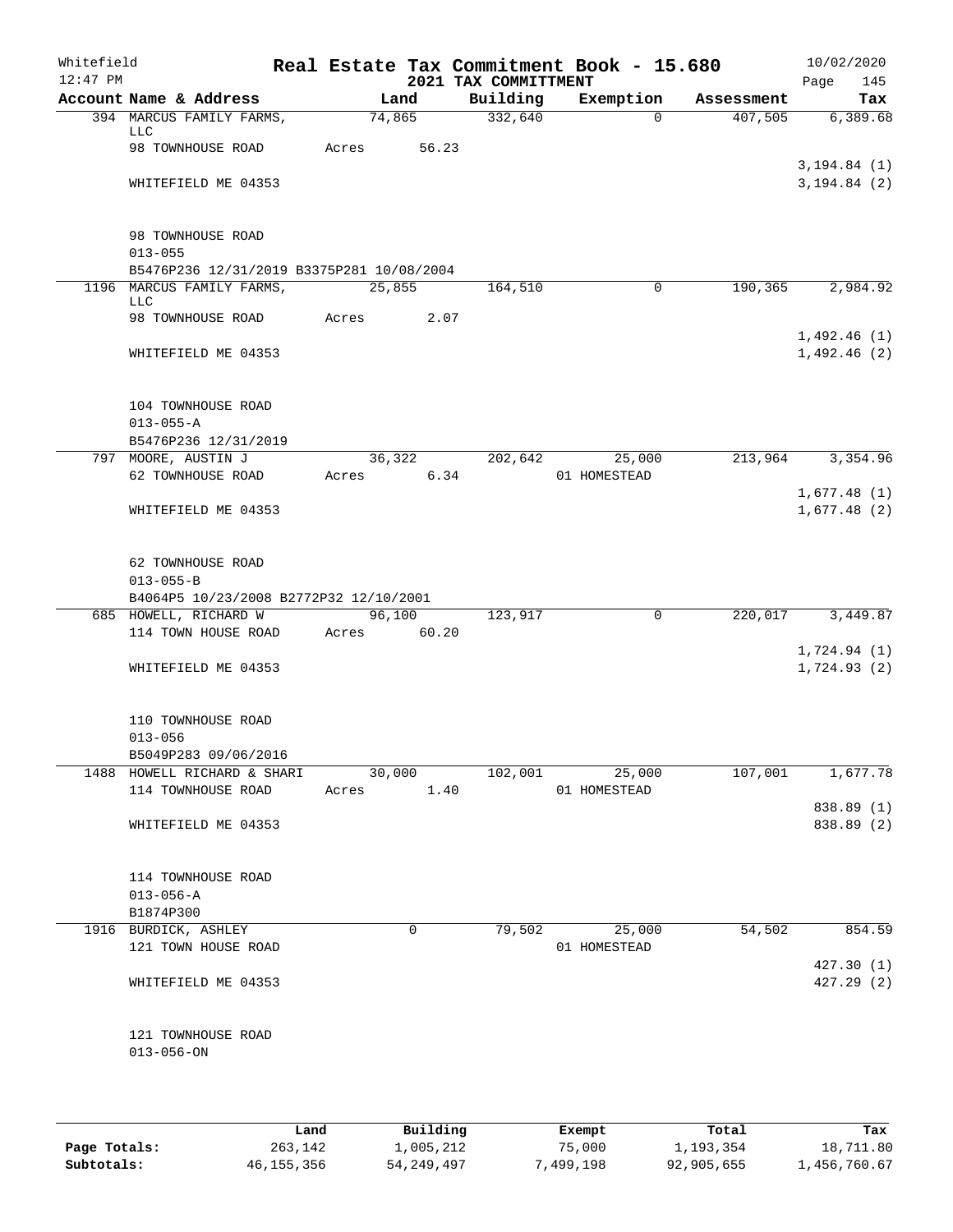| Whitefield<br>12:47 PM     |                                                                             |                         |       |                         |                                  | Real Estate Tax Commitment Book - 15.680 |                         | 10/02/2020                 |
|----------------------------|-----------------------------------------------------------------------------|-------------------------|-------|-------------------------|----------------------------------|------------------------------------------|-------------------------|----------------------------|
|                            | Account Name & Address                                                      |                         |       | Land                    | 2021 TAX COMMITTMENT<br>Building | Exemption                                | Assessment              | 146<br>Page<br>Tax         |
|                            | 559 TIBBETTS, BARRY J &                                                     |                         |       | 54,275                  | $\mathbf 0$                      | $\Omega$                                 | 54,275                  | 851.03                     |
|                            | ELAINE                                                                      |                         |       |                         |                                  |                                          |                         |                            |
|                            | 61 TOWNHOUSE ROAD                                                           |                         | Acres | 38.50                   |                                  |                                          |                         |                            |
|                            | WHITEFIELD ME 04353                                                         |                         |       |                         |                                  |                                          |                         | 425.52(1)<br>425.51(2)     |
|                            |                                                                             |                         |       |                         |                                  |                                          |                         |                            |
|                            | TOWNHOUSE ROAD                                                              |                         |       |                         |                                  |                                          |                         |                            |
|                            | $013 - 057$                                                                 |                         |       |                         |                                  |                                          |                         |                            |
|                            | B4658P266 05/07/2013 B1421P295 09/11/1987                                   |                         |       |                         |                                  |                                          |                         |                            |
|                            | 899 OAK HILL HOMESTEAD, LLC                                                 |                         |       | 84,550                  | $\Omega$                         | $\Omega$                                 | 84,550                  | 1,325.74                   |
|                            | C/O- NORTHRUP, MATTHEW                                                      |                         | Acres | 95.60                   |                                  |                                          |                         |                            |
|                            | 266 TOWNHOUSE ROAD                                                          |                         |       |                         |                                  |                                          |                         | 662.87(1)<br>662.87(2)     |
|                            | WHITEFIELD ME 04353                                                         |                         |       |                         |                                  |                                          |                         |                            |
|                            | TOWNHOUSE ROAD                                                              |                         |       |                         |                                  |                                          |                         |                            |
|                            | $013 - 058$                                                                 |                         |       |                         |                                  |                                          |                         |                            |
|                            | B5259P023 04/20/2018 B5195P126 10/26/2017                                   |                         |       |                         |                                  |                                          |                         |                            |
|                            | 1680 NORTHRUP, MATTHEW L &<br>HEATHER W                                     |                         |       | 30,750                  | 174,653                          | 25,000                                   | 180,403                 | 2,828.72                   |
|                            | 266 TOWNHOUSE ROAD                                                          |                         | Acres | 2.00                    |                                  | 01 HOMESTEAD                             |                         |                            |
|                            |                                                                             |                         |       |                         |                                  |                                          |                         | 1,414.36(1)                |
|                            | WHITEFIELD ME 04353                                                         |                         |       |                         |                                  |                                          |                         | 1,414.36(2)                |
|                            | 266 TOWNHOUSE ROAD                                                          |                         |       |                         |                                  |                                          |                         |                            |
|                            | $013 - 058 - A$                                                             |                         |       |                         |                                  |                                          |                         |                            |
|                            | B2919P292                                                                   |                         |       |                         |                                  |                                          |                         |                            |
|                            | 1545 TIBBETTS, BARRY &<br>ELAINE                                            |                         |       | 40,434                  | 13,314                           | 0                                        | 53,748                  | 842.77                     |
|                            | 61 TOWNHOUSE ROAD                                                           |                         | Acres | 17.73                   |                                  |                                          |                         |                            |
|                            |                                                                             |                         |       |                         |                                  |                                          |                         | 421.39(1)                  |
|                            | WHITEFIELD ME 04353                                                         |                         |       |                         |                                  |                                          |                         | 421.38(2)                  |
|                            | TOWNHOUSE ROAD                                                              |                         |       |                         |                                  |                                          |                         |                            |
|                            | $013 - 059$                                                                 |                         |       |                         |                                  |                                          |                         |                            |
|                            | B2393P98                                                                    |                         |       |                         |                                  |                                          |                         |                            |
|                            | 1808 POTTER, JENNIFER E                                                     |                         |       | 30,405                  | 106,759                          | 0                                        | 137,164                 | 2,150.73                   |
|                            | 292 TOWNHOUSE ROAD                                                          |                         | Acres | 1.77                    |                                  |                                          |                         |                            |
|                            | WHITEFIELD ME 04353                                                         |                         |       |                         |                                  |                                          |                         | 1,075.37(1)<br>1,075.36(2) |
|                            |                                                                             |                         |       |                         |                                  |                                          |                         |                            |
|                            | 292 TOWNHOUSE ROAD                                                          |                         |       |                         |                                  |                                          |                         |                            |
|                            | $013 - 059 - A$                                                             |                         |       |                         |                                  |                                          |                         |                            |
|                            | B4211P269 10/14/2009 B3975P246 03/10/2008<br>1033 BOTHFIELD, DAVID &        |                         |       | 41,210                  | $\Omega$                         | 0                                        | 41,210                  | 646.17                     |
|                            | KARIN M SEIDEL                                                              |                         |       |                         |                                  |                                          |                         |                            |
|                            | 253 JONES ROAD                                                              |                         | Acres | 18.70                   |                                  |                                          |                         |                            |
|                            |                                                                             |                         |       |                         |                                  |                                          |                         | 323.09(1)                  |
|                            | HYDE PARK VT 05655                                                          |                         |       |                         |                                  |                                          |                         | 323.08(2)                  |
|                            | EAST RIVER ROAD                                                             |                         |       |                         |                                  |                                          |                         |                            |
|                            | $013 - 061$                                                                 |                         |       |                         |                                  |                                          |                         |                            |
|                            | B4155P236 04/21/2009 B4134P263 04/21/2009 B3979P226<br>03/06/2008 B3221P150 |                         |       |                         |                                  |                                          |                         |                            |
|                            |                                                                             | Land                    |       | Building                |                                  | Exempt                                   | Total                   | Tax                        |
| Page Totals:<br>Subtotals: |                                                                             | 281,624<br>46, 436, 980 |       | 294,726<br>54, 544, 223 |                                  | 25,000<br>7,524,198                      | 551,350<br>93, 457, 005 | 8,645.16<br>1,465,405.83   |
|                            |                                                                             |                         |       |                         |                                  |                                          |                         |                            |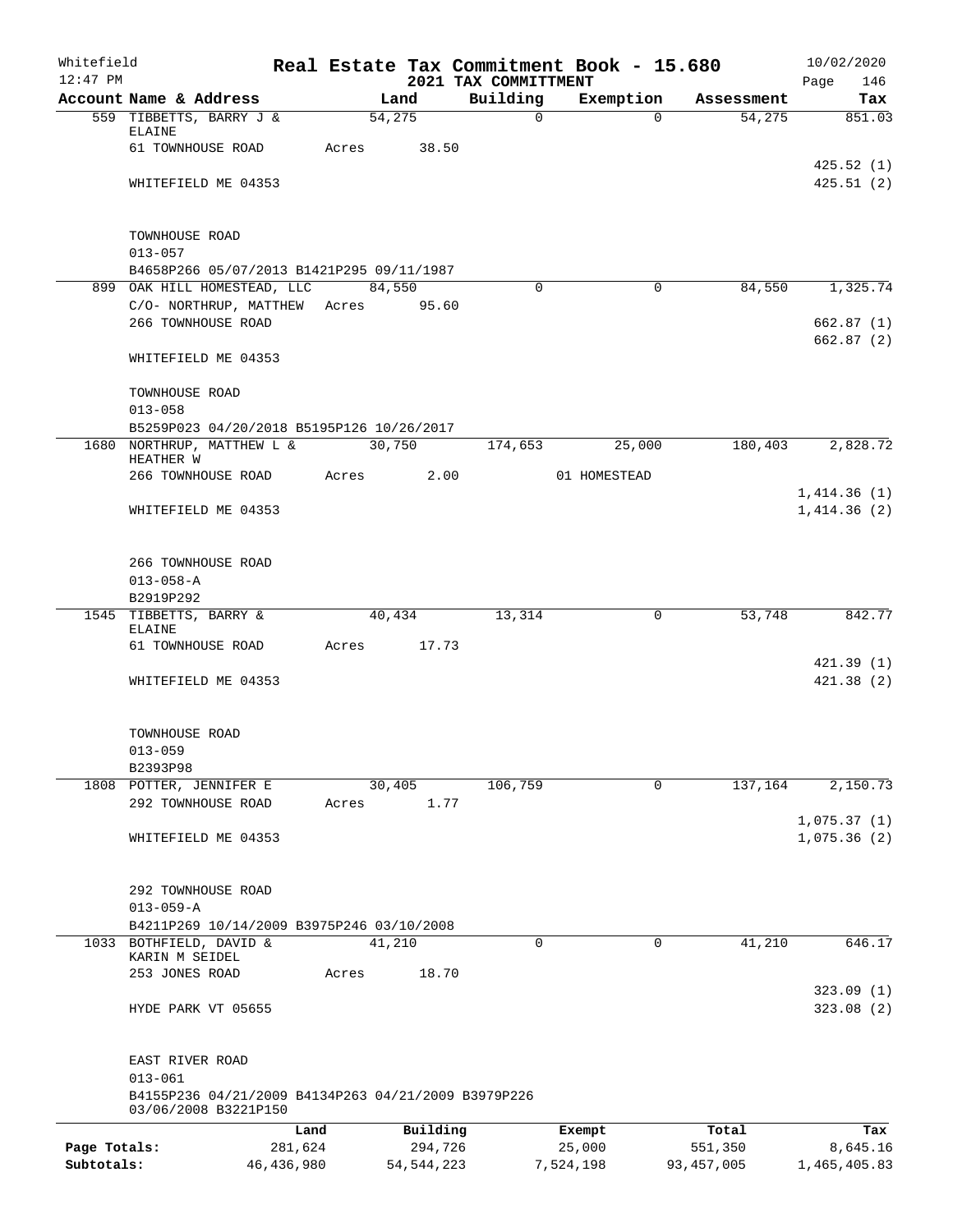| Whitefield<br>$12:47$ PM |                                           |       |                     | 2021 TAX COMMITTMENT | Real Estate Tax Commitment Book - 15.680 |                  | 10/02/2020<br>147<br>Page  |
|--------------------------|-------------------------------------------|-------|---------------------|----------------------|------------------------------------------|------------------|----------------------------|
|                          | Account Name & Address                    |       | Land                | Building             | Exemption                                | Assessment       | Tax                        |
|                          | 711 SMITH STEPHEN & MARY<br>LOU           |       | 50,170              | 160,001              | 25,000                                   | 185,171          | 2,903.48                   |
|                          | 279 E. RIVER ROAD                         | Acres | 17.40               |                      | 01 HOMESTEAD                             |                  |                            |
|                          | WHITEFIELD ME 04353                       |       |                     |                      |                                          |                  | 1,451.74(1)<br>1,451.74(2) |
|                          | 279 EAST RIVER ROAD                       |       |                     |                      |                                          |                  |                            |
|                          | $013 - 062$                               |       |                     |                      |                                          |                  |                            |
|                          | B4087P167 01/13/2009                      |       |                     |                      |                                          |                  |                            |
|                          | 550 ELLIS TRACY A<br>27 MUNSEY AVENUE     | Acres | 32,970<br>8.40      | $\Omega$             | $\mathbf 0$                              | 32,970           | 516.97                     |
|                          |                                           |       |                     |                      |                                          |                  | 258.49(1)                  |
|                          | LIVERMORE FALLS ME<br>04254               |       |                     |                      |                                          |                  | 258.48(2)                  |
|                          | EAST RIVER ROAD                           |       |                     |                      |                                          |                  |                            |
|                          | $013 - 063$                               |       |                     |                      |                                          |                  |                            |
|                          | B4586P114 10/29/2012 B2162P14             |       |                     |                      |                                          |                  |                            |
|                          | 484 MASON KRISTIN M. &<br>JEFFERY J.      |       | 40,035              | 173,946              | 25,000                                   | 188,981          | 2,963.22                   |
|                          | 235 EAST RIVER ROAD                       | Acres | 9.00                |                      | 01 HOMESTEAD                             |                  |                            |
|                          | WHITEFIELD ME 04353                       |       |                     |                      |                                          |                  | 1,481.61(1)<br>1,481.61(2) |
|                          |                                           |       |                     |                      |                                          |                  |                            |
|                          | 235 EAST RIVER ROAD                       |       |                     |                      |                                          |                  |                            |
|                          | $013 - 064$<br>B3589P232 11/14/2005       |       |                     |                      |                                          |                  |                            |
|                          | 1097 FOSTER JR. HARTFORD L.               |       | 51,770              | 220,375              | 25,000                                   | 247,145          | 3,875.23                   |
|                          | & SUSAN                                   |       |                     |                      |                                          |                  |                            |
|                          | 211 EAST RIVER ROAD                       | Acres | 19.40               |                      | 01 HOMESTEAD                             |                  | 1,937.62(1)                |
|                          | WHITEFIELD ME 04353                       |       |                     |                      |                                          |                  | 1,937.61(2)                |
|                          | 211 EAST RIVER ROAD                       |       |                     |                      |                                          |                  |                            |
|                          | $013 - 065$                               |       |                     |                      |                                          |                  |                            |
|                          | B1308P99                                  |       |                     |                      |                                          |                  |                            |
|                          | 336 DAUPHIN, HAROLD E<br>DAUPHIN, KATHY E | Acres | 42,410<br>7.70      | 139,558              | 31,000<br>05 VET EXEMPTION               | 150,968          | 2,367.18                   |
|                          | 183 EAST RIVER ROAD                       |       |                     |                      | 01 HOMESTEAD                             |                  | 1, 183.59(1)               |
|                          |                                           |       |                     |                      |                                          |                  | 1, 183.59(2)               |
|                          | WHITEFIELD ME 04353                       |       |                     |                      |                                          |                  |                            |
|                          | 183 EAST RIVER ROAD                       |       |                     |                      |                                          |                  |                            |
|                          | $013 - 066$                               |       |                     |                      |                                          |                  |                            |
|                          | B5080P284 11/08/2016 B5034P166 07/27/2016 |       | 44,090              |                      |                                          |                  |                            |
| 254                      | SMITH NATHAN M. &<br>STEPHANIE            |       |                     | 113,669              | 25,000                                   | 132,759          | 2,081.66                   |
|                          | 135 EAST RIVER ROAD                       | Acres | 9.80                |                      | 01 HOMESTEAD                             |                  | 1,040.83(1)                |
|                          | WHITEFIELD ME 04353                       |       |                     |                      |                                          |                  | 1,040.83(2)                |
|                          | 135 EAST RIVER ROAD                       |       |                     |                      |                                          |                  |                            |
|                          | $013 - 067$                               |       |                     |                      |                                          |                  |                            |
|                          | B4197P2 09/03/2009 B2347P343              |       |                     |                      |                                          |                  |                            |
| Page Totals:             | Land<br>261,445                           |       | Building<br>807,549 |                      | Exempt<br>131,000                        | Total<br>937,994 | Tax<br>14,707.74           |
| Subtotals:               | 46,698,425                                |       | 55, 351, 772        |                      | 7,655,198                                | 94,394,999       | 1,480,113.57               |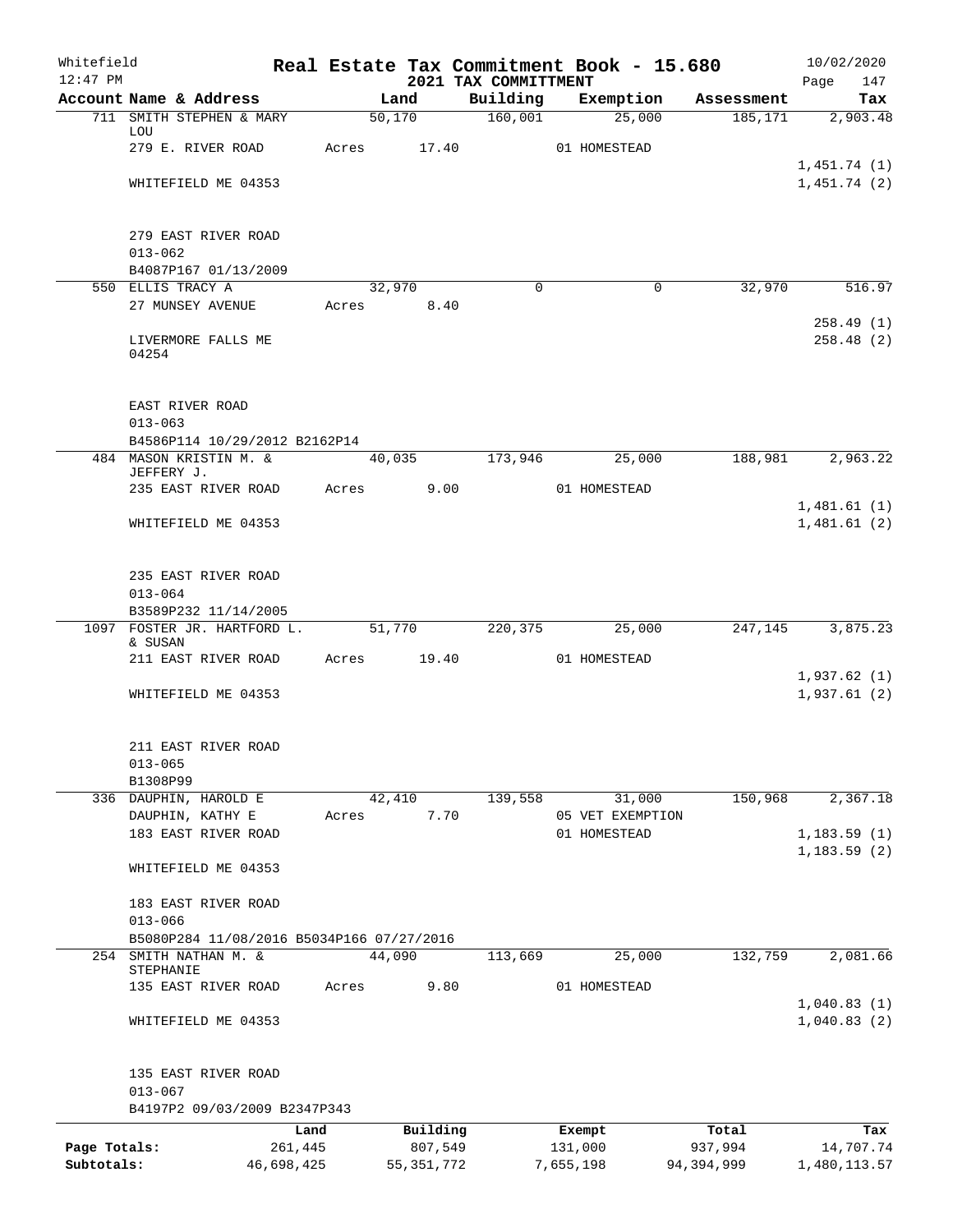| Whitefield<br>$12:47$ PM |                                                                  |              |       |            | 2021 TAX COMMITTMENT | Real Estate Tax Commitment Book - 15.680 |             |            | 10/02/2020<br>148       |
|--------------------------|------------------------------------------------------------------|--------------|-------|------------|----------------------|------------------------------------------|-------------|------------|-------------------------|
|                          | Account Name & Address                                           |              |       | Land       | Building             | Exemption                                |             | Assessment | Page<br>Tax             |
|                          | 1615 GAGE DAVID R. & JUDITH                                      |              |       | 52,250     | 64,840               |                                          | 0           | 117,090    | 1,835.97                |
|                          | L. EPSTEIN                                                       |              |       |            |                      |                                          |             |            |                         |
|                          | 95 READE STREET                                                  |              | Acres | 20.00      |                      |                                          |             |            |                         |
|                          | NEW YORK NY 10013                                                |              |       |            |                      |                                          |             |            | 917.99(1)<br>917.98 (2) |
|                          |                                                                  |              |       |            |                      |                                          |             |            |                         |
|                          |                                                                  |              |       |            |                      |                                          |             |            |                         |
|                          | 81 EAST RIVER ROAD                                               |              |       |            |                      |                                          |             |            |                         |
|                          | $013 - 068$                                                      |              |       |            |                      |                                          |             |            |                         |
|                          | B3284P91 05/15/2001<br>1237 HARMON BENJAMIN T.                   |              |       | 45,554     | 42,983               | 25,000                                   |             | 63,537     | 996.26                  |
|                          | 52 WILD WEST LANE                                                |              | Acres | 17.88      |                      | 01 HOMESTEAD                             |             |            |                         |
|                          |                                                                  |              |       |            |                      |                                          |             |            | 498.13 (1)              |
|                          | WHITEFIELD ME 04353                                              |              |       |            |                      |                                          |             |            | 498.13 (2)              |
|                          |                                                                  |              |       |            |                      |                                          |             |            |                         |
|                          |                                                                  |              |       |            |                      |                                          |             |            |                         |
|                          | 52 WILD WEST LANE                                                |              |       |            |                      |                                          |             |            |                         |
|                          | $013 - 069$<br>B4844P3 12/04/2014 B4764P102 03/14/2014 B4696P278 |              |       |            |                      |                                          |             |            |                         |
|                          | 08/06/2013 B2233P123                                             |              |       |            |                      |                                          |             |            |                         |
|                          | 1134 HAINKE JR. HAROLD &                                         |              |       | 34,500     | 126,399              | 25,000                                   |             | 135,899    | 2,130.90                |
|                          | SHERRY TASH<br>P.O. BOX 208                                      |              | Acres | 4.50       |                      | 01 HOMESTEAD                             |             |            |                         |
|                          |                                                                  |              |       |            |                      |                                          |             |            | 1,065.45(1)             |
|                          | WHITEFIELD ME 04353                                              |              |       |            |                      |                                          |             |            | 1,065.45(2)             |
|                          |                                                                  |              |       |            |                      |                                          |             |            |                         |
|                          |                                                                  |              |       |            |                      |                                          |             |            |                         |
|                          | 18 WILD WEST LANE                                                |              |       |            |                      |                                          |             |            |                         |
|                          | $013 - 069 - 001$                                                |              |       |            |                      |                                          |             |            |                         |
|                          | B1735P118 B1734P212 12/09/1991<br>352 SMITH, NATHAN M            |              |       | 25,274     | $\Omega$             |                                          | $\mathbf 0$ | 25,274     | 396.30                  |
|                          | SMITH, STEPHANIE K                                               |              | Acres | 5.03       |                      |                                          |             |            |                         |
|                          | 135 EAST RIVER ROAD                                              |              |       |            |                      |                                          |             |            | 198.15(1)               |
|                          |                                                                  |              |       |            |                      |                                          |             |            | 198.15(2)               |
|                          | WHITEFIELD ME 04353                                              |              |       |            |                      |                                          |             |            |                         |
|                          |                                                                  |              |       |            |                      |                                          |             |            |                         |
|                          | EAST RIVER ROAD<br>$013 - 069 - A$                               |              |       |            |                      |                                          |             |            |                         |
|                          | B5035P120 07/28/2016                                             |              |       |            |                      |                                          |             |            |                         |
|                          | 1565 HAINKE, HAROLD J JR                                         |              |       | 25,538     | $\Omega$             |                                          | 0           | 25,538     | 400.44                  |
|                          | TASH, SHERRY                                                     |              | Acres | 5.36       |                      |                                          |             |            |                         |
|                          | PO BOX 208                                                       |              |       |            |                      |                                          |             |            | 200.22(1)               |
|                          |                                                                  |              |       |            |                      |                                          |             |            | 200.22(2)               |
|                          | WHITEFIELD ME 04353                                              |              |       |            |                      |                                          |             |            |                         |
|                          | EAST RIVER ROAD                                                  |              |       |            |                      |                                          |             |            |                         |
|                          | $013 - 069 - B$                                                  |              |       |            |                      |                                          |             |            |                         |
|                          | B5035P118 07/28/2016                                             |              |       |            |                      |                                          |             |            |                         |
|                          | 4 GIBSON ROBERT III                                              |              |       | 32,250     | 93,342               |                                          | 0           | 125,592    | 1,969.28                |
|                          | 1746 HARPSWELL ISLANDS                                           |              | Acres | 3.00       |                      |                                          |             |            |                         |
|                          | ROAD                                                             |              |       |            |                      |                                          |             |            | 984.64 (1)              |
|                          | ORRS ISLAND ME 04066                                             |              |       |            |                      |                                          |             |            | 984.64 (2)              |
|                          |                                                                  |              |       |            |                      |                                          |             |            |                         |
|                          |                                                                  |              |       |            |                      |                                          |             |            |                         |
|                          | 180 EAST RIVER ROAD                                              |              |       |            |                      |                                          |             |            |                         |
|                          | $013 - 070$                                                      |              |       |            |                      |                                          |             |            |                         |
|                          |                                                                  |              |       |            |                      |                                          |             |            |                         |
|                          |                                                                  | Land         |       | Building   |                      | Exempt                                   |             | Total      | Tax                     |
| Page Totals:             |                                                                  | 215,366      |       | 327,564    |                      | 50,000                                   |             | 492,930    | 7,729.15                |
| Subtotals:               |                                                                  | 46, 913, 791 |       | 55,679,336 |                      | 7,705,198                                |             | 94,887,929 | 1,487,842.72            |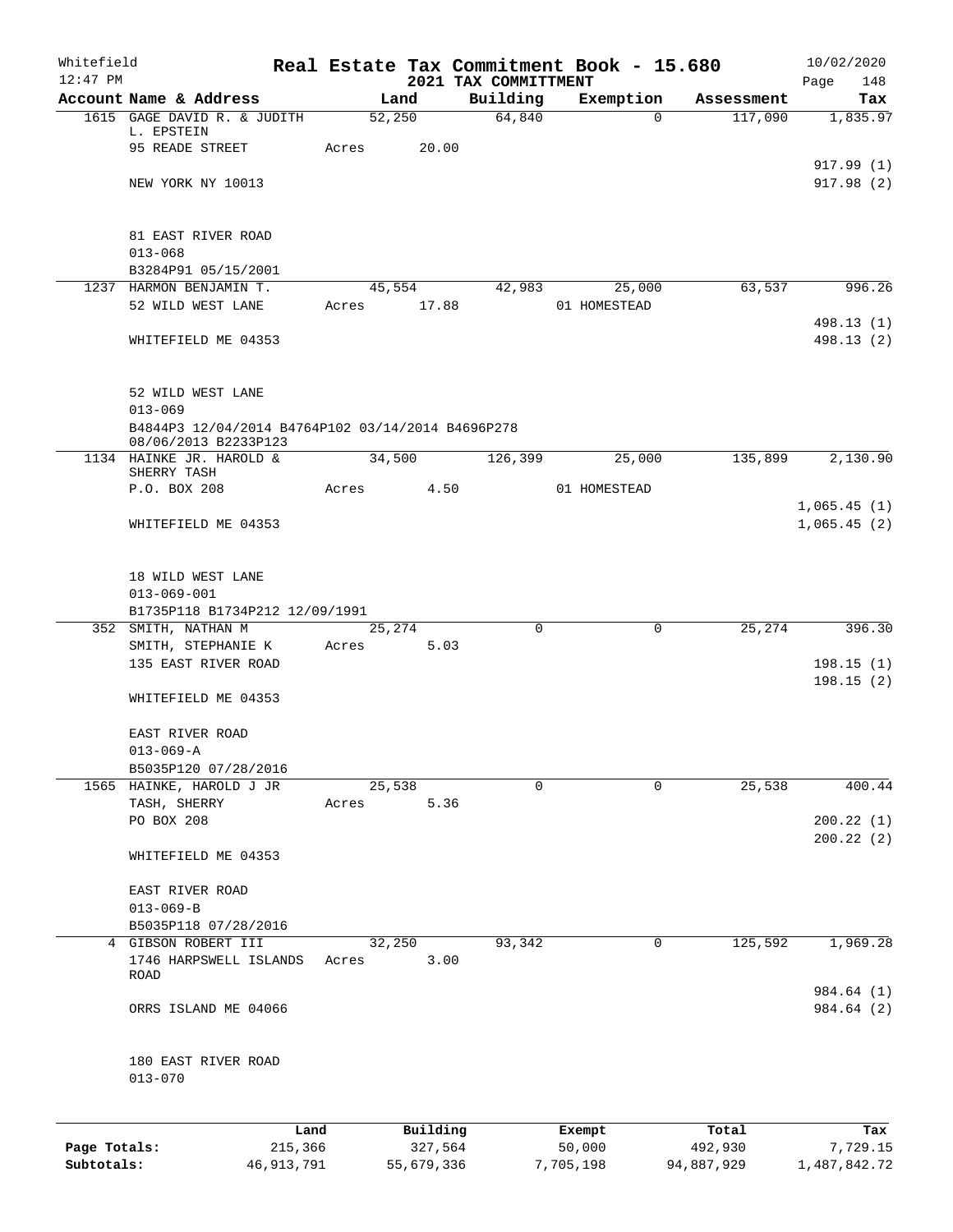| Whitefield |                                                      |      |       |        |          |  | Real Estate Tax Commitment Book - 15.680 |                       |                      | 10/02/2020              |  |  |
|------------|------------------------------------------------------|------|-------|--------|----------|--|------------------------------------------|-----------------------|----------------------|-------------------------|--|--|
| $12:47$ PM |                                                      |      |       | Land   |          |  | 2021 TAX COMMITTMENT                     |                       |                      | Page<br>149             |  |  |
|            | Account Name & Address<br>445 FOSTER JR. HARTFORD L. |      |       | 27,050 |          |  | Building<br>$\mathsf{O}$                 | Exemption<br>$\Omega$ | Assessment<br>27,050 | Tax<br>424.14           |  |  |
|            | & SUSAN                                              |      |       |        |          |  |                                          |                       |                      |                         |  |  |
|            | 211 EAST RIVER ROAD                                  |      | Acres |        | 63.00    |  |                                          |                       |                      |                         |  |  |
|            |                                                      |      |       |        |          |  |                                          |                       |                      | 212.07(1)               |  |  |
|            | WHITEFIELD ME 04353                                  |      |       |        |          |  |                                          |                       |                      | 212.07(2)               |  |  |
|            |                                                      |      |       |        |          |  |                                          |                       |                      |                         |  |  |
|            |                                                      |      |       |        |          |  |                                          |                       |                      |                         |  |  |
|            | EAST RIVER ROAD<br>$013 - 071$                       |      |       |        |          |  |                                          |                       |                      |                         |  |  |
|            | B1308P99                                             |      |       |        |          |  |                                          |                       |                      |                         |  |  |
|            | 122 MASON KRISTIN M. &                               |      |       | 17,896 |          |  | 0                                        | 0                     | 17,896               | 280.61                  |  |  |
|            | JEFFREY J.                                           |      |       |        |          |  |                                          |                       |                      |                         |  |  |
|            | 235 EAST RIVER ROAD                                  |      | Acres |        | 37.00    |  |                                          |                       |                      |                         |  |  |
|            |                                                      |      |       |        |          |  |                                          |                       |                      | 140.31(1)               |  |  |
|            | WHITEFIELD ME 04353                                  |      |       |        |          |  |                                          |                       |                      | 140.30(2)               |  |  |
|            |                                                      |      |       |        |          |  |                                          |                       |                      |                         |  |  |
|            | EAST RIVER ROAD                                      |      |       |        |          |  |                                          |                       |                      |                         |  |  |
|            | $013 - 072$                                          |      |       |        |          |  |                                          |                       |                      |                         |  |  |
|            | B3614P34 12/29/2005 B3291P34 05/17/2004              |      |       |        |          |  |                                          |                       |                      |                         |  |  |
|            | 1651 ELLIS TRACY A.                                  |      |       | 94,241 |          |  | 71,886                                   | $\mathbf 0$           | 166,127              | 2,604.87                |  |  |
|            | 27 MUNSEY AVENUE                                     |      | Acres |        | 47.64    |  |                                          |                       |                      |                         |  |  |
|            |                                                      |      |       |        |          |  |                                          |                       |                      | 1,302.44(1)             |  |  |
|            | LIVERMORE FALLS ME<br>04254                          |      |       |        |          |  |                                          |                       |                      | 1,302.43(2)             |  |  |
|            |                                                      |      |       |        |          |  |                                          |                       |                      |                         |  |  |
|            |                                                      |      |       |        |          |  |                                          |                       |                      |                         |  |  |
|            | 250 EAST RIVER ROAD<br>$013 - 073$                   |      |       |        |          |  |                                          |                       |                      |                         |  |  |
|            | B4696P174 08/06/2013 B4686P182 08/06/2013 B4586P114  |      |       |        |          |  |                                          |                       |                      |                         |  |  |
|            | 10/29/2012 B2162P14                                  |      |       |        |          |  |                                          |                       |                      |                         |  |  |
|            | 444 COOPER MITCHELL                                  |      |       |        | 0        |  | 8,653                                    | $\mathbf 0$           | 8,653                | 135.68                  |  |  |
|            | 250 EAST RIVER ROAD                                  |      |       |        |          |  |                                          |                       |                      |                         |  |  |
|            |                                                      |      |       |        |          |  |                                          |                       |                      | 67.84(1)                |  |  |
|            | WHITEFIELD ME 04353                                  |      |       |        |          |  |                                          |                       |                      | 67.84(2)                |  |  |
|            |                                                      |      |       |        |          |  |                                          |                       |                      |                         |  |  |
|            | 250 EAST RIVER ROAD                                  |      |       |        |          |  |                                          |                       |                      |                         |  |  |
|            | $013 - 073 - ON$                                     |      |       |        |          |  |                                          |                       |                      |                         |  |  |
| 1120       | SMITH STEPHEN & MARY                                 |      |       | 86,600 |          |  | $\mathbf 0$                              | $\mathbf 0$           | 86,600               | 1,357.89                |  |  |
|            | LOU                                                  |      |       |        |          |  |                                          |                       |                      |                         |  |  |
|            | 279 E. RIVER ROAD                                    |      | Acres |        | 109.70   |  |                                          |                       |                      |                         |  |  |
|            | WHITEFIELD ME 04353                                  |      |       |        |          |  |                                          |                       |                      | 678.95 (1)<br>678.94(2) |  |  |
|            |                                                      |      |       |        |          |  |                                          |                       |                      |                         |  |  |
|            |                                                      |      |       |        |          |  |                                          |                       |                      |                         |  |  |
|            | EAST RIVER ROAD                                      |      |       |        |          |  |                                          |                       |                      |                         |  |  |
|            | $013 - 075$                                          |      |       |        |          |  |                                          |                       |                      |                         |  |  |
|            | 1403 CONLEY GAIL P.                                  |      |       | 11,011 |          |  | $\Omega$                                 | 0                     | 11,011               | 172.65                  |  |  |
|            | CONLEY STEPHEN                                       |      | Acres |        | 20.80    |  |                                          |                       |                      |                         |  |  |
|            | PO BOX 22                                            |      |       |        |          |  |                                          |                       |                      | 86.33(1)<br>86.32(2)    |  |  |
|            | WHITEFIELD ME 04353                                  |      |       |        |          |  |                                          |                       |                      |                         |  |  |
|            |                                                      |      |       |        |          |  |                                          |                       |                      |                         |  |  |
|            | EAST RIVER ROAD                                      |      |       |        |          |  |                                          |                       |                      |                         |  |  |
|            | $013 - 076$                                          |      |       |        |          |  |                                          |                       |                      |                         |  |  |
|            | B4628P193 02/12/2013 B3589P82 11/01/2005             |      |       |        |          |  |                                          |                       |                      |                         |  |  |
|            |                                                      |      |       |        |          |  |                                          |                       |                      |                         |  |  |
|            |                                                      |      |       |        |          |  |                                          |                       |                      |                         |  |  |
|            |                                                      | Land |       |        | Building |  |                                          | Exempt.               | Total                | Tax                     |  |  |

|              | Land       | Building   | Exempt    | Total      | Tax          |
|--------------|------------|------------|-----------|------------|--------------|
| Page Totals: | 236,798    | 80,539     |           | 317,337    | 4,975.84     |
| Subtotals:   | 47,150,589 | 55,759,875 | 7,705,198 | 95,205,266 | 1,492,818.56 |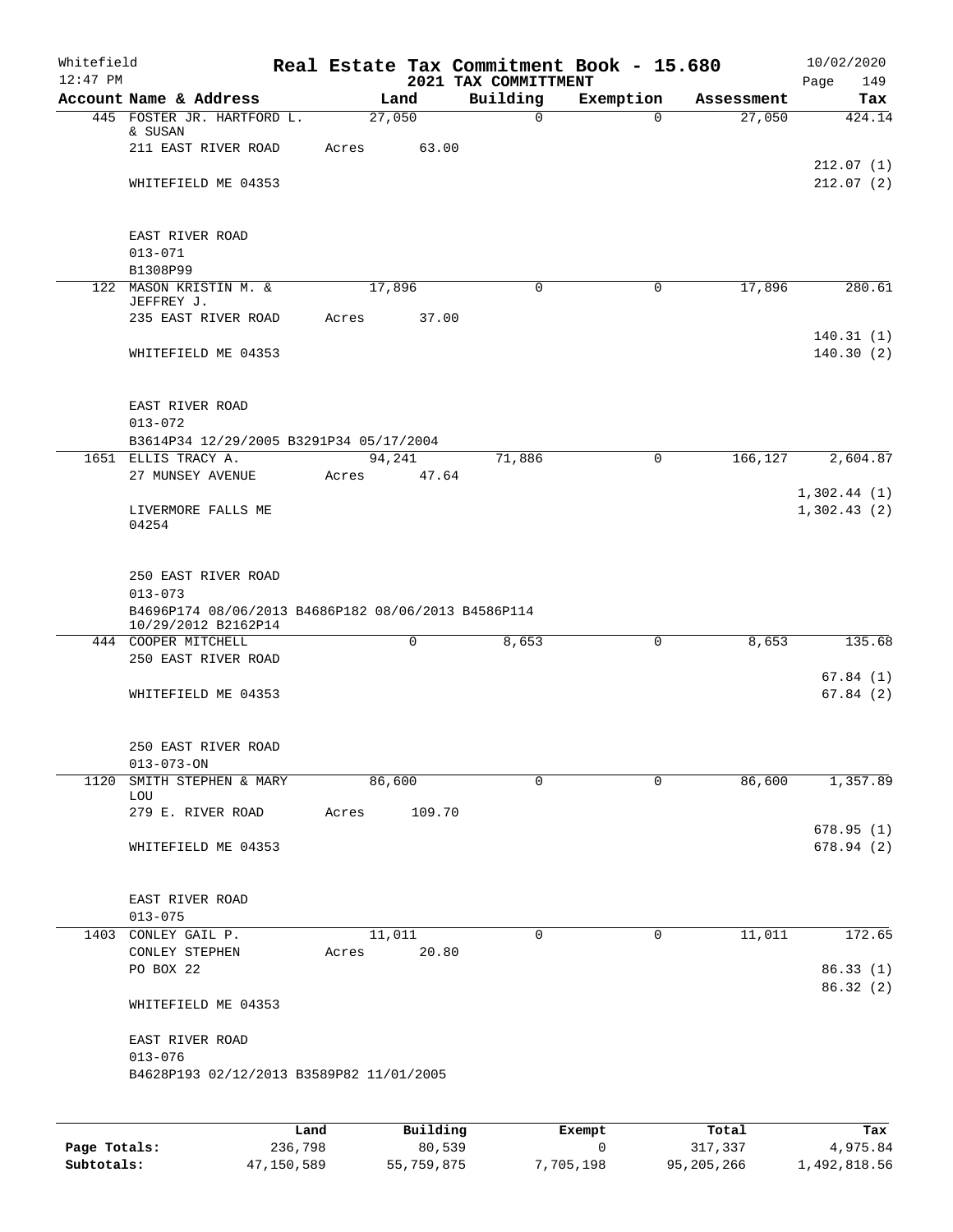| Whitefield<br>$12:47$ PM |                                                                  |                 |        | 2021 TAX COMMITTMENT | Real Estate Tax Commitment Book - 15.680     |            | 10/02/2020<br>Page<br>150 |
|--------------------------|------------------------------------------------------------------|-----------------|--------|----------------------|----------------------------------------------|------------|---------------------------|
|                          | Account Name & Address                                           |                 | Land   | Building             | Exemption                                    | Assessment | Tax                       |
|                          | 697 LONG, BRANDON<br>321 HILTON ROAD                             | 27,250<br>Acres | 3.00   | 64,453               | 31,000<br>07 NMR VET & WIDOW<br>01 HOMESTEAD | 60,703     | 951.82<br>475.91(1)       |
|                          | WHITEFIELD ME 04353                                              |                 |        |                      |                                              |            | 475.91(2)                 |
|                          | 321 HILTON ROAD<br>$014 - 001$                                   |                 |        |                      |                                              |            |                           |
|                          | B5090P158 12/27/2016                                             |                 |        |                      |                                              |            |                           |
|                          | 1009 SWIFT BRIAN & NANCY                                         | 60,000          |        | 60,270               | $\mathbf 0$                                  | 120,270    | 1,885.83                  |
|                          | P.O. BOX 88                                                      | Acres           | 2.00   |                      |                                              |            | 942.92 (1)                |
|                          | WHITEFIELD ME 04353                                              |                 |        |                      |                                              |            | 942.91 (2)                |
|                          | 309 HILTON ROAD<br>$014 - 001 - B$                               |                 |        |                      |                                              |            |                           |
|                          | 1578 SCIASCIA NICOLE M.                                          | 31,275          |        | 89,578               | 25,000                                       | 95,853     | 1,502.98                  |
|                          | 325 HILTON ROAD                                                  | Acres           | 2.35   |                      | 01 HOMESTEAD                                 |            |                           |
|                          |                                                                  |                 |        |                      |                                              |            | 751.49 (1)                |
|                          | WHITEFIELD ME 04353                                              |                 |        |                      |                                              |            | 751.49(2)                 |
|                          | 325 HILTON ROAD<br>$014 - 001 - C$                               |                 |        |                      |                                              |            |                           |
|                          | B4347P311 11/18/2010 B4285P279 06/14/2010 B3488P77<br>05/27/2005 |                 |        |                      |                                              |            |                           |
|                          | 826 MORIN, TIM & JOAN                                            |                 | 32,460 | 147,772              | 25,000                                       | 155,232    | 2,434.04                  |
|                          | PO BOX 34                                                        | Acres           | 3.14   |                      | 01 HOMESTEAD                                 |            |                           |
|                          |                                                                  |                 |        |                      |                                              |            | 1, 217.02(1)              |
|                          | WHITEFIELD ME 04353                                              |                 |        |                      |                                              |            | 1, 217.02(2)              |
|                          | 38 HEATH ROAD                                                    |                 |        |                      |                                              |            |                           |
|                          | $014 - 001 - D$                                                  |                 |        |                      |                                              |            |                           |
|                          | B1851P157<br>366 BARTLETT, KENNETH                               | 34,650          |        | 57,077               | 25,000                                       | 66,727     | 1,046.28                  |
|                          | 287 HILTON ROAD                                                  | Acres           | 4.60   |                      | 01 HOMESTEAD                                 |            | 523.14(1)                 |
|                          | WHITEFIELD ME 04353                                              |                 |        |                      |                                              |            | 523.14(2)                 |
|                          | 287 HILTON ROAD                                                  |                 |        |                      |                                              |            |                           |
|                          | $014 - 002$                                                      |                 |        |                      |                                              |            |                           |
|                          | B5353P313 02/06/2019                                             |                 |        |                      |                                              |            |                           |
|                          | 242 MORIN, TIMOTHY M                                             |                 | 21,200 | $\Omega$             | $\Omega$                                     | 21,200     | 332.42                    |
|                          | PO BOX 34                                                        | Acres           | 2.30   |                      |                                              |            |                           |
|                          | WHITEFIELD ME 04353                                              |                 |        |                      |                                              |            | 166.21(1)<br>166.21(2)    |
|                          | HEATH ROAD                                                       |                 |        |                      |                                              |            |                           |
|                          | $014 - 003$                                                      |                 |        |                      |                                              |            |                           |
|                          | B2430P86                                                         |                 |        |                      |                                              |            |                           |
|                          |                                                                  |                 |        |                      |                                              |            |                           |

|              | Land       | Building   | Exempt    | Total      | Tax          |
|--------------|------------|------------|-----------|------------|--------------|
| Page Totals: | 206,835    | 419,150    | 106,000   | 519,985    | 8,153.37     |
| Subtotals:   | 47,357,424 | 56,179,025 | 7,811,198 | 95,725,251 | 1,500,971.93 |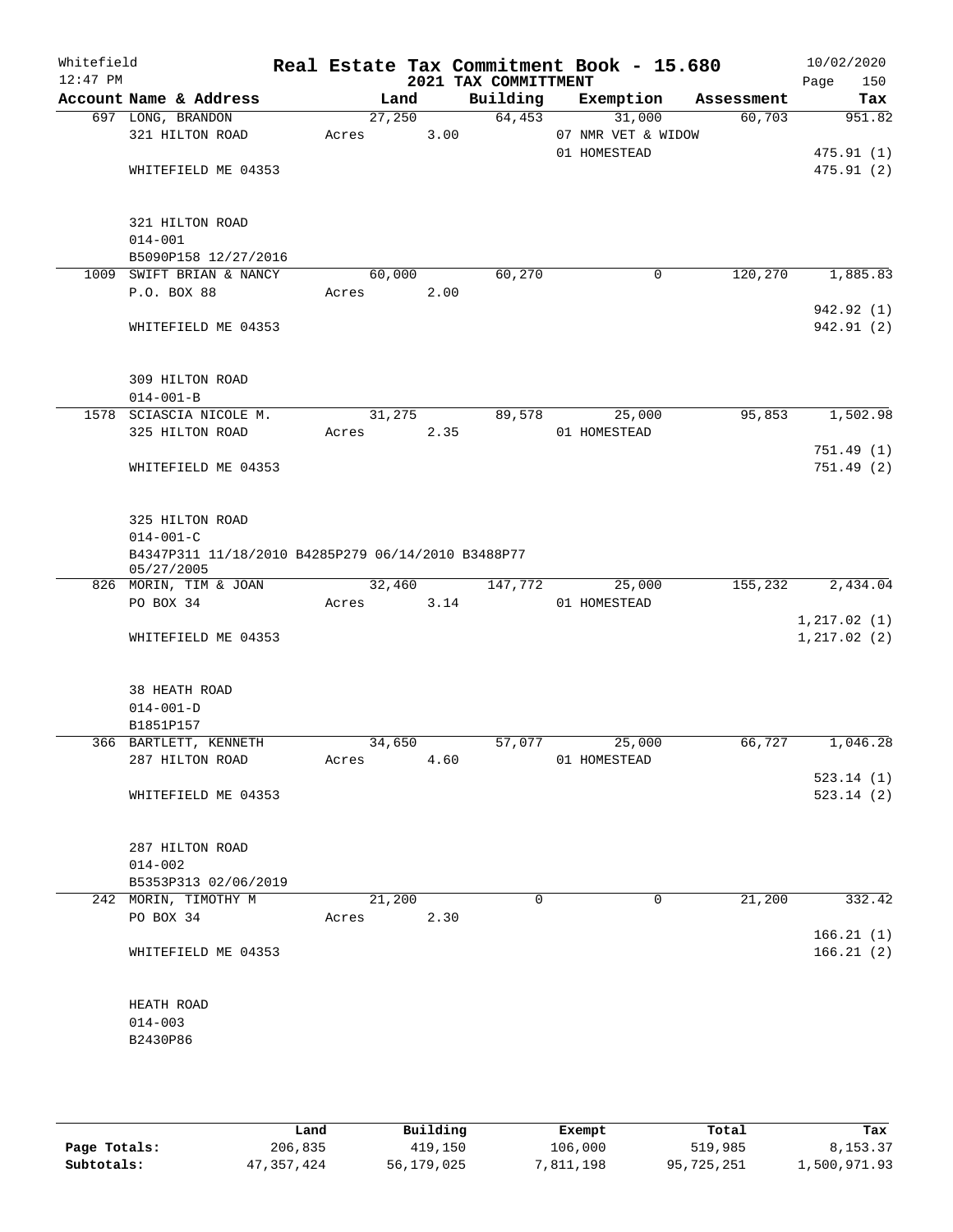| Whitefield   |                                                     |                 |            |                |                     |                      | Real Estate Tax Commitment Book - 15.680 |                       | 10/02/2020   |     |
|--------------|-----------------------------------------------------|-----------------|------------|----------------|---------------------|----------------------|------------------------------------------|-----------------------|--------------|-----|
| $12:47$ PM   |                                                     |                 |            |                |                     | 2021 TAX COMMITTMENT |                                          |                       | Page         | 151 |
|              | Account Name & Address<br>1035 FLANNERY, CHAD L     |                 |            | Land<br>31,200 |                     | 186, 395             | Building Exemption<br>25,000             | Assessment<br>192,595 | 3,019.89     | Tax |
|              | FLANNERY, LOREAL                                    |                 | Acres      |                | 2.30                |                      | 01 HOMESTEAD                             |                       |              |     |
|              | 26 HEATH ROAD                                       |                 |            |                |                     |                      |                                          |                       | 1,509.95(1)  |     |
|              |                                                     |                 |            |                |                     |                      |                                          |                       | 1,509.94(2)  |     |
|              | WHITEFIELD ME 04353                                 |                 |            |                |                     |                      |                                          |                       |              |     |
|              | 26 HEATH ROAD                                       |                 |            |                |                     |                      |                                          |                       |              |     |
|              | $014 - 003 - A$                                     |                 |            |                |                     |                      |                                          |                       |              |     |
|              | B5337P248 12/14/2018                                |                 |            |                |                     |                      |                                          |                       |              |     |
|              | 1174 SHEPARD, HEIDI M                               |                 |            | 31,050         |                     | 185,829              | 31,000                                   | 185,879               | 2,914.58     |     |
|              | TRUSTEE                                             |                 |            |                |                     |                      |                                          |                       |              |     |
|              | SHEPARD, BRADFORD S                                 |                 | Acres      |                | 2.20                |                      | 01 HOMESTEAD                             |                       |              |     |
|              | TRUSTEE                                             |                 |            |                |                     |                      |                                          |                       |              |     |
|              | 27 HEATH ROAD                                       |                 |            |                |                     |                      | 09 REV TRUST VET.                        |                       | 1,457.29(1)  |     |
|              |                                                     |                 |            |                |                     |                      |                                          |                       | 1,457.29(2)  |     |
|              | WHITEFIELD ME 04353                                 |                 |            |                |                     |                      |                                          |                       |              |     |
|              | 27 HEATH ROAD                                       |                 |            |                |                     |                      |                                          |                       |              |     |
|              | $014 - 004$                                         |                 |            |                |                     |                      |                                          |                       |              |     |
|              | B4747P107 01/02/2014 B4747P104 01/02/2014 B3954P266 |                 |            |                |                     |                      |                                          |                       |              |     |
|              | 01/10/2008 B2861P129 05/28/2002                     |                 |            |                |                     |                      |                                          |                       |              |     |
|              | 277 KENOYER RONALD & PAMELA                         |                 |            | 20,600         |                     | $\Omega$             | $\mathbf 0$                              | 20,600                | 323.01       |     |
|              | 268 HILTON ROAD                                     |                 | Acres 1.90 |                |                     |                      |                                          |                       |              |     |
|              |                                                     |                 |            |                |                     |                      |                                          |                       | 161.51(1)    |     |
|              | WHITEFIELD ME 04353                                 |                 |            |                |                     |                      |                                          |                       | 161.50(2)    |     |
|              |                                                     |                 |            |                |                     |                      |                                          |                       |              |     |
|              |                                                     |                 |            |                |                     |                      |                                          |                       |              |     |
|              | HILTON ROAD                                         |                 |            |                |                     |                      |                                          |                       |              |     |
|              | $014 - 004 - A$                                     |                 |            |                |                     |                      |                                          |                       |              |     |
|              | 748 SHEPARD, BRADFORD S &                           |                 |            | 33,014         |                     | $\mathbf 0$          | $\mathbf 0$                              | 33,014                | 517.66       |     |
|              | HEIDI M                                             |                 |            |                |                     |                      |                                          |                       |              |     |
|              | 27 HEATH ROAD                                       |                 | Acres      |                | 40.79               |                      |                                          |                       | 258.83(1)    |     |
|              | WHITEFIELD ME 04353                                 |                 |            |                |                     |                      |                                          |                       | 258.83(2)    |     |
|              |                                                     |                 |            |                |                     |                      |                                          |                       |              |     |
|              |                                                     |                 |            |                |                     |                      |                                          |                       |              |     |
|              | HEATH ROAD                                          |                 |            |                |                     |                      |                                          |                       |              |     |
|              | $014 - 005$                                         |                 |            |                |                     |                      |                                          |                       |              |     |
|              | B3954P266 01/10/2008 B2861P129                      |                 |            |                |                     |                      |                                          |                       |              |     |
|              | 1543 STICKNEY GEORGE & WANDA                        |                 |            | 31,950         |                     | 74,800               | 25,000                                   | 81,750                | 1,281.84     |     |
|              | 247 HILTON ROAD                                     |                 | Acres      |                | 2.80                |                      | 01 HOMESTEAD                             |                       |              |     |
|              |                                                     |                 |            |                |                     |                      |                                          |                       | 640.92(1)    |     |
|              | WHITEFIELD ME 04353                                 |                 |            |                |                     |                      |                                          |                       | 640.92(2)    |     |
|              |                                                     |                 |            |                |                     |                      |                                          |                       |              |     |
|              | 247 HILTON ROAD                                     |                 |            |                |                     |                      |                                          |                       |              |     |
|              | $014 - 005 - A$                                     |                 |            |                |                     |                      |                                          |                       |              |     |
|              | B3411P276 12/17/2004                                |                 |            |                |                     |                      |                                          |                       |              |     |
|              | 110 BISHOP, CHRISTOPHER S                           |                 |            | 30,450         |                     | 73,916               | 0                                        | 104,366               | 1,636.46     |     |
|              | BISHOP, ANNE-DORA T                                 |                 | Acres      |                | 1.80                |                      |                                          |                       |              |     |
|              | 239 HILTON ROAD                                     |                 |            |                |                     |                      |                                          |                       | 818.23(1)    |     |
|              |                                                     |                 |            |                |                     |                      |                                          |                       | 818.23(2)    |     |
|              | WHITEFIELD ME 04353                                 |                 |            |                |                     |                      |                                          |                       |              |     |
|              | 239 HILTON ROAD                                     |                 |            |                |                     |                      |                                          |                       |              |     |
|              | $014 - 005 - B$                                     |                 |            |                |                     |                      |                                          |                       |              |     |
|              | B3582P304 10/31/2005                                |                 |            |                |                     |                      |                                          |                       |              |     |
|              |                                                     |                 |            |                |                     |                      |                                          |                       |              |     |
|              |                                                     |                 |            |                |                     |                      |                                          |                       |              |     |
| Page Totals: |                                                     | Land<br>178,264 |            |                | Building<br>520,940 |                      | Exempt<br>81,000                         | Total<br>618,204      | 9,693.44     | Tax |
| Subtotals:   |                                                     | 47,535,688      |            |                | 56,699,965          |                      | 7,892,198                                | 96, 343, 455          | 1,510,665.37 |     |
|              |                                                     |                 |            |                |                     |                      |                                          |                       |              |     |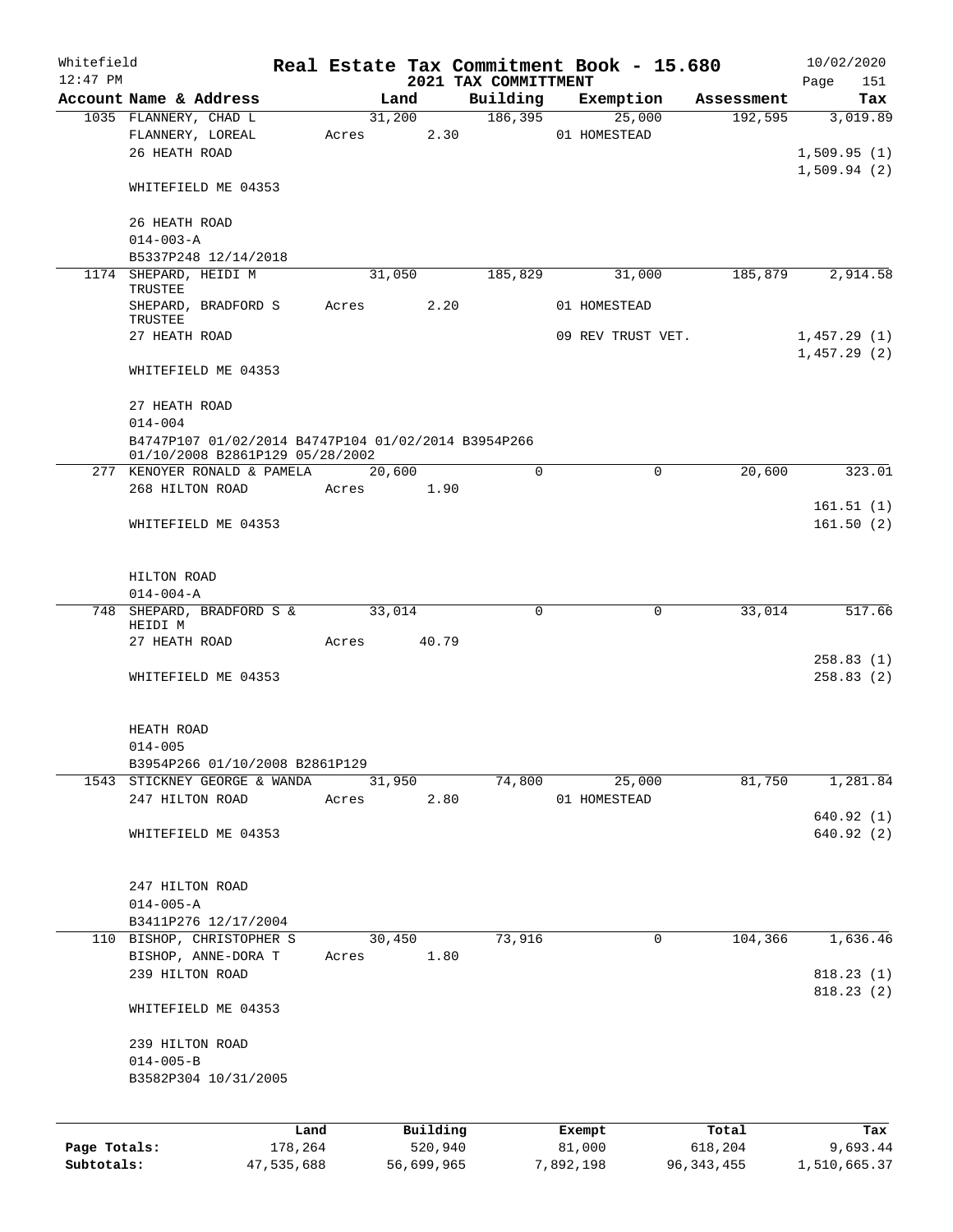| Whitefield<br>$12:47$ PM |                                           |         |       |        |          | 2021 TAX COMMITTMENT |              | Real Estate Tax Commitment Book - 15.680 |                           | 10/02/2020<br>Page<br>152 |
|--------------------------|-------------------------------------------|---------|-------|--------|----------|----------------------|--------------|------------------------------------------|---------------------------|---------------------------|
|                          | Account Name & Address                    |         |       | Land   |          | Building             |              | Exemption                                | Assessment                | Tax                       |
|                          | 1645 PEASLEE JUANITA                      |         |       |        | 63,490   |                      | 26,667       | 25,000                                   | 65,157                    | 1,021.66                  |
|                          | PO BOX 119                                |         | Acres |        | 16.80    |                      | 01 HOMESTEAD |                                          |                           |                           |
|                          |                                           |         |       |        |          |                      |              |                                          |                           | 510.83(1)                 |
|                          | WHITEFIELD ME 04353                       |         |       |        |          |                      |              |                                          |                           | 510.83(2)                 |
|                          | 37 MAPLE LANE                             |         |       |        |          |                      |              |                                          |                           |                           |
|                          | $014 - 006$                               |         |       |        |          |                      |              |                                          |                           |                           |
|                          | B2334P220                                 |         |       |        |          |                      |              |                                          |                           |                           |
|                          | 179 BROWN DAVID R. & LOIS                 |         |       | 30,750 |          | 14,598               |              | 25,000                                   | 20,348                    | 319.06                    |
|                          | C.                                        |         |       |        |          |                      |              |                                          |                           |                           |
|                          | P O BOX 28                                |         | Acres |        | 2.00     |                      | 01 HOMESTEAD |                                          |                           |                           |
|                          | WHITEFIELD ME 04353                       |         |       |        |          |                      |              |                                          |                           | 159.53(1)<br>159.53(2)    |
|                          |                                           |         |       |        |          |                      |              |                                          |                           |                           |
|                          | 201 HILTON ROAD                           |         |       |        |          |                      |              |                                          |                           |                           |
|                          | $014 - 006 - A$                           |         |       |        |          |                      |              |                                          |                           |                           |
|                          | B1400P124<br>353 MELVILLE EDWARD C. &     |         |       | 30,375 |          | $\mathbf 0$          |              | $\mathbf 0$                              | 30,375                    | 476.28                    |
|                          | MEGAN I.                                  |         |       |        |          |                      |              |                                          |                           |                           |
|                          | 207 HILTON ROAD                           |         | Acres |        | 1.75     |                      |              |                                          |                           |                           |
|                          | WHITEFIELD ME 04353                       |         |       |        |          |                      |              |                                          |                           | 238.14(1)<br>238.14(2)    |
|                          |                                           |         |       |        |          |                      |              |                                          |                           |                           |
|                          | HILTON ROAD<br>$014 - 006 - B$            |         |       |        |          |                      |              |                                          |                           |                           |
|                          | B4201P100 09/16/2009 B2447P236 04/08/1999 |         |       |        |          |                      |              |                                          |                           |                           |
|                          | 257 ELLIOTT CARROLL MARSON                |         |       |        | 30,855   |                      | 11,021       | 31,000                                   | 10,876                    | 170.54                    |
|                          | ELLIOTT JUDITH                            |         | Acres |        | 2.07     |                      |              |                                          | 12 VET $2-27-61 = 8-5-64$ |                           |
|                          | PO BOX 174                                |         |       |        |          |                      | 01 HOMESTEAD |                                          |                           | 85.27(1)                  |
|                          | WHITEFIELD ME 04353                       |         |       |        |          |                      |              |                                          |                           | 85.27(2)                  |
|                          |                                           |         |       |        |          |                      |              |                                          |                           |                           |
|                          | 28 MAPLE LANE                             |         |       |        |          |                      |              |                                          |                           |                           |
|                          | $014 - 006 - C$                           |         |       |        |          |                      |              |                                          |                           |                           |
|                          | B4605P256 12/14/2012 B2879P148            |         |       |        |          |                      |              |                                          |                           |                           |
|                          | 176 PIAWLOCK, LAURA E<br>P O BOX 1337     |         | Acres | 30,525 | 1.85     | 136,462              |              | 0                                        | 166,987                   | 2,618.36                  |
|                          |                                           |         |       |        |          |                      |              |                                          |                           | 1,309.18(1)               |
|                          | WESTBROOK ME 04098 1337                   |         |       |        |          |                      |              |                                          |                           | 1,309.18(2)               |
|                          | 29 BEECH LANE                             |         |       |        |          |                      |              |                                          |                           |                           |
|                          | $014 - 006 - D$                           |         |       |        |          |                      |              |                                          |                           |                           |
|                          | B4269P140 04/16/2010 B3271P216 04/16/2004 |         |       |        |          |                      |              |                                          |                           |                           |
|                          | 944 WILSON, ROBERT D                      |         |       | 36,626 |          | 10,380               |              | 25,000                                   | 22,006                    | 345.05                    |
|                          | C/O ALTA MILLER<br>2156 WALDEN ROAD       |         | Acres |        | 6.72     |                      | 01 HOMESTEAD |                                          |                           | 172.53(1)                 |
|                          | MACON GA 31216                            |         |       |        |          |                      |              |                                          |                           | 172.52(2)                 |
|                          | <b>48 BEECH LANE</b>                      |         |       |        |          |                      |              |                                          |                           |                           |
|                          | $014 - 006 - E$                           |         |       |        |          |                      |              |                                          |                           |                           |
|                          | B3592P185 11/18/2005                      |         |       |        |          |                      |              |                                          |                           |                           |
|                          |                                           |         |       |        |          |                      |              |                                          |                           |                           |
|                          |                                           |         |       |        |          |                      |              |                                          |                           |                           |
|                          |                                           | Land    |       |        | Building |                      | Exempt       |                                          | Total                     | Tax                       |
| Page Totals:             |                                           | 222,621 |       |        | 199,128  |                      | 106,000      |                                          | 315,749                   | 4,950.95                  |

**Subtotals:** 47,758,309 56,899,093 7,998,198 96,659,204 1,515,616.32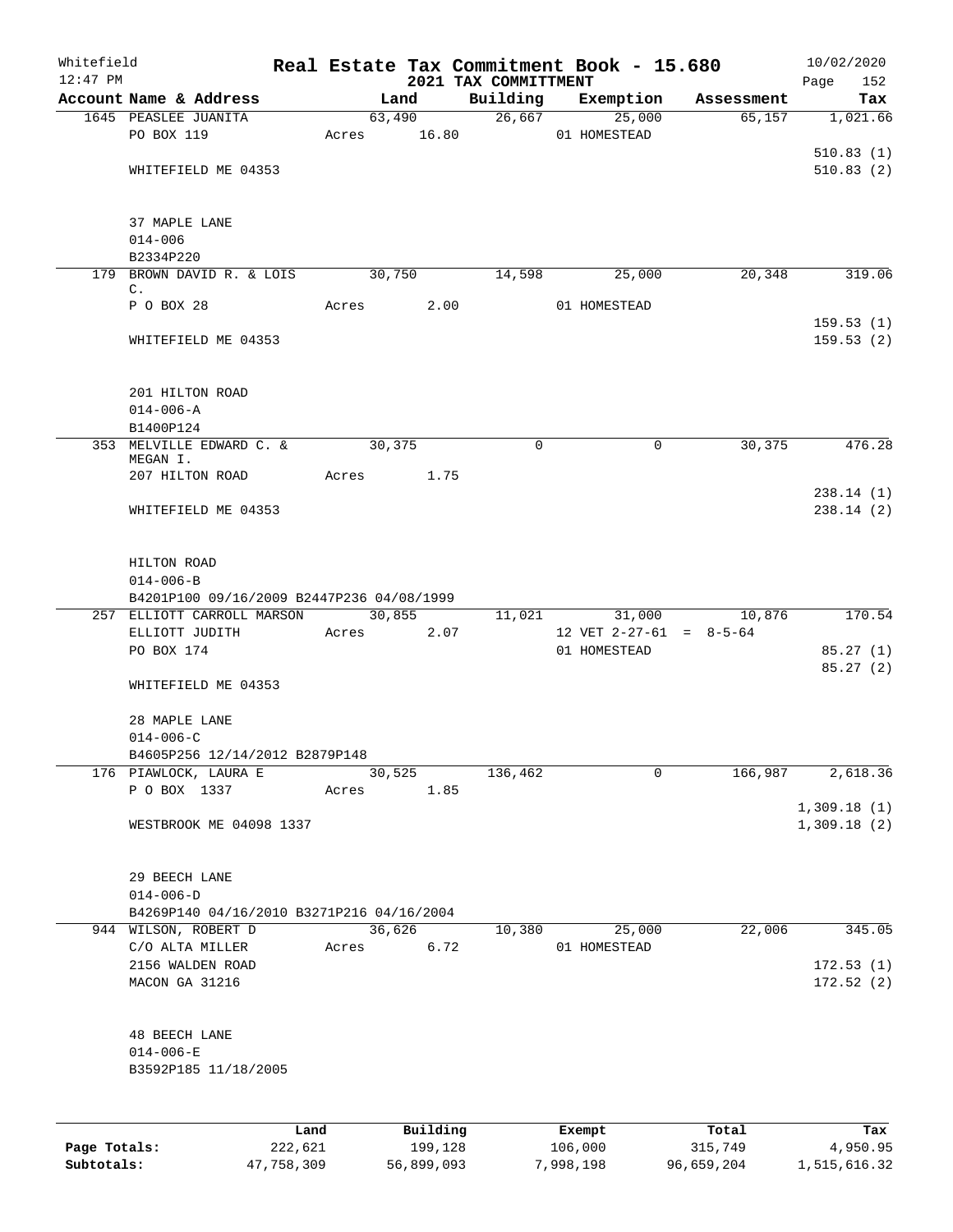| Whitefield |                                                                 |      |       |        |          |                      | Real Estate Tax Commitment Book - 15.680 |                      | 10/02/2020               |
|------------|-----------------------------------------------------------------|------|-------|--------|----------|----------------------|------------------------------------------|----------------------|--------------------------|
| $12:47$ PM |                                                                 |      |       |        |          | 2021 TAX COMMITTMENT |                                          |                      | Page<br>153              |
|            | Account Name & Address<br>384 WILLIAMS, HENRY F                 |      |       | Land   | 33,705   | Building<br>15,195   | Exemption<br>$\Omega$                    | Assessment<br>48,900 | Tax<br>766.75            |
|            | 15 MAPLE LANE                                                   |      | Acres |        | 3.97     |                      |                                          |                      |                          |
|            |                                                                 |      |       |        |          |                      |                                          |                      | 383.38 (1)               |
|            | WHITEFIELD ME 04353                                             |      |       |        |          |                      |                                          |                      | 383.37 (2)               |
|            |                                                                 |      |       |        |          |                      |                                          |                      |                          |
|            | 15 MAPLE LANE                                                   |      |       |        |          |                      |                                          |                      |                          |
|            | $014 - 006 - F - A$                                             |      |       |        |          |                      |                                          |                      |                          |
|            | B4172P136 07/10/2009 B2355P4                                    |      |       |        |          |                      |                                          |                      |                          |
|            | 203 MILLER ALTA                                                 |      |       | 34,680 |          | 45,461               | 0                                        | 80,141               | 1,256.61                 |
|            | 2156 WALDEN ROAD                                                |      | Acres |        | 4.62     |                      |                                          |                      |                          |
|            |                                                                 |      |       |        |          |                      |                                          |                      | 628.31(1)                |
|            | MACON GA 31216                                                  |      |       |        |          |                      |                                          |                      | 628.30(2)                |
|            |                                                                 |      |       |        |          |                      |                                          |                      |                          |
|            | 225 HILTON ROAD                                                 |      |       |        |          |                      |                                          |                      |                          |
|            | $014 - 006 - F - B$                                             |      |       |        |          |                      |                                          |                      |                          |
|            | B4787P51 06/09/2014 B2072P295                                   |      |       |        |          |                      |                                          |                      |                          |
|            | 1065 PEASLEE, ROBERT L &<br>RONDA L                             |      |       | 30,150 |          | 10,602               | 0                                        | 40,752               | 638.99                   |
|            | PO BOX 47                                                       |      | Acres |        | 1.60     |                      |                                          |                      |                          |
|            |                                                                 |      |       |        |          |                      |                                          |                      | 319.50(1)                |
|            | UNITY ME 04988-0047                                             |      |       |        |          |                      |                                          |                      | 319.49(2)                |
|            |                                                                 |      |       |        |          |                      |                                          |                      |                          |
|            | <b>30 BEECH LANE</b>                                            |      |       |        |          |                      |                                          |                      |                          |
|            | $014 - 006 - G$                                                 |      |       |        |          |                      |                                          |                      |                          |
|            | B4937P205 10/09/2015 B2244P167                                  |      |       |        |          |                      |                                          |                      |                          |
|            | 39 PEASLEE, TIMOTHY & JODY                                      |      |       | 30,750 |          | 12,545               | 0                                        | 43,295               | 678.87                   |
|            | R<br>P.O. BOX 56                                                |      | Acres |        | 2.00     |                      |                                          |                      |                          |
|            |                                                                 |      |       |        |          |                      |                                          |                      | 339.44(1)                |
|            | WHITEFIELD ME 04353                                             |      |       |        |          |                      |                                          |                      | 339.43(2)                |
|            |                                                                 |      |       |        |          |                      |                                          |                      |                          |
|            | 32 BEECH LANE                                                   |      |       |        |          |                      |                                          |                      |                          |
|            | $014 - 006 - H$                                                 |      |       |        |          |                      |                                          |                      |                          |
|            | B4439P315 09/19/2011 B3371P294 09/30/2004                       |      |       |        |          |                      |                                          |                      |                          |
|            | 627 MELVILLE, EDWARD C. II                                      |      |       | 31,125 |          | 71,321               | 0                                        | 102,446              | 1,606.35                 |
|            | MELVILLE, MEGAN I                                               |      | Acres |        | 2.25     |                      |                                          |                      |                          |
|            | 207 HILTON ROAD                                                 |      |       |        |          |                      |                                          |                      | 803.18 (1)<br>803.17 (2) |
|            | WHITEFIELD ME 04353                                             |      |       |        |          |                      |                                          |                      |                          |
|            |                                                                 |      |       |        |          |                      |                                          |                      |                          |
|            | 207 HILTON ROAD                                                 |      |       |        |          |                      |                                          |                      |                          |
|            | $014 - 006 - I$                                                 |      |       |        |          |                      |                                          |                      |                          |
|            | B4611P23 12/28/2012 B3317P81 06/15/2004<br>1588 SMITH, MARSHA L |      |       |        | 30,870   | 16,786               | 0                                        | 47,656               | 747.25                   |
|            | P.O. BOX 146                                                    |      | Acres |        | 2.08     |                      |                                          |                      |                          |
|            |                                                                 |      |       |        |          |                      |                                          |                      | 373.63(1)                |
|            | WHITEFIELD ME 04353                                             |      |       |        |          |                      |                                          |                      | 373.62(2)                |
|            |                                                                 |      |       |        |          |                      |                                          |                      |                          |
|            | 59 BEECH LANE                                                   |      |       |        |          |                      |                                          |                      |                          |
|            | $014 - 006 - J$                                                 |      |       |        |          |                      |                                          |                      |                          |
|            | B2326P233                                                       |      |       |        |          |                      |                                          |                      |                          |
|            |                                                                 |      |       |        |          |                      |                                          |                      |                          |
|            |                                                                 |      |       |        |          |                      |                                          |                      |                          |
|            |                                                                 | Land |       |        | Building |                      | Exempt                                   | Total                | Tax                      |

|              | -------    |            | -------   | ------     | ------       |
|--------------|------------|------------|-----------|------------|--------------|
| Page Totals: | 191,280    | 171,910    |           | 363,190    | 5,694.82     |
| Subtotals:   | 47,949,589 | 57,071,003 | 7,998,198 | 97,022,394 | 1,521,311.14 |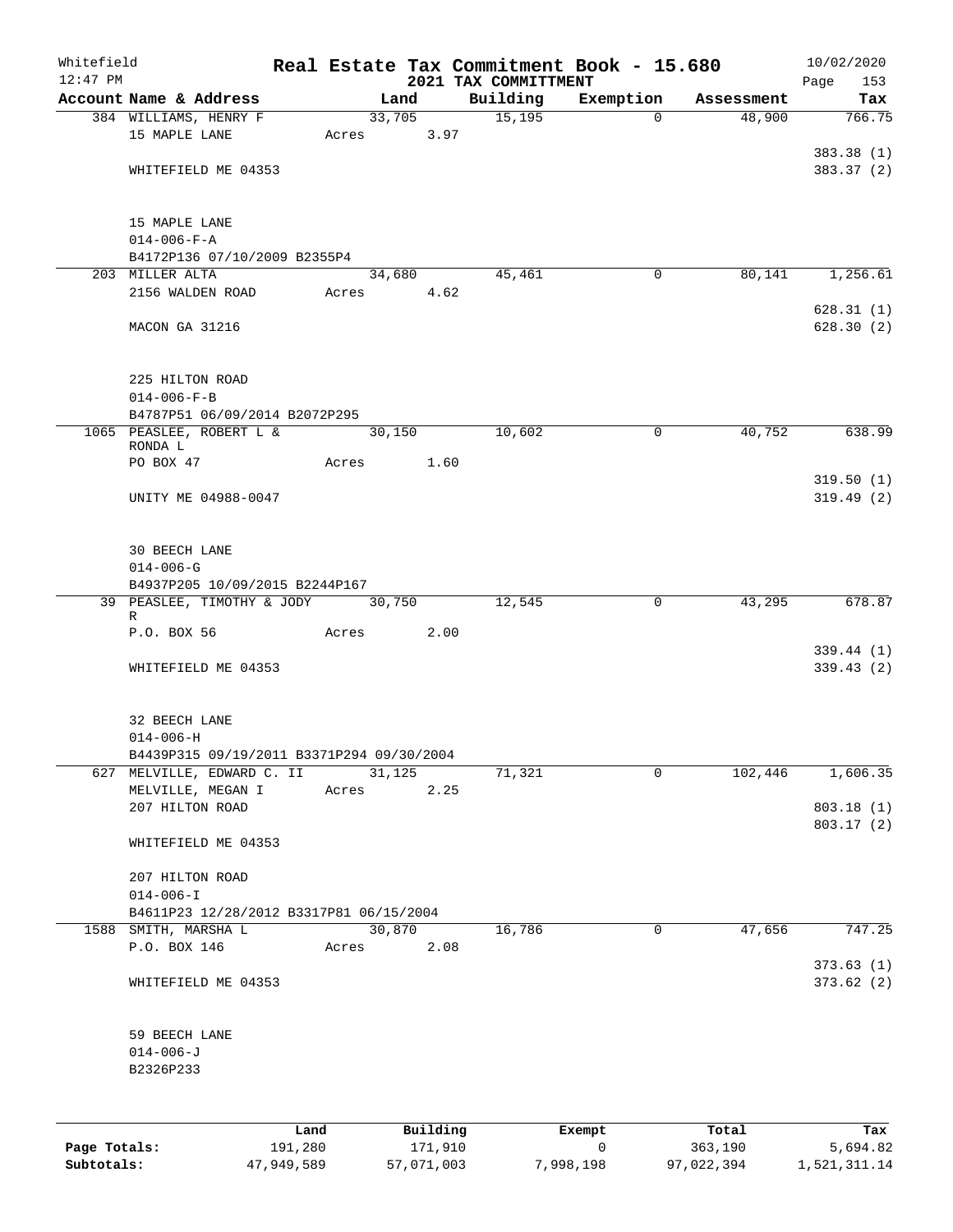| Whitefield<br>$12:47$ PM |                                                     |        |        | 2021 TAX COMMITTMENT | Real Estate Tax Commitment Book - 15.680 |            | 10/02/2020<br>Page<br>154 |
|--------------------------|-----------------------------------------------------|--------|--------|----------------------|------------------------------------------|------------|---------------------------|
|                          | Account Name & Address                              | Land   |        | Building             | Exemption                                | Assessment | Tax                       |
|                          | 1809 RIDEOUT, ERIC M                                |        | 34,050 | 60,756               | $\Omega$                                 | 94,806     | 1,486.56                  |
|                          | 74 BEECH LANE                                       | Acres  | 4.20   |                      |                                          |            |                           |
|                          |                                                     |        |        |                      |                                          |            | 743.28(1)                 |
|                          | WHITEFIELD ME 04353                                 |        |        |                      |                                          |            | 743.28(2)                 |
|                          |                                                     |        |        |                      |                                          |            |                           |
|                          | 74 BEECH LANE                                       |        |        |                      |                                          |            |                           |
|                          | $014 - 006 - K$                                     |        |        |                      |                                          |            |                           |
|                          | B3978P200 03/14/2008                                |        |        |                      |                                          |            |                           |
|                          | 1566 THERIAULT JOHN & ESTHER                        | 35,642 |        | 0                    | 0                                        | 35,642     | 558.87                    |
|                          | PO BOX 79                                           | Acres  | 17.99  |                      |                                          |            |                           |
|                          |                                                     |        |        |                      |                                          |            | 279.44(1)                 |
|                          | WHITEFIELD ME 04353                                 |        |        |                      |                                          |            | 279.43(2)                 |
|                          | HILTON ROAD                                         |        |        |                      |                                          |            |                           |
|                          | $014 - 007$                                         |        |        |                      |                                          |            |                           |
|                          | 1366 GRADY, DARRYL & JEANNE                         | 38,258 |        | 10,634               | 25,000                                   | 23,892     | 374.63                    |
|                          | 7 CEDAR LANE                                        | Acres  | 5.01   |                      | 01 HOMESTEAD                             |            |                           |
|                          |                                                     |        |        |                      |                                          |            | 187.32 (1)                |
|                          | WHITEFIELD ME 04353                                 |        |        |                      |                                          |            | 187.31(2)                 |
|                          | 7 CEDAR LANE                                        |        |        |                      |                                          |            |                           |
|                          | $014 - 007 - A$                                     |        |        |                      |                                          |            |                           |
|                          | B3974P207 03/06/2008                                |        |        |                      |                                          |            |                           |
|                          | 1265 HUTTER FRANCIS W.                              | 51,605 |        | 16,984               | 25,000                                   | 43,589     | 683.48                    |
|                          | PO BOX 46                                           | Acres  | 26.70  |                      | 01 HOMESTEAD                             |            |                           |
|                          |                                                     |        |        |                      |                                          |            | 341.74 (1)                |
|                          | WHITEFIELD ME 04353                                 |        |        |                      |                                          |            | 341.74 (2)                |
|                          | 147 HILTON ROAD                                     |        |        |                      |                                          |            |                           |
|                          | $014 - 008$                                         |        |        |                      |                                          |            |                           |
|                          | B4119P171 03/27/2009 B4057P256 10/03/2008 B1806P145 |        |        |                      |                                          |            |                           |
|                          | 419 PLIMPTON, TYLER S                               | 40,290 |        | 89,319               | 25,000                                   | 104,609    | 1,640.27                  |
|                          | ANDERSON, KRISTEN L                                 | Acres  | 11.30  |                      | 01 HOMESTEAD                             |            |                           |
|                          | 135 HILTON ROAD                                     |        |        |                      |                                          |            | 820.14 (1)                |
|                          |                                                     |        |        |                      |                                          |            | 820.13 (2)                |
|                          | WHITEFIELD ME 04353                                 |        |        |                      |                                          |            |                           |
|                          | 135 HILTON ROAD                                     |        |        |                      |                                          |            |                           |
|                          | $014 - 008 - A$                                     |        |        |                      |                                          |            |                           |
|                          | B5183P248 09/18/2017                                |        |        |                      |                                          |            |                           |
|                          | 869 STANTON AMY E.                                  | 40,266 |        | $\Omega$             | $\mathbf 0$                              | 40,266     | 631.37                    |
|                          | 90 HOCKOMOCK ROAD                                   | Acres  | 24.64  |                      |                                          |            |                           |
|                          |                                                     |        |        |                      |                                          |            | 315.69(1)                 |
|                          | WOOLWICH ME 04579                                   |        |        |                      |                                          |            | 315.68(2)                 |
|                          | HILTON ROAD                                         |        |        |                      |                                          |            |                           |
|                          | $014 - 009$                                         |        |        |                      |                                          |            |                           |
|                          | B2954P141                                           |        |        |                      |                                          |            |                           |
|                          |                                                     |        |        |                      |                                          |            |                           |
|                          |                                                     |        |        |                      |                                          |            |                           |

|              | Land       | Building   | Exempt    | Total        | Tax          |
|--------------|------------|------------|-----------|--------------|--------------|
| Page Totals: | 240,111    | 177,693    | 75,000    | 342,804      | 5,375.18     |
| Subtotals:   | 48,189,700 | 57,248,696 | 8,073,198 | 97, 365, 198 | 1,526,686.32 |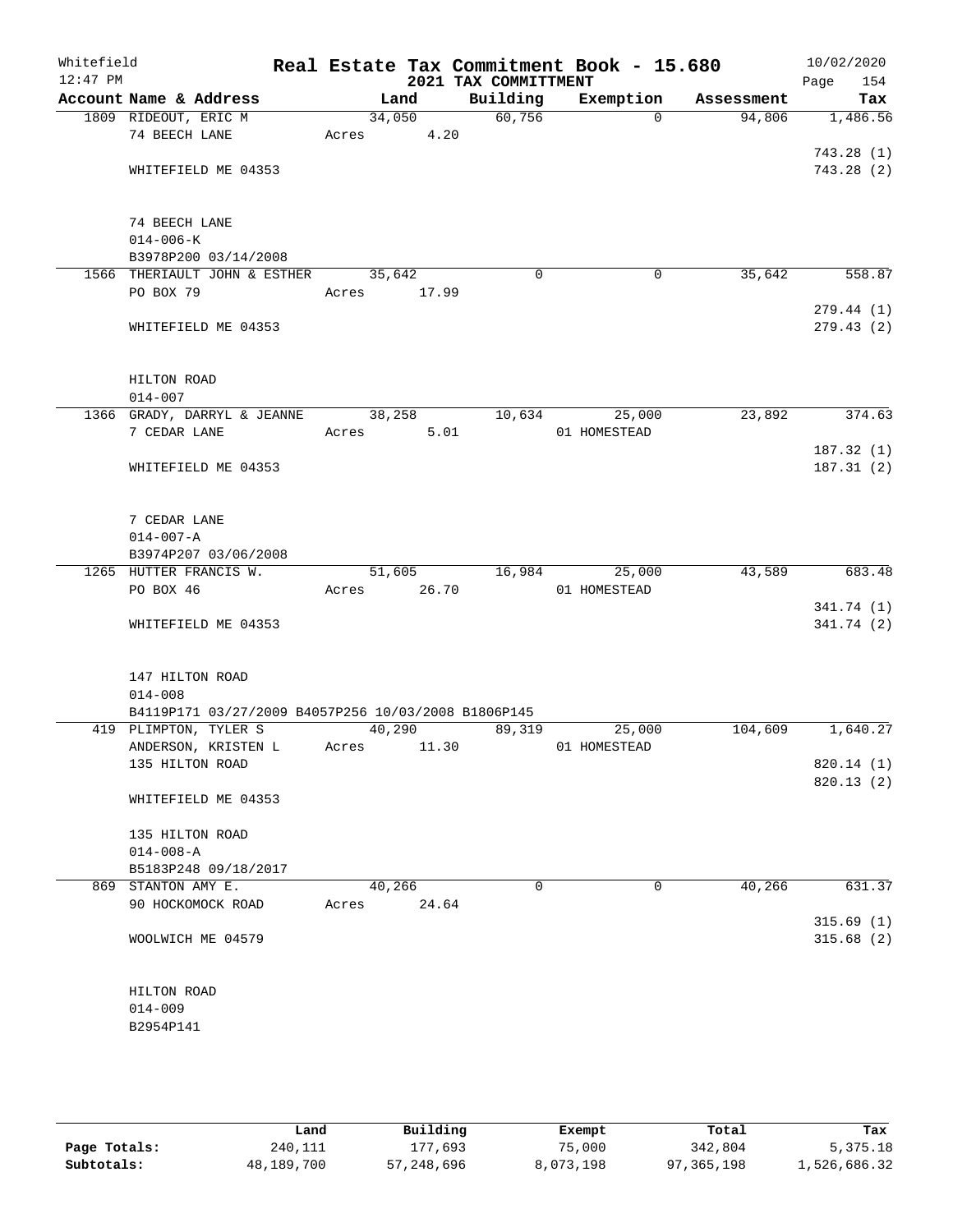| Whitefield<br>$12:47$ PM |                                                                                     |       |        |          | 2021 TAX COMMITTMENT | Real Estate Tax Commitment Book - 15.680 |   |            | 10/02/2020<br>155<br>Page |
|--------------------------|-------------------------------------------------------------------------------------|-------|--------|----------|----------------------|------------------------------------------|---|------------|---------------------------|
|                          | Account Name & Address                                                              |       | Land   |          | Building             | Exemption                                |   | Assessment | Tax                       |
|                          | 1000 PRAY KAREN H.                                                                  |       | 31,950 |          | 5,078                | 25,000                                   |   | 12,028     | 188.60                    |
|                          | PO BOX 183                                                                          | Acres |        | 2.80     |                      | 01 HOMESTEAD                             |   |            |                           |
|                          |                                                                                     |       |        |          |                      |                                          |   |            | 94.30(1)                  |
|                          | WHITEFIELD ME 04353                                                                 |       |        |          |                      |                                          |   |            | 94.30 (2)                 |
|                          | 105 HILTON ROAD                                                                     |       |        |          |                      |                                          |   |            |                           |
|                          | $014 - 009 - A$                                                                     |       |        |          |                      |                                          |   |            |                           |
|                          | B2256P268                                                                           |       |        |          |                      |                                          |   |            |                           |
|                          | 1678 LEE NATHAN T. &                                                                |       | 30,750 |          | 58,341               |                                          | 0 | 89,091     | 1,396.95                  |
|                          | * LUCINDA M. PERFETTO                                                               | Acres |        | 2.00     |                      |                                          |   |            |                           |
|                          | 121 HILTON ROAD                                                                     |       |        |          |                      |                                          |   |            | 698.48 (1)                |
|                          | WHITEFIELD ME 04353                                                                 |       |        |          |                      |                                          |   |            | 698.47 (2)                |
|                          | 121 HILTON ROAD                                                                     |       |        |          |                      |                                          |   |            |                           |
|                          | $014 - 009 - B$                                                                     |       |        |          |                      |                                          |   |            |                           |
|                          | B4738P1 12/02/2013 B2842P29 04/19/2002                                              |       |        |          |                      |                                          |   |            |                           |
|                          | 995 HEATH JR. HAROLD R. &                                                           |       |        | 30,000   | 63,674               | 25,000                                   |   | 68,674     | 1,076.81                  |
|                          | * CYNTHIA MARIE                                                                     | Acres |        | 1.14     |                      | 01 HOMESTEAD                             |   |            |                           |
|                          | PO BOX 132                                                                          |       |        |          |                      |                                          |   |            | 538.41(1)                 |
|                          |                                                                                     |       |        |          |                      |                                          |   |            | 538.40 (2)                |
|                          | WHITEFIELD ME 04353                                                                 |       |        |          |                      |                                          |   |            |                           |
|                          | 111 HILTON ROAD                                                                     |       |        |          |                      |                                          |   |            |                           |
|                          | $014 - 010$                                                                         |       |        |          |                      |                                          |   |            |                           |
|                          | B2124P40                                                                            |       |        |          |                      |                                          |   |            |                           |
|                          | 1408 WILBUR WAYNE M.                                                                |       | 39,970 |          | 2,151                |                                          | 0 | 42,121     | 660.46                    |
|                          | 34 FOURTH AVENUE                                                                    | Acres |        | 10.90    |                      |                                          |   |            |                           |
|                          |                                                                                     |       |        |          |                      |                                          |   |            | 330.23(1)                 |
|                          | PITMAN NJ 08071                                                                     |       |        |          |                      |                                          |   |            | 330.23(2)                 |
|                          | 96 EAST RIVER ROAD                                                                  |       |        |          |                      |                                          |   |            |                           |
|                          | $014 - 011$                                                                         |       |        |          |                      |                                          |   |            |                           |
|                          | B4896P190 06/16/2015 B4466P96 12/01/2011 B4289P212<br>06/23/2010 B760P43 01/19/1973 |       |        |          |                      |                                          |   |            |                           |
|                          | 1110 WOODBURY KATHLEEN J. &                                                         |       | 66,850 |          | 68,285               | 25,000                                   |   | 110,135    | 1,726.92                  |
|                          | JOYCE L.                                                                            |       |        |          |                      |                                          |   |            |                           |
|                          | 100 EAST RIVER ROAD                                                                 | Acres |        | 21.00    |                      | 01 HOMESTEAD                             |   |            |                           |
|                          |                                                                                     |       |        |          |                      |                                          |   |            | 863.46 (1)                |
|                          | WHITEFIELD ME 04353                                                                 |       |        |          |                      |                                          |   |            | 863.46 (2)                |
|                          | 100 EAST RIVER ROAD                                                                 |       |        |          |                      |                                          |   |            |                           |
|                          | $014 - 012$                                                                         |       |        |          |                      |                                          |   |            |                           |
|                          | B3238P135                                                                           |       |        |          |                      |                                          |   |            |                           |
|                          | 375 MORANG DONALD W.                                                                |       | 36,754 |          | 90,196               | 31,000                                   |   | 95,950     | 1,504.50                  |
|                          | P.O. BOX 254                                                                        | Acres |        | 6.88     |                      | 01 HOMESTEAD                             |   |            |                           |
|                          |                                                                                     |       |        |          |                      | 05 VET EXEMPTION                         |   |            | 752.25(1)                 |
|                          | WHITEFIELD ME 04353                                                                 |       |        |          |                      |                                          |   |            | 752.25(2)                 |
|                          |                                                                                     |       |        |          |                      |                                          |   |            |                           |
|                          | 106 EAST RIVER ROAD                                                                 |       |        |          |                      |                                          |   |            |                           |
|                          | $014 - 013$                                                                         |       |        |          |                      |                                          |   |            |                           |
|                          | B4117P102 03/23/2009 B2296P112                                                      |       |        |          |                      |                                          |   |            |                           |
|                          |                                                                                     | Land  |        | Building |                      | Exempt                                   |   | Total      | Tax                       |

|              | Land         | Building   | Exempt    | Total      | Tax          |
|--------------|--------------|------------|-----------|------------|--------------|
| Page Totals: | 236,274      | 287,725    | 106,000   | 417,999    | 6,554.24     |
| Subtotals:   | 48, 425, 974 | 57,536,421 | 8,179,198 | 97,783,197 | 1,533,240.56 |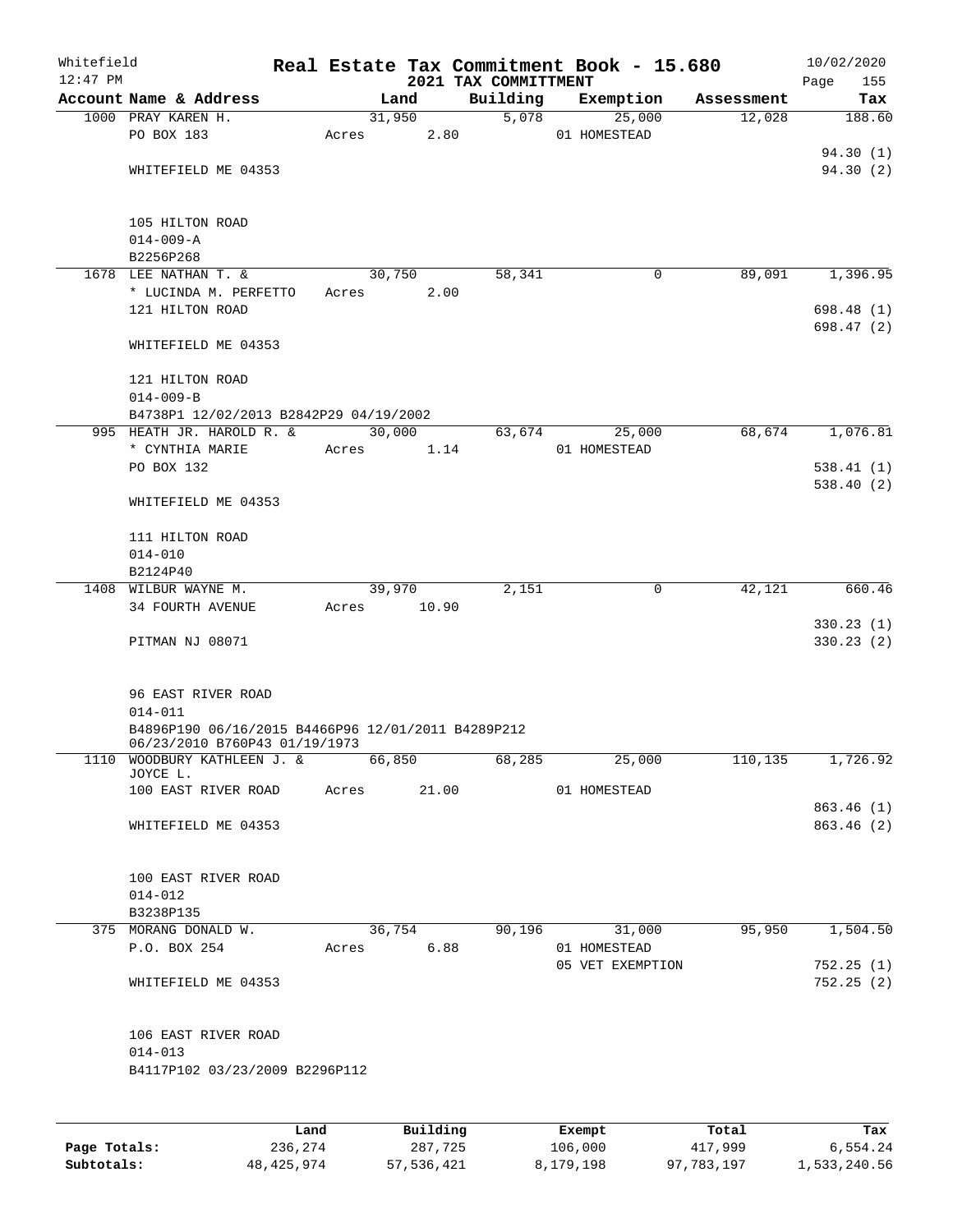| Whitefield   |                                                  |            |       |        |            | Real Estate Tax Commitment Book - 15.680 |              |             |            |      | 10/02/2020   |
|--------------|--------------------------------------------------|------------|-------|--------|------------|------------------------------------------|--------------|-------------|------------|------|--------------|
| $12:47$ PM   |                                                  |            |       |        |            | 2021 TAX COMMITTMENT                     |              |             |            | Page | 156          |
|              | Account Name & Address                           |            |       | Land   |            | Building                                 |              | Exemption   | Assessment |      | Tax          |
|              | 228 HAINKE, HAROLD J                             |            |       | 33,250 |            | $\mathsf{O}$                             |              | $\Omega$    | 33,250     |      | 521.36       |
|              | TASH, SHERRY                                     |            | Acres |        | 15.00      |                                          |              |             |            |      |              |
|              | PO BOX 208                                       |            |       |        |            |                                          |              |             |            |      | 260.68(1)    |
|              |                                                  |            |       |        |            |                                          |              |             |            |      | 260.68(2)    |
|              | WHITEFIELD ME 04353                              |            |       |        |            |                                          |              |             |            |      |              |
|              |                                                  |            |       |        |            |                                          |              |             |            |      |              |
|              | EAST RIVER ROAD                                  |            |       |        |            |                                          |              |             |            |      |              |
|              | $014 - 014$                                      |            |       |        |            |                                          |              |             |            |      |              |
|              | B5070P237 11/01/2016                             |            |       |        |            |                                          |              |             |            |      |              |
|              | 648 FLOGE MATTHEW C. &<br>SHERI A.               |            |       | 64,140 |            | 85,005                                   |              | 25,000      | 124,145    |      | 1,946.59     |
|              | 54 JEFFERSON ROAD                                |            | Acres |        | 30.60      |                                          | 01 HOMESTEAD |             |            |      |              |
|              |                                                  |            |       |        |            |                                          |              |             |            |      | 973.30(1)    |
|              | WHITEFIELD ME 04353                              |            |       |        |            |                                          |              |             |            |      | 973.29(2)    |
|              |                                                  |            |       |        |            |                                          |              |             |            |      |              |
|              |                                                  |            |       |        |            |                                          |              |             |            |      |              |
|              | 54 JEFFERSON ROAD                                |            |       |        |            |                                          |              |             |            |      |              |
|              | $014 - 015$                                      |            |       |        |            |                                          |              |             |            |      |              |
|              | B2826P221                                        |            |       |        |            |                                          |              |             |            |      |              |
| 100          | MINOTY PENNY L.                                  |            |       | 30,000 |            | 44,171                                   |              | 25,000      | 49,171     |      | 771.00       |
|              |                                                  |            |       |        |            |                                          | 01 HOMESTEAD |             |            |      |              |
|              | AKA- LORI BARTLETT                               |            | Acres |        | 1.50       |                                          |              |             |            |      |              |
|              | 74 JEFFERSON ROAD                                |            |       |        |            |                                          |              |             |            |      | 385.50(1)    |
|              | WHITEFIELD ME 04353                              |            |       |        |            |                                          |              |             |            |      | 385.50(2)    |
|              |                                                  |            |       |        |            |                                          |              |             |            |      |              |
|              | 74 JEFFERSON ROAD                                |            |       |        |            |                                          |              |             |            |      |              |
|              | $014 - 016$                                      |            |       |        |            |                                          |              |             |            |      |              |
|              |                                                  |            |       |        |            |                                          |              |             |            |      |              |
| 640          | B5501P274 03/17/2020<br>WINCHENBACH TIFFANY M.   |            |       | 33,090 |            | 0                                        |              | $\mathbf 0$ | 33,090     |      | 518.85       |
|              | & MICHAEL                                        |            |       |        |            |                                          |              |             |            |      |              |
|              | 88 JEFFERESON ROAD                               |            | Acres |        | 14.80      |                                          |              |             |            |      |              |
|              |                                                  |            |       |        |            |                                          |              |             |            |      | 259.43(1)    |
|              | WHITEFIELD ME 04353                              |            |       |        |            |                                          |              |             |            |      | 259.42(2)    |
|              |                                                  |            |       |        |            |                                          |              |             |            |      |              |
|              |                                                  |            |       |        |            |                                          |              |             |            |      |              |
|              | <b>JEFFERSON ROAD</b>                            |            |       |        |            |                                          |              |             |            |      |              |
|              | $014 - 017$                                      |            |       |        |            |                                          |              |             |            |      |              |
|              | B4412P1 06/24/2011 B3961P76 01/31/2008           |            |       |        |            |                                          |              |             |            |      |              |
| 1821         | WINCHENBACH TIFFANY M.                           |            |       | 45,570 |            | 121,352                                  |              | $\mathbf 0$ | 166,922    |      | 2, 617.34    |
|              | & MICHAEL                                        |            |       |        |            |                                          |              |             |            |      |              |
|              | 88 JEFFERSON ROAD                                |            | Acres |        | 5.40       |                                          |              |             |            |      |              |
|              |                                                  |            |       |        |            |                                          |              |             |            |      | 1,308.67(1)  |
|              | WHITEFIELD ME 04353                              |            |       |        |            |                                          |              |             |            |      | 1,308.67(2)  |
|              |                                                  |            |       |        |            |                                          |              |             |            |      |              |
|              |                                                  |            |       |        |            |                                          |              |             |            |      |              |
|              | 88 JEFFERSON ROAD                                |            |       |        |            |                                          |              |             |            |      |              |
|              | $014 - 017 - A$                                  |            |       |        |            |                                          |              |             |            |      |              |
|              | B4412P1 06/24/2011 B4411P318 06/24/2011 B4010P48 |            |       |        |            |                                          |              |             |            |      |              |
|              | 06/02/2008<br>361 LINSCOTT HOLDINGS LLC          |            |       |        |            | $\Omega$                                 |              | $\mathbf 0$ | 18,262     |      | 286.35       |
|              | 92 FARM POND LANE                                |            | Acres | 18,262 | 46.00      |                                          |              |             |            |      |              |
|              |                                                  |            |       |        |            |                                          |              |             |            |      | 143.18(1)    |
|              |                                                  |            |       |        |            |                                          |              |             |            |      | 143.17(2)    |
|              | JEFFERSON ME 04348                               |            |       |        |            |                                          |              |             |            |      |              |
|              |                                                  |            |       |        |            |                                          |              |             |            |      |              |
|              | 172 JEFFERSON ROAD                               |            |       |        |            |                                          |              |             |            |      |              |
|              | $014 - 018$                                      |            |       |        |            |                                          |              |             |            |      |              |
|              | B3932P11 11/05/2007 B1463P224                    |            |       |        |            |                                          |              |             |            |      |              |
|              |                                                  |            |       |        |            |                                          |              |             |            |      |              |
|              |                                                  | Land       |       |        | Building   |                                          | Exempt       |             | Total      |      | Tax          |
| Page Totals: |                                                  | 224,312    |       |        | 250,528    |                                          | 50,000       |             | 424,840    |      | 6,661.49     |
| Subtotals:   |                                                  | 48,650,286 |       |        | 57,786,949 |                                          | 8,229,198    |             | 98,208,037 |      | 1,539,902.05 |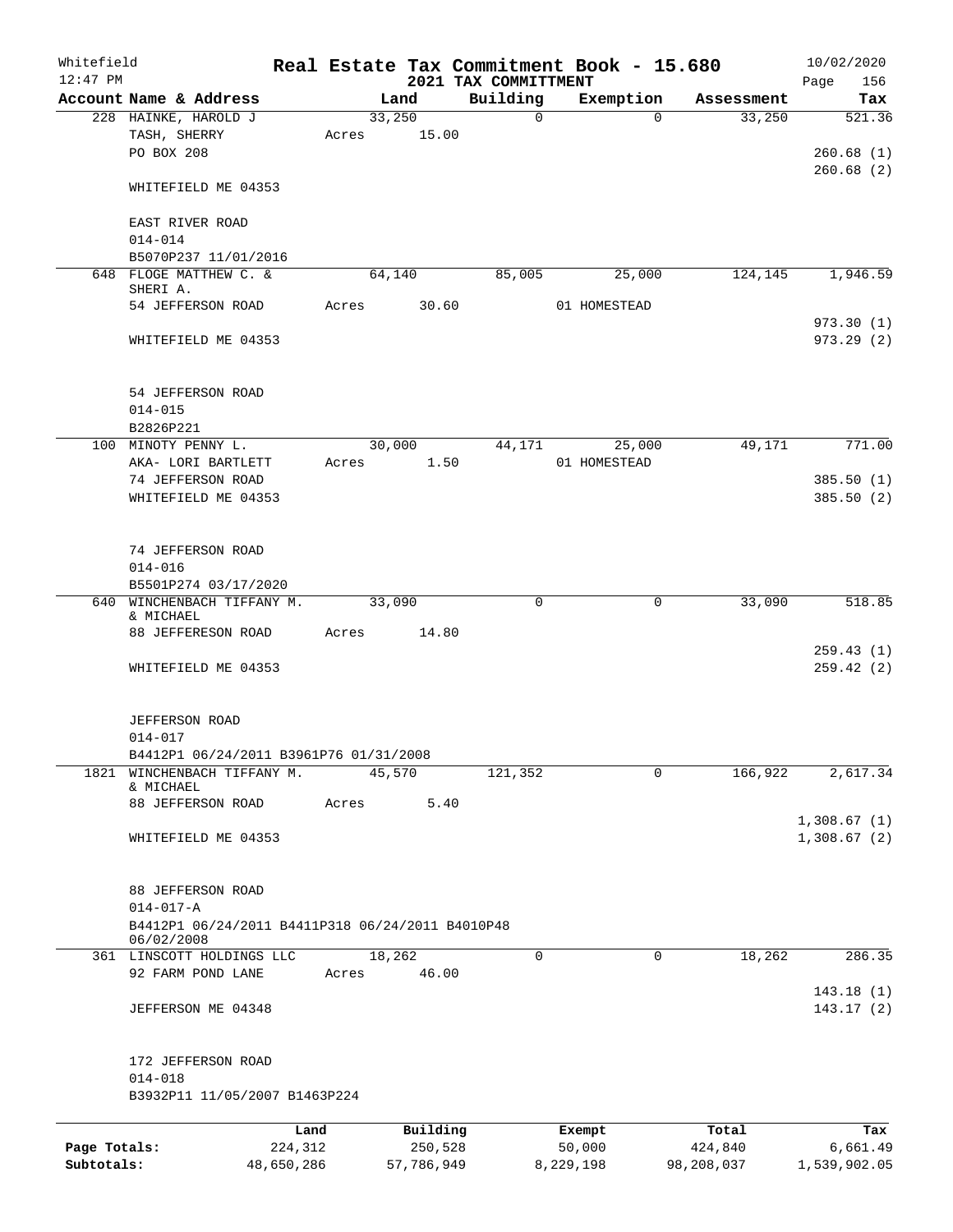| Whitefield<br>$12:47$ PM |                                                    |            |        |              | 2021 TAX COMMITTMENT |             | Real Estate Tax Commitment Book - 15.680 |             | 10/02/2020<br>157<br>Page |
|--------------------------|----------------------------------------------------|------------|--------|--------------|----------------------|-------------|------------------------------------------|-------------|---------------------------|
|                          | Account Name & Address                             |            |        | Land         | Building             |             | Exemption                                | Assessment  | Tax                       |
|                          | 968 SADLER BARBARA                                 |            | 88,260 |              |                      | $\mathbf 0$ | $\Omega$                                 | 88,260      | 1,383.92                  |
|                          | 137 WILLOWCREST                                    | Acres      |        | 93.02        |                      |             |                                          |             |                           |
|                          |                                                    |            |        |              |                      |             |                                          |             | 691.96(1)                 |
|                          | WAXAHACHIE TX 75165                                |            |        |              |                      |             |                                          |             | 691.96 (2)                |
|                          |                                                    |            |        |              |                      |             |                                          |             |                           |
|                          | <b>JEFFERSON ROAD</b>                              |            |        |              |                      |             |                                          |             |                           |
|                          | $014 - 019$                                        |            |        |              |                      |             |                                          |             |                           |
|                          | B3174P317                                          |            |        |              |                      |             |                                          |             |                           |
|                          | 1796 LASKEY STEPHEN E. &                           |            | 43,730 |              | 123,341              |             | 25,000                                   | 142,071     | 2,227.67                  |
|                          | TINA J.                                            |            |        |              |                      |             |                                          |             |                           |
|                          | 212 JEFFERSON ROAD                                 | Acres      |        | 15.60        |                      |             | 01 HOMESTEAD                             |             |                           |
|                          |                                                    |            |        |              |                      |             |                                          |             | 1, 113.84(1)              |
|                          | WHITEFIELD ME 04353                                |            |        |              |                      |             |                                          |             | 1, 113.83(2)              |
|                          |                                                    |            |        |              |                      |             |                                          |             |                           |
|                          | 212 JEFFERSON ROAD                                 |            |        |              |                      |             |                                          |             |                           |
|                          | $014 - 019 - A$                                    |            |        |              |                      |             |                                          |             |                           |
|                          | B4382P131 03/11/2011 B3887P1 07/30/2007            |            |        |              |                      |             |                                          |             |                           |
|                          | 1400 NADEAU RINO                                   |            |        | $\mathbf 0$  | 1,820                |             | 1,820                                    | $\mathbf 0$ | 0.00                      |
|                          | 198 JEFFERSON ROAD                                 |            |        |              |                      |             | 01 HOMESTEAD                             |             |                           |
|                          |                                                    |            |        |              |                      |             |                                          |             |                           |
|                          | WHITEFIELD ME 04353                                |            |        |              |                      |             |                                          |             |                           |
|                          |                                                    |            |        |              |                      |             |                                          |             |                           |
|                          |                                                    |            |        |              |                      |             |                                          |             |                           |
|                          | 198 JEFFERSON ROAD                                 |            |        |              |                      |             |                                          |             |                           |
|                          | $014 - 019 - ON$<br>677 ROSSO EDWIN A.             |            | 79,525 |              | 292,222              |             | 25,000                                   | 346,747     | 5,436.99                  |
|                          | 224 JEFFERSON ROAD                                 | Acres      |        | 25.00        |                      |             | 01 HOMESTEAD                             |             |                           |
|                          |                                                    |            |        |              |                      |             |                                          |             | 2,718.50 (1)              |
|                          | WHITEFIELD ME 04353                                |            |        |              |                      |             |                                          |             | 2,718.49(2)               |
|                          |                                                    |            |        |              |                      |             |                                          |             |                           |
|                          |                                                    |            |        |              |                      |             |                                          |             |                           |
|                          | 224 JEFFERSON ROAD                                 |            |        |              |                      |             |                                          |             |                           |
|                          | $014 - 020$                                        |            |        |              |                      |             |                                          |             |                           |
|                          | B4823P231 10/01/2014 B4753P47 01/28/2014 B2320P121 |            |        |              |                      |             |                                          |             |                           |
|                          | 1116 TRIBBY-PERCY<br>IRREVOCABLE TRUST             |            | 21,738 |              |                      | $\mathbf 0$ | 0                                        | 21,738      | 340.85                    |
|                          | C/O- JONATHAN & JULIANA Acres                      |            |        | 44.00        |                      |             |                                          |             |                           |
|                          | HOFFMANN (TRUSTEES)                                |            |        |              |                      |             |                                          |             |                           |
|                          | 101 OLD MADDEN ROAD                                |            |        |              |                      |             |                                          |             | 170.43(1)                 |
|                          | JEFFERSON ME 04348                                 |            |        |              |                      |             |                                          |             | 170.42(2)                 |
|                          |                                                    |            |        |              |                      |             |                                          |             |                           |
|                          | <b>JEFFERSON ROAD</b>                              |            |        |              |                      |             |                                          |             |                           |
|                          | $014 - 021$                                        |            |        |              |                      |             |                                          |             |                           |
|                          | B5363P307 02/11/2019                               |            |        |              |                      |             |                                          |             |                           |
|                          | 782 FERGUSSON SARA J. &                            |            | 35,851 |              |                      | 0           | 0                                        | 35,851      | 562.14                    |
|                          | GEORGE                                             |            |        |              |                      |             |                                          |             |                           |
|                          | * ELIZABETH & COLIN                                | Acres      |        | 82.00        |                      |             |                                          |             |                           |
|                          | FERGUSSON<br>341 JEFFERSON ROAD                    |            |        |              |                      |             |                                          |             | 281.07(1)                 |
|                          |                                                    |            |        |              |                      |             |                                          |             | 281.07 (2)                |
|                          | WHITEFIELD ME 04353                                |            |        |              |                      |             |                                          |             |                           |
|                          |                                                    |            |        |              |                      |             |                                          |             |                           |
|                          | <b>JEFFERSON ROAD</b>                              |            |        |              |                      |             |                                          |             |                           |
|                          | $014 - 022$                                        |            |        |              |                      |             |                                          |             |                           |
|                          | B1462P23                                           |            |        |              |                      |             |                                          |             |                           |
|                          |                                                    |            |        |              |                      |             |                                          |             |                           |
|                          |                                                    | Land       |        | Building     |                      |             | Exempt                                   | Total       | Tax                       |
| Page Totals:             |                                                    | 269,104    |        | 417,383      |                      |             | 51,820                                   | 634,667     | 9,951.57                  |
| Subtotals:               |                                                    | 48,919,390 |        | 58, 204, 332 |                      | 8,281,018   |                                          | 98,842,704  | 1,549,853.62              |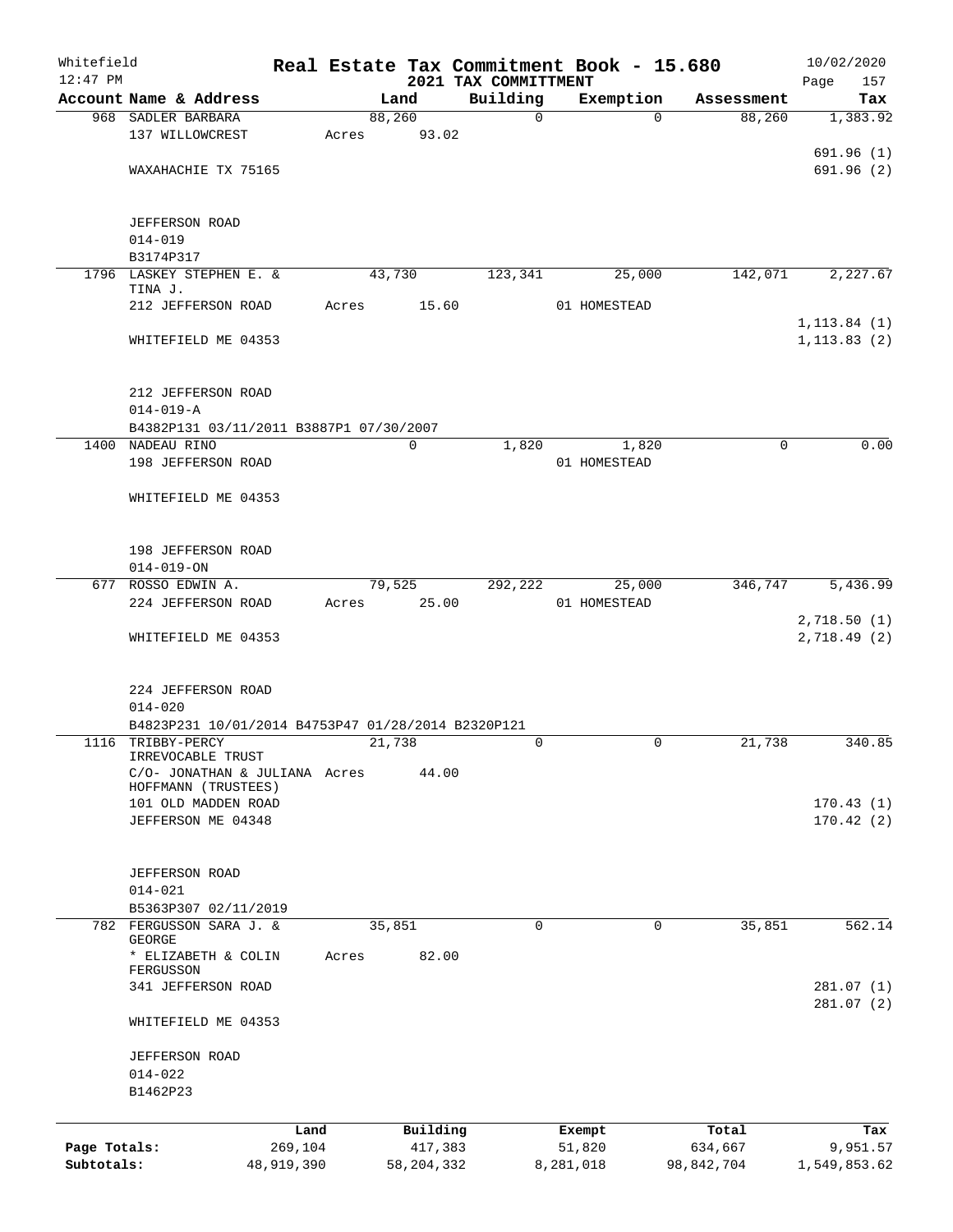| Whitefield   |                                                                                       |              |       |         |            |                                  |           | Real Estate Tax Commitment Book - 15.680 |                       | 10/02/2020         |
|--------------|---------------------------------------------------------------------------------------|--------------|-------|---------|------------|----------------------------------|-----------|------------------------------------------|-----------------------|--------------------|
| $12:47$ PM   | Account Name & Address                                                                |              |       | Land    |            | 2021 TAX COMMITTMENT<br>Building |           | Exemption                                |                       | 158<br>Page<br>Tax |
|              | 1574 FERGUSSON SARA J.                                                                |              |       | 31,650  |            | 151,615                          |           | 25,000                                   | Assessment<br>158,265 | 2,481.60           |
|              | 341 JEFFERSON ROAD                                                                    |              | Acres |         | 2.60       |                                  |           | 01 HOMESTEAD                             |                       |                    |
|              |                                                                                       |              |       |         |            |                                  |           |                                          |                       | 1,240.80(1)        |
|              | WHITEFIELD ME 04353                                                                   |              |       |         |            |                                  |           |                                          |                       | 1, 240.80(2)       |
|              |                                                                                       |              |       |         |            |                                  |           |                                          |                       |                    |
|              | 341 JEFFERSON ROAD                                                                    |              |       |         |            |                                  |           |                                          |                       |                    |
|              | $014 - 022 - A$                                                                       |              |       |         |            |                                  |           |                                          |                       |                    |
|              | B4906P293 07/13/2015 B1322P63                                                         |              |       |         |            |                                  |           |                                          |                       |                    |
|              | 654 JORDAN DOUGLAS J. &                                                               |              |       | 73,255  |            | 100,787                          |           | 25,000                                   | 149,042               | 2,336.98           |
|              | JULIA A.                                                                              |              |       |         |            |                                  |           |                                          |                       |                    |
|              | PO BOX 223                                                                            |              | Acres |         | 63.01      |                                  |           | 01 HOMESTEAD                             |                       |                    |
|              |                                                                                       |              |       |         |            |                                  |           |                                          |                       | 1,168.49(1)        |
|              | WHITEFIELD ME 04353                                                                   |              |       |         |            |                                  |           |                                          |                       | 1,168.49(2)        |
|              |                                                                                       |              |       |         |            |                                  |           |                                          |                       |                    |
|              |                                                                                       |              |       |         |            |                                  |           |                                          |                       |                    |
|              | 243 JEFFERSON ROAD                                                                    |              |       |         |            |                                  |           |                                          |                       |                    |
|              | $014 - 023$                                                                           |              |       |         |            |                                  |           |                                          |                       |                    |
|              | B2512P183                                                                             |              |       |         |            |                                  |           |                                          |                       |                    |
|              | 1556 ROSSO EDWIN                                                                      |              |       | 114,862 |            | $\mathbf 0$                      |           | 0                                        | 114,862               | 1,801.04           |
|              | 224 JEFFERSON ROAD                                                                    |              | Acres |         | 174.00     |                                  |           |                                          |                       |                    |
|              |                                                                                       |              |       |         |            |                                  |           |                                          |                       | 900.52(1)          |
|              | WHITEFIELD ME 04353                                                                   |              |       |         |            |                                  |           |                                          |                       | 900.52(2)          |
|              |                                                                                       |              |       |         |            |                                  |           |                                          |                       |                    |
|              |                                                                                       |              |       |         |            |                                  |           |                                          |                       |                    |
|              | 156 HILTON ROAD                                                                       |              |       |         |            |                                  |           |                                          |                       |                    |
|              | $014 - 024$                                                                           |              |       |         |            |                                  |           |                                          |                       |                    |
|              | B2320P121                                                                             |              |       |         |            |                                  |           |                                          |                       |                    |
|              | 1160 LINSCOTT HOLDINGS LLC                                                            |              |       | 16,608  |            | 0                                |           | 0                                        | 16,608                | 260.41             |
|              | 92 FARM POND LANE                                                                     |              | Acres |         | 42.00      |                                  |           |                                          |                       | 130.21(1)          |
|              | JEFFERSON ME 04348                                                                    |              |       |         |            |                                  |           |                                          |                       | 130.20(2)          |
|              |                                                                                       |              |       |         |            |                                  |           |                                          |                       |                    |
|              |                                                                                       |              |       |         |            |                                  |           |                                          |                       |                    |
|              | <b>JEFFERSON ROAD</b>                                                                 |              |       |         |            |                                  |           |                                          |                       |                    |
|              | $014 - 025$                                                                           |              |       |         |            |                                  |           |                                          |                       |                    |
|              | B3932P11 11/05/2007 B1463P224                                                         |              |       |         |            |                                  |           |                                          |                       |                    |
|              | 303 GILMAN, TERRI A                                                                   |              |       | 53,000  |            | 23,740                           |           | 25,000                                   | 51,740                | 811.28             |
|              | GILMAN, SARAH M                                                                       |              | Acres |         | 5.00       |                                  |           | 01 HOMESTEAD                             |                       |                    |
|              | 97 JEFFERSON ROAD                                                                     |              |       |         |            |                                  |           |                                          |                       | 405.64(1)          |
|              |                                                                                       |              |       |         |            |                                  |           |                                          |                       | 405.64(2)          |
|              | WHITEFIELD ME 04353                                                                   |              |       |         |            |                                  |           |                                          |                       |                    |
|              |                                                                                       |              |       |         |            |                                  |           |                                          |                       |                    |
|              | 97 JEFFERSON ROAD                                                                     |              |       |         |            |                                  |           |                                          |                       |                    |
|              | $014 - 025 - A$                                                                       |              |       |         |            |                                  |           |                                          |                       |                    |
|              | B4994P270 04/13/2016 B4974P45 01/27/2016 B4867P149                                    |              |       |         |            |                                  |           |                                          |                       |                    |
|              | 03/11/2015 B4844P276 12/05/2014 B4823P256 10/01/2014<br>B4441P60 09/21/2011 B1764P279 |              |       |         |            |                                  |           |                                          |                       |                    |
|              | 1448 FEDERAL NATIONAL                                                                 |              |       | 30,000  |            | 132,105                          |           | 0                                        | 162,105               | 2,541.81           |
|              | MORTGAGE ASSN.                                                                        |              |       |         |            |                                  |           |                                          |                       |                    |
|              | 14221 DALLAS PARKWAY,                                                                 |              | Acres |         | 0.69       |                                  |           |                                          |                       |                    |
|              | SUITE 1000                                                                            |              |       |         |            |                                  |           |                                          |                       |                    |
|              |                                                                                       |              |       |         |            |                                  |           |                                          |                       | 1, 270.91(1)       |
|              | DALLAS TX 75254                                                                       |              |       |         |            |                                  |           |                                          |                       | 1, 270.90(2)       |
|              |                                                                                       |              |       |         |            |                                  |           |                                          |                       |                    |
|              |                                                                                       |              |       |         |            |                                  |           |                                          |                       |                    |
|              | 91 JEFFERSON ROAD                                                                     |              |       |         |            |                                  |           |                                          |                       |                    |
|              | $014 - 026$                                                                           |              |       |         |            |                                  |           |                                          |                       |                    |
|              | B5235P229 03/06/2018                                                                  |              |       |         |            |                                  |           |                                          |                       |                    |
|              |                                                                                       | Land         |       |         | Building   |                                  |           | Exempt                                   | Total                 | Tax                |
| Page Totals: |                                                                                       | 319,375      |       |         | 408,247    |                                  |           | 75,000                                   | 652,622               | 10,233.12          |
| Subtotals:   |                                                                                       | 49, 238, 765 |       |         | 58,612,579 |                                  | 8,356,018 |                                          | 99,495,326            | 1,560,086.74       |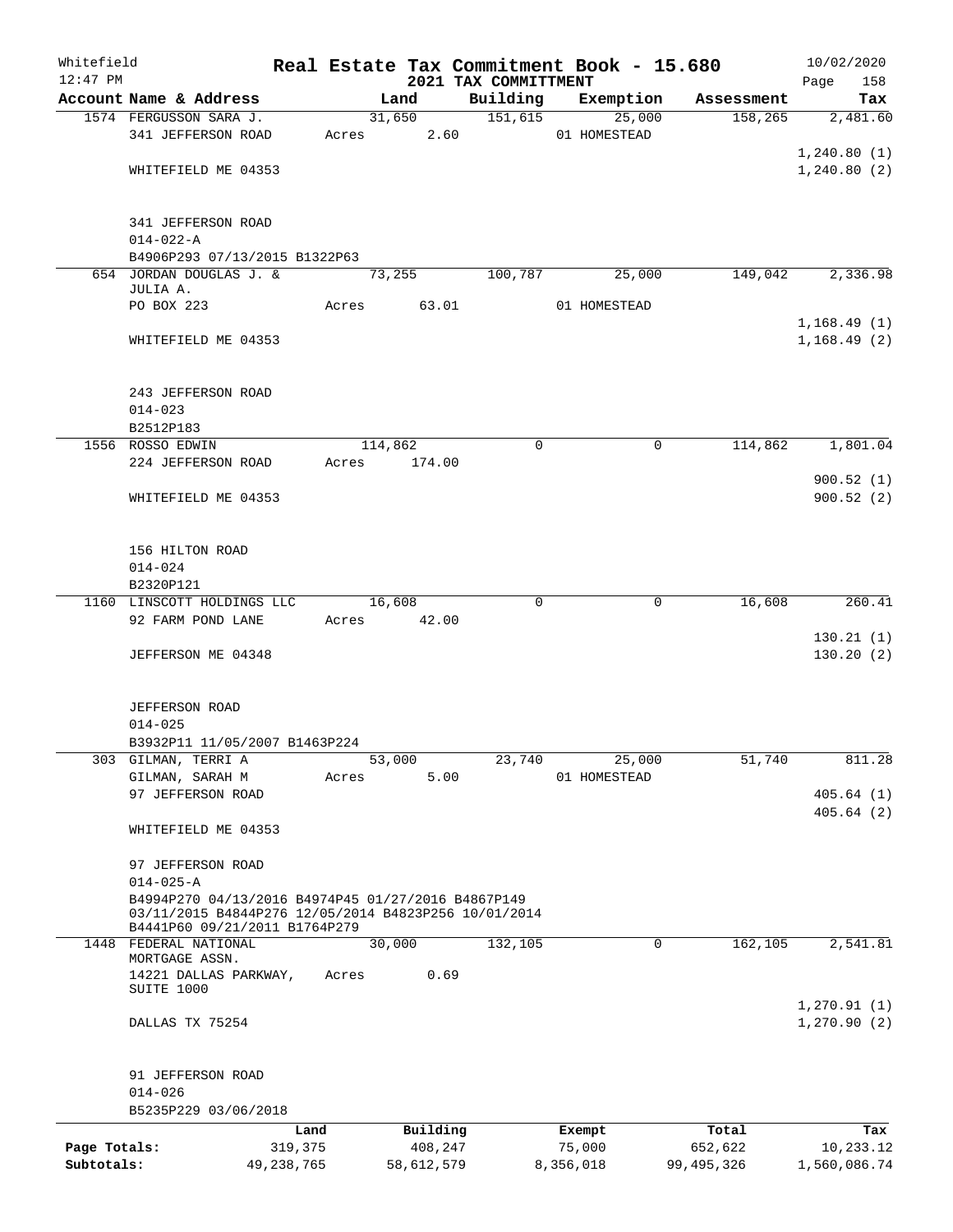| Whitefield<br>$12:47$ PM |                                                    |       |         | Real Estate Tax Commitment Book - 15.680 |              |             |                       | 10/02/2020         |
|--------------------------|----------------------------------------------------|-------|---------|------------------------------------------|--------------|-------------|-----------------------|--------------------|
|                          | Account Name & Address                             |       | Land    | 2021 TAX COMMITTMENT<br>Building         |              | Exemption   |                       | 159<br>Page<br>Tax |
|                          | 326 LEMAR REALTY, LLC                              |       | 26,210  |                                          | $\mathbf 0$  | $\Omega$    | Assessment<br>26, 210 | 410.97             |
|                          | C/O WANDA LEMAR                                    | Acres | 6.20    |                                          |              |             |                       |                    |
|                          | 285 MIDDLE ROAD                                    |       |         |                                          |              |             |                       | 205.49(1)          |
|                          | DRESDEN ME 04342                                   |       |         |                                          |              |             |                       | 205.48(2)          |
|                          |                                                    |       |         |                                          |              |             |                       |                    |
|                          |                                                    |       |         |                                          |              |             |                       |                    |
|                          | <b>JEFFERSON ROAD</b>                              |       |         |                                          |              |             |                       |                    |
|                          | $014 - 027$                                        |       |         |                                          |              |             |                       |                    |
|                          | B5291P066 08/30/2018 B5019P81 06/21/2016 B4772P104 |       |         |                                          |              |             |                       |                    |
|                          | 04/22/2014 B4012P90 06/04/2008                     |       |         |                                          |              |             |                       |                    |
|                          | 85 HOWE, EDWARD E                                  |       | 52,450  | 106,251                                  |              | $\mathbf 0$ | 158,701               | 2,488.43           |
|                          | MACDOUGALL, JESSIE MAE Acres                       |       | 28.00   |                                          |              |             |                       |                    |
|                          | 122 HILTON ROAD                                    |       |         |                                          |              |             |                       | 1, 244.22(1)       |
|                          |                                                    |       |         |                                          |              |             |                       | 1, 244.21(2)       |
|                          | WHITEFIELD ME 04353                                |       |         |                                          |              |             |                       |                    |
|                          |                                                    |       |         |                                          |              |             |                       |                    |
|                          | 122 HILTON ROAD                                    |       |         |                                          |              |             |                       |                    |
|                          | $014 - 028$                                        |       |         |                                          |              |             |                       |                    |
|                          | B3707P165 07/19/2006                               |       |         |                                          |              | 25,000      |                       |                    |
|                          | 514 THERIAULT JOHN & ESTHER<br>P O BOX 79          |       | 40,570  | 110,294                                  |              |             | 125,864               | 1,973.55           |
|                          |                                                    | Acres | 11.65   |                                          | 01 HOMESTEAD |             |                       | 986.78 (1)         |
|                          | WHITEFIELD ME 04353                                |       |         |                                          |              |             |                       | 986.77 (2)         |
|                          |                                                    |       |         |                                          |              |             |                       |                    |
|                          |                                                    |       |         |                                          |              |             |                       |                    |
|                          | 192 HILTON ROAD                                    |       |         |                                          |              |             |                       |                    |
|                          | $014 - 030$                                        |       |         |                                          |              |             |                       |                    |
|                          | 1277 THERIAULT MARK A.                             |       | 37,930  | 83,911                                   |              | 25,000      | 96,841                | 1,518.47           |
|                          | P.O. BOX 20                                        | Acres | 8.35    |                                          | 01 HOMESTEAD |             |                       |                    |
|                          |                                                    |       |         |                                          |              |             |                       | 759.24(1)          |
|                          | WHITEFIELD ME 04353                                |       |         |                                          |              |             |                       | 759.23(2)          |
|                          |                                                    |       |         |                                          |              |             |                       |                    |
|                          |                                                    |       |         |                                          |              |             |                       |                    |
|                          | 176 HILTON ROAD                                    |       |         |                                          |              |             |                       |                    |
|                          | $014 - 030 - A$                                    |       |         |                                          |              |             |                       |                    |
|                          | B3977P7 03/12/2008                                 |       |         |                                          |              |             |                       |                    |
|                          | 64 PEASLEE EDWARD E. &                             |       | 37,890  | 34,282                                   |              | 25,000      | 47,172                | 739.66             |
|                          | JOYCE<br>P.O. BOX 116                              | Acres | 8.30    |                                          | 01 HOMESTEAD |             |                       |                    |
|                          |                                                    |       |         |                                          |              |             |                       | 369.83(1)          |
|                          | WHITEFIELD ME 04353                                |       |         |                                          |              |             |                       | 369.83(2)          |
|                          |                                                    |       |         |                                          |              |             |                       |                    |
|                          |                                                    |       |         |                                          |              |             |                       |                    |
|                          | 216 HILTON ROAD                                    |       |         |                                          |              |             |                       |                    |
|                          | $014 - 031 - A$                                    |       |         |                                          |              |             |                       |                    |
|                          | B1528P25                                           |       |         |                                          |              |             |                       |                    |
|                          | 264 PEASLEE, LISA M                                |       | 30, 300 | 15,839                                   |              | 0           | 46,139                | 723.46             |
|                          | 224 HILTON ROAD                                    | Acres | 1.70    |                                          |              |             |                       |                    |
|                          |                                                    |       |         |                                          |              |             |                       | 361.73(1)          |
|                          | WHITEFIELD ME 04353                                |       |         |                                          |              |             |                       | 361.73(2)          |
|                          |                                                    |       |         |                                          |              |             |                       |                    |
|                          |                                                    |       |         |                                          |              |             |                       |                    |
|                          | 224 HILTON ROAD                                    |       |         |                                          |              |             |                       |                    |
|                          | $014 - 031 - B$                                    |       |         |                                          |              |             |                       |                    |
|                          | B5419P103 08/01/2019                               |       |         |                                          |              |             |                       |                    |
|                          |                                                    |       |         |                                          |              |             |                       |                    |
|                          |                                                    |       |         |                                          |              |             |                       |                    |

|              | Land       | Building   | Exempt    | Total      | Tax          |
|--------------|------------|------------|-----------|------------|--------------|
| Page Totals: | 225,350    | 350,577    | 75,000    | 500,927    | 7,854.54     |
| Subtotals:   | 49,464,115 | 58,963,156 | 8,431,018 | 99,996,253 | 1,567,941.28 |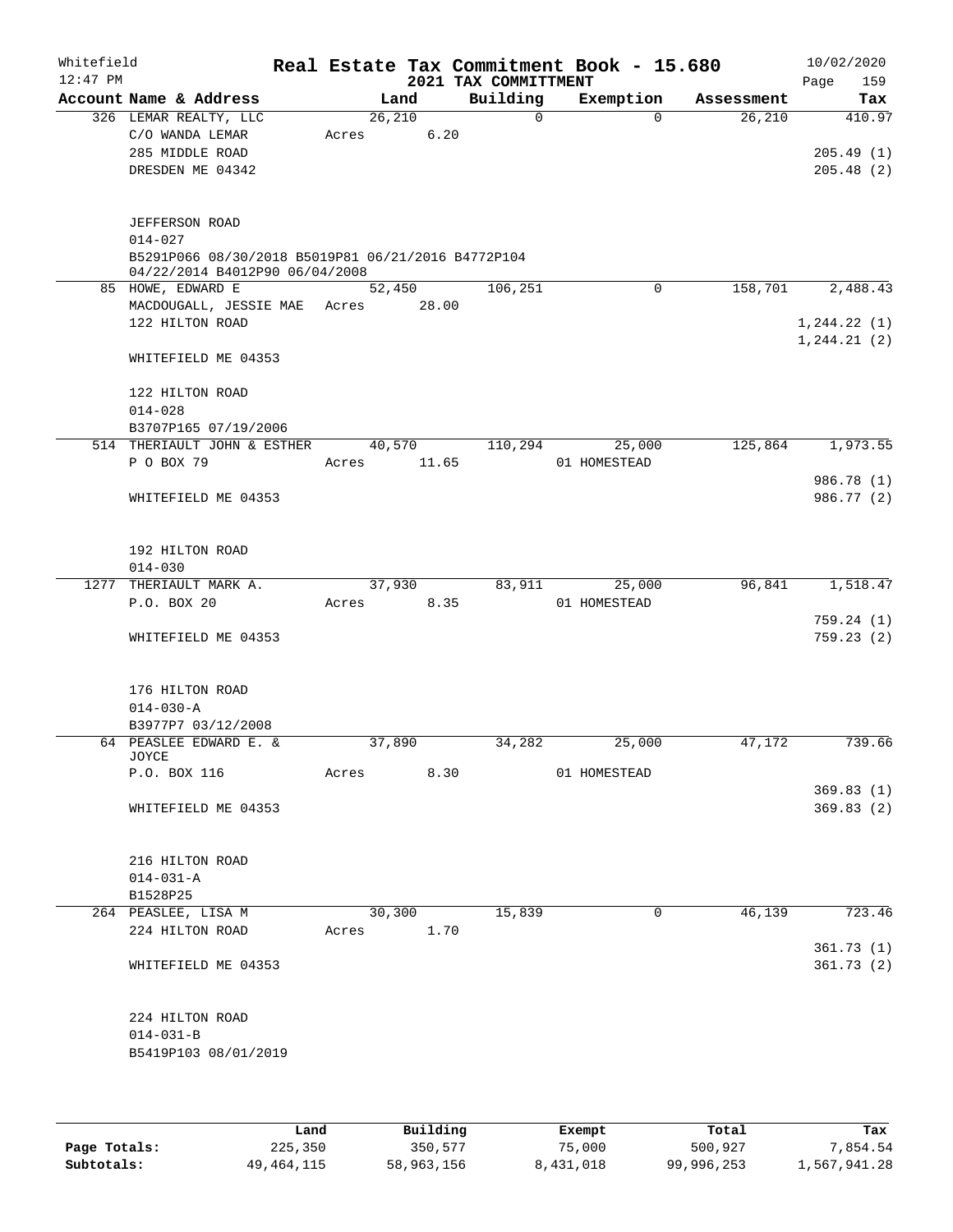| Whitefield |                                          |        |             |                      | Real Estate Tax Commitment Book - 15.680 |            | 10/02/2020               |
|------------|------------------------------------------|--------|-------------|----------------------|------------------------------------------|------------|--------------------------|
| $12:47$ PM |                                          |        |             | 2021 TAX COMMITTMENT |                                          |            | 160<br>Page              |
|            | Account Name & Address                   |        | Land        | Building             | Exemption                                | Assessment | Tax                      |
|            | 501 CARVER, JONATHAN P                   |        | 48,472      | 167, 146             | $\Omega$                                 | 215,618    | 3,380.89                 |
|            | 268 HILTON ROAD                          | Acres  | 16.59       |                      |                                          |            | 1,690.45(1)              |
|            | WHITEFIELD ME 04353                      |        |             |                      |                                          |            | 1,690.44(2)              |
|            |                                          |        |             |                      |                                          |            |                          |
|            |                                          |        |             |                      |                                          |            |                          |
|            | 268 HILTON ROAD                          |        |             |                      |                                          |            |                          |
|            | $014 - 033$                              |        |             |                      |                                          |            |                          |
|            | B5406P136 07/15/2020                     |        |             |                      |                                          |            |                          |
|            | 1920 KENOYER RONALD & PAMELA             |        | 30,157      | 95,402               | 25,000                                   | 100,559    | 1,576.77                 |
|            | 268 HILTON ROAD                          | Acres  | 11.79       |                      | 01 HOMESTEAD                             |            |                          |
|            |                                          |        |             |                      |                                          |            | 788.39 (1)<br>788.38 (2) |
|            | WHITEFIELD ME 04353                      |        |             |                      |                                          |            |                          |
|            |                                          |        |             |                      |                                          |            |                          |
|            | HILTON ROAD                              |        |             |                      |                                          |            |                          |
|            | $014 - 033 - 1$                          |        |             |                      |                                          |            |                          |
|            | B5361P284 03/08/2019                     |        |             |                      |                                          |            |                          |
|            | 1814 KENOYER RONALD & PAMELA             |        | $\mathbf 0$ | 95,402               | 25,000                                   | 70,402     | 1,103.90                 |
|            | 268 HILTON ROAD                          |        |             |                      | 01 HOMESTEAD                             |            |                          |
|            |                                          |        |             |                      |                                          |            | 551.95(1)                |
|            | WHITEFIELD ME 04353                      |        |             |                      |                                          |            | 551.95(2)                |
|            |                                          |        |             |                      |                                          |            |                          |
|            | 254 HILTON ROAD                          |        |             |                      |                                          |            |                          |
|            | $014 - 033 - ON$                         |        |             |                      |                                          |            |                          |
|            | 1929 ZEHRING, KATHIE                     |        | $\mathbf 0$ | 9,955                | 0                                        | 9,955      | 156.09                   |
|            | 20 CEDAR LANE                            |        |             |                      |                                          |            |                          |
|            |                                          |        |             |                      |                                          |            | 78.05(1)                 |
|            | WHITEFIELD ME 04353                      |        |             |                      |                                          |            | 78.04(2)                 |
|            |                                          |        |             |                      |                                          |            |                          |
|            | 20 CEDAR LANE                            |        |             |                      |                                          |            |                          |
|            | $014 - 7A - ON$                          |        |             |                      |                                          |            |                          |
|            | 43 TRIPP PATRICIA A.                     |        | 41,650      | 97,732               | 25,000                                   | 114,382    | 1,793.51                 |
|            | 422 HUNTS MEADOW ROAD                    | Acres  | 13.00       |                      | 01 HOMESTEAD                             |            |                          |
|            |                                          |        |             |                      |                                          |            | 896.76 (1)               |
|            | WHITEFIELD ME 04353                      |        |             |                      |                                          |            | 896.75 (2)               |
|            |                                          |        |             |                      |                                          |            |                          |
|            | 422 HUNTS MEADOW ROAD                    |        |             |                      |                                          |            |                          |
|            | $015 - 004$                              |        |             |                      |                                          |            |                          |
|            | B4341P129 11/15/2010 B3510P93 06/30/2005 |        |             |                      |                                          |            |                          |
|            | 225 YOUNG, RICHARD K &                   | 31,410 |             | 0                    | 0                                        | 31,410     | 492.51                   |
|            | JENNIFER C                               |        |             |                      |                                          |            |                          |
|            | 468 HUNTS MEADOW ROAD                    | Acres  | 12.70       |                      |                                          |            |                          |
|            | WHITEFIELD ME 04353                      |        |             |                      |                                          |            | 246.26(1)<br>246.25(2)   |
|            |                                          |        |             |                      |                                          |            |                          |
|            |                                          |        |             |                      |                                          |            |                          |
|            | MEAHER LANE                              |        |             |                      |                                          |            |                          |
|            | $015 - 004 - A$                          |        |             |                      |                                          |            |                          |
|            | B4272P134 04/27/2010 B857P194 10/07/1975 |        |             |                      |                                          |            |                          |
|            |                                          |        |             |                      |                                          |            |                          |
|            |                                          |        |             |                      |                                          |            |                          |

|              | Land       | Building     | Exempt    | Total       | Tax          |
|--------------|------------|--------------|-----------|-------------|--------------|
| Page Totals: | 151,689    | 465,637      | 75,000    | 542,326     | 8,503.67     |
| Subtotals:   | 49,615,804 | 59, 428, 793 | 8,506,018 | 100,538,579 | 1,576,444.95 |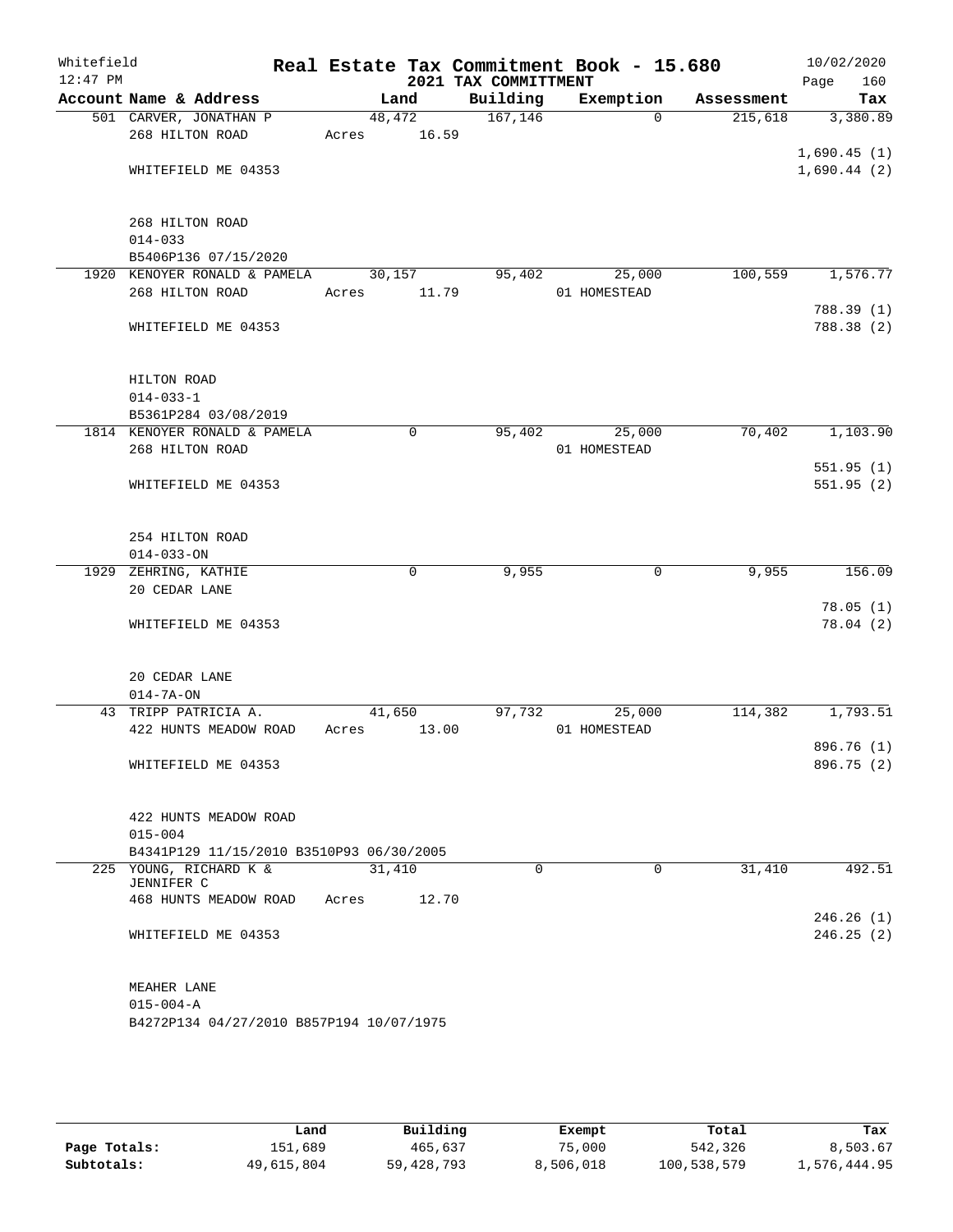| Whitefield |                                                                  |       |         |                      | Real Estate Tax Commitment Book - 15.680 |            | 10/02/2020                 |
|------------|------------------------------------------------------------------|-------|---------|----------------------|------------------------------------------|------------|----------------------------|
| $12:47$ PM |                                                                  |       |         | 2021 TAX COMMITTMENT |                                          |            | 161<br>Page                |
|            | Account Name & Address                                           |       | Land    | Building             | Exemption                                | Assessment | Tax                        |
|            | 688 YOUNG, RICHARD K &<br>JENNIFER C                             |       | 36, 234 | $\mathsf{O}$         | $\Omega$                                 | 36,234     | 568.15                     |
|            | 468 HUNTS MEADOW ROAD                                            | Acres | 18.73   |                      |                                          |            |                            |
|            | WHITEFIELD ME 04353                                              |       |         |                      |                                          |            | 284.08(1)<br>284.07(2)     |
|            |                                                                  |       |         |                      |                                          |            |                            |
|            | MEAHER LANE<br>$015 - 005$                                       |       |         |                      |                                          |            |                            |
|            | B2245P94                                                         |       |         |                      |                                          |            |                            |
|            | 1589 YOUNG RICHARD &<br><b>JENNIFER</b>                          |       | 37,570  | 124,183              | 25,000                                   | 136,753    | 2,144.29                   |
|            | 468 HUNTS MEADOW ROAD                                            | Acres | 7.90    |                      | 01 HOMESTEAD                             |            |                            |
|            | WHITEFIELD ME 04353                                              |       |         |                      |                                          |            | 1,072.15(1)<br>1,072.14(2) |
|            | 468 HUNTS MEADOW ROAD                                            |       |         |                      |                                          |            |                            |
|            | $015 - 006$                                                      |       |         |                      |                                          |            |                            |
|            | B4707P242 09/05/2013                                             |       |         |                      |                                          |            |                            |
|            | 1509 WOODWORTH PHILIP W. &<br><b>JANICE</b>                      |       | 33,180  | 84,156               | 25,000                                   | 92,336     | 1,447.83                   |
|            | 492 HUNTS MEADOW ROAD                                            | Acres | 3.62    |                      | 01 HOMESTEAD                             |            |                            |
|            | WHITEFIELD ME 04353                                              |       |         |                      |                                          |            | 723.92(1)<br>723.91(2)     |
|            | 492 HUNTS MEADOW ROAD                                            |       |         |                      |                                          |            |                            |
|            | $015 - 007$                                                      |       |         |                      |                                          |            |                            |
|            | B1413P215                                                        |       |         |                      |                                          |            |                            |
|            | 639 EUGLEY, JILL                                                 |       | 32,160  | 97,804               | 25,000                                   | 104,964    | 1,645.84                   |
|            | 18 MEAHER LANE                                                   | Acres | 2.94    |                      | 01 HOMESTEAD                             |            |                            |
|            | WHITEFIELD ME 04353                                              |       |         |                      |                                          |            | 822.92 (1)<br>822.92 (2)   |
|            |                                                                  |       |         |                      |                                          |            |                            |
|            | 18 MEAHER LANE<br>$015 - 007 - A$                                |       |         |                      |                                          |            |                            |
|            | B4341P177 11/15/2010 B4141P246 05/18/2009 B3598P85<br>11/04/2005 |       |         |                      |                                          |            |                            |
|            | 775 MOOERS III EUGENE L. &<br>ABIGAIL                            |       | 30, 300 | 80,069               | 25,000                                   | 85,369     | 1,338.59                   |
|            | 498 HUNTS MEADOW ROAD                                            | Acres | 1.70    |                      | 01 HOMESTEAD                             |            |                            |
|            |                                                                  |       |         |                      |                                          |            | 669.30(1)                  |
|            | WHITEFIELD ME 04353                                              |       |         |                      |                                          |            | 669.29 (2)                 |
|            | 498 HUNTS MEADOW ROAD                                            |       |         |                      |                                          |            |                            |
|            | $015 - 007 - C$                                                  |       |         |                      |                                          |            |                            |
|            | B2404P63                                                         |       |         |                      |                                          |            |                            |

|              | Land       | Building   | Exempt    | Total       | Tax          |
|--------------|------------|------------|-----------|-------------|--------------|
| Page Totals: | 169.444    | 386,212    | 100,000   | 455,656     | 7,144.70     |
| Subtotals:   | 49,785,248 | 59,815,005 | 8,606,018 | 100,994,235 | 1,583,589.65 |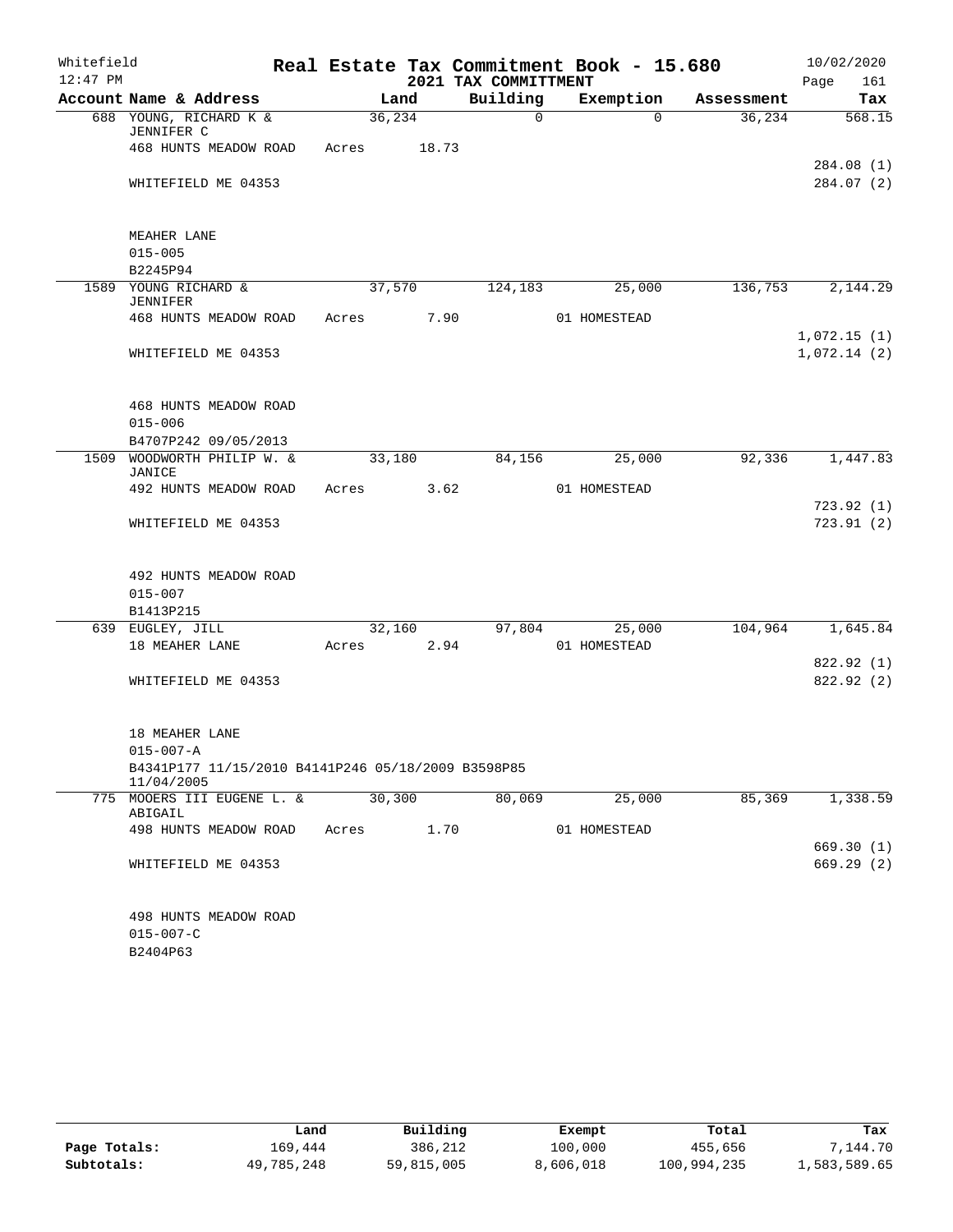| Whitefield<br>$12:47$ PM |                                                                                          |            |       |            |                                  | Real Estate Tax Commitment Book - 15.680 |             |            | 10/02/2020                   |
|--------------------------|------------------------------------------------------------------------------------------|------------|-------|------------|----------------------------------|------------------------------------------|-------------|------------|------------------------------|
|                          | Account Name & Address                                                                   |            |       | Land       | 2021 TAX COMMITTMENT<br>Building | Exemption                                |             | Assessment | Page<br>162<br>Tax           |
|                          | 1241 STONE, FREDRICK C. &                                                                |            |       | 13,100     | $\mathbf 0$                      | $\Omega$                                 |             | 13,100     | 205.41                       |
|                          | LAURIE D<br>P O BOX 8                                                                    |            | Acres | 12.00      |                                  |                                          |             |            |                              |
|                          |                                                                                          |            |       |            |                                  |                                          |             |            | 102.71(1)                    |
|                          | WHITEFIELD ME 04353                                                                      |            |       |            |                                  |                                          |             |            | 102.70(2)                    |
|                          | MEAHER LANE                                                                              |            |       |            |                                  |                                          |             |            |                              |
|                          | $015 - 008$<br>B4756P3 02/10/2014 B4707P141 09/05/2013 B4707P131<br>09/05/2013 B1092P133 |            |       |            |                                  |                                          |             |            |                              |
|                          | 886 BENNE, STEPHEN III                                                                   |            |       | 137,086    | 144,726                          | 0                                        |             | 281,812    | 4,418.81                     |
|                          | P O BOX 99                                                                               |            | Acres | 365.90     |                                  |                                          |             |            |                              |
|                          | WHITEFIELD ME 04353                                                                      |            |       |            |                                  |                                          |             |            | 2, 209.41(1)<br>2, 209.40(2) |
|                          | 316 HUNTS MEADOW ROAD                                                                    |            |       |            |                                  |                                          |             |            |                              |
|                          | $015 - 010$<br>B1030P199                                                                 |            |       |            |                                  |                                          |             |            |                              |
|                          | 1438 MAXELL, JOHN E                                                                      |            |       | 91,750     | $\Omega$                         | $\mathbf 0$                              |             | 91,750     | 1,438.64                     |
|                          | MAXELL, ALISON L                                                                         |            | Acres | 120.00     |                                  |                                          |             |            |                              |
|                          | 262 NELSON ROAD                                                                          |            |       |            |                                  |                                          |             |            | 719.32(1)                    |
|                          | CHELSEA ME 04330                                                                         |            |       |            |                                  |                                          |             |            | 719.32(2)                    |
|                          | MEAHER LANE                                                                              |            |       |            |                                  |                                          |             |            |                              |
|                          | $015 - 015$                                                                              |            |       |            |                                  |                                          |             |            |                              |
|                          | B5190P155 10/13/2017 B5190P152 10/13/2017                                                |            |       |            |                                  |                                          |             |            |                              |
|                          | 1866 LADD, JERED D                                                                       |            |       | 53,500     | $\mathbf 0$                      | $\mathbf 0$                              |             | 53,500     | 838.88                       |
|                          | LADD, KATIE I<br>442 NELSON ROAD                                                         |            | Acres | 45.00      |                                  |                                          |             |            | 419.44 (1)                   |
|                          | CHELSEA ME 04330                                                                         |            |       |            |                                  |                                          |             |            | 419.44 (2)                   |
|                          |                                                                                          |            |       |            |                                  |                                          |             |            |                              |
|                          | MEAHER LANE                                                                              |            |       |            |                                  |                                          |             |            |                              |
|                          | $015 - 015 - A$                                                                          |            |       |            |                                  |                                          |             |            |                              |
|                          | B5384P234 05/20/2019<br>19 SCHAU, ROBERT C                                               |            |       | 83,750     | 0                                | 0                                        |             | 83,750     | 1,313.20                     |
|                          | 1554 MOORINGS DRIVE, 2B Acres                                                            |            |       | 104.00     |                                  |                                          |             |            |                              |
|                          |                                                                                          |            |       |            |                                  |                                          |             |            | 656.60 (1)                   |
|                          | RESTON VA 20190                                                                          |            |       |            |                                  |                                          |             |            | 656.60 (2)                   |
|                          | MEAHER LANE                                                                              |            |       |            |                                  |                                          |             |            |                              |
|                          | $015 - 016$                                                                              |            |       |            |                                  |                                          |             |            |                              |
| 552                      | B3213P99<br>COOMBS, JAMES & HOLLY                                                        |            |       | 480        | 0                                | $\mathbf 0$                              |             | 480        | 7.53                         |
|                          | HILL-COOMBS                                                                              |            |       |            |                                  |                                          |             |            |                              |
|                          | 131 HOLMES STREET                                                                        |            | Acres | 0.32       |                                  |                                          |             |            |                              |
|                          | ROCKLAND ME 04841                                                                        |            |       |            |                                  |                                          |             |            | 3.77(1)<br>3.76(2)           |
|                          |                                                                                          |            |       |            |                                  |                                          |             |            |                              |
|                          | MEAHER LANE                                                                              |            |       |            |                                  |                                          |             |            |                              |
|                          | $015 - 017$<br>B3224P46                                                                  |            |       |            |                                  |                                          |             |            |                              |
|                          |                                                                                          |            |       |            |                                  |                                          |             |            |                              |
|                          |                                                                                          | Land       |       | Building   |                                  | Exempt                                   |             | Total      | Tax                          |
| Page Totals:             |                                                                                          | 379,666    |       | 144,726    |                                  | $\mathsf{O}$                             |             | 524,392    | 8,222.47                     |
| Subtotals:               |                                                                                          | 50,164,914 |       | 59,959,731 |                                  | 8,606,018                                | 101,518,627 |            | 1,591,812.12                 |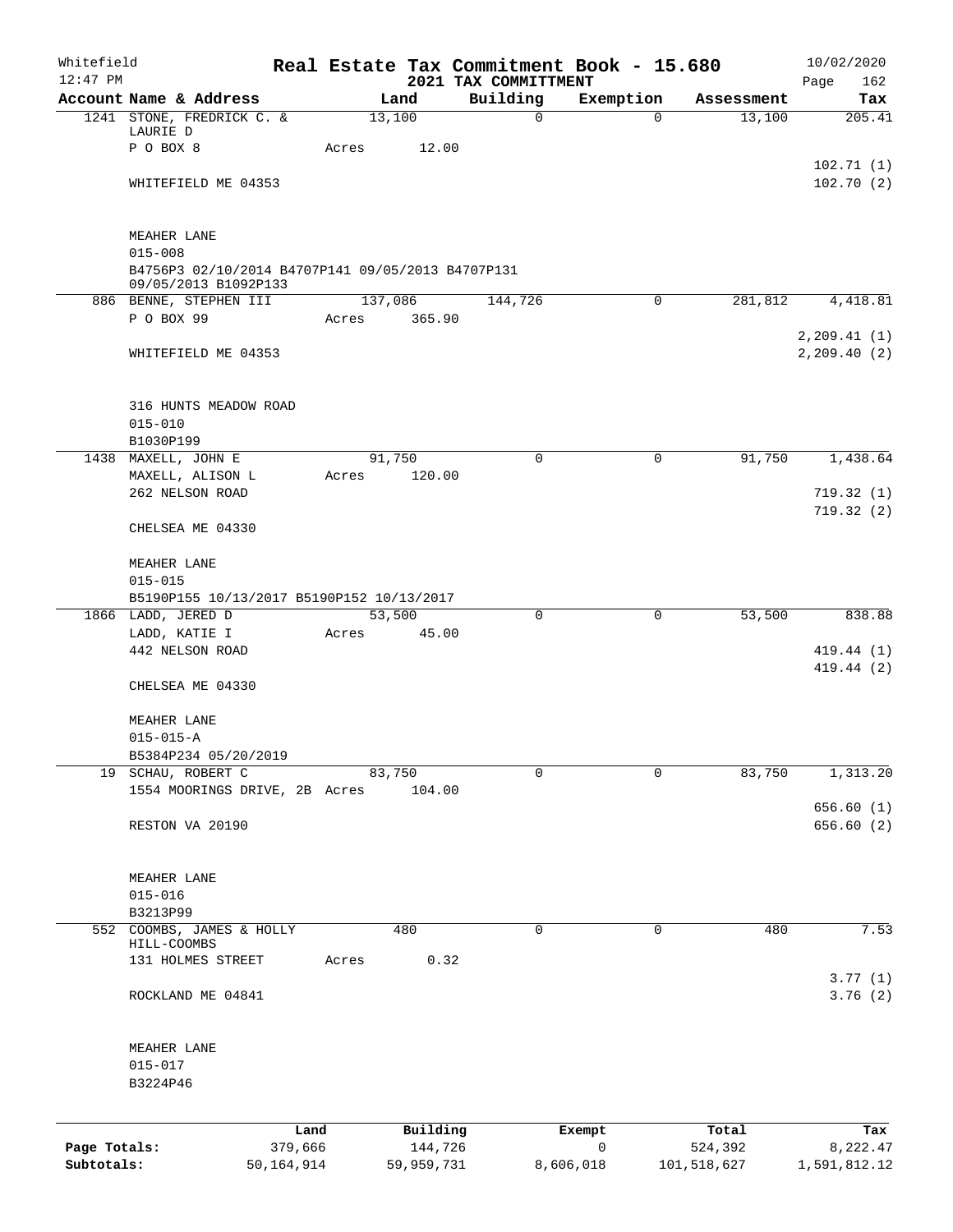| Whitefield   |                                                                        |                 |             |        |                     |                                  | Real Estate Tax Commitment Book - 15.680 |                  | 10/02/2020                  |
|--------------|------------------------------------------------------------------------|-----------------|-------------|--------|---------------------|----------------------------------|------------------------------------------|------------------|-----------------------------|
| $12:47$ PM   | Account Name & Address                                                 |                 |             | Land   |                     | 2021 TAX COMMITTMENT<br>Building | Exemption                                | Assessment       | 163<br>Page<br>Tax          |
|              | 294 PARLIN, MARK A                                                     |                 |             | 42,954 |                     | 128,904                          | 25,000                                   | 146,858          | 2,302.73                    |
|              | PARLIN, KATHY B                                                        |                 | Acres 18.13 |        |                     |                                  | 01 HOMESTEAD                             |                  |                             |
|              | 418 COOPER ROAD                                                        |                 |             |        |                     |                                  |                                          |                  | 1, 151.37(1)<br>1,151.36(2) |
|              | WHITEFIELD ME 04353<br>3203                                            |                 |             |        |                     |                                  |                                          |                  |                             |
|              | 418 COOPER ROAD                                                        |                 |             |        |                     |                                  |                                          |                  |                             |
|              | $015 - 018$<br>B5140P43 05/31/2017                                     |                 |             |        |                     |                                  |                                          |                  |                             |
|              | 1105 CHIAPPINI, WALTER R &                                             |                 |             | 32,010 |                     | 100,211                          | 0                                        | 132,221          | 2,073.23                    |
|              | * STANLEY VIRGINIA                                                     |                 | Acres       |        | 2.84                |                                  |                                          |                  |                             |
|              | 491 WISCASSET ROAD                                                     |                 |             |        |                     |                                  |                                          |                  | 1,036.62(1)                 |
|              | WHITEFIELD ME 04353                                                    |                 |             |        |                     |                                  |                                          |                  | 1,036.61(2)                 |
|              | 414 COOPER ROAD                                                        |                 |             |        |                     |                                  |                                          |                  |                             |
|              | $015 - 018 - A$                                                        |                 |             |        |                     |                                  |                                          |                  |                             |
|              | B2804P137                                                              |                 |             |        |                     |                                  |                                          |                  |                             |
|              | 731 MILLER, KURT A & LINDA                                             |                 |             | 1,500  |                     | $\mathbf 0$                      | 0                                        | 1,500            | 23.52                       |
|              | L.<br>478 COOPER ROAD                                                  |                 | Acres       |        | 1.00                |                                  |                                          |                  |                             |
|              | WHITEFIELD ME 04353                                                    |                 |             |        |                     |                                  |                                          |                  | 11.76(1)<br>11.76(2)        |
|              | COOPER ROAD                                                            |                 |             |        |                     |                                  |                                          |                  |                             |
|              | $015 - 018 - B$                                                        |                 |             |        |                     |                                  |                                          |                  |                             |
|              | B2513P165                                                              |                 |             |        |                     |                                  |                                          |                  |                             |
|              | 1242 GRAZIOSO, ABBY L                                                  |                 |             | 35,266 |                     |                                  | 81,089 25,000                            | 91,355           | 1,432.45                    |
|              | GRAZIOSO, GREG E<br>454 COOPER ROAD                                    |                 | Acres       |        | 5.02                |                                  | 01 HOMESTEAD                             |                  | 716.23(1)                   |
|              |                                                                        |                 |             |        |                     |                                  |                                          |                  | 716.22(2)                   |
|              | WHITEFIELD ME 04353                                                    |                 |             |        |                     |                                  |                                          |                  |                             |
|              | 454 COOPER ROAD<br>$015 - 018 - C$                                     |                 |             |        |                     |                                  |                                          |                  |                             |
|              | B5104P258 02/02/2017 B4787P8 06/09/2014 B4787P6<br>06/09/2014 B2551P85 |                 |             |        |                     |                                  |                                          |                  |                             |
| 488          | RANKS, JAMES M & PAULA                                                 |                 |             | 34,050 |                     | 75,382                           | 31,000                                   | 78,432           | 1,229.81                    |
|              | L.<br>440 COOPER ROAD                                                  |                 | Acres       |        | 4.20                |                                  | 01 HOMESTEAD                             |                  |                             |
|              |                                                                        |                 |             |        |                     |                                  | 05 VET EXEMPTION                         |                  | 614.91(1)                   |
|              | WHITEFIELD ME 04353                                                    |                 |             |        |                     |                                  |                                          |                  | 614.90(2)                   |
|              | 440 COOPER ROAD                                                        |                 |             |        |                     |                                  |                                          |                  |                             |
|              | $015 - 018 - D$                                                        |                 |             |        |                     |                                  |                                          |                  |                             |
|              | B2600P328                                                              |                 |             |        |                     |                                  |                                          |                  |                             |
| 1275         | TIMS, KEVIN J<br>448 COOPER ROAD                                       |                 | Acres       | 30,750 | 2.00                | 22,323                           | 0                                        | 53,073           | 832.18                      |
|              |                                                                        |                 |             |        |                     |                                  |                                          |                  | 416.09(1)                   |
|              | WHITEFIELD ME<br>04353-3203                                            |                 |             |        |                     |                                  |                                          |                  | 416.09(2)                   |
|              | 448 COOPER ROAD                                                        |                 |             |        |                     |                                  |                                          |                  |                             |
|              | $015 - 018 - E$                                                        |                 |             |        |                     |                                  |                                          |                  |                             |
|              | B5311P114 10/02/2018 B2707P42                                          |                 |             |        |                     |                                  |                                          |                  |                             |
| Page Totals: |                                                                        | Land<br>176,530 |             |        | Building<br>407,909 |                                  | Exempt<br>81,000                         | Total<br>503,439 | Tax<br>7,893.92             |
| Subtotals:   |                                                                        | 50, 341, 444    |             |        | 60,367,640          |                                  | 8,687,018                                | 102,022,066      | 1,599,706.04                |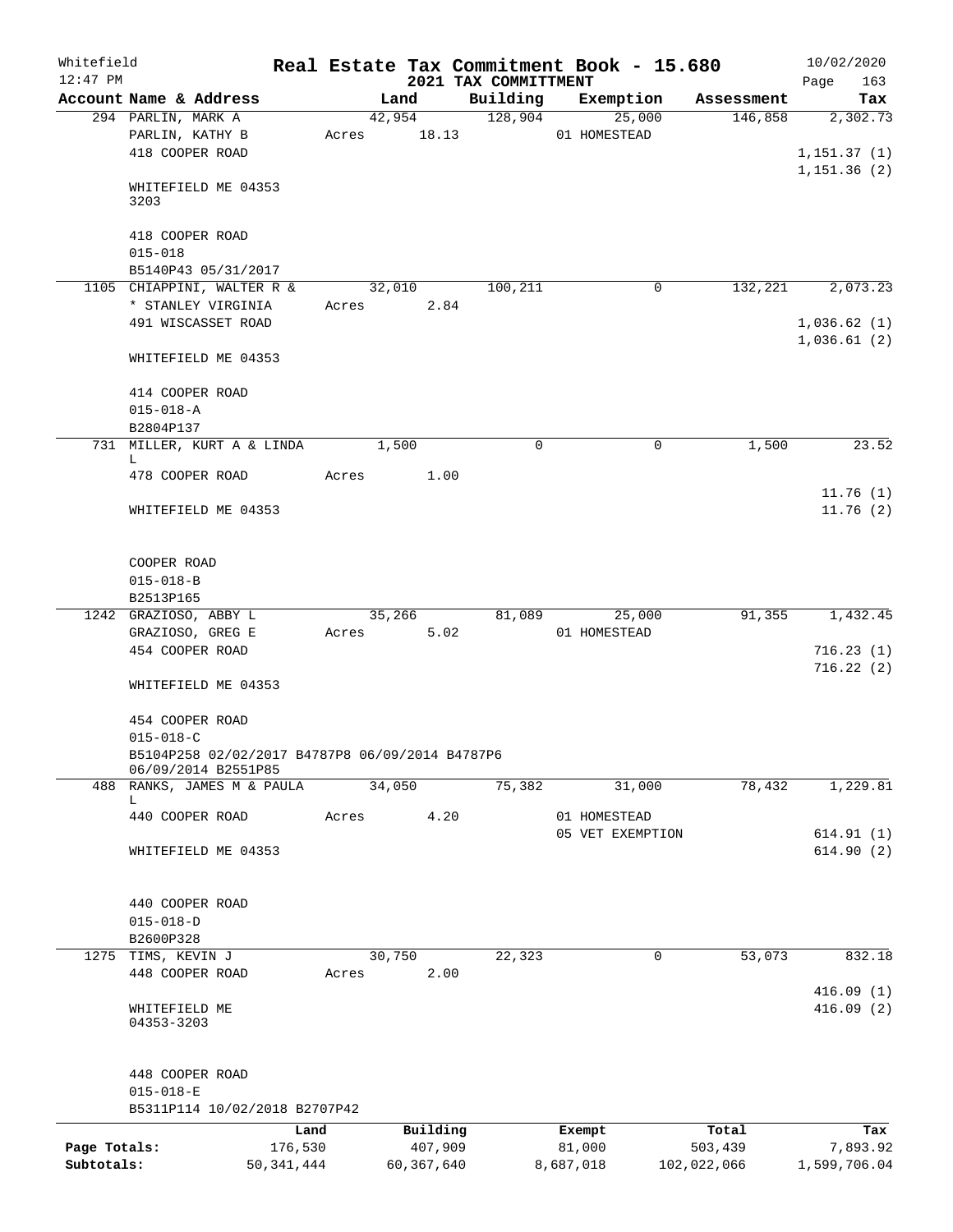| Whitefield<br>$12:47$ PM |                                                    |             |                                   |                                  | Real Estate Tax Commitment Book - 15.680 |            | 10/02/2020         |
|--------------------------|----------------------------------------------------|-------------|-----------------------------------|----------------------------------|------------------------------------------|------------|--------------------|
|                          | Account Name & Address                             |             | Land                              | 2021 TAX COMMITTMENT<br>Building | Exemption                                | Assessment | Page<br>164<br>Tax |
|                          | 900 MILLER, KURT A                                 |             | 30,300                            |                                  | 39,861<br>25,000                         | 45,161     | 708.12             |
|                          | 478 COOPER ROAD                                    | Acres 1.70  |                                   |                                  | 01 HOMESTEAD                             |            |                    |
|                          |                                                    |             |                                   |                                  |                                          |            | 354.06(1)          |
|                          | WHITEFIELD ME 04353                                |             |                                   |                                  |                                          |            | 354.06(2)          |
|                          |                                                    |             |                                   |                                  |                                          |            |                    |
|                          |                                                    |             |                                   |                                  |                                          |            |                    |
|                          | 478 COOPER ROAD                                    |             |                                   |                                  |                                          |            |                    |
|                          | $015 - 019$                                        |             |                                   |                                  |                                          |            |                    |
|                          | 605 MILLER, KURT & LINDA<br>478 COOPER ROAD        | Acres 39.00 | 31,850                            | $\Omega$                         | 0                                        | 31,850     | 499.41             |
|                          |                                                    |             |                                   |                                  |                                          |            | 249.71 (1)         |
|                          | WHITEFIELD ME 04353                                |             |                                   |                                  |                                          |            | 249.70 (2)         |
|                          |                                                    |             |                                   |                                  |                                          |            |                    |
|                          |                                                    |             |                                   |                                  |                                          |            |                    |
|                          | COOPER ROAD                                        |             |                                   |                                  |                                          |            |                    |
|                          | $015 - 020$                                        |             |                                   |                                  |                                          |            |                    |
|                          | B1538P19                                           |             |                                   |                                  |                                          |            |                    |
|                          | 1426 STODDARD, JAMES L<br>472 COOPER ROAD          |             | 30,750<br>2.00                    | 103,239                          | 25,000                                   | 108,989    | 1,708.95           |
|                          |                                                    | Acres       |                                   |                                  | 01 HOMESTEAD                             |            | 854.48 (1)         |
|                          | WHITEFIELD ME 04353                                |             |                                   |                                  |                                          |            | 854.47 (2)         |
|                          |                                                    |             |                                   |                                  |                                          |            |                    |
|                          |                                                    |             |                                   |                                  |                                          |            |                    |
|                          | 472 COOPER ROAD                                    |             |                                   |                                  |                                          |            |                    |
|                          | $015 - 020 - A$                                    |             |                                   |                                  |                                          |            |                    |
|                          | B4098P289 02/11/2009 B2098P328                     |             |                                   |                                  |                                          |            |                    |
|                          | 961 MILLER, AARON, KURT &<br>SCOTT                 |             | 46,026                            | 21,734                           | $\mathbf 0$                              | 67,760     | 1,062.48           |
|                          | JACKSON, TRUDY                                     | Acres       | 18.47                             |                                  |                                          |            |                    |
|                          | 186 WINDSOR ROAD                                   |             |                                   |                                  |                                          |            | 531.24(1)          |
|                          |                                                    |             |                                   |                                  |                                          |            | 531.24(2)          |
|                          | CHELSEA ME 04353                                   |             |                                   |                                  |                                          |            |                    |
|                          | 516 COOPER ROAD                                    |             |                                   |                                  |                                          |            |                    |
|                          | $015 - 020 - B$                                    |             |                                   |                                  |                                          |            |                    |
|                          | B5356P257 02/05/2019                               |             |                                   |                                  |                                          |            |                    |
|                          | 1802 MILLER, FRANCES G &                           |             | 38,018                            | 5,394                            | 0                                        | 43,412     | 680.70             |
|                          | WHITNEY, ROBERTA C &                               |             |                                   |                                  |                                          |            |                    |
|                          | * WILLIAM E. BLUEHER                               | Acres       | 8.46                              |                                  |                                          |            |                    |
|                          | P.O. BOX 4603                                      |             |                                   |                                  |                                          |            | 340.35(1)          |
|                          | AUGUSTA ME 04330                                   |             |                                   |                                  |                                          |            | 340.35(2)          |
|                          |                                                    |             |                                   |                                  |                                          |            |                    |
|                          | 514 COOPER ROAD                                    |             |                                   |                                  |                                          |            |                    |
|                          | $015 - 020 - C$                                    |             |                                   |                                  |                                          |            |                    |
|                          | B4205P311 09/30/2009 B4003P91 05/13/2008 B3894P128 |             |                                   |                                  |                                          |            |                    |
|                          | 08/16/2007                                         |             |                                   |                                  |                                          |            |                    |
|                          | 1008 ZOOK, BENJAMIN                                |             | 82,680                            | 86,880                           | 25,000                                   | 144,560    | 2,266.70           |
|                          | ZOOK, ANNIE<br>544 COOPER ROAD                     | Acres       | 81.86                             |                                  | 01 HOMESTEAD                             |            | 1, 133.35(1)       |
|                          |                                                    |             |                                   |                                  |                                          |            | 1, 133.35(2)       |
|                          | WHITEFIELD ME 04353                                |             |                                   |                                  |                                          |            |                    |
|                          |                                                    |             |                                   |                                  |                                          |            |                    |
|                          | 544 COOPER ROAD                                    |             |                                   |                                  |                                          |            |                    |
|                          | $015 - 021$                                        |             |                                   |                                  |                                          |            |                    |
|                          | B5270P265 06/18/2018                               |             |                                   |                                  |                                          |            |                    |
|                          |                                                    |             |                                   |                                  |                                          |            |                    |
|                          |                                                    | <b>Tond</b> | $P_{\text{rel}}$ $R_{\text{rel}}$ |                                  | $F$ vomnt                                | $T - 1$    | Tov                |

|              | Land       | Building   | Exempt    | Total       | Tax          |
|--------------|------------|------------|-----------|-------------|--------------|
| Page Totals: | 259,624    | 257,108    | 75,000    | 441,732     | 6,926.36     |
| Subtotals:   | 50,601,068 | 60,624,748 | 8,762,018 | 102,463,798 | 1,606,632.40 |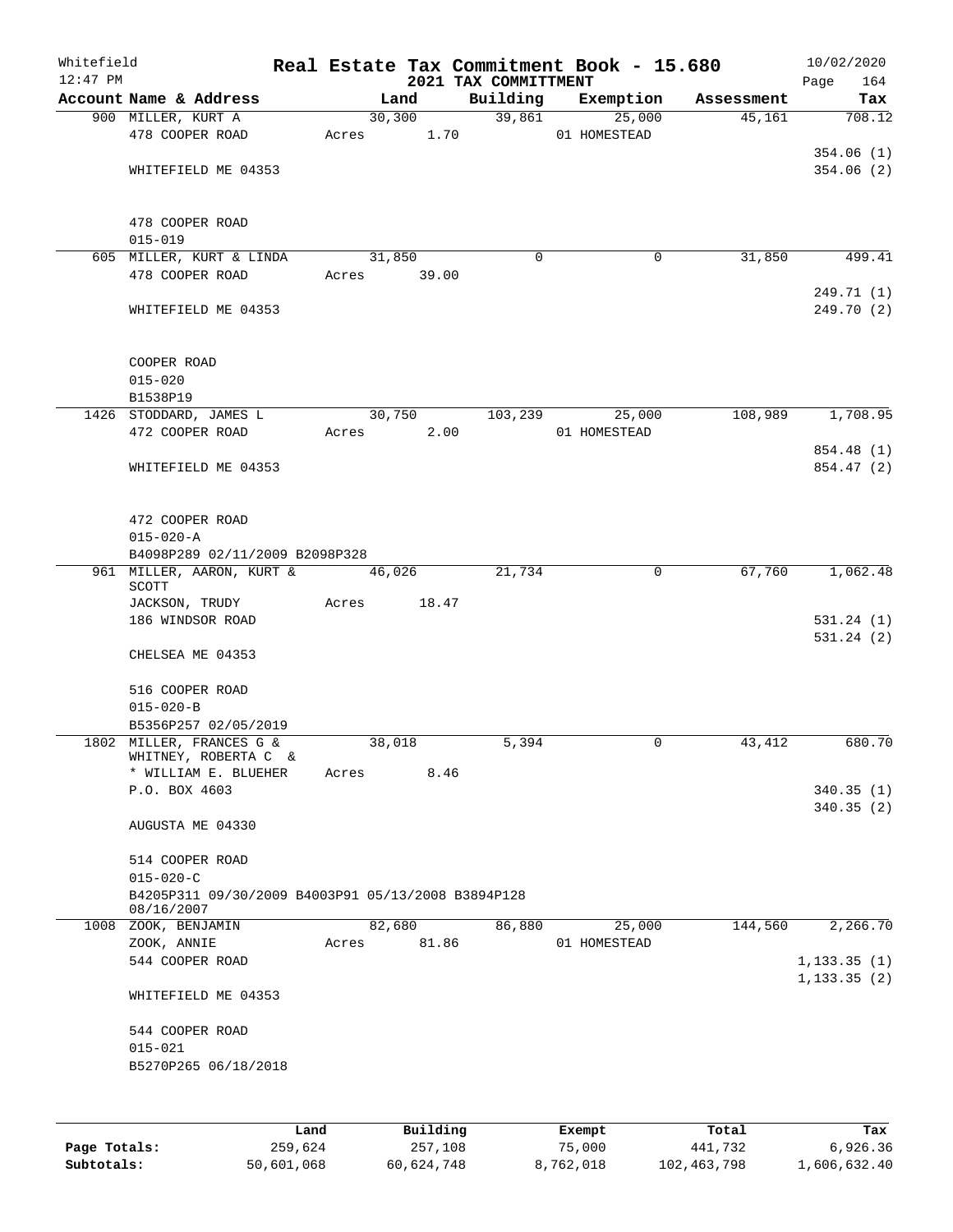| Whitefield<br>$12:47$ PM |                                                |            |       |            | 2021 TAX COMMITTMENT | Real Estate Tax Commitment Book - 15.680 |                       | 10/02/2020<br>165<br>Page |
|--------------------------|------------------------------------------------|------------|-------|------------|----------------------|------------------------------------------|-----------------------|---------------------------|
|                          | Account Name & Address                         |            |       | Land       | Building             | Exemption                                | Assessment            | Tax                       |
|                          | 163 PERKINS, WILLIAM D JR                      |            |       | 31,455     | 134,652              |                                          | 166, 107<br>$\Omega$  | 2,604.56                  |
|                          | & AMY L                                        |            |       |            |                      |                                          |                       |                           |
|                          | 604 COOPER ROAD                                |            | Acres |            | 2.47                 |                                          |                       | 1,302.28(1)               |
|                          | WHITEFIELD ME 04353                            |            |       |            |                      |                                          |                       | 1,302.28(2)               |
|                          |                                                |            |       |            |                      |                                          |                       |                           |
|                          |                                                |            |       |            |                      |                                          |                       |                           |
|                          | 604 COOPER ROAD                                |            |       |            |                      |                                          |                       |                           |
|                          | $015 - 021 - A$                                |            |       |            |                      |                                          |                       |                           |
|                          | B2399P19<br>721 MILLER, AARON, KURT &          |            |       | 52,288     |                      | 25,000                                   | 113,220               | 1,775.29                  |
|                          | SCOTT                                          |            |       |            | 85,932               |                                          |                       |                           |
|                          | JACKSON, TRUDY                                 |            | Acres |            | 27.75                | 01 HOMESTEAD                             |                       |                           |
|                          | 186 WINDSOR ROAD                               |            |       |            |                      |                                          |                       | 887.65 (1)                |
|                          |                                                |            |       |            |                      |                                          |                       | 887.64 (2)                |
|                          | CHELSEA ME 04353                               |            |       |            |                      |                                          |                       |                           |
|                          | 505 COOPER ROAD                                |            |       |            |                      |                                          |                       |                           |
|                          | $015 - 022$                                    |            |       |            |                      |                                          |                       |                           |
|                          | B5356P257 02/05/2019                           |            |       |            |                      |                                          |                       |                           |
|                          | 1874 MILLER, JUSTIN A                          |            |       | 30,750     | 9.505                | 25,000                                   | 15,255                | 239.20                    |
|                          | 533 COOPER ROAD                                |            | Acres |            | 2.00                 | 01 HOMESTEAD                             |                       |                           |
|                          |                                                |            |       |            |                      |                                          |                       | 119.60(1)                 |
|                          | WHITEFIELD ME 04353                            |            |       |            |                      |                                          |                       | 119.60(2)                 |
|                          |                                                |            |       |            |                      |                                          |                       |                           |
|                          | 533 COOPER ROAD                                |            |       |            |                      |                                          |                       |                           |
|                          | $015 - 022 - 1$                                |            |       |            |                      |                                          |                       |                           |
|                          | B4807P1 08/11/2014 B4777P10 05/07/2014 B4777P8 |            |       |            |                      |                                          |                       |                           |
|                          | 05/07/2014                                     |            |       | 30,000     |                      |                                          |                       |                           |
|                          | 1518 MILLER, KURT E<br>6 CLARK LANE            |            | Acres |            | 65,495<br>1.50       |                                          | 95,495<br>0           | 1,497.36                  |
|                          |                                                |            |       |            |                      |                                          |                       | 748.68(1)                 |
|                          | WHITEFIELD ME 04353                            |            |       |            |                      |                                          |                       | 748.68(2)                 |
|                          |                                                |            |       |            |                      |                                          |                       |                           |
|                          |                                                |            |       |            |                      |                                          |                       |                           |
|                          | 6 CLARK LANE                                   |            |       |            |                      |                                          |                       |                           |
|                          | $015 - 022 - A$<br>B2629P152                   |            |       |            |                      |                                          |                       |                           |
|                          | 587 CUNNINGHAM, PERCY JR                       |            |       | 49,990     |                      | $\Omega$                                 | 49,990<br>$\Omega$    | 783.84                    |
|                          | TRUSTEE                                        |            |       |            |                      |                                          |                       |                           |
|                          | 76 CREST DRIVE                                 |            | Acres | 39.60      |                      |                                          |                       |                           |
|                          |                                                |            |       |            |                      |                                          |                       | 391.92 (1)                |
|                          | SOMERSWORTH NH 03878                           |            |       |            |                      |                                          |                       | 391.92(2)                 |
|                          |                                                |            |       |            |                      |                                          |                       |                           |
|                          | COOPER ROAD                                    |            |       |            |                      |                                          |                       |                           |
|                          | $015 - 023$                                    |            |       |            |                      |                                          |                       |                           |
|                          | B3331P221 07/27/2004                           |            |       |            |                      |                                          |                       |                           |
|                          | 1133 HOAR GARY L.                              |            |       | 43,170     | 37,476               |                                          | $\mathbf 0$<br>80,646 | 1,264.53                  |
|                          | JELLISON, ELANA<br>46 NO. HUNTS MEADOW         |            | Acres | 14.90      |                      |                                          |                       | 632.27(1)                 |
|                          | ROAD                                           |            |       |            |                      |                                          |                       |                           |
|                          |                                                |            |       |            |                      |                                          |                       | 632.26(2)                 |
|                          | WHITEFIELD ME 04353                            |            |       |            |                      |                                          |                       |                           |
|                          |                                                |            |       |            |                      |                                          |                       |                           |
|                          | 46 NO. HUNTS MEADOW<br>$015 - 025$             |            |       |            |                      |                                          |                       |                           |
|                          | B5039P168 08/04/2016                           |            |       |            |                      |                                          |                       |                           |
|                          |                                                | Land       |       | Building   |                      | Exempt                                   | Total                 | Tax                       |
| Page Totals:             |                                                | 237,653    |       | 333,060    |                      | 50,000                                   | 520,713               | 8,164.78                  |
| Subtotals:               |                                                | 50,838,721 |       | 60,957,808 |                      | 8,812,018                                | 102,984,511           | 1,614,797.18              |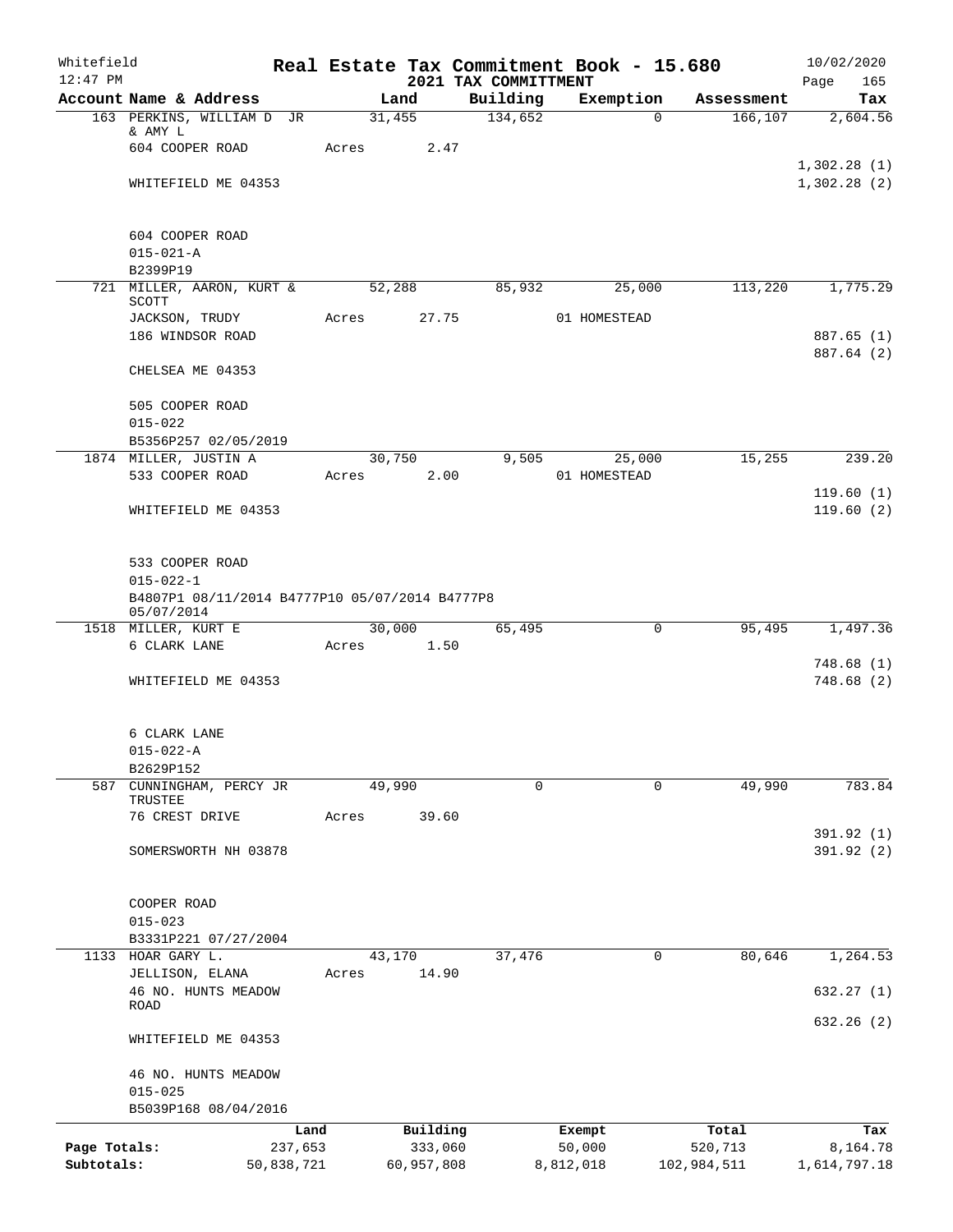| Whitefield<br>$12:47$ PM |                                                              |         |                   | 2021 TAX COMMITTMENT | Real Estate Tax Commitment Book - 15.680 |             | 10/02/2020<br>Page<br>166  |
|--------------------------|--------------------------------------------------------------|---------|-------------------|----------------------|------------------------------------------|-------------|----------------------------|
|                          | Account Name & Address                                       |         | Land              | Building             | Exemption                                | Assessment  | Tax                        |
|                          | 348 HOAR GARY L.                                             |         | 42,370            |                      | 168,241<br>25,000                        | 185,611     | 2,910.38                   |
|                          | JELLISON, ELANA<br>46 NO. HUNTS MEADOW                       | Acres   | 13.90             |                      | 01 HOMESTEAD                             |             | 1,455.19(1)                |
|                          | <b>ROAD</b>                                                  |         |                   |                      |                                          |             |                            |
|                          | WHITEFIELD ME 04353                                          |         |                   |                      |                                          |             | 1,455.19(2)                |
|                          | 46 NO. HUNTS MEADOW<br>$015 - 026$                           |         |                   |                      |                                          |             |                            |
|                          | B5039P166 08/04/2016                                         |         |                   |                      |                                          |             |                            |
|                          | 261 ROPER DAVID T. & KAREN                                   |         | 58,713            | $\Omega$             | $\mathbf 0$                              | 58,713      | 920.62                     |
|                          | М.<br>268 COOPER ROAD                                        | Acres   | 81.18             |                      |                                          |             |                            |
|                          | WHITEFIELD ME 04353                                          |         |                   |                      |                                          |             | 460.31(1)<br>460.31(2)     |
|                          | NO. HUNTS MEADOW ROAD                                        |         |                   |                      |                                          |             |                            |
|                          | $015 - 027$<br>B1481P272                                     |         |                   |                      |                                          |             |                            |
|                          | 73 HALLOWELL ROPER BECKY                                     |         | 30,795            | 125,212              | 25,000                                   | 131,007     | 2,054.19                   |
|                          | S. & DAVID T. & KAREN<br>15 HALLOWELL LANE                   | Acres   | 2.03              |                      | 01 HOMESTEAD                             |             |                            |
|                          | DAMARISCOTTA ME 04543                                        |         |                   |                      |                                          |             | 1,027.10(1)<br>1,027.09(2) |
|                          | 68 NO. HUNTS MEADOW                                          |         |                   |                      |                                          |             |                            |
|                          | $015 - 027 - A$                                              |         |                   |                      |                                          |             |                            |
|                          | B4340P244 11/12/2010                                         |         |                   |                      |                                          |             |                            |
|                          | 1621 LUFKIN LESLIE C.<br>127 NO. HUNTS MEADOW<br><b>ROAD</b> | Acres   | 101,500<br>119.50 | 36,252               | 25,000<br>01 HOMESTEAD                   | 112,752     | 1,767.95                   |
|                          |                                                              |         |                   |                      |                                          |             | 883.98 (1)                 |
|                          | WHITEFIELD ME 04353                                          |         |                   |                      |                                          |             | 883.97 (2)                 |
|                          | 127 NO. HUNTS MEADOW<br>$015 - 028$                          |         |                   |                      |                                          |             |                            |
|                          | B2762P96                                                     |         |                   |                      |                                          |             |                            |
|                          | 772 LUFKIN LESLIE C.                                         |         | 20,000            | 0                    | $\mathbf 0$                              | 20,000      | 313.60                     |
|                          | 127 NO. HUNTS MEADOW<br>ROAD                                 | Acres   | 1.50              |                      |                                          |             |                            |
|                          | WHITEFIELD ME 04353                                          |         |                   |                      |                                          |             | 156.80(1)<br>156.80(2)     |
|                          | NO. HUNTS MEADOW ROAD<br>$015 - 028 - A$                     |         |                   |                      |                                          |             |                            |
|                          | B3086P233                                                    |         |                   |                      |                                          |             |                            |
|                          | 583 HOPKINS CLIFTON                                          |         | 49,600            | 0                    | $\mathbf 0$                              | 49,600      | 777.73                     |
|                          | 377 WINDSOR NECK ROAD                                        | Acres   | 39.00             |                      |                                          |             | 388.87 (1)                 |
|                          | WINDSOR ME 04363                                             |         |                   |                      |                                          |             | 388.86 (2)                 |
|                          | NO. HUNTS MEADOW ROAD<br>$015 - 029$                         |         |                   |                      |                                          |             |                            |
|                          | B4599P81 11/29/2012 B4459P255 11/15/2011 B2522P241           |         |                   |                      |                                          |             |                            |
|                          |                                                              | Land    | Building          |                      | Exempt                                   | Total       | Tax                        |
| Page Totals:             |                                                              | 302,978 | 329,705           |                      | 75,000                                   | 557,683     | 8,744.47                   |
| Subtotals:               | 51, 141, 699                                                 |         | 61, 287, 513      |                      | 8,887,018                                | 103,542,194 | 1,623,541.65               |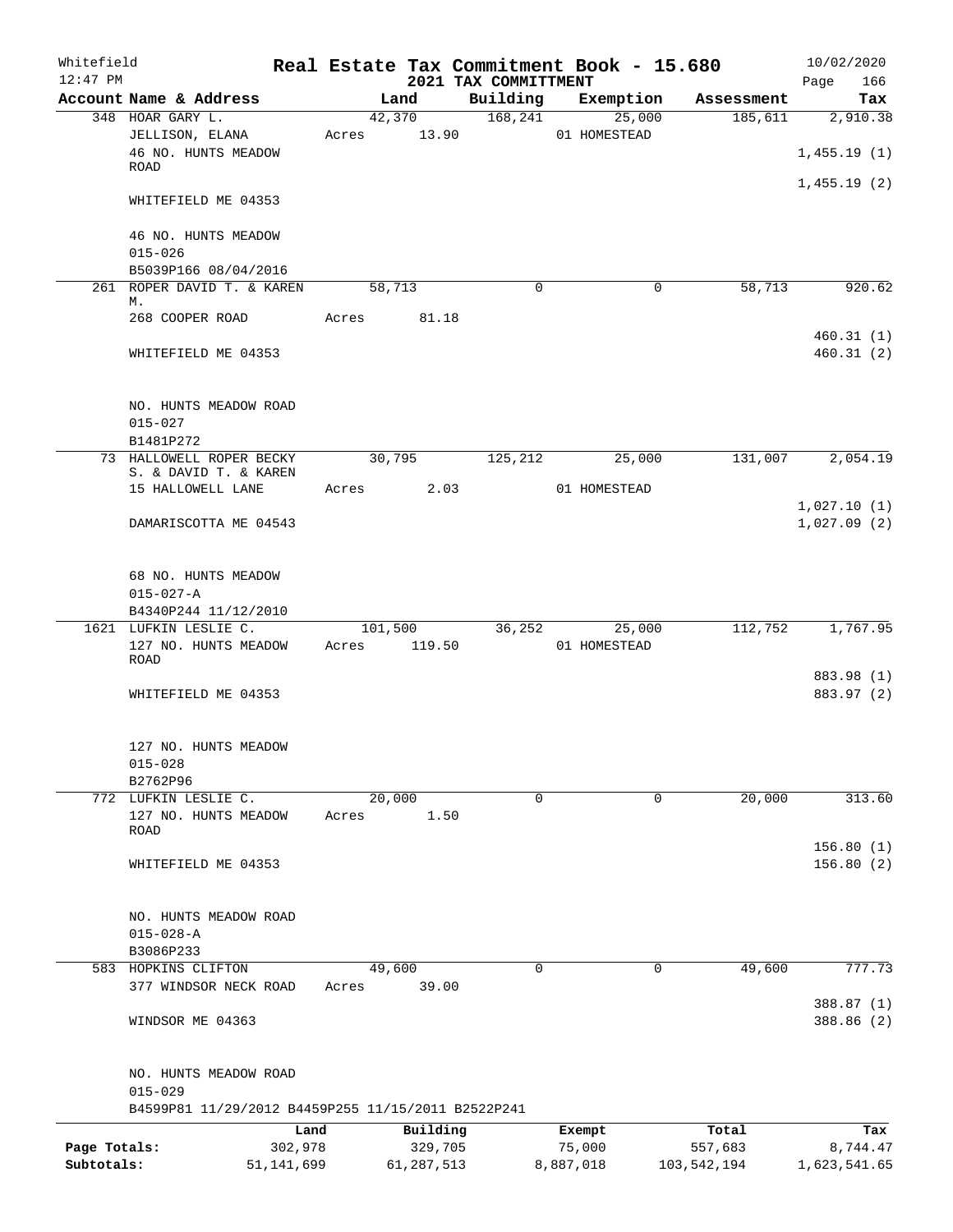| Whitefield<br>$12:47$ PM |                                                                                       |            |       |        |            | 2021 TAX COMMITTMENT |   | Real Estate Tax Commitment Book - 15.680 |             |             | 10/02/2020<br>167 |
|--------------------------|---------------------------------------------------------------------------------------|------------|-------|--------|------------|----------------------|---|------------------------------------------|-------------|-------------|-------------------|
|                          | Account Name & Address                                                                |            |       | Land   |            | Building             |   | Exemption                                |             | Assessment  | Page<br>Tax       |
|                          | 459 PEDERSEN, JOHN                                                                    |            |       | 30,000 |            | 71,984               |   |                                          | $\Omega$    | 101,984     | 1,599.11          |
|                          | PEDERSEN, BONNIE                                                                      |            | Acres |        | 0.86       |                      |   |                                          |             |             |                   |
|                          | P.O. BOX 983                                                                          |            |       |        |            |                      |   |                                          |             |             | 799.56(1)         |
|                          |                                                                                       |            |       |        |            |                      |   |                                          |             |             | 799.55(2)         |
|                          | GARDINER ME 04345                                                                     |            |       |        |            |                      |   |                                          |             |             |                   |
|                          | 71 NO. HUNTS MEADOW                                                                   |            |       |        |            |                      |   |                                          |             |             |                   |
|                          | $015 - 030$                                                                           |            |       |        |            |                      |   |                                          |             |             |                   |
|                          | B5098P233 01/17/2017 B5094P304 09/30/2016 B3467P274<br>04/14/2005                     |            |       |        |            |                      |   |                                          |             |             |                   |
|                          | 844 KEYES JR. LESTER J.                                                               |            |       | 61,250 |            |                      | 0 |                                          | $\mathbf 0$ | 61,250      | 960.40            |
|                          | C/O PATRICK BOHMER                                                                    |            | Acres |        | 59.00      |                      |   |                                          |             |             |                   |
|                          | 26010 BURBAGE CIRCLE                                                                  |            |       |        |            |                      |   |                                          |             |             | 480.20 (1)        |
|                          |                                                                                       |            |       |        |            |                      |   |                                          |             |             | 480.20 (2)        |
|                          | CARY NC 27519 7045                                                                    |            |       |        |            |                      |   |                                          |             |             |                   |
|                          | NO. HUNTS MEADOW ROAD                                                                 |            |       |        |            |                      |   |                                          |             |             |                   |
|                          | $015 - 031$                                                                           |            |       |        |            |                      |   |                                          |             |             |                   |
|                          | B757P185                                                                              |            |       |        |            |                      |   |                                          |             |             |                   |
|                          | 522 DONOVAN WILLIAM J. II &                                                           |            |       | 37,570 |            | 137,560              |   | 25,000                                   |             | 150, 130    | 2,354.04          |
|                          | <b>JANET</b><br>PO BOX 821                                                            |            | Acres |        | 7.90       |                      |   | 01 HOMESTEAD                             |             |             |                   |
|                          |                                                                                       |            |       |        |            |                      |   |                                          |             |             | 1, 177.02(1)      |
|                          | GARDINER ME 04345                                                                     |            |       |        |            |                      |   |                                          |             |             | 1, 177.02(2)      |
|                          |                                                                                       |            |       |        |            |                      |   |                                          |             |             |                   |
|                          | 25 NO. HUNTS MEADOW                                                                   |            |       |        |            |                      |   |                                          |             |             |                   |
|                          | $015 - 032$                                                                           |            |       |        |            |                      |   |                                          |             |             |                   |
|                          | 441 NICHOLSON TRUST M<br>FRANCES                                                      |            |       | 65,450 |            | 27,733               |   |                                          | 0           | 93,183      | 1,461.11          |
|                          | C/O M. FRANCES                                                                        |            | Acres |        | 48.00      |                      |   |                                          |             |             |                   |
|                          | HERBENICK                                                                             |            |       |        |            |                      |   |                                          |             |             |                   |
|                          | 342 SOUND DRIVE                                                                       |            |       |        |            |                      |   |                                          |             |             | 730.56(1)         |
|                          | KEY LARGO FL 33037                                                                    |            |       |        |            |                      |   |                                          |             |             | 730.55(2)         |
|                          |                                                                                       |            |       |        |            |                      |   |                                          |             |             |                   |
|                          | 7 NO. HUNTS MEADOW ROAD                                                               |            |       |        |            |                      |   |                                          |             |             |                   |
|                          | $015 - 033$                                                                           |            |       |        |            |                      |   |                                          |             |             |                   |
|                          | B1354P321                                                                             |            |       |        |            |                      |   |                                          |             |             |                   |
|                          | 1235 ROPER, DAVID & KAREN                                                             |            |       | 35,650 |            |                      | 0 |                                          | $\Omega$    | 35,650      | 558.99            |
|                          | 268 COOPER ROAD                                                                       |            | Acres |        | 25.00      |                      |   |                                          |             |             |                   |
|                          |                                                                                       |            |       |        |            |                      |   |                                          |             |             | 279.50(1)         |
|                          | WHITEFIELD ME 04353                                                                   |            |       |        |            |                      |   |                                          |             |             | 279.49(2)         |
|                          |                                                                                       |            |       |        |            |                      |   |                                          |             |             |                   |
|                          | COOPER ROAD                                                                           |            |       |        |            |                      |   |                                          |             |             |                   |
|                          | $015 - 033 - A$<br>B2292P205                                                          |            |       |        |            |                      |   |                                          |             |             |                   |
| 1663                     | COSTA, DANIEL A                                                                       |            |       | 25,805 |            |                      | 0 |                                          | 0           | 25,805      | 404.62            |
|                          | 1110 CHEYENNE STREET                                                                  |            | Acres |        | 65.00      |                      |   |                                          |             |             |                   |
|                          |                                                                                       |            |       |        |            |                      |   |                                          |             |             | 202.31(1)         |
|                          | GOLDEN CO 80401 1126                                                                  |            |       |        |            |                      |   |                                          |             |             | 202.31(2)         |
|                          |                                                                                       |            |       |        |            |                      |   |                                          |             |             |                   |
|                          | COOPER ROAD                                                                           |            |       |        |            |                      |   |                                          |             |             |                   |
|                          | $015 - 034$                                                                           |            |       |        |            |                      |   |                                          |             |             |                   |
|                          | B5109P249 02/17/2017 B5095P303 09/29/2016 B5095P301<br>09/14/2016 B657P332 08/21/1969 |            |       |        |            |                      |   |                                          |             |             |                   |
|                          |                                                                                       |            |       |        |            |                      |   |                                          |             |             |                   |
|                          |                                                                                       | Land       |       |        | Building   |                      |   | Exempt                                   |             | Total       | Tax               |
| Page Totals:             |                                                                                       | 255,725    |       |        | 237,277    |                      |   | 25,000                                   |             | 468,002     | 7,338.27          |
| Subtotals:               |                                                                                       | 51,397,424 |       |        | 61,524,790 |                      |   | 8,912,018                                |             | 104,010,196 | 1,630,879.92      |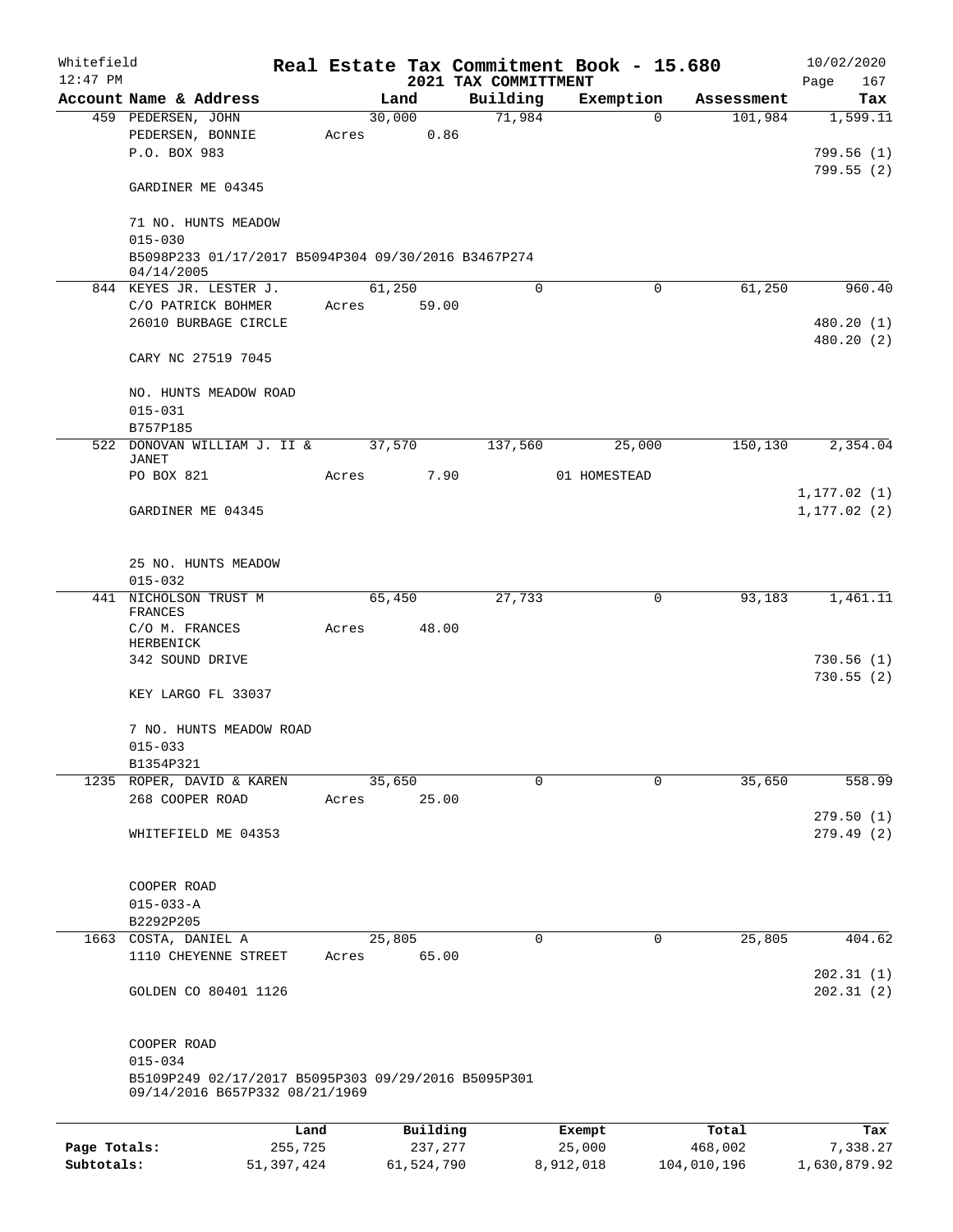| Whitefield   |                                                    |            |       |        |            |                                  | Real Estate Tax Commitment Book - 15.680 |             | 10/02/2020             |
|--------------|----------------------------------------------------|------------|-------|--------|------------|----------------------------------|------------------------------------------|-------------|------------------------|
| $12:47$ PM   | Account Name & Address                             |            |       | Land   |            | 2021 TAX COMMITTMENT<br>Building | Exemption                                | Assessment  | Page<br>168<br>Tax     |
|              | 1554 BURHOE LESLIE & KOLLER                        |            |       | 45,700 |            | 19,099                           | $\Omega$                                 | 64,799      | 1,016.05               |
|              | BERTIE B.                                          |            |       |        |            |                                  |                                          |             |                        |
|              | 164A HENRY LANE                                    |            | Acres |        | 33.00      |                                  |                                          |             |                        |
|              | WHITEFIELD ME 04353                                |            |       |        |            |                                  |                                          |             | 508.03(1)<br>508.02(2) |
|              |                                                    |            |       |        |            |                                  |                                          |             |                        |
|              | 164 HENRY LANE                                     |            |       |        |            |                                  |                                          |             |                        |
|              | $015 - 035$                                        |            |       |        |            |                                  |                                          |             |                        |
|              | B4951P134 11/20/2015 B2890P307 07/26/2002 B2849P37 |            |       |        |            |                                  |                                          |             |                        |
|              | 704 KENNALLY JAMES M. &<br>CAROLE B.               |            |       |        |            | 35,330 143,035                   | 31,000                                   | 147,365     | 2,310.68               |
|              | 176 HENRY LANE                                     |            | Acres |        | 5.10       |                                  | 01 HOMESTEAD                             |             |                        |
|              |                                                    |            |       |        |            |                                  | 07 NMR VET & WIDOW                       |             | 1, 155.34(1)           |
|              | WHITEFIELD ME 04353                                |            |       |        |            |                                  |                                          |             | 1, 155.34(2)           |
|              | 176 HENRY LANE                                     |            |       |        |            |                                  |                                          |             |                        |
|              | $015 - 035 - A$                                    |            |       |        |            |                                  |                                          |             |                        |
|              | B3508P27 06/29/2005                                |            |       |        |            |                                  |                                          |             |                        |
|              | 1794 POPE JOHN T. & ELISE K.<br>VOIGT              |            |       | 31,500 |            | 90,300                           | 25,000                                   | 96,800      | 1,517.82               |
|              | 164 HENRY LANE                                     |            | Acres |        | 2.50       |                                  | 01 HOMESTEAD                             |             |                        |
|              | WHITEFIELD ME 04353                                |            |       |        |            |                                  |                                          |             | 758.91(1)<br>758.91(2) |
|              |                                                    |            |       |        |            |                                  |                                          |             |                        |
|              | 164 HENRY LANE                                     |            |       |        |            |                                  |                                          |             |                        |
|              | $015 - 035 - B$<br>B3885P298 07/26/2007            |            |       |        |            |                                  |                                          |             |                        |
|              | 1739 ROWLAND ROBERT S. &                           |            |       | 71,750 |            | 126,632                          | 25,000                                   | 173,382     | 2,718.63               |
|              | MARY JANE T.                                       |            |       |        |            |                                  |                                          |             |                        |
|              | 182 HENRY LANE                                     |            | Acres |        | 60.00      |                                  | 01 HOMESTEAD                             |             | 1,359.32(1)            |
|              | WHITEFIELD ME 04353                                |            |       |        |            |                                  |                                          |             | 1,359.31(2)            |
|              | 182 HENRY LANE                                     |            |       |        |            |                                  |                                          |             |                        |
|              | $015 - 036 - A$                                    |            |       |        |            |                                  |                                          |             |                        |
|              | B3364P210 09/18/2004                               |            |       |        |            |                                  |                                          |             |                        |
|              | 114 ROPER, DAVID T & KAREN<br>М                    |            |       | 53,750 |            | 156,883                          | 25,000                                   | 185,633     | 2,910.73               |
|              | 268 COOPER ROAD                                    |            | Acres |        | 30.00      |                                  | 01 HOMESTEAD                             |             |                        |
|              |                                                    |            |       |        |            |                                  |                                          |             | 1,455.37(1)            |
|              | WHITEFIELD ME 04353                                |            |       |        |            |                                  |                                          |             | 1,455.36(2)            |
|              | 268 COOPER ROAD                                    |            |       |        |            |                                  |                                          |             |                        |
|              | $015 - 037$                                        |            |       |        |            |                                  |                                          |             |                        |
|              | 1468 TIBBETTS, BARRY J                             |            |       | 51,892 |            | 22,375                           | 0                                        | 74,267      | 1,164.51               |
|              | 61 TOWNHOUSE ROAD                                  |            | Acres |        | 56.50      |                                  |                                          |             | 582.26 (1)             |
|              | WHITEFIELD ME 04353                                |            |       |        |            |                                  |                                          |             | 582.25(2)              |
|              | COOPER ROAD                                        |            |       |        |            |                                  |                                          |             |                        |
|              | $015 - 038$                                        |            |       |        |            |                                  |                                          |             |                        |
|              | B2224P6                                            |            |       |        |            |                                  |                                          |             |                        |
|              |                                                    | Land       |       |        | Building   |                                  | Exempt                                   | Total       | Tax                    |
| Page Totals: |                                                    | 289,922    |       |        | 558,324    |                                  | 106,000                                  | 742,246     | 11,638.42              |
| Subtotals:   |                                                    | 51,687,346 |       |        | 62,083,114 |                                  | 9,018,018                                | 104,752,442 | 1,642,518.34           |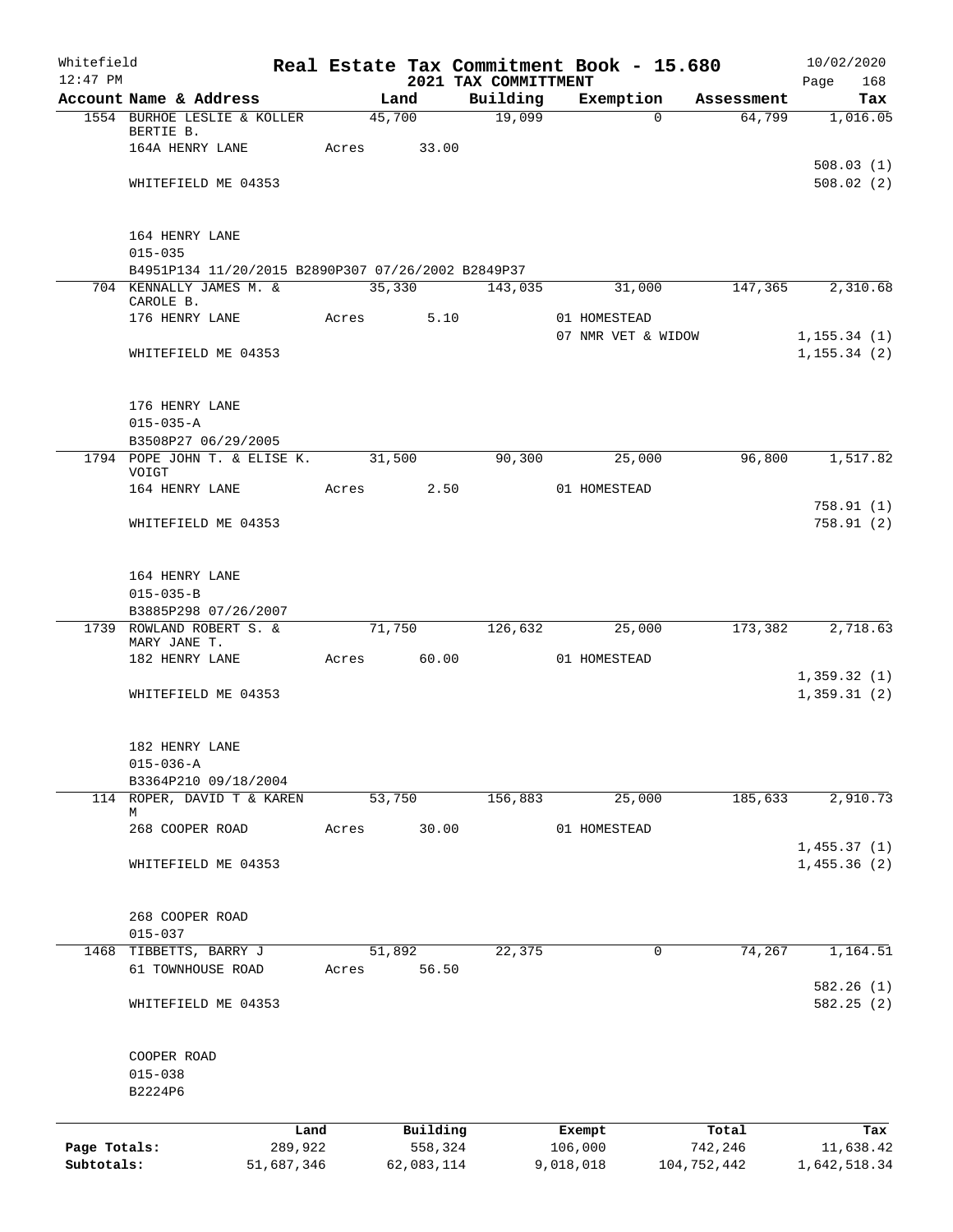| Whitefield   |                                            |                                                     |       |         |            |                                  |         | Real Estate Tax Commitment Book - 15.680 |                                           | 10/02/2020                 |                 |
|--------------|--------------------------------------------|-----------------------------------------------------|-------|---------|------------|----------------------------------|---------|------------------------------------------|-------------------------------------------|----------------------------|-----------------|
| $12:47$ PM   | Account Name & Address                     |                                                     |       | Land    |            | 2021 TAX COMMITTMENT<br>Building |         |                                          |                                           | Page                       | 169             |
|              | 602 ARMSTRONG, DONNA M                     |                                                     |       | 30, 300 |            |                                  | 96,796  | Exemption<br>25,000                      | Assessment<br>102,096                     |                            | Tax<br>1,600.87 |
|              | 340 COOPER ROAD                            |                                                     | Acres |         | 1.70       |                                  |         | 01 HOMESTEAD                             |                                           |                            |                 |
|              |                                            |                                                     |       |         |            |                                  |         |                                          |                                           | 800.44 (1)                 |                 |
|              | WHITEFIELD ME 04353                        |                                                     |       |         |            |                                  |         |                                          |                                           | 800.43(2)                  |                 |
|              |                                            |                                                     |       |         |            |                                  |         |                                          |                                           |                            |                 |
|              | 340 COOPER ROAD                            |                                                     |       |         |            |                                  |         |                                          |                                           |                            |                 |
|              | $015 - 038 - A$                            | B4287P268 06/17/2010 B4287P268 06/18/2010 B2411P200 |       |         |            |                                  |         |                                          |                                           |                            |                 |
|              | 12/14/1998                                 |                                                     |       |         |            |                                  |         |                                          |                                           |                            |                 |
|              | 1048 MATHIEU, BRIAN VICTOR                 |                                                     |       | 34,725  |            |                                  | 148,143 | $\mathbf 0$                              | 182,868                                   |                            | 2,867.37        |
|              | GOULET, KRISTA ALAYNA                      |                                                     | Acres |         | 4.65       |                                  |         |                                          |                                           |                            |                 |
|              | 360 COOPER ROAD                            |                                                     |       |         |            |                                  |         |                                          |                                           | 1,433.69(1)<br>1,433.68(2) |                 |
|              | WHITEFIELD ME 04353                        |                                                     |       |         |            |                                  |         |                                          |                                           |                            |                 |
|              | 360 COOPER ROAD                            |                                                     |       |         |            |                                  |         |                                          |                                           |                            |                 |
|              | $015 - 039$                                |                                                     |       |         |            |                                  |         |                                          |                                           |                            |                 |
|              | B5435P161 09/20/2019                       |                                                     |       |         |            |                                  |         |                                          |                                           |                            |                 |
|              | 192 MCLAUGHLIN, FRANCIS L<br>IV & KIM M    |                                                     |       | 35,100  |            |                                  | 160,891 | 31,000                                   | 164,991                                   |                            | 2,587.06        |
|              | 348 COOPER ROAD                            |                                                     | Acres |         | 4.90       |                                  |         | 01 HOMESTEAD                             |                                           |                            |                 |
|              |                                            |                                                     |       |         |            |                                  |         |                                          | 10 VET 8-24-1982 = 7-31-1984 1,293.53 (1) |                            |                 |
|              | WHITEFIELD ME 04353                        |                                                     |       |         |            |                                  |         |                                          |                                           | 1, 293.53(2)               |                 |
|              |                                            |                                                     |       |         |            |                                  |         |                                          |                                           |                            |                 |
|              | 348 COOPER ROAD                            |                                                     |       |         |            |                                  |         |                                          |                                           |                            |                 |
|              | $015 - 039 - A$                            | B4464P210 11/29/2011 B3538P144 08/12/2006           |       |         |            |                                  |         |                                          |                                           |                            |                 |
|              | 495 TAYLOR, GLENN P &                      |                                                     |       | 30,930  |            |                                  | 93,873  | 25,000                                   | 99,803                                    |                            | 1,564.91        |
|              | TRACEY L                                   |                                                     |       |         |            |                                  |         |                                          |                                           |                            |                 |
|              | 368 COOPER ROAD                            |                                                     | Acres |         | 2.12       |                                  |         | 01 HOMESTEAD                             |                                           | 782.46 (1)                 |                 |
|              | WHITEFIELD ME 04353                        |                                                     |       |         |            |                                  |         |                                          |                                           | 782.45(2)                  |                 |
|              |                                            |                                                     |       |         |            |                                  |         |                                          |                                           |                            |                 |
|              | 368 COOPER ROAD                            |                                                     |       |         |            |                                  |         |                                          |                                           |                            |                 |
|              | $015 - 040$                                |                                                     |       |         |            |                                  |         |                                          |                                           |                            |                 |
|              |                                            | B4900P81 06/26/2015 B2754P275                       |       |         |            |                                  |         |                                          |                                           |                            |                 |
|              | 903 HAYWARD, RICHARD S                     |                                                     |       | 30,570  |            |                                  | 48,860  | 0                                        | 79,430                                    |                            | 1,245.46        |
|              | HAYWARD, DARLENE A<br><b>46 APPLE FARM</b> |                                                     | Acres |         | 1.88       |                                  |         |                                          |                                           | 622.73(1)                  |                 |
|              | CROSSINGP.O. BOX 10078                     |                                                     |       |         |            |                                  |         |                                          |                                           |                            |                 |
|              | WINTHROP ME 04364                          |                                                     |       |         |            |                                  |         |                                          |                                           | 622.73 (2)                 |                 |
|              | 382 COOPER ROAD                            |                                                     |       |         |            |                                  |         |                                          |                                           |                            |                 |
|              | $015 - 041$                                |                                                     |       |         |            |                                  |         |                                          |                                           |                            |                 |
|              | B5293P250 08/15/2018                       |                                                     |       |         |            |                                  |         |                                          |                                           |                            |                 |
|              | 584 FRANDSEN, BRUCE M                      |                                                     |       | 30,300  |            |                                  | 106,395 | 25,000                                   | 111,695                                   |                            | 1,751.38        |
|              | RATCLIFF, HEATHER                          |                                                     | Acres |         | 1.70       |                                  |         | 01 HOMESTEAD                             |                                           |                            |                 |
|              | 14 PITTSTON ROAD                           |                                                     |       |         |            |                                  |         |                                          |                                           | 875.69(1)                  |                 |
|              | WHITEFIELD ME 04353                        |                                                     |       |         |            |                                  |         |                                          |                                           | 875.69 (2)                 |                 |
|              | 386 COOPER ROAD                            |                                                     |       |         |            |                                  |         |                                          |                                           |                            |                 |
|              | $015 - 042$                                |                                                     |       |         |            |                                  |         |                                          |                                           |                            |                 |
|              |                                            | B5100P149 10/19/2016 B3556P229 09/19/2005           |       |         |            |                                  |         |                                          |                                           |                            |                 |
|              |                                            | Land                                                |       |         | Building   |                                  |         | Exempt                                   | Total                                     |                            | Tax             |
| Page Totals: |                                            | 191,925                                             |       |         | 654,958    |                                  |         | 106,000                                  | 740,883                                   |                            | 11,617.05       |
| Subtotals:   |                                            | 51,879,271                                          |       |         | 62,738,072 |                                  |         | 9,124,018                                | 105,493,325                               | 1,654,135.39               |                 |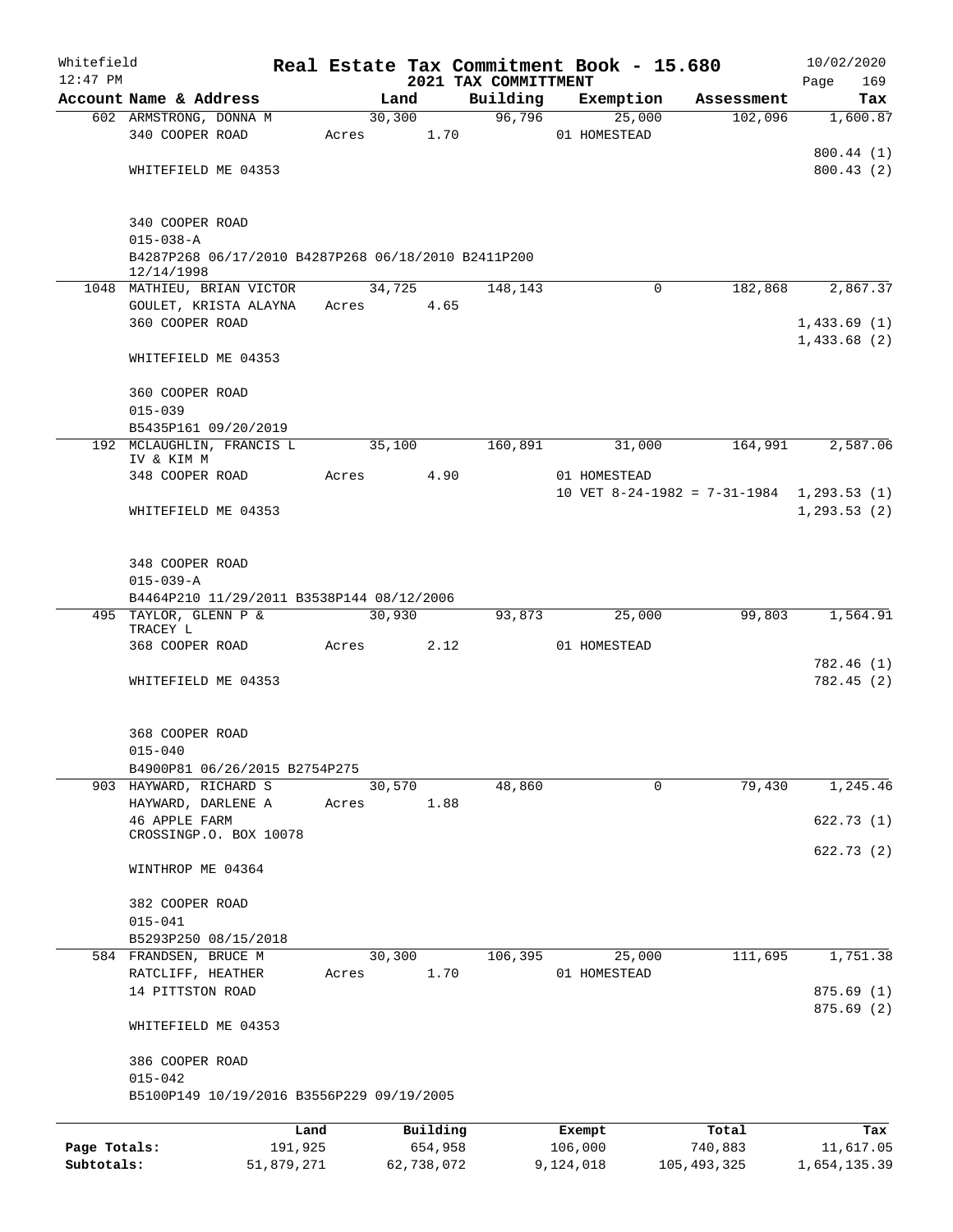| $12:47$ PM |                                                                                                                                             |       |        |       | Real Estate Tax Commitment Book - 15.680<br>2021 TAX COMMITTMENT |              |             |            | 10/02/2020<br>Page | 170                    |
|------------|---------------------------------------------------------------------------------------------------------------------------------------------|-------|--------|-------|------------------------------------------------------------------|--------------|-------------|------------|--------------------|------------------------|
|            | Account Name & Address                                                                                                                      |       | Land   |       | Building                                                         | Exemption    |             | Assessment |                    | Tax                    |
|            | 513 HARTNETT, LISA L                                                                                                                        |       | 30,600 |       | 94,008                                                           |              | $\Omega$    | 124,608    |                    | 1,953.85               |
|            | 1406 NORTH ROAD                                                                                                                             | Acres |        | 1.90  |                                                                  |              |             |            |                    |                        |
|            | MT. VERNON ME 04352                                                                                                                         |       |        |       |                                                                  |              |             |            |                    | 976.93(1)<br>976.92(2) |
|            | 487 HUNTS MEADOW ROAD<br>$015 - 043$                                                                                                        |       |        |       |                                                                  |              |             |            |                    |                        |
|            | B4056P32 08/29/2016 B4958P47 12/14/2015 B4951P123<br>11/19/2015 B4914P282 08/05/2015 B4772P314 04/23/2014<br>B4764P215 03/18/2014 B2837P217 |       |        |       |                                                                  |              |             |            |                    |                        |
|            | 1420 MELLOR DANIEL J. &<br>ANNIE LOUISE                                                                                                     |       | 31,050 |       | 11,106                                                           |              | 0           | 42,156     |                    | 661.01                 |
|            | 477 HUNTS MEADOW ROAD                                                                                                                       | Acres |        | 2.20  |                                                                  |              |             |            |                    |                        |
|            |                                                                                                                                             |       |        |       |                                                                  |              |             |            |                    | 330.51(1)              |
|            | WHITEFIELD ME 04353                                                                                                                         |       |        |       |                                                                  |              |             |            |                    | 330.50(2)              |
|            | 477 HUNTS MEADOW ROAD<br>$015 - 044$                                                                                                        |       |        |       |                                                                  |              |             |            |                    |                        |
|            | B4663P71 05/16/2013 B2899P82                                                                                                                |       |        |       |                                                                  |              |             |            |                    |                        |
|            | 1005 MELLOR JOHN H.                                                                                                                         |       | 31,500 |       | 106,682                                                          |              | 25,000      | 113,182    |                    | 1,774.69               |
|            | PO BOX 48                                                                                                                                   | Acres |        | 2.50  |                                                                  | 01 HOMESTEAD |             |            |                    |                        |
|            |                                                                                                                                             |       |        |       |                                                                  |              |             |            |                    | 887.35 (1)             |
|            | WHITEFIELD ME 04353                                                                                                                         |       |        |       |                                                                  |              |             |            |                    | 887.34 (2)             |
|            | 471 HUNTS MEADOW ROAD                                                                                                                       |       |        |       |                                                                  |              |             |            |                    |                        |
|            | $015 - 045$                                                                                                                                 |       |        |       |                                                                  |              |             |            |                    |                        |
|            | B4468P144 12/07/2011 B1688P287<br>226 ROBINSON, LUCIA P                                                                                     |       | 47,250 |       | 109,618                                                          |              | $\mathbf 0$ | 156,868    |                    | 2,459.69               |
|            | 457 HUNTS MEADOW ROAD                                                                                                                       | Acres |        | 20.00 |                                                                  |              |             |            |                    |                        |
|            |                                                                                                                                             |       |        |       |                                                                  |              |             |            | 1,229.85(1)        |                        |
|            | WHITEFIELD ME 04353                                                                                                                         |       |        |       |                                                                  |              |             |            | 1,229.84(2)        |                        |
|            | 457 HUNTS MEADOW ROAD<br>$015 - 046$                                                                                                        |       |        |       |                                                                  |              |             |            |                    |                        |
|            | 148 DEMERS FAMILY TRUST                                                                                                                     |       | 31,970 |       | 0                                                                |              | 0           | 31,970     |                    | 501.29                 |
|            | JOSHUA, SUSAN, RONALD<br>TRUSTEES                                                                                                           | Acres |        | 13.40 |                                                                  |              |             |            |                    |                        |
|            | 141 MAIN STREET                                                                                                                             |       |        |       |                                                                  |              |             |            |                    | 250.65(1)              |
|            | WHITEFIELD ME 04353                                                                                                                         |       |        |       |                                                                  |              |             |            |                    | 250.64(2)              |
|            | HUNTS MEADOW ROAD<br>$015 - 047$                                                                                                            |       |        |       |                                                                  |              |             |            |                    |                        |
|            | 1536 SPICER SUSAN & DAVID                                                                                                                   |       | 87,250 |       | 142,884                                                          |              | 25,000      | 205,134    |                    | 3,216.50               |
|            | 373 HUNTS MEADOW ROAD                                                                                                                       | Acres |        | 91.00 |                                                                  | 01 HOMESTEAD |             |            | 1,608.25(1)        |                        |
|            | WHITEFIELD ME 04353                                                                                                                         |       |        |       |                                                                  |              |             |            | 1,608.25(2)        |                        |
|            | 373 HUNTS MEADOW ROAD<br>$015 - 048$                                                                                                        |       |        |       |                                                                  |              |             |            |                    |                        |
|            | B2048P335                                                                                                                                   |       |        |       |                                                                  |              |             |            |                    |                        |

|              | Land       | Building   | Exempt    | Total       | Tax          |
|--------------|------------|------------|-----------|-------------|--------------|
| Page Totals: | 259,620    | 464,298    | 50,000    | 673,918     | 10,567.03    |
| Subtotals:   | 52,138,891 | 63,202,370 | 9,174,018 | 106,167,243 | 1,664,702.42 |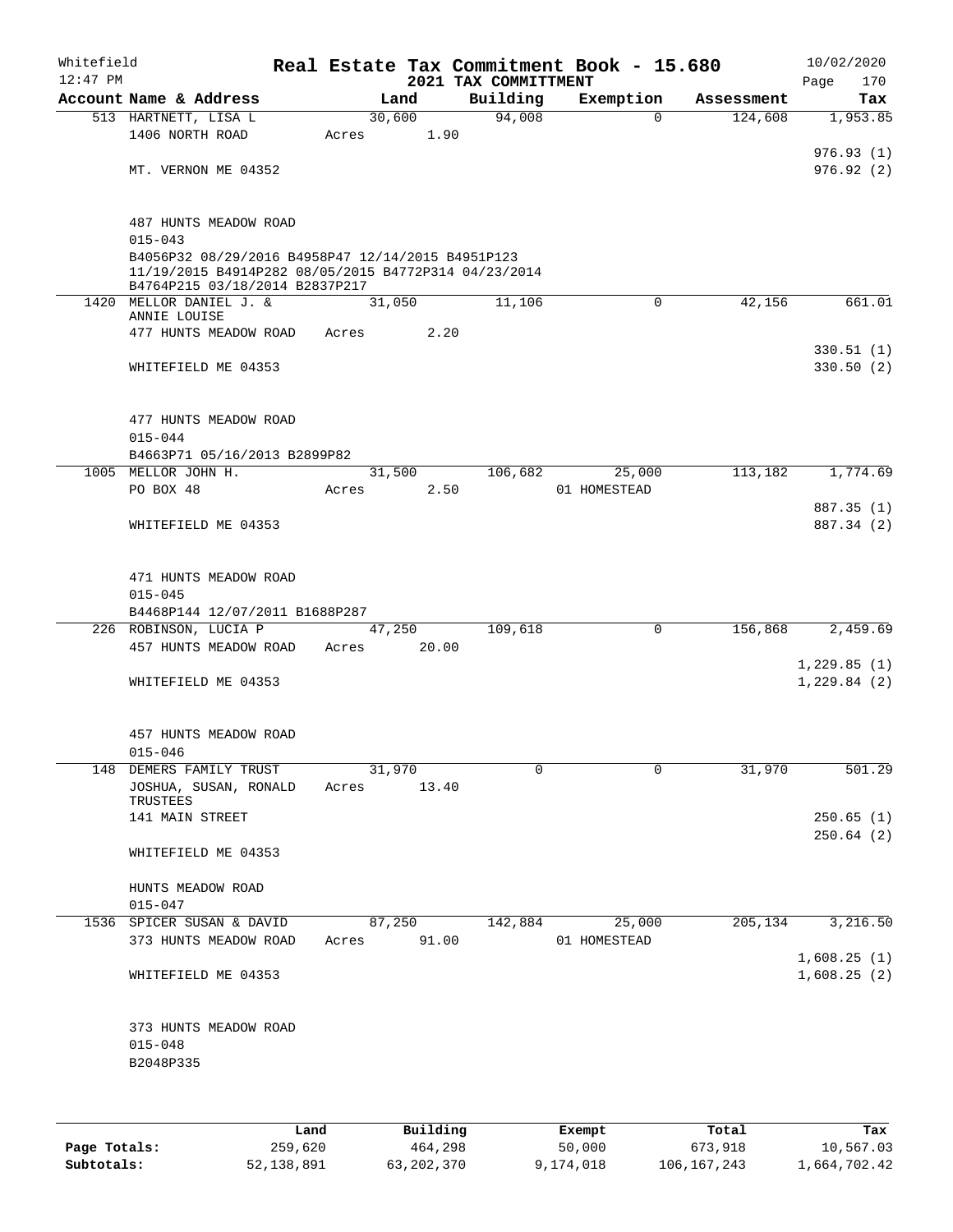| Whitefield<br>$12:47$ PM   |                                                                  |                         |       |        |                       | 2021 TAX COMMITTMENT | Real Estate Tax Commitment Book - 15.680 |        |                            | 10/02/2020<br>171<br>Page  |
|----------------------------|------------------------------------------------------------------|-------------------------|-------|--------|-----------------------|----------------------|------------------------------------------|--------|----------------------------|----------------------------|
|                            | Account Name & Address                                           |                         |       | Land   |                       | Building             | Exemption                                |        | Assessment                 | Tax                        |
|                            | 511 DOWNS ROGER                                                  |                         |       | 95,250 |                       | 234,287              |                                          | 25,000 | 304, 537                   | $\overline{4,775.14}$      |
|                            | 327 HUNTS MEADOW RD                                              |                         | Acres |        | 107.00                |                      | 01 HOMESTEAD                             |        |                            |                            |
|                            | WHITEFIELD<br>ME 04353                                           |                         |       |        |                       |                      |                                          |        |                            | 2,387.57(1)<br>2,387.57(2) |
|                            | 327 HUNTS MEADOW ROAD<br>$015 - 049$                             |                         |       |        |                       |                      |                                          |        |                            |                            |
|                            | 539 COUTTS CODY & PAMELA                                         |                         |       | 30,750 |                       | 21,698               |                                          | 0      | 52,448                     | 822.38                     |
|                            | 281 HUNTS MEADOW ROAD                                            |                         | Acres |        | 2.00                  |                      |                                          |        |                            |                            |
|                            | WHITEFIELD ME 04353                                              |                         |       |        |                       |                      |                                          |        |                            | 411.19(1)<br>411.19 (2)    |
|                            | 281 HUNTS MEADOW ROAD<br>$015 - 050$                             |                         |       |        |                       |                      |                                          |        |                            |                            |
|                            | B4853P108 01/08/2015 B4458P170 11/14/2011 B4002P57<br>05/09/2008 |                         |       |        |                       |                      |                                          |        |                            |                            |
|                            | 918 PELLECCHIA, STEPHEN<br>DANIEL                                |                         |       | 39,490 |                       | 174,840              |                                          | 31,000 | 183,330                    | 2,874.61                   |
|                            | SUTTON, KATHLEEN M                                               |                         | Acres |        | 10.30                 |                      | 01 HOMESTEAD                             |        |                            |                            |
|                            | 241 COOPER ROAD                                                  |                         |       |        |                       |                      | 07 NMR VET & WIDOW                       |        |                            | 1,437.31(1)                |
|                            | WHITEFIELD ME 04353                                              |                         |       |        |                       |                      |                                          |        |                            | 1,437.30(2)                |
|                            | 241 COOPER ROAD<br>$015 - 051$                                   |                         |       |        |                       |                      |                                          |        |                            |                            |
|                            | B5237P134 02/28/2018 B4846P27 12/10/2014 B2191P23                |                         |       |        |                       |                      |                                          |        |                            |                            |
|                            | 105 SOOHEY, ROBERT S &<br>THERESA S                              |                         |       | 41,690 |                       | 331,750              |                                          | 0      | 373,440                    | 5,855.54                   |
|                            | PO BOX 60                                                        |                         | Acres |        | 13.05                 |                      |                                          |        |                            | 2,927.77(1)                |
|                            | WHITEFIELD ME 04353                                              |                         |       |        |                       |                      |                                          |        |                            | 2,927.77(2)                |
|                            | 203 COOPER ROAD                                                  |                         |       |        |                       |                      |                                          |        |                            |                            |
|                            | $015 - 051 - A$                                                  |                         |       |        |                       |                      |                                          |        |                            |                            |
|                            | B2240P153                                                        |                         |       |        |                       |                      |                                          |        |                            |                            |
| 876                        | SOOHEY, ROBERT S &<br>THERESA S<br>PO BOX 60                     |                         | Acres | 26,770 | 6.90                  | $\mathbf 0$          |                                          | 0      | 26,770                     | 419.75                     |
|                            |                                                                  |                         |       |        |                       |                      |                                          |        |                            | 209.88(1)                  |
|                            | WHITEFIELD ME 04353                                              |                         |       |        |                       |                      |                                          |        |                            | 209.87(2)                  |
|                            | COOPER ROAD<br>$015 - 051 - B$                                   |                         |       |        |                       |                      |                                          |        |                            |                            |
|                            | B4855P72 01/16/2015                                              |                         |       |        |                       |                      |                                          |        |                            |                            |
|                            | 634 BROWN, CAROLE A                                              |                         |       | 42,400 |                       | 136,660              |                                          | 25,000 | 154,060                    | 2,415.66                   |
|                            | BROWN, TIMOTHY M<br>34 CLARK LANE                                |                         | Acres |        | 3.10                  |                      | 01 HOMESTEAD                             |        |                            | 1, 207.83(1)               |
|                            | WHITEFIELD ME 04353                                              |                         |       |        |                       |                      |                                          |        |                            | 1, 207.83(2)               |
|                            | 34 CLARK LANE                                                    |                         |       |        |                       |                      |                                          |        |                            |                            |
|                            | $015 - 052$<br>B5032P18 07/14/2016                               |                         |       |        |                       |                      |                                          |        |                            |                            |
|                            |                                                                  |                         |       |        |                       |                      |                                          |        |                            |                            |
|                            |                                                                  | Land                    |       |        | Building              |                      | Exempt                                   |        | Total                      | Tax                        |
| Page Totals:<br>Subtotals: |                                                                  | 276,350<br>52, 415, 241 |       |        | 899,235<br>64,101,605 |                      | 81,000<br>9,255,018                      |        | 1,094,585<br>107, 261, 828 | 17,163.08<br>1,681,865.50  |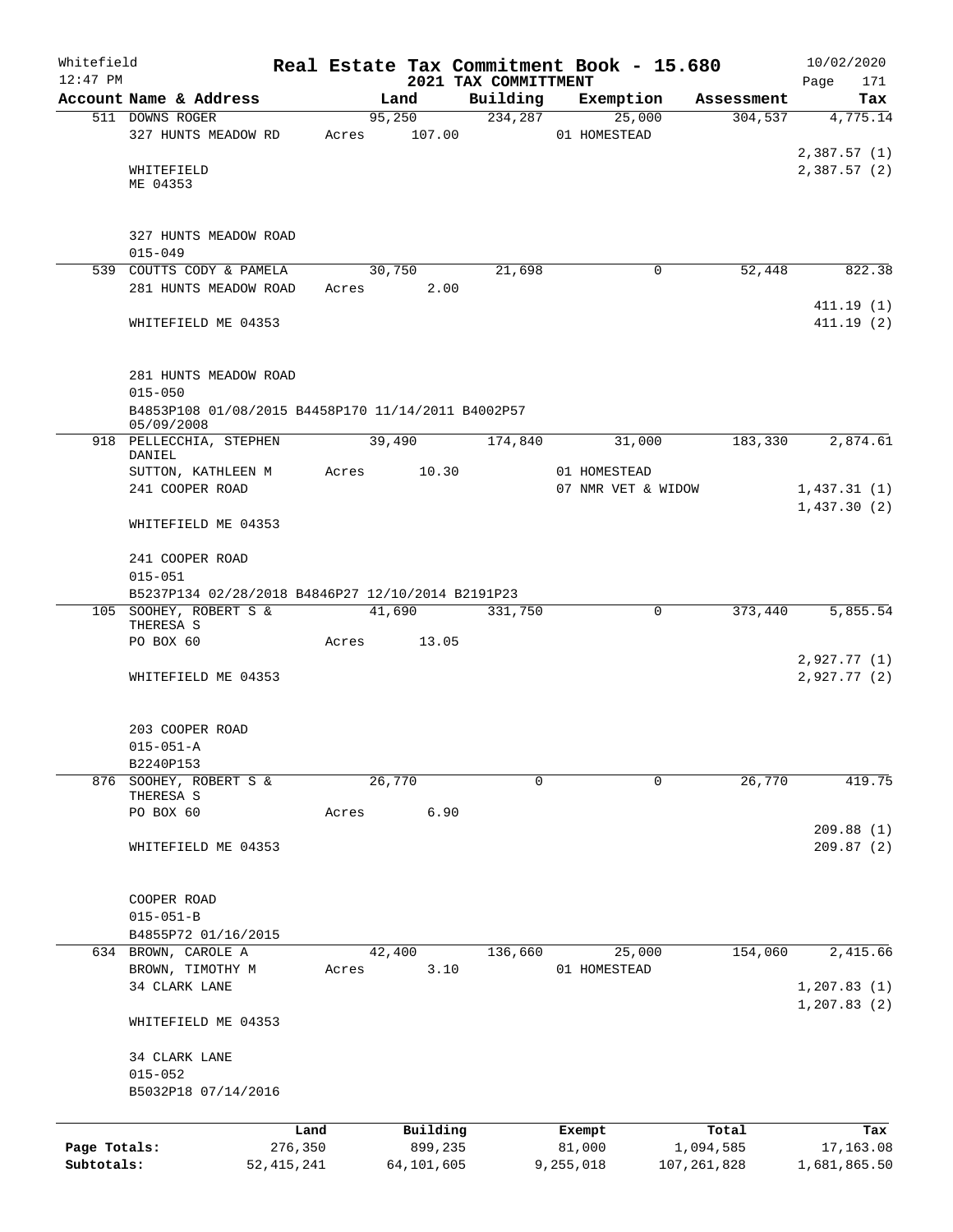| Whitefield<br>$12:47$ PM |                                                                   |      |       |        |          | 2021 TAX COMMITTMENT | Real Estate Tax Commitment Book - 15.680 |            | 10/02/2020<br>Page<br>172 |
|--------------------------|-------------------------------------------------------------------|------|-------|--------|----------|----------------------|------------------------------------------|------------|---------------------------|
|                          | Account Name & Address                                            |      |       | Land   |          | Building             | Exemption                                | Assessment | Tax                       |
|                          | 1606 BROOKE, WILLIAM W &                                          |      |       | 27,090 |          | $\mathbf 0$          | $\Omega$                                 | 27,090     | 424.77                    |
|                          | GAIL D<br>41 COOPER ROAD                                          |      | Acres |        | 7.30     |                      |                                          |            |                           |
|                          |                                                                   |      |       |        |          |                      |                                          |            | 212.39(1)                 |
|                          | WHITEFIELD ME 04353                                               |      |       |        |          |                      |                                          |            | 212.38(2)                 |
|                          |                                                                   |      |       |        |          |                      |                                          |            |                           |
|                          |                                                                   |      |       |        |          |                      |                                          |            |                           |
|                          | COOPER ROAD                                                       |      |       |        |          |                      |                                          |            |                           |
|                          | $016 - 001$<br>B1429P298                                          |      |       |        |          |                      |                                          |            |                           |
|                          | 1278 BROOKE, WILLIAM W &                                          |      |       | 6,900  |          | $\Omega$             | 0                                        | 6,900      | 108.19                    |
|                          | GAIL D                                                            |      |       |        |          |                      |                                          |            |                           |
|                          | 41 COOPER ROAD                                                    |      | Acres |        | 4.60     |                      |                                          |            |                           |
|                          | WHITEFIELD ME 04353                                               |      |       |        |          |                      |                                          |            | 54.10(1)<br>54.09(2)      |
|                          |                                                                   |      |       |        |          |                      |                                          |            |                           |
|                          |                                                                   |      |       |        |          |                      |                                          |            |                           |
|                          | COOPER ROAD                                                       |      |       |        |          |                      |                                          |            |                           |
|                          | $016 - 002$                                                       |      |       |        |          |                      |                                          |            |                           |
|                          | B1429P298                                                         |      |       |        |          |                      |                                          |            |                           |
|                          | 1349 SHERWOOD, RANDOLPH<br>6117 ROCKAFELLA AVE                    |      | Acres | 1,500  | 1.00     | 0                    | 0                                        | 1,500      | 23.52                     |
|                          |                                                                   |      |       |        |          |                      |                                          |            | 11.76(1)                  |
|                          | SARASOTA FL 34231                                                 |      |       |        |          |                      |                                          |            | 11.76(2)                  |
|                          |                                                                   |      |       |        |          |                      |                                          |            |                           |
|                          |                                                                   |      |       |        |          |                      |                                          |            |                           |
|                          | COOPER ROAD                                                       |      |       |        |          |                      |                                          |            |                           |
|                          | $016 - 003 - A$                                                   |      |       |        |          |                      |                                          |            |                           |
|                          | B5208P241 12/04/2017 B5208P239 09/19/2017 B5197P203<br>11/02/2017 |      |       |        |          |                      |                                          |            |                           |
|                          | 442 KROOK, PETER E & GAIL                                         |      |       | 39,250 |          | 107,905              | 25,000                                   | 122, 155   | 1,915.39                  |
|                          | 112 COOPER ROAD                                                   |      | Acres |        | 10.00    |                      | 01 HOMESTEAD                             |            |                           |
|                          |                                                                   |      |       |        |          |                      |                                          |            | 957.70 (1)                |
|                          | WHITEFIELD ME 04353                                               |      |       |        |          |                      |                                          |            | 957.69 (2)                |
|                          |                                                                   |      |       |        |          |                      |                                          |            |                           |
|                          | 112 COOPER ROAD                                                   |      |       |        |          |                      |                                          |            |                           |
|                          | $016 - 004$                                                       |      |       |        |          |                      |                                          |            |                           |
|                          | B1698P332                                                         |      |       |        |          |                      |                                          |            |                           |
|                          | 2 SHERWOOD, RANDOLPH P                                            |      |       | 64,995 |          | 87,146               | 0                                        | 152,141    | 2,385.57                  |
|                          | 6117 ROCKERFELLER AVE                                             |      | Acres |        | 47.30    |                      |                                          |            | 1,192.79(1)               |
|                          | SARASOTA FL 34231 8215                                            |      |       |        |          |                      |                                          |            | 1,192.78(2)               |
|                          |                                                                   |      |       |        |          |                      |                                          |            |                           |
|                          |                                                                   |      |       |        |          |                      |                                          |            |                           |
|                          | 144 COOPER ROAD                                                   |      |       |        |          |                      |                                          |            |                           |
|                          | $016 - 005$                                                       |      |       |        |          |                      |                                          |            |                           |
|                          | B3326P61 07/01/2004 B2560P27<br>291 RANSLOW, CHRISTOPHER D        |      |       | 24,230 |          | 0                    | 0                                        | 24,230     | 379.93                    |
|                          | 6 WINDSOR TERRACE                                                 |      | Acres |        | 4.32     |                      |                                          |            |                           |
|                          |                                                                   |      |       |        |          |                      |                                          |            | 189.97(1)                 |
|                          | FARMINGDALE ME 04344                                              |      |       |        |          |                      |                                          |            | 189.96 (2)                |
|                          |                                                                   |      |       |        |          |                      |                                          |            |                           |
|                          |                                                                   |      |       |        |          |                      |                                          |            |                           |
|                          | COOPER ROAD<br>$016 - 006$                                        |      |       |        |          |                      |                                          |            |                           |
|                          | B4123P46 04/03/2009 B1478P64 06/10/1988 B1232P107                 |      |       |        |          |                      |                                          |            |                           |
|                          |                                                                   |      |       |        |          |                      |                                          |            |                           |
|                          |                                                                   |      |       |        |          |                      |                                          |            |                           |
|                          |                                                                   | Land |       |        | Building |                      | Exempt                                   | Total      | Tax                       |

**Page Totals:** 163,965 195,051 25,000 334,016 5,237.37 **Subtotals:** 52,579,206 64,296,656 9,280,018 107,595,844 1,687,102.87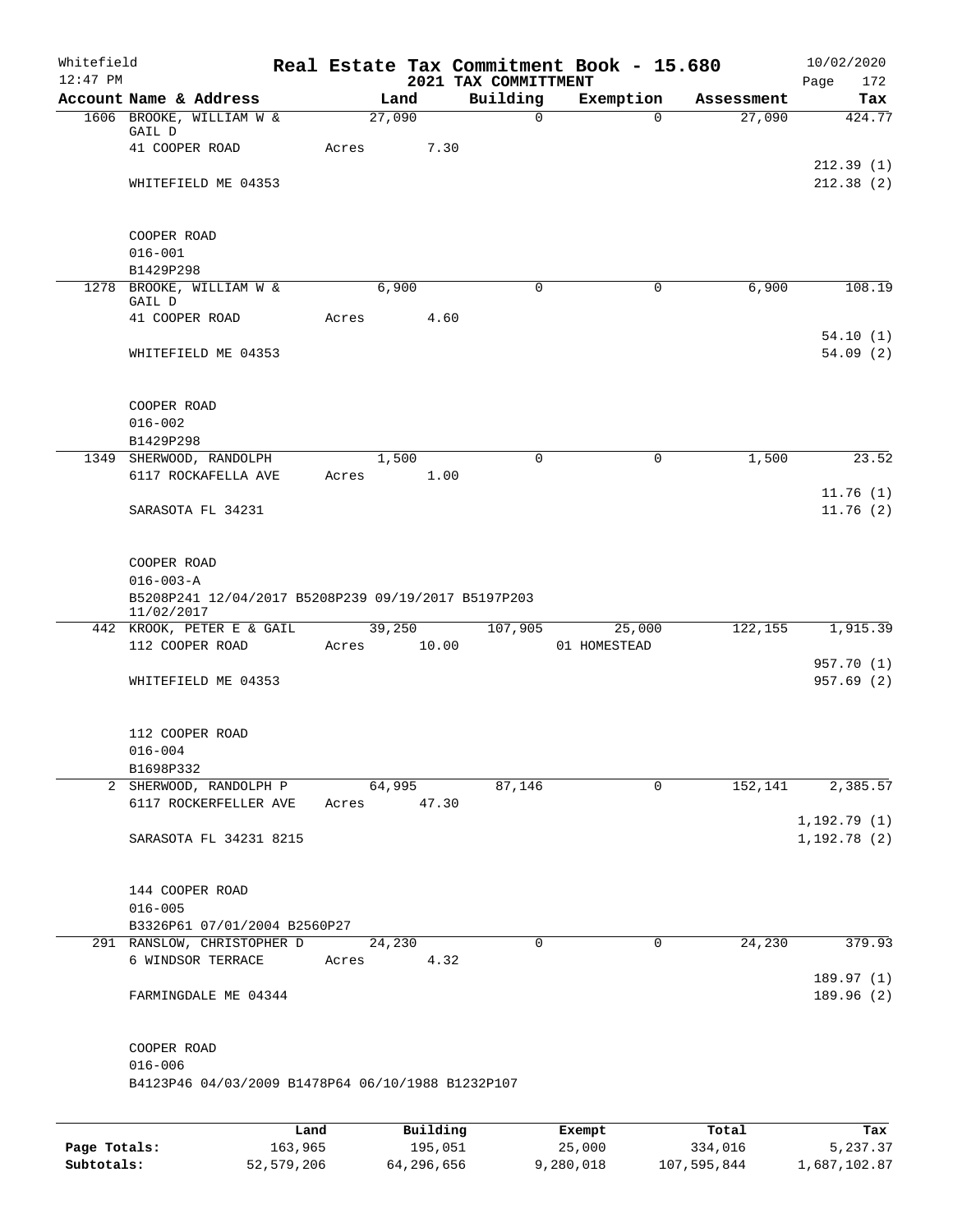| Whitefield<br>$12:47$ PM |                                                       |       |            | 2021 TAX COMMITTMENT | Real Estate Tax Commitment Book - 15.680 |            | 10/02/2020<br>Page<br>173  |
|--------------------------|-------------------------------------------------------|-------|------------|----------------------|------------------------------------------|------------|----------------------------|
|                          | Account Name & Address                                |       | Land       | Building             | Exemption                                | Assessment | Tax                        |
|                          | 1100 EDGAR-LARRABEE, MARY L.<br>&                     |       | 33,750     | 101,520              | 25,000                                   | 110,270    | 1,729.03                   |
|                          | * WARREN H LARRABEE                                   | Acres | 4.00       |                      | 01 HOMESTEAD                             |            |                            |
|                          | 176 COOPER ROAD                                       |       |            |                      |                                          |            | 864.52(1)                  |
|                          | WHITEFIELD ME 04353                                   |       |            |                      |                                          |            | 864.51 (2)                 |
|                          |                                                       |       |            |                      |                                          |            |                            |
|                          | 176 COOPER ROAD                                       |       |            |                      |                                          |            |                            |
|                          | $016 - 006 - A$                                       |       |            |                      |                                          |            |                            |
|                          | B2980P299                                             |       |            |                      |                                          |            |                            |
|                          | 852 WRIGHT, HUGH H                                    |       | 192,220    | 96,091               | 25,000                                   | 263,311    | 4,128.72                   |
|                          | WRIGHT, LUCILLE M<br>68 DEVINE ROAD                   | Acres | 125.44     |                      | 01 HOMESTEAD                             |            |                            |
|                          |                                                       |       |            |                      |                                          |            | 2,064.36(1)<br>2,064.36(2) |
|                          | WHITEFIELD ME 04353                                   |       |            |                      |                                          |            |                            |
|                          | 68 DEVINE ROAD                                        |       |            |                      |                                          |            |                            |
|                          | $016 - 007$<br>B3112P61                               |       |            |                      |                                          |            |                            |
|                          | 1712 PURINGTON, JOHN &<br>CATHERINE J                 |       | 41,877     | 158,416              | 25,000                                   | 175,293    | 2,748.59                   |
|                          | 129 COOPER ROAD                                       | Acres | 31.34      |                      | 01 HOMESTEAD                             |            |                            |
|                          |                                                       |       |            |                      |                                          |            | 1,374.30(1)                |
|                          | WHITEFIELD ME 04353                                   |       |            |                      |                                          |            | 1,374.29(2)                |
|                          |                                                       |       |            |                      |                                          |            |                            |
|                          |                                                       |       |            |                      |                                          |            |                            |
|                          | 129 COOPER ROAD                                       |       |            |                      |                                          |            |                            |
|                          | $016 - 007 - A$                                       |       |            |                      |                                          |            |                            |
|                          | B3783P262 12/11/2006                                  |       |            |                      |                                          |            |                            |
|                          | 1782 PEASLEE, AMY M KOEHLING 30,660<br>32 DEVINE ROAD |       | Acres 1.94 | 221,950              | 25,000<br>01 HOMESTEAD                   | 227,610    | 3,568.92                   |
|                          |                                                       |       |            |                      |                                          |            | 1,784.46(1)                |
|                          | WHITEFIELD ME 04353                                   |       |            |                      |                                          |            | 1,784.46(2)                |
|                          |                                                       |       |            |                      |                                          |            |                            |
|                          | 32 DEVINE ROAD                                        |       |            |                      |                                          |            |                            |
|                          | $016 - 007 - B$                                       |       |            |                      |                                          |            |                            |
|                          | B4888P24 05/20/2015 B4756P933 02/11/2014 B3822P45     |       |            |                      |                                          |            |                            |
|                          | 03/12/2007                                            |       |            |                      |                                          |            |                            |
|                          | 1805 WRIGHT LUCILLE                                   |       | $\Omega$   | 9,822                | 0                                        | 9,822      | 154.01                     |
|                          | PO BOX 170                                            |       |            |                      |                                          |            |                            |
|                          |                                                       |       |            |                      |                                          |            | 77.01(1)                   |
|                          | WHITEFIELD ME 04353                                   |       |            |                      |                                          |            | 77.00(2)                   |
|                          |                                                       |       |            |                      |                                          |            |                            |
|                          | 32 PENNY LANE                                         |       |            |                      |                                          |            |                            |
|                          | $016 - 007 - ON - 1$                                  |       |            |                      |                                          |            |                            |
|                          | 1858 WRIGHT LUCILLE                                   |       | 0          | 18,499               | 0                                        | 18,499     | 290.06                     |
|                          | PO BOX 170                                            |       |            |                      |                                          |            |                            |
|                          |                                                       |       |            |                      |                                          |            | 145.03(1)                  |
|                          | WHITEFIELD ME 04353                                   |       |            |                      |                                          |            | 145.03(2)                  |
|                          |                                                       |       |            |                      |                                          |            |                            |
|                          |                                                       |       |            |                      |                                          |            |                            |
|                          | 49 PENNY LANE                                         |       |            |                      |                                          |            |                            |
|                          | $016 - 007 - ON - 2$                                  |       |            |                      |                                          |            |                            |
|                          |                                                       |       |            |                      |                                          |            |                            |
|                          |                                                       |       |            |                      |                                          |            |                            |

|              | Land       | Building   | Exempt    | Total       | Tax          |
|--------------|------------|------------|-----------|-------------|--------------|
| Page Totals: | 298,507    | 606,298    | 100,000   | 804,805     | 12,619.33    |
| Subtotals:   | 52,877,713 | 64,902,954 | 9,380,018 | 108,400,649 | 1,699,722.20 |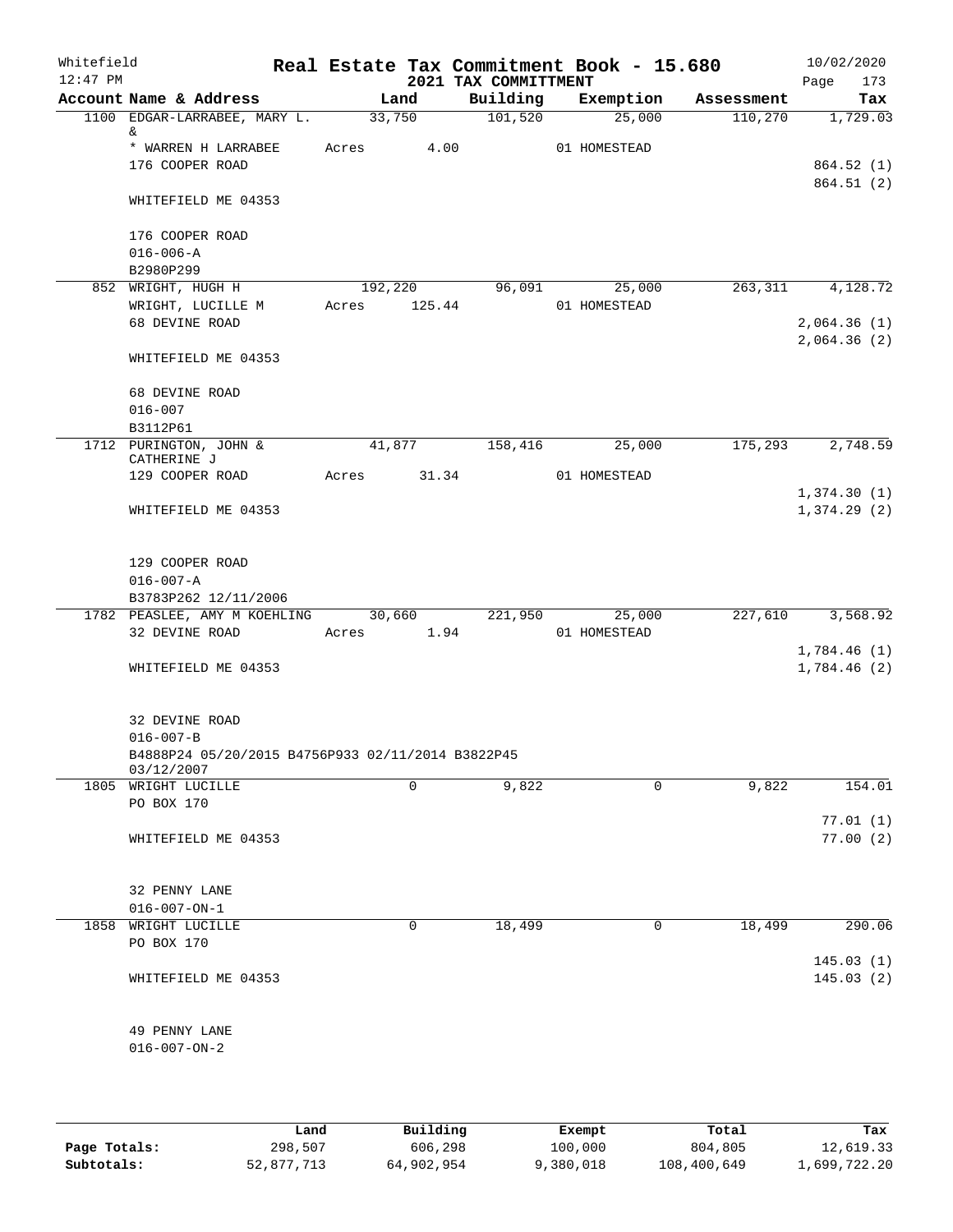| Whitefield<br>$12:47$ PM |                                               |                 | 2021 TAX COMMITTMENT | Real Estate Tax Commitment Book - 15.680 |            | 10/02/2020<br>Page<br>174 |
|--------------------------|-----------------------------------------------|-----------------|----------------------|------------------------------------------|------------|---------------------------|
|                          | Account Name & Address                        | Land            | Building             | Exemption                                | Assessment | Tax                       |
|                          | 1878 WRIGHT LUCILLE                           | 0               | 11,687               | $\Omega$                                 | 11,687     | 183.25                    |
|                          | PO BOX 170                                    |                 |                      |                                          |            |                           |
|                          |                                               |                 |                      |                                          |            | 91.63(1)                  |
|                          | WHITEFIELD ME 04353                           |                 |                      |                                          |            | 91.62(2)                  |
|                          |                                               |                 |                      |                                          |            |                           |
|                          | 39 PENNY LANE                                 |                 |                      |                                          |            |                           |
|                          | $016 - 007 - ON - 3$                          |                 |                      |                                          |            |                           |
| 1927                     | WRIGHT, LUCILLE M                             | $\mathbf 0$     | 17,291               | 0                                        | 17,291     | 271.12                    |
|                          | PO BOX 170                                    |                 |                      |                                          |            |                           |
|                          | WHITEFIELD ME 04353                           |                 |                      |                                          |            | 135.56(1)<br>135.56(2)    |
|                          |                                               |                 |                      |                                          |            |                           |
|                          |                                               |                 |                      |                                          |            |                           |
|                          | 42 PENNY LANE                                 |                 |                      |                                          |            |                           |
|                          | $016 - 007 - ON - 4$                          |                 |                      |                                          |            |                           |
|                          | 564 WILLETTE, MARY BRENDA                     | 32,400          | 59,672               | $\mathbf 0$                              | 92,072     | 1,443.69                  |
|                          | 54 DEVINE ROAD                                | Acres           | 3.10                 |                                          |            |                           |
|                          | WHITEFIELD ME 04353                           |                 |                      |                                          |            | 721.85(1)<br>721.84(2)    |
|                          |                                               |                 |                      |                                          |            |                           |
|                          |                                               |                 |                      |                                          |            |                           |
|                          | 54 DEVINE ROAD                                |                 |                      |                                          |            |                           |
|                          | $016 - 008$                                   |                 |                      |                                          |            |                           |
|                          | B2268P159                                     |                 |                      |                                          |            |                           |
|                          | 1193 GERRARD, DANAL & ROBIN<br>78 DEVINE ROAD | 30,900<br>Acres | 61,187<br>2.10       | 0                                        | 92,087     | 1,443.92                  |
|                          |                                               |                 |                      |                                          |            | 721.96(1)                 |
|                          | WHITEFIELD ME 04353                           |                 |                      |                                          |            | 721.96 (2)                |
|                          |                                               |                 |                      |                                          |            |                           |
|                          |                                               |                 |                      |                                          |            |                           |
|                          | 78 DEVINE ROAD                                |                 |                      |                                          |            |                           |
|                          | $016 - 009$<br>B2877P264                      |                 |                      |                                          |            |                           |
|                          | 1301 MARTIN, MICHAEL & TONYA                  | 30,300          | 79,897               | 25,000                                   | 85,197     | 1,335.89                  |
|                          | 86 DEVINE ROAD                                | Acres           | 1.70                 | 01 HOMESTEAD                             |            |                           |
|                          |                                               |                 |                      |                                          |            | 667.95(1)                 |
|                          | WHITEFIELD ME 04353                           |                 |                      |                                          |            | 667.94 (2)                |
|                          |                                               |                 |                      |                                          |            |                           |
|                          | 86 DEVINE ROAD                                |                 |                      |                                          |            |                           |
|                          | $016 - 010$                                   |                 |                      |                                          |            |                           |
|                          | B4200P222 09/15/2009 B2375P179 08/28/1998     |                 |                      |                                          |            |                           |
|                          | 659 DUBE, GERARD M & SANDRA                   | 48,480          | 119,032              | 25,000                                   | 142,512    | 2,234.59                  |
|                          | Α<br>116 DEVINE ROAD                          | Acres           | 24.20                | 01 HOMESTEAD                             |            |                           |
|                          |                                               |                 |                      |                                          |            | 1, 117.30(1)              |
|                          | WHITEFIELD ME 04353                           |                 |                      |                                          |            | 1, 117.29(2)              |
|                          |                                               |                 |                      |                                          |            |                           |
|                          |                                               |                 |                      |                                          |            |                           |
|                          | 116 DEVINE ROAD                               |                 |                      |                                          |            |                           |
|                          | $016 - 011$<br>B1418P167                      |                 |                      |                                          |            |                           |
|                          |                                               |                 |                      |                                          |            |                           |
|                          |                                               |                 |                      |                                          |            |                           |

|              | Land       | Building   | Exempt    | Total       | Tax          |
|--------------|------------|------------|-----------|-------------|--------------|
| Page Totals: | 142,080    | 348,766    | 50,000    | 440,846     | 6,912.46     |
| Subtotals:   | 53,019,793 | 65,251,720 | 9,430,018 | 108,841,495 | 1,706,634.66 |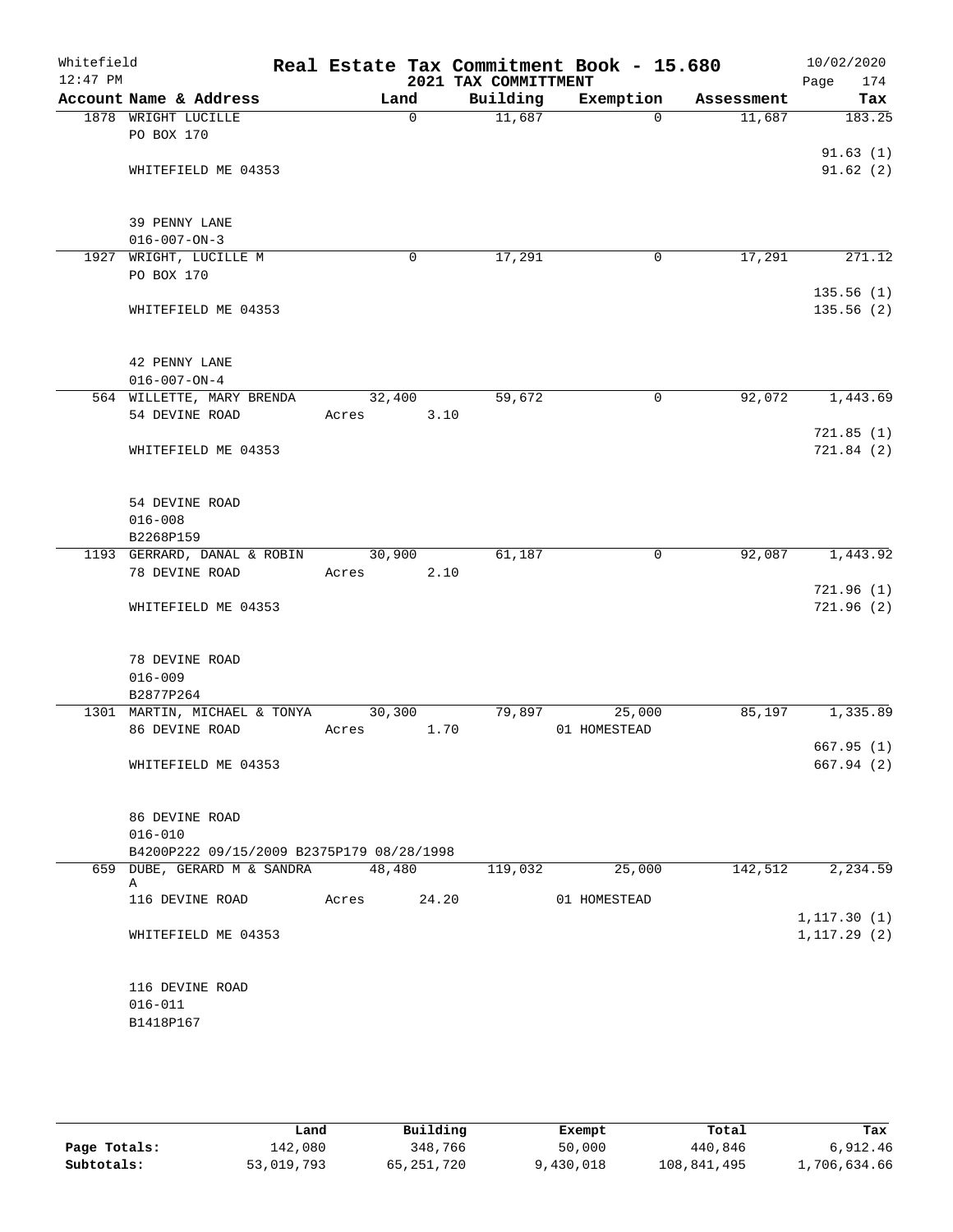| Whitefield                 |                                                                         |         |             |                       |                                  | Real Estate Tax Commitment Book - 15.680 |                        | 10/02/2020                 |
|----------------------------|-------------------------------------------------------------------------|---------|-------------|-----------------------|----------------------------------|------------------------------------------|------------------------|----------------------------|
| $12:47$ PM                 | Account Name & Address                                                  |         | Land        |                       | 2021 TAX COMMITTMENT<br>Building |                                          |                        | Page<br>175                |
|                            | 1418 BURNS, JOHN B & MARTHA                                             |         | 60,250      |                       | 173,531                          | Exemption<br>25,000                      | Assessment<br>208,781  | Tax<br>3, 273.69           |
|                            | 92 DEVINE ROAD                                                          |         | Acres 40.00 |                       |                                  | 01 HOMESTEAD                             |                        |                            |
|                            |                                                                         |         |             |                       |                                  |                                          |                        | 1,636.85(1)                |
|                            | WHITEFIELD ME 04353                                                     |         |             |                       |                                  |                                          |                        | 1,636.84(2)                |
|                            |                                                                         |         |             |                       |                                  |                                          |                        |                            |
|                            | 92 DEVINE ROAD                                                          |         |             |                       |                                  |                                          |                        |                            |
|                            | $016 - 012$                                                             |         |             |                       |                                  |                                          |                        |                            |
|                            | B1443P347                                                               |         |             |                       |                                  |                                          |                        |                            |
|                            | 1286 RICHARDS, VIOLET H<br>IRREVOCABLE TRUST                            |         | 33,075      |                       | 31,394                           | 0                                        | 64,469                 | 1,010.87                   |
|                            | DULAC, DAWN & RICHARDS, Acres 3.55<br>LEE E TRUSTEES<br>188 DEVINE ROAD |         |             |                       |                                  |                                          |                        | 505.44(1)                  |
|                            |                                                                         |         |             |                       |                                  |                                          |                        | 505.43(2)                  |
|                            | WHITEFIELD ME 04353                                                     |         |             |                       |                                  |                                          |                        |                            |
|                            | 170 DEVINE ROAD                                                         |         |             |                       |                                  |                                          |                        |                            |
|                            | $016 - 013$<br>B4254P220 03/03/2010 B1019P158                           |         |             |                       |                                  |                                          |                        |                            |
|                            | 439 PROKNEE CORPORATION                                                 |         | 19,500      |                       | $\Omega$                         | 0                                        | 19,500                 | 305.76                     |
|                            | C/O LEE RICHARDS                                                        |         | Acres 29.85 |                       |                                  |                                          |                        |                            |
|                            | 137 DEVINE ROAD                                                         |         |             |                       |                                  |                                          |                        | 152.88(1)                  |
|                            | WHITEFIELD ME 04353                                                     |         |             |                       |                                  |                                          |                        | 152.88(2)                  |
|                            | DEVINE ROAD                                                             |         |             |                       |                                  |                                          |                        |                            |
|                            | $016 - 013 - A$                                                         |         |             |                       |                                  |                                          |                        |                            |
|                            | B1254P269                                                               |         |             |                       |                                  |                                          |                        |                            |
|                            | 632 RICHARDS, KARL S &<br>JUDITH                                        |         | 35,250      |                       | 204,699                          | 25,000                                   | 214,949                | 3,370.40                   |
|                            | 204 DEVINE ROAD                                                         |         | Acres 5.00  |                       |                                  | 01 HOMESTEAD                             |                        |                            |
|                            | WHITEFIELD ME 04353                                                     |         |             |                       |                                  |                                          |                        | 1,685.20(1)<br>1,685.20(2) |
|                            | 204 DEVINE ROAD                                                         |         |             |                       |                                  |                                          |                        |                            |
|                            | $016 - 013 - B$                                                         |         |             |                       |                                  |                                          |                        |                            |
|                            | B1173P188                                                               |         |             |                       |                                  |                                          |                        |                            |
| 549                        | BENN, THOMAS J &                                                        |         | 31,725      |                       | 157,168                          | 25,000                                   | 163,893                | 2,569.84                   |
|                            | <b>DELORES</b><br>208 DEVINE ROAD                                       | Acres   |             | 2.65                  |                                  | 01 HOMESTEAD                             |                        |                            |
|                            |                                                                         |         |             |                       |                                  |                                          |                        | 1,284.92(1)                |
|                            | WHITEFIELD ME 04353                                                     |         |             |                       |                                  |                                          |                        | 1, 284.92(2)               |
|                            |                                                                         |         |             |                       |                                  |                                          |                        |                            |
|                            | 208 DEVINE ROAD                                                         |         |             |                       |                                  |                                          |                        |                            |
|                            | $016 - 013 - C$                                                         |         |             |                       |                                  |                                          |                        |                            |
|                            | B1664P222                                                               |         |             |                       |                                  |                                          |                        |                            |
| 1473                       | RICHARDS, KARL S &<br>JUDITH                                            |         | 21,545      |                       | 0                                | 0                                        | 21,545                 | 337.83                     |
|                            | 204 DEVINE ROAD                                                         | Acres   |             | 2.53                  |                                  |                                          |                        |                            |
|                            | WHITEFIELD ME 04353                                                     |         |             |                       |                                  |                                          |                        | 168.92(1)<br>168.91(2)     |
|                            |                                                                         |         |             |                       |                                  |                                          |                        |                            |
|                            | DEVINE ROAD                                                             |         |             |                       |                                  |                                          |                        |                            |
|                            | $016 - 013 - D$                                                         |         |             |                       |                                  |                                          |                        |                            |
|                            | B1173P188                                                               |         |             |                       |                                  |                                          |                        |                            |
|                            |                                                                         | Land    |             | Building              |                                  | Exempt                                   | Total                  | Tax                        |
| Page Totals:<br>Subtotals: | 53, 221, 138                                                            | 201,345 |             | 566,792<br>65,818,512 |                                  | 75,000<br>9,505,018                      | 693,137<br>109,534,632 | 10,868.39<br>1,717,503.05  |
|                            |                                                                         |         |             |                       |                                  |                                          |                        |                            |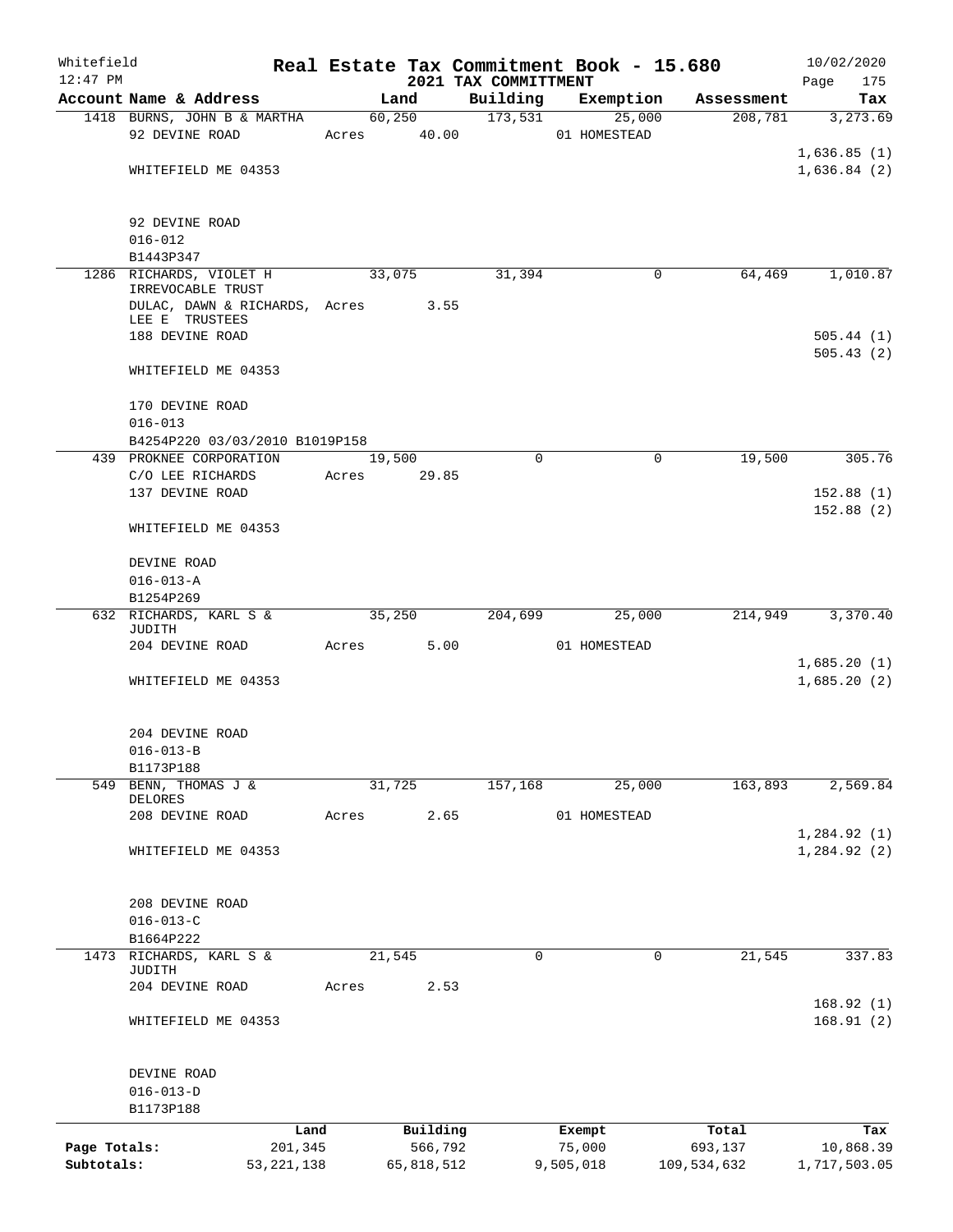| Whitefield<br>$12:47$ PM |                                                                    |                 |             |                     | 2021 TAX COMMITTMENT | Real Estate Tax Commitment Book - 15.680 |                    | 10/02/2020<br>Page<br>176 |
|--------------------------|--------------------------------------------------------------------|-----------------|-------------|---------------------|----------------------|------------------------------------------|--------------------|---------------------------|
|                          | Account Name & Address                                             |                 |             | Land                | Building             | Exemption                                | Assessment         | Tax                       |
|                          | 1223 RICHARDS, KARL S &                                            |                 |             | 51,880              | $\mathbf 0$          |                                          | 51,880<br>$\Omega$ | 813.48                    |
|                          | JUDITH<br>204 DEVINE ROAD                                          |                 | Acres       | 55.80               |                      |                                          |                    |                           |
|                          | WHITEFIELD ME 04353                                                |                 |             |                     |                      |                                          |                    | 406.74(1)<br>406.74(2)    |
|                          |                                                                    |                 |             |                     |                      |                                          |                    |                           |
|                          | DEVINE ROAD                                                        |                 |             |                     |                      |                                          |                    |                           |
|                          | $016 - 013 - E$                                                    |                 |             |                     |                      |                                          |                    |                           |
|                          | B1173P188<br>1213 RICHARDS, JENNIFER W                             |                 |             | 35,370              |                      |                                          | 201,926            | 3,166.20                  |
|                          | 134 DEVINE ROAD                                                    |                 | Acres       | 5.15                | 191,556              | 25,000<br>01 HOMESTEAD                   |                    |                           |
|                          |                                                                    |                 |             |                     |                      |                                          |                    | 1,583.10(1)               |
|                          | WHITEFIELD ME 04353                                                |                 |             |                     |                      |                                          |                    | 1,583.10(2)               |
|                          | 134 DEVINE ROAD                                                    |                 |             |                     |                      |                                          |                    |                           |
|                          | $016 - 013 - F$                                                    |                 |             |                     |                      |                                          |                    |                           |
|                          | B2655P103                                                          |                 |             |                     |                      |                                          |                    |                           |
|                          | 1728 NOFTALL, JENNIFER &<br>CHRISTOPHER                            |                 | 35, 274     |                     | 189,207              | 25,000                                   | 199,481            | 3,127.86                  |
|                          | 162 DEVINE ROAD                                                    |                 | Acres 5.03  |                     |                      | 01 HOMESTEAD                             |                    |                           |
|                          |                                                                    |                 |             |                     |                      |                                          |                    | 1,563.93(1)               |
|                          | WHITEFIELD ME 04353                                                |                 |             |                     |                      |                                          |                    | 1,563.93(2)               |
|                          | 162 DEVINE ROAD                                                    |                 |             |                     |                      |                                          |                    |                           |
|                          | $016 - 013 - G$                                                    |                 |             |                     |                      |                                          |                    |                           |
|                          | B3317P24 06/27/2004 B3317P20 06/25/2004                            |                 |             |                     |                      |                                          |                    |                           |
|                          | 1729 DULAC, DAWN & GILLES 43,466 189,257 25,000<br>188 DEVINE ROAD |                 | Acres 15.27 |                     |                      | 01 HOMESTEAD                             | 207,723            | 3,257.10                  |
|                          |                                                                    |                 |             |                     |                      |                                          |                    | 1,628.55(1)               |
|                          | WHITEFIELD ME 04353                                                |                 |             |                     |                      |                                          |                    | 1,628.55(2)               |
|                          | 188 DEVINE ROAD                                                    |                 |             |                     |                      |                                          |                    |                           |
|                          | $016 - 013 - H$                                                    |                 |             |                     |                      |                                          |                    |                           |
|                          | B3317P26 06/25/2004 B3317P22 06/25/2004                            |                 |             |                     |                      |                                          |                    |                           |
|                          | 1856 RICHARDS, KARL S                                              |                 |             | 17,260              | 0                    |                                          | 17,260<br>$\Omega$ | 270.64                    |
|                          | 204 DEVINE ROAD                                                    |                 | Acres       | 17.20               |                      |                                          |                    | 135.32(1)                 |
|                          | WHITEFIELD ME 04353                                                |                 |             |                     |                      |                                          |                    | 135.32(2)                 |
|                          |                                                                    |                 |             |                     |                      |                                          |                    |                           |
|                          | DEVINE ROAD                                                        |                 |             |                     |                      |                                          |                    |                           |
|                          | $016 - 013 - I$                                                    |                 |             |                     |                      |                                          |                    |                           |
|                          | B4254P226 03/03/2010                                               |                 |             |                     |                      |                                          |                    |                           |
| 1857                     | RICHARDS, VIOLET H                                                 |                 |             | 17,260              | $\mathbf 0$          |                                          | $\Omega$<br>17,260 | 270.64                    |
|                          | IRREVOCABLE TRUST<br>RICHARDS, LEE E &                             |                 | Acres       | 17.20               |                      |                                          |                    |                           |
|                          | RICHARDS, JORDAN                                                   |                 |             |                     |                      |                                          |                    |                           |
|                          | TRUSTEES                                                           |                 |             |                     |                      |                                          |                    |                           |
|                          | 134 DEVINE ROAD                                                    |                 |             |                     |                      |                                          |                    | 135.32(1)<br>135.32(2)    |
|                          | WHITEFIELD ME 04353                                                |                 |             |                     |                      |                                          |                    |                           |
|                          | DEVINE ROAD                                                        |                 |             |                     |                      |                                          |                    |                           |
|                          | $016 - 013 - J$                                                    |                 |             |                     |                      |                                          |                    |                           |
|                          | B4254P229 03/03/2010                                               |                 |             |                     |                      |                                          |                    |                           |
| Page Totals:             |                                                                    | Land<br>200,510 |             | Building<br>570,020 |                      | Exempt<br>75,000                         | Total<br>695,530   | Tax<br>10,905.92          |
| Subtotals:               |                                                                    | 53, 421, 648    |             | 66,388,532          |                      | 9,580,018                                | 110,230,162        | 1,728,408.97              |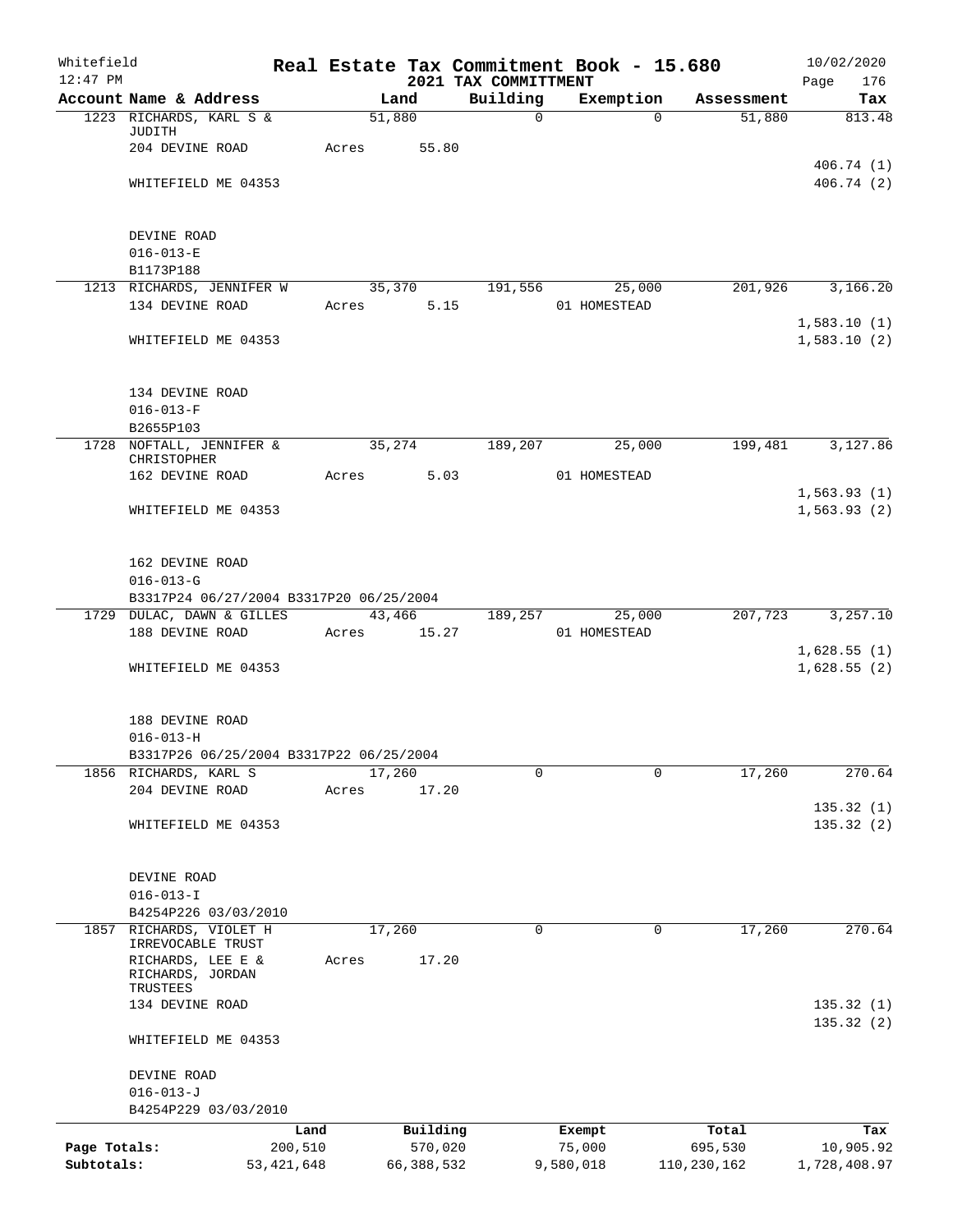| Whitefield<br>$12:47$ PM |                                                 |                 |       |                     | Real Estate Tax Commitment Book - 15.680<br>2021 TAX COMMITTMENT |                  |                    |                  | 10/02/2020<br>Page<br>177  |
|--------------------------|-------------------------------------------------|-----------------|-------|---------------------|------------------------------------------------------------------|------------------|--------------------|------------------|----------------------------|
|                          | Account Name & Address                          |                 |       | Land                | Building                                                         | Exemption        |                    | Assessment       | Tax                        |
|                          | 1147 RICHARDS, LEE &                            |                 |       | 49,200              | 273,220                                                          |                  | $\Omega$           | 322,420          | $\overline{5,055.55}$      |
|                          | JENNIFER                                        |                 |       |                     |                                                                  |                  |                    |                  |                            |
|                          | 137 DEVINE ROAD                                 |                 | Acres | 23.00               |                                                                  |                  |                    |                  |                            |
|                          |                                                 |                 |       |                     |                                                                  |                  |                    |                  | 2,527.78(1)                |
|                          | WHITEFIELD ME 04353                             |                 |       |                     |                                                                  |                  |                    |                  | 2,527.77(2)                |
|                          | 137 DEVINE ROAD                                 |                 |       |                     |                                                                  |                  |                    |                  |                            |
|                          | $016 - 014$                                     |                 |       |                     |                                                                  |                  |                    |                  |                            |
|                          | B2527P330                                       |                 |       |                     |                                                                  |                  |                    |                  |                            |
|                          | 288 RUSSO, JANE A                               |                 |       | 60,150              | 111,287                                                          |                  | 31,000             | 140,437          | 2,202.05                   |
|                          | 217 DEVINE ROAD                                 |                 | Acres | 50.00               |                                                                  | 01 HOMESTEAD     |                    |                  |                            |
|                          |                                                 |                 |       |                     |                                                                  |                  | 07 NMR VET & WIDOW |                  | 1, 101.03(1)               |
|                          | WHITEFIELD ME 04353                             |                 |       |                     |                                                                  |                  |                    |                  | 1, 101.02(2)               |
|                          | 217 DEVINE ROAD                                 |                 |       |                     |                                                                  |                  |                    |                  |                            |
|                          | $016 - 014 - A$                                 |                 |       |                     |                                                                  |                  |                    |                  |                            |
|                          | B1131P290                                       |                 |       |                     |                                                                  |                  |                    |                  |                            |
|                          | 791 MCGEE, STEVEN A                             |                 |       | 94,500              | $\mathbf 0$                                                      |                  | 0                  | 94,500           | 1,481.76                   |
|                          | D/B/A STEVEN MCGEE                              |                 | Acres | 12.60               |                                                                  |                  |                    |                  |                            |
|                          | CONSTR                                          |                 |       |                     |                                                                  |                  |                    |                  |                            |
|                          | 537 HIGH STREET                                 |                 |       |                     |                                                                  |                  |                    |                  | 740.88 (1)<br>740.88(2)    |
|                          | W. GARDINER ME 04345                            |                 |       |                     |                                                                  |                  |                    |                  |                            |
|                          | BACK OF DEVINE ROAD                             |                 |       |                     |                                                                  |                  |                    |                  |                            |
|                          | $016 - 015$                                     |                 |       |                     |                                                                  |                  |                    |                  |                            |
|                          | B2317P54                                        |                 |       |                     |                                                                  |                  |                    |                  |                            |
|                          | 1031 VEROW, SHAIN D                             |                 |       | 44,450              | 128,205                                                          |                  | 0                  | 172,655          | 2,707.23                   |
|                          | VEROW, LAUREN E                                 |                 | Acres | 16.50               |                                                                  |                  |                    |                  |                            |
|                          | 128 GRAY ROAD                                   |                 |       |                     |                                                                  |                  |                    |                  | 1,353.62(1)<br>1,353.61(2) |
|                          | SHAPLEIGH ME 04076                              |                 |       |                     |                                                                  |                  |                    |                  |                            |
|                          | 121 DEVINE ROAD                                 |                 |       |                     |                                                                  |                  |                    |                  |                            |
|                          | $016 - 016$                                     |                 |       |                     |                                                                  |                  |                    |                  |                            |
|                          | B5435P204 09/20/2019                            |                 |       |                     |                                                                  |                  |                    |                  |                            |
|                          | 934 PICARD SANDRA & CHARLES                     |                 |       | 17,500              | 0                                                                |                  | $\mathbf 0$        | 17,500           | 274.40                     |
|                          | 121 DEVINE ROAD                                 |                 | Acres | 17.50               |                                                                  |                  |                    |                  |                            |
|                          |                                                 |                 |       |                     |                                                                  |                  |                    |                  | 137.20(1)                  |
|                          | WHITEFIELD ME 04353                             |                 |       |                     |                                                                  |                  |                    |                  | 137.20(2)                  |
|                          | OFF DEVINE ROAD                                 |                 |       |                     |                                                                  |                  |                    |                  |                            |
|                          | $016 - 017$                                     |                 |       |                     |                                                                  |                  |                    |                  |                            |
|                          | B2761P216                                       |                 |       |                     |                                                                  |                  |                    |                  |                            |
|                          | 1312 CENTRAL MAINE POWER                        |                 |       | 5,400               | $\mathbf 0$                                                      |                  | 0                  | 5,400            | 84.67                      |
|                          | C/O AVANGRID MANAGEMENT Acres<br>CO.- LOCAL TAX |                 |       | 1.80                |                                                                  |                  |                    |                  |                            |
|                          | ONE CITY CENTER,                                | 5TH             |       |                     |                                                                  |                  |                    |                  | 42.34(1)                   |
|                          | FLOOR                                           |                 |       |                     |                                                                  |                  |                    |                  | 42.33(2)                   |
|                          | PORTLAND ME 04101                               |                 |       |                     |                                                                  |                  |                    |                  |                            |
|                          | COOPER ROAD                                     |                 |       |                     |                                                                  |                  |                    |                  |                            |
|                          | $016 - 018$                                     |                 |       |                     |                                                                  |                  |                    |                  |                            |
|                          |                                                 |                 |       |                     |                                                                  |                  |                    |                  |                            |
| Page Totals:             |                                                 | Land<br>271,200 |       | Building<br>512,712 |                                                                  | Exempt<br>31,000 |                    | Total<br>752,912 | Tax<br>11,805.66           |
| Subtotals:               |                                                 | 53,692,848      |       | 66,901,244          |                                                                  | 9,611,018        |                    | 110,983,074      | 1,740,214.63               |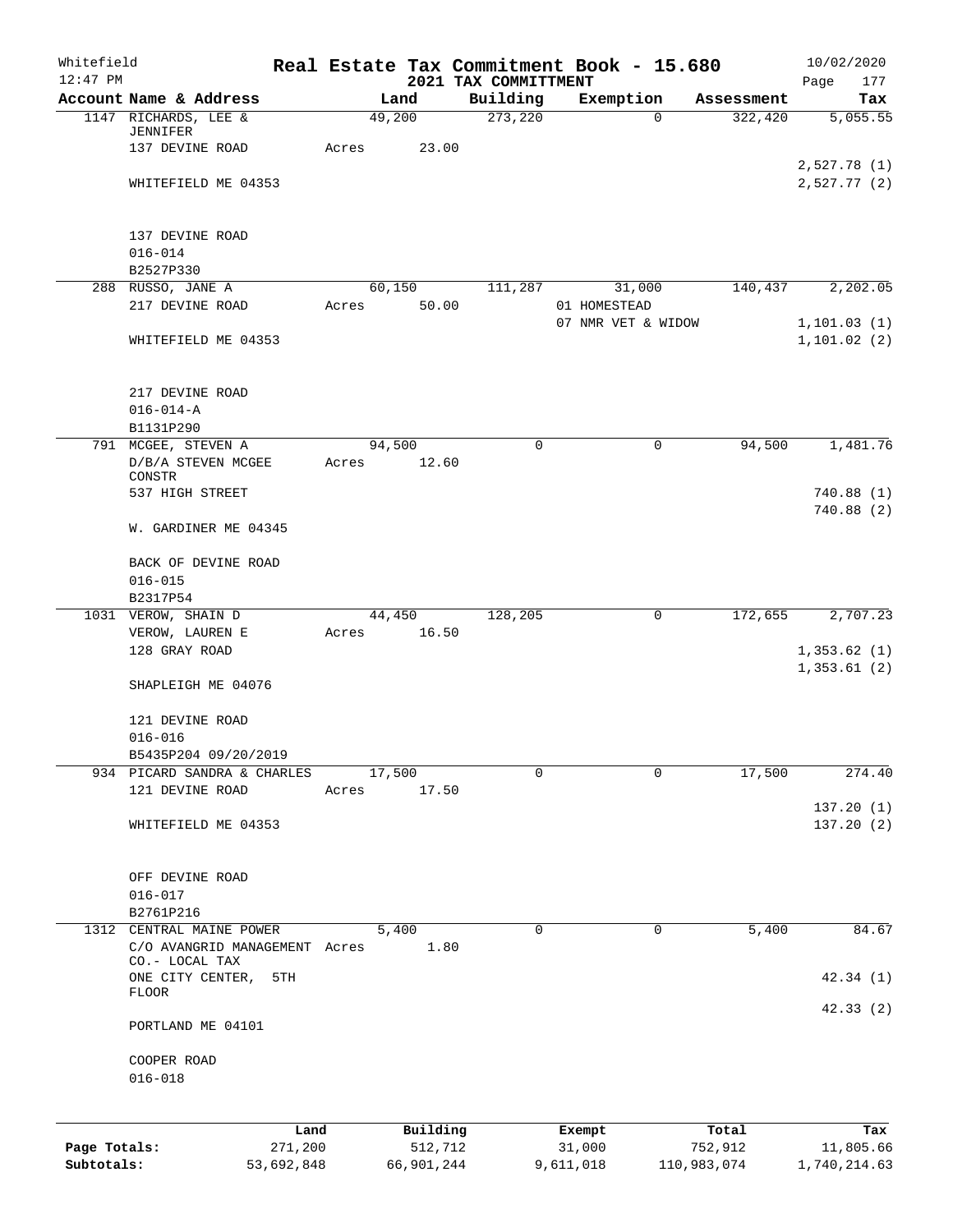| Whitefield<br>$12:47$ PM |                                                                  |       |                 | 2021 TAX COMMITTMENT | Real Estate Tax Commitment Book - 15.680 |            | 10/02/2020<br>Page<br>178 |
|--------------------------|------------------------------------------------------------------|-------|-----------------|----------------------|------------------------------------------|------------|---------------------------|
|                          | Account Name & Address                                           |       | Land            | Building             | Exemption                                | Assessment | Tax                       |
|                          | 247 MCGEE STEVEN A<br>537 HIGH STREET                            | Acres | 11,820<br>10.40 | $\mathsf{O}$         | $\Omega$                                 | 11,820     | 185.34                    |
|                          | GARDINER ME 04345                                                |       |                 |                      |                                          |            | 92.67(1)<br>92.67(2)      |
|                          | OFF DEVINE ROAD<br>$016 - 019$<br>B4766P265 03/26/2014 B2761P216 |       |                 |                      |                                          |            |                           |
|                          | 1595 GILBERT, CHAD E<br>81 DEVINE ROAD                           | Acres | 30,120<br>1.58  | 79,312               | 25,000<br>01 HOMESTEAD                   | 84,432     | 1,323.89                  |
|                          | WHITEFIELD ME 04353                                              |       |                 |                      |                                          |            | 661.95(1)<br>661.94(2)    |
|                          | 81 DEVINE ROAD<br>$016 - 020$<br>B4515P260 04/25/2012 B2652P165  |       |                 |                      |                                          |            |                           |
|                          | 378 COTE DAVID & HOLLY                                           |       | 36,370          | $\mathbf 0$          | $\mathsf{O}$                             | 36,370     | 570.28                    |
|                          | P.O. BOX 17<br>WHITEFIELD ME 04353                               | Acres | 18.90           |                      |                                          |            | 285.14(1)<br>285.14 (2)   |
|                          | PARTRIDGE LANE<br>$016 - 021$<br>B3443P212 02/10/2005            |       |                 |                      |                                          |            |                           |
|                          | 1169 COTE, DAVID                                                 |       | 33,900          | 101,990              | 25,000                                   | 110,890    | 1,738.76                  |
|                          | COTE, HOLLY A                                                    | Acres | 4.10            |                      | 01 HOMESTEAD                             |            |                           |
|                          | PO BOX 17                                                        |       |                 |                      |                                          |            | 869.38 (1)                |
|                          | WHITEFIELD ME 04353                                              |       |                 |                      |                                          |            | 869.38 (2)                |
|                          | 5 PARTRIDGE LANE                                                 |       |                 |                      |                                          |            |                           |
|                          | $016 - 021 - A$                                                  |       |                 |                      |                                          |            |                           |
|                          | B2992P138                                                        |       |                 |                      |                                          |            |                           |
|                          | 1086 PARRINO, RICHARD J &<br>CONNIE                              |       | 37,090          | 105,053              | 31,000                                   | 111,143    | 1,742.72                  |
|                          | 55 DEVINE ROAD                                                   | Acres | 7.30            |                      | 01 HOMESTEAD                             |            |                           |
|                          | WHITEFIELD ME 04353                                              |       |                 |                      | 07 NMR VET & WIDOW                       |            | 871.36(1)<br>871.36(2)    |
|                          | 55 DEVINE ROAD<br>$016 - 022$                                    |       |                 |                      |                                          |            |                           |
|                          | 987 PURINGTON, JOHN &<br>CATHERINE J                             |       | 18,550          | $\Omega$             | 0                                        | 18,550     | 290.86                    |
|                          | 129 COOPER ROAD                                                  | Acres | 27.50           |                      |                                          |            | 145.43(1)                 |
|                          | WHITEFIELD ME 04353                                              |       |                 |                      |                                          |            | 145.43(2)                 |
|                          | DEVINE ROAD<br>$016 - 023$<br>B3783P262 12/11/2006               |       |                 |                      |                                          |            |                           |
|                          |                                                                  |       |                 |                      |                                          |            |                           |

|              | Land       | Building   | Exempt    | Total       | Tax          |
|--------------|------------|------------|-----------|-------------|--------------|
| Page Totals: | 167,850    | 286,355    | 81,000    | 373,205     | 5,851.85     |
| Subtotals:   | 53,860,698 | 67,187,599 | 9,692,018 | 111,356,279 | 1,746,066.48 |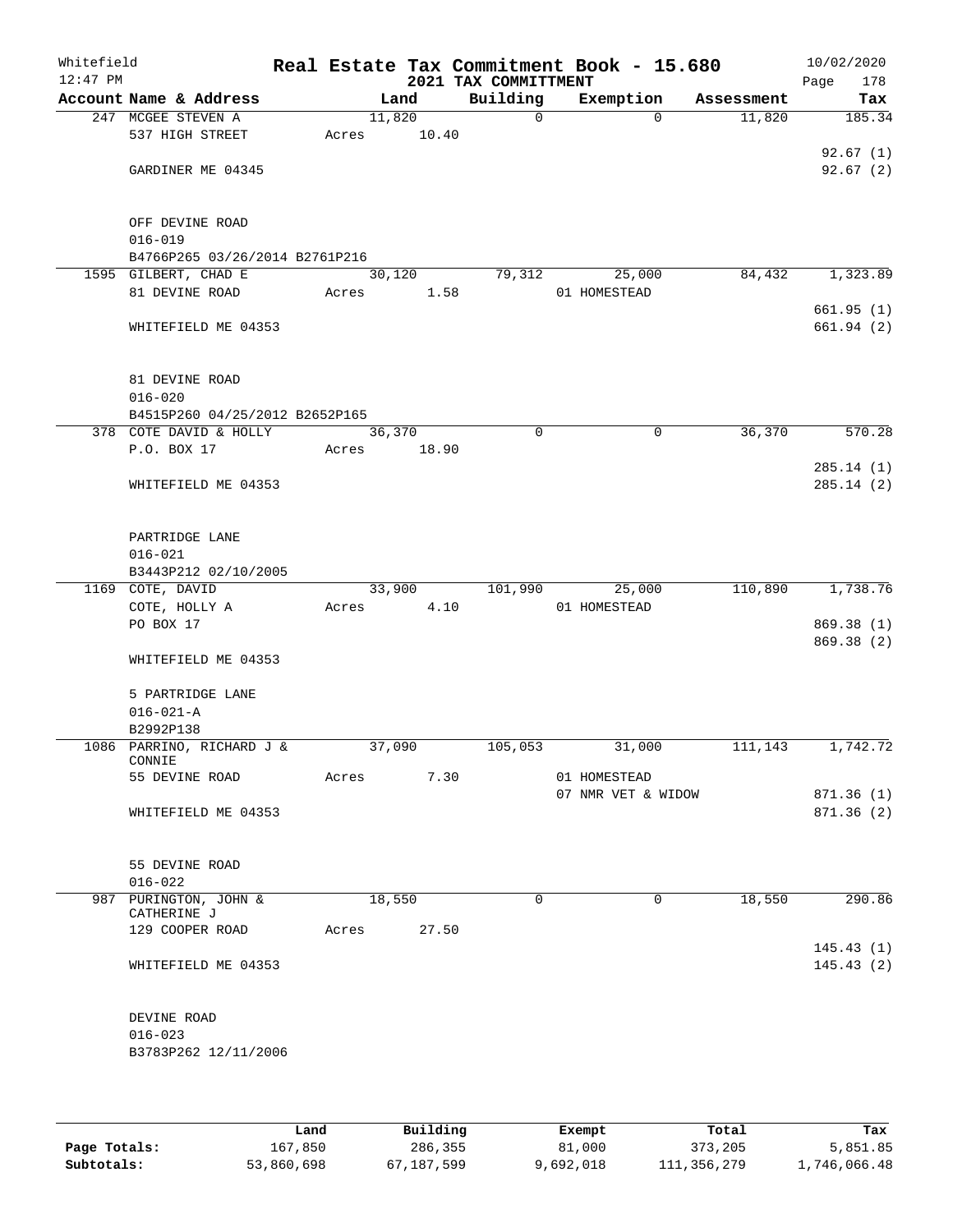| Whitefield<br>$12:47$ PM |                                                          |             |              | 2021 TAX COMMITTMENT | Real Estate Tax Commitment Book - 15.680 |             | 10/02/2020         |
|--------------------------|----------------------------------------------------------|-------------|--------------|----------------------|------------------------------------------|-------------|--------------------|
|                          | Account Name & Address                                   |             | Land         | Building             | Exemption                                | Assessment  | Page<br>179<br>Tax |
|                          | 848 PURINGTON, JOHN &                                    |             | 15,340       | $\mathbf 0$          | $\Omega$                                 | 15,340      | 240.53             |
|                          | CATHERINE J                                              |             |              |                      |                                          |             |                    |
|                          | 129 COOPER ROAD                                          | Acres       | 14.80        |                      |                                          |             | 120.27(1)          |
|                          | WHITEFIELD ME 04353                                      |             |              |                      |                                          |             | 120.26(2)          |
|                          |                                                          |             |              |                      |                                          |             |                    |
|                          |                                                          |             |              |                      |                                          |             |                    |
|                          | DEVINE ROAD<br>$016 - 024$                               |             |              |                      |                                          |             |                    |
|                          | B3783P262 12/11/2006                                     |             |              |                      |                                          |             |                    |
|                          | 462 BROOKE, WILLIAM W &                                  |             | 13,980       | 0                    | 0                                        | 13,980      | 219.21             |
|                          | GAIL                                                     |             |              |                      |                                          |             |                    |
|                          | 41 COOPER ROAD                                           | Acres       | 13.10        |                      |                                          |             | 109.61(1)          |
|                          | WHITEFIELD ME 04353                                      |             |              |                      |                                          |             | 109.60(2)          |
|                          |                                                          |             |              |                      |                                          |             |                    |
|                          |                                                          |             |              |                      |                                          |             |                    |
|                          | COOPER ROAD<br>$016 - 025$                               |             |              |                      |                                          |             |                    |
|                          | B1429P298                                                |             |              |                      |                                          |             |                    |
|                          | 712 BROOKE, WILLIAM & GAIL                               |             | 60,900       | 151,852              | 25,000                                   | 187,752     | 2,943.95           |
|                          | 41 COOPER ROAD                                           | Acres 41.00 |              |                      | 01 HOMESTEAD                             |             |                    |
|                          |                                                          |             |              |                      |                                          |             | 1,471.98(1)        |
|                          | WHITEFIELD ME 04353                                      |             |              |                      |                                          |             | 1,471.97(2)        |
|                          |                                                          |             |              |                      |                                          |             |                    |
|                          | 41 COOPER ROAD                                           |             |              |                      |                                          |             |                    |
|                          | $016 - 026$                                              |             |              |                      |                                          |             |                    |
|                          | B1429P298<br>1243 PRESCOTT TROY K.                       |             | 231,300      | 0                    | 0                                        | 231,300     | 3,626.78           |
|                          | d/b/a SHEEPSCOT VALLEY                                   | Acres       | 30.84        |                      |                                          |             |                    |
|                          | <b>BUILDERS</b>                                          |             |              |                      |                                          |             |                    |
|                          | PO BOX 341                                               |             |              |                      |                                          |             | 1,813.39(1)        |
|                          | STE #1<br>SOUTH CHINA ME 04358                           |             |              |                      |                                          |             | 1,813.39(2)        |
|                          |                                                          |             |              |                      |                                          |             |                    |
|                          | 40 VIGUE ROAD, PIT                                       |             |              |                      |                                          |             |                    |
|                          | $016 - 027$                                              |             |              |                      |                                          |             |                    |
|                          | B4687P206 07/17/2014 B2790P112<br>972 PRESCOTT TROY K.   |             | 18,750       | $\Omega$             | 0                                        | 18,750      | 294.00             |
|                          | d/b/a SHEEPSCOT VALLEY                                   | Acres       | 2.50         |                      |                                          |             |                    |
|                          | <b>BUILDERS</b>                                          |             |              |                      |                                          |             |                    |
|                          | PO BOX 341                                               |             |              |                      |                                          |             | 147.00(1)          |
|                          | STE #1<br>SOUTH CHINA ME 04358                           |             |              |                      |                                          |             | 147.00(2)          |
|                          |                                                          |             |              |                      |                                          |             |                    |
|                          | VIGUE ROAD                                               |             |              |                      |                                          |             |                    |
|                          | $016 - 028$                                              |             |              |                      |                                          |             |                    |
|                          | B4687P206 07/17/2013 B2790P112<br>1607 G & D GRAVEL, LLC |             | 36,930       | 84,183               | $\mathbf 0$                              | 121, 113    | 1,899.05           |
|                          | 488 AUGUSTA ROAD                                         | Acres       | 7.10         |                      |                                          |             |                    |
|                          |                                                          |             |              |                      |                                          |             | 949.53 (1)         |
|                          | JEFFERSON ME 04348                                       |             |              |                      |                                          |             | 949.52 (2)         |
|                          | 116 VIGUE ROAD                                           |             |              |                      |                                          |             |                    |
|                          | $016 - 029$                                              |             |              |                      |                                          |             |                    |
|                          | B4859P237 02/06/2015 B3291P143                           |             |              |                      |                                          |             |                    |
|                          |                                                          | Land        | Building     |                      | Exempt                                   | Total       | Tax                |
| Page Totals:             | 377,200                                                  |             | 236,035      |                      | 25,000                                   | 588,235     | 9,223.52           |
| Subtotals:               | 54, 237, 898                                             |             | 67, 423, 634 |                      | 9,717,018                                | 111,944,514 | 1,755,290.00       |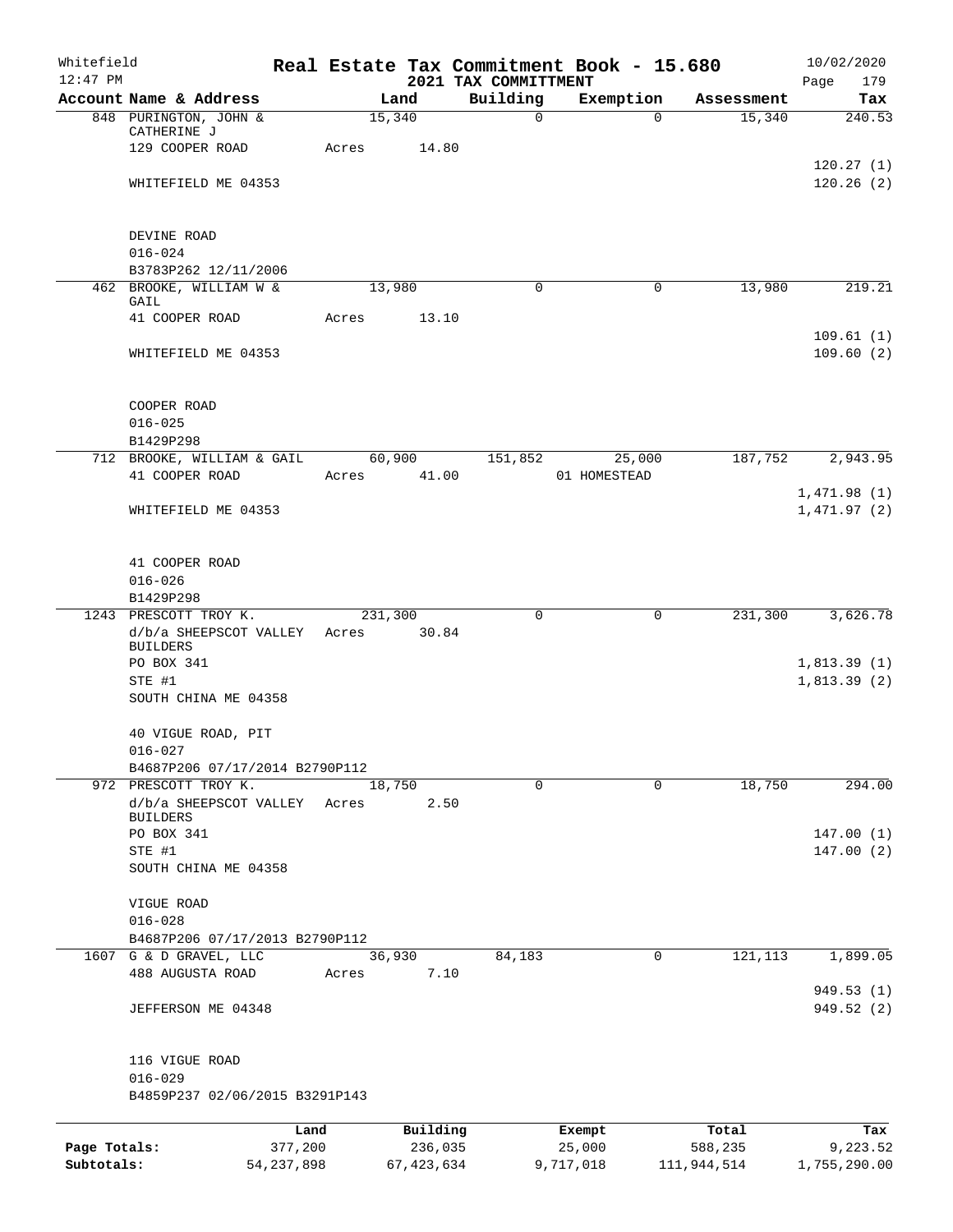| Whitefield<br>$12:47$ PM |                                                                   |         |       |         |          |  |                                  | Real Estate Tax Commitment Book - 15.680 |             |            | 10/02/2020         |
|--------------------------|-------------------------------------------------------------------|---------|-------|---------|----------|--|----------------------------------|------------------------------------------|-------------|------------|--------------------|
|                          | Account Name & Address                                            |         |       | Land    |          |  | 2021 TAX COMMITTMENT<br>Building | Exemption                                |             | Assessment | Page<br>180<br>Tax |
|                          | 757 G & D GRAVEL, LLC                                             |         |       | 31,650  |          |  | 45,384                           |                                          | $\Omega$    | 77,034     | 1,207.89           |
|                          | 488 AUGUSTA ROAD                                                  |         | Acres |         | 2.60     |  |                                  |                                          |             |            |                    |
|                          |                                                                   |         |       |         |          |  |                                  |                                          |             |            | 603.95(1)          |
|                          | JEFFERSON ME 04348                                                |         |       |         |          |  |                                  |                                          |             |            | 603.94(2)          |
|                          |                                                                   |         |       |         |          |  |                                  |                                          |             |            |                    |
|                          |                                                                   |         |       |         |          |  |                                  |                                          |             |            |                    |
|                          | 116 VIGUE ROAD                                                    |         |       |         |          |  |                                  |                                          |             |            |                    |
|                          | $016 - 029 - A$<br>B4859P287 02/06/2015 B3291P143                 |         |       |         |          |  |                                  |                                          |             |            |                    |
|                          | 1476 MCCRIMMON, CHRISTOPER M                                      |         |       | 30,975  |          |  | 103,715                          |                                          | 25,000      | 109,690    | 1,719.94           |
|                          | MCCRIMMON, SARAH A                                                |         | Acres |         | 2.15     |  |                                  | 01 HOMESTEAD                             |             |            |                    |
|                          | 132 VIGUE ROAD                                                    |         |       |         |          |  |                                  |                                          |             |            | 859.97 (1)         |
|                          |                                                                   |         |       |         |          |  |                                  |                                          |             |            | 859.97 (2)         |
|                          | WHITEFIELD ME 04353                                               |         |       |         |          |  |                                  |                                          |             |            |                    |
|                          |                                                                   |         |       |         |          |  |                                  |                                          |             |            |                    |
|                          | 132 VIGUE ROAD                                                    |         |       |         |          |  |                                  |                                          |             |            |                    |
|                          | $016 - 030$                                                       |         |       |         |          |  |                                  |                                          |             |            |                    |
|                          | B5027P307 07/13/2016 B4946P141 11/04/2015 B2408P111<br>12/07/1998 |         |       |         |          |  |                                  |                                          |             |            |                    |
|                          | 204 FOX TORRANCE                                                  |         |       | 30,975  |          |  | 66,640                           |                                          | $\mathbf 0$ | 97,615     | 1,530.60           |
|                          | 152 VIGUE ROAD                                                    |         | Acres |         | 2.15     |  |                                  |                                          |             |            |                    |
|                          |                                                                   |         |       |         |          |  |                                  |                                          |             |            | 765.30(1)          |
|                          | WHITEFIELD ME 04353                                               |         |       |         |          |  |                                  |                                          |             |            | 765.30(2)          |
|                          |                                                                   |         |       |         |          |  |                                  |                                          |             |            |                    |
|                          |                                                                   |         |       |         |          |  |                                  |                                          |             |            |                    |
|                          | 152 VIGUE ROAD                                                    |         |       |         |          |  |                                  |                                          |             |            |                    |
|                          | $016 - 031$<br>B5234P187 03/02/2018                               |         |       |         |          |  |                                  |                                          |             |            |                    |
|                          | 1535 MCCRAY MICHAEL C. &                                          |         |       | 20,000  |          |  | $\mathbf 0$                      |                                          | $\mathbf 0$ | 20,000     | 313.60             |
|                          | TONIA J.                                                          |         |       |         |          |  |                                  |                                          |             |            |                    |
|                          | 23 MCCRAY LANE                                                    |         | Acres |         | 1.00     |  |                                  |                                          |             |            |                    |
|                          |                                                                   |         |       |         |          |  |                                  |                                          |             |            | 156.80(1)          |
|                          | AUGUSTA ME 04330                                                  |         |       |         |          |  |                                  |                                          |             |            | 156.80(2)          |
|                          |                                                                   |         |       |         |          |  |                                  |                                          |             |            |                    |
|                          | VIGUE ROAD                                                        |         |       |         |          |  |                                  |                                          |             |            |                    |
|                          | $016 - 032$                                                       |         |       |         |          |  |                                  |                                          |             |            |                    |
|                          | B2546P235                                                         |         |       |         |          |  |                                  |                                          |             |            |                    |
|                          | 689 POTTER, RICHARD R                                             |         |       | 30,000  |          |  | 101,469                          |                                          | $\mathbf 0$ | 131,469    | 2,061.43           |
|                          | LANE, JEANETTE M                                                  |         | Acres |         | 1.50     |  |                                  |                                          |             |            |                    |
|                          | 126 THAYER ROAD                                                   |         |       |         |          |  |                                  |                                          |             |            | 1,030.72(1)        |
|                          | WHITEFIELD ME 04353                                               |         |       |         |          |  |                                  |                                          |             |            | 1,030.71(2)        |
|                          |                                                                   |         |       |         |          |  |                                  |                                          |             |            |                    |
|                          | 162 VIGUE ROAD                                                    |         |       |         |          |  |                                  |                                          |             |            |                    |
|                          | $016 - 032 - A$                                                   |         |       |         |          |  |                                  |                                          |             |            |                    |
|                          | B5502P261 03/20/2020                                              |         |       |         |          |  |                                  |                                          |             |            |                    |
|                          | 1433 PRESCOTT TROY K.                                             |         |       | 446,250 |          |  | 0                                |                                          | $\mathbf 0$ | 446,250    | 6,997.20           |
|                          | d/b/a SHEEPSCOT VALLEY<br>BUILDERS                                |         | Acres |         | 59.50    |  |                                  |                                          |             |            |                    |
|                          | PO BOX 341                                                        |         |       |         |          |  |                                  |                                          |             |            | 3,498.60(1)        |
|                          | STE #1                                                            |         |       |         |          |  |                                  |                                          |             |            | 3,498.60(2)        |
|                          | SOUTH CHINA ME 04358                                              |         |       |         |          |  |                                  |                                          |             |            |                    |
|                          |                                                                   |         |       |         |          |  |                                  |                                          |             |            |                    |
|                          | 176 VIGUE ROAD                                                    |         |       |         |          |  |                                  |                                          |             |            |                    |
|                          | $016 - 033$                                                       |         |       |         |          |  |                                  |                                          |             |            |                    |
|                          | B4687P206 07/17/2014 B2790P112                                    |         |       |         |          |  |                                  |                                          |             |            |                    |
|                          |                                                                   |         |       |         |          |  |                                  |                                          |             |            |                    |
|                          |                                                                   | Land    |       |         | Building |  |                                  | Exempt                                   |             | Total      | Tax                |
| Page Totals:             |                                                                   | 589,850 |       |         | 317,208  |  |                                  | 25,000                                   |             | 882,058    | 13,830.66          |

**Subtotals:** 54,827,748 67,740,842 9,742,018 112,826,572 1,769,120.66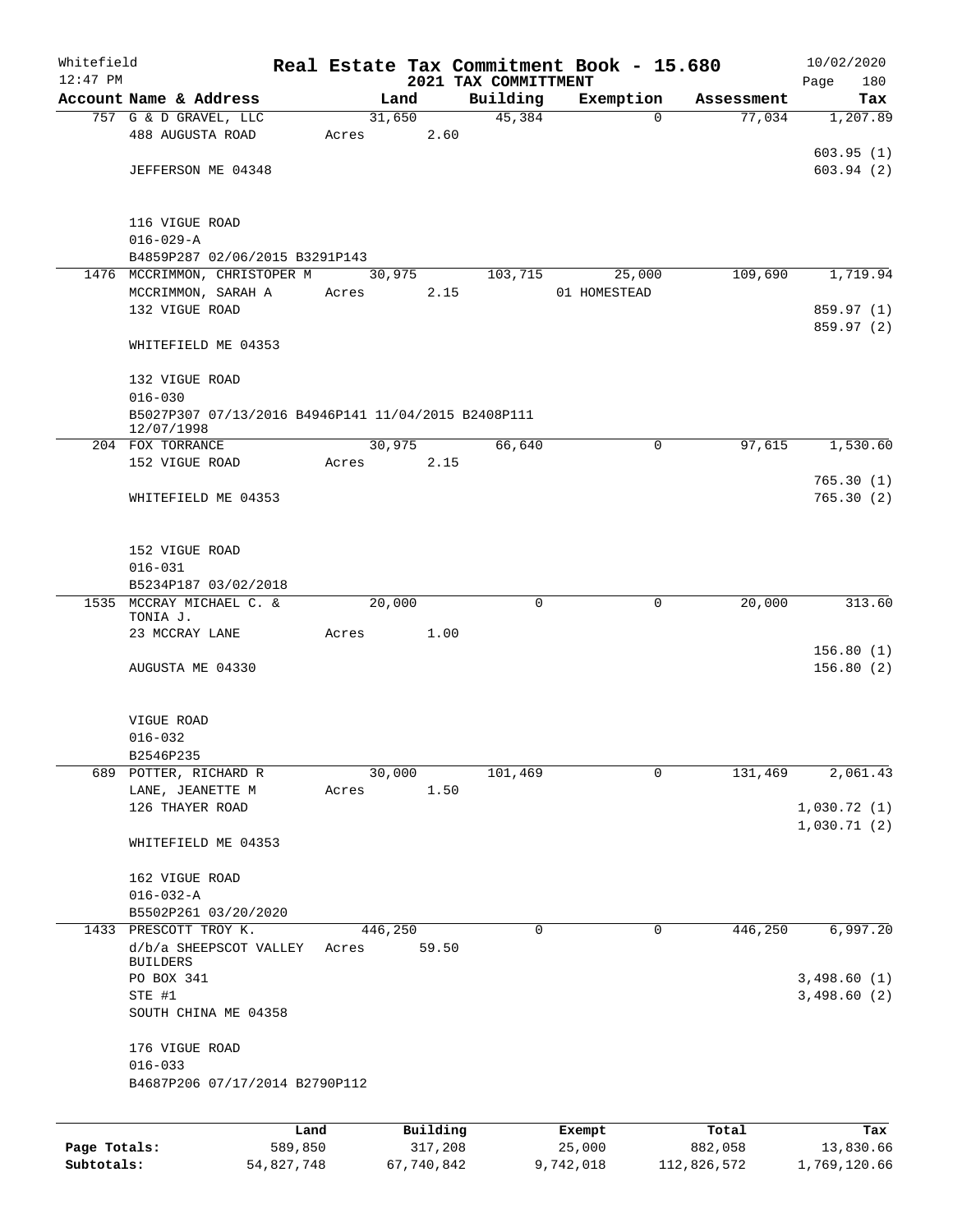| Whitefield |                                                                       |       |                 |       |                      | Real Estate Tax Commitment Book - 15.680 |                       | 10/02/2020      |  |  |  |
|------------|-----------------------------------------------------------------------|-------|-----------------|-------|----------------------|------------------------------------------|-----------------------|-----------------|--|--|--|
| $12:47$ PM |                                                                       |       |                 |       | 2021 TAX COMMITTMENT |                                          |                       | 181<br>Page     |  |  |  |
|            | Account Name & Address<br>1351 WADE DANNIE G & MARY E.                |       | Land<br>33, 345 |       | Building<br>152,659  | Exemption<br>25,000                      | Assessment<br>161,004 | Tax<br>2,524.54 |  |  |  |
|            | 182 VIGUE ROAD                                                        |       | Acres           | 3.73  |                      | 01 HOMESTEAD                             |                       |                 |  |  |  |
|            |                                                                       |       |                 |       |                      |                                          |                       | 1, 262.27(1)    |  |  |  |
|            | WHITEFIELD ME 04353                                                   |       |                 |       |                      |                                          |                       | 1, 262.27(2)    |  |  |  |
|            |                                                                       |       |                 |       |                      |                                          |                       |                 |  |  |  |
|            |                                                                       |       |                 |       |                      |                                          |                       |                 |  |  |  |
|            | 182 VIGUE ROAD                                                        |       |                 |       |                      |                                          |                       |                 |  |  |  |
|            | $016 - 034$<br>B1655P52                                               |       |                 |       |                      |                                          |                       |                 |  |  |  |
|            | 293 LABELLE MARK A.                                                   |       | 47,991          |       | 23,556               | 0                                        | 71,547                | 1,121.86        |  |  |  |
|            | 189 MILLS ROAD                                                        |       | Acres           | 21.14 |                      |                                          |                       |                 |  |  |  |
|            |                                                                       |       |                 |       |                      |                                          |                       | 560.93(1)       |  |  |  |
|            | WHITEFIELD ME 04353                                                   |       |                 |       |                      |                                          |                       | 560.93(2)       |  |  |  |
|            |                                                                       |       |                 |       |                      |                                          |                       |                 |  |  |  |
|            |                                                                       |       |                 |       |                      |                                          |                       |                 |  |  |  |
|            | VIGUE ROAD<br>$016 - 035$                                             |       |                 |       |                      |                                          |                       |                 |  |  |  |
|            | B4261P174 03/23/2010 B4152P17 06/04/2009                              |       |                 |       |                      |                                          |                       |                 |  |  |  |
|            | 1104 LABELLE MARK A.                                                  |       | 30,540          |       | 71,471               | 0                                        | 102,011               | 1,599.53        |  |  |  |
|            | LABELLE, LINDA M                                                      | Acres |                 | 1.86  |                      |                                          |                       |                 |  |  |  |
|            | 189 MILLS ROAD                                                        |       |                 |       |                      |                                          |                       | 799.77 (1)      |  |  |  |
|            |                                                                       |       |                 |       |                      |                                          |                       | 799.76 (2)      |  |  |  |
|            | WHITEFIELD ME 04353                                                   |       |                 |       |                      |                                          |                       |                 |  |  |  |
|            |                                                                       |       |                 |       |                      |                                          |                       |                 |  |  |  |
|            | 192 VIGUE ROAD<br>$016 - 035 - A$                                     |       |                 |       |                      |                                          |                       |                 |  |  |  |
|            | B5406P60 07/11/2019                                                   |       |                 |       |                      |                                          |                       |                 |  |  |  |
|            | 1162 PERRY BURT A.                                                    |       | 31,800          |       | 169,176              | 25,000                                   | 175,976               | 2,759.30        |  |  |  |
|            | 208 VIGUE ROAD                                                        | Acres |                 | 2.70  |                      | 01 HOMESTEAD                             |                       |                 |  |  |  |
|            |                                                                       |       |                 |       |                      |                                          |                       | 1,379.65(1)     |  |  |  |
|            | WHITEFIELD ME 04353                                                   |       |                 |       |                      |                                          |                       | 1,379.65(2)     |  |  |  |
|            |                                                                       |       |                 |       |                      |                                          |                       |                 |  |  |  |
|            | 208 VIGUE ROAD                                                        |       |                 |       |                      |                                          |                       |                 |  |  |  |
|            | $016 - 036$                                                           |       |                 |       |                      |                                          |                       |                 |  |  |  |
|            | B1410P155                                                             |       |                 |       |                      |                                          |                       |                 |  |  |  |
|            | 1090 MULLENS LAUREL J. &                                              |       | 31,200          |       | 98,325               | 31,000                                   | 98,525                | 1,544.87        |  |  |  |
|            | * CUMMINGS RICHARD L.                                                 | Acres |                 | 2.30  |                      | 01 HOMESTEAD                             |                       |                 |  |  |  |
|            | SR.<br>234 VIGUE ROAD                                                 |       |                 |       |                      | 12 VET $2-27-61 = 8-5-64$                |                       | 772.44(1)       |  |  |  |
|            |                                                                       |       |                 |       |                      |                                          |                       | 772.43(2)       |  |  |  |
|            | WHITEFIELD ME 04353                                                   |       |                 |       |                      |                                          |                       |                 |  |  |  |
|            |                                                                       |       |                 |       |                      |                                          |                       |                 |  |  |  |
|            | 234 VIGUE ROAD                                                        |       |                 |       |                      |                                          |                       |                 |  |  |  |
|            | $016 - 037$                                                           |       |                 |       |                      |                                          |                       |                 |  |  |  |
|            | B2626P267 12/15/2000<br>244 MULLENS DEREK R.                          |       |                 |       |                      | 0                                        |                       |                 |  |  |  |
|            | 25 WINDSOR NECK ROAD                                                  | Acres | 30,105          | 1.57  | 11,497               |                                          | 41,602                | 652.32          |  |  |  |
|            |                                                                       |       |                 |       |                      |                                          |                       | 326.16(1)       |  |  |  |
|            | WINDSOR ME 04363                                                      |       |                 |       |                      |                                          |                       | 326.16(2)       |  |  |  |
|            |                                                                       |       |                 |       |                      |                                          |                       |                 |  |  |  |
|            |                                                                       |       |                 |       |                      |                                          |                       |                 |  |  |  |
|            | 226 VIGUE ROAD                                                        |       |                 |       |                      |                                          |                       |                 |  |  |  |
|            | $016 - 037 - A$<br>B4316P12 09/13/2010 B3984P230 04/02/2008 B3900P304 |       |                 |       |                      |                                          |                       |                 |  |  |  |
|            | 08/23/2007                                                            |       |                 |       |                      |                                          |                       |                 |  |  |  |
|            |                                                                       |       |                 |       |                      |                                          |                       |                 |  |  |  |
|            |                                                                       |       |                 |       |                      |                                          |                       |                 |  |  |  |
|            |                                                                       | Land  | Building        |       |                      | Exempt                                   | Total                 | Tax             |  |  |  |

**Page Totals:** 204,981 526,684 81,000 650,665 10,202.42 **Subtotals:** 55,032,729 68,267,526 9,823,018 113,477,237 1,779,323.08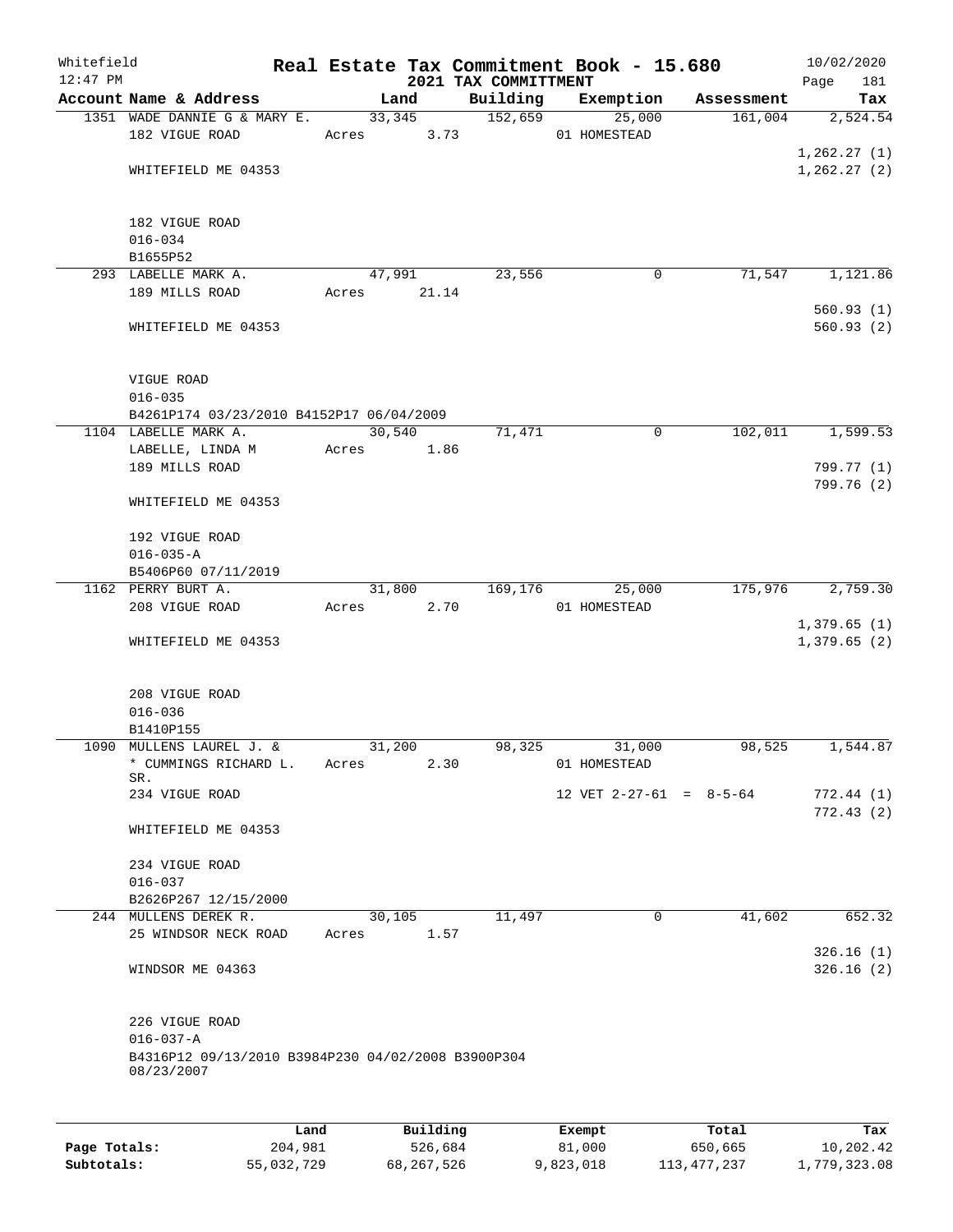| Whitefield |                                                   |         |        |                      | Real Estate Tax Commitment Book - 15.680 |            | 10/02/2020            |
|------------|---------------------------------------------------|---------|--------|----------------------|------------------------------------------|------------|-----------------------|
| $12:47$ PM |                                                   |         |        | 2021 TAX COMMITTMENT |                                          |            | 182<br>Page           |
|            | Account Name & Address                            |         | Land   | Building             | Exemption                                | Assessment | Tax                   |
|            | 815 MCGEE STEVEN A.                               | 269,925 |        | 0                    | $\Omega$                                 | 269,925    | 4,232.42              |
|            | DBA MCGEE CONSTRUCTION                            | Acres   | 35.99  |                      |                                          |            |                       |
|            | 537 HIGH STREET                                   |         |        |                      |                                          |            | 2, 116.21(1)          |
|            | W. GARDINER ME 04345                              |         |        |                      |                                          |            | 2,116.21(2)           |
|            | 256 VIGUE ROAD                                    |         |        |                      |                                          |            |                       |
|            | $016 - 038$                                       |         |        |                      |                                          |            |                       |
|            | B2317P54                                          |         |        |                      |                                          |            |                       |
|            | 1863 REAL, MARGARET                               |         | 30,015 | 132,045              | 31,000                                   | 131,060    | 2,055.02              |
|            | REAL, RICKY                                       | Acres   | 1.51   |                      | 05 VET EXEMPTION                         |            |                       |
|            | 246 VIGUE ROAD                                    |         |        |                      | 01 HOMESTEAD                             |            | 1,027.51(1)           |
|            | WHITEFIELD ME 04353                               |         |        |                      |                                          |            | 1,027.51(2)           |
|            | 246 VIGUE ROAD                                    |         |        |                      |                                          |            |                       |
|            | $016 - 038 - A$                                   |         |        |                      |                                          |            |                       |
|            | B5030P86 06/27/2016                               |         |        |                      |                                          |            |                       |
| 416        | DELANO OSBORN M. LIFE<br><b>ESTATE</b>            | 113,050 |        | 75,079               | 0                                        | 188,129    | 2,949.86              |
|            | DELANO, LUKE                                      | Acres   | 18.50  |                      |                                          |            |                       |
|            | 19 FINN BROOK LANE                                |         |        |                      |                                          |            | 1,474.93(1)           |
|            |                                                   |         |        |                      |                                          |            | 1,474.93(2)           |
|            | WHITEFIELD ME 04353                               |         |        |                      |                                          |            |                       |
|            | 19 FINN BROOK LANE                                |         |        |                      |                                          |            |                       |
|            | $016 - 039$                                       |         |        |                      |                                          |            |                       |
|            | B4196P299 09/03/2009 B3659P45 04/10/2006 B453P414 |         |        |                      |                                          |            |                       |
|            | 239 DELANO LUKE A.                                |         | 0      | 5,197                | $\mathbf 0$                              | 5,197      | 81.49                 |
|            | 301 DEVINE ROAD                                   |         |        |                      |                                          |            |                       |
|            | WHITEFIELD ME 04353                               |         |        |                      |                                          |            | 40.75(1)<br>40.74 (2) |
|            |                                                   |         |        |                      |                                          |            |                       |
|            | 4 FINN BROOK LANE                                 |         |        |                      |                                          |            |                       |
|            | $016 - 039 - ON$                                  |         |        |                      |                                          |            |                       |
|            | 1511 SMITH, JENNIFER M                            |         | 30,705 | 57,377               | 0                                        | 88,082     | 1,381.13              |
|            | 75 PINE TREE ROAD                                 | Acres   | 1.97   |                      |                                          |            |                       |
|            |                                                   |         |        |                      |                                          |            | 690.57 (1)            |
|            | LITCHFIELD ME 04350                               |         |        |                      |                                          |            | 690.56(2)             |
|            | 5 STONE HOUSE COURT                               |         |        |                      |                                          |            |                       |
|            | $016 - 040$                                       |         |        |                      |                                          |            |                       |
|            | B5220P078 12/11/2017 B5213P287 12/11/2017         |         |        |                      |                                          |            |                       |
|            | 37 MONROE CHRISTOPHER T.                          |         | 30,555 | 231,897              | 25,000                                   | 237,452    | 3,723.25              |
|            | 42 STONE HOUSE COURT                              | Acres   | 1.87   |                      | 01 HOMESTEAD                             |            |                       |
|            |                                                   |         |        |                      |                                          |            | 1,861.63(1)           |
|            | WHITEFIELD ME 04353                               |         |        |                      |                                          |            | 1,861.62(2)           |
|            | 42 STONE HOUSE COURT                              |         |        |                      |                                          |            |                       |
|            | $016 - 040 - A$                                   |         |        |                      |                                          |            |                       |
|            | B3724P203 08/16/2006                              |         |        |                      |                                          |            |                       |
|            |                                                   |         |        |                      |                                          |            |                       |

|              | Land       | Building   | Exempt    | Total       | Tax          |
|--------------|------------|------------|-----------|-------------|--------------|
| Page Totals: | 474,250    | 501,595    | 56,000    | 919,845     | 14,423.17    |
| Subtotals:   | 55,506,979 | 68,769,121 | 9,879,018 | 114,397,082 | l,793,746.25 |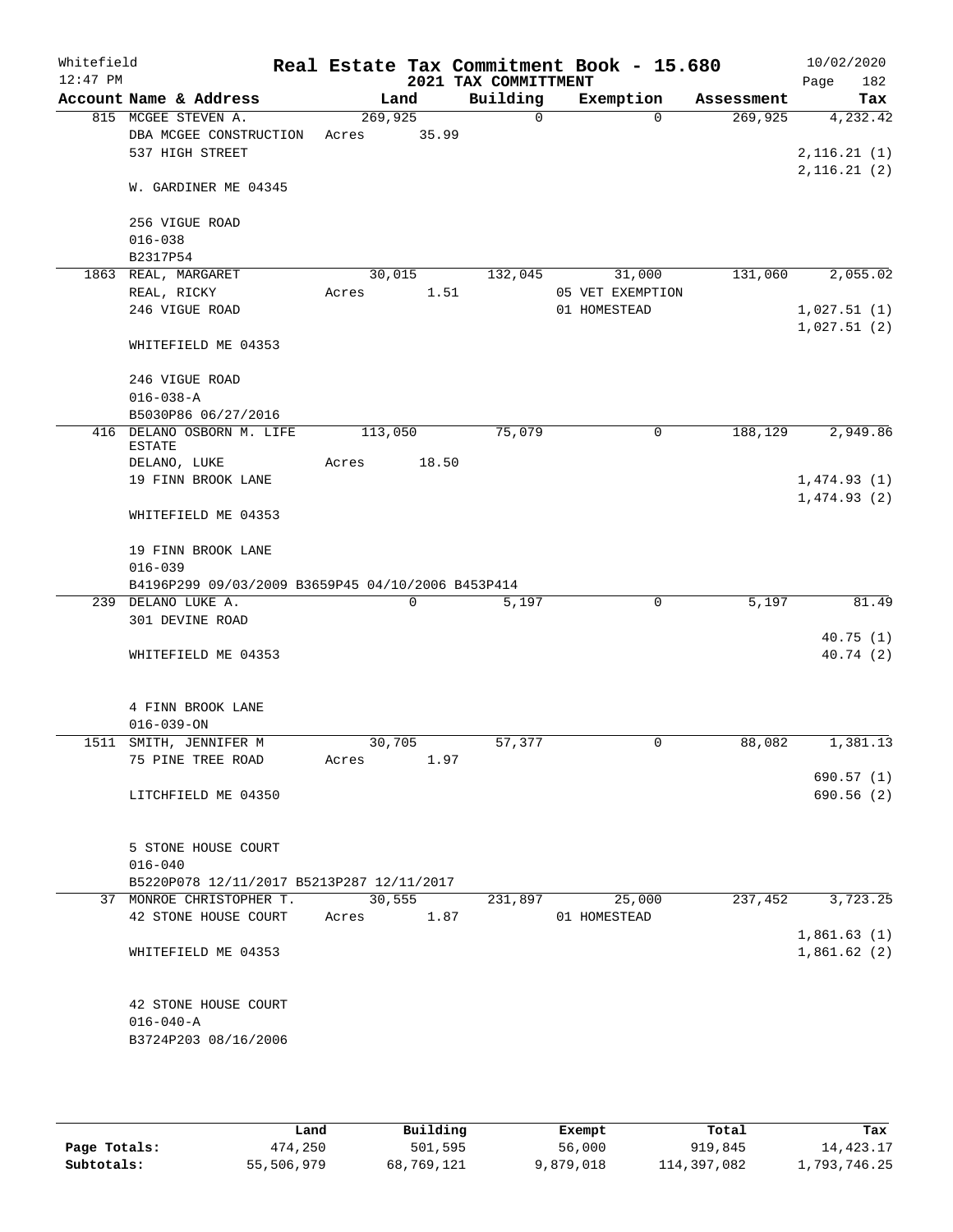| Whitefield<br>$12:47$ PM |                                                                                      |       |        |          | 2021 TAX COMMITTMENT | Real Estate Tax Commitment Book - 15.680 |          |            | 10/02/2020<br>Page<br>183 |
|--------------------------|--------------------------------------------------------------------------------------|-------|--------|----------|----------------------|------------------------------------------|----------|------------|---------------------------|
|                          | Account Name & Address                                                               |       | Land   |          | Building             | Exemption                                |          | Assessment | Tax                       |
|                          | 209 MONROE CHRISTOPHER T                                                             |       | 20,030 |          | $\mathbf 0$          |                                          | $\Omega$ | 20,030     | 314.07                    |
|                          | 42 STONE HOUSE COURT                                                                 | Acres |        | 1.52     |                      |                                          |          |            |                           |
|                          |                                                                                      |       |        |          |                      |                                          |          |            | 157.04(1)                 |
|                          | WHITEFIELD ME 04353                                                                  |       |        |          |                      |                                          |          |            | 157.03(2)                 |
|                          |                                                                                      |       |        |          |                      |                                          |          |            |                           |
|                          |                                                                                      |       |        |          |                      |                                          |          |            |                           |
|                          | STONE HOUSE COURT                                                                    |       |        |          |                      |                                          |          |            |                           |
|                          | $016 - 040 - B$                                                                      |       |        |          |                      |                                          |          |            |                           |
|                          | B3724P203 08/16/2006<br>161 MONROE CHRISTOPHER T.                                    |       | 20,255 |          | 0                    |                                          | 0        | 20, 255    | 317.60                    |
|                          | 42 STONE HOUSE COURT                                                                 | Acres |        | 1.67     |                      |                                          |          |            |                           |
|                          |                                                                                      |       |        |          |                      |                                          |          |            | 158.80(1)                 |
|                          | WHITEFIELD ME 04353                                                                  |       |        |          |                      |                                          |          |            | 158.80(2)                 |
|                          |                                                                                      |       |        |          |                      |                                          |          |            |                           |
|                          |                                                                                      |       |        |          |                      |                                          |          |            |                           |
|                          | STONE HOUSE COURT                                                                    |       |        |          |                      |                                          |          |            |                           |
|                          | $016 - 040 - C$                                                                      |       |        |          |                      |                                          |          |            |                           |
|                          | B3724P224 08/16/2006                                                                 |       |        |          |                      |                                          |          |            |                           |
|                          | 83 GRASS JOSHUA A.                                                                   |       | 30,975 |          | 158,075              |                                          | 0        | 189,050    | 2,964.30                  |
|                          | BLOOD, KASEY E                                                                       | Acres |        | 2.15     |                      |                                          |          |            |                           |
|                          | 24 STONE HOUSE COURT                                                                 |       |        |          |                      |                                          |          |            | 1,482.15(1)               |
|                          |                                                                                      |       |        |          |                      |                                          |          |            | 1,482.15(2)               |
|                          | WHITEFIELD ME 04353                                                                  |       |        |          |                      |                                          |          |            |                           |
|                          |                                                                                      |       |        |          |                      |                                          |          |            |                           |
|                          | 24 STONE HOUSE COURT                                                                 |       |        |          |                      |                                          |          |            |                           |
|                          | $016 - 040 - D$                                                                      |       |        |          |                      |                                          |          |            |                           |
|                          | B5168P32 08/07/2017 B5148P101 06/19/2017 B4207P116<br>10/05/2009 B3916P46 10/01/2007 |       |        |          |                      |                                          |          |            |                           |
|                          | 849 DOYON MARC & BABY GLEN                                                           |       | 20,720 |          | $\mathbf 0$          |                                          | 0        | 20,720     | 324.89                    |
|                          | 16 STONE HOUSE COURT                                                                 | Acres |        | 1.98     |                      |                                          |          |            |                           |
|                          |                                                                                      |       |        |          |                      |                                          |          |            | 162.45(1)                 |
|                          | WHITEFIELD ME 04353                                                                  |       |        |          |                      |                                          |          |            | 162.44(2)                 |
|                          |                                                                                      |       |        |          |                      |                                          |          |            |                           |
|                          |                                                                                      |       |        |          |                      |                                          |          |            |                           |
|                          | STONE HOUSE COURT                                                                    |       |        |          |                      |                                          |          |            |                           |
|                          | $016 - 040 - E$                                                                      |       |        |          |                      |                                          |          |            |                           |
|                          | B4711P273 09/17/2013 B3550P125 08/29/2005                                            |       |        |          |                      |                                          |          |            |                           |
|                          | 780 DOYON MARC                                                                       |       | 33,660 |          | 157,970              |                                          | 25,000   | 166,630    | 2,612.76                  |
|                          | 16 STONE HOUSE COURT                                                                 | Acres |        | 3.94     |                      | 01 HOMESTEAD                             |          |            |                           |
|                          |                                                                                      |       |        |          |                      |                                          |          |            | 1,306.38(1)               |
|                          | WHITEFIELD ME 04353                                                                  |       |        |          |                      |                                          |          |            | 1,306.38(2)               |
|                          |                                                                                      |       |        |          |                      |                                          |          |            |                           |
|                          |                                                                                      |       |        |          |                      |                                          |          |            |                           |
|                          | 16 STONE HOUSE COURT<br>$016 - 040 - F$                                              |       |        |          |                      |                                          |          |            |                           |
|                          | B3929P140 10/31/2007                                                                 |       |        |          |                      |                                          |          |            |                           |
|                          | 940 YUSTAK LAURA ANN                                                                 |       | 30,270 |          | 181,485              |                                          | 25,000   | 186,755    | 2,928.32                  |
|                          | 8 STONE HOUSE COURT                                                                  | Acres |        | 1.68     |                      | 01 HOMESTEAD                             |          |            |                           |
|                          |                                                                                      |       |        |          |                      |                                          |          |            | 1,464.16(1)               |
|                          | WHITEFIELD ME 04353                                                                  |       |        |          |                      |                                          |          |            | 1,464.16(2)               |
|                          |                                                                                      |       |        |          |                      |                                          |          |            |                           |
|                          |                                                                                      |       |        |          |                      |                                          |          |            |                           |
|                          | 8 STONE HOUSE COURT                                                                  |       |        |          |                      |                                          |          |            |                           |
|                          | $016 - 040 - G$                                                                      |       |        |          |                      |                                          |          |            |                           |
|                          | B4961P165 12/21/2015 B4799P161 07/15/2014 B4659P304                                  |       |        |          |                      |                                          |          |            |                           |
|                          | 05/10/2013 B2559P264                                                                 |       |        |          |                      |                                          |          |            |                           |
|                          |                                                                                      |       |        |          |                      |                                          |          |            |                           |
|                          |                                                                                      |       |        |          |                      |                                          |          |            |                           |
|                          |                                                                                      | Land  |        | Building |                      | Exempt                                   |          | Total      | Tax                       |

|              | Lanu       | Buiidhe    | Lxempt    | TOLAT       | 1ax.         |
|--------------|------------|------------|-----------|-------------|--------------|
| Page Totals: | 155,910    | 497,530    | 50,000    | 603,440     | 9,461.94     |
| Subtotals:   | 55,662,889 | 69,266,651 | 9,929,018 | 115,000,522 | 1,803,208.19 |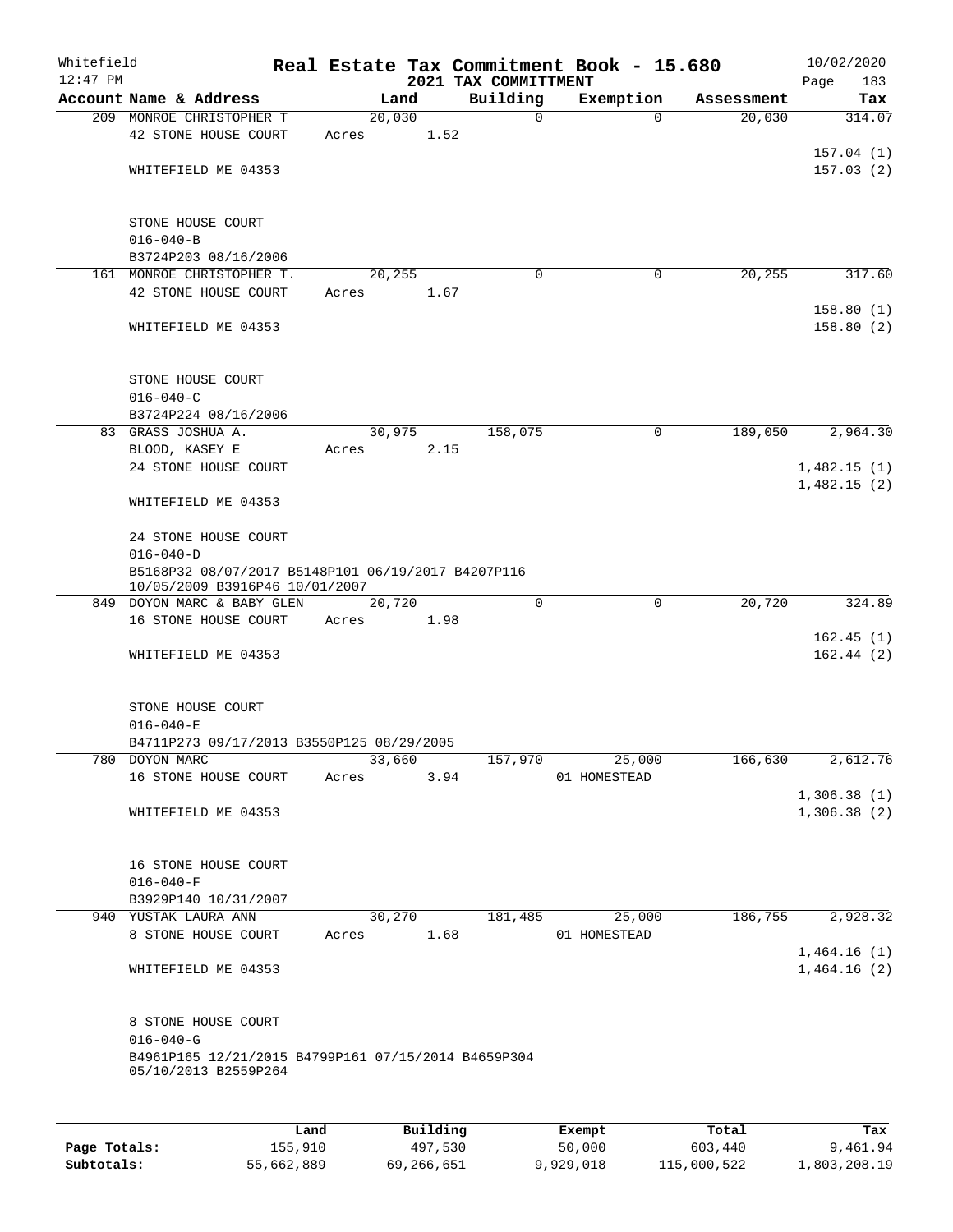| Whitefield                 |                                                                                          |                       |                 |                       |                                  | Real Estate Tax Commitment Book - 15.680 |                        | 10/02/2020                 |
|----------------------------|------------------------------------------------------------------------------------------|-----------------------|-----------------|-----------------------|----------------------------------|------------------------------------------|------------------------|----------------------------|
| $12:47$ PM                 | Account Name & Address                                                                   |                       |                 | Land                  | 2021 TAX COMMITTMENT<br>Building | Exemption                                | Assessment             | Page<br>184<br>Tax         |
|                            | 249 DUNN, ANDREW E. &<br>THOMAS F. (TRUSTEES)                                            |                       | 130,010         |                       | 190, 118                         | 0                                        | 320,128                | 5,019.61                   |
|                            | DUNN, AVERY E.<br>IRREVOCABLE TRUST                                                      |                       | Acres           | 154.26                |                                  |                                          |                        |                            |
|                            | 10 MADISON LANE<br>ACTON MA 01720                                                        |                       |                 |                       |                                  |                                          |                        | 2,509.81(1)<br>2,509.80(2) |
|                            | 333 VIGUE ROAD                                                                           |                       |                 |                       |                                  |                                          |                        |                            |
|                            | $016 - 041$<br>B5455P238 10/22/2019 B3879P25 07/12/2007 B3469P55<br>04/21/2005 B2450P157 |                       |                 |                       |                                  |                                          |                        |                            |
|                            | 1046 RUSSELL, JAMES L<br>345 VIGUE ROAD                                                  |                       | 30,000<br>Acres | 1.50                  | 60,958                           | 25,000<br>01 HOMESTEAD                   | 65,958                 | 1,034.22                   |
|                            | WHITEFIELD ME 04353                                                                      |                       |                 |                       |                                  |                                          |                        | 517.11(1)<br>517.11(2)     |
|                            | 345 VIGUE ROAD<br>$016 - 041 - A$<br>B2178P123                                           |                       |                 |                       |                                  |                                          |                        |                            |
|                            | 631 RUSSELL MARGARET A.<br>PO BOX 238                                                    |                       | 22,130<br>Acres | 2.92                  | 0                                | $\mathbf 0$                              | 22,130                 | 347.00                     |
|                            | E. WINTHROP ME 04343                                                                     |                       |                 |                       |                                  |                                          |                        | 173.50(1)<br>173.50(2)     |
|                            |                                                                                          |                       |                 |                       |                                  |                                          |                        |                            |
|                            | 345 VIGUE ROAD<br>$016 - 041 - B$<br>B1978P1                                             |                       |                 |                       |                                  |                                          |                        |                            |
| 1209                       | SEELY TRUST                                                                              |                       | 31,500          |                       | 118,655                          | 25,000                                   | 125,155                | 1,962.43                   |
|                            | SEELY, DONALD C. &<br>SANDRA L. TRUSTEES                                                 |                       | Acres           | 2.50                  |                                  | 01 HOMESTEAD                             |                        |                            |
|                            | 339 VIGUE ROAD                                                                           |                       |                 |                       |                                  |                                          |                        | 981.22 (1)<br>981.21 (2)   |
|                            | WHITEFIELD ME 04353                                                                      |                       |                 |                       |                                  |                                          |                        |                            |
|                            | 339 VIGUE ROAD<br>$016 - 041 - C$                                                        |                       |                 |                       |                                  |                                          |                        |                            |
|                            | B5029P139 07/15/2016<br>1751 RUSSELL, ANN                                                |                       | 21,515          |                       | 0                                | $\mathbf 0$                              | 21,515                 | 337.36                     |
|                            | 75 GREEN STREET                                                                          |                       | Acres           | 2.51                  |                                  |                                          |                        |                            |
|                            | APT. #1<br>AUGUSTA ME 04330                                                              |                       |                 |                       |                                  |                                          |                        | 168.68(1)<br>168.68(2)     |
|                            | BENNER LANE                                                                              |                       |                 |                       |                                  |                                          |                        |                            |
|                            | $016 - 041 - E$<br>B3520P163 06/28/2005                                                  |                       |                 |                       |                                  |                                          |                        |                            |
|                            | 1604 OAK HILL HOMESTEAD, LLC                                                             |                       | 110,450         |                       | 0                                | 0                                        | 110,450                | 1,731.86                   |
|                            | C/O- NORTHRUP, MATTHEW<br>266 TOWNHOUSE ROAD                                             |                       | Acres           | 157.40                |                                  |                                          |                        | 865.93 (1)                 |
|                            | WHITEFIELD ME 04353                                                                      |                       |                 |                       |                                  |                                          |                        | 865.93 (2)                 |
|                            | VIGUE ROAD<br>$016 - 042$                                                                |                       |                 |                       |                                  |                                          |                        |                            |
|                            | B5259P023 04/20/2018 B5195P126 10/26/2017                                                |                       |                 |                       |                                  |                                          |                        |                            |
|                            |                                                                                          | Land                  |                 | Building              |                                  | Exempt                                   | Total                  | Tax                        |
| Page Totals:<br>Subtotals: |                                                                                          | 345,605<br>56,008,494 |                 | 369,731<br>69,636,382 |                                  | 50,000<br>9,979,018                      | 665,336<br>115,665,858 | 10,432.48<br>1,813,640.67  |
|                            |                                                                                          |                       |                 |                       |                                  |                                          |                        |                            |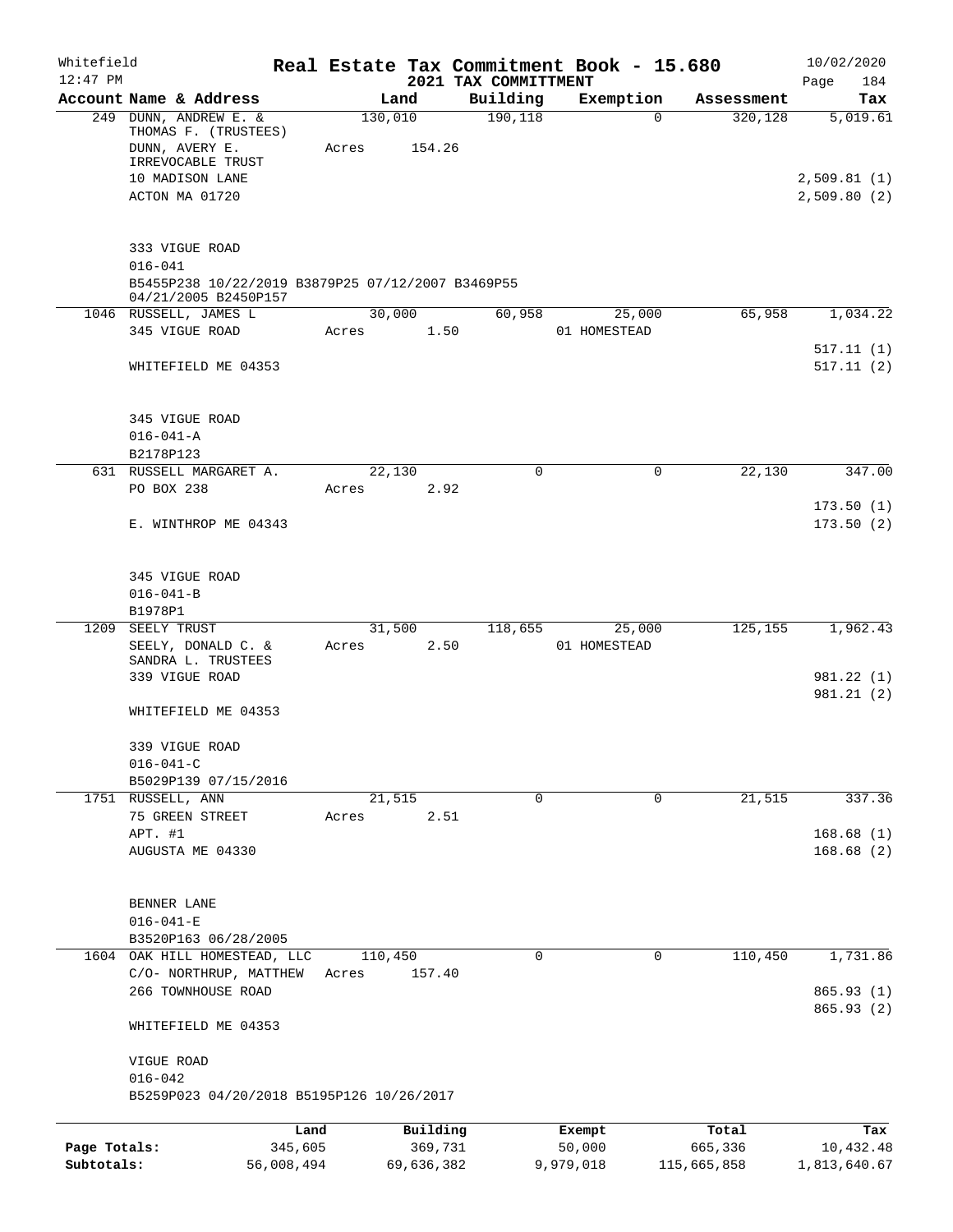| Whitefield<br>$12:47$ PM |                                           |        |        | 2021 TAX COMMITTMENT | Real Estate Tax Commitment Book - 15.680 |            | 10/02/2020<br>Page<br>185 |
|--------------------------|-------------------------------------------|--------|--------|----------------------|------------------------------------------|------------|---------------------------|
|                          | Account Name & Address                    |        | Land   | Building             | Exemption                                | Assessment | Tax                       |
|                          | 861 VIGUE, JEFFREY L                      | 60,055 |        | $\Omega$             | $\Omega$                                 | 60,055     | 941.66                    |
|                          | VIGUE, BETHANY J                          | Acres  | 56.61  |                      |                                          |            |                           |
|                          | PO BOX 70                                 |        |        |                      |                                          |            | 470.83(1)                 |
|                          |                                           |        |        |                      |                                          |            | 470.83(2)                 |
|                          | WHITEFIELD ME 04353                       |        |        |                      |                                          |            |                           |
|                          |                                           |        |        |                      |                                          |            |                           |
|                          | VIGUE ROAD                                |        |        |                      |                                          |            |                           |
|                          | $016 - 043$                               |        |        |                      |                                          |            |                           |
|                          | B5085P277 12/13/2016 B3291P143 05/18/2004 |        |        |                      |                                          |            |                           |
|                          | 17 SCHLOSSER, STEPHEN                     | 33,945 |        | 14,078               | 25,000                                   | 23,023     | 361.00                    |
|                          | 8 SERENITY LANE                           | Acres  | 4.13   |                      | 01 HOMESTEAD                             |            |                           |
|                          |                                           |        |        |                      |                                          |            | 180.50(1)                 |
|                          | WHITEFIELD ME 04353                       |        |        |                      |                                          |            | 180.50(2)                 |
|                          |                                           |        |        |                      |                                          |            |                           |
|                          |                                           |        |        |                      |                                          |            |                           |
|                          | 8 SERENITY LANE                           |        |        |                      |                                          |            |                           |
|                          | $016 - 043 - A$<br>B1448P173              |        |        |                      |                                          |            |                           |
|                          | 233 CARTER, SHANNON D                     | 33,945 |        | 134,490              | 25,000                                   | 143,435    | 2,249.06                  |
|                          | 128 BENNER LANE                           | Acres  | 4.13   |                      | 01 HOMESTEAD                             |            |                           |
|                          |                                           |        |        |                      |                                          |            | 1, 124.53(1)              |
|                          | WHITEFIELD ME 04353                       |        |        |                      |                                          |            | 1, 124.53(2)              |
|                          |                                           |        |        |                      |                                          |            |                           |
|                          |                                           |        |        |                      |                                          |            |                           |
|                          | 128 BENNER LANE                           |        |        |                      |                                          |            |                           |
|                          | $016 - 043 - B$                           |        |        |                      |                                          |            |                           |
|                          | B3902P228 08/31/2007                      |        |        |                      |                                          |            |                           |
|                          | 180 HENLEY, JAMES E                       |        | 33,945 | 68,062               | 0                                        | 102,007    | 1,599.47                  |
|                          | 106 BENNER LANE                           | Acres  | 4.13   |                      |                                          |            |                           |
|                          |                                           |        |        |                      |                                          |            | 799.74 (1)                |
|                          | WHITEFIELD ME 04353                       |        |        |                      |                                          |            | 799.73 (2)                |
|                          |                                           |        |        |                      |                                          |            |                           |
|                          |                                           |        |        |                      |                                          |            |                           |
|                          | 106 BENNER LANE                           |        |        |                      |                                          |            |                           |
|                          | $016 - 043 - C$                           |        |        |                      |                                          |            |                           |
|                          | B3073P47                                  | 39,762 |        | 101,072              |                                          |            |                           |
|                          | 738 WILLIAMSON, GLENN A &<br>MERLENE A    |        |        |                      | 0                                        | 140,834    | 2,208.28                  |
|                          | 98 BENNER LANE                            | Acres  | 10.64  |                      |                                          |            |                           |
|                          |                                           |        |        |                      |                                          |            | 1, 104.14(1)              |
|                          | WHITEFIELD ME 04353                       |        |        |                      |                                          |            | 1, 104.14(2)              |
|                          |                                           |        |        |                      |                                          |            |                           |
|                          |                                           |        |        |                      |                                          |            |                           |
|                          | 98 BENNER LANE                            |        |        |                      |                                          |            |                           |
|                          | $016 - 044$                               |        |        |                      |                                          |            |                           |
|                          | B3685P168 05/31/2006                      |        |        |                      |                                          |            |                           |
|                          | 1534 DESPARD, DANIEL R                    | 36,098 |        | 140,850              | 0                                        | 176,948    | 2,774.54                  |
|                          | DESPARD, LYDIA J                          | Acres  | 6.06   |                      |                                          |            |                           |
|                          | 88 BENNER LANE                            |        |        |                      |                                          |            | 1,387.27(1)               |
|                          |                                           |        |        |                      |                                          |            | 1,387.27(2)               |
|                          | WHITEFIELD ME 04353                       |        |        |                      |                                          |            |                           |
|                          |                                           |        |        |                      |                                          |            |                           |
|                          | 88 BENNER LANE                            |        |        |                      |                                          |            |                           |
|                          | $016 - 044 - A$                           |        |        |                      |                                          |            |                           |
|                          | B5460P239 11/15/2019                      |        |        |                      |                                          |            |                           |
|                          |                                           |        |        |                      |                                          |            |                           |
|                          |                                           |        |        |                      |                                          |            |                           |
|                          |                                           |        |        |                      |                                          |            |                           |

|              | Land       | Building   | Exempt     | Total       | Tax          |
|--------------|------------|------------|------------|-------------|--------------|
| Page Totals: | 237,750    | 458,552    | 50,000     | 646,302     | 10,134.01    |
| Subtotals:   | 56,246,244 | 70,094,934 | 10,029,018 | 116,312,160 | 1,823,774.68 |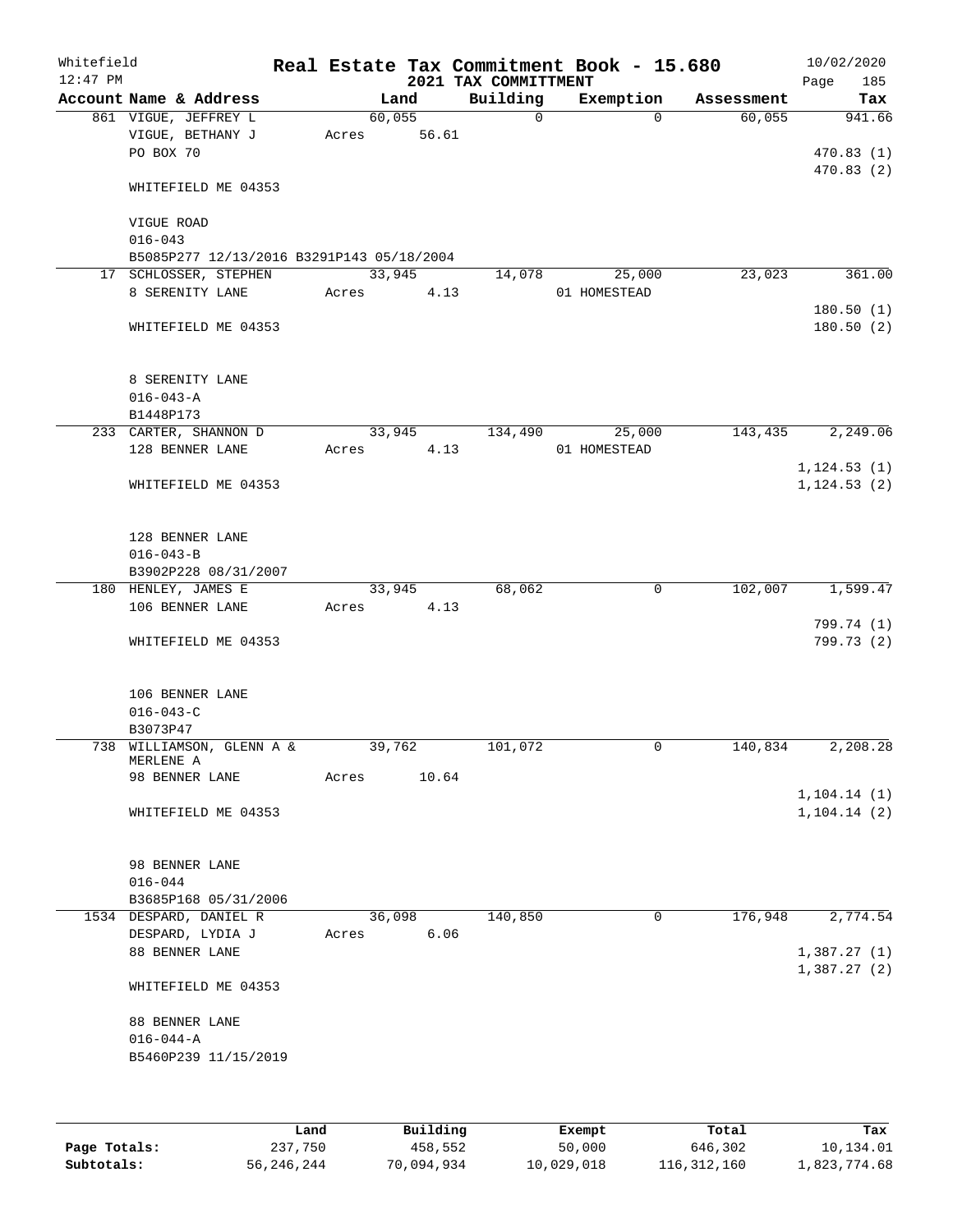| Whitefield   |                                                                                                                                                         |              |       |                |              |                      | Real Estate Tax Commitment Book - 15.680 |                        |         | 10/02/2020               |
|--------------|---------------------------------------------------------------------------------------------------------------------------------------------------------|--------------|-------|----------------|--------------|----------------------|------------------------------------------|------------------------|---------|--------------------------|
| 12:47 PM     |                                                                                                                                                         |              |       |                |              | 2021 TAX COMMITTMENT |                                          |                        |         | 186<br>Page              |
|              | Account Name & Address<br>376 POTTER, JOHN E                                                                                                            |              |       | Land<br>30,765 |              | Building<br>86,332   | Exemption                                | Assessment<br>$\Omega$ | 117,097 | Tax<br>1,836.08          |
|              | 96 BENNER LANE                                                                                                                                          |              | Acres |                | 2.01         |                      |                                          |                        |         |                          |
|              |                                                                                                                                                         |              |       |                |              |                      |                                          |                        |         | 918.04(1)                |
|              | WHITEFIELD ME 04353                                                                                                                                     |              |       |                |              |                      |                                          |                        |         | 918.04(2)                |
|              |                                                                                                                                                         |              |       |                |              |                      |                                          |                        |         |                          |
|              | 96 BENNER LANE                                                                                                                                          |              |       |                |              |                      |                                          |                        |         |                          |
|              | $016 - 045$                                                                                                                                             |              |       |                |              |                      |                                          |                        |         |                          |
|              | B5220P047 01/05/2018                                                                                                                                    |              |       |                |              |                      |                                          |                        |         |                          |
|              | 1158 CLARK, SHARON L                                                                                                                                    |              |       | 56,760         |              | $\Omega$             |                                          | 0                      | 56,760  | 890.00                   |
|              | 151 MAIN ST                                                                                                                                             |              | Acres |                | 50.02        |                      |                                          |                        |         |                          |
|              | WHITEFIELD ME 04353                                                                                                                                     |              |       |                |              |                      |                                          |                        |         | 445.00 (1)<br>445.00 (2) |
|              | BENNER LANE<br>$016 - 047$                                                                                                                              |              |       |                |              |                      |                                          |                        |         |                          |
|              | B4509P85 04/04/2012 B4466P137 12/01/2011 B1528P49                                                                                                       |              |       |                |              |                      |                                          |                        |         |                          |
|              | 1346 GRADY, DANIEL                                                                                                                                      |              |       | 32,550         |              | 77,849               | 25,000                                   |                        | 85,399  | 1,339.06                 |
|              | 158 BENNER LANE                                                                                                                                         |              | Acres |                | 3.20         |                      | 01 HOMESTEAD                             |                        |         |                          |
|              |                                                                                                                                                         |              |       |                |              |                      |                                          |                        |         | 669.53 (1)               |
|              | WHITEFIELD ME 04353                                                                                                                                     |              |       |                |              |                      |                                          |                        |         | 669.53(2)                |
|              | 158 BENNER LANE                                                                                                                                         |              |       |                |              |                      |                                          |                        |         |                          |
|              | $016 - 047 - A$                                                                                                                                         |              |       |                |              |                      |                                          |                        |         |                          |
|              | B2183P311                                                                                                                                               |              |       |                |              |                      |                                          |                        |         |                          |
|              | 1549 GRADY, DANIEL M                                                                                                                                    |              |       | 9,004          |              | $\Omega$             |                                          | $\Omega$               | 9,004   | 141.18                   |
|              | 158 BENNER LANE                                                                                                                                         |              | Acres |                | 6.88         |                      |                                          |                        |         |                          |
|              | WHITEFIELD ME 04353                                                                                                                                     |              |       |                |              |                      |                                          |                        |         | 70.59(1)<br>70.59(2)     |
|              | BENNER LANE                                                                                                                                             |              |       |                |              |                      |                                          |                        |         |                          |
|              | $016 - 047 - B$                                                                                                                                         |              |       |                |              |                      |                                          |                        |         |                          |
|              | B2183P310                                                                                                                                               |              |       |                |              |                      |                                          |                        |         |                          |
|              | 1467 BOYNTON, DAVID A &<br>MELISSA D                                                                                                                    |              |       | 34,980         |              | 56,255               |                                          | 0                      | 91,235  | 1,430.56                 |
|              | P.O. BOX 87                                                                                                                                             |              | Acres |                | 4.82         |                      |                                          |                        |         |                          |
|              |                                                                                                                                                         |              |       |                |              |                      |                                          |                        |         | 715.28(1)                |
|              | WHITEFIELD ME 04353                                                                                                                                     |              |       |                |              |                      |                                          |                        |         | 715.28(2)                |
|              | 140 BENNER LANE                                                                                                                                         |              |       |                |              |                      |                                          |                        |         |                          |
|              | $016 - 047 - C$                                                                                                                                         |              |       |                |              |                      |                                          |                        |         |                          |
|              | B4964P25 10/30/2015 B4930P156 09/18/2015 B4754P178<br>02/03/2014 B4754P177 02/03/2014 B4538P160 06/22/2012<br>B4335P163 11/01/2010 B2401P268 08/27/1998 |              |       |                |              |                      |                                          |                        |         |                          |
|              | 1340 BOYNTON, DAVID A                                                                                                                                   |              |       | 7,230          |              | 0                    |                                          | $\mathbf 0$            | 7,230   | 113.37                   |
|              | BOYNTON, MELISSA D                                                                                                                                      |              | Acres |                | 4.82         |                      |                                          |                        |         |                          |
|              | PO BOX 87                                                                                                                                               |              |       |                |              |                      |                                          |                        |         | 56.69(1)                 |
|              | WHITEFIELD ME 04353                                                                                                                                     |              |       |                |              |                      |                                          |                        |         | 56.68(2)                 |
|              | BENNER LANE                                                                                                                                             |              |       |                |              |                      |                                          |                        |         |                          |
|              | $016 - 047 - D$<br>B5307P288 09/24/2018 B4335P163 11/01/2010 B4295P317<br>07/15/2010 B2401P270 08/27/1998                                               |              |       |                |              |                      |                                          |                        |         |                          |
|              |                                                                                                                                                         | Land         |       |                | Building     |                      | Exempt                                   | Total                  |         | Tax                      |
| Page Totals: |                                                                                                                                                         | 171,289      |       |                | 220,436      |                      | 25,000                                   | 366,725                |         | 5,750.25                 |
| Subtotals:   |                                                                                                                                                         | 56, 417, 533 |       |                | 70, 315, 370 |                      | 10,054,018                               | 116,678,885            |         | 1,829,524.93             |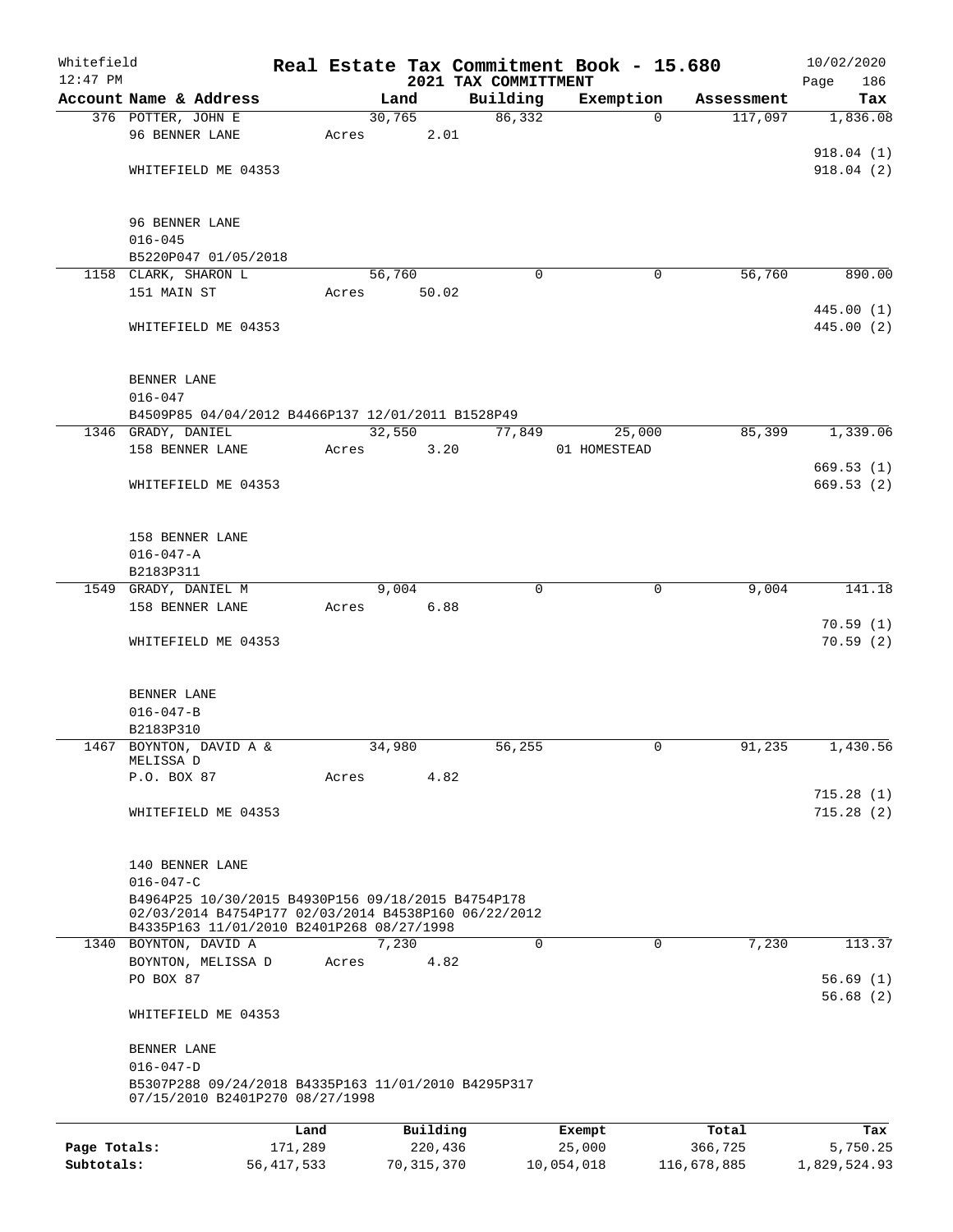| Whitefield<br>$12:47$ PM |                                                                  |      |       |        |          | 2021 TAX COMMITTMENT |        | Real Estate Tax Commitment Book - 15.680 |            | 10/02/2020<br>Page<br>187    |
|--------------------------|------------------------------------------------------------------|------|-------|--------|----------|----------------------|--------|------------------------------------------|------------|------------------------------|
|                          | Account Name & Address                                           |      |       | Land   |          | Building             |        | Exemption                                | Assessment | Tax                          |
|                          | 873 ROBBINS, JONATHAN &<br>JUDITH                                |      |       | 77,350 |          | $\mathbf 0$          |        | $\Omega$                                 | 77,350     | 1,212.85                     |
|                          | 223 BENNER LANE                                                  |      | Acres |        | 91.20    |                      |        |                                          |            |                              |
|                          | WHITEFIELD ME 04353                                              |      |       |        |          |                      |        |                                          |            | 606.43(1)<br>606.42(2)       |
|                          | BENNER LANE                                                      |      |       |        |          |                      |        |                                          |            |                              |
|                          | $016 - 048$                                                      |      |       |        |          |                      |        |                                          |            |                              |
|                          | 1494 BOYNTON, DAVID A &<br>MELISSA D                             |      |       | 48,250 |          | 169,285              |        | 25,000                                   | 192,535    | 3,018.95                     |
|                          | P.O. BOX 87                                                      |      | Acres |        | 15.00    |                      |        | 01 HOMESTEAD                             |            |                              |
|                          | WHITEFIELD ME 04353                                              |      |       |        |          |                      |        |                                          |            | 1,509.48(1)<br>1,509.47(2)   |
|                          | 251 BENNER LANE<br>$016 - 049$                                   |      |       |        |          |                      |        |                                          |            |                              |
|                          | B4777P15 05/07/2014 B4235P314 12/22/2009 B2364P162<br>07/22/1998 |      |       |        |          |                      |        |                                          |            |                              |
|                          | 883 ROBBINS, JONATHAN &<br>JUDITH                                |      |       | 60,050 |          | 120, 365             |        | 31,000                                   | 149,415    | 2,342.83                     |
|                          | 223 BENNER LANE                                                  |      | Acres |        | 32.00    |                      |        | 01 HOMESTEAD<br>07 NMR VET & WIDOW       |            |                              |
|                          | WHITEFIELD ME 04353                                              |      |       |        |          |                      |        |                                          |            | 1, 171.42(1)<br>1, 171.41(2) |
|                          | 223 BENNER LANE<br>$016 - 050$                                   |      |       |        |          |                      |        |                                          |            |                              |
|                          | 296 BOYNTON, ALBERT                                              |      |       | 44,005 |          | $\Omega$             |        | $\mathbf 0$                              | 44,005     | 690.00                       |
|                          | 98 MILLS ROAD                                                    |      | Acres |        | 22.70    |                      |        |                                          |            |                              |
|                          | WHITEFIELD ME 04353                                              |      |       |        |          |                      |        |                                          |            | 345.00(1)<br>345.00(2)       |
|                          | BENNER LANE                                                      |      |       |        |          |                      |        |                                          |            |                              |
|                          | $016 - 051$                                                      |      |       |        |          |                      |        |                                          |            |                              |
|                          | 1003 FARMER, KAREN S TRUST,<br>KAREN & CARROL TRUSTEES           |      |       | 43,850 |          | 185,343              |        | 0                                        | 229,193    | 3,593.75                     |
|                          | FARMER, CARROL D TRUST,<br>CARROL & KAREN TRUSTEES               |      | Acres |        | 9.50     |                      |        |                                          |            |                              |
|                          | 521 FENTON AVE. N.W.                                             |      |       |        |          |                      |        |                                          |            | 1,796.88(1)                  |
|                          | PORT CHARLOTTE FL 33952                                          |      |       |        |          |                      |        |                                          |            | 1,796.87(2)                  |
|                          | 129 BENNER LANE<br>$016 - 052$                                   |      |       |        |          |                      |        |                                          |            |                              |
|                          | B4772P136 04/22/2014                                             |      |       |        |          |                      |        |                                          |            |                              |
|                          | 904 ELLIOTT, DAVID C                                             |      |       | 43,690 |          | 181,471              |        | 25,000                                   | 200,161    | 3,138.52                     |
|                          | 85 BENNER LANE                                                   |      | Acres |        | 9.30     |                      |        | 01 HOMESTEAD                             |            | 1,569.26(1)                  |
|                          | WHITEFIELD ME 04353                                              |      |       |        |          |                      |        |                                          |            | 1,569.26(2)                  |
|                          | 85 BENNER LANE<br>$016 - 053$                                    |      |       |        |          |                      |        |                                          |            |                              |
|                          | B1283P106                                                        |      |       |        |          |                      |        |                                          |            |                              |
|                          |                                                                  | Land |       |        | Building |                      | Exempt |                                          | Total      | Tax                          |
|                          |                                                                  |      |       |        |          |                      |        |                                          |            |                              |

|              | -----      | --------   | -------    | -----       | .            |
|--------------|------------|------------|------------|-------------|--------------|
| Page Totals: | 317,195    | 656,464    | 81,000     | 892,659     | 13,996.90    |
| Subtotals:   | 56,734,728 | 70,971,834 | 10,135,018 | 117,571,544 | 1,843,521.83 |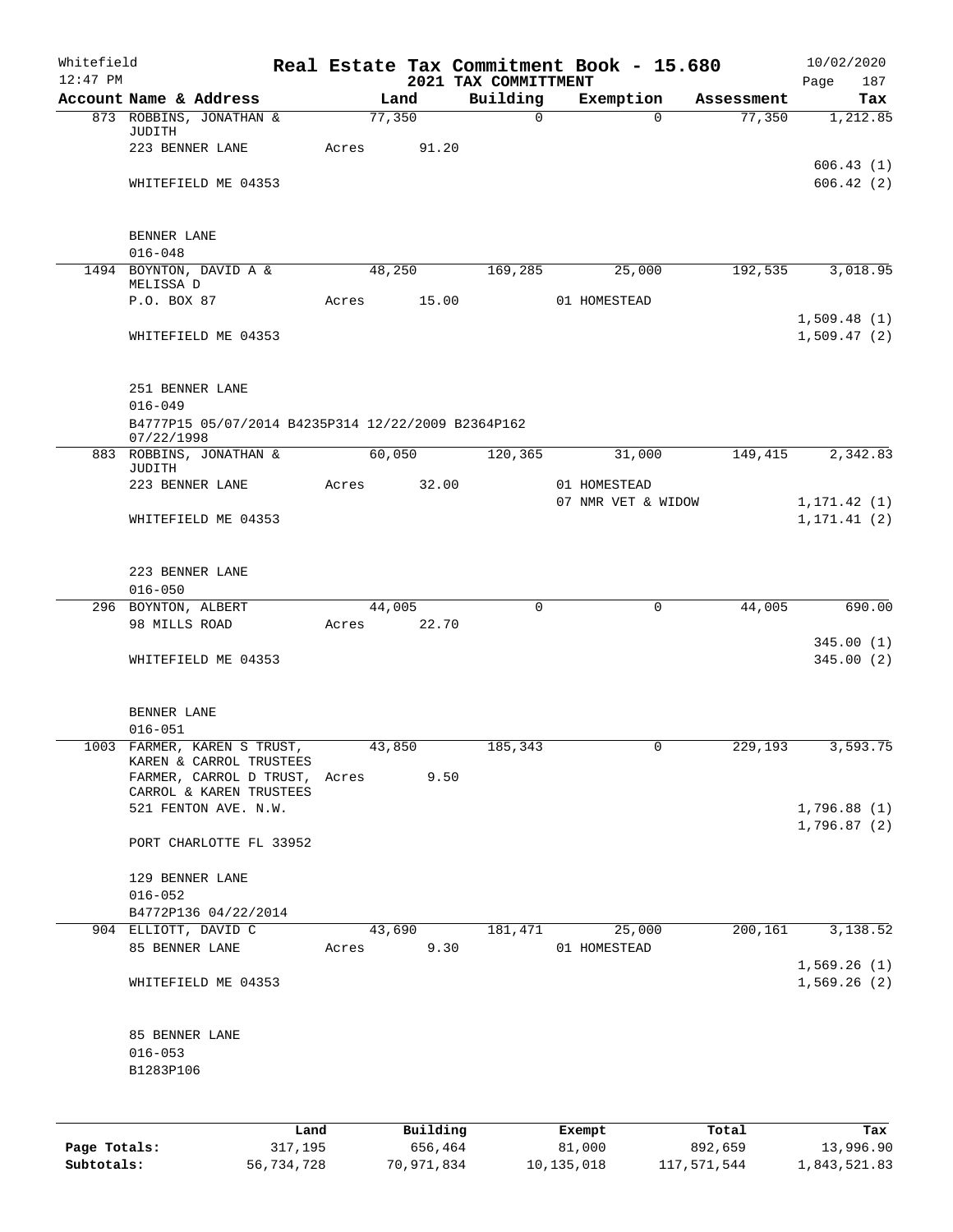| Whitefield   |                                                                                    |                 |       |        |                     |  |                                  | Real Estate Tax Commitment Book - 15.680 |                  | 10/02/2020                 |
|--------------|------------------------------------------------------------------------------------|-----------------|-------|--------|---------------------|--|----------------------------------|------------------------------------------|------------------|----------------------------|
| $12:47$ PM   | Account Name & Address                                                             |                 |       | Land   |                     |  | 2021 TAX COMMITTMENT<br>Building | Exemption                                | Assessment       | Page<br>188<br>Tax         |
|              | 1364 BURNS, DANIEL T                                                               |                 |       | 59,400 |                     |  | 75,673                           | $\Omega$                                 | 135,073          | 2,117.94                   |
|              | (TRUSTEE)<br>BURNS, DOROTHY L<br>(TRUSTEE)                                         |                 | Acres |        | 31.00               |  |                                  |                                          |                  |                            |
|              | 52 JEFFERSON ROAD                                                                  |                 |       |        |                     |  |                                  |                                          |                  | 1,058.97(1)<br>1,058.97(2) |
|              | WHITEFIELD ME 04353                                                                |                 |       |        |                     |  |                                  |                                          |                  |                            |
|              | 60 MILLS ROAD<br>$017 - 001$                                                       |                 |       |        |                     |  |                                  |                                          |                  |                            |
|              | B5028P189 02/11/2016                                                               |                 |       |        |                     |  |                                  |                                          |                  |                            |
|              | 1066 PEASE SHANNA                                                                  |                 |       | 30,000 |                     |  | 79,817                           | 0                                        | 109,817          | 1,721.93                   |
|              | 9 DUNCAN ROAD                                                                      |                 | Acres |        | 0.22                |  |                                  |                                          |                  |                            |
|              | JEFFERSON ME 04348                                                                 |                 |       |        |                     |  |                                  |                                          |                  | 860.97(1)<br>860.96 (2)    |
|              | 92 MILLS ROAD<br>$017 - 002$                                                       |                 |       |        |                     |  |                                  |                                          |                  |                            |
|              | B3013P75                                                                           |                 |       |        |                     |  |                                  |                                          |                  |                            |
|              | 890 BOYNTON, ALBERT                                                                |                 |       | 41,610 |                     |  | 123,757                          | 31,000                                   | 134,367          | 2,106.87                   |
|              | 98 MILLS ROAD                                                                      |                 | Acres |        | 6.70                |  |                                  | 05 VET EXEMPTION<br>01 HOMESTEAD         |                  | 1,053.44(1)                |
|              | WHITEFIELD ME 04353                                                                |                 |       |        |                     |  |                                  |                                          |                  | 1,053.43(2)                |
|              | 98 MILLS ROAD<br>$017 - 003$                                                       |                 |       |        |                     |  |                                  |                                          |                  |                            |
|              | 186 SPEAR, PAMELA R                                                                |                 |       | 30,750 |                     |  | 87,879                           | 25,000                                   | 93,629           | 1,468.10                   |
|              | ALLEN, PHILIP L                                                                    |                 | Acres |        | 2.00                |  |                                  | 01 HOMESTEAD                             |                  |                            |
|              | 104 MILLS ROAD                                                                     |                 |       |        |                     |  |                                  |                                          |                  | 734.05(1)<br>734.05(2)     |
|              | WHITEFIELD ME 04353                                                                |                 |       |        |                     |  |                                  |                                          |                  |                            |
|              | 104 MILLS ROAD<br>$017 - 004$                                                      |                 |       |        |                     |  |                                  |                                          |                  |                            |
|              | B4791P239 06/23/2014 B4791P237 06/23/2014 B2493P19                                 |                 |       |        |                     |  |                                  |                                          |                  |                            |
|              | 976 AQUAFORTIS ASSOCIATES,<br>LLC                                                  |                 |       | 27,100 |                     |  | 18,126                           |                                          | 45,226           | 709.14                     |
|              | PO BOX 1024                                                                        |                 | Acres |        | 2.90                |  |                                  |                                          |                  |                            |
|              | CAMDEN ME 04843                                                                    |                 |       |        |                     |  |                                  |                                          |                  | 354.57(1)<br>354.57(2)     |
|              | MILLS ROAD<br>$017 - 004 - A$                                                      |                 |       |        |                     |  |                                  |                                          |                  |                            |
|              | B4275P85 04/13/2010 B4275P82 04/13/2010 B4078P110<br>12/08/2008                    |                 |       |        |                     |  |                                  |                                          |                  |                            |
|              | 1447 HENDERSON KRISTIAN P                                                          |                 |       | 31,005 |                     |  | 87,938                           | $\mathbf 0$                              | 118,943          | 1,865.03                   |
|              | MACOMBER GRACE P<br>160 MILLS ROAD                                                 |                 | Acres |        | 2.17                |  |                                  |                                          |                  | 932.52(1)                  |
|              | WHITEFIELD ME 04353                                                                |                 |       |        |                     |  |                                  |                                          |                  | 932.51 (2)                 |
|              | 160 MILLS ROAD<br>$017 - 005$                                                      |                 |       |        |                     |  |                                  |                                          |                  |                            |
|              | B4916P223 08/12/2015 B4253P4 02/25/2010 B4011P41<br>06/03/2008 B3198P97 11/26/2003 |                 |       |        |                     |  |                                  |                                          |                  |                            |
|              |                                                                                    |                 |       |        |                     |  |                                  |                                          |                  |                            |
| Page Totals: |                                                                                    | Land<br>219,865 |       |        | Building<br>473,190 |  |                                  | Exempt<br>56,000                         | Total<br>637,055 | Tax<br>9,989.01            |

**Subtotals:** 56,954,593 71,445,024 10,191,018 118,208,599 1,853,510.84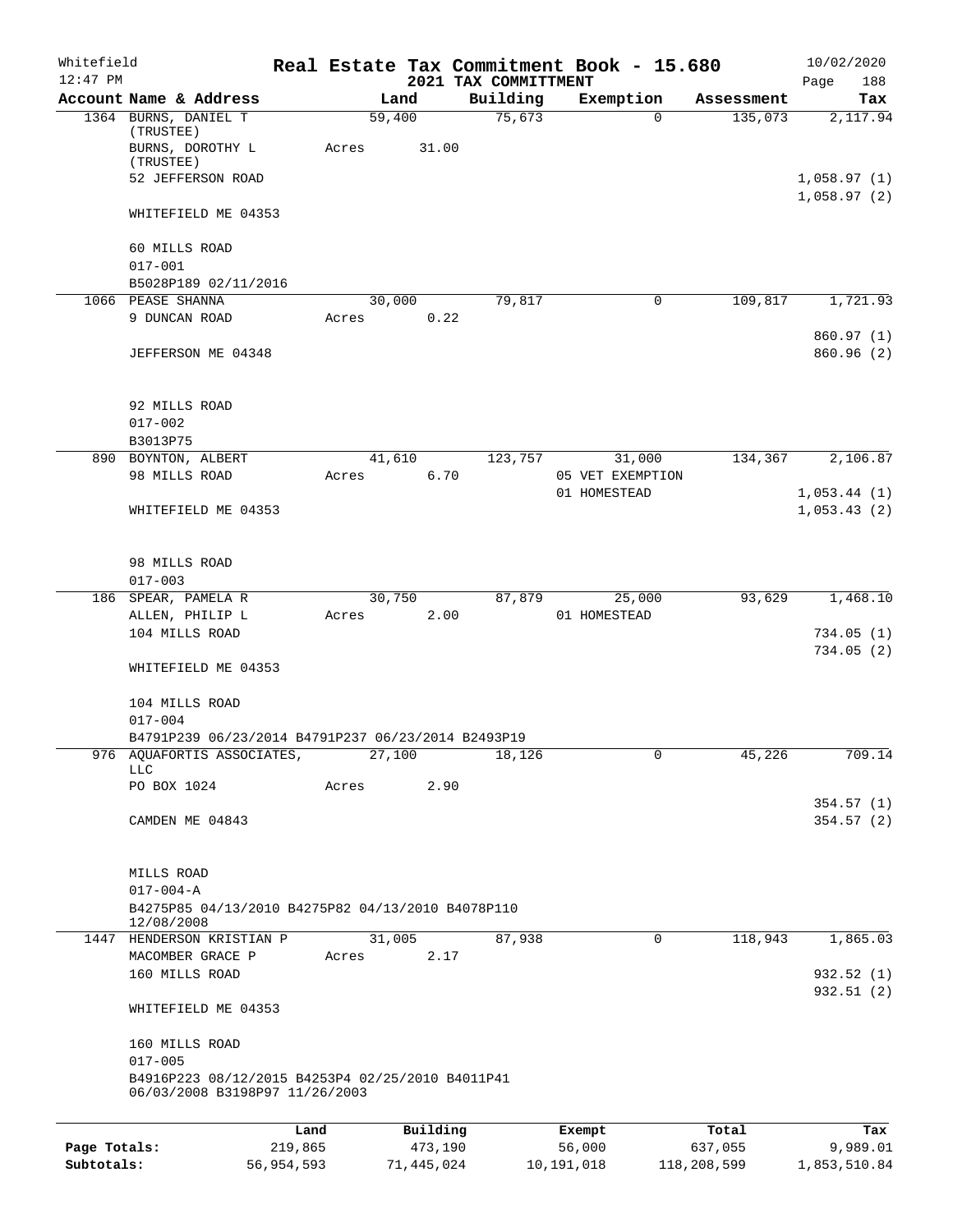| Whitefield<br>$12:47$ PM   |                                                                  |              |       |                |                                  | Real Estate Tax Commitment Book - 15.680 |             | 10/02/2020         |
|----------------------------|------------------------------------------------------------------|--------------|-------|----------------|----------------------------------|------------------------------------------|-------------|--------------------|
|                            | Account Name & Address                                           |              |       | Land           | 2021 TAX COMMITTMENT<br>Building | Exemption                                | Assessment  | Page<br>189<br>Tax |
|                            | 551 STULTZ CHRISTOPHER R. &                                      |              |       | 58,410         | 238,206                          | 31,000                                   | 265,616     | 4,164.86           |
|                            | KAREN<br>P.O. BOX 11                                             |              | Acres | 27.70          |                                  | 01 HOMESTEAD                             |             |                    |
|                            |                                                                  |              |       |                |                                  | 07 NMR VET & WIDOW                       |             | 2,082.43(1)        |
|                            | WHITEFIELD ME 04353                                              |              |       |                |                                  |                                          |             | 2,082.43(2)        |
|                            | 172 MILLS ROAD                                                   |              |       |                |                                  |                                          |             |                    |
|                            | $017 - 005 - A$                                                  |              |       |                |                                  |                                          |             |                    |
|                            | B1330P321                                                        |              |       |                |                                  |                                          |             |                    |
|                            | 655 SHOREY LOUIS A & PAULA<br>Ρ                                  |              |       | 58,425         | 78,599                           | 25,000                                   | 112,024     | 1,756.54           |
|                            | 220 MILLS ROAD                                                   |              | Acres | 29.50          |                                  | 01 HOMESTEAD                             |             | 878.27(1)          |
|                            | WHITEFIELD ME 04353                                              |              |       |                |                                  |                                          |             | 878.27(2)          |
|                            | 220 MILLS ROAD                                                   |              |       |                |                                  |                                          |             |                    |
|                            | $017 - 006$                                                      |              |       |                |                                  |                                          |             |                    |
|                            | B1615P111                                                        |              |       |                |                                  |                                          |             |                    |
|                            | 838 POLAND PETER D<br>214 MILLS ROAD                             |              | Acres | 30,000<br>0.68 | 92,127                           | 25,000<br>01 HOMESTEAD                   | 97,127      | 1,522.95           |
|                            |                                                                  |              |       |                |                                  |                                          |             | 761.48(1)          |
|                            | WHITEFIELD ME 04353                                              |              |       |                |                                  |                                          |             | 761.47(2)          |
|                            | 214 MILLS ROAD                                                   |              |       |                |                                  |                                          |             |                    |
|                            | $017 - 006 - A$                                                  |              |       |                |                                  |                                          |             |                    |
|                            | B1853P161                                                        |              |       |                |                                  |                                          |             |                    |
|                            | 1050 MULLENS, WAYNE                                              |              |       | 29,750         | 5,697                            | 0                                        | 35,447      | 555.81             |
|                            | BARON, SHANNON MP<br>458 HOWE ROAD                               |              | Acres | 2.00           |                                  |                                          |             | 277.91(1)          |
|                            | WHITEFIELD ME 04353                                              |              |       |                |                                  |                                          |             | 277.90(2)          |
|                            | MILLS ROAD                                                       |              |       |                |                                  |                                          |             |                    |
|                            | $017 - 006 - B$                                                  |              |       |                |                                  |                                          |             |                    |
|                            | B5174P218 08/21/2017 B4172P68 07/10/2009 B4119P170               |              |       |                |                                  |                                          |             |                    |
|                            | 03/27/2009 B4117P98 03/23/2009<br>947 MULLENS, WAYNE             |              |       | 30,750         | 28,422                           | 0                                        | 59,172      | 927.82             |
|                            | BARON, SHANNON MP                                                |              | Acres | 2.00           |                                  |                                          |             |                    |
|                            | 458 HOWE ROAD                                                    |              |       |                |                                  |                                          |             | 463.91(1)          |
|                            | WHITEFIELD ME 04353                                              |              |       |                |                                  |                                          |             | 463.91(2)          |
|                            | 208 MILLS ROAD                                                   |              |       |                |                                  |                                          |             |                    |
|                            | $017 - 006 - C$                                                  |              |       |                |                                  |                                          |             |                    |
|                            | B5174P218 08/21/2017 B4394P316 04/29/2011 B3645P64<br>10/06/2005 |              |       |                |                                  |                                          |             |                    |
|                            | 603 BRANN LARRY & PAULINE                                        |              |       | 40,000         | 92,478                           | 25,000                                   | 107,478     | 1,685.26           |
|                            | 232 MILLS ROAD                                                   |              | Acres | 0.99           |                                  | 01 HOMESTEAD                             |             | 842.63 (1)         |
|                            | WHITEFIELD ME 04353                                              |              |       |                |                                  |                                          |             | 842.63 (2)         |
|                            | 232 MILLS ROAD                                                   |              |       |                |                                  |                                          |             |                    |
|                            | $017 - 007$                                                      |              |       |                |                                  |                                          |             |                    |
|                            | B1086P27                                                         |              |       |                |                                  |                                          |             |                    |
|                            |                                                                  | Land         |       | Building       |                                  | Exempt                                   | Total       | Tax                |
| Page Totals:<br>Subtotals: |                                                                  | 247,335      |       | 535,529        |                                  | 106,000                                  | 676,864     | 10,613.24          |
|                            |                                                                  | 57, 201, 928 |       | 71,980,553     |                                  | 10,297,018                               | 118,885,463 | 1,864,124.08       |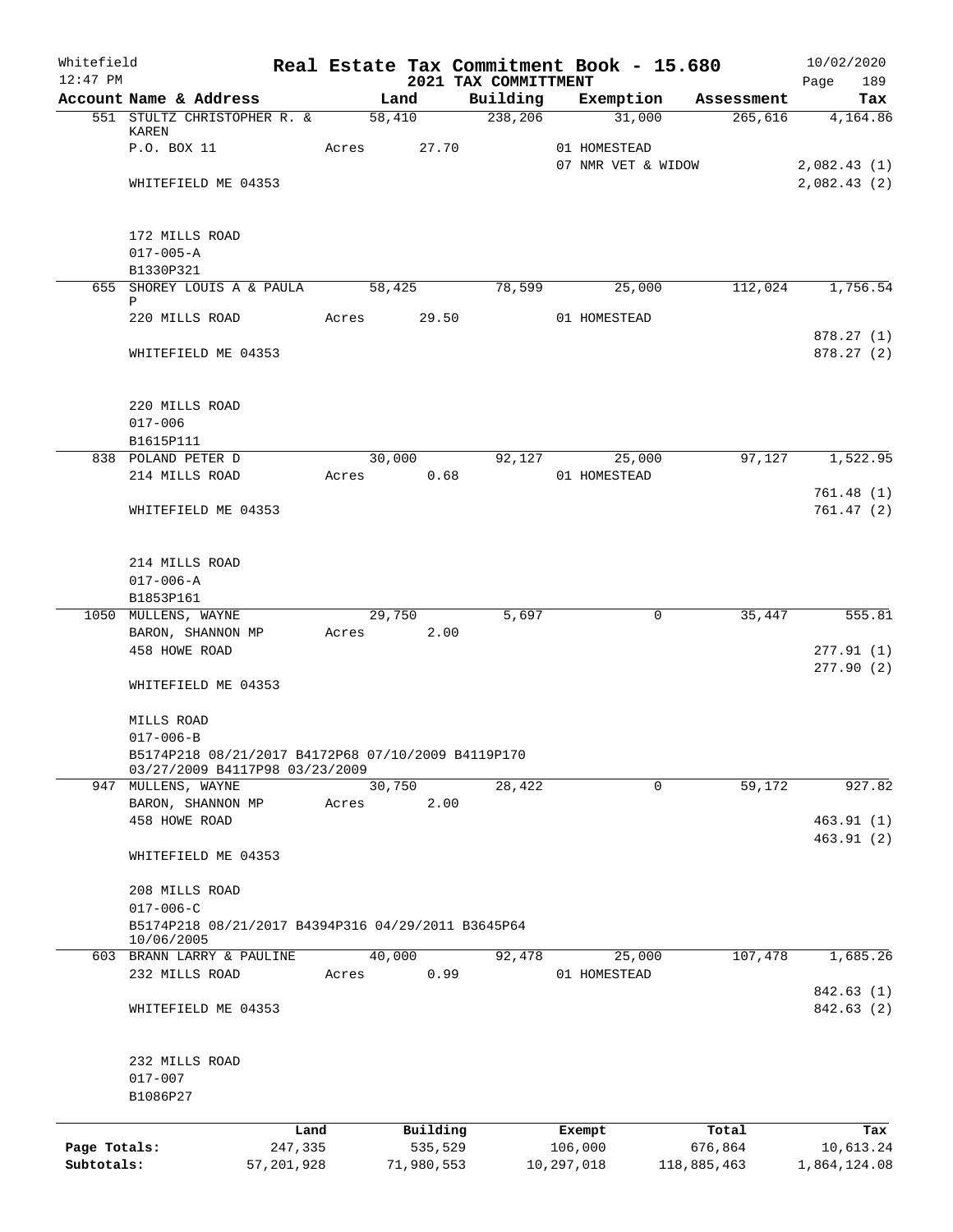| Whitefield<br>$12:47$ PM |                                                                                                             |         |       |        |          | 2021 TAX COMMITTMENT | Real Estate Tax Commitment Book - 15.680 |            | 10/02/2020<br>190<br>Page |
|--------------------------|-------------------------------------------------------------------------------------------------------------|---------|-------|--------|----------|----------------------|------------------------------------------|------------|---------------------------|
|                          | Account Name & Address                                                                                      |         |       | Land   |          | Building             | Exemption                                | Assessment | Tax                       |
|                          | 276 KING JERRY                                                                                              |         |       | 40,410 |          | 168,340              | 25,000                                   | 183,750    | 2,881.20                  |
|                          | PO BOX 172                                                                                                  |         | Acres |        | 5.20     |                      | 01 HOMESTEAD                             |            |                           |
|                          |                                                                                                             |         |       |        |          |                      |                                          |            | 1,440.60(1)               |
|                          | WHITEFIELD ME 04353                                                                                         |         |       |        |          |                      |                                          |            | 1,440.60(2)               |
|                          |                                                                                                             |         |       |        |          |                      |                                          |            |                           |
|                          |                                                                                                             |         |       |        |          |                      |                                          |            |                           |
|                          | 272 MILLS ROAD                                                                                              |         |       |        |          |                      |                                          |            |                           |
|                          | $017 - 008$                                                                                                 |         |       |        |          |                      |                                          |            |                           |
|                          | B4753P102 01/28/2014 B4753P96 01/28/2014 B2614P117                                                          |         |       |        |          |                      |                                          |            |                           |
|                          | 1088 ANDERSON, PATRICIA S                                                                                   |         |       | 41,450 |          | 133,965              | 0                                        | 175,415    | 2,750.51                  |
|                          | ANDERSON, ERIN E                                                                                            |         | Acres |        | 6.50     |                      |                                          |            |                           |
|                          | 67 SOUTH HUNTS MEADOW                                                                                       |         |       |        |          |                      |                                          |            | 1,375.26(1)               |
|                          | <b>ROAD</b>                                                                                                 |         |       |        |          |                      |                                          |            |                           |
|                          |                                                                                                             |         |       |        |          |                      |                                          |            | 1,375.25(2)               |
|                          | WHITEFIELD ME 04353                                                                                         |         |       |        |          |                      |                                          |            |                           |
|                          |                                                                                                             |         |       |        |          |                      |                                          |            |                           |
|                          | 246 MILLS ROAD LOT 1                                                                                        |         |       |        |          |                      |                                          |            |                           |
|                          | $017 - 008 - A$                                                                                             |         |       |        |          |                      |                                          |            |                           |
|                          | B5104P157 02/01/2017 B5104P153 01/31/2017 B5052P308<br>06/29/2016 B4415P159 07/06/2011 B4306P139 08/10/2010 |         |       |        |          |                      |                                          |            |                           |
|                          | B4284P47 03/26/2010 B2776P161                                                                               |         |       |        |          |                      |                                          |            |                           |
|                          | 682 BOYD FAMILY TRUST                                                                                       |         |       | 31,210 |          | $\Omega$             | $\mathbf 0$                              | 31,210     | 489.37                    |
|                          | C/o RICHARD W & JOANNA                                                                                      |         | Acres |        | 6.20     |                      |                                          |            |                           |
|                          | A BOYD (TRUSTEES)                                                                                           |         |       |        |          |                      |                                          |            |                           |
|                          | PO BOX 460905                                                                                               |         |       |        |          |                      |                                          |            | 244.69(1)                 |
|                          |                                                                                                             |         |       |        |          |                      |                                          |            | 244.68(2)                 |
|                          | LEEDS UT 84746 0905                                                                                         |         |       |        |          |                      |                                          |            |                           |
|                          |                                                                                                             |         |       |        |          |                      |                                          |            |                           |
|                          | MILLS ROAD                                                                                                  |         |       |        |          |                      |                                          |            |                           |
|                          | $017 - 008 - B$                                                                                             |         |       |        |          |                      |                                          |            |                           |
|                          | B5208P174 11/22/2017 B1612P164                                                                              |         |       |        |          |                      |                                          |            |                           |
|                          | 1236 SKILLIN, BARBARA A                                                                                     |         |       | 30,810 |          | $\Omega$             | $\Omega$                                 | 30,810     | 483.10                    |
|                          | P.O. BOX 136                                                                                                |         | Acres |        | 5.70     |                      |                                          |            |                           |
|                          |                                                                                                             |         |       |        |          |                      |                                          |            | 241.55(1)                 |
|                          | WHITEFIELD ME 04353                                                                                         |         |       |        |          |                      |                                          |            | 241.55(2)                 |
|                          |                                                                                                             |         |       |        |          |                      |                                          |            |                           |
|                          |                                                                                                             |         |       |        |          |                      |                                          |            |                           |
|                          | MILLS ROAD LOT 3<br>$017 - 008 - C$                                                                         |         |       |        |          |                      |                                          |            |                           |
|                          | B4571P279 09/20/2012 B2797P97                                                                               |         |       |        |          |                      |                                          |            |                           |
|                          | 1561 MORSE, AARON                                                                                           |         |       | 40,930 |          | 137,126              | 0                                        | 178,056    | 2,791.92                  |
|                          | MORSE, JESSICA R                                                                                            |         | Acres |        | 5.85     |                      |                                          |            |                           |
|                          | 316 MILLS ROAD                                                                                              |         |       |        |          |                      |                                          |            | 1,395.96(1)               |
|                          |                                                                                                             |         |       |        |          |                      |                                          |            | 1,395.96(2)               |
|                          | WHITEFIELD ME 04353                                                                                         |         |       |        |          |                      |                                          |            |                           |
|                          |                                                                                                             |         |       |        |          |                      |                                          |            |                           |
|                          | 316 MILLS ROAD                                                                                              |         |       |        |          |                      |                                          |            |                           |
|                          | $017 - 009$                                                                                                 |         |       |        |          |                      |                                          |            |                           |
|                          | B5445P27 10/15/2019                                                                                         |         |       |        |          |                      |                                          |            |                           |
|                          | 58 BASTON, DIANA & ROGER                                                                                    |         |       | 31,050 |          | $\Omega$             | 0                                        | 31,050     | 486.86                    |
|                          | 287 MILLS ROAD                                                                                              |         | Acres |        | 6.00     |                      |                                          |            |                           |
|                          |                                                                                                             |         |       |        |          |                      |                                          |            | 243.43(1)                 |
|                          | WHITEFIELD ME 04353                                                                                         |         |       |        |          |                      |                                          |            | 243.43 (2)                |
|                          |                                                                                                             |         |       |        |          |                      |                                          |            |                           |
|                          |                                                                                                             |         |       |        |          |                      |                                          |            |                           |
|                          | MILLS ROAD                                                                                                  |         |       |        |          |                      |                                          |            |                           |
|                          | $017 - 009 - A$                                                                                             |         |       |        |          |                      |                                          |            |                           |
|                          | B4068P128 11/04/2008 B2951P140 11/14/2002                                                                   |         |       |        |          |                      |                                          |            |                           |
|                          |                                                                                                             |         |       |        |          |                      |                                          |            |                           |
|                          |                                                                                                             | Land    |       |        | Building |                      | Exempt                                   | Total      | Tax                       |
| Page Totals:             |                                                                                                             | 215,860 |       |        | 439,431  |                      | 25,000                                   | 630,291    | 9,882.96                  |

**Subtotals:** 57,417,788 72,419,984 10,322,018 119,515,754 1,874,007.04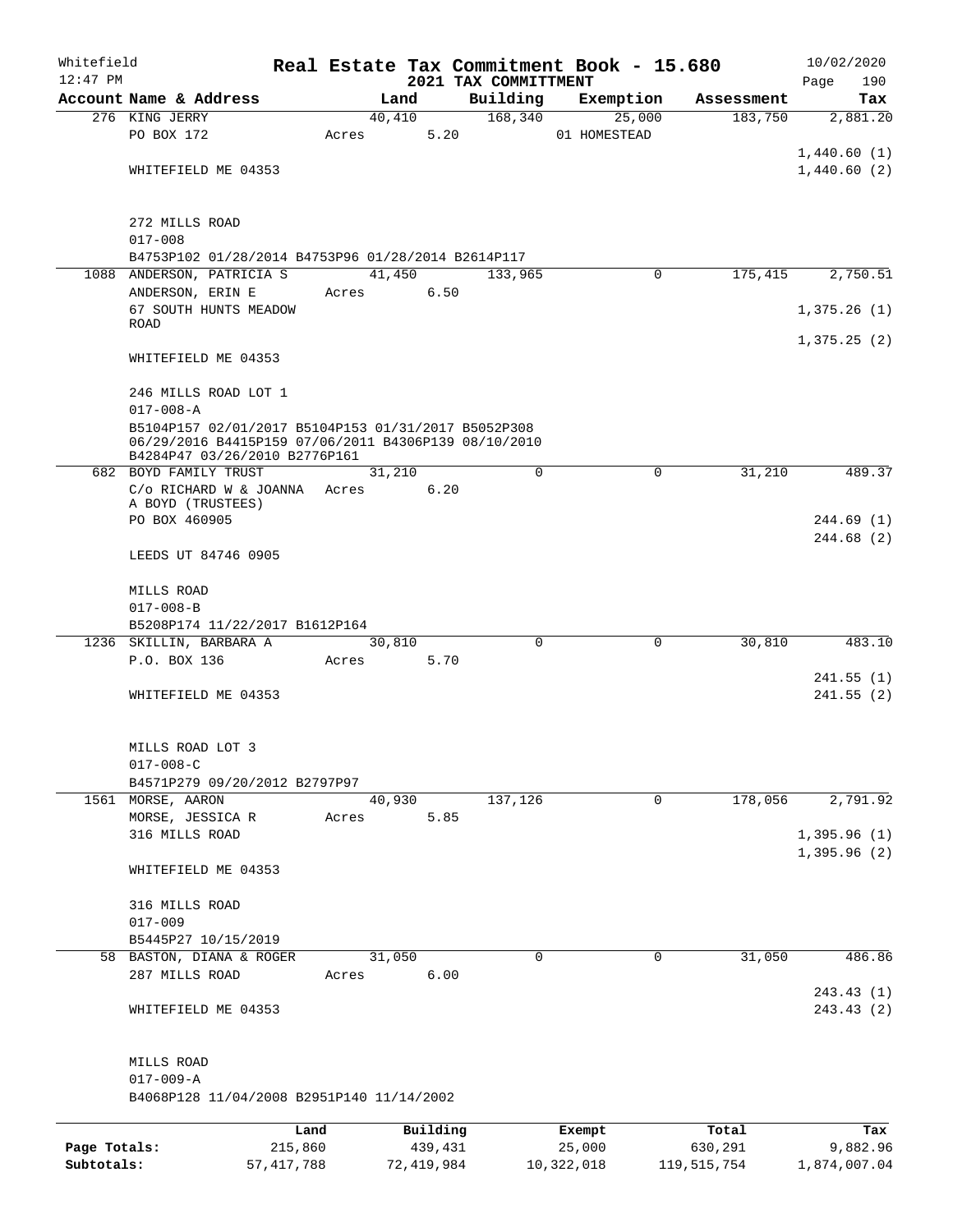| Whitefield<br>$12:47$ PM   |                                                                    |         |                       | 2021 TAX COMMITTMENT | Real Estate Tax Commitment Book - 15.680 |                          | 10/02/2020<br>Page<br>191  |
|----------------------------|--------------------------------------------------------------------|---------|-----------------------|----------------------|------------------------------------------|--------------------------|----------------------------|
|                            | Account Name & Address                                             |         | Land                  | Building             | Exemption                                | Assessment               | Tax                        |
|                            | 260 BONENFANT, BARBARA A &                                         |         | 41,050                | 125, 113             | $\Omega$                                 | 166, 163                 | 2,605.44                   |
|                            | DANIEL<br>300 MILLS ROAD                                           | Acres   | 6.00                  |                      |                                          |                          |                            |
|                            | WHITEFIELD ME 04353                                                |         |                       |                      |                                          |                          | 1,302.72(1)<br>1,302.72(2) |
|                            | 300 MILLS ROAD                                                     |         |                       |                      |                                          |                          |                            |
|                            | $017 - 009 - B$                                                    |         |                       |                      |                                          |                          |                            |
|                            | B1898P185                                                          |         |                       |                      |                                          |                          |                            |
|                            | 9 WEEKS, DANIEL J &<br>ELIZABETH A                                 |         | 44,650                | 106,274              | 25,000                                   | 125,924                  | 1,974.49                   |
|                            | 342 MILLS ROAD                                                     | Acres   | 10.50                 |                      | 01 HOMESTEAD                             |                          | 987.25 (1)                 |
|                            | WHITEFIELD ME 04353                                                |         |                       |                      |                                          |                          | 987.24 (2)                 |
|                            | 342 MILLS ROAD                                                     |         |                       |                      |                                          |                          |                            |
|                            | $017 - 010$                                                        |         |                       |                      |                                          |                          |                            |
|                            | B5334P123 11/23/2018 B5292P252 08/14/2018<br>1919 WEEKS, JESSICA R |         | 25,250                | $\Omega$             | $\Omega$                                 | 25,250                   | 395.92                     |
|                            | MORSE, AARON                                                       | Acres   | 5.00                  |                      |                                          |                          |                            |
|                            | 342 MILLS ROAD                                                     |         |                       |                      |                                          |                          | 197.96(1)<br>197.96(2)     |
|                            | WHITEFIELD ME 04353                                                |         |                       |                      |                                          |                          |                            |
|                            | ROUTE 218                                                          |         |                       |                      |                                          |                          |                            |
|                            | $017 - 010 - A$<br>B5334P123 11/23/2018                            |         |                       |                      |                                          |                          |                            |
|                            | 453 PERKINS TERRY A. & PAUL                                        |         | 30,300                | 104,373              | 25,000                                   | 109,673                  | 1,719.67                   |
|                            | Ε.<br>MONAHAN, APRIL P                                             | Acres   | 1.70                  |                      | 01 HOMESTEAD                             |                          |                            |
|                            | 358 MILLS ROAD                                                     |         |                       |                      |                                          |                          | 859.84 (1)                 |
|                            | WHITEFIELD ME 04353                                                |         |                       |                      |                                          |                          | 859.83 (2)                 |
|                            | 358 MILLS ROAD                                                     |         |                       |                      |                                          |                          |                            |
|                            | $017 - 011$<br>B5315P67 10/10/2018 B1586P311                       |         |                       |                      |                                          |                          |                            |
|                            | 129 ROLLINS, RONALD W                                              |         | 56,800                | 72,225               | 31,000                                   | 98,025                   | 1,537.03                   |
|                            | 386 MILLS ROAD                                                     | Acres   | 27.00                 |                      | 01 HOMESTEAD<br>05 VET EXEMPTION         |                          | 768.52(1)                  |
|                            | WHITEFIELD ME 04353                                                |         |                       |                      |                                          |                          | 768.51(2)                  |
|                            | 386 MILLS ROAD<br>$017 - 012$                                      |         |                       |                      |                                          |                          |                            |
| 1078                       | PRESCOTT, EZELDA P<br>(ESTATE)                                     |         | 110,750               | 88,504               | 0                                        | 199,254                  | 3,124.30                   |
|                            | C/O- DENNIS L. PRESCOTT Acres<br>(P.R.)                            |         | 5.00                  |                      |                                          |                          |                            |
|                            | 60 RIVER ROAD<br>WOOLWICH ME 04579                                 |         |                       |                      |                                          |                          | 1,562.15(1)<br>1,562.15(2) |
|                            | 400 MILLS ROAD<br>$017 - 013$<br>B54496P15 03/02/2020              |         |                       |                      |                                          |                          |                            |
|                            |                                                                    |         |                       |                      |                                          |                          |                            |
|                            |                                                                    | Land    | Building              |                      | Exempt                                   | Total                    | Tax                        |
| Page Totals:<br>Subtotals: | 57,726,588                                                         | 308,800 | 496,489<br>72,916,473 |                      | 81,000<br>10,403,018                     | 724,289<br>120, 240, 043 | 11,356.85<br>1,885,363.89  |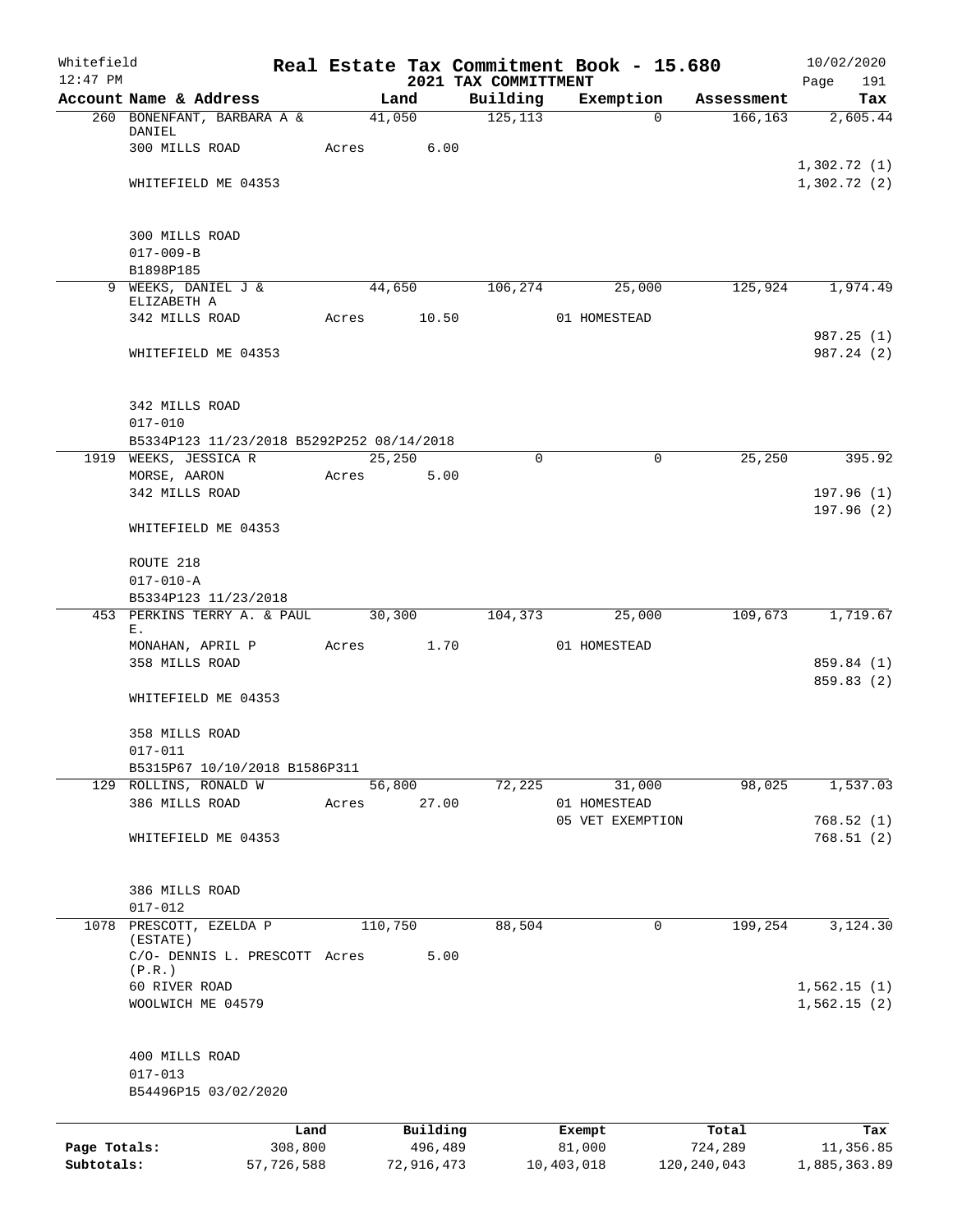| Whitefield<br>$12:47$ PM |                                                                                           |       |          | 2021 TAX COMMITTMENT |             | Real Estate Tax Commitment Book - 15.680 |            | 10/02/2020<br>Page<br>192    |
|--------------------------|-------------------------------------------------------------------------------------------|-------|----------|----------------------|-------------|------------------------------------------|------------|------------------------------|
|                          | Account Name & Address                                                                    |       | Land     | Building             |             | Exemption                                | Assessment | Tax                          |
|                          | 907 BRADFORD, TAMMY I                                                                     |       | 40,802   |                      | 15,732      | $\Omega$                                 | 56, 534    | 886.45                       |
|                          | <b>40 TRESTLE LANE</b>                                                                    | Acres | 5.69     |                      |             |                                          |            |                              |
|                          |                                                                                           |       |          |                      |             |                                          |            | 443.23 (1)                   |
|                          | WHITEFIELD ME 04353                                                                       |       |          |                      |             |                                          |            | 443.22 (2)                   |
|                          | <b>40 TRESTLE LANE</b>                                                                    |       |          |                      |             |                                          |            |                              |
|                          | $017 - 014$<br>B5112P183 03/07/2017 B4663P63 05/16/2013 B4339P126<br>11/09/2010 B1059P222 |       |          |                      |             |                                          |            |                              |
|                          | 533 DIXON GWYN B.                                                                         |       | 35,025   |                      | 146,348     | 31,000                                   | 150,373    | 2,357.85                     |
|                          | 151 SOUTH HOWE ROAD                                                                       | Acres | 4.85     |                      |             | 01 HOMESTEAD                             |            |                              |
|                          | WHITEFIELD ME 04353                                                                       |       |          |                      |             | 05 VET EXEMPTION                         |            | 1, 178.93(1)<br>1, 178.92(2) |
|                          |                                                                                           |       |          |                      |             |                                          |            |                              |
|                          | 151 SOUTH HOWE ROAD                                                                       |       |          |                      |             |                                          |            |                              |
|                          | $017 - 015$                                                                               |       |          |                      |             |                                          |            |                              |
|                          | B919P27                                                                                   |       |          |                      |             |                                          |            |                              |
|                          | 1954 DIXON, TODD D                                                                        |       | 76,700   |                      | $\mathbf 0$ | 0                                        | 76,700     | 1,202.66                     |
|                          | 68 WEST ROAD                                                                              | Acres | 101.50   |                      |             |                                          |            |                              |
|                          | SOLON ME 04979                                                                            |       |          |                      |             |                                          |            | 601.33(1)<br>601.33(2)       |
|                          | HOWE ROAD                                                                                 |       |          |                      |             |                                          |            |                              |
|                          | $017 - 015 - 001$                                                                         |       |          |                      |             |                                          |            |                              |
|                          | B5500P226 03/11/2020                                                                      |       |          |                      |             |                                          |            |                              |
|                          | 1325 NEWCOMBE PHILIP                                                                      |       | 42,050   |                      | 29,092      | 25,000                                   | 46,142     | 723.51                       |
|                          | 127 SOUTH HOWE ROAD                                                                       | Acres | 13.50    |                      |             | 01 HOMESTEAD                             |            |                              |
|                          |                                                                                           |       |          |                      |             |                                          |            | 361.76(1)                    |
|                          | WHITEFIELD ME 04353                                                                       |       |          |                      |             |                                          |            | 361.75(2)                    |
|                          | 127 SOUTH HOWE ROAD                                                                       |       |          |                      |             |                                          |            |                              |
|                          | $017 - 017$                                                                               |       |          |                      |             |                                          |            |                              |
|                          | B1561P162                                                                                 |       |          |                      |             |                                          |            |                              |
| 1508                     | TURNER NATALIA E &<br>ANTHONY                                                             |       | 31,950   |                      | 113,673     | 31,000                                   | 114,623    | 1,797.29                     |
|                          | 103 SOUTH HOWE ROAD                                                                       | Acres | 2.80     |                      |             | 01 HOMESTEAD                             |            |                              |
|                          |                                                                                           |       |          |                      |             | 05 VET EXEMPTION                         |            | 898.65 (1)                   |
|                          | WHITEFIELD ME 04353                                                                       |       |          |                      |             |                                          |            | 898.64 (2)                   |
|                          | 103 SOUTH HOWE ROAD                                                                       |       |          |                      |             |                                          |            |                              |
|                          | $017 - 017 - A$                                                                           |       |          |                      |             |                                          |            |                              |
|                          | B1543P46                                                                                  |       |          |                      |             |                                          |            |                              |
|                          | 67 NEWCOMBE PHILIP                                                                        |       | 2,550    |                      | $\mathbf 0$ | $\mathbf 0$                              | 2,550      | 39.98                        |
|                          | 127 SOUTH HOWE ROAD                                                                       | Acres | 1.70     |                      |             |                                          |            |                              |
|                          |                                                                                           |       |          |                      |             |                                          |            | 19.99(1)                     |
|                          | WHITEFIELD ME 04353                                                                       |       |          |                      |             |                                          |            | 19.99(2)                     |
|                          | SOUTH HOWE ROAD                                                                           |       |          |                      |             |                                          |            |                              |
|                          | $017 - 017 - B$                                                                           |       |          |                      |             |                                          |            |                              |
|                          | B1561P162                                                                                 |       |          |                      |             |                                          |            |                              |
|                          |                                                                                           |       | Building |                      |             |                                          |            |                              |
|                          |                                                                                           | Land  |          |                      |             | Exempt                                   | Total      | Tax                          |

|              | -------    |            | _______    | ------      | -------      |
|--------------|------------|------------|------------|-------------|--------------|
| Page Totals: | 229,077    | 304,845    | 87,000     | 446,922     | 7,007.74     |
| Subtotals:   | 57,955,665 | 73,221,318 | 10,490,018 | 120,686,965 | 1,892,371.63 |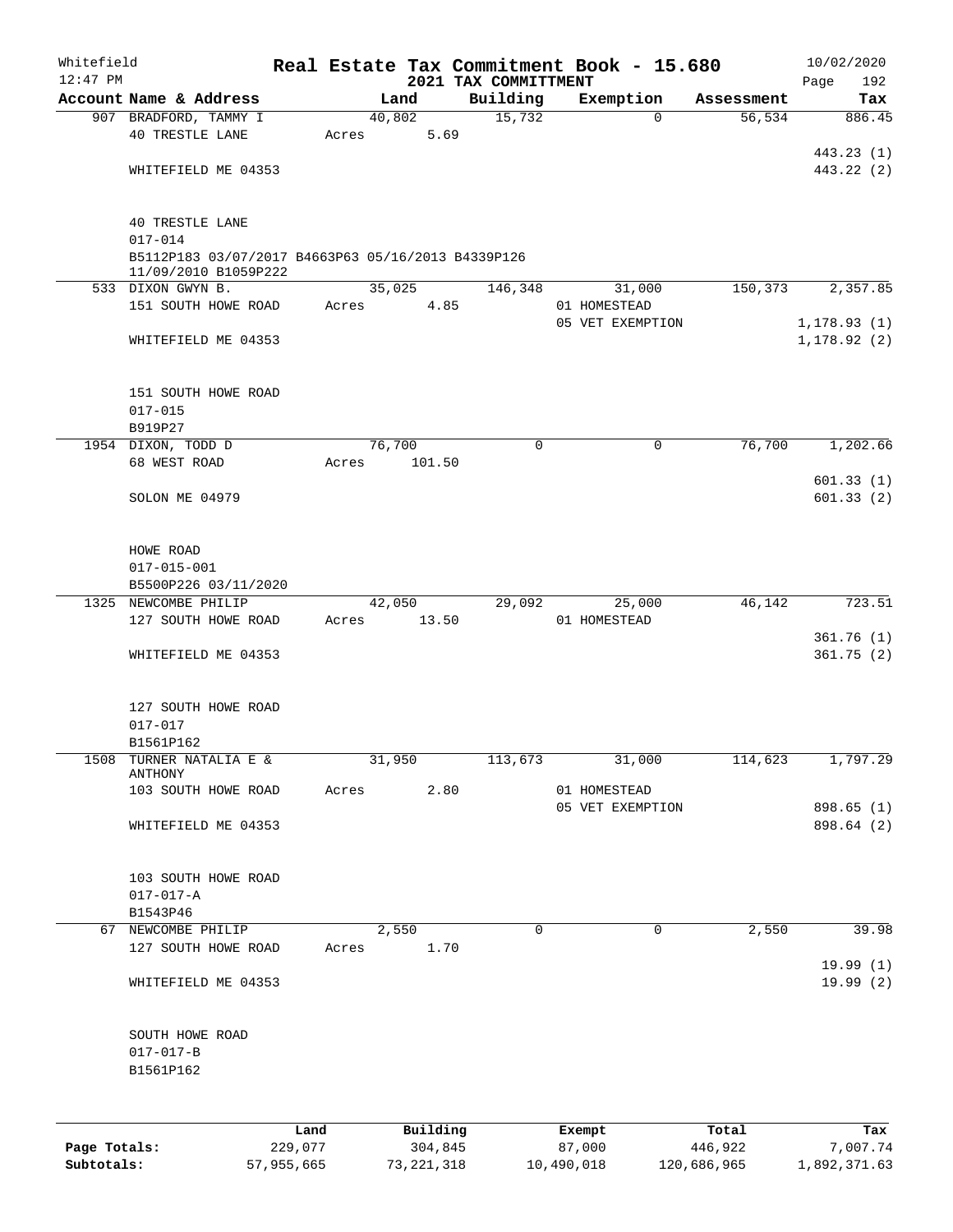| Whitefield<br>$12:47$ PM |                                                    |             |        | 2021 TAX COMMITTMENT | Real Estate Tax Commitment Book - 15.680 |         | 10/02/2020<br>193<br>Page |
|--------------------------|----------------------------------------------------|-------------|--------|----------------------|------------------------------------------|---------|---------------------------|
|                          | Account Name & Address                             |             | Land   |                      | Building Exemption Assessment            |         | Tax                       |
|                          | 1622 BRANN GERALD L. & TONI                        |             | 32,100 | 109,468              | 31,000                                   | 110,568 | 1,733.71                  |
|                          | 113 SOUTH HOWE ROAD                                | Acres 2.90  |        |                      | 01 HOMESTEAD                             |         |                           |
|                          |                                                    |             |        |                      | 05 VET EXEMPTION                         |         | 866.86 (1)                |
|                          | WHITEFIELD ME 04353                                |             |        |                      |                                          |         | 866.85(2)                 |
|                          |                                                    |             |        |                      |                                          |         |                           |
|                          |                                                    |             |        |                      |                                          |         |                           |
|                          | 113 SOUTH HOWE ROAD                                |             |        |                      |                                          |         |                           |
|                          | $017 - 017 - C$                                    |             |        |                      |                                          |         |                           |
|                          | B1470P194<br>1059 BILLS, ROBERT J                  | 49,450      |        | 54,408               | 25,000                                   | 78,858  | 1,236.49                  |
|                          | BILLS, ANNE C                                      | Acres 20.00 |        |                      | 01 HOMESTEAD                             |         |                           |
|                          | 158 SOUTH HOWE ROAD                                |             |        |                      |                                          |         | 618.25(1)                 |
|                          |                                                    |             |        |                      |                                          |         | 618.24(2)                 |
|                          | WHITEFIELD ME 04353                                |             |        |                      |                                          |         |                           |
|                          |                                                    |             |        |                      |                                          |         |                           |
|                          | 158 SOUTH HOWE ROAD                                |             |        |                      |                                          |         |                           |
|                          | $017 - 018$                                        |             |        |                      |                                          |         |                           |
|                          | B4993P299 03/15/2016 B4805P31 08/01/2014 B1410P307 |             |        |                      |                                          |         |                           |
|                          | 198 BRANN, BRUCE                                   |             | 31,500 | 20,313               | 25,000                                   | 26,813  | 420.43                    |
|                          | 132 SOUTH HOWE ROAD                                | Acres 2.50  |        |                      | 01 HOMESTEAD                             |         |                           |
|                          |                                                    |             |        |                      |                                          |         | 210.22(1)                 |
|                          | WHITEFIELD ME 04353                                |             |        |                      |                                          |         | 210.21(2)                 |
|                          |                                                    |             |        |                      |                                          |         |                           |
|                          | 132 SOUTH HOWE ROAD                                |             |        |                      |                                          |         |                           |
|                          | $017 - 018 - A$                                    |             |        |                      |                                          |         |                           |
|                          | 1435 BEST, NORMAN                                  | 30,000      |        |                      | 33,024<br>31,000                         | 32,024  | 502.14                    |
|                          | BEST, DOROTHY J                                    | Acres 1.50  |        |                      | 01 HOMESTEAD                             |         |                           |
|                          | 114 SOUTH HOWE ROAD                                |             |        |                      | 05 VET EXEMPTION                         |         | 251.07(1)                 |
|                          |                                                    |             |        |                      |                                          |         | 251.07(2)                 |
|                          | WHITEFIELD ME 04353                                |             |        |                      |                                          |         |                           |
|                          |                                                    |             |        |                      |                                          |         |                           |
|                          | 114 SOUTH HOWE ROAD                                |             |        |                      |                                          |         |                           |
|                          | $017 - 018 - B$                                    |             |        |                      |                                          |         |                           |
|                          | B5418P64 08/06/2019<br>330 HOLMES DIANNA M.        | 30,780      |        | 79,722               |                                          | 85,502  | 1,340.67                  |
|                          | 106 SOUTH HOWE ROAD                                | Acres       | 2.02   |                      | 25,000<br>01 HOMESTEAD                   |         |                           |
|                          |                                                    |             |        |                      |                                          |         | 670.34(1)                 |
|                          | WHITEFIELD ME 04353                                |             |        |                      |                                          |         | 670.33(2)                 |
|                          |                                                    |             |        |                      |                                          |         |                           |
|                          |                                                    |             |        |                      |                                          |         |                           |
|                          | 106 SOUTH HOWE ROAD                                |             |        |                      |                                          |         |                           |
|                          | $017 - 018 - C$                                    |             |        |                      |                                          |         |                           |
|                          | B4399P245 05/17/2011 B2464P228                     |             |        |                      |                                          |         |                           |
|                          | 1233 PETERS RUSTY S. & LINDA                       | 30,000      |        | 77,777               | 25,000                                   | 82,777  | 1,297.94                  |
|                          | L<br>100 SOUTH HOWE ROAD                           | Acres 1.50  |        |                      | 01 HOMESTEAD                             |         |                           |
|                          |                                                    |             |        |                      |                                          |         | 648.97 (1)                |
|                          | WHITEFIELD ME 04353                                |             |        |                      |                                          |         | 648.97 (2)                |
|                          |                                                    |             |        |                      |                                          |         |                           |
|                          |                                                    |             |        |                      |                                          |         |                           |
|                          | 100 SOUTH HOWE ROAD                                |             |        |                      |                                          |         |                           |
|                          | $017 - 018 - D$                                    |             |        |                      |                                          |         |                           |
|                          | B1308P69                                           |             |        |                      |                                          |         |                           |
|                          |                                                    |             |        |                      |                                          |         |                           |
|                          |                                                    |             |        |                      |                                          |         |                           |

|              | Land       | Building   | Exempt     | Total       | Tax          |
|--------------|------------|------------|------------|-------------|--------------|
| Page Totals: | 203,830    | 374,712    | 162,000    | 416,542     | 6,531.38     |
| Subtotals:   | 58,159,495 | 73,596,030 | 10,652,018 | 121,103,507 | 1,898,903.01 |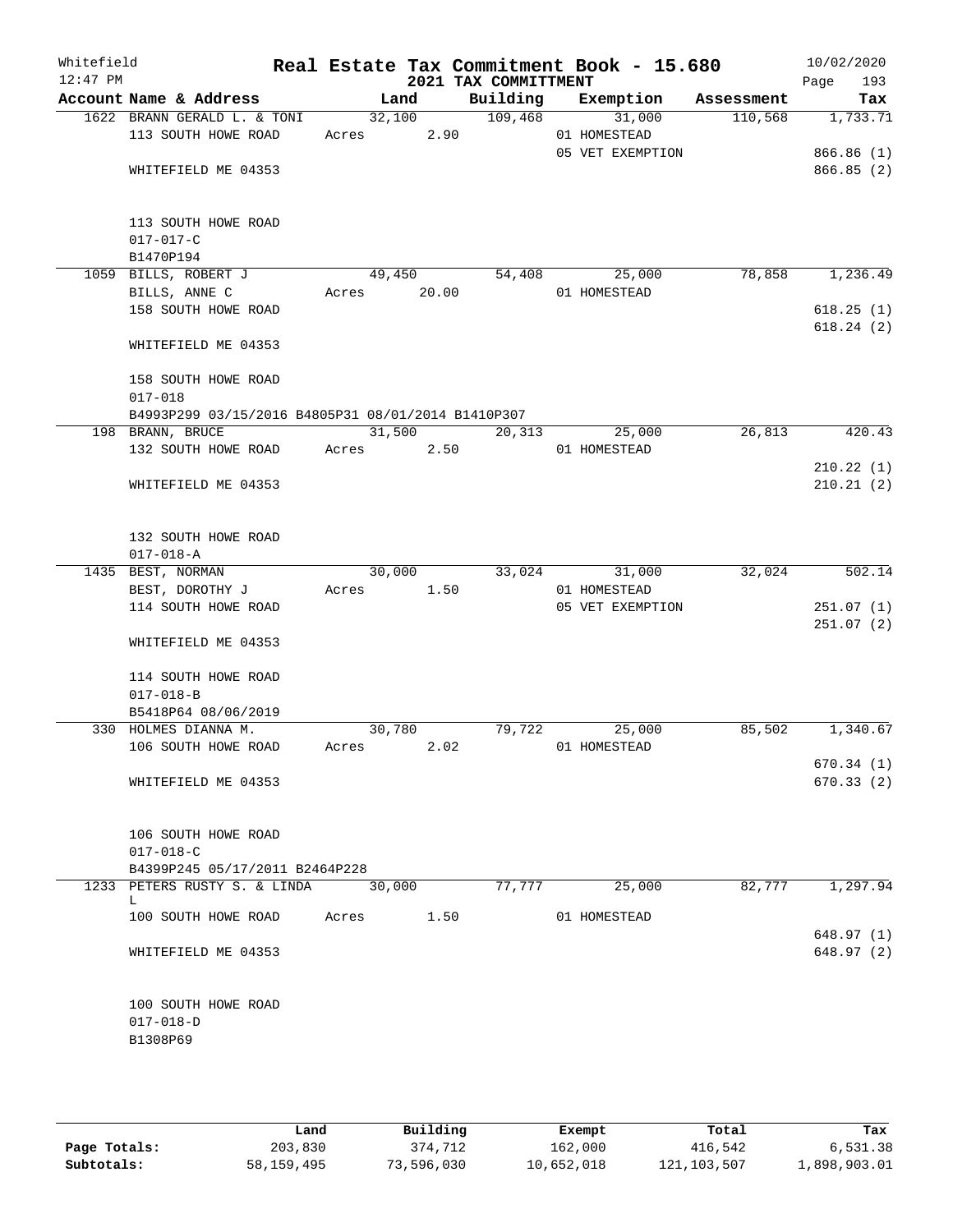| Whitefield<br>$12:47$ PM |                                                                            |                   |       |             |          | 2021 TAX COMMITTMENT | Real Estate Tax Commitment Book - 15.680 |                               | 10/02/2020<br>194<br>Page  |
|--------------------------|----------------------------------------------------------------------------|-------------------|-------|-------------|----------|----------------------|------------------------------------------|-------------------------------|----------------------------|
|                          | Account Name & Address                                                     |                   |       | Land        |          |                      |                                          | Building Exemption Assessment | Tax                        |
|                          | 28 ARBOUR, FRANKLIN F SR                                                   |                   |       | 30,750      |          | 3,819                | 25,000                                   | 9,569                         | 150.04                     |
|                          | PO BOX 183                                                                 |                   |       | Acres 2.00  |          |                      | 01 HOMESTEAD                             |                               |                            |
|                          |                                                                            |                   |       |             |          |                      |                                          |                               | 75.02(1)                   |
|                          | COOPERS MILLS ME 04341                                                     |                   |       |             |          |                      |                                          |                               | 75.02(2)                   |
|                          | 136 SOUTH HOWE ROAD<br>$017 - 019$                                         |                   |       |             |          |                      |                                          |                               |                            |
|                          | B2430P170                                                                  |                   |       |             |          |                      |                                          |                               |                            |
|                          | 132 KIRKPATRICK, MICHAEL E                                                 |                   |       | 73,650      |          | 139,577              | 25,000                                   |                               | 188, 227 2, 951.40         |
|                          | & ANITA                                                                    |                   |       |             |          |                      |                                          |                               |                            |
|                          | 103 COOKSON LANE                                                           |                   |       | Acres 17.00 |          |                      | 01 HOMESTEAD                             |                               |                            |
|                          | WHITEFIELD ME 04353                                                        |                   |       |             |          |                      |                                          |                               | 1,475.70(1)<br>1,475.70(2) |
|                          | 103 COOKSON LANE                                                           |                   |       |             |          |                      |                                          |                               |                            |
|                          | $017 - 021$                                                                |                   |       |             |          |                      |                                          |                               |                            |
|                          | B5452P104 10/15/2019 B2073P316                                             |                   |       |             |          |                      |                                          |                               |                            |
|                          | 898 KIRKPATRICK, SHAWN A 44,050 198,914 25,000                             |                   |       |             |          |                      |                                          |                               | 217,964 3,417.68           |
|                          | 123 COOKSON LANE                                                           |                   |       | Acres 16.00 |          |                      | 01 HOMESTEAD                             |                               |                            |
|                          |                                                                            |                   |       |             |          |                      |                                          |                               | 1,708.84(1)                |
|                          | WHITEFIELD ME 04353                                                        |                   |       |             |          |                      |                                          |                               | 1,708.84(2)                |
|                          | 123 COOKSON LANE<br>$017 - 021 - A$                                        |                   |       |             |          |                      |                                          |                               |                            |
|                          | B4262P271 03/26/2010 B2073P314                                             |                   |       |             |          |                      |                                          |                               |                            |
|                          | 1592 KIRKPATRICK, GWENDOLYN                                                |                   |       | $\mathbf 0$ |          | 69,999               | $\mathbf 0$                              | 69,999                        | 1,097.58                   |
|                          | Α<br>113 COOKSON LANE                                                      |                   |       |             |          |                      |                                          |                               |                            |
|                          |                                                                            |                   |       |             |          |                      |                                          |                               | 548.79 (1)                 |
|                          | WHITEFIELD ME 04353                                                        |                   |       |             |          |                      |                                          |                               | 548.79 (2)                 |
|                          | 113 COOKSON LANE<br>$017 - 021 - ON$                                       |                   |       |             |          |                      |                                          |                               |                            |
|                          | 1368 BOWDEN, BRAD T                                                        |                   |       | 3,000       |          | 0                    | $\mathbf{0}$                             | 3,000                         | 47.04                      |
|                          | 369 MILLS ROAD                                                             |                   | Acres |             | 2.00     |                      |                                          |                               |                            |
|                          | WHITEFIELD ME 04353                                                        |                   |       |             |          |                      |                                          |                               | 23.52(1)<br>23.52(2)       |
|                          | COOKSON LANE, BACK                                                         |                   |       |             |          |                      |                                          |                               |                            |
|                          | $017 - 023$                                                                |                   |       |             |          |                      |                                          |                               |                            |
|                          | B4981P238 03/01/2016 B1119P132                                             |                   |       |             |          |                      |                                          |                               |                            |
|                          | 588 D.F. PARTNERSHIP                                                       |                   |       | 27,690      |          | $\Omega$             | $\Omega$                                 | 27,690                        | 434.18                     |
|                          | PO BOX 2683                                                                |                   | Acres |             | 32.60    |                      |                                          |                               | 217.09(1)                  |
|                          | BELLAIRE TX 77402                                                          |                   |       |             |          |                      |                                          |                               | 217.09(2)                  |
|                          | JEFFERSON TOWN LINE                                                        |                   |       |             |          |                      |                                          |                               |                            |
|                          | $017 - 024$                                                                |                   |       |             |          |                      |                                          |                               |                            |
|                          | B5086P271 12/12/2016 B5049P78 08/29/2016 B5025P287<br>07/07/2016 B2261P350 |                   |       |             |          |                      |                                          |                               |                            |
|                          |                                                                            |                   |       |             |          |                      |                                          |                               |                            |
|                          |                                                                            | Land <sup>1</sup> |       |             | Building |                      | $F$ vomnt                                | $T$ ctal                      | Tav                        |

|              | Land       | Building   | Exempt     | Total       | Tax          |
|--------------|------------|------------|------------|-------------|--------------|
| Page Totals: | 179.140    | 412,309    | 75,000     | 516,449     | 8,097.92     |
| Subtotals:   | 58,338,635 | 74,008,339 | 10,727,018 | 121,619,956 | 1,907,000.93 |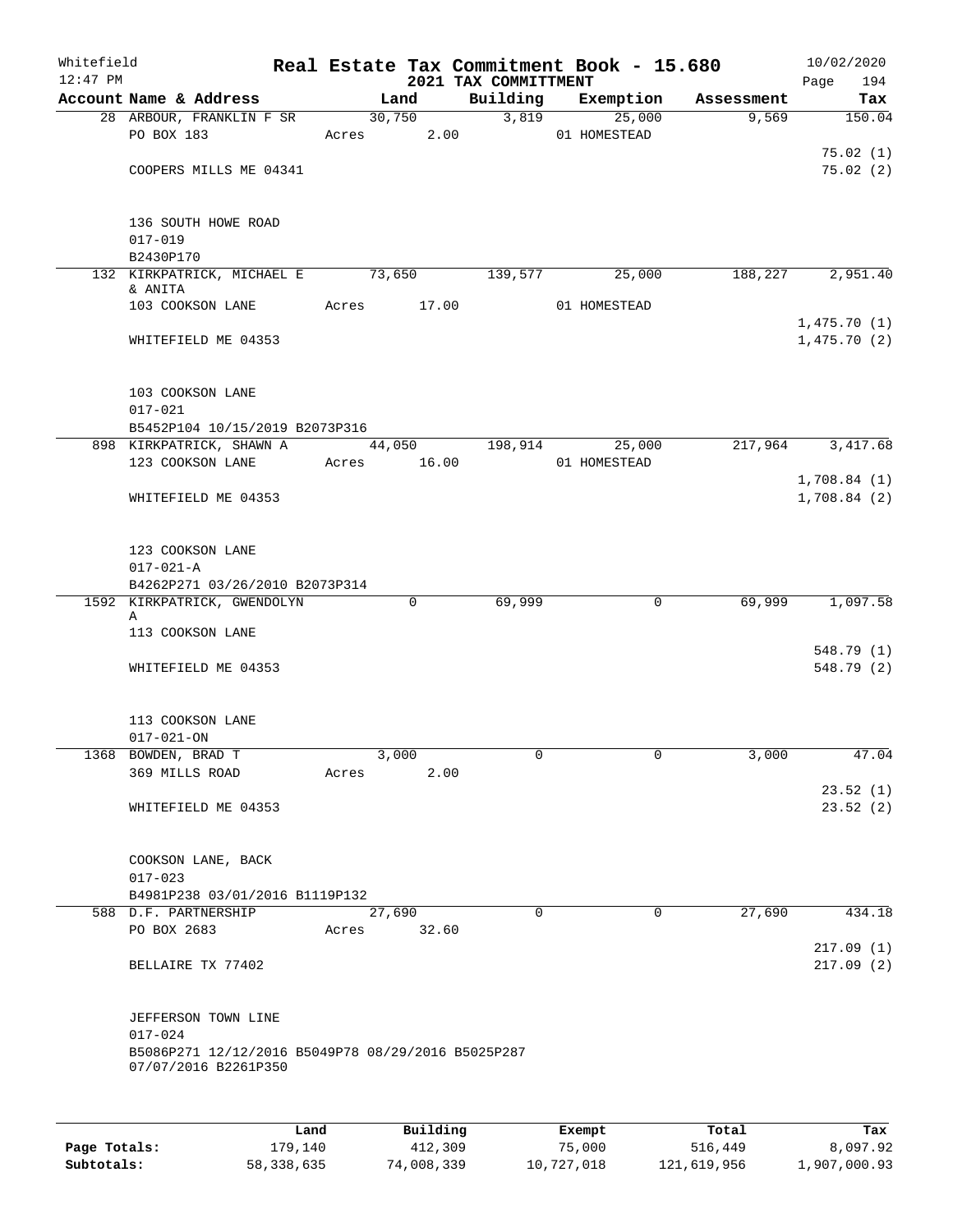| Whitefield   |                                                                                     |            |            |                 |      |                                  | Real Estate Tax Commitment Book - 15.680 |               | 10/02/2020         |
|--------------|-------------------------------------------------------------------------------------|------------|------------|-----------------|------|----------------------------------|------------------------------------------|---------------|--------------------|
| $12:47$ PM   | Account Name & Address                                                              |            |            | Land            |      | 2021 TAX COMMITTMENT<br>Building | Exemption                                | Assessment    | 195<br>Page<br>Tax |
|              | 199 BARTLETT, SAMUEL                                                                |            |            | 20,000          |      | 33,129                           | $\Omega$                                 | 53,129        | 833.06             |
|              | 387 MILLS ROAD                                                                      |            | Acres 1.30 |                 |      |                                  |                                          |               |                    |
|              |                                                                                     |            |            |                 |      |                                  |                                          |               | 416.53(1)          |
|              | WHITEFIELD ME 04353                                                                 |            |            |                 |      |                                  |                                          |               | 416.53(2)          |
|              | 393 MILLS ROAD                                                                      |            |            |                 |      |                                  |                                          |               |                    |
|              | $017 - 025$                                                                         |            |            |                 |      |                                  |                                          |               |                    |
|              | B4393P188 04/21/2011                                                                |            |            |                 |      |                                  |                                          |               |                    |
|              | 461 BARTLETT, SAMUEL L<br>387 MILLS ROAD                                            |            | Acres      | 62,590<br>97.18 |      | $\Omega$                         | 0                                        | 62,590        | 981.41             |
|              |                                                                                     |            |            |                 |      |                                  |                                          |               | 490.71 (1)         |
|              | WHITEFIELD ME 04353                                                                 |            |            |                 |      |                                  |                                          |               | 490.70 (2)         |
|              | MILLS ROAD                                                                          |            |            |                 |      |                                  |                                          |               |                    |
|              | $017 - 026$                                                                         |            |            |                 |      |                                  |                                          |               |                    |
|              | B4393P188 04/21/2011 B2223P191<br>1023 BARTLETT, SAMUEL                             |            |            | 30,150          |      | 157,559                          | 25,000                                   | 162,709       | 2,551.28           |
|              | 387 MILLS ROAD                                                                      |            | Acres      |                 | 1.60 |                                  | 01 HOMESTEAD                             |               |                    |
|              |                                                                                     |            |            |                 |      |                                  |                                          |               | 1, 275.64 (1)      |
|              | WHITEFIELD ME 04353                                                                 |            |            |                 |      |                                  |                                          |               | 1, 275.64 (2)      |
|              | 387 MILLS ROAD                                                                      |            |            |                 |      |                                  |                                          |               |                    |
|              | $017 - 027$                                                                         |            |            |                 |      |                                  |                                          |               |                    |
|              | B4824P174 10/03/2014 B4393P188 04/21/2011<br>736 LINCOLN, AMY                       |            |            | 31,200          |      | 103,749                          | 25,000                                   | 109,949       | 1,724.00           |
|              | BISHOP, JARED                                                                       |            | Acres      |                 | 2.30 |                                  | 01 HOMESTEAD                             |               |                    |
|              | 379 MILLS ROAD                                                                      |            |            |                 |      |                                  |                                          |               | 862.00(1)          |
|              | WHITEFIELD ME 04353<br>3128                                                         |            |            |                 |      |                                  |                                          |               | 862.00(2)          |
|              | 379 MILLS ROAD<br>$017 - 028$                                                       |            |            |                 |      |                                  |                                          |               |                    |
|              | B4924P284 09/02/2015 B3660P169 04/14/2006 B2709P1<br>07/20/2001                     |            |            |                 |      |                                  |                                          |               |                    |
|              | 1361 EDGECOMB VICTOR B. &<br>ANN D.<br>130 BAILEY ROAD                              |            | Acres      | 30,000          | 0.70 | 46,985                           | 0                                        | 76,985        | 1,207.12           |
|              |                                                                                     |            |            |                 |      |                                  |                                          |               | 603.56(1)          |
|              | ALNA ME 04535                                                                       |            |            |                 |      |                                  |                                          |               | 603.56(2)          |
|              | 363 MILLS ROAD                                                                      |            |            |                 |      |                                  |                                          |               |                    |
|              | $017 - 029$                                                                         |            |            |                 |      |                                  |                                          |               |                    |
|              | B4037P209 08/06/2008<br>1183 POOLER, RONALD LEE, SR.                                |            |            | 41,322          |      | 25,189                           | 0                                        | 66,511        | 1,042.89           |
|              | 347 MILLS ROAD                                                                      |            | Acres      |                 | 6.34 |                                  |                                          |               | 521.45(1)          |
|              | WHITEFIELD ME 04353                                                                 |            |            |                 |      |                                  |                                          |               | 521.44(2)          |
|              | 347 MILLS ROAD<br>$017 - 030$<br>B4969P146 12/15/2015 B4117P100 03/23/2009 B2669P31 |            |            |                 |      |                                  |                                          |               |                    |
|              | 04/27/2001                                                                          |            |            |                 |      |                                  |                                          |               |                    |
|              |                                                                                     | Land       |            | Building        |      |                                  | Exempt                                   | Total         | Tax                |
| Page Totals: |                                                                                     | 215,262    |            | 366,611         |      |                                  | 50,000                                   | 531,873       | 8,339.76           |
| Subtotals:   |                                                                                     | 58,553,897 |            | 74, 374, 950    |      |                                  | 10,777,018                               | 122, 151, 829 | 1,915,340.69       |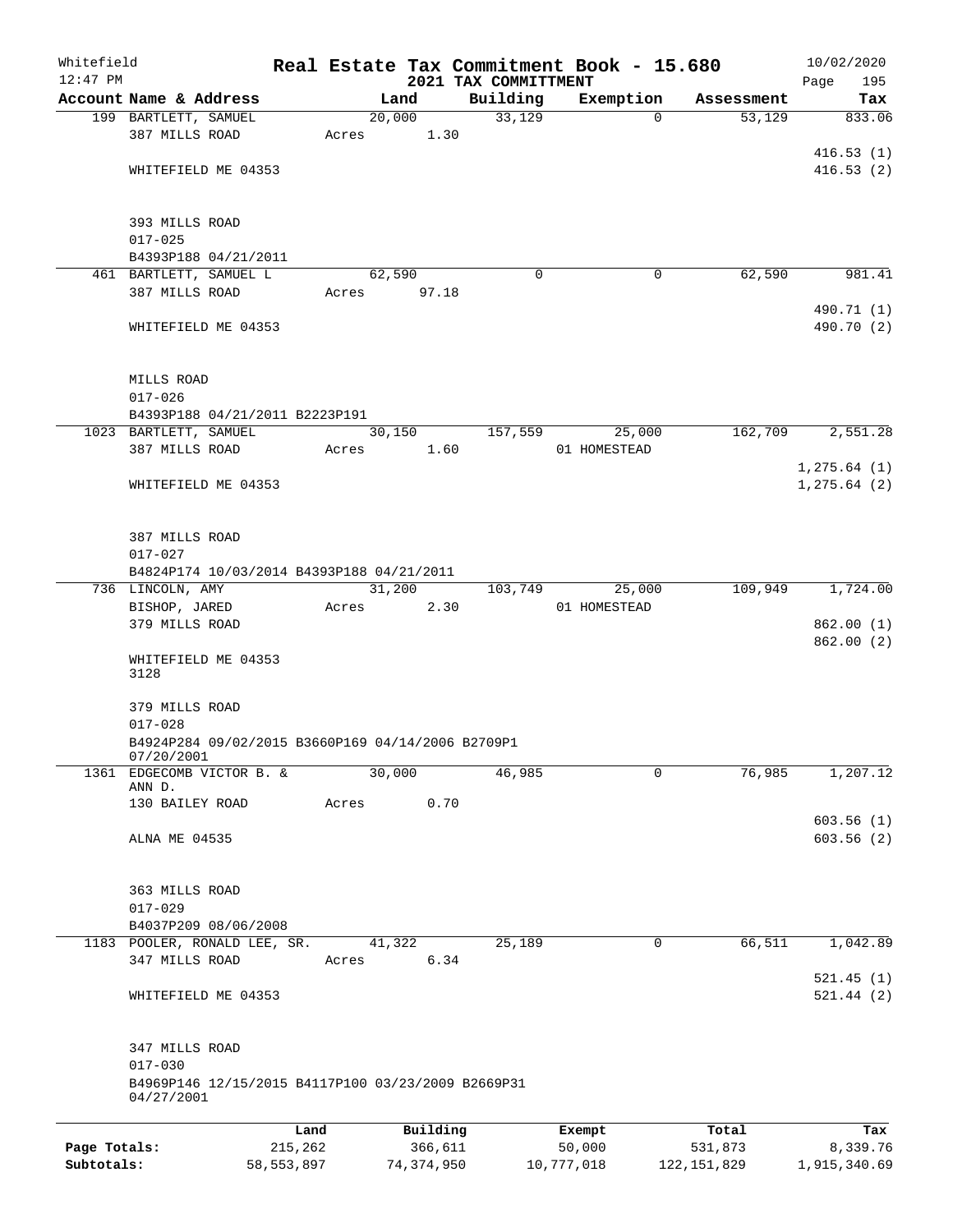| Whitefield<br>$12:47$ PM |                                           |       |        |             | 2021 TAX COMMITTMENT | Real Estate Tax Commitment Book - 15.680 |            | 10/02/2020               |
|--------------------------|-------------------------------------------|-------|--------|-------------|----------------------|------------------------------------------|------------|--------------------------|
|                          | Account Name & Address                    |       | Land   |             | Building             | Exemption                                | Assessment | Page<br>196<br>Tax       |
|                          | 1733 BOWDEN, BRAD TOBEY                   |       |        | 35,100      | 98,656               | 31,000                                   | 102,756    | 1,611.21                 |
|                          | 369 MILLS ROAD                            | Acres |        | 4.90        |                      | 01 HOMESTEAD                             |            |                          |
|                          |                                           |       |        |             |                      | 05 VET EXEMPTION                         |            | 805.61(1)                |
|                          | WHITEFIELD ME 04353                       |       |        |             |                      |                                          |            | 805.60(2)                |
|                          | 369 MILLS ROAD                            |       |        |             |                      |                                          |            |                          |
|                          | $017 - 030 - B$                           |       |        |             |                      |                                          |            |                          |
|                          | B4646P307 04/01/2013 B3349P184 08/12/2004 |       |        |             |                      |                                          |            |                          |
|                          | 1609 WEEKS, DANIEL J &                    |       | 30,450 |             | 52,742               | 0                                        | 83,192     | 1,304.45                 |
|                          | ELIZABETH A<br>342 MILLS ROAD             |       |        | Acres 1.80  |                      |                                          |            |                          |
|                          |                                           |       |        |             |                      |                                          |            | 652.23(1)                |
|                          | WHITEFIELD ME 04353                       |       |        |             |                      |                                          |            | 652.22(2)                |
|                          | 337 MILLS ROAD                            |       |        |             |                      |                                          |            |                          |
|                          | $017 - 031$                               |       |        |             |                      |                                          |            |                          |
|                          | B4822P8 09/25/2014 B2894P107              |       |        |             |                      |                                          |            |                          |
|                          | 1279 WEEKS, DANIEL J                      |       | 38,420 |             | 11,205               | $\mathbf 0$                              | 49,625     | 778.12                   |
|                          | WEEKS, ELIZABETH A                        |       |        | Acres 21.80 |                      |                                          |            |                          |
|                          | 342 MILLS ROAD                            |       |        |             |                      |                                          |            | 389.06 (1)<br>389.06 (2) |
|                          | WHITEFIELD ME 04353                       |       |        |             |                      |                                          |            |                          |
|                          | MILLS ROAD                                |       |        |             |                      |                                          |            |                          |
|                          | $017 - 032$                               |       |        |             |                      |                                          |            |                          |
|                          | B5376P209 04/26/2019                      |       |        |             |                      |                                          |            |                          |
|                          | 434 BONENFANT, BARBARA A &                |       | 24,500 |             | 0                    | 0                                        | 24,500     | 384.16                   |
|                          | DANIEL<br>300 MILLS ROAD                  | Acres |        | 4.50        |                      |                                          |            |                          |
|                          |                                           |       |        |             |                      |                                          |            | 192.08(1)                |
|                          | WHITEFIELD ME 04353                       |       |        |             |                      |                                          |            | 192.08 (2)               |
|                          | MILLS ROAD                                |       |        |             |                      |                                          |            |                          |
|                          | $017 - 032 - A$                           |       |        |             |                      |                                          |            |                          |
|                          | B1898P185                                 |       |        |             |                      |                                          |            |                          |
|                          | 1203 BASTON, DIANA & ROGER 31,380         |       |        |             |                      | $74,044$ $25,000$                        |            | 80,424 1,261.05          |
|                          | 287 MILLS ROAD                            |       |        |             |                      | Acres 2.42 01 HOMESTEAD                  |            |                          |
|                          | WHITEFIELD ME 04353                       |       |        |             |                      |                                          |            | 630.53(1)<br>630.52(2)   |
|                          |                                           |       |        |             |                      |                                          |            |                          |
|                          | 287 MILLS ROAD                            |       |        |             |                      |                                          |            |                          |
|                          | $017 - 033$                               |       |        |             |                      |                                          |            |                          |
|                          | B4068P128 11/04/2008 B3028P132            |       |        |             |                      | 30,000 68,296 25,000                     |            | $73,296$ $1,149.28$      |
|                          | 1057 QUEMADO TAMMY M.<br>36 SENOTT ROAD   |       |        |             |                      | Acres 1.50 01 HOMESTEAD                  |            |                          |
|                          |                                           |       |        |             |                      |                                          |            | 574.64(1)                |
|                          | WHITEFIELD ME 04353                       |       |        |             |                      |                                          |            | 574.64(2)                |
|                          | 36 SENOTT ROAD                            |       |        |             |                      |                                          |            |                          |
|                          | $017 - 034$                               |       |        |             |                      |                                          |            |                          |
|                          | B2145P276                                 |       |        |             |                      |                                          |            |                          |
|                          |                                           |       |        |             |                      |                                          |            |                          |
|                          |                                           |       |        |             | Land Building Exempt |                                          | Total      | Tax                      |

|              | Land       | Building   | Exempt     | Total       | Tax          |
|--------------|------------|------------|------------|-------------|--------------|
| Page Totals: | 189.850    | 304,943    | 81,000     | 413,793     | 6,488.27     |
| Subtotals:   | 58,743,747 | 74,679,893 | 10,858,018 | 122,565,622 | 1,921,828.96 |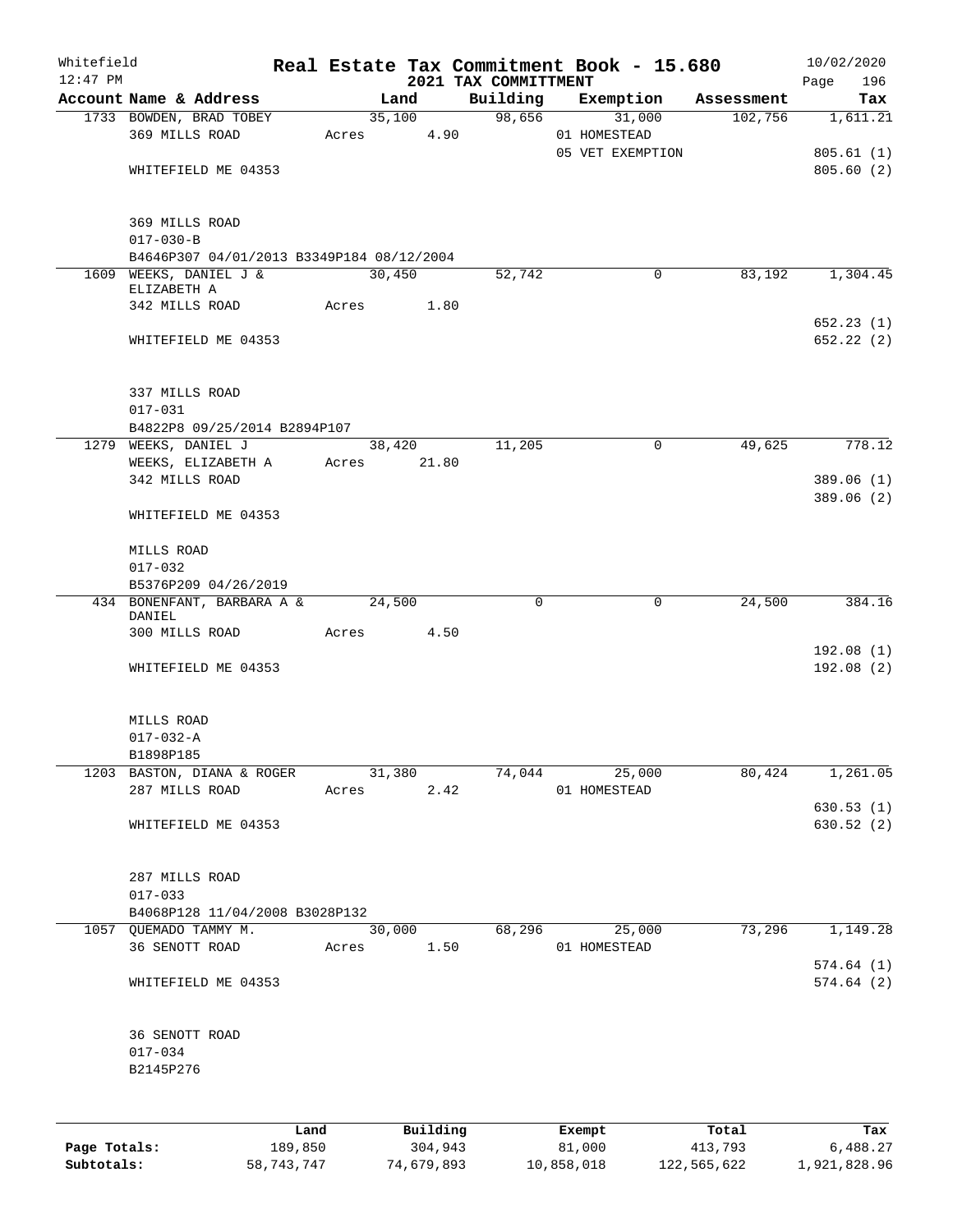| Whitefield |                                                                   |       |       |        |          |                      | Real Estate Tax Commitment Book - 15.680 |            | 10/02/2020  |
|------------|-------------------------------------------------------------------|-------|-------|--------|----------|----------------------|------------------------------------------|------------|-------------|
| $12:47$ PM |                                                                   |       |       |        |          | 2021 TAX COMMITTMENT |                                          |            | 197<br>Page |
|            | Account Name & Address                                            |       |       | Land   |          | Building             | Exemption                                | Assessment | Tax         |
|            | 663 CROSBY, JOHN R                                                |       |       | 35,650 |          | 131,077              | $\Omega$                                 | 166, 727   | 2,614.28    |
|            | 19 LINDEN STREET                                                  |       | Acres |        | 5.50     |                      |                                          |            |             |
|            |                                                                   |       |       |        |          |                      |                                          |            | 1,307.14(1) |
|            | MARBLEHEAD MA 01945                                               |       |       |        |          |                      |                                          |            | 1,307.14(2) |
|            |                                                                   |       |       |        |          |                      |                                          |            |             |
|            | 52 SENOTT ROAD                                                    |       |       |        |          |                      |                                          |            |             |
|            | $017 - 035$                                                       |       |       |        |          |                      |                                          |            |             |
|            | B5199P294 11/13/2017                                              |       |       |        |          |                      |                                          |            |             |
|            | 893 WEEKS, JOHN C                                                 |       |       | 57,775 |          | 0                    | 0                                        | 57,775     | 905.91      |
|            | RR 1 BOX 144                                                      |       | Acres |        | 52.05    |                      |                                          |            |             |
|            |                                                                   |       |       |        |          |                      |                                          |            | 452.96 (1)  |
|            | SO. THOMASTON ME 04858                                            |       |       |        |          |                      |                                          |            | 452.95 (2)  |
|            | SENOTT ROAD                                                       |       |       |        |          |                      |                                          |            |             |
|            | $017 - 036$                                                       |       |       |        |          |                      |                                          |            |             |
|            | B662P285                                                          |       |       |        |          |                      |                                          |            |             |
|            | 827 MILLINGTON, DWAYNE &                                          |       |       | 23,285 |          | $\mathbf 0$          | $\mathbf 0$                              | 23,285     | 365.11      |
|            | LINDA                                                             |       |       |        |          |                      |                                          |            |             |
|            | 256 BAUNEG BEG ROAD                                               |       | Acres |        | 3.69     |                      |                                          |            |             |
|            |                                                                   |       |       |        |          |                      |                                          |            | 182.56(1)   |
|            | SANFORD ME 04073                                                  |       |       |        |          |                      |                                          |            | 182.55(2)   |
|            |                                                                   |       |       |        |          |                      |                                          |            |             |
|            | SENOTT ROAD                                                       |       |       |        |          |                      |                                          |            |             |
|            | $017 - 037 - 1$                                                   |       |       |        |          |                      |                                          |            |             |
| 1791       | SHAW ROBBIE I. &<br>KATRINA N.                                    |       |       | 32,640 |          | 122,200              | 25,000                                   | 129,840    | 2,035.89    |
|            | 140 SENOTT ROAD                                                   |       | Acres |        | 3.26     |                      | 01 HOMESTEAD                             |            |             |
|            |                                                                   |       |       |        |          |                      |                                          |            | 1,017.95(1) |
|            | WHITEFIELD ME 04353                                               |       |       |        |          |                      |                                          |            | 1,017.94(2) |
|            |                                                                   |       |       |        |          |                      |                                          |            |             |
|            | 140 SENOTT ROAD                                                   |       |       |        |          |                      |                                          |            |             |
|            | $017 - 037 - 2$                                                   |       |       |        |          |                      |                                          |            |             |
|            | B47195P73 08/31/2009 B1225P167 01/11/1985                         |       |       |        |          |                      |                                          |            |             |
|            | 567 BURRIS, SAMUEL T                                              |       |       | 39,410 |          | 192,769              | 0                                        | 232,179    | 3,640.57    |
|            | BURRIS, MAGGIE E                                                  |       | Acres |        | 10.20    |                      |                                          |            |             |
|            | 8 WHITE TAIL LANE                                                 |       |       |        |          |                      |                                          |            | 1,820.29(1) |
|            |                                                                   |       |       |        |          |                      |                                          |            | 1,820.28(2) |
|            | WHITEFIELD ME 04353                                               |       |       |        |          |                      |                                          |            |             |
|            | 8 WHITETAIL LANE                                                  |       |       |        |          |                      |                                          |            |             |
|            | $017 - 038$                                                       |       |       |        |          |                      |                                          |            |             |
|            | B5309P117 09/12/2018 B5309P114 09/12/2018 B5294P116<br>08/17/2018 |       |       |        |          |                      |                                          |            |             |
|            | 1380 CUNNINGHAM CHAD E.                                           |       |       |        | 30,000   | 13,037               | 25,000                                   | 18,037     | 282.82      |
|            | 172 SENOTT ROAD                                                   |       | Acres |        | 1.35     |                      | 01 HOMESTEAD                             |            |             |
|            |                                                                   |       |       |        |          |                      |                                          |            | 141.41 (1)  |
|            | WHITEFIELD ME 04353                                               |       |       |        |          |                      |                                          |            | 141.41(2)   |
|            |                                                                   |       |       |        |          |                      |                                          |            |             |
|            | 172 SENOTT ROAD                                                   |       |       |        |          |                      |                                          |            |             |
|            | $017 - 038 - A$                                                   |       |       |        |          |                      |                                          |            |             |
|            | B3090P236                                                         |       |       |        |          |                      |                                          |            |             |
|            |                                                                   |       |       |        |          |                      |                                          |            |             |
|            |                                                                   | Land. |       |        | Building |                      | <b>Fromnt</b>                            | $T$ ctal   | Tou         |

|              | Land       | Building   | Exempt     | Total         | Tax          |
|--------------|------------|------------|------------|---------------|--------------|
| Page Totals: | 218,760    | 459,083    | 50,000     | 627,843       | 9,844.58     |
| Subtotals:   | 58,962,507 | 75,138,976 | 10,908,018 | 123, 193, 465 | 1,931,673.54 |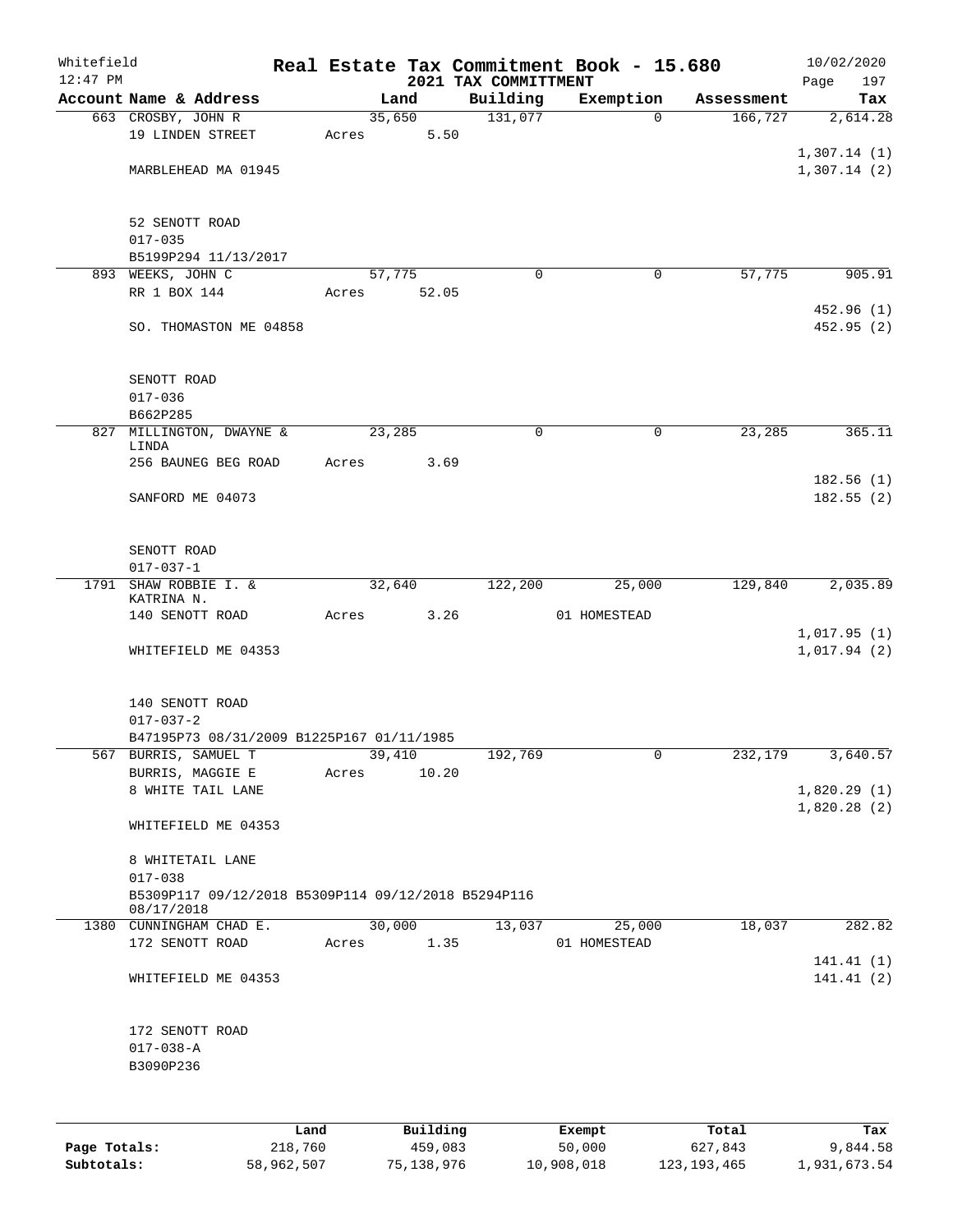| Whitefield<br>$12:47$ PM |                                                    |                 |       |         |                     | 2021 TAX COMMITTMENT | Real Estate Tax Commitment Book - 15.680 |                  | Page        | 10/02/2020<br>198      |
|--------------------------|----------------------------------------------------|-----------------|-------|---------|---------------------|----------------------|------------------------------------------|------------------|-------------|------------------------|
|                          | Account Name & Address                             |                 |       | Land    |                     | Building             | Exemption                                | Assessment       |             | Tax                    |
|                          | 1584 ROBERTS ANN S.                                |                 |       | 38,642  |                     | 161, 373             | 25,000                                   | 175,015          |             | 2,744.24               |
|                          | 160 SENOTT ROAD                                    |                 | Acres |         | 9.24                |                      | 01 HOMESTEAD                             |                  |             |                        |
|                          |                                                    |                 |       |         |                     |                      |                                          |                  | 1,372.12(1) |                        |
|                          | WHITEFIELD ME 04353                                |                 |       |         |                     |                      |                                          |                  | 1,372.12(2) |                        |
|                          | 160 SENOTT ROAD<br>$017 - 038 - B$                 |                 |       |         |                     |                      |                                          |                  |             |                        |
|                          | B4728P160 11/01/2013 B4728P142 11/01/2013 B1487P83 |                 |       |         |                     |                      |                                          |                  |             |                        |
|                          | 1500 BRANN, TERRIE                                 |                 |       | 20, 291 |                     | 400                  | 0                                        | 20,691           |             | 324.43                 |
|                          | * BUCK, AMY & BRANN,                               |                 | Acres |         | 4.41                |                      |                                          |                  |             |                        |
|                          | CRAIG                                              |                 |       |         |                     |                      |                                          |                  |             |                        |
|                          | 214 SENOTT ROAD                                    |                 |       |         |                     |                      |                                          |                  |             | 162.22(1)              |
|                          |                                                    |                 |       |         |                     |                      |                                          |                  |             | 162.21(2)              |
|                          | WHITEFIELD ME 04353                                |                 |       |         |                     |                      |                                          |                  |             |                        |
|                          | SENOTT ROAD                                        |                 |       |         |                     |                      |                                          |                  |             |                        |
|                          | $017 - 038 - C$                                    |                 |       |         |                     |                      |                                          |                  |             |                        |
|                          | B2582P69                                           |                 |       |         |                     |                      |                                          |                  |             |                        |
|                          | 1735 BAILEY, REBECCA ANNE                          |                 |       | 30,300  |                     | 97,943               | $\mathbf 0$                              | 128,243          |             | 2,010.85               |
|                          | BAILEY, JOSHUA OTIS                                |                 | Acres |         | 1.70                |                      |                                          |                  |             |                        |
|                          | 15 WHITETAIL LANE                                  |                 |       |         |                     |                      |                                          |                  | 1,005.43(1) |                        |
|                          |                                                    |                 |       |         |                     |                      |                                          |                  | 1,005.42(2) |                        |
|                          | WHITEFIELD ME 04353                                |                 |       |         |                     |                      |                                          |                  |             |                        |
|                          | 15 WHITETAIL LANE                                  |                 |       |         |                     |                      |                                          |                  |             |                        |
|                          | $017 - 038 - D$                                    |                 |       |         |                     |                      |                                          |                  |             |                        |
|                          | B5355P191 01/28/2019 B5303P99 09/11/2018           |                 |       |         |                     |                      |                                          |                  |             |                        |
|                          | 167 PARLIN HAYLEY L.                               |                 |       | 30,810  |                     | 61,404               | 25,000                                   | 67,214           |             | 1,053.92               |
|                          | 176 SENOTT ROAD                                    |                 | Acres |         | 2.04                |                      | 01 HOMESTEAD                             |                  |             |                        |
|                          |                                                    |                 |       |         |                     |                      |                                          |                  |             | 526.96(1)              |
|                          | WHITEFIELD ME 04353                                |                 |       |         |                     |                      |                                          |                  |             | 526.96(2)              |
|                          |                                                    |                 |       |         |                     |                      |                                          |                  |             |                        |
|                          | 176 SENOTT ROAD                                    |                 |       |         |                     |                      |                                          |                  |             |                        |
|                          | $017 - 039$                                        |                 |       |         |                     |                      |                                          |                  |             |                        |
|                          | B1597P135                                          |                 |       |         |                     |                      |                                          |                  |             |                        |
|                          | 1252 GOLDEN LINDA F.                               |                 |       | 30,825  |                     | 80,075               | 25,000                                   | 85,900           |             | 1,346.91               |
|                          | 184 SENOTT ROAD                                    |                 | Acres |         | 2.05                |                      | 01 HOMESTEAD                             |                  |             |                        |
|                          |                                                    |                 |       |         |                     |                      |                                          |                  |             | 673.46(1)              |
|                          | WHITEFIELD ME 04353                                |                 |       |         |                     |                      |                                          |                  |             | 673.45(2)              |
|                          | 184 SENOTT ROAD                                    |                 |       |         |                     |                      |                                          |                  |             |                        |
|                          | $017 - 040$                                        |                 |       |         |                     |                      |                                          |                  |             |                        |
|                          | B1421P151                                          |                 |       |         |                     |                      |                                          |                  |             |                        |
|                          | 33 BRANN TERRIE J. PLUMMER                         |                 |       | 36,018  |                     | 61,310               | 25,000                                   | 72,328           |             | 1,134.10               |
|                          | &.                                                 |                 |       |         |                     |                      |                                          |                  |             |                        |
|                          | CRAIG WOODBURY BRANN &<br>AMY WYETH BUCK           |                 | Acres |         | 5.96                |                      | 01 HOMESTEAD                             |                  |             |                        |
|                          | 214 SENOTT ROAD                                    |                 |       |         |                     |                      |                                          |                  |             | 567.05(1)<br>567.05(2) |
|                          | WHITEFIELD ME 04353                                |                 |       |         |                     |                      |                                          |                  |             |                        |
|                          | 214 SENOTT ROAD                                    |                 |       |         |                     |                      |                                          |                  |             |                        |
|                          | $017 - 041$                                        |                 |       |         |                     |                      |                                          |                  |             |                        |
|                          | B4975P168 02/03/2016 B941P15                       |                 |       |         |                     |                      |                                          |                  |             |                        |
|                          |                                                    |                 |       |         |                     |                      |                                          |                  |             |                        |
| Page Totals:             |                                                    | Land<br>186,886 |       |         | Building<br>462,505 |                      | Exempt<br>100,000                        | Total<br>549,391 |             | Tax<br>8,614.45        |
|                          |                                                    |                 |       |         |                     |                      |                                          |                  |             |                        |

**Subtotals:** 59,149,393 75,601,481 11,008,018 123,742,856 1,940,287.99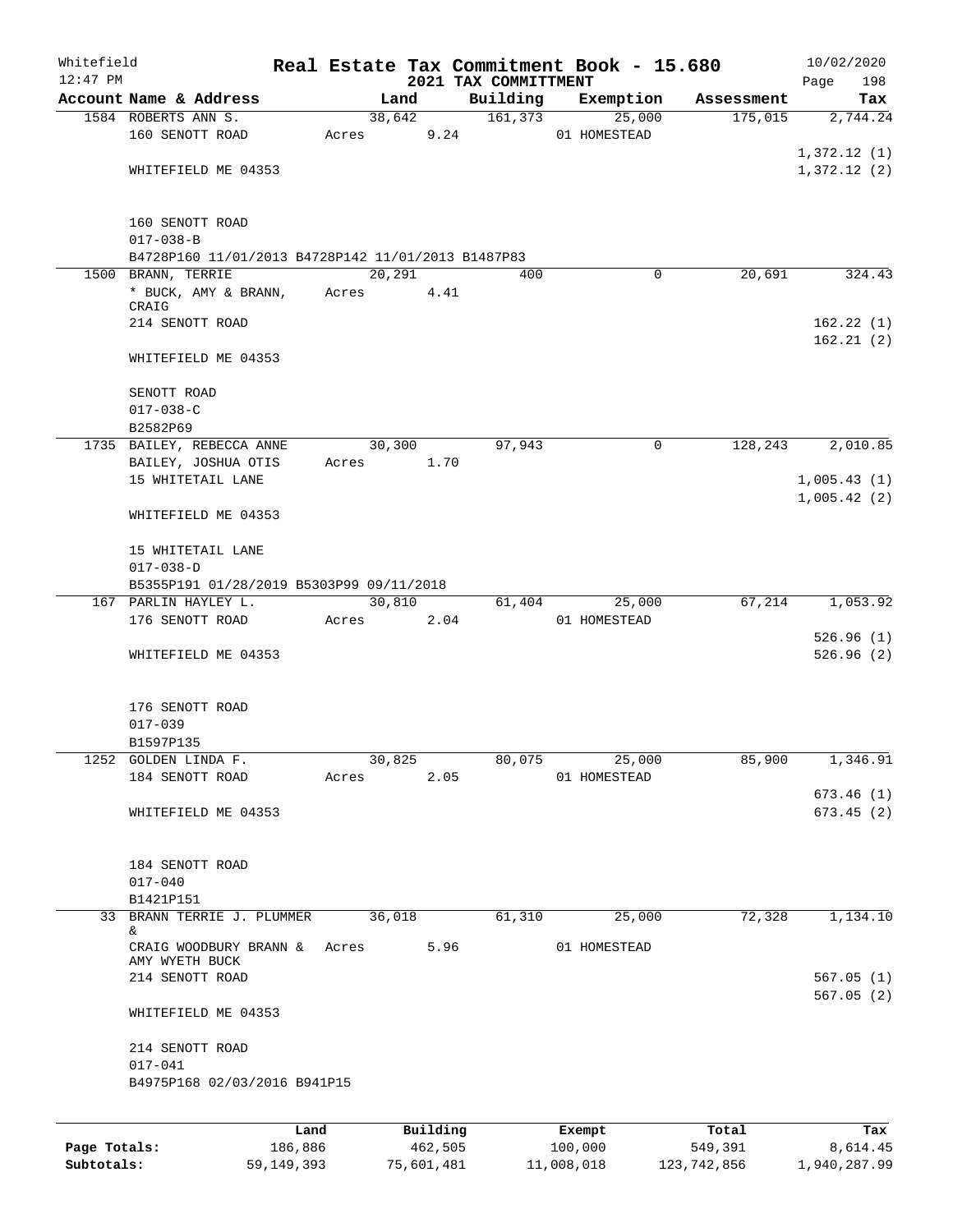| Whitefield<br>$12:47$ PM |                                                                                      |  |         |        | Real Estate Tax Commitment Book - 15.680<br>2021 TAX COMMITTMENT |           |             |            | 10/02/2020<br>Page<br>199   |
|--------------------------|--------------------------------------------------------------------------------------|--|---------|--------|------------------------------------------------------------------|-----------|-------------|------------|-----------------------------|
|                          | Account Name & Address                                                               |  |         | Land   | Building                                                         | Exemption |             | Assessment | Tax                         |
|                          | 1362 D.F. PARTNERSHIP                                                                |  | 61,750  |        | $\mathbf 0$                                                      |           | $\Omega$    | 61,750     | 968.24                      |
|                          | P.O. BOX 2683                                                                        |  | Acres   | 60.00  |                                                                  |           |             |            |                             |
|                          |                                                                                      |  |         |        |                                                                  |           |             |            | 484.12 (1)                  |
|                          | BELLAIRE TX 77402                                                                    |  |         |        |                                                                  |           |             |            | 484.12 (2)                  |
|                          | SENOTT ROAD                                                                          |  |         |        |                                                                  |           |             |            |                             |
|                          | $017 - 042$                                                                          |  |         |        |                                                                  |           |             |            |                             |
|                          | B5086P271 12/12/2016 B5049P78 08/29/2016 B2261P350                                   |  |         |        |                                                                  |           |             |            |                             |
|                          | 1272 DUNCAN, FREDERICK &                                                             |  | 100,010 |        | $\Omega$                                                         |           | 0           | 100,010    | 1,568.16                    |
|                          | NANCY                                                                                |  |         |        |                                                                  |           |             |            |                             |
|                          | * DUNCAN, RONALD &<br>HELENE                                                         |  | Acres   | 201.00 |                                                                  |           |             |            |                             |
|                          | 10 VATERS HIDEAWAY                                                                   |  |         |        |                                                                  |           |             |            | 784.08 (1)<br>784.08 (2)    |
|                          | JEFFERSON ME 04348                                                                   |  |         |        |                                                                  |           |             |            |                             |
|                          | SENOTT ROAD                                                                          |  |         |        |                                                                  |           |             |            |                             |
|                          | $017 - 043$                                                                          |  |         |        |                                                                  |           |             |            |                             |
|                          | B848P245                                                                             |  |         |        |                                                                  |           |             |            |                             |
|                          | 389 DUNCAN FREDERICK &<br><b>NANCY</b>                                               |  | 18,570  |        | 22,390                                                           |           | 0           | 40,960     | 642.25                      |
|                          | 10 VATERS HIDEAWAY                                                                   |  | Acres   | 1.88   |                                                                  |           |             |            |                             |
|                          |                                                                                      |  |         |        |                                                                  |           |             |            | 321.13(1)                   |
|                          | JEFFERSON ME 04348                                                                   |  |         |        |                                                                  |           |             |            | 321.12(2)                   |
|                          | 255 SENOTT ROAD                                                                      |  |         |        |                                                                  |           |             |            |                             |
|                          | $017 - 043 - A$                                                                      |  |         |        |                                                                  |           |             |            |                             |
|                          | B848P245 07/22/1975                                                                  |  |         |        |                                                                  |           |             |            |                             |
|                          | 1634 YOUNG, RUSSELL JR                                                               |  | 40,250  |        | 11,334                                                           |           | 0           | 51,584     | 808.84                      |
|                          | 81 WILLIAMS ROAD                                                                     |  | Acres   | 5.00   |                                                                  |           |             |            |                             |
|                          |                                                                                      |  |         |        |                                                                  |           |             |            | 404.42(1)                   |
|                          | CHELSEA ME 04330                                                                     |  |         |        |                                                                  |           |             |            | 404.42(2)                   |
|                          | 110 DUNCAN ROAD --                                                                   |  |         |        |                                                                  |           |             |            |                             |
|                          | $017 - 043 - B$                                                                      |  |         |        |                                                                  |           |             |            |                             |
|                          | B4752P8 01/23/2014 B4667P254 05/28/2013 B4130P264<br>04/07/2009 B2336P330 11/04/2005 |  |         |        |                                                                  |           |             |            |                             |
|                          | 516 STRICKLAND, TAMMY A &                                                            |  | 32,770  |        | 126,790                                                          |           | $\mathbf 0$ | 159,560    | 2,501.90                    |
|                          | GILBERT, GERALDINE A                                                                 |  |         |        |                                                                  |           |             |            |                             |
|                          | 520 NASH ROAD                                                                        |  | Acres   | 14.40  |                                                                  |           |             |            |                             |
|                          | PITTSTON ME 04245                                                                    |  |         |        |                                                                  |           |             |            | 1,250.95(1)<br>1, 250.95(2) |
|                          |                                                                                      |  |         |        |                                                                  |           |             |            |                             |
|                          | 23 CAIRN LANE                                                                        |  |         |        |                                                                  |           |             |            |                             |
|                          | $017 - 044$                                                                          |  |         |        |                                                                  |           |             |            |                             |
|                          | B5106P189 12/14/2016 B5102P220 11/10/2016 B4982P100<br>03/03/2016 B2716P12           |  |         |        |                                                                  |           |             |            |                             |

|              | Land         | Building   | Exempt     | Total         | Tax          |
|--------------|--------------|------------|------------|---------------|--------------|
| Page Totals: | 253,350      | 160.514    |            | 413,864       | 6,489.39     |
| Subtotals:   | 59, 402, 743 | 75,761,995 | 11,008,018 | 124, 156, 720 | 1,946,777.38 |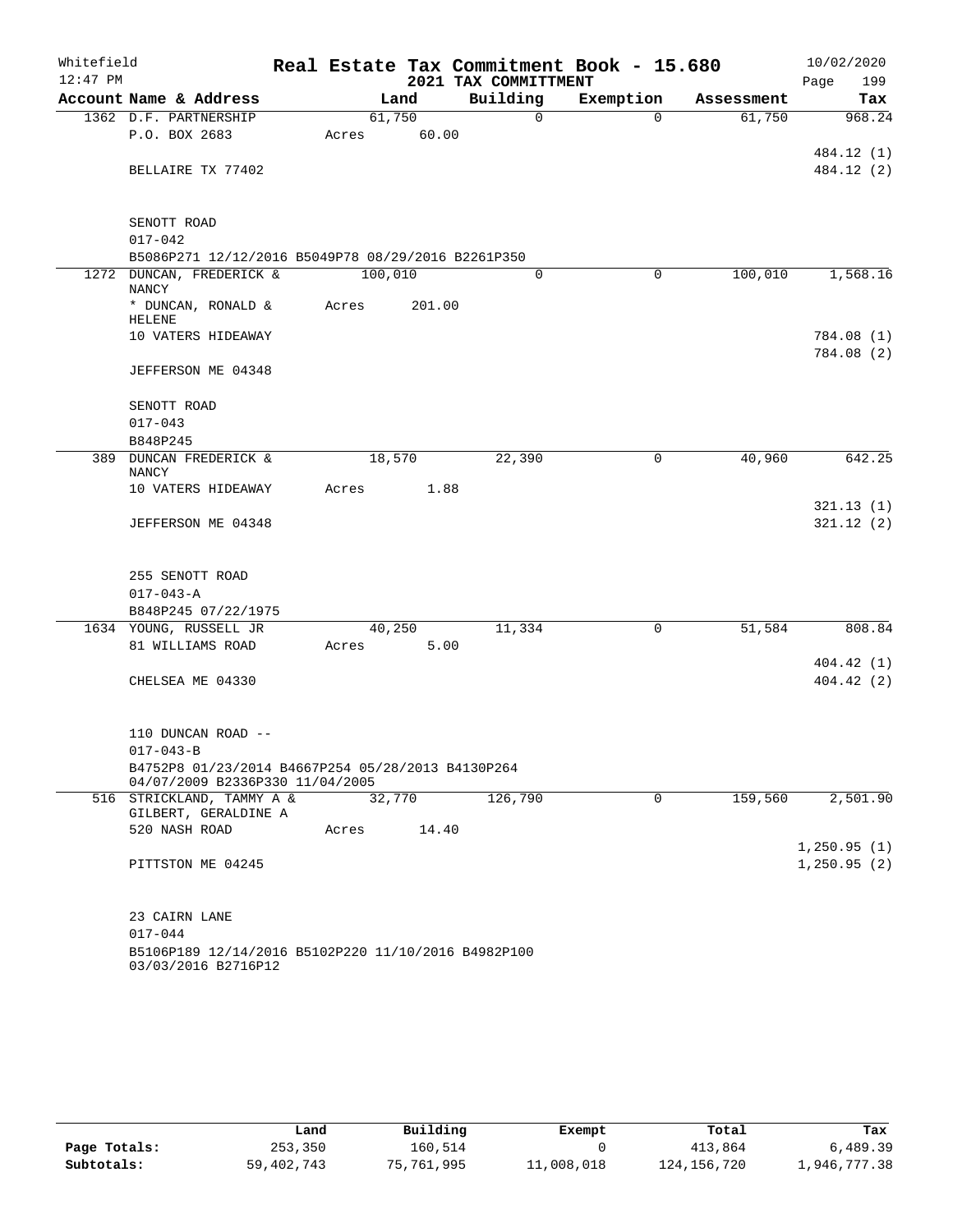| Whitefield<br>$12:47$ PM |                                                    |      |       |        |          | 2021 TAX COMMITTMENT | Real Estate Tax Commitment Book - 15.680 |            | 10/02/2020<br>200<br>Page |
|--------------------------|----------------------------------------------------|------|-------|--------|----------|----------------------|------------------------------------------|------------|---------------------------|
|                          | Account Name & Address                             |      |       | Land   |          | Building             | Exemption                                | Assessment | Tax                       |
|                          | 1315 GRAZIOSO, DEE A                               |      |       | 33,150 |          | $\mathsf{O}$         | $\Omega$                                 | 33,150     | 519.79                    |
|                          | 37 SHELDON STREET                                  |      | Acres |        | 3.60     |                      |                                          |            |                           |
|                          |                                                    |      |       |        |          |                      |                                          |            | 259.90(1)                 |
|                          | FARMINGDALE ME 04344                               |      |       |        |          |                      |                                          |            | 259.89(2)                 |
|                          |                                                    |      |       |        |          |                      |                                          |            |                           |
|                          |                                                    |      |       |        |          |                      |                                          |            |                           |
|                          | SENOTT ROAD<br>$017 - 044 - A$                     |      |       |        |          |                      |                                          |            |                           |
|                          | B5019P24 06/17/2016 B2787P89                       |      |       |        |          |                      |                                          |            |                           |
|                          | 133 MCGUIRE, CALEB                                 |      |       | 30,165 |          | 95,656               | 0                                        | 125,821    | 1,972.87                  |
|                          | 153 SENOTT ROAD                                    |      | Acres |        | 1.61     |                      |                                          |            |                           |
|                          |                                                    |      |       |        |          |                      |                                          |            | 986.44 (1)                |
|                          | WHITEFIELD ME 04353                                |      |       |        |          |                      |                                          |            | 986.43(2)                 |
|                          |                                                    |      |       |        |          |                      |                                          |            |                           |
|                          | 153 SENOTT ROAD                                    |      |       |        |          |                      |                                          |            |                           |
|                          | $017 - 045$                                        |      |       |        |          |                      |                                          |            |                           |
|                          | B5314P212 10/11/2018 B4777P48 05/07/2014 B2580P286 |      |       |        |          |                      |                                          |            |                           |
|                          | 897 GAGNON ROLAND J &                              |      |       | 35,450 |          | 97,806               | 25,000                                   | 108,256    | 1,697.45                  |
|                          | THERESA<br>163 SENOTT ROAD                         |      | Acres |        | 5.25     |                      | 01 HOMESTEAD                             |            |                           |
|                          |                                                    |      |       |        |          |                      |                                          |            | 848.73 (1)                |
|                          | WHITEFIELD ME 04353                                |      |       |        |          |                      |                                          |            | 848.72 (2)                |
|                          |                                                    |      |       |        |          |                      |                                          |            |                           |
|                          |                                                    |      |       |        |          |                      |                                          |            |                           |
|                          | 163 SENOTT ROAD                                    |      |       |        |          |                      |                                          |            |                           |
|                          | $017 - 045 - A$                                    |      |       |        |          |                      |                                          |            |                           |
|                          | B1616P257<br>1168 MCKEEN, WILLIAM C &              |      |       | 58,940 |          | 130,303              | 25,000                                   | 164,243    | 2,575.33                  |
|                          | SUSAN                                              |      |       |        |          |                      |                                          |            |                           |
|                          | P.O. BOX 148                                       |      | Acres |        | 22.60    |                      | 01 HOMESTEAD                             |            |                           |
|                          |                                                    |      |       |        |          |                      |                                          |            | 1,287.67(1)               |
|                          | WHITEFIELD ME 04353                                |      |       |        |          |                      |                                          |            | 1,287.66(2)               |
|                          |                                                    |      |       |        |          |                      |                                          |            |                           |
|                          | 32 MOSQUITO LANE                                   |      |       |        |          |                      |                                          |            |                           |
|                          | $017 - 046 - A$                                    |      |       |        |          |                      |                                          |            |                           |
|                          | B1375P247 03/04/1987                               |      |       |        |          |                      |                                          |            |                           |
|                          | 1727 MCKEEN, SUSAN B                               |      |       | 3,600  |          | 0                    | $\mathbf 0$                              | 3,600      | 56.45                     |
|                          | MCKEEN, WILLIAM C<br>PO BOX 148                    |      | Acres |        | 2.40     |                      |                                          |            | 28.23(1)                  |
|                          |                                                    |      |       |        |          |                      |                                          |            | 28.22(2)                  |
|                          | WHITEFIELD ME 04353                                |      |       |        |          |                      |                                          |            |                           |
|                          |                                                    |      |       |        |          |                      |                                          |            |                           |
|                          | MOSQUITO LANE                                      |      |       |        |          |                      |                                          |            |                           |
|                          | $017 - 046 - B$                                    |      |       |        |          |                      |                                          |            |                           |
|                          | B5301P291 06/28/2018                               |      |       |        |          |                      |                                          |            |                           |
|                          | 889 COOPER-HASKELL, DAWNA<br>JEAN                  |      |       | 57,007 |          | 112,085              | 25,000                                   | 144,092    | 2,259.36                  |
|                          | 71 SENOTT ROAD                                     |      | Acres |        | 35.01    |                      | 01 HOMESTEAD                             |            |                           |
|                          |                                                    |      |       |        |          |                      |                                          |            | 1,129.68(1)               |
|                          | WHITEFIELD ME 04353                                |      |       |        |          |                      |                                          |            | 1,129.68(2)               |
|                          |                                                    |      |       |        |          |                      |                                          |            |                           |
|                          | 71 SENOTT ROAD                                     |      |       |        |          |                      |                                          |            |                           |
|                          | $017 - 047$                                        |      |       |        |          |                      |                                          |            |                           |
|                          | B4562P2 08/23/2012 B2404P200                       |      |       |        |          |                      |                                          |            |                           |
|                          |                                                    |      |       |        |          |                      |                                          |            |                           |
|                          |                                                    | Land |       |        | Building |                      | Exempt                                   | Total      | Tax                       |

**Page Totals:** 218,312 435,850 75,000 579,162 9,081.25 **Subtotals:** 59,621,055 76,197,845 11,083,018 124,735,882 1,955,858.63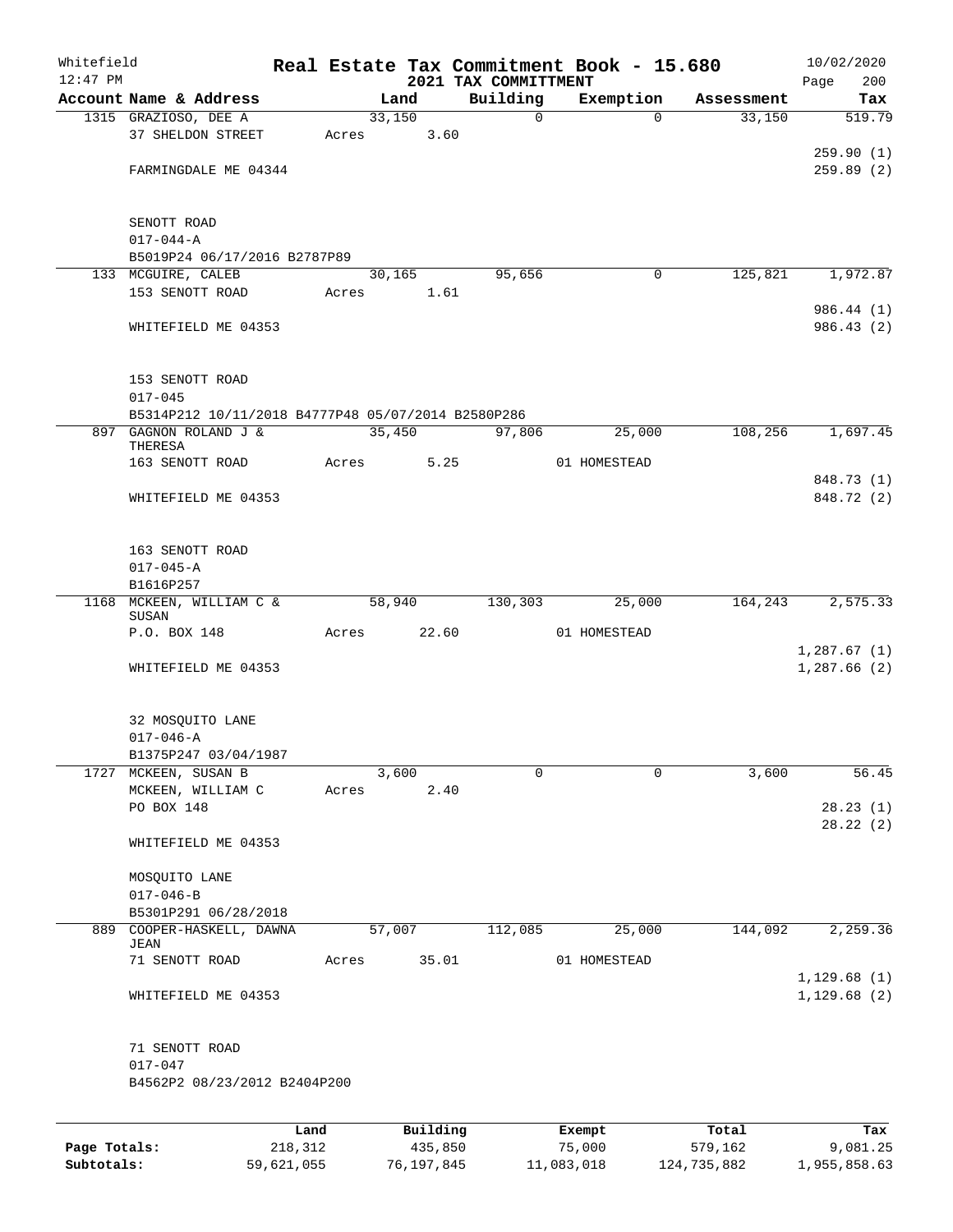| Whitefield<br>$12:47$ PM |                                                   |        |       | 2021 TAX COMMITTMENT | Real Estate Tax Commitment Book - 15.680 |            | 10/02/2020<br>201<br>Page  |
|--------------------------|---------------------------------------------------|--------|-------|----------------------|------------------------------------------|------------|----------------------------|
|                          | Account Name & Address                            |        | Land  | Building             | Exemption                                | Assessment | Tax                        |
|                          | 703 MATHEWS, BRUCE M                              | 30,750 |       | 99,188               | 31,000                                   | 98,938     | 1,551.35                   |
|                          | 75 SENOTT ROAD                                    | Acres  | 2.00  |                      | 01 HOMESTEAD                             |            |                            |
|                          |                                                   |        |       |                      | 05 VET EXEMPTION                         |            | 775.68(1)                  |
|                          | WHITEFIELD ME 04353                               |        |       |                      |                                          |            | 775.67(2)                  |
|                          |                                                   |        |       |                      |                                          |            |                            |
|                          |                                                   |        |       |                      |                                          |            |                            |
|                          | 75 SENOTT ROAD                                    |        |       |                      |                                          |            |                            |
|                          | $017 - 047 - A$                                   |        |       |                      |                                          |            |                            |
|                          | B4970P94 01/19/2016 B4863P105 02/23/2015          |        |       |                      |                                          |            |                            |
|                          | 1914 MATHEWS NICOLE                               | 20,735 |       | 114,135              | 0                                        | 134,870    | 2,114.76                   |
|                          | 67 SENOTT ROAD                                    | Acres  | 1.99  |                      |                                          |            |                            |
|                          |                                                   |        |       |                      |                                          |            | 1,057.38(1)                |
|                          | WHITEFIELD ME 04353                               |        |       |                      |                                          |            | 1,057.38(2)                |
|                          |                                                   |        |       |                      |                                          |            |                            |
|                          |                                                   |        |       |                      |                                          |            |                            |
|                          | 67 SENOTT ROAD<br>$017 - 047 - B$                 |        |       |                      |                                          |            |                            |
|                          |                                                   | 31,950 |       |                      | 0                                        |            | 2,687.43                   |
|                          | 635 HENRY, REMEMBERANCE                           |        |       | 139,442              |                                          | 171,392    |                            |
|                          | DOYLE, ELIZABETH<br>51 SENOTT ROAD                | Acres  | 2.80  |                      |                                          |            | 1,343.72(1)                |
|                          |                                                   |        |       |                      |                                          |            | 1,343.71(2)                |
|                          | WHITEFIELD ME 04353                               |        |       |                      |                                          |            |                            |
|                          |                                                   |        |       |                      |                                          |            |                            |
|                          | 51 SENOTT ROAD                                    |        |       |                      |                                          |            |                            |
|                          | $017 - 048$                                       |        |       |                      |                                          |            |                            |
|                          | B5029P179 07/11/2016                              |        |       |                      |                                          |            |                            |
| 1269                     | SKILLIN BARBARA A.                                | 42,610 |       | 74,934               | 31,000                                   | 86,544     | 1,357.01                   |
|                          | P.O. BOX 136                                      | Acres  | 14.20 |                      | 05 VET EXEMPTION                         |            |                            |
|                          |                                                   |        |       |                      | 01 HOMESTEAD                             |            | 678.51(1)                  |
|                          | WHITEFIELD ME 04353                               |        |       |                      |                                          |            | 678.50(2)                  |
|                          |                                                   |        |       |                      |                                          |            |                            |
|                          |                                                   |        |       |                      |                                          |            |                            |
|                          | 267 MILLS ROAD                                    |        |       |                      |                                          |            |                            |
|                          | $017 - 049$                                       |        |       |                      |                                          |            |                            |
|                          | B4571P279 09/20/2012 B2203P193                    |        |       |                      |                                          |            |                            |
|                          | 420 PARMENTER HELEN L.,                           | 30,750 |       | 137,313              | 25,000                                   | 143,063    | 2,243.23                   |
|                          | WOODBURY PAULA P                                  |        |       |                      |                                          |            |                            |
|                          | 39 SENOTT ROAD                                    | Acres  | 2.00  |                      | 01 HOMESTEAD                             |            |                            |
|                          | WHITEFIELD ME 04353                               |        |       |                      |                                          |            | 1,121.62(1)<br>1,121.61(2) |
|                          |                                                   |        |       |                      |                                          |            |                            |
|                          |                                                   |        |       |                      |                                          |            |                            |
|                          | 39 SENOTT ROAD                                    |        |       |                      |                                          |            |                            |
|                          | $017 - 049 - A$                                   |        |       |                      |                                          |            |                            |
|                          | B4497P75 02/29/2012 B3870P305 06/25/2007          |        |       |                      |                                          |            |                            |
|                          | 580 MANSIR PAUL                                   | 30,150 |       | 24,486               | $\Omega$                                 | 54,636     | 856.69                     |
|                          | 581 EAST PITTSTON ROAD Acres                      |        | 1.60  |                      |                                          |            |                            |
|                          |                                                   |        |       |                      |                                          |            | 428.35(1)                  |
|                          | PITTSTON ME 04345                                 |        |       |                      |                                          |            | 428.34(2)                  |
|                          |                                                   |        |       |                      |                                          |            |                            |
|                          |                                                   |        |       |                      |                                          |            |                            |
|                          | 9 SENOTT ROAD                                     |        |       |                      |                                          |            |                            |
|                          | $017 - 049 - B$                                   |        |       |                      |                                          |            |                            |
|                          | B4681P71 06/28/2013 B4077P38 12/09/2008 B1993P321 |        |       |                      |                                          |            |                            |
|                          |                                                   |        |       |                      |                                          |            |                            |

|              | Land       | Building   | Exempt     | Total         | Tax          |
|--------------|------------|------------|------------|---------------|--------------|
| Page Totals: | 186.945    | 589,498    | 87,000     | 689,443       | 10,810.47    |
| Subtotals:   | 59,808,000 | 76,787,343 | 11,170,018 | 125, 425, 325 | 1,966,669.10 |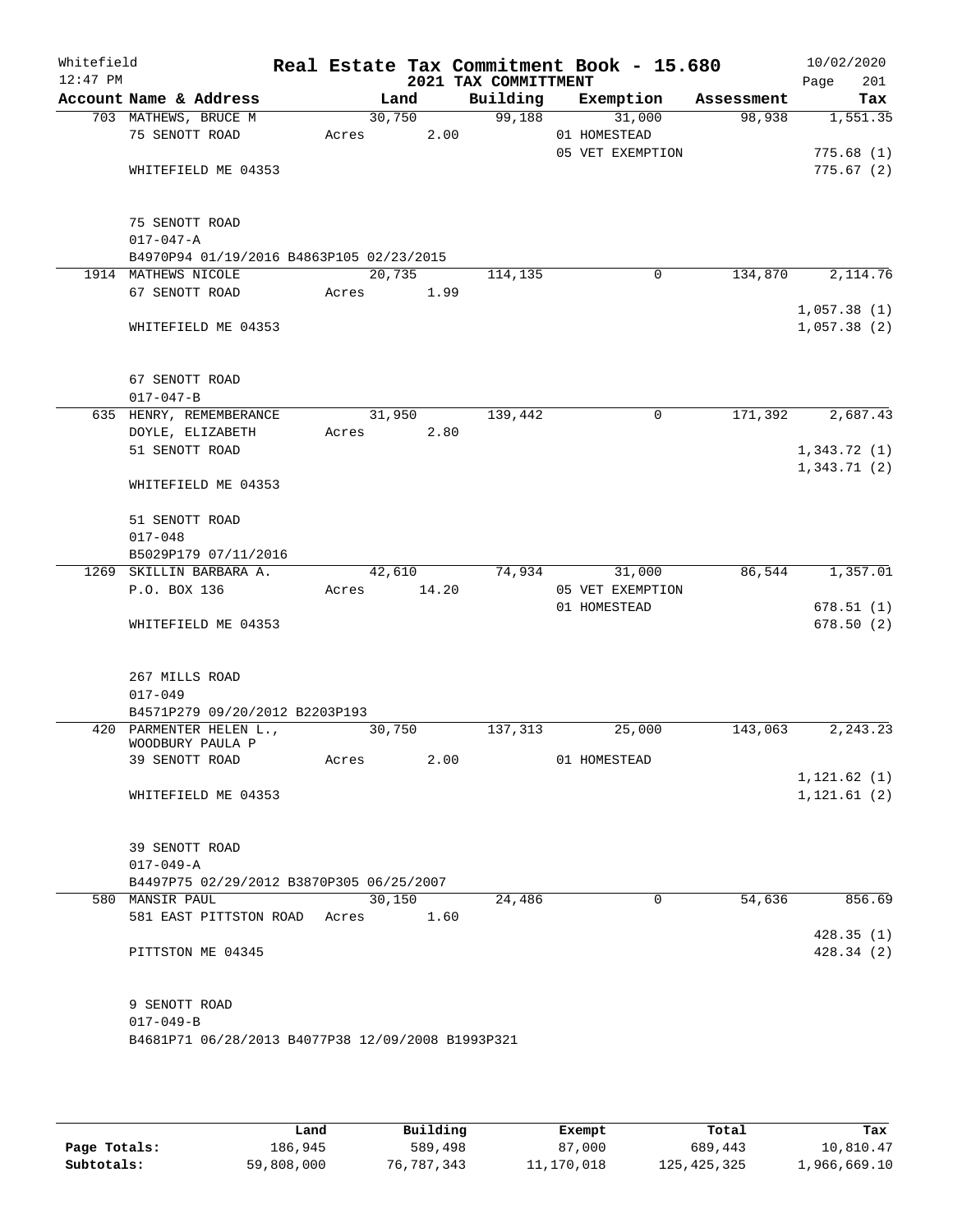| Whitefield<br>$12:47$ PM |                                                                            |       |        |      | 2021 TAX COMMITTMENT | Real Estate Tax Commitment Book - 15.680 |            | 10/02/2020<br>Page<br>202  |
|--------------------------|----------------------------------------------------------------------------|-------|--------|------|----------------------|------------------------------------------|------------|----------------------------|
|                          | Account Name & Address                                                     |       | Land   |      | Building             | Exemption                                | Assessment | Tax                        |
|                          | 537 LEWIS BRENDA J.<br>253 MILLS ROAD                                      |       | 31,485 |      | 91,433               | 25,000<br>01 HOMESTEAD                   | 97,918     | 1, 535.35                  |
|                          |                                                                            | Acres |        | 2.49 |                      |                                          |            | 767.68(1)                  |
|                          | WHITEFIELD ME 04353                                                        |       |        |      |                      |                                          |            | 767.67(2)                  |
|                          | 253 MILLS ROAD<br>$017 - 049 - C$                                          |       |        |      |                      |                                          |            |                            |
|                          | B4826P65 10/08/2014 B2445P100                                              |       |        |      |                      |                                          |            |                            |
|                          | 1302 ZENG, JUN                                                             |       | 30,000 |      | 64,899               | $\mathbf 0$                              | 94,899     | 1,488.02                   |
|                          | 83 FAIRVIEW AVE                                                            | Acres | 1.00   |      |                      |                                          |            |                            |
|                          | MALDEN MA 02148                                                            |       |        |      |                      |                                          |            | 744.01 (1)<br>744.01 (2)   |
|                          | 241 MILLS ROAD<br>$017 - 050$                                              |       |        |      |                      |                                          |            |                            |
|                          | B5497P17 03/04/2020                                                        |       |        |      |                      |                                          |            |                            |
|                          | 49 GOULD DONALD & FRANCES                                                  |       | 32,700 |      | 86,761               | 35,000                                   | 84,461     | 1,324.35                   |
|                          | 233 MILLS ROAD                                                             | Acres |        | 3.30 |                      | 05 VET EXEMPTION                         |            |                            |
|                          | WHITEFIELD ME 04353                                                        |       |        |      |                      | 01 HOMESTEAD<br>04 BLIND                 |            | 662.18 (1)<br>662.17(2)    |
|                          | 233 MILLS ROAD<br>$017 - 051$<br>B2479P157 B950P157 B548P423 B515P528      |       |        |      |                      |                                          |            |                            |
|                          | 1419 SHOREY LOUIS A. & PAULA                                               |       | 72,355 |      | $\Omega$             | $\mathbf 0$                              | 72,355     | 1,134.53                   |
|                          | 220 MILLS ROAD                                                             | Acres | 61.21  |      |                      |                                          |            |                            |
|                          | WHITEFIELD ME 04353                                                        |       |        |      |                      |                                          |            | 567.27(1)<br>567.26(2)     |
|                          | MILLS ROAD                                                                 |       |        |      |                      |                                          |            |                            |
|                          | $017 - 052$                                                                |       |        |      |                      |                                          |            |                            |
|                          | B1615P111                                                                  |       |        |      |                      |                                          |            |                            |
|                          | 1557 PURINGTON, JOHN E                                                     |       | 31,020 |      | 75,680               | 0                                        | 106,700    | 1,673.06                   |
|                          | PURINGTON, CATHERINE<br>129 COOPER ROAD                                    | Acres |        | 2.18 |                      |                                          |            | 836.53 (1)                 |
|                          | WHITEFIELD ME 04353                                                        |       |        |      |                      |                                          |            | 836.53(2)                  |
|                          | 211 MILLS ROAD                                                             |       |        |      |                      |                                          |            |                            |
|                          | $017 - 052 - A$                                                            |       |        |      |                      |                                          |            |                            |
|                          | B4578P123 10/05/2012 B4578P111 10/05/2012 B4561P76<br>08/17/2012 B1610P107 |       |        |      |                      |                                          |            |                            |
|                          | 123 THURSTON, MIRA-SU                                                      |       | 30,855 |      | 161,588              | 25,000                                   | 167,443    | 2,625.51                   |
|                          | 199 MILLS ROAD                                                             | Acres |        | 2.07 |                      | 01 HOMESTEAD                             |            |                            |
|                          | WHITEFIELD ME 04353                                                        |       |        |      |                      |                                          |            | 1,312.76(1)<br>1,312.75(2) |
|                          | 199 MILLS ROAD                                                             |       |        |      |                      |                                          |            |                            |
|                          | $017 - 052 - B$                                                            |       |        |      |                      |                                          |            |                            |
|                          | B2661P94                                                                   |       |        |      |                      |                                          |            |                            |
|                          |                                                                            |       |        |      |                      |                                          |            |                            |
|                          |                                                                            |       |        |      |                      |                                          |            |                            |
|                          |                                                                            |       |        |      |                      |                                          |            |                            |

|              | Land       | Building   | Exempt     | Total       | Tax          |
|--------------|------------|------------|------------|-------------|--------------|
| Page Totals: | 228,415    | 480,361    | 85,000     | 623,776     | 9,780.82     |
| Subtotals:   | 60,036,415 | 77.267.704 | 11,255,018 | 126,049,101 | 1,976,449.92 |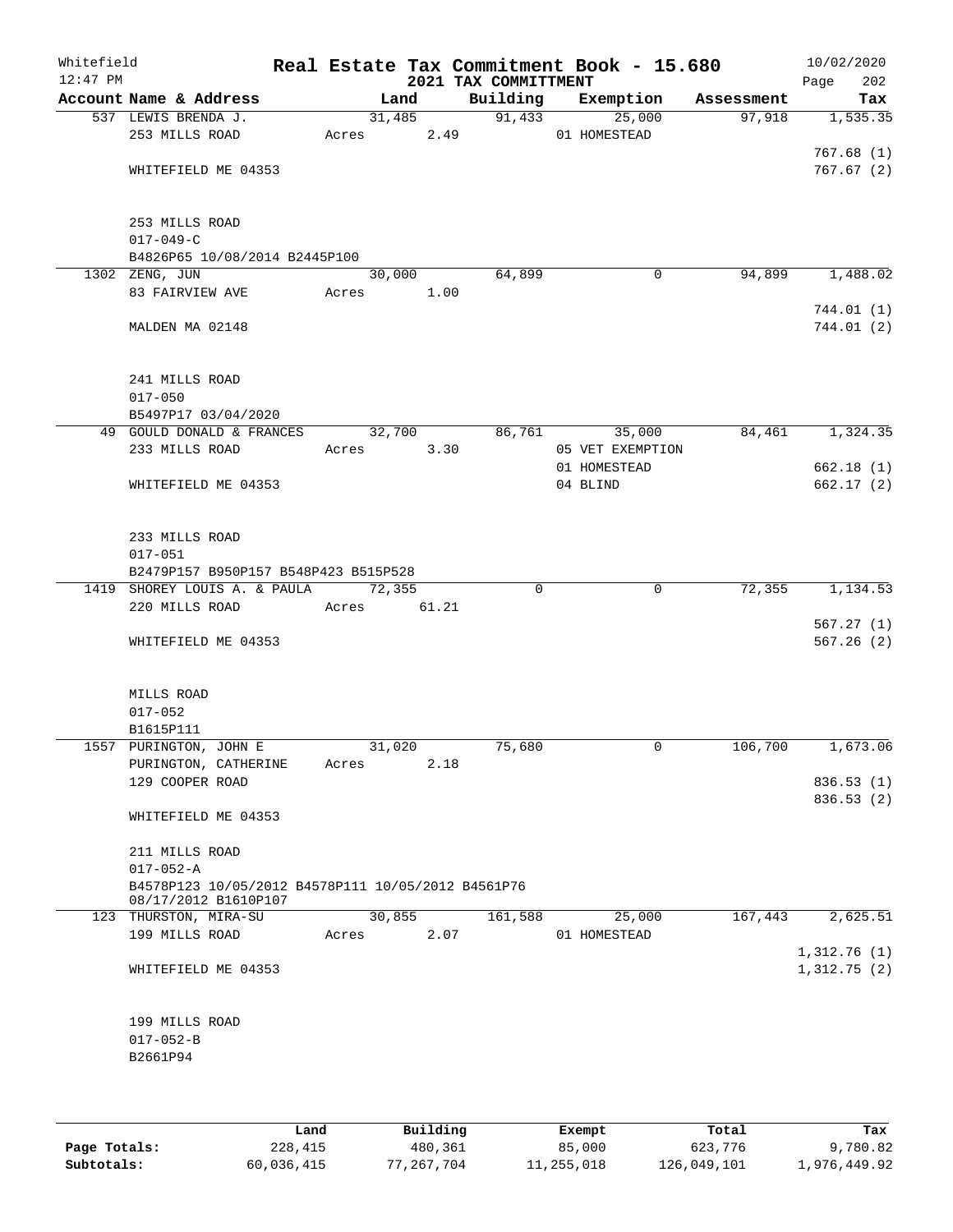| Whitefield<br>$12:47$ PM |                                                                                              |         |       |        |             | 2021 TAX COMMITTMENT |             | Real Estate Tax Commitment Book - 15.680 |            | 10/02/2020<br>203<br>Page  |
|--------------------------|----------------------------------------------------------------------------------------------|---------|-------|--------|-------------|----------------------|-------------|------------------------------------------|------------|----------------------------|
|                          | Account Name & Address                                                                       |         |       | Land   |             | Building             |             | Exemption                                | Assessment | Tax                        |
|                          | 626 LABELLE, MARK                                                                            |         |       | 94,075 |             | 115,839              |             | 25,000                                   | 184,914    | 2,899.45                   |
|                          | 189 MILLS ROAD                                                                               |         | Acres |        | 32.00       |                      |             | 01 HOMESTEAD                             |            |                            |
|                          |                                                                                              |         |       |        |             |                      |             |                                          |            | 1,449.73(1)                |
|                          | WHITEFIELD ME 04353                                                                          |         |       |        |             |                      |             |                                          |            | 1,449.72(2)                |
|                          |                                                                                              |         |       |        |             |                      |             |                                          |            |                            |
|                          | 179 MILLS ROAD                                                                               |         |       |        |             |                      |             |                                          |            |                            |
|                          | $017 - 053$                                                                                  |         |       |        |             |                      |             |                                          |            |                            |
|                          | B5115P136 03/20/2017 B4261P172 03/23/2010 B4152P17<br>06/04/2009 B3348P91 08/12/2004         |         |       |        |             |                      |             |                                          |            |                            |
|                          | 1091 LABELLE MARK                                                                            |         |       |        | $\mathbf 0$ | 28,985               |             | $\mathbf 0$                              | 28,985     | 454.48                     |
|                          | 189 MILLS ROAD                                                                               |         |       |        |             |                      |             |                                          |            |                            |
|                          |                                                                                              |         |       |        |             |                      |             |                                          |            | 227.24(1)                  |
|                          | WHITEFIELD ME 04353                                                                          |         |       |        |             |                      |             |                                          |            | 227.24(2)                  |
|                          |                                                                                              |         |       |        |             |                      |             |                                          |            |                            |
|                          |                                                                                              |         |       |        |             |                      |             |                                          |            |                            |
|                          | 189 MILLS ROAD                                                                               |         |       |        |             |                      |             |                                          |            |                            |
|                          | $017 - 053 - ON$                                                                             |         |       |        |             |                      |             |                                          |            |                            |
|                          | 532 ROEVER DORIS E. &                                                                        |         |       | 24,875 |             |                      | $\mathbf 0$ | $\mathbf 0$                              | 24,875     | 390.04                     |
|                          | KENNETH C.<br>141 MILLS ROAD                                                                 |         | Acres |        | 4.75        |                      |             |                                          |            |                            |
|                          |                                                                                              |         |       |        |             |                      |             |                                          |            | 195.02(1)                  |
|                          | WHITEFIELD ME 04353                                                                          |         |       |        |             |                      |             |                                          |            | 195.02(2)                  |
|                          |                                                                                              |         |       |        |             |                      |             |                                          |            |                            |
|                          |                                                                                              |         |       |        |             |                      |             |                                          |            |                            |
|                          | MILLS ROAD                                                                                   |         |       |        |             |                      |             |                                          |            |                            |
|                          | $017 - 054$                                                                                  |         |       |        |             |                      |             |                                          |            |                            |
|                          | B2598P92                                                                                     |         |       |        |             |                      |             |                                          |            |                            |
|                          | 1337 ROEVER KENNETH C. &                                                                     |         |       | 70,088 |             | 147,321              |             | 25,000                                   | 192,409    | 3,016.97                   |
|                          | DORIS E.                                                                                     |         |       |        |             |                      |             |                                          |            |                            |
|                          | 141 MILLS ROAD                                                                               |         | Acres |        | 39.75       |                      |             | 01 HOMESTEAD                             |            |                            |
|                          | WHITEFIELD ME 04353                                                                          |         |       |        |             |                      |             |                                          |            | 1,508.49(1)<br>1,508.48(2) |
|                          |                                                                                              |         |       |        |             |                      |             |                                          |            |                            |
|                          |                                                                                              |         |       |        |             |                      |             |                                          |            |                            |
|                          | 141 MILLS ROAD                                                                               |         |       |        |             |                      |             |                                          |            |                            |
|                          | $017 - 054 - A$                                                                              |         |       |        |             |                      |             |                                          |            |                            |
|                          | B2014P235                                                                                    |         |       |        |             |                      |             |                                          |            |                            |
|                          | 913 COWLES, STEVEN                                                                           |         |       | 91,750 |             | 192,001              |             | 25,000                                   | 258,751    | 4,057.22                   |
|                          | COWLES, JULIE                                                                                |         | Acres |        | 80.00       |                      |             | 01 HOMESTEAD                             |            |                            |
|                          | 139 MILLS ROAD                                                                               |         |       |        |             |                      |             |                                          |            | 2,028.61(1)                |
|                          |                                                                                              |         |       |        |             |                      |             |                                          |            | 2,028.61(2)                |
|                          | WHITEFIELD ME 04353                                                                          |         |       |        |             |                      |             |                                          |            |                            |
|                          |                                                                                              |         |       |        |             |                      |             |                                          |            |                            |
|                          | 139 MILLS ROAD<br>$017 - 055 - A$                                                            |         |       |        |             |                      |             |                                          |            |                            |
|                          | B4862P133 02/18/2015 B2209P87                                                                |         |       |        |             |                      |             |                                          |            |                            |
|                          | 520 AQUAFORTIS ASSOCIATES,                                                                   |         |       | 35,000 |             |                      | 0           | 0                                        | 35,000     | 548.80                     |
|                          | <b>LLC</b>                                                                                   |         |       |        |             |                      |             |                                          |            |                            |
|                          | PO BOX 1024                                                                                  |         | Acres |        | 1.05        |                      |             |                                          |            |                            |
|                          |                                                                                              |         |       |        |             |                      |             |                                          |            | 274.40(1)                  |
|                          | CAMDEN ME 04843                                                                              |         |       |        |             |                      |             |                                          |            | 274.40(2)                  |
|                          |                                                                                              |         |       |        |             |                      |             |                                          |            |                            |
|                          | MILLS ROAD                                                                                   |         |       |        |             |                      |             |                                          |            |                            |
|                          | $017 - 055 - B$                                                                              |         |       |        |             |                      |             |                                          |            |                            |
|                          | B4275P85 05/07/2010 B4275P82 05/07/2010 B4084P318<br>01/06/2009 B4078P110 12/15/2008 B2616P3 |         |       |        |             |                      |             |                                          |            |                            |
|                          |                                                                                              |         |       |        |             |                      |             |                                          |            |                            |
|                          |                                                                                              | Land    |       |        | Building    |                      |             | Exempt                                   | Total      | Tax                        |
| Page Totals:             |                                                                                              | 315,788 |       |        | 484,146     |                      |             | 75,000                                   | 724,934    | 11,366.96                  |

**Subtotals:** 60,352,203 77,751,850 11,330,018 126,774,035 1,987,816.88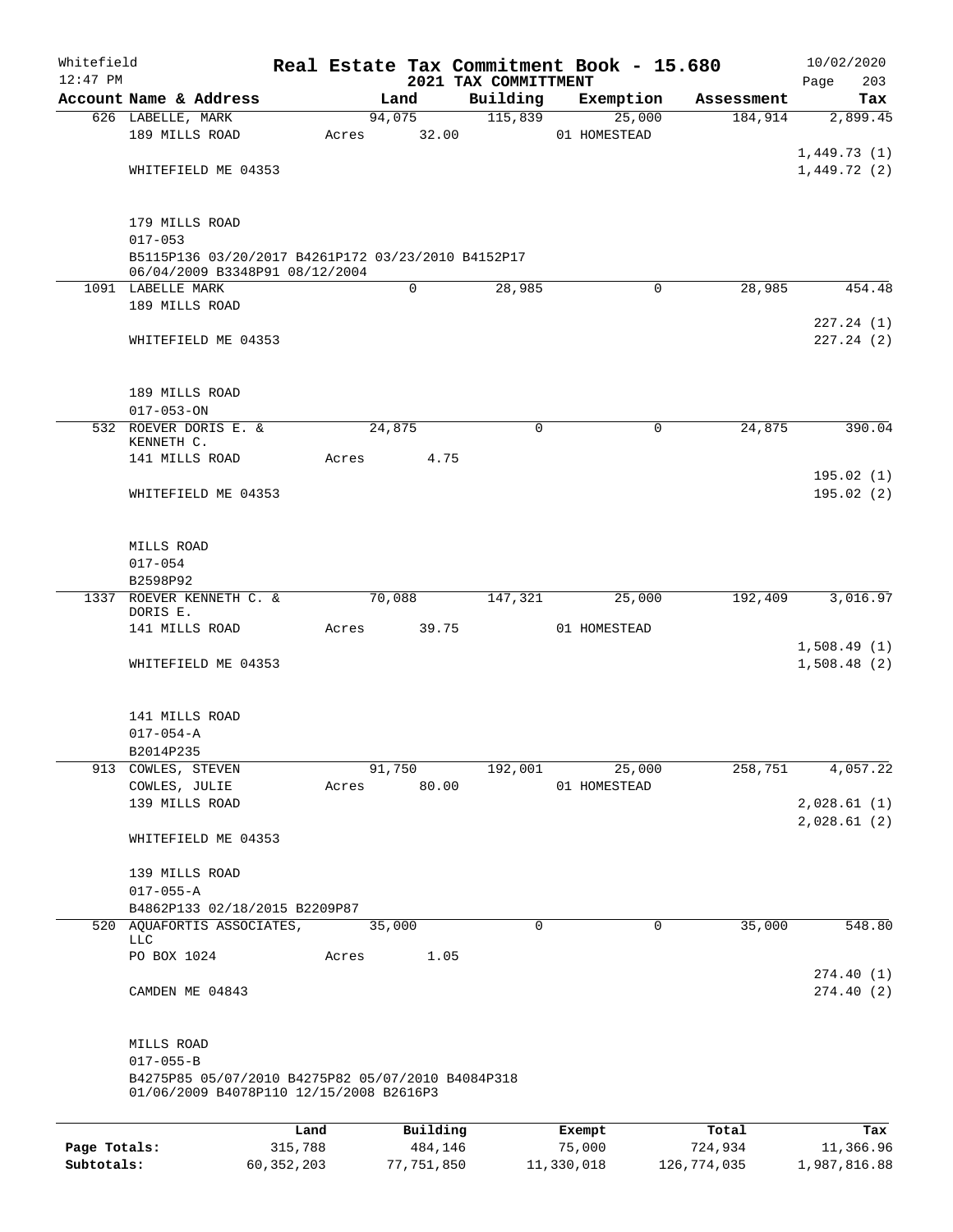| Whitefield<br>$12:47$ PM |                                                                                    |       |              |      | Real Estate Tax Commitment Book - 15.680<br>2021 TAX COMMITTMENT |              |            | 10/02/2020<br>Page<br>204  |
|--------------------------|------------------------------------------------------------------------------------|-------|--------------|------|------------------------------------------------------------------|--------------|------------|----------------------------|
|                          | Account Name & Address                                                             |       | Land         |      | Building                                                         | Exemption    | Assessment | Tax                        |
|                          | 1764 AQUAFORTIS ASSOCIATES,<br><b>LLC</b><br>PO BOX 1024                           |       | $\mathsf{O}$ |      | 16,445                                                           | $\Omega$     | 16,445     | 257.86                     |
|                          | CAMDEN ME 04843                                                                    |       |              |      |                                                                  |              |            | 128.93(1)<br>128.93(2)     |
|                          | 103 MILLS ROAD<br>$017 - 055 - B - ON$<br>B4275P82 04/13/2010 B4078P110 12/08/2008 |       |              |      |                                                                  |              |            |                            |
|                          | 387 CLARK SHARON L                                                                 |       | 46,050       |      | 105,469                                                          | 0            | 151,519    | 2,375.82                   |
|                          | 151 MAIN ST                                                                        | Acres |              | 6.00 |                                                                  |              |            |                            |
|                          | WHITEFIELD ME 04353                                                                |       |              |      |                                                                  |              |            | 1,187.91(1)<br>1,187.91(2) |
|                          | 87 MILLS ROAD<br>$017 - 056$                                                       |       |              |      |                                                                  |              |            |                            |
|                          | B4509P87 04/04/2012 B4466P137 12/01/2011                                           |       |              |      |                                                                  |              |            |                            |
|                          | 935 CHASE TIMOTHY L.                                                               |       | 32,310       |      | 75,950                                                           | $\mathbf 0$  | 108,260    | 1,697.52                   |
|                          | P.O. BOX 78                                                                        | Acres |              | 3.04 |                                                                  |              |            |                            |
|                          | WHITEFIELD ME 04353                                                                |       |              |      |                                                                  |              |            | 848.76 (1)<br>848.76 (2)   |
|                          | 45 MILLS ROAD<br>$017 - 057$                                                       |       |              |      |                                                                  |              |            |                            |
|                          | B2125P162                                                                          |       |              |      |                                                                  |              |            |                            |
|                          | 1908 BISHOP, CHRISTOPHER                                                           |       | 22,550       |      | 0                                                                | $\mathbf 0$  | 22,550     | 353.58                     |
|                          | 239 HILTON ROAD                                                                    | Acres |              | 3.20 |                                                                  |              |            |                            |
|                          | WHITEFIELD ME 04353                                                                |       |              |      |                                                                  |              |            | 176.79(1)<br>176.79(2)     |
|                          | MILLS ROAD<br>$017 - 057 - 1$                                                      |       |              |      |                                                                  |              |            |                            |
|                          | B5115P48 03/17/2017                                                                |       |              |      |                                                                  |              |            |                            |
|                          | 1137 CHASE CHARLES P.                                                              |       | 40,650       |      | 14,270                                                           | $\mathsf{O}$ | 54,920     | 861.15                     |
|                          | P.O. BOX 142                                                                       |       | Acres 11.75  |      |                                                                  |              |            |                            |
|                          | WHITEFIELD ME 04353                                                                |       |              |      |                                                                  |              |            | 430.58 (1)<br>430.57(2)    |
|                          | MILLS ROAD<br>$017 - 057 - A$                                                      |       |              |      |                                                                  |              |            |                            |
|                          | B5435P22 09/19/2019 B2520P25                                                       |       |              |      |                                                                  |              |            |                            |
|                          | 656 RUSSELL, JAMES L                                                               |       | 30,370       |      | $\Omega$                                                         | $\Omega$     | 30,370     | 476.20                     |
|                          | 345 VIGUE ROAD Acres                                                               |       |              | 5.15 |                                                                  |              |            |                            |
|                          | WHITEFIELD ME 04353                                                                |       |              |      |                                                                  |              |            | 238.10(1)<br>238.10(2)     |
|                          | BENNER LANE<br>$017 - 058$<br>B1978P3                                              |       |              |      |                                                                  |              |            |                            |
|                          |                                                                                    |       |              |      |                                                                  |              |            |                            |

|              | Land       | Building   | Exempt     | Total         | Tax          |
|--------------|------------|------------|------------|---------------|--------------|
| Page Totals: | 171,930    | 212,134    |            | 384,064       | 6.022.13     |
| Subtotals:   | 60,524,133 | 77,963,984 | 11,330,018 | 127, 158, 099 | 1,993,839.01 |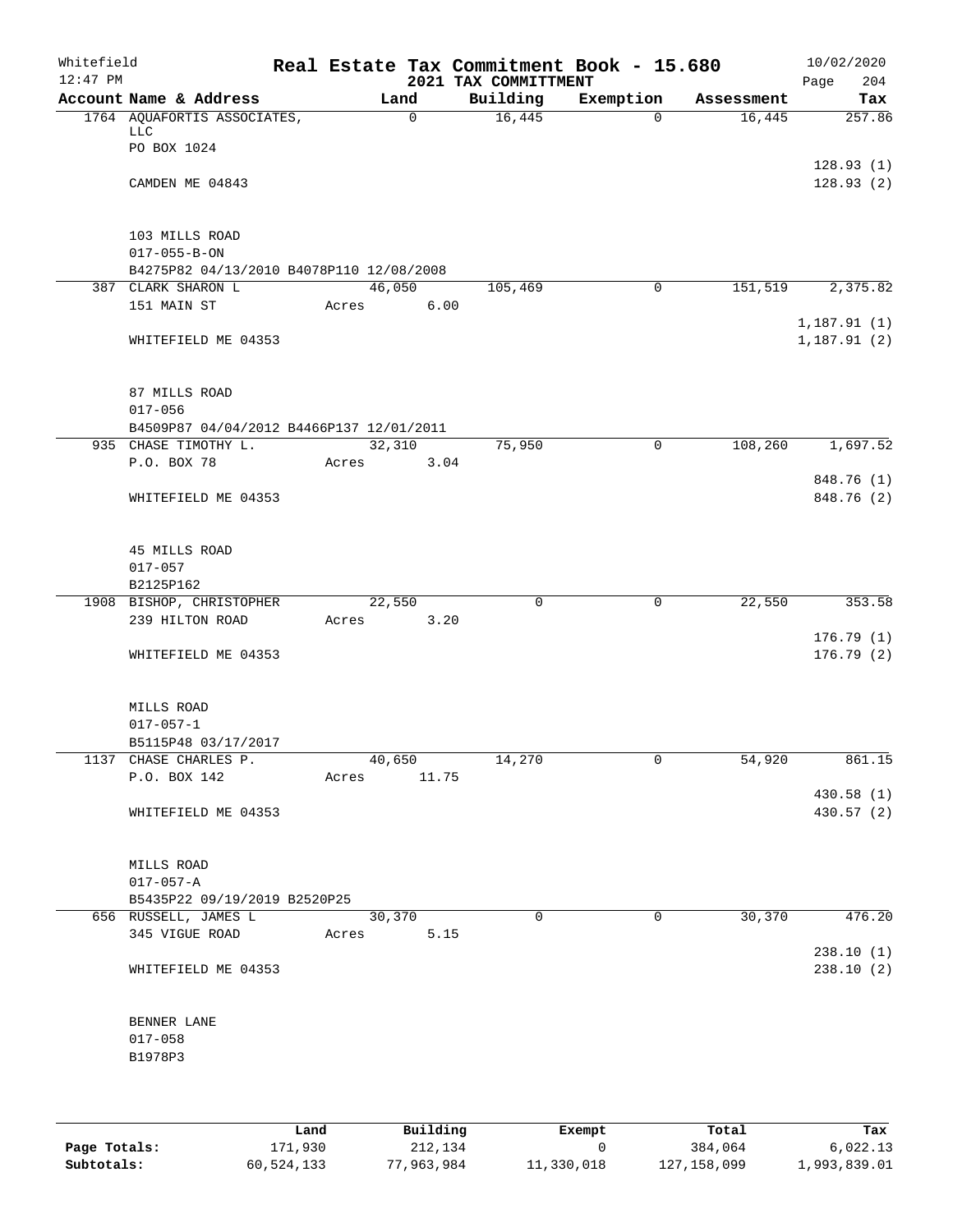| Whitefield<br>$12:47$ PM |                                        |                 |       | Real Estate Tax Commitment Book - 15.680<br>2021 TAX COMMITTMENT |             |            | 10/02/2020<br>Page<br>205 |
|--------------------------|----------------------------------------|-----------------|-------|------------------------------------------------------------------|-------------|------------|---------------------------|
|                          | Account Name & Address                 |                 | Land  | Building                                                         | Exemption   | Assessment | Tax                       |
|                          | 1464 RUSSELL MARGARET A.<br>PO BOX 238 | 20,000<br>Acres | 1.50  | $\mathbf 0$                                                      | $\Omega$    | 20,000     | 313.60                    |
|                          | E. WINTHROP ME 04343                   |                 |       |                                                                  |             |            | 156.80(1)<br>156.80(2)    |
|                          | 341 VIGUE ROAD<br>$017 - 058 - A$      |                 |       |                                                                  |             |            |                           |
|                          | B2178P126                              |                 |       |                                                                  |             |            |                           |
|                          | 1070 MEHUREN, JOHN G                   | 54,475          |       | $\mathbf 0$                                                      | 0           | 54,475     | 854.17                    |
|                          | 681 COOPER ROAD                        | Acres           | 46.50 |                                                                  |             |            |                           |
|                          | WHITEFIELD ME 04353                    |                 |       |                                                                  |             |            | 427.09(1)<br>427.08 (2)   |
|                          | COOPER ROAD<br>$018 - 001$             |                 |       |                                                                  |             |            |                           |
|                          | B4332P182 10/22/2010                   |                 |       |                                                                  |             |            |                           |
|                          | 182 COOPER, THURLOW & GARY             | 39,200          |       | 0                                                                | 0           | 39,200     | 614.66                    |
|                          | Е<br>LINDA GAGNE, TRUSTEE              |                 |       |                                                                  |             |            |                           |
|                          | 26 NORWAY DRIVE                        | Acres           | 23.00 |                                                                  |             |            | 307.33(1)<br>307.33(2)    |
|                          | CHELSEA ME 04330                       |                 |       |                                                                  |             |            |                           |
|                          | COOPER ROAD                            |                 |       |                                                                  |             |            |                           |
|                          | $018 - 001 - A$                        |                 |       |                                                                  |             |            |                           |
|                          | B2371P232                              |                 |       |                                                                  |             |            |                           |
|                          | 745 ALLEN, WAYNE S                     | 55,490          |       | 88,553                                                           | 0           | 144,043    | 2,258.59                  |
|                          | 728 COOPER ROAD                        | Acres           | 6.80  |                                                                  |             |            | 1, 129.30(1)              |
|                          | WHITEFIELD ME 04353                    |                 |       |                                                                  |             |            | 1, 129.29(2)              |
|                          | 728 COOPER ROAD                        |                 |       |                                                                  |             |            |                           |
|                          | $018 - 002$<br>B2145P70                |                 |       |                                                                  |             |            |                           |
|                          | 611 LAMONTAGNE, MAXINE E               |                 | 150   | 0                                                                | 0           | 150        | 2.35                      |
|                          | 754 COOPER ROAD                        | Acres           | 0.10  |                                                                  |             |            |                           |
|                          | CHELSEA ME 04330                       |                 |       |                                                                  |             |            | 1.18(1)<br>1.17(2)        |
|                          |                                        |                 |       |                                                                  |             |            |                           |
|                          | COOPER ROAD                            |                 |       |                                                                  |             |            |                           |
|                          | $018 - 003$<br>B2258P286               |                 |       |                                                                  |             |            |                           |
|                          | 515 ADAMS, CLIFTON V JR                | 30,300          |       | 67,682                                                           | $\mathbf 0$ | 97,982     | 1,536.36                  |
|                          | ADAMS, TINA M                          | Acres           | 1.70  |                                                                  |             |            |                           |
|                          | 180 AUGUSTA ROAD                       |                 |       |                                                                  |             |            | 768.18 (1)                |
|                          | WHITEFIELD ME 04353                    |                 |       |                                                                  |             |            | 768.18(2)                 |
|                          | 197 AUGUSTA ROAD<br>$018 - 004$        |                 |       |                                                                  |             |            |                           |
|                          | B5298P295 08/28/2018                   |                 |       |                                                                  |             |            |                           |
|                          |                                        |                 |       |                                                                  |             |            |                           |

|              | Land       | Building   | Exempt     | Total       | Tax          |
|--------------|------------|------------|------------|-------------|--------------|
| Page Totals: | 199,615    | 156,235    |            | 355,850     | 5,579.73     |
| Subtotals:   | 60,723,748 | 78,120,219 | 11,330,018 | 127,513,949 | 1,999,418.74 |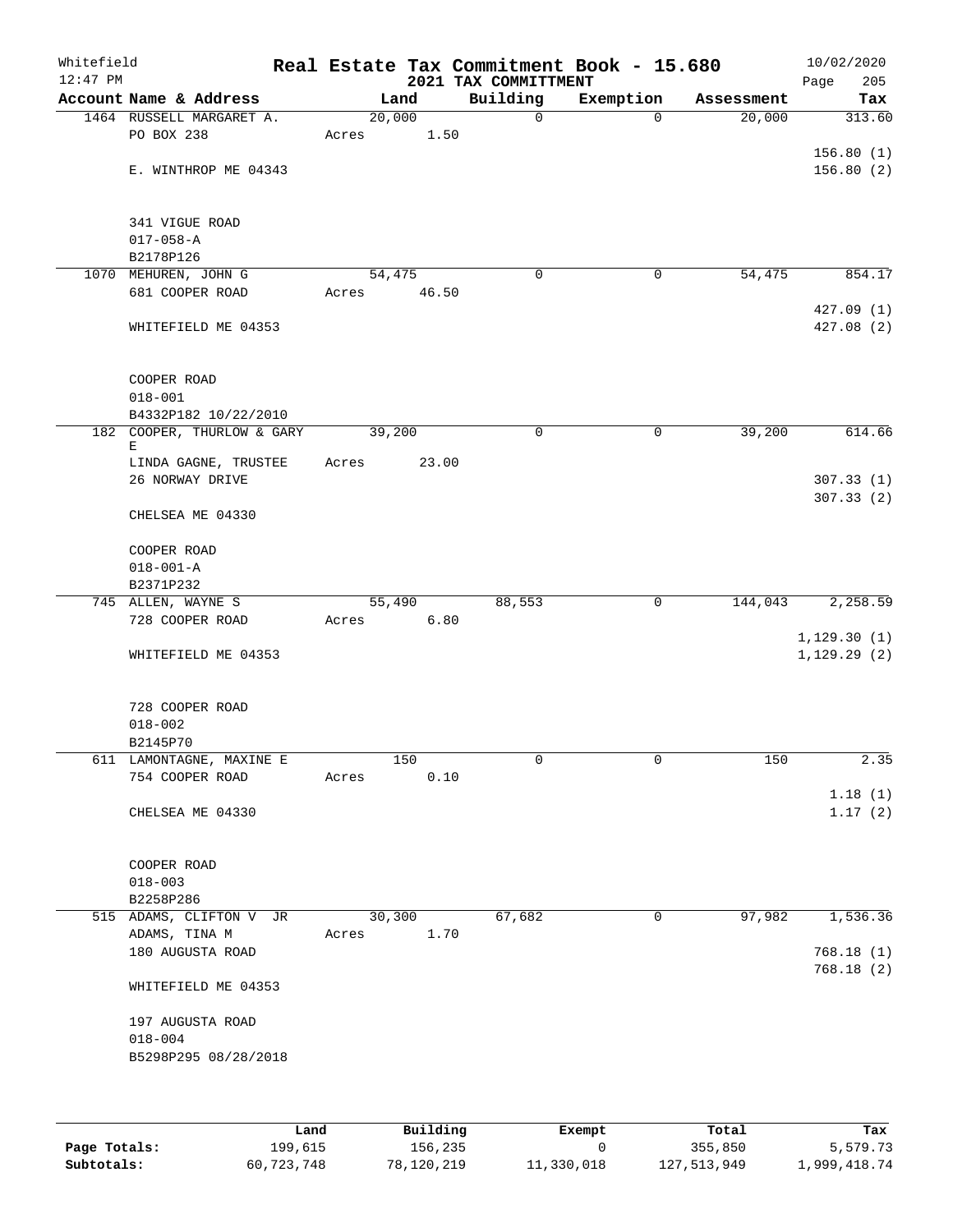| Whitefield<br>$12:47$ PM |                                                                   |            |                     | 2021 TAX COMMITTMENT | Real Estate Tax Commitment Book - 15.680 |             | 10/02/2020<br>206<br>Page |
|--------------------------|-------------------------------------------------------------------|------------|---------------------|----------------------|------------------------------------------|-------------|---------------------------|
|                          | Account Name & Address                                            |            | Land                | Building             | Exemption                                | Assessment  | Tax                       |
|                          | 102 CENTRAL MAINE POWER<br>C/O AVANGRID MANAGEMENT Acres          |            | 56,640<br>18.88     | $\mathbf 0$          | $\Omega$                                 | 56,640      | 888.12                    |
|                          | CO.- LOCAL TAX<br>ONE CITY CENTER, 5TH                            |            |                     |                      |                                          |             | 444.06 (1)                |
|                          | <b>FLOOR</b>                                                      |            |                     |                      |                                          |             | 444.06 (2)                |
|                          | PORTLAND ME 04101                                                 |            |                     |                      |                                          |             |                           |
|                          | OFF ROCKLAND ROAD<br>$018 - 005$<br>B4277P76 05/18/2010           |            |                     |                      |                                          |             |                           |
|                          | 374 BATCHELDER, PETER                                             |            | 34,890              | 107,346              | 25,000                                   | 117,236     | 1,838.26                  |
|                          | PO BOX 185                                                        | Acres      | 4.76                |                      | 01 HOMESTEAD                             |             | 919.13(1)                 |
|                          | AUGUSTA ME 04330                                                  |            |                     |                      |                                          |             | 919.13(2)                 |
|                          | 48 MOPAR LANE                                                     |            |                     |                      |                                          |             |                           |
|                          | $018 - 006$<br>B4678P305 06/24/2013 B4277P76 05/18/2010 B2051P304 |            |                     |                      |                                          |             |                           |
|                          | 281 BATCHELDER, PETER A SR                                        |            | $\overline{23,985}$ | 0                    | 0                                        | 23,985      | 376.08                    |
|                          | BATCHELDER, MURIEL A                                              | Acres      | 26.90               |                      |                                          |             |                           |
|                          | P.O. BOX 185                                                      |            |                     |                      |                                          |             | 188.04(1)<br>188.04(2)    |
|                          | AUGUSTA ME 04330                                                  |            |                     |                      |                                          |             |                           |
|                          | AUGUSTA ROAD                                                      |            |                     |                      |                                          |             |                           |
|                          | $018 - 007$                                                       |            |                     |                      |                                          |             |                           |
|                          | B5230P108 02/16/2018                                              |            |                     |                      |                                          |             |                           |
|                          | 1643 BATCHELDER, PETER A SR<br>BATCHELDER, MURIEL A               | Acres 7.60 | 27,330              | $\mathbf 0$          | 0                                        | 27,330      | 428.53                    |
|                          | P.O. BOX 185                                                      |            |                     |                      |                                          |             | 214.27(1)<br>214.26(2)    |
|                          | AUGUSTA ME 04330                                                  |            |                     |                      |                                          |             |                           |
|                          | AUGUSTA ROAD                                                      |            |                     |                      |                                          |             |                           |
|                          | $018 - 008$                                                       |            |                     |                      |                                          |             |                           |
|                          | B5230P108 02/16/2018<br>1266 MONROE, FRANK                        |            | 30,000              | 10,629               | 0                                        | 40,629      | 637.06                    |
|                          | 183 AUGUSTA ROAD                                                  | Acres      | 0.69                |                      |                                          |             |                           |
|                          |                                                                   |            |                     |                      |                                          |             | 318.53(1)                 |
|                          | WHITEFIELD<br>ME 04353                                            |            |                     |                      |                                          |             | 318.53(2)                 |
|                          | 175 AUGUSTA ROAD                                                  |            |                     |                      |                                          |             |                           |
|                          | $018 - 009$                                                       |            |                     |                      |                                          |             |                           |
|                          | B4689P309 07/23/2013 B2895P40                                     |            |                     |                      |                                          |             |                           |
| 1386                     | CORBIN, BRADLEY &<br>ELIZABETH                                    |            | 2,760               | 0                    | 0                                        | 2,760       | 43.28                     |
|                          | 14 ELM LANE                                                       | Acres      | 1.84                |                      |                                          |             |                           |
|                          | WINDSOR ME 04363                                                  |            |                     |                      |                                          |             | 21.64(1)<br>21.64(2)      |
|                          | AUGUSTA ROAD                                                      |            |                     |                      |                                          |             |                           |
|                          | $018 - 010$                                                       |            |                     |                      |                                          |             |                           |
|                          | B2613P248                                                         |            |                     |                      |                                          |             |                           |
|                          |                                                                   | Land       | Building            |                      | Exempt                                   | Total       | Tax                       |
| Page Totals:             |                                                                   | 175,605    | 117,975             |                      | 25,000                                   | 268,580     | 4, 211.33                 |
| Subtotals:               | 60,899,353                                                        |            | 78, 238, 194        |                      | 11,355,018                               | 127,782,529 | 2,003,630.07              |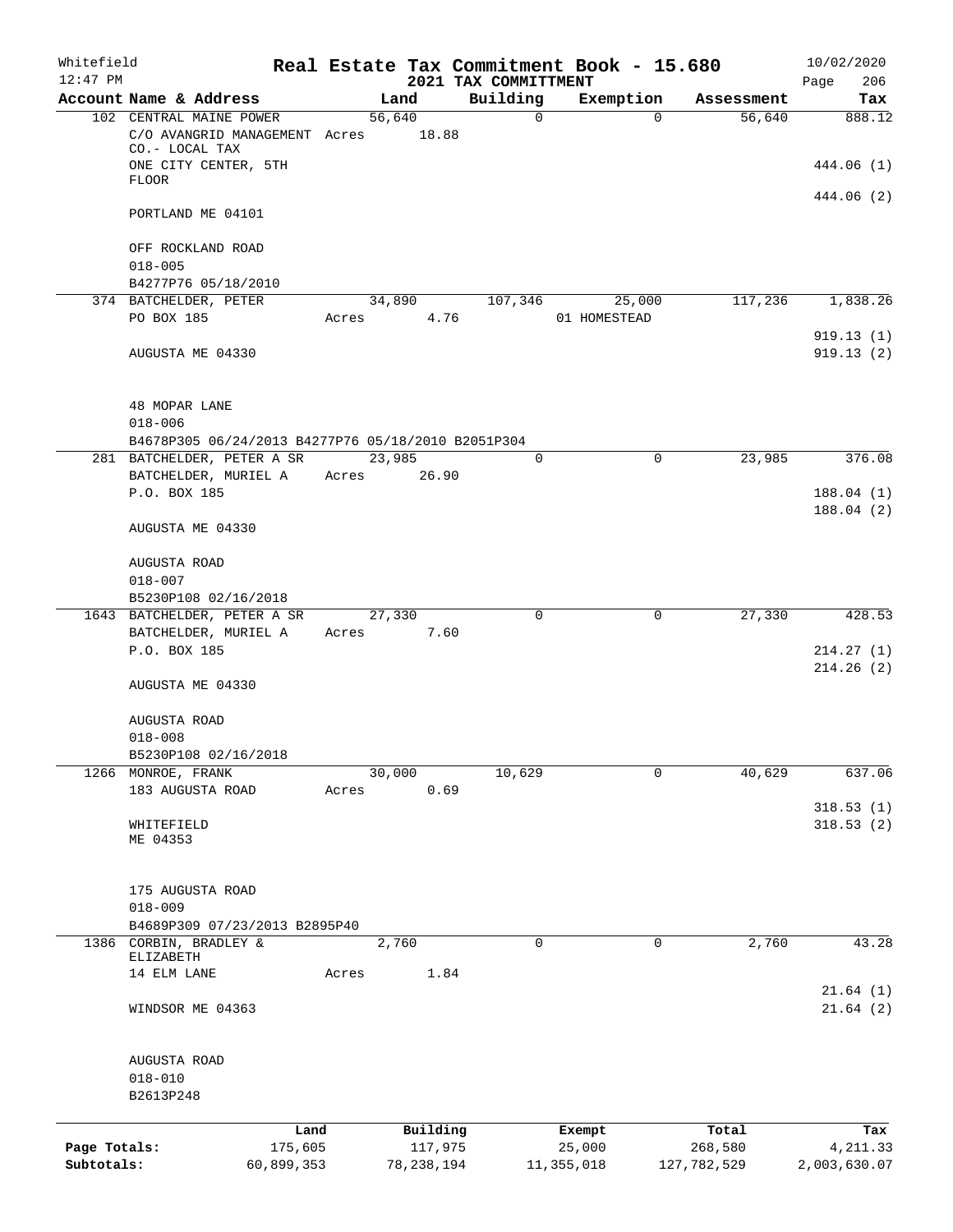| Whitefield<br>$12:47$ PM |                                                                                                  |                 |       |         |                     | 2021 TAX COMMITTMENT | Real Estate Tax Commitment Book - 15.680 |             |                  | 10/02/2020<br>207<br>Page |
|--------------------------|--------------------------------------------------------------------------------------------------|-----------------|-------|---------|---------------------|----------------------|------------------------------------------|-------------|------------------|---------------------------|
|                          | Account Name & Address                                                                           |                 |       | Land    |                     | Building             | Exemption                                |             | Assessment       | Tax                       |
|                          | 490 MONROE, FRANK                                                                                |                 |       | 30, 300 |                     | 81,797               | 25,000                                   |             | 87,097           | 1,365.68                  |
|                          | 183 AUGUSTA ROAD                                                                                 |                 | Acres |         | 1.70                |                      | 01 HOMESTEAD                             |             |                  |                           |
|                          |                                                                                                  |                 |       |         |                     |                      |                                          |             |                  | 682.84 (1)                |
|                          | WHITEFIELD<br>ME 04353                                                                           |                 |       |         |                     |                      |                                          |             |                  | 682.84 (2)                |
|                          |                                                                                                  |                 |       |         |                     |                      |                                          |             |                  |                           |
|                          |                                                                                                  |                 |       |         |                     |                      |                                          |             |                  |                           |
|                          | 183 AUGUSTA ROAD                                                                                 |                 |       |         |                     |                      |                                          |             |                  |                           |
|                          | $018 - 010 - A$                                                                                  |                 |       |         |                     |                      |                                          |             |                  |                           |
|                          | B4689P309 07/23/2013 B4689P133 07/22/2013 B4647P261<br>04/02/2013 B4106P204 02/27/2009 B2199P230 |                 |       |         |                     |                      |                                          |             |                  |                           |
|                          | 1766 MONROE, FRANK                                                                               |                 |       | 20,480  |                     | 0                    |                                          | $\mathbf 0$ | 20,480           | 321.13                    |
|                          | 183 AUGUSTA ROAD                                                                                 |                 | Acres |         | 1.82                |                      |                                          |             |                  |                           |
|                          |                                                                                                  |                 |       |         |                     |                      |                                          |             |                  | 160.57(1)                 |
|                          | WHITEFIELD                                                                                       |                 |       |         |                     |                      |                                          |             |                  | 160.56(2)                 |
|                          | ME 04353                                                                                         |                 |       |         |                     |                      |                                          |             |                  |                           |
|                          |                                                                                                  |                 |       |         |                     |                      |                                          |             |                  |                           |
|                          | AUGUSTA ROAD                                                                                     |                 |       |         |                     |                      |                                          |             |                  |                           |
|                          | $018 - 010 - B$                                                                                  |                 |       |         |                     |                      |                                          |             |                  |                           |
|                          | B5136P106 05/17/2017 B4689P309 07/23/2013 B3673P202                                              |                 |       |         |                     |                      |                                          |             |                  |                           |
|                          | 05/10/2006<br>1836 MONROE, FRANK M                                                               |                 |       | 30,000  |                     | 190,197              |                                          | 0           | 220,197          | 3,452.69                  |
|                          | 183 AUGUSTA ROAD                                                                                 |                 | Acres |         | 1.50                |                      |                                          |             |                  |                           |
|                          |                                                                                                  |                 |       |         |                     |                      |                                          |             |                  | 1,726.35(1)               |
|                          | WHITEFIELD ME 04353                                                                              |                 |       |         |                     |                      |                                          |             |                  | 1,726.34(2)               |
|                          |                                                                                                  |                 |       |         |                     |                      |                                          |             |                  |                           |
|                          |                                                                                                  |                 |       |         |                     |                      |                                          |             |                  |                           |
|                          | 189 AUGUSTA ROAD                                                                                 |                 |       |         |                     |                      |                                          |             |                  |                           |
|                          | $018 - 010 - C$                                                                                  |                 |       |         |                     |                      |                                          |             |                  |                           |
|                          | B5498P137 02/27/2020<br>135 AUGUSTA ROAD LLC                                                     |                 |       | 25,714  |                     | 8,428                |                                          | 0           | 34, 142          | 535.35                    |
|                          | 358 MILLAY ROAD                                                                                  |                 | Acres |         | 5.58                |                      |                                          |             |                  |                           |
|                          |                                                                                                  |                 |       |         |                     |                      |                                          |             |                  | 267.68(1)                 |
|                          | BOWDOINHAM ME 04008                                                                              |                 |       |         |                     |                      |                                          |             |                  | 267.67(2)                 |
|                          |                                                                                                  |                 |       |         |                     |                      |                                          |             |                  |                           |
|                          |                                                                                                  |                 |       |         |                     |                      |                                          |             |                  |                           |
|                          | 135 AUGUSTA ROAD<br>$018 - 011$                                                                  |                 |       |         |                     |                      |                                          |             |                  |                           |
|                          | B4385P11 03/22/2011 B2613P248                                                                    |                 |       |         |                     |                      |                                          |             |                  |                           |
|                          | 1489 BARTLETT, CHERYL                                                                            |                 |       | 30,000  |                     | 69,286               |                                          | $\mathbf 0$ | 99,286           | 1,556.80                  |
|                          | P.O. BOX 107                                                                                     |                 | Acres |         | 0.69                |                      |                                          |             |                  |                           |
|                          |                                                                                                  |                 |       |         |                     |                      |                                          |             |                  | 778.40(1)                 |
|                          | WINDSOR ME 04363                                                                                 |                 |       |         |                     |                      |                                          |             |                  | 778.40(2)                 |
|                          |                                                                                                  |                 |       |         |                     |                      |                                          |             |                  |                           |
|                          | 125 AUGUSTA ROAD                                                                                 |                 |       |         |                     |                      |                                          |             |                  |                           |
|                          | $018 - 012$                                                                                      |                 |       |         |                     |                      |                                          |             |                  |                           |
|                          | B2276P86                                                                                         |                 |       |         |                     |                      |                                          |             |                  |                           |
| 1371                     | CORBIN, BRADLEY &                                                                                |                 |       | 29,714  |                     | $\mathbf 0$          |                                          | $\mathbf 0$ | 29,714           | 465.92                    |
|                          | ELIZABETH<br>14 ELM LANE                                                                         |                 | Acres |         | 10.58               |                      |                                          |             |                  |                           |
|                          |                                                                                                  |                 |       |         |                     |                      |                                          |             |                  | 232.96(1)                 |
|                          | WINDSOR ME 04363                                                                                 |                 |       |         |                     |                      |                                          |             |                  | 232.96 (2)                |
|                          |                                                                                                  |                 |       |         |                     |                      |                                          |             |                  |                           |
|                          |                                                                                                  |                 |       |         |                     |                      |                                          |             |                  |                           |
|                          | AUGUSTA ROAD                                                                                     |                 |       |         |                     |                      |                                          |             |                  |                           |
|                          | $018 - 013$                                                                                      |                 |       |         |                     |                      |                                          |             |                  |                           |
|                          | B2613P248                                                                                        |                 |       |         |                     |                      |                                          |             |                  |                           |
| Page Totals:             |                                                                                                  | Land<br>166,208 |       |         | Building<br>349,708 |                      | Exempt<br>25,000                         |             | Total<br>490,916 | Tax<br>7,697.57           |
| Subtotals:               |                                                                                                  | 61,065,561      |       |         | 78,587,902          |                      | 11,380,018                               |             | 128, 273, 445    | 2,011,327.64              |
|                          |                                                                                                  |                 |       |         |                     |                      |                                          |             |                  |                           |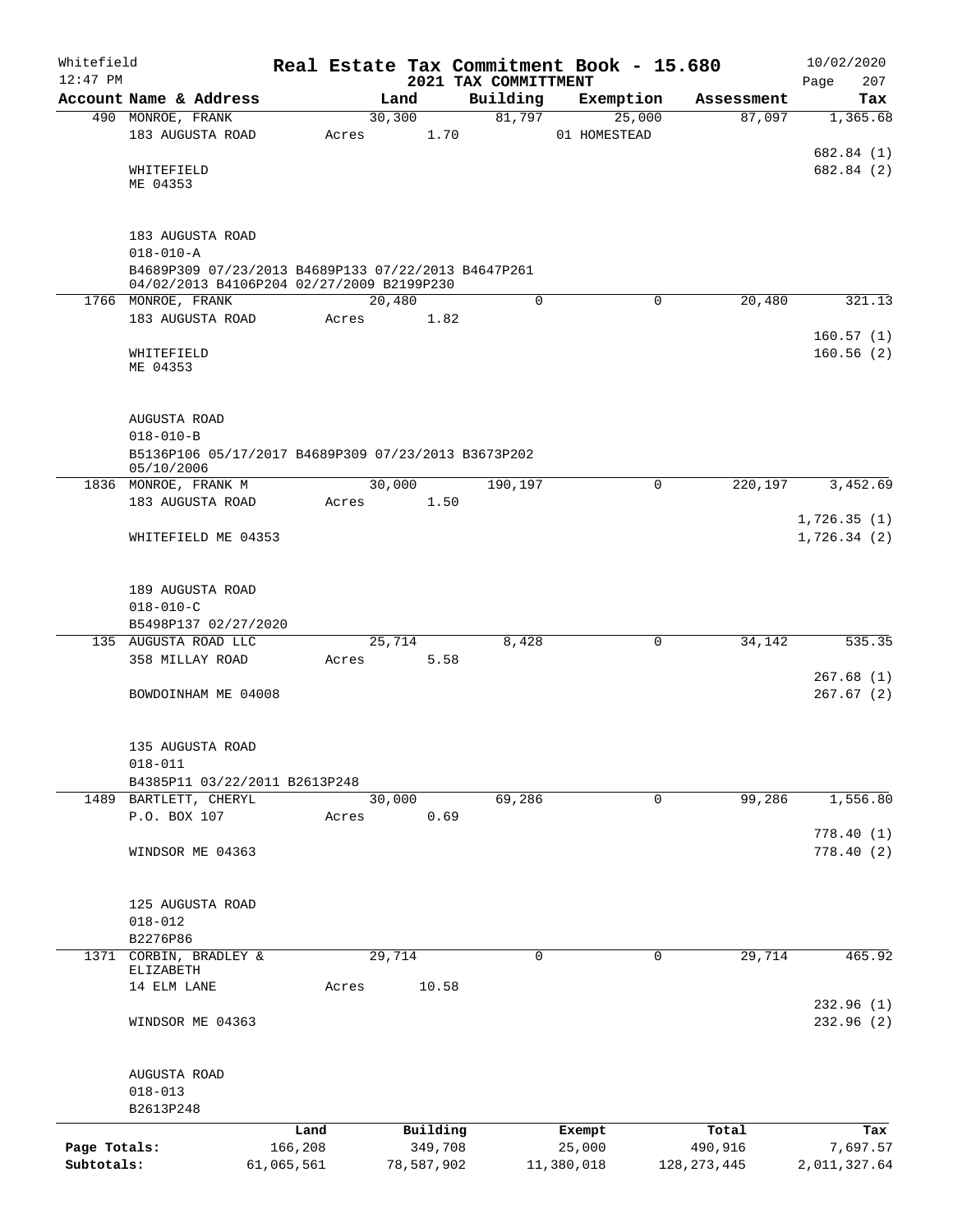| Whitefield<br>$12:47$ PM |                                                   |         |       |        |          | 2021 TAX COMMITTMENT | Real Estate Tax Commitment Book - 15.680 |             |            | 10/02/2020   |            |
|--------------------------|---------------------------------------------------|---------|-------|--------|----------|----------------------|------------------------------------------|-------------|------------|--------------|------------|
|                          | Account Name & Address                            |         |       | Land   |          | Building             | Exemption                                |             | Assessment | Page         | 208<br>Tax |
|                          | 510 HARVEY, ROBERT C                              |         |       | 31,500 |          | 19,412               | 25,000                                   |             | 25,912     |              | 406.30     |
|                          | 95 AUGUSTA ROAD                                   |         | Acres |        | 2.50     |                      | 01 HOMESTEAD                             |             |            |              |            |
|                          |                                                   |         |       |        |          |                      |                                          |             |            | 203.15(1)    |            |
|                          | WHITEFIELD ME 04353                               |         |       |        |          |                      |                                          |             |            | 203.15(2)    |            |
|                          |                                                   |         |       |        |          |                      |                                          |             |            |              |            |
|                          | 95 AUGUSTA ROAD                                   |         |       |        |          |                      |                                          |             |            |              |            |
|                          | $018 - 013 - A$                                   |         |       |        |          |                      |                                          |             |            |              |            |
|                          | B3398P101 11/19/2004 B2895P105                    |         |       |        |          |                      |                                          |             |            |              |            |
|                          | 112 CORBIN, BRADLEY &<br>ELIZABETH                |         |       | 8,036  |          | $\Omega$             |                                          | 0           | 8,036      |              | 126.00     |
|                          | 14 ELM LANE                                       |         | Acres |        | 5.67     |                      |                                          |             |            |              |            |
|                          |                                                   |         |       |        |          |                      |                                          |             |            | 63.00(1)     |            |
|                          | WINDSOR ME 04363                                  |         |       |        |          |                      |                                          |             |            | 63.00(2)     |            |
|                          |                                                   |         |       |        |          |                      |                                          |             |            |              |            |
|                          | AUGUSTA ROAD                                      |         |       |        |          |                      |                                          |             |            |              |            |
|                          | $018 - 013 - B$                                   |         |       |        |          |                      |                                          |             |            |              |            |
|                          | B2613P248<br>621 SMITH, STEVEN C                  |         |       | 39,042 |          | 117,921              |                                          | 0           | 156,963    | 2,461.18     |            |
|                          | 279 E. RIVER ROAD                                 |         | Acres |        | 9.74     |                      |                                          |             |            |              |            |
|                          |                                                   |         |       |        |          |                      |                                          |             |            | 1, 230.59(1) |            |
|                          | WHITEFIELD ME 04353                               |         |       |        |          |                      |                                          |             |            | 1, 230.59(2) |            |
|                          |                                                   |         |       |        |          |                      |                                          |             |            |              |            |
|                          |                                                   |         |       |        |          |                      |                                          |             |            |              |            |
|                          | 69 AUGUSTA ROAD<br>$018 - 013 - C$                |         |       |        |          |                      |                                          |             |            |              |            |
|                          | B4688P31 07/18/2013 B4688P21 07/18/2013 B2311P330 |         |       |        |          |                      |                                          |             |            |              |            |
|                          | 1937 CORBIN, SCOTT A.                             |         |       | 21,770 |          | 0                    |                                          | $\mathbf 0$ | 21,770     |              | 341.35     |
|                          | CORBIN, NELIA E                                   |         | Acres |        | 2.68     |                      |                                          |             |            |              |            |
|                          | 233 CROSS HILL ROAD                               |         |       |        |          |                      |                                          |             |            | 170.68(1)    |            |
|                          | AUGUSTA ME 04330                                  |         |       |        |          |                      |                                          |             |            | 170.67(2)    |            |
|                          |                                                   |         |       |        |          |                      |                                          |             |            |              |            |
|                          | ROUTE 17                                          |         |       |        |          |                      |                                          |             |            |              |            |
|                          | $018 - 013 - D$                                   |         |       |        |          |                      |                                          |             |            |              |            |
|                          | B5482P193 01/17/2020                              |         |       |        |          |                      |                                          |             |            |              |            |
|                          | 591 SMITH, STEPHEN C                              |         |       | 75,800 |          | 0                    |                                          | 0           | 75,800     | 1,188.54     |            |
|                          | 279 E. RIVER ROAD                                 |         | Acres |        | 88.10    |                      |                                          |             |            |              |            |
|                          |                                                   |         |       |        |          |                      |                                          |             |            | 594.27(1)    |            |
|                          | WHITEFIELD ME 04353                               |         |       |        |          |                      |                                          |             |            | 594.27 (2)   |            |
|                          |                                                   |         |       |        |          |                      |                                          |             |            |              |            |
|                          | AUGUSTA ROAD<br>$018 - 014$                       |         |       |        |          |                      |                                          |             |            |              |            |
|                          | B4688P18 07/18/2013 B2311P330                     |         |       |        |          |                      |                                          |             |            |              |            |
|                          | 1416 DUBE, KAREN M & MICHAEL                      |         |       | 31,200 |          | 17,006               |                                          | 0           | 48,206     |              | 755.87     |
|                          | R                                                 |         |       |        |          |                      |                                          |             |            |              |            |
|                          | 94 AUGUSTA ROAD                                   |         | Acres |        | 2.30     |                      |                                          |             |            | 377.94(1)    |            |
|                          | WHITEFIELD ME 04353                               |         |       |        |          |                      |                                          |             |            | 377.93(2)    |            |
|                          |                                                   |         |       |        |          |                      |                                          |             |            |              |            |
|                          | 94 AUGUSTA ROAD                                   |         |       |        |          |                      |                                          |             |            |              |            |
|                          | $018 - 014 - A$                                   |         |       |        |          |                      |                                          |             |            |              |            |
|                          | B2256P94                                          |         |       |        |          |                      |                                          |             |            |              |            |
|                          |                                                   |         |       |        |          |                      |                                          |             |            |              |            |
|                          |                                                   | Land    |       |        | Building |                      | Exempt                                   |             | Total      |              | Tax        |
| Page Totals:             |                                                   | 207,348 |       |        | 154,339  |                      | 25,000                                   |             | 336,687    | 5,279.24     |            |

**Subtotals:** 61,272,909 78,742,241 11,405,018 128,610,132 2,016,606.88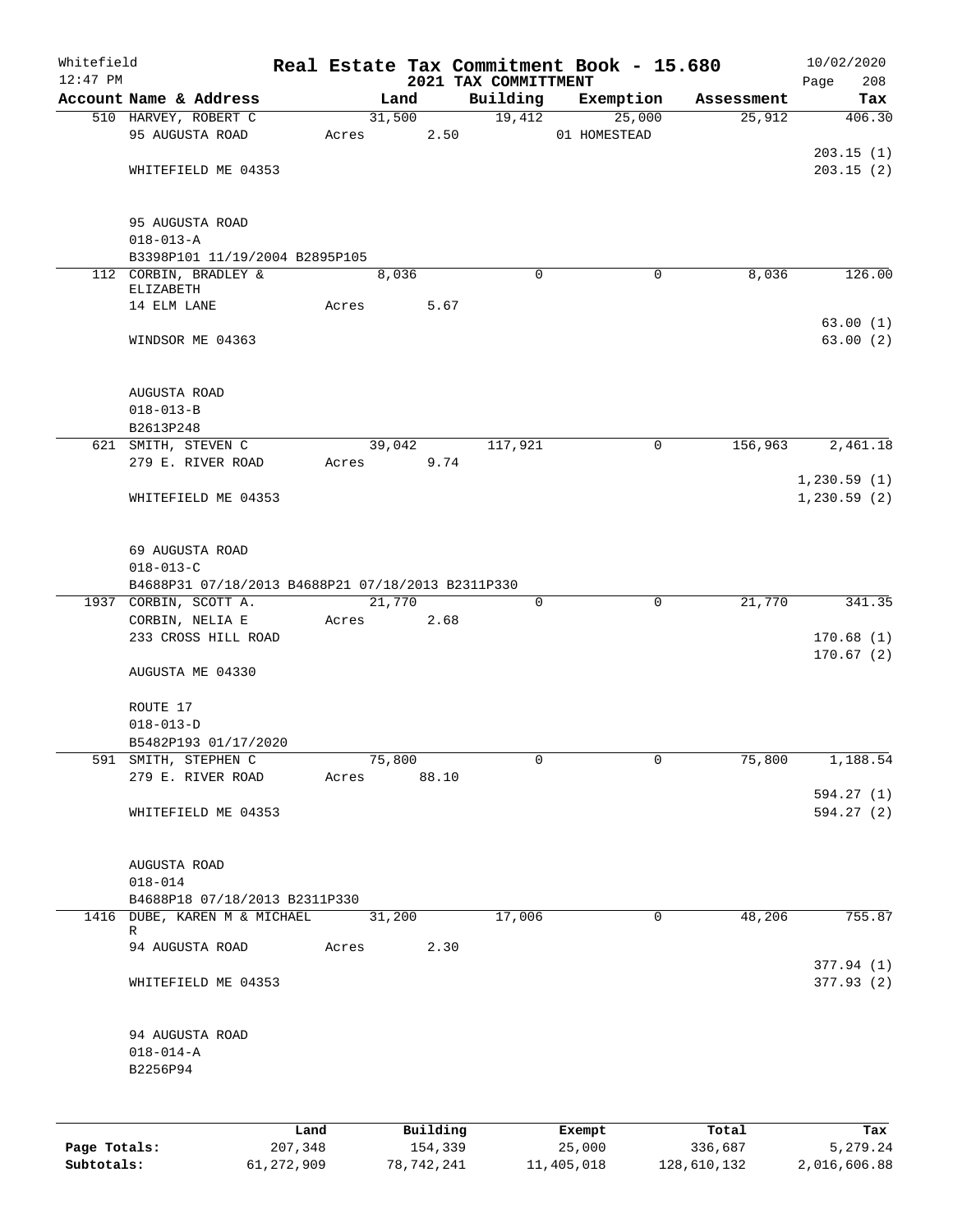| Whitefield<br>$12:47$ PM   |                                         |                         |       |        |                       | Real Estate Tax Commitment Book - 15.680<br>2021 TAX COMMITTMENT |              |                        | 10/02/2020                 |
|----------------------------|-----------------------------------------|-------------------------|-------|--------|-----------------------|------------------------------------------------------------------|--------------|------------------------|----------------------------|
|                            | Account Name & Address                  |                         |       | Land   |                       | Building                                                         | Exemption    | Assessment             | Page<br>209<br>Tax         |
|                            | 1611 ST. PIERRE, SHIRLEY                |                         |       | 31,200 |                       | 58,268                                                           | $\Omega$     | 89,468                 | 1,402.86                   |
|                            | P.O. BOX 942                            |                         | Acres |        | 2.30                  |                                                                  |              |                        |                            |
|                            |                                         |                         |       |        |                       |                                                                  |              |                        | 701.43(1)                  |
|                            | JEFFERSON ME 04348                      |                         |       |        |                       |                                                                  |              |                        | 701.43(2)                  |
|                            |                                         |                         |       |        |                       |                                                                  |              |                        |                            |
|                            | 90 AUGUSTA ROAD                         |                         |       |        |                       |                                                                  |              |                        |                            |
|                            | $018 - 014 - B$                         |                         |       |        |                       |                                                                  |              |                        |                            |
|                            | B5246P77 04/05/2018                     |                         |       |        |                       |                                                                  |              |                        |                            |
|                            | 1524 JELLISON, JESSE E JR               |                         |       | 31,800 |                       | 25,626                                                           | $\mathbf 0$  | 57,426                 | 900.44                     |
|                            | 452 WINDSOR ROAD                        |                         | Acres |        | 2.70                  |                                                                  |              |                        |                            |
|                            |                                         |                         |       |        |                       |                                                                  |              |                        | 450.22 (1)                 |
|                            | CHELSEA ME 04330                        |                         |       |        |                       |                                                                  |              |                        | 450.22 (2)                 |
|                            |                                         |                         |       |        |                       |                                                                  |              |                        |                            |
|                            | 74 AUGUSTA ROAD                         |                         |       |        |                       |                                                                  |              |                        |                            |
|                            | $018 - 014 - C$<br>B2597P143 04/09/2004 |                         |       |        |                       |                                                                  |              |                        |                            |
|                            |                                         |                         |       | 33,000 |                       | 142,000                                                          |              |                        |                            |
|                            | 787 MORGAN, SCOTT P<br>MORGAN, MARY L   |                         |       |        |                       |                                                                  | 25,000       | 150,000                | 2,352.00                   |
|                            | PO BOX 162                              |                         | Acres |        | 3.50                  |                                                                  | 01 HOMESTEAD |                        | 1, 176.00(1)               |
|                            |                                         |                         |       |        |                       |                                                                  |              |                        | 1, 176.00(2)               |
|                            | WHITEFIELD ME 04353                     |                         |       |        |                       |                                                                  |              |                        |                            |
|                            | 60 AUGUSTA ROAD                         |                         |       |        |                       |                                                                  |              |                        |                            |
|                            | $018 - 014 - D$                         |                         |       |        |                       |                                                                  |              |                        |                            |
|                            | B2535P232                               |                         |       |        |                       |                                                                  |              |                        |                            |
|                            | 491 SMITH, STEPHEN C & MARY             |                         |       | 28,050 |                       | 109,087                                                          | $\mathsf{O}$ | 137,137                | 2,150.31                   |
|                            | LOU                                     |                         |       |        |                       |                                                                  |              |                        |                            |
|                            | 279 E. RIVER ROAD                       |                         | Acres |        | 4.00                  |                                                                  |              |                        |                            |
|                            | WHITEFIELD ME 04353                     |                         |       |        |                       |                                                                  |              |                        | 1,075.16(1)<br>1,075.15(2) |
|                            |                                         |                         |       |        |                       |                                                                  |              |                        |                            |
|                            | 52 AUGUSTA ROAD                         |                         |       |        |                       |                                                                  |              |                        |                            |
|                            | $018 - 014 - F$                         |                         |       |        |                       |                                                                  |              |                        |                            |
|                            | B4688P24 07/18/2013 B2466P120           |                         |       |        |                       |                                                                  |              |                        |                            |
| 679                        | SMITH, STEPHEN C & MARY                 |                         |       | 25,150 |                       | 149,615                                                          | 0            | 174,765                | 2,740.32                   |
|                            | LOU                                     |                         |       |        |                       |                                                                  |              |                        |                            |
|                            | 279 E. RIVER ROAD                       |                         | Acres |        | 1.60                  |                                                                  |              |                        |                            |
|                            |                                         |                         |       |        |                       |                                                                  |              |                        | 1,370.16(1)                |
|                            | WHITEFIELD ME 04353                     |                         |       |        |                       |                                                                  |              |                        | 1,370.16(2)                |
|                            | 48 AUGUSTA ROAD                         |                         |       |        |                       |                                                                  |              |                        |                            |
|                            | $018 - 014 - G$                         |                         |       |        |                       |                                                                  |              |                        |                            |
|                            | B2466P120                               |                         |       |        |                       |                                                                  |              |                        |                            |
| 1298                       | MASON, JEFFREY J &                      |                         |       | 21,200 |                       | 0                                                                | $\mathbf 0$  | 21,200                 | 332.42                     |
|                            | KRISTIN M                               |                         |       |        |                       |                                                                  |              |                        |                            |
|                            | 235 EAST RIVER ROAD                     |                         | Acres |        | 2.30                  |                                                                  |              |                        |                            |
|                            | WHITEFIELD ME 04353                     |                         |       |        |                       |                                                                  |              |                        | 166.21(1)<br>166.21(2)     |
|                            |                                         |                         |       |        |                       |                                                                  |              |                        |                            |
|                            | AUGUSTA ROAD                            |                         |       |        |                       |                                                                  |              |                        |                            |
|                            | $018 - 014 - H$                         |                         |       |        |                       |                                                                  |              |                        |                            |
|                            | B3446P215 08/03/2005                    |                         |       |        |                       |                                                                  |              |                        |                            |
|                            |                                         |                         |       |        |                       |                                                                  |              |                        |                            |
|                            |                                         | Land                    |       |        | Building              |                                                                  | Exempt       | Total                  | Tax                        |
| Page Totals:<br>Subtotals: |                                         | 170,400<br>61, 443, 309 |       |        | 484,596<br>79,226,837 | 11,430,018                                                       | 25,000       | 629,996<br>129,240,128 | 9,878.35<br>2,026,485.23   |
|                            |                                         |                         |       |        |                       |                                                                  |              |                        |                            |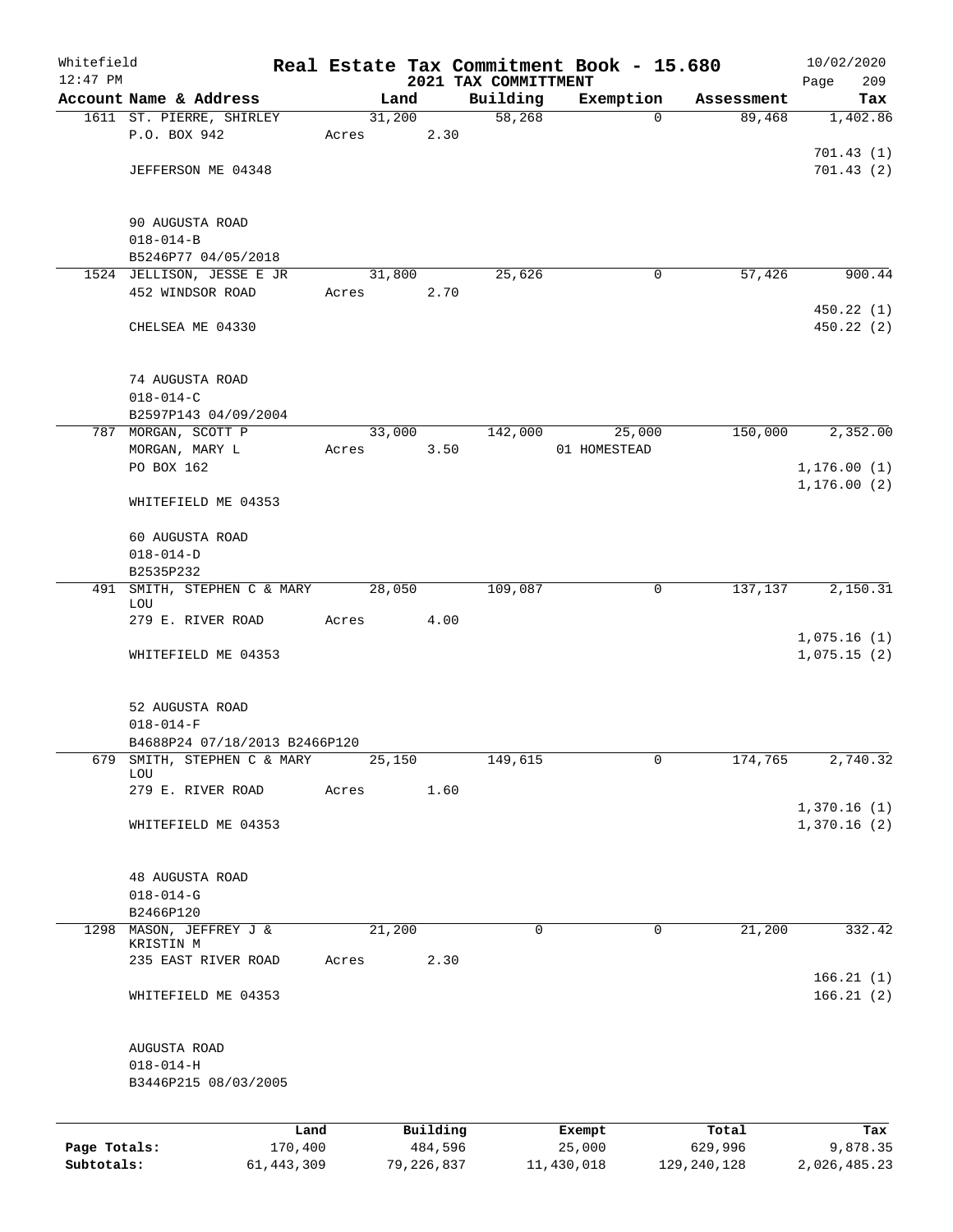| Whitefield<br>$12:47$ PM |                                                     |                 |        | 2021 TAX COMMITTMENT | Real Estate Tax Commitment Book - 15.680 |          |            | 10/02/2020<br>Page<br>210  |
|--------------------------|-----------------------------------------------------|-----------------|--------|----------------------|------------------------------------------|----------|------------|----------------------------|
|                          | Account Name & Address                              |                 | Land   | Building             | Exemption                                |          | Assessment | Tax                        |
|                          | 1025 PROKNEE CORPORATION<br>137 DEVINE ROAD         | 27,010<br>Acres | 7.20   |                      | $\mathsf{O}$                             | $\Omega$ | 27,010     | 423.52                     |
|                          | WHITEFIELD ME 04353                                 |                 |        |                      |                                          |          |            | 211.76(1)<br>211.76(2)     |
|                          | AUGUSTA ROAD<br>$018 - 017$                         |                 |        |                      |                                          |          |            |                            |
|                          | B4461P106 11/16/2011 B1364P109                      |                 |        |                      |                                          |          |            |                            |
|                          | 324 RICHARDS, LEE E                                 |                 | 68,024 | 899,744              |                                          | 0        | 967,768    | 15,174.60                  |
|                          | 137 DEVINE ROAD                                     | Acres           | 11.28  |                      |                                          |          |            |                            |
|                          | WHITEFIELD ME 04353                                 |                 |        |                      |                                          |          |            | 7,587.30(1)<br>7,587.30(2) |
|                          | 116 AUGUSTA ROAD<br>$018 - 019$                     |                 |        |                      |                                          |          |            |                            |
|                          | B3640P262 02/28/2006 B3362P43 09/03/2004 B1487P307  |                 |        |                      |                                          |          |            |                            |
|                          | 1047 JAMES, PAULA J                                 |                 | 30,300 | 83,006               |                                          | 25,000   | 88,306     | 1,384.64                   |
|                          | JAMES, KARL I                                       | Acres           | 1.70   |                      | 01 HOMESTEAD                             |          |            |                            |
|                          | 150 AUGUSTA ROAD                                    |                 |        |                      |                                          |          |            | 692.32 (1)                 |
|                          | WHITEFIELD ME 04353                                 |                 |        |                      |                                          |          |            | 692.32 (2)                 |
|                          | 150 AUGUSTA ROAD, LOT 1<br>$018 - 020$              |                 |        |                      |                                          |          |            |                            |
|                          | B5327P166 11/15/2018 B4068P68 10/31/2008            |                 |        |                      |                                          |          |            |                            |
|                          | 190 MCCRIMMON, MACK A                               | 32,700          |        | 19,972               |                                          | 25,000   | 27,672     | 433.90                     |
|                          | 130 AUGUSTA ROAD                                    | Acres           | 3.30   |                      | 01 HOMESTEAD                             |          |            |                            |
|                          |                                                     |                 |        |                      |                                          |          |            | 216.95(1)                  |
|                          | WHITEFIELD ME 04353                                 |                 |        |                      |                                          |          |            | 216.95(2)                  |
|                          | 130 AUGUSTA ROAD<br>$018 - 020 - A$                 |                 |        |                      |                                          |          |            |                            |
|                          | B1277P177                                           |                 |        |                      |                                          |          |            |                            |
|                          | 1450 MATCH MOTORS INC                               |                 | 30,750 | 94,232               |                                          | 0        | 124,982    | 1,959.72                   |
|                          | C/O DEBORAH COTE                                    | Acres           | 2.00   |                      |                                          |          |            |                            |
|                          | 327 HUNTS MEADOW ROAD                               |                 |        |                      |                                          |          |            | 979.86(1)                  |
|                          | WHITEFIELD ME 04353                                 |                 |        |                      |                                          |          |            | 979.86(2)                  |
|                          | 178 AUGUSTA ROAD                                    |                 |        |                      |                                          |          |            |                            |
|                          | $018 - 020 - B$                                     |                 |        |                      |                                          |          |            |                            |
|                          | B4419P159 07/19/2011 B4288P112 06/18/2010 B4288P112 |                 |        |                      |                                          |          |            |                            |
|                          | 06/18/2010 B1491P324<br>320 BRANN-GUIMOND, TINA     |                 | 51,170 | 20,394               |                                          | 25,000   | 46,564     | 730.12                     |
|                          | GUIMOND, PATRICK                                    | Acres           | 3.78   |                      | 01 HOMESTEAD                             |          |            |                            |
|                          | 138 AUGUSTA ROAD                                    |                 |        |                      |                                          |          |            | 365.06(1)<br>365.06(2)     |
|                          | WHITEFIELD ME 04353                                 |                 |        |                      |                                          |          |            |                            |
|                          | 138 AUGUSTA ROAD<br>$018 - 020 - C$                 |                 |        |                      |                                          |          |            |                            |
|                          | B4507P203 03/30/2012 B1977P77                       |                 |        |                      |                                          |          |            |                            |
|                          |                                                     |                 |        |                      |                                          |          |            |                            |

|              | Land       | Building   | Exempt     | Total       | Tax          |
|--------------|------------|------------|------------|-------------|--------------|
| Page Totals: | 239,954    | 1,117,348  | 75,000     | 1,282,302   | 20,106.50    |
| Subtotals:   | 61,683,263 | 80,344,185 | 11,505,018 | 130,522,430 | 2,046,591.73 |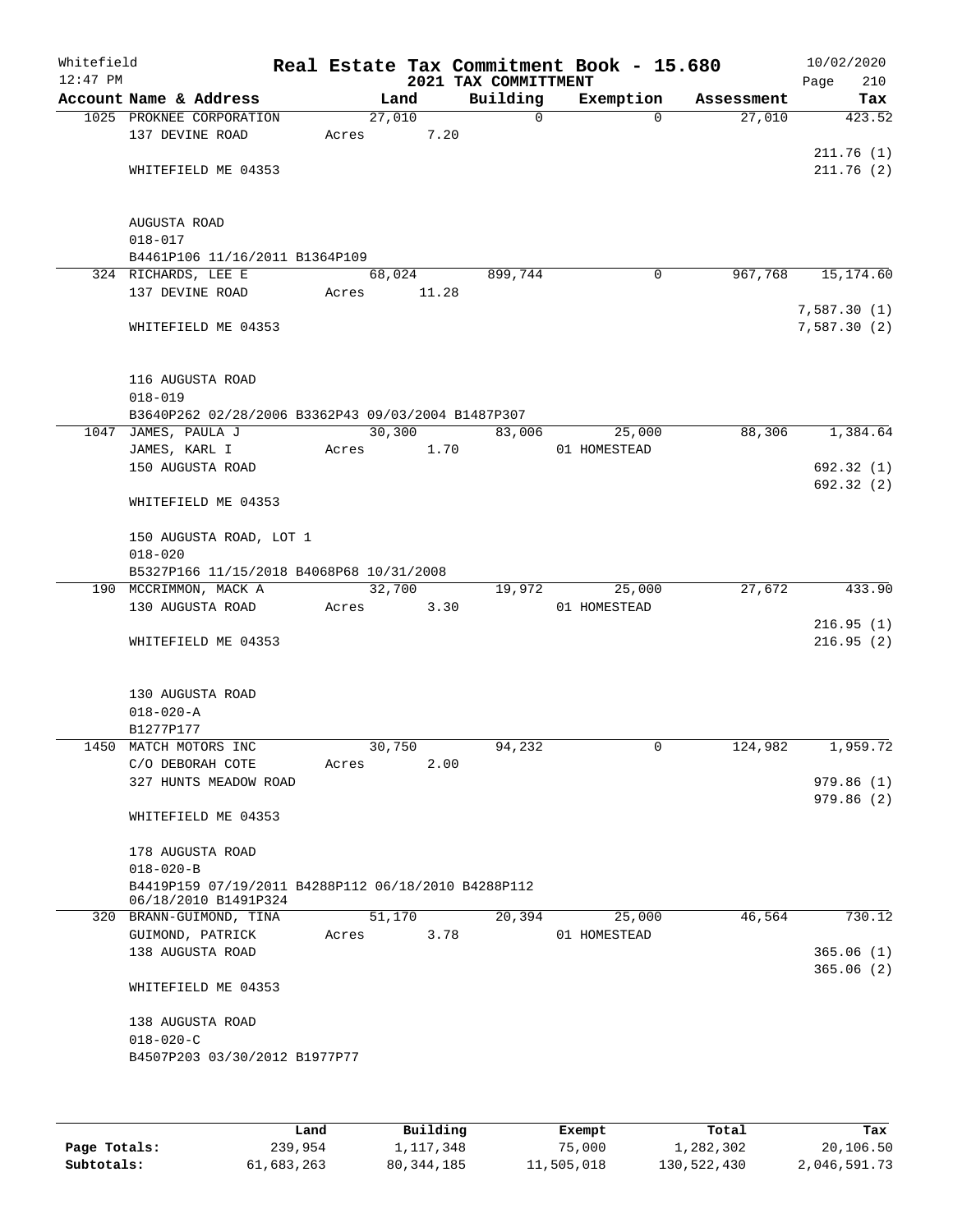| Whitefield<br>$12:47$ PM |                                                  |       |                | 2021 TAX COMMITTMENT | Real Estate Tax Commitment Book - 15.680 |            | 10/02/2020<br>Page<br>211 |
|--------------------------|--------------------------------------------------|-------|----------------|----------------------|------------------------------------------|------------|---------------------------|
|                          | Account Name & Address                           |       | Land           | Building             | Exemption                                | Assessment | Tax                       |
|                          | 669 WOODWORTH, MIKE                              |       | $\mathbf 0$    | 4,884                | $\Omega$                                 | 4,884      | 76.58                     |
|                          | 138 AUGUSTA ROAD                                 |       |                |                      |                                          |            |                           |
|                          |                                                  |       |                |                      |                                          |            | 38.29(1)                  |
|                          | WHITEFIELD ME 04353                              |       |                |                      |                                          |            | 38.29(2)                  |
|                          |                                                  |       |                |                      |                                          |            |                           |
|                          | 140 AUGUSTA ROAD                                 |       |                |                      |                                          |            |                           |
|                          | $018 - 020 - C - ON$                             |       |                |                      |                                          |            |                           |
|                          | 1226 TOWER, STACEY A &                           |       | 30,000         | 121,586              | 0                                        | 151,586    | 2,376.87                  |
|                          | PAMELA A                                         |       |                |                      |                                          |            |                           |
|                          | 164 AUGUSTA ROAD                                 | Acres | 1.50           |                      |                                          |            | 1, 188.44(1)              |
|                          | WHITEFIELD ME 04353                              |       |                |                      |                                          |            | 1, 188.43(2)              |
|                          |                                                  |       |                |                      |                                          |            |                           |
|                          |                                                  |       |                |                      |                                          |            |                           |
|                          | 164 AUGUSTA ROAD                                 |       |                |                      |                                          |            |                           |
|                          | $018 - 020 - D$                                  |       |                |                      |                                          |            |                           |
|                          | B4800P72 07/17/2014 B3478P118 05/09/2005         |       |                |                      |                                          |            |                           |
|                          | 970 DOAK, DAWN M & TOBY A                        |       | 30,750         | 60,051               | 0                                        | 90,801     | 1,423.76                  |
|                          | 156 AUGUSTA ROAD                                 | Acres | 2.00           |                      |                                          |            | 711.88(1)                 |
|                          | WHITEFIELD ME 04353                              |       |                |                      |                                          |            | 711.88(2)                 |
|                          |                                                  |       |                |                      |                                          |            |                           |
|                          |                                                  |       |                |                      |                                          |            |                           |
|                          | 156 AUGUSTA ROAD                                 |       |                |                      |                                          |            |                           |
|                          | $018 - 020 - E$                                  |       |                |                      |                                          |            |                           |
|                          | B3300P270 05/25/2004                             |       |                |                      |                                          |            |                           |
|                          | 916 DARVEAU, DARLIN M                            |       | 30,000<br>1.50 | 142,659              | 0                                        | 172,659    | 2,707.29                  |
|                          | DARVEAU, RITA<br>8 LILAC LANE                    | Acres |                |                      |                                          |            | 1,353.65(1)               |
|                          |                                                  |       |                |                      |                                          |            | 1,353.64(2)               |
|                          | WHITEFIELD ME 04353                              |       |                |                      |                                          |            |                           |
|                          |                                                  |       |                |                      |                                          |            |                           |
|                          | 8 LILAC LANE                                     |       |                |                      |                                          |            |                           |
|                          | $018 - 020 - F$                                  |       |                |                      |                                          |            |                           |
|                          | B4996P21 04/15/2016 B4927P34 09/10/2015 B2068P61 |       |                |                      |                                          |            |                           |
|                          | 471 MCKENNA KIMBERLY A.                          |       | 30,150<br>1.60 | 16,511               | 25,000                                   | 21,661     | 339.64                    |
|                          | 17 LILAC LANE                                    | Acres |                |                      | 01 HOMESTEAD                             |            | 169.82(1)                 |
|                          | WHITEFIELD ME 04353                              |       |                |                      |                                          |            | 169.82(2)                 |
|                          |                                                  |       |                |                      |                                          |            |                           |
|                          |                                                  |       |                |                      |                                          |            |                           |
|                          | 17 LILAC LANE                                    |       |                |                      |                                          |            |                           |
|                          | $018 - 020 - G$                                  |       |                |                      |                                          |            |                           |
|                          | B4063P140 10/21/2008 B2314P17                    |       |                |                      |                                          |            | 882.91                    |
|                          | 70 BARTON, DESIREE<br>RODRIQUEZ, RICHARD B       | Acres | 30,000<br>1.50 | 26,308               | 0                                        | 56,308     |                           |
|                          | 22 LILAC LANE                                    |       |                |                      |                                          |            | 441.46 (1)                |
|                          |                                                  |       |                |                      |                                          |            | 441.45 (2)                |
|                          | Whitefield Maine 04353                           |       |                |                      |                                          |            |                           |
|                          |                                                  |       |                |                      |                                          |            |                           |
|                          | 22 LILAC LANE                                    |       |                |                      |                                          |            |                           |
|                          | $018 - 020 - H$                                  |       |                |                      |                                          |            |                           |
|                          | B5390P137 05/31/2019                             |       |                |                      |                                          |            |                           |
|                          |                                                  |       |                |                      |                                          |            |                           |

|              | Land       | Building   | Exempt     | Total       | Tax          |
|--------------|------------|------------|------------|-------------|--------------|
| Page Totals: | 150,900    | 371,999    | 25,000     | 497,899     | 7,807.05     |
| Subtotals:   | 61,834,163 | 80,716,184 | 11,530,018 | 131,020,329 | 2,054,398.78 |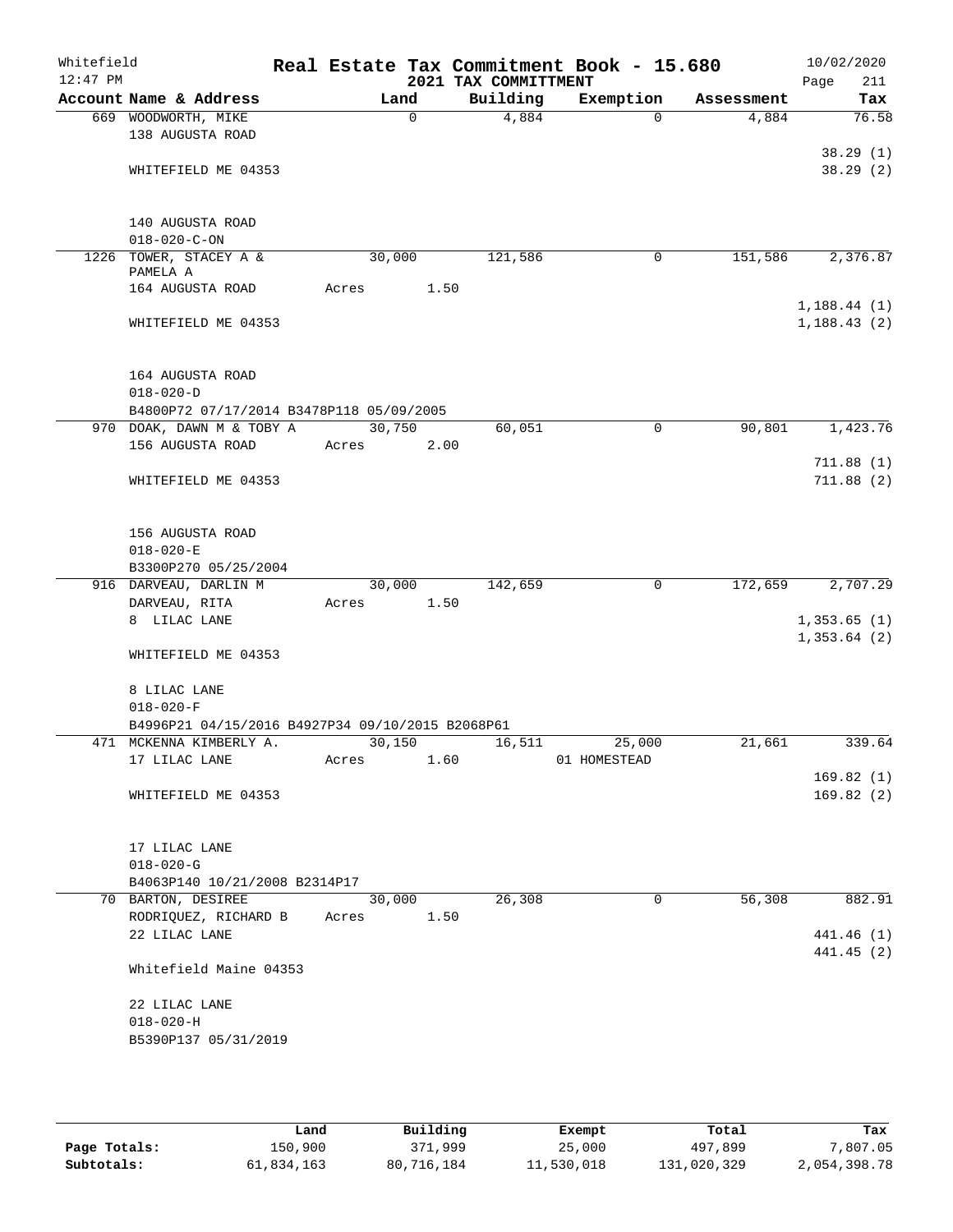| Whitefield   |                                                                        |              |       |            |      |                                  | Real Estate Tax Commitment Book - 15.680 |                                   | 10/02/2020             |
|--------------|------------------------------------------------------------------------|--------------|-------|------------|------|----------------------------------|------------------------------------------|-----------------------------------|------------------------|
| $12:47$ PM   | Account Name & Address                                                 |              |       | Land       |      | 2021 TAX COMMITTMENT<br>Building | Exemption                                |                                   | Page<br>212<br>Tax     |
|              | 975 WEEKS BRIAN L.                                                     |              |       | 30,660     |      | 22, 375                          | $\Omega$                                 | Assessment<br>$\overline{53,035}$ | 831.59                 |
|              | 32 LILAC LANE                                                          |              | Acres | 1.94       |      |                                  |                                          |                                   |                        |
|              |                                                                        |              |       |            |      |                                  |                                          |                                   | 415.80(1)              |
|              | WHITEFIELD ME 04353                                                    |              |       |            |      |                                  |                                          |                                   | 415.79 (2)             |
|              |                                                                        |              |       |            |      |                                  |                                          |                                   |                        |
|              | 32 LILAC LANE                                                          |              |       |            |      |                                  |                                          |                                   |                        |
|              | $018 - 020 - J$<br>B4817P181 09/12/2014 B4817P176 09/12/2014 B4394P315 |              |       |            |      |                                  |                                          |                                   |                        |
|              | 04/29/2011 B3830P41 03/14/2007 B2070P41                                |              |       |            |      |                                  |                                          |                                   |                        |
|              | 1917 JOHNSON, DANNY J                                                  |              |       | 25,250     |      | 0                                | $\Omega$                                 | 25,250                            | 395.92                 |
|              | HERNANDEZ-JOHNSON,<br>STEPHANIE A                                      |              | Acres |            | 5.00 |                                  |                                          |                                   |                        |
|              | 13854 LA CUARTA STREET                                                 |              |       |            |      |                                  |                                          |                                   | 197.96(1)              |
|              |                                                                        |              |       |            |      |                                  |                                          |                                   | 197.96(2)              |
|              | WHITTIER CA 90602-2517                                                 |              |       |            |      |                                  |                                          |                                   |                        |
|              | COOPER ROAD                                                            |              |       |            |      |                                  |                                          |                                   |                        |
|              | $018 - 021 - B$                                                        |              |       |            |      |                                  |                                          |                                   |                        |
|              | B4461P318                                                              |              |       |            |      |                                  |                                          |                                   |                        |
|              | 1155 ALLEN, THOMAS                                                     |              |       | 29,170     |      | $\Omega$                         | $\Omega$                                 | 29,170                            | 457.39                 |
|              | 759 COOPER ROAD                                                        |              | Acres |            | 9.90 |                                  |                                          |                                   |                        |
|              | CHELSEA ME 04330                                                       |              |       |            |      |                                  |                                          |                                   | 228.70(1)<br>228.69(2) |
|              |                                                                        |              |       |            |      |                                  |                                          |                                   |                        |
|              |                                                                        |              |       |            |      |                                  |                                          |                                   |                        |
|              | COOPER ROAD<br>$018 - 022$                                             |              |       |            |      |                                  |                                          |                                   |                        |
|              | B4853P217 01/09/2015 B4614P124 01/04/2013 B1060P39                     |              |       |            |      |                                  |                                          |                                   |                        |
|              | 299 BOSSIE, RONALD S SR                                                |              |       | 30,000     |      | 6,777                            | 25,000                                   | 11,777                            | 184.66                 |
|              | 745 COOPER ROAD                                                        |              | Acres | 1.50       |      |                                  | 01 HOMESTEAD                             |                                   |                        |
|              |                                                                        |              |       |            |      |                                  |                                          |                                   | 92.33(1)               |
|              | WHITEFIELD ME 04353                                                    |              |       |            |      |                                  |                                          |                                   | 92.33(2)               |
|              |                                                                        |              |       |            |      |                                  |                                          |                                   |                        |
|              | 745 COOPER ROAD                                                        |              |       |            |      |                                  |                                          |                                   |                        |
|              | $018 - 022 - A$                                                        |              |       |            |      |                                  |                                          |                                   |                        |
|              | B5346P142 01/17/2019 B1337P54<br>1075 MEHUREN, JOHN G                  |              |       | 208,700    |      | 163,387                          | 25,000                                   | 347,087                           | 5,442.32               |
|              | 681 COOPER ROAD                                                        |              | Acres | 275.40     |      |                                  | 01 HOMESTEAD                             |                                   |                        |
|              |                                                                        |              |       |            |      |                                  |                                          |                                   | 2,721.16 (1)           |
|              | WHITEFIELD ME 04353                                                    |              |       |            |      |                                  |                                          |                                   | 2,721.16 (2)           |
|              |                                                                        |              |       |            |      |                                  |                                          |                                   |                        |
|              | 681 COOPER ROAD                                                        |              |       |            |      |                                  |                                          |                                   |                        |
|              | $018 - 023$                                                            |              |       |            |      |                                  |                                          |                                   |                        |
|              | B4332P182 10/22/2010                                                   |              |       |            |      |                                  |                                          |                                   |                        |
| 183          | ADAMS, CLIFTON V JR &                                                  |              |       | 70,834     |      | 194,933                          | 0                                        | 265,767                           | 4,167.23               |
|              | TINA                                                                   |              |       |            |      |                                  |                                          |                                   |                        |
|              | 16 MOPAR LANE                                                          |              | Acres | 13.48      |      |                                  |                                          |                                   | 2,083.62 (1)           |
|              | WHITEFIELD ME 04353                                                    |              |       |            |      |                                  |                                          |                                   | 2,083.61(2)            |
|              |                                                                        |              |       |            |      |                                  |                                          |                                   |                        |
|              | 180 AUGUSTA ROAD                                                       |              |       |            |      |                                  |                                          |                                   |                        |
|              | $018 - 023 - A$                                                        |              |       |            |      |                                  |                                          |                                   |                        |
|              | B1898P19                                                               |              |       |            |      |                                  |                                          |                                   |                        |
|              |                                                                        |              |       |            |      |                                  |                                          |                                   |                        |
|              |                                                                        | Land         |       | Building   |      |                                  | Exempt                                   | Total                             | Tax                    |
| Page Totals: |                                                                        | 394,614      |       | 387,472    |      |                                  | 50,000                                   | 732,086                           | 11, 479.11             |
| Subtotals:   |                                                                        | 62, 228, 777 |       | 81,103,656 |      |                                  | 11,580,018                               | 131,752,415                       | 2,065,877.89           |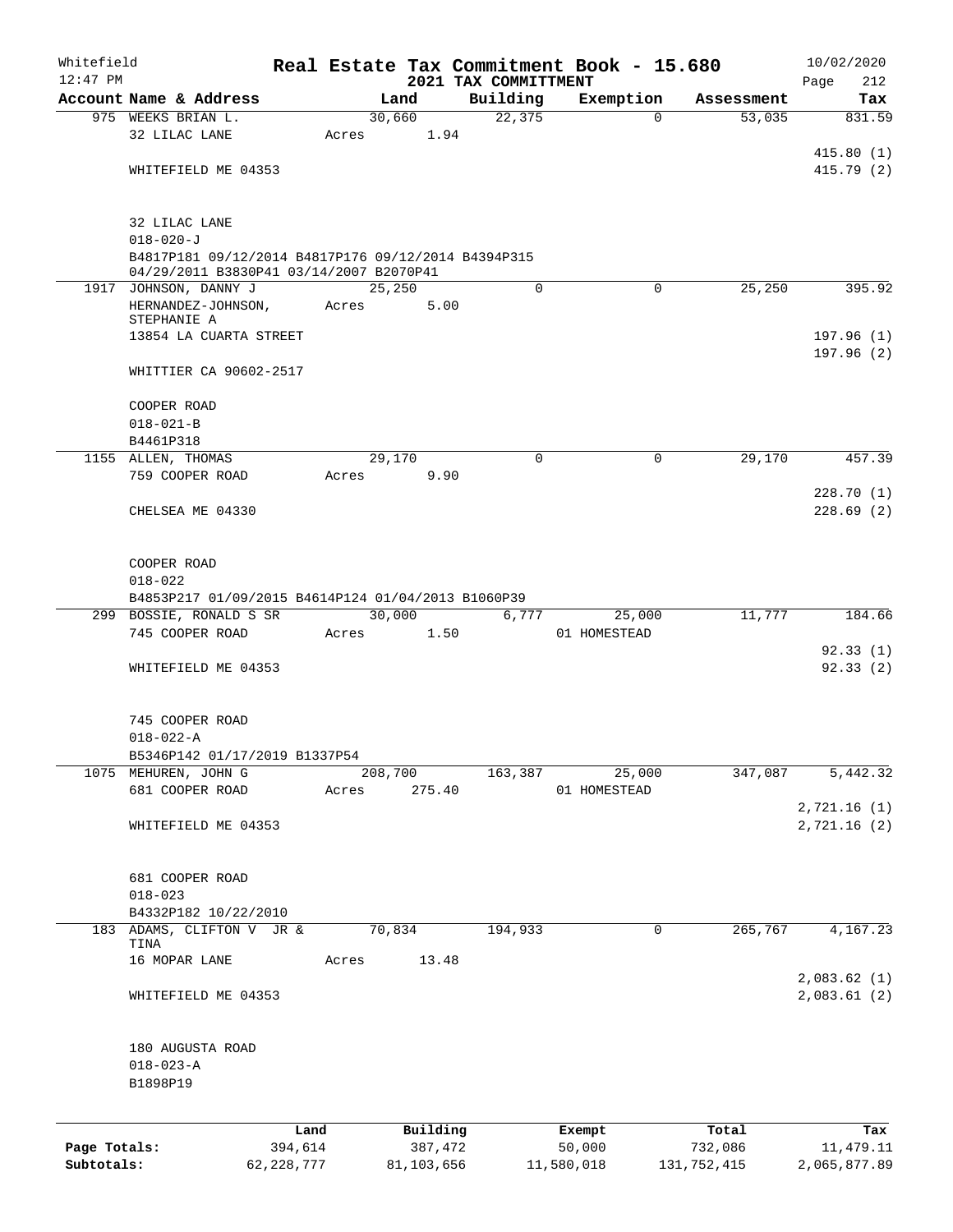| Whitefield<br>$12:47$ PM |                                    |       |        |             |                                  | Real Estate Tax Commitment Book - 15.680 |            | 10/02/2020                 |
|--------------------------|------------------------------------|-------|--------|-------------|----------------------------------|------------------------------------------|------------|----------------------------|
|                          | Account Name & Address             |       | Land   |             | 2021 TAX COMMITTMENT<br>Building | Exemption                                | Assessment | Page<br>213<br>Tax         |
|                          | 1897 ADAMS, SCOTT A & BROOKE       |       | 31,455 |             | 87,765                           | $\Omega$                                 | 119,220    | 1,869.37                   |
|                          | М                                  |       |        |             |                                  |                                          |            |                            |
|                          | 198 AUGUSTA ROAD                   | Acres |        | 2.47        |                                  |                                          |            |                            |
|                          |                                    |       |        |             |                                  |                                          |            | 934.69 (1)                 |
|                          | WHITEFIELD ME 04353                |       |        |             |                                  |                                          |            | 934.68 (2)                 |
|                          |                                    |       |        |             |                                  |                                          |            |                            |
|                          | 198 AUGUSTA ROAD                   |       |        |             |                                  |                                          |            |                            |
|                          | $018 - 023 - B$                    |       |        |             |                                  |                                          |            |                            |
|                          | B4440P279 09/12/2011               |       |        |             |                                  |                                          |            |                            |
|                          | 823 MEHUREN, JOHN G                |       |        | $\mathbf 0$ | 10,456                           | $\mathbf 0$                              | 10,456     | 163.95                     |
|                          | 681 COOPER ROAD                    |       |        |             |                                  |                                          |            |                            |
|                          |                                    |       |        |             |                                  |                                          |            | 81.98(1)                   |
|                          | WHITEFIELD ME 04353                |       |        |             |                                  |                                          |            | 81.97(2)                   |
|                          |                                    |       |        |             |                                  |                                          |            |                            |
|                          | 681 COOPER ROAD                    |       |        |             |                                  |                                          |            |                            |
|                          | $018 - 023 - ON$                   |       |        |             |                                  |                                          |            |                            |
|                          | B4332P182 10/22/2010               |       |        |             |                                  |                                          |            |                            |
|                          | 908 BROWN, CAROLE A &              |       | 52,580 |             | 23,475                           | 0                                        | 76,055     | 1,192.54                   |
|                          | TIMOTHY M<br>34 CLARK LANE         | Acres |        | 28.20       |                                  |                                          |            |                            |
|                          |                                    |       |        |             |                                  |                                          |            | 596.27(1)                  |
|                          | WHITEFIELD ME 04353                |       |        |             |                                  |                                          |            | 596.27(2)                  |
|                          |                                    |       |        |             |                                  |                                          |            |                            |
|                          |                                    |       |        |             |                                  |                                          |            |                            |
|                          | 86 CLARK LANE                      |       |        |             |                                  |                                          |            |                            |
|                          | $018 - 024$<br>B3911P50 09/19/2007 |       |        |             |                                  |                                          |            |                            |
|                          | 534 BROWN, TIMOTHY M               |       | 28,930 |             | $\mathbf 0$                      | 0                                        | 28,930     | 453.62                     |
|                          | 34 CLARK LANE                      | Acres |        | 9.60        |                                  |                                          |            |                            |
|                          |                                    |       |        |             |                                  |                                          |            | 226.81(1)                  |
|                          | WHITEFIELD ME 04353                |       |        |             |                                  |                                          |            | 226.81(2)                  |
|                          |                                    |       |        |             |                                  |                                          |            |                            |
|                          |                                    |       |        |             |                                  |                                          |            |                            |
|                          | CLARK LANE<br>$018 - 025$          |       |        |             |                                  |                                          |            |                            |
|                          | B5440P079 10/02/2019               |       |        |             |                                  |                                          |            |                            |
|                          | 790 POWELL, FORD N & JUDITH        |       | 94,450 |             | 167,437                          | 25,000                                   | 236,887    | 3,714.39                   |
|                          | М                                  |       |        |             |                                  |                                          |            |                            |
|                          | 149 CLARK LANE                     |       |        | Acres 88.25 |                                  | 01 HOMESTEAD                             |            |                            |
|                          | WHITEFIELD ME 04353                |       |        |             |                                  |                                          |            | 1,857.20(1)<br>1,857.19(2) |
|                          |                                    |       |        |             |                                  |                                          |            |                            |
|                          |                                    |       |        |             |                                  |                                          |            |                            |
|                          | 149 CLARK LANE                     |       |        |             |                                  |                                          |            |                            |
|                          | $018 - 026$                        |       |        |             |                                  |                                          |            |                            |
|                          | 1812 POWELL, FORD N & JUDITH<br>М  |       |        | 0           | 134,369                          | 0                                        | 134,369    | 2,106.91                   |
|                          | 149 CLARK LANE                     |       |        |             |                                  |                                          |            |                            |
|                          |                                    |       |        |             |                                  |                                          |            | 1,053.46(1)                |
|                          | WHITEFIELD ME 04353                |       |        |             |                                  |                                          |            | 1,053.45(2)                |
|                          |                                    |       |        |             |                                  |                                          |            |                            |
|                          |                                    |       |        |             |                                  |                                          |            |                            |
|                          | CLARK LANE                         |       |        |             |                                  |                                          |            |                            |
|                          | $018 - 026 - ON$                   |       |        |             |                                  |                                          |            |                            |
|                          |                                    |       |        |             |                                  |                                          |            |                            |

|              | Land       | Building   | Exempt     | Total       | Tax          |
|--------------|------------|------------|------------|-------------|--------------|
| Page Totals: | 207,415    | 423,502    | 25,000     | 605,917     | 9,500.78     |
| Subtotals:   | 62,436,192 | 81,527,158 | 11,605,018 | 132,358,332 | 2,075,378.67 |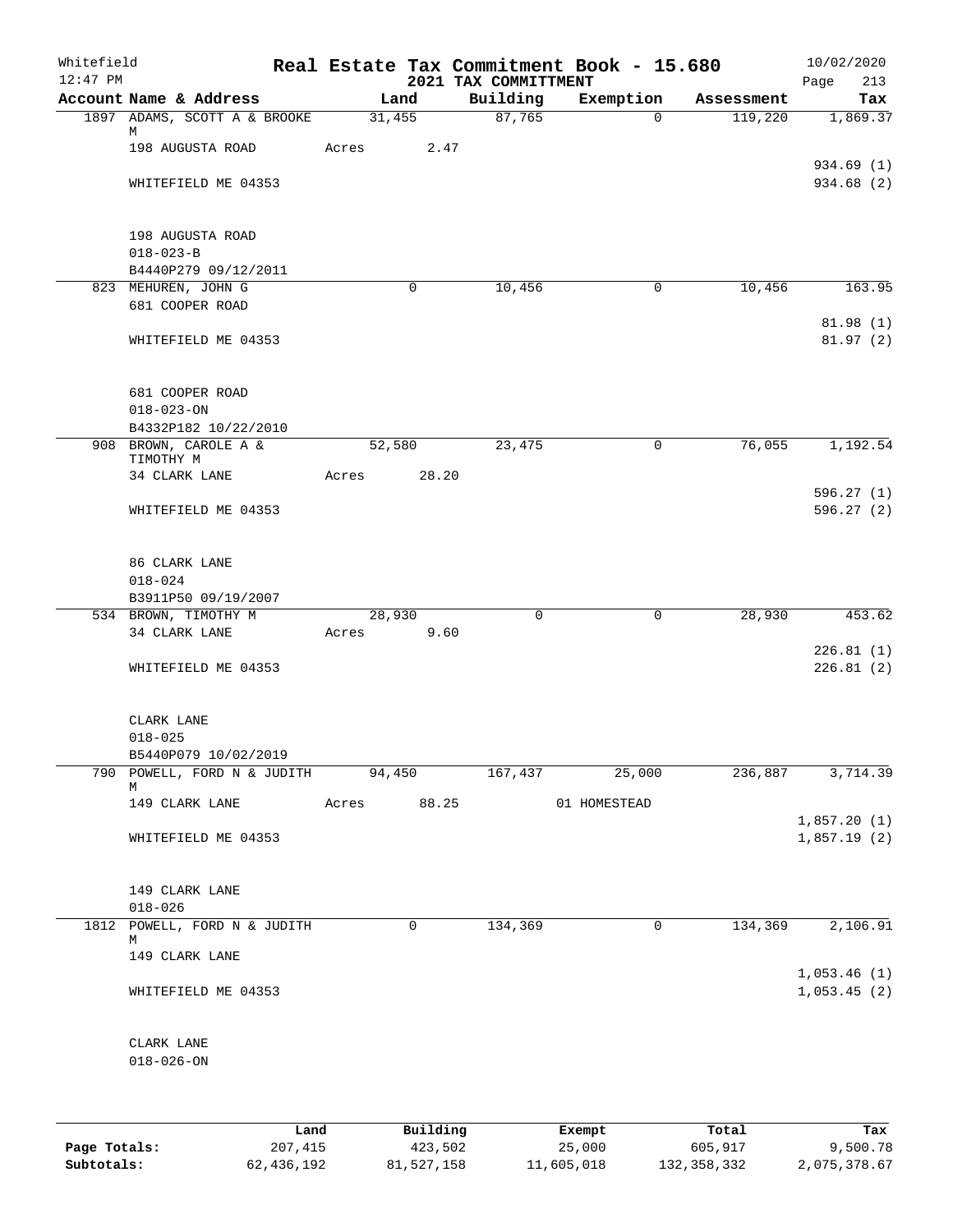| Whitefield   |                                            |                 |         |                     |                                  | Real Estate Tax Commitment Book - 15.680 |                      | 10/02/2020                 |
|--------------|--------------------------------------------|-----------------|---------|---------------------|----------------------------------|------------------------------------------|----------------------|----------------------------|
| $12:47$ PM   | Account Name & Address                     |                 |         | Land                | 2021 TAX COMMITTMENT<br>Building | Exemption                                |                      | Page<br>214<br>Tax         |
|              | 706 BURTNER, JENNIFER CAROL                |                 |         | 18,380              | $\mathbf 0$                      | $\Omega$                                 | Assessment<br>18,380 | 288.20                     |
|              | PO BOX 461                                 |                 | Acres   | 18.60               |                                  |                                          |                      |                            |
|              |                                            |                 |         |                     |                                  |                                          |                      | 144.10(1)                  |
|              | HINGHAM MA 02043                           |                 |         |                     |                                  |                                          |                      | 144.10(2)                  |
|              |                                            |                 |         |                     |                                  |                                          |                      |                            |
|              | OFF NORTH HUNTS MEADOW                     |                 |         |                     |                                  |                                          |                      |                            |
|              | $018 - 027$                                |                 |         |                     |                                  |                                          |                      |                            |
|              | B4752P215 01/27/2014 B1614P122             |                 |         |                     |                                  |                                          |                      |                            |
|              | 449 BAILEY, LYNDAL                         |                 |         | 37,250              | $\Omega$                         | 0                                        | 37,250               | 584.08                     |
|              | 237 NO. HUNTS MEADOW Acres<br><b>ROAD</b>  |                 |         | 20.00               |                                  |                                          |                      |                            |
|              |                                            |                 |         |                     |                                  |                                          |                      | 292.04 (1)                 |
|              | WHITEFIELD ME 04353                        |                 |         |                     |                                  |                                          |                      | 292.04(2)                  |
|              |                                            |                 |         |                     |                                  |                                          |                      |                            |
|              | CLARK LANE                                 |                 |         |                     |                                  |                                          |                      |                            |
|              | $018 - 028$                                |                 |         |                     |                                  |                                          |                      |                            |
|              | B1268P197                                  |                 |         |                     |                                  |                                          |                      |                            |
|              | 29 LAROCHELLE-LALLEMAND,<br>CONSTANCE M    |                 |         | 44,690              | 27,278                           | 0                                        | 71,968               | 1,128.46                   |
|              | 7 DEAN COURT                               |                 | Acres   | 16.80               |                                  |                                          |                      |                            |
|              |                                            |                 |         |                     |                                  |                                          |                      | 564.23(1)                  |
|              | AUGUSTA ME 04330                           |                 |         |                     |                                  |                                          |                      | 564.23(2)                  |
|              |                                            |                 |         |                     |                                  |                                          |                      |                            |
|              | 103 CLARK LANE                             |                 |         |                     |                                  |                                          |                      |                            |
|              | $018 - 029$                                |                 |         |                     |                                  |                                          |                      |                            |
|              | B2579P203 07/07/2000                       |                 |         |                     |                                  |                                          |                      |                            |
|              | 1705 COUTTS BROTHERS, INC.                 |                 | 221,250 |                     | $\mathbf 0$                      | 0                                        | 221,250              | 3,469.20                   |
|              | P O BOX 58                                 |                 | Acres   | 29.50               |                                  |                                          |                      |                            |
|              | GARDINER ME 04345                          |                 |         |                     |                                  |                                          |                      | 1,734.60(1)<br>1,734.60(2) |
|              |                                            |                 |         |                     |                                  |                                          |                      |                            |
|              | NO. HUNTS MEADOW ROAD                      |                 |         |                     |                                  |                                          |                      |                            |
|              | $018 - 030$                                |                 |         |                     |                                  |                                          |                      |                            |
|              | B4054P224 09/24/2008 B2884P194 07/18/2002  |                 |         |                     |                                  |                                          |                      |                            |
| 1156         | BRETON, ARTHUR A &                         |                 |         | 30, 255             | 85,068                           | 25,000                                   | 90, 323              | 1,416.26                   |
|              | APRIL A                                    |                 |         |                     |                                  |                                          |                      |                            |
|              | 122 NO. HUNTS MEADOW<br>ROAD               |                 | Acres   | 1.67                |                                  | 01 HOMESTEAD                             |                      |                            |
|              |                                            |                 |         |                     |                                  |                                          |                      | 708.13(1)                  |
|              | WHITEFIELD ME 04353                        |                 |         |                     |                                  |                                          |                      | 708.13(2)                  |
|              |                                            |                 |         |                     |                                  |                                          |                      |                            |
|              | 122 NO. HUNTS MEADOW                       |                 |         |                     |                                  |                                          |                      |                            |
|              | $018 - 030 - A - 1$                        |                 |         |                     |                                  |                                          |                      |                            |
|              | B1646P223                                  |                 |         |                     |                                  |                                          |                      |                            |
| 1692         | DUMAS WILLIAM                              |                 |         | 30,750              | 16,977                           | 0                                        | 47,727               | 748.36                     |
|              | 58 JUNIPER LANE                            |                 | Acres   | 2.00                |                                  |                                          |                      |                            |
|              |                                            |                 |         |                     |                                  |                                          |                      | 374.18(1)                  |
|              | WHITEFIELD ME 04353                        |                 |         |                     |                                  |                                          |                      | 374.18(2)                  |
|              |                                            |                 |         |                     |                                  |                                          |                      |                            |
|              | 58 JUNIPER LANE                            |                 |         |                     |                                  |                                          |                      |                            |
|              | $018 - 030 - A - 2$<br>B3541P99 08/24/2005 |                 |         |                     |                                  |                                          |                      |                            |
|              |                                            |                 |         |                     |                                  |                                          |                      |                            |
| Page Totals: |                                            | Land<br>382,575 |         | Building<br>129,323 |                                  | Exempt<br>25,000                         | Total<br>486,898     | Tax<br>7,634.56            |
| Subtotals:   |                                            | 62,818,767      |         | 81,656,481          |                                  | 11,630,018                               | 132,845,230          | 2,083,013.23               |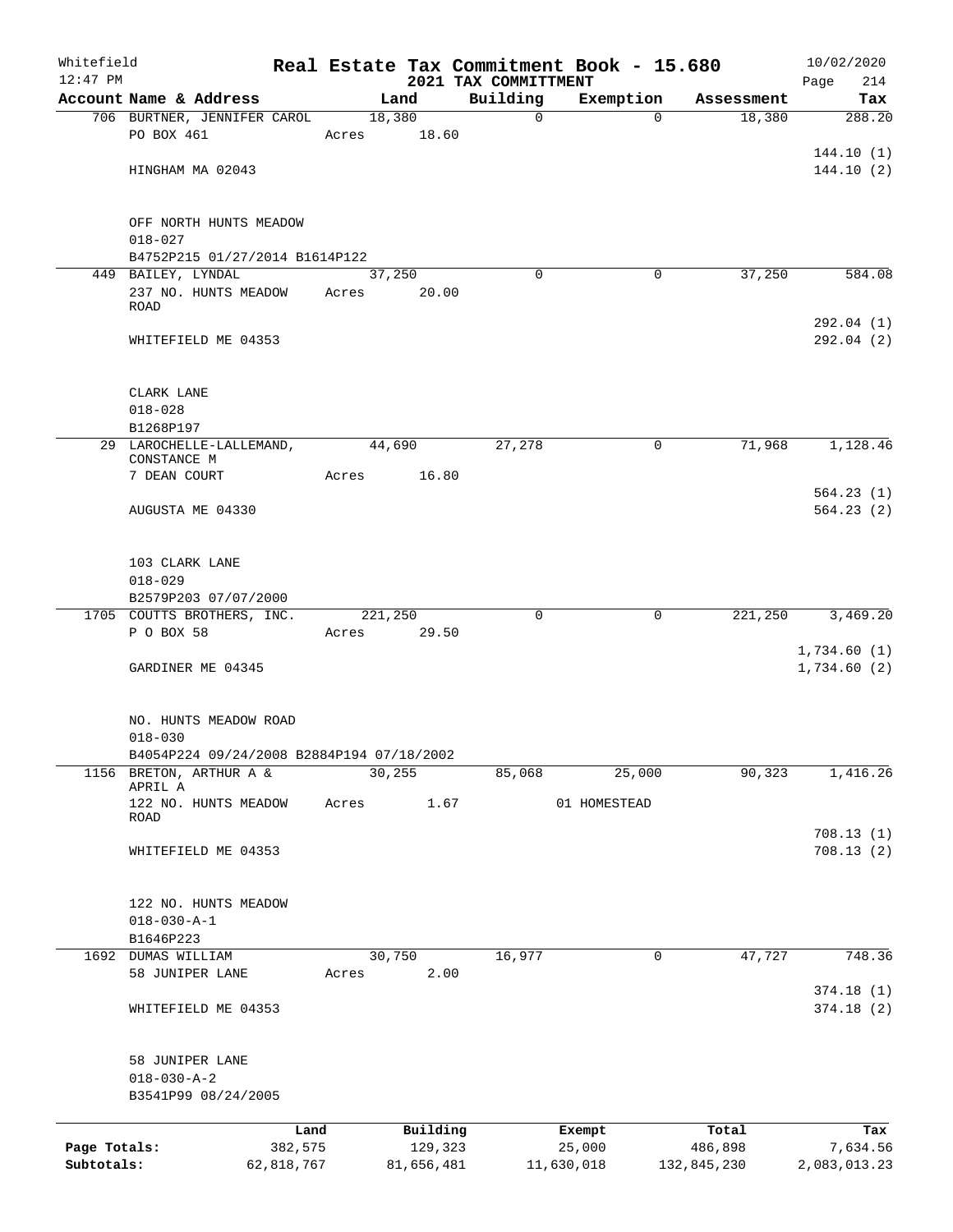| Whitefield<br>$12:47$ PM |                                                                        |            |       |        |             | Real Estate Tax Commitment Book - 15.680<br>2021 TAX COMMITTMENT |              |          |             | 10/02/2020<br>Page<br>215 |
|--------------------------|------------------------------------------------------------------------|------------|-------|--------|-------------|------------------------------------------------------------------|--------------|----------|-------------|---------------------------|
|                          | Account Name & Address                                                 |            |       |        | Land        | Building                                                         | Exemption    |          | Assessment  | Tax                       |
|                          | 38 DUMAS STEVEN A.                                                     |            |       | 53,165 |             | 133,836                                                          |              | $\Omega$ | 187,001     | 2,932.18                  |
|                          | 34 JUNIPER LANE                                                        |            | Acres |        | 5.11        |                                                                  |              |          |             |                           |
|                          |                                                                        |            |       |        |             |                                                                  |              |          |             | 1,466.09(1)               |
|                          | WHITEFIELD ME 04353                                                    |            |       |        |             |                                                                  |              |          |             | 1,466.09(2)               |
|                          |                                                                        |            |       |        |             |                                                                  |              |          |             |                           |
|                          |                                                                        |            |       |        |             |                                                                  |              |          |             |                           |
|                          | 34 JUNIPER LANE                                                        |            |       |        |             |                                                                  |              |          |             |                           |
|                          | $018 - 030 - A - 3$                                                    |            |       |        |             |                                                                  |              |          |             |                           |
|                          | B6942P308 03/01/2006 B3641P146 03/01/2006<br>593 DUMAS RONALD          |            |       |        | $\mathbf 0$ | 14,858                                                           |              | 0        | 14,858      | 232.97                    |
|                          | 50 JUNIPER LANE                                                        |            |       |        |             |                                                                  |              |          |             |                           |
|                          |                                                                        |            |       |        |             |                                                                  |              |          |             | 116.49(1)                 |
|                          | WHITEFIELD ME 04353                                                    |            |       |        |             |                                                                  |              |          |             | 116.48(2)                 |
|                          |                                                                        |            |       |        |             |                                                                  |              |          |             |                           |
|                          |                                                                        |            |       |        |             |                                                                  |              |          |             |                           |
|                          | 50 JUNIPER LANE                                                        |            |       |        |             |                                                                  |              |          |             |                           |
|                          | $018 - 030 - A - 30N$                                                  |            |       |        |             |                                                                  |              |          |             |                           |
|                          | 227 DUMAS STEVEN                                                       |            |       | 20,780 |             | 0                                                                |              | 0        | 20,780      | 325.83                    |
|                          | 64 JUNIPER LAND                                                        |            | Acres |        | 2.02        |                                                                  |              |          |             |                           |
|                          |                                                                        |            |       |        |             |                                                                  |              |          |             | 162.92(1)                 |
|                          | WHITEFIELD ME 04353                                                    |            |       |        |             |                                                                  |              |          |             | 162.91(2)                 |
|                          |                                                                        |            |       |        |             |                                                                  |              |          |             |                           |
|                          |                                                                        |            |       |        |             |                                                                  |              |          |             |                           |
|                          | 64 JUNIPER LANE                                                        |            |       |        |             |                                                                  |              |          |             |                           |
|                          | $018 - 030 - A - 4$                                                    |            |       |        |             |                                                                  |              |          |             |                           |
|                          | B3641P146 03/01/2006<br>252 GRIFFIN, HOLLY D &                         |            |       | 47,770 |             | 166,910                                                          |              | 0        | 214,680     | 3,366.18                  |
|                          | BRYAN J                                                                |            |       |        |             |                                                                  |              |          |             |                           |
|                          | 184 NO. HUNTS MEADOW                                                   |            | Acres |        | 20.80       |                                                                  |              |          |             |                           |
|                          | ROAD                                                                   |            |       |        |             |                                                                  |              |          |             |                           |
|                          |                                                                        |            |       |        |             |                                                                  |              |          |             | 1,683.09(1)               |
|                          | WHITEFIELD ME 04353                                                    |            |       |        |             |                                                                  |              |          |             | 1,683.09(2)               |
|                          |                                                                        |            |       |        |             |                                                                  |              |          |             |                           |
|                          | 184 NO. HUNTS MEADOW                                                   |            |       |        |             |                                                                  |              |          |             |                           |
|                          | $018 - 031$                                                            |            |       |        |             |                                                                  |              |          |             |                           |
|                          | B3908P175 09/13/2007 B3908P77 09/13/2007                               |            |       |        |             |                                                                  |              |          |             |                           |
|                          | 984 WOOD JOHN J. & NADEAU                                              |            |       | 25,750 |             | 152,041                                                          |              | 25,000   | 152,791     | 2,395.76                  |
|                          | TIFFANY A.                                                             |            |       |        |             |                                                                  |              |          |             |                           |
|                          | 208 NORTH HUNTS MEADOW<br>ROAD                                         |            | Acres |        | 2.00        |                                                                  | 01 HOMESTEAD |          |             |                           |
|                          |                                                                        |            |       |        |             |                                                                  |              |          |             | 1, 197.88(1)              |
|                          | WHITEFIELD ME 04353                                                    |            |       |        |             |                                                                  |              |          |             | 1, 197.88(2)              |
|                          |                                                                        |            |       |        |             |                                                                  |              |          |             |                           |
|                          |                                                                        |            |       |        |             |                                                                  |              |          |             |                           |
|                          | 208 NO. HUNTS MEADOW                                                   |            |       |        |             |                                                                  |              |          |             |                           |
|                          | $018 - 032$                                                            |            |       |        |             |                                                                  |              |          |             |                           |
|                          | B4864P213 02/27/2015 B4827P105 10/10/2014 B4803P68                     |            |       |        |             |                                                                  |              |          |             |                           |
|                          | 07/28/2014 B4589P118 11/05/2012 B2266P16<br>1851 GRIFFIN BRYAN & HOLLY |            |       | 25,750 |             | 1,926                                                            |              | $\Omega$ | 27,676      | 433.96                    |
|                          | 184 NO. HUNTS MEADOW RD Acres                                          |            |       |        | 2.00        |                                                                  |              |          |             |                           |
|                          |                                                                        |            |       |        |             |                                                                  |              |          |             | 216.98(1)                 |
|                          | WHITEFIELD ME 04353                                                    |            |       |        |             |                                                                  |              |          |             | 216.98(2)                 |
|                          |                                                                        |            |       |        |             |                                                                  |              |          |             |                           |
|                          |                                                                        |            |       |        |             |                                                                  |              |          |             |                           |
|                          | NO. HUNTS MEADOW ROAD                                                  |            |       |        |             |                                                                  |              |          |             |                           |
|                          | $018 - 032 - A$                                                        |            |       |        |             |                                                                  |              |          |             |                           |
|                          | B4558P186 08/13/2012                                                   |            |       |        |             |                                                                  |              |          |             |                           |
|                          |                                                                        |            |       |        |             |                                                                  |              |          |             |                           |
|                          |                                                                        | Land       |       |        | Building    |                                                                  | Exempt       |          | Total       | Tax                       |
| Page Totals:             |                                                                        | 173,215    |       |        | 469,571     |                                                                  | 25,000       |          | 617,786     | 9,686.88                  |
| Subtotals:               |                                                                        | 62,991,982 |       |        | 82,126,052  |                                                                  | 11,655,018   |          | 133,463,016 | 2,092,700.11              |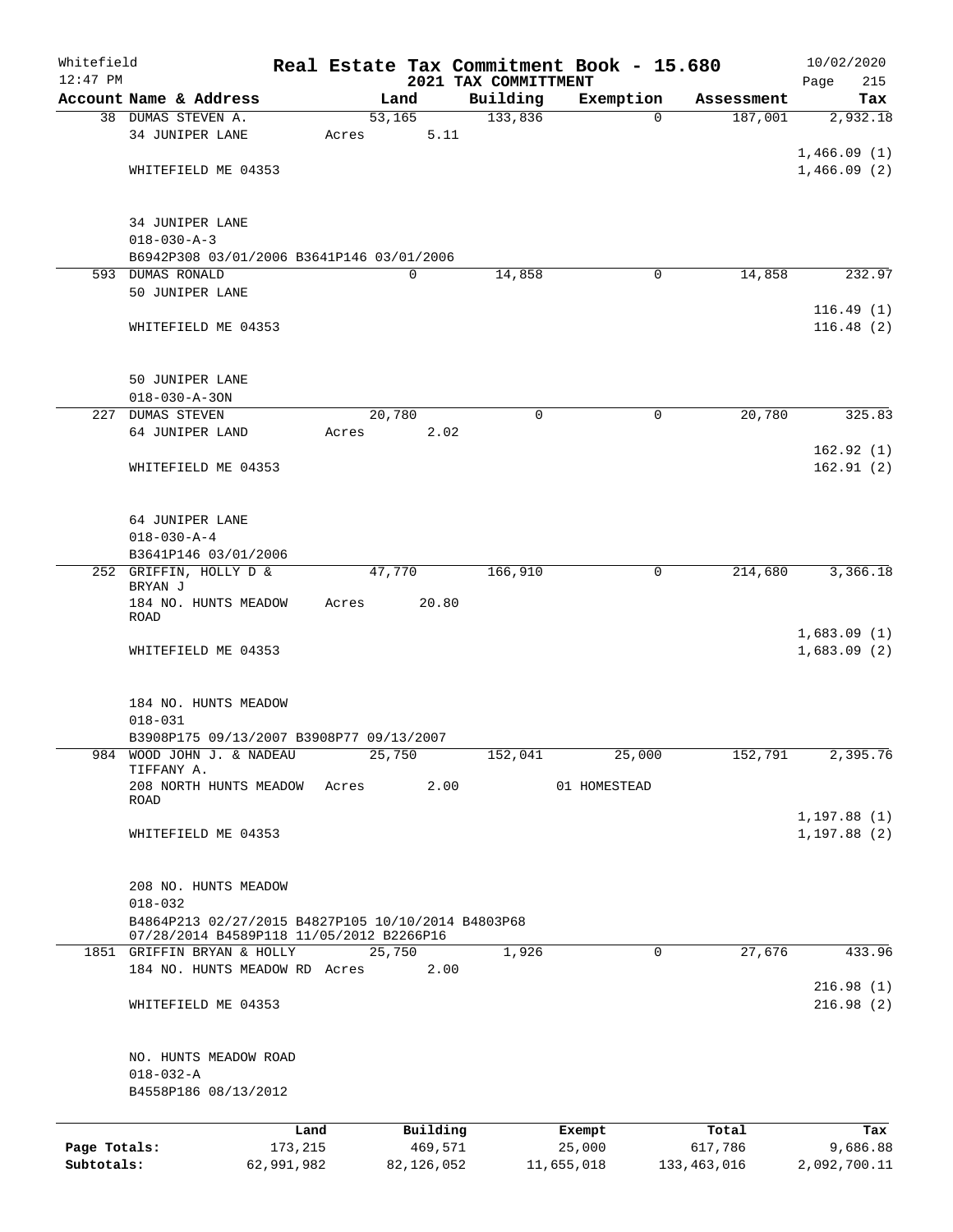| Whitefield |                                                                                                |       |        |        | Real Estate Tax Commitment Book - 15.680 |                        |            | 10/02/2020               |
|------------|------------------------------------------------------------------------------------------------|-------|--------|--------|------------------------------------------|------------------------|------------|--------------------------|
| $12:47$ PM |                                                                                                |       |        |        | 2021 TAX COMMITTMENT                     |                        |            | 216<br>Page              |
|            | Account Name & Address                                                                         |       | Land   |        | Building                                 | Exemption              | Assessment | Tax                      |
|            | 1879 BAILEY, RODNEY M                                                                          |       | 32,055 |        | 85,273                                   | 25,000                 | 92,328     | 1,447.70                 |
|            | BAILEY, MARGO J                                                                                | Acres |        | 2.87   |                                          | 01 HOMESTEAD           |            |                          |
|            | 246 NO. HUNTS MEADOW<br><b>ROAD</b>                                                            |       |        |        |                                          |                        |            | 723.85(1)                |
|            |                                                                                                |       |        |        |                                          |                        |            | 723.85(2)                |
|            | WHITEFIELD ME 04353                                                                            |       |        |        |                                          |                        |            |                          |
|            |                                                                                                |       |        |        |                                          |                        |            |                          |
|            | 246 NO. HUNTS MEADOW                                                                           |       |        |        |                                          |                        |            |                          |
|            | $018 - 033$                                                                                    |       |        |        |                                          |                        |            |                          |
|            | B4921P173 08/24/2015<br>863 BAILEY, RODNEY M &                                                 |       |        |        | $\Omega$                                 | $\mathbf 0$            | 35,867     | 562.39                   |
|            | CATHERINE J                                                                                    |       | 35,867 |        |                                          |                        |            |                          |
|            | BAILEY, MARGO J &                                                                              | Acres |        | 101.13 |                                          |                        |            |                          |
|            | BAILEY MARK R                                                                                  |       |        |        |                                          |                        |            |                          |
|            | 255 NO. HUNTS MEADOW<br><b>ROAD</b>                                                            |       |        |        |                                          |                        |            | 281.20 (1)               |
|            |                                                                                                |       |        |        |                                          |                        |            | 281.19(2)                |
|            | WHITEFIELD ME 04353                                                                            |       |        |        |                                          |                        |            |                          |
|            |                                                                                                |       |        |        |                                          |                        |            |                          |
|            | 246 NO. HUNTS MEADOW                                                                           |       |        |        |                                          |                        |            |                          |
|            | $018 - 033$                                                                                    |       |        |        |                                          |                        |            |                          |
|            | B4921P178 08/24/2015 B1450P166                                                                 |       |        |        |                                          |                        |            |                          |
|            | 18 BAILEY, MARK R<br>214 N. HUNTS MEADOW RD. Acres                                             |       | 30,750 | 2.00   | 143,825                                  | 25,000<br>01 HOMESTEAD | 149,575    | 2,345.34                 |
|            |                                                                                                |       |        |        |                                          |                        |            | 1, 172.67(1)             |
|            | WHITEFIELD ME 04353                                                                            |       |        |        |                                          |                        |            | 1, 172.67(2)             |
|            |                                                                                                |       |        |        |                                          |                        |            |                          |
|            |                                                                                                |       |        |        |                                          |                        |            |                          |
|            | 214 NO. HUNTS MEADOW                                                                           |       |        |        |                                          |                        |            |                          |
|            | $018 - 033 - A$                                                                                |       |        |        |                                          |                        |            |                          |
|            | B4791P217 06/23/2014 B4744P260 12/23/2013 B4733P20<br>11/15/2013 B4724P209 10/21/2013 B2143P96 |       |        |        |                                          |                        |            |                          |
|            | 741 RIVERVIEW TRUST                                                                            |       | 79,350 |        | 6,066                                    | 0                      | 85,416     | 1,339.32                 |
|            | * JENNIFER & VANESSA                                                                           | Acres |        | 95.20  |                                          |                        |            |                          |
|            | BURTNER, TRUSTEES                                                                              |       |        |        |                                          |                        |            |                          |
|            | PO BOX 461                                                                                     |       |        |        |                                          |                        |            | 669.66 (1)<br>669.66 (2) |
|            | HINGHAM MA 02043                                                                               |       |        |        |                                          |                        |            |                          |
|            |                                                                                                |       |        |        |                                          |                        |            |                          |
|            | NO. HUNTS MEADOW ROAD                                                                          |       |        |        |                                          |                        |            |                          |
|            | $018 - 034$                                                                                    |       |        |        |                                          |                        |            |                          |
|            | B4248P156 02/08/2010 B2633P44 12/22/2000                                                       |       |        |        |                                          |                        |            |                          |
|            | 380 BICKFORD, ARNOLD E III                                                                     |       | 36,634 |        | 57,410                                   | 25,000                 | 69,044     | 1,082.61                 |
|            | 304 NO. HUNTS MEADOW<br><b>ROAD</b>                                                            | Acres |        | 6.73   |                                          | 01 HOMESTEAD           |            |                          |
|            |                                                                                                |       |        |        |                                          |                        |            | 541.31 (1)               |
|            | WHITEFIELD ME 04353                                                                            |       |        |        |                                          |                        |            | 541.30 (2)               |
|            |                                                                                                |       |        |        |                                          |                        |            |                          |
|            |                                                                                                |       |        |        |                                          |                        |            |                          |
|            | 304 NO. HUNTS MEADOW                                                                           |       |        |        |                                          |                        |            |                          |
|            | $018 - 035$                                                                                    |       |        |        |                                          |                        |            |                          |
|            | B2470P53                                                                                       |       |        |        |                                          |                        |            |                          |

|              | Land       | Building   | Exempt     | Total       | Tax          |
|--------------|------------|------------|------------|-------------|--------------|
| Page Totals: | 214,656    | 292,574    | 75,000     | 432,230     | 6,777.36     |
| Subtotals:   | 63,206,638 | 82,418,626 | 11,730,018 | 133,895,246 | 2,099,477.47 |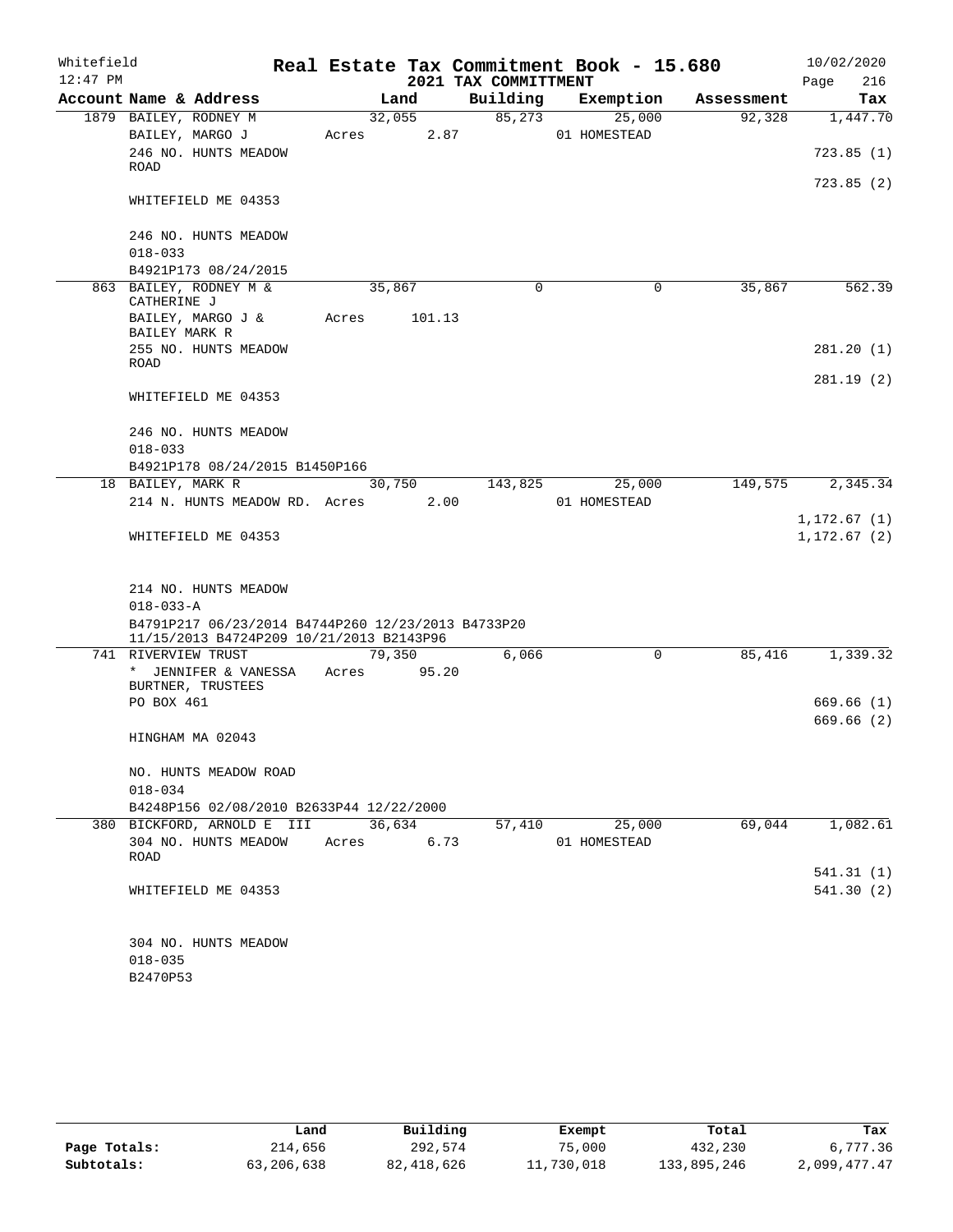| Whitefield<br>$12:47$ PM |                                                               |         |       |                 |      |                                  | Real Estate Tax Commitment Book - 15.680 |            | 10/02/2020             |
|--------------------------|---------------------------------------------------------------|---------|-------|-----------------|------|----------------------------------|------------------------------------------|------------|------------------------|
|                          | Account Name & Address                                        |         |       | Land            |      | 2021 TAX COMMITTMENT<br>Building | Exemption                                | Assessment | 217<br>Page<br>Tax     |
|                          | 1176 CARON RICHARD A. &<br>MALINDA J.<br>314 NO. HUNTS MEADOW |         | Acres | 31,875          | 2.75 | 128,891                          | $\mathbf 0$                              | 160,766    | 2,520.81               |
|                          | <b>ROAD</b>                                                   |         |       |                 |      |                                  |                                          |            | 1, 260.41(1)           |
|                          | WHITEFIELD ME 04353                                           |         |       |                 |      |                                  |                                          |            | 1,260.40(2)            |
|                          | 314 NO. HUNTS MEADOW<br>$018 - 035 - A$                       |         |       |                 |      |                                  |                                          |            |                        |
|                          | B3988P74 03/13/2008 B3988P72 03/13/2008 B2574P136             |         |       |                 |      |                                  |                                          |            |                        |
|                          | 615 COONS JEFFERY L.<br>830 CLIFTON HILLS<br><b>STREET</b>    |         | Acres | 32,290<br>13.80 |      | 0                                | $\mathbf 0$                              | 32,290     | 506.31                 |
|                          | ORLANDO FL 32828                                              |         |       |                 |      |                                  |                                          |            | 253.16(1)<br>253.15(2) |
|                          | MARINE LANE<br>$018 - 036$                                    |         |       |                 |      |                                  |                                          |            |                        |
|                          | B4796P22 07/03/2014 B671P122                                  |         |       |                 |      |                                  |                                          |            |                        |
|                          | 1397 SHOREY TIMOTHY L.                                        |         |       | 1,650           |      | 0                                | 0                                        | 1,650      | 25.87                  |
|                          | 7 COONS ROAD                                                  |         | Acres | 1.10            |      |                                  |                                          |            | 12.94(1)               |
|                          | WINDSOR ME 04363                                              |         |       |                 |      |                                  |                                          |            | 12.93(2)               |
|                          | MARINE LANE<br>$018 - 036 - A$                                |         |       |                 |      |                                  |                                          |            |                        |
|                          | B2594P260                                                     |         |       |                 |      |                                  |                                          |            |                        |
|                          | 967 WENTWORTH DEREK R. &                                      |         |       | 21,350          |      | $\mathbf 0$                      | $\mathbf 0$                              | 21,350     | 334.77                 |
|                          | * BEVERLY A.                                                  |         | Acres | 2.40            |      |                                  |                                          |            |                        |
|                          | 15 COONS ROAD                                                 |         |       |                 |      |                                  |                                          |            | 167.39(1)<br>167.38(2) |
|                          | WINDSOR ME 04363                                              |         |       |                 |      |                                  |                                          |            |                        |
|                          | MARINE LANE                                                   |         |       |                 |      |                                  |                                          |            |                        |
|                          | $018 - 036 - B$                                               |         |       |                 |      |                                  |                                          |            |                        |
|                          | B3533P145 07/18/2005<br>1544 HICKEY CAROLE                    |         |       | 30,750          |      | 109,558                          | 25,000                                   | 115,308    | 1,808.03               |
|                          | 100 MARINE LANE                                               |         | Acres | 2.00            |      |                                  | 01 HOMESTEAD                             |            |                        |
|                          | WHITEFIELD ME 04353                                           |         |       |                 |      |                                  |                                          |            | 904.02(1)<br>904.01(2) |
|                          |                                                               |         |       |                 |      |                                  |                                          |            |                        |
|                          | 100 MARINE LANE                                               |         |       |                 |      |                                  |                                          |            |                        |
|                          | $018 - 036 - C$                                               |         |       |                 |      |                                  |                                          |            |                        |
|                          | B1748P90                                                      |         |       |                 |      |                                  |                                          |            |                        |
|                          | 540 BRANN RICHARD A.                                          |         |       | 20,840          |      | 0                                | 0                                        | 20,840     | 326.77                 |
|                          | 37 BRANN ROAD                                                 |         | Acres |                 | 2.06 |                                  |                                          |            | 163.39(1)              |
|                          | WINDSOR ME 04363                                              |         |       |                 |      |                                  |                                          |            | 163.38(2)              |
|                          | MARINE LANE<br>$018 - 037$                                    |         |       |                 |      |                                  |                                          |            |                        |
|                          |                                                               |         |       |                 |      |                                  |                                          |            |                        |
|                          |                                                               | Land    |       | Building        |      |                                  | Exempt                                   | Total      | Tax                    |
| Page Totals:             |                                                               | 138,755 |       | 238,449         |      |                                  | 25,000                                   | 352,204    | 5,522.56               |

**Subtotals:** 63,345,393 82,657,075 11,755,018 134,247,450 2,105,000.03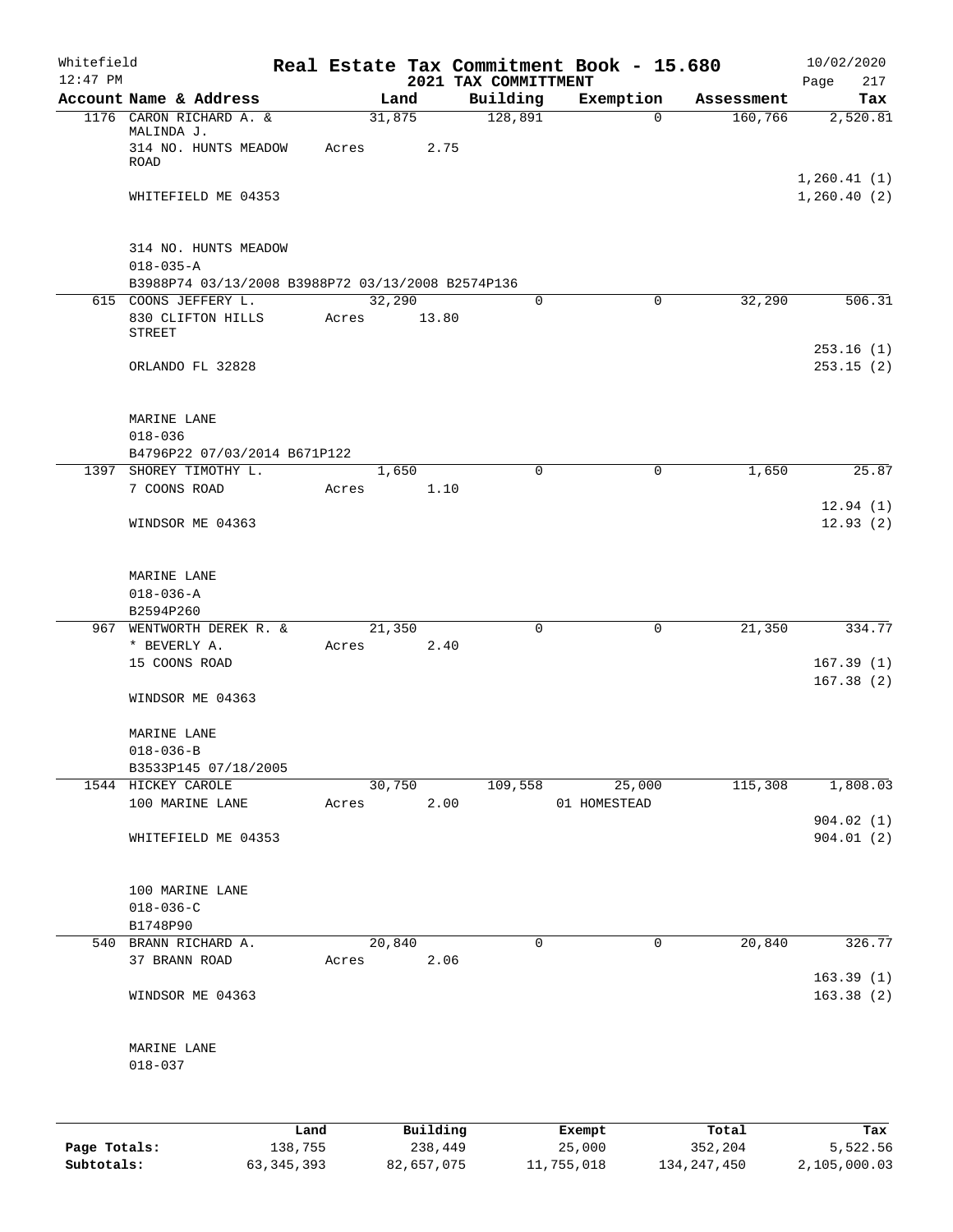| Whitefield<br>$12:47$ PM |                                                     |       |        |                     |                                  | Real Estate Tax Commitment Book - 15.680 |                       | 10/02/2020             |
|--------------------------|-----------------------------------------------------|-------|--------|---------------------|----------------------------------|------------------------------------------|-----------------------|------------------------|
|                          | Account Name & Address                              |       | Land   |                     | 2021 TAX COMMITTMENT<br>Building | Exemption                                | Assessment            | 218<br>Page<br>Tax     |
|                          | 1177 BRANN, BENJAMIN R &                            |       | 35,895 |                     | 193,376                          | 25,000                                   | 204, 271              | 3,202.97               |
|                          | INGRID PRIKRYL<br>PO BOX 9                          | Acres |        | 5.43                |                                  | 01 HOMESTEAD                             |                       |                        |
|                          |                                                     |       |        |                     |                                  |                                          |                       | 1,601.49(1)            |
|                          | WINDSOR ME 04363                                    |       |        |                     |                                  |                                          |                       | 1,601.48(2)            |
|                          | 66 MARINE LANE                                      |       |        |                     |                                  |                                          |                       |                        |
|                          | $018 - 037 - F$                                     |       |        |                     |                                  |                                          |                       |                        |
|                          | B4659P287 05/10/2013 B4198P106 09/09/2009 B3650P298 |       |        |                     |                                  |                                          |                       |                        |
|                          | 03/21/2006<br>1909 FRENCH, JANE                     |       | 32,850 |                     | 0                                |                                          | 0<br>32,850           | 515.09                 |
|                          | 150 KINGSLEYS CROSSING                              | Acres |        | 3.40                |                                  |                                          |                       |                        |
|                          | PALERMO ME 04354                                    |       |        |                     |                                  |                                          |                       | 257.55(1)<br>257.54(2) |
|                          |                                                     |       |        |                     |                                  |                                          |                       |                        |
|                          | MARINE LANE                                         |       |        |                     |                                  |                                          |                       |                        |
|                          | $018 - 037 - 01$                                    |       |        |                     |                                  |                                          |                       |                        |
|                          | B5100P240 01/20/2017<br>1910 BRANN, DEAN            |       | 31,950 |                     | $\Omega$                         |                                          | $\mathbf 0$<br>31,950 | 500.98                 |
|                          | 45 WEEKS MILLS ROAD                                 | Acres |        | 2.80                |                                  |                                          |                       |                        |
|                          | SOUTH CHINA ME 04358                                |       |        |                     |                                  |                                          |                       | 250.49(1)<br>250.49(2) |
|                          |                                                     |       |        |                     |                                  |                                          |                       |                        |
|                          | MARINE LANE                                         |       |        |                     |                                  |                                          |                       |                        |
|                          | $018 - 037 - 02$                                    |       |        |                     |                                  |                                          |                       |                        |
|                          | B5100P229 01/20/2017<br>1911 BRANN, SCOT            |       | 32,100 |                     | $\mathbf 0$                      |                                          | 32,100<br>0           | 503.33                 |
|                          | 242 AUGUSTA-ROCKLAND                                | Acres |        | 2.90                |                                  |                                          |                       |                        |
|                          | ROAD                                                |       |        |                     |                                  |                                          |                       |                        |
|                          | WINDSOR ME 04363                                    |       |        |                     |                                  |                                          |                       | 251.67(1)<br>251.66(2) |
|                          | MARINE LANE                                         |       |        |                     |                                  |                                          |                       |                        |
|                          | $018 - 037 - 03$                                    |       |        |                     |                                  |                                          |                       |                        |
|                          | B5100P237 01/20/2017                                |       |        |                     |                                  |                                          |                       |                        |
|                          | 1912 BRANN, RONNIE                                  |       | 33,900 |                     | $\Omega$                         |                                          | 33,900<br>0           | 531.55                 |
|                          | 19 ERSKINE ROAD                                     | Acres |        | 4.10                |                                  |                                          |                       | 265.78 (1)             |
|                          | WINDSOR ME 04363                                    |       |        |                     |                                  |                                          |                       | 265.77(2)              |
|                          | MARINE LANE                                         |       |        |                     |                                  |                                          |                       |                        |
|                          | $018 - 037 - 04$                                    |       |        |                     |                                  |                                          |                       |                        |
|                          | B5100P221 01/20/2017                                |       |        |                     |                                  |                                          |                       |                        |
|                          | 1348 BRANN KEITH A. &                               |       | 30,660 |                     | 181,226                          | 25,000                                   | 186,886               | 2,930.37               |
|                          | CYNTHIA<br>17 MARINE LANE                           | Acres |        | 1.94                |                                  | 01 HOMESTEAD                             |                       |                        |
|                          |                                                     |       |        |                     |                                  |                                          |                       | 1,465.19(1)            |
|                          | WHITEFIELD ME 04353                                 |       |        |                     |                                  |                                          |                       | 1,465.18(2)            |
|                          | 17 MARINE LANE                                      |       |        |                     |                                  |                                          |                       |                        |
|                          | $018 - 037 - A$                                     |       |        |                     |                                  |                                          |                       |                        |
|                          | B5349P234 01/29/2019 B2135P66                       |       |        |                     |                                  |                                          |                       |                        |
| Page Totals:             | 197,355                                             | Land  |        | Building<br>374,602 |                                  | Exempt<br>50,000                         | Total<br>521,957      | Tax<br>8,184.29        |
| Subtotals:               | 63, 542, 748                                        |       |        | 83,031,677          |                                  | 11,805,018                               | 134,769,407           | 2, 113, 184. 32        |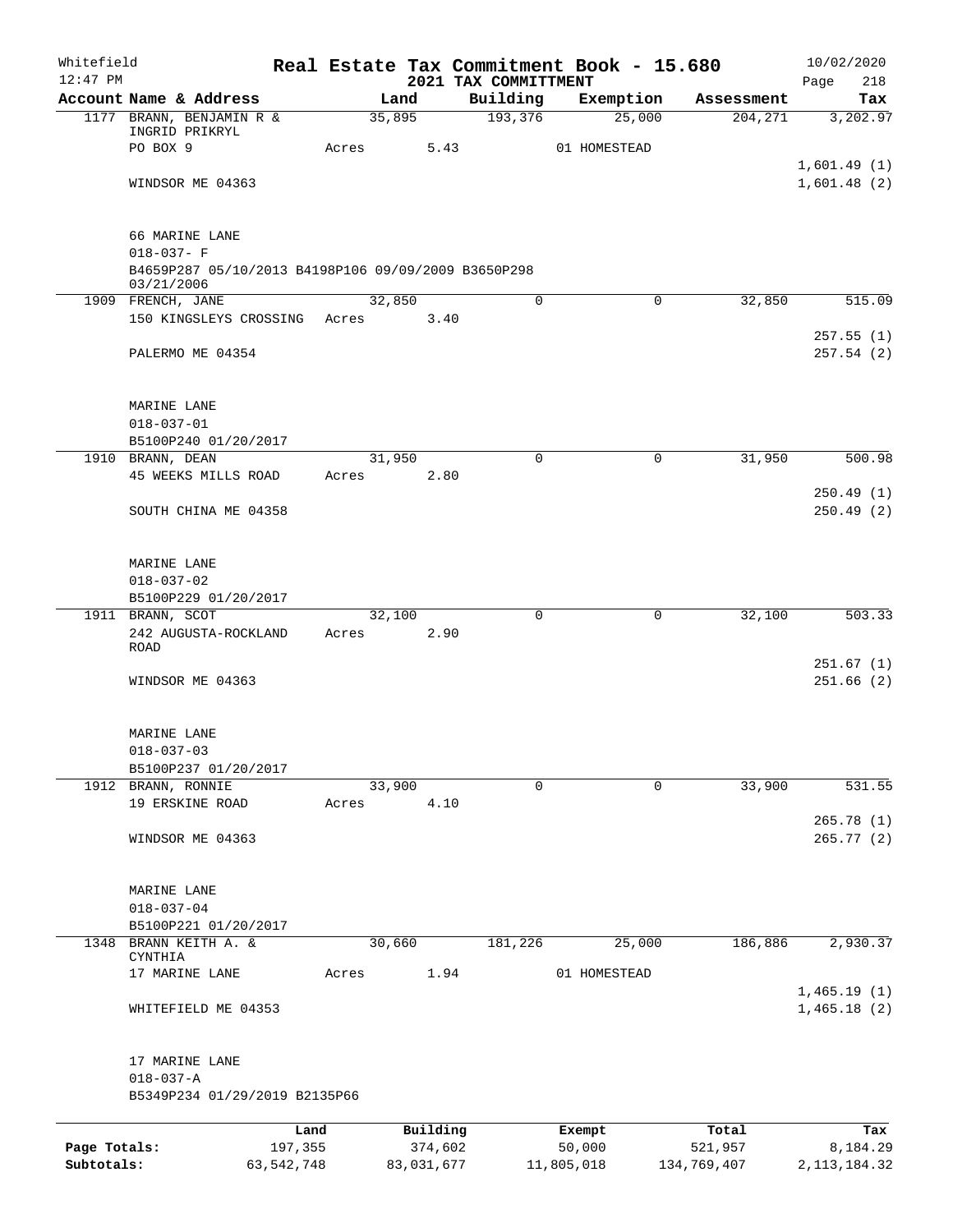| Whitefield<br>$12:47$ PM |                                                                                                          |        |             | 2021 TAX COMMITTMENT | Real Estate Tax Commitment Book - 15.680 |            | 10/02/2020<br>219<br>Page |
|--------------------------|----------------------------------------------------------------------------------------------------------|--------|-------------|----------------------|------------------------------------------|------------|---------------------------|
|                          | Account Name & Address                                                                                   |        | Land        | Building             | Exemption                                | Assessment | Tax                       |
|                          | 1550 WINKLEY HENRY                                                                                       | 30,585 |             | 76,410               | 25,000                                   | 81,995     | 1,285.68                  |
|                          | 20 MARINE LANE                                                                                           | Acres  | 1.89        |                      | 01 HOMESTEAD                             |            |                           |
|                          |                                                                                                          |        |             |                      |                                          |            | 642.84 (1)                |
|                          | WHITEFIELD ME 04353                                                                                      |        |             |                      |                                          |            | 642.84 (2)                |
|                          | 20 MARINE LANE                                                                                           |        |             |                      |                                          |            |                           |
|                          | $018 - 037 - B$                                                                                          |        |             |                      |                                          |            |                           |
|                          | 1471 MULLETT STEVEN R.                                                                                   | 30,450 |             | 132,305              | 31,000                                   | 131,755    | 2,065.92                  |
|                          | 85 MARINE LANE                                                                                           | Acres  | 1.80        |                      | 01 HOMESTEAD                             |            |                           |
|                          |                                                                                                          |        |             |                      | 10 VET $8-24-1982 = 7-31-1984$           |            | 1,032.96 (1)              |
|                          | WHITEFIELD ME 04353                                                                                      |        |             |                      |                                          |            | 1,032.96(2)               |
|                          | 85 MARINE LANE                                                                                           |        |             |                      |                                          |            |                           |
|                          | $018 - 037 - C$                                                                                          |        |             |                      |                                          |            |                           |
|                          | B1952P176                                                                                                |        |             |                      |                                          |            |                           |
|                          | 1725 MASSEY CHRISTOPHER P.                                                                               | 31,590 |             | 81,334               | 0                                        | 112,924    | 1,770.65                  |
|                          | 84 MARINE LANE                                                                                           | Acres  | 2.56        |                      |                                          |            |                           |
|                          |                                                                                                          |        |             |                      |                                          |            | 885.33 (1)                |
|                          | WHITEFIELD ME 04353                                                                                      |        |             |                      |                                          |            | 885.32 (2)                |
|                          | 84 MARINE LANE                                                                                           |        |             |                      |                                          |            |                           |
|                          | $018 - 037 - D$<br>B4690P114 07/24/2013 B4612P85 12/28/2012 B4202P176<br>09/21/2009 B3297P174 05/07/2004 |        |             |                      |                                          |            |                           |
|                          | 1747 BRANN, JESSE                                                                                        | 22,250 |             | $\Omega$             | $\mathbf 0$                              | 22,250     | 348.88                    |
|                          | 132 MT VISTA DRIVE                                                                                       | Acres  | 3.00        |                      |                                          |            |                           |
|                          |                                                                                                          |        |             |                      |                                          |            | 174.44(1)                 |
|                          | SIDNEY ME 04330                                                                                          |        |             |                      |                                          |            | 174.44(2)                 |
|                          | MARINE LANE                                                                                              |        |             |                      |                                          |            |                           |
|                          | $018 - 037 - E$                                                                                          |        |             |                      |                                          |            |                           |
|                          | B5011P296 05/18/2016 B3541P87 07/23/2005                                                                 |        |             |                      |                                          |            |                           |
|                          | 980 SHORT JAMES<br>50 MARINE LANE                                                                        |        | 0           | 18,783               | 18,783<br>01 HOMESTEAD                   | 0          | 0.00                      |
|                          | WHITEFIELD ME 04353                                                                                      |        |             |                      |                                          |            |                           |
|                          |                                                                                                          |        |             |                      |                                          |            |                           |
|                          | 50 MARINE LANE                                                                                           |        |             |                      |                                          |            |                           |
|                          | $018 - 037 - ON - 2$                                                                                     |        |             |                      |                                          |            |                           |
|                          | 1801 MCLEEN GEORGE                                                                                       |        | $\mathbf 0$ | 24,242               | 0                                        | 24,242     | 380.11                    |
|                          | 51 MARINE LANE                                                                                           |        |             |                      |                                          |            | 190.06(1)                 |
|                          | WHITEFIELD ME 04353                                                                                      |        |             |                      |                                          |            | 190.05(2)                 |
|                          | 51 MARINE LANE                                                                                           |        |             |                      |                                          |            |                           |
|                          | $018 - 037 - ON - 3$                                                                                     |        |             |                      |                                          |            |                           |
|                          |                                                                                                          |        |             |                      |                                          |            |                           |

|              | Land       | Building     | Exempt     | Total         | Tax          |
|--------------|------------|--------------|------------|---------------|--------------|
| Page Totals: | ⊥14,875    | 333,074      | 74,783     | 373,166       | 5,851.24     |
| Subtotals:   | 63,657,623 | 83, 364, 751 | 11,879,801 | 135, 142, 573 | 2,119,035.56 |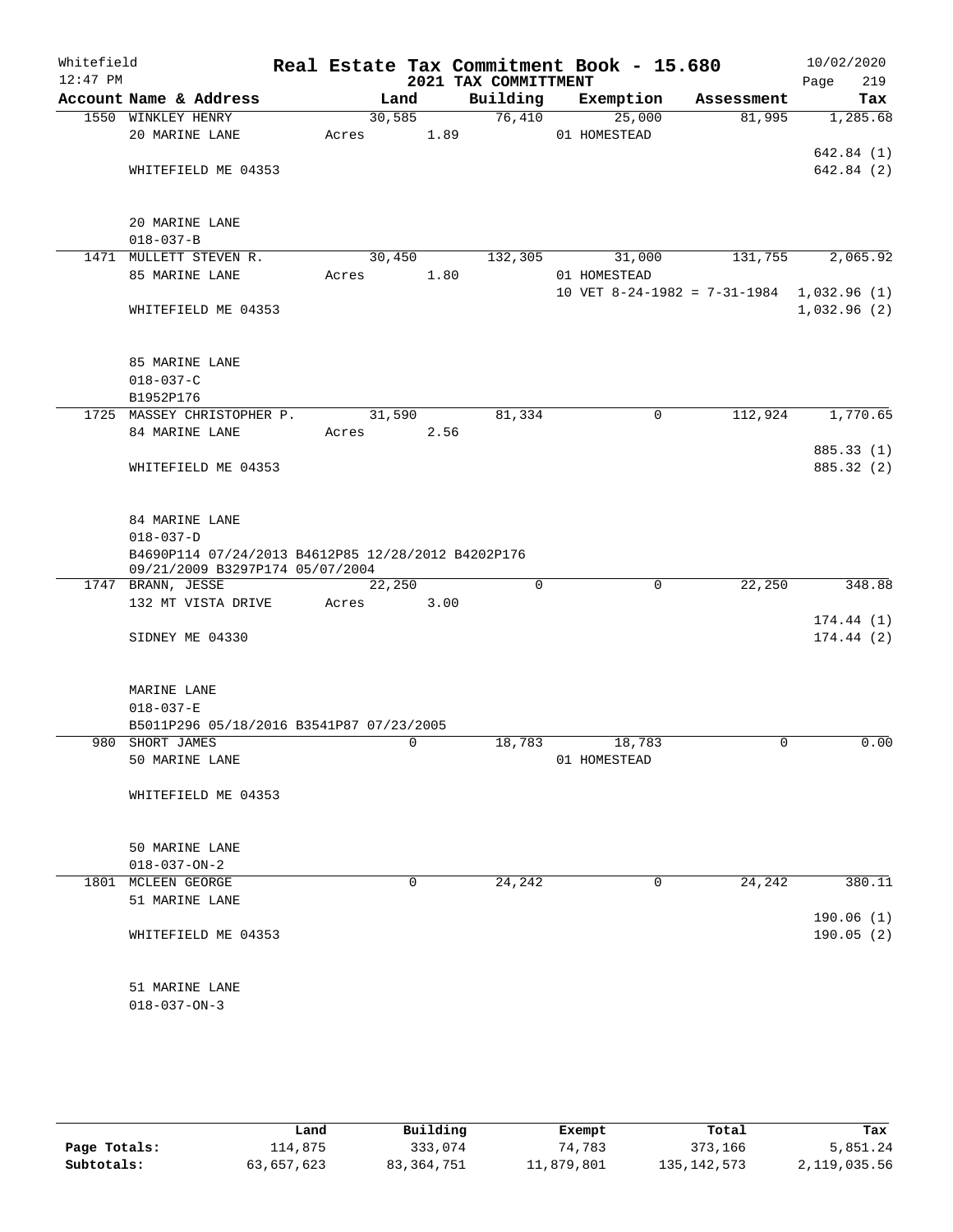| Whitefield |                                          |       |        |          |                      | Real Estate Tax Commitment Book - 15.680 |             | 10/02/2020  |
|------------|------------------------------------------|-------|--------|----------|----------------------|------------------------------------------|-------------|-------------|
| $12:47$ PM |                                          |       |        |          | 2021 TAX COMMITTMENT |                                          |             | 220<br>Page |
|            | Account Name & Address                   |       | Land   |          | Building             | Exemption                                | Assessment  | Tax         |
|            | 1815 PONSANT, CREIG A                    |       |        | $\Omega$ | 25,182               | 25,182                                   | $\mathbf 0$ | 0.00        |
|            | PONSANT, VIRGINIA                        |       |        |          |                      | 05 VET EXEMPTION                         |             |             |
|            | 28 MARINE LANE                           |       |        |          |                      | 01 HOMESTEAD                             |             |             |
|            | WHITEFIELD ME 04353                      |       |        |          |                      |                                          |             |             |
|            | 28 MARINE LANE                           |       |        |          |                      |                                          |             |             |
|            | $018 - 037 - ON - 4$                     |       |        |          |                      |                                          |             |             |
|            | 1781 JACKSON, JOHN H III &<br>KATHLEEN C |       | 35,250 |          | 85,152               | 0                                        | 120,402     | 1,887.90    |
|            | 336 NO. HUNTS MEADOW<br><b>ROAD</b>      | Acres |        | 5.00     |                      |                                          |             |             |
|            |                                          |       |        |          |                      |                                          |             | 943.95 (1)  |
|            | WHITEFIELD ME 04353                      |       |        |          |                      |                                          |             | 943.95 (2)  |
|            | 336 NO. HUNTS MEADOW                     |       |        |          |                      |                                          |             |             |
|            | $018 - 038$                              |       |        |          |                      |                                          |             |             |
|            | B3781P87 12/01/2006                      |       |        |          |                      |                                          |             |             |
|            | 1768 BRANN SCOT M                        |       | 28,610 |          | $\Omega$             | 0                                        | 28,610      | 448.60      |
|            | 242 AUGUSTA-ROCKLAND<br><b>ROAD</b>      | Acres |        | 9.20     |                      |                                          |             |             |
|            |                                          |       |        |          |                      |                                          |             | 224.30(1)   |
|            | WINDSOR ME 04363                         |       |        |          |                      |                                          |             | 224.30(2)   |
|            | ON WINDSOR LINE                          |       |        |          |                      |                                          |             |             |
|            | $018 - 038 - A$                          |       |        |          |                      |                                          |             |             |
|            | B4504P39 03/20/2012 B3743P21 09/13/2006  |       |        |          |                      |                                          |             |             |
|            | 875 TAIT MARTHA                          |       | 15,219 |          | 0                    | $\mathsf{O}$                             | 15,219      | 238.63      |
|            | 329 NO. HUNTS MEADOW                     | Acres |        | 45.60    |                      |                                          |             |             |
|            | ROAD                                     |       |        |          |                      |                                          |             |             |
|            |                                          |       |        |          |                      |                                          |             | 119.32(1)   |
|            | WHITEFIELD ME 04353                      |       |        |          |                      |                                          |             | 119.31(2)   |
|            | NO. HUNTS MEADOW ROAD                    |       |        |          |                      |                                          |             |             |
|            | $018 - 038 - B$                          |       |        |          |                      |                                          |             |             |
|            | B1979P3                                  |       |        |          |                      |                                          |             |             |
| 1496       | MURRAY JOHN & BARBARA                    |       | 24,350 |          | 0                    | $\Omega$                                 | 24,350      | 381.81      |
|            | J.                                       |       |        |          |                      |                                          |             |             |
|            | 129 AUGUSTA-ROCKLAND<br>ROAD             | Acres |        | 4.40     |                      |                                          |             |             |
|            |                                          |       |        |          |                      |                                          |             | 190.91 (1)  |
|            | WINDSOR ME 04363                         |       |        |          |                      |                                          |             | 190.90(2)   |
|            | WINDSOR TOWN LINE                        |       |        |          |                      |                                          |             |             |
|            | $018 - 039$                              |       |        |          |                      |                                          |             |             |
|            | B3982P71 03/17/2008                      |       |        |          |                      |                                          |             |             |

|              | Land       | Building   | Exempt     | Total       | Tax          |
|--------------|------------|------------|------------|-------------|--------------|
| Page Totals: | 103,429    | 110,334    | 25,182     | 188,581     | 2,956.94     |
| Subtotals:   | 63,761,052 | 83,475,085 | 11,904,983 | 135,331,154 | 2,121,992.50 |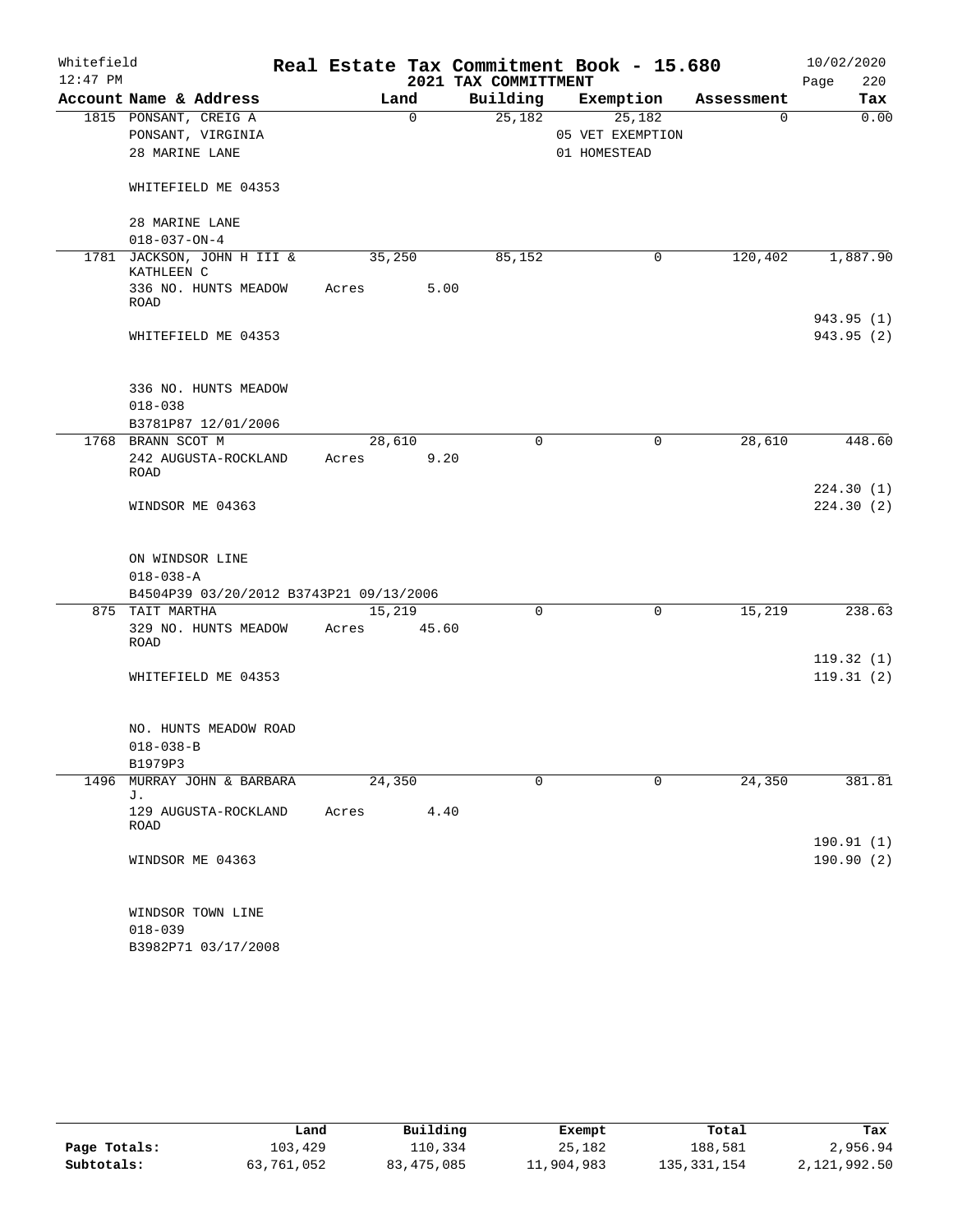| Whitefield |                                                                            |            |        |        |                      | Real Estate Tax Commitment Book - 15.680 |            | 10/02/2020                   |                        |
|------------|----------------------------------------------------------------------------|------------|--------|--------|----------------------|------------------------------------------|------------|------------------------------|------------------------|
| $12:47$ PM |                                                                            |            |        |        | 2021 TAX COMMITTMENT |                                          |            | Page                         | 221                    |
|            | Account Name & Address                                                     |            | Land   |        |                      | Building Exemption                       | Assessment |                              | Tax                    |
|            | 949 ANGELL, GLENN B & ROSE<br>MARIE                                        |            | 52,385 |        | $\overline{179,413}$ | 25,000                                   | 206,798    |                              | 3,242.59               |
|            | 380 NO. HUNTS MEADOW<br>ROAD                                               | Acres      |        | 27.90  |                      | 01 HOMESTEAD                             |            | 1,621.30(1)                  |                        |
|            | WHITEFIELD ME 04353                                                        |            |        |        |                      |                                          |            | 1,621.29(2)                  |                        |
|            | 380 NO HUNTS MEADOW<br>$018 - 040$                                         |            |        |        |                      |                                          |            |                              |                        |
|            | B1429P3                                                                    |            |        |        |                      |                                          |            |                              |                        |
|            | 93 SALOIS PAUL J. &<br>CHRISTINA                                           |            | 43,250 |        | 131,440              | 25,000                                   | 149,690    |                              | 2,347.14               |
|            | 366 NO. HUNTS MEADOW Acres 15.00<br>ROAD                                   |            |        |        |                      | 01 HOMESTEAD                             |            |                              |                        |
|            | WHITEFIELD ME 04353                                                        |            |        |        |                      |                                          |            | 1, 173.57(1)<br>1, 173.57(2) |                        |
|            | 366 NO. HUNTS MEADOW<br>$018 - 040 - A$                                    |            |        |        |                      |                                          |            |                              |                        |
|            | B4815P307 09/08/2014 B4809P48 08/18/2014 B1265P248<br>1369 CASWELL MARY E. |            |        | 37,170 |                      | 66,080 25,000                            | 78,250     |                              | 1,226.96               |
|            | 392 NO. HUNTS MEADOW<br>ROAD                                               | Acres 7.40 |        |        |                      | 01 HOMESTEAD                             |            |                              |                        |
|            | WHITEFIELD ME 04353                                                        |            |        |        |                      |                                          |            |                              | 613.48(1)<br>613.48(2) |
|            | 392 NO. HUNTS MEADOW<br>$018 - 041$<br>B47788P319 06/13/2014 B1508P233     |            |        |        |                      |                                          |            |                              |                        |
|            | 508 CASWELL MARY E.                                                        |            | 20,000 |        | $\mathbf 0$          | $\mathbf 0$                              | 20,000     |                              | 313.60                 |
|            | 392 NO. HUNTS MEADOW<br>ROAD                                               | Acres      |        | 1.50   |                      |                                          |            |                              |                        |
|            | WHITEFIELD ME 04353                                                        |            |        |        |                      |                                          |            |                              | 156.80(1)<br>156.80(2) |
|            | NO. HUNTS MEADOW ROAD<br>$018 - 041 - A$<br>B1618P217                      |            |        |        |                      |                                          |            |                              |                        |
| 1068       | HOWES, MARK                                                                |            | 34,516 |        | 102,325              | 0                                        | 136,841    |                              | 2,145.67               |
|            | HOWES, KATRIN & ACOSTA, Acres<br>MARIA D.C.                                |            |        | 13.60  |                      |                                          |            |                              |                        |
|            | 404 N. HUNTS MEADOW<br>ROAD                                                |            |        |        |                      |                                          |            | 1,072.84(1)                  |                        |
|            | WHITEFIELD ME 04353                                                        |            |        |        |                      |                                          |            | 1,072.83(2)                  |                        |
|            | 404 NO. HUNTS MEADOW<br>$018 - 042$                                        |            |        |        |                      |                                          |            |                              |                        |
|            | B5041P31 08/12/2016                                                        |            |        |        |                      |                                          |            |                              |                        |

|              | Land       | Building   | Exempt     | Total       | Tax          |
|--------------|------------|------------|------------|-------------|--------------|
| Page Totals: | 187,321    | 479,258    | 75,000     | 591,579     | 9,275.96     |
| Subtotals:   | 63,948,373 | 83,954,343 | 11,979,983 | 135,922,733 | 2,131,268.46 |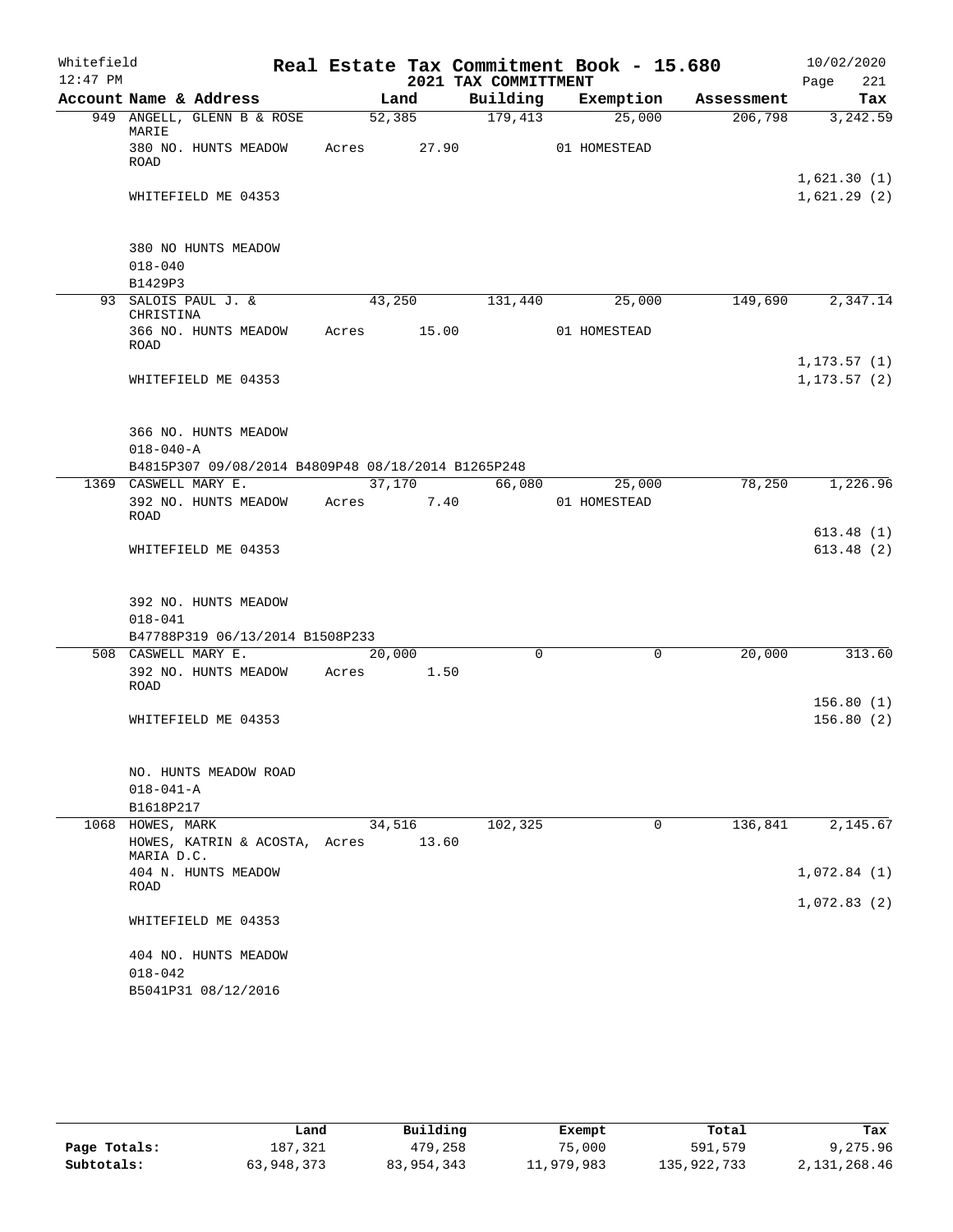| Whitefield<br>$12:47$ PM |                                                                                                                         |        |       | 2021 TAX COMMITTMENT | Real Estate Tax Commitment Book - 15.680 |            | 10/02/2020<br>222<br>Page  |
|--------------------------|-------------------------------------------------------------------------------------------------------------------------|--------|-------|----------------------|------------------------------------------|------------|----------------------------|
|                          | Account Name & Address                                                                                                  | Land   |       | Building             | Exemption                                | Assessment | Tax                        |
|                          | 804 BRETON GLEN P. & KAREN                                                                                              | 25,882 |       | 19,653               | 0                                        | 45,535     | 713.99                     |
|                          | L.<br>375 NO. HUNTS MEADOW<br><b>ROAD</b>                                                                               | Acres  | 5.79  |                      |                                          |            |                            |
|                          | WHITEFIELD ME 04353                                                                                                     |        |       |                      |                                          |            | 357.00(1)<br>356.99(2)     |
|                          | 375 NO. HUNTS MEADOW                                                                                                    |        |       |                      |                                          |            |                            |
|                          | $018 - 044$                                                                                                             |        |       |                      |                                          |            |                            |
|                          | B4829P133 10/20/2014 B4814P247 09/03/2014 B4812P168<br>08/26/2014 B4504P162 03/21/2012 B4456P145 11/04/2011<br>B1431P17 |        |       |                      |                                          |            |                            |
|                          | 864 SALOIS PAUL J. &<br>CRISTINA T.                                                                                     | 58,040 |       | 0                    | 0                                        | 58,040     | 910.07                     |
|                          | 366 NORTH HUNTS MEADOW<br>ROAD                                                                                          | Acres  | 52.58 |                      |                                          |            |                            |
|                          | WHITEFIELD ME 04353                                                                                                     |        |       |                      |                                          |            | 455.04(1)<br>455.03(2)     |
|                          | NO. HUNTS MEADOW ROAD                                                                                                   |        |       |                      |                                          |            |                            |
|                          | $018 - 044 - A$<br>B4829P133 10/20/2014                                                                                 |        |       |                      |                                          |            |                            |
|                          | 452 TAIT MARTHA                                                                                                         | 56,005 |       | 146,660              | 25,000                                   | 177,665    | 2,785.79                   |
|                          | 329 NO. HUNTS MEADOW<br>ROAD                                                                                            | Acres  | 66.80 |                      | 01 HOMESTEAD                             |            |                            |
|                          | WHITEFIELD ME 04353                                                                                                     |        |       |                      |                                          |            | 1,392.90(1)<br>1,392.89(2) |
|                          | 329 NO. HUNTS MEADOW<br>$018 - 045$<br>B1979P3                                                                          |        |       |                      |                                          |            |                            |
|                          | 660 SMITH NICHOLAS P.                                                                                                   | 42,850 |       | 113,636              | 25,000                                   | 131,486    | 2,061.70                   |
|                          | 287 NO. HUNTS MEADOW<br><b>ROAD</b>                                                                                     | Acres  | 14.50 |                      | 01 HOMESTEAD                             |            |                            |
|                          | WHITEFIELD ME 04353                                                                                                     |        |       |                      |                                          |            | 1,030.85(1)<br>1,030.85(2) |
|                          | 287 NO. HUNTS MEADOW<br>$018 - 046$                                                                                     |        |       |                      |                                          |            |                            |
|                          | B3513P233 07/08/2005                                                                                                    |        |       |                      |                                          |            |                            |
|                          | 1466 MOREAU BRANDON J. &                                                                                                | 30,150 |       | 102,870              | 25,000                                   | 108,020    | 1,693.75                   |
|                          | ALICIA<br>275 NO. HUNTS MEADOW<br>ROAD                                                                                  | Acres  | 1.60  |                      | 01 HOMESTEAD                             |            |                            |
|                          | WHITEFIELD ME 04353                                                                                                     |        |       |                      |                                          |            | 846.88 (1)<br>846.87 (2)   |
|                          | 275 NO. HUNTS MEADOW<br>$018 - 046 - A$<br>B3895P219 08/15/2007 B3519P233 07/18/2005                                    |        |       |                      |                                          |            |                            |

|              | Land         | Building     | Exempt     | Total         | Tax          |
|--------------|--------------|--------------|------------|---------------|--------------|
| Page Totals: | 212,927      | 382,819      | 75,000     | 520,746       | 8,165.30     |
| Subtotals:   | 64, 161, 300 | 84, 337, 162 | 12,054,983 | 136, 443, 479 | 2,139,433.76 |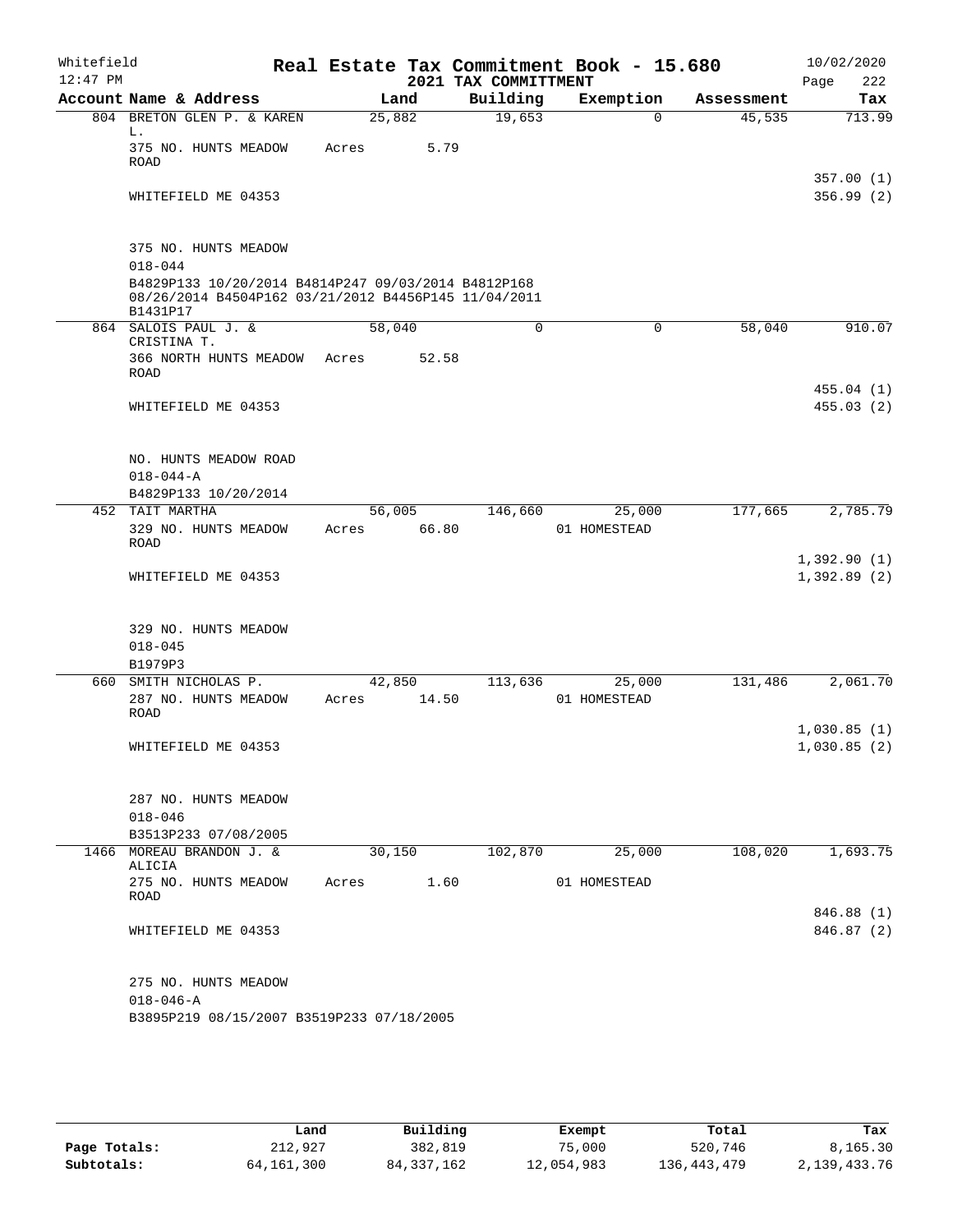| Whitefield |                          |                                               |       |        |       |                      | Real Estate Tax Commitment Book - 15.680 |            | 10/02/2020  |                          |
|------------|--------------------------|-----------------------------------------------|-------|--------|-------|----------------------|------------------------------------------|------------|-------------|--------------------------|
| $12:47$ PM |                          |                                               |       |        |       | 2021 TAX COMMITTMENT |                                          |            | Page        | 223                      |
|            |                          | Account Name & Address                        |       | Land   |       | Building             | Exemption                                | Assessment |             | Tax                      |
|            | JULIE L.                 | 606 HOPKINS CLIFTON E. &                      |       | 30,000 |       | 17,839               | $\Omega$                                 | 47,839     |             | 750.12                   |
|            |                          | 377 WINDSOR NECK ROAD                         | Acres |        | 1.50  |                      |                                          |            |             |                          |
|            |                          | WINDSOR ME 04363                              |       |        |       |                      |                                          |            |             | 375.06(1)<br>375.06 (2)  |
|            |                          | 269 NO. HUNTS MEADOW                          |       |        |       |                      |                                          |            |             |                          |
|            | $018 - 047$              |                                               |       |        |       |                      |                                          |            |             |                          |
|            | B2628P297                |                                               |       |        |       |                      |                                          |            |             |                          |
|            | BARBARA MAYER            | 322 ACKER, CHARLES W &                        |       | 70,950 |       | 172,982              | 31,000                                   | 212,932    |             | 3,338.77                 |
|            |                          | 21 IRON LEDGE LANE                            | Acres |        | 72.00 |                      | 07 NMR VET & WIDOW<br>01 HOMESTEAD       |            | 1,669.39(1) |                          |
|            |                          | WHITEFIELD ME 04353                           |       |        |       |                      |                                          |            | 1,669.38(2) |                          |
|            |                          | 21 IRON LEDGE LANE                            |       |        |       |                      |                                          |            |             |                          |
|            | $018 - 048$              |                                               |       |        |       |                      |                                          |            |             |                          |
|            | CATHERINE J              | 1564 BAILEY, RODNEY M &                       |       | 30,000 |       | 101,217              | 25,000                                   | 106,217    |             | 1,665.48                 |
|            | ROAD                     | 255 NO. HUNTS MEADOW                          | Acres |        | 0.52  |                      | 01 HOMESTEAD                             |            |             |                          |
|            |                          | WHITEFIELD ME 04353                           |       |        |       |                      |                                          |            |             | 832.74 (1)<br>832.74 (2) |
|            |                          | 255 NO. HUNTS MEADOW                          |       |        |       |                      |                                          |            |             |                          |
|            | $018 - 049$              |                                               |       |        |       |                      |                                          |            |             |                          |
|            |                          | B4921P176 08/24/2015 B1450P166                |       |        |       |                      |                                          |            |             |                          |
|            | 965 BAILEY LYNDAL        | 237 N HUNTS MEADOW RD                         | Acres | 69,750 | 56.00 | 96,383               | 31,000<br>01 HOMESTEAD                   | 135,133    |             | 2,118.89                 |
|            |                          |                                               |       |        |       |                      | 05 VET EXEMPTION                         |            | 1,059.45(1) |                          |
|            | WHITEFIELD<br>ME 04353   |                                               |       |        |       |                      |                                          |            | 1,059.44(2) |                          |
|            |                          | 237 NO. HUNTS MEADOW                          |       |        |       |                      |                                          |            |             |                          |
|            | $018 - 050$<br>B1268P197 |                                               |       |        |       |                      |                                          |            |             |                          |
| 1697       |                          | BAILEY, RODNEY M &                            |       | 5,850  |       | 0                    | 0                                        | 5,850      |             | 91.73                    |
|            | CATHERINE J              |                                               |       |        |       |                      |                                          |            |             |                          |
|            | ROAD                     | 255 NO. HUNTS MEADOW                          | Acres |        | 3.90  |                      |                                          |            |             |                          |
|            |                          | WHITEFIELD ME 04353                           |       |        |       |                      |                                          |            |             | 45.87(1)<br>45.86(2)     |
|            | $018 - 050 - A$          | NO. HUNTS MEADOW ROAD<br>B4921P176 08/24/2015 |       |        |       |                      |                                          |            |             |                          |

|              | Land       | Building   | Exempt       | Total       | Tax          |
|--------------|------------|------------|--------------|-------------|--------------|
| Page Totals: | 206,550    | 388,421    | 87,000       | 507,971     | 7.964.99     |
| Subtotals:   | 64,367,850 | 84,725,583 | 12, 141, 983 | 136,951,450 | 2,147,398.75 |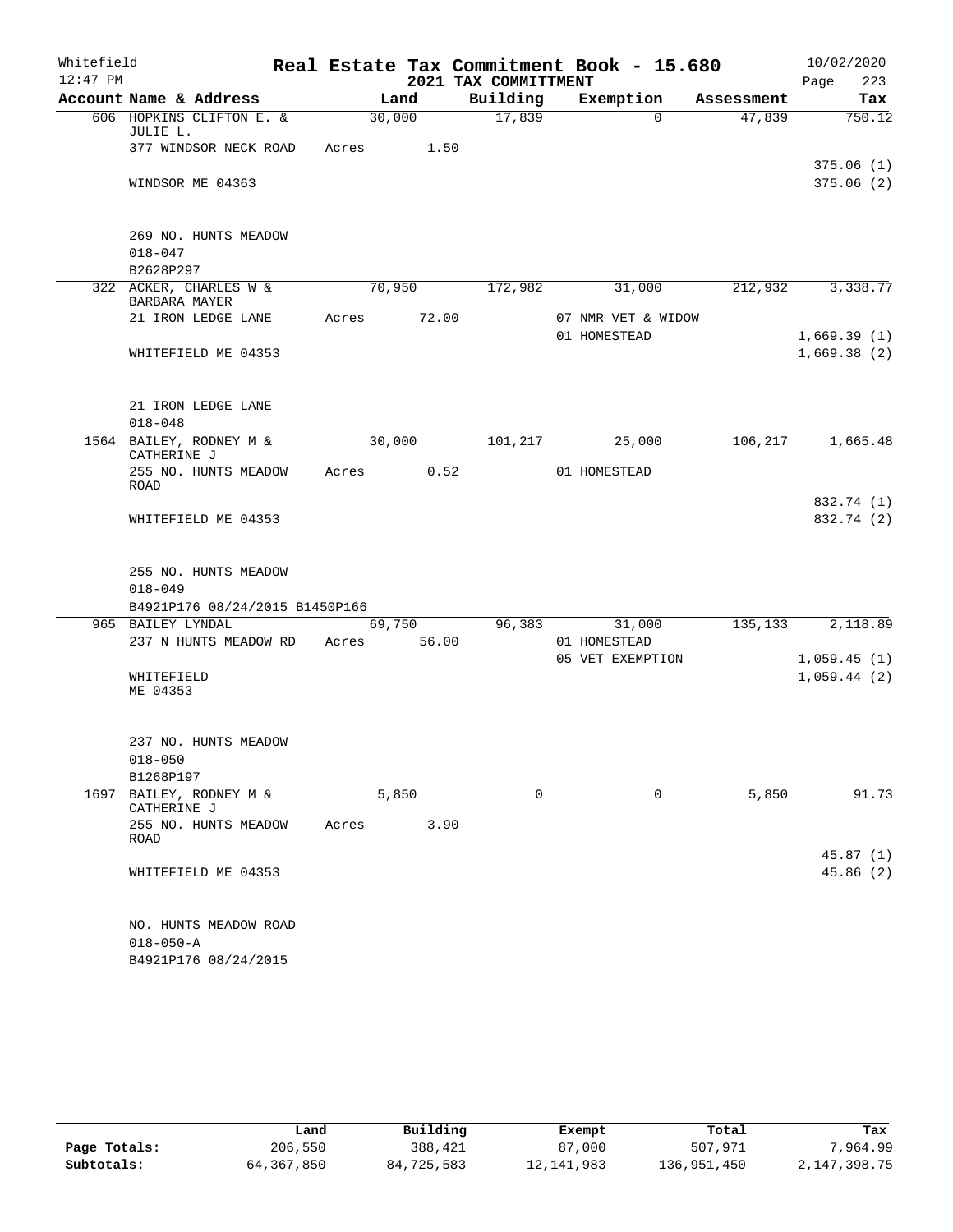| Whitefield   |                                                                             |            |       |                |      |                                  | Real Estate Tax Commitment Book - 15.680 |                       | 10/02/2020                 |
|--------------|-----------------------------------------------------------------------------|------------|-------|----------------|------|----------------------------------|------------------------------------------|-----------------------|----------------------------|
| $12:47$ PM   | Account Name & Address                                                      |            |       |                |      | 2021 TAX COMMITTMENT<br>Building |                                          |                       | 224<br>Page<br>Tax         |
|              | 1424 REED, KAILAH J                                                         |            |       | Land<br>64,566 |      | $\overline{59,238}$              | Exemption<br>$\Omega$                    | Assessment<br>123,804 | 1,941.25                   |
|              | GAYTON, KEVIN B                                                             |            | Acres | 61.00          |      |                                  |                                          |                       |                            |
|              | 165 NO. HUNTS MEADOW                                                        |            |       |                |      |                                  |                                          |                       | 970.63(1)                  |
|              | ROAD                                                                        |            |       |                |      |                                  |                                          |                       |                            |
|              |                                                                             |            |       |                |      |                                  |                                          |                       | 970.62(2)                  |
|              | WHITEFIELD ME 04353                                                         |            |       |                |      |                                  |                                          |                       |                            |
|              | 165 NO. HUNTS MEADOW                                                        |            |       |                |      |                                  |                                          |                       |                            |
|              | $018 - 051$                                                                 |            |       |                |      |                                  |                                          |                       |                            |
|              | B5247P109 04/12/2018                                                        |            |       |                |      |                                  |                                          |                       |                            |
|              | 524 ROBBINS, JOSHUA M                                                       |            |       | 36,690         |      | 94,388                           | 25,000                                   | 106,078               | 1,663.30                   |
|              | ROBBINS, ELIZA J                                                            |            | Acres |                | 6.80 |                                  | 01 HOMESTEAD                             |                       |                            |
|              | 195 N. HUNTS MEADOW                                                         |            |       |                |      |                                  |                                          |                       | 831.65(1)                  |
|              | ROAD                                                                        |            |       |                |      |                                  |                                          |                       |                            |
|              |                                                                             |            |       |                |      |                                  |                                          |                       | 831.65(2)                  |
|              | WHITEFIELD ME 04353                                                         |            |       |                |      |                                  |                                          |                       |                            |
|              | 195 NO. HUNTS MEADOW                                                        |            |       |                |      |                                  |                                          |                       |                            |
|              | $018 - 051 - A$                                                             |            |       |                |      |                                  |                                          |                       |                            |
|              | B5050P196 09/06/2016 B3882P279 07/13/2007 B2473P69                          |            |       |                |      |                                  |                                          |                       |                            |
|              | 128 NILES KIMBER & JANE                                                     |            |       | 33,750         |      | 172,123                          | 25,000                                   | 180,873               | 2,836.09                   |
|              | 219 NO. HUNTS MEADOW                                                        |            | Acres |                | 4.00 |                                  | 01 HOMESTEAD                             |                       |                            |
|              | ROAD                                                                        |            |       |                |      |                                  |                                          |                       |                            |
|              | WHITEFIELD ME 04353                                                         |            |       |                |      |                                  |                                          |                       | 1,418.05(1)<br>1,418.04(2) |
|              |                                                                             |            |       |                |      |                                  |                                          |                       |                            |
|              |                                                                             |            |       |                |      |                                  |                                          |                       |                            |
|              | 219 NO. HUNTS MEADOW                                                        |            |       |                |      |                                  |                                          |                       |                            |
|              | $018 - 051 - B$                                                             |            |       |                |      |                                  |                                          |                       |                            |
|              | B3877P201 07/07/2007                                                        |            |       |                |      |                                  |                                          |                       |                            |
|              | 1089 MILLER, SCOTT V SR                                                     |            |       | 2,145          |      | $\mathbf 0$                      | 0                                        | 2,145                 | 33.63                      |
|              | 186 WINDSOR ROAD                                                            |            | Acres |                | 1.43 |                                  |                                          |                       |                            |
|              |                                                                             |            |       |                |      |                                  |                                          |                       | 16.82(1)<br>16.81(2)       |
|              | CHELSEA ME 04330                                                            |            |       |                |      |                                  |                                          |                       |                            |
|              |                                                                             |            |       |                |      |                                  |                                          |                       |                            |
|              | COOPER ROAD                                                                 |            |       |                |      |                                  |                                          |                       |                            |
|              | $018 - 052$                                                                 |            |       |                |      |                                  |                                          |                       |                            |
|              | B4726P82 10/25/2013 B4722P311 10/16/2013 B4699P108                          |            |       |                |      |                                  |                                          |                       |                            |
|              | 08/14/2013 B4518P315 05/03/2012 B4481P77 01/11/2012<br>B4461P318 11/21/2011 |            |       |                |      |                                  |                                          |                       |                            |
|              | 992 MILLER, SCOTT VERNON &                                                  |            |       | 14,540         |      | $\mathbf 0$                      | 0                                        | 14,540                | 227.99                     |
|              | HEIDI                                                                       |            |       |                |      |                                  |                                          |                       |                            |
|              | 186 WINDSOR ROAD                                                            |            | Acres | 13.80          |      |                                  |                                          |                       |                            |
|              |                                                                             |            |       |                |      |                                  |                                          |                       | 114.00(1)                  |
|              | CHELSEA ME 04330                                                            |            |       |                |      |                                  |                                          |                       | 113.99(2)                  |
|              |                                                                             |            |       |                |      |                                  |                                          |                       |                            |
|              | 549 COOPER ROAD                                                             |            |       |                |      |                                  |                                          |                       |                            |
|              | $018 - 053$                                                                 |            |       |                |      |                                  |                                          |                       |                            |
|              | B1538P23                                                                    |            |       |                |      |                                  |                                          |                       |                            |
|              | 1872 MILLER, SCOTT JR                                                       |            |       | 30,750         |      | 9,355                            | 25,000                                   | 15,105                | 236.85                     |
|              | 549 COOPER ROAD                                                             |            | Acres |                | 2.00 |                                  | 01 HOMESTEAD                             |                       |                            |
|              |                                                                             |            |       |                |      |                                  |                                          |                       | 118.43(1)                  |
|              | WHITEFIELD ME 04353                                                         |            |       |                |      |                                  |                                          |                       | 118.42(2)                  |
|              |                                                                             |            |       |                |      |                                  |                                          |                       |                            |
|              | 549 COOPER ROAD                                                             |            |       |                |      |                                  |                                          |                       |                            |
|              | $018 - 053 - A$                                                             |            |       |                |      |                                  |                                          |                       |                            |
|              |                                                                             | Land       |       | Building       |      |                                  | Exempt                                   | Total                 | Tax                        |
| Page Totals: |                                                                             | 182,441    |       | 335,104        |      |                                  | 75,000                                   | 442,545               | 6,939.11                   |
| Subtotals:   |                                                                             | 64,550,291 |       | 85,060,687     |      |                                  | 12, 216, 983                             | 137, 393, 995         | 2, 154, 337.86             |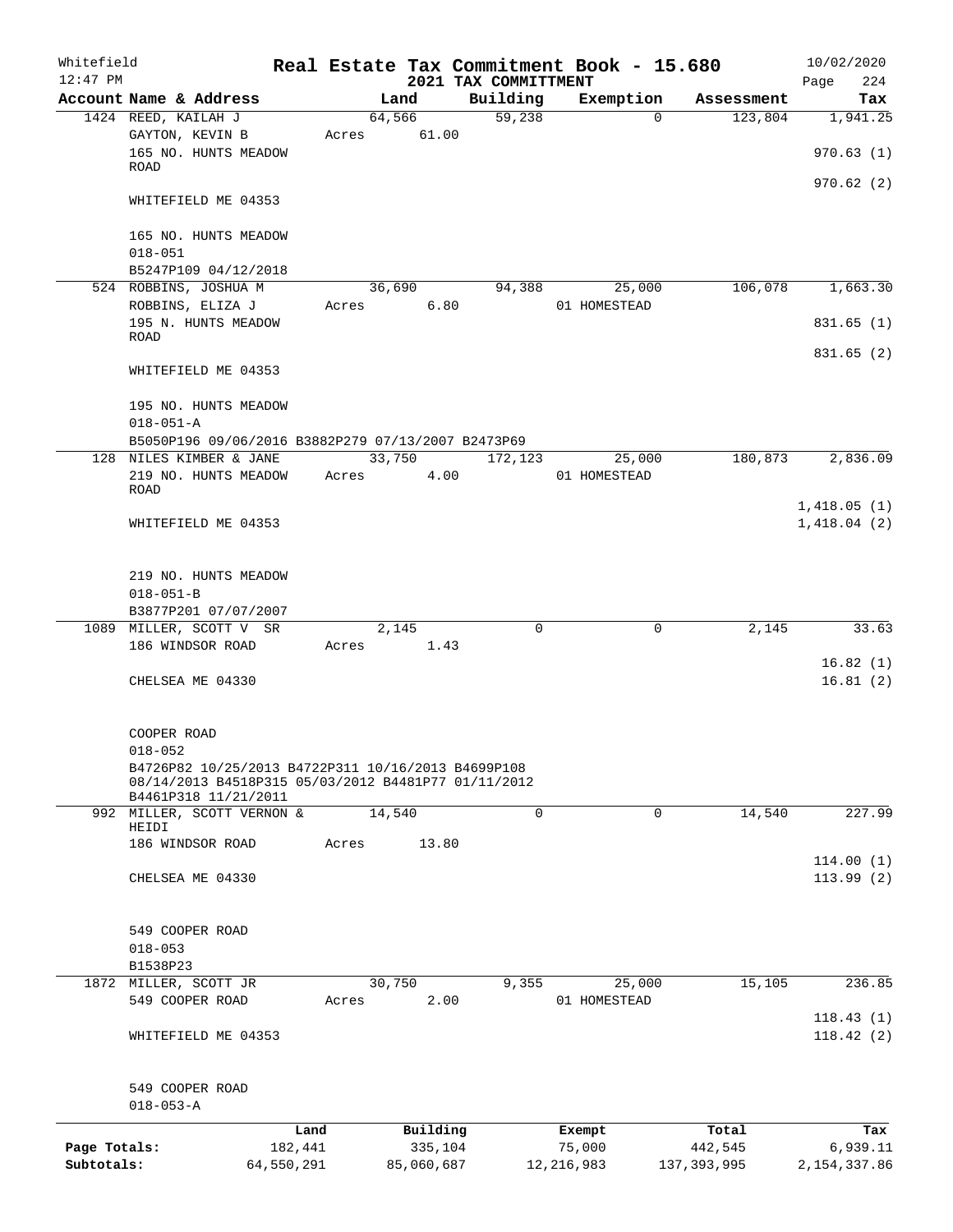| Whitefield   |                                           |            |       |         |              | Real Estate Tax Commitment Book - 15.680 |              |             |            | 10/02/2020     |                         |
|--------------|-------------------------------------------|------------|-------|---------|--------------|------------------------------------------|--------------|-------------|------------|----------------|-------------------------|
| $12:47$ PM   |                                           |            |       |         |              | 2021 TAX COMMITTMENT                     |              |             |            | Page           | 225                     |
|              | Account Name & Address                    |            |       | Land    |              | Building                                 | Exemption    |             | Assessment |                | Tax                     |
|              | 1773 ADAMS, MICHAEL L                     |            |       | 31,035  |              | 18,387                                   | $\mathbf 0$  |             | 49,422     |                | 774.94                  |
|              | ADAMS, ROSE A<br>PO BOX 244               |            | Acres |         | 2.19         |                                          |              |             |            |                |                         |
|              |                                           |            |       |         |              |                                          |              |             |            |                | 387.47 (1)<br>387.47(2) |
|              | WHITEFIELD ME 04353                       |            |       |         |              |                                          |              |             |            |                |                         |
|              |                                           |            |       |         |              |                                          |              |             |            |                |                         |
|              | 114 NO. HUNTS MEADOW                      |            |       |         |              |                                          |              |             |            |                |                         |
|              | $018 - 054$                               |            |       |         |              |                                          |              |             |            |                |                         |
|              | B5215P240 12/15/2017                      |            |       |         |              |                                          |              |             |            |                |                         |
|              | 732 MAINE NATURAL GAS                     |            |       |         | $\Omega$     | 918,220                                  | 0            |             | 918,220    |                | 14,397.69               |
|              | C/O AVANGRID MANAGEMENT                   |            |       |         |              |                                          |              |             |            |                |                         |
|              | CO.- LOCAL TAX                            |            |       |         |              |                                          |              |             |            |                |                         |
|              | ONE CITY CENTER, 5TH                      |            |       |         |              |                                          |              |             |            | 7,198.85(1)    |                         |
|              | <b>FLOOR</b>                              |            |       |         |              |                                          |              |             |            |                |                         |
|              |                                           |            |       |         |              |                                          |              |             |            | 7,198.84(2)    |                         |
|              | PORTLAND ME 04101                         |            |       |         |              |                                          |              |             |            |                |                         |
|              |                                           |            |       |         |              |                                          |              |             |            |                |                         |
|              | AUGUSTA ROAD<br>018-RT 17                 |            |       |         |              |                                          |              |             |            |                |                         |
|              | 673 COUTTS BROTHERS INC                   |            |       | 20,300  |              | $\Omega$                                 | $\mathbf 0$  |             | 20,300     |                | 318.30                  |
|              | PO BOX 58                                 |            | Acres |         | 1.70         |                                          |              |             |            |                |                         |
|              |                                           |            |       |         |              |                                          |              |             |            |                | 159.15(1)               |
|              | GARDINER ME 04345                         |            |       |         |              |                                          |              |             |            |                | 159.15(2)               |
|              |                                           |            |       |         |              |                                          |              |             |            |                |                         |
|              |                                           |            |       |         |              |                                          |              |             |            |                |                         |
|              | NO. HUNTS MEADOW ROAD                     |            |       |         |              |                                          |              |             |            |                |                         |
|              | $019 - 001$                               |            |       |         |              |                                          |              |             |            |                |                         |
|              | B1624P151                                 |            |       |         |              |                                          |              |             |            |                |                         |
|              | 383 SWARTZENTRUBER, NOAH                  |            |       |         | 50,500       | 110,477                                  | 25,000       |             | 135,977    |                | 2,132.12                |
|              | SWARTZENTRUBER, SUSIE                     |            | Acres |         | 25.00        |                                          | 01 HOMESTEAD |             |            |                |                         |
|              | 419 NORTH HUNTS MEADOW                    |            |       |         |              |                                          |              |             |            | 1,066.06(1)    |                         |
|              | ROAD                                      |            |       |         |              |                                          |              |             |            |                |                         |
|              |                                           |            |       |         |              |                                          |              |             |            | 1,066.06(2)    |                         |
|              | WHITEFIELD ME<br>04353-3218               |            |       |         |              |                                          |              |             |            |                |                         |
|              |                                           |            |       |         |              |                                          |              |             |            |                |                         |
|              | 419 NO. HUNTS MEADOW                      |            |       |         |              |                                          |              |             |            |                |                         |
|              | $019 - 002$                               |            |       |         |              |                                          |              |             |            |                |                         |
|              | B5326P113 11/15/2018 B3390P130 10/29/2004 |            |       |         |              |                                          |              |             |            |                |                         |
|              | 255 JAMES, DAVID C                        |            |       | 33,300  |              | 97,988                                   | 25,000       |             | 106,288    |                | 1,666.60                |
|              | 403 NO. HUNTS MEADOW                      |            | Acres |         | 3.70         |                                          | 01 HOMESTEAD |             |            |                |                         |
|              | ROAD                                      |            |       |         |              |                                          |              |             |            |                |                         |
|              |                                           |            |       |         |              |                                          |              |             |            |                | 833.30 (1)              |
|              | WHITEFIELD ME 04353                       |            |       |         |              |                                          |              |             |            |                | 833.30 (2)              |
|              |                                           |            |       |         |              |                                          |              |             |            |                |                         |
|              | 403 NO. HUNTS MEADOW                      |            |       |         |              |                                          |              |             |            |                |                         |
|              | $019 - 003$                               |            |       |         |              |                                          |              |             |            |                |                         |
|              | B1968P332                                 |            |       |         |              |                                          |              |             |            |                |                         |
|              | 131 FECAROTTA JOSEPH M. &                 |            |       | 108,750 |              | 95,259                                   | $\mathbf 0$  |             | 204,009    |                | 3,198.86                |
|              | PATRICIA E.                               |            |       |         |              |                                          |              |             |            |                |                         |
|              | 10 LAKEVIEW DRIVE                         |            | Acres |         | 134.00       |                                          |              |             |            |                |                         |
|              |                                           |            |       |         |              |                                          |              |             |            | 1,599.43(1)    |                         |
|              | DANBURY CT 06811                          |            |       |         |              |                                          |              |             |            | 1,599.43(2)    |                         |
|              |                                           |            |       |         |              |                                          |              |             |            |                |                         |
|              |                                           |            |       |         |              |                                          |              |             |            |                |                         |
|              | 393 NO. HUNTS MEADOW                      |            |       |         |              |                                          |              |             |            |                |                         |
|              | $019 - 004$                               |            |       |         |              |                                          |              |             |            |                |                         |
|              | B2256P232                                 |            |       |         |              |                                          |              |             |            |                |                         |
|              |                                           | Land       |       |         | Building     |                                          | Exempt       |             | Total      |                | Tax                     |
| Page Totals: |                                           | 243,885    |       |         | 1,240,331    |                                          | 50,000       | 1,434,216   |            |                | 22,488.51               |
| Subtotals:   |                                           | 64,794,176 |       |         | 86, 301, 018 |                                          | 12, 266, 983 | 138,828,211 |            | 2, 176, 826.37 |                         |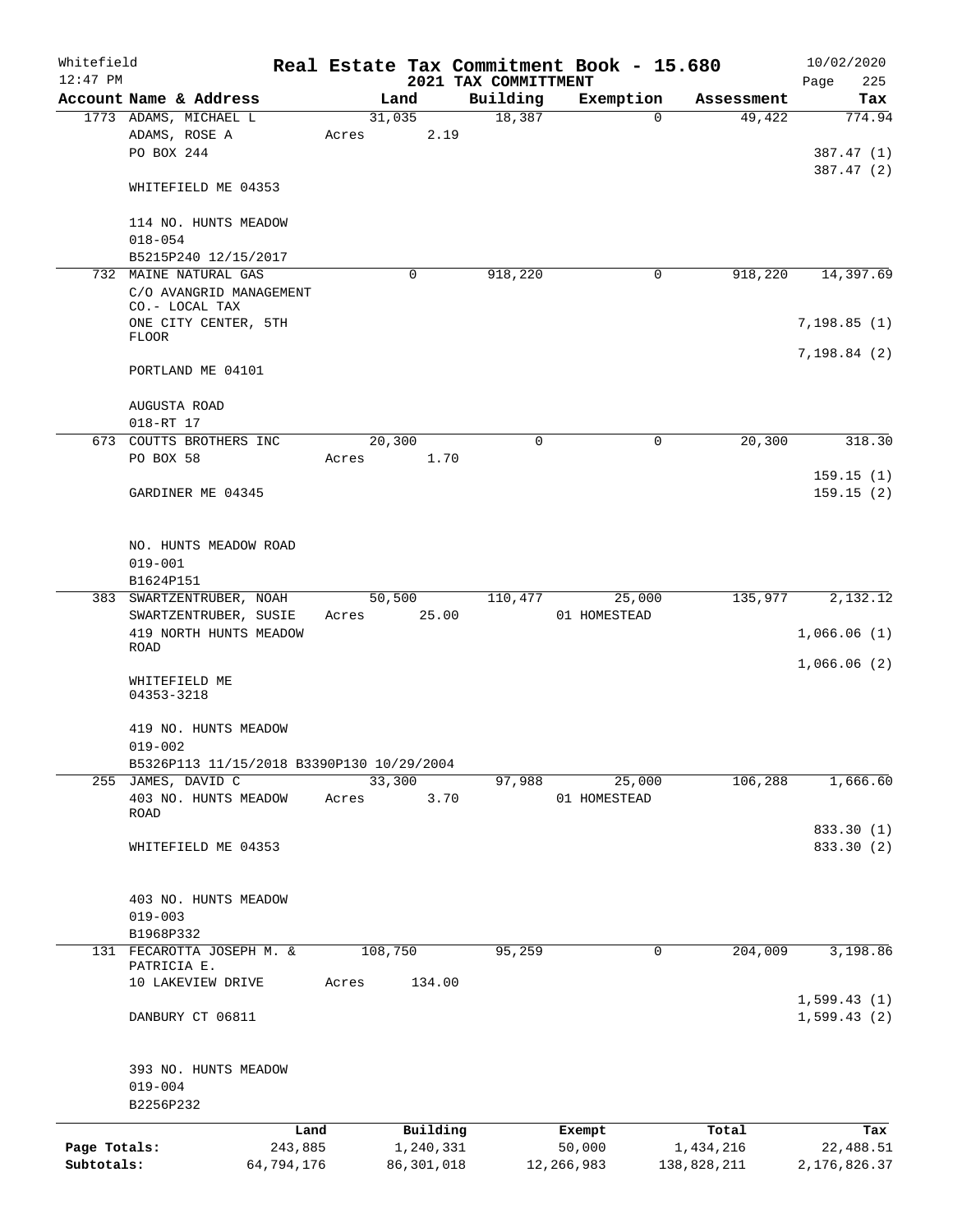| Whitefield |                                                                                                 |     |         |        |                      | Real Estate Tax Commitment Book - 15.680 |             |            | 10/02/2020                 |     |
|------------|-------------------------------------------------------------------------------------------------|-----|---------|--------|----------------------|------------------------------------------|-------------|------------|----------------------------|-----|
| $12:47$ PM |                                                                                                 |     |         |        | 2021 TAX COMMITTMENT |                                          |             |            | Page                       | 226 |
|            | Account Name & Address                                                                          |     |         | Land   | Building             | Exemption                                |             | Assessment |                            | Tax |
|            | 763 HALL HEIRS ANDREW                                                                           |     | 10,700  |        |                      | $\Omega$                                 | $\Omega$    | 10,700     | 167.78                     |     |
|            | C/O NANCY DUNCAN                                                                                |     | Acres   | 9.00   |                      |                                          |             |            |                            |     |
|            | 10 VATERS HIDEAWAY                                                                              |     |         |        |                      |                                          |             |            | 83.89(1)                   |     |
|            | JEFFERSON ME 04348                                                                              |     |         |        |                      |                                          |             |            | 83.89 (2)                  |     |
|            | OFF DOYLE ROAD                                                                                  |     |         |        |                      |                                          |             |            |                            |     |
|            | $019 - 005$                                                                                     |     |         |        |                      |                                          |             |            |                            |     |
|            | B1655P1                                                                                         |     |         |        |                      |                                          |             |            |                            |     |
|            | 1627 BENEDICT, JOSEPH W                                                                         |     | 174,250 |        | 157,742              |                                          | 0           | 331,992    | 5,205.63                   |     |
|            | KELLEY-BENEDICT,<br>PATRICIA                                                                    |     | Acres   | 265.00 |                      |                                          |             |            |                            |     |
|            | 58 WHITNEY STREET                                                                               |     |         |        |                      |                                          |             |            | 2,602.82(1)<br>2,602.81(2) |     |
|            | NORTHBOROUGH MA 01532                                                                           |     |         |        |                      |                                          |             |            |                            |     |
|            | 242 DEVINE ROAD                                                                                 |     |         |        |                      |                                          |             |            |                            |     |
|            | $019 - 006$                                                                                     |     |         |        |                      |                                          |             |            |                            |     |
|            | B5007P310 05/23/2016 B4457P106 11/08/2011 B4339P144<br>11/10/2010 B2088P159 08/15/1995 B316P548 |     |         |        |                      |                                          |             |            |                            |     |
|            | 1583 HARRINGTON, PHIL                                                                           |     | 34,050  |        |                      | 0                                        | 0           | 34,050     | 533.90                     |     |
|            | 145 FOWLE HILL ROAD                                                                             |     | Acres   | 16.00  |                      |                                          |             |            |                            |     |
|            | WISCASSET ME 04578                                                                              |     |         |        |                      |                                          |             |            | 266.95(1)<br>266.95(2)     |     |
|            |                                                                                                 |     |         |        |                      |                                          |             |            |                            |     |
|            | DEVINE ROAD                                                                                     |     |         |        |                      |                                          |             |            |                            |     |
|            | $019 - 007$                                                                                     |     |         |        |                      |                                          |             |            |                            |     |
|            | B4883P119 05/06/2015 B4758P95 02/19/2014 B4399P246<br>05/18/2011 B513P46                        |     |         |        |                      |                                          |             |            |                            |     |
|            | 1283 CENTRAL MAINE POWER                                                                        |     | 76,200  |        |                      | 0                                        | $\mathbf 0$ | 76,200     | 1,194.82                   |     |
|            | C/O AVANGRID MANAGEMENT Acres<br>CO.- LOCAL TAX                                                 |     |         | 25.40  |                      |                                          |             |            |                            |     |
|            | ONE CITY CENTER,                                                                                | 5TH |         |        |                      |                                          |             |            | 597.41 (1)                 |     |
|            | <b>FLOOR</b>                                                                                    |     |         |        |                      |                                          |             |            | 597.41 (2)                 |     |
|            | PORTLAND ME 04101                                                                               |     |         |        |                      |                                          |             |            |                            |     |
|            | DOYLE ROAD                                                                                      |     |         |        |                      |                                          |             |            |                            |     |
|            | $019 - 008$                                                                                     |     |         |        |                      |                                          |             |            |                            |     |
| 527        | NICHOLSON TRUST M                                                                               |     | 20,000  |        |                      | 0                                        | 0           | 20,000     | 313.60                     |     |
|            | FRANCES<br>C/O M. FRANCES                                                                       |     | Acres   | 0.96   |                      |                                          |             |            |                            |     |
|            | HERBENICK                                                                                       |     |         |        |                      |                                          |             |            | 156.80(1)                  |     |
|            | 342 SOUND DRIVE                                                                                 |     |         |        |                      |                                          |             |            | 156.80(2)                  |     |
|            | KEY LARGO FL 33037                                                                              |     |         |        |                      |                                          |             |            |                            |     |
|            | DEVINE ROAD                                                                                     |     |         |        |                      |                                          |             |            |                            |     |
|            | $019 - 011$                                                                                     |     |         |        |                      |                                          |             |            |                            |     |
|            | B1354P321                                                                                       |     |         |        |                      |                                          |             |            |                            |     |

|              | Land       | Building   | Exempt     | Total       | Tax          |
|--------------|------------|------------|------------|-------------|--------------|
| Page Totals: | 315,200    | 157.742    |            | 472,942     | .415.73      |
| Subtotals:   | 65,109,376 | 86,458,760 | 12,266,983 | 139,301,153 | 2,184,242.10 |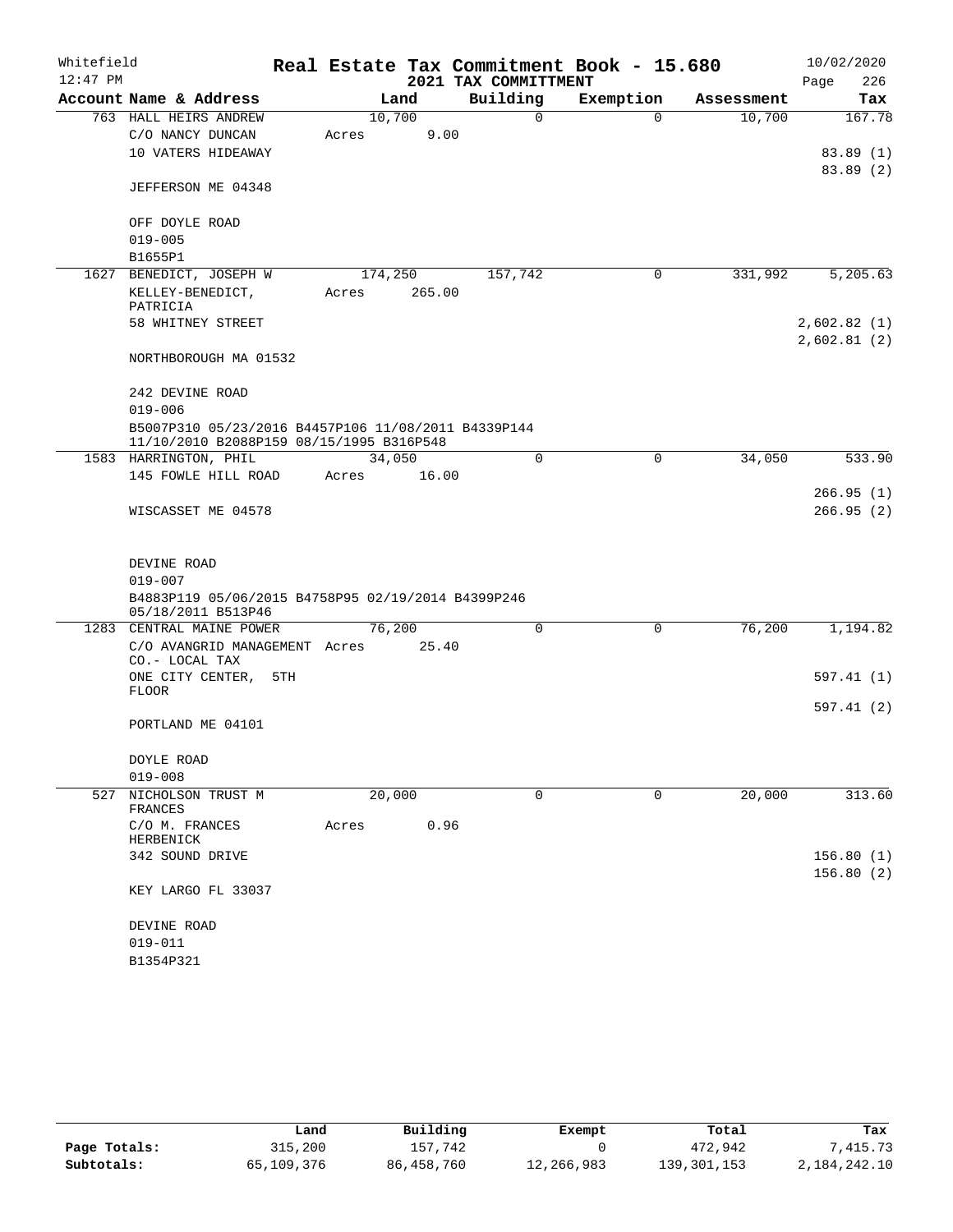| Whitefield<br>$12:47$ PM   |                                                                                     |             |                       | Real Estate Tax Commitment Book - 15.680<br>2021 TAX COMMITTMENT |             |                        | 10/02/2020                 |
|----------------------------|-------------------------------------------------------------------------------------|-------------|-----------------------|------------------------------------------------------------------|-------------|------------------------|----------------------------|
|                            | Account Name & Address                                                              |             | Land                  | Building                                                         | Exemption   | Assessment             | 227<br>Page<br>Tax         |
|                            | 1425 FURROW, JOSEPH & ANGELA                                                        |             | 30,000                | 41,812                                                           | $\Omega$    | 71,812                 | 1,126.01                   |
|                            | 408 DEVINE ROAD                                                                     | Acres 1.37  |                       |                                                                  |             |                        |                            |
|                            |                                                                                     |             |                       |                                                                  |             |                        | 563.01(1)                  |
|                            | WHITEFIELD ME 04353                                                                 |             |                       |                                                                  |             |                        | 563.00(2)                  |
|                            |                                                                                     |             |                       |                                                                  |             |                        |                            |
|                            | 408 DEVINE ROAD                                                                     |             |                       |                                                                  |             |                        |                            |
|                            | $019 - 011 - A$                                                                     |             |                       |                                                                  |             |                        |                            |
|                            | B4788P42 06/11/2014 B4784P36 05/30/2014 B3741P77<br>09/12/2006 B3389P107 10/25/2004 |             |                       |                                                                  |             |                        |                            |
|                            | 1681 LABELLE, KELLIE-JO                                                             |             | 37,970                | 129,506                                                          | 0           | 167,476                | 2,626.02                   |
|                            | C/O ME STATE CREDIT                                                                 | Acres       | 8.40                  |                                                                  |             |                        |                            |
|                            | UNION<br>P.O. BOX 5659                                                              |             |                       |                                                                  |             |                        | 1,313.01(1)                |
|                            |                                                                                     |             |                       |                                                                  |             |                        | 1,313.01(2)                |
|                            | AUGUSTA ME 04332 5659                                                               |             |                       |                                                                  |             |                        |                            |
|                            | 382 DEVINE ROAD                                                                     |             |                       |                                                                  |             |                        |                            |
|                            | $019 - 012$                                                                         |             |                       |                                                                  |             |                        |                            |
|                            | B4818P216 09/16/2014 B2682P57                                                       |             |                       |                                                                  |             |                        |                            |
|                            | 234 BOYIAN, JUDITH                                                                  |             | 38,970                | 148,542                                                          | 0           | 187,512                | $\overline{2,940}.19$      |
|                            | 420 VIGUE ROAD                                                                      | Acres       | 9.65                  |                                                                  |             |                        |                            |
|                            | WHITEFIELD ME 04353                                                                 |             |                       |                                                                  |             |                        | 1,470.10(1)<br>1,470.09(2) |
|                            |                                                                                     |             |                       |                                                                  |             |                        |                            |
|                            |                                                                                     |             |                       |                                                                  |             |                        |                            |
|                            | 420 VIGUE ROAD                                                                      |             |                       |                                                                  |             |                        |                            |
|                            | $019 - 012 - A$<br>B2431P293                                                        |             |                       |                                                                  |             |                        |                            |
|                            | 1486 HUFF, ALICIA & TIMOTHY                                                         |             | 41,010                | 196,349                                                          | $\mathbf 0$ | 237,359                | 3,721.79                   |
|                            | 366 DEVINE ROAD                                                                     | Acres 12.20 |                       |                                                                  |             |                        |                            |
|                            |                                                                                     |             |                       |                                                                  |             |                        | 1,860.90(1)                |
|                            | WHITEFIELD ME 04353                                                                 |             |                       |                                                                  |             |                        | 1,860.89(2)                |
|                            |                                                                                     |             |                       |                                                                  |             |                        |                            |
|                            | 366 DEVINE ROAD                                                                     |             |                       |                                                                  |             |                        |                            |
|                            | $019 - 012 - B$                                                                     |             |                       |                                                                  |             |                        |                            |
|                            | B3671P20 05/05/2006 B3592P188 11/18/2005<br>1682 CLARK, ALAN GEORGE &               |             | 30,030                | 112,481                                                          | $\mathbf 0$ | 142,511                | 2,234.57                   |
|                            | LINDA JANE LIV TRUST                                                                |             |                       |                                                                  |             |                        |                            |
|                            | CLARK, ALAN & LINDA                                                                 | Acres       | 1.52                  |                                                                  |             |                        |                            |
|                            | TRUSTEES<br>358 EAST 30 NORTH                                                       |             |                       |                                                                  |             |                        | 1,117.29(1)                |
|                            |                                                                                     |             |                       |                                                                  |             |                        | 1, 117.28(2)               |
|                            | GRANTSVILLE UT 84029                                                                |             |                       |                                                                  |             |                        |                            |
|                            | 392 DEVINE ROAD                                                                     |             |                       |                                                                  |             |                        |                            |
|                            | $019 - 012 - C$                                                                     |             |                       |                                                                  |             |                        |                            |
|                            | B4702P185 08/22/2013 B4664P77 05/20/2013 B4196P43                                   |             |                       |                                                                  |             |                        |                            |
|                            | 09/02/2009 B4099P224 02/12/2009 B3956P46 01/15/2008<br>996 STILLMAN WAYNE D         |             | 30,000                | 73,076                                                           | $\Omega$    | 103,076                | 1,616.23                   |
|                            | PO BOX 153                                                                          | Acres       | 0.80                  |                                                                  |             |                        |                            |
|                            |                                                                                     |             |                       |                                                                  |             |                        | 808.12(1)                  |
|                            | WINDSOR ME 04363                                                                    |             |                       |                                                                  |             |                        | 808.11(2)                  |
|                            |                                                                                     |             |                       |                                                                  |             |                        |                            |
|                            | 442 VIGUE ROAD                                                                      |             |                       |                                                                  |             |                        |                            |
|                            | $019 - 013$                                                                         |             |                       |                                                                  |             |                        |                            |
|                            | B4474P216 12/27/2011 B4184P217 07/29/2009                                           |             |                       |                                                                  |             |                        |                            |
|                            |                                                                                     | Land        | Building              |                                                                  | Exempt<br>0 | Total                  | Tax                        |
| Page Totals:<br>Subtotals: | 65, 317, 356                                                                        | 207,980     | 701,766<br>87,160,526 |                                                                  | 12,266,983  | 909,746<br>140,210,899 | 14,264.81<br>2,198,506.91  |
|                            |                                                                                     |             |                       |                                                                  |             |                        |                            |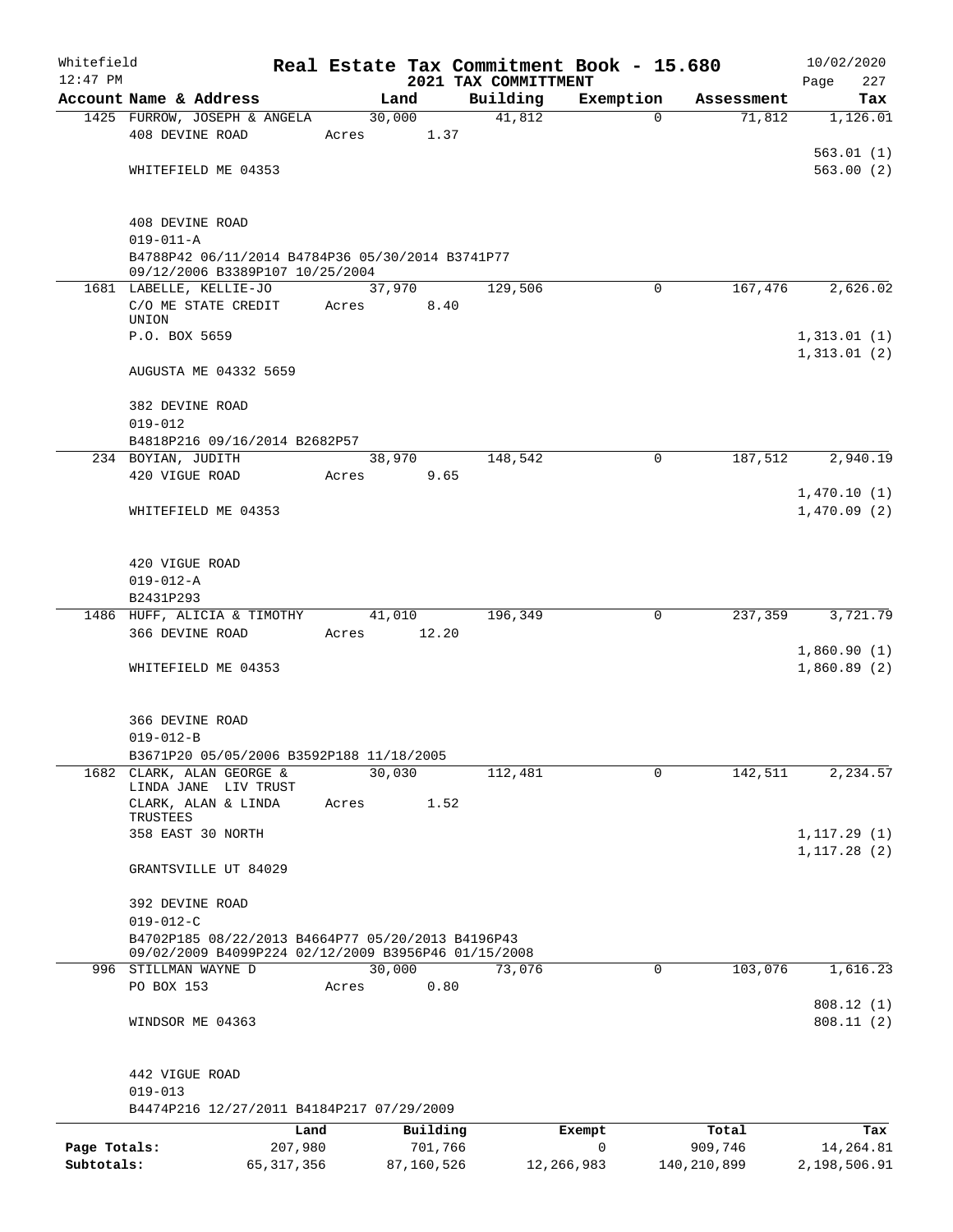| Whitefield<br>$12:47$ PM |                                         |             |       | 2021 TAX COMMITTMENT | Real Estate Tax Commitment Book - 15.680 |         | 10/02/2020<br>228<br>Page |
|--------------------------|-----------------------------------------|-------------|-------|----------------------|------------------------------------------|---------|---------------------------|
|                          | Account Name & Address                  | Land        |       |                      | Building Exemption Assessment            |         | Tax                       |
|                          | 243 CUMMINGS, RICHARD L JR              |             |       | 68,680 173,260       | 25,000                                   | 216,940 | 3,401.62                  |
|                          | P.O. BOX 142                            | Acres 53.86 |       |                      | 01 HOMESTEAD                             |         |                           |
|                          |                                         |             |       |                      |                                          |         | 1,700.81(1)               |
|                          | WINDSOR ME 04363                        |             |       |                      |                                          |         | 1,700.81(2)               |
|                          |                                         |             |       |                      |                                          |         |                           |
|                          |                                         |             |       |                      |                                          |         |                           |
|                          | 4 DOYLE ROAD                            |             |       |                      |                                          |         |                           |
|                          | $019 - 014$                             |             |       |                      |                                          |         |                           |
|                          | B2147P251<br>1507 LEASK, PAUL L & ALICE | 24,505      |       | $\mathbf 0$          | 0                                        | 24,505  | 384.24                    |
|                          | 122 DOYLE ROAD                          | Acres 27.70 |       |                      |                                          |         |                           |
|                          |                                         |             |       |                      |                                          |         | 192.12(1)                 |
|                          | WHITEFIELD ME 04353                     |             |       |                      |                                          |         | 192.12(2)                 |
|                          |                                         |             |       |                      |                                          |         |                           |
|                          |                                         |             |       |                      |                                          |         |                           |
|                          | DOYLE ROAD                              |             |       |                      |                                          |         |                           |
|                          | $019 - 015$                             |             |       |                      |                                          |         |                           |
|                          | B2109P362                               |             |       |                      |                                          |         |                           |
|                          | 111 LEASK, PAUL & ALICE                 | 22,700      |       | $\mathbf 0$          | $\mathbf 0$                              | 22,700  | 355.94                    |
|                          | 122 DOYLE ROAD                          | Acres 3.30  |       |                      |                                          |         | 177.97(1)                 |
|                          | WHITEFIELD ME 04353                     |             |       |                      |                                          |         | 177.97(2)                 |
|                          |                                         |             |       |                      |                                          |         |                           |
|                          |                                         |             |       |                      |                                          |         |                           |
|                          | DOYLE ROAD                              |             |       |                      |                                          |         |                           |
|                          | $019 - 016$                             |             |       |                      |                                          |         |                           |
|                          | 624 LEASK, PAUL L & ALICE               | 34,950      |       | 41,368               | 25,000                                   | 51,318  | 804.67                    |
|                          | 122 DOYLE ROAD                          | Acres 4.80  |       |                      | 01 HOMESTEAD                             |         |                           |
|                          |                                         |             |       |                      |                                          |         | 402.34 (1)                |
|                          | WHITEFIELD ME 04353                     |             |       |                      |                                          |         | 402.33(2)                 |
|                          |                                         |             |       |                      |                                          |         |                           |
|                          | 122 DOYLE ROAD                          |             |       |                      |                                          |         |                           |
|                          | $019 - 017$                             |             |       |                      |                                          |         |                           |
|                          | B1169P23                                |             |       |                      |                                          |         |                           |
|                          | 381 MAHONEY, MICHAEL A                  | 33,000      |       |                      | 24,052<br>25,000                         | 32,052  | 502.58                    |
|                          | 148 DOYLE ROAD                          | Acres       | 3.50  |                      | 01 HOMESTEAD                             |         |                           |
|                          |                                         |             |       |                      |                                          |         | 251.29(1)                 |
|                          | WHITEFIELD ME 04353                     |             |       |                      |                                          |         | 251.29(2)                 |
|                          |                                         |             |       |                      |                                          |         |                           |
|                          | 148 DOYLE ROAD                          |             |       |                      |                                          |         |                           |
|                          | $019 - 018$                             |             |       |                      |                                          |         |                           |
|                          | B2537P245                               |             |       |                      |                                          |         |                           |
|                          | 991 PARKS, PATRICIA                     | 25,024      |       | $\mathbf 0$          | $\mathbf 0$                              | 25,024  | 392.38                    |
|                          | P.O. BOX 83                             | Acres       | 67.00 |                      |                                          |         |                           |
|                          |                                         |             |       |                      |                                          |         | 196.19(1)                 |
|                          | WHITEFIELD ME 04353                     |             |       |                      |                                          |         | 196.19(2)                 |
|                          |                                         |             |       |                      |                                          |         |                           |
|                          | DOYLE ROAD                              |             |       |                      |                                          |         |                           |
|                          | $019 - 019$                             |             |       |                      |                                          |         |                           |
|                          | B1720P270                               |             |       |                      |                                          |         |                           |
|                          |                                         |             |       |                      |                                          |         |                           |
|                          |                                         |             |       |                      |                                          |         |                           |

|              | Land       | Building   | Exempt     | Total       | Tax          |
|--------------|------------|------------|------------|-------------|--------------|
| Page Totals: | 208,859    | 238,680    | 75,000     | 372,539     | 5,841.43     |
| Subtotals:   | 65,526,215 | 87,399,206 | 12,341,983 | 140,583,438 | 2,204,348.34 |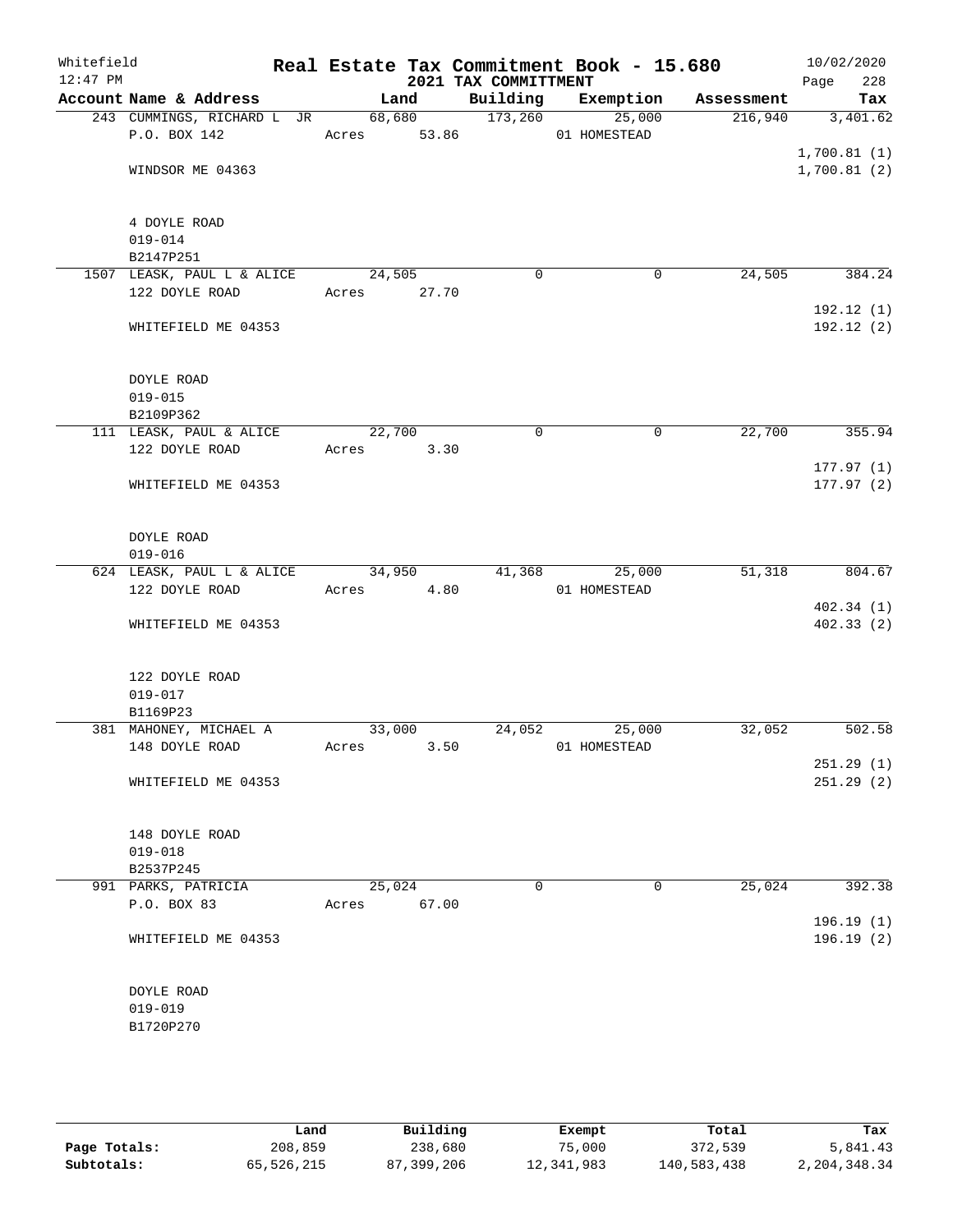| Whitefield<br>$12:47$ PM |                                                                   |         |             | 2021 TAX COMMITTMENT | Real Estate Tax Commitment Book - 15.680 |            | 10/02/2020<br>Page<br>229 |
|--------------------------|-------------------------------------------------------------------|---------|-------------|----------------------|------------------------------------------|------------|---------------------------|
|                          | Account Name & Address                                            |         | Land        | Building             | Exemption                                | Assessment | Tax                       |
|                          | 694 PARKS, PATRICIA E                                             |         | 81,850      | 132,945              | 25,000                                   | 189,795    | 2,975.99                  |
|                          | P.O. BOX 83                                                       | Acres   | 81.00       |                      | 01 HOMESTEAD                             |            |                           |
|                          |                                                                   |         |             |                      |                                          |            | 1,488.00(1)               |
|                          | WHITEFIELD ME 04353                                               |         |             |                      |                                          |            | 1,487.99(2)               |
|                          | 176 DOYLE ROAD                                                    |         |             |                      |                                          |            |                           |
|                          | $019 - 020$                                                       |         |             |                      |                                          |            |                           |
|                          | B1720P277                                                         |         |             |                      |                                          |            |                           |
|                          | 1094 PUSHARD, MAXINE B                                            | 101,750 |             | $\mathbf 0$          | $\mathbf 0$                              | 101,750    | 1,595.44                  |
|                          | C/O CHERYL FINLEY                                                 | Acres   | 120.00      |                      |                                          |            |                           |
|                          | PO BOX 1783                                                       |         |             |                      |                                          |            | 797.72 (1)<br>797.72 (2)  |
|                          | ROCKLAND ME 04841 1783                                            |         |             |                      |                                          |            |                           |
|                          | DOYLE ROAD                                                        |         |             |                      |                                          |            |                           |
|                          | $019 - 021$                                                       |         |             |                      |                                          |            |                           |
|                          | B4519P241 05/07/2012<br>1599 PARKS, PATRICIA E                    | 21,450  |             | $\mathbf 0$          | 0                                        | 21,450     | 336.34                    |
|                          | P.O. BOX 83                                                       | Acres   | 23.00       |                      |                                          |            |                           |
|                          |                                                                   |         |             |                      |                                          |            | 168.17(1)                 |
|                          | WHITEFIELD ME 04353                                               |         |             |                      |                                          |            | 168.17(2)                 |
|                          | DOYLE ROAD                                                        |         |             |                      |                                          |            |                           |
|                          | $019 - 021 - 001$                                                 |         |             |                      |                                          |            |                           |
|                          | B2021P159                                                         |         |             |                      |                                          |            |                           |
|                          | 710 BHS INC                                                       | 150,000 |             | $\Omega$             | $\mathbf 0$                              | 150,000    | 2,352.00                  |
|                          | 683 NORTHERN AVENUE                                               | Acres   | 20.00       |                      |                                          |            |                           |
|                          |                                                                   |         |             |                      |                                          |            | 1, 176.00(1)              |
|                          | FARMINGDALE ME 04344                                              |         |             |                      |                                          |            | 1, 176.00(2)              |
|                          | DOYLE ROAD                                                        |         |             |                      |                                          |            |                           |
|                          | $019 - 021 - 002$                                                 |         |             |                      |                                          |            |                           |
|                          | B5003P118 05/12/2016 B1448P82<br>1505 GRAZIOSO, GLENN & SUSAN     |         | $\mathbf 0$ | 10,345               | $\mathbf 0$                              | 10,345     | 162.21                    |
|                          | 258 DOYLE ROAD                                                    |         |             |                      |                                          |            |                           |
|                          |                                                                   |         |             |                      |                                          |            | 81.11(1)                  |
|                          | WHITEFIELD ME 04353                                               |         |             |                      |                                          |            | 81.10(2)                  |
|                          |                                                                   |         |             |                      |                                          |            |                           |
|                          | 258 DOYLE ROAD                                                    |         |             |                      |                                          |            |                           |
|                          | $019 - 021 - ON$                                                  |         |             |                      |                                          |            |                           |
|                          | 795 CUMMINGS, RICHARD L JR                                        |         | 44,794      | 4,895                | $\mathbf 0$                              | 49,689     | 779.12                    |
|                          | PO BOX 142                                                        | Acres   | 16.93       |                      |                                          |            | 389.56 (1)                |
|                          | WINDSOR ME 04352                                                  |         |             |                      |                                          |            | 389.56(2)                 |
|                          | 292 DOYLE ROAD                                                    |         |             |                      |                                          |            |                           |
|                          | $019 - 022$                                                       |         |             |                      |                                          |            |                           |
|                          | B4583P199 10/22/2012 B4015P203 06/11/2008 B3677P153<br>05/18/2006 |         |             |                      |                                          |            |                           |
|                          |                                                                   |         |             |                      |                                          |            |                           |
|                          |                                                                   |         |             |                      |                                          |            |                           |

|              | Land       | Building   | Exempt     | Total       | Tax          |
|--------------|------------|------------|------------|-------------|--------------|
| Page Totals: | 399,844    | 148,185    | 25,000     | 523,029     | 8,201.10     |
| Subtotals:   | 65,926,059 | 87,547,391 | 12,366,983 | 141,106,467 | 2,212,549.44 |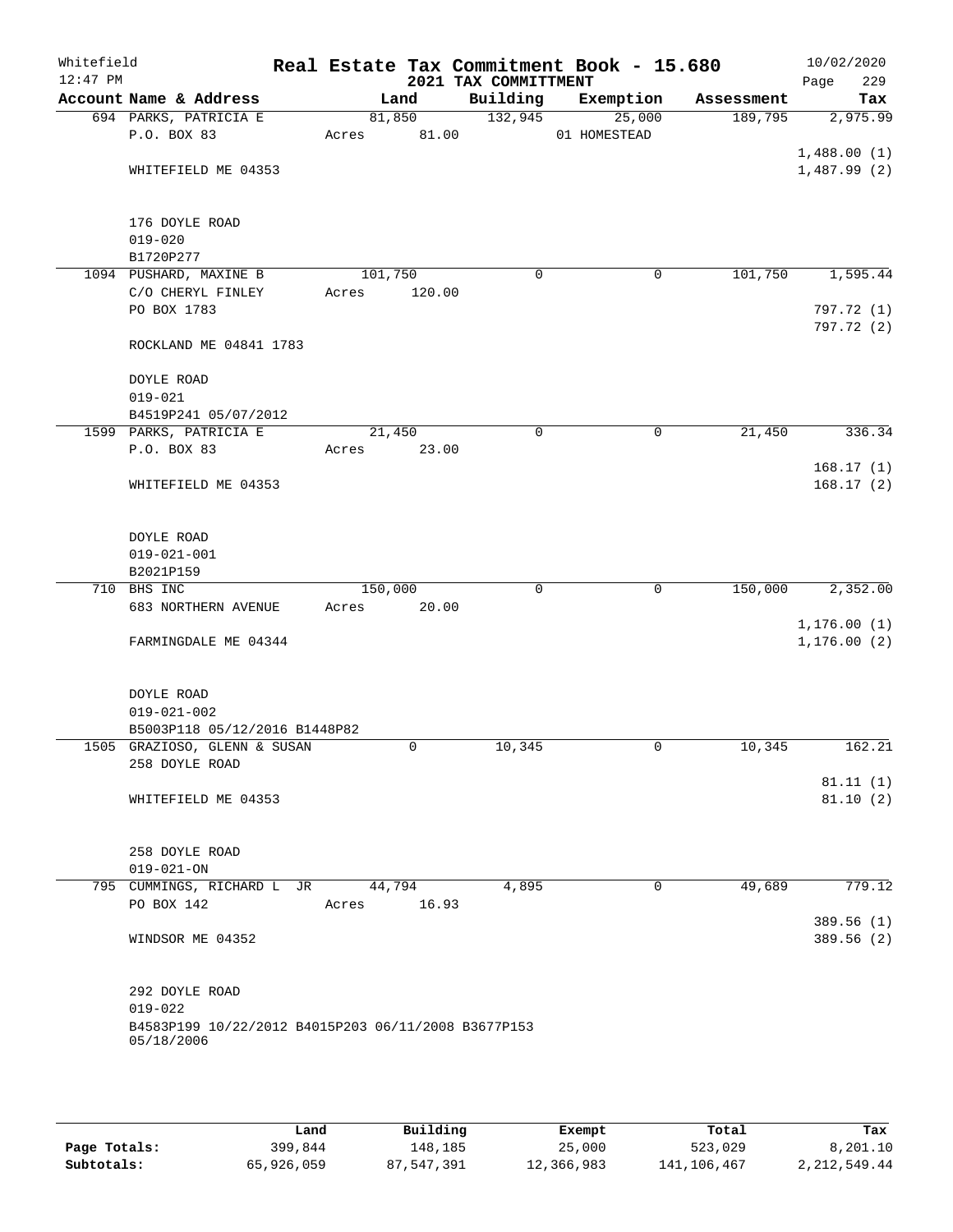| Whitefield   |                                                                          |              |         |            |                                  | Real Estate Tax Commitment Book - 15.680 |             | 10/02/2020              |
|--------------|--------------------------------------------------------------------------|--------------|---------|------------|----------------------------------|------------------------------------------|-------------|-------------------------|
| $12:47$ PM   | Account Name & Address                                                   |              |         | Land       | 2021 TAX COMMITTMENT<br>Building | Exemption                                | Assessment  | 230<br>Page<br>Tax      |
|              | 1563 CUMMINGS, RICHARD L JR                                              |              |         | 31,170     | 6, 553                           | $\Omega$                                 | 37,723      | 591.50                  |
|              | PO BOX 142                                                               |              | Acres   | 2.28       |                                  |                                          |             |                         |
|              |                                                                          |              |         |            |                                  |                                          |             | 295.75(1)               |
|              | WINDSOR ME 04352                                                         |              |         |            |                                  |                                          |             | 295.75(2)               |
|              |                                                                          |              |         |            |                                  |                                          |             |                         |
|              |                                                                          |              |         |            |                                  |                                          |             |                         |
|              | 286 DOYLE ROAD                                                           |              |         |            |                                  |                                          |             |                         |
|              | $019 - 022 - A$                                                          |              |         |            |                                  |                                          |             |                         |
|              | B4583P199 10/22/2012 B4045P42 08/25/2008 B4004P6<br>05/16/2008 B1383P339 |              |         |            |                                  |                                          |             |                         |
|              | 1153 CUMMINGS, RICHARD L JR                                              |              |         | 10,039     | $\Omega$                         | 0                                        | 10,039      | 157.41                  |
|              | PO BOX 142                                                               |              | Acres   | 1.14       |                                  |                                          |             |                         |
|              |                                                                          |              |         |            |                                  |                                          |             | 78.71(1)                |
|              | WINDSOR ME 04352                                                         |              |         |            |                                  |                                          |             | 78.70(2)                |
|              |                                                                          |              |         |            |                                  |                                          |             |                         |
|              |                                                                          |              |         |            |                                  |                                          |             |                         |
|              | DOYLE ROAD                                                               |              |         |            |                                  |                                          |             |                         |
|              | $019 - 022 - B$<br>B4583P199 10/22/2012 B4004P6 05/16/2008 B3677P153     |              |         |            |                                  |                                          |             |                         |
|              | 05/18/2006 B1861P8                                                       |              |         |            |                                  |                                          |             |                         |
|              | 1795 PURINGTON, JOHN E &                                                 |              |         | 30,120     | 12,604                           | $\mathbf 0$                              | 42,724      | 669.91                  |
|              | CATHERINE J                                                              |              |         |            |                                  |                                          |             |                         |
|              | 129 COOPER ROAD                                                          |              | Acres   | 1.58       |                                  |                                          |             |                         |
|              | WHITEFIELD ME 04353                                                      |              |         |            |                                  |                                          |             | 334.96 (1)<br>334.95(2) |
|              |                                                                          |              |         |            |                                  |                                          |             |                         |
|              |                                                                          |              |         |            |                                  |                                          |             |                         |
|              | 306 DOYLE ROAD                                                           |              |         |            |                                  |                                          |             |                         |
|              | $019 - 022 - C$                                                          |              |         |            |                                  |                                          |             |                         |
|              | B4824P30 10/02/2014 B4817P184 09/12/2014 B4605P245                       |              |         |            |                                  |                                          |             |                         |
|              | 12/14/2012 B3888P272 08/01/2007<br>680 AGJH LLC                          |              | 412,500 |            | $\Omega$                         | $\Omega$                                 | 412,500     | 6,468.00                |
|              | 54 BISCAY ROAD                                                           |              | Acres   | 55.00      |                                  |                                          |             |                         |
|              |                                                                          |              |         |            |                                  |                                          |             | 3,234.00(1)             |
|              | DAMARISCOTTA ME 04543                                                    |              |         |            |                                  |                                          |             | 3,234.00(2)             |
|              |                                                                          |              |         |            |                                  |                                          |             |                         |
|              |                                                                          |              |         |            |                                  |                                          |             |                         |
|              | DOYLE ROAD                                                               |              |         |            |                                  |                                          |             |                         |
|              | $019 - 023$<br>B5101P217 01/31/2017 B4964P270 12/31/2015 B4787P43        |              |         |            |                                  |                                          |             |                         |
|              | 06/09/2014 B4461P196 11/18/2011 B3067P182                                |              |         |            |                                  |                                          |             |                         |
|              | 1571 FERGUSON, ELAINE                                                    |              |         | 40,610     | 61,867                           | 25,000                                   | 77,477      | 1,214.84                |
|              | 289 DOYLE ROAD                                                           |              | Acres   | 11.70      |                                  | 01 HOMESTEAD                             |             |                         |
|              |                                                                          |              |         |            |                                  |                                          |             | 607.42(1)               |
|              | WHITEFIELD ME 04353                                                      |              |         |            |                                  |                                          |             | 607.42(2)               |
|              |                                                                          |              |         |            |                                  |                                          |             |                         |
|              | 289 DOYLE ROAD                                                           |              |         |            |                                  |                                          |             |                         |
|              | $019 - 024$                                                              |              |         |            |                                  |                                          |             |                         |
|              | B4768P141 04/01/2014 B4004P6 05/16/2008 B2016P267                        |              |         |            |                                  |                                          |             |                         |
|              | 720 COTE, MICHAEL J                                                      |              |         | 1,500      | $\Omega$                         | $\Omega$                                 | 1,500       | 23.52                   |
|              | COTE, KYRSTIN M                                                          |              | Acres   | 1.00       |                                  |                                          |             |                         |
|              | 283 DOYLE ROAD                                                           |              |         |            |                                  |                                          |             | 11.76(1)                |
|              |                                                                          |              |         |            |                                  |                                          |             | 11.76(2)                |
|              | WHITEFIELD ME 04353                                                      |              |         |            |                                  |                                          |             |                         |
|              | DOYLE ROAD                                                               |              |         |            |                                  |                                          |             |                         |
|              | $019 - 024 - A$                                                          |              |         |            |                                  |                                          |             |                         |
|              | B5209P114 11/28/2017                                                     |              |         |            |                                  |                                          |             |                         |
|              |                                                                          | Land         |         | Building   |                                  | Exempt                                   | Total       | Tax                     |
| Page Totals: |                                                                          | 525,939      |         | 81,024     |                                  | 25,000                                   | 581,963     | 9,125.18                |
| Subtotals:   |                                                                          | 66, 451, 998 |         | 87,628,415 |                                  | 12,391,983                               | 141,688,430 | 2, 221, 674.62          |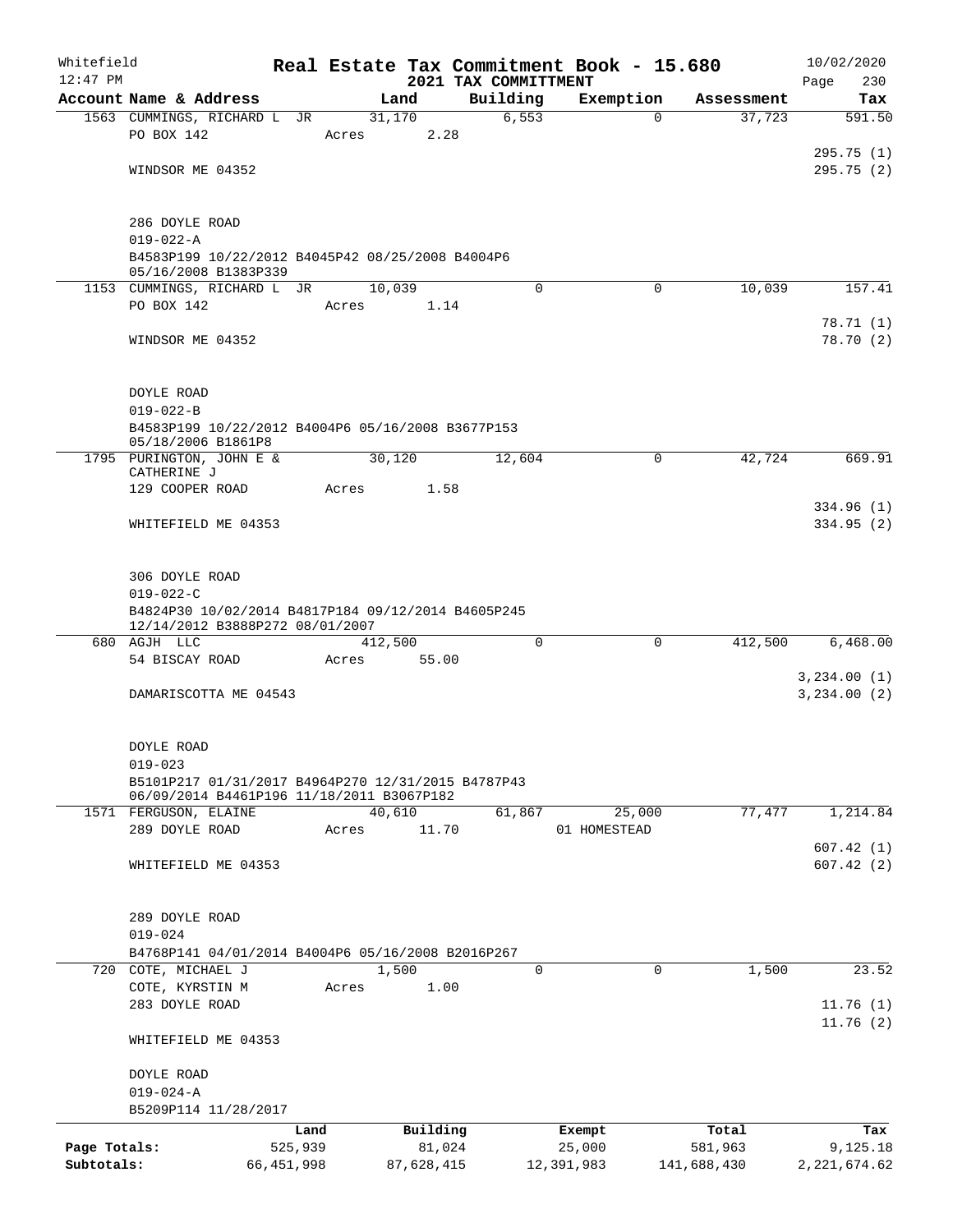| Whitefield   |                                                         |                 |       |                     |                                  | Real Estate Tax Commitment Book - 15.680 |                    | 10/02/2020                 |
|--------------|---------------------------------------------------------|-----------------|-------|---------------------|----------------------------------|------------------------------------------|--------------------|----------------------------|
| $12:47$ PM   | Account Name & Address                                  |                 |       | Land                | 2021 TAX COMMITTMENT<br>Building | Exemption                                | Assessment         | Page<br>231<br>Tax         |
|              | 1212 HOWELL, BRYAN KEITH                                |                 |       | 32,770              |                                  | $\mathbf 0$                              | 32,770<br>$\Omega$ | 513.83                     |
|              | 2260 BOGARD LANE                                        |                 | Acres | 14.40               |                                  |                                          |                    |                            |
|              |                                                         |                 |       |                     |                                  |                                          |                    | 256.92(1)                  |
|              | MOUNT WASHINGTON KY<br>40047                            |                 |       |                     |                                  |                                          |                    | 256.91(2)                  |
|              |                                                         |                 |       |                     |                                  |                                          |                    |                            |
|              |                                                         |                 |       |                     |                                  |                                          |                    |                            |
|              | DOYLE ROAD                                              |                 |       |                     |                                  |                                          |                    |                            |
|              | $019 - 025$<br>B5080P239 10/27/2016 B5036P27 08/02/2016 |                 |       |                     |                                  |                                          |                    |                            |
|              | 390 LADD, LEON E SR                                     |                 |       | 30,000              | 31,872                           |                                          | 61,872<br>$\Omega$ | 970.15                     |
|              | LADD, LEON E &                                          |                 | Acres | 1.10                |                                  |                                          |                    |                            |
|              | BATCHELDER, LORI<br>241 DOYLE ROAD                      |                 |       |                     |                                  |                                          |                    | 485.08 (1)                 |
|              |                                                         |                 |       |                     |                                  |                                          |                    | 485.07 (2)                 |
|              | WHITEFIELD ME 04353                                     |                 |       |                     |                                  |                                          |                    |                            |
|              | 241 DOYLE ROAD                                          |                 |       |                     |                                  |                                          |                    |                            |
|              | $019 - 026$                                             |                 |       |                     |                                  |                                          |                    |                            |
|              | B4426P158 08/08/2011 B3762P4 08/19/2006 B3157P130       |                 |       |                     |                                  |                                          |                    |                            |
|              | 341 COTE, MICHAEL J<br>COTE, KYRSTIN M                  |                 | Acres | 34,725<br>4.65      | 119,438                          | 25,000<br>01 HOMESTEAD                   | 129,163            | 2,025.28                   |
|              | 283 DOYLE ROAD                                          |                 |       |                     |                                  |                                          |                    | 1,012.64(1)                |
|              |                                                         |                 |       |                     |                                  |                                          |                    | 1,012.64(2)                |
|              | WHITEFIELD ME 04353                                     |                 |       |                     |                                  |                                          |                    |                            |
|              | 283 DOYLE ROAD                                          |                 |       |                     |                                  |                                          |                    |                            |
|              | $019 - 027$                                             |                 |       |                     |                                  |                                          |                    |                            |
|              | B5209P114 11/28/2017<br>50 PETERS, ARTHUR J &           |                 |       | 79,275              | 21,533                           | 6,000                                    | 94,808             | 1,486.59                   |
|              | NANCY                                                   |                 |       |                     |                                  |                                          |                    |                            |
|              | 239 DOYLE ROAD                                          |                 | Acres | 40.00               |                                  | 05 VET EXEMPTION                         |                    |                            |
|              | WHITEFIELD ME 04353                                     |                 |       |                     |                                  |                                          |                    | 743.30(1)<br>743.29(2)     |
|              |                                                         |                 |       |                     |                                  |                                          |                    |                            |
|              | 239 DOYLE ROAD                                          |                 |       |                     |                                  |                                          |                    |                            |
|              | $019 - 028$                                             |                 |       |                     |                                  |                                          |                    |                            |
|              | B720P108 B720P107                                       |                 |       |                     |                                  |                                          |                    |                            |
|              | 675 CAYER, LIONEL J & JILL<br>D                         |                 |       | 30,645              | 136,107                          | 25,000                                   | 141,752            | 2,222.67                   |
|              | 229 DOYLE ROAD                                          |                 | Acres | 1.93                |                                  | 01 HOMESTEAD                             |                    |                            |
|              |                                                         |                 |       |                     |                                  |                                          |                    | 1, 111.34(1)               |
|              | WHITEFIELD ME 04353                                     |                 |       |                     |                                  |                                          |                    | 1, 111.33(2)               |
|              | 229 DOYLE ROAD                                          |                 |       |                     |                                  |                                          |                    |                            |
|              | $019 - 029$                                             |                 |       |                     |                                  |                                          |                    |                            |
| 1480         | SAWYER, MARK G                                          |                 |       | 30,000              | 164, 516                         | 25,000                                   | 169,516            | 2,658.01                   |
|              | PO BOX 363                                              |                 | Acres | 1.50                |                                  | 01 HOMESTEAD                             |                    |                            |
|              | COOPERS MILLS ME 04341                                  |                 |       |                     |                                  |                                          |                    | 1,329.01(1)<br>1,329.00(2) |
|              |                                                         |                 |       |                     |                                  |                                          |                    |                            |
|              | 203 DOYLE ROAD                                          |                 |       |                     |                                  |                                          |                    |                            |
|              | $019 - 029 - A$                                         |                 |       |                     |                                  |                                          |                    |                            |
|              | B1244P177                                               |                 |       |                     |                                  |                                          |                    |                            |
|              |                                                         |                 |       |                     |                                  |                                          |                    |                            |
| Page Totals: |                                                         | Land<br>237,415 |       | Building<br>473,466 |                                  | Exempt<br>81,000                         | Total<br>629,881   | Tax<br>9,876.53            |
| Subtotals:   |                                                         | 66,689,413      |       | 88,101,881          |                                  | 12, 472, 983                             | 142, 318, 311      | 2, 231, 551. 15            |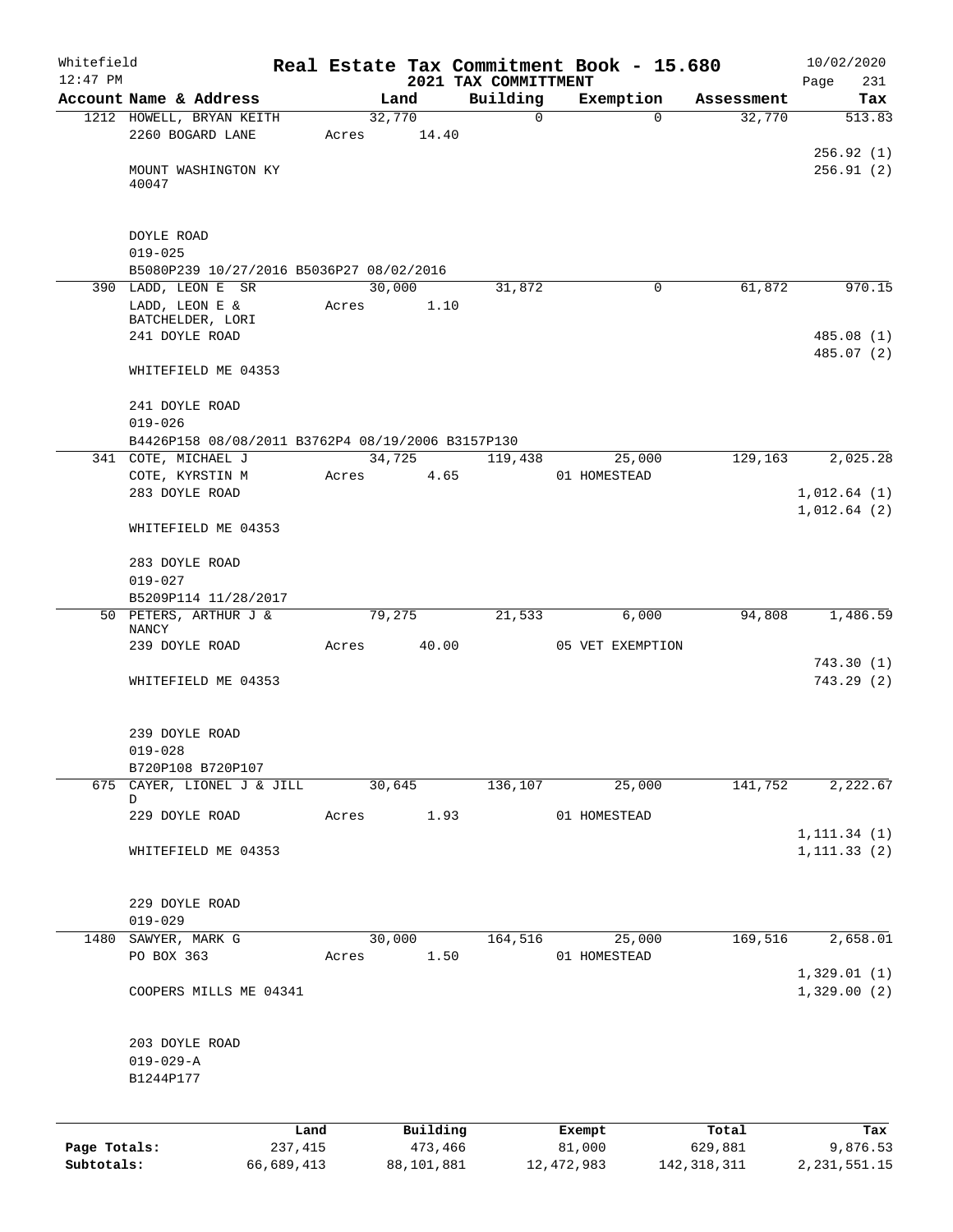| Whitefield<br>$12:47$ PM |                                             |       |             | 2021 TAX COMMITTMENT | Real Estate Tax Commitment Book - 15.680 |            | 10/02/2020<br>Page<br>232 |
|--------------------------|---------------------------------------------|-------|-------------|----------------------|------------------------------------------|------------|---------------------------|
|                          | Account Name & Address                      |       | Land        | Building             | Exemption                                | Assessment | Tax                       |
|                          | 26 SAWYER, MARK G                           |       | 20,750      | $\mathbf 0$          | $\Omega$                                 | 20,750     | 325.36                    |
|                          | PO BOX 363                                  | Acres | 2.00        |                      |                                          |            |                           |
|                          |                                             |       |             |                      |                                          |            | 162.68(1)                 |
|                          | COOPERS MILLS ME 04341                      |       |             |                      |                                          |            | 162.68(2)                 |
|                          |                                             |       |             |                      |                                          |            |                           |
|                          | DOYLE ROAD                                  |       |             |                      |                                          |            |                           |
|                          | $019 - 029 - B$                             |       |             |                      |                                          |            |                           |
|                          | B1156P60                                    |       |             |                      |                                          |            |                           |
|                          | 1664 PARKS, PATRICIA                        |       | 28,914      | $\mathbf 0$          | $\mathbf 0$                              | 28,914     | 453.37                    |
|                          | P.O. BOX 83                                 | Acres | 82.00       |                      |                                          |            |                           |
|                          |                                             |       |             |                      |                                          |            | 226.69(1)                 |
|                          | WHITEFIELD ME 04353                         |       |             |                      |                                          |            | 226.68(2)                 |
|                          |                                             |       |             |                      |                                          |            |                           |
|                          | DOYLE ROAD                                  |       |             |                      |                                          |            |                           |
|                          | $019 - 030$                                 |       |             |                      |                                          |            |                           |
|                          | B2159P345                                   |       |             |                      |                                          |            |                           |
|                          | 906 STORY, LOU ANNE                         |       | 46,450      | 109,646              | 25,000                                   | 131,096    | 2,055.59                  |
|                          | 113 DOYLE ROAD                              | Acres | 16.50       |                      | 01 HOMESTEAD                             |            |                           |
|                          |                                             |       |             |                      |                                          |            | 1,027.80(1)               |
|                          | WHITEFIELD ME 04353                         |       |             |                      |                                          |            | 1,027.79(2)               |
|                          |                                             |       |             |                      |                                          |            |                           |
|                          |                                             |       |             |                      |                                          |            |                           |
|                          | 113 DOYLE ROAD<br>$019 - 031$               |       |             |                      |                                          |            |                           |
|                          | B4812P12 08/25/2014 B2627P198               |       |             |                      |                                          |            |                           |
|                          | 1854 JOSLYN LYMAN GARRETT                   |       | $\mathbf 0$ | 8,457                | $\mathbf 0$                              | 8,457      | 132.61                    |
|                          | 113 DOYLE ROAD                              |       |             |                      |                                          |            |                           |
|                          |                                             |       |             |                      |                                          |            | 66.31(1)                  |
|                          | WHITEFIELD ME 04353                         |       |             |                      |                                          |            | 66.30(2)                  |
|                          |                                             |       |             |                      |                                          |            |                           |
|                          |                                             |       |             |                      |                                          |            |                           |
|                          | 113 DOYLE ROAD                              |       |             |                      |                                          |            |                           |
|                          | $019 - 031 - ON$<br>586 CENTRAL MAINE POWER |       | 73,200      | 0                    | 0                                        | 73,200     | 1,147.78                  |
|                          | C/O AVANGRID MANAGEMENT Acres               |       | 24.40       |                      |                                          |            |                           |
|                          | CO.- LOCAL TAX                              |       |             |                      |                                          |            |                           |
|                          | ONE CITY CENTER,<br>5TH                     |       |             |                      |                                          |            | 573.89(1)                 |
|                          | FLOOR                                       |       |             |                      |                                          |            | 573.89(2)                 |
|                          | PORTLAND ME 04101                           |       |             |                      |                                          |            |                           |
|                          |                                             |       |             |                      |                                          |            |                           |
|                          | DOYLE ROAD                                  |       |             |                      |                                          |            |                           |
|                          | $019 - 032$                                 |       |             |                      |                                          |            |                           |
|                          | 517 OXFORD PROPERTIES LLC                   |       | 91,030      | $\Omega$             | $\mathbf 0$                              | 91,030     | 1,427.35                  |
|                          | P.O. BOX 151                                |       | Acres 42.70 |                      |                                          |            |                           |
|                          |                                             |       |             |                      |                                          |            | 713.68(1)                 |
|                          | SO. PARIS ME 04281                          |       |             |                      |                                          |            | 713.67(2)                 |
|                          |                                             |       |             |                      |                                          |            |                           |
|                          | PINE RIDGE TRAILER PARK                     |       |             |                      |                                          |            |                           |
|                          | $019 - 033$                                 |       |             |                      |                                          |            |                           |
|                          | B2947P166                                   |       |             |                      |                                          |            |                           |
|                          |                                             |       |             |                      |                                          |            |                           |
|                          |                                             |       |             |                      |                                          |            |                           |
|                          |                                             |       |             |                      |                                          |            |                           |

|              | Land       | Building   | Exempt     | Total       | Tax          |
|--------------|------------|------------|------------|-------------|--------------|
| Page Totals: | 260,344    | 118,103    | 25,000     | 353,447     | 5,542.06     |
| Subtotals:   | 66,949,757 | 88,219,984 | 12,497,983 | 142,671,758 | 2,237,093.21 |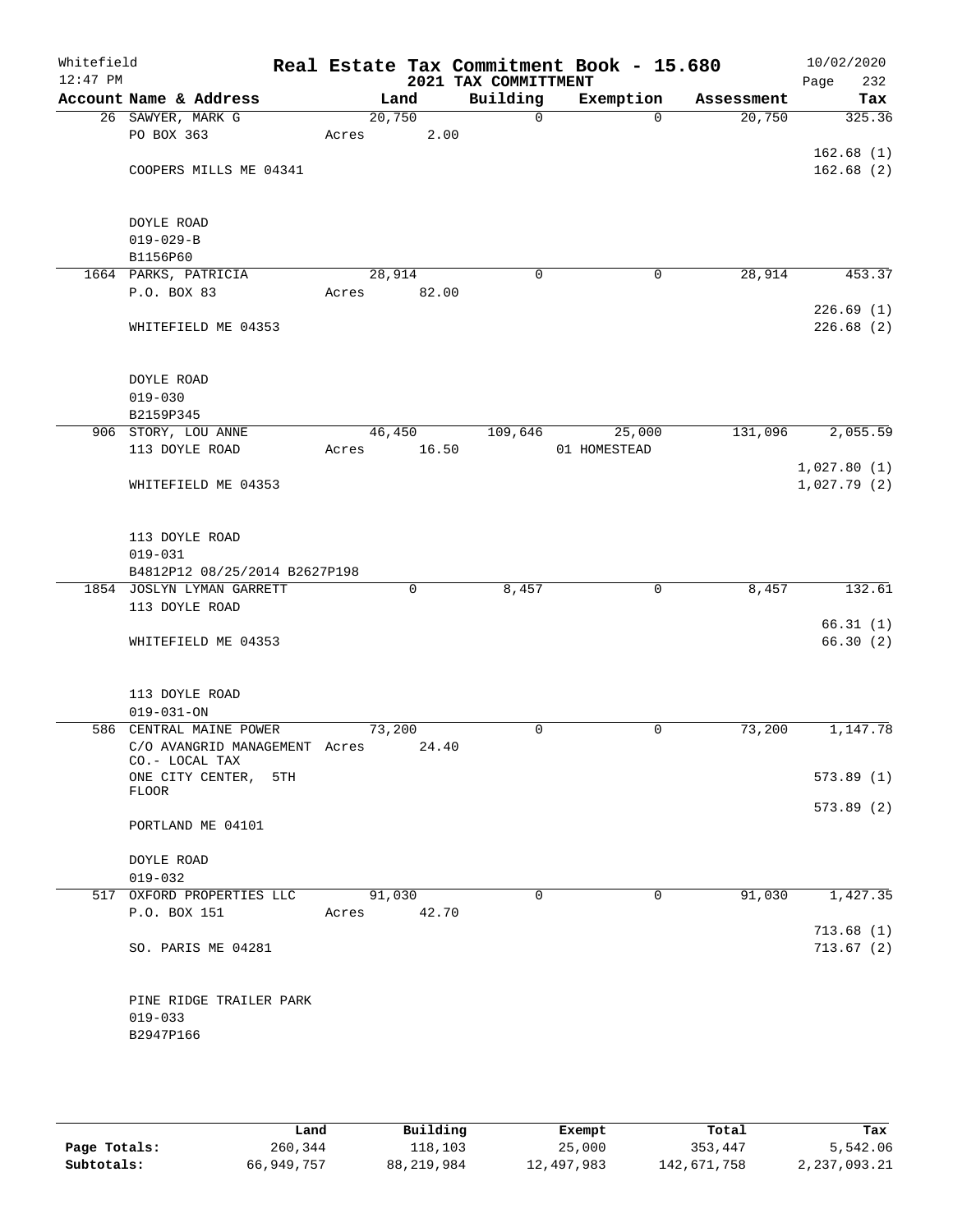| Whitefield |                            |        |          | Real Estate Tax Commitment Book - 15.680 |             |            | 10/02/2020             |
|------------|----------------------------|--------|----------|------------------------------------------|-------------|------------|------------------------|
| $12:47$ PM |                            |        |          | 2021 TAX COMMITTMENT                     |             |            | 233<br>Page            |
|            | Account Name & Address     | Land   |          | Building                                 | Exemption   | Assessment | Tax                    |
|            | 1230 BROWN JULIE           |        | $\Omega$ | 15,509                                   | $\Omega$    | 15,509     | 243.18                 |
|            | 25 PINE RIDGE DRIVE        |        |          |                                          |             |            |                        |
|            | WINDSOR ME 04363           |        |          |                                          |             |            | 121.59(1)<br>121.59(2) |
|            |                            |        |          |                                          |             |            |                        |
|            |                            |        |          |                                          |             |            |                        |
|            | 25 PINE RIDGE TRAILER      |        |          |                                          |             |            |                        |
|            | $019 - 033 - AON$          |        |          |                                          |             |            |                        |
|            | 945 OXFORD PROPERTIES, LLC |        | 0        | 10,580                                   | 0           | 10,580     | 165.89                 |
|            | P.O. BOX 151               |        |          |                                          |             |            |                        |
|            |                            |        |          |                                          |             |            | 82.95(1)               |
|            | SO. PARIS ME 04281         |        |          |                                          |             |            | 82.94 (2)              |
|            |                            |        |          |                                          |             |            |                        |
|            | 23 PINE RIDGE              |        |          |                                          |             |            |                        |
|            | $019 - 033 - ON$           |        |          |                                          |             |            |                        |
|            | 412 NICKERSON MILLARD      | 23,750 |          | 50,896                                   | 0           | 74,646     | 1,170.45               |
|            | 497 AUGUSTA ROCKLAND       | Acres  | 4.00     |                                          |             |            |                        |
|            | ROAD                       |        |          |                                          |             |            | 585.23(1)              |
|            | WINDSOR ME 04363           |        |          |                                          |             |            | 585.22(2)              |
|            |                            |        |          |                                          |             |            |                        |
|            |                            |        |          |                                          |             |            |                        |
|            | END OF NICKERSON RD        |        |          |                                          |             |            |                        |
|            | $019 - 034$                |        |          |                                          |             |            |                        |
|            | 1633 OXFORD PROPERTIES LLC | 22,700 |          | $\mathbf 0$                              | $\mathbf 0$ | 22,700     | 355.94                 |
|            | P.O. BOX 151               | Acres  | 3.30     |                                          |             |            |                        |
|            | SO. PARIS ME 04281         |        |          |                                          |             |            | 177.97(1)<br>177.97(2) |
|            |                            |        |          |                                          |             |            |                        |
|            |                            |        |          |                                          |             |            |                        |
|            | PINE RIDGE TRAILER PARK    |        |          |                                          |             |            |                        |
|            | $019 - 035$                |        |          |                                          |             |            |                        |
|            | B2947P166                  |        |          |                                          |             |            |                        |
|            | 230 BOUDREAU, SHERRY       | 2,250  |          | 0                                        | 0           | 2,250      | 35.28                  |
|            | 214 HUNTS MEADOW ROAD      | Acres  | 1.50     |                                          |             |            | 17.64(1)               |
|            | PITTSTON ME 04345          |        |          |                                          |             |            | 17.64(2)               |
|            |                            |        |          |                                          |             |            |                        |
|            |                            |        |          |                                          |             |            |                        |
|            | VIGUE ROAD                 |        |          |                                          |             |            |                        |
|            | $019 - 036$                |        |          |                                          |             |            |                        |
|            | B1302P59 05/12/1986        |        |          |                                          |             |            |                        |
|            | 150 BOUDREAU, SHERRY       | 10,140 |          | $\mathbf 0$                              | 0           | 10,140     | 159.00                 |
|            | 214 HUNTS MEADOW ROAD      | Acres  | 8.30     |                                          |             |            | 79.50 (1)              |
|            | PITTSTON ME 04345          |        |          |                                          |             |            | 79.50(2)               |
|            |                            |        |          |                                          |             |            |                        |
|            |                            |        |          |                                          |             |            |                        |
|            | VIGUE ROAD, REAR           |        |          |                                          |             |            |                        |
|            | $019 - 037$                |        |          |                                          |             |            |                        |
|            | B2933P238 05/12/1986       |        |          |                                          |             |            |                        |
|            |                            |        |          |                                          |             |            |                        |

|              | Land       | Building   | Exempt     | Total       | Tax          |
|--------------|------------|------------|------------|-------------|--------------|
| Page Totals: | 58,840     | 76,985     |            | 135,825     | 2,129.74     |
| Subtotals:   | 67,008,597 | 88,296,969 | 12,497,983 | 142,807,583 | 2,239,222.95 |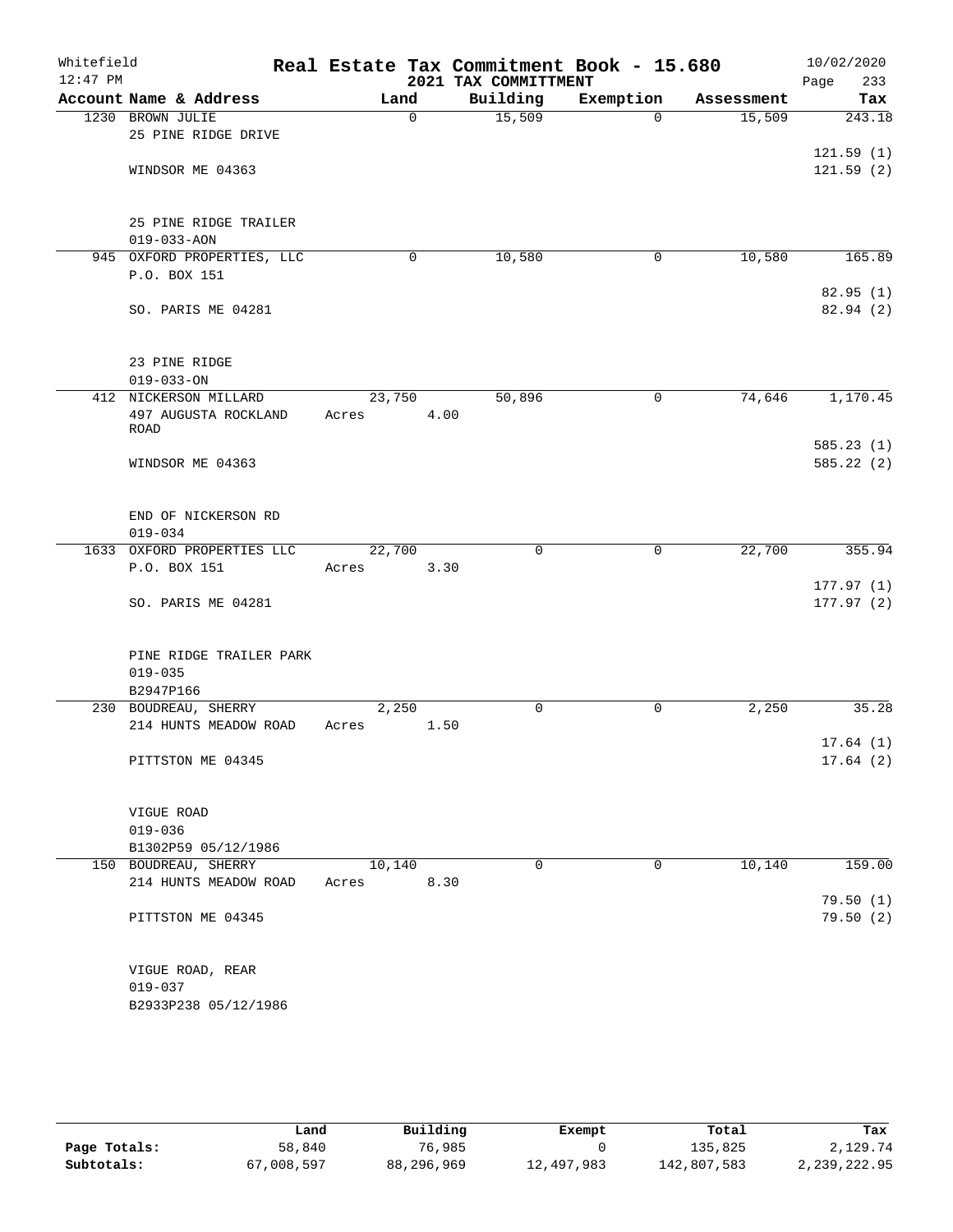| Whitefield<br>$12:47$ PM |                                         |       |             | 2021 TAX COMMITTMENT | Real Estate Tax Commitment Book - 15.680 |                               | 10/02/2020<br>234<br>Page |
|--------------------------|-----------------------------------------|-------|-------------|----------------------|------------------------------------------|-------------------------------|---------------------------|
|                          | Account Name & Address                  |       | Land        |                      |                                          | Building Exemption Assessment | Tax                       |
|                          | 505 VANDERBILT, BARBARA S               |       | 47,066      | 138,178              | 25,000                                   | 160, 244                      | 2,512.63                  |
|                          | CUREWITZ, RICHARD                       |       | Acres 19.77 |                      | 01 HOMESTEAD                             |                               |                           |
|                          | 85 DOYLE ROAD                           |       |             |                      |                                          |                               | 1, 256.32(1)              |
|                          | WHITEFIELD ME 04353                     |       |             |                      |                                          |                               | 1, 256.31(2)              |
|                          | 85 DOYLE ROAD                           |       |             |                      |                                          |                               |                           |
|                          | $019 - 038$                             |       |             |                      |                                          |                               |                           |
|                          | B5290P116 08/08/2018 B895P1             |       |             |                      |                                          |                               |                           |
|                          | 400 VANDERBILT, BARBARA S               |       | 4,410       | $\mathbf 0$          | 0                                        | 4,410                         | 69.15                     |
|                          | CUREWITZ, RICHARD                       |       | Acres 2.94  |                      |                                          |                               |                           |
|                          | 85 DOYLE ROAD                           |       |             |                      |                                          |                               | 34.58(1)                  |
|                          | WHITEFIELD ME 04353                     |       |             |                      |                                          |                               | 34.57(2)                  |
|                          | DOYLE ROAD                              |       |             |                      |                                          |                               |                           |
|                          | $019 - 038 - 001$                       |       |             |                      |                                          |                               |                           |
|                          | B5290P116 08/08/2018                    |       |             |                      |                                          |                               |                           |
|                          | 1130 MIDCOAST CONSERVANCY               |       | 47,780      | $\Omega$             | 0                                        | 47,780                        | 749.19                    |
|                          | PO BOX 439                              |       | Acres 36.20 |                      |                                          |                               |                           |
|                          |                                         |       |             |                      |                                          |                               | 374.60(1)                 |
|                          | EDGECOMB ME 04556                       |       |             |                      |                                          |                               | 374.59(2)                 |
|                          | VIGUE ROAD                              |       |             |                      |                                          |                               |                           |
|                          | $019 - 039$                             |       |             |                      |                                          |                               |                           |
|                          | B4219P169 11/04/2009 B2968P246          |       |             |                      |                                          |                               |                           |
|                          | 269 VANDERBILT, BARBARA S               |       | 9,140       | $\Omega$             | $\mathbf 0$                              | 9,140                         | 143.32                    |
|                          | 85 DOYLE ROAD                           | Acres | 7.05        |                      |                                          |                               |                           |
|                          |                                         |       |             |                      |                                          |                               | 71.66(1)                  |
|                          | WHITEFIELD ME 04353                     |       |             |                      |                                          |                               | 71.66(2)                  |
|                          | DOYLE ROAD                              |       |             |                      |                                          |                               |                           |
|                          | $019 - 039 - A$                         |       |             |                      |                                          |                               |                           |
|                          | B1611P190<br>1493 O'MAHONEY, JANE       |       | 30,870      | 79,906               | 25,000                                   | 85,776                        | 1,344.97                  |
|                          | O'CONNOR, MAUREEN                       | Acres | 2.08        |                      | 01 HOMESTEAD                             |                               |                           |
|                          | 51 DOYLE ROAD                           |       |             |                      |                                          |                               | 672.49(1)                 |
|                          |                                         |       |             |                      |                                          |                               | 672.48(2)                 |
|                          | WHITEFIELD ME 04353                     |       |             |                      |                                          |                               |                           |
|                          | 51 DOYLE ROAD                           |       |             |                      |                                          |                               |                           |
|                          | $019 - 039 - B$                         |       |             |                      |                                          |                               |                           |
|                          | B4729P86 11/04/2013 B4729P84 11/04/2013 |       |             |                      |                                          |                               |                           |
|                          | 399 VANDERBILT, BARBARA                 |       | 27,594      | 0                    | 0                                        | 27,594                        | 432.67                    |
|                          | 85 DOYLE ROAD                           | Acres | 7.93        |                      |                                          |                               |                           |
|                          | WHITEFIELD ME 04353                     |       |             |                      |                                          |                               | 216.34(1)<br>216.33(2)    |
|                          | DOYLE ROAD                              |       |             |                      |                                          |                               |                           |
|                          | $019 - 039 - C$                         |       |             |                      |                                          |                               |                           |
|                          | B2306P168                               |       |             |                      |                                          |                               |                           |
|                          |                                         |       |             |                      |                                          |                               |                           |
|                          |                                         |       |             |                      |                                          |                               |                           |

|              | Land         | Building   | Exempt     | Total         | Tax            |
|--------------|--------------|------------|------------|---------------|----------------|
| Page Totals: | 166,860      | 218,084    | 50,000     | 334,944       | 5,251.93       |
| Subtotals:   | 67, 175, 457 | 88,515,053 | 12,547,983 | 143, 142, 527 | 2, 244, 474.88 |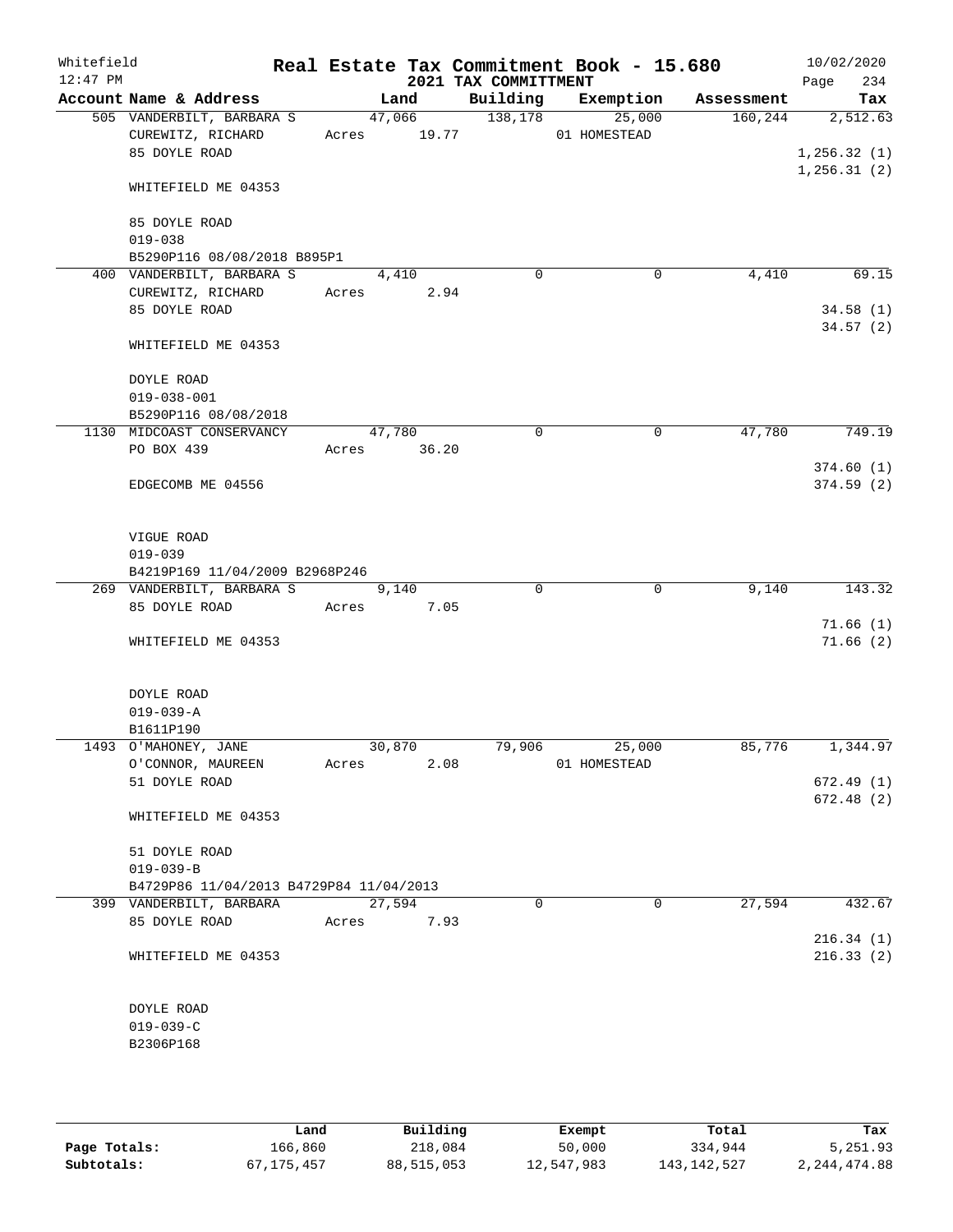| Whitefield   |                                                           |         |       |        |          | Real Estate Tax Commitment Book - 15.680 |                    |             |            |              | 10/02/2020 |
|--------------|-----------------------------------------------------------|---------|-------|--------|----------|------------------------------------------|--------------------|-------------|------------|--------------|------------|
| $12:47$ PM   | Account Name & Address                                    |         |       | Land   |          | 2021 TAX COMMITTMENT<br>Building         | Exemption          |             | Assessment | Page         | 235<br>Tax |
|              | 563 MASON, KEVIN M                                        |         |       | 30,000 |          | 109,873                                  |                    | $\Omega$    | 139,873    |              | 2,193.21   |
|              | 468 VIGUE ROAD                                            |         | Acres |        | 1.10     |                                          |                    |             |            |              |            |
|              |                                                           |         |       |        |          |                                          |                    |             |            | 1,096.61(1)  |            |
|              | WHITEFIELD ME 04353                                       |         |       |        |          |                                          |                    |             |            | 1,096.60(2)  |            |
|              | 468 VIGUE ROAD                                            |         |       |        |          |                                          |                    |             |            |              |            |
|              | $019 - 040$                                               |         |       |        |          |                                          |                    |             |            |              |            |
|              | B5193P233 10/20/2017                                      |         |       |        |          |                                          |                    |             |            |              |            |
|              | 994 LILLY, HAROLD W JR                                    |         |       | 51,200 |          | 19,708                                   |                    | 0           | 70,908     |              | 1,111.84   |
|              | C/O SAVINGS BANK OF<br>MAINE                              |         | Acres |        | 2.30     |                                          |                    |             |            |              |            |
|              | PO BOX 310                                                |         |       |        |          |                                          |                    |             |            |              | 555.92(1)  |
|              | CAMDEN ME 04843-0310                                      |         |       |        |          |                                          |                    |             |            |              | 555.92 (2) |
|              | 480 VIGUE ROAD                                            |         |       |        |          |                                          |                    |             |            |              |            |
|              | $019 - 041$                                               |         |       |        |          |                                          |                    |             |            |              |            |
|              | B2785P320                                                 |         |       |        |          |                                          |                    |             |            |              |            |
|              | 672 YORKUS IMELDA                                         |         |       | 31,350 |          | 141,522                                  | 31,000             |             | 141,872    |              | 2,224.55   |
|              | 99 DAM POND ROAD                                          |         | Acres |        | 2.40     |                                          | 07 NMR VET & WIDOW |             |            |              |            |
|              |                                                           |         |       |        |          |                                          | 01 HOMESTEAD       |             |            | 1, 112.28(1) |            |
|              | AUGUSTA ME 04330-8452                                     |         |       |        |          |                                          |                    |             |            | 1, 112.27(2) |            |
|              | 594 VIGUE ROAD                                            |         |       |        |          |                                          |                    |             |            |              |            |
|              | $019 - 042$                                               |         |       |        |          |                                          |                    |             |            |              |            |
|              | B4774P114 04/29/2014<br>1951 YODER, AARON H.              |         |       | 66,500 |          | $\mathbf 0$                              |                    | $\mathbf 0$ | 66,500     |              | 1,042.72   |
|              | YODER, NOAH D                                             |         | Acres |        | 69.50    |                                          |                    |             |            |              |            |
|              | 594 VIGUE ROAD                                            |         |       |        |          |                                          |                    |             |            |              | 521.36(1)  |
|              | WHITEFIELD ME 04353                                       |         |       |        |          |                                          |                    |             |            |              | 521.36(2)  |
|              |                                                           |         |       |        |          |                                          |                    |             |            |              |            |
|              | VIGUE ROAD                                                |         |       |        |          |                                          |                    |             |            |              |            |
|              | $019 - 042 - 001$                                         |         |       |        |          |                                          |                    |             |            |              |            |
|              | B5441P192 10/04/2019<br>578 CLEAVES RHONDA R.             |         |       | 50,500 |          | 59,004                                   |                    | 0           | 109,504    |              | 1,717.02   |
|              | P.O. BOX 46                                               |         | Acres |        | 25.00    |                                          |                    |             |            |              |            |
|              |                                                           |         |       |        |          |                                          |                    |             |            |              | 858.51 (1) |
|              | COOPERS MILLS ME 04341                                    |         |       |        |          |                                          |                    |             |            |              | 858.51 (2) |
|              | 668 VIGUE ROAD                                            |         |       |        |          |                                          |                    |             |            |              |            |
|              | $019 - 043$                                               |         |       |        |          |                                          |                    |             |            |              |            |
|              | B3128P15                                                  |         |       |        |          |                                          |                    |             |            |              |            |
|              | 1492 MILLS ROGER H., III<br>MILLS ROGER H., LUCILLE Acres |         |       | 1,500  | 1.00     | $\Omega$                                 |                    | 0           | 1,500      |              | 23.52      |
|              | Α<br>710 VIGUE ROAD                                       |         |       |        |          |                                          |                    |             |            |              | 11.76(1)   |
|              | WINDSOR ME 04363                                          |         |       |        |          |                                          |                    |             |            |              | 11.76(2)   |
|              | VIGUE ROAD                                                |         |       |        |          |                                          |                    |             |            |              |            |
|              | $019 - 044$                                               |         |       |        |          |                                          |                    |             |            |              |            |
|              | B2090P110                                                 |         |       |        |          |                                          |                    |             |            |              |            |
|              |                                                           |         |       |        |          |                                          |                    |             |            |              |            |
|              |                                                           | Land    |       |        | Building |                                          | Exempt             |             | Total      |              | Tax        |
| Page Totals: |                                                           | 231,050 |       |        | 330,107  |                                          | 31,000             |             | 530,157    |              | 8,312.86   |

**Subtotals:** 67,406,507 88,845,160 12,578,983 143,672,684 2,252,787.74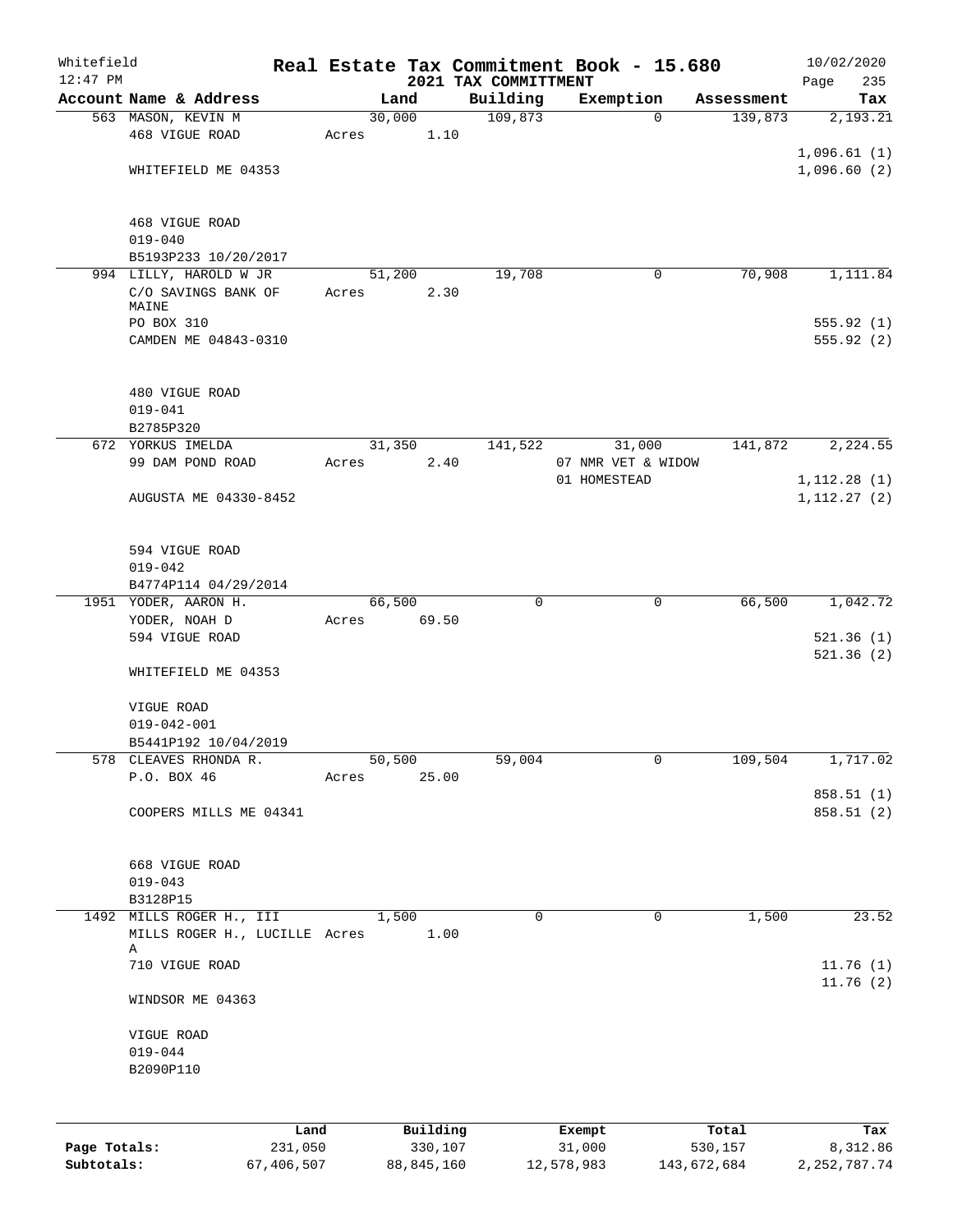| Whitefield<br>$12:47$ PM |                                                   |            |       |              | 2021 TAX COMMITTMENT | Real Estate Tax Commitment Book - 15.680 |             | 10/02/2020<br>236<br>Page |
|--------------------------|---------------------------------------------------|------------|-------|--------------|----------------------|------------------------------------------|-------------|---------------------------|
|                          | Account Name & Address                            |            |       | Land         | Building             | Exemption                                | Assessment  | Tax                       |
|                          | 1095 DMITRIEFF JASON                              |            |       | 46,650       | 79,093               | $\Omega$                                 | 125,743     | 1,971.65                  |
|                          | 479 VIGUE ROAD                                    |            | Acres | 13.00        |                      |                                          |             |                           |
|                          |                                                   |            |       |              |                      |                                          |             | 985.83 (1)                |
|                          | WHITEFIELD ME 04353                               |            |       |              |                      |                                          |             | 985.82 (2)                |
|                          |                                                   |            |       |              |                      |                                          |             |                           |
|                          |                                                   |            |       |              |                      |                                          |             |                           |
|                          | 479 VIGUE ROAD<br>$019 - 045$                     |            |       |              |                      |                                          |             |                           |
|                          | B4556P22 08/07/2012 B4556P19 08/07/2012 B4213P202 |            |       |              |                      |                                          |             |                           |
|                          | 10/19/2009 B1414P226                              |            |       |              |                      |                                          |             |                           |
|                          | 300 DMITRIEFF JASON                               |            |       | 30,250       | $\Omega$             | $\mathbf 0$                              | 30,250      | 474.32                    |
|                          | 479 VIGUE ROAD                                    |            | Acres | 5.00         |                      |                                          |             |                           |
|                          |                                                   |            |       |              |                      |                                          |             | 237.16(1)                 |
|                          | WHITEFIELD ME 04353                               |            |       |              |                      |                                          |             | 237.16(2)                 |
|                          |                                                   |            |       |              |                      |                                          |             |                           |
|                          |                                                   |            |       |              |                      |                                          |             |                           |
|                          | VIGUE ROAD<br>$019 - 046$                         |            |       |              |                      |                                          |             |                           |
|                          | B4556P22 08/07/2012 B4556P19 08/07/2012 B4213P202 |            |       |              |                      |                                          |             |                           |
|                          | 10/19/2009 B1414P228                              |            |       |              |                      |                                          |             |                           |
|                          | 220 PATRICK DAVID M. &                            |            |       | 30,000       | 84,482               | 0                                        | 114,482     | 1,795.08                  |
|                          | SUSIE F. SCALLY                                   |            |       |              |                      |                                          |             |                           |
|                          | 117 ELM STREET                                    |            | Acres | 1.50         |                      |                                          |             |                           |
|                          |                                                   |            |       |              |                      |                                          |             | 897.54 (1)                |
|                          | SACO ME 04072                                     |            |       |              |                      |                                          |             | 897.54 (2)                |
|                          |                                                   |            |       |              |                      |                                          |             |                           |
|                          | 443 VIGUE ROAD                                    |            |       |              |                      |                                          |             |                           |
|                          | $019 - 047$                                       |            |       |              |                      |                                          |             |                           |
|                          | B4145P187 05/22/2009 B2847P65 04/29/2002          |            |       |              |                      |                                          |             |                           |
|                          | 765 NEWCOMBE RICHARD J. &                         |            |       | 47,770       | 212,329              | 31,000                                   | 229,099     | 3,592.27                  |
|                          | PEGGY K.                                          |            |       |              |                      |                                          |             |                           |
|                          | 38 SOUTH HOWE ROAD                                |            | Acres | 20.80        |                      | 01 HOMESTEAD                             |             |                           |
|                          |                                                   |            |       |              |                      | 05 VET EXEMPTION                         |             | 1,796.14(1)               |
|                          | WHITEFIELD ME 04353                               |            |       |              |                      |                                          |             | 1,796.13(2)               |
|                          |                                                   |            |       |              |                      |                                          |             |                           |
|                          | <b>38 SOUTH HOWE ROAD</b>                         |            |       |              |                      |                                          |             |                           |
|                          | $019 - 048$                                       |            |       |              |                      |                                          |             |                           |
|                          | B3204P303                                         |            |       |              |                      |                                          |             |                           |
| 1707                     | TRUNDY ERIN N.                                    |            |       | 48,810       | 172,856              | 25,000                                   | 196,666     | 3,083.72                  |
|                          | GIGUERE BENJAMIN O.                               |            | Acres | 15.70        |                      | 01 HOMESTEAD                             |             |                           |
|                          | 72 SOUTH HOWE ROAD                                |            |       |              |                      |                                          |             | 1,541.86(1)               |
|                          |                                                   |            |       |              |                      |                                          |             | 1,541.86(2)               |
|                          | WHITEFIELD ME 04353                               |            |       |              |                      |                                          |             |                           |
|                          |                                                   |            |       |              |                      |                                          |             |                           |
|                          | 72 SOUTH HOWE ROAD<br>$019 - 048 - A$             |            |       |              |                      |                                          |             |                           |
|                          | B3275P168 04/23/2004                              |            |       |              |                      |                                          |             |                           |
|                          | 1204 SOLOMON GLADYS HEIRS                         |            |       | 49,015       | 0                    | 0                                        | 49,015      | 768.56                    |
|                          | C/O MICHAEL SOLOMON                               |            | Acres | 38.10        |                      |                                          |             |                           |
|                          | 15 TEDDY BEAR LANE                                |            |       |              |                      |                                          |             | 384.28 (1)                |
|                          |                                                   |            |       |              |                      |                                          |             | 384.28 (2)                |
|                          | AUGUSTA ME 04330                                  |            |       |              |                      |                                          |             |                           |
|                          |                                                   |            |       |              |                      |                                          |             |                           |
|                          | 75 SOUTH HOWE ROAD                                |            |       |              |                      |                                          |             |                           |
|                          | $019 - 049$                                       |            |       |              |                      |                                          |             |                           |
|                          | B4778P56 06/21/2013 B628P358                      |            |       |              |                      |                                          |             |                           |
|                          |                                                   | Land       |       | Building     |                      | Exempt                                   | Total       | Tax                       |
| Page Totals:             |                                                   | 252,495    |       | 548,760      |                      | 56,000                                   | 745,255     | 11,685.60                 |
| Subtotals:               |                                                   | 67,659,002 |       | 89, 393, 920 |                      | 12,634,983                               | 144,417,939 | 2, 264, 473.34            |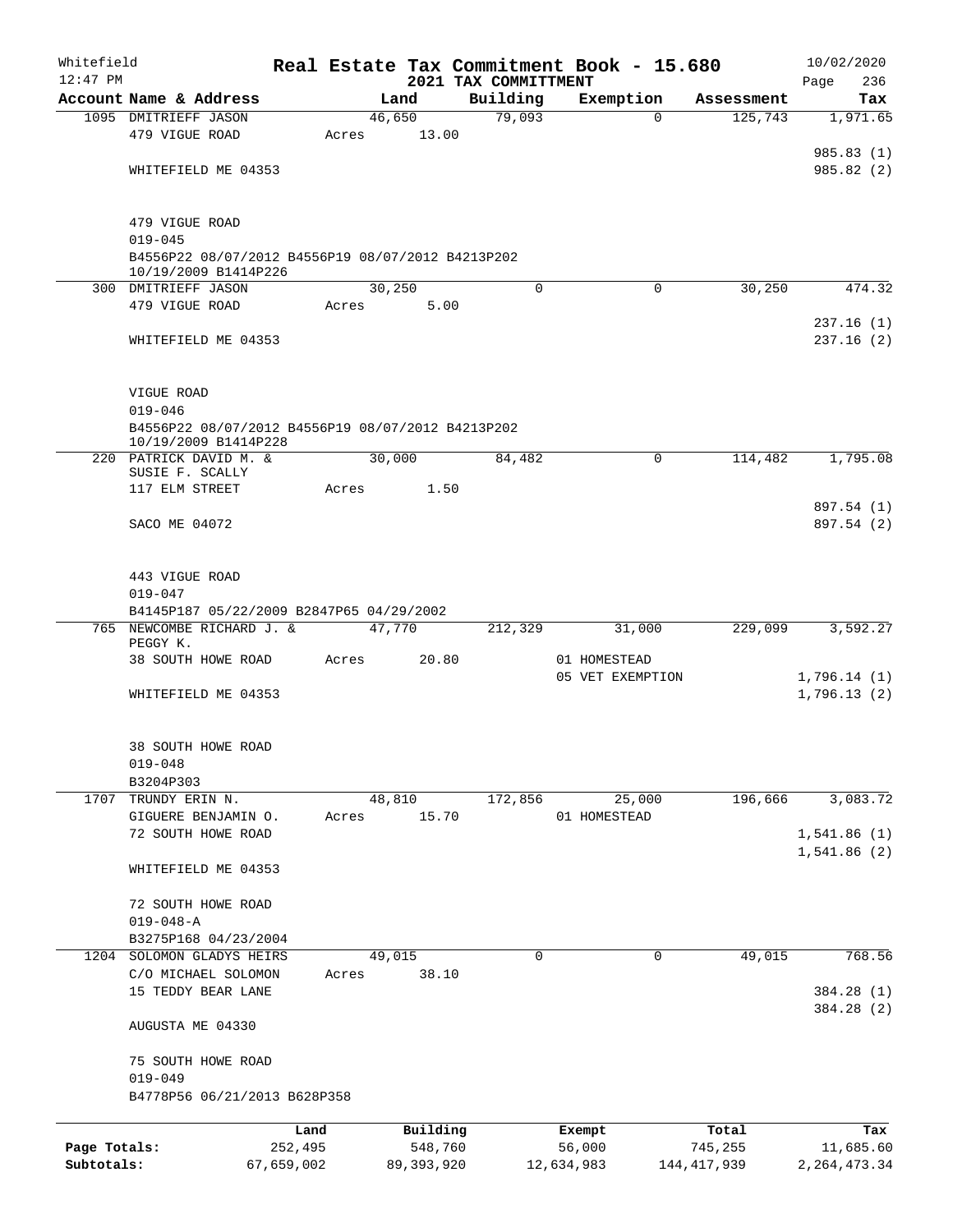| Whitefield<br>$12:47$ PM |                                                         |         |        |      | 2021 TAX COMMITTMENT | Real Estate Tax Commitment Book - 15.680 |            | 10/02/2020<br>237<br>Page |
|--------------------------|---------------------------------------------------------|---------|--------|------|----------------------|------------------------------------------|------------|---------------------------|
|                          | Account Name & Address                                  |         | Land   |      | Building             | Exemption                                | Assessment | Tax                       |
|                          | 1355 SOLOMON GLADYS HEIRS                               | 31,500  |        |      | $\Omega$             | $\Omega$                                 | 31,500     | 493.92                    |
|                          | C/O MICHAEL SOLOMON                                     | Acres   |        | 2.50 |                      |                                          |            |                           |
|                          | 15 TEDDY BEAR LANE                                      |         |        |      |                      |                                          |            | 246.96(1)                 |
|                          |                                                         |         |        |      |                      |                                          |            | 246.96(2)                 |
|                          | AUGUSTA ME 04330                                        |         |        |      |                      |                                          |            |                           |
|                          |                                                         |         |        |      |                      |                                          |            |                           |
|                          | 25 SOUTH HOWE ROAD                                      |         |        |      |                      |                                          |            |                           |
|                          | $019 - 049 - A$                                         |         |        |      |                      |                                          |            |                           |
|                          | B4678P56 06/21/2013                                     |         |        |      |                      |                                          |            |                           |
|                          | 609 SOLOMON GLADYS HEIRS                                |         | 49,005 |      | 24,124               | 0                                        | 73,129     | 1,146.66                  |
|                          | C/O MICHAEL SOLOMON                                     | Acres   | 22.70  |      |                      |                                          |            |                           |
|                          | 15 TEDDY BEAR LANE                                      |         |        |      |                      |                                          |            | 573.33(1)                 |
|                          |                                                         |         |        |      |                      |                                          |            | 573.33(2)                 |
|                          | AUGUSTA ME 04330                                        |         |        |      |                      |                                          |            |                           |
|                          |                                                         |         |        |      |                      |                                          |            |                           |
|                          | 386 VIGUE ROAD                                          |         |        |      |                      |                                          |            |                           |
|                          | $019 - 050$<br>B4678P56 06/21/2013 B628P358             |         |        |      |                      |                                          |            |                           |
|                          | 1392 NEWELL, ANITA M                                    |         | 30,000 |      | 46,330               | 25,000                                   | 51,330     | 804.85                    |
|                          | PO BOX 361                                              | Acres   | 1.50   |      |                      | 01 HOMESTEAD                             |            |                           |
|                          |                                                         |         |        |      |                      |                                          |            | 402.43(1)                 |
|                          | COOPERS MILLS ME 04341                                  |         |        |      |                      |                                          |            | 402.42(2)                 |
|                          |                                                         |         |        |      |                      |                                          |            |                           |
|                          |                                                         |         |        |      |                      |                                          |            |                           |
|                          | 359 DEVINE ROAD                                         |         |        |      |                      |                                          |            |                           |
|                          | $019 - 050 - A$                                         |         |        |      |                      |                                          |            |                           |
|                          | B1817P187                                               |         |        |      |                      |                                          |            |                           |
|                          | 1011 DELANO, OSBORN M HEIRS                             |         | 9,820  |      | $\mathbf 0$          | 0                                        | 9,820      | 153.98                    |
|                          | 19 FINN BROOK LANE                                      | Acres   |        | 7.90 |                      |                                          |            |                           |
|                          |                                                         |         |        |      |                      |                                          |            | 76.99(1)                  |
|                          | WHITEFIELD ME 04353                                     |         |        |      |                      |                                          |            | 76.99(2)                  |
|                          |                                                         |         |        |      |                      |                                          |            |                           |
|                          |                                                         |         |        |      |                      |                                          |            |                           |
|                          | DEVINE ROAD                                             |         |        |      |                      |                                          |            |                           |
|                          | $019 - 051$                                             |         |        |      |                      |                                          |            |                           |
|                          | B3659P45 04/10/2006 B453P414<br>723 CENTRAL MAINE POWER |         |        |      | $\Omega$             | $\mathbf 0$                              | 174,000    | 2,728.32                  |
|                          | C/O AVANGRID MANAGEMENT Acres                           | 174,000 | 58.00  |      |                      |                                          |            |                           |
|                          | $CO. - LOCAL$ TAX                                       |         |        |      |                      |                                          |            |                           |
|                          | ONE CITY CENTER,<br>5TH                                 |         |        |      |                      |                                          |            | 1,364.16(1)               |
|                          | FLOOR                                                   |         |        |      |                      |                                          |            |                           |
|                          |                                                         |         |        |      |                      |                                          |            | 1,364.16(2)               |
|                          | PORTLAND ME 04101                                       |         |        |      |                      |                                          |            |                           |
|                          |                                                         |         |        |      |                      |                                          |            |                           |
|                          | DEVINE ROAD                                             |         |        |      |                      |                                          |            |                           |
|                          | $019 - 052$                                             |         |        |      | $\Omega$             |                                          |            |                           |
|                          | 590 DELANO LUKE A.                                      |         | 41,150 |      |                      | $\mathbf 0$                              | 41,150     | 645.23                    |
|                          | 19 FINN BROOK LANE                                      | Acres   | 26.00  |      |                      |                                          |            |                           |
|                          |                                                         |         |        |      |                      |                                          |            | 322.62(1)<br>322.61(2)    |
|                          | WHITEFIELD ME 04353                                     |         |        |      |                      |                                          |            |                           |
|                          |                                                         |         |        |      |                      |                                          |            |                           |
|                          | FINN BROOK LANE                                         |         |        |      |                      |                                          |            |                           |
|                          | $019 - 053$                                             |         |        |      |                      |                                          |            |                           |
|                          | B3530P36 08/05/2005                                     |         |        |      |                      |                                          |            |                           |
|                          |                                                         |         |        |      |                      |                                          |            |                           |
|                          |                                                         |         |        |      |                      |                                          |            |                           |
|                          |                                                         |         |        |      |                      |                                          |            |                           |

|              | Land       | Building   | Exempt     | Total       | Tax          |
|--------------|------------|------------|------------|-------------|--------------|
| Page Totals: | 335,475    | 70,454     | 25,000     | 380,929     | 5,972.96     |
| Subtotals:   | 67,994,477 | 89,464,374 | 12,659,983 | 144,798,868 | 2,270,446.30 |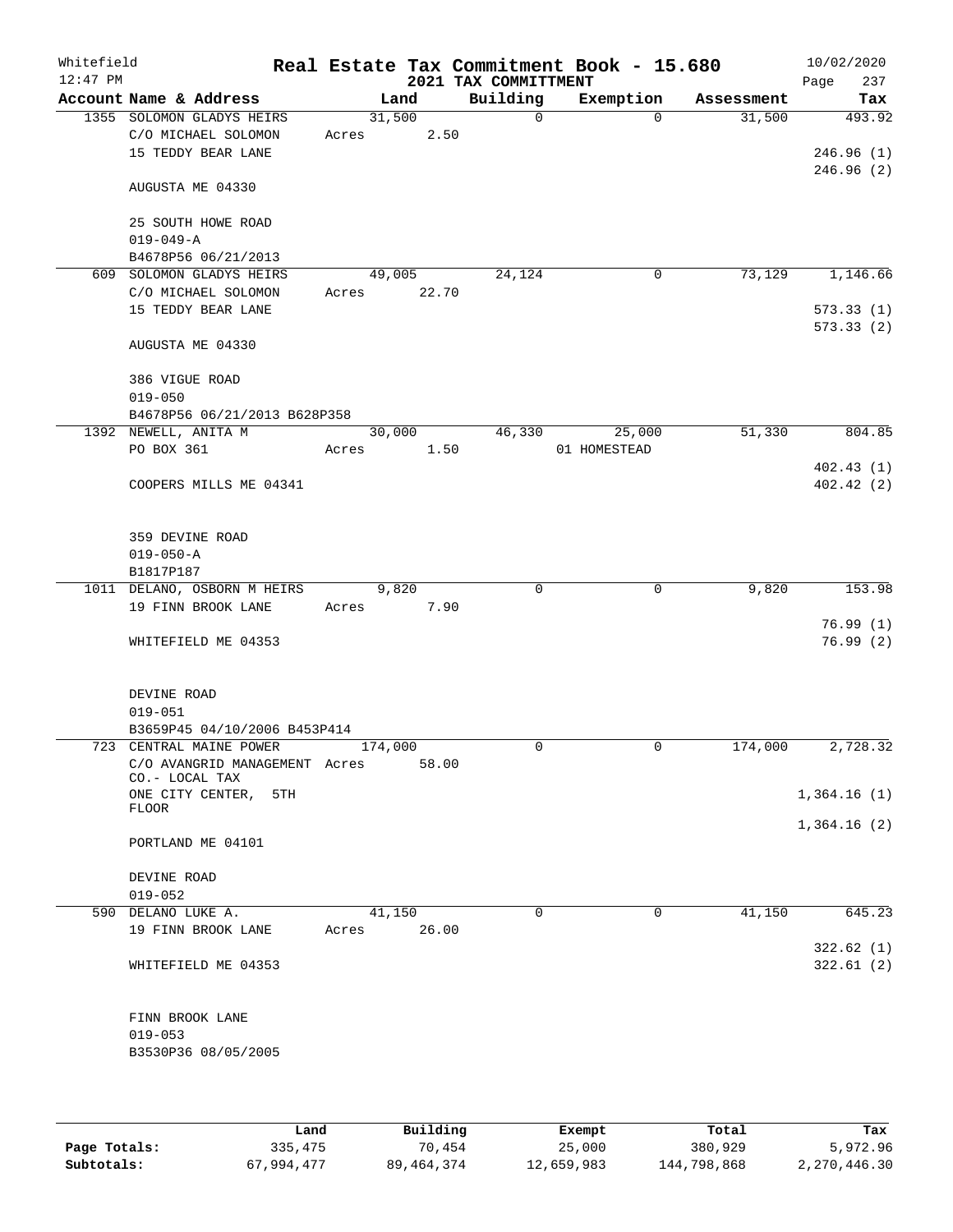| Whitefield<br>$12:47$ PM |                                                     |              |       |        |            |                      |          | Real Estate Tax Commitment Book - 15.680 |        |             | 10/02/2020         |
|--------------------------|-----------------------------------------------------|--------------|-------|--------|------------|----------------------|----------|------------------------------------------|--------|-------------|--------------------|
|                          | Account Name & Address                              |              |       | Land   |            | 2021 TAX COMMITTMENT | Building | Exemption                                |        | Assessment  | 238<br>Page<br>Tax |
|                          | 793 DELANO, LUKE A                                  |              |       | 52,290 |            |                      | 99,280   |                                          | 25,000 | 126,570     | 1,984.62           |
|                          | 301 DEVINE ROAD                                     |              | Acres |        | 13.80      |                      |          | 01 HOMESTEAD                             |        |             |                    |
|                          |                                                     |              |       |        |            |                      |          |                                          |        |             | 992.31 (1)         |
|                          | WHITEFIELD ME 04353                                 |              |       |        |            |                      |          |                                          |        |             | 992.31 (2)         |
|                          |                                                     |              |       |        |            |                      |          |                                          |        |             |                    |
|                          |                                                     |              |       |        |            |                      |          |                                          |        |             |                    |
|                          | 301 DEVINE ROAD                                     |              |       |        |            |                      |          |                                          |        |             |                    |
|                          | $019 - 053 - A$<br>B2425P130                        |              |       |        |            |                      |          |                                          |        |             |                    |
|                          | 1506 BENEDICT, JOSEPH W                             |              |       | 32,370 |            |                      | $\Omega$ |                                          | 0      | 32,370      | 507.56             |
|                          | KELLEY-BENEDICT,                                    |              | Acres |        | 13.90      |                      |          |                                          |        |             |                    |
|                          | PATRICIA                                            |              |       |        |            |                      |          |                                          |        |             |                    |
|                          | 58 WHITNEY STREET                                   |              |       |        |            |                      |          |                                          |        |             | 253.78(1)          |
|                          |                                                     |              |       |        |            |                      |          |                                          |        |             | 253.78(2)          |
|                          | NORTHBOROUGH MA 01532                               |              |       |        |            |                      |          |                                          |        |             |                    |
|                          | DEVINE ROAD                                         |              |       |        |            |                      |          |                                          |        |             |                    |
|                          | $019 - 054$                                         |              |       |        |            |                      |          |                                          |        |             |                    |
|                          | B5007P310 05/23/2016 B4457P106 10/27/2011 B4339P144 |              |       |        |            |                      |          |                                          |        |             |                    |
|                          | 11/02/2010                                          |              |       |        |            |                      |          |                                          |        |             |                    |
|                          | 1384 PERCY ELLIS R.                                 |              |       | 82,000 |            |                      | 83,391   |                                          | 0      | 165,391     | 2,593.33           |
|                          | TRIBBY JOANN                                        |              | Acres |        | 70.50      |                      |          |                                          |        |             |                    |
|                          | 101 OLD MADDEN ROAD                                 |              |       |        |            |                      |          |                                          |        |             | 1,296.67(1)        |
|                          |                                                     |              |       |        |            |                      |          |                                          |        |             | 1,296.66(2)        |
|                          | JEFFERSON ME 04348                                  |              |       |        |            |                      |          |                                          |        |             |                    |
|                          | 190 NORTH HOWE ROAD                                 |              |       |        |            |                      |          |                                          |        |             |                    |
|                          | $020 - 001$                                         |              |       |        |            |                      |          |                                          |        |             |                    |
|                          | B4672P261 06/10/2013 B1694P188                      |              |       |        |            |                      |          |                                          |        |             |                    |
|                          | 1894 PAETOW ERIC                                    |              |       | 37,250 |            |                      | 115,086  |                                          | 25,000 | 127,336     | 1,996.63           |
|                          | PAETOW, SVETLANA                                    |              | Acres |        | 7.50       |                      |          | 01 HOMESTEAD                             |        |             |                    |
|                          | 268 NORTH HOWE ROAD                                 |              |       |        |            |                      |          |                                          |        |             | 998.32 (1)         |
|                          |                                                     |              |       |        |            |                      |          |                                          |        |             | 998.31 (2)         |
|                          | WHITEFIELD ME 04353                                 |              |       |        |            |                      |          |                                          |        |             |                    |
|                          |                                                     |              |       |        |            |                      |          |                                          |        |             |                    |
|                          | 268 NORTH HOWE ROAD<br>$020 - 001 - A$              |              |       |        |            |                      |          |                                          |        |             |                    |
|                          | B5423P207 08/16/2019 B4790P197 06/18/2014 B4413P224 |              |       |        |            |                      |          |                                          |        |             |                    |
|                          | 06/29/2011                                          |              |       |        |            |                      |          |                                          |        |             |                    |
|                          | 1042 CUTHBERTSON TIMOTHY &                          |              |       | 48,410 |            |                      | 131,536  |                                          | 25,000 | 154,946     | 2,429.55           |
|                          | JO                                                  |              |       |        |            |                      |          |                                          |        |             |                    |
|                          | 278 NORTH HOWE ROAD                                 |              | Acres |        | 15.20      |                      |          | 01 HOMESTEAD                             |        |             | 1,214.78(1)        |
|                          | WHITEFIELD ME 04353                                 |              |       |        |            |                      |          |                                          |        |             | 1,214.77(2)        |
|                          |                                                     |              |       |        |            |                      |          |                                          |        |             |                    |
|                          |                                                     |              |       |        |            |                      |          |                                          |        |             |                    |
|                          | 278 NORTH HOWE ROAD                                 |              |       |        |            |                      |          |                                          |        |             |                    |
|                          | $020 - 002$                                         |              |       |        |            |                      |          |                                          |        |             |                    |
|                          | B1030P181 05/20/1980                                |              |       |        |            |                      |          |                                          |        |             |                    |
| 1197                     | CUTHBERTSON MICHAEL &                               |              |       | 30,750 |            |                      | 193,749  |                                          | 25,000 | 199,499     | 3,128.14           |
|                          | PAULA A.<br>288 NORTH HOWE ROAD                     |              | Acres |        | 2.00       |                      |          | 01 HOMESTEAD                             |        |             |                    |
|                          |                                                     |              |       |        |            |                      |          |                                          |        |             | 1,564.07(1)        |
|                          | WHITEFIELD ME 04353                                 |              |       |        |            |                      |          |                                          |        |             | 1,564.07 (2)       |
|                          |                                                     |              |       |        |            |                      |          |                                          |        |             |                    |
|                          |                                                     |              |       |        |            |                      |          |                                          |        |             |                    |
|                          | 288 NORTH HOWE ROAD                                 |              |       |        |            |                      |          |                                          |        |             |                    |
|                          | $020 - 002 - A$                                     |              |       |        |            |                      |          |                                          |        |             |                    |
|                          | B2084P96                                            |              |       |        |            |                      |          |                                          |        |             |                    |
|                          |                                                     | Land         |       |        | Building   |                      |          | Exempt                                   |        | Total       | Tax                |
| Page Totals:             |                                                     | 283,070      |       |        | 623,042    |                      |          | 100,000                                  |        | 806,112     | 12,639.83          |
| Subtotals:               |                                                     | 68, 277, 547 |       |        | 90,087,416 |                      |          | 12,759,983                               |        | 145,604,980 | 2,283,086.13       |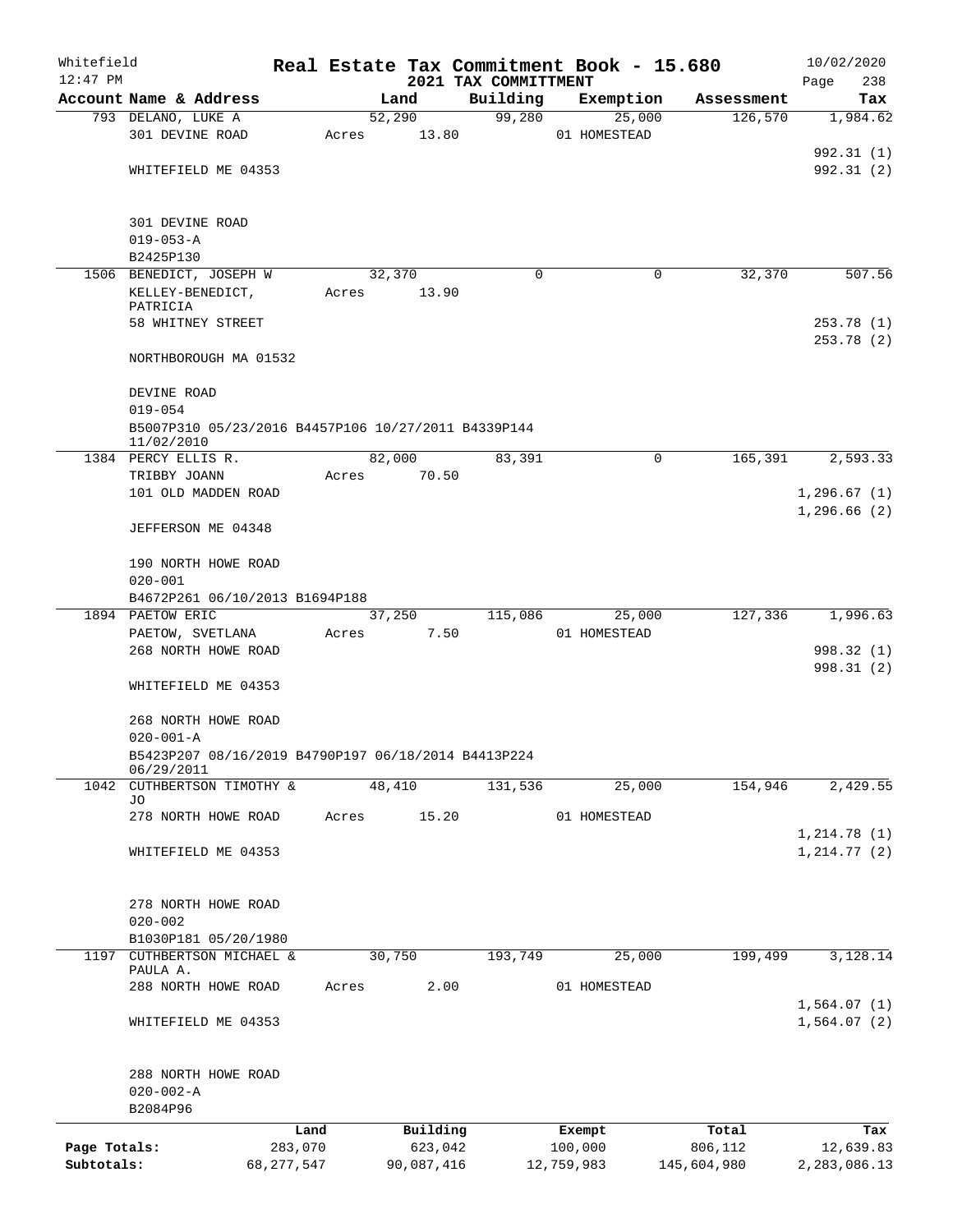| Whitefield<br>$12:47$ PM |                                                                         |         |       |        |          | 2021 TAX COMMITTMENT | Real Estate Tax Commitment Book - 15.680 |            | Page         | 10/02/2020<br>239          |
|--------------------------|-------------------------------------------------------------------------|---------|-------|--------|----------|----------------------|------------------------------------------|------------|--------------|----------------------------|
|                          | Account Name & Address                                                  |         |       | Land   |          | Building             | Exemption                                | Assessment |              | Tax                        |
|                          | 308 CUTHBERTSON TIMOTHY W.                                              |         |       | 22,132 |          | $\mathbf 0$          | $\Omega$                                 | 22,132     |              | 347.03                     |
|                          | * JO A. (JOINT TENANTS) Acres                                           |         |       | 17.04  |          |                      |                                          |            |              |                            |
|                          | 278 NORTH HOWE ROAD                                                     |         |       |        |          |                      |                                          |            |              | 173.52(1)                  |
|                          |                                                                         |         |       |        |          |                      |                                          |            |              | 173.51(2)                  |
|                          | WHITEFIELD ME 04353                                                     |         |       |        |          |                      |                                          |            |              |                            |
|                          |                                                                         |         |       |        |          |                      |                                          |            |              |                            |
|                          | NORTH HOWE ROAD                                                         |         |       |        |          |                      |                                          |            |              |                            |
|                          | $020 - 003$                                                             |         |       |        |          |                      |                                          |            |              |                            |
|                          | B2664P4 04/13/2001 B1129P101 01/21/1983<br>1085 BEAUSOLEIL, RICHARD R & |         |       |        |          |                      |                                          |            |              |                            |
|                          | CYNTHIA J                                                               |         |       | 31,065 |          | 83,653               | 31,000                                   | 83,718     |              | 1,312.70                   |
|                          | 292 NORTH HOWE ROAD                                                     |         | Acres |        | 2.21     |                      | 05 VET EXEMPTION                         |            |              |                            |
|                          |                                                                         |         |       |        |          |                      | 01 HOMESTEAD                             |            |              | 656.35(1)                  |
|                          | WHITEFIELD ME 04353                                                     |         |       |        |          |                      |                                          |            |              | 656.35(2)                  |
|                          |                                                                         |         |       |        |          |                      |                                          |            |              |                            |
|                          |                                                                         |         |       |        |          |                      |                                          |            |              |                            |
|                          | 292 NORTH HOWE ROAD                                                     |         |       |        |          |                      |                                          |            |              |                            |
|                          | $020 - 003 - A$                                                         |         |       |        |          |                      |                                          |            |              |                            |
|                          | B2872P21<br>200 NORTHRUP, LLC                                           |         |       | 49,413 |          | 0                    | $\mathbf 0$                              | 49,413     |              | 774.80                     |
|                          | 66 GOOSE HILL ROAD                                                      |         | Acres |        | 31.02    |                      |                                          |            |              |                            |
|                          |                                                                         |         |       |        |          |                      |                                          |            |              | 387.40 (1)                 |
|                          | JEFFERSON ME 04248                                                      |         |       |        |          |                      |                                          |            |              | 387.40 (2)                 |
|                          |                                                                         |         |       |        |          |                      |                                          |            |              |                            |
|                          |                                                                         |         |       |        |          |                      |                                          |            |              |                            |
|                          | NORTH HOWE ROAD                                                         |         |       |        |          |                      |                                          |            |              |                            |
|                          | $020 - 004$                                                             |         |       |        |          |                      |                                          |            |              |                            |
|                          | B5387P185 05/29/2019                                                    |         |       |        |          |                      |                                          |            |              |                            |
|                          | 960 AUBEE, PAULINE                                                      |         |       | 42,714 |          | 125,376              | 25,000                                   | 143,090    |              | 2,243.65                   |
|                          | P.O. BOX 135                                                            |         | Acres |        | 14.33    |                      | 01 HOMESTEAD                             |            |              |                            |
|                          |                                                                         |         |       |        |          |                      |                                          |            | 1, 121.83(1) |                            |
|                          | COOPERS MILLS ME 04341                                                  |         |       |        |          |                      |                                          |            |              | 1, 121.82(2)               |
|                          |                                                                         |         |       |        |          |                      |                                          |            |              |                            |
|                          | 318 NORTH HOWE ROAD                                                     |         |       |        |          |                      |                                          |            |              |                            |
|                          | $020 - 004 - A$                                                         |         |       |        |          |                      |                                          |            |              |                            |
|                          | B1740P189                                                               |         |       |        |          |                      |                                          |            |              |                            |
| 560                      | TAYLOR SR. CARLOS R. &                                                  |         |       | 36,650 |          | 142,459              | 31,000                                   | 148,109    |              | 2,322.35                   |
|                          | SANDY LYNN                                                              |         |       |        |          |                      |                                          |            |              |                            |
|                          | PO BOX 168                                                              |         | Acres |        | 6.75     |                      | 07 NMR VET & WIDOW                       |            |              |                            |
|                          | WHITEFIELD ME 04353                                                     |         |       |        |          |                      | 01 HOMESTEAD                             |            |              | 1,161.18(1)<br>1,161.17(2) |
|                          |                                                                         |         |       |        |          |                      |                                          |            |              |                            |
|                          |                                                                         |         |       |        |          |                      |                                          |            |              |                            |
|                          | 304 NORTH HOWE ROAD                                                     |         |       |        |          |                      |                                          |            |              |                            |
|                          | $020 - 004 - B$                                                         |         |       |        |          |                      |                                          |            |              |                            |
|                          | B1572P267                                                               |         |       |        |          |                      |                                          |            |              |                            |
| 1127                     | DINSMORE RAYMOND, JR.                                                   |         |       | 26,426 |          | 0                    | $\mathbf 0$                              | 26,426     |              | 414.36                     |
|                          | 25 ELEANOR DRIVE                                                        |         | Acres |        | 6.47     |                      |                                          |            |              |                            |
|                          |                                                                         |         |       |        |          |                      |                                          |            |              | 207.18(1)                  |
|                          | SEEKONK MA 02771                                                        |         |       |        |          |                      |                                          |            |              | 207.18(2)                  |
|                          |                                                                         |         |       |        |          |                      |                                          |            |              |                            |
|                          |                                                                         |         |       |        |          |                      |                                          |            |              |                            |
|                          | NORTH HOWE ROAD<br>$020 - 004 - C$                                      |         |       |        |          |                      |                                          |            |              |                            |
|                          | B3069P118                                                               |         |       |        |          |                      |                                          |            |              |                            |
|                          |                                                                         |         |       |        |          |                      |                                          |            |              |                            |
|                          |                                                                         |         |       |        |          |                      |                                          |            |              |                            |
|                          |                                                                         | Land    |       |        | Building |                      | Exempt                                   | Total      |              | Tax                        |
| Page Totals:             |                                                                         | 208,400 |       |        | 351,488  |                      | 87,000                                   | 472,888    |              | 7,414.89                   |

**Subtotals:** 68,485,947 90,438,904 12,846,983 146,077,868 2,290,501.02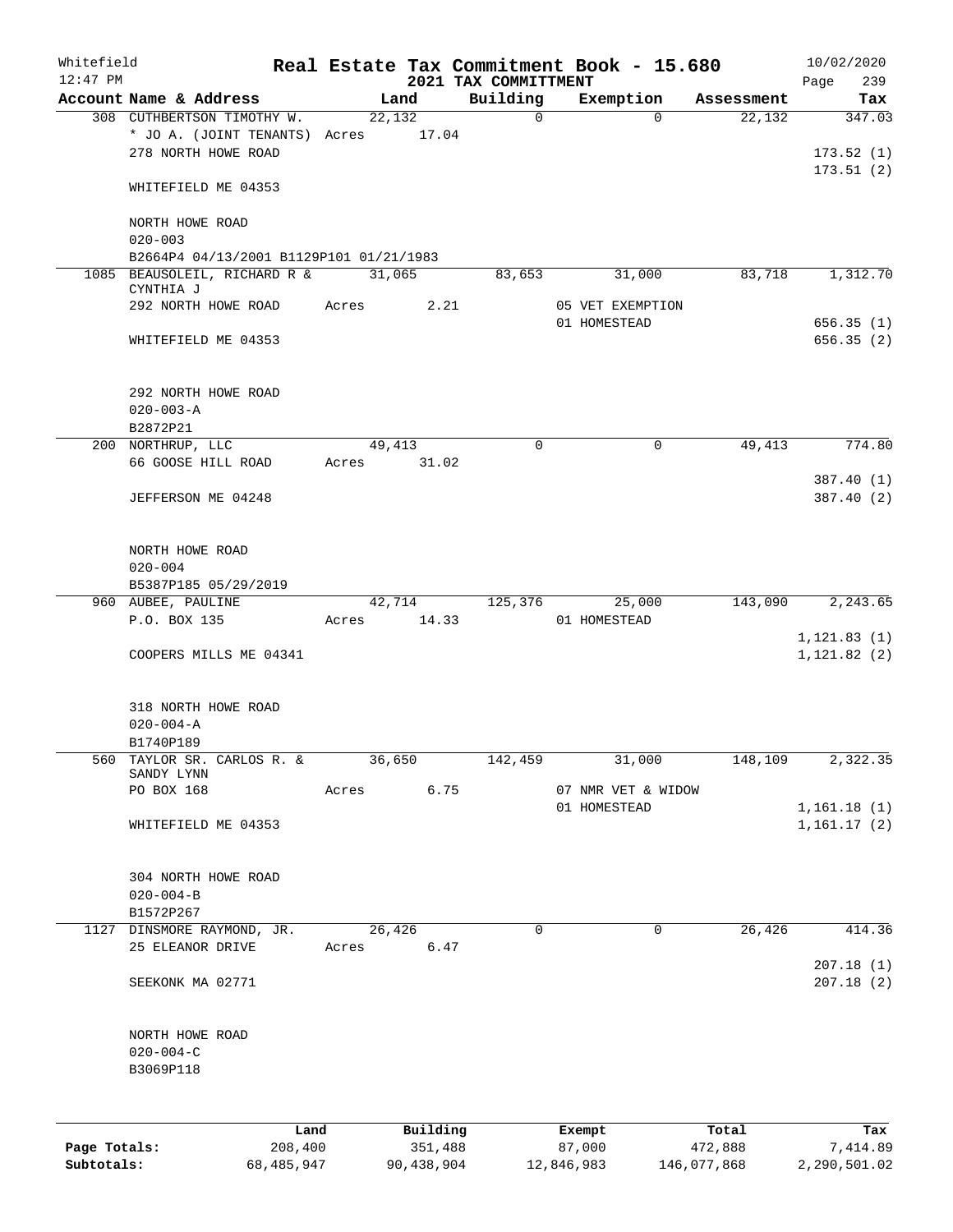| Whitefield<br>$12:47$ PM |                                                     |      |       |        |          | 2021 TAX COMMITTMENT | Real Estate Tax Commitment Book - 15.680 |            | Page        | 10/02/2020<br>240 |
|--------------------------|-----------------------------------------------------|------|-------|--------|----------|----------------------|------------------------------------------|------------|-------------|-------------------|
|                          | Account Name & Address                              |      |       | Land   |          | Building             | Exemption                                | Assessment |             | Tax               |
|                          | 1440 NORTHRUP, CLAUDENE O                           |      |       |        | 54,473   | 111,953              | 25,000                                   | 141,426    |             | 2,217.56          |
|                          | 28 COWBOY LANE                                      |      | Acres |        | 23.42    |                      | 01 HOMESTEAD                             |            |             |                   |
|                          |                                                     |      |       |        |          |                      |                                          |            | 1,108.78(1) |                   |
|                          | WHITEFIELD ME 04353                                 |      |       |        |          |                      |                                          |            | 1,108.78(2) |                   |
|                          |                                                     |      |       |        |          |                      |                                          |            |             |                   |
|                          |                                                     |      |       |        |          |                      |                                          |            |             |                   |
|                          | 28 COWBOY LANE<br>$020 - 005$                       |      |       |        |          |                      |                                          |            |             |                   |
|                          | B5356P183 02/22/2019 B1079P9                        |      |       |        |          |                      |                                          |            |             |                   |
|                          | 1952 NORTHRUP LLC                                   |      |       | 50,700 |          | $\Omega$             | 0                                        | 50,700     |             | 794.98            |
|                          | 66 GOOSE HILL ROAD                                  |      | Acres |        | 33.00    |                      |                                          |            |             |                   |
|                          |                                                     |      |       |        |          |                      |                                          |            |             | 397.49 (1)        |
|                          | JEFFERSON ME 04248                                  |      |       |        |          |                      |                                          |            |             | 397.49 (2)        |
|                          |                                                     |      |       |        |          |                      |                                          |            |             |                   |
|                          |                                                     |      |       |        |          |                      |                                          |            |             |                   |
|                          | COWBOY LANE                                         |      |       |        |          |                      |                                          |            |             |                   |
|                          | $020 - 005 - 001$                                   |      |       |        |          |                      |                                          |            |             |                   |
|                          | B5387P185 05/29/2019                                |      |       |        |          |                      |                                          |            |             |                   |
|                          | 568 BINNS, SUSAN ELAINE                             |      |       | 31,500 |          | 97,127               | 25,000                                   | 103,627    |             | 1,624.87          |
|                          | 334 NORTH HOWE ROAD                                 |      | Acres |        | 2.50     |                      | 01 HOMESTEAD                             |            |             |                   |
|                          |                                                     |      |       |        |          |                      |                                          |            |             | 812.44 (1)        |
|                          | WHITEFIELD ME 04353                                 |      |       |        |          |                      |                                          |            |             | 812.43(2)         |
|                          |                                                     |      |       |        |          |                      |                                          |            |             |                   |
|                          | 334 NORTH HOWE ROAD                                 |      |       |        |          |                      |                                          |            |             |                   |
|                          | $020 - 005 - A$                                     |      |       |        |          |                      |                                          |            |             |                   |
|                          | B1725P79                                            |      |       |        |          |                      |                                          |            |             |                   |
|                          | 174 ALBERT TINA                                     |      |       | 31,950 |          | 120,367              | 25,000                                   | 127,317    |             | 1,996.33          |
|                          | 344 NORTH HOWE ROAD                                 |      | Acres |        | 2.80     |                      | 01 HOMESTEAD                             |            |             |                   |
|                          |                                                     |      |       |        |          |                      |                                          |            |             | 998.17 (1)        |
|                          | WHITEFIELD ME 04353                                 |      |       |        |          |                      |                                          |            |             | 998.16 (2)        |
|                          |                                                     |      |       |        |          |                      |                                          |            |             |                   |
|                          |                                                     |      |       |        |          |                      |                                          |            |             |                   |
|                          | 344 NORTH HOWE ROAD                                 |      |       |        |          |                      |                                          |            |             |                   |
|                          | $020 - 005 - B$                                     |      |       |        |          |                      |                                          |            |             |                   |
|                          | B4154P275 06/10/2009 B4126P2 04/02/2009 B2579P235   |      |       |        |          |                      |                                          |            |             |                   |
|                          | 702 WARREN, KELLEY D                                |      |       | 32,250 |          | 68,815               | 25,000                                   | 76,065     |             | 1,192.70          |
|                          | 368 NORTH HOWE ROAD                                 |      | Acres |        | 3.00     |                      | 01 HOMESTEAD                             |            |             |                   |
|                          |                                                     |      |       |        |          |                      |                                          |            |             | 596.35(1)         |
|                          | WHITEFIELD ME 04353                                 |      |       |        |          |                      |                                          |            |             | 596.35(2)         |
|                          |                                                     |      |       |        |          |                      |                                          |            |             |                   |
|                          | 368 NORTH HOWE ROAD                                 |      |       |        |          |                      |                                          |            |             |                   |
|                          | $020 - 005 - C$                                     |      |       |        |          |                      |                                          |            |             |                   |
|                          | B5250P97 04/25/2018 B4945P142 11/02/2015 B3795P179  |      |       |        |          |                      |                                          |            |             |                   |
|                          | 11/30/2006                                          |      |       |        |          |                      |                                          |            |             |                   |
|                          | 1639 BALMERT, JAMES M &                             |      |       | 32,100 |          | 83,770               | 25,000                                   | 90, 870    |             | 1,424.84          |
|                          | WERBER TAMMY L<br>153 HUNTS MEADOW ROAD             |      |       |        | 2.90     |                      | 01 HOMESTEAD                             |            |             |                   |
|                          |                                                     |      | Acres |        |          |                      |                                          |            |             | 712.42 (1)        |
|                          | PITTSTON ME 04345                                   |      |       |        |          |                      |                                          |            |             | 712.42 (2)        |
|                          |                                                     |      |       |        |          |                      |                                          |            |             |                   |
|                          |                                                     |      |       |        |          |                      |                                          |            |             |                   |
|                          | 358 NORTH HOWE ROAD                                 |      |       |        |          |                      |                                          |            |             |                   |
|                          | $020 - 005 - D$                                     |      |       |        |          |                      |                                          |            |             |                   |
|                          | B4959P302 12/17/2015 B4760P184 03/03/2014 B4759P149 |      |       |        |          |                      |                                          |            |             |                   |
|                          | 02/26/2014 B4679P84 06/25/2013 B2116P347            |      |       |        |          |                      |                                          |            |             |                   |
|                          |                                                     |      |       |        |          |                      |                                          |            |             |                   |
|                          |                                                     | Land |       |        | Building |                      | Exempt                                   | Total      |             | Tax               |

|              | ⊔ano       | Building   | Exempt     | тосат       | тах          |
|--------------|------------|------------|------------|-------------|--------------|
| Page Totals: | 232,973    | 482,032    | 125,000    | 590,005     | 9,251.28     |
| Subtotals:   | 68,718,920 | 90,920,936 | 12,971,983 | 146,667,873 | 2,299,752.30 |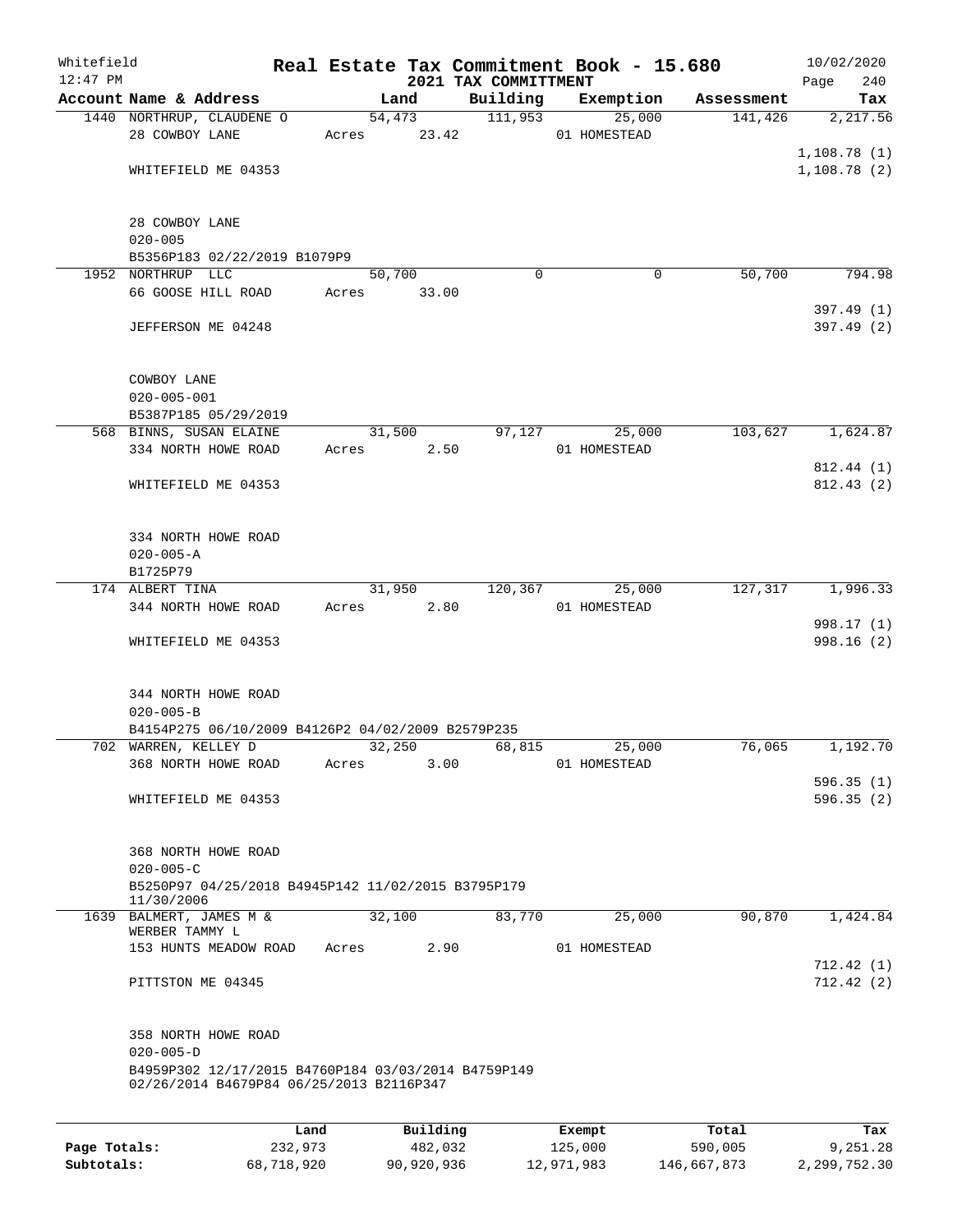| Whitefield<br>$12:47$ PM |                                                                  |         |            |        |          | 2021 TAX COMMITTMENT | Real Estate Tax Commitment Book - 15.680 |            | 10/02/2020                 |
|--------------------------|------------------------------------------------------------------|---------|------------|--------|----------|----------------------|------------------------------------------|------------|----------------------------|
|                          | Account Name & Address                                           |         |            | Land   |          | Building             | Exemption                                | Assessment | Page<br>241<br>Tax         |
|                          | 1672 DELOREY, DAVID R                                            |         |            |        | 32,670   | 83,426               | 31,000                                   | 85,096     | 1,334.31                   |
|                          | 16 COWBOY LANE                                                   |         | Acres      |        | 3.28     |                      | 01 HOMESTEAD                             |            |                            |
|                          |                                                                  |         |            |        |          |                      | 05 VET EXEMPTION                         |            | 667.16(1)                  |
|                          | WHITEFIELD ME 04353                                              |         |            |        |          |                      |                                          |            | 667.15(2)                  |
|                          | 16 COWBOY LANE<br>$020 - 005 - E$                                |         |            |        |          |                      |                                          |            |                            |
|                          | B4936P280 10/07/2015 B3336P154 08/04/2004                        |         |            |        |          |                      |                                          |            |                            |
|                          | 72 WILDES, DENISE                                                |         |            | 80,250 |          | 71,033               | $\mathbf 0$                              | 151,283    | 2,372.12                   |
|                          | WILDES, CHRISTIAN<br>4800 N.E. SAVANNAH RD                       |         | Acres      |        | 67.00    |                      |                                          |            |                            |
|                          |                                                                  |         |            |        |          |                      |                                          |            | 1,186.06(1)<br>1,186.06(2) |
|                          | JENSEN BEACH FL 34957                                            |         |            |        |          |                      |                                          |            |                            |
|                          | 390 NORTH HOWE ROAD<br>$020 - 006$                               |         |            |        |          |                      |                                          |            |                            |
|                          | B5453P207 11/01/2019                                             |         |            |        |          |                      |                                          |            |                            |
|                          | 581 MCDONALD RICHARD &<br>DEBORAH                                |         |            | 30,030 |          | 73,522               | 25,000                                   | 78,552     | 1,231.70                   |
|                          | P.O. BOX 146                                                     |         | Acres 1.52 |        |          |                      | 01 HOMESTEAD                             |            |                            |
|                          |                                                                  |         |            |        |          |                      |                                          |            | 615.85(1)                  |
|                          | COOPERS MILLS ME 04341                                           |         |            |        |          |                      |                                          |            | 615.85(2)                  |
|                          | 400 NORTH HOWE ROAD<br>$020 - 007$                               |         |            |        |          |                      |                                          |            |                            |
|                          | B4809P138 08/18/2014 B2577P18                                    |         |            |        |          |                      |                                          |            |                            |
|                          | 749 CAMPBELL RICHARD W.                                          |         |            | 30,720 |          | 45,441               | 0                                        | 76,161     | 1,194.20                   |
|                          | 414 NORTH HOWE ROAD                                              |         | Acres      |        | 1.98     |                      |                                          |            |                            |
|                          | WHITEFIELD ME 04353                                              |         |            |        |          |                      |                                          |            | 597.10(1)<br>597.10(2)     |
|                          | 414 NORTH HOWE ROAD<br>$020 - 007 - A$                           |         |            |        |          |                      |                                          |            |                            |
|                          | B7483P78                                                         |         |            |        |          |                      |                                          |            |                            |
|                          | 297 STEVENS, JOHN & SHERI                                        |         |            | 53,875 |          | 150,677              | 25,000                                   | 179,552    | 2,815.38                   |
|                          | 428 NORTH HOWE ROAD                                              |         | Acres      |        | 22.50    |                      | 01 HOMESTEAD                             |            |                            |
|                          |                                                                  |         |            |        |          |                      |                                          |            | 1,407.69(1)                |
|                          | WHITEFIELD ME 04353                                              |         |            |        |          |                      |                                          |            | 1,407.69(2)                |
|                          | 428 NORTH HOWE ROAD                                              |         |            |        |          |                      |                                          |            |                            |
|                          | $020 - 008$                                                      |         |            |        |          |                      |                                          |            |                            |
|                          | B5201P316 10/17/2017 B4106P38 02/26/2009 B1171P298<br>12/17/1983 |         |            |        |          |                      |                                          |            |                            |
|                          | 89 SPENCER, STEPHEN W                                            |         |            | 30,330 |          | $\mathbf 0$          | 0                                        | 30,330     | 475.57                     |
|                          | SEIGARS, LIBBEY A                                                |         | Acres      |        | 1.72     |                      |                                          |            |                            |
|                          | 442 NORTH HOWE ROAD                                              |         |            |        |          |                      |                                          |            | 237.79 (1)<br>237.78(2)    |
|                          | WHITEFIELD ME 04353                                              |         |            |        |          |                      |                                          |            |                            |
|                          | 450 NORTH HOWE ROAD                                              |         |            |        |          |                      |                                          |            |                            |
|                          | $020 - 009 - A$                                                  |         |            |        |          |                      |                                          |            |                            |
|                          | B5030P270 06/29/2016                                             |         |            |        |          |                      |                                          |            |                            |
|                          |                                                                  |         |            |        |          |                      |                                          |            |                            |
|                          |                                                                  | Land    |            |        | Building |                      | Exempt                                   | Total      | Tax                        |
| Page Totals:             |                                                                  | 257,875 |            |        | 424,099  |                      | 81,000                                   | 600,974    | 9,423.28                   |

**Subtotals:** 68,976,795 91,345,035 13,052,983 147,268,847 2,309,175.58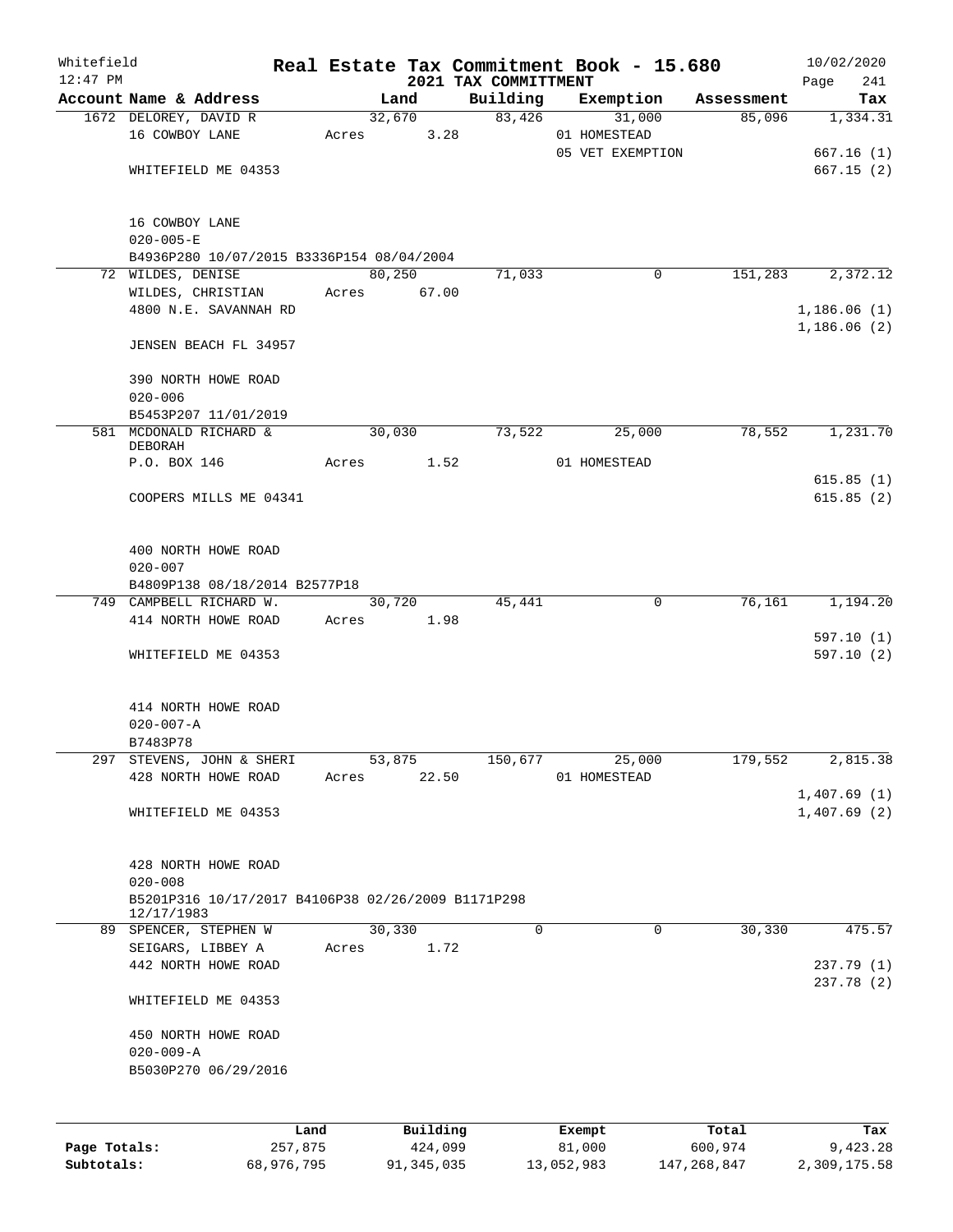| Whitefield<br>$12:47$ PM |                                                                   |       |                 | 2021 TAX COMMITTMENT | Real Estate Tax Commitment Book - 15.680 |            | 10/02/2020<br>242<br>Page  |
|--------------------------|-------------------------------------------------------------------|-------|-----------------|----------------------|------------------------------------------|------------|----------------------------|
|                          | Account Name & Address                                            |       | Land            | Building             | Exemption                                | Assessment | Tax                        |
|                          | 188 SEIGARS, LIBBEY A<br>SPENCER, STEVEN W<br>442 NORTH HOWE ROAD |       | 30,960<br>Acres | 65,886<br>2.14       | 25,000<br>01 HOMESTEAD                   | 71,846     | 1,126.55<br>563.28(1)      |
|                          | WHITEFIELD ME 04353                                               |       |                 |                      |                                          |            | 563.27(2)                  |
|                          | 442 NORTH HOWE ROAD<br>$020 - 009 - C$                            |       |                 |                      |                                          |            |                            |
|                          | B3491P176 05/26/2005                                              |       |                 |                      |                                          |            |                            |
|                          | 1136 BARON, SHANNON M P                                           |       | 30,285          | 99,028               | 25,000                                   | 104,313    | 1,635.63                   |
|                          | MULLENS, WAYNE                                                    |       | Acres 1.69      |                      | 01 HOMESTEAD                             |            |                            |
|                          | 458 NORTH HOWE ROAD                                               |       |                 |                      |                                          |            | 817.82 (1)<br>817.81 (2)   |
|                          | WHITEFIELD ME 04353                                               |       |                 |                      |                                          |            |                            |
|                          | 458 NORTH HOWE ROAD<br>$020 - 009 - D$                            |       |                 |                      |                                          |            |                            |
|                          | B5000P186 04/20/2016 B2853P77                                     |       |                 |                      |                                          |            |                            |
|                          | 1073 EDWARDS, MICHAEL P &<br>CARMEN C                             |       | 30,315          | 107,871              | 0                                        | 138,186    | 2,166.76                   |
|                          | P. O. BOX 228                                                     | Acres |                 | 1.71                 |                                          |            |                            |
|                          | COOPERS MILLS ME 04341                                            |       |                 |                      |                                          |            | 1,083.38(1)<br>1,083.38(2) |
|                          | 17 ASHFORD LANE<br>$020 - 010$                                    |       |                 |                      |                                          |            |                            |
|                          | B4085P229 01/06/2009                                              |       |                 |                      |                                          |            |                            |
|                          | 1716 CARTLIDGE, JACQUELINE M<br>12 ASHFORD LANE                   |       | 32,595<br>Acres | 63,587<br>3.23       | 25,000<br>01 HOMESTEAD                   | 71,182     | 1,116.13                   |
|                          |                                                                   |       |                 |                      |                                          |            | 558.07(1)                  |
|                          | WHITEFIELD ME 04353                                               |       |                 |                      |                                          |            | 558.06(2)                  |
|                          | 12 ASHFORD LANE                                                   |       |                 |                      |                                          |            |                            |
|                          | $020 - 010 - A$<br>B3142P82 09/02/2003                            |       |                 |                      |                                          |            |                            |
|                          | 1835 CLARK DAVID S.                                               |       | 48,105          | 0                    | 0                                        | 48,105     | 754.29                     |
|                          | 151 MAIN STREET                                                   | Acres | 36.70           |                      |                                          |            |                            |
|                          | WHITEFIELD ME 04353                                               |       |                 |                      |                                          |            | 377.15(1)<br>377.14(2)     |
|                          | NORTH HOWE ROAD<br>$020 - 010 - C$                                |       |                 |                      |                                          |            |                            |
|                          | B4737P136 11/27/2013 B1677P229                                    |       |                 |                      |                                          |            |                            |
|                          | 1893 AMES, NICKOLAS B<br>WITWICKI, LINDSAY M                      | Acres | 30,645          | 32,061<br>1.93       | $\mathbf 0$                              | 62,706     | 983.23                     |
|                          | 54 GIBBS ROAD                                                     |       |                 |                      |                                          |            | 491.62 (1)<br>491.61 (2)   |
|                          | WISCASSETT ME 04578                                               |       |                 |                      |                                          |            |                            |
|                          | 464 NORTH HOWE ROAD<br>$020 - 010 - C - 1$                        |       |                 |                      |                                          |            |                            |
|                          | B5008P318 05/16/2016 B4843P260 12/04/2014 B4737P139<br>11/27/2013 |       |                 |                      |                                          |            |                            |
|                          |                                                                   |       |                 |                      |                                          |            |                            |
|                          |                                                                   | Land  | Building        |                      | Exempt.                                  | Total      | Tax                        |

|              | Land       | Building   | Exempt     | Total       | Tax          |
|--------------|------------|------------|------------|-------------|--------------|
| Page Totals: | 202,905    | 368,433    | 75,000     | 496,338     | 7,782.59     |
| Subtotals:   | 69,179,700 | 91,713,468 | 13,127,983 | 147,765,185 | 2,316,958.17 |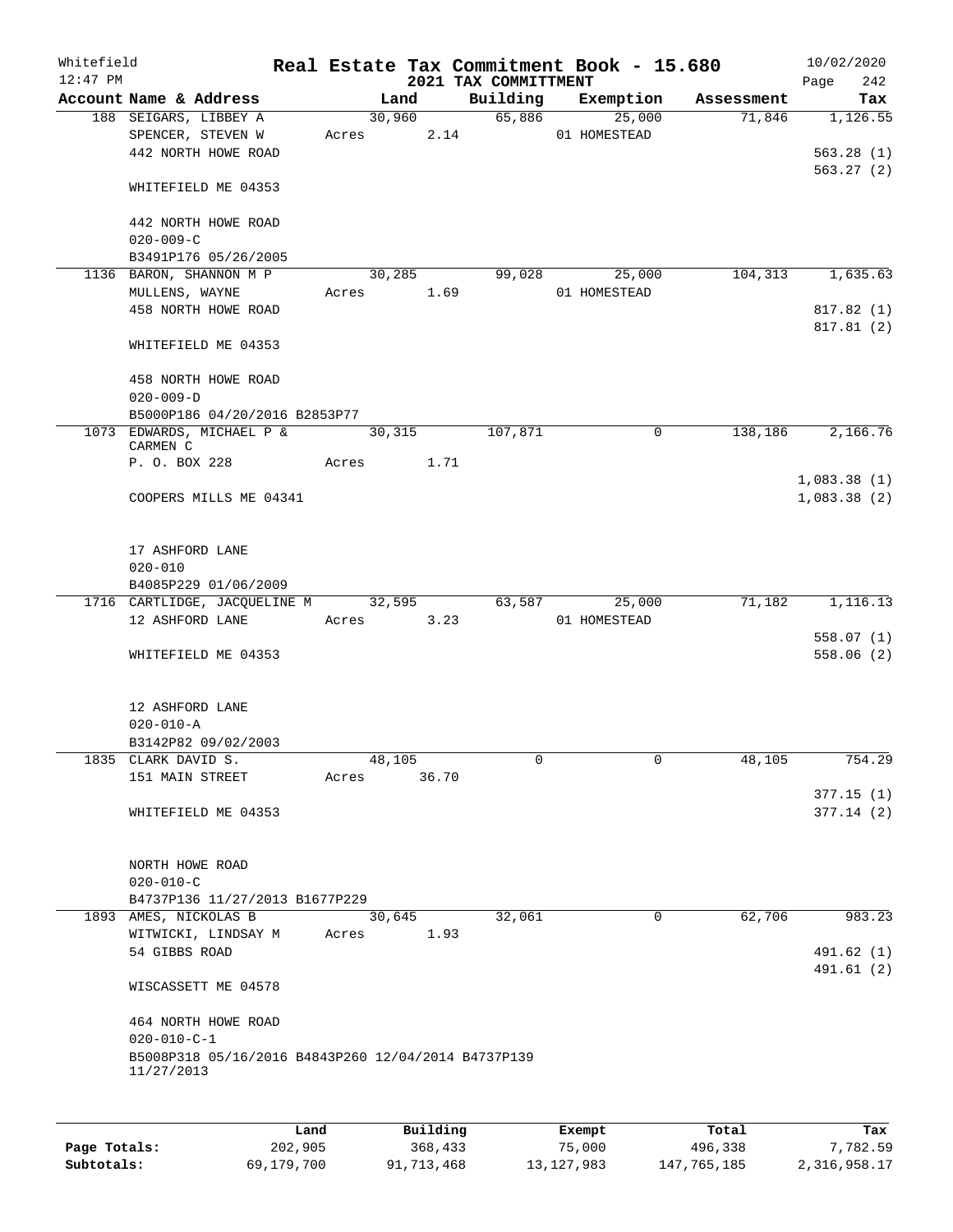| Whitefield |                                                                            |       |        |      | Real Estate Tax Commitment Book - 15.680 |              |             |            | 10/02/2020                   |          |
|------------|----------------------------------------------------------------------------|-------|--------|------|------------------------------------------|--------------|-------------|------------|------------------------------|----------|
| $12:47$ PM |                                                                            |       |        |      | 2021 TAX COMMITTMENT                     |              |             |            | Page                         | 243      |
|            | Account Name & Address                                                     |       | Land   |      | Building                                 | Exemption    |             | Assessment |                              | Tax      |
|            | 604 MARTINELLI, BENJAMIN C                                                 |       | 36,575 |      | 156, 176                                 |              | $\Omega$    | 192,751    |                              | 3,022.34 |
|            | 81 FOX FARM LANE                                                           | Acres |        | 2.55 |                                          |              |             |            |                              |          |
|            | WHITEFIELD ME 04353<br>3001                                                |       |        |      |                                          |              |             |            | 1, 511.17(1)<br>1, 511.17(2) |          |
|            |                                                                            |       |        |      |                                          |              |             |            |                              |          |
|            | 81 FOX FARM LANE                                                           |       |        |      |                                          |              |             |            |                              |          |
|            | $020 - 011 - A$                                                            |       |        |      |                                          |              |             |            |                              |          |
|            | B5115P218 03/20/2017 B5115P216 03/09/2017 B4414P12<br>06/29/2011 B2424P128 |       |        |      |                                          |              |             |            |                              |          |
|            | 813 COATES, KELLIE A &<br>CHRISTOPHER A                                    |       | 38,750 |      | 142,441                                  |              | $\mathbf 0$ | 181,191    |                              | 2,841.07 |
|            | 104 FOX FARM LANE                                                          | Acres |        | 4.00 |                                          |              |             |            |                              |          |
|            |                                                                            |       |        |      |                                          |              |             |            | 1,420.54(1)                  |          |
|            | WHITEFIELD ME 04353                                                        |       |        |      |                                          |              |             |            | 1,420.53(2)                  |          |
|            |                                                                            |       |        |      |                                          |              |             |            |                              |          |
|            | 104 FOX FARM LANE                                                          |       |        |      |                                          |              |             |            |                              |          |
|            | $020 - 011 - B$                                                            |       |        |      |                                          |              |             |            |                              |          |
|            | B4784P101 05/30/2014 B4784P99 05/30/2014 B2542P285                         |       |        |      |                                          |              |             |            |                              |          |
|            | 742 HINES JAMES W. &                                                       |       | 36,200 |      | 236,589                                  |              | 25,000      | 247,789    |                              | 3,885.33 |
|            | GRETCHEN L. MORROW<br>71 FOX FARM LANE                                     |       |        |      |                                          |              |             |            |                              |          |
|            |                                                                            | Acres |        | 2.30 |                                          | 01 HOMESTEAD |             |            | 1,942.67(1)                  |          |
|            | WHITEFIELD ME 04353                                                        |       |        |      |                                          |              |             |            | 1,942.66(2)                  |          |
|            |                                                                            |       |        |      |                                          |              |             |            |                              |          |
|            |                                                                            |       |        |      |                                          |              |             |            |                              |          |
|            | 71 FOX FARM LANE<br>$020 - 011 - C$                                        |       |        |      |                                          |              |             |            |                              |          |
|            | B4264P127 03/31/2010 B3807P170 01/31/2007 B2424P334                        |       |        |      |                                          |              |             |            |                              |          |
|            | 01/14/1999                                                                 |       |        |      |                                          |              |             |            |                              |          |
|            | 1171 WINSLOW JEFFREY G. &<br>CHRISTINE                                     |       |        | 375  | 0                                        |              | 0           | 375        |                              | 5.88     |
|            | 47 MOLSAM ROAD                                                             | Acres |        | 0.25 |                                          |              |             |            |                              |          |
|            |                                                                            |       |        |      |                                          |              |             |            |                              | 2.94(1)  |
|            | WINDSOR ME 04363                                                           |       |        |      |                                          |              |             |            |                              | 2.94(2)  |
|            |                                                                            |       |        |      |                                          |              |             |            |                              |          |
|            | ON WINDSOR LINE                                                            |       |        |      |                                          |              |             |            |                              |          |
|            | $020 - 012$                                                                |       |        |      |                                          |              |             |            |                              |          |
|            | B5335P244                                                                  |       |        |      |                                          |              |             |            |                              |          |
|            | 1051 COLE MARY & KEVAN A.                                                  |       |        | 960  | $\Omega$                                 |              | $\mathbf 0$ | 960        |                              | 15.05    |
|            | 6420 SEVENTY SECOND                                                        | Acres |        | 0.64 |                                          |              |             |            |                              |          |
|            | <b>STREET</b><br>APT. 104                                                  |       |        |      |                                          |              |             |            |                              | 7.53(1)  |
|            | TULSA OK 74136                                                             |       |        |      |                                          |              |             |            |                              | 7.52(2)  |
|            |                                                                            |       |        |      |                                          |              |             |            |                              |          |
|            |                                                                            |       |        |      |                                          |              |             |            |                              |          |
|            | VIGUE ROAD<br>$020 - 013$                                                  |       |        |      |                                          |              |             |            |                              |          |
|            | B3894P208 08/09/2007                                                       |       |        |      |                                          |              |             |            |                              |          |
|            |                                                                            |       |        |      |                                          |              |             |            |                              |          |

|              | Land       | Building   | Exempt       | Total       | Tax          |
|--------------|------------|------------|--------------|-------------|--------------|
| Page Totals: | 112,860    | 535,206    | 25,000       | 623,066     | 9,769.67     |
| Subtotals:   | 69,292,560 | 92,248,674 | 13, 152, 983 | 148,388,251 | 2,326,727.84 |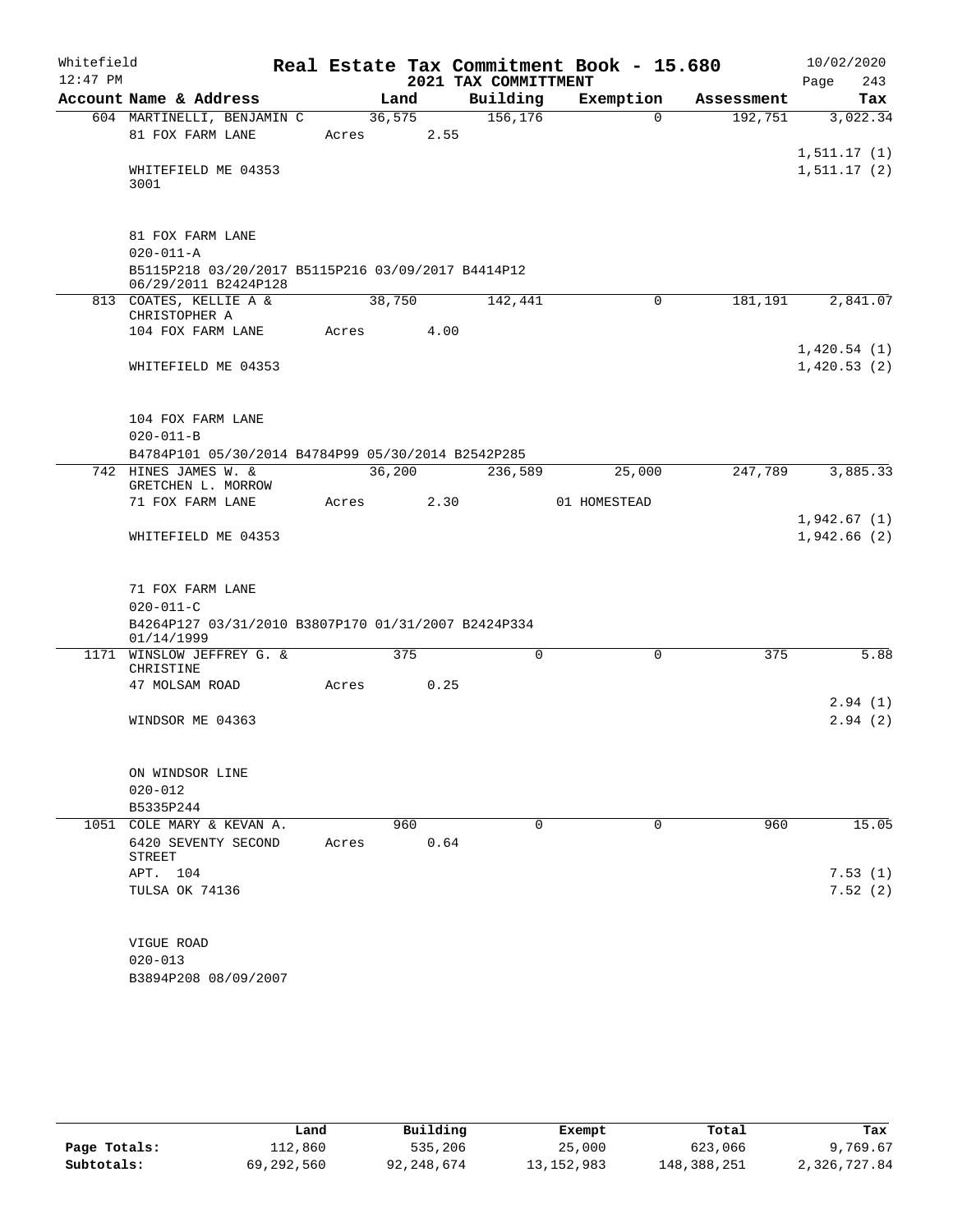| Whitefield<br>$12:47$ PM |                                                   |             |        |      | 2021 TAX COMMITTMENT | Real Estate Tax Commitment Book - 15.680 |            | 10/02/2020<br>244<br>Page |
|--------------------------|---------------------------------------------------|-------------|--------|------|----------------------|------------------------------------------|------------|---------------------------|
|                          | Account Name & Address                            |             | Land   |      | Building             | Exemption                                | Assessment | Tax                       |
|                          | 891 CLEAVES RHONDA R.                             |             | 37,630 |      | 6,981                | $\Omega$                                 | 44,611     | 699.50                    |
|                          | P.O. BOX 46                                       | Acres       | 40.20  |      |                      |                                          |            |                           |
|                          |                                                   |             |        |      |                      |                                          |            | 349.75 (1)                |
|                          | COOPERS MILLS ME 04341                            |             |        |      |                      |                                          |            | 349.75(2)                 |
|                          | VIGUE ROAD                                        |             |        |      |                      |                                          |            |                           |
|                          | $020 - 014$                                       |             |        |      |                      |                                          |            |                           |
|                          | B3128P15                                          |             |        |      |                      |                                          |            |                           |
|                          | 69 CLEAVES BRIAN G &<br><b>RHONDA</b>             |             | 33,750 |      | 107,306              | 31,000                                   | 110,056    | 1,725.68                  |
|                          | PO BOX 46                                         | Acres       |        | 4.00 |                      | 05 VET EXEMPTION<br>01 HOMESTEAD         |            | 862.84 (1)                |
|                          | COOPERS MILLS ME 04341                            |             |        |      |                      |                                          |            | 862.84 (2)                |
|                          |                                                   |             |        |      |                      |                                          |            |                           |
|                          | 681 VIGUE ROAD                                    |             |        |      |                      |                                          |            |                           |
|                          | $020 - 014 - A$                                   |             |        |      |                      |                                          |            |                           |
|                          | B1233P283                                         |             |        |      |                      |                                          |            |                           |
|                          | 1305 GLIDDEN LYNN ELEANOR<br>PO BOX 52            | Acres       | 31,950 | 2.80 | 118,726              | 25,000<br>01 HOMESTEAD                   | 125,676    | 1,970.60                  |
|                          |                                                   |             |        |      |                      |                                          |            | 985.30 (1)                |
|                          | WHITEFIELD ME 04353                               |             |        |      |                      |                                          |            | 985.30 (2)                |
|                          | 645 VIGUE ROAD<br>$020 - 014 - B$                 |             |        |      |                      |                                          |            |                           |
|                          | B4696P1 08/05/2013 B4695P311 08/05/2013 B2327P340 |             |        |      |                      |                                          |            |                           |
|                          | 543 REILLY MATTHEW A. &<br>JAMES                  |             | 68,250 |      | 0                    | $\mathbf 0$                              | 68,250     | 1,070.16                  |
|                          | 7 GUINEVERE CIRCLE                                | Acres       | 63.00  |      |                      |                                          |            |                           |
|                          |                                                   |             |        |      |                      |                                          |            | 535.08(1)                 |
|                          | SHREWSBURY MA 01545                               |             |        |      |                      |                                          |            | 535.08(2)                 |
|                          | VIGUE ROAD                                        |             |        |      |                      |                                          |            |                           |
|                          | $020 - 015$                                       |             |        |      |                      |                                          |            |                           |
|                          | 770 MIDCOAST CONSERVANCY                          | 66,750      |        |      |                      |                                          | 66,750     | 1,046.64                  |
|                          | PO BOX 439                                        | Acres       | 60.00  |      |                      |                                          |            | 523.32(1)                 |
|                          | EDGECOMB ME 04556                                 |             |        |      |                      |                                          |            | 523.32(2)                 |
|                          | VIGUE ROAD                                        |             |        |      |                      |                                          |            |                           |
|                          | $020 - 016$                                       |             |        |      |                      |                                          |            |                           |
|                          | B4219P169 11/04/2009 B2968P246                    |             |        |      |                      |                                          |            |                           |
|                          | 722 NEWCOMBE, PHILIP J                            |             | 38,250 |      | $\Omega$             | $\Omega$                                 | 38,250     | 599.76                    |
|                          | 127 HOWE ROAD                                     | Acres 15.00 |        |      |                      |                                          |            | 299.88(1)                 |
|                          | WHITEFIELD ME 04353                               |             |        |      |                      |                                          |            | 299.88 (2)                |
|                          | AUGUSTA-ROCKLAND ROAD<br>$020 - 017$              |             |        |      |                      |                                          |            |                           |
|                          | B2600P124                                         |             |        |      |                      |                                          |            |                           |
|                          |                                                   |             |        |      |                      |                                          |            |                           |

|              | Land       | Building   | Exempt     | Total       | Tax          |
|--------------|------------|------------|------------|-------------|--------------|
| Page Totals: | 276,580    | 233,013    | 56,000     | 453,593     | 7,112.34     |
| Subtotals:   | 69,569,140 | 92,481,687 | 13,208,983 | 148,841,844 | 2,333,840.18 |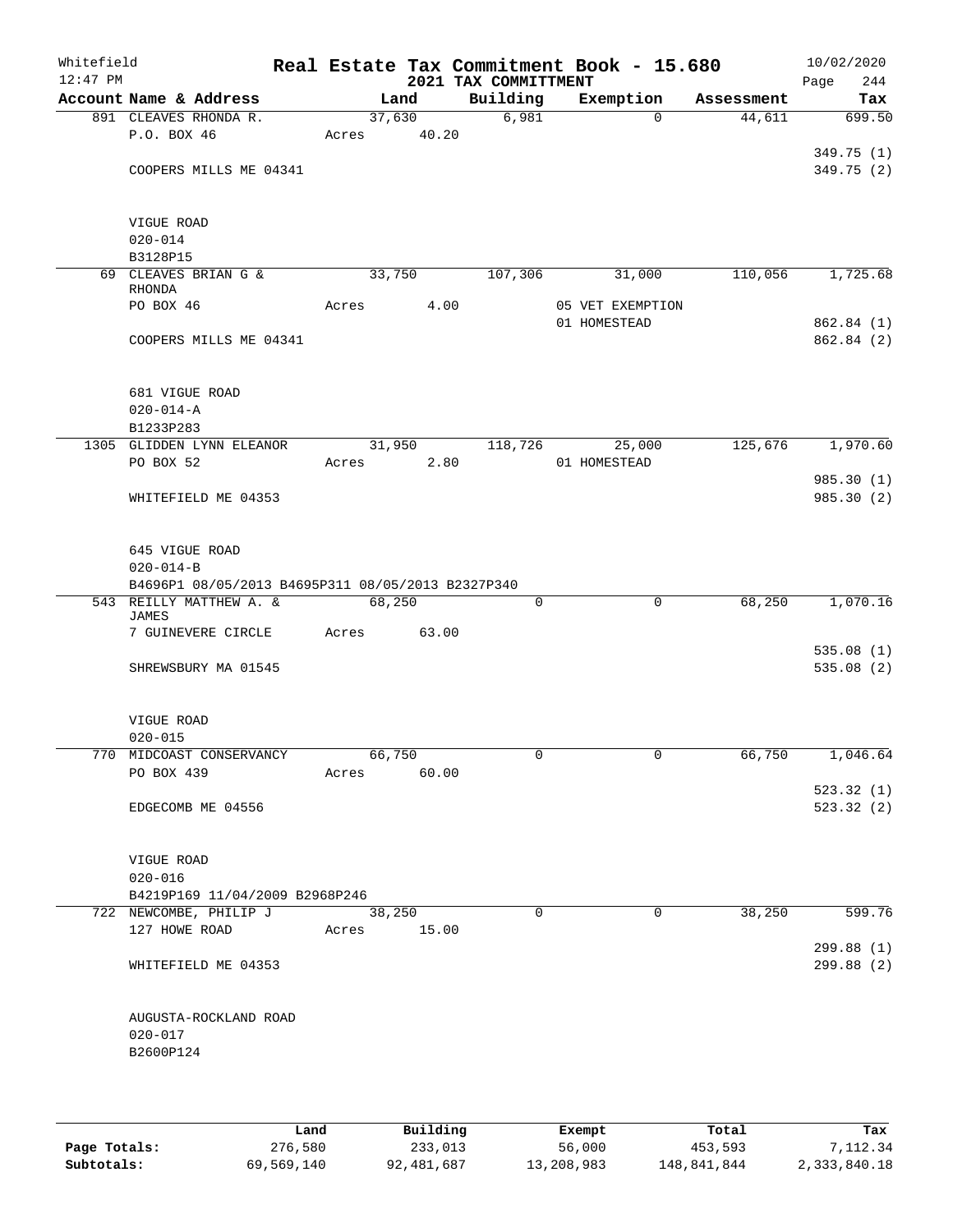| Whitefield<br>$12:47$ PM |                                                                                                                                                                    | Real Estate Tax Commitment Book - 15.680 | 2021 TAX COMMITTMENT |             |            | 10/02/2020<br>Page<br>245 |
|--------------------------|--------------------------------------------------------------------------------------------------------------------------------------------------------------------|------------------------------------------|----------------------|-------------|------------|---------------------------|
|                          | Account Name & Address                                                                                                                                             | Land                                     | Building             | Exemption   | Assessment | Tax                       |
|                          | 1039 SEIGARS LIBBEY & GLORIA<br>442 NORTH HOWE ROAD                                                                                                                | 25,250<br>5.00<br>Acres                  | $\mathbf 0$          | $\Omega$    | 25, 250    | 395.92                    |
|                          | WHITEFIELD ME 04353                                                                                                                                                |                                          |                      |             |            | 197.96(1)<br>197.96(2)    |
|                          | NORTH HOWE ROAD<br>$020 - 018$                                                                                                                                     |                                          |                      |             |            |                           |
|                          | B1520P293<br>10 STEVENS JOHN & SHERI                                                                                                                               | 45,110                                   | $\mathbf 0$          | 0           | 45,110     | 707.32                    |
|                          | 428 NORTH HOWE ROAD                                                                                                                                                | 24.40<br>Acres                           |                      |             |            | 353.66(1)                 |
|                          | WHITEFIELD ME 04353                                                                                                                                                |                                          |                      |             |            | 353.66 (2)                |
|                          | NORTH HOWE ROAD<br>$020 - 019$                                                                                                                                     |                                          |                      |             |            |                           |
|                          | B5201P315 10/17/2017 B1561P171<br>747 KIMBALL MICHAEL A. &<br><b>GLENNA</b>                                                                                        | 1,305                                    | 0                    | 0           | 1,305      | 20.46                     |
|                          | P.O. BOX 356                                                                                                                                                       | 0.87<br>Acres                            |                      |             |            |                           |
|                          | CAPE NEDDICK ME 03902                                                                                                                                              |                                          |                      |             |            | 10.23(1)<br>10.23(2)      |
|                          | NORTH HOWE ROAD<br>$020 - 020$                                                                                                                                     |                                          |                      |             |            |                           |
|                          | 141 GAGNE, TIMOTHY J                                                                                                                                               | 47,060                                   | $\Omega$             | $\mathbf 0$ | 47,060     | 737.90                    |
|                          | 64 CENTRAL ST                                                                                                                                                      | 27.40<br>Acres                           |                      |             |            |                           |
|                          | HALLOWELL ME 04347                                                                                                                                                 |                                          |                      |             |            | 368.95(1)<br>368.95(2)    |
|                          | 399 NORTH HOWE ROAD<br>$020 - 021$                                                                                                                                 |                                          |                      |             |            |                           |
|                          | B5453P158 11/04/2019<br>841 WEEKS TIMOTHY &                                                                                                                        | 62,527                                   | 137,533              | 0           | 200,060    | 3,136.94                  |
|                          | <b>JENNIFER</b><br>375 NORTH HOWE ROAD                                                                                                                             | 35.81<br>Acres                           |                      |             |            |                           |
|                          |                                                                                                                                                                    |                                          |                      |             |            | 1,568.47(1)               |
|                          | WHITEFIELD ME 04353                                                                                                                                                |                                          |                      |             |            | 1,568.47(2)               |
|                          | 375 NORTH HOWE ROAD<br>$020 - 022$                                                                                                                                 |                                          |                      |             |            |                           |
|                          | B4751P286 01/23/2014 B4751P283 01/23/2014 B4747P140<br>01/03/2014 B4747P136 01/03/2014 B4747P132 01/03/2014<br>B4747P129 01/03/2014 B4626P290 02/06/2013 B2669P111 |                                          |                      |             |            |                           |
|                          | 1642 SCHOENDORF LOUIS                                                                                                                                              | 33,240                                   | 91,034               | $\Omega$    | 124,274    | 1,948.62                  |
|                          | 355 NORTH HOWE ROAD                                                                                                                                                | 3.66<br>Acres                            |                      |             |            | 974.31(1)                 |
|                          | WHITEFIELD ME 04353                                                                                                                                                |                                          |                      |             |            | 974.31(2)                 |
|                          | 355 NORTH HOWE ROAD<br>$020 - 022 - A$                                                                                                                             |                                          |                      |             |            |                           |
|                          | B4841P62 11/25/2014 B4808P274 08/15/2014 B2669P111                                                                                                                 |                                          |                      |             |            |                           |

|              | Land       | Building   | Exempt     | Total       | Tax          |
|--------------|------------|------------|------------|-------------|--------------|
| Page Totals: | 214,492    | 228,567    |            | 443,059     | 6,947.16     |
| Subtotals:   | 69,783,632 | 92,710,254 | 13,208,983 | 149,284,903 | 2,340,787.34 |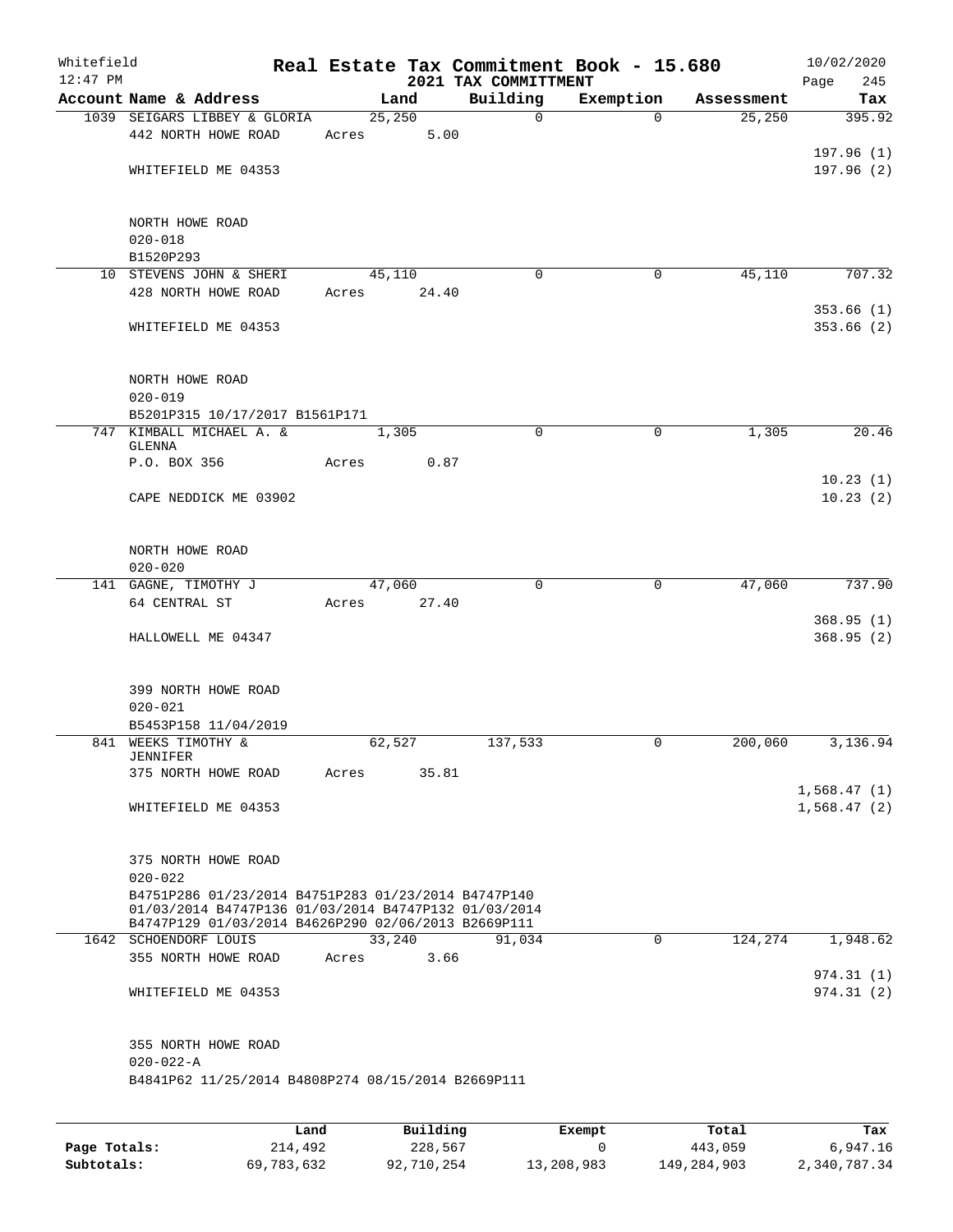| Whitefield |                                                                                             |       |                 |      |                      | Real Estate Tax Commitment Book - 15.680 |            | 10/02/2020                  |
|------------|---------------------------------------------------------------------------------------------|-------|-----------------|------|----------------------|------------------------------------------|------------|-----------------------------|
| $12:47$ PM |                                                                                             |       |                 |      | 2021 TAX COMMITTMENT |                                          |            | 246<br>Page                 |
|            | Account Name & Address                                                                      |       | Land            |      | Building             | Exemption                                | Assessment | Tax                         |
|            | 196 LI, HUAN YING<br>182 SOUTH STREET, APT<br>#160                                          | Acres | 30,480          | 1.82 | 134,911              | $\Omega$                                 | 165,391    | 2,593.33<br>1,296.67(1)     |
|            | NEW YORK NY 10038                                                                           |       |                 |      |                      |                                          |            | 1,296.66(2)                 |
|            | 333 NORTH HOWE ROAD<br>$020 - 022 - B$                                                      |       |                 |      |                      |                                          |            |                             |
|            | B5462P224 11/22/2019                                                                        |       |                 |      |                      |                                          |            |                             |
|            | 116 LEACH JEFFREY S. &<br>JACQUELINE M.                                                     |       | 30,000          |      | 160,456              | 31,000                                   | 159,456    | 2,500.27                    |
|            | 361 NORTH HOWE ROAD                                                                         | Acres |                 | 1.50 |                      | 01 HOMESTEAD                             |            |                             |
|            | WHITEFIELD ME 04353                                                                         |       |                 |      |                      | 05 VET EXEMPTION                         |            | 1,250.14(1)<br>1, 250.13(2) |
|            | 361 NORTH HOWE ROAD<br>$020 - 022 - C$<br>B3333P45 07/15/2004                               |       |                 |      |                      |                                          |            |                             |
|            | 728 CUTHBERTSON LEE                                                                         |       | 40,250          |      | $\Omega$             | $\mathbf 0$                              | 40,250     | 631.12                      |
|            | CUTHBERTSON VICTORIA R. Acres                                                               |       | 17.50           |      |                      |                                          |            |                             |
|            | 88 OAK GROVE ROAD                                                                           |       |                 |      |                      |                                          |            | 315.56(1)                   |
|            | VASSALBORO ME 04989                                                                         |       |                 |      |                      |                                          |            | 315.56(2)                   |
|            | NORTH HOWE ROAD<br>$020 - 023$                                                              |       |                 |      |                      |                                          |            |                             |
|            | B5218P21 12/05/2017 B2182P2                                                                 |       |                 |      |                      |                                          |            |                             |
|            | 1497 PANOSIAN MICHAEL G. &<br>APRIL                                                         |       | 33,825          |      | 147,742              | 31,000                                   | 150,567    | 2,360.89                    |
|            | 293 NORTH HOWE ROAD                                                                         | Acres |                 | 4.05 |                      | 01 HOMESTEAD                             |            |                             |
|            | WHITEFIELD ME 04353                                                                         |       |                 |      |                      | 07 NMR VET & WIDOW                       |            | 1,180.45(1)<br>1,180.44(2)  |
|            | 293 NORTH HOWE ROAD                                                                         |       |                 |      |                      |                                          |            |                             |
|            | $020 - 023 - A$                                                                             |       |                 |      |                      |                                          |            |                             |
|            | B4758P244 02/21/2014 B1264P146                                                              |       |                 |      |                      |                                          |            |                             |
|            | 52 LEE DONNA<br>311 NORTH HOWE ROAD                                                         | Acres | 49,186<br>16.17 |      | 83,620               | 25,000<br>01 HOMESTEAD                   | 107,806    | 1,690.40                    |
|            | WHITEFIELD ME 04353                                                                         |       |                 |      |                      |                                          |            | 845.20 (1)<br>845.20 (2)    |
|            | 311 NORTH HOWE ROAD<br>$020 - 023 - B$<br>B5004P51 05/10/2016 B4457P148 11/08/2011 B4056P68 |       |                 |      |                      |                                          |            |                             |
|            | 08/30/2008 B2186P301                                                                        |       |                 |      |                      |                                          |            |                             |

|              | Land       | Building   | Exempt     | Total       | Tax          |
|--------------|------------|------------|------------|-------------|--------------|
| Page Totals: | 183,741    | 526,729    | 87,000     | 623,470     | 9,776.01     |
| Subtotals:   | 69,967,373 | 93,236,983 | 13,295,983 | 149,908,373 | 2,350,563.35 |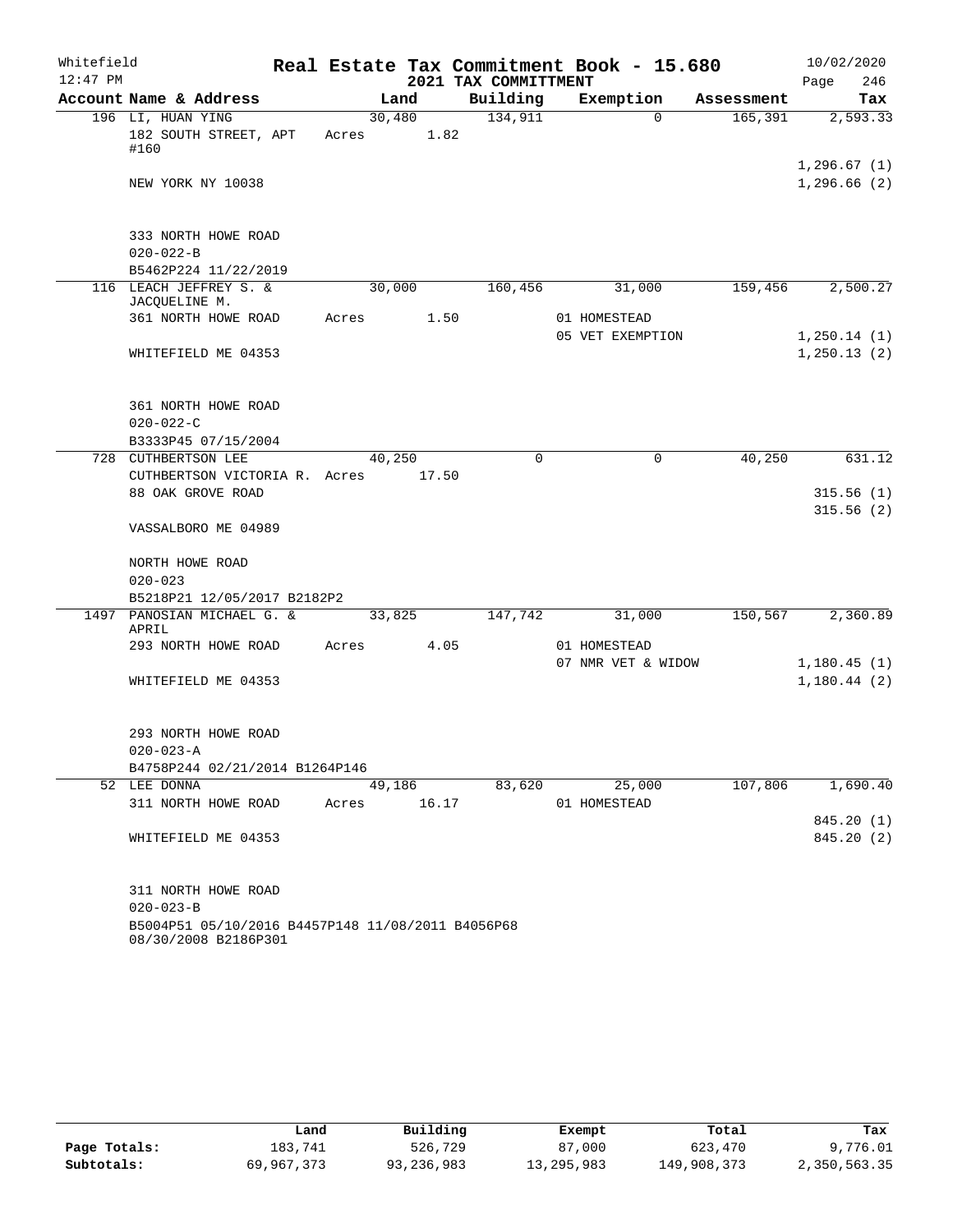| Whitefield |                                                                               |       |        |      | Real Estate Tax Commitment Book - 15.680 |              |             |            | 10/02/2020                 |                          |
|------------|-------------------------------------------------------------------------------|-------|--------|------|------------------------------------------|--------------|-------------|------------|----------------------------|--------------------------|
| $12:47$ PM |                                                                               |       |        |      | 2021 TAX COMMITTMENT                     |              |             |            | Page                       | 247                      |
|            | Account Name & Address                                                        |       | Land   |      | Building                                 | Exemption    |             | Assessment |                            | Tax                      |
|            | 612 CROXFORD SHARON V. &<br>ROBERT ENOS                                       |       | 31,950 |      | 76,708                                   |              | 25,000      | 83,658     |                            | 1,311.76                 |
|            | 301 NORTH HOWE ROAD                                                           | Acres |        | 2.80 |                                          | 01 HOMESTEAD |             |            |                            |                          |
|            | WHITEFIELD ME 04353                                                           |       |        |      |                                          |              |             |            |                            | 655.88 (1)<br>655.88(2)  |
|            | 301 NORTH HOWE ROAD                                                           |       |        |      |                                          |              |             |            |                            |                          |
|            | $020 - 024$<br>B4415P253 07/06/2011 B1014P254 11/09/1979 B671P7<br>06/18/1970 |       |        |      |                                          |              |             |            |                            |                          |
|            | 187 KERRY, COONS                                                              |       | 27,910 |      | $\Omega$                                 |              | $\mathbf 0$ | 27,910     |                            | 437.63                   |
|            | 1604 RIVERSIDE DRIVE                                                          | Acres |        | 3.44 |                                          |              |             |            |                            |                          |
|            | VASSALBORO ME<br>04989-4127                                                   |       |        |      |                                          |              |             |            |                            | 218.82(1)<br>218.81(2)   |
|            | NORTH HOWE ROAD<br>$020 - 025$                                                |       |        |      |                                          |              |             |            |                            |                          |
|            | B5501P273 03/17/2020<br>1714 MORROW RYAN J. &                                 |       | 30,750 |      | 92, 313                                  |              | 25,000      | 98,063     |                            | 1,537.63                 |
|            | JENNIFER L. WILSON                                                            |       |        |      |                                          |              |             |            |                            |                          |
|            | 279 NORTH HOWE ROAD                                                           | Acres |        | 2.00 |                                          | 01 HOMESTEAD |             |            |                            |                          |
|            | WHITEFIELD ME 04353                                                           |       |        |      |                                          |              |             |            |                            | 768.82 (1)<br>768.81(2)  |
|            | 279 NORTH HOWE ROAD<br>$020 - 025 - A$                                        |       |        |      |                                          |              |             |            |                            |                          |
|            | B4229P125 12/03/2009 B3225P183 01/08/2004                                     |       |        |      |                                          |              |             |            |                            |                          |
|            | 476 MAGUIRE MARIE E. &<br>PHILIP G.                                           |       | 62,050 |      | 270,607                                  |              | $\Omega$    | 332,657    |                            | 5,216.06                 |
|            | 11 MAYFLOWER DRIVE                                                            | Acres | 15.00  |      |                                          |              |             |            |                            |                          |
|            | MANSFIELD MA 02048                                                            |       |        |      |                                          |              |             |            | 2,608.03(1)<br>2,608.03(2) |                          |
|            | 237 NORTH HOWE ROAD<br>$020 - 026$                                            |       |        |      |                                          |              |             |            |                            |                          |
|            | B2664P235                                                                     |       |        |      |                                          |              |             |            |                            |                          |
| 857        | SPROUL STANLEY &<br>CYNTHIA                                                   |       | 30,900 |      | 88,810                                   |              | 25,000      | 94,710     |                            | 1,485.05                 |
|            | 269 NORTH HOWE ROAD                                                           | Acres |        | 2.10 |                                          | 01 HOMESTEAD |             |            |                            |                          |
|            | WHITEFIELD ME 04353                                                           |       |        |      |                                          |              |             |            |                            | 742.53 (1)<br>742.52 (2) |
|            | 269 NORTH HOWE ROAD<br>$020 - 026 - B$<br>B2597P82                            |       |        |      |                                          |              |             |            |                            |                          |

|              | Land       | Building   | Exempt     | Total       | Tax          |
|--------------|------------|------------|------------|-------------|--------------|
| Page Totals: | 183,560    | 528,438    | 75,000     | 636,998     | 9,988.13     |
| Subtotals:   | 70,150,933 | 93,765,421 | 13,370,983 | 150,545,371 | 2,360,551.48 |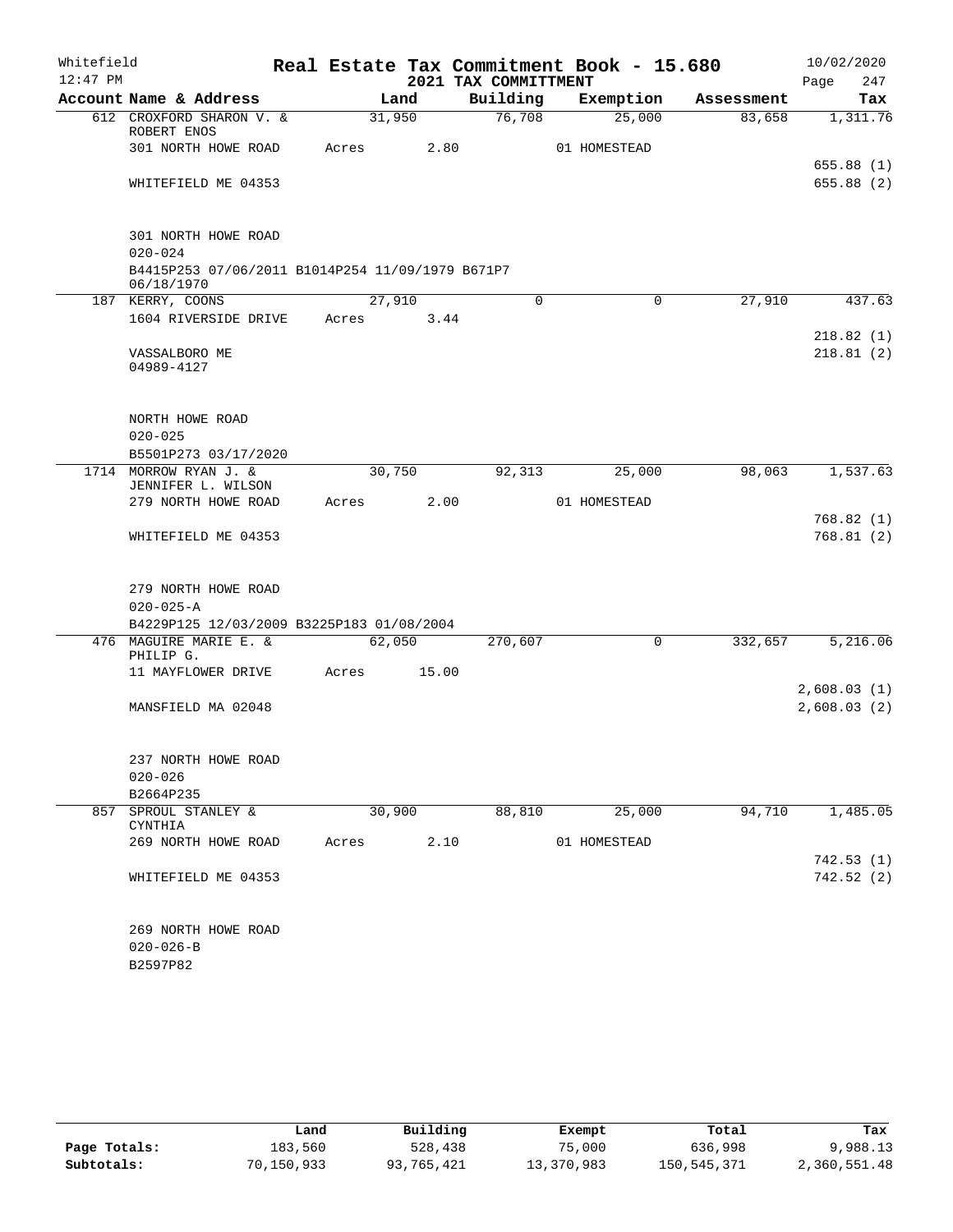| $12:47$ PM<br>2021 TAX COMMITTMENT<br>248<br>Page<br>Building<br>Account Name & Address<br>Exemption<br>Land<br>Assessment<br>Tax<br>35,645<br>396 LEDOGAR, KATE<br>$\mathbf 0$<br>$\Omega$<br>35,645<br>558.91<br>33 TRULL STREET<br>13.30<br>Acres<br>279.46(1)<br>279.45(2)<br>SOMERVILLE MA 02145<br>428 MILLS ROAD<br>$020 - 027$<br>B3945P262 12/10/2007<br>1195 MIETE, JON A<br>70,495<br>31,575<br>44,920<br>6,000<br>428 MILLS ROAD<br>2.55<br>05 VET EXEMPTION<br>Acres<br>WHITEFIELD ME 04353<br>428 MILLS ROAD<br>$020 - 027 - A$<br>B5140P287 05/09/2017 B4421P26 07/19/2011 B4034P99<br>07/13/2008<br>30,705<br>644 TEELE, ASHLEIGH M<br>112,493<br>$\mathbf 0$<br>143,198<br>420 MILLS ROAD<br>1.97<br>Acres<br>WHITEFIELD ME 04353<br>420 MILLS ROAD<br>$020 - 027 - A - 1$<br>B5379P13 04/30/2019<br>1415 YOUNG, STEVEN E & CAROL<br>30,750<br>162,567<br>31,000<br>162,317<br>9 TRESTLE LANE<br>2.00<br>01 HOMESTEAD<br>Acres<br>05 VET EXEMPTION<br>WHITEFIELD ME 04353<br>9 TRESTLE LANE<br>$020 - 027 - B$<br>B1682P306<br>753 MATHEWS, JACOB N &<br>31,065<br>97,909<br>25,000<br>103,974<br>JESSICA J<br>2.21<br>434 MILLS ROAD<br>01 HOMESTEAD<br>Acres<br>WHITEFIELD ME 04353<br>434 MILLS ROAD<br>$020 - 028$ | Whitefield |  |  | Real Estate Tax Commitment Book - 15.680 | 10/02/2020 |
|-----------------------------------------------------------------------------------------------------------------------------------------------------------------------------------------------------------------------------------------------------------------------------------------------------------------------------------------------------------------------------------------------------------------------------------------------------------------------------------------------------------------------------------------------------------------------------------------------------------------------------------------------------------------------------------------------------------------------------------------------------------------------------------------------------------------------------------------------------------------------------------------------------------------------------------------------------------------------------------------------------------------------------------------------------------------------------------------------------------------------------------------------------------------------------------------------------------------------------------------|------------|--|--|------------------------------------------|------------|
|                                                                                                                                                                                                                                                                                                                                                                                                                                                                                                                                                                                                                                                                                                                                                                                                                                                                                                                                                                                                                                                                                                                                                                                                                                         |            |  |  |                                          |            |
|                                                                                                                                                                                                                                                                                                                                                                                                                                                                                                                                                                                                                                                                                                                                                                                                                                                                                                                                                                                                                                                                                                                                                                                                                                         |            |  |  |                                          |            |
|                                                                                                                                                                                                                                                                                                                                                                                                                                                                                                                                                                                                                                                                                                                                                                                                                                                                                                                                                                                                                                                                                                                                                                                                                                         |            |  |  |                                          |            |
|                                                                                                                                                                                                                                                                                                                                                                                                                                                                                                                                                                                                                                                                                                                                                                                                                                                                                                                                                                                                                                                                                                                                                                                                                                         |            |  |  |                                          |            |
|                                                                                                                                                                                                                                                                                                                                                                                                                                                                                                                                                                                                                                                                                                                                                                                                                                                                                                                                                                                                                                                                                                                                                                                                                                         |            |  |  |                                          |            |
| 1,105.36<br>552.68(1)<br>552.68(2)<br>2, 245.34<br>1,122.67(1)<br>1,122.67(2)<br>2,545.13<br>1,272.57(1)<br>1,272.56(2)                                                                                                                                                                                                                                                                                                                                                                                                                                                                                                                                                                                                                                                                                                                                                                                                                                                                                                                                                                                                                                                                                                                 |            |  |  |                                          |            |
|                                                                                                                                                                                                                                                                                                                                                                                                                                                                                                                                                                                                                                                                                                                                                                                                                                                                                                                                                                                                                                                                                                                                                                                                                                         |            |  |  |                                          |            |
|                                                                                                                                                                                                                                                                                                                                                                                                                                                                                                                                                                                                                                                                                                                                                                                                                                                                                                                                                                                                                                                                                                                                                                                                                                         |            |  |  |                                          |            |
|                                                                                                                                                                                                                                                                                                                                                                                                                                                                                                                                                                                                                                                                                                                                                                                                                                                                                                                                                                                                                                                                                                                                                                                                                                         |            |  |  |                                          |            |
|                                                                                                                                                                                                                                                                                                                                                                                                                                                                                                                                                                                                                                                                                                                                                                                                                                                                                                                                                                                                                                                                                                                                                                                                                                         |            |  |  |                                          |            |
|                                                                                                                                                                                                                                                                                                                                                                                                                                                                                                                                                                                                                                                                                                                                                                                                                                                                                                                                                                                                                                                                                                                                                                                                                                         |            |  |  |                                          |            |
|                                                                                                                                                                                                                                                                                                                                                                                                                                                                                                                                                                                                                                                                                                                                                                                                                                                                                                                                                                                                                                                                                                                                                                                                                                         |            |  |  |                                          |            |
|                                                                                                                                                                                                                                                                                                                                                                                                                                                                                                                                                                                                                                                                                                                                                                                                                                                                                                                                                                                                                                                                                                                                                                                                                                         |            |  |  |                                          |            |
|                                                                                                                                                                                                                                                                                                                                                                                                                                                                                                                                                                                                                                                                                                                                                                                                                                                                                                                                                                                                                                                                                                                                                                                                                                         |            |  |  |                                          |            |
|                                                                                                                                                                                                                                                                                                                                                                                                                                                                                                                                                                                                                                                                                                                                                                                                                                                                                                                                                                                                                                                                                                                                                                                                                                         |            |  |  |                                          |            |
|                                                                                                                                                                                                                                                                                                                                                                                                                                                                                                                                                                                                                                                                                                                                                                                                                                                                                                                                                                                                                                                                                                                                                                                                                                         |            |  |  |                                          |            |
|                                                                                                                                                                                                                                                                                                                                                                                                                                                                                                                                                                                                                                                                                                                                                                                                                                                                                                                                                                                                                                                                                                                                                                                                                                         |            |  |  |                                          |            |
|                                                                                                                                                                                                                                                                                                                                                                                                                                                                                                                                                                                                                                                                                                                                                                                                                                                                                                                                                                                                                                                                                                                                                                                                                                         |            |  |  |                                          |            |
|                                                                                                                                                                                                                                                                                                                                                                                                                                                                                                                                                                                                                                                                                                                                                                                                                                                                                                                                                                                                                                                                                                                                                                                                                                         |            |  |  |                                          |            |
|                                                                                                                                                                                                                                                                                                                                                                                                                                                                                                                                                                                                                                                                                                                                                                                                                                                                                                                                                                                                                                                                                                                                                                                                                                         |            |  |  |                                          |            |
|                                                                                                                                                                                                                                                                                                                                                                                                                                                                                                                                                                                                                                                                                                                                                                                                                                                                                                                                                                                                                                                                                                                                                                                                                                         |            |  |  |                                          |            |
|                                                                                                                                                                                                                                                                                                                                                                                                                                                                                                                                                                                                                                                                                                                                                                                                                                                                                                                                                                                                                                                                                                                                                                                                                                         |            |  |  |                                          |            |
|                                                                                                                                                                                                                                                                                                                                                                                                                                                                                                                                                                                                                                                                                                                                                                                                                                                                                                                                                                                                                                                                                                                                                                                                                                         |            |  |  |                                          |            |
|                                                                                                                                                                                                                                                                                                                                                                                                                                                                                                                                                                                                                                                                                                                                                                                                                                                                                                                                                                                                                                                                                                                                                                                                                                         |            |  |  |                                          |            |
|                                                                                                                                                                                                                                                                                                                                                                                                                                                                                                                                                                                                                                                                                                                                                                                                                                                                                                                                                                                                                                                                                                                                                                                                                                         |            |  |  |                                          |            |
|                                                                                                                                                                                                                                                                                                                                                                                                                                                                                                                                                                                                                                                                                                                                                                                                                                                                                                                                                                                                                                                                                                                                                                                                                                         |            |  |  |                                          |            |
|                                                                                                                                                                                                                                                                                                                                                                                                                                                                                                                                                                                                                                                                                                                                                                                                                                                                                                                                                                                                                                                                                                                                                                                                                                         |            |  |  |                                          |            |
|                                                                                                                                                                                                                                                                                                                                                                                                                                                                                                                                                                                                                                                                                                                                                                                                                                                                                                                                                                                                                                                                                                                                                                                                                                         |            |  |  |                                          |            |
|                                                                                                                                                                                                                                                                                                                                                                                                                                                                                                                                                                                                                                                                                                                                                                                                                                                                                                                                                                                                                                                                                                                                                                                                                                         |            |  |  |                                          |            |
|                                                                                                                                                                                                                                                                                                                                                                                                                                                                                                                                                                                                                                                                                                                                                                                                                                                                                                                                                                                                                                                                                                                                                                                                                                         |            |  |  |                                          |            |
|                                                                                                                                                                                                                                                                                                                                                                                                                                                                                                                                                                                                                                                                                                                                                                                                                                                                                                                                                                                                                                                                                                                                                                                                                                         |            |  |  |                                          |            |
|                                                                                                                                                                                                                                                                                                                                                                                                                                                                                                                                                                                                                                                                                                                                                                                                                                                                                                                                                                                                                                                                                                                                                                                                                                         |            |  |  |                                          |            |
| 1,630.31<br>815.16(1)<br>815.15(2)                                                                                                                                                                                                                                                                                                                                                                                                                                                                                                                                                                                                                                                                                                                                                                                                                                                                                                                                                                                                                                                                                                                                                                                                      |            |  |  |                                          |            |
|                                                                                                                                                                                                                                                                                                                                                                                                                                                                                                                                                                                                                                                                                                                                                                                                                                                                                                                                                                                                                                                                                                                                                                                                                                         |            |  |  |                                          |            |
|                                                                                                                                                                                                                                                                                                                                                                                                                                                                                                                                                                                                                                                                                                                                                                                                                                                                                                                                                                                                                                                                                                                                                                                                                                         |            |  |  |                                          |            |
|                                                                                                                                                                                                                                                                                                                                                                                                                                                                                                                                                                                                                                                                                                                                                                                                                                                                                                                                                                                                                                                                                                                                                                                                                                         |            |  |  |                                          |            |
|                                                                                                                                                                                                                                                                                                                                                                                                                                                                                                                                                                                                                                                                                                                                                                                                                                                                                                                                                                                                                                                                                                                                                                                                                                         |            |  |  |                                          |            |
|                                                                                                                                                                                                                                                                                                                                                                                                                                                                                                                                                                                                                                                                                                                                                                                                                                                                                                                                                                                                                                                                                                                                                                                                                                         |            |  |  |                                          |            |
|                                                                                                                                                                                                                                                                                                                                                                                                                                                                                                                                                                                                                                                                                                                                                                                                                                                                                                                                                                                                                                                                                                                                                                                                                                         |            |  |  |                                          |            |
|                                                                                                                                                                                                                                                                                                                                                                                                                                                                                                                                                                                                                                                                                                                                                                                                                                                                                                                                                                                                                                                                                                                                                                                                                                         |            |  |  |                                          |            |
|                                                                                                                                                                                                                                                                                                                                                                                                                                                                                                                                                                                                                                                                                                                                                                                                                                                                                                                                                                                                                                                                                                                                                                                                                                         |            |  |  |                                          |            |
|                                                                                                                                                                                                                                                                                                                                                                                                                                                                                                                                                                                                                                                                                                                                                                                                                                                                                                                                                                                                                                                                                                                                                                                                                                         |            |  |  |                                          |            |
|                                                                                                                                                                                                                                                                                                                                                                                                                                                                                                                                                                                                                                                                                                                                                                                                                                                                                                                                                                                                                                                                                                                                                                                                                                         |            |  |  |                                          |            |
| B5325P227 11/13/2018 B4824P34 10/02/2014 B3590P1<br>11/14/2005                                                                                                                                                                                                                                                                                                                                                                                                                                                                                                                                                                                                                                                                                                                                                                                                                                                                                                                                                                                                                                                                                                                                                                          |            |  |  |                                          |            |

|              | Land       | Building   | Exempt     | Total       | Tax          |
|--------------|------------|------------|------------|-------------|--------------|
| Page Totals: | 159.740    | 417,889    | 62,000     | 515,629     | 8,085.05     |
| Subtotals:   | 70,310,673 | 94,183,310 | 13,432,983 | 151,061,000 | 2,368,636.53 |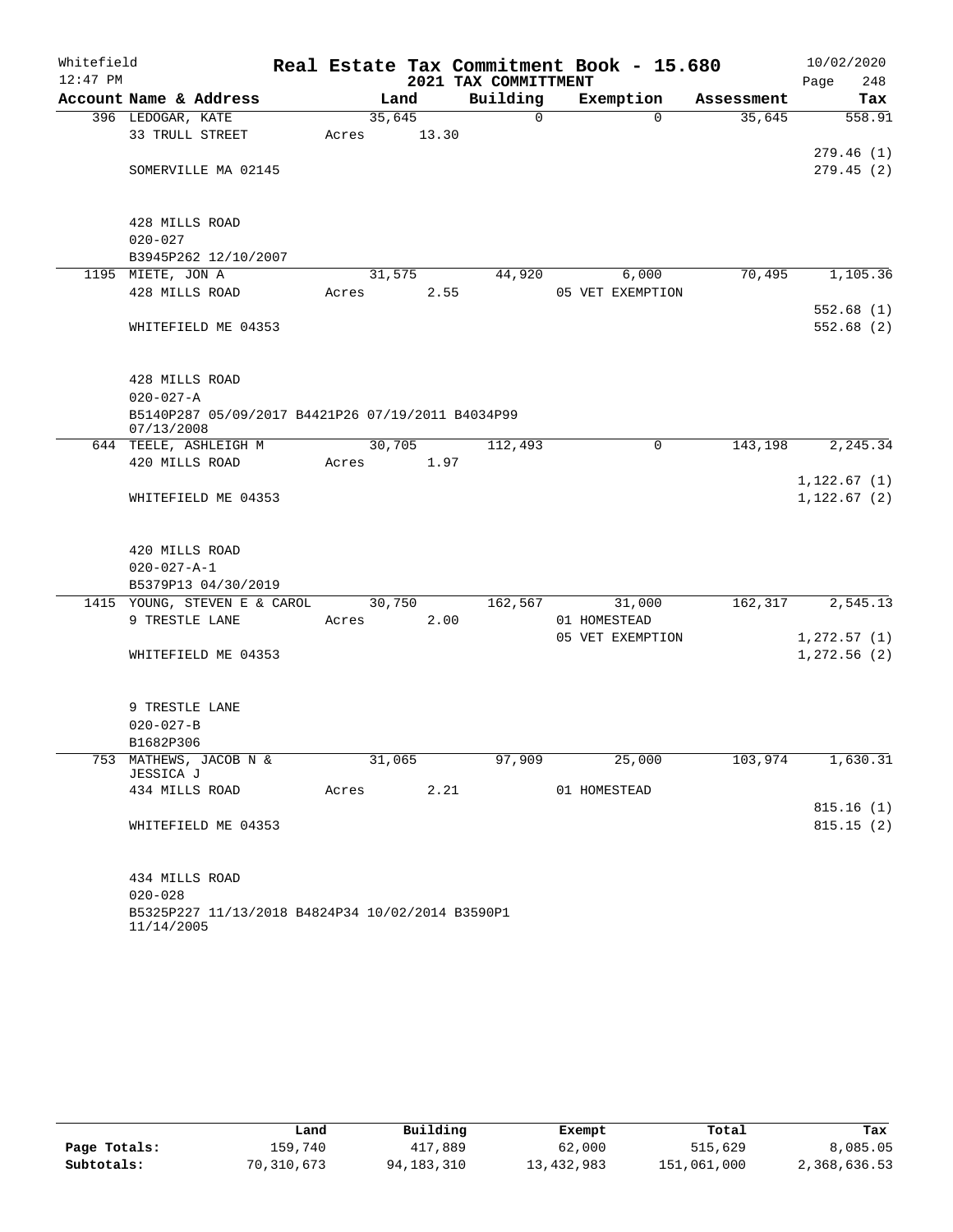| Whitefield   |                                                                                                                    |            |       |        |            |                      | Real Estate Tax Commitment Book - 15.680 |                       | 10/02/2020             |
|--------------|--------------------------------------------------------------------------------------------------------------------|------------|-------|--------|------------|----------------------|------------------------------------------|-----------------------|------------------------|
| $12:47$ PM   |                                                                                                                    |            |       |        |            | 2021 TAX COMMITTMENT |                                          |                       | 249<br>Page            |
|              | Account Name & Address                                                                                             |            |       | Land   |            | Building             | Exemption                                | Assessment            | Tax                    |
|              | 1383 PETERS FAMILY TRUST<br>WALTER TODD & MARGOT<br>ELIZABETH PETERS<br>TRUSTEES<br>PO BOX 33                      |            | Acres | 31,650 | 13.00      | $\mathbf 0$          |                                          | 31,650<br>$\Omega$    | 496.27<br>248.14(1)    |
|              | WHITEFIELD ME 04353                                                                                                |            |       |        |            |                      |                                          |                       | 248.13(2)              |
|              | MILLS ROAD<br>$020 - 029$<br>B4657P129 05/02/2013 B4657P54 05/02/2013 B4459P163<br>11/15/2011 B3629P102 01/23/2006 |            |       |        |            |                      |                                          |                       |                        |
|              | 1717 FARRELL, JOHN J                                                                                               |            |       | 31,245 |            | 57,525               |                                          | 88,770<br>0           | 1,391.91               |
|              | 442 MILLS ROAD                                                                                                     |            | Acres |        | 2.33       |                      |                                          |                       |                        |
|              | WHITEFIELD ME 04353                                                                                                |            |       |        |            |                      |                                          |                       | 695.96(1)<br>695.95(2) |
|              | 442 MILLS ROAD<br>$020 - 029 - A$<br>B4560P311 08/16/2012 B3077P15 06/09/2003                                      |            |       |        |            |                      |                                          |                       |                        |
|              | 1861 RIDEOUT, TED & SARAH                                                                                          |            |       | 30,750 |            | 44,675               |                                          | 75,425<br>$\mathbf 0$ | 1,182.66               |
|              | 452 MILLS ROAD                                                                                                     |            | Acres |        | 2.00       |                      |                                          |                       |                        |
|              |                                                                                                                    |            |       |        |            |                      |                                          |                       | 591.33(1)              |
|              | WHITEFIELD ME 04353                                                                                                |            |       |        |            |                      |                                          |                       | 591.33(2)              |
|              | 452 MILLS ROAD<br>$020 - 029 - B$<br>B4275P121 05/10/2010                                                          |            |       |        |            |                      |                                          |                       |                        |
|              | 1201 DONAHUE, CHARLENE P                                                                                           |            |       | 45,970 |            | 114,482              | 25,000                                   | 135,452               | 2,123.89               |
|              | MASON, BRIAN S                                                                                                     |            | Acres |        | 18.40      |                      | 01 HOMESTEAD                             |                       |                        |
|              | 460 MILLS ROAD                                                                                                     |            |       |        |            |                      |                                          |                       | 1,061.95(1)            |
|              | WHITEFIELD ME 04353                                                                                                |            |       |        |            |                      |                                          |                       | 1,061.94(2)            |
|              | 460 MILLS ROAD<br>$020 - 030$                                                                                      |            |       |        |            |                      |                                          |                       |                        |
|              | B5175P21 08/23/2017                                                                                                |            |       |        |            |                      |                                          |                       |                        |
|              | 1596 ROUSSEAU, CHRISTY A                                                                                           |            |       | 30,000 |            | 78,445               | 25,000                                   | 83,445                | 1,308.42               |
|              | 472 MILLS ROAD                                                                                                     |            | Acres |        | 0.69       |                      | 01 HOMESTEAD                             |                       |                        |
|              | WHITEFIELD ME 04353                                                                                                |            |       |        |            |                      |                                          |                       | 654.21(1)<br>654.21(2) |
|              | 472 MILLS ROAD<br>$020 - 031$<br>B4839P51 11/19/2014 B2607P4                                                       |            |       |        |            |                      |                                          |                       |                        |
| 1300         | TONDREAU, RAYMOND R &                                                                                              |            |       | 30,000 |            | 68,654               | 25,000                                   | 73,654                | 1,154.89               |
|              | SONYA<br>480 MILLS ROAD                                                                                            |            | Acres |        | 1.20       |                      | 01 HOMESTEAD                             |                       |                        |
|              | WHITEFIELD ME 04353                                                                                                |            |       |        |            |                      |                                          |                       | 577.45(1)<br>577.44(2) |
|              | 480 MILLS ROAD<br>$020 - 032$<br>B1470P264                                                                         |            |       |        |            |                      |                                          |                       |                        |
|              |                                                                                                                    | Land       |       |        | Building   |                      | Exempt                                   | Total                 | Tax                    |
| Page Totals: |                                                                                                                    | 199,615    |       |        | 363,781    |                      | 75,000                                   | 488,396               | 7,658.04               |
| Subtotals:   |                                                                                                                    | 70,510,288 |       |        | 94,547,091 |                      | 13,507,983                               | 151,549,396           | 2,376,294.57           |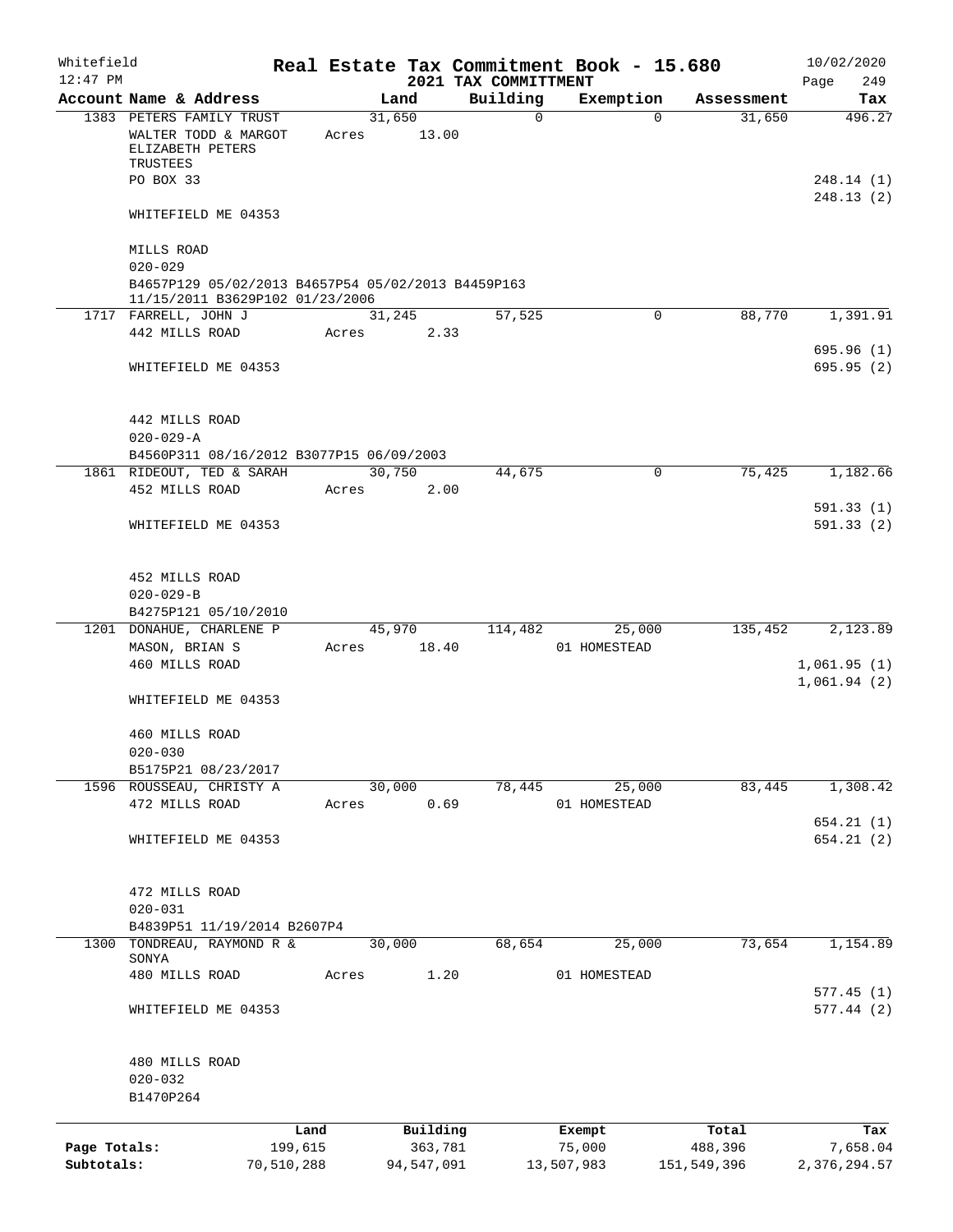| Whitefield<br>$12:47$ PM |                                            |             |                | Real Estate Tax Commitment Book - 15.680<br>2021 TAX COMMITTMENT |              |             |            | 10/02/2020<br>Page         | 250 |
|--------------------------|--------------------------------------------|-------------|----------------|------------------------------------------------------------------|--------------|-------------|------------|----------------------------|-----|
|                          | Account Name & Address                     |             | Land           | Building                                                         | Exemption    |             | Assessment |                            | Tax |
|                          | 1185 HENDSBEE JR, GEORGE<br>516 MILLS ROAD | Acres 36.14 | 62,741         | 119,781                                                          | 01 HOMESTEAD | 25,000      | 157,522    | 2,469.94<br>1,234.97(1)    |     |
|                          | WHITEFIELD ME 04353                        |             |                |                                                                  |              |             |            | 1, 234.97(2)               |     |
|                          | 516 MILLS ROAD<br>$020 - 033$<br>B1119P132 |             |                |                                                                  |              |             |            |                            |     |
|                          | 1579 DIXON, SEAN MATTHEW                   |             | 30,570         | 79,586                                                           |              | 0           | 110,156    | 1,727.25                   |     |
|                          | 124 SANDY CREEK DRIVE                      | Acres       | 1.88           |                                                                  |              |             |            |                            |     |
|                          | LELAND NC 28451                            |             |                |                                                                  |              |             |            | 863.63(1)<br>863.62 (2)    |     |
|                          | 542 MILLS ROAD<br>$020 - 033 - B$          |             |                |                                                                  |              |             |            |                            |     |
|                          | B5417P116 08/07/2019                       |             |                |                                                                  |              |             |            |                            |     |
|                          | 457 GAGNE, CHRISTINE J<br>532 MILLS ROAD   | Acres       | 30,750<br>2.00 | 159,968                                                          | 01 HOMESTEAD | 25,000      | 165,718    | 2,598.46                   |     |
|                          |                                            |             |                |                                                                  |              |             |            | 1, 299.23(1)               |     |
|                          | WHITEFIELD ME 04353                        |             |                |                                                                  |              |             |            | 1, 299.23(2)               |     |
|                          | 532 MILLS ROAD                             |             |                |                                                                  |              |             |            |                            |     |
|                          | $020 - 033 - C$<br>B2419P155               |             |                |                                                                  |              |             |            |                            |     |
|                          | 429 GOGGIN, WILLIAM F                      |             | 37,962         | 125,400                                                          |              | $\mathbf 0$ | 163,362    | 2,561.52                   |     |
|                          | 586 MILLS ROAD                             | Acres       | 8.39           |                                                                  |              |             |            |                            |     |
|                          | WHITEFIELD ME 04353                        |             |                |                                                                  |              |             |            | 1,280.76(1)<br>1,280.76(2) |     |
|                          | 586 MILLS ROAD<br>$020 - 034$              |             |                |                                                                  |              |             |            |                            |     |
|                          | B5303P008 09/07/2018                       |             |                |                                                                  |              |             |            |                            |     |
|                          | 80 RYAN, COLLEEN ELIZABETH                 | 65,302      |                | 183,833                                                          |              | 0           | 249,135    | 3,906.44                   |     |
|                          | 554 MILLS ROAD<br>6 ADAMS ROAD N.          | Acres       | 40.08          |                                                                  |              |             |            | 1,953.22(1)                |     |
|                          | BROOKFIELD MA 01535<br>WHITEFIELD ME 04353 |             |                |                                                                  |              |             |            | 1,953.22(2)                |     |
|                          |                                            |             |                |                                                                  |              |             |            |                            |     |
|                          | 554 MILLS ROAD                             |             |                |                                                                  |              |             |            |                            |     |
|                          | $020 - 035$                                |             |                |                                                                  |              |             |            |                            |     |
|                          | B5000P93 04/05/2016 B862P67                |             |                |                                                                  |              |             |            |                            |     |
|                          | 853 HANSON, WALTER K<br>600 MILLS ROAD     | Acres       | 31,230<br>2.32 | 70,235                                                           | 01 HOMESTEAD | 25,000      | 76,465     | 1,198.97                   |     |
|                          |                                            |             |                |                                                                  |              |             |            | 599.49 (1)                 |     |
|                          | WHITEFIELD ME 04353                        |             |                |                                                                  |              |             |            | 599.48 (2)                 |     |
|                          | 600 MILLS ROAD                             |             |                |                                                                  |              |             |            |                            |     |
|                          | $020 - 035 - A$                            |             |                |                                                                  |              |             |            |                            |     |
|                          | B4465P90 11/30/2011                        |             |                |                                                                  |              |             |            |                            |     |
|                          |                                            |             |                |                                                                  |              |             |            |                            |     |
|                          |                                            |             |                |                                                                  |              |             |            |                            |     |

|              | Land       | Building   | Exempt     | Total         | Tax          |
|--------------|------------|------------|------------|---------------|--------------|
| Page Totals: | 258,555    | 738,803    | 75,000     | 922,358       | 14,462.58    |
| Subtotals:   | 70,768,843 | 95,285,894 | 13,582,983 | 152, 471, 754 | 2,390,757.15 |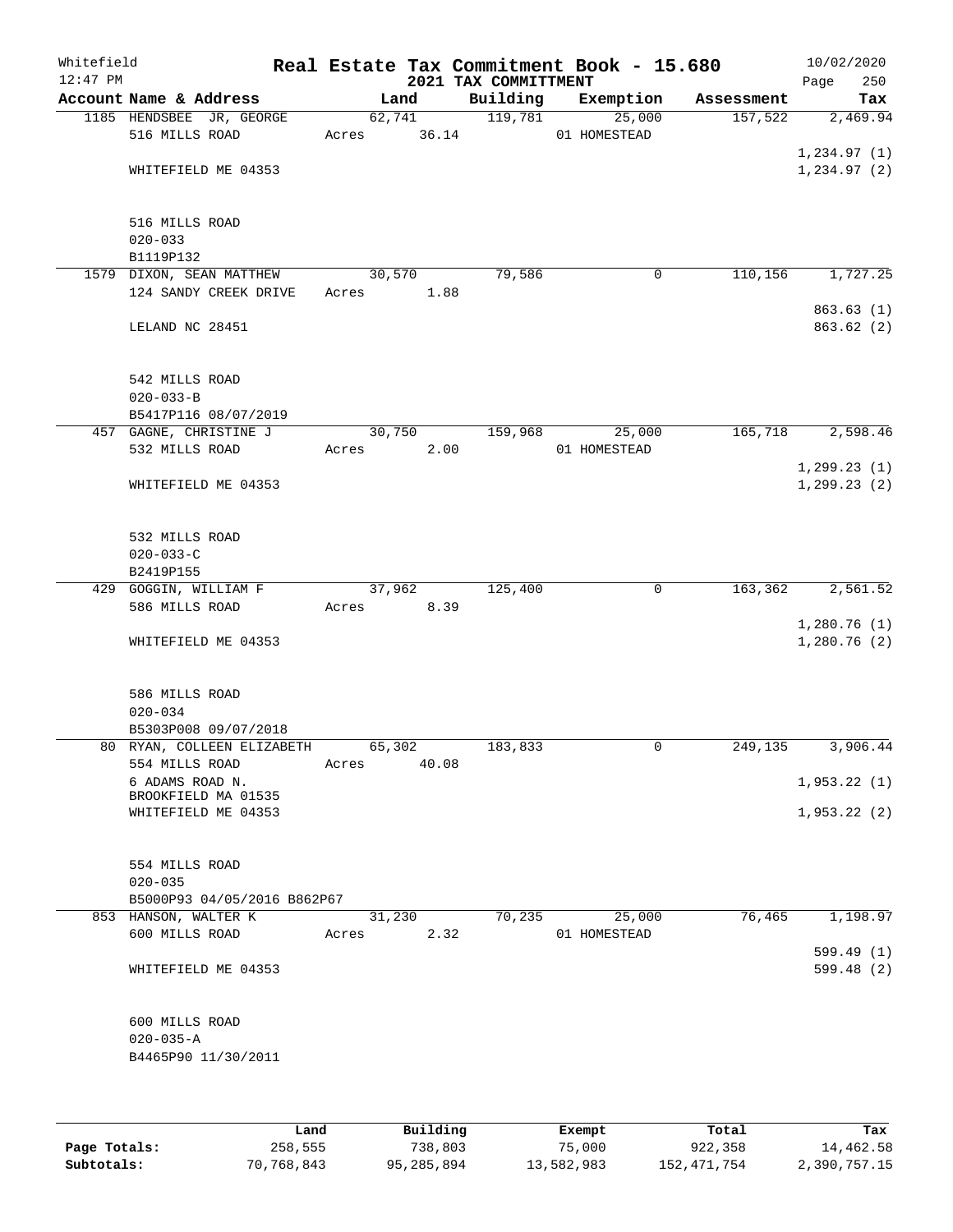| Whitefield<br>$12:47$ PM |                                                          |       |        |       | 2021 TAX COMMITTMENT | Real Estate Tax Commitment Book - 15.680 |                |            | Page | 10/02/2020<br>251 |
|--------------------------|----------------------------------------------------------|-------|--------|-------|----------------------|------------------------------------------|----------------|------------|------|-------------------|
|                          | Account Name & Address                                   |       | Land   |       | Building             | Exemption                                |                | Assessment |      | Tax               |
|                          | 912 HANSON, WALTER K                                     |       | 22,850 |       | 1,257                |                                          | $\mathbf 0$    | 24,107     |      | 378.00            |
|                          | 600 MILLS ROAD                                           | Acres |        | 3.40  |                      |                                          |                |            |      |                   |
|                          |                                                          |       |        |       |                      |                                          |                |            |      | 189.00(1)         |
|                          | WHITEFIELD ME 04353                                      |       |        |       |                      |                                          |                |            |      | 189.00(2)         |
|                          |                                                          |       |        |       |                      |                                          |                |            |      |                   |
|                          |                                                          |       |        |       |                      |                                          |                |            |      |                   |
|                          | MILLS ROAD                                               |       |        |       |                      |                                          |                |            |      |                   |
|                          | $020 - 036$                                              |       |        |       |                      |                                          |                |            |      |                   |
|                          | B4465P90 11/30/2011 B862P67                              |       |        |       |                      |                                          |                |            |      |                   |
|                          | 846 MILLER, MOSE H                                       |       | 43,100 |       | $\Omega$             |                                          | $\mathbf 0$    | 43,100     |      | 675.81            |
|                          | MILLER, CLARA A<br>52 ROCKLAND ROAD                      | Acres |        | 29.00 |                      |                                          |                |            |      | 337.91(1)         |
|                          |                                                          |       |        |       |                      |                                          |                |            |      | 337.90 (2)        |
|                          | JEFFERSON ME 04348 4270                                  |       |        |       |                      |                                          |                |            |      |                   |
|                          |                                                          |       |        |       |                      |                                          |                |            |      |                   |
|                          | NOYES LANE                                               |       |        |       |                      |                                          |                |            |      |                   |
|                          | $020 - 037$                                              |       |        |       |                      |                                          |                |            |      |                   |
|                          | B5065P299 10/15/2016 B5057P229 09/28/2016 B5057P227      |       |        |       |                      |                                          |                |            |      |                   |
|                          | 09/28/2016 B3999P288 05/05/2008 B3832P103 04/03/2007     |       |        |       |                      |                                          |                |            |      |                   |
|                          | 1902 KNOX, VIOLET                                        |       | 35,250 |       | 5,823                |                                          | 0              | 41,073     |      | 644.02            |
|                          | P.O. BOX 114                                             | Acres |        | 5.00  |                      |                                          |                |            |      |                   |
|                          |                                                          |       |        |       |                      |                                          |                |            |      | 322.01(1)         |
|                          | COOPERS MILLS ME 04341                                   |       |        |       |                      |                                          |                |            |      | 322.01(2)         |
|                          |                                                          |       |        |       |                      |                                          |                |            |      |                   |
|                          | 41 NOYES LANE                                            |       |        |       |                      |                                          |                |            |      |                   |
|                          | $020 - 037 - 1$                                          |       |        |       |                      |                                          |                |            |      |                   |
|                          | B5065P299 10/15/2016                                     |       |        |       |                      |                                          |                |            |      |                   |
|                          | 1182 RIDEOUT, ROBERT L                                   |       | 65,210 |       | 97,255               |                                          | 25,000         | 137,465    |      | 2,155.45          |
|                          | 589 MILLS ROAD                                           | Acres |        | 47.63 |                      | 01 HOMESTEAD                             |                |            |      |                   |
|                          |                                                          |       |        |       |                      |                                          |                |            |      | 1,077.73(1)       |
|                          | WHITEFIELD ME 04353                                      |       |        |       |                      |                                          |                |            |      | 1,077.72(2)       |
|                          |                                                          |       |        |       |                      |                                          |                |            |      |                   |
|                          |                                                          |       |        |       |                      |                                          |                |            |      |                   |
|                          | 589 MILLS ROAD                                           |       |        |       |                      |                                          |                |            |      |                   |
|                          | $020 - 039$<br>B5284P245 07/26/2018 B5284P243 07/26/2018 |       |        |       |                      |                                          |                |            |      |                   |
|                          | 329 KENNEDY, PETER J                                     |       | 30,690 |       | 81,220               |                                          | $\overline{0}$ | 111,910    |      | 1,754.75          |
|                          | BOLDUC, ANITA M                                          | Acres |        | 1.96  |                      |                                          |                |            |      |                   |
|                          | 577 MILLS ROAD                                           |       |        |       |                      |                                          |                |            |      | 877.38 (1)        |
|                          |                                                          |       |        |       |                      |                                          |                |            |      | 877.37 (2)        |
|                          | WHITEFIELD ME 04353                                      |       |        |       |                      |                                          |                |            |      |                   |
|                          |                                                          |       |        |       |                      |                                          |                |            |      |                   |
|                          | 577 MILLS ROAD                                           |       |        |       |                      |                                          |                |            |      |                   |
|                          | $020 - 039 - A$                                          |       |        |       |                      |                                          |                |            |      |                   |
|                          | B5245P56 03/30/2018                                      |       |        |       |                      |                                          |                |            |      |                   |
|                          | 536 BALDIGA, KIMBERLY R                                  |       | 32,475 |       | 70,797               |                                          | $\mathbf 0$    | 103,272    |      | 1,619.30          |
|                          | 19A ABBY LANE                                            | Acres |        | 3.15  |                      |                                          |                |            |      |                   |
|                          |                                                          |       |        |       |                      |                                          |                |            |      | 809.65(1)         |
|                          | WHITEFIELD ME 04353                                      |       |        |       |                      |                                          |                |            |      | 809.65(2)         |
|                          |                                                          |       |        |       |                      |                                          |                |            |      |                   |
|                          | 19 ABBY LANE                                             |       |        |       |                      |                                          |                |            |      |                   |
|                          | $020 - 039 - B$                                          |       |        |       |                      |                                          |                |            |      |                   |
|                          | B5215P48 12/19/2017 B3395P239 10/21/2003                 |       |        |       |                      |                                          |                |            |      |                   |
|                          |                                                          |       |        |       |                      |                                          |                |            |      |                   |
|                          |                                                          |       |        |       |                      |                                          |                |            |      |                   |
|                          |                                                          |       |        |       |                      |                                          |                |            |      |                   |

|              | Land       | Building   | Exempt     | Total       | Tax          |
|--------------|------------|------------|------------|-------------|--------------|
| Page Totals: | 229,575    | 256,352    | 25,000     | 460,927     | 7.227.33     |
| Subtotals:   | 70,998,418 | 95,542,246 | 13,607,983 | 152,932,681 | 2,397,984.48 |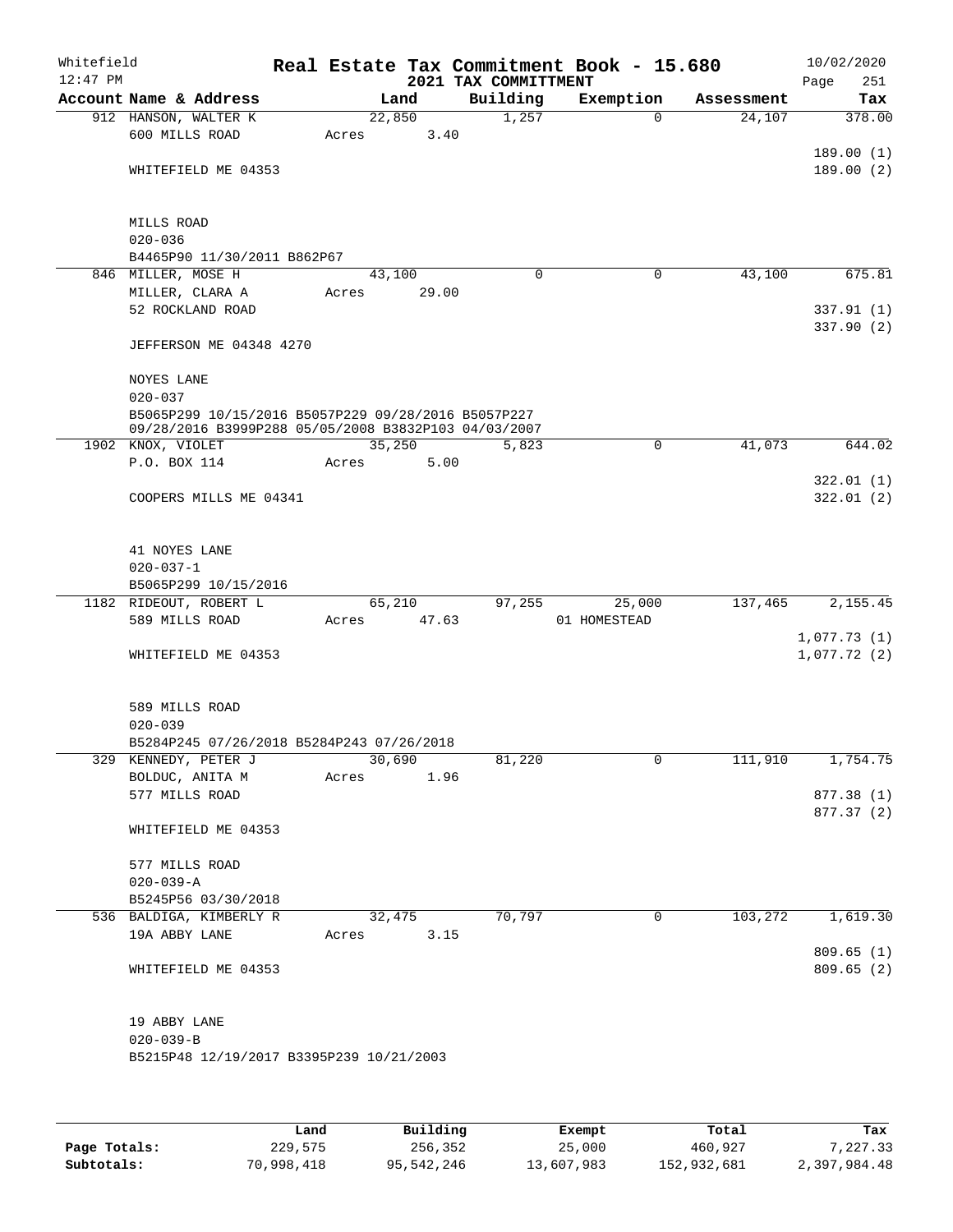| Whitefield   |                                                     |            |       |        |             | Real Estate Tax Commitment Book - 15.680 |                                    |          |             | 10/02/2020                 |
|--------------|-----------------------------------------------------|------------|-------|--------|-------------|------------------------------------------|------------------------------------|----------|-------------|----------------------------|
| $12:47$ PM   | Account Name & Address                              |            |       | Land   |             | 2021 TAX COMMITTMENT<br>Building         | Exemption                          |          | Assessment  | Page<br>252<br>Tax         |
|              | 485 HARTLEY, STEVEN J                               |            |       |        | 34,080      | 221,203                                  |                                    | 25,000   | 230, 283    | 3,610.84                   |
|              | 23 ABBY LANE                                        |            | Acres |        | 4.22        |                                          | 01 HOMESTEAD                       |          |             |                            |
|              |                                                     |            |       |        |             |                                          |                                    |          |             | 1,805.42(1)                |
|              | WHITEFIELD ME 04353                                 |            |       |        |             |                                          |                                    |          |             | 1,805.42(2)                |
|              | 23 ABBY LANE<br>$020 - 039 - C$                     |            |       |        |             |                                          |                                    |          |             |                            |
|              | B4698P263 08/13/2013 B4669P103 05/31/2013 B2559P318 |            |       |        |             |                                          |                                    |          |             |                            |
|              | 643 KOPP, FRANKLIN H &<br>ALICE                     |            |       | 33,000 |             | 107,818                                  |                                    | 31,000   | 109,818     | 1,721.95                   |
|              | 543 MILLS ROAD                                      |            | Acres |        | 3.50        |                                          | 01 HOMESTEAD<br>07 NMR VET & WIDOW |          |             | 860.98 (1)                 |
|              | WHITEFIELD ME 04353                                 |            |       |        |             |                                          |                                    |          |             | 860.97(2)                  |
|              | 543 MILLS ROAD<br>$020 - 040$                       |            |       |        |             |                                          |                                    |          |             |                            |
|              | B1023P277                                           |            |       |        |             |                                          |                                    |          |             |                            |
|              | 13 HENDSBEE JR, GEORGE                              |            |       | 68,840 |             | 13,741                                   |                                    | 0        | 82,581      | 1,294.87                   |
|              | 516 MILLS ROAD                                      |            |       |        | Acres 74.18 |                                          |                                    |          |             |                            |
|              |                                                     |            |       |        |             |                                          |                                    |          |             | 647.44 (1)                 |
|              | WHITEFIELD ME 04353                                 |            |       |        |             |                                          |                                    |          |             | 647.43(2)                  |
|              | 515 MILLS ROAD                                      |            |       |        |             |                                          |                                    |          |             |                            |
|              | $020 - 041$                                         |            |       |        |             |                                          |                                    |          |             |                            |
|              | B1119P132<br>761 DOWDY, PHILLIP J &                 |            |       | 36,530 |             | 138,218                                  |                                    | 25,000   | 149,748     | 2,348.05                   |
|              | JENNIFER L                                          |            |       |        |             |                                          |                                    |          |             |                            |
|              | 489 MILLS ROAD                                      |            | Acres |        | 6.60        |                                          | 01 HOMESTEAD                       |          |             | 1, 174.03(1)               |
|              | WHITEFIELD ME 04353                                 |            |       |        |             |                                          |                                    |          |             | 1, 174.02(2)               |
|              | 489 MILLS ROAD<br>$020 - 042$                       |            |       |        |             |                                          |                                    |          |             |                            |
|              | B4104P11 02/24/2009 B3560P88 09/25/2005             |            |       |        |             |                                          |                                    |          |             |                            |
| 628          | SULLIVAN, LORETTA<br>ESTATE OF                      |            |       | 58,050 |             | 75,472                                   |                                    | 0        | 133,522     | 2,093.62                   |
|              | D. MICHAEL SULLIVAN,<br>PERS REP                    |            | Acres |        | 10.00       |                                          |                                    |          |             |                            |
|              | 477 MILLS ROAD                                      |            |       |        |             |                                          |                                    |          |             | 1,046.81(1)<br>1,046.81(2) |
|              | WHITEFIELD ME 04353                                 |            |       |        |             |                                          |                                    |          |             |                            |
|              | 477 MILLS ROAD<br>$020 - 043$                       |            |       |        |             |                                          |                                    |          |             |                            |
|              | B5423P292 08/07/2019 B2664P40                       |            |       |        |             |                                          |                                    |          |             |                            |
|              | 500 DONAHUE, CHARLENE P                             |            |       | 28,450 |             | $\Omega$                                 |                                    | $\Omega$ | 28,450      | 446.10                     |
|              | MASON, BRIAN S                                      |            | Acres |        | 9.00        |                                          |                                    |          |             |                            |
|              | 460 MILLS ROAD                                      |            |       |        |             |                                          |                                    |          |             | 223.05(1)                  |
|              | WHITEFIELD ME 04353                                 |            |       |        |             |                                          |                                    |          |             | 223.05(2)                  |
|              | MILLS ROAD                                          |            |       |        |             |                                          |                                    |          |             |                            |
|              | $020 - 044$<br>B5175P21 08/23/2017                  |            |       |        |             |                                          |                                    |          |             |                            |
|              |                                                     |            |       |        |             |                                          |                                    |          |             |                            |
|              |                                                     | Land       |       |        | Building    |                                          | Exempt                             |          | Total       | Tax                        |
| Page Totals: |                                                     | 258,950    |       |        | 556,452     |                                          | 81,000                             |          | 734,402     | 11,515.43                  |
| Subtotals:   |                                                     | 71,257,368 |       |        | 96,098,698  |                                          | 13,688,983                         |          | 153,667,083 | 2,409,499.91               |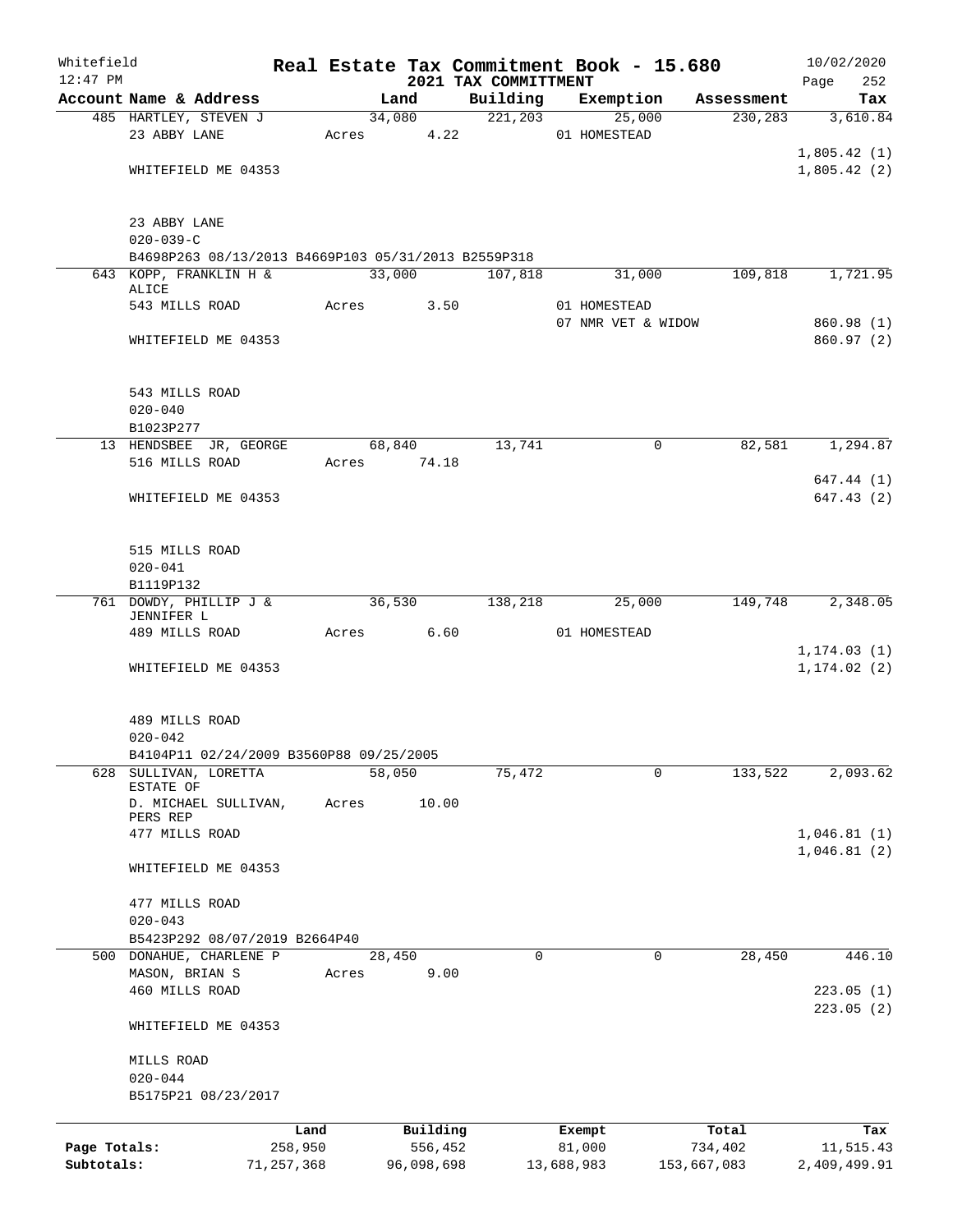| Whitefield<br>$12:47$ PM |                                                     |         |             |        |          | 2021 TAX COMMITTMENT | Real Estate Tax Commitment Book - 15.680 |            | 10/02/2020<br>Page<br>253 |
|--------------------------|-----------------------------------------------------|---------|-------------|--------|----------|----------------------|------------------------------------------|------------|---------------------------|
|                          | Account Name & Address                              |         |             | Land   |          | Building             | Exemption                                | Assessment | Tax                       |
|                          | 140 MONSEN, STEVEN A &                              |         |             | 33,442 |          | $\mathsf{O}$         | $\Omega$                                 | 33,442     | 524.37                    |
|                          | AGNIESZKA A                                         |         |             |        |          |                      |                                          |            |                           |
|                          | 506 BANTON ROAD                                     |         | Acres       |        | 15.24    |                      |                                          |            | 262.19(1)                 |
|                          | PALERMO ME 04354                                    |         |             |        |          |                      |                                          |            | 262.18(2)                 |
|                          |                                                     |         |             |        |          |                      |                                          |            |                           |
|                          |                                                     |         |             |        |          |                      |                                          |            |                           |
|                          | COOKSON LANE                                        |         |             |        |          |                      |                                          |            |                           |
|                          | $020 - 045$                                         |         |             |        |          |                      |                                          |            |                           |
|                          | B5280P080 05/29/2018 B5280P077 06/27/2018 B1297P216 |         |             |        |          |                      |                                          |            |                           |
|                          | 882 MONSEN JR, ARTHUR                               |         |             | 26,242 |          | $\Omega$             | $\Omega$                                 | 26,242     | 411.47                    |
|                          | 140 INGRAHAM ROAD                                   |         | Acres       |        | 6.24     |                      |                                          |            | 205.74(1)                 |
|                          | WEEKS MILLS ME 04358                                |         |             |        |          |                      |                                          |            | 205.73(2)                 |
|                          |                                                     |         |             |        |          |                      |                                          |            |                           |
|                          |                                                     |         |             |        |          |                      |                                          |            |                           |
|                          | COOKSON LANE                                        |         |             |        |          |                      |                                          |            |                           |
|                          | $020 - 045 - A$                                     |         |             |        |          |                      |                                          |            |                           |
|                          | B1186P289                                           |         |             |        |          |                      |                                          |            |                           |
|                          | 498 GOMES, MATTHEW D &                              |         |             | 33,000 |          | 150,569              | 25,000                                   | 158,569    | 2,486.36                  |
|                          | LESLIE<br>453 MILLS ROAD                            |         | Acres       |        | 3.50     |                      | 01 HOMESTEAD                             |            |                           |
|                          |                                                     |         |             |        |          |                      |                                          |            | 1, 243.18(1)              |
|                          | WHITEFIELD ME 04353                                 |         |             |        |          |                      |                                          |            | 1, 243.18 (2)             |
|                          |                                                     |         |             |        |          |                      |                                          |            |                           |
|                          |                                                     |         |             |        |          |                      |                                          |            |                           |
|                          | 453 MILLS ROAD                                      |         |             |        |          |                      |                                          |            |                           |
|                          | $020 - 045 - B$                                     |         |             |        |          |                      |                                          |            |                           |
|                          | B2168P220<br>356 LACKEY, TIMOTHY C &                |         | 42,386      |        | 200,384  | 25,000               | 217,770                                  | 3, 414.63  |                           |
|                          | HEIDI E                                             |         |             |        |          |                      |                                          |            |                           |
|                          | 110 COOKSON LANE                                    |         | Acres 13.92 |        |          |                      | 01 HOMESTEAD                             |            |                           |
|                          |                                                     |         |             |        |          |                      |                                          |            | 1,707.32(1)               |
|                          | WHITEFIELD ME 04353                                 |         |             |        |          |                      |                                          |            | 1,707.31(2)               |
|                          |                                                     |         |             |        |          |                      |                                          |            |                           |
|                          | 110 COOKSON LANE                                    |         |             |        |          |                      |                                          |            |                           |
|                          | $020 - 046$                                         |         |             |        |          |                      |                                          |            |                           |
|                          | B3461P207 04/05/2005                                |         |             |        |          |                      |                                          |            |                           |
|                          | 1743 PADGETT, JAMES H                               |         |             | 40,050 |          | 191,906              | 25,000                                   | 206,956    | 3, 245.07                 |
|                          | 102 COOKSON LANE                                    |         | Acres       |        | 11.00    |                      | 01 HOMESTEAD                             |            |                           |
|                          |                                                     |         |             |        |          |                      |                                          |            | 1,622.54(1)               |
|                          | WHITEFIELD ME 04353                                 |         |             |        |          |                      |                                          |            | 1,622.53(2)               |
|                          |                                                     |         |             |        |          |                      |                                          |            |                           |
|                          | 102 COOKSON LANE                                    |         |             |        |          |                      |                                          |            |                           |
|                          | $020 - 046 - A$                                     |         |             |        |          |                      |                                          |            |                           |
|                          | B4778P181 05/12/2014 B3447P221 03/04/2005           |         |             |        |          |                      |                                          |            |                           |
|                          | 305 FLANAGAN, MARGARET A                            |         |             | 39,090 |          | 119,575              | 25,000                                   | 133,665    | 2,095.87                  |
|                          | FLANAGAN, MICHAEL E                                 |         | Acres       |        | 9.80     |                      | 01 HOMESTEAD                             |            |                           |
|                          | PO BOX 9                                            |         |             |        |          |                      |                                          |            | 1,047.94(1)               |
|                          |                                                     |         |             |        |          |                      |                                          |            | 1,047.93(2)               |
|                          | WHITEFIELD ME 04353                                 |         |             |        |          |                      |                                          |            |                           |
|                          |                                                     |         |             |        |          |                      |                                          |            |                           |
|                          | 87 COOKSON LANE<br>$020 - 047$                      |         |             |        |          |                      |                                          |            |                           |
|                          | B5169P225 08/11/2017 B2771P278                      |         |             |        |          |                      |                                          |            |                           |
|                          |                                                     |         |             |        |          |                      |                                          |            |                           |
|                          |                                                     |         |             |        |          |                      |                                          |            |                           |
|                          |                                                     | Land    |             |        | Building |                      | Exempt<br>100,000                        | Total      | Tax                       |
| Page Totals:             |                                                     | 214,210 |             |        | 662,434  |                      |                                          | 776,644    | 12, 177. 77               |

**Subtotals:** 71,471,578 96,761,132 13,788,983 154,443,727 2,421,677.68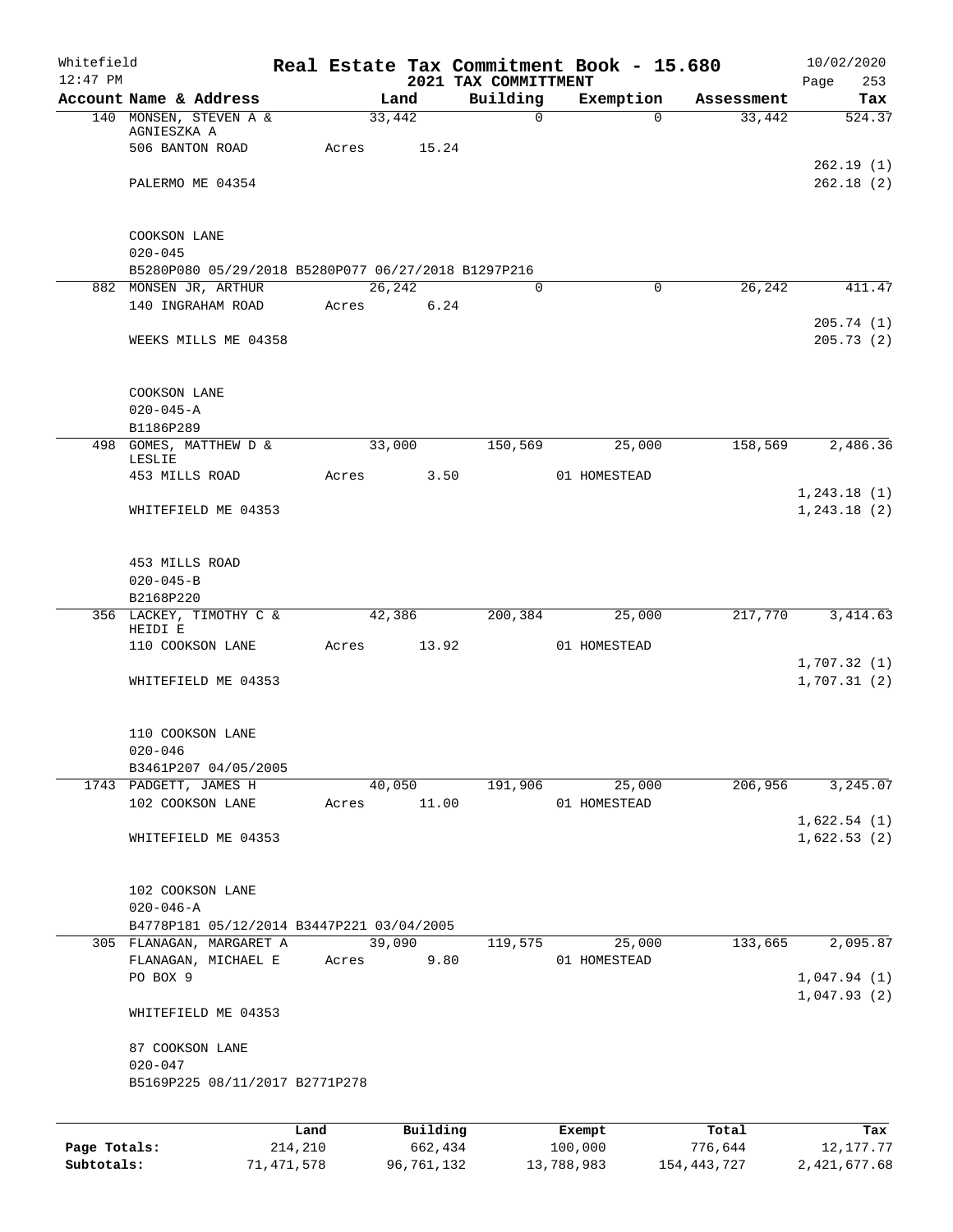| Whitefield<br>$12:47$ PM |                                                    |             |        |        | 2021 TAX COMMITTMENT | Real Estate Tax Commitment Book - 15.680 |            | 10/02/2020<br>254<br>Page |
|--------------------------|----------------------------------------------------|-------------|--------|--------|----------------------|------------------------------------------|------------|---------------------------|
|                          | Account Name & Address                             |             | Land   |        | Building             | Exemption                                | Assessment | Tax                       |
|                          | 620 DOWLING, JAMES &<br>FLORENCE                   |             | 30,150 |        | 62,672               | 25,000                                   | 67,822     | 1,063.45                  |
|                          | 47 COOKSON LANE                                    | Acres       |        | 1.60   |                      | 01 HOMESTEAD                             |            |                           |
|                          |                                                    |             |        |        |                      |                                          |            | 531.73 (1)                |
|                          | WHITEFIELD ME 04353                                |             |        |        |                      |                                          |            | 531.72 (2)                |
|                          | 47 COOKSON LANE                                    |             |        |        |                      |                                          |            |                           |
|                          | $020 - 048$                                        |             |        |        |                      |                                          |            |                           |
|                          | B1290P354                                          |             |        |        |                      |                                          |            |                           |
|                          | 1143 ALLEN, JON C & LORI                           |             |        | 25,600 | 63,305               | 25,000                                   | 63,905     | 1,002.03                  |
|                          | 45 COOKSON LANE                                    | Acres       |        | 1.90   |                      | 01 HOMESTEAD                             |            |                           |
|                          |                                                    |             |        |        |                      |                                          |            | 501.02(1)                 |
|                          | WHITEFIELD ME 04353                                |             |        |        |                      |                                          |            | 501.01(2)                 |
|                          | 45 COOKSON LANE                                    |             |        |        |                      |                                          |            |                           |
|                          | $020 - 048 - 001$                                  |             |        |        |                      |                                          |            |                           |
|                          | B5322P111 10/23/2018 B4886P99 05/15/2015 B2053P299 |             |        |        |                      |                                          |            |                           |
|                          | 1441 ENGSTROM, KRAIG SR,                           |             | 30,000 |        | 53,551               | 25,000                                   | 58,551     | 918.08                    |
|                          | PAULA &<br>* KRAIG JR                              | Acres 1.50  |        |        |                      | 01 HOMESTEAD                             |            |                           |
|                          | 39 COOKSON LANE                                    |             |        |        |                      |                                          |            | 459.04 (1)                |
|                          |                                                    |             |        |        |                      |                                          |            | 459.04(2)                 |
|                          | WHITEFIELD ME 04353                                |             |        |        |                      |                                          |            |                           |
|                          | 39 COOKSON LANE                                    |             |        |        |                      |                                          |            |                           |
|                          | $020 - 048 - A$                                    |             |        |        |                      |                                          |            |                           |
|                          | B3528P43 07/29/2005                                |             |        |        |                      |                                          |            |                           |
|                          | 1251 CUNNINGHAM, LILLIAN M                         |             |        | 47,250 | 76,486               | 25,000                                   | 98,736     | 1,548.18                  |
|                          | 417 MILLS ROAD                                     | Acres 20.00 |        |        |                      | 01 HOMESTEAD                             |            |                           |
|                          |                                                    |             |        |        |                      |                                          |            | 774.09(1)                 |
|                          | WHITEFIELD ME 04353                                |             |        |        |                      |                                          |            | 774.09(2)                 |
|                          | 417 MILLS ROAD                                     |             |        |        |                      |                                          |            |                           |
|                          | $020 - 049$                                        |             |        |        |                      |                                          |            |                           |
|                          | B5381P36 05/09/2019                                |             |        |        |                      |                                          |            |                           |
|                          | 401 ROGERS, L JAMES &<br>CECELIA                   |             | 30,600 |        | 4,945                | 0                                        | 35,545     | 557.35                    |
|                          | 3 COOKSON LANE                                     | Acres       |        | 1.90   |                      |                                          |            |                           |
|                          |                                                    |             |        |        |                      |                                          |            | 278.68(1)                 |
|                          | WHITEFIELD ME 04353                                |             |        |        |                      |                                          |            | 278.67(2)                 |
|                          |                                                    |             |        |        |                      |                                          |            |                           |
|                          | 3 COOKSON LANE                                     |             |        |        |                      |                                          |            |                           |
|                          | $020 - 049 - A$                                    |             |        |        |                      |                                          |            |                           |
|                          | 1875 COLBY, MEAGAN M                               |             |        | 0      | 54,424               | 0                                        | 54,424     | 853.37                    |
|                          | 3 COOKSON LANE                                     |             |        |        |                      |                                          |            |                           |
|                          | WHITEFIELD ME 04353                                |             |        |        |                      |                                          |            | 426.69(1)<br>426.68(2)    |
|                          |                                                    |             |        |        |                      |                                          |            |                           |
|                          | 3 COOKSON LANE                                     |             |        |        |                      |                                          |            |                           |
|                          | $020 - 049 - A - ON$                               |             |        |        |                      |                                          |            |                           |
|                          |                                                    |             |        |        |                      |                                          |            |                           |
|                          |                                                    |             |        |        |                      |                                          |            |                           |

|              | Land       | Building   | Exempt     | Total       | Tax          |
|--------------|------------|------------|------------|-------------|--------------|
| Page Totals: | 163,600    | 315,383    | 100,000    | 378,983     | 5,942.46     |
| Subtotals:   | 71,635,178 | 97,076,515 | 13,888,983 | 154,822,710 | 2,427,620.14 |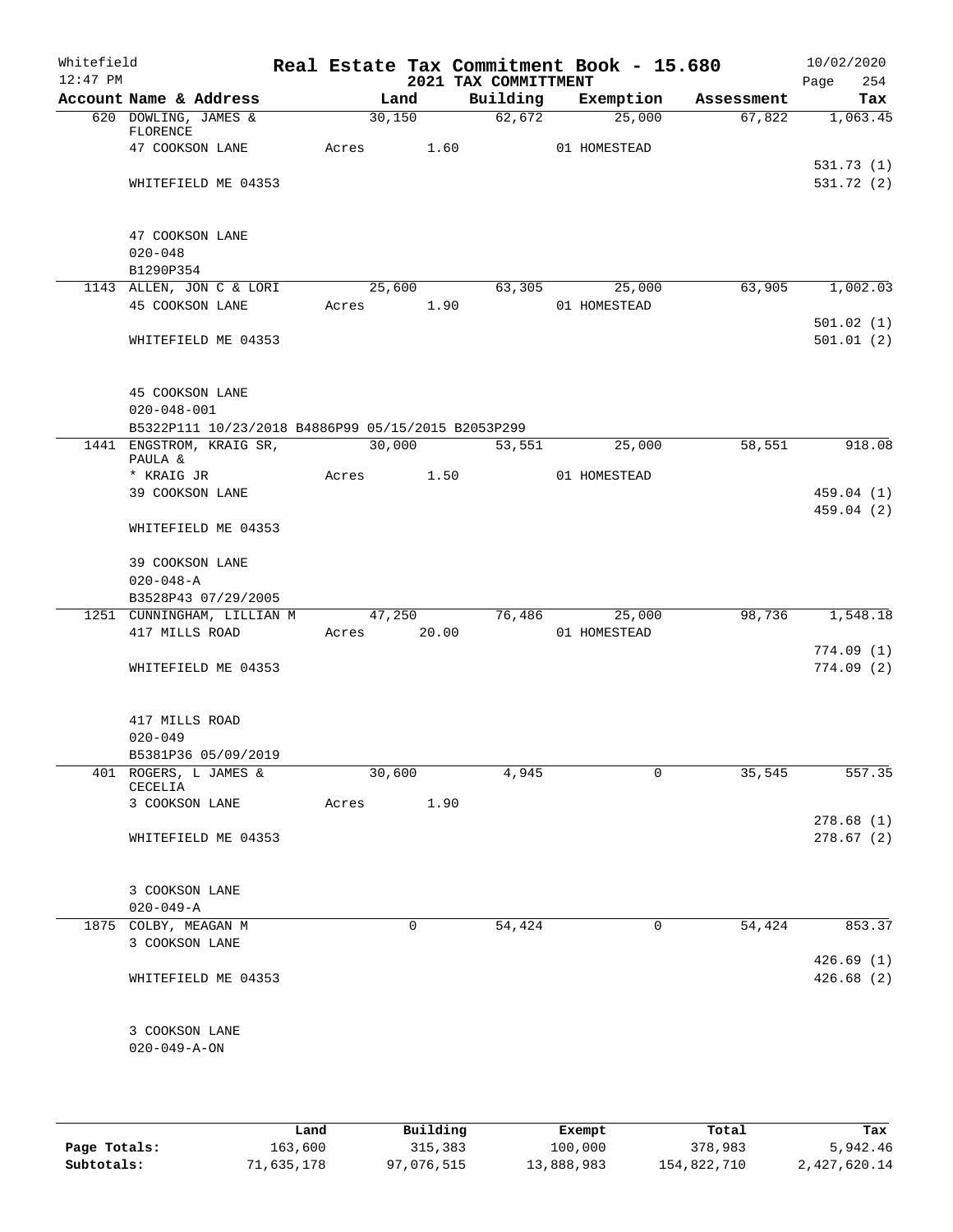| Whitefield   |                                           |            |       |        |            |                                  | Real Estate Tax Commitment Book - 15.680 |                      | 10/02/2020             |
|--------------|-------------------------------------------|------------|-------|--------|------------|----------------------------------|------------------------------------------|----------------------|------------------------|
| $12:47$ PM   | Account Name & Address                    |            |       | Land   |            | 2021 TAX COMMITTMENT<br>Building | Exemption                                |                      | Page<br>255<br>Tax     |
|              | 1647 MARCACCIO, MARY-ANN                  |            |       | 30,825 |            | 23,051                           | 25,000                                   | Assessment<br>28,876 | 452.78                 |
|              | 65 COOKSON LANE                           |            | Acres |        | 2.05       |                                  | 01 HOMESTEAD                             |                      |                        |
|              |                                           |            |       |        |            |                                  |                                          |                      | 226.39(1)              |
|              | WHITEFIELD ME 04353                       |            |       |        |            |                                  |                                          |                      | 226.39(2)              |
|              |                                           |            |       |        |            |                                  |                                          |                      |                        |
|              | 65 COOKSON LANE                           |            |       |        |            |                                  |                                          |                      |                        |
|              | $020 - 049 - B$                           |            |       |        |            |                                  |                                          |                      |                        |
|              | B3717P285 08/07/2006 B2766P175 11/04/2004 |            |       |        |            |                                  |                                          |                      |                        |
|              | 521 ROGERS, L JAMES &<br>CECELIA          |            |       | 31,200 |            | 111,519                          | 25,000                                   | 117,719              | 1,845.83               |
|              | 3 COOKSON LANE                            |            | Acres |        | 2.30       |                                  | 01 HOMESTEAD                             |                      |                        |
|              |                                           |            |       |        |            |                                  |                                          |                      | 922.92(1)              |
|              | WHITEFIELD ME 04353                       |            |       |        |            |                                  |                                          |                      | 922.91(2)              |
|              |                                           |            |       |        |            |                                  |                                          |                      |                        |
|              | 13 COOKSON LANE<br>$020 - 049 - C$        |            |       |        |            |                                  |                                          |                      |                        |
|              | B1576P320                                 |            |       |        |            |                                  |                                          |                      |                        |
|              | 1443 WATSON, MAXINE                       |            |       | 30,300 |            | 84,064                           | 31,000                                   | 83,364               | 1,307.15               |
|              | 31 COOKSON LANE                           |            | Acres |        | 1.70       |                                  | 01 HOMESTEAD                             |                      |                        |
|              |                                           |            |       |        |            |                                  | 05 VET EXEMPTION                         |                      | 653.58(1)              |
|              | WHITEFIELD ME 04353                       |            |       |        |            |                                  |                                          |                      | 653.57 (2)             |
|              |                                           |            |       |        |            |                                  |                                          |                      |                        |
|              | 31 COOKSON LANE                           |            |       |        |            |                                  |                                          |                      |                        |
|              | $020 - 049 - D$                           |            |       |        |            |                                  |                                          |                      |                        |
|              | B1277P14 11/27/1985                       |            |       |        |            |                                  |                                          |                      |                        |
|              | 1188 GALLAGHER, DAVID                     |            |       | 30,975 |            | 61,090                           | 0                                        | 92,065               | 1,443.58               |
|              | 59 COOKSON LANE                           |            | Acres |        | 2.15       |                                  |                                          |                      |                        |
|              | WHITEFIELD ME 04353                       |            |       |        |            |                                  |                                          |                      | 721.79(1)<br>721.79(2) |
|              |                                           |            |       |        |            |                                  |                                          |                      |                        |
|              | 59 COOKSON LANE                           |            |       |        |            |                                  |                                          |                      |                        |
|              | $020 - 049 - E$                           |            |       |        |            |                                  |                                          |                      |                        |
|              | B1291P1                                   |            |       |        |            |                                  |                                          |                      |                        |
|              | 1144 BAIRD, THOMAS HEIRS                  |            |       | 30,780 |            | 39,433                           | 0                                        | 70,213               | 1,100.94               |
|              | C/O WILLIAM R BAIRD,<br>PER. REP          |            | Acres |        | 2.02       |                                  |                                          |                      |                        |
|              | 16 WOOD LANE                              |            |       |        |            |                                  |                                          |                      | 550.47(1)              |
|              |                                           |            |       |        |            |                                  |                                          |                      | 550.47(2)              |
|              | WHITEFIELD ME 04353                       |            |       |        |            |                                  |                                          |                      |                        |
|              | 16 WOOD LANE                              |            |       |        |            |                                  |                                          |                      |                        |
|              | $020 - 049 - F$                           |            |       |        |            |                                  |                                          |                      |                        |
|              | B4558P36 08/10/2012 B2193P198             |            |       |        |            |                                  |                                          |                      |                        |
|              | 676 SCHENA SUSAN A. &                     |            |       | 31,740 |            | 117,255                          | 25,000                                   | 123,995              | 1,944.24               |
|              | ROBERT A.                                 |            |       |        |            |                                  |                                          |                      |                        |
|              | 24 WOOD LANE                              |            | Acres |        | 2.66       |                                  | 01 HOMESTEAD                             |                      | 972.12(1)              |
|              | WHITEFIELD ME 04353                       |            |       |        |            |                                  |                                          |                      | 972.12(2)              |
|              |                                           |            |       |        |            |                                  |                                          |                      |                        |
|              | 24 WOOD LANE                              |            |       |        |            |                                  |                                          |                      |                        |
|              | $020 - 049 - G$<br>B3052P87               |            |       |        |            |                                  |                                          |                      |                        |
|              |                                           |            |       |        |            |                                  |                                          |                      |                        |
|              |                                           | Land       |       |        | Building   |                                  | Exempt                                   | Total                | Tax                    |
| Page Totals: |                                           | 185,820    |       |        | 436,412    |                                  | 106,000                                  | 516,232              | 8,094.52               |
| Subtotals:   |                                           | 71,820,998 |       |        | 97,512,927 |                                  | 13,994,983                               | 155, 338, 942        | 2,435,714.66           |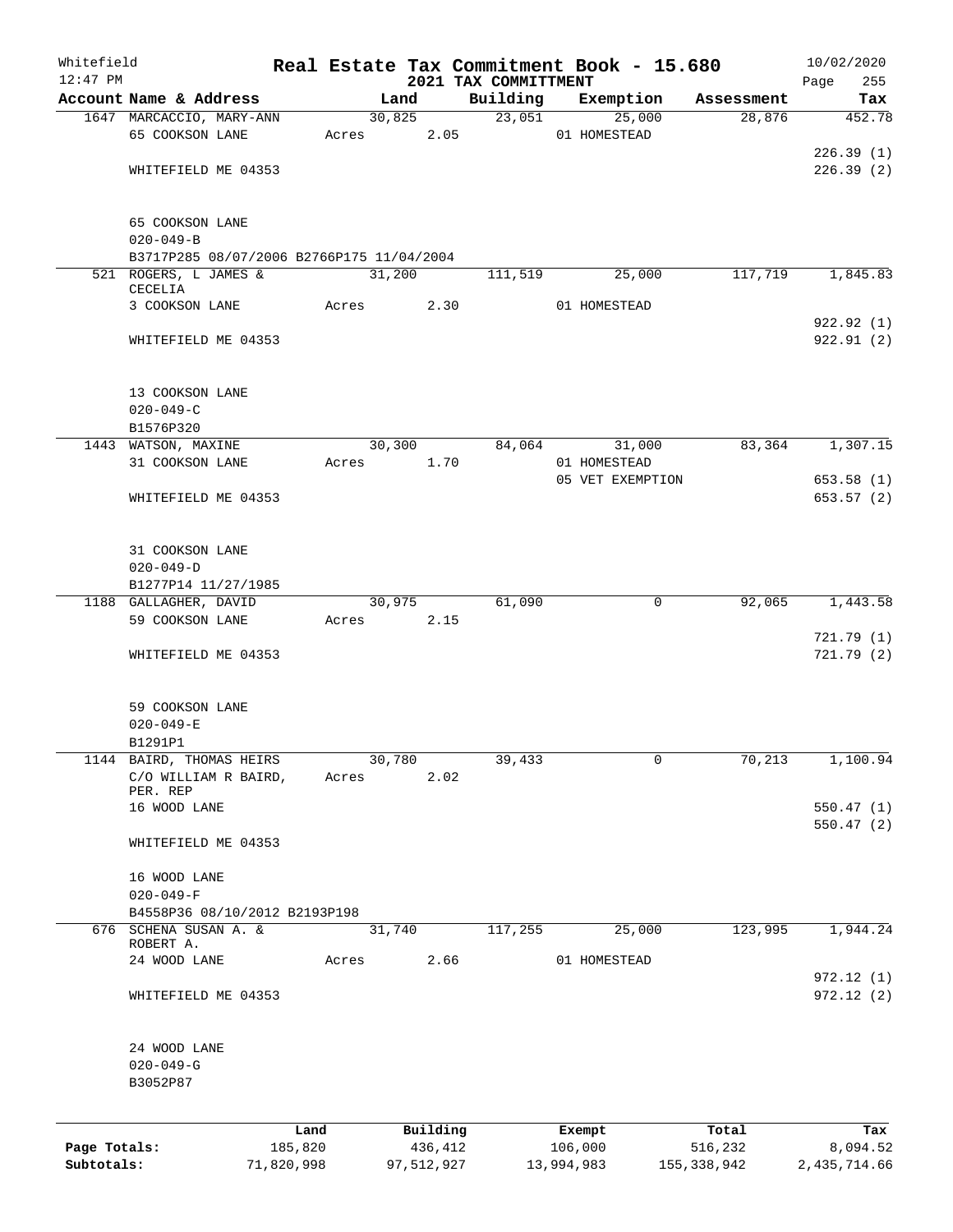| Whitefield   |                                                     |            |       |        |            | Real Estate Tax Commitment Book - 15.680 |                  |          |             |              | 10/02/2020 |
|--------------|-----------------------------------------------------|------------|-------|--------|------------|------------------------------------------|------------------|----------|-------------|--------------|------------|
| $12:47$ PM   | Account Name & Address                              |            |       | Land   |            | 2021 TAX COMMITTMENT<br>Building         | Exemption        |          | Assessment  | Page         | 256<br>Tax |
|              | 259 GALLAGHER EARL                                  |            |       | 23,420 |            | $\mathbf 0$                              |                  | $\Omega$ | 23,420      |              | 367.23     |
|              | 410 SOMERVILLE ROAD                                 |            | Acres |        | 3.78       |                                          |                  |          |             |              |            |
|              |                                                     |            |       |        |            |                                          |                  |          |             |              | 183.62(1)  |
|              | SOMERVILLE ME 04348                                 |            |       |        |            |                                          |                  |          |             |              | 183.61(2)  |
|              |                                                     |            |       |        |            |                                          |                  |          |             |              |            |
|              |                                                     |            |       |        |            |                                          |                  |          |             |              |            |
|              | WOOD LANE<br>$020 - 049 - H$                        |            |       |        |            |                                          |                  |          |             |              |            |
|              | B2180P316                                           |            |       |        |            |                                          |                  |          |             |              |            |
|              | 1141 GEORGES PHILIP                                 |            |       | 30,675 |            | 8,130                                    |                  | 25,000   | 13,805      |              | 216.46     |
|              | 27 WOOD LANE                                        |            | Acres |        | 1.95       |                                          | 01 HOMESTEAD     |          |             |              |            |
|              |                                                     |            |       |        |            |                                          |                  |          |             |              | 108.23(1)  |
|              | WHITEFIELD ME 04353                                 |            |       |        |            |                                          |                  |          |             |              | 108.23(2)  |
|              |                                                     |            |       |        |            |                                          |                  |          |             |              |            |
|              |                                                     |            |       |        |            |                                          |                  |          |             |              |            |
|              | 27 WOOD LANE<br>$020 - 049 - I$                     |            |       |        |            |                                          |                  |          |             |              |            |
|              | B4756P317 02/13/2014 B4307P210 05/17/2010 B4161P79  |            |       |        |            |                                          |                  |          |             |              |            |
|              | 06/18/2009 B4154P254 06/09/2009 B3670P60 12/16/2005 |            |       |        |            |                                          |                  |          |             |              |            |
|              | B3415P273 12/20/2004                                |            |       |        |            |                                          |                  |          |             |              |            |
|              | 1741 JOSLYN, BETHANY A<br>45 COOKSON LANE           |            |       | 30,675 |            | 29,132                                   |                  | 0        | 59,807      |              | 937.77     |
|              |                                                     |            | Acres |        | 1.95       |                                          |                  |          |             |              | 468.89(1)  |
|              | WHITEFIELD ME 04353                                 |            |       |        |            |                                          |                  |          |             |              | 468.88(2)  |
|              |                                                     |            |       |        |            |                                          |                  |          |             |              |            |
|              |                                                     |            |       |        |            |                                          |                  |          |             |              |            |
|              | 29 WOOD LANE                                        |            |       |        |            |                                          |                  |          |             |              |            |
|              | $020 - 049 - J$                                     |            |       |        |            |                                          |                  |          |             |              |            |
|              | B5488P221 02/07/2020                                |            |       |        |            |                                          |                  |          |             |              |            |
|              | 668 SENTER, ROGER O                                 |            |       | 32,550 |            | 3,053                                    |                  | 0        | 35,603      |              | 558.26     |
|              | 448 STEADMANS LANDING<br>ROAD                       |            | Acres |        | 3.20       |                                          |                  |          |             |              |            |
|              |                                                     |            |       |        |            |                                          |                  |          |             |              | 279.13(1)  |
|              | DOVER FOXCROFT ME 04426                             |            |       |        |            |                                          |                  |          |             |              | 279.13(2)  |
|              |                                                     |            |       |        |            |                                          |                  |          |             |              |            |
|              |                                                     |            |       |        |            |                                          |                  |          |             |              |            |
|              | 76 SOUTH HOWE ROAD<br>$020 - 050$                   |            |       |        |            |                                          |                  |          |             |              |            |
|              | B5006P314 04/29/2016 B5003P48 05/06/2016 B4886P100  |            |       |        |            |                                          |                  |          |             |              |            |
|              | 05/15/2015 B3509P125 05/07/2005                     |            |       |        |            |                                          |                  |          |             |              |            |
|              | 1478 NEWCOMBE PHILLIP J.                            |            |       | 31,875 |            | 65,253                                   |                  | 0        | 97,128      |              | 1,522.97   |
|              | NEWCOMBE DARLENE S.                                 |            | Acres |        | 2.75       |                                          |                  |          |             |              |            |
|              | 127 SOUTH HOWE ROAD                                 |            |       |        |            |                                          |                  |          |             |              | 761.49(1)  |
|              | WHITEFIELD ME 04353                                 |            |       |        |            |                                          |                  |          |             |              | 761.48(2)  |
|              |                                                     |            |       |        |            |                                          |                  |          |             |              |            |
|              | 88 SOUTH HOWE ROAD                                  |            |       |        |            |                                          |                  |          |             |              |            |
|              | $020 - 050 - A$                                     |            |       |        |            |                                          |                  |          |             |              |            |
|              | B4625P175 02/04/2013 B4614P22 01/03/2013 B2321P263  |            |       |        |            |                                          |                  |          |             |              |            |
|              | 71 BRANN WAYNE & CAROL                              |            |       | 34,500 |            | 93,575                                   |                  | 25,000   | 103,075     |              | 1,616.22   |
|              | 473 NORTH HOWE ROAD                                 |            | Acres |        | 4.50       |                                          | 01 HOMESTEAD     |          |             |              |            |
|              |                                                     |            |       |        |            |                                          |                  |          |             |              | 808.11(1)  |
|              | WHITEFIELD ME 04353                                 |            |       |        |            |                                          |                  |          |             |              | 808.11(2)  |
|              |                                                     |            |       |        |            |                                          |                  |          |             |              |            |
|              | 473 NORTH HOWE ROAD                                 |            |       |        |            |                                          |                  |          |             |              |            |
|              | $021 - 001$                                         |            |       |        |            |                                          |                  |          |             |              |            |
|              |                                                     |            |       |        |            |                                          |                  |          |             |              |            |
|              |                                                     | Land       |       |        | Building   |                                          |                  |          | Total       |              | Tax        |
| Page Totals: |                                                     | 183,695    |       |        | 199,143    |                                          | Exempt<br>50,000 |          | 332,838     |              | 5,218.91   |
| Subtotals:   |                                                     | 72,004,693 |       |        | 97,712,070 |                                          | 14,044,983       |          | 155,671,780 | 2,440,933.57 |            |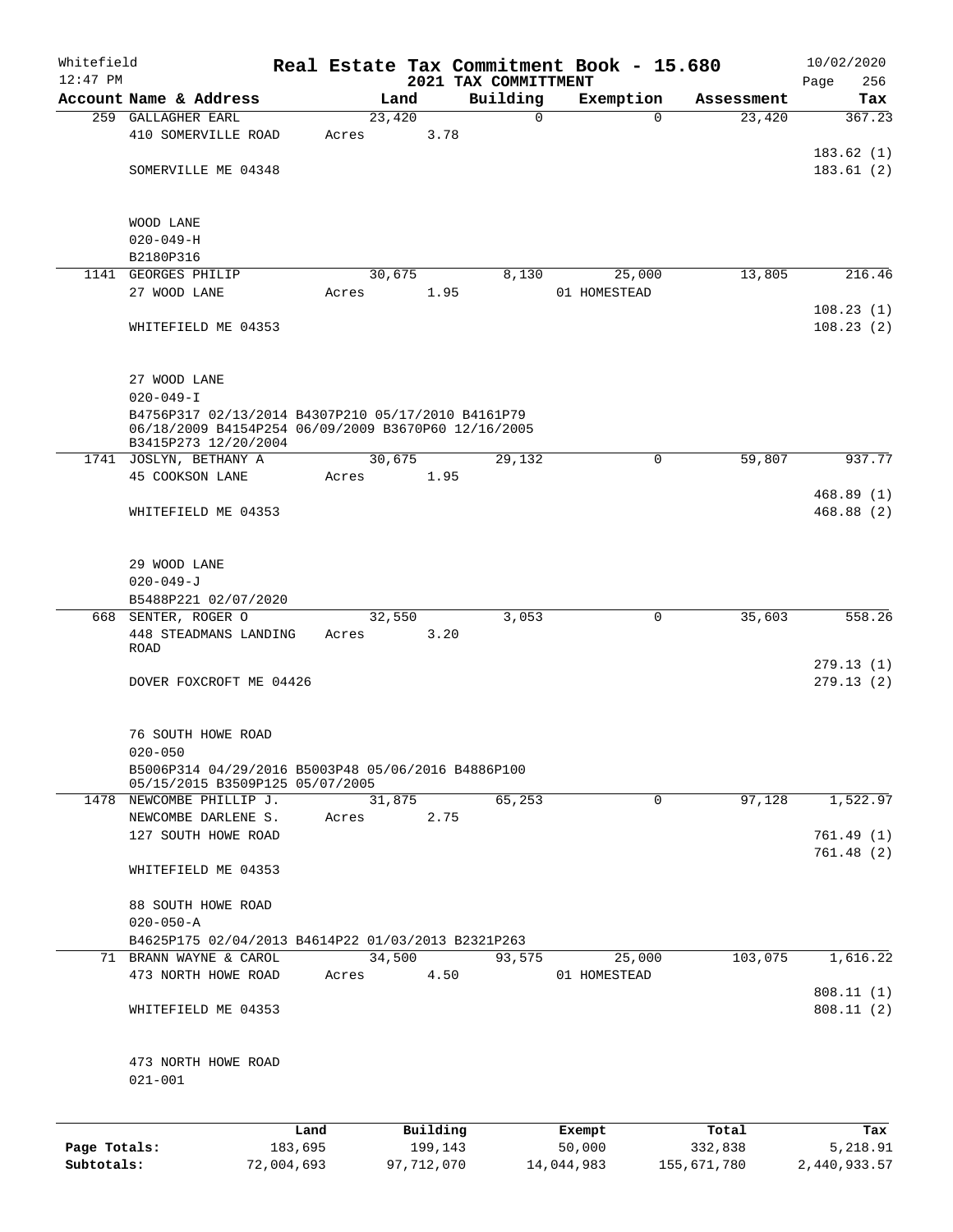| Whitefield<br>$12:47$ PM |                                                             |                 |        |                     | 2021 TAX COMMITTMENT | Real Estate Tax Commitment Book - 15.680 |                  | 10/02/2020<br>257<br>Page |  |  |  |  |
|--------------------------|-------------------------------------------------------------|-----------------|--------|---------------------|----------------------|------------------------------------------|------------------|---------------------------|--|--|--|--|
|                          | Account Name & Address                                      |                 | Land   |                     | Building             | Exemption                                | Assessment       | Tax                       |  |  |  |  |
|                          | 1194 JOSLYN RAYMOND E &                                     |                 | 30,000 |                     | $\overline{21,913}$  | $\Omega$                                 | 51,913           | 814.00                    |  |  |  |  |
|                          | JUDITH                                                      |                 |        |                     |                      |                                          |                  |                           |  |  |  |  |
|                          | 43 JOSLYN ROAD                                              | Acres           |        | 0.16                |                      |                                          |                  | 407.00(1)                 |  |  |  |  |
|                          | WINDSOR ME 04363                                            |                 |        |                     |                      |                                          |                  | 407.00(2)                 |  |  |  |  |
|                          |                                                             |                 |        |                     |                      |                                          |                  |                           |  |  |  |  |
|                          |                                                             |                 |        |                     |                      |                                          |                  |                           |  |  |  |  |
|                          | 190 ROCKLAND ROAD                                           |                 |        |                     |                      |                                          |                  |                           |  |  |  |  |
|                          | $021 - 004$                                                 |                 |        |                     |                      |                                          |                  |                           |  |  |  |  |
|                          | B1385P205<br>767 USDA - RURAL                               |                 | 30,750 |                     | 50,184               | 0                                        | 80,934           | 1,269.05                  |  |  |  |  |
|                          | DEVELOPMENT                                                 |                 |        |                     |                      |                                          |                  |                           |  |  |  |  |
|                          | C/O CUSTOMER SERVICE                                        | Acres           |        | 2.00                |                      |                                          |                  |                           |  |  |  |  |
|                          | DEPT.<br>PO BOX 66889                                       |                 |        |                     |                      |                                          |                  | 634.53(1)                 |  |  |  |  |
|                          |                                                             |                 |        |                     |                      |                                          |                  | 634.52(2)                 |  |  |  |  |
|                          | ST. LOUIS MO 63166                                          |                 |        |                     |                      |                                          |                  |                           |  |  |  |  |
|                          | 194 ROCKLAND ROAD                                           |                 |        |                     |                      |                                          |                  |                           |  |  |  |  |
|                          | $021 - 005$                                                 |                 |        |                     |                      |                                          |                  |                           |  |  |  |  |
|                          | B4977P270 02/12/2016 B2261P239                              |                 |        |                     |                      |                                          |                  |                           |  |  |  |  |
|                          | 925 MCLELLAN, SHAWN<br>474 NORTH HOWE ROAD                  | Acres           | 30,150 | 1.60                | 104,512              | $\mathbf 0$                              | 134,662          | 2,111.50                  |  |  |  |  |
|                          |                                                             |                 |        |                     |                      |                                          |                  | 1,055.75(1)               |  |  |  |  |
|                          | WHITEFIELD ME 04353                                         |                 |        |                     |                      |                                          |                  | 1,055.75(2)               |  |  |  |  |
|                          |                                                             |                 |        |                     |                      |                                          |                  |                           |  |  |  |  |
|                          | 474 NORTH HOWE ROAD                                         |                 |        |                     |                      |                                          |                  |                           |  |  |  |  |
|                          | $021 - 005 - A$<br>B5128P46 03/31/2017 B4028P297 07/15/2008 |                 |        |                     |                      |                                          |                  |                           |  |  |  |  |
|                          | 1157 MICHAUD GARY R.                                        |                 | 30,000 |                     | 65,224               | 25,000                                   | 70,224           | 1,101.11                  |  |  |  |  |
|                          | 480 NORTH HOWE ROAD                                         | Acres           |        | 1.50                |                      | 01 HOMESTEAD                             |                  |                           |  |  |  |  |
|                          |                                                             |                 |        |                     |                      |                                          |                  | 550.56(1)                 |  |  |  |  |
|                          | WHITEFIELD ME 04353                                         |                 |        |                     |                      |                                          |                  | 550.55(2)                 |  |  |  |  |
|                          | 480 NORTH HOWE ROAD                                         |                 |        |                     |                      |                                          |                  |                           |  |  |  |  |
|                          | $021 - 005 - B$                                             |                 |        |                     |                      |                                          |                  |                           |  |  |  |  |
|                          | B3157P171                                                   |                 |        |                     |                      |                                          |                  |                           |  |  |  |  |
| 1044                     | CUTHBERTSON MICHAEL W.                                      |                 | 34,125 |                     | 261,646              | 0                                        | 295,771          | 4,637.69                  |  |  |  |  |
|                          | & PAULA A.<br>288 HOWE ROAD                                 | Acres           |        | 4.25                |                      |                                          |                  |                           |  |  |  |  |
|                          |                                                             |                 |        |                     |                      |                                          |                  | 2,318.85(1)               |  |  |  |  |
|                          | WHITEFIELD ME 04353                                         |                 |        |                     |                      |                                          |                  | 2,318.84(2)               |  |  |  |  |
|                          |                                                             |                 |        |                     |                      |                                          |                  |                           |  |  |  |  |
|                          | 208 ROCKLAND ROAD<br>$021 - 006$                            |                 |        |                     |                      |                                          |                  |                           |  |  |  |  |
|                          | B3700P251 06/30/2006                                        |                 |        |                     |                      |                                          |                  |                           |  |  |  |  |
|                          | 955 DROLET, ROGER M                                         |                 | 49,317 |                     | 170,956              | 25,000                                   | 195,273          | 3,061.88                  |  |  |  |  |
|                          | DROLET, BETHANY L                                           | Acres           |        | 23.18               |                      | 01 HOMESTEAD                             |                  |                           |  |  |  |  |
|                          | 230 ROCKLAND ROAD                                           |                 |        |                     |                      |                                          |                  | 1,530.94(1)               |  |  |  |  |
|                          | WHITEFIELD ME 04353                                         |                 |        |                     |                      |                                          |                  | 1,530.94(2)               |  |  |  |  |
|                          | 230 ROCKLAND ROAD                                           |                 |        |                     |                      |                                          |                  |                           |  |  |  |  |
|                          | $021 - 007$<br>B4412P23 06/24/2011 B2884P82 07/17/2002      |                 |        |                     |                      |                                          |                  |                           |  |  |  |  |
|                          |                                                             |                 |        |                     |                      |                                          |                  |                           |  |  |  |  |
| Page Totals:             |                                                             | Land<br>204,342 |        | Building<br>674,435 |                      | Exempt<br>50,000                         | Total<br>828,777 | Tax<br>12,995.23          |  |  |  |  |
| Subtotals:               | 72,209,035                                                  |                 |        | 98,386,505          |                      | 14,094,983                               | 156,500,557      | 2,453,928.80              |  |  |  |  |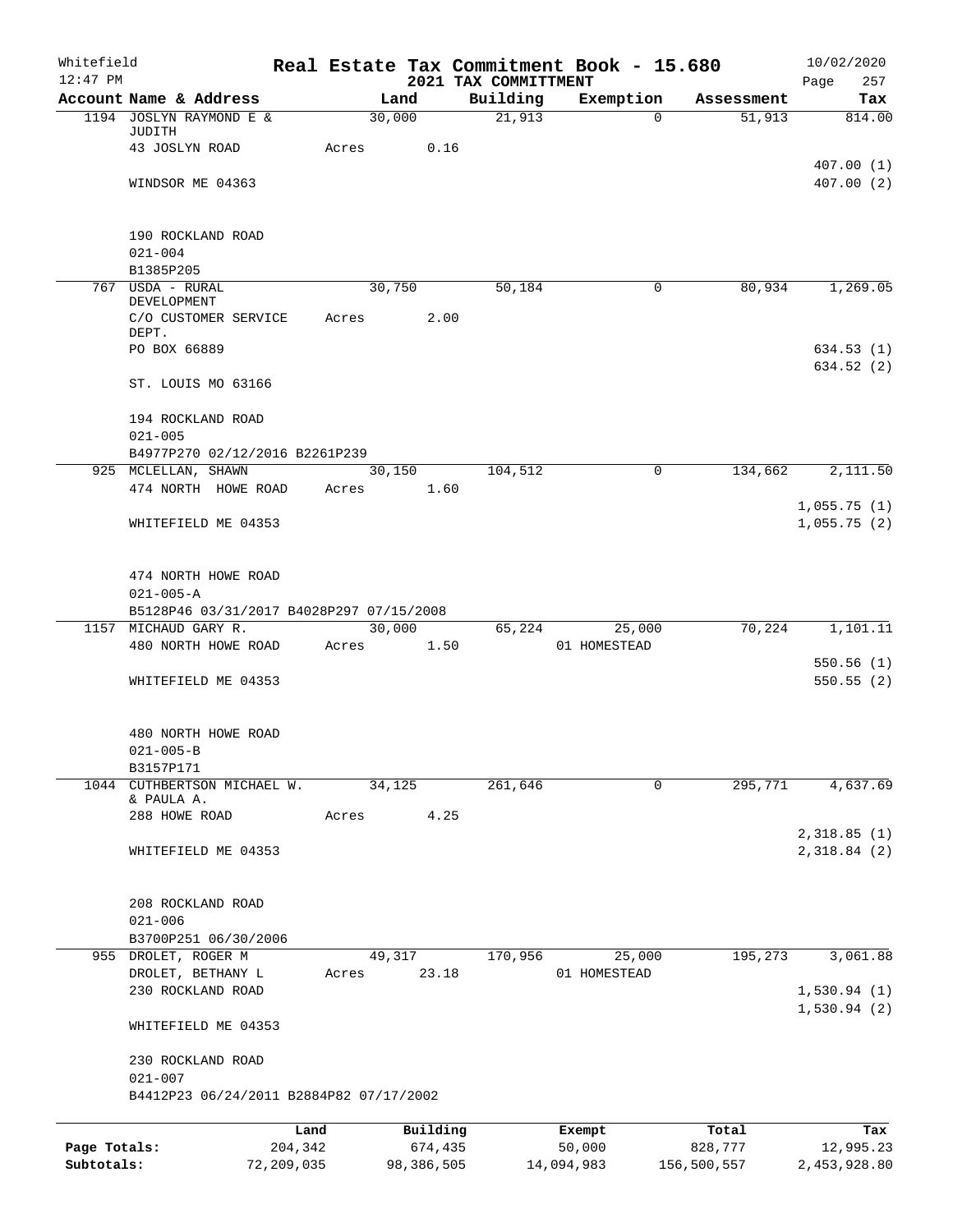| Whitefield   |                                                     |            |       |            |            |                                  | Real Estate Tax Commitment Book - 15.680 |                      | 10/02/2020             |
|--------------|-----------------------------------------------------|------------|-------|------------|------------|----------------------------------|------------------------------------------|----------------------|------------------------|
| $12:47$ PM   | Account Name & Address                              |            |       | Land       |            | 2021 TAX COMMITTMENT<br>Building |                                          |                      | Page<br>258            |
|              | 97 CUTHBERTSON MICHAEL W.                           |            |       | 37,346     |            | 24,167                           | Exemption<br>$\overline{0}$              | Assessment<br>61,513 | Tax<br>964.52          |
|              | & PAULA A.                                          |            |       |            |            |                                  |                                          |                      |                        |
|              | 288 HOWE ROAD                                       |            |       | Acres 7.62 |            |                                  |                                          |                      |                        |
|              |                                                     |            |       |            |            |                                  |                                          |                      | 482.26(1)              |
|              | WHITEFIELD ME 04353                                 |            |       |            |            |                                  |                                          |                      | 482.26(2)              |
|              | 224 ROCKLAND ROAD                                   |            |       |            |            |                                  |                                          |                      |                        |
|              | $021 - 007 - A$                                     |            |       |            |            |                                  |                                          |                      |                        |
|              | B4289P203 06/23/2010 B4251P174 02/17/2010 B1496P106 |            |       |            |            |                                  |                                          |                      |                        |
|              | 674 YORK WALTER ESTATE OF                           |            |       | 630        |            | $\Omega$                         | $\Omega$                                 | 630                  | 9.88                   |
|              | C/O BRIAN YORK, PERS. Acres                         |            |       |            | 0.42       |                                  |                                          |                      |                        |
|              | REP.<br>P.O. BOX 152                                |            |       |            |            |                                  |                                          |                      | 4.94(1)                |
|              |                                                     |            |       |            |            |                                  |                                          |                      | 4.94(2)                |
|              | SO. CHINA ME 04358                                  |            |       |            |            |                                  |                                          |                      |                        |
|              | <b>MAIN STREET</b>                                  |            |       |            |            |                                  |                                          |                      |                        |
|              | $021 - 008$                                         |            |       |            |            |                                  |                                          |                      |                        |
|              | B3906P316 09/10/2007<br>256 MAINVILLE SIDNEY &      |            |       | 30,000     |            | 79,957                           | 25,000                                   | 84,957               | 1,332.13               |
|              | <b>BONNIE</b>                                       |            |       |            |            |                                  |                                          |                      |                        |
|              | PO BOX 235                                          |            |       | Acres      | 0.80       |                                  | 01 HOMESTEAD                             |                      |                        |
|              | COOPERS MILLS ME 04341                              |            |       |            |            |                                  |                                          |                      | 666.07(1)<br>666.06(2) |
|              |                                                     |            |       |            |            |                                  |                                          |                      |                        |
|              | 192 MAIN STREET                                     |            |       |            |            |                                  |                                          |                      |                        |
|              | $021 - 009$                                         |            |       |            |            |                                  |                                          |                      |                        |
|              | B1487P307<br>406 KING, ERIN                         |            |       | 600        |            | $\Omega$                         | 0                                        | 600                  | 9.41                   |
|              | 502 HOWE ROAD                                       |            | Acres |            | 0.40       |                                  |                                          |                      |                        |
|              |                                                     |            |       |            |            |                                  |                                          |                      | 4.71(1)                |
|              | WHITEFIELD ME 04353                                 |            |       |            |            |                                  |                                          |                      | 4.70(2)                |
|              | <b>MAIN STREET</b>                                  |            |       |            |            |                                  |                                          |                      |                        |
|              | $021 - 010$                                         |            |       |            |            |                                  |                                          |                      |                        |
|              | B5120P147 04/04/2017                                |            |       |            |            |                                  |                                          |                      |                        |
|              | 802 KING, ERIN                                      |            |       | 60,000     |            | 269,375                          | 0                                        | 329,375              | 5,164.60               |
|              | 502 HOWE ROAD                                       |            | Acres |            | 1.50       |                                  |                                          |                      | 2,582.30(1)            |
|              | WHITEFIELD ME 04353                                 |            |       |            |            |                                  |                                          |                      | 2,582.30 (2)           |
|              | 184 MAIN STREET                                     |            |       |            |            |                                  |                                          |                      |                        |
|              | $021 - 011$                                         |            |       |            |            |                                  |                                          |                      |                        |
|              | B5120P147 04/04/2017                                |            |       |            |            |                                  |                                          |                      |                        |
|              | 509 GAUVIN WILLIAM R &                              |            |       | 30,000     |            | 0                                | 0                                        | 30,000               | 470.40                 |
|              | FRANCES A                                           |            |       |            |            |                                  |                                          |                      |                        |
|              | 29 MAIN STREET                                      |            | Acres |            | 1.20       |                                  |                                          |                      | 235.20(1)              |
|              | WHITEFIELD ME 04353                                 |            |       |            |            |                                  |                                          |                      | 235.20 (2)             |
|              | 168 MAIN STREET                                     |            |       |            |            |                                  |                                          |                      |                        |
|              | $021 - 012$                                         |            |       |            |            |                                  |                                          |                      |                        |
|              | B2669P252 04/18/2001                                |            |       |            |            |                                  |                                          |                      |                        |
|              |                                                     | Land       |       |            | Building   |                                  | Exempt                                   | Total                | Tax                    |
| Page Totals: |                                                     | 158,576    |       |            | 373,499    |                                  | 25,000                                   | 507,075              | 7,950.94               |
| Subtotals:   |                                                     | 72,367,611 |       |            | 98,760,004 |                                  | 14, 119, 983                             | 157,007,632          | 2,461,879.74           |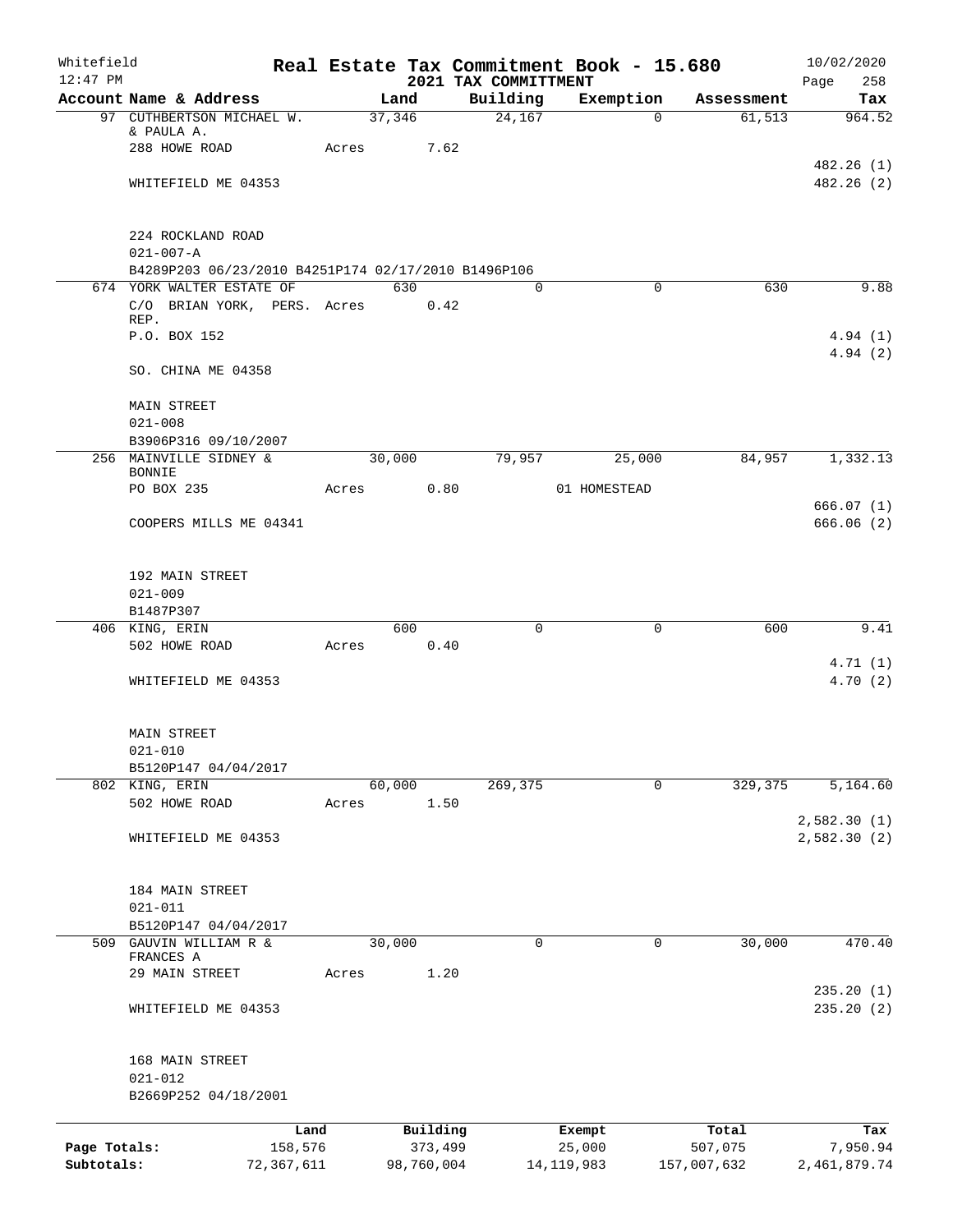| Whitefield<br>$12:47$ PM |                                               |       |        |      | 2021 TAX COMMITTMENT | Real Estate Tax Commitment Book - 15.680 |            | 10/02/2020<br>Page<br>259 |
|--------------------------|-----------------------------------------------|-------|--------|------|----------------------|------------------------------------------|------------|---------------------------|
|                          | Account Name & Address                        |       | Land   |      | Building             | Exemption                                | Assessment | Tax                       |
|                          | 391 COLBY JERRE                               |       | 375    |      | $\mathsf{O}$         | $\Omega$                                 | 375        | 5.88                      |
|                          | 219 MAIN STREET                               | Acres |        | 0.25 |                      |                                          |            |                           |
|                          |                                               |       |        |      |                      |                                          |            | 2.94(1)                   |
|                          | WINDSOR ME 04363                              |       |        |      |                      |                                          |            | 2.94(2)                   |
|                          |                                               |       |        |      |                      |                                          |            |                           |
|                          |                                               |       |        |      |                      |                                          |            |                           |
|                          | <b>MAIN STREET</b><br>$021 - 013$             |       |        |      |                      |                                          |            |                           |
|                          | 902 BARON, SHANNON M P                        |       | 30,000 |      | 95,716               | 0                                        | 125,716    | 1,971.23                  |
|                          | 458 NORTH HOWE ROAD                           | Acres |        | 0.98 |                      |                                          |            |                           |
|                          |                                               |       |        |      |                      |                                          |            | 985.62 (1)                |
|                          | WHITEFIELD ME 04353                           |       |        |      |                      |                                          |            | 985.61 (2)                |
|                          |                                               |       |        |      |                      |                                          |            |                           |
|                          |                                               |       |        |      |                      |                                          |            |                           |
|                          | 187 MAIN STREET                               |       |        |      |                      |                                          |            |                           |
|                          | $021 - 015$                                   |       |        |      |                      |                                          |            |                           |
|                          | B3566P73 09/30/2005                           |       |        |      |                      |                                          |            |                           |
|                          | 1173 GOODRIDGE MARK R. &<br>SUSAN             |       | 30,000 |      | 117,217              | 31,000                                   | 116,217    | 1,822.28                  |
|                          | PO BOX 117                                    | Acres |        | 0.25 |                      | 01 HOMESTEAD                             |            |                           |
|                          |                                               |       |        |      |                      | 05 VET EXEMPTION                         |            | 911.14(1)                 |
|                          | COOPERS MILLS ME 04341                        |       |        |      |                      |                                          |            | 911.14(2)                 |
|                          |                                               |       |        |      |                      |                                          |            |                           |
|                          |                                               |       |        |      |                      |                                          |            |                           |
|                          | 177 MAIN STREET                               |       |        |      |                      |                                          |            |                           |
|                          | $021 - 016$                                   |       |        |      |                      |                                          |            |                           |
|                          | 61 FRIEL DENNIS E.,<br>CHARLOTTE J            |       | 45,000 |      | 99,022               | 25,000                                   | 119,022    | 1,866.26                  |
|                          | IAM E.                                        | Acres |        | 1.50 |                      | 01 HOMESTEAD                             |            |                           |
|                          | 171 MAIN STREET                               |       |        |      |                      |                                          |            | 933.13 (1)                |
|                          |                                               |       |        |      |                      |                                          |            | 933.13(2)                 |
|                          | WHITEFIELD ME 04353                           |       |        |      |                      |                                          |            |                           |
|                          |                                               |       |        |      |                      |                                          |            |                           |
|                          | 171 MAIN STREET                               |       |        |      |                      |                                          |            |                           |
|                          | $021 - 017$                                   |       |        |      |                      |                                          |            |                           |
|                          | B2733P89 09/18/2001<br>1453 SMITH RONALD A. & |       | 30,000 |      | 131,268              | 25,000                                   | 136,268    | 2,136.68                  |
|                          | KATHERINE                                     |       |        |      |                      |                                          |            |                           |
|                          | PO BOX 162                                    | Acres |        | 1.00 |                      | 01 HOMESTEAD                             |            |                           |
|                          |                                               |       |        |      |                      |                                          |            | 1,068.34(1)               |
|                          | COOPERS MILLS ME 04341                        |       |        |      |                      |                                          |            | 1,068.34(2)               |
|                          |                                               |       |        |      |                      |                                          |            |                           |
|                          |                                               |       |        |      |                      |                                          |            |                           |
|                          | 159 MAIN STREET<br>$021 - 018$                |       |        |      |                      |                                          |            |                           |
|                          | B1395P83                                      |       |        |      |                      |                                          |            |                           |
|                          | 388 CLARK DAVID S. & SHARON                   |       | 30,000 |      | 133,990              | 25,000                                   | 138,990    | 2,179.36                  |
|                          | L.                                            |       |        |      |                      |                                          |            |                           |
|                          | 151 MAIN STREET                               |       | Acres  | 1.40 |                      | 01 HOMESTEAD                             |            |                           |
|                          |                                               |       |        |      |                      |                                          |            | 1,089.68(1)               |
|                          | WHITEFIELD ME 04353                           |       |        |      |                      |                                          |            | 1,089.68(2)               |
|                          |                                               |       |        |      |                      |                                          |            |                           |
|                          | 151 MAIN STREET                               |       |        |      |                      |                                          |            |                           |
|                          | $021 - 019$                                   |       |        |      |                      |                                          |            |                           |
|                          | B2108P180                                     |       |        |      |                      |                                          |            |                           |
|                          |                                               |       |        |      |                      |                                          |            |                           |
|                          |                                               |       |        |      |                      |                                          |            |                           |
|                          |                                               |       |        |      |                      |                                          |            |                           |
|                          |                                               |       |        |      |                      |                                          |            |                           |

|              | Land       | Building   | Exempt     | Total       | Tax          |
|--------------|------------|------------|------------|-------------|--------------|
| Page Totals: | 165,375    | 577,213    | 106,000    | 636,588     | 9,981.69     |
| Subtotals:   | 72,532,986 | 99,337,217 | 14,225,983 | 157,644,220 | 2,471,861.43 |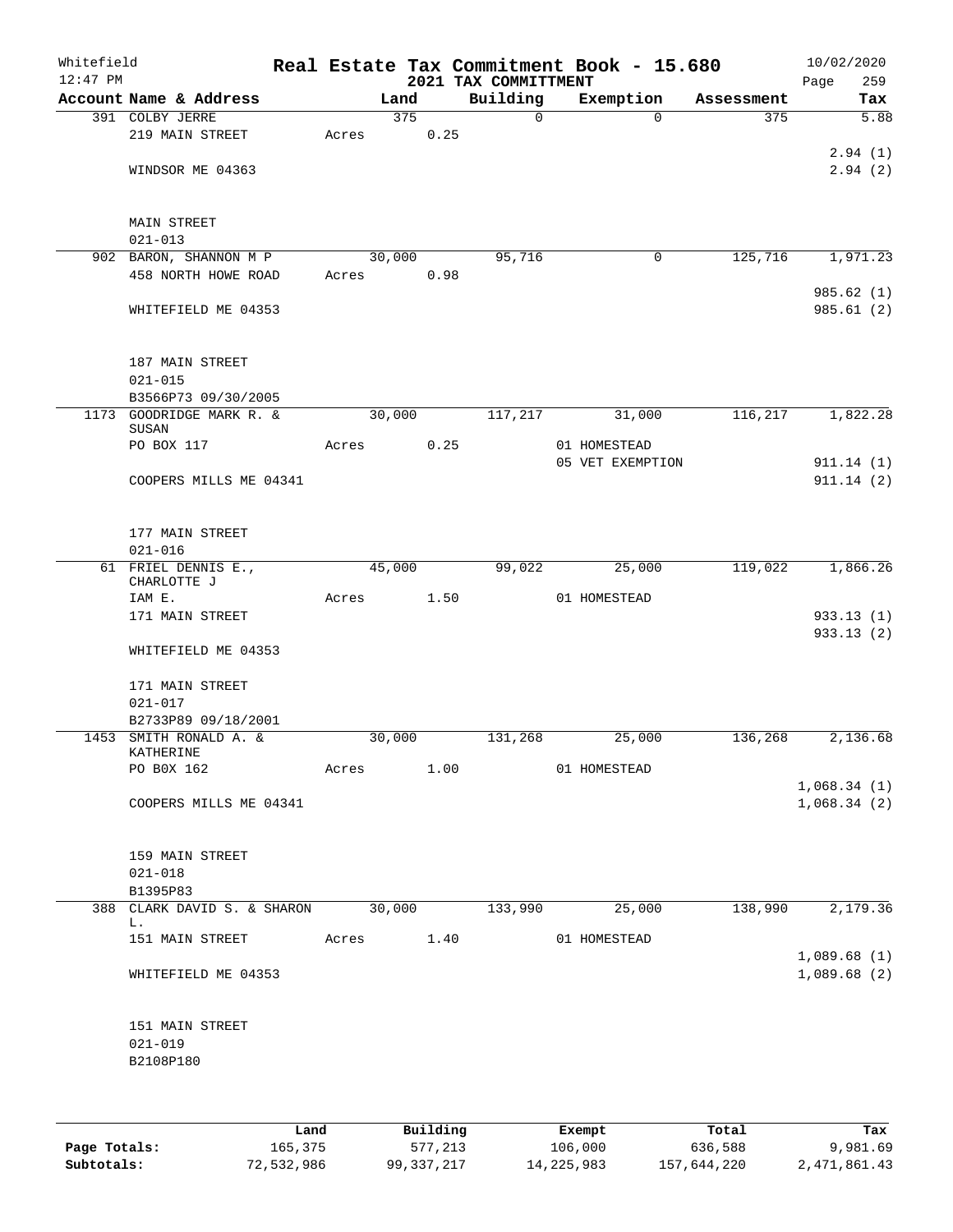| Whitefield<br>$12:47$ PM |                                                                 |       |            |          | 2021 TAX COMMITTMENT |   | Real Estate Tax Commitment Book - 15.680 |               | 10/02/2020                 |
|--------------------------|-----------------------------------------------------------------|-------|------------|----------|----------------------|---|------------------------------------------|---------------|----------------------------|
|                          | Account Name & Address                                          |       | Land       |          | Building             |   | Exemption                                | Assessment    | Page<br>260<br>Tax         |
|                          | 342 BUNKER HILLBURN C. &                                        |       | 30,000     |          | 50,037               |   | 31,000                                   | 49,037        | 768.90                     |
|                          | LENORA                                                          |       |            |          |                      |   |                                          |               |                            |
|                          | 90 MAIN STREET                                                  | Acres |            | 0.38     |                      |   | 01 HOMESTEAD<br>05 VET EXEMPTION         |               |                            |
|                          | WHITEFIELD ME 04353                                             |       |            |          |                      |   |                                          |               | 384.45 (1)<br>384.45(2)    |
|                          |                                                                 |       |            |          |                      |   |                                          |               |                            |
|                          | 90 MAIN STREET                                                  |       |            |          |                      |   |                                          |               |                            |
|                          | $022 - 003$                                                     |       |            |          |                      |   |                                          |               |                            |
|                          | B1457P188                                                       |       |            |          |                      |   |                                          |               |                            |
|                          | 195 IHW REAL ESTATE, LLC                                        |       | 30,105     |          | 27,045               |   | $\mathbf 0$                              | 57,150        | 896.11                     |
|                          | 184 COOPERS MILLS ROAD                                          | Acres | 1.57       |          |                      |   |                                          |               |                            |
|                          | WINDSOR ME 04363                                                |       |            |          |                      |   |                                          |               | 448.06(1)<br>448.05 (2)    |
|                          |                                                                 |       |            |          |                      |   |                                          |               |                            |
|                          | 107 ROCKLAND ROAD<br>$022 - 004$                                |       |            |          |                      |   |                                          |               |                            |
|                          | B5158P161 07/20/2017 B4611P174 12/28/2012 B85P200               |       |            |          |                      |   |                                          |               |                            |
|                          | 1715 BLACK TREE REAL ESTATE                                     |       | 30,300     |          | 96,733               |   | $\mathbf 0$                              | 127,033       | 1,991.88                   |
|                          | 9072 SILVER LAKE DRIVE                                          |       | Acres 1.70 |          |                      |   |                                          |               |                            |
|                          |                                                                 |       |            |          |                      |   |                                          |               | 995.94 (1)                 |
|                          | CEDAR HILLS UT 84062                                            |       |            |          |                      |   |                                          |               | 995.94 (2)                 |
|                          |                                                                 |       |            |          |                      |   |                                          |               |                            |
|                          |                                                                 |       |            |          |                      |   |                                          |               |                            |
|                          | 94 MAIN STREET                                                  |       |            |          |                      |   |                                          |               |                            |
|                          | $022 - 004 - B$                                                 |       |            |          |                      |   |                                          |               |                            |
|                          | B4465P297 12/01/2011 B3914P273 09/13/2007 B3219P131             |       |            |          |                      |   |                                          |               |                            |
|                          | 1461 PIGNATELLO SEAN &<br>LAUREN                                |       | 37,400     |          | 159,766              |   | 25,000                                   | 172,166       | 2,699.56                   |
|                          | P.O. BOX 24                                                     |       | Acres      | 3.10     |                      |   | 01 HOMESTEAD                             |               |                            |
|                          |                                                                 |       |            |          |                      |   |                                          |               | 1,349.78(1)                |
|                          | COOPERS MILLS ME 04341                                          |       |            |          |                      |   |                                          |               | 1,349.78 (2)               |
|                          |                                                                 |       |            |          |                      |   |                                          |               |                            |
|                          | 98 MAIN STREET                                                  |       |            |          |                      |   |                                          |               |                            |
|                          | $022 - 005$<br>B2828P185                                        |       |            |          |                      |   |                                          |               |                            |
| 1625                     | PIGNATELLO SEAN &                                               |       | 6,305      |          |                      | 0 | 0                                        | 6,305         | 98.86                      |
|                          | LAUREN                                                          |       |            |          |                      |   |                                          |               |                            |
|                          | P.O. BOX 24                                                     | Acres |            | 0.87     |                      |   |                                          |               |                            |
|                          |                                                                 |       |            |          |                      |   |                                          |               | 49.43 (1)                  |
|                          | COOPERS MILLS ME 04341                                          |       |            |          |                      |   |                                          |               | 49.43 (2)                  |
|                          | MAIN STREET                                                     |       |            |          |                      |   |                                          |               |                            |
|                          | $022 - 007$                                                     |       |            |          |                      |   |                                          |               |                            |
|                          | B2828P185                                                       |       |            |          |                      |   |                                          |               |                            |
|                          | 332 MARTIN RYAN F.                                              |       | 35,000     |          | 128,357              |   | 0                                        | 163,357       | 2,561.44                   |
|                          | 450 WEST 24TH STREET,                                           | Acres |            | 1.50     |                      |   |                                          |               |                            |
|                          | APT 11AB                                                        |       |            |          |                      |   |                                          |               |                            |
|                          | NEW YORK NY 10011                                               |       |            |          |                      |   |                                          |               | 1,280.72(1)<br>1,280.72(2) |
|                          |                                                                 |       |            |          |                      |   |                                          |               |                            |
|                          | 110 MAIN STREET                                                 |       |            |          |                      |   |                                          |               |                            |
|                          | $022 - 008$                                                     |       |            |          |                      |   |                                          |               |                            |
|                          | B4911P230 07/28/2015 B4720P32 10/07/2013 B4040P80<br>08/08/2008 |       |            |          |                      |   |                                          |               |                            |
|                          |                                                                 | Land  |            | Building |                      |   | Exempt                                   | Total         | Tax                        |
| Page Totals:             | 169,110                                                         |       |            | 461,938  |                      |   | 56,000                                   | 575,048       | 9,016.75                   |
| Subtotals:               | 72,702,096                                                      |       | 99,799,155 |          |                      |   | 14, 281, 983                             | 158, 219, 268 | 2,480,878.18               |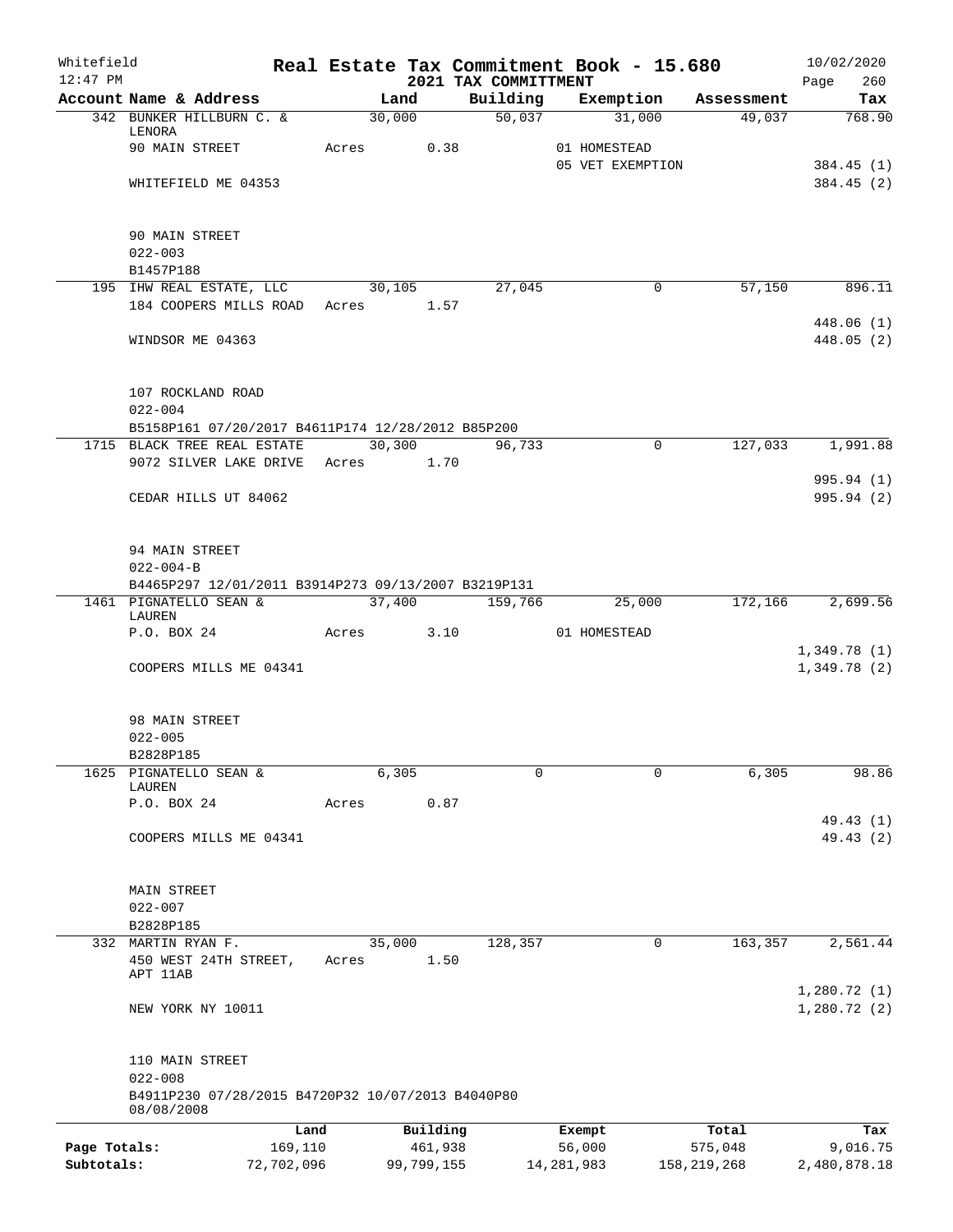| Whitefield   |                                                                                      |            |       |             |      |                                  | Real Estate Tax Commitment Book - 15.680 |               | 10/02/2020         |
|--------------|--------------------------------------------------------------------------------------|------------|-------|-------------|------|----------------------------------|------------------------------------------|---------------|--------------------|
| $12:47$ PM   | Account Name & Address                                                               |            |       | Land        |      | 2021 TAX COMMITTMENT<br>Building | Exemption                                | Assessment    | 261<br>Page<br>Tax |
|              | 936 GRIFFIN JAMES L.                                                                 |            |       | 35,000      |      | 55,846                           | $\mathbf 0$                              | 90,846        | 1,424.47           |
|              | 460 COOPERS MILLS ROAD                                                               |            | Acres |             | 0.71 |                                  |                                          |               |                    |
|              |                                                                                      |            |       |             |      |                                  |                                          |               | 712.24(1)          |
|              | WINDSOR ME 04363                                                                     |            |       |             |      |                                  |                                          |               | 712.23(2)          |
|              |                                                                                      |            |       |             |      |                                  |                                          |               |                    |
|              |                                                                                      |            |       |             |      |                                  |                                          |               |                    |
|              | 114 MAIN STREET<br>$022 - 009$                                                       |            |       |             |      |                                  |                                          |               |                    |
|              | B5242P133 03/28/2018                                                                 |            |       |             |      |                                  |                                          |               |                    |
|              | 1106 WRIGHT NEIL A. &                                                                |            |       | 35,000      |      | 108,061                          | 0                                        | 143,061       | 2, 243.20          |
|              | CHELSEE M.                                                                           |            |       |             |      |                                  |                                          |               |                    |
|              | 120 MAIN STREET                                                                      |            | Acres |             | 0.87 |                                  |                                          |               | 1, 121.60(1)       |
|              | WHITEFIELD ME 04353                                                                  |            |       |             |      |                                  |                                          |               | 1, 121.60 (2)      |
|              |                                                                                      |            |       |             |      |                                  |                                          |               |                    |
|              |                                                                                      |            |       |             |      |                                  |                                          |               |                    |
|              | 120 MAIN STREET                                                                      |            |       |             |      |                                  |                                          |               |                    |
|              | $022 - 010$                                                                          |            |       |             |      |                                  |                                          |               |                    |
|              | B4791P243 06/23/2014 B4783P53 05/29/2014 B4783P52<br>05/29/2014 B4597P203 11/26/2012 |            |       |             |      |                                  |                                          |               |                    |
|              | 1503 LI, ZI WEN                                                                      |            |       | 35,000      |      | 112,026                          | $\mathbf 0$                              | 147,026       | 2,305.37           |
|              | 7108 8TH AVENUE                                                                      |            | Acres |             | 1.10 |                                  |                                          |               |                    |
|              |                                                                                      |            |       |             |      |                                  |                                          |               | 1, 152.69(1)       |
|              | BROOKLYN NY 11228                                                                    |            |       |             |      |                                  |                                          |               | 1,152.68(2)        |
|              |                                                                                      |            |       |             |      |                                  |                                          |               |                    |
|              | 124 MAIN STREET                                                                      |            |       |             |      |                                  |                                          |               |                    |
|              | $022 - 011$                                                                          |            |       |             |      |                                  |                                          |               |                    |
|              | B5263P107 05/31/2018                                                                 |            |       |             |      |                                  |                                          |               |                    |
|              | 1205 RUSSELL BEVERLY L.                                                              |            |       | 20,000      |      | 83,804                           | $\mathbf 0$                              | 103,804       | 1,627.65           |
|              | 40 LEAVITT ROAD                                                                      |            | Acres |             | 0.23 |                                  |                                          |               |                    |
|              |                                                                                      |            |       |             |      |                                  |                                          |               | 813.83 (1)         |
|              | AUGUSTA ME 04330                                                                     |            |       |             |      |                                  |                                          |               | 813.82(2)          |
|              |                                                                                      |            |       |             |      |                                  |                                          |               |                    |
|              | 128 MAIN STREET                                                                      |            |       |             |      |                                  |                                          |               |                    |
|              | $022 - 012$                                                                          |            |       |             |      |                                  |                                          |               |                    |
|              | B2705P212                                                                            |            |       |             |      |                                  |                                          |               |                    |
| 1045         | COUNTRY MANOR<br>ASSOCIATES                                                          |            |       | 76,562      |      | 467,826                          | 0                                        | 544,388       | 8,536.00           |
|              | P.O. BOX 209                                                                         |            | Acres |             | 8.14 |                                  |                                          |               |                    |
|              |                                                                                      |            |       |             |      |                                  |                                          |               | 4,268.00(1)        |
|              | COOPERS MILLS ME 04341                                                               |            |       |             |      |                                  |                                          |               | 4,268.00 (2)       |
|              |                                                                                      |            |       |             |      |                                  |                                          |               |                    |
|              | 132 MAIN STREET                                                                      |            |       |             |      |                                  |                                          |               |                    |
|              | $022 - 013$                                                                          |            |       |             |      |                                  |                                          |               |                    |
|              | B1540P85                                                                             |            |       |             |      |                                  |                                          |               |                    |
|              | 920 DEMERS RONALD J. &                                                               |            |       | 30,000      |      | 25,283                           | 25,000                                   | 30,283        | 474.84             |
|              | SUSAN<br>141 MAIN STREET                                                             |            | Acres |             | 0.19 |                                  | 01 HOMESTEAD                             |               |                    |
|              |                                                                                      |            |       |             |      |                                  |                                          |               | 237.42 (1)         |
|              | WHITEFIELD ME 04353                                                                  |            |       |             |      |                                  |                                          |               | 237.42 (2)         |
|              |                                                                                      |            |       |             |      |                                  |                                          |               |                    |
|              |                                                                                      |            |       |             |      |                                  |                                          |               |                    |
|              | 141 MAIN STREET                                                                      |            |       |             |      |                                  |                                          |               |                    |
|              | $022 - 014$<br>B1686P139                                                             |            |       |             |      |                                  |                                          |               |                    |
|              |                                                                                      |            |       |             |      |                                  |                                          |               |                    |
|              |                                                                                      | Land       |       | Building    |      |                                  | Exempt                                   | Total         | Tax                |
| Page Totals: |                                                                                      | 231,562    |       | 852,846     |      |                                  | 25,000                                   | 1,059,408     | 16,611.53          |
| Subtotals:   |                                                                                      | 72,933,658 |       | 100,652,001 |      |                                  | 14,306,983                               | 159, 278, 676 | 2,497,489.71       |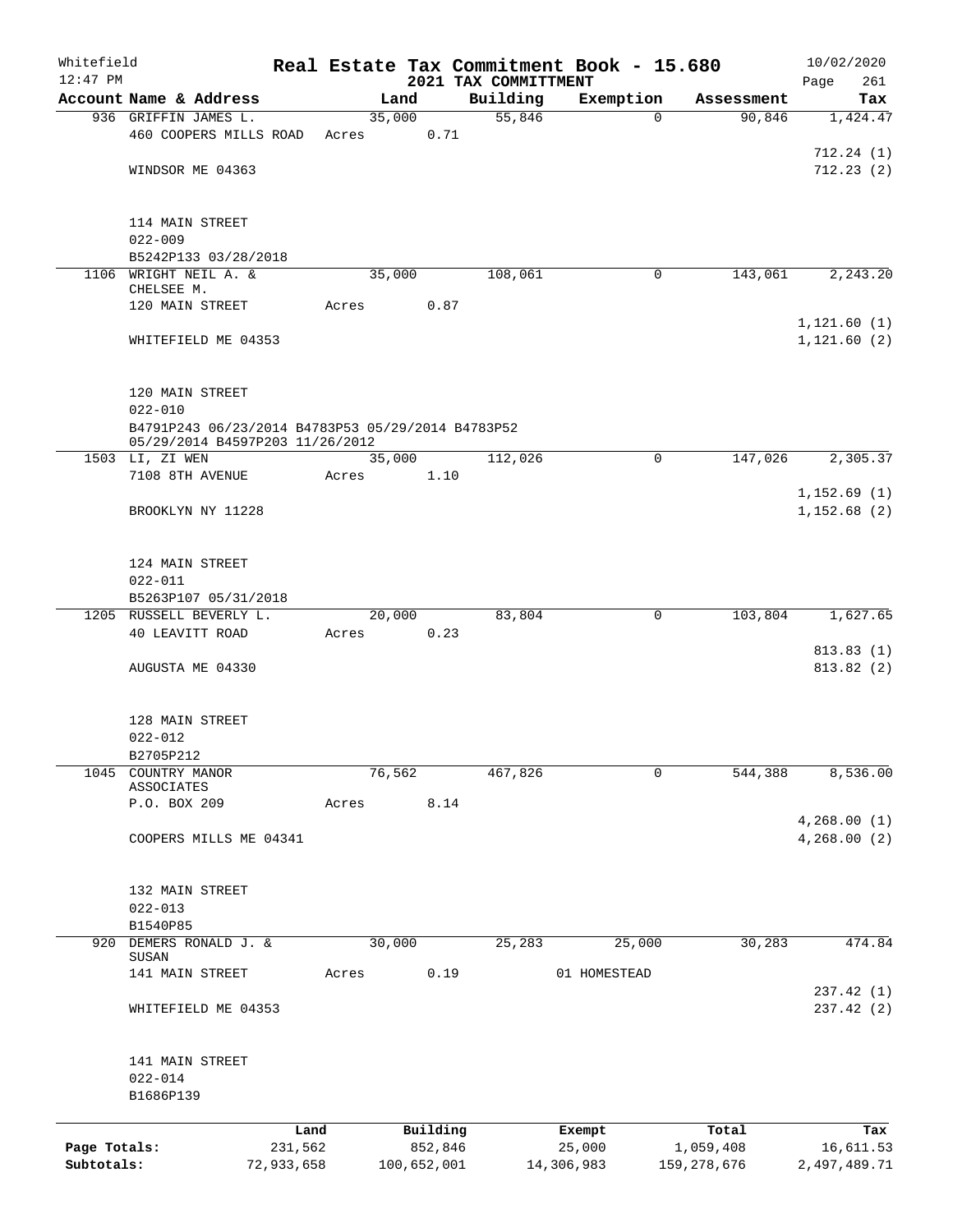| Whitefield |                                             |      |       |        |          |                      | Real Estate Tax Commitment Book - 15.680  |            | 10/02/2020  |          |
|------------|---------------------------------------------|------|-------|--------|----------|----------------------|-------------------------------------------|------------|-------------|----------|
| $12:47$ PM |                                             |      |       |        |          | 2021 TAX COMMITTMENT |                                           |            | Page        | 262      |
|            | Account Name & Address                      |      |       | Land   |          | Building             | Exemption                                 | Assessment |             | Tax      |
|            | 799 MONTAG SUSAN A.                         |      |       | 30,000 |          | 85,582               | 31,000                                    | 84,582     |             | 1,326.25 |
|            | MONTAG RICHARD O.<br>133 MAIN STREET        |      | Acres |        | 0.53     |                      | 01 HOMESTEAD<br>12 VET $2-27-61 = 8-5-64$ |            | 663.13(1)   |          |
|            |                                             |      |       |        |          |                      |                                           |            | 663.12(2)   |          |
|            | WHITEFIELD ME 04353                         |      |       |        |          |                      |                                           |            |             |          |
|            |                                             |      |       |        |          |                      |                                           |            |             |          |
|            | 133 MAIN STREET<br>$022 - 016$              |      |       |        |          |                      |                                           |            |             |          |
|            | B5259P243 05/09/2018                        |      |       |        |          |                      |                                           |            |             |          |
|            | 754 VICKERS ELLEN GOODRIDGE                 |      |       | 30,000 |          | 87,566               | 25,000                                    | 92,566     |             | 1,451.43 |
|            | PO BOX 241                                  |      | Acres |        | 0.46     |                      | 01 HOMESTEAD                              |            |             |          |
|            |                                             |      |       |        |          |                      |                                           |            | 725.72(1)   |          |
|            | COOPERS MILLS ME 04341                      |      |       |        |          |                      |                                           |            | 725.71(2)   |          |
|            | 129 MAIN STREET                             |      |       |        |          |                      |                                           |            |             |          |
|            | $022 - 017$                                 |      |       |        |          |                      |                                           |            |             |          |
|            | B4899P249 06/24/2015 B2570P164              |      |       |        |          |                      |                                           |            |             |          |
|            | 426 BAKER, SEAN M                           |      |       | 35,338 |          | 156,232              | $\mathbf 0$                               | 191,570    |             | 3,003.82 |
|            | BAKER, SARAH L                              |      | Acres |        | 5.11     |                      |                                           |            |             |          |
|            | 125 MAIN STREET                             |      |       |        |          |                      |                                           |            | 1,501.91(1) |          |
|            | WHITEFIELD ME 04353                         |      |       |        |          |                      |                                           |            | 1,501.91(2) |          |
|            |                                             |      |       |        |          |                      |                                           |            |             |          |
|            | 125 MAIN STREET                             |      |       |        |          |                      |                                           |            |             |          |
|            | $022 - 018$                                 |      |       |        |          |                      |                                           |            |             |          |
|            | B5455P287 11/02/2019<br>1946 BIRCH, NANCY J |      |       | 23,105 |          | $\mathbf 0$          | $\mathbf 0$                               | 23,105     |             | 362.29   |
|            | 67 GARY L. MAIETTA                          |      | Acres |        | 3.57     |                      |                                           |            |             |          |
|            | PARKWAY #3                                  |      |       |        |          |                      |                                           |            |             |          |
|            |                                             |      |       |        |          |                      |                                           |            | 181.15(1)   |          |
|            | SOUTH PORTLAND ME 04126                     |      |       |        |          |                      |                                           |            | 181.14(2)   |          |
|            | MAIN STREET                                 |      |       |        |          |                      |                                           |            |             |          |
|            | $022 - 018 - A$                             |      |       |        |          |                      |                                           |            |             |          |
|            | B5488P284 02/05/2020 B5455P287 11/07/2019   |      |       |        |          |                      |                                           |            |             |          |
|            | 1950 BIRCH, ANDREW W                        |      |       | 25,474 |          | 0                    | 0                                         | 25,474     |             | 399.43   |
|            | 7 COLUMBIA STREET                           |      | Acres |        | 5.28     |                      |                                           |            |             |          |
|            |                                             |      |       |        |          |                      |                                           |            | 199.72 (1)  |          |
|            | AUGUSTA ME 04330                            |      |       |        |          |                      |                                           |            | 199.71 (2)  |          |
|            | MAIN STREET                                 |      |       |        |          |                      |                                           |            |             |          |
|            | $022 - 018 - A - 1$                         |      |       |        |          |                      |                                           |            |             |          |
|            | B5488P281 02/05/2020                        |      |       |        |          |                      |                                           |            |             |          |
|            | 44 VAUGHAN HARRIET F. &<br>CHARLES M.       |      |       | 30,000 |          | 13,611               | 0                                         | 43,611     |             | 683.82   |
|            | P O BOX 345                                 |      | Acres |        | 1.00     |                      |                                           |            |             |          |
|            |                                             |      |       |        |          |                      |                                           |            | 341.91(1)   |          |
|            | COOPERS MILLS ME 04341                      |      |       |        |          |                      |                                           |            | 341.91(2)   |          |
|            | 18 WINDSOR ROAD                             |      |       |        |          |                      |                                           |            |             |          |
|            | $022 - 019$                                 |      |       |        |          |                      |                                           |            |             |          |
|            | B4285P37 06/11/2010                         |      |       |        |          |                      |                                           |            |             |          |
|            |                                             |      |       |        |          |                      |                                           |            |             |          |
|            |                                             | Land |       |        | Building |                      | Exempt                                    | Total      |             | Tax      |

**Page Totals:** 173,917 342,991 56,000 460,908 7,227.04 **Subtotals:** 73,107,575 100,994,992 14,362,983 159,739,584 2,504,716.75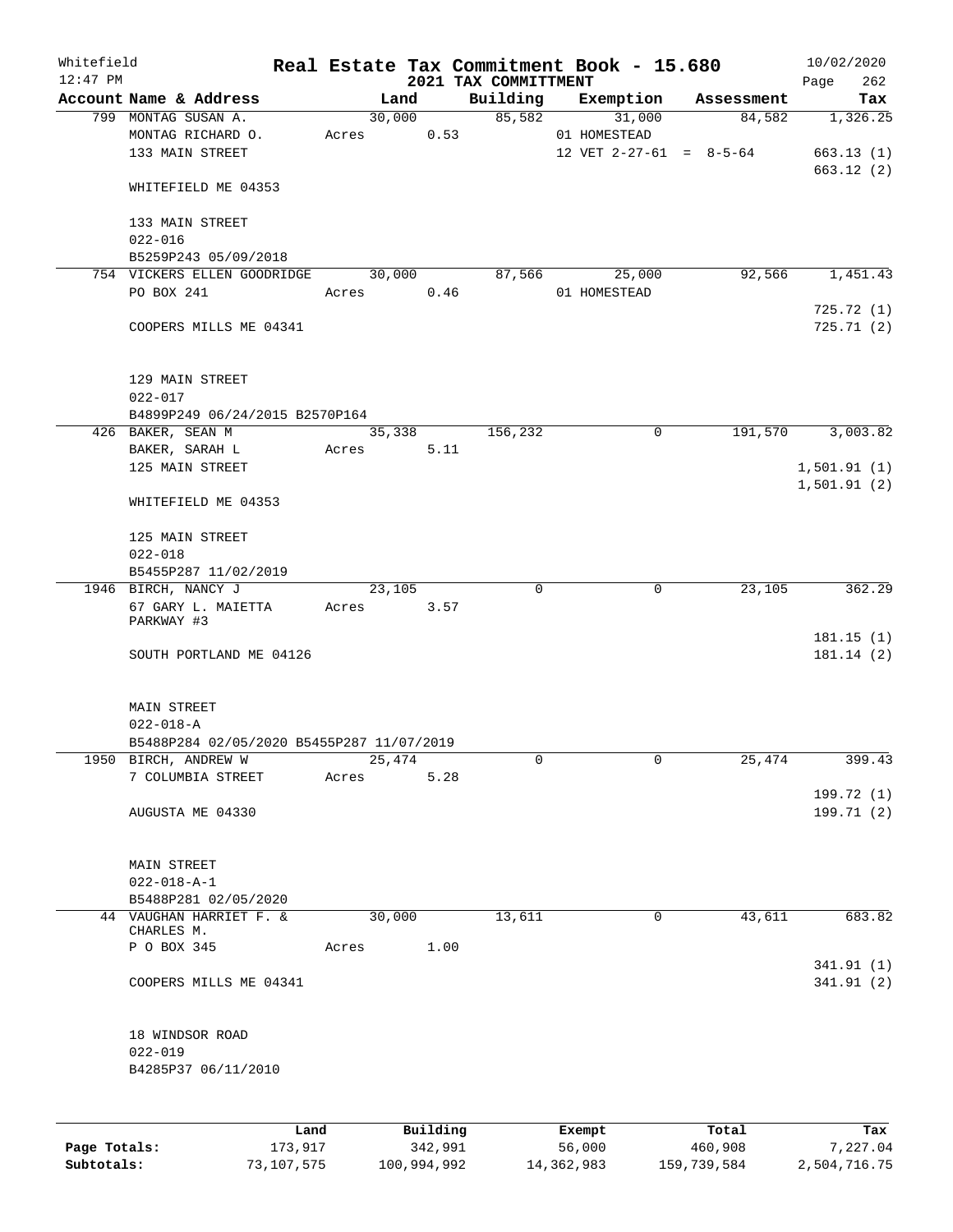| Whitefield |                             |                                                   |       |        |      |                      | Real Estate Tax Commitment Book - 15.680 |                     | 10/02/2020             |
|------------|-----------------------------|---------------------------------------------------|-------|--------|------|----------------------|------------------------------------------|---------------------|------------------------|
| $12:47$ PM |                             |                                                   |       |        |      | 2021 TAX COMMITTMENT |                                          |                     | Page<br>263            |
|            |                             | Account Name & Address                            |       | Land   |      | Building             | Exemption                                | Assessment          | Tax                    |
|            |                             | 840 VAUGHAN CHARLES M. &                          |       | 30,000 |      | 93,229               |                                          | 123,229<br>$\Omega$ | 1,932.23               |
|            | HARRIET F.<br>P. O. BOX 345 |                                                   | Acres |        | 1.00 |                      |                                          |                     |                        |
|            |                             |                                                   |       |        |      |                      |                                          |                     | 966.12(1)              |
|            |                             | COOPERS MILLS ME 04341                            |       |        |      |                      |                                          |                     | 966.11(2)              |
|            | 119 MAIN STREET             |                                                   |       |        |      |                      |                                          |                     |                        |
|            | $022 - 019 - A$             |                                                   |       |        |      |                      |                                          |                     |                        |
|            |                             | B4285P37 06/09/2010 B3655P180 03/31/2006 B3554P25 |       |        |      |                      |                                          |                     |                        |
|            | 09/19/2005                  |                                                   |       |        |      |                      |                                          |                     |                        |
|            |                             | 743 DUBORD, NICHOLAS H<br>DUBORD, HEATHER A       | Acres | 30,000 | 1.50 | 86,195               | 25,000<br>01 HOMESTEAD                   | 91,195              | 1,429.94               |
|            | 10 BIRCH LANE               |                                                   |       |        |      |                      |                                          |                     | 714.97(1)              |
|            |                             |                                                   |       |        |      |                      |                                          |                     | 714.97(2)              |
|            |                             | WHITEFIELD ME 04353                               |       |        |      |                      |                                          |                     |                        |
|            | 10 BIRCH LANE               |                                                   |       |        |      |                      |                                          |                     |                        |
|            | $022 - 020$                 |                                                   |       |        |      |                      |                                          |                     |                        |
|            |                             | B5265P231 05/24/2018                              |       |        |      |                      |                                          |                     |                        |
|            |                             | 1165 MASON, WILLIAM J                             |       | 975    |      | $\Omega$             |                                          | 975<br>0            | 15.29                  |
|            | MASON, PAMELA J             |                                                   | Acres |        | 0.65 |                      |                                          |                     |                        |
|            | 14 STEWART LANE             |                                                   |       |        |      |                      |                                          |                     | 7.65(1)                |
|            |                             | WINDSOR ME 04363                                  |       |        |      |                      |                                          |                     | 7.64(2)                |
|            | WINDSOR ROAD                |                                                   |       |        |      |                      |                                          |                     |                        |
|            | $022 - 021$                 |                                                   |       |        |      |                      |                                          |                     |                        |
|            |                             | B5409P103 07/05/2019                              |       |        |      |                      |                                          |                     |                        |
|            |                             | 835 GROTTON EVELINA J. &                          |       | 37,775 |      | 14,302               |                                          | 0<br>52,077         | 816.57                 |
|            | MICHAEL S.                  |                                                   |       |        |      |                      |                                          |                     |                        |
|            | P.O. BOX 186                |                                                   | Acres |        | 3.35 |                      |                                          |                     | 408.29(1)              |
|            |                             | COOPERS MILLS ME 04341                            |       |        |      |                      |                                          |                     | 408.28(2)              |
|            |                             |                                                   |       |        |      |                      |                                          |                     |                        |
|            | 37 WINDSOR ROAD             |                                                   |       |        |      |                      |                                          |                     |                        |
|            | $022 - 022$                 |                                                   |       |        |      |                      |                                          |                     |                        |
|            | B2508P89                    |                                                   |       |        |      |                      |                                          |                     |                        |
| 759        | CHOATE DIANA L.             |                                                   |       | 30,000 |      | 87,328               | 25,000                                   | 92,328              | 1,447.70               |
|            | 31 WINDSOR ROAD             |                                                   | Acres |        | 0.35 |                      | 01 HOMESTEAD                             |                     |                        |
|            |                             | WHITEFIELD ME 04353                               |       |        |      |                      |                                          |                     | 723.85(1)<br>723.85(2) |
|            |                             |                                                   |       |        |      |                      |                                          |                     |                        |
|            | 31 WINDSOR ROAD             |                                                   |       |        |      |                      |                                          |                     |                        |
|            | $022 - 023$                 |                                                   |       |        |      |                      |                                          |                     |                        |
|            | B2418P210                   |                                                   |       |        |      |                      |                                          |                     |                        |

|              | Land       | Building    | Exempt       | Total       | Tax          |
|--------------|------------|-------------|--------------|-------------|--------------|
| Page Totals: | l28,750    | 281,054     | 50,000       | 359,804     | 5,641.73     |
| Subtotals:   | 73,236,325 | 101,276,046 | 14, 412, 983 | 160,099,388 | 2,510,358.48 |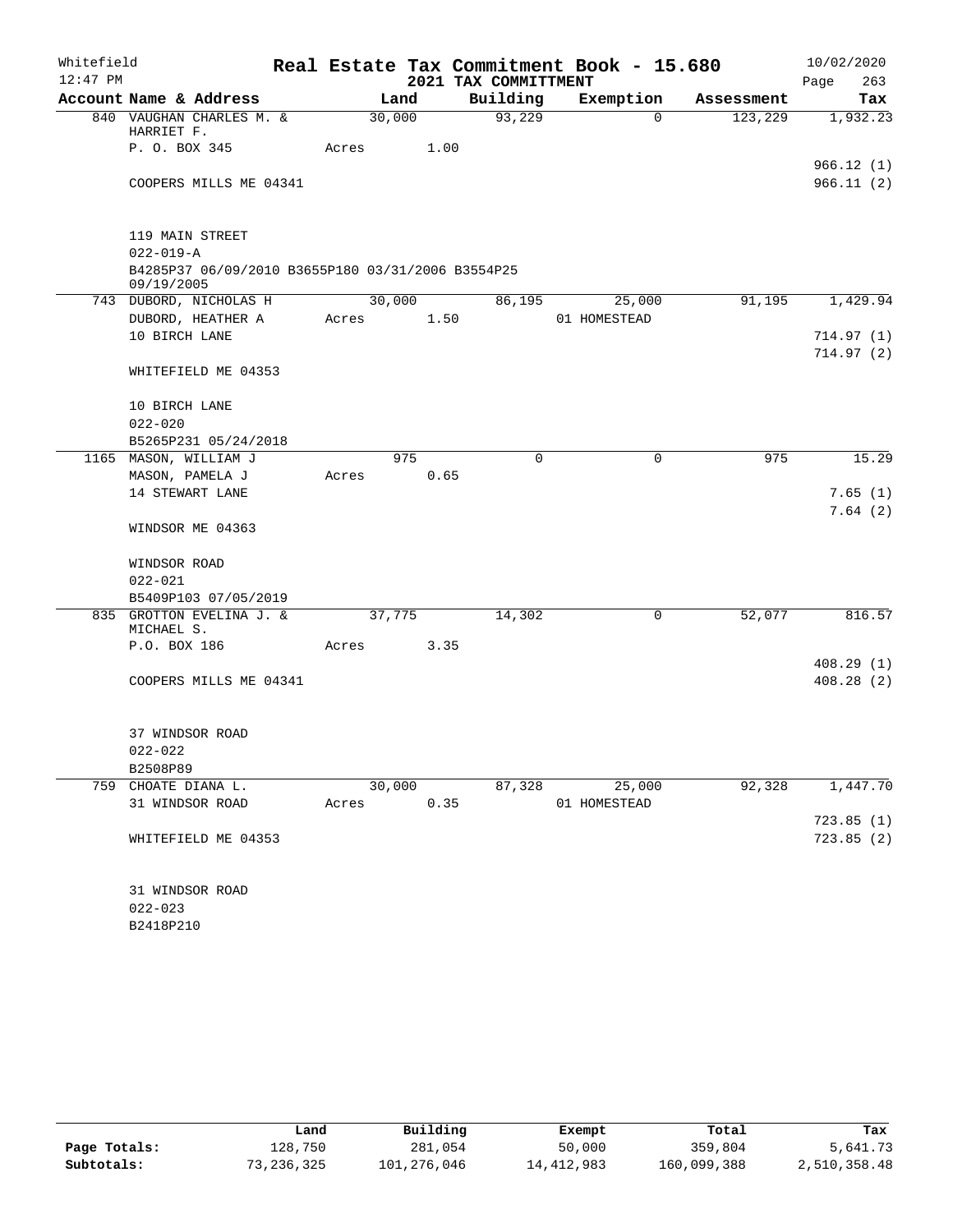| Whitefield   |                                                                                                                        |              |       |                |          |                      | Real Estate Tax Commitment Book - 15.680 |             | 10/02/2020             |
|--------------|------------------------------------------------------------------------------------------------------------------------|--------------|-------|----------------|----------|----------------------|------------------------------------------|-------------|------------------------|
| $12:47$ PM   | Account Name & Address                                                                                                 |              |       |                |          | 2021 TAX COMMITTMENT |                                          |             | 264<br>Page            |
|              |                                                                                                                        |              |       | Land<br>30,000 |          | Building<br>85,382   | Exemption<br>$\Omega$                    | Assessment  | Tax                    |
|              | 607 RZYCKI WOJCIECH<br>195 BIRCH POINT ROAD                                                                            |              | Acres |                | 0.84     |                      |                                          | 115,382     | 1,809.19               |
|              |                                                                                                                        |              |       |                |          |                      |                                          |             | 904.60(1)              |
|              | WISCASSET ME 04578                                                                                                     |              |       |                |          |                      |                                          |             | 904.59(2)              |
|              |                                                                                                                        |              |       |                |          |                      |                                          |             |                        |
|              | 25 WINDSOR ROAD<br>$022 - 024$                                                                                         |              |       |                |          |                      |                                          |             |                        |
|              | B5312P101 09/04/2018 B4906P278 07/13/2015 B4874P153                                                                    |              |       |                |          |                      |                                          |             |                        |
|              | 04/07/2015 B4853P289 01/12/2015 B4769P305 04/09/2014<br>B4476P119 12/29/2011 B4218P4 10/30/2009 B3308P70<br>06/15/2004 |              |       |                |          |                      |                                          |             |                        |
|              | 215 LACASSE ROBERT V. &<br><b>NANCY</b>                                                                                |              |       | 30,000         |          | 93,951               | 25,000                                   | 98,951      | 1,551.55               |
|              | 17 WINDSOR ROAD                                                                                                        |              | Acres |                | 1.00     |                      | 01 HOMESTEAD                             |             |                        |
|              |                                                                                                                        |              |       |                |          |                      |                                          |             | 775.78(1)              |
|              | WHITEFIELD ME 04353                                                                                                    |              |       |                |          |                      |                                          |             | 775.77(2)              |
|              | 17 WINDSOR ROAD                                                                                                        |              |       |                |          |                      |                                          |             |                        |
|              | $022 - 025$                                                                                                            |              |       |                |          |                      |                                          |             |                        |
|              | 474 BINEAU, MARJORIE O                                                                                                 |              |       | 30,600         |          | 109,511              | 25,000                                   | 115,111     | 1,804.94               |
|              | PO BOX 100                                                                                                             |              | Acres |                | 1.90     |                      | 01 HOMESTEAD                             |             |                        |
|              |                                                                                                                        |              |       |                |          |                      |                                          |             | 902.47(1)              |
|              | COOPERS MILLS ME 04341                                                                                                 |              |       |                |          |                      |                                          |             | 902.47(2)              |
|              | 113 MAIN STREET                                                                                                        |              |       |                |          |                      |                                          |             |                        |
|              | $022 - 026$                                                                                                            |              |       |                |          |                      |                                          |             |                        |
|              | B1418P122                                                                                                              |              |       |                |          |                      |                                          |             |                        |
|              | 392 WHITEHOUSE, JEREMY H                                                                                               |              |       | 30,000         |          | 24,992               | $\mathbf 0$                              | 54,992      | 862.27                 |
|              | 9 PLUMMER STREET                                                                                                       |              | Acres |                | 0.22     |                      |                                          |             |                        |
|              | #1                                                                                                                     |              |       |                |          |                      |                                          |             | 431.14 (1)             |
|              | GARDINER ME 04345                                                                                                      |              |       |                |          |                      |                                          |             | 431.13 (2)             |
|              | 111 MAIN STREET                                                                                                        |              |       |                |          |                      |                                          |             |                        |
|              | $022 - 027$                                                                                                            |              |       |                |          |                      |                                          |             |                        |
|              | B3828P319 01/31/2007                                                                                                   |              |       |                |          |                      |                                          |             |                        |
|              | 137 WHITEHOUSE, CURT W                                                                                                 |              |       | 40,810         |          | 62,715               | 31,000                                   | 72,525      | 1,137.19               |
|              | P.O. BOX 61                                                                                                            |              | Acres |                | 5.70     |                      | 01 HOMESTEAD                             |             |                        |
|              | COOPERS MILLS ME 04341                                                                                                 |              |       |                |          |                      | 05 VET EXEMPTION                         |             | 568.60(1)<br>568.59(2) |
|              |                                                                                                                        |              |       |                |          |                      |                                          |             |                        |
|              | 107 MAIN STREET                                                                                                        |              |       |                |          |                      |                                          |             |                        |
|              | $022 - 028$                                                                                                            |              |       |                |          |                      |                                          |             |                        |
|              | B4819P123 09/18/2014 B2261P1                                                                                           |              |       |                |          |                      |                                          |             |                        |
|              | 1376 WHITEHOUSE, JEREMY H                                                                                              |              |       | 30,000         |          | 24,079               | $\mathbf 0$                              | 54,079      | 847.96                 |
|              | 9 PLUMMER STREET<br>#1                                                                                                 |              | Acres |                | 0.07     |                      |                                          |             | 423.98 (1)             |
|              | GARDINER ME 04345                                                                                                      |              |       |                |          |                      |                                          |             | 423.98 (2)             |
|              |                                                                                                                        |              |       |                |          |                      |                                          |             |                        |
|              | 105 MAIN STREET                                                                                                        |              |       |                |          |                      |                                          |             |                        |
|              | $022 - 029$                                                                                                            |              |       |                |          |                      |                                          |             |                        |
|              | B3828P319 01/31/2007                                                                                                   |              |       |                |          |                      |                                          |             |                        |
|              |                                                                                                                        | Land         |       |                | Building |                      | Exempt                                   | Total       | Tax                    |
| Page Totals: |                                                                                                                        | 191,410      |       |                | 400,630  |                      | 81,000                                   | 511,040     | 8,013.10               |
| Subtotals:   |                                                                                                                        | 73, 427, 735 |       | 101,676,676    |          |                      | 14,493,983                               | 160,610,428 | 2,518,371.58           |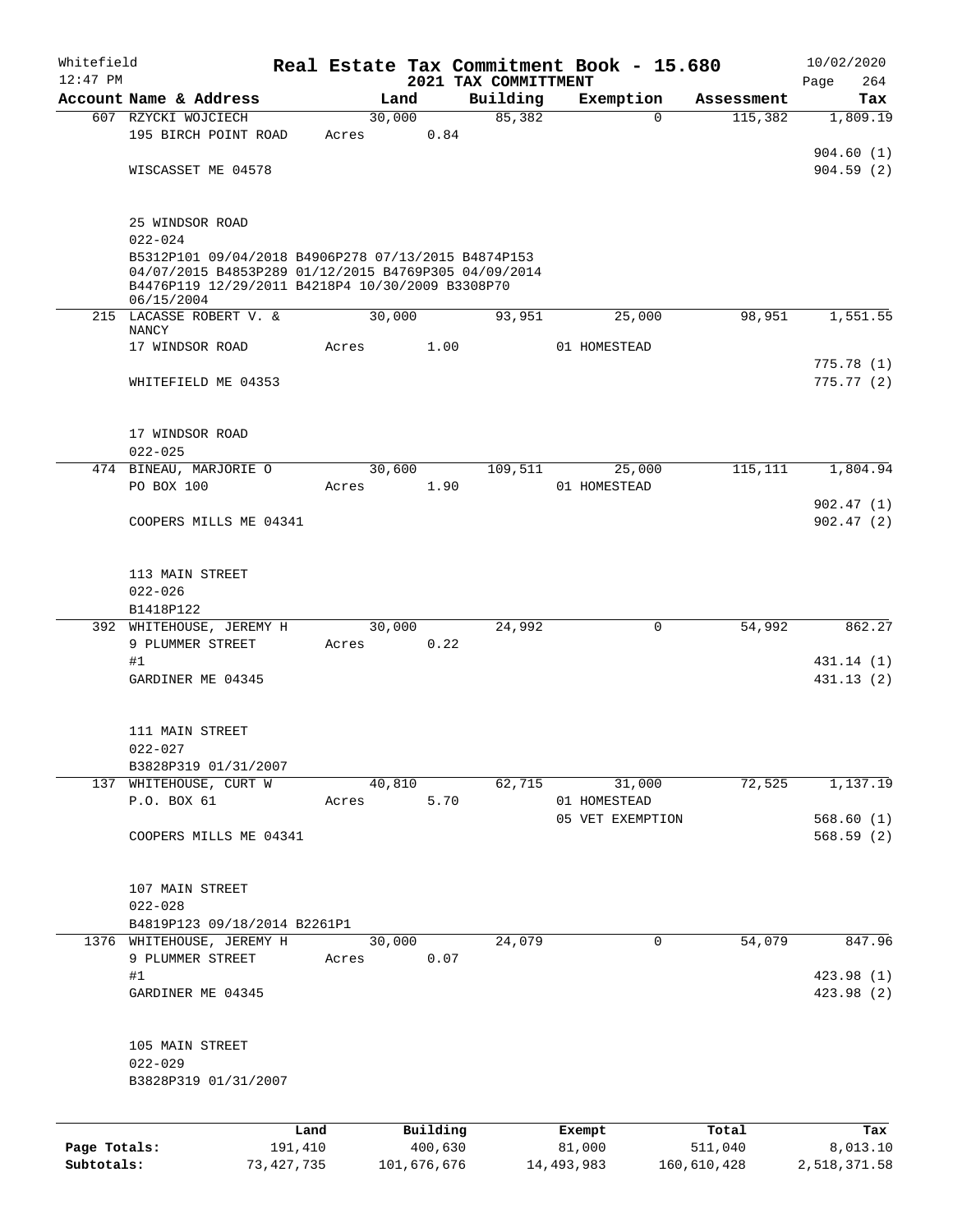| Whitefield<br>$12:47$ PM |                                                                       |         |       |          |       | Real Estate Tax Commitment Book - 15.680 |              |            | 10/02/2020                  |
|--------------------------|-----------------------------------------------------------------------|---------|-------|----------|-------|------------------------------------------|--------------|------------|-----------------------------|
|                          | Account Name & Address                                                |         |       | Land     |       | 2021 TAX COMMITTMENT<br>Building         | Exemption    | Assessment | Page<br>265<br>Tax          |
|                          | 718 HUNTLEY, BRIAN D                                                  |         |       | 7,600    |       | 0                                        | $\Omega$     | 7,600      | 119.17                      |
|                          | P.O. BOX 145                                                          |         | Acres |          | 1.90  |                                          |              |            |                             |
|                          |                                                                       |         |       |          |       |                                          |              |            | 59.59(1)                    |
|                          | COOPERS MILLS ME 04341                                                |         |       |          |       |                                          |              |            | 59.58(2)                    |
|                          |                                                                       |         |       |          |       |                                          |              |            |                             |
|                          |                                                                       |         |       |          |       |                                          |              |            |                             |
|                          | <b>BASIN LANE</b><br>$022 - 032$                                      |         |       |          |       |                                          |              |            |                             |
|                          | B4352P58 12/14/2010 B1399P342                                         |         |       |          |       |                                          |              |            |                             |
|                          | 585 JOSLYN, BROOKE A                                                  |         |       | 30,000   |       | 130,210                                  | 0            | 160,210    | 2,512.09                    |
|                          | 450 WEST 24TH STREET,                                                 |         | Acres |          | 0.66  |                                          |              |            |                             |
|                          | APT 11AB                                                              |         |       |          |       |                                          |              |            |                             |
|                          | NEW YORK NY 10011                                                     |         |       |          |       |                                          |              |            | 1,256.05(1)<br>1, 256.04(2) |
|                          |                                                                       |         |       |          |       |                                          |              |            |                             |
|                          |                                                                       |         |       |          |       |                                          |              |            |                             |
|                          | 97 MAIN STREET                                                        |         |       |          |       |                                          |              |            |                             |
|                          | $022 - 033$                                                           |         |       |          |       |                                          |              |            |                             |
|                          | B5158P286 07/20/2017                                                  |         |       |          |       |                                          |              |            |                             |
|                          | 460 MARTINELLI, BENJAMIN C                                            |         |       | 30,000   |       | 127,500                                  | $\mathsf{O}$ | 157,500    | 2,469.60                    |
|                          | 81 FOX FARM ROAD                                                      |         | Acres |          | 0.25  |                                          |              |            |                             |
|                          | WHITEFIELD ME 04343                                                   |         |       |          |       |                                          |              |            | 1,234.80(1)<br>1,234.80(2)  |
|                          |                                                                       |         |       |          |       |                                          |              |            |                             |
|                          |                                                                       |         |       |          |       |                                          |              |            |                             |
|                          | 95 MAIN STREET                                                        |         |       |          |       |                                          |              |            |                             |
|                          | $022 - 034$                                                           |         |       |          |       |                                          |              |            |                             |
|                          | B5208P6 11/30/2017                                                    |         |       |          |       |                                          |              |            |                             |
|                          | 107 LIBBY, JERRY                                                      |         |       | 48,095   |       | 45,800                                   | 0            | 93,895     | 1,472.27                    |
|                          | LIBBY, MARY<br>89 MAIN STREET                                         |         | Acres |          | 21.30 |                                          |              |            | 736.14(1)                   |
|                          |                                                                       |         |       |          |       |                                          |              |            | 736.13(2)                   |
|                          | WHITEFIELD ME 04353                                                   |         |       |          |       |                                          |              |            |                             |
|                          |                                                                       |         |       |          |       |                                          |              |            |                             |
|                          | 89 MAIN STREET                                                        |         |       |          |       |                                          |              |            |                             |
|                          | $022 - 035$                                                           |         |       |          |       |                                          |              |            |                             |
|                          | B4927P45 09/10/2015 B4033P93 07/29/2008<br>877 PIGNATELLO LAUREN M. & |         |       | 31,500   |       | 2,588                                    | 0            | 34,088     | 534.50                      |
|                          | SEAN M.                                                               |         |       |          |       |                                          |              |            |                             |
|                          | P.O. BOX 24                                                           |         | Acres |          | 2.50  |                                          |              |            |                             |
|                          |                                                                       |         |       |          |       |                                          |              |            | 267.25(1)                   |
|                          | COOPERS MILLS ME 04341                                                |         |       |          |       |                                          |              |            | 267.25(2)                   |
|                          |                                                                       |         |       |          |       |                                          |              |            |                             |
|                          | MAIN STREET                                                           |         |       |          |       |                                          |              |            |                             |
|                          | $022 - 035 - A$                                                       |         |       |          |       |                                          |              |            |                             |
|                          | B4180P250 07/24/2009                                                  |         |       |          |       |                                          |              |            |                             |
|                          | 346 MASON DAVID J. & SARAH                                            |         |       | 30,000   |       | 53,837                                   | $\mathsf{O}$ | 83,837     | 1,314.56                    |
|                          | M. KRAMER<br>79 MAIN STREET                                           |         | Acres |          | 0.98  |                                          |              |            |                             |
|                          |                                                                       |         |       |          |       |                                          |              |            | 657.28(1)                   |
|                          | WHITEFIELD ME 04353                                                   |         |       |          |       |                                          |              |            | 657.28 (2)                  |
|                          |                                                                       |         |       |          |       |                                          |              |            |                             |
|                          | 79 MAIN STREET                                                        |         |       |          |       |                                          |              |            |                             |
|                          | $022 - 036$                                                           |         |       |          |       |                                          |              |            |                             |
|                          | B4334P214 11/23/2010 B3999P301 05/05/2008                             |         |       |          |       |                                          |              |            |                             |
|                          |                                                                       |         |       |          |       |                                          |              |            |                             |
|                          |                                                                       | Land    |       | Building |       |                                          | Exempt       | Total      | Tax                         |
| Page Totals:             |                                                                       | 177,195 |       | 359,935  |       |                                          | 0            | 537,130    | 8,422.19                    |

**Subtotals:** 73,604,930 102,036,611 14,493,983 161,147,558 2,526,793.77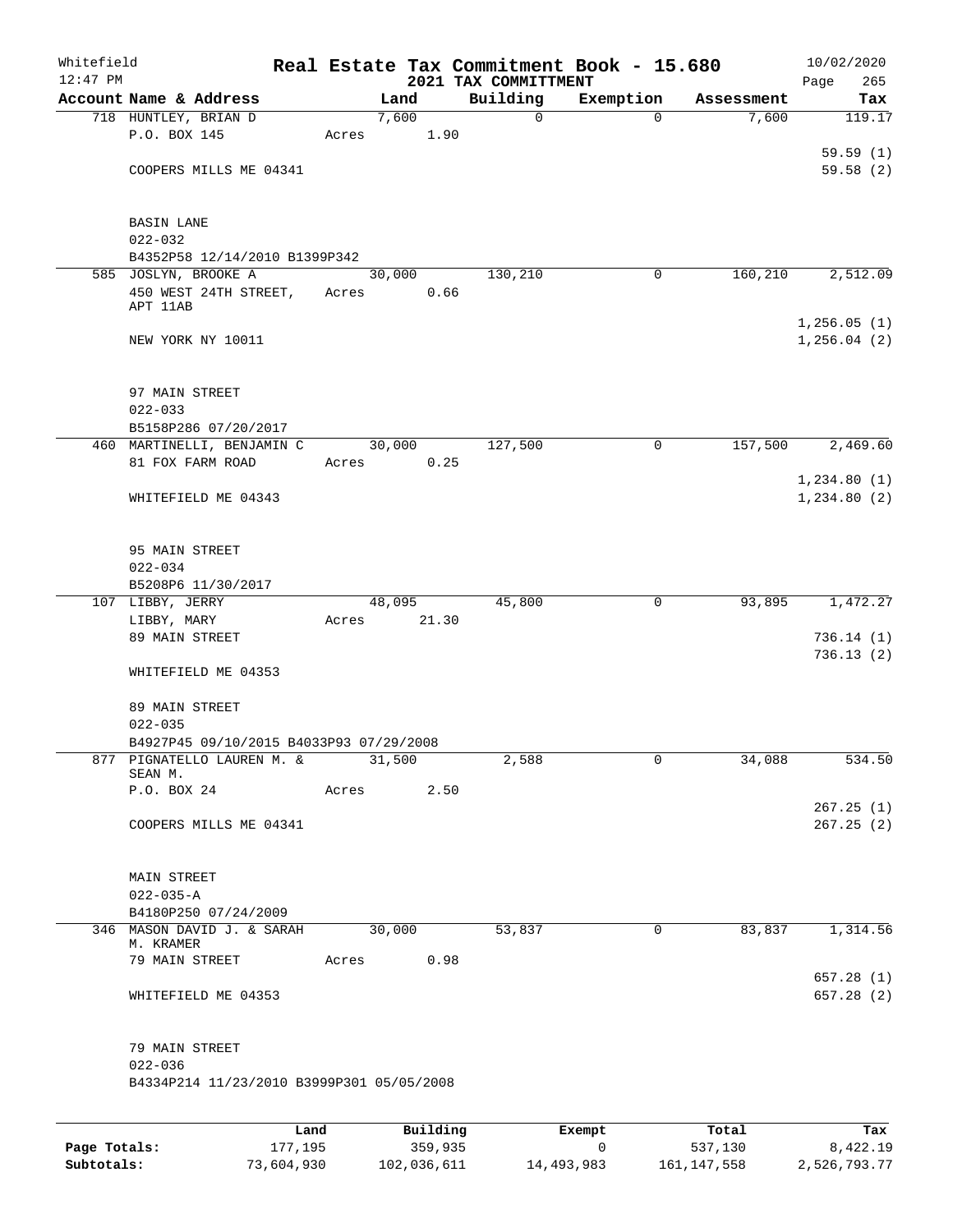| Whitefield<br>$12:47$ PM |                                                       |            |       |             | Real Estate Tax Commitment Book - 15.680<br>2021 TAX COMMITTMENT |             |                  |             | 10/02/2020<br>266<br>Page  |
|--------------------------|-------------------------------------------------------|------------|-------|-------------|------------------------------------------------------------------|-------------|------------------|-------------|----------------------------|
|                          | Account Name & Address                                |            |       | Land        | Building                                                         |             | Exemption        | Assessment  | Tax                        |
|                          | 865 GLIDDEN GEORGIA E. &                              |            |       | 30, 345     | 105,529                                                          |             | 6,000            | 129,874     | 2,036.42                   |
|                          | NEWELL R.E.                                           |            |       |             |                                                                  |             |                  |             |                            |
|                          | P.O. BOX 37                                           |            | Acres |             | 1.73                                                             |             | 05 VET EXEMPTION |             |                            |
|                          | COOPERS MILLS ME 04341                                |            |       |             |                                                                  |             |                  |             | 1,018.21(1)<br>1,018.21(2) |
|                          |                                                       |            |       |             |                                                                  |             |                  |             |                            |
|                          |                                                       |            |       |             |                                                                  |             |                  |             |                            |
|                          | 75 MAIN STREET                                        |            |       |             |                                                                  |             |                  |             |                            |
|                          | $022 - 037$                                           |            |       |             |                                                                  |             |                  |             |                            |
|                          | B4446P166 10/07/2011 B2657P151<br>610 OSTROFF, MARK R |            |       | 46,130      | 112,788                                                          |             | 0                | 158,918     | 2,491.83                   |
|                          | HUNTLEY, ROBIN M                                      |            |       | Acres 18.60 |                                                                  |             |                  |             |                            |
|                          | 63 MAIN ST                                            |            |       |             |                                                                  |             |                  |             | 1, 245.92(1)               |
|                          |                                                       |            |       |             |                                                                  |             |                  |             | 1, 245.91(2)               |
|                          | WHITEFIELD ME 04353                                   |            |       |             |                                                                  |             |                  |             |                            |
|                          | 63 MAIN STREET                                        |            |       |             |                                                                  |             |                  |             |                            |
|                          | $022 - 038$                                           |            |       |             |                                                                  |             |                  |             |                            |
|                          | B5493P53 02/21/2020                                   |            |       |             |                                                                  |             |                  |             |                            |
|                          | 691 HUNTLEY, BRIAN D                                  |            |       | 21,450      |                                                                  | $\Omega$    | $\mathbf 0$      | 21,450      | 336.34                     |
|                          | P.O. BOX 145                                          |            |       | Acres 23.00 |                                                                  |             |                  |             |                            |
|                          |                                                       |            |       |             |                                                                  |             |                  |             | 168.17(1)                  |
|                          | COOPERS MILLS ME 04341                                |            |       |             |                                                                  |             |                  |             | 168.17(2)                  |
|                          |                                                       |            |       |             |                                                                  |             |                  |             |                            |
|                          |                                                       |            |       |             |                                                                  |             |                  |             |                            |
|                          | BASIN LANE<br>$022 - 040$                             |            |       |             |                                                                  |             |                  |             |                            |
|                          | B4352P58 12/14/2010 B1380P138                         |            |       |             |                                                                  |             |                  |             |                            |
|                          | 1013 MITCHELL, LANCE                                  |            |       | 30,150      | 120, 385                                                         |             | 25,000           | 125,535     | 1,968.39                   |
|                          | 28 SOMERVILLE ROAD                                    |            |       | Acres 1.60  |                                                                  |             | 01 HOMESTEAD     |             |                            |
|                          |                                                       |            |       |             |                                                                  |             |                  |             | 984.20 (1)                 |
|                          | WHITEFIELD ME 04353                                   |            |       |             |                                                                  |             |                  |             | 984.19 (2)                 |
|                          |                                                       |            |       |             |                                                                  |             |                  |             |                            |
|                          | 28 SOMERVILLE ROAD                                    |            |       |             |                                                                  |             |                  |             |                            |
|                          | $023 - 001$                                           |            |       |             |                                                                  |             |                  |             |                            |
|                          | B5086P245 12/15/2016 B5053P143 07/26/2016 B4995P163   |            |       |             |                                                                  |             |                  |             |                            |
|                          | 04/06/2016 B4794P280 07/02/2014 B4773P172 04/25/2014  |            |       |             |                                                                  |             |                  |             |                            |
|                          | B3976P218 03/10/2008                                  |            |       | 20,150      | 6,063                                                            |             | 0                |             | 411.02                     |
| 1810                     | WELLMAN, AARON O<br>PERKINS, KRISTY A                 |            | Acres | 1.60        |                                                                  |             |                  | 26,213      |                            |
|                          | 34 SOMERVILLE ROAD                                    |            |       |             |                                                                  |             |                  |             | 205.51(1)                  |
|                          |                                                       |            |       |             |                                                                  |             |                  |             | 205.51(2)                  |
|                          | WHITEFIELD ME                                         |            |       |             |                                                                  |             |                  |             |                            |
|                          | 04353-3165                                            |            |       |             |                                                                  |             |                  |             |                            |
|                          | 34 SOMERVILLE ROAD                                    |            |       |             |                                                                  |             |                  |             |                            |
|                          | $023 - 001 - A$                                       |            |       |             |                                                                  |             |                  |             |                            |
|                          | B5260P192 05/25/2018                                  |            |       |             |                                                                  |             |                  |             |                            |
| 725                      | BROWN JOSEPH E.                                       |            |       | 33,890      |                                                                  | $\mathbf 0$ | 0                | 33,890      | 531.40                     |
|                          | BROWN, MARILYN G                                      |            | Acres | 15.80       |                                                                  |             |                  |             |                            |
|                          | 64 SOMERVILLE ROAD                                    |            |       |             |                                                                  |             |                  |             | 265.70(1)                  |
|                          | JEFFERSON ME 04348                                    |            |       |             |                                                                  |             |                  |             | 265.70(2)                  |
|                          |                                                       |            |       |             |                                                                  |             |                  |             |                            |
|                          | SOMERVILLE ROAD<br>$023 - 002$                        |            |       |             |                                                                  |             |                  |             |                            |
|                          | B5325P305 10/25/2018 B5282P34 10/27/2018 B4772P255    |            |       |             |                                                                  |             |                  |             |                            |
|                          | 04/23/2014                                            | Land       |       | Building    |                                                                  | Exempt      |                  | Total       | Tax                        |
| Page Totals:             |                                                       | 182,115    |       | 344,765     |                                                                  | 31,000      |                  | 495,880     | 7,775.40                   |
| Subtotals:               |                                                       | 73,787,045 |       | 102,381,376 |                                                                  | 14,524,983  |                  | 161,643,438 | 2,534,569.17               |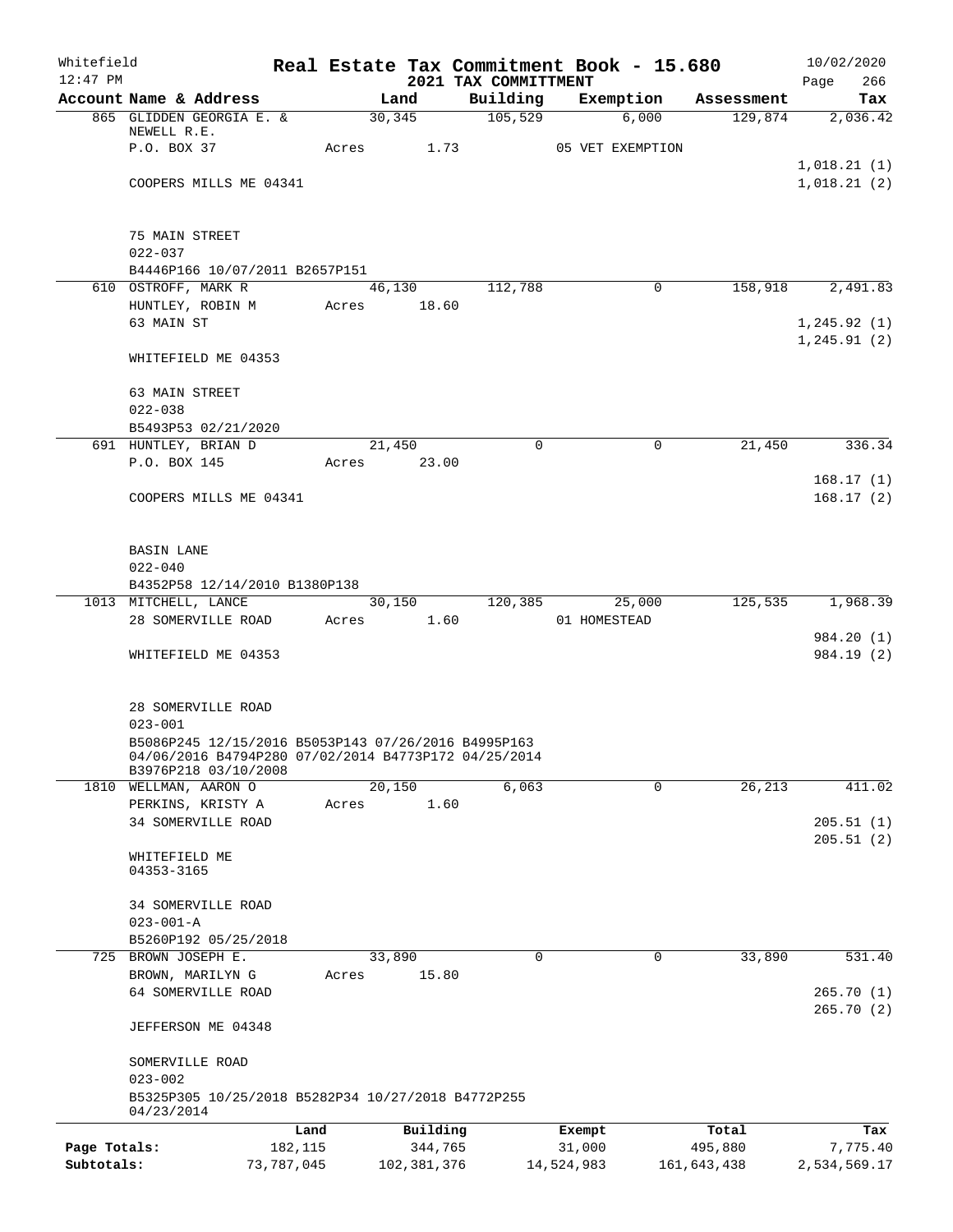| Whitefield<br>$12:47$ PM |                                          |             |        | 2021 TAX COMMITTMENT | Real Estate Tax Commitment Book - 15.680 |            | 10/02/2020<br>Page<br>267 |
|--------------------------|------------------------------------------|-------------|--------|----------------------|------------------------------------------|------------|---------------------------|
|                          | Account Name & Address                   |             | Land   |                      | Building Exemption                       | Assessment | Tax                       |
|                          | 63 KING, GAIL R & ROBERT D               |             | 65,890 |                      | 86,369<br>25,000                         | 127,259    | 1,995.42                  |
|                          | 624 MILLS ROAD, FRONT                    | Acres 7.30  |        |                      | 01 HOMESTEAD                             |            |                           |
|                          |                                          |             |        |                      |                                          |            | 997.71 (1)                |
|                          | WHITEFIELD ME 04353                      |             |        |                      |                                          |            | 997.71 (2)                |
|                          | 624 MILLS ROAD, FRONT                    |             |        |                      |                                          |            |                           |
|                          | $024 - 001$                              |             |        |                      |                                          |            |                           |
|                          | B4710P261 09/13/2013 B1579P204           |             |        |                      |                                          |            |                           |
|                          | 1427 BRANN, LINDA<br>PO BOX 30           | 43,890      |        | 6,097                | $\mathbf 0$                              | 49,987     | 783.80                    |
|                          |                                          | Acres 15.80 |        |                      |                                          |            | 391.90(1)                 |
|                          | COOPERS MILLS ME 04341                   |             |        |                      |                                          |            | 391.90 (2)                |
|                          | 636 MILLS ROAD                           |             |        |                      |                                          |            |                           |
|                          | $024 - 002$                              |             |        |                      |                                          |            |                           |
|                          | B860P145                                 |             |        |                      |                                          |            |                           |
|                          | 1296 BRANN, LINDA L                      |             | 30,000 |                      | 16,537<br>25,000                         | 21,537     | 337.70                    |
|                          | PO BOX 30                                | Acres 1.50  |        |                      | 01 HOMESTEAD                             |            | 168.85(1)                 |
|                          | COOPERS MILLS ME 04341                   |             |        |                      |                                          |            | 168.85(2)                 |
|                          |                                          |             |        |                      |                                          |            |                           |
|                          | 638 MILLS ROAD                           |             |        |                      |                                          |            |                           |
|                          | $024 - 003$                              |             |        |                      |                                          |            |                           |
|                          | B2730P111 B2678P290 04/26/2001           |             |        |                      |                                          |            |                           |
|                          | 538 MILLER, GREGORY J                    |             | 44,010 | 12,394               | $\mathbf 0$                              | 56,404     | 884.41                    |
|                          | MILLER, DIANE M<br>20 OTTER LANE         | Acres       | 9.70   |                      |                                          |            |                           |
|                          |                                          |             |        |                      |                                          |            | 442.21 (1)<br>442.20 (2)  |
|                          | WHITEFIELD ME 04353                      |             |        |                      |                                          |            |                           |
|                          | 20 OTTER LANE                            |             |        |                      |                                          |            |                           |
|                          | $024 - 004$                              |             |        |                      |                                          |            |                           |
|                          | B5062P203 10/06/2016 B4076P97 11/17/2008 |             |        |                      |                                          |            |                           |
|                          | 1344 WILSON CLIFFORD E                   | 52,250      |        | 21,677               | 25,000                                   | 48,927     | 767.18                    |
|                          | 19 HILLSIDE LANE                         | Acres       | 3.00   |                      | 01 HOMESTEAD                             |            |                           |
|                          |                                          |             |        |                      |                                          |            | 383.59(1)                 |
|                          | WHITEFIELD ME 04353                      |             |        |                      |                                          |            | 383.59 (2)                |
|                          | 19 HILLSIDE LANE                         |             |        |                      |                                          |            |                           |
|                          | $024 - 004 - A$                          |             |        |                      |                                          |            |                           |
|                          | 1548 COLE, CHARLES DOUGLAS               | 46,275      |        | 32,223               | 0                                        | 78,498     | 1,230.85                  |
|                          | PO BOX 82                                | Acres       | 2.35   |                      |                                          |            |                           |
|                          |                                          |             |        |                      |                                          |            | 615.43(1)                 |
|                          | COOPERS MILLS ME 04341                   |             |        |                      |                                          |            | 615.42(2)                 |
|                          | 1 OTTER LANE                             |             |        |                      |                                          |            |                           |
|                          | $024 - 004 - B$                          |             |        |                      |                                          |            |                           |
|                          | B5173P101 08/23/2017                     |             |        |                      |                                          |            |                           |
|                          |                                          |             |        |                      |                                          |            |                           |

|              | Land       | Building    | Exempt     | Total       | Tax          |
|--------------|------------|-------------|------------|-------------|--------------|
| Page Totals: | 282,315    | 175,297     | 75,000     | 382,612     | 5,999.36     |
| Subtotals:   | 74,069,360 | 102,556,673 | 14,599,983 | 162,026,050 | 2,540,568.53 |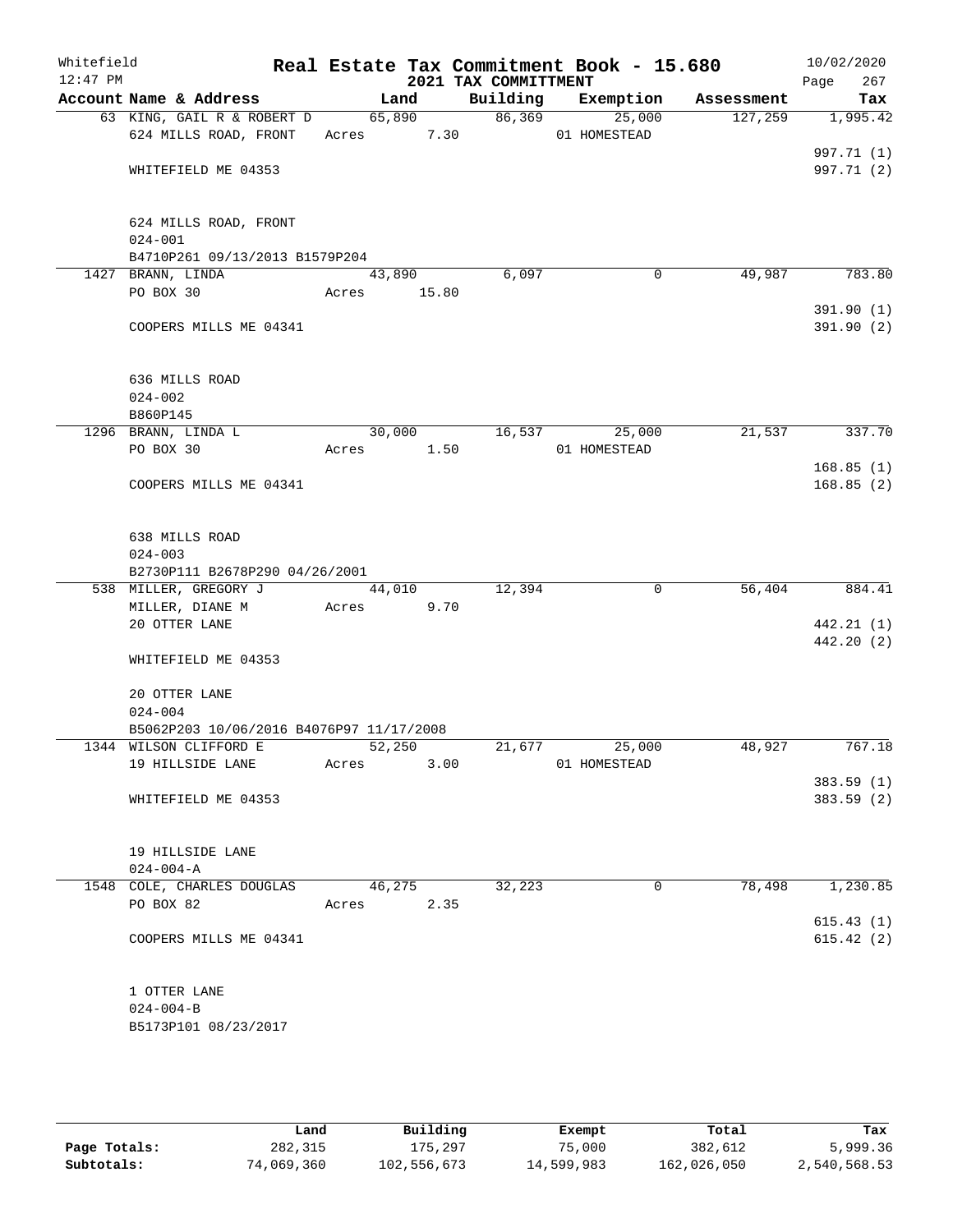| Whitefield<br>$12:47$ PM |                                              |        |   |      | 2021 TAX COMMITTMENT | Real Estate Tax Commitment Book - 15.680 |            | 10/02/2020<br>268<br>Page |
|--------------------------|----------------------------------------------|--------|---|------|----------------------|------------------------------------------|------------|---------------------------|
|                          | Account Name & Address                       | Land   |   |      | Building             | Exemption                                | Assessment | Tax                       |
|                          | 1465 PAETOW, GARDNER V                       | 42,490 |   |      | 138,690              | $\Omega$                                 | 181, 180   | 2,840.90                  |
|                          | P.O. BOX 136                                 | Acres  |   | 7.80 |                      |                                          |            |                           |
|                          |                                              |        |   |      |                      |                                          |            | 1,420.45(1)               |
|                          | COOPERS MILLS ME 04341                       |        |   |      |                      |                                          |            | 1,420.45(2)               |
|                          |                                              |        |   |      |                      |                                          |            |                           |
|                          |                                              |        |   |      |                      |                                          |            |                           |
|                          | <b>30 HILLSIDE LANE</b><br>$024 - 004 - C$   |        |   |      |                      |                                          |            |                           |
|                          | 1007 BURMAN CHARLES H. &                     | 30,978 |   |      | 0                    | 0                                        | 30,978     | 485.74                    |
|                          | LORENE                                       |        |   |      |                      |                                          |            |                           |
|                          | P.O. BOX 232                                 | Acres  |   | 5.91 |                      |                                          |            |                           |
|                          |                                              |        |   |      |                      |                                          |            | 242.87(1)                 |
|                          | ORRINGTON ME 04474                           |        |   |      |                      |                                          |            | 242.87(2)                 |
|                          |                                              |        |   |      |                      |                                          |            |                           |
|                          |                                              |        |   |      |                      |                                          |            |                           |
|                          | ROCKLAND ROAD                                |        |   |      |                      |                                          |            |                           |
|                          | $024 - 006$                                  |        |   |      |                      |                                          |            |                           |
|                          | 948 LIBBY, L JON                             | 30,750 |   |      | 53,020               | 0                                        | 83,770     | 1,313.51                  |
|                          | 32 MAIN STREET                               | Acres  |   | 2.00 |                      |                                          |            | 656.76(1)                 |
|                          | WHITEFIELD ME 04353                          |        |   |      |                      |                                          |            | 656.75(2)                 |
|                          |                                              |        |   |      |                      |                                          |            |                           |
|                          |                                              |        |   |      |                      |                                          |            |                           |
|                          | 32 MAIN STREET                               |        |   |      |                      |                                          |            |                           |
|                          | $024 - 007$                                  |        |   |      |                      |                                          |            |                           |
|                          | B2292P140                                    |        |   |      |                      |                                          |            |                           |
|                          | 95 CLARK DANA E.                             | 31,500 |   |      | 19,269               | 0                                        | 50,769     | 796.06                    |
|                          | 192 ATKINS ROAD                              | Acres  |   | 2.50 |                      |                                          |            |                           |
|                          |                                              |        |   |      |                      |                                          |            | 398.03(1)                 |
|                          | <b>JEFFERSON ME 04348 3249</b>               |        |   |      |                      |                                          |            | 398.03(2)                 |
|                          |                                              |        |   |      |                      |                                          |            |                           |
|                          |                                              |        |   |      |                      |                                          |            |                           |
|                          | 73 ROCKLAND ROAD<br>$024 - 007 - A$          |        |   |      |                      |                                          |            |                           |
|                          | B1890P11                                     |        |   |      |                      |                                          |            |                           |
|                          | 1676 CONSOLIDATED                            |        | 0 |      | 58,311               | 0                                        | 58,311     | 914.32                    |
|                          | COMMUNICATIONS                               |        |   |      |                      |                                          |            |                           |
|                          | NORTHERN NEW ENGLAND                         |        |   |      |                      |                                          |            |                           |
|                          | TELEPHONE OPERATIONS                         |        |   |      |                      |                                          |            |                           |
|                          | NORTHERN NEW ENGLAND<br>TELEPHONE OPERATIONS |        |   |      |                      |                                          |            | 457.16(1)                 |
|                          | ATTN: TAX 2-4                                |        |   |      |                      |                                          |            | 457.16(2)                 |
|                          | 121 SOUTH 17TH STREET                        |        |   |      |                      |                                          |            |                           |
|                          | MATTOON IL 61938                             |        |   |      |                      |                                          |            |                           |
|                          | 40 MAIN STREET                               |        |   |      |                      |                                          |            |                           |
|                          | $024 - 007 - ON$                             |        |   |      |                      |                                          |            |                           |
|                          | 667 HUNTLEY BRIAN D.                         | 20,000 |   |      | 2,324                | $\Omega$                                 | 22,324     | 350.04                    |
|                          | P.O. BOX 145                                 | Acres  |   | 1.50 |                      |                                          |            |                           |
|                          |                                              |        |   |      |                      |                                          |            | 175.02(1)                 |
|                          | COOPERS MILLS ME 04341                       |        |   |      |                      |                                          |            | 175.02(2)                 |
|                          |                                              |        |   |      |                      |                                          |            |                           |
|                          | 72 MAIN STREET                               |        |   |      |                      |                                          |            |                           |
|                          | $024 - 008$                                  |        |   |      |                      |                                          |            |                           |
|                          | B4352P58 12/14/2010 B1726P170                |        |   |      |                      |                                          |            |                           |
|                          |                                              |        |   |      |                      |                                          |            |                           |
|                          |                                              |        |   |      |                      |                                          |            |                           |

|              | Land       | Building    | Exempt     | Total         | Tax          |
|--------------|------------|-------------|------------|---------------|--------------|
| Page Totals: | 155,718    | 271,614     |            | 427,332       | 6,700.57     |
| Subtotals:   | 74,225,078 | 102,828,287 | 14,599,983 | 162, 453, 382 | 2,547,269.10 |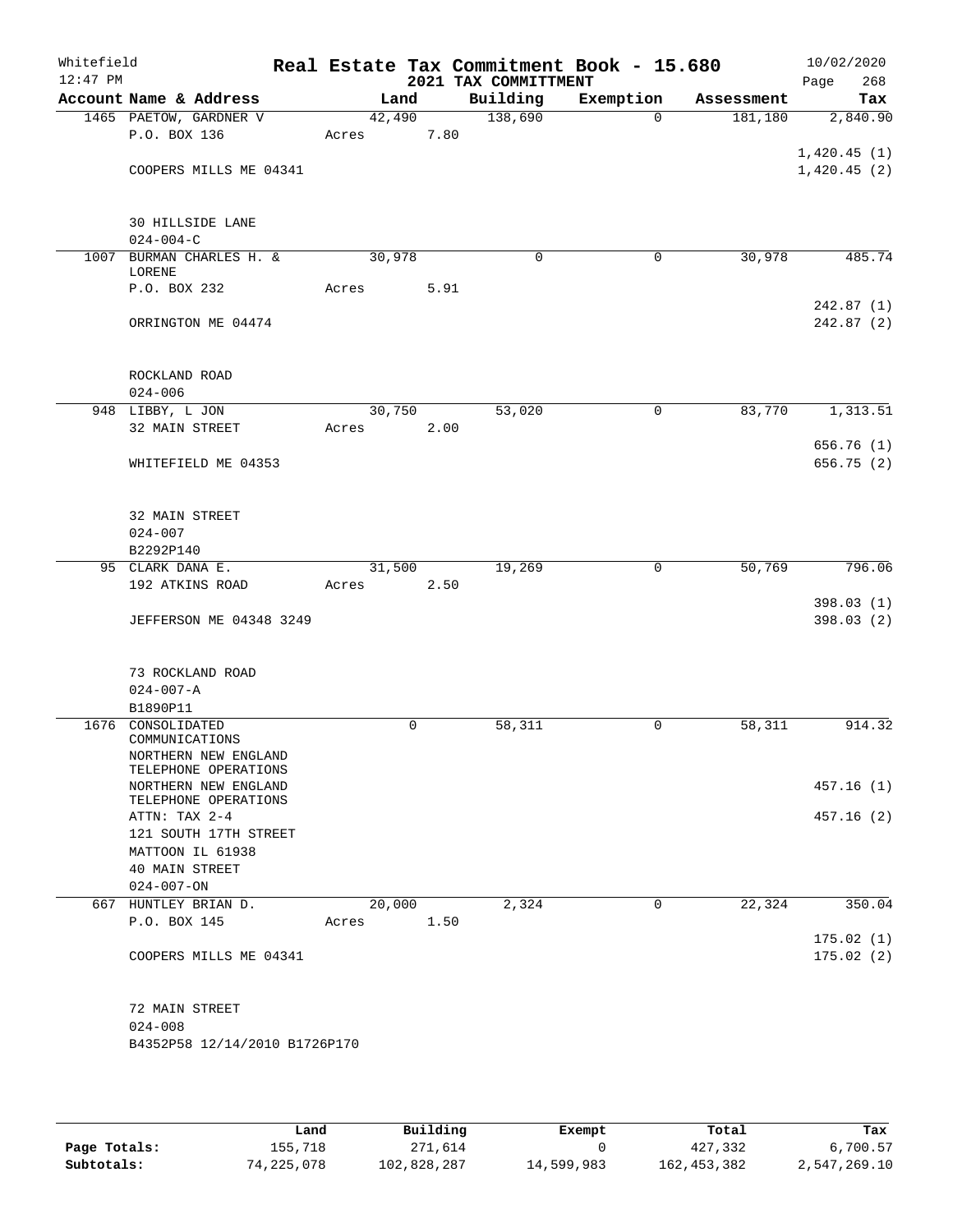| Whitefield   |                                                                  |            |       |             |         |                                  | Real Estate Tax Commitment Book - 15.680 |             |             | 10/02/2020             |
|--------------|------------------------------------------------------------------|------------|-------|-------------|---------|----------------------------------|------------------------------------------|-------------|-------------|------------------------|
| $12:47$ PM   | Account Name & Address                                           |            |       | Land        |         | 2021 TAX COMMITTMENT<br>Building | Exemption                                |             | Assessment  | Page<br>269<br>Tax     |
|              | 402 GAUVIN WILLIAM R. &                                          |            |       | 36,290      |         | 46,804                           |                                          | $\mathbf 0$ | 83,094      | 1,302.91               |
|              | FRANCES A.                                                       |            |       |             |         |                                  |                                          |             |             |                        |
|              | 29 MAIN STREET                                                   |            | Acres |             | 6.30    |                                  |                                          |             |             |                        |
|              |                                                                  |            |       |             |         |                                  |                                          |             |             | 651.46(1)              |
|              | WHITEFIELD ME 04353                                              |            |       |             |         |                                  |                                          |             |             | 651.45(2)              |
|              | 29 MAIN STREET                                                   |            |       |             |         |                                  |                                          |             |             |                        |
|              | $024 - 010$                                                      |            |       |             |         |                                  |                                          |             |             |                        |
|              | B3614P99 12/30/2005 B1504P1                                      |            |       |             |         |                                  |                                          |             |             |                        |
|              | 1654 BRANN ROBERT & FAITH                                        |            |       | 47,210      |         | 61,930                           | 25,000                                   |             | 84,140      | 1,319.32               |
|              | PO BOX 32                                                        |            |       | Acres 19.95 |         |                                  | 01 HOMESTEAD                             |             |             |                        |
|              | COOPERS MILLS ME 04341                                           |            |       |             |         |                                  |                                          |             |             | 659.66(1)<br>659.66(2) |
|              |                                                                  |            |       |             |         |                                  |                                          |             |             |                        |
|              | 18 NORTHEAST LANE                                                |            |       |             |         |                                  |                                          |             |             |                        |
|              | $025 - 001$                                                      |            |       |             |         |                                  |                                          |             |             |                        |
|              | B868P270                                                         |            |       |             |         |                                  |                                          |             |             |                        |
|              | 1726 BRANN ROBERT A., JR.<br>BRANN ROBERT A., KRISTY Acres 12.05 |            |       | 40,890      |         | 23,382                           |                                          | $\mathbf 0$ | 64,272      | 1,007.78               |
|              | J<br>PO BOX 32                                                   |            |       |             |         |                                  |                                          |             |             | 503.89(1)              |
|              | COOPERS MILLS ME 04341                                           |            |       |             |         |                                  |                                          |             |             | 503.89(2)              |
|              | 13 NORTHEAST LANE                                                |            |       |             |         |                                  |                                          |             |             |                        |
|              | $025 - 001 - A$                                                  |            |       |             |         |                                  |                                          |             |             |                        |
|              | B5423P293 08/07/2019 B3272P199 04/16/2004                        |            |       |             |         |                                  |                                          |             |             |                        |
|              | 1327 NORTHRUP, NATHAN O                                          |            |       | 2,100       |         | $\Omega$                         |                                          | $\mathbf 0$ | 2,100       | 32.93                  |
|              | 66 GOOSE HILL ROAD                                               |            | Acres |             | 1.40    |                                  |                                          |             |             | 16.47(1)               |
|              | JEFFERSON ME 04348                                               |            |       |             |         |                                  |                                          |             |             | 16.46(2)               |
|              |                                                                  |            |       |             |         |                                  |                                          |             |             |                        |
|              | AUGUSTA ROAD                                                     |            |       |             |         |                                  |                                          |             |             |                        |
|              | $025 - 002$                                                      |            |       |             |         |                                  |                                          |             |             |                        |
|              | B4918P66 08/14/2015                                              |            |       |             |         |                                  |                                          |             |             |                        |
| 1234         | COOLEY ARTHUR B. &<br>CAROL                                      |            |       | 30,000      |         | 93,241                           | 31,000                                   |             | 92,241      | 1,446.34               |
|              | 18 ROCKLAND ROAD                                                 |            | Acres |             | 1.00    |                                  | 01 HOMESTEAD                             |             |             |                        |
|              |                                                                  |            |       |             |         |                                  | 05 VET EXEMPTION                         |             |             | 723.17(1)              |
|              | WHITEFIELD ME 04353                                              |            |       |             |         |                                  |                                          |             |             | 723.17(2)              |
|              | 18 ROCKLAND ROAD                                                 |            |       |             |         |                                  |                                          |             |             |                        |
|              | $025 - 003$                                                      |            |       |             |         |                                  |                                          |             |             |                        |
|              | 351 COOLEY ARTHUR B. &<br>CAROL B.                               |            |       | 255         |         | 0                                |                                          | 0           | 255         | 4.00                   |
|              | 18 ROCKLAND ROAD                                                 |            | Acres |             | 0.17    |                                  |                                          |             |             |                        |
|              | WHITEFIELD ME 04353                                              |            |       |             |         |                                  |                                          |             |             | 2.00(1)<br>2.00(2)     |
|              |                                                                  |            |       |             |         |                                  |                                          |             |             |                        |
|              | ROCKLAND ROAD<br>$025 - 003 - A$                                 |            |       |             |         |                                  |                                          |             |             |                        |
|              | B2444P2                                                          |            |       |             |         |                                  |                                          |             |             |                        |
|              |                                                                  |            |       |             |         |                                  |                                          |             |             |                        |
|              |                                                                  | Land       |       | Building    |         |                                  | Exempt                                   |             | Total       | Tax                    |
| Page Totals: |                                                                  | 156,745    |       |             | 225,357 |                                  | 56,000                                   |             | 326,102     | 5, 113. 28             |
| Subtotals:   |                                                                  | 74,381,823 |       | 103,053,644 |         |                                  | 14,655,983                               |             | 162,779,484 | 2,552,382.38           |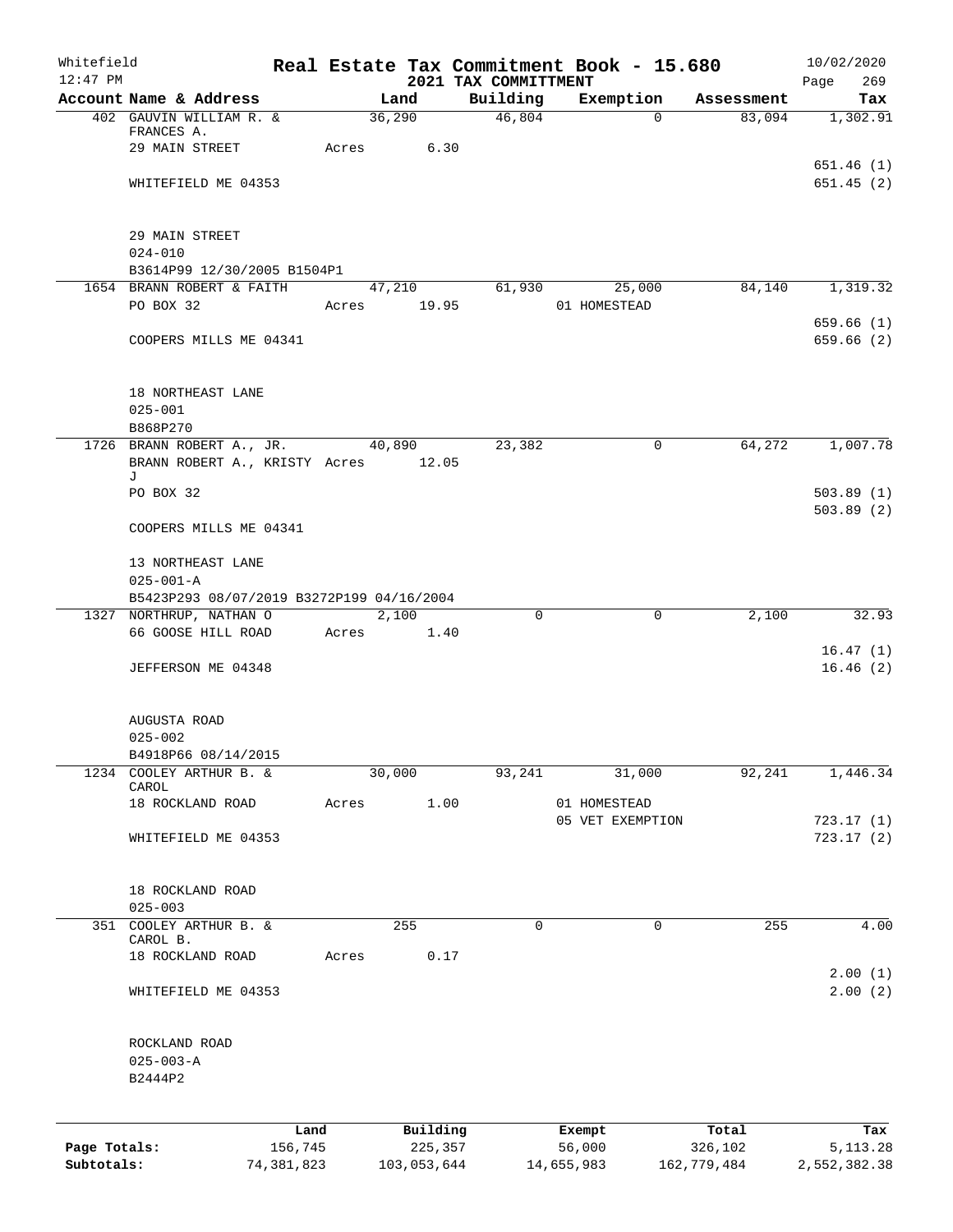| Whitefield<br>$12:47$ PM |                                   |        |        |      | 2021 TAX COMMITTMENT | Real Estate Tax Commitment Book - 15.680 |            | 10/02/2020<br>Page<br>270 |
|--------------------------|-----------------------------------|--------|--------|------|----------------------|------------------------------------------|------------|---------------------------|
|                          | Account Name & Address            |        | Land   |      | Building             | Exemption                                | Assessment | Tax                       |
|                          | 477 GLIDDEN NEWELL R.E.           |        | 210    |      | $\mathsf{O}$         | $\mathbf 0$                              | 210        | 3.29                      |
|                          | PO BOX 37                         | Acres  |        | 0.14 |                      |                                          |            |                           |
|                          |                                   |        |        |      |                      |                                          |            | 1.65(1)                   |
|                          | COOPERS MILLS ME 04341            |        |        |      |                      |                                          |            | 1.64(2)                   |
|                          |                                   |        |        |      |                      |                                          |            |                           |
|                          |                                   |        |        |      |                      |                                          |            |                           |
|                          | <b>MAIN STREET</b>                |        |        |      |                      |                                          |            |                           |
|                          | $025 - 004$                       |        |        |      |                      |                                          |            |                           |
|                          | 101 GLIDDEN NEWELL R.E.           |        | 615    |      | $\mathbf 0$          | $\mathbf 0$                              | 615        | 9.64                      |
|                          | PO BOX 37                         | Acres  |        | 0.41 |                      |                                          |            |                           |
|                          |                                   |        |        |      |                      |                                          |            | 4.82(1)                   |
|                          | COOPERS MILLS ME 04341            |        |        |      |                      |                                          |            | 4.82(2)                   |
|                          |                                   |        |        |      |                      |                                          |            |                           |
|                          |                                   |        |        |      |                      |                                          |            |                           |
|                          | <b>MAIN STREET</b><br>$025 - 005$ |        |        |      |                      |                                          |            |                           |
|                          | 1833 PEASLEE FOREST E. JR.        |        |        |      |                      |                                          |            |                           |
|                          | 545 ROCKLAND ROAD                 |        | 11,800 |      | 70,744               | 0                                        | 82,544     | 1,294.29                  |
|                          |                                   | Acres  |        | 2.70 |                      |                                          |            |                           |
|                          | JEFFERSON ME 04348                |        |        |      |                      |                                          |            | 647.15(1)<br>647.14(2)    |
|                          |                                   |        |        |      |                      |                                          |            |                           |
|                          |                                   |        |        |      |                      |                                          |            |                           |
|                          | <b>MAIN STREET</b>                |        |        |      |                      |                                          |            |                           |
|                          | $025 - 006$                       |        |        |      |                      |                                          |            |                           |
|                          | B3676P155 05/04/2006              |        |        |      |                      |                                          |            |                           |
|                          | 1828 ANDERSON PATRICIA S.         |        | 30,135 |      | 36,759               | 0                                        | 66,894     | 1,048.90                  |
|                          | ANDERSON ERIN E.                  | Acres  |        | 1.59 |                      |                                          |            |                           |
|                          | 67 S. HUNTS MEADOW ROAD           |        |        |      |                      |                                          |            | 524.45(1)                 |
|                          |                                   |        |        |      |                      |                                          |            | 524.45(2)                 |
|                          | WHITEFIELD ME 04353               |        |        |      |                      |                                          |            |                           |
|                          |                                   |        |        |      |                      |                                          |            |                           |
|                          | <b>35 SOMERVILLE ROAD</b>         |        |        |      |                      |                                          |            |                           |
|                          | $025 - 006 - 1$                   |        |        |      |                      |                                          |            |                           |
|                          | B5143P256 06/08/2017              |        |        |      |                      |                                          |            |                           |
|                          | 1829 PEASLEE FOREST E. JR.        | 20,750 |        |      | $\mathbf 0$          | 0                                        | 20,750     | 325.36                    |
|                          | 545 ROCKLAND ROAD                 | Acres  |        | 2.00 |                      |                                          |            |                           |
|                          |                                   |        |        |      |                      |                                          |            | 162.68(1)                 |
|                          | JEFFERSON ME 04348                |        |        |      |                      |                                          |            | 162.68(2)                 |
|                          |                                   |        |        |      |                      |                                          |            |                           |
|                          |                                   |        |        |      |                      |                                          |            |                           |
|                          | 27 SOMERVILLE ROAD                |        |        |      |                      |                                          |            |                           |
|                          | $025 - 006 - 2$                   |        |        |      |                      |                                          |            |                           |
|                          | B3673P155 05/04/2006              |        |        |      |                      |                                          |            |                           |
|                          | 1830 PEASLEE FOREST E. JR.        |        | 22,430 |      | 0                    | 0                                        | 22,430     | 351.70                    |
|                          | 545 ROCKLAND ROAD                 | Acres  |        | 3.12 |                      |                                          |            |                           |
|                          |                                   |        |        |      |                      |                                          |            | 175.85(1)                 |
|                          | JEFFERSON ME 04348                |        |        |      |                      |                                          |            | 175.85(2)                 |
|                          |                                   |        |        |      |                      |                                          |            |                           |
|                          |                                   |        |        |      |                      |                                          |            |                           |
|                          | MAIN STREET<br>$025 - 006 - 3$    |        |        |      |                      |                                          |            |                           |
|                          | B3673P155 05/04/2006              |        |        |      |                      |                                          |            |                           |
|                          |                                   |        |        |      |                      |                                          |            |                           |
|                          |                                   |        |        |      |                      |                                          |            |                           |

|              | Land       | Building    | Exempt     | Total       | Tax          |
|--------------|------------|-------------|------------|-------------|--------------|
| Page Totals: | 85,940     | 107,503     |            | 193,443     | 3,033.18     |
| Subtotals:   | 74,467,763 | 103,161,147 | 14,655,983 | 162,972,927 | 2,555,415.56 |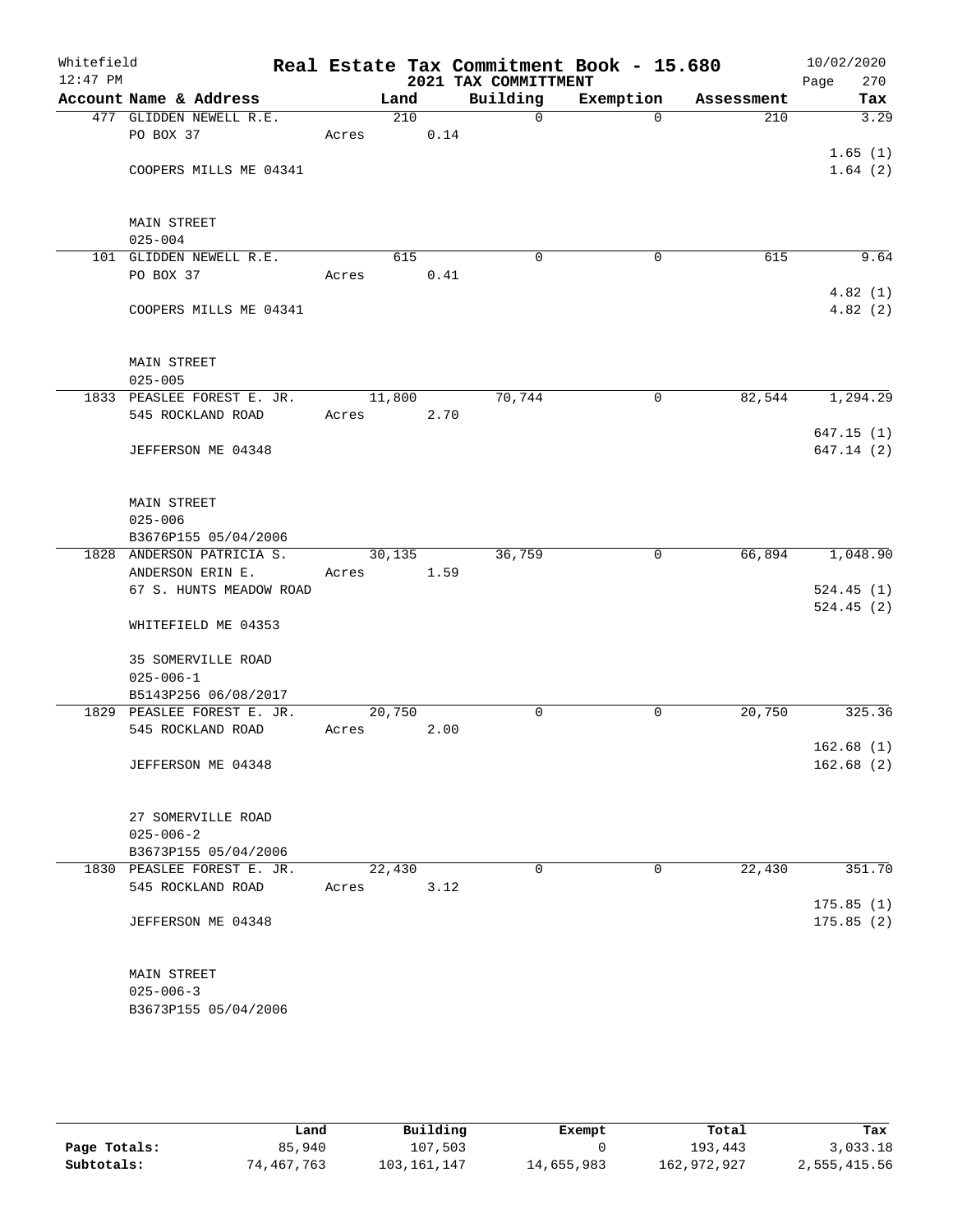| Whitefield<br>$12:47$ PM |                                                         |        |        |      | 2021 TAX COMMITTMENT | Real Estate Tax Commitment Book - 15.680 |            | 10/02/2020<br>271<br>Page |
|--------------------------|---------------------------------------------------------|--------|--------|------|----------------------|------------------------------------------|------------|---------------------------|
|                          | Account Name & Address                                  |        | Land   |      | Building             | Exemption                                | Assessment | Tax                       |
|                          | 1832 PEASLEE FOREST E. JR.                              | 20,090 |        |      | $\Omega$             | $\Omega$                                 | 20,090     | 315.01                    |
|                          | 545 ROCKLAND ROAD                                       | Acres  | 1.56   |      |                      |                                          |            |                           |
|                          | JEFFERSON ME 04348                                      |        |        |      |                      |                                          |            | 157.51(1)<br>157.50(2)    |
|                          |                                                         |        |        |      |                      |                                          |            |                           |
|                          |                                                         |        |        |      |                      |                                          |            |                           |
|                          | MAIN STREET<br>$025 - 006 - 4$                          |        |        |      |                      |                                          |            |                           |
|                          | B3676P155 05/04/2006                                    |        |        |      |                      |                                          |            |                           |
|                          | 931 PEASLEE FOREST E JR                                 |        | 30,180 |      | 56,277               | $\mathbf 0$                              | 86,457     | 1,355.65                  |
|                          | 545 ROCKLAND ROAD                                       | Acres  |        | 1.62 |                      |                                          |            |                           |
|                          |                                                         |        |        |      |                      |                                          |            | 677.83(1)                 |
|                          | JEFFERSON ME 04348                                      |        |        |      |                      |                                          |            | 677.82(2)                 |
|                          |                                                         |        |        |      |                      |                                          |            |                           |
|                          | 3 MAIN STREET                                           |        |        |      |                      |                                          |            |                           |
|                          | $025 - 006 - 5$<br>B3673P155 05/04/2006 B1917P157       |        |        |      |                      |                                          |            |                           |
|                          | 859 GLIDDEN KERMIT D. &                                 |        | 30,000 |      | 55,107               | 25,000                                   | 60,107     | 942.48                    |
|                          | LAURIE A.                                               |        |        |      |                      |                                          |            |                           |
|                          | PO BOX 232                                              | Acres  |        | 1.40 |                      | 01 HOMESTEAD                             |            |                           |
|                          | COOPERS MILLS ME 04341                                  |        |        |      |                      |                                          |            | 471.24 (1)<br>471.24(2)   |
|                          |                                                         |        |        |      |                      |                                          |            |                           |
|                          |                                                         |        |        |      |                      |                                          |            |                           |
|                          | 14 SOMERVILLE ROAD<br>$025 - 007$                       |        |        |      |                      |                                          |            |                           |
|                          | B4110P242 03/10/2009 B1987P74                           |        |        |      |                      |                                          |            |                           |
|                          | 963 MICHAUD, GERALD                                     |        | 30,750 |      | 60,596               | $\mathbf 0$                              | 91,346     | 1,432.31                  |
|                          | MICHAUD, AMBER                                          | Acres  |        | 2.00 |                      |                                          |            |                           |
|                          | 61 JEFFERSON ROAD                                       |        |        |      |                      |                                          |            | 716.16(1)                 |
|                          | WHITEFIELD ME 04353                                     |        |        |      |                      |                                          |            | 716.15(2)                 |
|                          |                                                         |        |        |      |                      |                                          |            |                           |
|                          | 61 JEFFERSON ROAD                                       |        |        |      |                      |                                          |            |                           |
|                          | $026 - 001$<br>B5067P139 10/19/2016 B3910P50 08/08/2007 |        |        |      |                      |                                          |            |                           |
|                          | 686 FEYLER JENNIE                                       |        | 33,750 |      | 18,237               | 31,000                                   | 20,987     | 329.08                    |
|                          | PO BOX 6                                                | Acres  |        | 4.00 |                      | 05 VET EXEMPTION                         |            |                           |
|                          |                                                         |        |        |      |                      | 01 HOMESTEAD                             |            | 164.54(1)                 |
|                          | WHITEFIELD ME 04353                                     |        |        |      |                      |                                          |            | 164.54(2)                 |
|                          |                                                         |        |        |      |                      |                                          |            |                           |
|                          | 43 JEFFERSON ROAD                                       |        |        |      |                      |                                          |            |                           |
|                          | $026 - 002$                                             |        |        |      |                      |                                          |            |                           |
|                          | 855 FEYLER DWAYNE &<br>LORRAINE                         |        | 30,900 |      | 62,355               | 25,000                                   | 68,255     | 1,070.24                  |
|                          | P. O. BOX 6                                             | Acres  |        |      | 2.10                 | 01 HOMESTEAD                             |            |                           |
|                          |                                                         |        |        |      |                      |                                          |            | 535.12(1)                 |
|                          | WHITEFIELD ME 04353                                     |        |        |      |                      |                                          |            | 535.12(2)                 |
|                          |                                                         |        |        |      |                      |                                          |            |                           |
|                          | 33 JEFFERSON ROAD                                       |        |        |      |                      |                                          |            |                           |
|                          | $026 - 002 - A$                                         |        |        |      |                      |                                          |            |                           |
|                          | B1254P56                                                |        |        |      |                      |                                          |            |                           |
|                          |                                                         |        |        |      |                      |                                          |            |                           |
|                          |                                                         |        |        |      |                      |                                          |            |                           |

|              | Land       | Building    | Exempt     | Total       | Tax          |
|--------------|------------|-------------|------------|-------------|--------------|
| Page Totals: | 175,670    | 252,572     | 81,000     | 347,242     | 5,444.77     |
| Subtotals:   | 74,643,433 | 103,413,719 | 14,736,983 | 163,320,169 | 2,560,860.33 |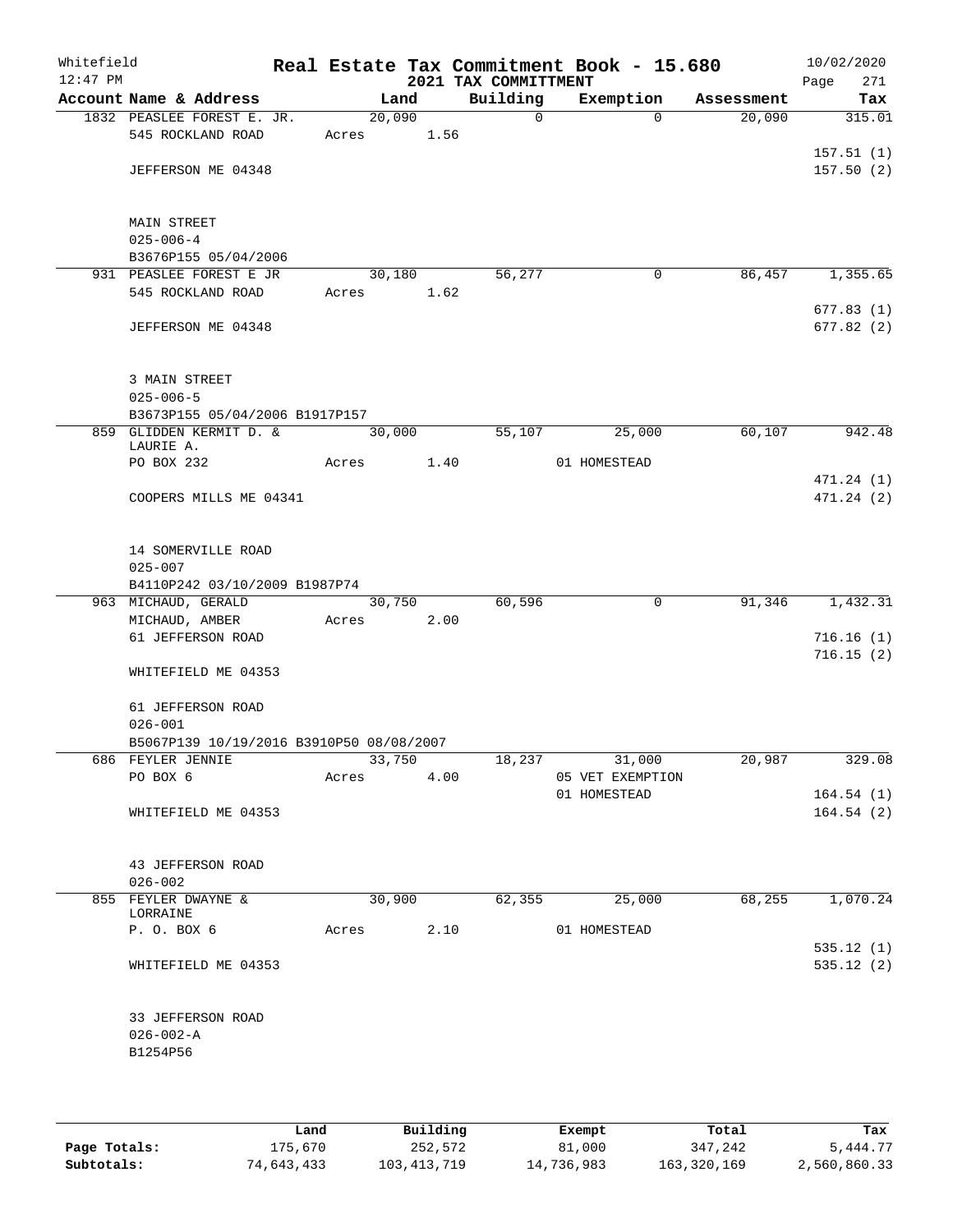| Whitefield<br>$12:47$ PM |                                                                                    |            |       |             |      | Real Estate Tax Commitment Book - 15.680<br>2021 TAX COMMITTMENT |              |               | 10/02/2020<br>272<br>Page |  |  |  |
|--------------------------|------------------------------------------------------------------------------------|------------|-------|-------------|------|------------------------------------------------------------------|--------------|---------------|---------------------------|--|--|--|
|                          | Account Name & Address                                                             |            |       | Land        |      | Building                                                         | Exemption    | Assessment    | Tax                       |  |  |  |
|                          | 558 FIELDINGS OIL CO., INC                                                         |            |       | 30,000      |      | 178,138                                                          | $\Omega$     | 208,138       | 3,263.60                  |  |  |  |
|                          | 420 US ROUTE 1                                                                     |            | Acres |             | 1.40 |                                                                  |              |               |                           |  |  |  |
|                          |                                                                                    |            |       |             |      |                                                                  |              |               | 1,631.80(1)               |  |  |  |
|                          | SCARBOROUGH ME 04070                                                               |            |       |             |      |                                                                  |              |               | 1,631.80(2)               |  |  |  |
|                          |                                                                                    |            |       |             |      |                                                                  |              |               |                           |  |  |  |
|                          |                                                                                    |            |       |             |      |                                                                  |              |               |                           |  |  |  |
|                          | 6 EAST RIVER ROAD                                                                  |            |       |             |      |                                                                  |              |               |                           |  |  |  |
|                          | $026 - 003$                                                                        |            |       |             |      |                                                                  |              |               |                           |  |  |  |
|                          | B4518P80 05/01/2012 B2264P49                                                       |            |       |             |      |                                                                  |              |               |                           |  |  |  |
|                          | 1813 FIELDINGS OIL AND<br>PROPANE, INC                                             |            |       | 0           |      | 137,118                                                          | 0            | 137,118       | 2,150.01                  |  |  |  |
|                          | P. O. BOX 364                                                                      |            |       |             |      |                                                                  |              |               |                           |  |  |  |
|                          |                                                                                    |            |       |             |      |                                                                  |              |               | 1,075.01(1)               |  |  |  |
|                          | SCARBOROUGH ME 04070                                                               |            |       |             |      |                                                                  |              |               | 1,075.00(2)               |  |  |  |
|                          | 0364                                                                               |            |       |             |      |                                                                  |              |               |                           |  |  |  |
|                          |                                                                                    |            |       |             |      |                                                                  |              |               |                           |  |  |  |
|                          |                                                                                    |            |       |             |      |                                                                  |              |               |                           |  |  |  |
|                          | 6 EAST RIVER ROAD                                                                  |            |       |             |      |                                                                  |              |               |                           |  |  |  |
|                          | $026 - 003 - ON$                                                                   |            |       |             |      |                                                                  |              |               |                           |  |  |  |
|                          | 1460 BOUCHER, BRANDON                                                              |            |       | 33,150      |      | 25,118                                                           | $\mathbf 0$  | 58,268        | 913.64                    |  |  |  |
|                          | 221 GRAND ARMY ROAD                                                                |            | Acres |             | 3.60 |                                                                  |              |               |                           |  |  |  |
|                          |                                                                                    |            |       |             |      |                                                                  |              |               | 456.82(1)                 |  |  |  |
|                          | WHITEFIELD ME 04353                                                                |            |       |             |      |                                                                  |              |               | 456.82(2)                 |  |  |  |
|                          |                                                                                    |            |       |             |      |                                                                  |              |               |                           |  |  |  |
|                          |                                                                                    |            |       |             |      |                                                                  |              |               |                           |  |  |  |
|                          |                                                                                    |            |       |             |      |                                                                  |              |               |                           |  |  |  |
|                          | 14 HILTON ROAD<br>$026 - 004$<br>B4775P1 04/30/2014 B4774P314 04/30/2014 B4769P188 |            |       |             |      |                                                                  |              |               |                           |  |  |  |
|                          | 04/08/2014 B4766P12 03/24/2014 B2182P59 B474P315<br>04/30/2014                     |            |       |             |      |                                                                  |              |               |                           |  |  |  |
|                          | 1103 MILLER, JERRY J                                                               |            |       | 31,040      |      | 43,616                                                           | $\mathbf 0$  | 74,656        | 1,170.61                  |  |  |  |
|                          | MILLER, KATIE ANN                                                                  |            | Acres |             | 2.80 |                                                                  |              |               |                           |  |  |  |
|                          | 25 MILLS ROAD                                                                      |            |       |             |      |                                                                  |              |               | 585.31(1)                 |  |  |  |
|                          |                                                                                    |            |       |             |      |                                                                  |              |               | 585.30(2)                 |  |  |  |
|                          | WHITEFIELD ME 04353                                                                |            |       |             |      |                                                                  |              |               |                           |  |  |  |
|                          |                                                                                    |            |       |             |      |                                                                  |              |               |                           |  |  |  |
|                          | 5 HILTON ROAD                                                                      |            |       |             |      |                                                                  |              |               |                           |  |  |  |
|                          | $026 - 005$                                                                        |            |       |             |      |                                                                  |              |               |                           |  |  |  |
|                          | B5396P296 06/13/2019                                                               |            |       |             |      |                                                                  |              |               |                           |  |  |  |
|                          | 1352 BOWDEN, GEORGE W JR                                                           |            |       | 30,000      |      | 54,558                                                           | 25,000       | 59,558        | 933.87                    |  |  |  |
|                          | 9 EAST RIVER ROAD                                                                  |            | Acres |             | 1.00 |                                                                  | 01 HOMESTEAD |               |                           |  |  |  |
|                          |                                                                                    |            |       |             |      |                                                                  |              |               | 466.94(1)                 |  |  |  |
|                          | WHITEFIELD ME 04353<br>3518                                                        |            |       |             |      |                                                                  |              |               | 466.93(2)                 |  |  |  |
|                          |                                                                                    |            |       |             |      |                                                                  |              |               |                           |  |  |  |
|                          |                                                                                    |            |       |             |      |                                                                  |              |               |                           |  |  |  |
|                          | 9 EAST RIVER ROAD                                                                  |            |       |             |      |                                                                  |              |               |                           |  |  |  |
|                          | $026 - 006$                                                                        |            |       |             |      |                                                                  |              |               |                           |  |  |  |
|                          | B3288P13 05/17/2004                                                                |            |       |             |      |                                                                  |              |               |                           |  |  |  |
|                          | 229 HOWARD-WAGNER, LORI                                                            |            |       | 30,000      |      | 58,338                                                           | 25,000       | 63,338        | 993.14                    |  |  |  |
|                          | HOWARD, ANDREA                                                                     |            | Acres |             | 0.65 |                                                                  | 01 HOMESTEAD |               |                           |  |  |  |
|                          | 2 GRAND ARMY ROAD                                                                  |            |       |             |      |                                                                  |              |               | 496.57 (1)                |  |  |  |
|                          |                                                                                    |            |       |             |      |                                                                  |              |               | 496.57 (2)                |  |  |  |
|                          | WHITEFIELD ME 04353                                                                |            |       |             |      |                                                                  |              |               |                           |  |  |  |
|                          |                                                                                    |            |       |             |      |                                                                  |              |               |                           |  |  |  |
|                          | 2 GRAND ARMY ROAD                                                                  |            |       |             |      |                                                                  |              |               |                           |  |  |  |
|                          | $026 - 007$                                                                        |            |       |             |      |                                                                  |              |               |                           |  |  |  |
|                          | B5321P245 10/29/2018                                                               |            |       |             |      |                                                                  |              |               |                           |  |  |  |
|                          |                                                                                    |            |       |             |      |                                                                  |              |               |                           |  |  |  |
|                          |                                                                                    | Land       |       | Building    |      |                                                                  | Exempt       | Total         | Tax                       |  |  |  |
| Page Totals:             |                                                                                    | 154,190    |       | 496,886     |      |                                                                  | 50,000       | 601,076       | 9,424.87                  |  |  |  |
| Subtotals:               |                                                                                    | 74,797,623 |       | 103,910,605 |      |                                                                  | 14,786,983   | 163, 921, 245 | 2,570,285.20              |  |  |  |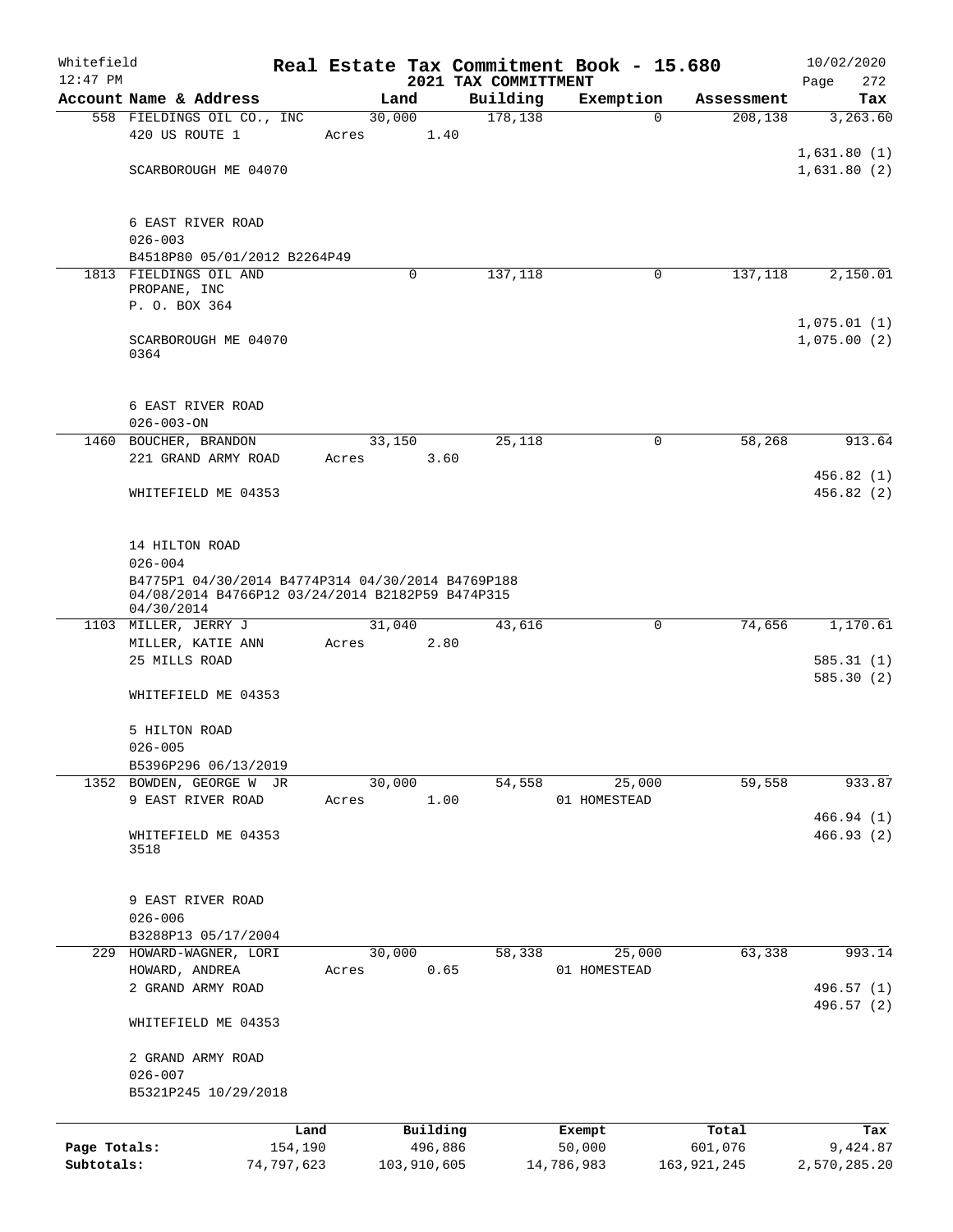| Whitefield<br>$12:47$ PM |                                             |       |        |          | 2021 TAX COMMITTMENT | Real Estate Tax Commitment Book - 15.680 |            | 10/02/2020                 |
|--------------------------|---------------------------------------------|-------|--------|----------|----------------------|------------------------------------------|------------|----------------------------|
|                          | Account Name & Address                      |       | Land   |          | Building             | Exemption                                | Assessment | Page<br>273<br>Tax         |
|                          | 1620 BAILEY, RANDALL &                      |       | 30,000 |          | 108,064              | 25,000                                   | 113,064    | 1,772.84                   |
|                          | KIMBERLY                                    |       |        |          |                      |                                          |            |                            |
|                          | 4 GRAND ARMY ROAD                           | Acres |        | 0.77     |                      | 01 HOMESTEAD                             |            | 886.42 (1)                 |
|                          | WHITEFIELD ME 04353                         |       |        |          |                      |                                          |            | 886.42 (2)                 |
|                          |                                             |       |        |          |                      |                                          |            |                            |
|                          | 4 GRAND ARMY ROAD                           |       |        |          |                      |                                          |            |                            |
|                          | $026 - 008$                                 |       |        |          |                      |                                          |            |                            |
|                          | B2389P162                                   |       |        |          |                      |                                          |            |                            |
|                          | 555 GALLANT, DENNIS A                       |       | 30,000 |          | 81,775               | 25,000                                   | 86,775     | 1,360.63                   |
|                          | PO BOX 232                                  | Acres |        | 0.29     |                      | 01 HOMESTEAD                             |            | 680.32 (1)                 |
|                          | WHITEFIELD ME 04353                         |       |        |          |                      |                                          |            | 680.31 (2)                 |
|                          |                                             |       |        |          |                      |                                          |            |                            |
|                          | 12 GRAND ARMY ROAD                          |       |        |          |                      |                                          |            |                            |
|                          | $026 - 009$                                 |       |        |          |                      |                                          |            |                            |
|                          | B2607P173                                   |       |        |          |                      |                                          |            |                            |
|                          | 705 JONES, JONI S<br>P.O. BOX 19            | Acres | 30,000 | 0.29     | 80,637               | 25,000<br>01 HOMESTEAD                   | 85,637     | 1,342.79                   |
|                          |                                             |       |        |          |                      |                                          |            | 671.40(1)                  |
|                          | WHITEFIELD ME 04353                         |       |        |          |                      |                                          |            | 671.39(2)                  |
|                          |                                             |       |        |          |                      |                                          |            |                            |
|                          | 14 GRAND ARMY ROAD<br>$026 - 010$           |       |        |          |                      |                                          |            |                            |
|                          | B2897P1                                     |       |        |          |                      |                                          |            |                            |
|                          | 79 BELLEFLEUR, CARLINE A                    |       | 30,000 |          | 102,132              | 25,000                                   | 107,132    | 1,679.83                   |
|                          | PO BOX 163                                  | Acres |        | 0.61     |                      | 01 HOMESTEAD                             |            |                            |
|                          | WHITEFIELD ME 04353                         |       |        |          |                      |                                          |            | 839.92 (1)<br>839.91 (2)   |
|                          |                                             |       |        |          |                      |                                          |            |                            |
|                          | 18 GRAND ARMY ROAD                          |       |        |          |                      |                                          |            |                            |
|                          | $026 - 011$                                 |       |        |          |                      |                                          |            |                            |
|                          | B1488P6                                     |       |        |          |                      |                                          |            |                            |
|                          | 575 BERRY, ANDREW &<br>MACKENNEY, ELIZABETH |       | 10,750 |          | 0                    | 0                                        | 10,750     | 168.56                     |
|                          | 55 GRAND ARMY ROAD                          | Acres |        | 0.50     |                      |                                          |            |                            |
|                          |                                             |       |        |          |                      |                                          |            | 84.28 (1)                  |
|                          | WHITEFIELD ME 04353                         |       |        |          |                      |                                          |            | 84.28 (2)                  |
|                          |                                             |       |        |          |                      |                                          |            |                            |
|                          | GRAND ARMY ROAD<br>$026 - 014$              |       |        |          |                      |                                          |            |                            |
|                          | B3389P215 11/04/2004                        |       |        |          |                      |                                          |            |                            |
|                          | 152 CHASE, TIMOTHY & MARTHA                 |       | 43,642 |          | 233,612              | 31,000                                   | 246,254    | 3,861.26                   |
|                          | P O BOX 78                                  | Acres |        | 15.49    |                      | 01 HOMESTEAD                             |            |                            |
|                          | WHITEFIELD ME 04353                         |       |        |          |                      | 05 VET EXEMPTION                         |            | 1,930.63(1)<br>1,930.63(2) |
|                          |                                             |       |        |          |                      |                                          |            |                            |
|                          | 23 GRAND ARMY ROAD                          |       |        |          |                      |                                          |            |                            |
|                          | $026 - 015$                                 |       |        |          |                      |                                          |            |                            |
|                          | B5406P77 06/25/2019                         |       |        |          |                      |                                          |            |                            |
|                          |                                             |       |        |          |                      |                                          |            |                            |
|                          |                                             | Land  |        | Building |                      | Exempt                                   | Total      | Tax                        |
| Page Totals:             | 174,392                                     |       |        | 606,220  |                      | 131,000                                  | 649,612    | 10,185.91                  |

**Subtotals:** 74,972,015 104,516,825 14,917,983 164,570,857 2,580,471.11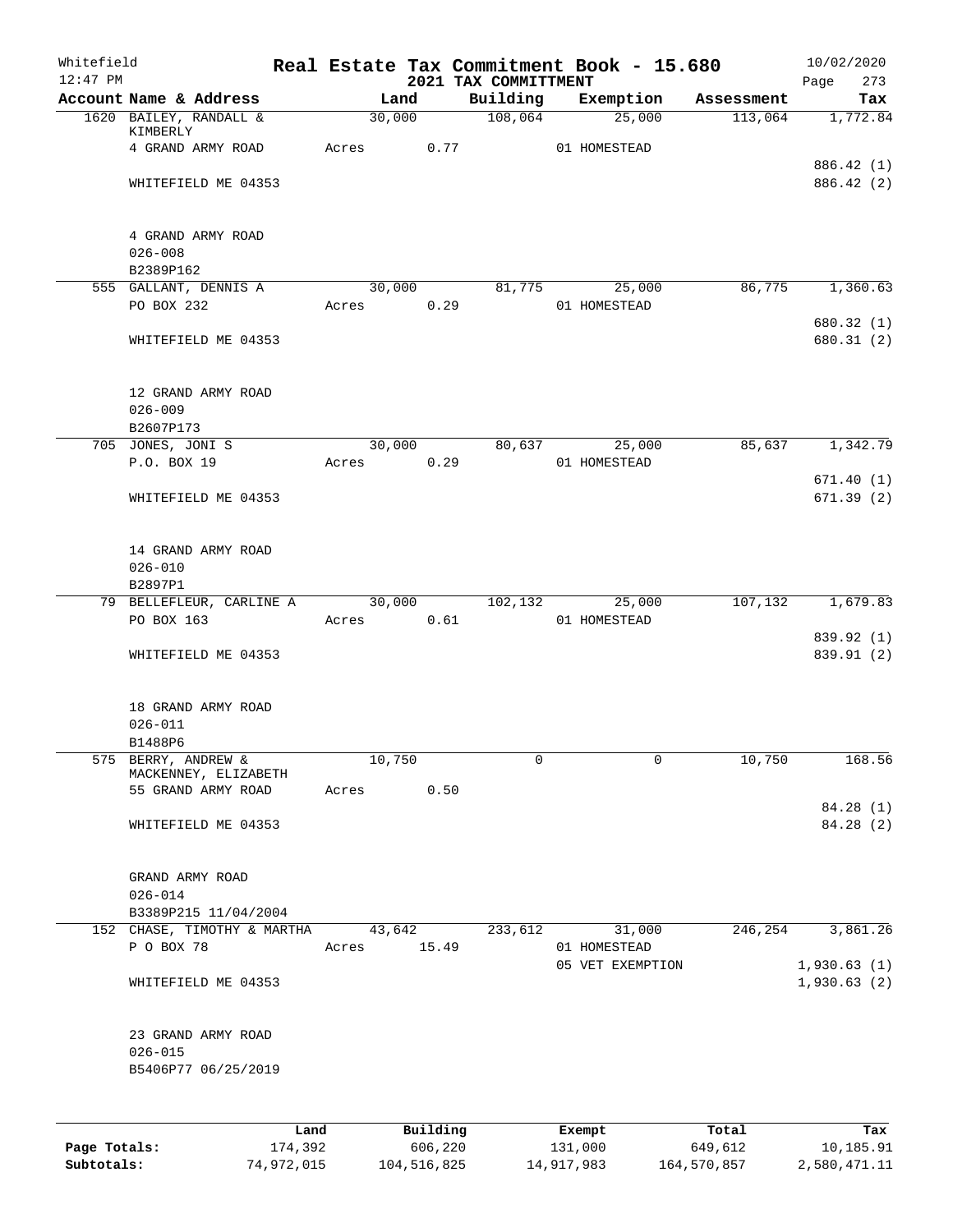| Account Name & Address<br>930 CHASE MATTHEW J.<br>P.O. BOX 181<br>WHITEFIELD ME 04353<br>11 PIPER ROAD<br>$026 - 015 - A$<br>B4815P172 09/05/2014 B4812P110 08/25/2014 B4720P75<br>10/07/2013 B4701P100 08/20/2013 B2354P318<br>404 KIERSTEAD, JOHN T &<br>JOAN<br>P.O. BOX 171<br>WHITEFIELD ME 04353<br>GRAND ARMY ROAD<br>$026 - 016$<br>321 KIERSTEAD, JOHN T &<br><b>JOAN</b> | Acres<br>Acres | Land<br>31,500<br>390                                       | 2.50<br>0.26   | Building<br>99,779<br>0                                              | Exemption<br>25,000<br>01 HOMESTEAD                         | Assessment<br>106, 279<br>390<br>$\Omega$ | Tax<br>1,666.45<br>833.23 (1)<br>833.22 (2)<br>6.12<br>3.06(1)<br>3.06(2) |
|------------------------------------------------------------------------------------------------------------------------------------------------------------------------------------------------------------------------------------------------------------------------------------------------------------------------------------------------------------------------------------|----------------|-------------------------------------------------------------|----------------|----------------------------------------------------------------------|-------------------------------------------------------------|-------------------------------------------|---------------------------------------------------------------------------|
|                                                                                                                                                                                                                                                                                                                                                                                    |                |                                                             |                |                                                                      |                                                             |                                           |                                                                           |
|                                                                                                                                                                                                                                                                                                                                                                                    |                |                                                             |                |                                                                      |                                                             |                                           |                                                                           |
|                                                                                                                                                                                                                                                                                                                                                                                    |                |                                                             |                |                                                                      |                                                             |                                           |                                                                           |
|                                                                                                                                                                                                                                                                                                                                                                                    |                |                                                             |                |                                                                      |                                                             |                                           |                                                                           |
|                                                                                                                                                                                                                                                                                                                                                                                    |                |                                                             |                |                                                                      |                                                             |                                           |                                                                           |
|                                                                                                                                                                                                                                                                                                                                                                                    |                |                                                             |                |                                                                      |                                                             |                                           |                                                                           |
|                                                                                                                                                                                                                                                                                                                                                                                    |                |                                                             |                |                                                                      |                                                             |                                           |                                                                           |
|                                                                                                                                                                                                                                                                                                                                                                                    |                |                                                             |                |                                                                      |                                                             |                                           |                                                                           |
|                                                                                                                                                                                                                                                                                                                                                                                    |                | 30,000                                                      |                | 123,010                                                              |                                                             | 153,010<br>0                              | 2,399.20                                                                  |
|                                                                                                                                                                                                                                                                                                                                                                                    |                |                                                             |                |                                                                      |                                                             |                                           |                                                                           |
| P.O. BOX 171                                                                                                                                                                                                                                                                                                                                                                       | Acres          |                                                             | 0.30           |                                                                      |                                                             |                                           |                                                                           |
| WHITEFIELD ME 04353                                                                                                                                                                                                                                                                                                                                                                |                |                                                             |                |                                                                      |                                                             |                                           | 1,199.60(1)<br>1, 199.60(2)                                               |
| 15 GRAND ARMY ROAD<br>$026 - 017$                                                                                                                                                                                                                                                                                                                                                  |                |                                                             |                |                                                                      |                                                             |                                           |                                                                           |
| 681 BICKFORD, JILL J                                                                                                                                                                                                                                                                                                                                                               |                |                                                             |                |                                                                      |                                                             | 130,602                                   | 2,047.84                                                                  |
| 11 GRAND ARMY ROAD                                                                                                                                                                                                                                                                                                                                                                 |                |                                                             |                |                                                                      | 01 HOMESTEAD                                                |                                           |                                                                           |
| WHITEFIELD ME 04353                                                                                                                                                                                                                                                                                                                                                                |                |                                                             |                |                                                                      |                                                             |                                           | 1,023.92(1)<br>1,023.92(2)                                                |
| 11 GRAND ARMY ROAD<br>$026 - 018$                                                                                                                                                                                                                                                                                                                                                  |                |                                                             |                |                                                                      |                                                             |                                           |                                                                           |
|                                                                                                                                                                                                                                                                                                                                                                                    |                |                                                             |                |                                                                      |                                                             |                                           | 355.32                                                                    |
| 8 MILLS ROAD                                                                                                                                                                                                                                                                                                                                                                       |                |                                                             |                |                                                                      |                                                             |                                           |                                                                           |
|                                                                                                                                                                                                                                                                                                                                                                                    |                |                                                             |                |                                                                      |                                                             |                                           | 177.66(1)                                                                 |
| WHITEFIELD ME 04353                                                                                                                                                                                                                                                                                                                                                                |                |                                                             |                |                                                                      |                                                             |                                           | 177.66(2)                                                                 |
| 8 MILLS ROAD<br>$026 - 019$                                                                                                                                                                                                                                                                                                                                                        |                |                                                             |                |                                                                      |                                                             |                                           |                                                                           |
| 1396 GALVANI THOMAS &                                                                                                                                                                                                                                                                                                                                                              |                |                                                             |                |                                                                      |                                                             | 47,807                                    | 749.61                                                                    |
| FRANCES/<br>20 MILLS ROAD                                                                                                                                                                                                                                                                                                                                                          |                |                                                             |                |                                                                      |                                                             |                                           | 374.81 (1)                                                                |
| WHITEFIELD ME 04353                                                                                                                                                                                                                                                                                                                                                                |                |                                                             |                |                                                                      |                                                             |                                           | 374.80(2)                                                                 |
| 20 MILLS ROAD<br>$026 - 021$                                                                                                                                                                                                                                                                                                                                                       |                |                                                             |                |                                                                      |                                                             |                                           |                                                                           |
|                                                                                                                                                                                                                                                                                                                                                                                    | B1744P305      | 1297 THE GARAGE MAHAL, LLC.<br>B4996P6 04/15/2016 B1739P313 | Acres<br>Acres | 30,000<br>20,000<br>30,000<br>B4414P57 06/30/2011 B981P52 11/30/1978 | 0.80<br>2,661<br>0.06<br>* JULIKAY G. DECARVALHO Acres 0.40 | 125,602<br>48,807                         | 25,000<br>22,661<br>0<br>31,000<br>01 HOMESTEAD<br>07 NMR VET & WIDOW     |

|              | Land       | Building    | Exempt     | Total       | Tax          |
|--------------|------------|-------------|------------|-------------|--------------|
| Page Totals: | 141,890    | 399,859     | 81,000     | 460,749     | 7,224.54     |
| Subtotals:   | 75,113,905 | 104,916,684 | 14,998,983 | 165,031,606 | 2,587,695.65 |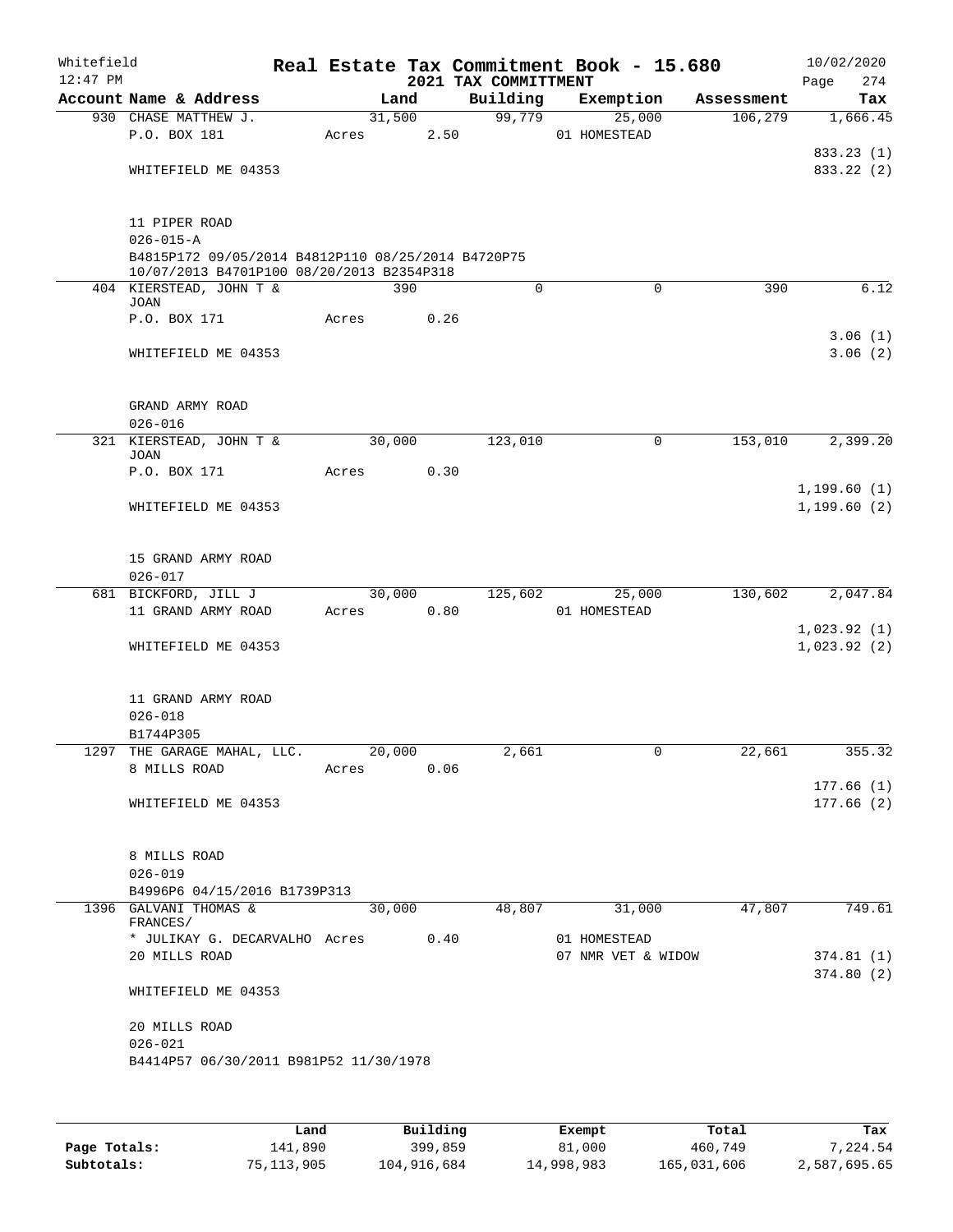| Whitefield<br>$12:47$ PM |                                                                  |         |       |         |          | Real Estate Tax Commitment Book - 15.680<br>2021 TAX COMMITTMENT |              |             |            | 10/02/2020<br>Page<br>275    |
|--------------------------|------------------------------------------------------------------|---------|-------|---------|----------|------------------------------------------------------------------|--------------|-------------|------------|------------------------------|
|                          | Account Name & Address                                           |         |       | Land    |          | Building                                                         | Exemption    |             | Assessment | Tax                          |
|                          | 479 GALVANI, THOMAS J &<br>FRANCES H                             |         |       | 20,000  |          | $\mathbf 0$                                                      |              | $\Omega$    | 20,000     | 313.60                       |
|                          | * JULIKAY G DECARVALHO Acres                                     |         |       |         | 0.52     |                                                                  |              |             |            |                              |
|                          | 20 MILLS ROAD                                                    |         |       |         |          |                                                                  |              |             |            | 156.80(1)<br>156.80(2)       |
|                          | WHITEFIELD ME 04353                                              |         |       |         |          |                                                                  |              |             |            |                              |
|                          | MILLS ROAD<br>$026 - 022$                                        |         |       |         |          |                                                                  |              |             |            |                              |
|                          | B4414P57 06/30/2011 B3277P49 04/29/2004                          |         |       |         |          |                                                                  |              |             |            |                              |
|                          | 363 NORTHERN NEW ENGLAND<br>TELEPHONE                            |         |       | 20,000  |          | 226,604                                                          |              | $\mathbf 0$ | 246,604    | 3,866.75                     |
|                          | * OPERATIONS, LLC                                                |         | Acres |         | 0.22     |                                                                  |              |             |            |                              |
|                          | 770 ELM STREET                                                   |         |       |         |          |                                                                  |              |             |            | 1,933.38(1)<br>1,933.37(2)   |
|                          | MANCHESTER NH 03101                                              |         |       |         |          |                                                                  |              |             |            |                              |
|                          | 32 MILLS ROAD                                                    |         |       |         |          |                                                                  |              |             |            |                              |
|                          | $026 - 023$                                                      |         |       |         |          |                                                                  |              |             |            |                              |
|                          | B3985P49 03/31/2008<br>217 CLARK SHARON L.                       |         |       | 33,255  |          | 68,283                                                           |              | 0           | 101,538    | 1,592.12                     |
|                          | 151 MAIN ST                                                      |         | Acres |         | 3.67     |                                                                  |              |             |            |                              |
|                          |                                                                  |         |       |         |          |                                                                  |              |             |            | 796.06(1)                    |
|                          | WHITEFIELD ME 04353                                              |         |       |         |          |                                                                  |              |             |            | 796.06(2)                    |
|                          | <b>36 MILLS ROAD</b>                                             |         |       |         |          |                                                                  |              |             |            |                              |
|                          | $026 - 024$                                                      |         |       |         |          |                                                                  |              |             |            |                              |
|                          | B1184P37                                                         |         |       |         |          |                                                                  |              |             |            |                              |
|                          | 90 GRADY DANIEL M.                                               |         |       | 20,450  |          | 3,988                                                            |              | 0           | 24,438     | 383.19                       |
|                          | 158 BENNER LANE                                                  |         | Acres |         | 1.80     |                                                                  |              |             |            |                              |
|                          | WHITEFIELD ME 04353                                              |         |       |         |          |                                                                  |              |             |            | 191.60(1)<br>191.59(2)       |
|                          | 65 PIPER ROAD                                                    |         |       |         |          |                                                                  |              |             |            |                              |
|                          | $026 - 026$                                                      |         |       |         |          |                                                                  |              |             |            |                              |
|                          | B4727P313 10/30/2013 B4509P86 04/04/2012 B4466P137<br>12/01/2011 |         |       |         |          |                                                                  |              |             |            |                              |
|                          | 23 NILSEN, RUNE                                                  |         |       | 30,825  |          | 116,741                                                          |              | $\mathbf 0$ | 147,566    | 2,313.83                     |
|                          | 41 PIPER ROAD                                                    |         | Acres |         | 2.05     |                                                                  |              |             |            |                              |
|                          | WHITEFIELD ME 04353                                              |         |       |         |          |                                                                  |              |             |            | 1, 156.92(1)<br>1, 156.91(2) |
|                          | 41 PIPER ROAD                                                    |         |       |         |          |                                                                  |              |             |            |                              |
|                          | $026 - 027$                                                      |         |       |         |          |                                                                  |              |             |            |                              |
|                          | B5364P228 03/18/2019                                             |         |       |         |          |                                                                  |              |             |            |                              |
|                          | 1736 VIGUE GARY                                                  |         |       | 22, 175 |          | 0                                                                |              | $\mathbf 0$ | 22,175     | 347.70                       |
|                          | P.O. BOX 173                                                     |         | Acres |         | 2.95     |                                                                  |              |             |            | 173.85(1)                    |
|                          | WHITEFIELD ME 04353                                              |         |       |         |          |                                                                  |              |             |            | 173.85(2)                    |
|                          | PIPER ROAD                                                       |         |       |         |          |                                                                  |              |             |            |                              |
|                          | $026 - 027 - A$                                                  |         |       |         |          |                                                                  |              |             |            |                              |
|                          | B4432P72 08/24/2011 B2054P306                                    |         |       |         |          |                                                                  |              |             |            |                              |
|                          |                                                                  | Land    |       |         | Building |                                                                  | Exempt       |             | Total      | Tax                          |
| Page Totals:             |                                                                  | 146,705 |       |         | 415,616  |                                                                  | $\mathsf{O}$ |             | 562,321    | 8,817.19                     |

**Subtotals:** 75,260,610 105,332,300 14,998,983 165,593,927 2,596,512.84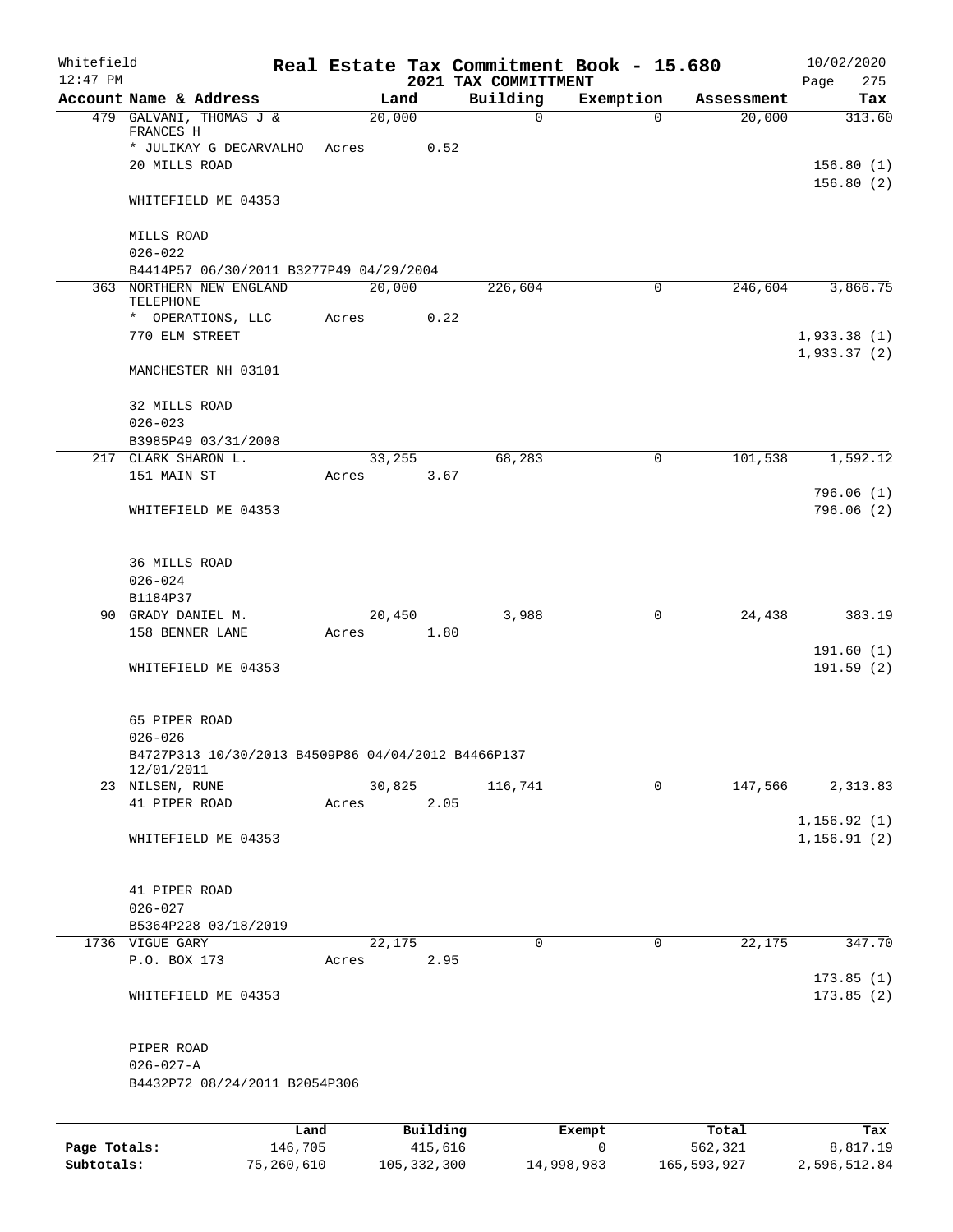| Whitefield<br>$12:47$ PM |                             |                                          |       |             |      | 2021 TAX COMMITTMENT | Real Estate Tax Commitment Book - 15.680 |            | 10/02/2020<br>276<br>Page  |
|--------------------------|-----------------------------|------------------------------------------|-------|-------------|------|----------------------|------------------------------------------|------------|----------------------------|
|                          |                             | Account Name & Address                   |       | Land        |      | Building             | Exemption                                | Assessment | Tax                        |
|                          | 350 MILLER, JOHN DA         |                                          |       | 46,634      |      | 240,370              | 25,000                                   | 262,004    | 4,108.22                   |
|                          |                             | MILLER, MALINDA J                        |       | Acres 19.23 |      |                      | 01 HOMESTEAD                             |            |                            |
|                          | 25 MILLS ROAD               |                                          |       |             |      |                      |                                          |            | 2,054.11(1)<br>2,054.11(2) |
|                          |                             | WHITEFIELD ME 04341                      |       |             |      |                      |                                          |            |                            |
|                          | 25 MILLS ROAD               |                                          |       |             |      |                      |                                          |            |                            |
|                          | $026 - 028$                 | B5203P174 11/16/2017                     |       |             |      |                      |                                          |            |                            |
|                          |                             | 1149 ALESSANDRO CORPORATION              |       | 33,945      |      | 185,434              | $\mathbf 0$                              | 219,379    | 3,439.86                   |
|                          |                             | C/O- STEVE SMITH                         | Acres |             | 4.13 |                      |                                          |            |                            |
|                          | PO BOX 38                   |                                          |       |             |      |                      |                                          |            | 1,719.93(1)                |
|                          |                             | WHITEFIELD ME 04353                      |       |             |      |                      |                                          |            | 1,719.93(2)                |
|                          | 17 MILLS ROAD               |                                          |       |             |      |                      |                                          |            |                            |
|                          | $026 - 028 - A$             |                                          |       |             |      |                      |                                          |            |                            |
|                          |                             | B4060P105 10/08/2008                     |       |             |      |                      |                                          |            |                            |
|                          | 964 CROCKER STEVEN          |                                          |       | 30,000      |      | 195,272              | $\mathbf 0$                              | 225,272    | 3,532.26                   |
|                          | P.O. BOX 98                 |                                          |       | Acres 0.27  |      |                      |                                          |            |                            |
|                          |                             | WHITEFIELD ME 04353                      |       |             |      |                      |                                          |            | 1,766.13(1)<br>1,766.13(2) |
|                          | 3 MILLS ROAD<br>$026 - 029$ |                                          |       |             |      |                      |                                          |            |                            |
|                          |                             | 825 GOULD ARTHUR SR., CLARA              |       | 30,000      |      | 61,092               | 25,000                                   | 66,092     | 1,036.32                   |
|                          | &                           |                                          |       |             |      |                      |                                          |            |                            |
|                          |                             | * ARTHUR J. JR.                          | Acres |             | 1.40 |                      | 01 HOMESTEAD                             |            |                            |
|                          | PO BOX 54                   |                                          |       |             |      |                      |                                          |            | 518.16(1)<br>518.16(2)     |
|                          |                             | WHITEFIELD ME 04353                      |       |             |      |                      |                                          |            |                            |
|                          |                             | 6 JEFFERSON ROAD                         |       |             |      |                      |                                          |            |                            |
|                          | $026 - 030$                 |                                          |       |             |      |                      |                                          |            |                            |
|                          | B1661P326                   |                                          |       |             |      |                      |                                          |            |                            |
|                          | LLC.                        | 915 POST OFFICE EQUITIES,                |       | 30,000      |      | 257,745              | 0                                        | 287,745    | 4,511.84                   |
|                          |                             | 885 3RD AVE STE 1904                     | Acres |             | 0.69 |                      |                                          |            |                            |
|                          |                             |                                          |       |             |      |                      |                                          |            | 2,255.92 (1)               |
|                          |                             | NEW YORK NY 10022                        |       |             |      |                      |                                          |            | 2, 255.92(2)               |
|                          |                             | 32 JEFFERSON ROAD                        |       |             |      |                      |                                          |            |                            |
|                          | $026 - 032$                 |                                          |       |             |      |                      |                                          |            |                            |
|                          |                             | B5032P52 04/11/2016 B3579P226 10/28/2005 |       |             |      |                      |                                          |            |                            |
|                          |                             | 809 JACKSON, CARLA M                     |       | 30,600      |      | 71,211               | $\mathbf 0$                              | 101,811    | 1,596.40                   |
|                          | 34 HENRY LANE               |                                          | Acres |             | 1.90 |                      |                                          |            | 798.20(1)                  |
|                          |                             | WHITEFIELD ME 04353                      |       |             |      |                      |                                          |            | 798.20(2)                  |
|                          |                             | 42 JEFFERSON ROAD                        |       |             |      |                      |                                          |            |                            |
|                          | $026 - 033$                 |                                          |       |             |      |                      |                                          |            |                            |
|                          |                             | B5172P100 08/22/2017                     |       |             |      |                      |                                          |            |                            |
|                          |                             |                                          |       |             |      |                      |                                          |            |                            |
|                          |                             |                                          |       |             |      |                      |                                          |            |                            |

|              | Land       | Building    | Exempt     | Total       | Tax          |
|--------------|------------|-------------|------------|-------------|--------------|
| Page Totals: | 201,179    | 1,011,124   | 50,000     | 1,162,303   | 18,224.90    |
| Subtotals:   | 75,461,789 | 106,343,424 | 15,048,983 | 166,756,230 | 2,614,737.74 |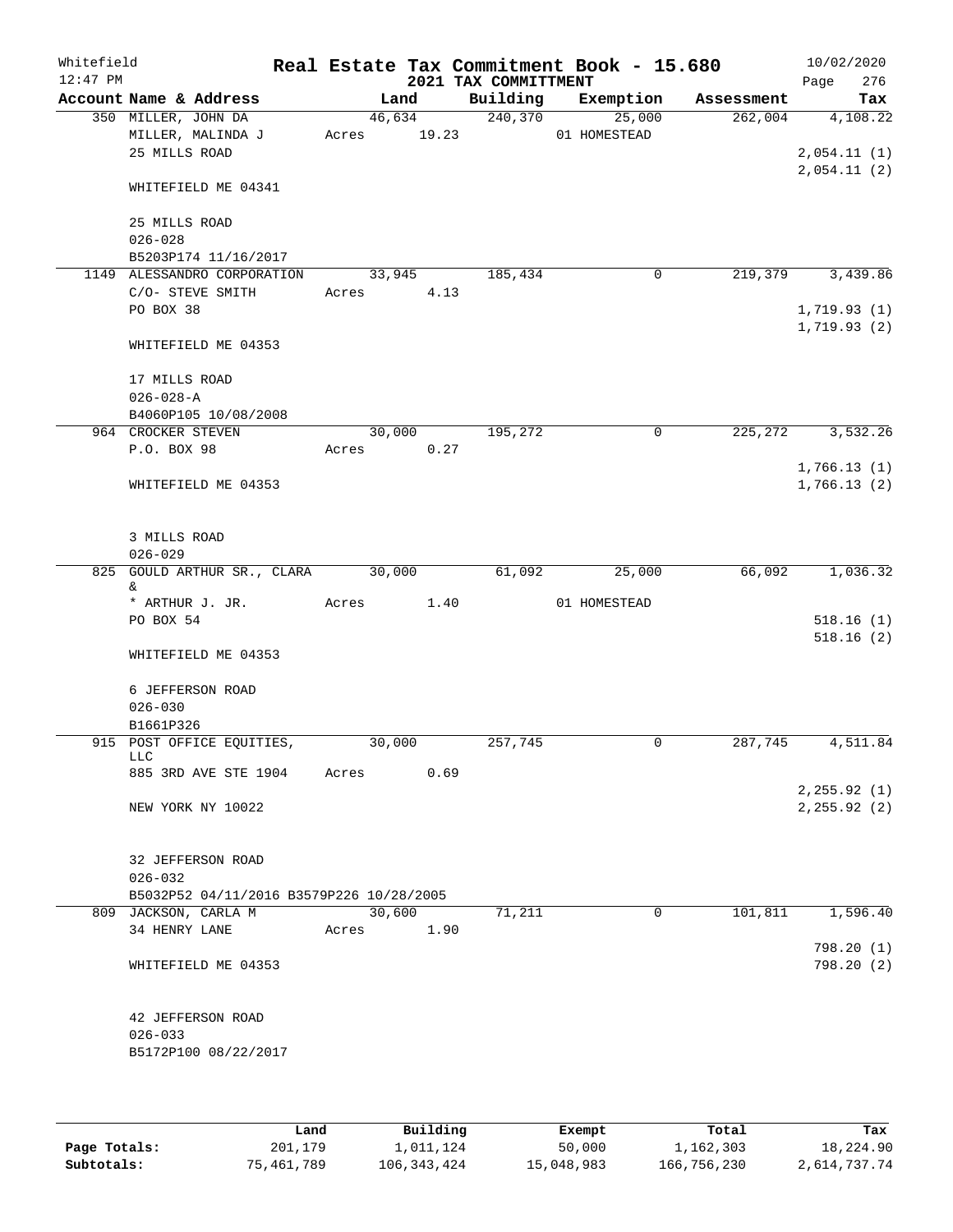| Whitefield |                                                                 |       |        |       |                      | Real Estate Tax Commitment Book - 15.680 |            |                            | 10/02/2020 |
|------------|-----------------------------------------------------------------|-------|--------|-------|----------------------|------------------------------------------|------------|----------------------------|------------|
| $12:47$ PM |                                                                 |       |        |       | 2021 TAX COMMITTMENT |                                          |            | Page                       | 277        |
|            | Account Name & Address                                          |       | Land   |       | Building             | Exemption                                | Assessment |                            | Tax        |
|            | 108 BURNS, DANIEL T<br>(TRUSTEE)                                |       | 37,970 |       | 183,490              | 25,000                                   | 196,460    |                            | 3,080.49   |
|            | BURNS, DOROTHY L<br>(TRUSTEE)                                   | Acres |        | 11.90 |                      | 01 HOMESTEAD                             |            |                            |            |
|            | 52 JEFFERSON ROAD                                               |       |        |       |                      |                                          |            | 1,540.25(1)<br>1,540.24(2) |            |
|            | WHITEFIELD ME 04353                                             |       |        |       |                      |                                          |            |                            |            |
|            | 52 JEFFERSON ROAD                                               |       |        |       |                      |                                          |            |                            |            |
|            | $026 - 034$                                                     |       |        |       |                      |                                          |            |                            |            |
|            | B5028P187 02/11/2016                                            |       |        |       |                      |                                          |            |                            |            |
|            | 760 CADWALLADER JOHN R. III                                     |       | 32,040 |       | 83,259               | 0                                        | 115,299    |                            | 1,807.89   |
|            | 203 MARSTON ROAD                                                | Acres |        | 2.86  |                      |                                          |            |                            | 903.95(1)  |
|            | RICHMOND ME 04357                                               |       |        |       |                      |                                          |            |                            | 903.94(2)  |
|            |                                                                 |       |        |       |                      |                                          |            |                            |            |
|            | 93 HILTON ROAD                                                  |       |        |       |                      |                                          |            |                            |            |
|            | $027 - 001$                                                     |       |        |       |                      |                                          |            |                            |            |
|            | B4977P58 02/10/2016 B4226P291 10/25/2009 B3924P64<br>10/19/2007 |       |        |       |                      |                                          |            |                            |            |
|            | 433 DUNCAN HELENE                                               |       | 36,154 |       | 109,176              | 31,000                                   | 114,330    |                            | 1,792.69   |
|            | 67 HILTON ROAD                                                  | Acres |        | 6.13  |                      | 01 HOMESTEAD                             |            |                            |            |
|            |                                                                 |       |        |       |                      | 05 VET EXEMPTION                         |            |                            | 896.35 (1) |
|            | WHITEFIELD ME 04353                                             |       |        |       |                      |                                          |            |                            | 896.34 (2) |
|            |                                                                 |       |        |       |                      |                                          |            |                            |            |
|            | 67 HILTON ROAD                                                  |       |        |       |                      |                                          |            |                            |            |
|            | $027 - 002$                                                     |       |        |       |                      |                                          |            |                            |            |
|            | B760P27                                                         |       |        |       |                      |                                          |            |                            |            |
|            | 1765 SHAW DAVID E. &<br>MICHELLE M.                             |       | 32,475 |       | 196,461              | 25,000                                   | 203,936    |                            | 3,197.72   |
|            | * DUNCAN-SHAW                                                   | Acres |        | 3.15  |                      | 01 HOMESTEAD                             |            |                            |            |
|            | 81 HILTON ROAD                                                  |       |        |       |                      |                                          |            | 1,598.86(1)                |            |
|            |                                                                 |       |        |       |                      |                                          |            | 1,598.86(2)                |            |
|            | WHITEFIELD ME 04353                                             |       |        |       |                      |                                          |            |                            |            |
|            | 81 HILTON ROAD                                                  |       |        |       |                      |                                          |            |                            |            |
|            | $027 - 002 - A$                                                 |       |        |       |                      |                                          |            |                            |            |
|            | B3669P161 05/02/2006                                            |       |        |       |                      |                                          |            |                            |            |
|            | 347 PEZZOLESI DAVID &                                           |       | 20,000 |       | 17,946               | $\mathbf 0$                              | 37,946     |                            | 594.99     |
|            | ANNETTE                                                         |       |        |       |                      |                                          |            |                            |            |
|            | P.O. BOX 512                                                    | Acres |        | 0.45  |                      |                                          |            |                            |            |
|            |                                                                 |       |        |       |                      |                                          |            |                            | 297.50(1)  |
|            | ASHBURNHAM MA 01430                                             |       |        |       |                      |                                          |            |                            | 297.49 (2) |
|            | 61 HILTON ROAD                                                  |       |        |       |                      |                                          |            |                            |            |
|            | $027 - 003$                                                     |       |        |       |                      |                                          |            |                            |            |
|            | B1650P287                                                       |       |        |       |                      |                                          |            |                            |            |

|              | Land       | Building    | Exempt     | Total       | Tax          |
|--------------|------------|-------------|------------|-------------|--------------|
| Page Totals: | 158,639    | 590,332     | 81,000     | 667,971     | 10,473.78    |
| Subtotals:   | 75,620,428 | 106,933,756 | 15,129,983 | 167,424,201 | 2,625,211.52 |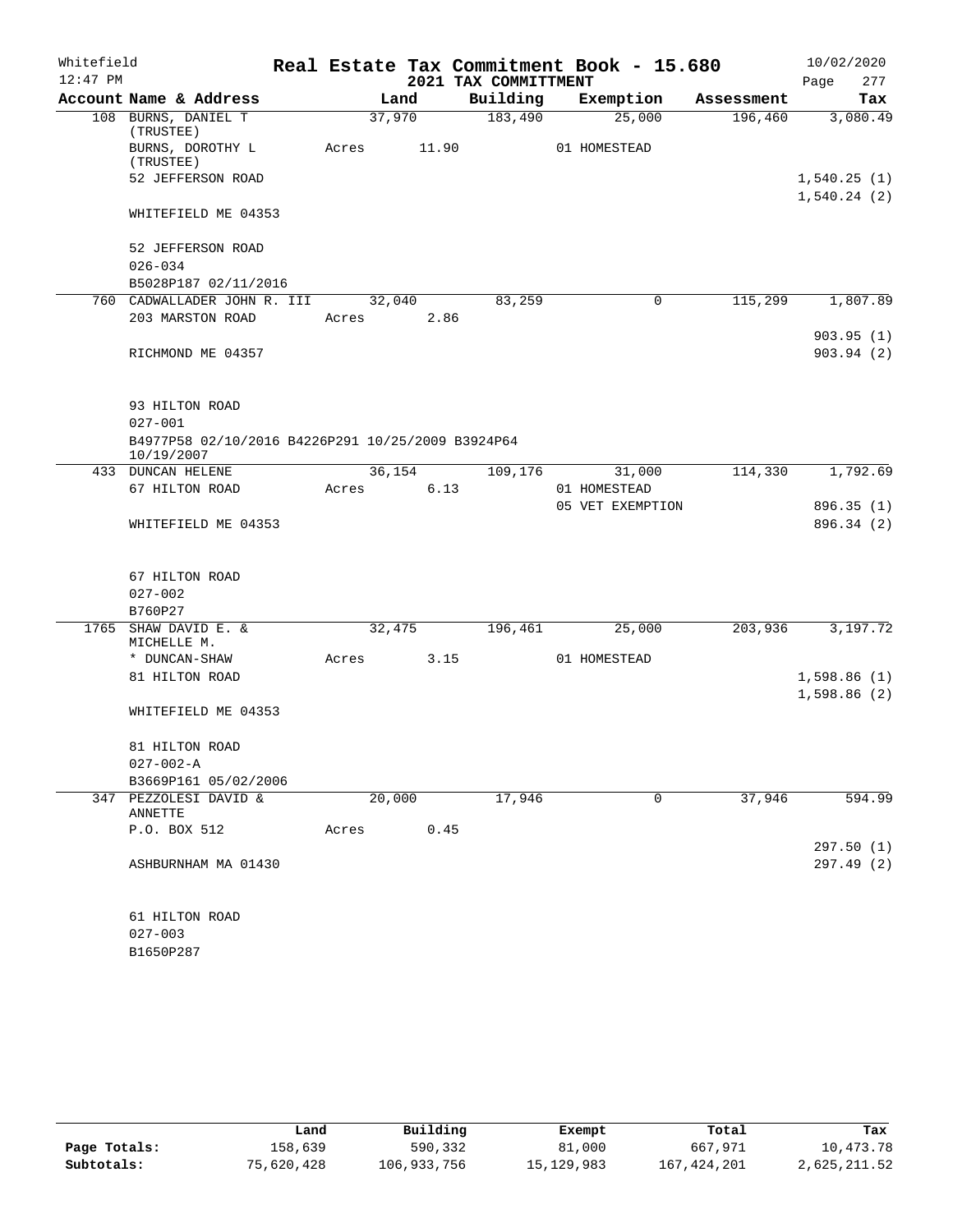| Whitefield<br>$12:47$ PM |                                                                        |      |       |        |          |  | 2021 TAX COMMITTMENT |  | Real Estate Tax Commitment Book - 15.680 |            | 10/02/2020<br>278<br>Page  |
|--------------------------|------------------------------------------------------------------------|------|-------|--------|----------|--|----------------------|--|------------------------------------------|------------|----------------------------|
|                          | Account Name & Address                                                 |      |       | Land   |          |  | Building             |  | Exemption                                | Assessment | Tax                        |
|                          | 1239 BLAIR, SALLY A & TERRY                                            |      |       | 64,450 |          |  | 129,672              |  | 25,000                                   | 169, 122   | 2,651.83                   |
|                          | L.                                                                     |      |       |        |          |  |                      |  |                                          |            |                            |
|                          | 47 HILTON ROAD                                                         |      | Acres |        | 18.00    |  |                      |  | 01 HOMESTEAD                             |            |                            |
|                          | WHITEFIELD ME 04353                                                    |      |       |        |          |  |                      |  |                                          |            | 1,325.92(1)<br>1,325.91(2) |
|                          |                                                                        |      |       |        |          |  |                      |  |                                          |            |                            |
|                          |                                                                        |      |       |        |          |  |                      |  |                                          |            |                            |
|                          | 47 HILTON ROAD                                                         |      |       |        |          |  |                      |  |                                          |            |                            |
|                          | $027 - 004$                                                            |      |       |        |          |  |                      |  |                                          |            |                            |
|                          | B1510P26                                                               |      |       |        |          |  |                      |  | 0                                        | 126,894    | 1,989.70                   |
|                          | 1695 BLAIR, TERRY L JR<br>23 HILTON ROAD                               |      | Acres | 30,075 | 1.55     |  | 96,819               |  |                                          |            |                            |
|                          |                                                                        |      |       |        |          |  |                      |  |                                          |            | 994.85 (1)                 |
|                          | WHITEFIELD ME 04353                                                    |      |       |        |          |  |                      |  |                                          |            | 994.85(2)                  |
|                          |                                                                        |      |       |        |          |  |                      |  |                                          |            |                            |
|                          |                                                                        |      |       |        |          |  |                      |  |                                          |            |                            |
|                          | 23 HILTON ROAD                                                         |      |       |        |          |  |                      |  |                                          |            |                            |
|                          | $027 - 004 - A$<br>B4750P282 01/17/2014 B4623P272 01/30/2013 B3022P255 |      |       |        |          |  |                      |  |                                          |            |                            |
|                          | 65 MILLER, JERRY J                                                     |      |       | 2,100  |          |  | 0                    |  | $\mathbf 0$                              | 2,100      | 32.93                      |
|                          | MILLER, KATIE ANN                                                      |      | Acres |        | 1.40     |  |                      |  |                                          |            |                            |
|                          | 25 MILLS ROAD                                                          |      |       |        |          |  |                      |  |                                          |            | 16.47(1)                   |
|                          |                                                                        |      |       |        |          |  |                      |  |                                          |            | 16.46(2)                   |
|                          | WHITEFIELD ME 04353                                                    |      |       |        |          |  |                      |  |                                          |            |                            |
|                          |                                                                        |      |       |        |          |  |                      |  |                                          |            |                            |
|                          | HILTON ROAD<br>$027 - 006$                                             |      |       |        |          |  |                      |  |                                          |            |                            |
|                          | B5396P300 06/13/2019                                                   |      |       |        |          |  |                      |  |                                          |            |                            |
|                          | 1632 CUMMINGS TODD                                                     |      |       | 30,600 |          |  | 165,286              |  | 25,000                                   | 170,886    | 2,679.49                   |
|                          | CUMMINGS, GRETA M                                                      |      | Acres |        | 1.90     |  |                      |  | 01 HOMESTEAD                             |            |                            |
|                          | 34 EAST RIVER ROAD                                                     |      |       |        |          |  |                      |  |                                          |            | 1,339.75(1)                |
|                          |                                                                        |      |       |        |          |  |                      |  |                                          |            | 1,339.74(2)                |
|                          | WHITEFIELD ME 04353                                                    |      |       |        |          |  |                      |  |                                          |            |                            |
|                          | 34 EAST RIVER ROAD                                                     |      |       |        |          |  |                      |  |                                          |            |                            |
|                          | $027 - 007$                                                            |      |       |        |          |  |                      |  |                                          |            |                            |
|                          | B5359P233 02/28/2019 B4405P146 06/06/2011 B1926P135                    |      |       |        |          |  |                      |  |                                          |            |                            |
|                          | 1375 BLAIR, TERRY L & SALLY                                            |      |       | 30,210 |          |  | 11,366               |  | 0                                        | 41,576     | 651.91                     |
|                          | Α<br>47 HILTON ROAD                                                    |      | Acres |        | 1.64     |  |                      |  |                                          |            |                            |
|                          |                                                                        |      |       |        |          |  |                      |  |                                          |            | 325.96(1)                  |
|                          | WHITEFIELD ME 04353                                                    |      |       |        |          |  |                      |  |                                          |            | 325.95(2)                  |
|                          |                                                                        |      |       |        |          |  |                      |  |                                          |            |                            |
|                          |                                                                        |      |       |        |          |  |                      |  |                                          |            |                            |
|                          | 42 EAST RIVER ROAD<br>$027 - 008$                                      |      |       |        |          |  |                      |  |                                          |            |                            |
|                          | B3684P263 06/05/2006                                                   |      |       |        |          |  |                      |  |                                          |            |                            |
|                          | 339 BROWN DAVID R. & LOIS                                              |      |       | 31,215 |          |  | 18,265               |  | $\mathbf 0$                              | 49,480     | 775.85                     |
|                          | $\mathsf{C}$ .                                                         |      |       |        |          |  |                      |  |                                          |            |                            |
|                          | PO BOX 28                                                              |      | Acres |        | 2.31     |  |                      |  |                                          |            |                            |
|                          |                                                                        |      |       |        |          |  |                      |  |                                          |            | 387.93 (1)<br>387.92 (2)   |
|                          | WHITEFIELD ME 04353                                                    |      |       |        |          |  |                      |  |                                          |            |                            |
|                          |                                                                        |      |       |        |          |  |                      |  |                                          |            |                            |
|                          | 64 EAST RIVER ROAD                                                     |      |       |        |          |  |                      |  |                                          |            |                            |
|                          | $027 - 009$                                                            |      |       |        |          |  |                      |  |                                          |            |                            |
|                          | B4858P75 02/03/2015 B3709P171 07/14/2006 B1039P152                     |      |       |        |          |  |                      |  |                                          |            |                            |
|                          |                                                                        |      |       |        |          |  |                      |  |                                          |            |                            |
|                          |                                                                        | Land |       |        | Building |  |                      |  | Exempt                                   | Total      | Tax                        |

|              | nana       | <b>DUITOTII</b> | LACINUL    | TOLAT       | ias.         |
|--------------|------------|-----------------|------------|-------------|--------------|
| Page Totals: | 188,650    | 421,408         | 50,000     | 560,058     | 8,781.71     |
| Subtotals:   | 75,809,078 | 107,355,164     | 15,179,983 | 167,984,259 | 2,633,993.23 |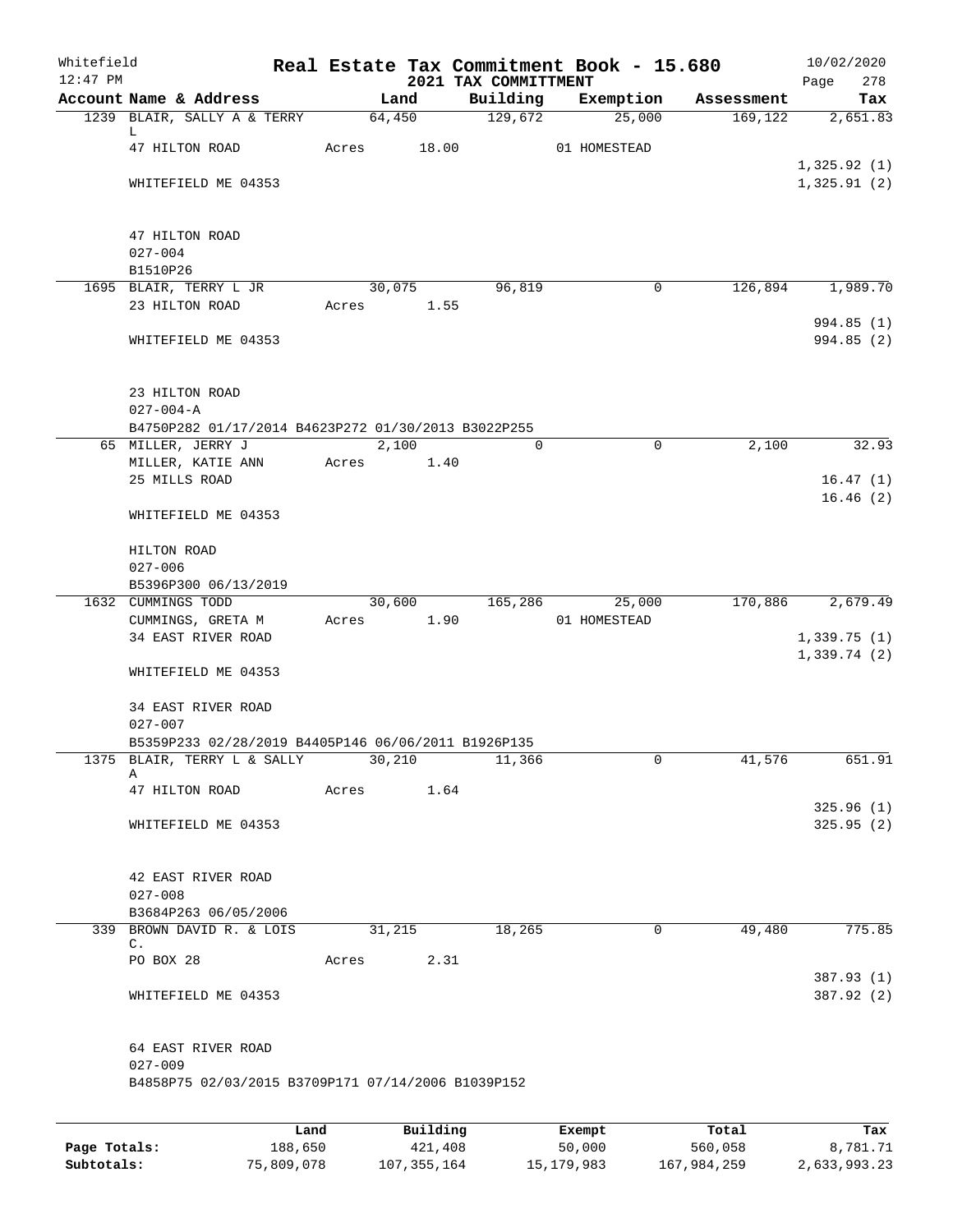| Whitefield<br>$12:47$ PM |                                                     |       |             |          | 2021 TAX COMMITTMENT  | Real Estate Tax Commitment Book - 15.680 |                               | 10/02/2020<br>279<br>Page |
|--------------------------|-----------------------------------------------------|-------|-------------|----------|-----------------------|------------------------------------------|-------------------------------|---------------------------|
|                          | Account Name & Address                              |       | Land        |          |                       |                                          | Building Exemption Assessment | Tax                       |
|                          | 1108 MCCORMICK SEAN & LESLIE                        |       |             |          | 30,600 136,183 25,000 |                                          | 141,783                       | 2,223.16                  |
|                          | 80 EAST RIVER ROAD                                  |       | Acres 1.90  |          |                       | 01 HOMESTEAD                             |                               |                           |
|                          |                                                     |       |             |          |                       |                                          |                               | 1, 111.58(1)              |
|                          | WHITEFIELD ME 04353                                 |       |             |          |                       |                                          |                               | 1, 111.58(2)              |
|                          |                                                     |       |             |          |                       |                                          |                               |                           |
|                          | 80 EAST RIVER ROAD                                  |       |             |          |                       |                                          |                               |                           |
|                          | $027 - 010$                                         |       |             |          |                       |                                          |                               |                           |
|                          | B2362P176                                           |       |             |          |                       |                                          |                               |                           |
|                          | 546 WHITMORE RUBY D.                                |       | 32,250      |          | 8,080                 | 29,000                                   | 11,330                        | 177.65                    |
|                          | 20 HILTON ROAD                                      |       | Acres 3.00  |          |                       | 01 HOMESTEAD                             |                               |                           |
|                          |                                                     |       |             |          |                       | 04 BLIND                                 |                               | 88.83(1)                  |
|                          | WHITEFIELD ME 04353                                 |       |             |          |                       |                                          |                               | 88.82 (2)                 |
|                          | 20 HILTON ROAD                                      |       |             |          |                       |                                          |                               |                           |
|                          | $027 - 012$                                         |       |             |          |                       |                                          |                               |                           |
|                          | B1615P252                                           |       |             |          |                       |                                          |                               |                           |
|                          | 440 BOWDEN, BRADLEY L & 30,000                      |       |             |          | 41,433                | 25,000                                   | 46,433                        | 728.07                    |
|                          | SHARI                                               |       |             |          |                       |                                          |                               |                           |
|                          | PO BOX 91                                           |       | Acres 1.10  |          |                       | 01 HOMESTEAD                             |                               |                           |
|                          |                                                     |       |             |          |                       |                                          |                               | 364.04(1)                 |
|                          | WHITEFIELD ME 04353                                 |       |             |          |                       |                                          |                               | 364.03(2)                 |
|                          |                                                     |       |             |          |                       |                                          |                               |                           |
|                          | 28 HILTON ROAD                                      |       |             |          |                       |                                          |                               |                           |
|                          | $027 - 013$                                         |       |             |          |                       |                                          |                               |                           |
|                          | B3957P306 01/15/2008 B1548P63                       |       |             |          |                       |                                          |                               |                           |
|                          | 292 EMERY MICHAEL &                                 |       | 30,750      |          | 137,934               | 25,000                                   | 143,684                       | 2,252.97                  |
|                          | JEANNINE                                            |       |             |          |                       |                                          |                               |                           |
|                          | 42 HILTON ROAD                                      |       | Acres 2.00  |          |                       | 01 HOMESTEAD                             |                               |                           |
|                          |                                                     |       |             |          |                       |                                          |                               | 1, 126.49(1)              |
|                          | WHITEFIELD ME 04353                                 |       |             |          |                       |                                          |                               | 1, 126.48(2)              |
|                          |                                                     |       |             |          |                       |                                          |                               |                           |
|                          | 42 HILTON ROAD                                      |       |             |          |                       |                                          |                               |                           |
|                          | $027 - 014$                                         |       |             |          |                       |                                          |                               |                           |
|                          | B4315P68 09/10/2010 B2921P229                       |       |             |          |                       |                                          |                               |                           |
| 1590                     | MCLENNAN ERICA S. &<br>ADAM P.                      |       | 40,850      |          | 10,801                | 0                                        | 51,651                        | 809.89                    |
|                          | 3915 SOLDIERFISH STREET Acres                       |       |             | 12.00    |                       |                                          |                               |                           |
|                          |                                                     |       |             |          |                       |                                          |                               | 404.95(1)                 |
|                          | WALDORF MD 20605                                    |       |             |          |                       |                                          |                               | 404.94 (2)                |
|                          | 62 HILTON ROAD                                      |       |             |          |                       |                                          |                               |                           |
|                          | $027 - 015$                                         |       |             |          |                       |                                          |                               |                           |
|                          | B4814P222 09/03/2014 B4693P212 07/31/2013 B4693P201 |       |             |          |                       |                                          |                               |                           |
|                          | 07/31/2013 B4685P96 07/10/2013 B2707P139            |       |             |          |                       |                                          |                               |                           |
| 151                      | WALTZ, ALEX P                                       |       | 36,354      |          | 115,665               | 25,000                                   | 127,019                       | 1,991.66                  |
|                          | 38 SPLIT ROCK ROAD                                  | Acres |             | 6.38     |                       | 01 HOMESTEAD                             |                               |                           |
|                          |                                                     |       |             |          |                       |                                          |                               | 995.83 (1)                |
|                          | WALPOLE ME 04573                                    |       |             |          |                       |                                          |                               | 995.83 (2)                |
|                          |                                                     |       |             |          |                       |                                          |                               |                           |
|                          | 79 JEFFERSON ROAD<br>$027 - 016$                    |       |             |          |                       |                                          |                               |                           |
|                          | B5176P69 09/06/2017                                 |       |             |          |                       |                                          |                               |                           |
|                          | Land                                                |       |             | Building |                       | Exempt                                   | Total                         | Tax                       |
| Page Totals:             | 200,804                                             |       |             | 450,096  |                       | 129,000                                  | 521,900                       | 8,183.40                  |
| Subtotals:               | 76,009,882                                          |       | 107,805,260 |          |                       | 15,308,983                               | 168,506,159                   | 2,642,176.63              |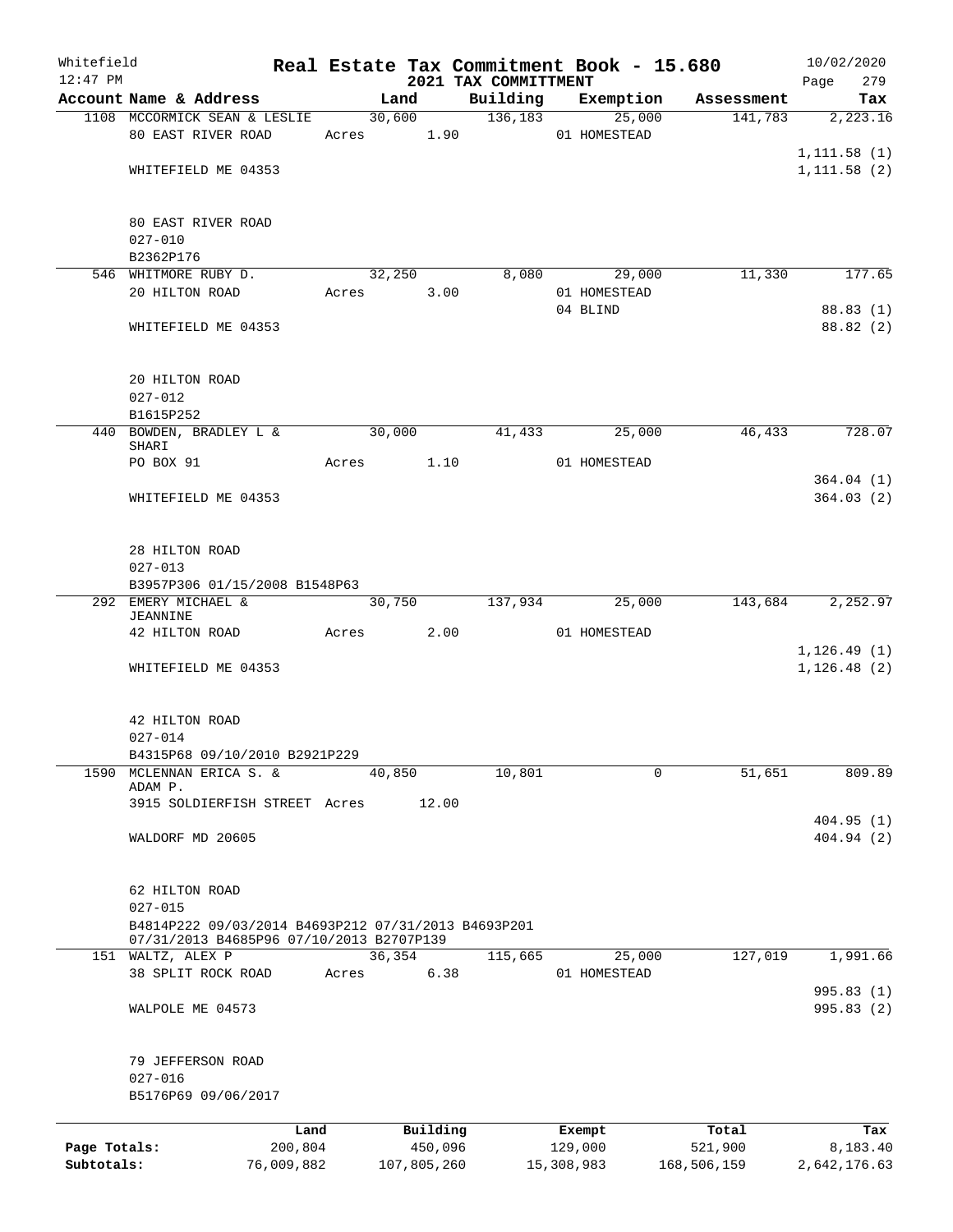| Whitefield   |                                                                                          |            |       |               |          |                                  | Real Estate Tax Commitment Book - 15.680 |               | 10/02/2020                 |
|--------------|------------------------------------------------------------------------------------------|------------|-------|---------------|----------|----------------------------------|------------------------------------------|---------------|----------------------------|
| $12:47$ PM   | Account Name & Address                                                                   |            |       | Land          |          | 2021 TAX COMMITTMENT<br>Building | Exemption                                | Assessment    | 280<br>Page<br>Tax         |
|              | 929 SWEET PATRICIA D. &                                                                  |            |       | 35,650        |          | 131,966                          | $\Omega$                                 | 167,616       | 2,628.22                   |
|              | CHARLES<br>SWEET, CHARLES T. (LIFE Acres                                                 |            |       |               | 5.50     |                                  |                                          |               |                            |
|              | ESTATE)                                                                                  |            |       |               |          |                                  |                                          |               |                            |
|              | P.O. BOX 1475                                                                            |            |       |               |          |                                  |                                          |               | 1,314.11(1)<br>1,314.11(2) |
|              | WATERVILLE ME 04903                                                                      |            |       |               |          |                                  |                                          |               |                            |
|              | 65 JEFFERSON ROAD                                                                        |            |       |               |          |                                  |                                          |               |                            |
|              | $027 - 016 - A$                                                                          |            |       |               |          |                                  |                                          |               |                            |
|              | B1313P19<br>437 DOE, MARK L.                                                             |            |       | 40,000        |          | 111,751                          | $\mathbf 0$                              | 151,751       | 2,379.46                   |
|              | DOE, TARA A.                                                                             |            | Acres |               | 1.40     |                                  |                                          |               |                            |
|              | 96 SHEEPSCOT ROAD                                                                        |            |       |               |          |                                  |                                          |               | 1,189.73(1)                |
|              | NEWCASTLE ME 04553                                                                       |            |       |               |          |                                  |                                          |               | 1,189.73(2)                |
|              | 111 CLARY LAKE LANE                                                                      |            |       |               |          |                                  |                                          |               |                            |
|              | $028 - 001$                                                                              |            |       |               |          |                                  |                                          |               |                            |
|              | B5391P251 06/07/2019                                                                     |            |       |               |          |                                  |                                          |               |                            |
|              | 142 HILLSTROM, DAVID S &<br>GAIL A                                                       |            |       | 35,000        |          | 53,355                           | 0                                        | 88,355        | 1,385.41                   |
|              | 81 NORTHERN AVENUE                                                                       |            | Acres |               | 0.90     |                                  |                                          |               |                            |
|              | FARMINGDALE ME 04344                                                                     |            |       |               |          |                                  |                                          |               | 692.71 (1)<br>692.70 (2)   |
|              | 110 CLARY LAKE LANE<br>$028 - 002$<br>B4902P144 06/30/2015 B4837P205 11/14/2014 B610P460 |            |       |               |          |                                  |                                          |               |                            |
|              | 06/21/1965<br>884 HARKINS, TIMOTHY II                                                    |            |       | 30,000        |          | 52,263                           | 25,000                                   | 57,263        | 897.88                     |
|              | PO BOX 93                                                                                |            | Acres |               | 0.92     |                                  | 01 HOMESTEAD                             |               |                            |
|              |                                                                                          |            |       |               |          |                                  |                                          |               | 448.94 (1)                 |
|              | WHITEFIELD ME 04353                                                                      |            |       |               |          |                                  |                                          |               | 448.94 (2)                 |
|              | 104 CLARY LAKE LANE                                                                      |            |       |               |          |                                  |                                          |               |                            |
|              | $028 - 002 - A$<br>B4716P38 09/26/2013 B1632P126                                         |            |       |               |          |                                  |                                          |               |                            |
|              | 16 ANDERSEN WILLIAM H.,                                                                  |            |       | 35,000        |          | 21,535                           | $\mathbf 0$                              | 56,535        | 886.47                     |
|              | ANDERSEN CHARLENE &                                                                      |            |       |               |          |                                  |                                          |               |                            |
|              | DUDLEY PENILYN                                                                           |            | Acres |               | 0.61     |                                  |                                          |               |                            |
|              | C/O CHARLENE ANDERSEN                                                                    |            |       |               |          |                                  |                                          |               | 443.24 (1)                 |
|              | 54 GARLAND ROAD<br>NOTTINGHAM NH 03290                                                   |            |       |               |          |                                  |                                          |               | 443.23 (2)                 |
|              | HORNPOUT LANE                                                                            |            |       |               |          |                                  |                                          |               |                            |
|              | $028 - 003$                                                                              |            |       |               |          |                                  |                                          |               |                            |
|              | B4804P65 07/30/2014                                                                      |            |       |               |          |                                  |                                          |               |                            |
|              | 1532 ANDERSON CHARLENE                                                                   |            |       | 35,000        |          | 39,781                           | 0                                        | 74,781        | 1,172.57                   |
|              | C/O WILLIAM ANDERSON                                                                     |            | Acres |               | 0.61     |                                  |                                          |               |                            |
|              | 19 PIMILICO POND ROAD                                                                    |            |       |               |          |                                  |                                          |               | 586.29(1)<br>586.28 (2)    |
|              | FORESTDALE MA 02641                                                                      |            |       |               |          |                                  |                                          |               |                            |
|              | HORNPOUT LANE                                                                            |            |       |               |          |                                  |                                          |               |                            |
|              | $028 - 004$<br>B1565P240                                                                 |            |       |               |          |                                  |                                          |               |                            |
|              |                                                                                          | Land       |       |               | Building |                                  | Exempt                                   | Total         | Tax                        |
| Page Totals: |                                                                                          | 210,650    |       |               | 410,651  |                                  | 25,000                                   | 596,301       | 9,350.01                   |
| Subtotals:   |                                                                                          | 76,220,532 |       | 108, 215, 911 |          |                                  | 15, 333, 983                             | 169, 102, 460 | 2,651,526.64               |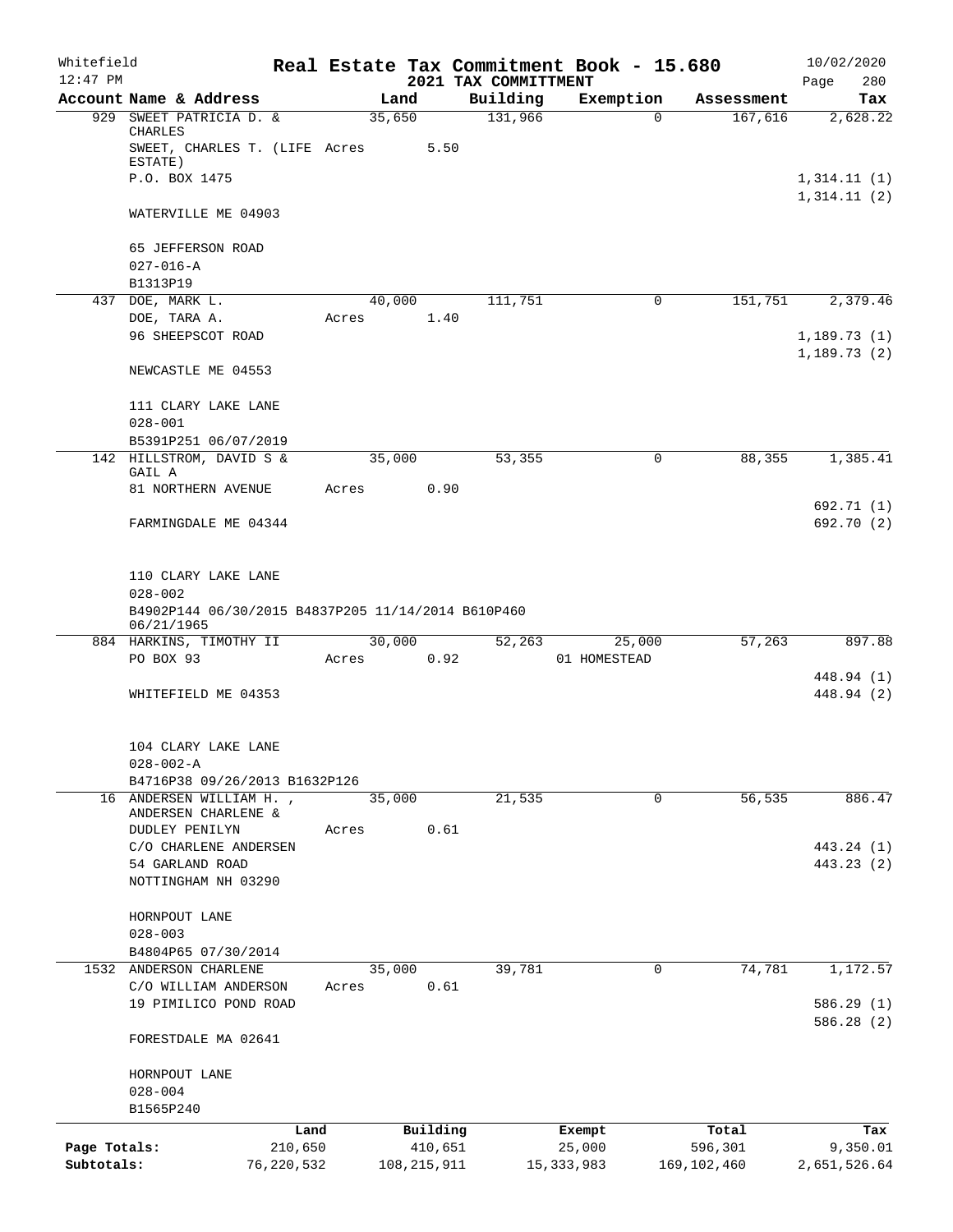| Whitefield |                                         |        |      |      |                                  | Real Estate Tax Commitment Book - 15.680 |            | 10/02/2020         |
|------------|-----------------------------------------|--------|------|------|----------------------------------|------------------------------------------|------------|--------------------|
| $12:47$ PM | Account Name & Address                  |        | Land |      | 2021 TAX COMMITTMENT<br>Building | Exemption                                | Assessment | 281<br>Page<br>Tax |
|            | 1166 CURTIS, CAROLYN E.                 | 35,000 |      |      | 40,885                           | $\Omega$                                 | 75,885     | 1,189.88           |
|            | DEVLIN, PAUL J.                         | Acres  |      | 0.41 |                                  |                                          |            |                    |
|            | 5 SUMMIT WAY                            |        |      |      |                                  |                                          |            | 594.94 (1)         |
|            |                                         |        |      |      |                                  |                                          |            | 594.94 (2)         |
|            | SACO ME 04072                           |        |      |      |                                  |                                          |            |                    |
|            | 13 HORNPOUT LANE                        |        |      |      |                                  |                                          |            |                    |
|            | $028 - 005$                             |        |      |      |                                  |                                          |            |                    |
|            | B5421P4 08/16/2019 B5412P30 07/26/2019  |        |      |      |                                  |                                          |            |                    |
|            | 1394 LORDI, JUNE                        | 40,000 |      |      | 33,457                           | $\mathbf 0$                              | 73,457     | 1,151.81           |
|            | P.O. BOX 55                             | Acres  |      | 0.34 |                                  |                                          |            |                    |
|            |                                         |        |      |      |                                  |                                          |            | 575.91(1)          |
|            | WHITEFIELD ME 04353                     |        |      |      |                                  |                                          |            | 575.90(2)          |
|            | 26 HORNPOUT LANE                        |        |      |      |                                  |                                          |            |                    |
|            | $028 - 006$                             |        |      |      |                                  |                                          |            |                    |
|            | B5421P4 08/16/2019 B5281P216 07/18/2018 |        |      |      |                                  |                                          |            |                    |
|            | 1345 CRUMMETT THURLOW E                 | 35,000 |      |      | 115,500                          | $\mathbf 0$                              | 150,500    | 2,359.84           |
|            | STUTZER, KAREN                          | Acres  |      | 0.38 |                                  |                                          |            |                    |
|            | 5 VALLEY VIEW CT.                       |        |      |      |                                  |                                          |            | 1, 179.92(1)       |
|            |                                         |        |      |      |                                  |                                          |            | 1, 179.92(2)       |
|            | NEWTON NJ 07860                         |        |      |      |                                  |                                          |            |                    |
|            | 21 HORNPOUT LANE                        |        |      |      |                                  |                                          |            |                    |
|            | $028 - 007$                             |        |      |      |                                  |                                          |            |                    |
|            | B5188P270 09/18/2017                    |        |      |      |                                  |                                          |            |                    |
|            | 1041 BARNSTEIN JOHN & SHEILA            | 35,000 |      |      | 13,965                           | 0                                        | 48,965     | 767.77             |
|            | P.O. BOX 5                              | Acres  |      | 0.26 |                                  |                                          |            |                    |
|            |                                         |        |      |      |                                  |                                          |            | 383.89 (1)         |
|            | WARREN ME 04864                         |        |      |      |                                  |                                          |            | 383.88 (2)         |
|            | 35 HORNPOUT LANE                        |        |      |      |                                  |                                          |            |                    |
|            | $028 - 008$                             |        |      |      |                                  |                                          |            |                    |
|            | B2375P253                               |        |      |      |                                  |                                          |            |                    |
|            | 625 GOLDBERG ELEANOR J.                 | 43,345 |      |      | 95,244                           | 0                                        | 138,589    | 2,173.08           |
|            | 146 WHITNEY AVENUE                      | Acres  |      | 3.73 |                                  |                                          |            |                    |
|            |                                         |        |      |      |                                  |                                          |            | 1,086.54(1)        |
|            | PORTLAND ME 04102                       |        |      |      |                                  |                                          |            | 1,086.54(2)        |
|            |                                         |        |      |      |                                  |                                          |            |                    |
|            | 39 HORNPOUT LANE<br>$028 - 009$         |        |      |      |                                  |                                          |            |                    |
|            | 115 FERGUSSON SARA J.                   | 43,000 |      |      | 12,838                           | 0                                        | 55,838     | 875.54             |
|            | * FERGUSSON GEORGE                      | Acres  |      | 3.50 |                                  |                                          |            |                    |
|            | 341 JEFFERSON ROAD                      |        |      |      |                                  |                                          |            | 437.77 (1)         |
|            |                                         |        |      |      |                                  |                                          |            | 437.77 (2)         |
|            | WHITEFIELD ME 04353                     |        |      |      |                                  |                                          |            |                    |
|            | 342 JEFFERSON ROAD                      |        |      |      |                                  |                                          |            |                    |
|            | $029 - 001$                             |        |      |      |                                  |                                          |            |                    |
|            | B1462P23                                |        |      |      |                                  |                                          |            |                    |
|            |                                         |        |      |      |                                  |                                          |            |                    |
|            |                                         |        |      |      |                                  |                                          |            |                    |

|              | Land       | Building    | Exempt       | Total       | Tax          |
|--------------|------------|-------------|--------------|-------------|--------------|
| Page Totals: | 231,345    | 311,889     |              | 543,234     | 8,517.92     |
| Subtotals:   | 76,451,877 | 108,527,800 | 15, 333, 983 | 169,645,694 | 2,660,044.56 |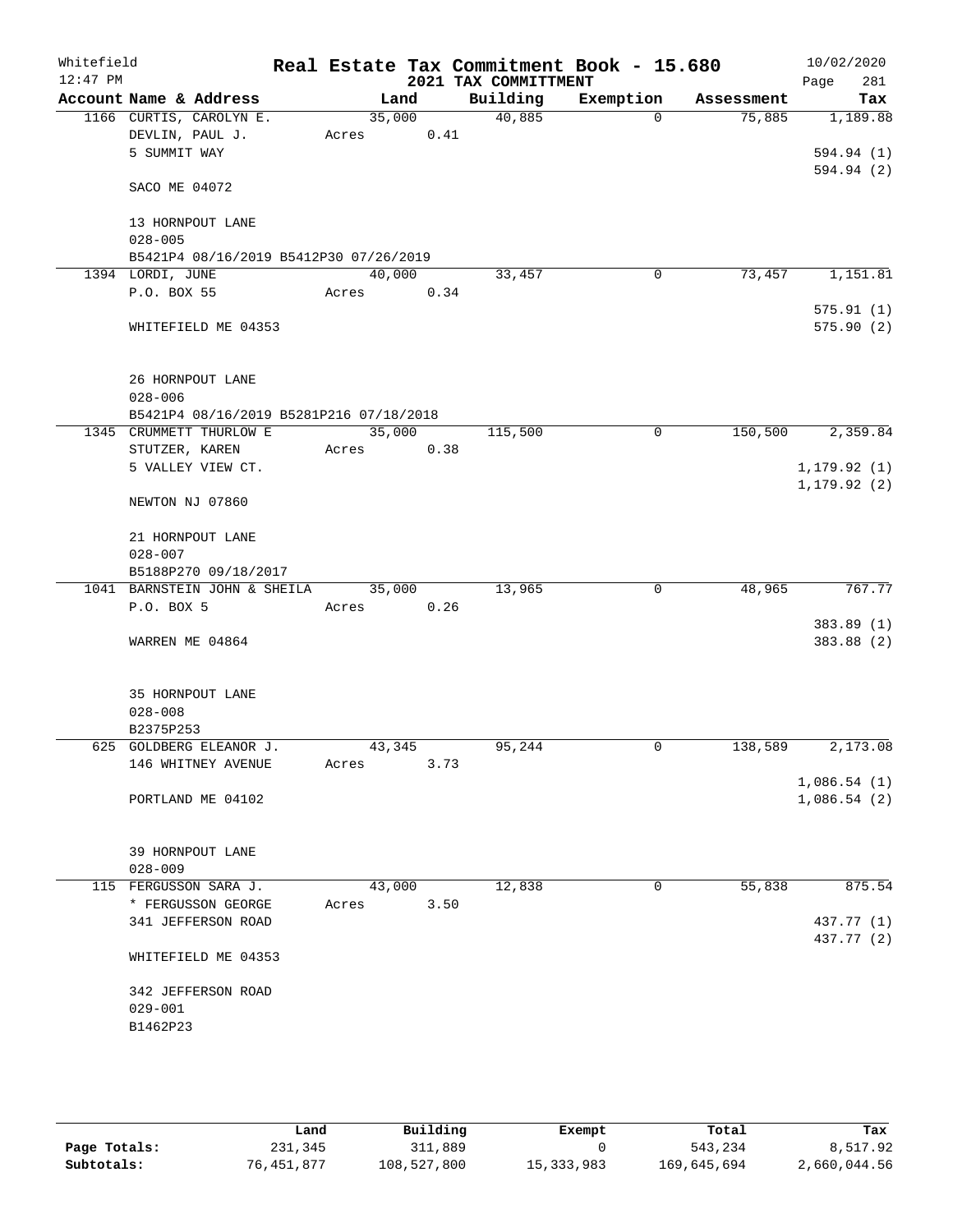| Whitefield |                                           |            |        |       | Real Estate Tax Commitment Book - 15.680 |              |              |            | 10/02/2020             |
|------------|-------------------------------------------|------------|--------|-------|------------------------------------------|--------------|--------------|------------|------------------------|
| $12:47$ PM |                                           |            |        |       | 2021 TAX COMMITTMENT                     |              |              |            | 282<br>Page            |
|            | Account Name & Address                    |            | Land   |       | Building                                 | Exemption    |              | Assessment | Tax                    |
|            | 831 FERGUSSON GEORGE S &<br>MARGARET ANNE |            | 40,000 |       | 98,728                                   |              | 25,000       | 113,728    | 1,783.26               |
|            | 326 JEFFERSON ROAD                        | Acres      |        | 0.86  |                                          | 01 HOMESTEAD |              |            |                        |
|            |                                           |            |        |       |                                          |              |              |            | 891.63 (1)             |
|            | WHITEFIELD ME 04353                       |            |        |       |                                          |              |              |            | 891.63 (2)             |
|            | 326 JEFFERSON ROAD                        |            |        |       |                                          |              |              |            |                        |
|            | $029 - 001 - A$                           |            |        |       |                                          |              |              |            |                        |
|            | B4989P255 03/25/2016 B1573P330            |            |        |       |                                          |              |              |            |                        |
|            | 1411 VIGUE, THOMAS                        |            | 40,000 |       | 79,687                                   |              | 0            | 119,687    | 1,876.69               |
|            | P.O. BOX 173                              | Acres      |        | 1.15  |                                          |              |              |            |                        |
|            |                                           |            |        |       |                                          |              |              |            | 938.35(1)              |
|            | WHITEFIELD ME 04353                       |            |        |       |                                          |              |              |            | 938.34(2)              |
|            | 318 JEFFERSON ROAD                        |            |        |       |                                          |              |              |            |                        |
|            | $029 - 002$                               |            |        |       |                                          |              |              |            |                        |
|            | B4951P90 11/19/2015 B2570P203             |            |        |       |                                          |              |              |            |                        |
|            | 1276 JORDAN DOUGLAS J. &                  |            | 44,986 |       | 2,236                                    |              | $\mathbf 0$  | 47,222     | 740.44                 |
|            | JULIA A.<br>PO BOX 223                    | Acres      |        | 17.17 |                                          |              |              |            |                        |
|            |                                           |            |        |       |                                          |              |              |            | 370.22(1)              |
|            | WHITEFIELD ME 04353                       |            |        |       |                                          |              |              |            | 370.22(2)              |
|            |                                           |            |        |       |                                          |              |              |            |                        |
|            | <b>JEFFERSON ROAD</b>                     |            |        |       |                                          |              |              |            |                        |
|            | $029 - 003$                               |            |        |       |                                          |              |              |            |                        |
|            | B2512P103 10/28/1999                      |            |        |       |                                          |              |              |            |                        |
|            | 1172 PRESCOTT LARRY &<br>SANDRA, TRUST    |            | 35,000 |       | 90,360                                   |              | $\mathsf{O}$ | 125,360    | 1,965.64               |
|            | TRUSTEE, CLARY LAKE<br>REALTY             | Acres 0.30 |        |       |                                          |              |              |            |                        |
|            | 17 KINGS ROAD                             |            |        |       |                                          |              |              |            | 982.82 (1)             |
|            | YORK ME 03909                             |            |        |       |                                          |              |              |            | 982.82 (2)             |
|            |                                           |            |        |       |                                          |              |              |            |                        |
|            | 23 PICKEREL LANE                          |            |        |       |                                          |              |              |            |                        |
|            | $029 - 004$                               |            |        |       |                                          |              |              |            |                        |
|            | B2517P146 11/15/1999                      |            |        |       |                                          |              |              |            |                        |
|            | 165 POTTER MICHAEL & GAIL<br>PRATT        |            | 40,000 |       | 26,096                                   |              | $\mathbf 0$  | 66,096     | 1,036.39               |
|            | 264 STARBIRD CORNER<br>ROAD               | Acres      |        | 0.17  |                                          |              |              |            |                        |
|            | BOWDOIN ME 04287                          |            |        |       |                                          |              |              |            | 518.20(1)<br>518.19(2) |
|            |                                           |            |        |       |                                          |              |              |            |                        |
|            | 25 PICKEREL LANE<br>$029 - 005$           |            |        |       |                                          |              |              |            |                        |
|            | B3970P82 02/25/2008                       |            |        |       |                                          |              |              |            |                        |
|            |                                           |            |        |       |                                          |              |              |            |                        |

|              | Land       | Building    | Exempt     | Total       | Tax          |
|--------------|------------|-------------|------------|-------------|--------------|
| Page Totals: | 199,986    | 297,107     | 25,000     | 472,093     | .402.42      |
| Subtotals:   | 76,651,863 | 108,824,907 | 15,358,983 | 170,117,787 | 2,667,446.98 |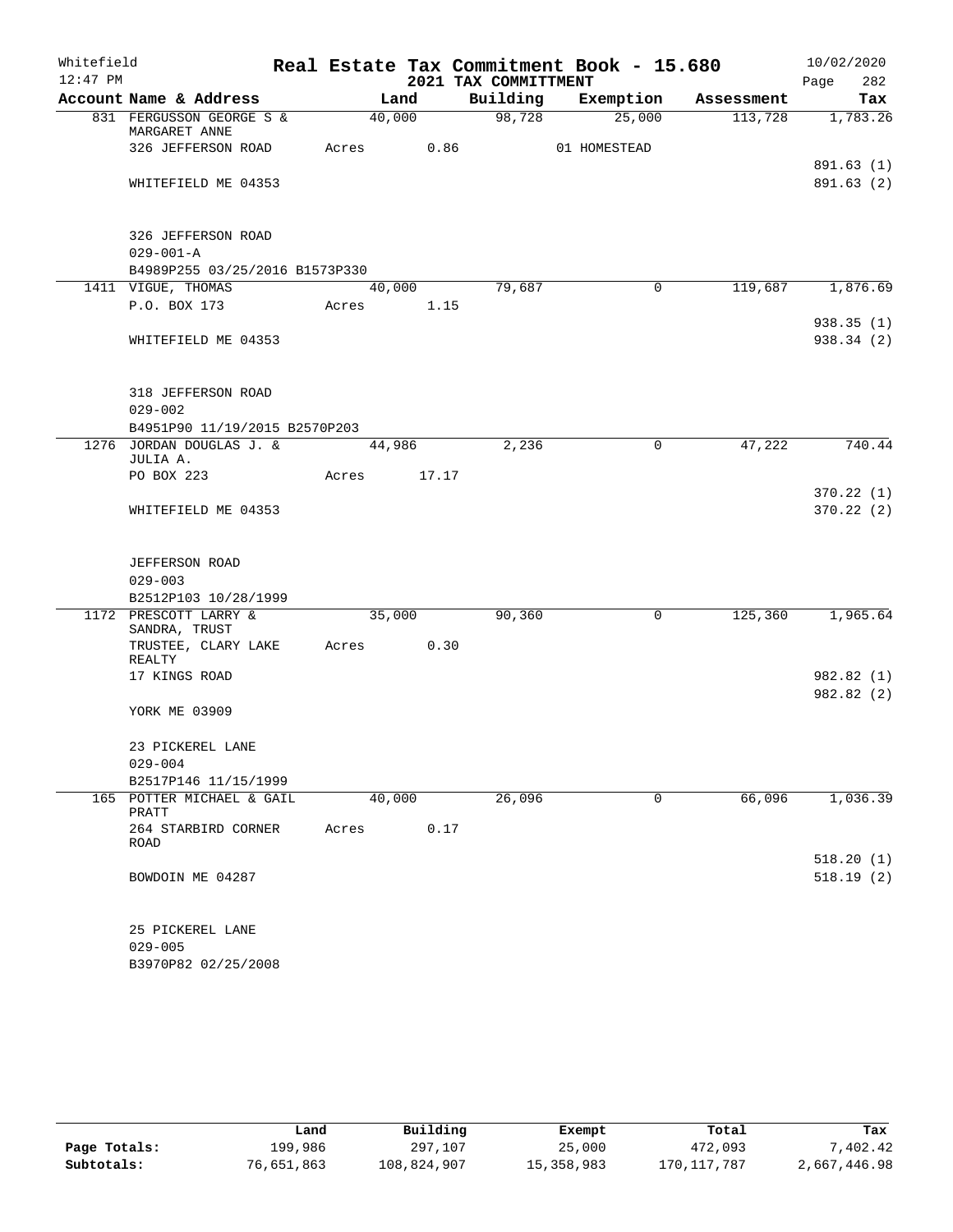| Whitefield<br>$12:47$ PM |                                         |                 |        | 2021 TAX COMMITTMENT | Real Estate Tax Commitment Book - 15.680 |            | 10/02/2020<br>Page<br>283 |
|--------------------------|-----------------------------------------|-----------------|--------|----------------------|------------------------------------------|------------|---------------------------|
|                          | Account Name & Address                  | Land            |        | Building             | Exemption                                | Assessment | Tax                       |
|                          | 1024 SHAW ERNEST D. &                   | 35,000          |        | 33,092               | $\Omega$                                 | 68,092     | 1,067.68                  |
|                          | * GINGROW-SHAW MARY M.                  | Acres           | 0.25   |                      |                                          |            |                           |
|                          | 865 SO. BELFAST AVENUE                  |                 |        |                      |                                          |            | 533.84(1)                 |
|                          | AUGUSTA ME 04330                        |                 |        |                      |                                          |            | 533.84(2)                 |
|                          | 31 PICKEREL LANE                        |                 |        |                      |                                          |            |                           |
|                          | $029 - 006$                             |                 |        |                      |                                          |            |                           |
|                          | B2384P135 09/25/1998                    |                 |        |                      |                                          |            |                           |
|                          | 924 ROLLINS, RONALD<br>386 MILLS ROAD   | 35,000<br>Acres | 0.10   | 53,412               | $\mathbf 0$                              | 88,412     | 1,386.30                  |
|                          |                                         |                 |        |                      |                                          |            | 693.15(1)                 |
|                          | WHITEFIELD ME 04353                     |                 |        |                      |                                          |            | 693.15 (2)                |
|                          | 15 BASS LANE                            |                 |        |                      |                                          |            |                           |
|                          | $029 - 007$                             |                 |        |                      |                                          |            |                           |
|                          | B5151P286 06/20/2017                    |                 |        |                      |                                          |            |                           |
|                          | 692 VITI, STEPHEN F                     | 40,000          |        | 59,227               | 0                                        | 99,227     | 1,555.88                  |
|                          | 18 HOWARDS HILL ROAD                    | Acres           | 0.14   |                      |                                          |            |                           |
|                          | HARPSWELL ME 04079                      |                 |        |                      |                                          |            | 777.94(1)<br>777.94(2)    |
|                          |                                         |                 |        |                      |                                          |            |                           |
|                          | 17 BASS LANE                            |                 |        |                      |                                          |            |                           |
|                          | $029 - 008$                             |                 |        |                      |                                          |            |                           |
|                          | B2112P40                                |                 |        |                      |                                          |            |                           |
|                          | 267 PRESCOTT EZELDA P.<br>TRUST         | 40,000          |        | 95,936               | 0                                        | 135,936    | 2,131.48                  |
|                          | C/O- DENNIS L. PRESCOTT Acres<br>(P.R.) |                 | 0.36   |                      |                                          |            |                           |
|                          | 60 RIVER ROAD                           |                 |        |                      |                                          |            | 1,065.74(1)               |
|                          | WOOLWICH ME 04579                       |                 |        |                      |                                          |            | 1,065.74(2)               |
|                          | 68 PLEASANT POND LANE                   |                 |        |                      |                                          |            |                           |
|                          | $029 - 009$                             |                 |        |                      |                                          |            |                           |
|                          | B2862P282                               |                 |        |                      |                                          |            |                           |
|                          | 421 ROLLINS RONALD W.                   |                 | 35,000 | 85,560               | 0                                        |            | 120,560 1,890.38          |
|                          | 386 MILLS ROAD                          | Acres 0.08      |        |                      |                                          |            |                           |
|                          |                                         |                 |        |                      |                                          |            | 945.19(1)                 |
|                          | WHITEFIELD ME 04353                     |                 |        |                      |                                          |            | 945.19 (2)                |
|                          | 60 PLEASANT POND LANE                   |                 |        |                      |                                          |            |                           |
|                          | $029 - 010$                             |                 |        |                      |                                          |            |                           |
|                          | 1539 GIUFFRIDA STEPHEN                  |                 |        |                      | 33,450 56,495 25,000                     |            | 64,945 1,018.34           |
|                          | 112 PITTSTON ROAD                       | Acres 3.80      |        |                      | 01 HOMESTEAD                             |            |                           |
|                          |                                         |                 |        |                      |                                          |            | 509.17(1)                 |
|                          | WHITEFIELD ME 04353                     |                 |        |                      |                                          |            | 509.17(2)                 |
|                          | 112 PITTSTON ROAD                       |                 |        |                      |                                          |            |                           |
|                          | $030 - 001$                             |                 |        |                      |                                          |            |                           |
|                          |                                         |                 |        |                      |                                          |            |                           |

|              | Land       | Building    | Exempt     | Total       | Tax          |
|--------------|------------|-------------|------------|-------------|--------------|
| Page Totals: | 218,450    | 383,722     | 25,000     | 577,172     | 9,050.06     |
| Subtotals:   | 76,870,313 | 109,208,629 | 15,383,983 | 170,694,959 | 2,676,497.04 |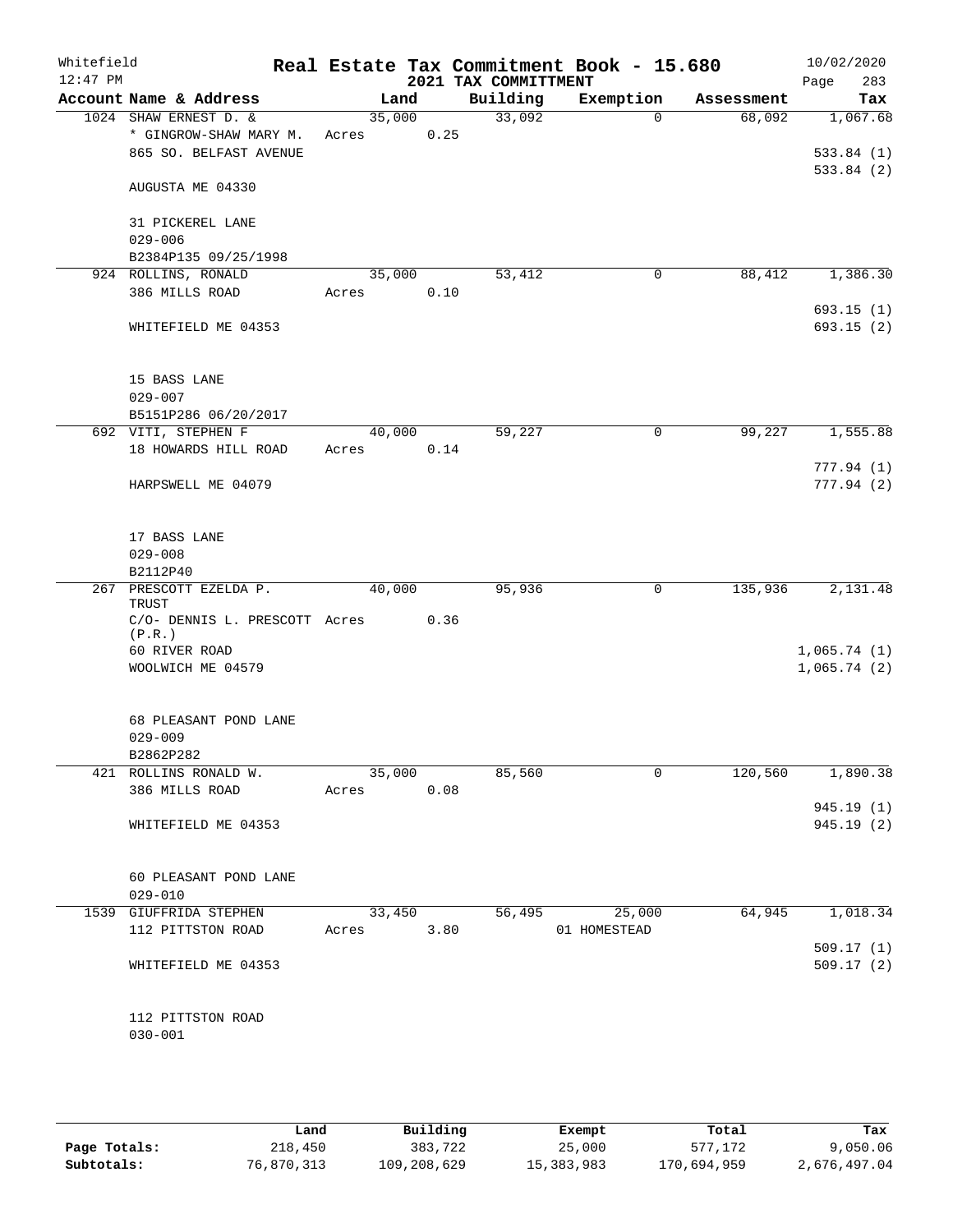| Whitefield<br>$12:47$ PM |                                                                          |            |       |               |      | 2021 TAX COMMITTMENT | Real Estate Tax Commitment Book - 15.680 |             | 10/02/2020<br>Page<br>284 |
|--------------------------|--------------------------------------------------------------------------|------------|-------|---------------|------|----------------------|------------------------------------------|-------------|---------------------------|
|                          | Account Name & Address                                                   |            |       | Land          |      | Building             | Exemption                                | Assessment  | Tax                       |
|                          | 554 MECK W. LAWRENCE &                                                   |            |       | 20,000        |      | $\mathbf 0$          | $\Omega$                                 | 20,000      | 313.60                    |
|                          | EDITH M.                                                                 |            |       |               |      |                      |                                          |             |                           |
|                          | 980 MANOR LANE                                                           |            | Acres |               | 0.53 |                      |                                          |             |                           |
|                          | SOUTHAMPTON PA 18966                                                     |            |       |               |      |                      |                                          |             | 156.80(1)<br>156.80(2)    |
|                          |                                                                          |            |       |               |      |                      |                                          |             |                           |
|                          |                                                                          |            |       |               |      |                      |                                          |             |                           |
|                          | 152 PITTSTON ROAD                                                        |            |       |               |      |                      |                                          |             |                           |
|                          | $030 - 002$                                                              |            |       |               |      |                      |                                          |             |                           |
|                          | B2088P276<br>475 JACKSON, DAVID W                                        |            |       | 30,000        |      | 10,550               | $\mathbf 0$                              | 40,550      | 635.82                    |
|                          | 147 PITTSTON ROAD                                                        |            | Acres |               | 0.74 |                      |                                          |             |                           |
|                          |                                                                          |            |       |               |      |                      |                                          |             | 317.91(1)                 |
|                          | WHITEFIELD ME 04353                                                      |            |       |               |      |                      |                                          |             | 317.91(2)                 |
|                          |                                                                          |            |       |               |      |                      |                                          |             |                           |
|                          |                                                                          |            |       |               |      |                      |                                          |             |                           |
|                          | 147 PITTSTON ROAD                                                        |            |       |               |      |                      |                                          |             |                           |
|                          | $030 - 003$<br>B4690P118 07/24/2013 B4686P288 07/16/2013 B4039P162       |            |       |               |      |                      |                                          |             |                           |
|                          | 08/09/2008                                                               |            |       |               |      |                      |                                          |             |                           |
|                          | 1594 DANCER JOHN & FRED                                                  |            |       | 270           |      | $\Omega$             | $\Omega$                                 | 270         | 4.23                      |
|                          | SCOTT<br>C/O FRED SCOTT                                                  |            | Acres |               | 0.18 |                      |                                          |             |                           |
|                          | 22 VILLAGE VIEW LANE                                                     |            |       |               |      |                      |                                          |             | 2.12(1)                   |
|                          |                                                                          |            |       |               |      |                      |                                          |             | 2.11(2)                   |
|                          | WHITEFIELD ME 04353                                                      |            |       |               |      |                      |                                          |             |                           |
|                          |                                                                          |            |       |               |      |                      |                                          |             |                           |
|                          | PITTSTON ROAD                                                            |            |       |               |      |                      |                                          |             |                           |
|                          | $030 - 005$                                                              |            |       |               |      |                      |                                          |             |                           |
|                          | 224 PRESBY ELIZABETH S. &<br>PETER L.                                    |            |       | 20,000        |      | 0                    | $\mathsf{O}$                             | 20,000      | 313.60                    |
|                          | 22 VILLAGE VIEW LANE                                                     |            | Acres |               | 0.37 |                      |                                          |             |                           |
|                          |                                                                          |            |       |               |      |                      |                                          |             | 156.80(1)                 |
|                          | WHITEFIELD ME 04353                                                      |            |       |               |      |                      |                                          |             | 156.80(2)                 |
|                          |                                                                          |            |       |               |      |                      |                                          |             |                           |
|                          | VILLAGE VIEW LANE                                                        |            |       |               |      |                      |                                          |             |                           |
|                          | $030 - 006$                                                              |            |       |               |      |                      |                                          |             |                           |
|                          | B4442P290 09/12/2011 B801P65 B719P154 01/15/1972                         |            |       |               |      |                      |                                          |             |                           |
|                          | 119 SCOTT LYDIA B. &                                                     |            |       | 30,000        |      | 93,243               | 25,000                                   | 98,243      | 1,540.45                  |
|                          | ELIZABETH S. PRESBY                                                      |            |       |               |      |                      |                                          |             |                           |
|                          | 22 VILLAGE VIEW LANE                                                     |            | Acres |               | 1.00 |                      | 01 HOMESTEAD                             |             | 770.23(1)                 |
|                          | WHITEFIELD ME 04353                                                      |            |       |               |      |                      |                                          |             | 770.22(2)                 |
|                          |                                                                          |            |       |               |      |                      |                                          |             |                           |
|                          |                                                                          |            |       |               |      |                      |                                          |             |                           |
|                          | 22 VILLAGE VIEW LANE                                                     |            |       |               |      |                      |                                          |             |                           |
|                          | $030 - 007$                                                              |            |       |               |      |                      |                                          |             |                           |
|                          | B4443P119 09/28/2011 B1803P145 08/06/1992<br>466 BOURQUE, STEPHEN & LOIS |            |       | 30,000        |      | 71,896               | 25,000                                   | 76,896      | 1,205.73                  |
|                          | P.O. BOX 57                                                              |            | Acres |               | 1.50 |                      | 01 HOMESTEAD                             |             |                           |
|                          |                                                                          |            |       |               |      |                      |                                          |             | 602.87(1)                 |
|                          | WHITEFIELD ME 04353                                                      |            |       |               |      |                      |                                          |             | 602.86(2)                 |
|                          |                                                                          |            |       |               |      |                      |                                          |             |                           |
|                          |                                                                          |            |       |               |      |                      |                                          |             |                           |
|                          | 15 VILLAGE VIEW LANE<br>$030 - 008$                                      |            |       |               |      |                      |                                          |             |                           |
|                          |                                                                          |            |       |               |      |                      |                                          |             |                           |
|                          |                                                                          |            |       |               |      |                      |                                          |             |                           |
|                          |                                                                          | Land       |       | Building      |      |                      | Exempt                                   | Total       | Tax                       |
| Page Totals:             |                                                                          | 130,270    |       | 175,689       |      |                      | 50,000                                   | 255,959     | 4,013.43                  |
| Subtotals:               |                                                                          | 77,000,583 |       | 109, 384, 318 |      |                      | 15, 433, 983                             | 170,950,918 | 2,680,510.47              |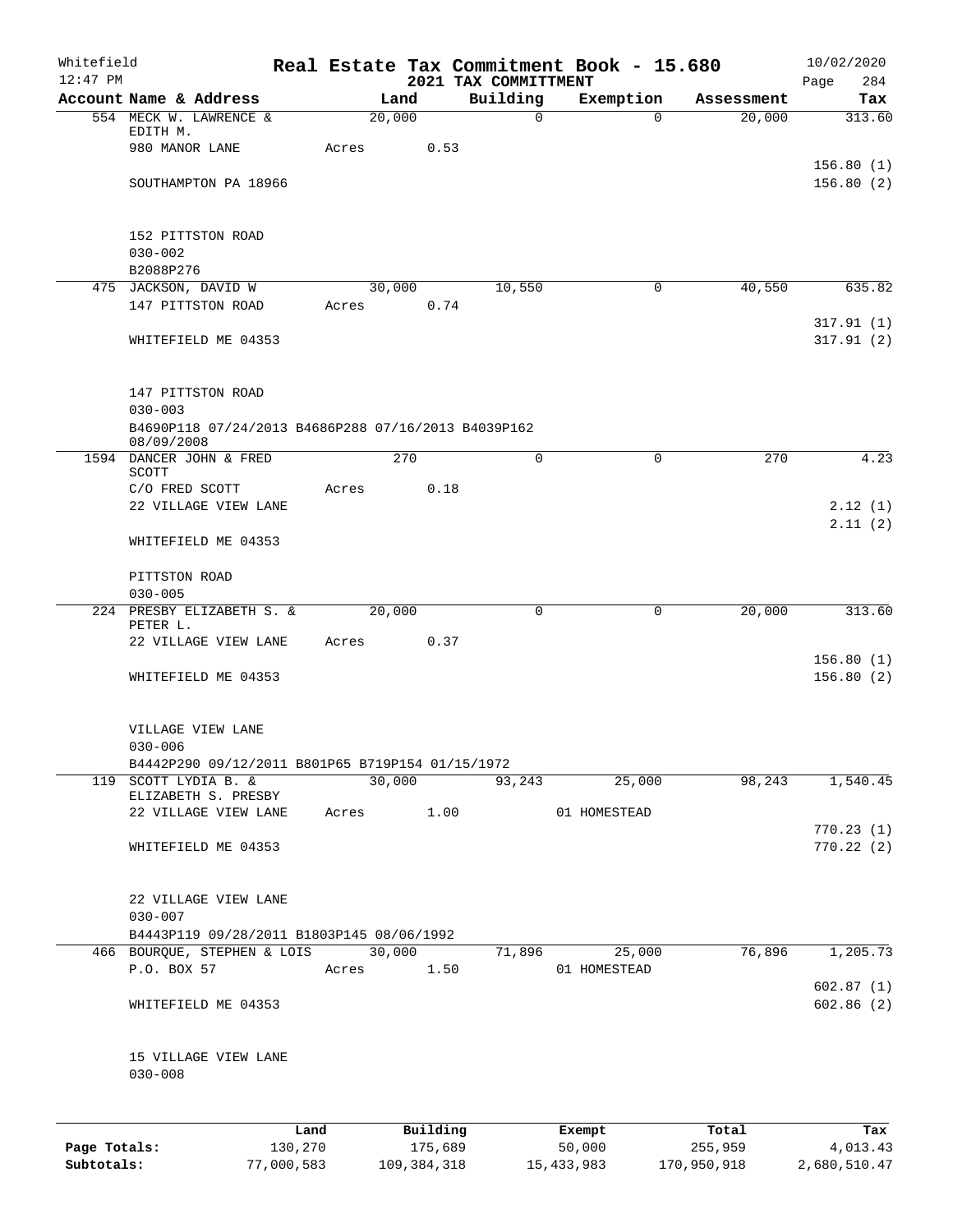| Whitefield<br>$12:47$ PM |                                                                   |       |                | Real Estate Tax Commitment Book - 15.680<br>2021 TAX COMMITTMENT |             |            | 10/02/2020<br>285<br>Page  |
|--------------------------|-------------------------------------------------------------------|-------|----------------|------------------------------------------------------------------|-------------|------------|----------------------------|
|                          | Account Name & Address                                            |       | Land           | Building                                                         | Exemption   | Assessment | Tax                        |
|                          | 1098 RUSSELL, LYNNETTE R<br>CONROY, DANIEL R<br>129 PITTSTON ROAD | Acres | 31,200<br>2.30 | 57,545                                                           | $\Omega$    | 88,745     | 1,391.52<br>695.76 (1)     |
|                          | WHITEFIELD ME 04353                                               |       |                |                                                                  |             |            | 695.76(2)                  |
|                          | 129 PITTSTON ROAD<br>$030 - 009$                                  |       |                |                                                                  |             |            |                            |
|                          | B3659P123 04/07/2006                                              |       |                |                                                                  |             |            |                            |
|                          | 1629 DANCER HELLEN                                                |       | 26,690         | $\mathbf 0$                                                      | 0           | 26,690     | 418.50                     |
|                          | P.O. BOX 234                                                      | Acres | 6.80           |                                                                  |             |            | 209.25(1)                  |
|                          | WHITEFIELD ME 04353                                               |       |                |                                                                  |             |            | 209.25(2)                  |
|                          | PITTSTON ROAD<br>$030 - 011$                                      |       |                |                                                                  |             |            |                            |
|                          | B465P579 05/02/1946                                               |       |                |                                                                  |             |            |                            |
|                          | 1341 HATCH, KENNETH L III                                         |       | 40,490         | 139,386                                                          | 0           | 179,876    | 2,820.46                   |
|                          | 44 CHAMBERLAIN BROOK<br>LANE                                      | Acres | 11.55          |                                                                  |             |            |                            |
|                          | WHITEFIELD ME 04353                                               |       |                |                                                                  |             |            | 1,410.23(1)<br>1,410.23(2) |
|                          | 44 CHAMBERLAIN BROOK<br>$030 - 012$                               |       |                |                                                                  |             |            |                            |
|                          | B3475P306 05/02/2005                                              |       |                |                                                                  |             |            |                            |
|                          | 482 BROWN, DOUGLAS                                                | Acres | 32,250<br>3.00 | 145,968                                                          | $\mathbf 0$ | 178,218    | 2,794.46                   |
|                          | BROWN, ELIZABETH<br>63 PITTSTON ROAD                              |       |                |                                                                  |             |            | 1,397.23(1)                |
|                          |                                                                   |       |                |                                                                  |             |            | 1,397.23(2)                |
|                          | WHITEFIELD ME<br>04353-3918                                       |       |                |                                                                  |             |            |                            |
|                          | 63 PITTSTON ROAD                                                  |       |                |                                                                  |             |            |                            |
|                          | $030 - 012 - A$                                                   |       |                |                                                                  |             |            |                            |
|                          | B5309P303 09/28/2018 B2395P319                                    |       |                |                                                                  |             |            |                            |
|                          | 41 FLAGG, JOHN B                                                  |       | 31,875         | 143,602                                                          | 0           | 175,477    | 2,751.48                   |
|                          | 31 MELVIN LN                                                      | Acres | 2.75           |                                                                  |             |            | 1,375.74(1)                |
|                          | GARDINER ME 04345                                                 |       |                |                                                                  |             |            | 1,375.74(2)                |
|                          | 22 CHAMBERLAIN BROOK                                              |       |                |                                                                  |             |            |                            |
|                          | $030 - 012 - B$                                                   |       |                |                                                                  |             |            |                            |
|                          | B5444P93 10/02/2019<br>1221 DUMONT SHAWN W.                       |       | 30,345         | 25,172                                                           | $\mathbf 0$ | 55,517     | 870.51                     |
|                          | 41 PITTSTON ROAD                                                  | Acres | 1.73           |                                                                  |             |            |                            |
|                          | WHITEFIELD ME 04353                                               |       |                |                                                                  |             |            | 435.26(1)<br>435.25(2)     |
|                          | 41 PITTSTON ROAD                                                  |       |                |                                                                  |             |            |                            |
|                          | $030 - 013$<br>B4233P268 12/16/2009 B1768P104                     |       |                |                                                                  |             |            |                            |
|                          |                                                                   |       |                |                                                                  |             |            |                            |
|                          |                                                                   |       |                |                                                                  |             |            |                            |

|              | Land       | Building    | Exempt     | Total       | Tax          |
|--------------|------------|-------------|------------|-------------|--------------|
| Page Totals: | 192,850    | 511,673     |            | 704,523     | 11,046.93    |
| Subtotals:   | 77,193,433 | 109,895,991 | 15,433,983 | 171,655,441 | 2,691,557.40 |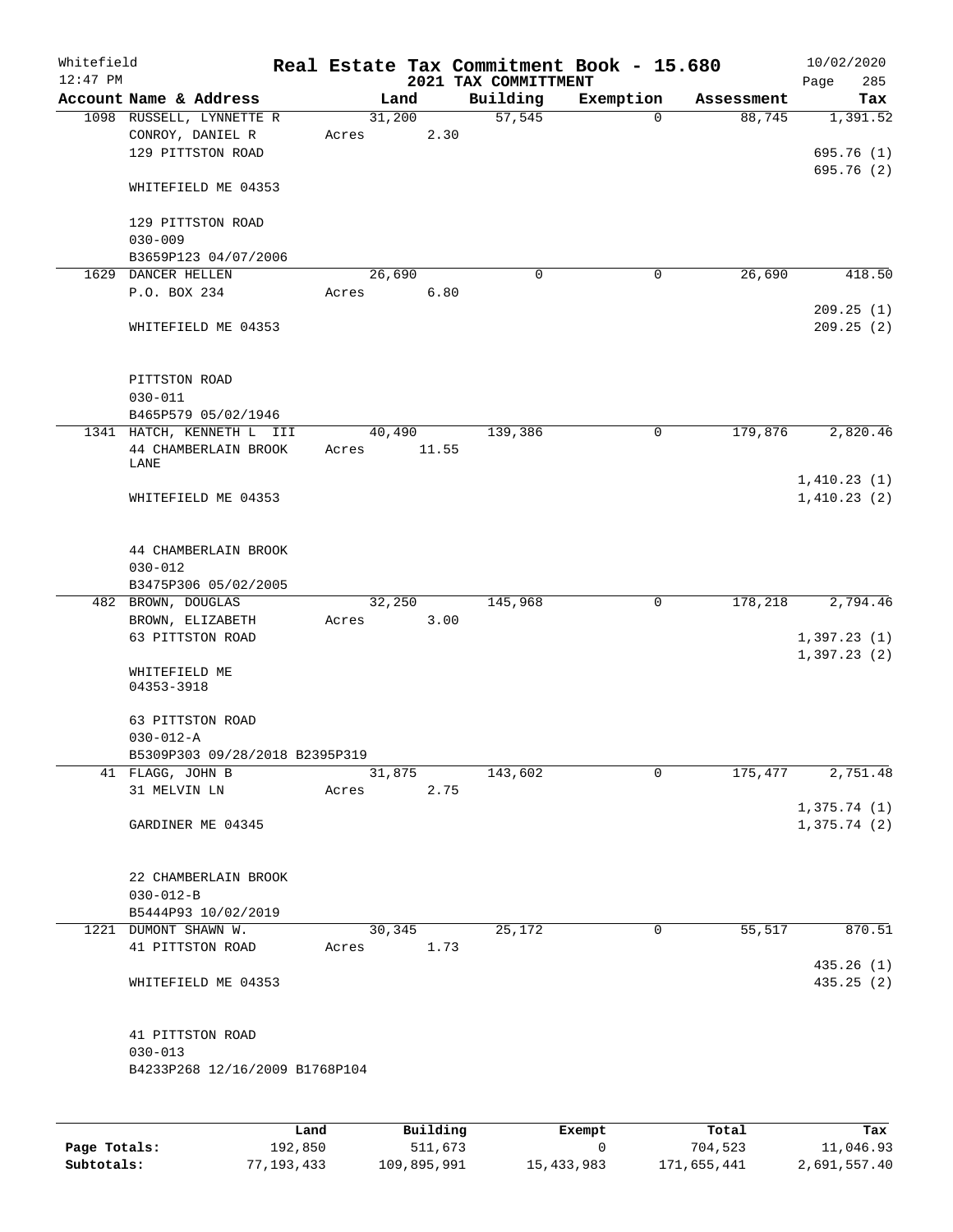| Whitefield   |                                        |         |       |        |          | Real Estate Tax Commitment Book - 15.680 |              |             |            | 10/02/2020           |
|--------------|----------------------------------------|---------|-------|--------|----------|------------------------------------------|--------------|-------------|------------|----------------------|
| $12:47$ PM   | Account Name & Address                 |         |       |        |          | 2021 TAX COMMITTMENT                     |              |             |            | Page<br>286          |
|              |                                        |         |       | Land   |          | Building                                 | Exemption    |             | Assessment | Tax                  |
|              | 368 GREGOIRE BETH M.                   |         |       | 31,815 |          | 48,912                                   |              | 25,000      | 55,727     | 873.80               |
|              | 47 PITTSTON ROAD                       |         | Acres |        | 2.71     |                                          | 01 HOMESTEAD |             |            | 436.90(1)            |
|              | WHITEFIELD ME 04353                    |         |       |        |          |                                          |              |             |            | 436.90 (2)           |
|              |                                        |         |       |        |          |                                          |              |             |            |                      |
|              | 47 PITTSTON ROAD                       |         |       |        |          |                                          |              |             |            |                      |
|              | $030 - 013 - A$                        |         |       |        |          |                                          |              |             |            |                      |
|              | B5235P255 02/07/2018 B1915P169         |         |       |        |          |                                          |              |             |            |                      |
|              | 854 SHEAFFER JOHNNA E. H.              |         |       | 1,350  |          | $\Omega$                                 |              | 0           | 1,350      | 21.17                |
|              | 71 PINE CREST LANE                     |         | Acres |        | 0.90     |                                          |              |             |            |                      |
|              | WHITEFIELD ME 04353                    |         |       |        |          |                                          |              |             |            | 10.59(1)<br>10.58(2) |
|              | PITTSTON ROAD                          |         |       |        |          |                                          |              |             |            |                      |
|              | $030 - 013 - A - 1$                    |         |       |        |          |                                          |              |             |            |                      |
|              | B4222P210 11/16/2009 B2074P192         |         |       |        |          |                                          |              |             |            |                      |
|              | 1083 SWAIN, ARMAND J                   |         |       | 30,000 |          | 25,916                                   |              | $\mathbf 0$ | 55,916     | 876.76               |
|              | RAYMOND, MARK G                        |         | Acres |        | 1.37     |                                          |              |             |            |                      |
|              | 50 PITTSTON ROAD                       |         |       |        |          |                                          |              |             |            | 438.38 (1)           |
|              | WHITEFIELD ME 04353                    |         |       |        |          |                                          |              |             |            | 438.38 (2)           |
|              | 50 PITTSTON ROAD                       |         |       |        |          |                                          |              |             |            |                      |
|              | $030 - 014$                            |         |       |        |          |                                          |              |             |            |                      |
|              | B5459P128 11/15/2019                   |         |       |        |          |                                          |              |             |            |                      |
|              | 717 HALL JR. GEORGE W. &               |         |       | 120    |          | $\Omega$                                 |              | $\Omega$    | 120        | 1.88                 |
|              | HAROLD PIACOPOLOS                      |         | Acres |        | 0.08     |                                          |              |             |            |                      |
|              | 822 TOWNHOUSE ROAD                     |         |       |        |          |                                          |              |             |            | 0.94(1)              |
|              | WHITEFIELD ME 04353                    |         |       |        |          |                                          |              |             |            | 0.94(2)              |
|              | PITTSTON ROAD                          |         |       |        |          |                                          |              |             |            |                      |
|              | $030 - 015$                            |         |       |        |          |                                          |              |             |            |                      |
|              | B1572P148                              |         |       |        |          |                                          |              |             |            |                      |
|              | 952 BROWN, DOUGLAS                     |         |       | 23,000 |          | $\Omega$                                 |              | 0           | 23,000     | 360.64               |
|              | BROWN, ELIZABETH                       |         | Acres |        | 3.50     |                                          |              |             |            |                      |
|              | 63 PITTSTON ROAD                       |         |       |        |          |                                          |              |             |            | 180.32(1)            |
|              |                                        |         |       |        |          |                                          |              |             |            | 180.32(2)            |
|              | WHITEFIELD ME<br>04353-3918            |         |       |        |          |                                          |              |             |            |                      |
|              | PITTSTON ROAD                          |         |       |        |          |                                          |              |             |            |                      |
|              | $030 - 016$                            |         |       |        |          |                                          |              |             |            |                      |
|              | B5309P303 09/28/2018 B2395P319         |         |       |        |          |                                          |              |             |            |                      |
|              | 866 RANDALL FAMILY                     |         |       | 39,962 |          | 237,018                                  |              | 0           | 276,980    | 4,343.05             |
|              | REVOCABLE TRUST                        |         |       |        |          |                                          |              |             |            |                      |
|              | 211 ANNA DRIVE                         |         | Acres |        | 10.89    |                                          |              |             |            | 2, 171.53 (1)        |
|              | EAST BRIDGEWATER MA<br>02333           |         |       |        |          |                                          |              |             |            | 2, 171.52(2)         |
|              | 12 CROCKER AVENUE NORTH<br>$030 - 017$ |         |       |        |          |                                          |              |             |            |                      |
|              | B5230P21 02/10/2018 B2850P5            |         |       |        |          |                                          |              |             |            |                      |
|              |                                        |         |       |        |          |                                          |              |             |            |                      |
|              |                                        | Land    |       |        | Building |                                          | Exempt       |             | Total      | Tax                  |
| Page Totals: |                                        | 126,247 |       |        | 311,846  |                                          | 25,000       |             | 413,093    | 6,477.30             |

**Subtotals:** 77,319,680 110,207,837 15,458,983 172,068,534 2,698,034.70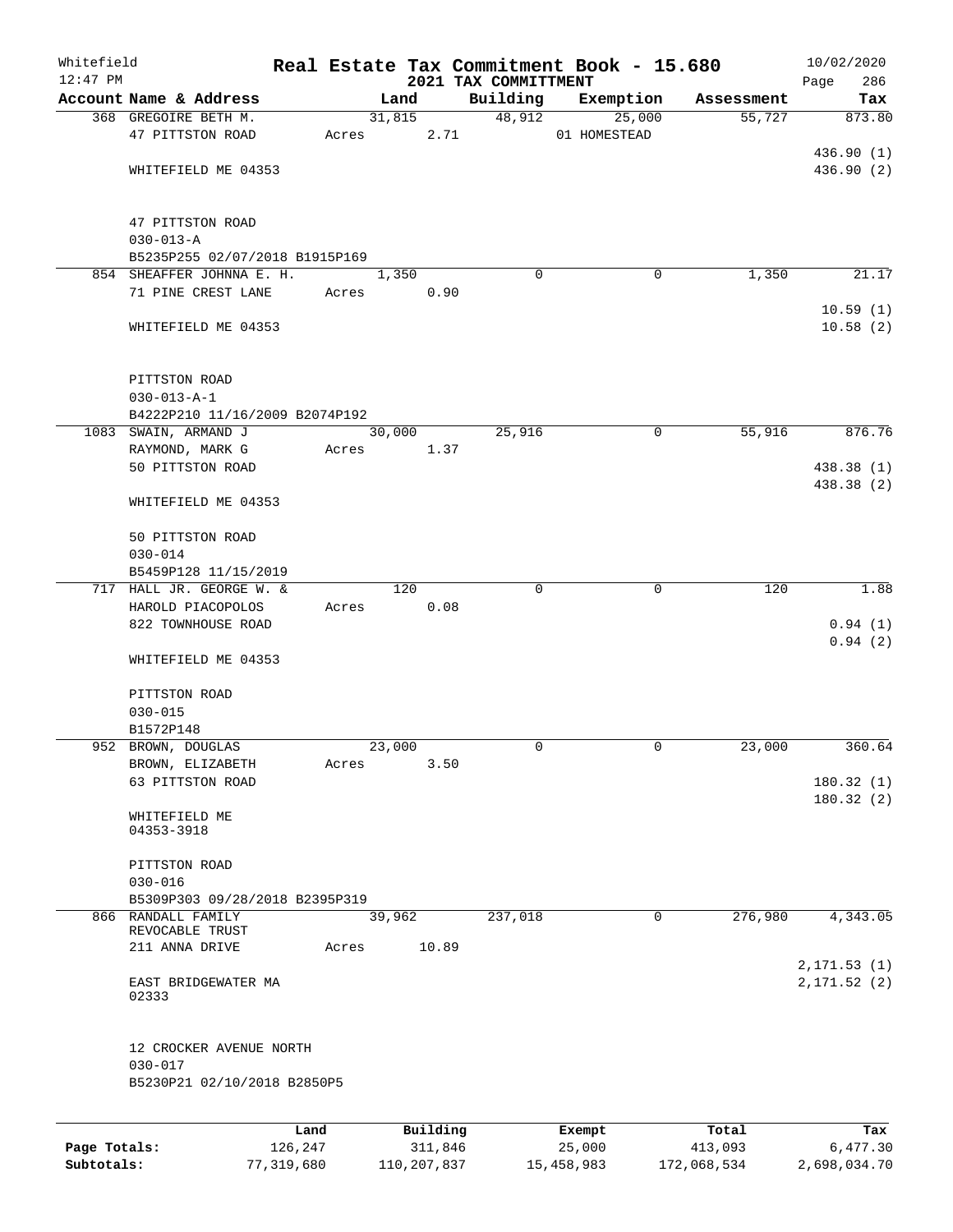| Whitefield<br>$12:47$ PM |                                                 |      |       |        |          | 2021 TAX COMMITTMENT | Real Estate Tax Commitment Book - 15.680 |            | 10/02/2020<br>Page<br>287 |
|--------------------------|-------------------------------------------------|------|-------|--------|----------|----------------------|------------------------------------------|------------|---------------------------|
|                          | Account Name & Address                          |      |       | Land   |          | Building             | Exemption                                | Assessment | Tax                       |
|                          | 223 DENHAM ROY                                  |      |       | 33,250 |          | $\mathbf 0$          | $\Omega$                                 | 33,250     | 521.36                    |
|                          | 309 WISCASSET ROAD                              |      | Acres |        | 15.00    |                      |                                          |            |                           |
|                          |                                                 |      |       |        |          |                      |                                          |            | 260.68(1)                 |
|                          | WHITEFIELD ME 04353                             |      |       |        |          |                      |                                          |            | 260.68(2)                 |
|                          | WISCASSET ROAD<br>$031 - 001$                   |      |       |        |          |                      |                                          |            |                           |
|                          | B5490P246 02/12/2020                            |      |       |        |          |                      |                                          |            |                           |
|                          | 1585 STAPLES, SANDRA L                          |      |       | 30,000 |          | 14,461               | $\mathbf 0$                              | 44,461     | 697.15                    |
|                          | 7 WISCASSET ROAD                                |      | Acres |        | 1.00     |                      |                                          |            |                           |
|                          | WHITEFIELD ME 04353                             |      |       |        |          |                      |                                          |            | 348.58(1)<br>348.57 (2)   |
|                          | 11 WISCASSET ROAD<br>$031 - 002$                |      |       |        |          |                      |                                          |            |                           |
|                          | B5453P69 10/01/2019                             |      |       |        |          |                      |                                          |            |                           |
|                          | 1470 STAPLES LYMAN                              |      |       | 32,850 |          | 65,654               | $\mathsf{O}$                             | 98,504     | 1,544.54                  |
|                          | 7 WISCASSET ROAD                                |      | Acres |        | 3.40     |                      |                                          |            |                           |
|                          | WHITEFIELD ME 04353                             |      |       |        |          |                      |                                          |            | 772.27(1)<br>772.27(2)    |
|                          | 7 WISCASSET ROAD                                |      |       |        |          |                      |                                          |            |                           |
|                          | $031 - 003$                                     |      |       |        |          |                      |                                          |            |                           |
|                          | B31P3<br>746 WHITE, DAVID L                     |      |       | 30,000 |          | 97,168               | 0                                        | 127,168    | 1,993.99                  |
|                          | WHITE, NICOLE M                                 |      | Acres |        | 0.73     |                      |                                          |            |                           |
|                          | 2151 JAMIESON AVE, UNIT                         |      |       |        |          |                      |                                          |            | 997.00 (1)                |
|                          | 1104                                            |      |       |        |          |                      |                                          |            | 996.99 (2)                |
|                          | ALEXANDRIA VA 22314                             |      |       |        |          |                      |                                          |            |                           |
|                          | 20 PITTSTON ROAD                                |      |       |        |          |                      |                                          |            |                           |
|                          | $031 - 004$                                     |      |       |        |          |                      |                                          |            |                           |
|                          | B5255P001 05/10/2018                            |      |       |        |          |                      |                                          |            |                           |
|                          | 345 BARTER, ERNEST & EILEEN<br>30 PITTSTON ROAD |      | Acres | 30,750 | 2.00     | 68,080               | 0                                        | 98,830     | 1,549.65                  |
|                          |                                                 |      |       |        |          |                      |                                          |            | 774.83(1)                 |
|                          | WHITEFIELD ME 04353                             |      |       |        |          |                      |                                          |            | 774.82(2)                 |
|                          | 30 PITTSTON ROAD                                |      |       |        |          |                      |                                          |            |                           |
|                          | $031 - 005$                                     |      |       |        |          |                      |                                          |            |                           |
|                          | B3325P144 07/02/2004                            |      |       |        |          |                      |                                          |            |                           |
|                          | 1217 BRYANT DAVID S. & NANCY<br>к.              |      |       | 30,000 |          | 156,634              | 25,000                                   | 161,634    | 2,534.42                  |
|                          | 36 PITTSTON ROAD                                |      | Acres |        | 0.75     |                      | 01 HOMESTEAD                             |            | 1, 267.21(1)              |
|                          | WHITEFIELD ME 04353                             |      |       |        |          |                      |                                          |            | 1, 267.21(2)              |
|                          | 36 PITTSTON ROAD                                |      |       |        |          |                      |                                          |            |                           |
|                          | $031 - 006$<br>B1744P133                        |      |       |        |          |                      |                                          |            |                           |
|                          |                                                 |      |       |        |          |                      |                                          |            |                           |
|                          |                                                 | Land |       |        | Building |                      | Exempt                                   | Total      | Tax                       |

|              | ⊥and       | Building    | Exempt     | тосат       | тах          |
|--------------|------------|-------------|------------|-------------|--------------|
| Page Totals: | 186,850    | 401,997     | 25,000     | 563,847     | 8,841.11     |
| Subtotals:   | 77,506,530 | 110,609,834 | 15,483,983 | 172,632,381 | 2,706,875.81 |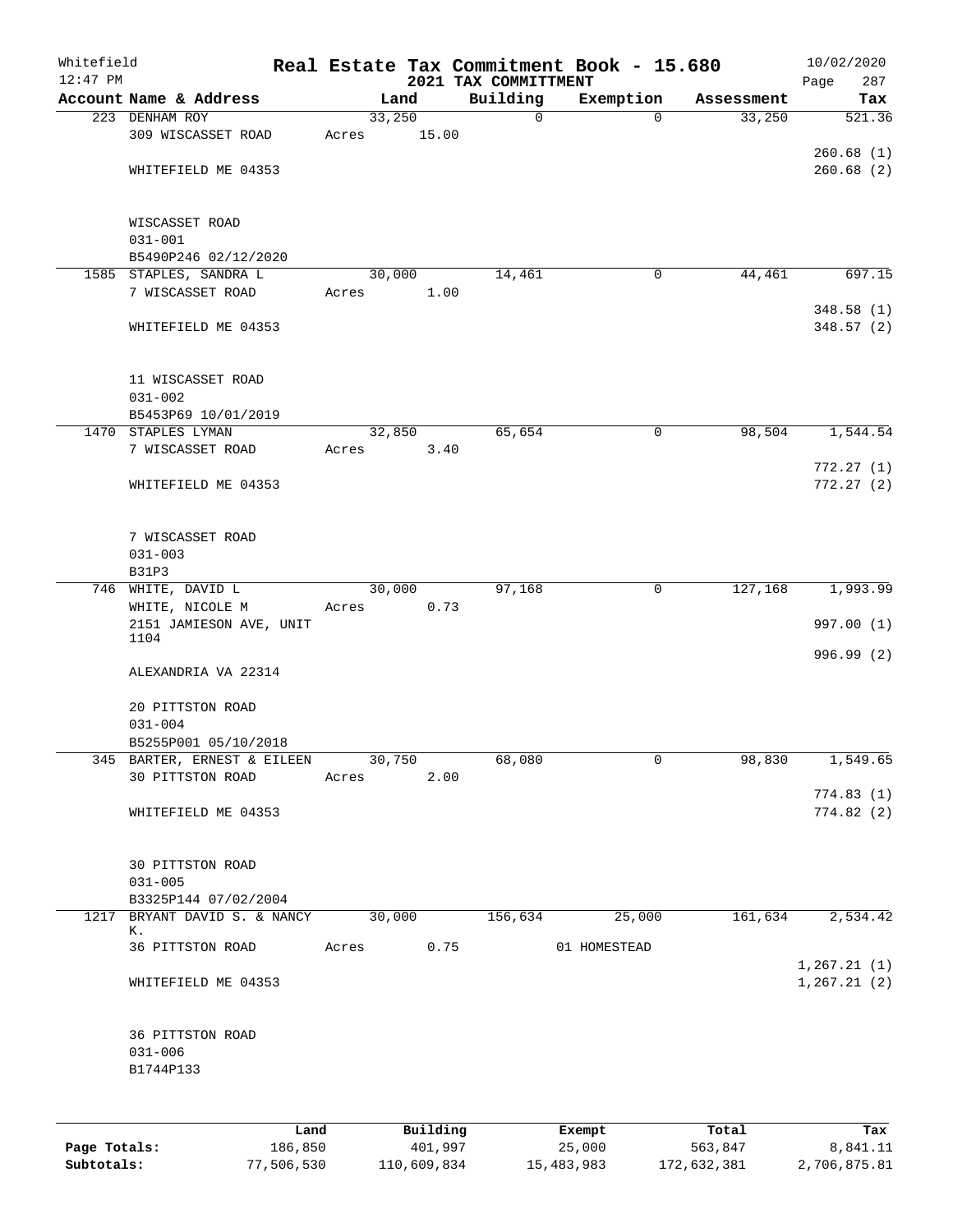| Whitefield                 |                                                    |                       |       |                          |      |                      | Real Estate Tax Commitment Book - 15.680 |                          | 10/02/2020                |
|----------------------------|----------------------------------------------------|-----------------------|-------|--------------------------|------|----------------------|------------------------------------------|--------------------------|---------------------------|
| $12:47$ PM                 |                                                    |                       |       |                          |      | 2021 TAX COMMITTMENT |                                          |                          | Page<br>288               |
|                            | Account Name & Address<br>1131 BRYANT GLENICE F. & |                       |       | Land<br>35,100           |      | Building<br>160, 362 | Exemption<br>$\Omega$                    | Assessment<br>195,462    | Tax<br>3,064.84           |
|                            | DAVID HEIRS                                        |                       |       |                          |      |                      |                                          |                          |                           |
|                            | 35 PITTSTON ROAD                                   |                       | Acres |                          | 4.90 |                      |                                          |                          |                           |
|                            |                                                    |                       |       |                          |      |                      |                                          |                          | 1,532.42(1)               |
|                            | WHITEFIELD ME 04353                                |                       |       |                          |      |                      |                                          |                          | 1,532.42(2)               |
|                            |                                                    |                       |       |                          |      |                      |                                          |                          |                           |
|                            | 35 PITTSTON ROAD                                   |                       |       |                          |      |                      |                                          |                          |                           |
|                            | $031 - 007$                                        |                       |       |                          |      |                      |                                          |                          |                           |
|                            | B1943P7                                            |                       |       |                          |      |                      |                                          |                          |                           |
|                            | 990 PRENTICE CORA<br>910 TOWNHOUSE ROAD            |                       | Acres | 39,950                   | 4.80 | 106,872              | 25,000<br>01 HOMESTEAD                   | 121,822                  | 1,910.17                  |
|                            |                                                    |                       |       |                          |      |                      |                                          |                          | 955.09(1)                 |
|                            | WHITEFIELD ME 04353                                |                       |       |                          |      |                      |                                          |                          | 955.08(2)                 |
|                            |                                                    |                       |       |                          |      |                      |                                          |                          |                           |
|                            | 910 TOWNHOUSE ROAD<br>$031 - 011$                  |                       |       |                          |      |                      |                                          |                          |                           |
|                            | B4897P103 06/17/2015 B2020P259                     |                       |       |                          |      |                      |                                          |                          |                           |
|                            | 59 BRANN JAMES M. & SYLVIA                         |                       |       | 35,000                   |      | 63,229               | 25,000                                   | 73,229                   | 1,148.23                  |
|                            | М.                                                 |                       |       |                          |      |                      |                                          |                          |                           |
|                            | 3 PITTSTON ROAD                                    |                       | Acres |                          | 0.62 |                      | 01 HOMESTEAD                             |                          |                           |
|                            | WHITEFIELD ME 04353                                |                       |       |                          |      |                      |                                          |                          | 574.12(1)<br>574.11(2)    |
|                            |                                                    |                       |       |                          |      |                      |                                          |                          |                           |
|                            | 3 PITTSTON ROAD                                    |                       |       |                          |      |                      |                                          |                          |                           |
|                            | $031 - 012$                                        |                       |       |                          |      |                      |                                          |                          |                           |
|                            | B1366P67<br>1491 LINCOLN, DIANE M.,                |                       |       | 35,000                   |      | 66,950               | 0                                        | 101,950                  | 1,598.58                  |
|                            | LINCOLN, GARY J.                                   |                       |       |                          |      |                      |                                          |                          |                           |
|                            | LINCOLN, JERRY A                                   |                       | Acres |                          | 0.56 |                      |                                          |                          |                           |
|                            | 525 HEATH ROAD                                     |                       |       |                          |      |                      |                                          |                          | 799.29 (1)                |
|                            | WHITEFIELD ME 04353                                |                       |       |                          |      |                      |                                          |                          | 799.29 (2)                |
|                            |                                                    |                       |       |                          |      |                      |                                          |                          |                           |
|                            | 921 EAST RIVER ROAD                                |                       |       |                          |      |                      |                                          |                          |                           |
|                            | $031 - 014$<br>B5061P112 09/26/2016                |                       |       |                          |      |                      |                                          |                          |                           |
|                            | 216 KUTCH, EMILY                                   |                       |       | 35,000                   |      | 94,232               | 0                                        | 129,232                  | 2,026.36                  |
|                            | KUTCH, NICHOLAS                                    |                       | Acres |                          | 0.64 |                      |                                          |                          |                           |
|                            | 111 CASTLEWOOD ROAD                                |                       |       |                          |      |                      |                                          |                          | 1,013.18(1)               |
|                            | NEWCASTLE ME 04553                                 |                       |       |                          |      |                      |                                          |                          | 1,013.18(2)               |
|                            | 10 WISCASSET ROAD                                  |                       |       |                          |      |                      |                                          |                          |                           |
|                            | $031 - 017$                                        |                       |       |                          |      |                      |                                          |                          |                           |
|                            | B5471P2 12/03/2019                                 |                       |       |                          |      |                      |                                          |                          |                           |
|                            | 1610 BONAPARTE, HANNAH B                           |                       |       | 25,270                   |      | 0                    | 0                                        | 25,270                   | 396.23                    |
|                            | 1625 GRANVILLE AVE,<br>#301                        |                       | Acres |                          | 1.68 |                      |                                          |                          |                           |
|                            | LOS ANGELES CA 90025                               |                       |       |                          |      |                      |                                          |                          | 198.12 (1)<br>198.11(2)   |
|                            | WISCASSET ROAD                                     |                       |       |                          |      |                      |                                          |                          |                           |
|                            | $031 - 018$                                        |                       |       |                          |      |                      |                                          |                          |                           |
|                            | B5453P67 10/01/2019                                |                       |       |                          |      |                      |                                          |                          |                           |
|                            |                                                    | Land                  |       | Building                 |      |                      | Exempt                                   | Total                    | Tax                       |
| Page Totals:<br>Subtotals: |                                                    | 205,320<br>77,711,850 |       | 491,645<br>111, 101, 479 |      |                      | 50,000<br>15,533,983                     | 646,965<br>173, 279, 346 | 10,144.41<br>2,717,020.22 |
|                            |                                                    |                       |       |                          |      |                      |                                          |                          |                           |